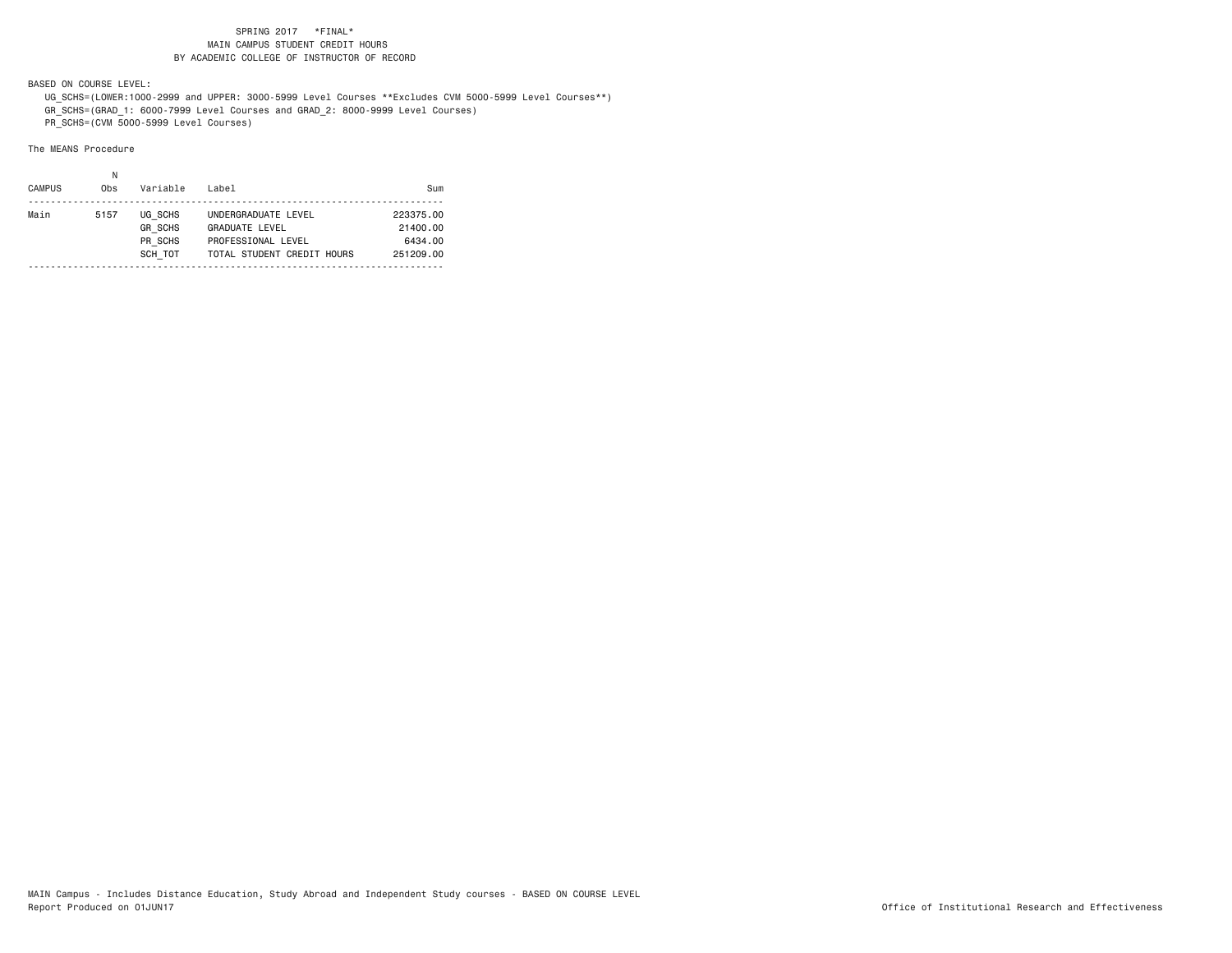BASED ON COURSE LEVEL:

 UG\_SCHS=(LOWER:1000-2999 and UPPER: 3000-5999 Level Courses \*\*Excludes CVM 5000-5999 Level Courses\*\*) GR\_SCHS=(GRAD\_1: 6000-7999 Level Courses and GRAD\_2: 8000-9999 Level Courses)

PR\_SCHS=(CVM 5000-5999 Level Courses)

|                      | N              |          |                                              |           |
|----------------------|----------------|----------|----------------------------------------------|-----------|
| <b>COURSE CAMPUS</b> | Obs            | Variable | Label                                        | Sum       |
| Starkville           | 4737           |          | UG SCHS UNDERGRADUATE LEVEL                  | 212981.00 |
|                      |                |          | GR SCHS GRADUATE LEVEL                       | 16479.00  |
|                      |                |          | PR_SCHS PROFESSIONAL LEVEL                   | 6434.00   |
|                      |                |          | SCH TOT TOTAL STUDENT CREDIT HOURS 235894.00 |           |
| Distance Education   | 403            | UG SCHS  | UNDERGRADUATE LEVEL                          | 9855,00   |
|                      |                |          | GR SCHS GRADUATE LEVEL                       | 4899.00   |
|                      |                |          | PR_SCHS PROFESSIONAL LEVEL                   | 0.00      |
|                      |                | SCH TOT  | TOTAL STUDENT CREDIT HOURS                   | 14754.00  |
| MSU Gulf Coast       | 10             | UG SCHS  | UNDERGRADUATE LEVEL                          | 256.00    |
|                      |                | GR SCHS  | <b>GRADUATE LEVEL</b>                        | 0.00      |
|                      |                |          | PR SCHS PROFESSIONAL LEVEL                   | 0.00      |
|                      |                | SCH TOT  | TOTAL STUDENT CREDIT HOURS                   | 256.00    |
| Study Abroad         | $\overline{7}$ | UG SCHS  | UNDERGRADUATE LEVEL                          | 283.00    |
|                      |                | GR SCHS  | <b>GRADUATE LEVEL</b>                        | 22.00     |
|                      |                |          | PR_SCHS PROFESSIONAL LEVEL                   | 0.00      |
|                      |                | SCH TOT  | TOTAL STUDENT CREDIT HOURS                   | 305,00    |
|                      |                |          |                                              |           |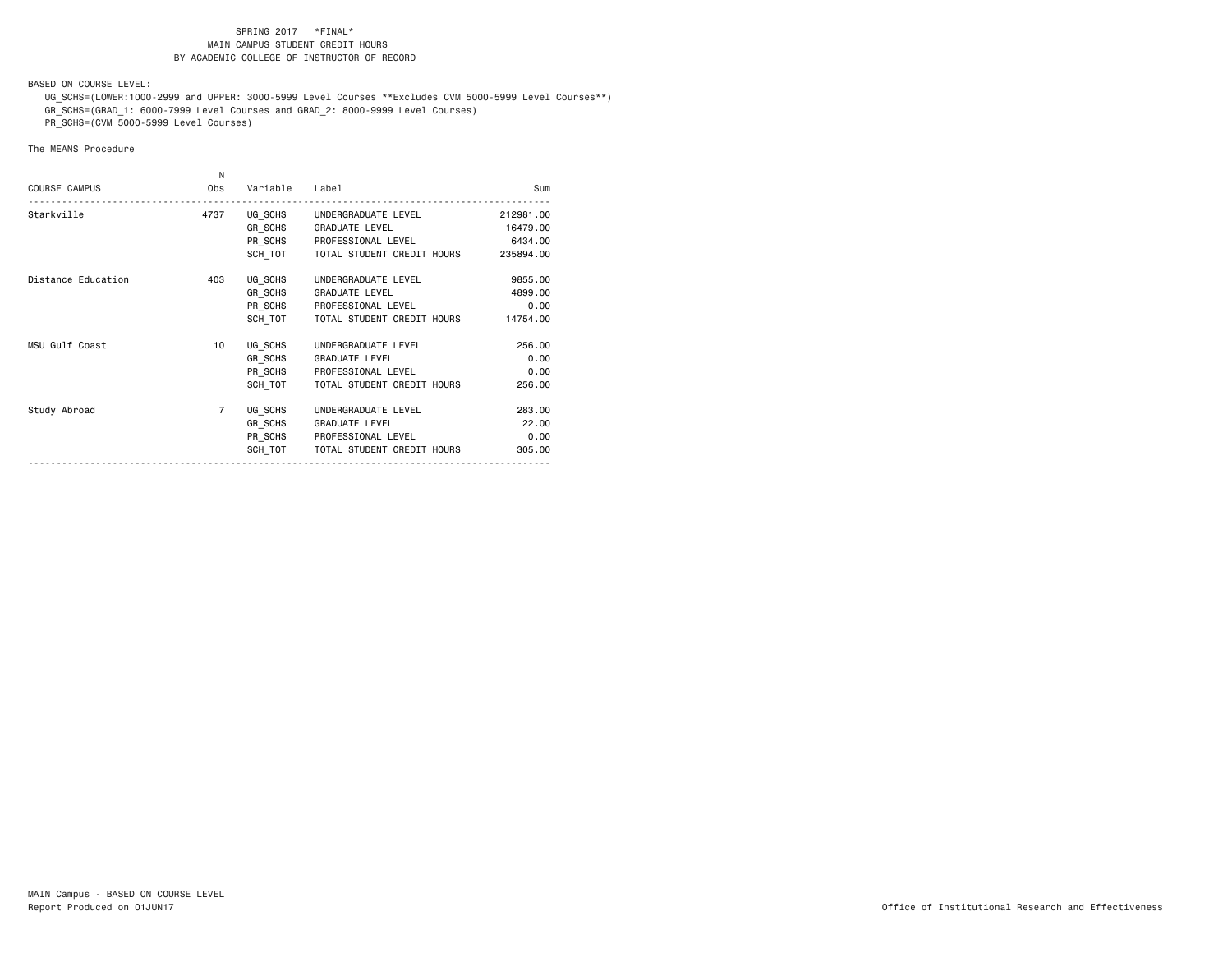BASED ON COURSE LEVEL:

 UG\_SCHS=(LOWER:1000-2999 and UPPER: 3000-5999 Level Courses \*\*Excludes CVM 5000-5999 Level Courses\*\*) GR\_SCHS=(GRAD\_1: 6000-7999 Level Courses and GRAD\_2: 8000-9999 Level Courses)

PR\_SCHS=(CVM 5000-5999 Level Courses)

| ACADEMIC COLLEGE            | N<br>0bs       | Variable | Label                      | Sum       |
|-----------------------------|----------------|----------|----------------------------|-----------|
|                             |                |          |                            |           |
| Agriculture & Life Sciences | 746            | UG SCHS  | UNDERGRADUATE LEVEL        | 18487.50  |
|                             |                | GR SCHS  | GRADUATE LEVEL             | 2729.40   |
|                             |                | PR SCHS  | PROFESSIONAL LEVEL         | 138.00    |
|                             |                | SCH_TOT  | TOTAL STUDENT CREDIT HOURS | 21354.90  |
| Architecture, Art & Design  | 185            | UG SCHS  | UNDERGRADUATE LEVEL        | 8828.00   |
|                             |                | GR SCHS  | <b>GRADUATE LEVEL</b>      | 57.00     |
|                             |                | PR SCHS  | PROFESSIONAL LEVEL         | 0.00      |
|                             |                | SCH TOT  | TOTAL STUDENT CREDIT HOURS | 8885.00   |
| Arts & Sciences             | 2118           | UG SCHS  | UNDERGRADUATE LEVEL        | 109108.75 |
|                             |                | GR SCHS  | <b>GRADUATE LEVEL</b>      | 6233.50   |
|                             |                | PR SCHS  | PROFESSIONAL LEVEL         | 0.00      |
|                             |                | SCH TOT  | TOTAL STUDENT CREDIT HOURS | 115342.25 |
| Business                    | 256            | UG_SCHS  | UNDERGRADUATE LEVEL        | 27952.00  |
|                             |                | GR_SCHS  | GRADUATE LEVEL             | 1917.00   |
|                             |                | PR SCHS  | PROFESSIONAL LEVEL         | 0.00      |
|                             |                | SCH TOT  | TOTAL STUDENT CREDIT HOURS | 29869.00  |
| Education                   | 797            | UG SCHS  | UNDERGRADUATE LEVEL        | 31082.25  |
|                             |                | GR SCHS  | <b>GRADUATE LEVEL</b>      | 4004.00   |
|                             |                | PR_SCHS  | PROFESSIONAL LEVEL         | 0.00      |
|                             |                | SCH TOT  | TOTAL STUDENT CREDIT HOURS | 35086.25  |
| Engineering                 | 667            | UG SCHS  | UNDERGRADUATE LEVEL        | 23902.50  |
|                             |                | GR SCHS  | GRADUATE LEVEL             | 4667.60   |
|                             |                | PR SCHS  | PROFESSIONAL LEVEL         | 0.00      |
|                             |                | SCH TOT  | TOTAL STUDENT CREDIT HOURS | 28570.10  |
| Forest Resources            | 191            | UG SCHS  | UNDERGRADUATE LEVEL        | 2799.00   |
|                             |                | GR SCHS  | GRADUATE LEVEL             | 1224.00   |
|                             |                | PR SCHS  | PROFESSIONAL LEVEL         | 0.00      |
|                             |                | SCH TOT  | TOTAL STUDENT CREDIT HOURS | 4023.00   |
| Veterinary Medicine         | 193            | UG SCHS  | UNDERGRADUATE LEVEL        | 1084.50   |
|                             |                | GR SCHS  | GRADUATE LEVEL             | 567.50    |
|                             |                | PR SCHS  | PROFESSIONAL LEVEL         | 6296.00   |
|                             |                | SCH TOT  | TOTAL STUDENT CREDIT HOURS | 7948.00   |
| Academic Affairs            | $\overline{4}$ | UG SCHS  | UNDERGRADUATE LEVEL        | 130.50    |
|                             |                | GR_SCHS  | GRADUATE LEVEL             | 0.00      |
|                             |                | PR_SCHS  | PROFESSIONAL LEVEL         | 0.00      |
|                             |                | SCH_TOT  | TOTAL STUDENT CREDIT HOURS | 130.50    |
|                             |                |          |                            |           |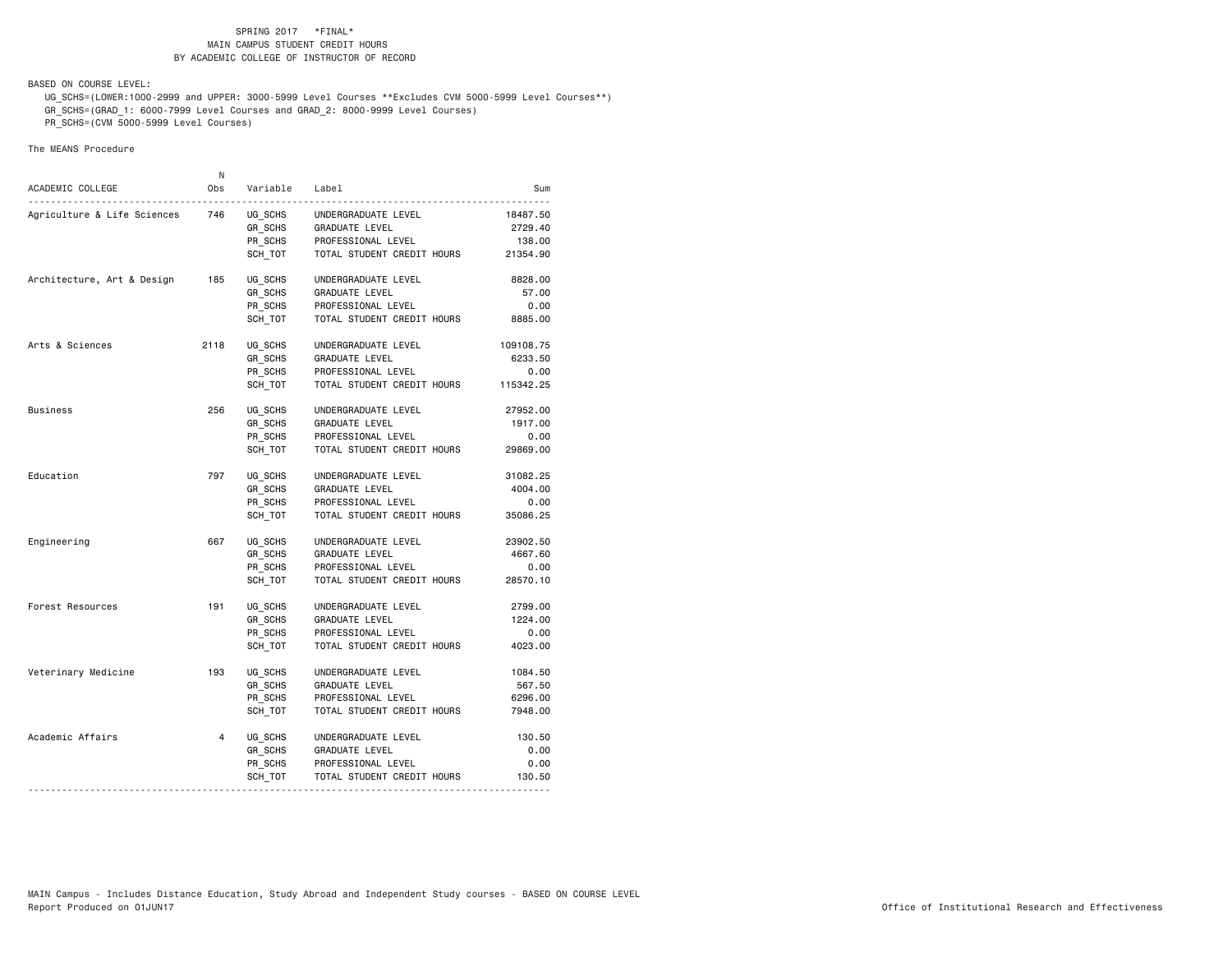BASED ON COURSE LEVEL:

 UG\_SCHS=(LOWER:1000-2999 and UPPER: 3000-5999 Level Courses \*\*Excludes CVM 5000-5999 Level Courses\*\*) GR\_SCHS=(GRAD\_1: 6000-7999 Level Courses and GRAD\_2: 8000-9999 Level Courses)

PR\_SCHS=(CVM 5000-5999 Level Courses)

|                             |                    | N              |                    |                            |           |
|-----------------------------|--------------------|----------------|--------------------|----------------------------|-----------|
| ACADEMIC COLLEGE            | COURSE CAMPUS      | Obs            | Variable           | Label                      | Sum       |
| Agriculture & Life Sciences | Starkville         | 723            |                    | UNDERGRADUATE LEVEL        | 17755.50  |
|                             |                    |                | UG_SCHS<br>GR SCHS | GRADUATE LEVEL             | 2506.40   |
|                             |                    |                | PR_SCHS            | PROFESSIONAL LEVEL         | 138.00    |
|                             |                    |                |                    |                            |           |
|                             |                    |                | SCH TOT            | TOTAL STUDENT CREDIT HOURS | 20399.90  |
|                             | Distance Education | 21             | UG SCHS            | UNDERGRADUATE LEVEL        | 684.00    |
|                             |                    |                | GR_SCHS            | GRADUATE LEVEL             | 220.00    |
|                             |                    |                | PR SCHS            | PROFESSIONAL LEVEL         | 0.00      |
|                             |                    |                | SCH TOT            | TOTAL STUDENT CREDIT HOURS | 904.00    |
|                             | Study Abroad       | $\overline{2}$ | UG_SCHS            | UNDERGRADUATE LEVEL        | 48.00     |
|                             |                    |                | GR_SCHS            | GRADUATE LEVEL             | 3.00      |
|                             |                    |                | PR_SCHS            | PROFESSIONAL LEVEL         | 0.00      |
|                             |                    |                |                    |                            |           |
|                             |                    |                | SCH_TOT            | TOTAL STUDENT CREDIT HOURS | 51.00     |
| Architecture, Art & Design  | Starkville         | 181            | UG SCHS            | UNDERGRADUATE LEVEL        | 8627.00   |
|                             |                    |                | GR SCHS            | GRADUATE LEVEL             | 57.00     |
|                             |                    |                | PR_SCHS            | PROFESSIONAL LEVEL         | 0.00      |
|                             |                    |                | SCH_TOT            | TOTAL STUDENT CREDIT HOURS | 8684.00   |
|                             |                    |                |                    |                            |           |
|                             | Distance Education | $\overline{4}$ | UG_SCHS            | UNDERGRADUATE LEVEL        | 201.00    |
|                             |                    |                | GR_SCHS            | <b>GRADUATE LEVEL</b>      | 0.00      |
|                             |                    |                | PR SCHS            | PROFESSIONAL LEVEL         | 0.00      |
|                             |                    |                | SCH_TOT            | TOTAL STUDENT CREDIT HOURS | 201.00    |
| Arts & Sciences             | Starkville         | 1983           | UG_SCHS            | UNDERGRADUATE LEVEL        | 103580.75 |
|                             |                    |                | GR SCHS            | GRADUATE LEVEL             | 5266.50   |
|                             |                    |                | PR_SCHS            | PROFESSIONAL LEVEL         | 0.00      |
|                             |                    |                | SCH_TOT            | TOTAL STUDENT CREDIT HOURS | 108847.25 |
|                             |                    |                |                    |                            |           |
|                             | Distance Education | 134            | UG SCHS            | UNDERGRADUATE LEVEL        | 5528.00   |
|                             |                    |                | GR_SCHS            | GRADUATE LEVEL             | 966.00    |
|                             |                    |                | PR_SCHS            | PROFESSIONAL LEVEL         | 0.00      |
|                             |                    |                | SCH TOT            | TOTAL STUDENT CREDIT HOURS | 6494.00   |
|                             | Study Abroad       | $\mathbf{1}$   | UG_SCHS            | UNDERGRADUATE LEVEL        | 0.00      |
|                             |                    |                | GR SCHS            | GRADUATE LEVEL             | 1.00      |
|                             |                    |                | PR_SCHS            | PROFESSIONAL LEVEL         | 0.00      |
|                             |                    |                |                    | TOTAL STUDENT CREDIT HOURS | 1.00      |
|                             |                    |                | SCH_TOT            |                            |           |
| Business                    | Starkville         | 227            | UG SCHS            | UNDERGRADUATE LEVEL        | 26928.00  |
|                             |                    |                | GR_SCHS            | <b>GRADUATE LEVEL</b>      | 979.00    |
|                             |                    |                | PR_SCHS            | PROFESSIONAL LEVEL         | 0.00      |
|                             |                    |                | SCH TOT            | TOTAL STUDENT CREDIT HOURS | 27907.00  |
|                             | Distance Education | 27             | UG SCHS            | UNDERGRADUATE LEVEL        | 997.00    |
|                             |                    |                | GR_SCHS            | <b>GRADUATE LEVEL</b>      | 920.00    |
|                             |                    |                | PR SCHS            | PROFESSIONAL LEVEL         | 0.00      |
|                             |                    |                |                    |                            |           |
|                             |                    |                | SCH_TOT            | TOTAL STUDENT CREDIT HOURS | 1917.00   |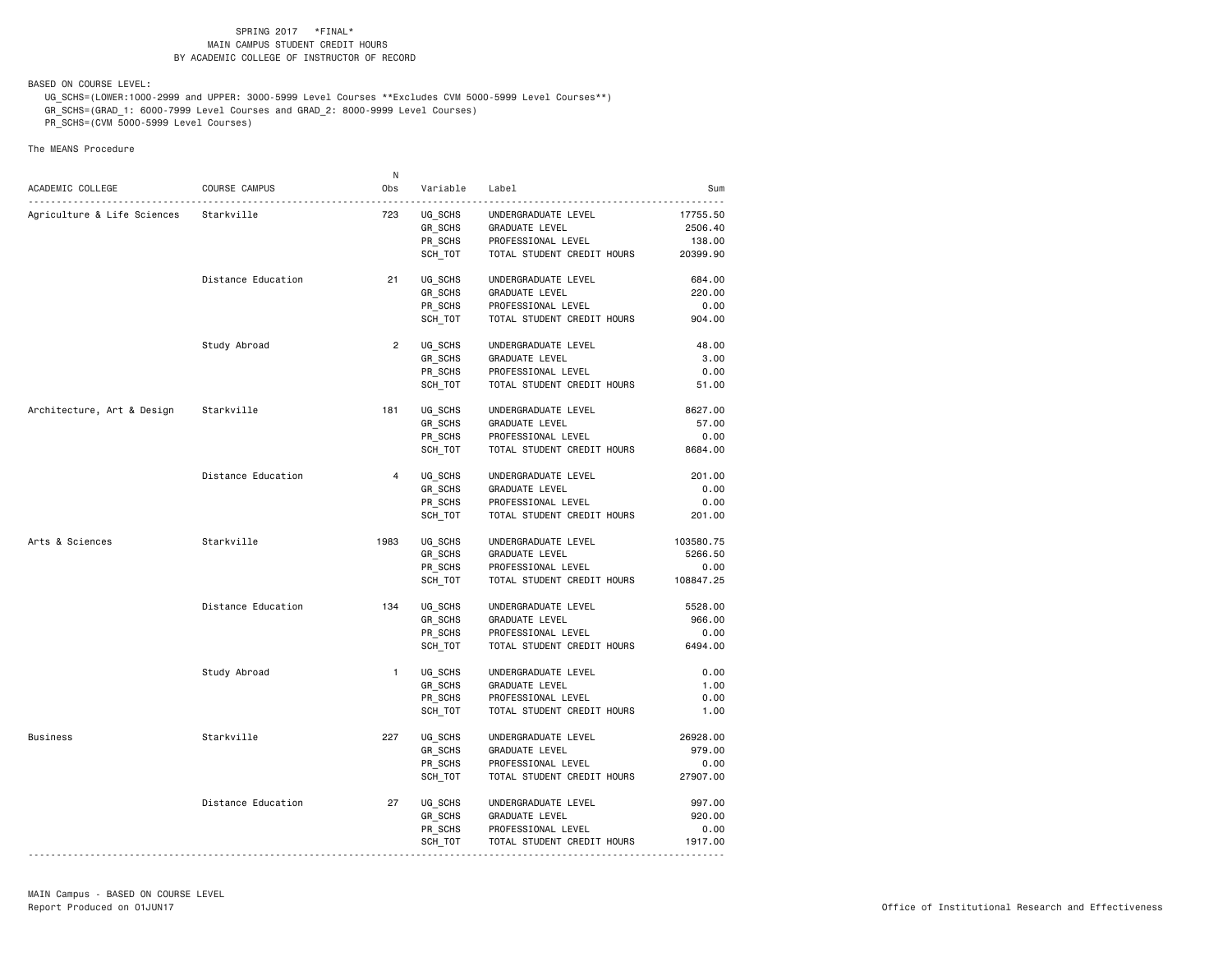BASED ON COURSE LEVEL:

 UG\_SCHS=(LOWER:1000-2999 and UPPER: 3000-5999 Level Courses \*\*Excludes CVM 5000-5999 Level Courses\*\*) GR\_SCHS=(GRAD\_1: 6000-7999 Level Courses and GRAD\_2: 8000-9999 Level Courses)

PR\_SCHS=(CVM 5000-5999 Level Courses)

The MEANS Procedure

|                     |                    | N              |          |                            |          |
|---------------------|--------------------|----------------|----------|----------------------------|----------|
| ACADEMIC COLLEGE    | COURSE CAMPUS      | Obs            | Variable | Label                      | Sum      |
| Business            | Study Abroad       | $\overline{2}$ | UG SCHS  | UNDERGRADUATE LEVEL        | 27.00    |
|                     |                    |                | GR SCHS  | GRADUATE LEVEL             | 18.00    |
|                     |                    |                | PR SCHS  | PROFESSIONAL LEVEL         | 0.00     |
|                     |                    |                |          |                            |          |
|                     |                    |                | SCH_TOT  | TOTAL STUDENT CREDIT HOURS | 45.00    |
| Education           | Starkville         | 675            | UG SCHS  | UNDERGRADUATE LEVEL        | 28438.25 |
|                     |                    |                | GR SCHS  | GRADUATE LEVEL             | 2193.00  |
|                     |                    |                | PR_SCHS  | PROFESSIONAL LEVEL         | 0.00     |
|                     |                    |                | SCH TOT  | TOTAL STUDENT CREDIT HOURS | 30631.25 |
|                     | Distance Education | 120            | UG_SCHS  | UNDERGRADUATE LEVEL        | 2436.00  |
|                     |                    |                | GR_SCHS  | GRADUATE LEVEL             | 1811.00  |
|                     |                    |                | PR_SCHS  | PROFESSIONAL LEVEL         | 0.00     |
|                     |                    |                |          |                            |          |
|                     |                    |                | SCH TOT  | TOTAL STUDENT CREDIT HOURS | 4247.00  |
|                     | Study Abroad       | $\overline{2}$ | UG SCHS  | UNDERGRADUATE LEVEL        | 208,00   |
|                     |                    |                | GR SCHS  | GRADUATE LEVEL             | 0.00     |
|                     |                    |                | PR_SCHS  | PROFESSIONAL LEVEL         | 0.00     |
|                     |                    |                | SCH_TOT  | TOTAL STUDENT CREDIT HOURS | 208.00   |
| Engineering         | Starkville         | 566            | UG SCHS  | UNDERGRADUATE LEVEL        | 23637.50 |
|                     |                    |                | GR_SCHS  | GRADUATE LEVEL             | 3746.60  |
|                     |                    |                | PR SCHS  | PROFESSIONAL LEVEL         | 0.00     |
|                     |                    |                | SCH_TOT  | TOTAL STUDENT CREDIT HOURS | 27384.10 |
|                     |                    |                |          |                            |          |
|                     | Distance Education | 91             | UG_SCHS  | UNDERGRADUATE LEVEL        | 9.00     |
|                     |                    |                | GR_SCHS  | GRADUATE LEVEL             | 921.00   |
|                     |                    |                | PR_SCHS  | PROFESSIONAL LEVEL         | 0.00     |
|                     |                    |                | SCH TOT  | TOTAL STUDENT CREDIT HOURS | 930.00   |
|                     | MSU Gulf Coast     | 10             | UG_SCHS  | UNDERGRADUATE LEVEL        | 256.00   |
|                     |                    |                | GR SCHS  | GRADUATE LEVEL             | 0.00     |
|                     |                    |                | PR_SCHS  | PROFESSIONAL LEVEL         | 0.00     |
|                     |                    |                | SCH_TOT  | TOTAL STUDENT CREDIT HOURS | 256.00   |
| Forest Resources    | Starkville         | 185            | UG SCHS  | UNDERGRADUATE LEVEL        | 2799.00  |
|                     |                    |                | GR_SCHS  | <b>GRADUATE LEVEL</b>      | 1163.00  |
|                     |                    |                |          | PROFESSIONAL LEVEL         | 0.00     |
|                     |                    |                | PR_SCHS  |                            |          |
|                     |                    |                | SCH TOT  | TOTAL STUDENT CREDIT HOURS | 3962.00  |
|                     | Distance Education | 6              | UG SCHS  | UNDERGRADUATE LEVEL        | 0.00     |
|                     |                    |                | GR_SCHS  | GRADUATE LEVEL             | 61.00    |
|                     |                    |                | PR_SCHS  | PROFESSIONAL LEVEL         | 0.00     |
|                     |                    |                | SCH_TOT  | TOTAL STUDENT CREDIT HOURS | 61.00    |
| Veterinary Medicine | Starkville         | 193            | UG_SCHS  | UNDERGRADUATE LEVEL        | 1084.50  |
|                     |                    |                | GR_SCHS  | GRADUATE LEVEL             | 567.50   |
|                     |                    |                | PR SCHS  | PROFESSIONAL LEVEL         | 6296.00  |
|                     |                    |                | SCH_TOT  | TOTAL STUDENT CREDIT HOURS | 7948.00  |
|                     |                    |                |          |                            |          |

----------------------------------------------------------------------------------------------------------------------------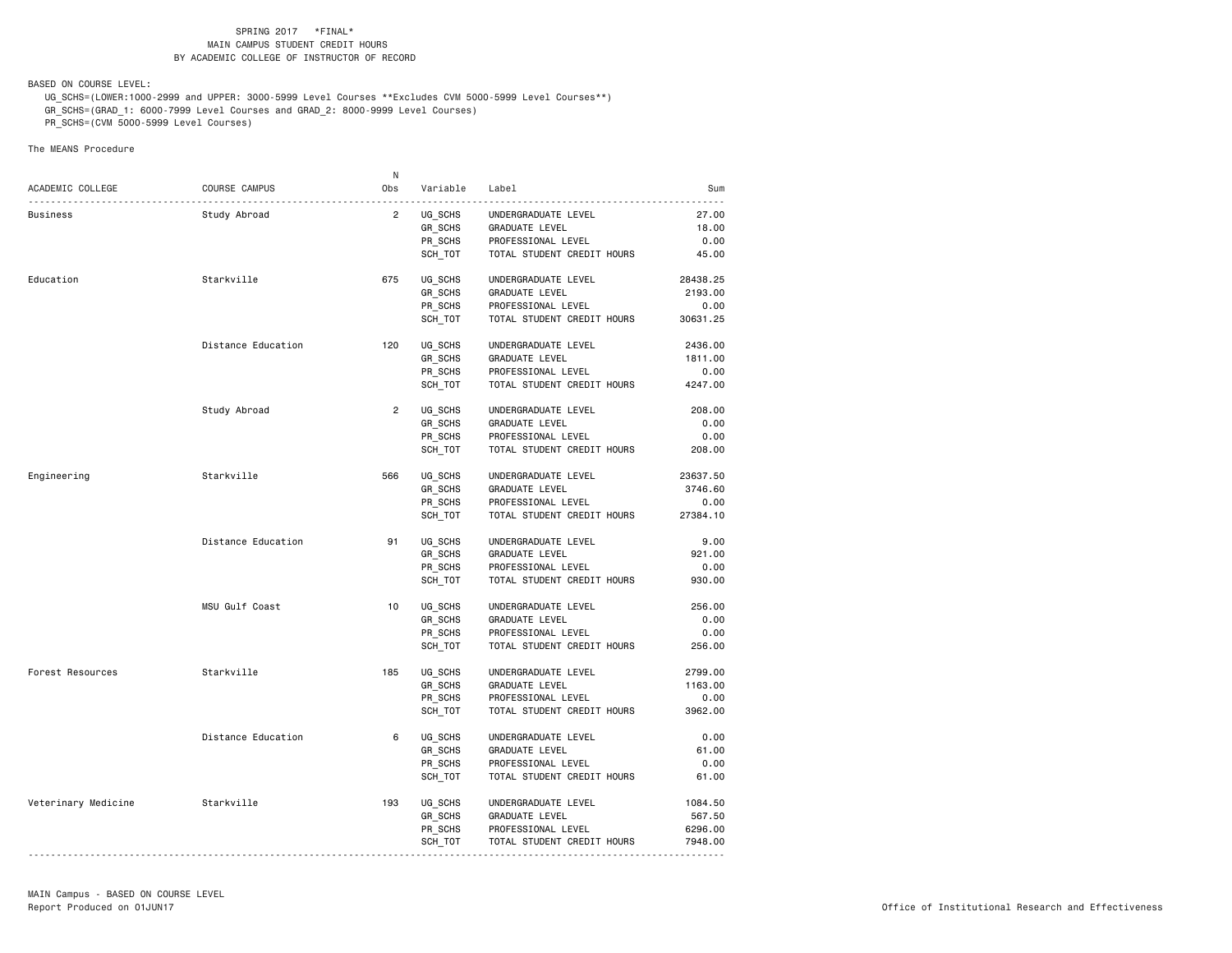BASED ON COURSE LEVEL:

 UG\_SCHS=(LOWER:1000-2999 and UPPER: 3000-5999 Level Courses \*\*Excludes CVM 5000-5999 Level Courses\*\*) GR\_SCHS=(GRAD\_1: 6000-7999 Level Courses and GRAD\_2: 8000-9999 Level Courses)

PR\_SCHS=(CVM 5000-5999 Level Courses)

| ACADEMIC COLLEGE | <b>COURSE CAMPUS</b> | Obs | Variable                                        | Label                                                                                            | Sum                              |
|------------------|----------------------|-----|-------------------------------------------------|--------------------------------------------------------------------------------------------------|----------------------------------|
| Academic Affairs | Starkville           |     | UG SCHS<br><b>GR SCHS</b><br>PR SCHS<br>SCH TOT | UNDERGRADUATE LEVEL<br><b>GRADUATE LEVEL</b><br>PROFESSIONAL LEVEL<br>TOTAL STUDENT CREDIT HOURS | 130.50<br>0.00<br>0.00<br>130.50 |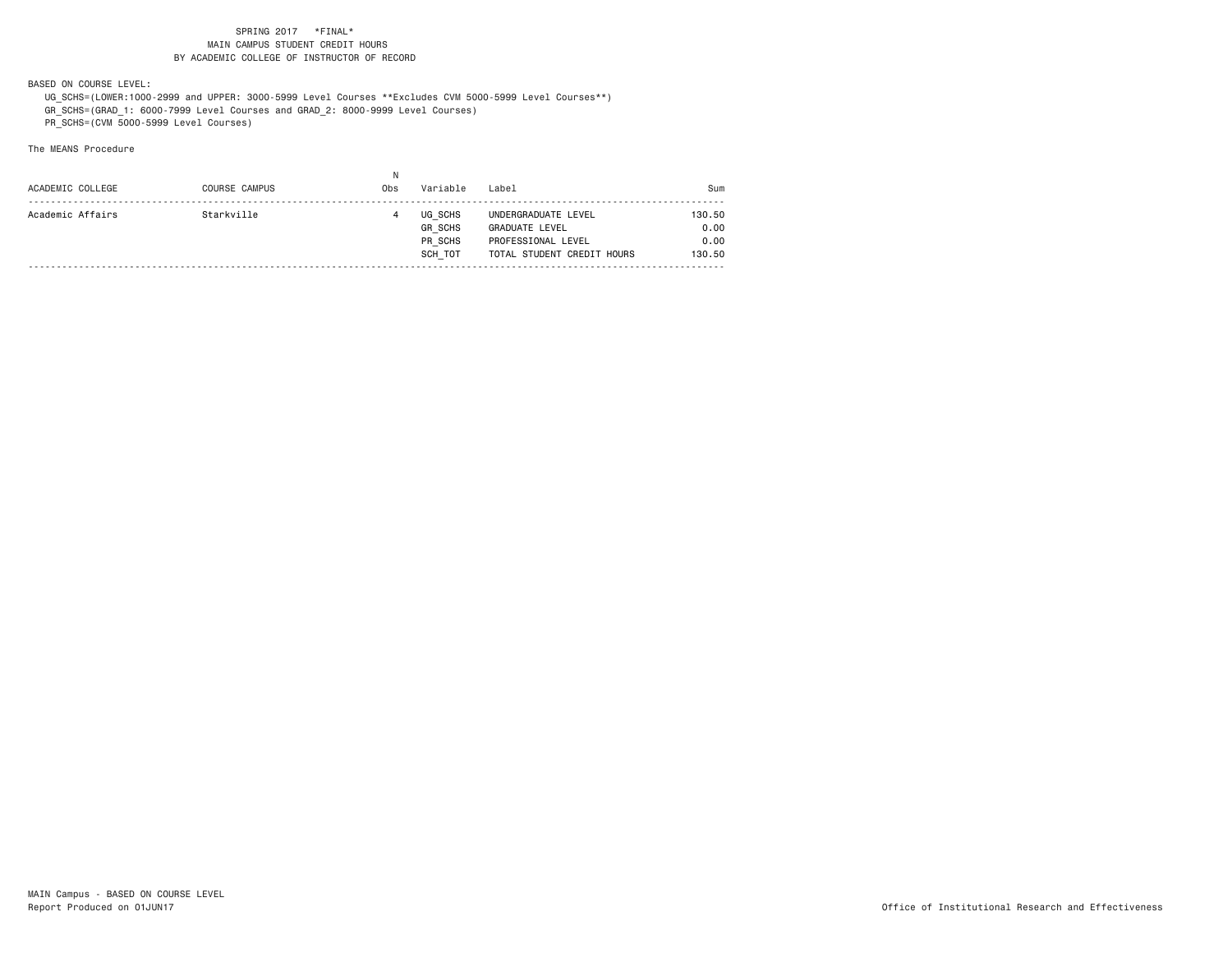BASED ON COURSE LEVEL:

UG\_SCHS=(LOWER:1000-2999 and UPPER: 3000-5999 Level Courses \*\*Excludes CVM 5000-5999 Level Courses\*\*)

GR\_SCHS=(GRAD\_1: 6000-7999 Level Courses and GRAD\_2: 8000-9999 Level Courses)

PR\_SCHS=(CVM 5000-5999 Level Courses)

| ACADEMIC DEPARTMENT                                           | UNDERGRADUATE<br>LEVEL | GRADUATE<br>LEVEL | PROFESSIONAL<br>LEVEL | TOTAL    |
|---------------------------------------------------------------|------------------------|-------------------|-----------------------|----------|
|                                                               |                        |                   |                       |          |
| Ag & Bio Engineering                                          | 741.00                 | 61.00             | 0.00                  | 802.00   |
| Agricultural Economics                                        | 1237.00                | 144.00            | 0.00                  | 1381.00  |
| Animal Dairy Science                                          | 2573.50                | 179.00            | 0.00                  | 2752.50  |
| Biochemistry, Molecular Biology, Entomology & Plant Pathology | 2066.50                | 580.40            | 138.00                | 2784.90  |
| Food Science, Nutrition & Health Promotion                    | 2823.00                | 674.00            | 0.00                  | 3497.00  |
| Landscape Architecture                                        | 1392.00                | 43.00             | 0.00                  | 1435.00  |
| Plant & Soil Sciences                                         | 2485.00                | 444.00            | 0.00                  | 2929.00  |
| Poultry Science                                               | 1092.50                | 99.00             | 0.00                  | 1191.50  |
| School of Human Sciences                                      | 4077.00                | 505.00            | 0.00                  | 4582.00  |
|                                                               |                        | ===============   |                       |          |
|                                                               | 18487.50               | 2729.40           | 138.00                | 21354.90 |
|                                                               |                        |                   |                       |          |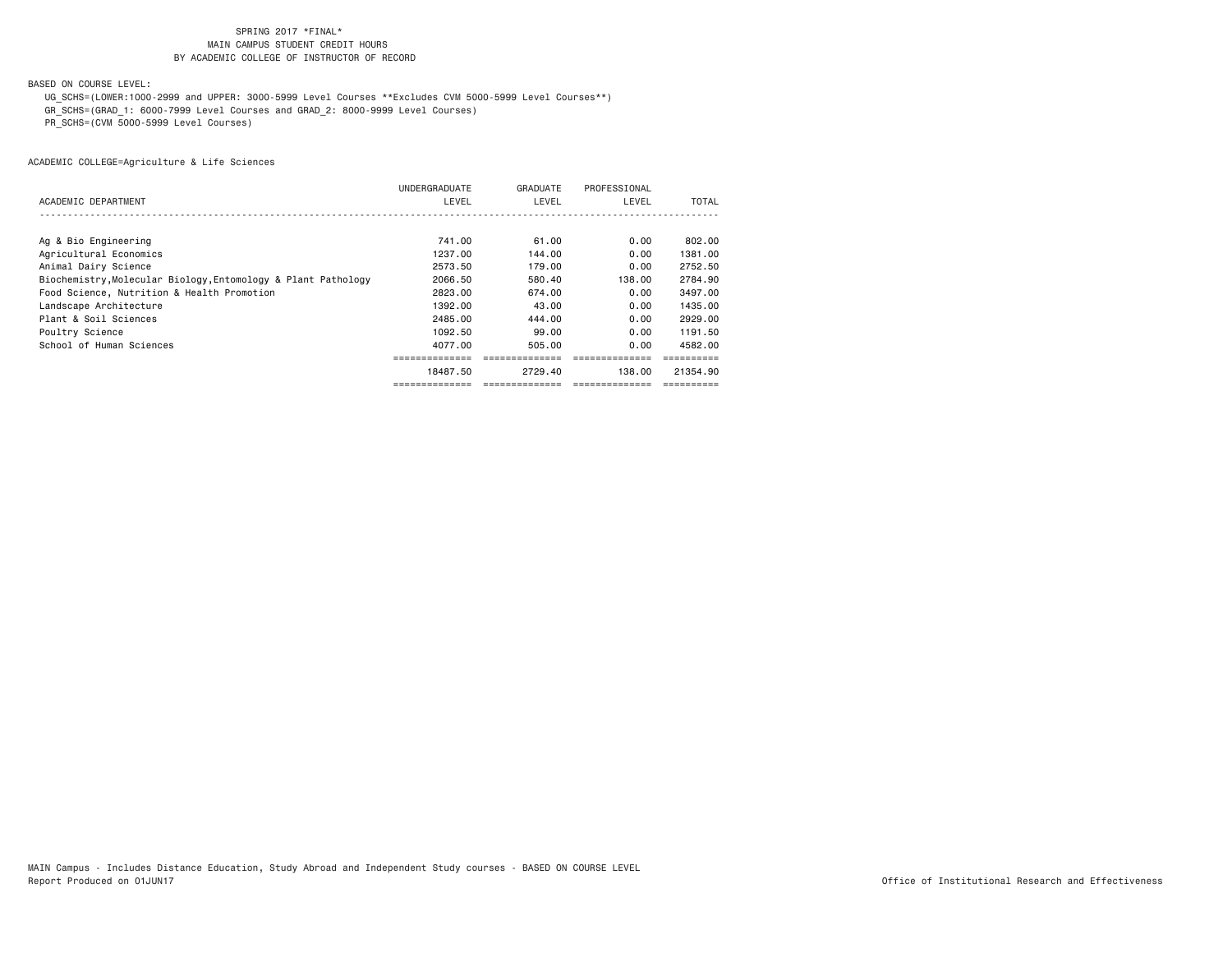BASED ON COURSE LEVEL:

 UG\_SCHS=(LOWER:1000-2999 and UPPER: 3000-5999 Level Courses \*\*Excludes CVM 5000-5999 Level Courses\*\*) GR\_SCHS=(GRAD\_1: 6000-7999 Level Courses and GRAD\_2: 8000-9999 Level Courses)

PR\_SCHS=(CVM 5000-5999 Level Courses)

ACADEMIC COLLEGE=Architecture, Art & Design

 UNDERGRADUATE GRADUATE PROFESSIONAL ACADEMIC DEPARTMENT LEVEL LEVEL LEVEL TOTAL ------------------------------------------------------------------------------------------------------------------------- Art AAD 3541.00 57.00 0.00 3598.00 Building Construction Science 568.98 0.00 0.00 568.98 Interior Design 1126.00 0.00 0.00 1126.00 School of Architecture 3592.02 0.00 0.00 3592.02 ============== ============== ============== ========== 8828.00 57.00 0.00 8885.00============== ============== ============== ==========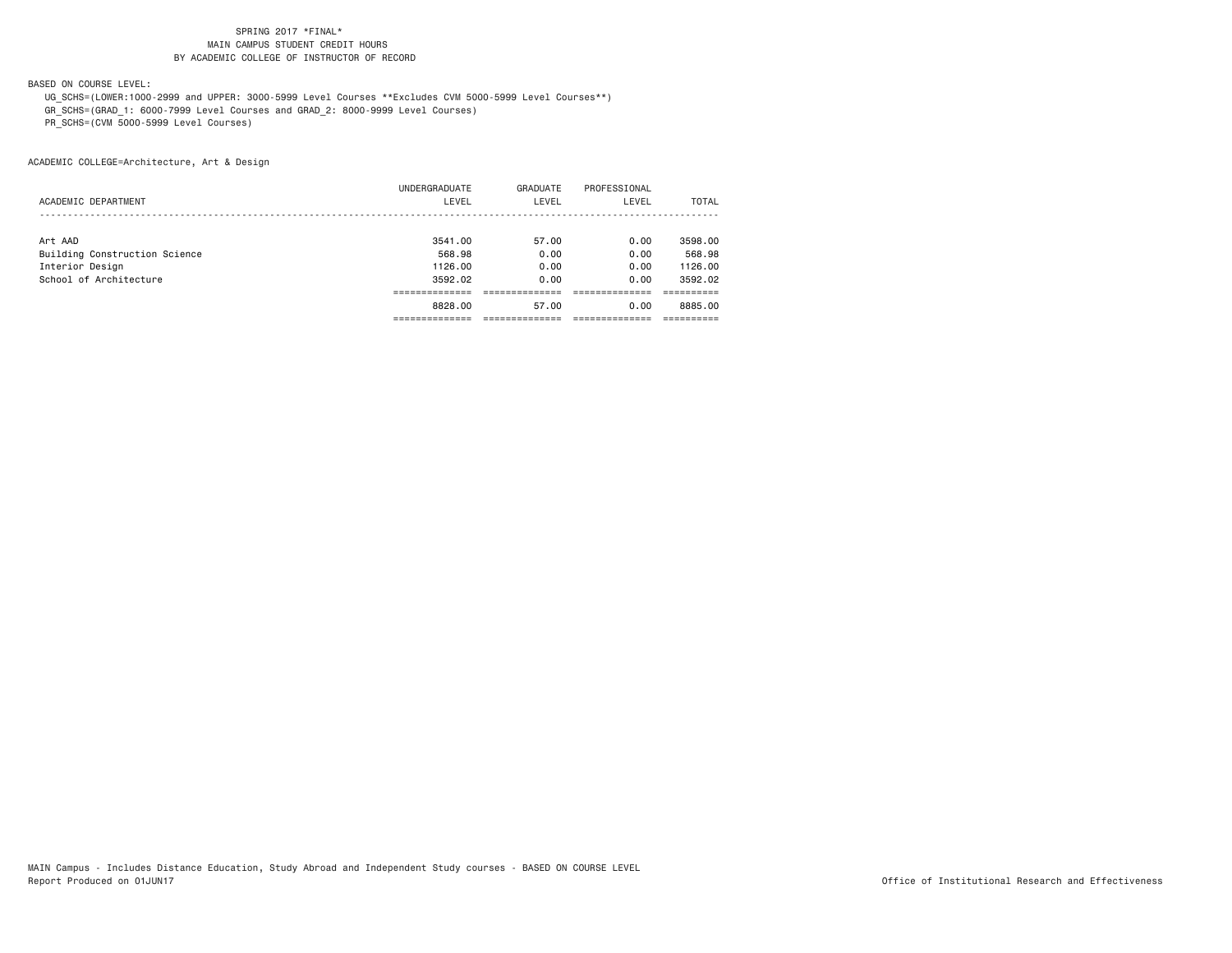BASED ON COURSE LEVEL:

UG\_SCHS=(LOWER:1000-2999 and UPPER: 3000-5999 Level Courses \*\*Excludes CVM 5000-5999 Level Courses\*\*)

GR\_SCHS=(GRAD\_1: 6000-7999 Level Courses and GRAD\_2: 8000-9999 Level Courses)

PR\_SCHS=(CVM 5000-5999 Level Courses)

ACADEMIC COLLEGE=Arts & Sciences

|                                            | <b>UNDERGRADUATE</b> | GRADUATE       | PROFESSIONAL                   |            |
|--------------------------------------------|----------------------|----------------|--------------------------------|------------|
| ACADEMIC DEPARTMENT                        | LEVEL                | LEVEL          | LEVEL                          | TOTAL      |
|                                            |                      |                |                                |            |
| Aerospace Studies                          | 158,00               | 0.00           | 0.00                           | 158.00     |
| Anthropology & Middle Eastern Cultures     | 1431.00              | 191.00         | 0.00                           | 1622.00    |
| Biological Sciences                        | 13280.00             | 647.00         | 0.00                           | 13927.00   |
| Chemistry                                  | 9062.50              | 719.00         | 0.00                           | 9781.50    |
| Classical & Modern Languages & Literatures | 5861.00              | 36.00          | 0.00                           | 5897.00    |
| Communication                              | 8818,00              | 75.00          | 0.00                           | 8893.00    |
| Dean of Arts & Sciences                    | 25.00                | 0.00           | 0.00                           | 25.00      |
| English                                    | 10623.00             | 286,00         | 0.00                           | 10909.00   |
| Geosciences                                | 7393.00              | 1312,00        | 0.00                           | 8705.00    |
| History                                    | 5106.00              | 577.00         | 0.00                           | 5683.00    |
| Mathematics & Statistics                   | 16527.00             | 817,00         | 0.00                           | 17344.00   |
| Military Science                           | 338,00               | 0.00           | 0.00                           | 338,00     |
| Philosophy & Religion                      | 5594.00              | 3.00           | 0.00                           | 5597.00    |
| Physics & Astronomy                        | 5357.00              | 394,00         | 0.00                           | 5751.00    |
| Political Science & Public Administration  | 3356.25              | 420.50         | 0.00                           | 3776.75    |
| Psychology                                 | 8635,00              | 498,00         | 0.00                           | 9133.00    |
| Sociology                                  | 7544.00              | 258.00         | 0.00                           | 7802.00    |
|                                            | ==============       | ============== | ==============                 |            |
|                                            | 109108.8             | 6233.50        | 0.00                           | 115342.25  |
|                                            | ==============       |                | ============================== | ========== |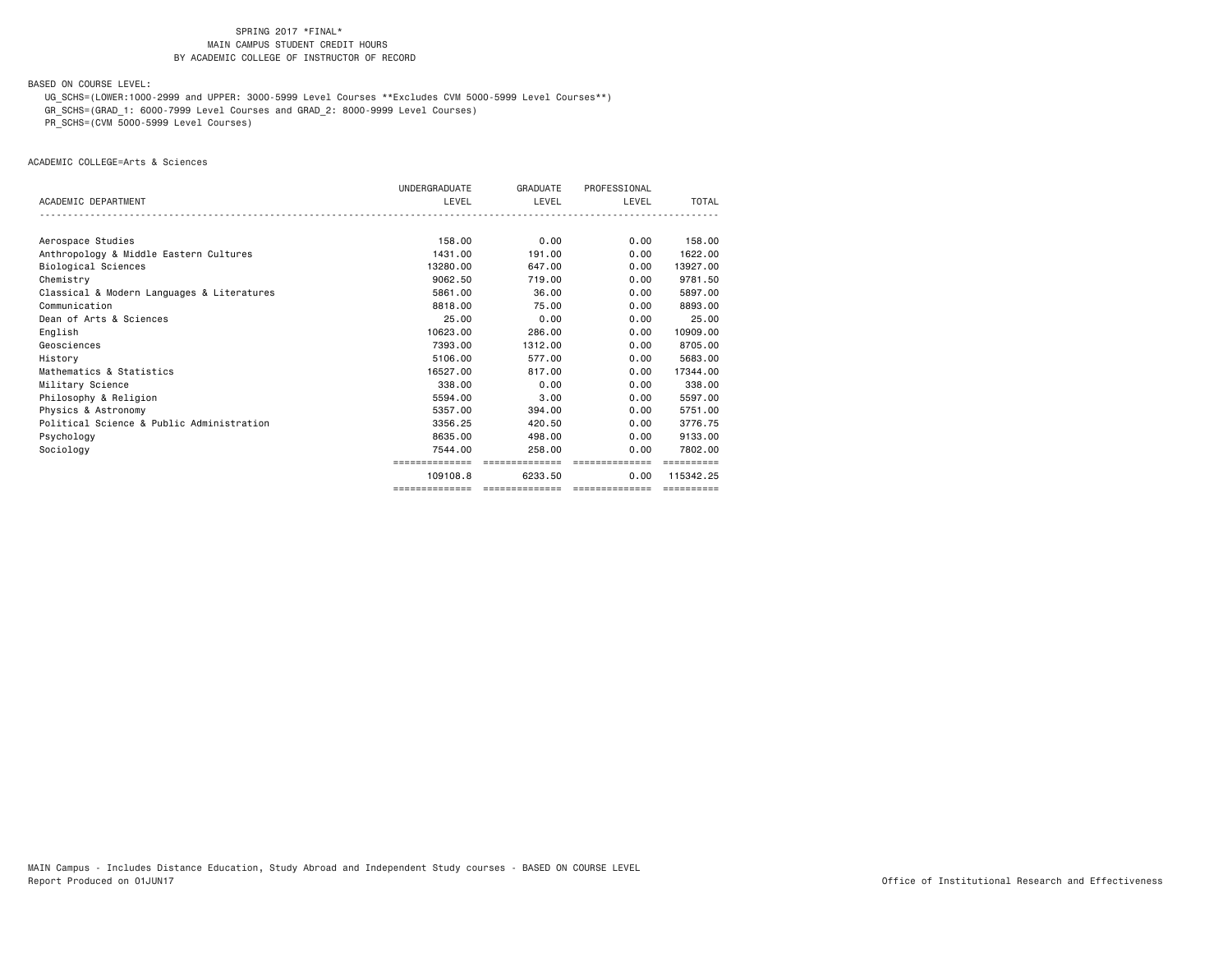BASED ON COURSE LEVEL:

UG\_SCHS=(LOWER:1000-2999 and UPPER: 3000-5999 Level Courses \*\*Excludes CVM 5000-5999 Level Courses\*\*)

GR\_SCHS=(GRAD\_1: 6000-7999 Level Courses and GRAD\_2: 8000-9999 Level Courses)

PR\_SCHS=(CVM 5000-5999 Level Courses)

ACADEMIC COLLEGE=Business

|                                                 | 27952.00      | 1917.00  | 0.00         | 29869,00 |
|-------------------------------------------------|---------------|----------|--------------|----------|
|                                                 |               |          |              |          |
| School of Accountancy                           | 4308.00       | 393.00   | 0.00         | 4701.00  |
| Marketing, Quantitative Analysis & Business Law | 7842.00       | 606,00   | 0.00         | 8448.00  |
| Management & Information Systems                | 6972.00       | 544.00   | 0.00         | 7516.00  |
| Finance & Economics                             | 8830.00       | 374.00   | 0.00         | 9204.00  |
|                                                 |               |          |              |          |
| ACADEMIC DEPARTMENT                             | LEVEL         | LEVEL    | LEVEL        | TOTAL    |
|                                                 | UNDERGRADUATE | GRADUATE | PROFESSIONAL |          |
|                                                 |               |          |              |          |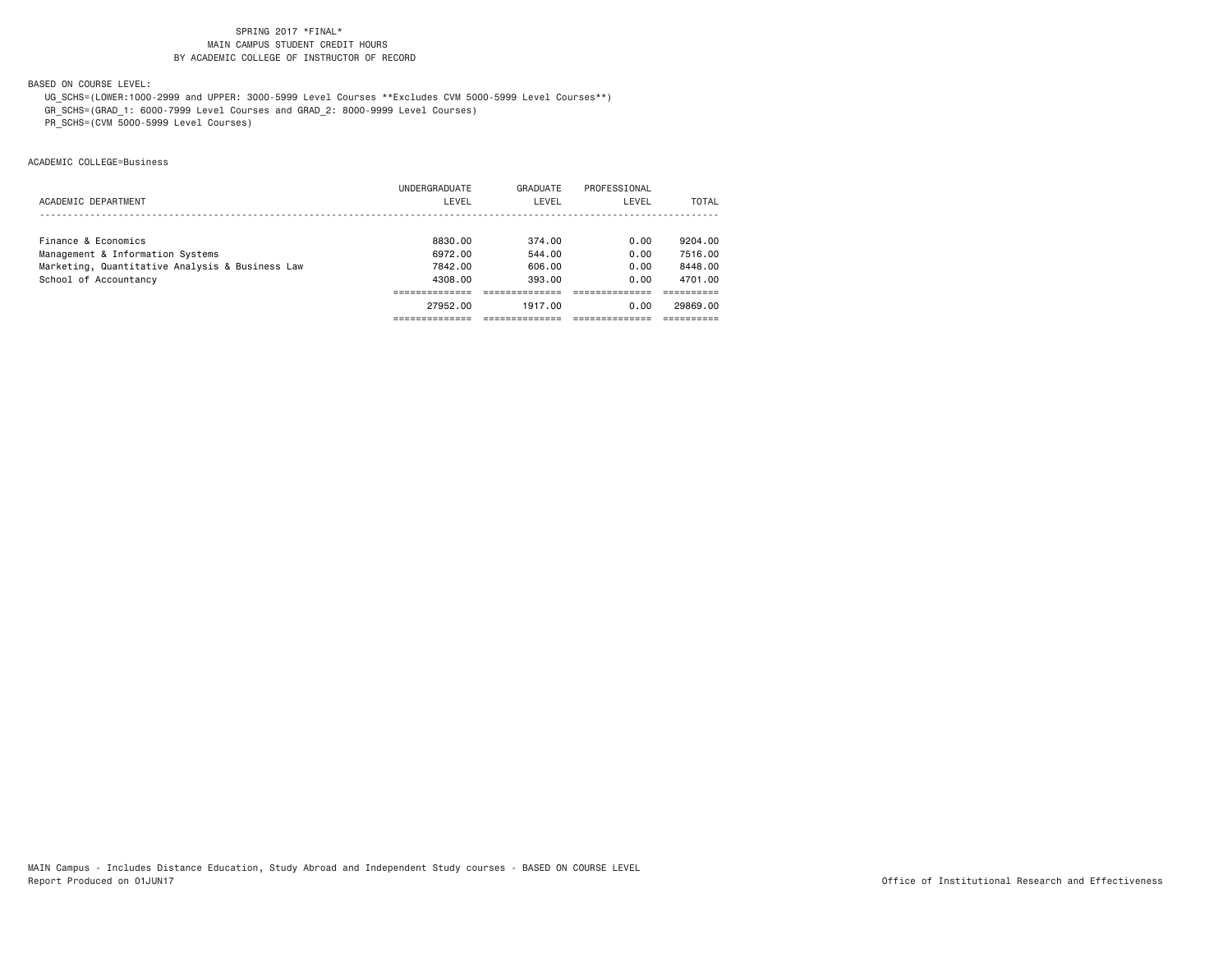BASED ON COURSE LEVEL:

UG\_SCHS=(LOWER:1000-2999 and UPPER: 3000-5999 Level Courses \*\*Excludes CVM 5000-5999 Level Courses\*\*)

GR\_SCHS=(GRAD\_1: 6000-7999 Level Courses and GRAD\_2: 8000-9999 Level Courses)

PR\_SCHS=(CVM 5000-5999 Level Courses)

ACADEMIC COLLEGE=Education

|                                                     | UNDERGRADUATE | GRADUATE | PROFESSIONAL |          |
|-----------------------------------------------------|---------------|----------|--------------|----------|
| ACADEMIC DEPARTMENT                                 | LEVEL         | LEVEL    | LEVEL        | TOTAL    |
|                                                     |               |          |              |          |
| Counseling, Educational Psychology, and Foundations | 5787.25       | 1304.00  | 0.00         | 7091.25  |
| Curriculum, Instruction & Special Education         | 7445.00       | 918.00   | 0.00         | 8363.00  |
| Educational Leadership                              | 1363.00       | 909.00   | 0.00         | 2272.00  |
| Instructional Systems & Workforce Development       | 3964.00       | 429.00   | 0.00         | 4393.00  |
| Kinesiology                                         | 9055.00       | 444.00   | 0.00         | 9499.00  |
| Music                                               | 3468.00       | 0.00     | 0.00         | 3468.00  |
|                                                     |               |          |              |          |
|                                                     | 31082.25      | 4004.00  | 0.00         | 35086.25 |
|                                                     |               |          |              |          |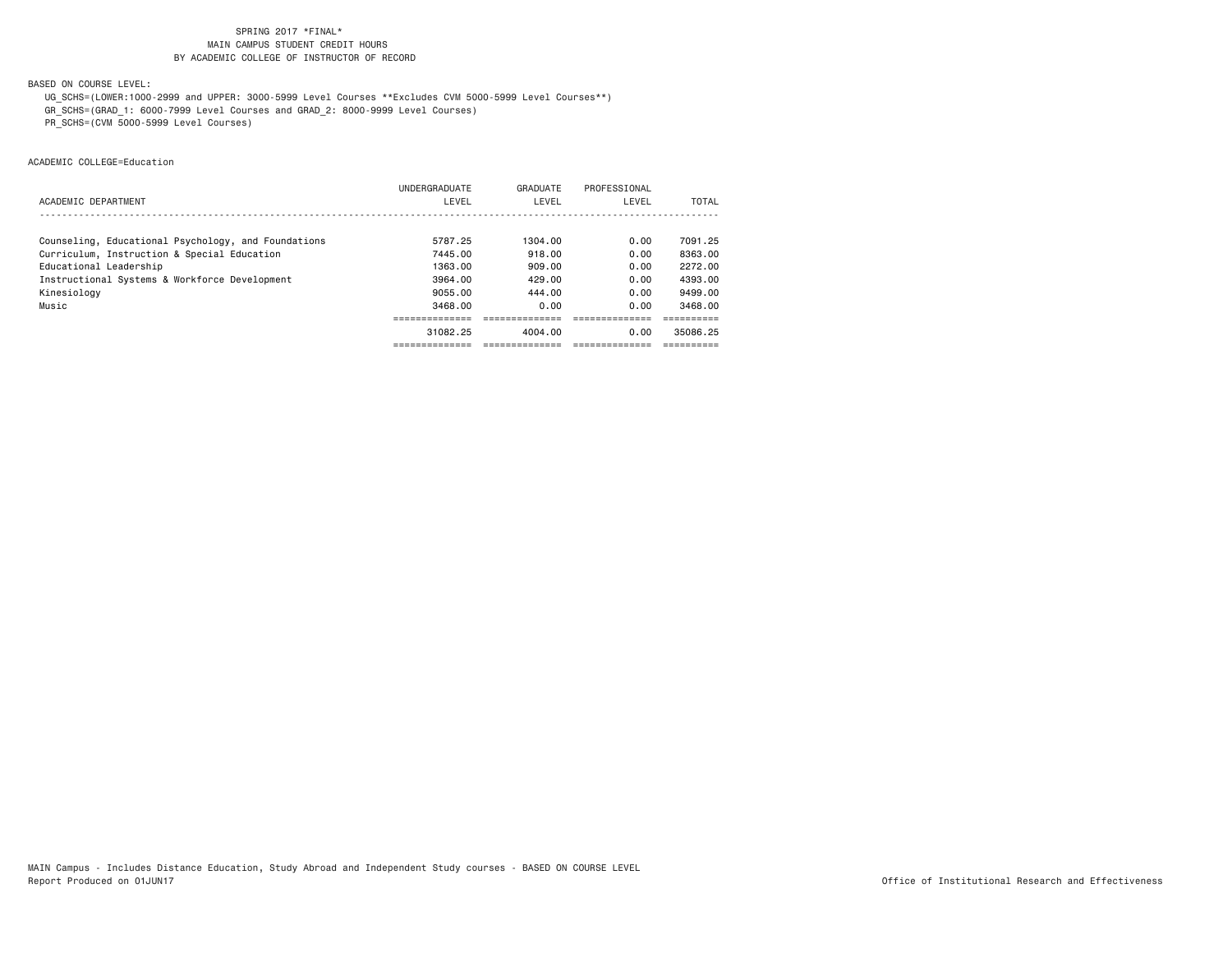BASED ON COURSE LEVEL:

UG\_SCHS=(LOWER:1000-2999 and UPPER: 3000-5999 Level Courses \*\*Excludes CVM 5000-5999 Level Courses\*\*)

GR\_SCHS=(GRAD\_1: 6000-7999 Level Courses and GRAD\_2: 8000-9999 Level Courses)

PR\_SCHS=(CVM 5000-5999 Level Courses)

ACADEMIC COLLEGE=Engineering

|                                   | UNDERGRADUATE  | GRADUATE      | PROFESSIONAL    |          |
|-----------------------------------|----------------|---------------|-----------------|----------|
| ACADEMIC DEPARTMENT               | LEVEL          | LEVEL         | LEVEL           | TOTAL    |
|                                   |                |               |                 |          |
| Aerospace Engineering             | 3809.00        | 806.00        | 0.00            | 4615,00  |
| Ag & Bio Engineering              | 767.00         | 131.00        | 0.00            | 898.00   |
| Civil & Environmental Engineering | 2479.00        | 421,00        | 0.00            | 2900.00  |
| Computer Science & Engineering    | 4281.50        | 908.50        | 0.00            | 5190.00  |
| Electrical & Computer Engineering | 2828.00        | 769,00        | 0.00            | 3597.00  |
| Industrial & Systems Engineering  | 2872.00        | 703.50        | 0.00            | 3575.50  |
| Mechanical Engineering            | 4035.00        | 748.60        | 0.00            | 4783.60  |
| School of Chemical Engineering    | 2831.00        | 180.00        | 0.00            | 3011.00  |
|                                   |                |               |                 |          |
|                                   | 23902.50       | 4667.60       | 0.00            | 28570.10 |
|                                   | ============== | ------------- | =============== |          |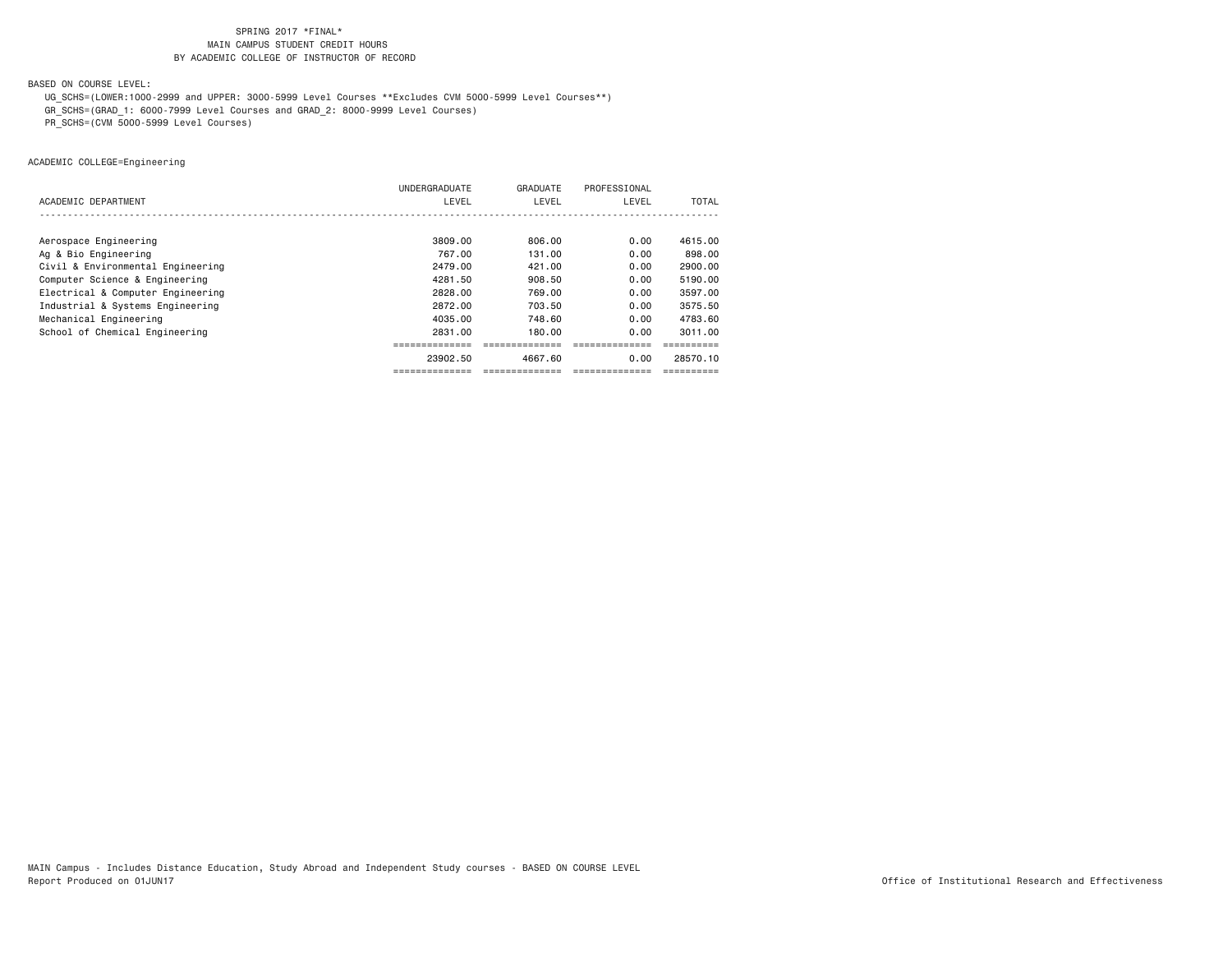BASED ON COURSE LEVEL:

 UG\_SCHS=(LOWER:1000-2999 and UPPER: 3000-5999 Level Courses \*\*Excludes CVM 5000-5999 Level Courses\*\*) GR\_SCHS=(GRAD\_1: 6000-7999 Level Courses and GRAD\_2: 8000-9999 Level Courses)

PR\_SCHS=(CVM 5000-5999 Level Courses)

ACADEMIC COLLEGE=Forest Resources

|                                   | 2799.00       | 1224.00  | 0.00         | 4023.00 |
|-----------------------------------|---------------|----------|--------------|---------|
|                                   |               |          |              |         |
| Wildlife, Fisheries & Aquaculture | 1341.00       | 579.00   | 0.00         | 1920.00 |
| Sustainable Bioproducts           | 18.00         | 314.00   | 0.00         | 332,00  |
| Forestry                          | 1440.00       | 331.00   | 0.00         | 1771.00 |
|                                   |               |          |              |         |
| ACADEMIC DEPARTMENT               | LEVEL         | LEVEL    | LEVEL        | TOTAL   |
|                                   | UNDERGRADUATE | GRADUATE | PROFESSIONAL |         |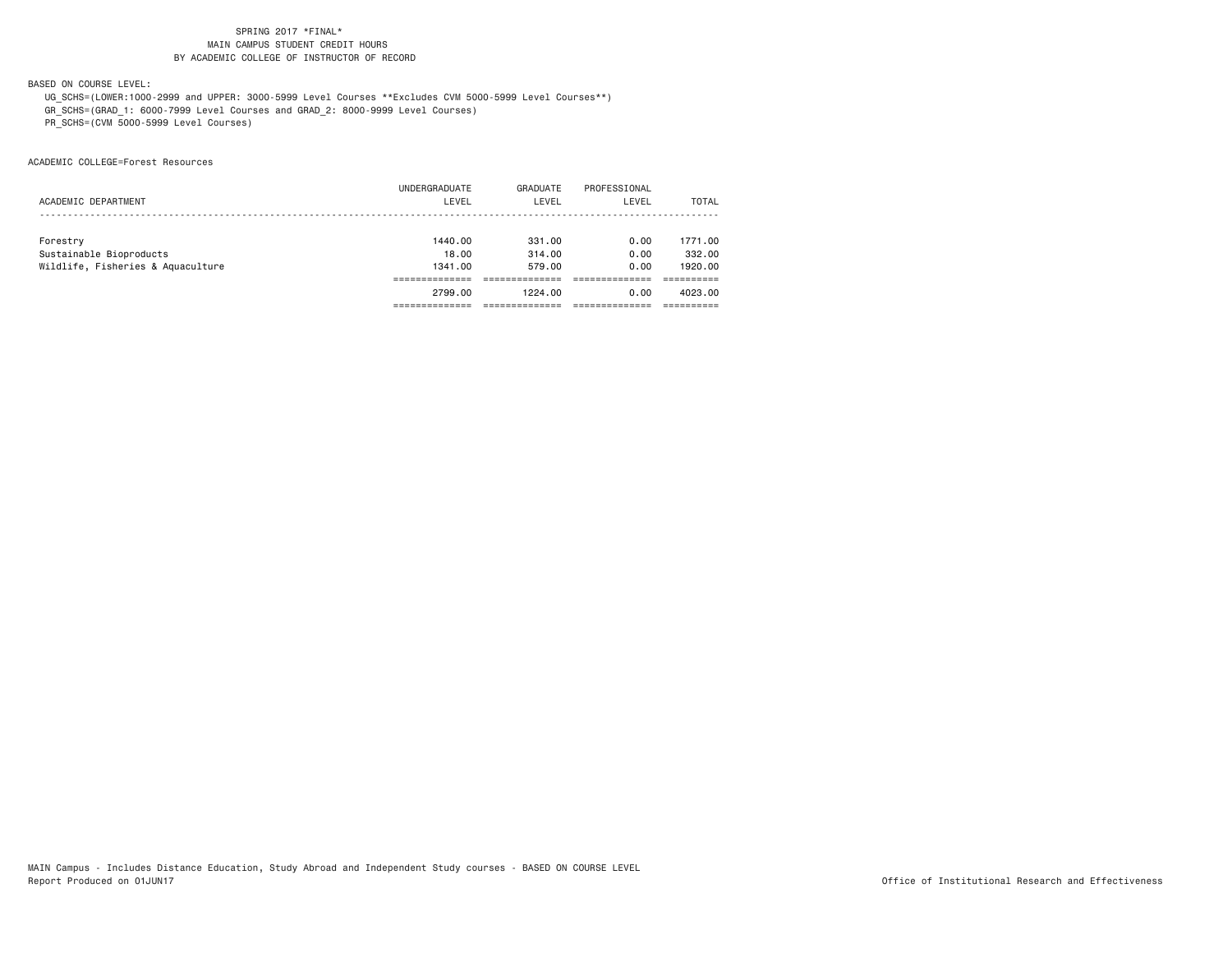BASED ON COURSE LEVEL:

 UG\_SCHS=(LOWER:1000-2999 and UPPER: 3000-5999 Level Courses \*\*Excludes CVM 5000-5999 Level Courses\*\*) GR\_SCHS=(GRAD\_1: 6000-7999 Level Courses and GRAD\_2: 8000-9999 Level Courses)

PR\_SCHS=(CVM 5000-5999 Level Courses)

ACADEMIC COLLEGE=Veterinary Medicine

|                     | 1084.50       | 567.50   | 6296.00      | 7948,00      |
|---------------------|---------------|----------|--------------|--------------|
|                     |               |          |              |              |
| Veterinary Medicine | 1084.50       | 567.50   | 6296.00      | 7948,00      |
|                     |               |          |              |              |
| ACADEMIC DEPARTMENT | LEVEL         | LEVEL    | LEVEL        | <b>TOTAL</b> |
|                     | UNDERGRADUATE | GRADUATE | PROFESSIONAL |              |
|                     |               |          |              |              |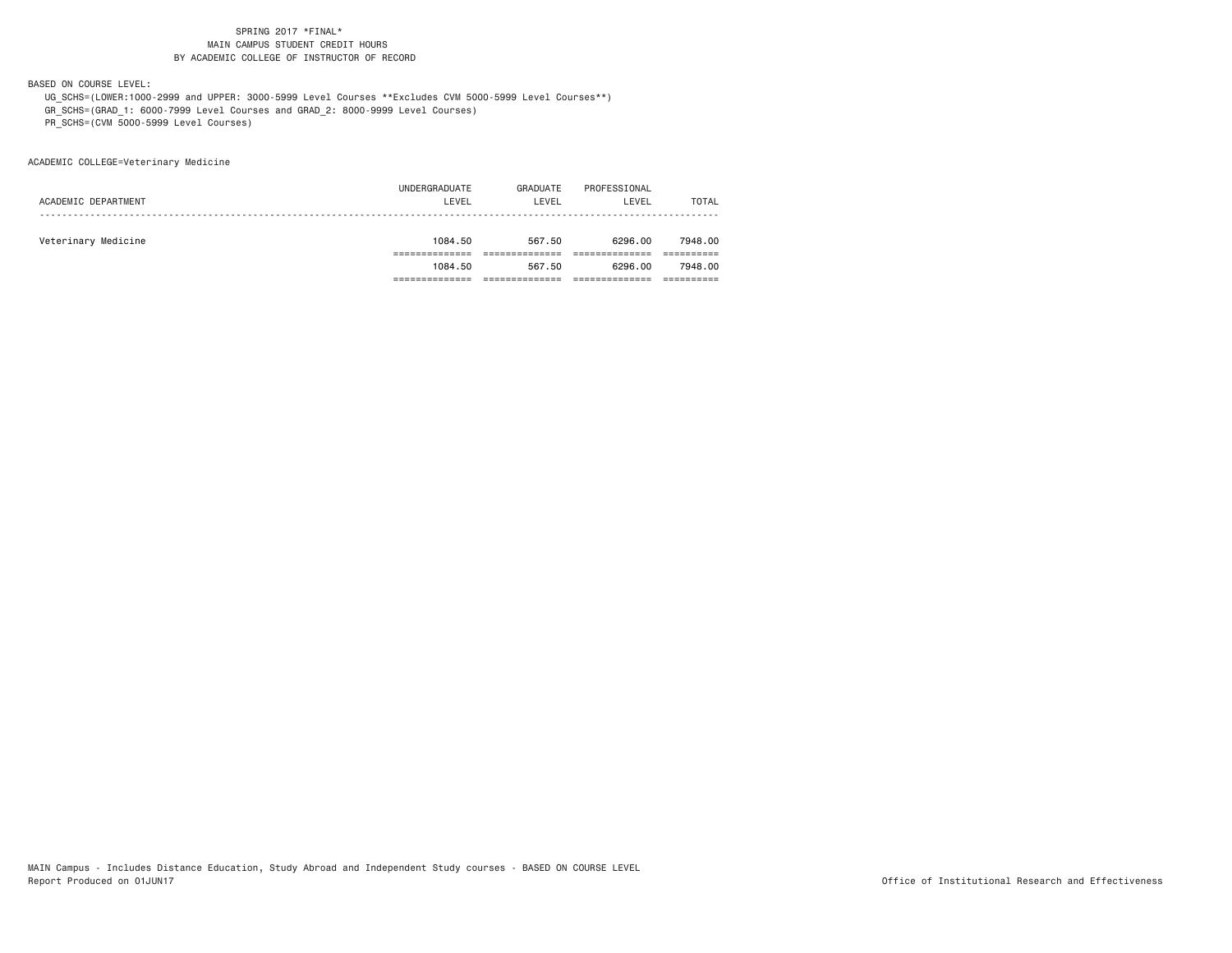BASED ON COURSE LEVEL:

UG\_SCHS=(LOWER:1000-2999 and UPPER: 3000-5999 Level Courses \*\*Excludes CVM 5000-5999 Level Courses\*\*)

GR\_SCHS=(GRAD\_1: 6000-7999 Level Courses and GRAD\_2: 8000-9999 Level Courses)

PR\_SCHS=(CVM 5000-5999 Level Courses)

ACADEMIC COLLEGE=Academic Affairs

|                     | UNDERGRADUATE | GRADUATE | PROFESSIONAL |        |
|---------------------|---------------|----------|--------------|--------|
| ACADEMIC DEPARTMENT | LEVEL         | LEVEL    | LEVEL        | TOTAL  |
|                     |               |          |              |        |
|                     |               |          |              |        |
| Career Center       | 31.50         | 0.00     | 0.00         | 31.50  |
| Provost Office      | 28,00         | 0.00     | 0.00         | 28.00  |
| Student Leadership  | 71.00         | 0.00     | 0.00         | 71.00  |
|                     |               |          |              |        |
|                     | 130.50        | 0.00     | 0.00         | 130.50 |
|                     |               |          |              |        |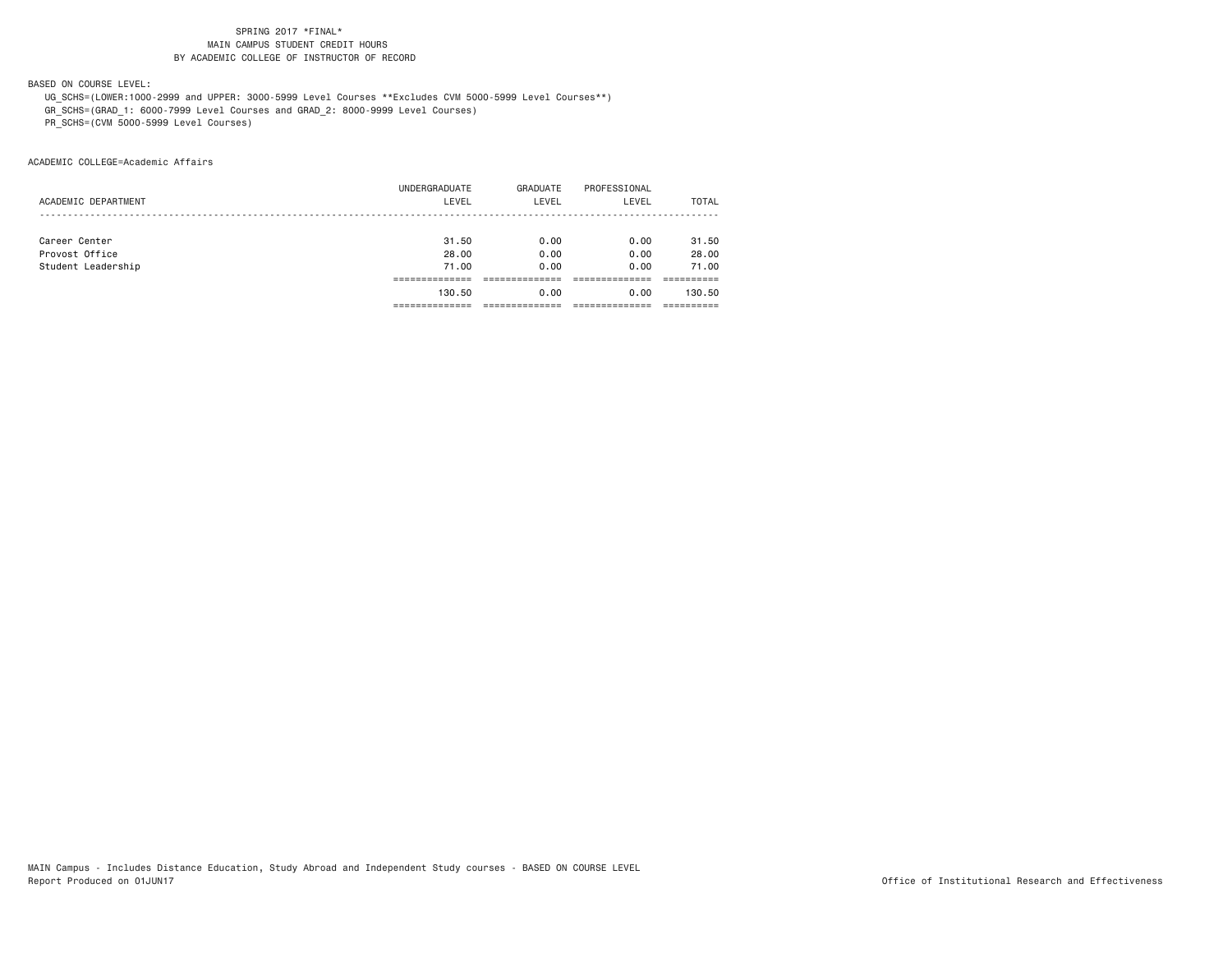| 0.00<br>9.00<br>0.00<br>9.00<br>Associate Professor Ten Track<br>140301 15344<br>ABE 9000<br>01<br>D<br>Research / Diss<br>1.00<br>Ag & Bio Engineering<br>Bora, Ganesh<br>15250<br>01<br>C<br>Agri Off-Road Mach M 1.00<br>0.00<br>150699<br>ABE 4163<br>72.00<br>0.00<br>72.00<br>.<br>$- - - -$<br>.<br>$\frac{1}{2}$<br>9.00<br>0.00<br>72.00<br>81.00<br>Chesser, Gary<br>Non-Faculty<br>Not Applicable<br>10013 ABE 1083<br>01<br>Technology Design II 1.00<br>21.00<br>0.00<br>0.00<br>21.00<br>150699<br>C<br>02<br>К<br>Technology Design II 1.00<br>0.00<br>10014<br>ABE 1083<br>0.00<br>0.00<br>0.00<br>10015 ABE 1083<br>03<br>K<br>Technology Design II 1.00<br>0.00<br>0.00<br>0.00<br>0.00<br><u>.</u><br>21.00<br>0.00<br>0.00<br>21.00<br>Assistant Professor Ten Track<br>140301 15332<br>ABE 8000<br>Research / Thesis<br>0.00<br>8.00<br>0.00<br>8.00<br>Horton, Renita<br>04<br>D<br>1.00<br>15595<br>ABE 7000<br>01<br>$\mathbf I$<br>Directed Indiv Study<br>1.00<br>0.00<br>3.00<br>0.00<br>3.00<br>15596<br>ABE 4000<br>05<br>3.00<br>0.00<br>0.00<br>I<br>Directed Indiv Study<br>1.00<br>3.00<br>140501 10026<br>ABE 3813<br>01<br>C<br>Bio Prop Of Mat<br>1.00<br>228.00<br>0.00<br>0.00<br>228.00<br>10027<br>ABE 3813<br>02<br>К<br>Bio Prop Of Mat<br>1.00<br>0.00<br>0.00<br>0.00<br>0.00<br>10028<br>ABE 3813<br>03<br>К<br>1.00<br>0.00<br>0.00<br>Bio Prop Of Mat<br>0.00<br>0.00<br>.<br>$\frac{1}{2}$<br>.<br>.<br>231.00<br>11.00<br>0.00<br>242.00<br>Linhoss, Anna<br>Assistant Professor Ten Track<br>15333 ABE 8000<br>05<br>Research / Thesis<br>1.00<br>0.00<br>2.00<br>0.00<br>2.00<br>140301<br>D<br>.<br>.<br>0.00<br>2.00<br>0.00<br>2.00<br>Associate Professor Tenured<br>140301<br>10029<br>ABE 4263<br>01<br>Soil & Water Mgt<br>87.00<br>0.00<br>0.00<br>87.00<br>Paz, Joel<br>C<br>1.00<br>02<br>10030<br>ABE 4263<br>К<br>Soil & Water Mgt<br>1.00<br>0.00<br>0.00<br>0.00<br>0.00<br>15350<br>ABE 9000<br>07<br>D<br>Research / Diss<br>1.00<br>0.00<br>12.00<br>0.00<br>12.00<br>15738<br>ABE 4000<br>11<br>$\mathbf I$<br>Directed Indiv Study<br>3.00<br>0.00<br>0.00<br>3.00<br>1.00<br>143801<br>10019<br>ABE 2873<br>01<br>Land Surveying<br>1.00<br>81.00<br>0.00<br>81.00<br>C<br>0.00<br>10020<br>ABE 2873<br>02<br>К<br>Land Surveying<br>1.00<br>0.00<br>0.00<br>0.00<br>0.00<br>10021<br>ABE 2873<br>03<br>К<br>0.00<br>0.00<br>0.00<br>0.00<br>Land Surveying<br>1.00<br>ABE 2873<br>H <sub>01</sub> C<br>10022<br>Land Surveying<br>1.00<br>6.00<br>0.00<br>0.00<br>6.00<br>ABE 6263<br>01<br>150699<br>10037<br>C<br>Soil & Water Mgt<br>1.00<br>0.00<br>3.00<br>0.00<br>3.00<br>ABE 6263<br>02<br>10038<br>K<br>Soil & Water Mgt<br>1.00<br>0.00<br>0.00<br>0.00<br>0.00<br>$\omega$ $\omega$ $\omega$ $\omega$<br>177.00<br>15.00<br>0.00<br>192.00<br>Assistant Professor Ten Track<br>140301 15352<br>ABE 9000<br>09<br>Research / Diss<br>1.00<br>0.00<br>4.00<br>0.00<br>4.00<br>Priddy, Lauren<br>D<br>ABE 4000<br>06<br>0.00<br>15618<br>$\mathbf I$<br>Directed Indiv Study<br>1.00<br>3.00<br>0.00<br>3.00<br>07<br>15619<br>ABE 4000<br>Directed Indiv Study<br>1.00<br>3.00<br>0.00<br>0.00<br>3.00<br>I<br>15620<br>ABE 4000<br>08<br>Directed Indiv Study<br>3.00<br>0.00<br>Ι.<br>1.00<br>0.00<br>3.00<br>ABE 4000<br>09<br>3.00<br>0.00<br>0.00<br>3.00<br>15625<br>I<br>Directed Indiv Study 1.00<br>15626<br>ABE 4000<br>10<br>Directed Indiv Study<br>3.00<br>0.00<br>0.00<br>3.00<br>I<br>1.00<br>16054 ABE 4000<br>12<br>$\mathbf{I}$<br>0.00<br>0.00<br>Directed Indiv Study 1.00<br>3.00<br>3.00<br>$\sim$ $\sim$ $\sim$<br>.<br>.<br>$\frac{1}{2}$<br>0.00<br>18.00<br>4.00<br>22.00<br>140301 16285 ABE 9000<br>15<br>1.00<br>0.00<br>6.00<br>0.00<br>Purswell, Joseph<br>Non-Employee<br>Not Applicable<br>D<br>Research / Diss<br>6.00<br><u>.</u><br>.<br>0.00<br>6.00<br>0.00<br>6.00<br>Simpson, Chartrisa<br>Assistant Professor Ten Track<br>140301 15503<br>ABE 4000<br>01<br>$\mathbf{I}$<br>Directed Indiv Study 1.00<br>3.00<br>0.00<br>0.00<br>3.00<br>ABE 4000<br>02<br>3.00<br>0.00<br>0.00<br>15504<br>$\mathbf{I}$<br>Directed Indiv Study 1.00<br>3.00<br>15505<br>ABE 4000<br>03<br>3.00<br>0.00<br>0.00<br>3.00<br>Ι<br>Directed Indiv Study 1.00 | ACADEMIC DEPARTMENT | Instructor Name | Rank | Tenure<br>Status | Course<br>Cip # | CRN | Course # | Crs | Sec Type Title | Inst<br>Per | UG<br><b>SCHS</b> | GR<br><b>SCHS</b> | PR<br>SCHS | Total<br><b>SCHS</b><br>$\frac{1}{2} \left( \frac{1}{2} \right) \left( \frac{1}{2} \right) \left( \frac{1}{2} \right) \left( \frac{1}{2} \right)$ |
|----------------------------------------------------------------------------------------------------------------------------------------------------------------------------------------------------------------------------------------------------------------------------------------------------------------------------------------------------------------------------------------------------------------------------------------------------------------------------------------------------------------------------------------------------------------------------------------------------------------------------------------------------------------------------------------------------------------------------------------------------------------------------------------------------------------------------------------------------------------------------------------------------------------------------------------------------------------------------------------------------------------------------------------------------------------------------------------------------------------------------------------------------------------------------------------------------------------------------------------------------------------------------------------------------------------------------------------------------------------------------------------------------------------------------------------------------------------------------------------------------------------------------------------------------------------------------------------------------------------------------------------------------------------------------------------------------------------------------------------------------------------------------------------------------------------------------------------------------------------------------------------------------------------------------------------------------------------------------------------------------------------------------------------------------------------------------------------------------------------------------------------------------------------------------------------------------------------------------------------------------------------------------------------------------------------------------------------------------------------------------------------------------------------------------------------------------------------------------------------------------------------------------------------------------------------------------------------------------------------------------------------------------------------------------------------------------------------------------------------------------------------------------------------------------------------------------------------------------------------------------------------------------------------------------------------------------------------------------------------------------------------------------------------------------------------------------------------------------------------------------------------------------------------------------------------------------------------------------------------------------------------------------------------------------------------------------------------------------------------------------------------------------------------------------------------------------------------------------------------------------------------------------------------------------------------------------------------------------------------------------------------------------------------------------------------------------------------------------------------------------------------------------------------------------------------------------------------------------------------------------------------------------------------------------------------------------------------------------------------------------------------------------------------------------------------------------------------------------------------------------------------------------------------------------------------------------------------------------------------------------------------------|---------------------|-----------------|------|------------------|-----------------|-----|----------|-----|----------------|-------------|-------------------|-------------------|------------|---------------------------------------------------------------------------------------------------------------------------------------------------|
|                                                                                                                                                                                                                                                                                                                                                                                                                                                                                                                                                                                                                                                                                                                                                                                                                                                                                                                                                                                                                                                                                                                                                                                                                                                                                                                                                                                                                                                                                                                                                                                                                                                                                                                                                                                                                                                                                                                                                                                                                                                                                                                                                                                                                                                                                                                                                                                                                                                                                                                                                                                                                                                                                                                                                                                                                                                                                                                                                                                                                                                                                                                                                                                                                                                                                                                                                                                                                                                                                                                                                                                                                                                                                                                                                                                                                                                                                                                                                                                                                                                                                                                                                                                                                                                                      |                     |                 |      |                  |                 |     |          |     |                |             |                   |                   |            |                                                                                                                                                   |
|                                                                                                                                                                                                                                                                                                                                                                                                                                                                                                                                                                                                                                                                                                                                                                                                                                                                                                                                                                                                                                                                                                                                                                                                                                                                                                                                                                                                                                                                                                                                                                                                                                                                                                                                                                                                                                                                                                                                                                                                                                                                                                                                                                                                                                                                                                                                                                                                                                                                                                                                                                                                                                                                                                                                                                                                                                                                                                                                                                                                                                                                                                                                                                                                                                                                                                                                                                                                                                                                                                                                                                                                                                                                                                                                                                                                                                                                                                                                                                                                                                                                                                                                                                                                                                                                      |                     |                 |      |                  |                 |     |          |     |                |             |                   |                   |            |                                                                                                                                                   |
|                                                                                                                                                                                                                                                                                                                                                                                                                                                                                                                                                                                                                                                                                                                                                                                                                                                                                                                                                                                                                                                                                                                                                                                                                                                                                                                                                                                                                                                                                                                                                                                                                                                                                                                                                                                                                                                                                                                                                                                                                                                                                                                                                                                                                                                                                                                                                                                                                                                                                                                                                                                                                                                                                                                                                                                                                                                                                                                                                                                                                                                                                                                                                                                                                                                                                                                                                                                                                                                                                                                                                                                                                                                                                                                                                                                                                                                                                                                                                                                                                                                                                                                                                                                                                                                                      |                     |                 |      |                  |                 |     |          |     |                |             |                   |                   |            |                                                                                                                                                   |
|                                                                                                                                                                                                                                                                                                                                                                                                                                                                                                                                                                                                                                                                                                                                                                                                                                                                                                                                                                                                                                                                                                                                                                                                                                                                                                                                                                                                                                                                                                                                                                                                                                                                                                                                                                                                                                                                                                                                                                                                                                                                                                                                                                                                                                                                                                                                                                                                                                                                                                                                                                                                                                                                                                                                                                                                                                                                                                                                                                                                                                                                                                                                                                                                                                                                                                                                                                                                                                                                                                                                                                                                                                                                                                                                                                                                                                                                                                                                                                                                                                                                                                                                                                                                                                                                      |                     |                 |      |                  |                 |     |          |     |                |             |                   |                   |            |                                                                                                                                                   |
|                                                                                                                                                                                                                                                                                                                                                                                                                                                                                                                                                                                                                                                                                                                                                                                                                                                                                                                                                                                                                                                                                                                                                                                                                                                                                                                                                                                                                                                                                                                                                                                                                                                                                                                                                                                                                                                                                                                                                                                                                                                                                                                                                                                                                                                                                                                                                                                                                                                                                                                                                                                                                                                                                                                                                                                                                                                                                                                                                                                                                                                                                                                                                                                                                                                                                                                                                                                                                                                                                                                                                                                                                                                                                                                                                                                                                                                                                                                                                                                                                                                                                                                                                                                                                                                                      |                     |                 |      |                  |                 |     |          |     |                |             |                   |                   |            |                                                                                                                                                   |
|                                                                                                                                                                                                                                                                                                                                                                                                                                                                                                                                                                                                                                                                                                                                                                                                                                                                                                                                                                                                                                                                                                                                                                                                                                                                                                                                                                                                                                                                                                                                                                                                                                                                                                                                                                                                                                                                                                                                                                                                                                                                                                                                                                                                                                                                                                                                                                                                                                                                                                                                                                                                                                                                                                                                                                                                                                                                                                                                                                                                                                                                                                                                                                                                                                                                                                                                                                                                                                                                                                                                                                                                                                                                                                                                                                                                                                                                                                                                                                                                                                                                                                                                                                                                                                                                      |                     |                 |      |                  |                 |     |          |     |                |             |                   |                   |            |                                                                                                                                                   |
|                                                                                                                                                                                                                                                                                                                                                                                                                                                                                                                                                                                                                                                                                                                                                                                                                                                                                                                                                                                                                                                                                                                                                                                                                                                                                                                                                                                                                                                                                                                                                                                                                                                                                                                                                                                                                                                                                                                                                                                                                                                                                                                                                                                                                                                                                                                                                                                                                                                                                                                                                                                                                                                                                                                                                                                                                                                                                                                                                                                                                                                                                                                                                                                                                                                                                                                                                                                                                                                                                                                                                                                                                                                                                                                                                                                                                                                                                                                                                                                                                                                                                                                                                                                                                                                                      |                     |                 |      |                  |                 |     |          |     |                |             |                   |                   |            |                                                                                                                                                   |
|                                                                                                                                                                                                                                                                                                                                                                                                                                                                                                                                                                                                                                                                                                                                                                                                                                                                                                                                                                                                                                                                                                                                                                                                                                                                                                                                                                                                                                                                                                                                                                                                                                                                                                                                                                                                                                                                                                                                                                                                                                                                                                                                                                                                                                                                                                                                                                                                                                                                                                                                                                                                                                                                                                                                                                                                                                                                                                                                                                                                                                                                                                                                                                                                                                                                                                                                                                                                                                                                                                                                                                                                                                                                                                                                                                                                                                                                                                                                                                                                                                                                                                                                                                                                                                                                      |                     |                 |      |                  |                 |     |          |     |                |             |                   |                   |            |                                                                                                                                                   |
|                                                                                                                                                                                                                                                                                                                                                                                                                                                                                                                                                                                                                                                                                                                                                                                                                                                                                                                                                                                                                                                                                                                                                                                                                                                                                                                                                                                                                                                                                                                                                                                                                                                                                                                                                                                                                                                                                                                                                                                                                                                                                                                                                                                                                                                                                                                                                                                                                                                                                                                                                                                                                                                                                                                                                                                                                                                                                                                                                                                                                                                                                                                                                                                                                                                                                                                                                                                                                                                                                                                                                                                                                                                                                                                                                                                                                                                                                                                                                                                                                                                                                                                                                                                                                                                                      |                     |                 |      |                  |                 |     |          |     |                |             |                   |                   |            |                                                                                                                                                   |
|                                                                                                                                                                                                                                                                                                                                                                                                                                                                                                                                                                                                                                                                                                                                                                                                                                                                                                                                                                                                                                                                                                                                                                                                                                                                                                                                                                                                                                                                                                                                                                                                                                                                                                                                                                                                                                                                                                                                                                                                                                                                                                                                                                                                                                                                                                                                                                                                                                                                                                                                                                                                                                                                                                                                                                                                                                                                                                                                                                                                                                                                                                                                                                                                                                                                                                                                                                                                                                                                                                                                                                                                                                                                                                                                                                                                                                                                                                                                                                                                                                                                                                                                                                                                                                                                      |                     |                 |      |                  |                 |     |          |     |                |             |                   |                   |            |                                                                                                                                                   |
|                                                                                                                                                                                                                                                                                                                                                                                                                                                                                                                                                                                                                                                                                                                                                                                                                                                                                                                                                                                                                                                                                                                                                                                                                                                                                                                                                                                                                                                                                                                                                                                                                                                                                                                                                                                                                                                                                                                                                                                                                                                                                                                                                                                                                                                                                                                                                                                                                                                                                                                                                                                                                                                                                                                                                                                                                                                                                                                                                                                                                                                                                                                                                                                                                                                                                                                                                                                                                                                                                                                                                                                                                                                                                                                                                                                                                                                                                                                                                                                                                                                                                                                                                                                                                                                                      |                     |                 |      |                  |                 |     |          |     |                |             |                   |                   |            |                                                                                                                                                   |
|                                                                                                                                                                                                                                                                                                                                                                                                                                                                                                                                                                                                                                                                                                                                                                                                                                                                                                                                                                                                                                                                                                                                                                                                                                                                                                                                                                                                                                                                                                                                                                                                                                                                                                                                                                                                                                                                                                                                                                                                                                                                                                                                                                                                                                                                                                                                                                                                                                                                                                                                                                                                                                                                                                                                                                                                                                                                                                                                                                                                                                                                                                                                                                                                                                                                                                                                                                                                                                                                                                                                                                                                                                                                                                                                                                                                                                                                                                                                                                                                                                                                                                                                                                                                                                                                      |                     |                 |      |                  |                 |     |          |     |                |             |                   |                   |            |                                                                                                                                                   |
|                                                                                                                                                                                                                                                                                                                                                                                                                                                                                                                                                                                                                                                                                                                                                                                                                                                                                                                                                                                                                                                                                                                                                                                                                                                                                                                                                                                                                                                                                                                                                                                                                                                                                                                                                                                                                                                                                                                                                                                                                                                                                                                                                                                                                                                                                                                                                                                                                                                                                                                                                                                                                                                                                                                                                                                                                                                                                                                                                                                                                                                                                                                                                                                                                                                                                                                                                                                                                                                                                                                                                                                                                                                                                                                                                                                                                                                                                                                                                                                                                                                                                                                                                                                                                                                                      |                     |                 |      |                  |                 |     |          |     |                |             |                   |                   |            |                                                                                                                                                   |
|                                                                                                                                                                                                                                                                                                                                                                                                                                                                                                                                                                                                                                                                                                                                                                                                                                                                                                                                                                                                                                                                                                                                                                                                                                                                                                                                                                                                                                                                                                                                                                                                                                                                                                                                                                                                                                                                                                                                                                                                                                                                                                                                                                                                                                                                                                                                                                                                                                                                                                                                                                                                                                                                                                                                                                                                                                                                                                                                                                                                                                                                                                                                                                                                                                                                                                                                                                                                                                                                                                                                                                                                                                                                                                                                                                                                                                                                                                                                                                                                                                                                                                                                                                                                                                                                      |                     |                 |      |                  |                 |     |          |     |                |             |                   |                   |            |                                                                                                                                                   |
|                                                                                                                                                                                                                                                                                                                                                                                                                                                                                                                                                                                                                                                                                                                                                                                                                                                                                                                                                                                                                                                                                                                                                                                                                                                                                                                                                                                                                                                                                                                                                                                                                                                                                                                                                                                                                                                                                                                                                                                                                                                                                                                                                                                                                                                                                                                                                                                                                                                                                                                                                                                                                                                                                                                                                                                                                                                                                                                                                                                                                                                                                                                                                                                                                                                                                                                                                                                                                                                                                                                                                                                                                                                                                                                                                                                                                                                                                                                                                                                                                                                                                                                                                                                                                                                                      |                     |                 |      |                  |                 |     |          |     |                |             |                   |                   |            |                                                                                                                                                   |
|                                                                                                                                                                                                                                                                                                                                                                                                                                                                                                                                                                                                                                                                                                                                                                                                                                                                                                                                                                                                                                                                                                                                                                                                                                                                                                                                                                                                                                                                                                                                                                                                                                                                                                                                                                                                                                                                                                                                                                                                                                                                                                                                                                                                                                                                                                                                                                                                                                                                                                                                                                                                                                                                                                                                                                                                                                                                                                                                                                                                                                                                                                                                                                                                                                                                                                                                                                                                                                                                                                                                                                                                                                                                                                                                                                                                                                                                                                                                                                                                                                                                                                                                                                                                                                                                      |                     |                 |      |                  |                 |     |          |     |                |             |                   |                   |            |                                                                                                                                                   |
|                                                                                                                                                                                                                                                                                                                                                                                                                                                                                                                                                                                                                                                                                                                                                                                                                                                                                                                                                                                                                                                                                                                                                                                                                                                                                                                                                                                                                                                                                                                                                                                                                                                                                                                                                                                                                                                                                                                                                                                                                                                                                                                                                                                                                                                                                                                                                                                                                                                                                                                                                                                                                                                                                                                                                                                                                                                                                                                                                                                                                                                                                                                                                                                                                                                                                                                                                                                                                                                                                                                                                                                                                                                                                                                                                                                                                                                                                                                                                                                                                                                                                                                                                                                                                                                                      |                     |                 |      |                  |                 |     |          |     |                |             |                   |                   |            |                                                                                                                                                   |
|                                                                                                                                                                                                                                                                                                                                                                                                                                                                                                                                                                                                                                                                                                                                                                                                                                                                                                                                                                                                                                                                                                                                                                                                                                                                                                                                                                                                                                                                                                                                                                                                                                                                                                                                                                                                                                                                                                                                                                                                                                                                                                                                                                                                                                                                                                                                                                                                                                                                                                                                                                                                                                                                                                                                                                                                                                                                                                                                                                                                                                                                                                                                                                                                                                                                                                                                                                                                                                                                                                                                                                                                                                                                                                                                                                                                                                                                                                                                                                                                                                                                                                                                                                                                                                                                      |                     |                 |      |                  |                 |     |          |     |                |             |                   |                   |            |                                                                                                                                                   |
|                                                                                                                                                                                                                                                                                                                                                                                                                                                                                                                                                                                                                                                                                                                                                                                                                                                                                                                                                                                                                                                                                                                                                                                                                                                                                                                                                                                                                                                                                                                                                                                                                                                                                                                                                                                                                                                                                                                                                                                                                                                                                                                                                                                                                                                                                                                                                                                                                                                                                                                                                                                                                                                                                                                                                                                                                                                                                                                                                                                                                                                                                                                                                                                                                                                                                                                                                                                                                                                                                                                                                                                                                                                                                                                                                                                                                                                                                                                                                                                                                                                                                                                                                                                                                                                                      |                     |                 |      |                  |                 |     |          |     |                |             |                   |                   |            |                                                                                                                                                   |
|                                                                                                                                                                                                                                                                                                                                                                                                                                                                                                                                                                                                                                                                                                                                                                                                                                                                                                                                                                                                                                                                                                                                                                                                                                                                                                                                                                                                                                                                                                                                                                                                                                                                                                                                                                                                                                                                                                                                                                                                                                                                                                                                                                                                                                                                                                                                                                                                                                                                                                                                                                                                                                                                                                                                                                                                                                                                                                                                                                                                                                                                                                                                                                                                                                                                                                                                                                                                                                                                                                                                                                                                                                                                                                                                                                                                                                                                                                                                                                                                                                                                                                                                                                                                                                                                      |                     |                 |      |                  |                 |     |          |     |                |             |                   |                   |            |                                                                                                                                                   |
|                                                                                                                                                                                                                                                                                                                                                                                                                                                                                                                                                                                                                                                                                                                                                                                                                                                                                                                                                                                                                                                                                                                                                                                                                                                                                                                                                                                                                                                                                                                                                                                                                                                                                                                                                                                                                                                                                                                                                                                                                                                                                                                                                                                                                                                                                                                                                                                                                                                                                                                                                                                                                                                                                                                                                                                                                                                                                                                                                                                                                                                                                                                                                                                                                                                                                                                                                                                                                                                                                                                                                                                                                                                                                                                                                                                                                                                                                                                                                                                                                                                                                                                                                                                                                                                                      |                     |                 |      |                  |                 |     |          |     |                |             |                   |                   |            |                                                                                                                                                   |
|                                                                                                                                                                                                                                                                                                                                                                                                                                                                                                                                                                                                                                                                                                                                                                                                                                                                                                                                                                                                                                                                                                                                                                                                                                                                                                                                                                                                                                                                                                                                                                                                                                                                                                                                                                                                                                                                                                                                                                                                                                                                                                                                                                                                                                                                                                                                                                                                                                                                                                                                                                                                                                                                                                                                                                                                                                                                                                                                                                                                                                                                                                                                                                                                                                                                                                                                                                                                                                                                                                                                                                                                                                                                                                                                                                                                                                                                                                                                                                                                                                                                                                                                                                                                                                                                      |                     |                 |      |                  |                 |     |          |     |                |             |                   |                   |            |                                                                                                                                                   |
|                                                                                                                                                                                                                                                                                                                                                                                                                                                                                                                                                                                                                                                                                                                                                                                                                                                                                                                                                                                                                                                                                                                                                                                                                                                                                                                                                                                                                                                                                                                                                                                                                                                                                                                                                                                                                                                                                                                                                                                                                                                                                                                                                                                                                                                                                                                                                                                                                                                                                                                                                                                                                                                                                                                                                                                                                                                                                                                                                                                                                                                                                                                                                                                                                                                                                                                                                                                                                                                                                                                                                                                                                                                                                                                                                                                                                                                                                                                                                                                                                                                                                                                                                                                                                                                                      |                     |                 |      |                  |                 |     |          |     |                |             |                   |                   |            |                                                                                                                                                   |
|                                                                                                                                                                                                                                                                                                                                                                                                                                                                                                                                                                                                                                                                                                                                                                                                                                                                                                                                                                                                                                                                                                                                                                                                                                                                                                                                                                                                                                                                                                                                                                                                                                                                                                                                                                                                                                                                                                                                                                                                                                                                                                                                                                                                                                                                                                                                                                                                                                                                                                                                                                                                                                                                                                                                                                                                                                                                                                                                                                                                                                                                                                                                                                                                                                                                                                                                                                                                                                                                                                                                                                                                                                                                                                                                                                                                                                                                                                                                                                                                                                                                                                                                                                                                                                                                      |                     |                 |      |                  |                 |     |          |     |                |             |                   |                   |            |                                                                                                                                                   |
|                                                                                                                                                                                                                                                                                                                                                                                                                                                                                                                                                                                                                                                                                                                                                                                                                                                                                                                                                                                                                                                                                                                                                                                                                                                                                                                                                                                                                                                                                                                                                                                                                                                                                                                                                                                                                                                                                                                                                                                                                                                                                                                                                                                                                                                                                                                                                                                                                                                                                                                                                                                                                                                                                                                                                                                                                                                                                                                                                                                                                                                                                                                                                                                                                                                                                                                                                                                                                                                                                                                                                                                                                                                                                                                                                                                                                                                                                                                                                                                                                                                                                                                                                                                                                                                                      |                     |                 |      |                  |                 |     |          |     |                |             |                   |                   |            |                                                                                                                                                   |
|                                                                                                                                                                                                                                                                                                                                                                                                                                                                                                                                                                                                                                                                                                                                                                                                                                                                                                                                                                                                                                                                                                                                                                                                                                                                                                                                                                                                                                                                                                                                                                                                                                                                                                                                                                                                                                                                                                                                                                                                                                                                                                                                                                                                                                                                                                                                                                                                                                                                                                                                                                                                                                                                                                                                                                                                                                                                                                                                                                                                                                                                                                                                                                                                                                                                                                                                                                                                                                                                                                                                                                                                                                                                                                                                                                                                                                                                                                                                                                                                                                                                                                                                                                                                                                                                      |                     |                 |      |                  |                 |     |          |     |                |             |                   |                   |            |                                                                                                                                                   |
|                                                                                                                                                                                                                                                                                                                                                                                                                                                                                                                                                                                                                                                                                                                                                                                                                                                                                                                                                                                                                                                                                                                                                                                                                                                                                                                                                                                                                                                                                                                                                                                                                                                                                                                                                                                                                                                                                                                                                                                                                                                                                                                                                                                                                                                                                                                                                                                                                                                                                                                                                                                                                                                                                                                                                                                                                                                                                                                                                                                                                                                                                                                                                                                                                                                                                                                                                                                                                                                                                                                                                                                                                                                                                                                                                                                                                                                                                                                                                                                                                                                                                                                                                                                                                                                                      |                     |                 |      |                  |                 |     |          |     |                |             |                   |                   |            |                                                                                                                                                   |
|                                                                                                                                                                                                                                                                                                                                                                                                                                                                                                                                                                                                                                                                                                                                                                                                                                                                                                                                                                                                                                                                                                                                                                                                                                                                                                                                                                                                                                                                                                                                                                                                                                                                                                                                                                                                                                                                                                                                                                                                                                                                                                                                                                                                                                                                                                                                                                                                                                                                                                                                                                                                                                                                                                                                                                                                                                                                                                                                                                                                                                                                                                                                                                                                                                                                                                                                                                                                                                                                                                                                                                                                                                                                                                                                                                                                                                                                                                                                                                                                                                                                                                                                                                                                                                                                      |                     |                 |      |                  |                 |     |          |     |                |             |                   |                   |            |                                                                                                                                                   |
|                                                                                                                                                                                                                                                                                                                                                                                                                                                                                                                                                                                                                                                                                                                                                                                                                                                                                                                                                                                                                                                                                                                                                                                                                                                                                                                                                                                                                                                                                                                                                                                                                                                                                                                                                                                                                                                                                                                                                                                                                                                                                                                                                                                                                                                                                                                                                                                                                                                                                                                                                                                                                                                                                                                                                                                                                                                                                                                                                                                                                                                                                                                                                                                                                                                                                                                                                                                                                                                                                                                                                                                                                                                                                                                                                                                                                                                                                                                                                                                                                                                                                                                                                                                                                                                                      |                     |                 |      |                  |                 |     |          |     |                |             |                   |                   |            |                                                                                                                                                   |
|                                                                                                                                                                                                                                                                                                                                                                                                                                                                                                                                                                                                                                                                                                                                                                                                                                                                                                                                                                                                                                                                                                                                                                                                                                                                                                                                                                                                                                                                                                                                                                                                                                                                                                                                                                                                                                                                                                                                                                                                                                                                                                                                                                                                                                                                                                                                                                                                                                                                                                                                                                                                                                                                                                                                                                                                                                                                                                                                                                                                                                                                                                                                                                                                                                                                                                                                                                                                                                                                                                                                                                                                                                                                                                                                                                                                                                                                                                                                                                                                                                                                                                                                                                                                                                                                      |                     |                 |      |                  |                 |     |          |     |                |             |                   |                   |            |                                                                                                                                                   |
|                                                                                                                                                                                                                                                                                                                                                                                                                                                                                                                                                                                                                                                                                                                                                                                                                                                                                                                                                                                                                                                                                                                                                                                                                                                                                                                                                                                                                                                                                                                                                                                                                                                                                                                                                                                                                                                                                                                                                                                                                                                                                                                                                                                                                                                                                                                                                                                                                                                                                                                                                                                                                                                                                                                                                                                                                                                                                                                                                                                                                                                                                                                                                                                                                                                                                                                                                                                                                                                                                                                                                                                                                                                                                                                                                                                                                                                                                                                                                                                                                                                                                                                                                                                                                                                                      |                     |                 |      |                  |                 |     |          |     |                |             |                   |                   |            |                                                                                                                                                   |
|                                                                                                                                                                                                                                                                                                                                                                                                                                                                                                                                                                                                                                                                                                                                                                                                                                                                                                                                                                                                                                                                                                                                                                                                                                                                                                                                                                                                                                                                                                                                                                                                                                                                                                                                                                                                                                                                                                                                                                                                                                                                                                                                                                                                                                                                                                                                                                                                                                                                                                                                                                                                                                                                                                                                                                                                                                                                                                                                                                                                                                                                                                                                                                                                                                                                                                                                                                                                                                                                                                                                                                                                                                                                                                                                                                                                                                                                                                                                                                                                                                                                                                                                                                                                                                                                      |                     |                 |      |                  |                 |     |          |     |                |             |                   |                   |            |                                                                                                                                                   |
|                                                                                                                                                                                                                                                                                                                                                                                                                                                                                                                                                                                                                                                                                                                                                                                                                                                                                                                                                                                                                                                                                                                                                                                                                                                                                                                                                                                                                                                                                                                                                                                                                                                                                                                                                                                                                                                                                                                                                                                                                                                                                                                                                                                                                                                                                                                                                                                                                                                                                                                                                                                                                                                                                                                                                                                                                                                                                                                                                                                                                                                                                                                                                                                                                                                                                                                                                                                                                                                                                                                                                                                                                                                                                                                                                                                                                                                                                                                                                                                                                                                                                                                                                                                                                                                                      |                     |                 |      |                  |                 |     |          |     |                |             |                   |                   |            |                                                                                                                                                   |
|                                                                                                                                                                                                                                                                                                                                                                                                                                                                                                                                                                                                                                                                                                                                                                                                                                                                                                                                                                                                                                                                                                                                                                                                                                                                                                                                                                                                                                                                                                                                                                                                                                                                                                                                                                                                                                                                                                                                                                                                                                                                                                                                                                                                                                                                                                                                                                                                                                                                                                                                                                                                                                                                                                                                                                                                                                                                                                                                                                                                                                                                                                                                                                                                                                                                                                                                                                                                                                                                                                                                                                                                                                                                                                                                                                                                                                                                                                                                                                                                                                                                                                                                                                                                                                                                      |                     |                 |      |                  |                 |     |          |     |                |             |                   |                   |            |                                                                                                                                                   |
|                                                                                                                                                                                                                                                                                                                                                                                                                                                                                                                                                                                                                                                                                                                                                                                                                                                                                                                                                                                                                                                                                                                                                                                                                                                                                                                                                                                                                                                                                                                                                                                                                                                                                                                                                                                                                                                                                                                                                                                                                                                                                                                                                                                                                                                                                                                                                                                                                                                                                                                                                                                                                                                                                                                                                                                                                                                                                                                                                                                                                                                                                                                                                                                                                                                                                                                                                                                                                                                                                                                                                                                                                                                                                                                                                                                                                                                                                                                                                                                                                                                                                                                                                                                                                                                                      |                     |                 |      |                  |                 |     |          |     |                |             |                   |                   |            |                                                                                                                                                   |
|                                                                                                                                                                                                                                                                                                                                                                                                                                                                                                                                                                                                                                                                                                                                                                                                                                                                                                                                                                                                                                                                                                                                                                                                                                                                                                                                                                                                                                                                                                                                                                                                                                                                                                                                                                                                                                                                                                                                                                                                                                                                                                                                                                                                                                                                                                                                                                                                                                                                                                                                                                                                                                                                                                                                                                                                                                                                                                                                                                                                                                                                                                                                                                                                                                                                                                                                                                                                                                                                                                                                                                                                                                                                                                                                                                                                                                                                                                                                                                                                                                                                                                                                                                                                                                                                      |                     |                 |      |                  |                 |     |          |     |                |             |                   |                   |            |                                                                                                                                                   |
|                                                                                                                                                                                                                                                                                                                                                                                                                                                                                                                                                                                                                                                                                                                                                                                                                                                                                                                                                                                                                                                                                                                                                                                                                                                                                                                                                                                                                                                                                                                                                                                                                                                                                                                                                                                                                                                                                                                                                                                                                                                                                                                                                                                                                                                                                                                                                                                                                                                                                                                                                                                                                                                                                                                                                                                                                                                                                                                                                                                                                                                                                                                                                                                                                                                                                                                                                                                                                                                                                                                                                                                                                                                                                                                                                                                                                                                                                                                                                                                                                                                                                                                                                                                                                                                                      |                     |                 |      |                  |                 |     |          |     |                |             |                   |                   |            |                                                                                                                                                   |
|                                                                                                                                                                                                                                                                                                                                                                                                                                                                                                                                                                                                                                                                                                                                                                                                                                                                                                                                                                                                                                                                                                                                                                                                                                                                                                                                                                                                                                                                                                                                                                                                                                                                                                                                                                                                                                                                                                                                                                                                                                                                                                                                                                                                                                                                                                                                                                                                                                                                                                                                                                                                                                                                                                                                                                                                                                                                                                                                                                                                                                                                                                                                                                                                                                                                                                                                                                                                                                                                                                                                                                                                                                                                                                                                                                                                                                                                                                                                                                                                                                                                                                                                                                                                                                                                      |                     |                 |      |                  |                 |     |          |     |                |             |                   |                   |            |                                                                                                                                                   |
|                                                                                                                                                                                                                                                                                                                                                                                                                                                                                                                                                                                                                                                                                                                                                                                                                                                                                                                                                                                                                                                                                                                                                                                                                                                                                                                                                                                                                                                                                                                                                                                                                                                                                                                                                                                                                                                                                                                                                                                                                                                                                                                                                                                                                                                                                                                                                                                                                                                                                                                                                                                                                                                                                                                                                                                                                                                                                                                                                                                                                                                                                                                                                                                                                                                                                                                                                                                                                                                                                                                                                                                                                                                                                                                                                                                                                                                                                                                                                                                                                                                                                                                                                                                                                                                                      |                     |                 |      |                  |                 |     |          |     |                |             |                   |                   |            |                                                                                                                                                   |
|                                                                                                                                                                                                                                                                                                                                                                                                                                                                                                                                                                                                                                                                                                                                                                                                                                                                                                                                                                                                                                                                                                                                                                                                                                                                                                                                                                                                                                                                                                                                                                                                                                                                                                                                                                                                                                                                                                                                                                                                                                                                                                                                                                                                                                                                                                                                                                                                                                                                                                                                                                                                                                                                                                                                                                                                                                                                                                                                                                                                                                                                                                                                                                                                                                                                                                                                                                                                                                                                                                                                                                                                                                                                                                                                                                                                                                                                                                                                                                                                                                                                                                                                                                                                                                                                      |                     |                 |      |                  |                 |     |          |     |                |             |                   |                   |            |                                                                                                                                                   |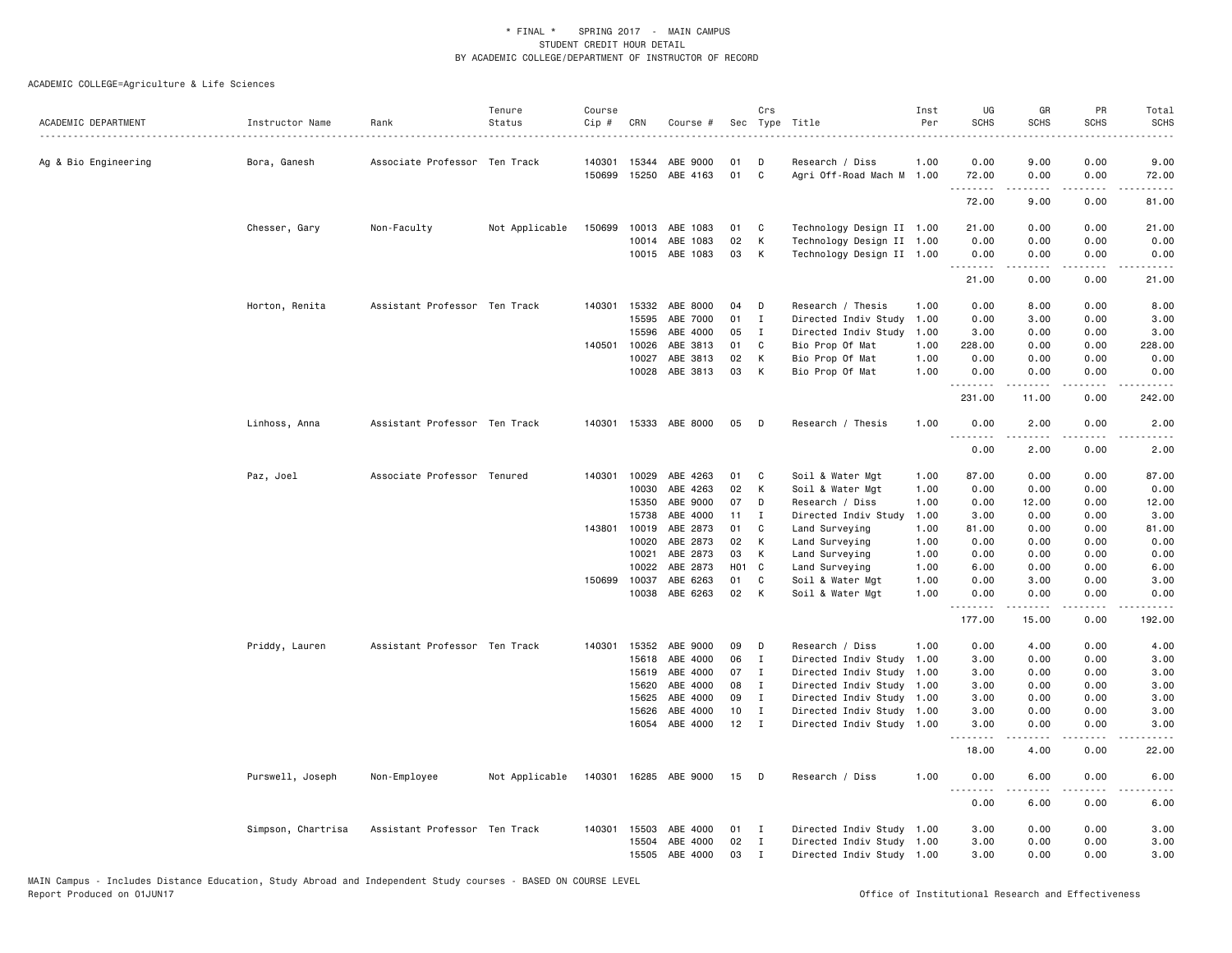# ACADEMIC COLLEGE=Agriculture & Life Sciences

| ACADEMIC DEPARTMENT                   | Instructor Name    | Rank                          | Tenure<br>Status | Course<br>Cip # | CRN   | Course #       |      | Crs         | Sec Type Title            | Inst<br>Per | UG<br>SCHS | GR<br>SCHS        | PR<br>SCHS | Total<br><b>SCHS</b> |
|---------------------------------------|--------------------|-------------------------------|------------------|-----------------|-------|----------------|------|-------------|---------------------------|-------------|------------|-------------------|------------|----------------------|
|                                       |                    |                               |                  |                 |       |                |      |             |                           |             |            |                   |            |                      |
| Ag & Bio Engineering                  | Simpson, Chartrisa | Assistant Professor Ten Track |                  | 140301          | 15506 | ABE 4000       | 04   |             | Directed Indiv Study 1.00 |             | 3.00       | 0.00              | 0.00       | 3.00                 |
|                                       |                    |                               |                  |                 | 16139 | ABE 4000       | 13   | $\mathbf I$ | Directed Indiv Study 1.00 |             | 3.00       | 0.00              | 0.00       | 3.00                 |
|                                       |                    |                               |                  |                 |       | 16140 ABE 4000 | 14 I |             | Directed Indiv Study 1.00 |             | 3.00       | 0.00              | 0.00       | 3.00                 |
|                                       |                    |                               |                  |                 |       | 16141 ABE 4000 | 15 I |             | Directed Indiv Study 1.00 |             | 3.00       | 0.00              | 0.00       | 3.00                 |
|                                       |                    |                               |                  |                 |       |                |      |             |                           |             | 21.00      | 0.00              | 0.00       | 21.00                |
|                                       | Yu, Fei            | Associate Professor Tenured   |                  | 140301          | 10036 | ABE 4833       | 01   | - B         | Practice of Engr Des 1.00 |             | 201.00     | 0.00              | 0.00       | 201.00               |
|                                       |                    |                               |                  |                 | 15357 | ABE 9000       | 14 D |             | Research / Diss           | 1.00        | 0.00       | 7.00              | 0.00       | 7.00                 |
|                                       |                    |                               |                  |                 |       | 16002 ABE 8911 | 01   | s s         | Agr/Bio Engr Seminar      | 1.00        | 0.00       | 6.00              | 0.00       | 6.00                 |
|                                       |                    |                               |                  |                 | 16003 | ABE 8921       | 01   | - S         | Agr/Bio Engr Seminar 1.00 |             | 0.00       | 1.00              | 0.00       | 1.00                 |
|                                       |                    |                               |                  |                 |       |                |      |             |                           |             |            |                   |            |                      |
|                                       |                    |                               |                  |                 |       |                |      |             |                           |             | 201,00     | 14.00             | 0.00       | 215,00               |
| ===================================== |                    |                               |                  |                 |       |                |      |             |                           |             |            | ======== ======== | ========   | -----------          |

Ag & Bio Engineering 741.00 61.00 0.00 802.00

=================================== ======== ======== ======== ==========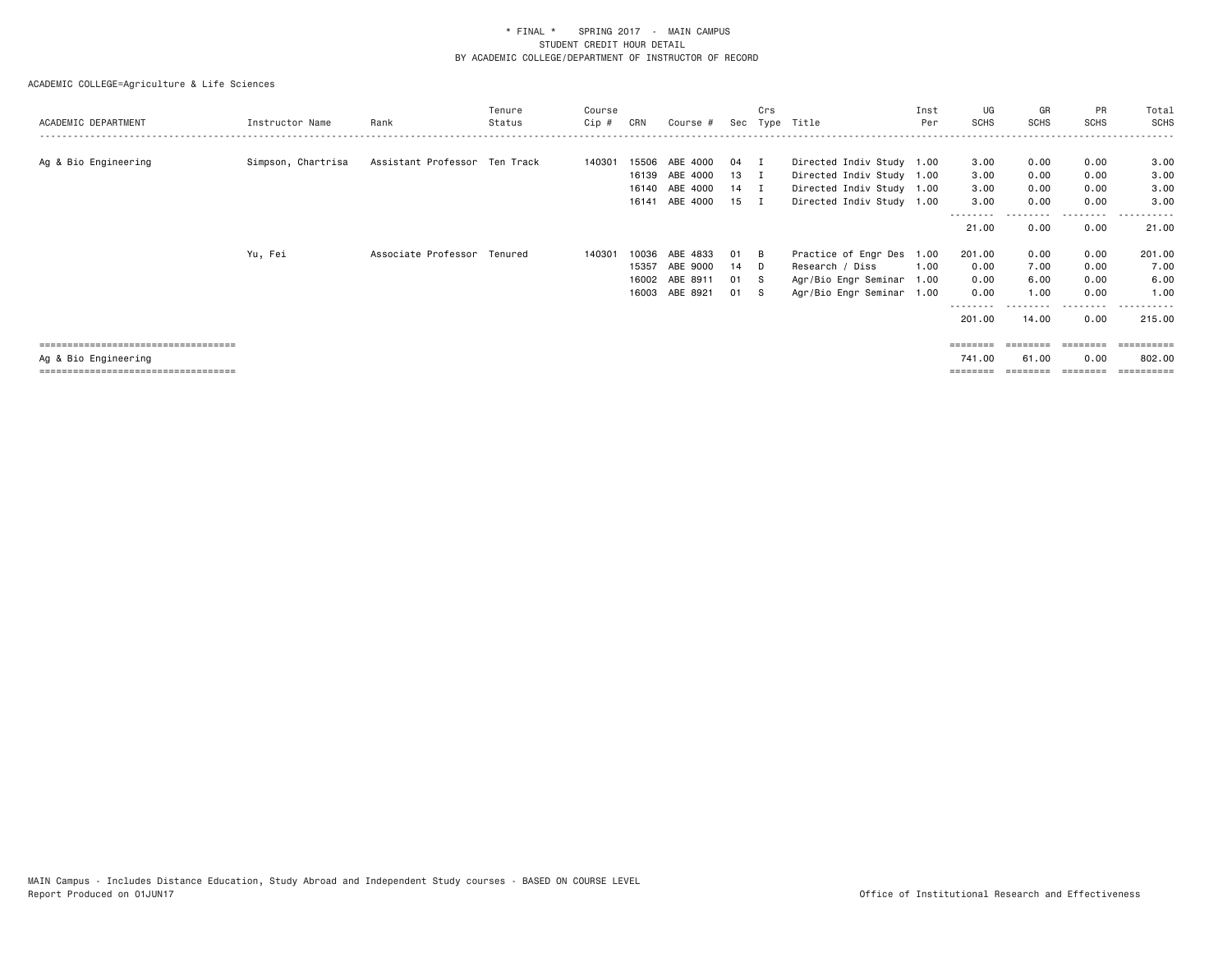| ACADEMIC DEPARTMENT    | Instructor Name                                        | Rank                              | Tenure<br>Status | Course<br>$Cip$ #          | CRN                              | Course #                                                            |                                             | Crs                              | Sec Type Title                                                                                                         | Inst<br>Per                          | UG<br><b>SCHS</b>                                      | GR<br><b>SCHS</b>                                           | PR<br><b>SCHS</b>                                 | Total<br><b>SCHS</b>                                          |
|------------------------|--------------------------------------------------------|-----------------------------------|------------------|----------------------------|----------------------------------|---------------------------------------------------------------------|---------------------------------------------|----------------------------------|------------------------------------------------------------------------------------------------------------------------|--------------------------------------|--------------------------------------------------------|-------------------------------------------------------------|---------------------------------------------------|---------------------------------------------------------------|
| Agricultural Economics | Barefield, Danny                                       | Extension Professor Non-Ten Track |                  | 010103                     | 10158<br>10159                   | AEC 2713<br>AEC 2713<br>13786 AEC 8713                              | 01<br>H <sub>01</sub> C<br>501 C            | C                                | Intro to Food & Reso 1.00<br>Honors Intro Food & 1.00<br>Rural Comm & Econ De 1.00                                     |                                      | 357.00<br>3.00<br>0.00                                 | 0.00<br>0.00<br>24.00                                       | 0.00<br>0.00<br>0.00                              | د د د د د<br>357.00<br>3.00<br>24.00                          |
|                        |                                                        |                                   |                  |                            |                                  |                                                                     |                                             |                                  |                                                                                                                        |                                      | .<br>360.00                                            | .<br>24.00                                                  | .<br>0.00                                         | .<br>384.00                                                   |
|                        | Barnes, James                                          | Extension Assoc Pro Non-Ten Track |                  |                            |                                  | 010103 15930 AEC 8000                                               | 01 D                                        |                                  | Research / Thesis                                                                                                      | 1.00                                 | 0.00                                                   | 9.00                                                        | 0.00                                              | 9.00                                                          |
|                        |                                                        |                                   |                  |                            |                                  |                                                                     |                                             |                                  |                                                                                                                        |                                      | 0.00                                                   | 9.00                                                        | 0.00                                              | 9.00                                                          |
|                        | Canales Medina, Domi Assistant Professor Ten Track     |                                   |                  |                            |                                  | 010103 10170 AEC 6223<br>450603 10165 AEC 4223                      | 01<br>01                                    | C<br>$\mathbf{C}$                | Applied Quant Anal I 1.00<br>Applied Quant Anal i 1.00                                                                 |                                      | 0.00<br>87.00<br>.                                     | 12.00<br>0.00<br>.                                          | 0.00<br>0.00<br>.                                 | 12.00<br>87.00<br>.                                           |
|                        |                                                        |                                   |                  |                            |                                  |                                                                     |                                             |                                  |                                                                                                                        |                                      | 87.00                                                  | 12.00                                                       | 0.00                                              | 99.00                                                         |
|                        | Coatney, Kalyn                                         | Associate Professor Tenured       |                  | 010000<br>010103           | 16608<br>10176<br>14874<br>15016 | GA 4000<br>AEC 8403<br>AEC 4133<br>AEC 6133<br>15932 AEC 8000       | 13<br>01<br>01<br>01<br>03                  | $\mathbf{I}$<br>C<br>C<br>C<br>D | Dis in Agriculture<br>Game Theory<br>Food Markets & Price<br>Analysis Food Mkt/Pr<br>Research / Thesis                 | 1.00<br>1.00<br>1.00<br>1.00<br>1.00 | 3.00<br>0.00<br>84.00<br>0.00<br>0.00<br>.<br>87.00    | 0.00<br>15.00<br>0.00<br>9.00<br>18.00<br>42.00             | 0.00<br>0.00<br>0.00<br>0.00<br>0.00<br>.<br>0.00 | 3.00<br>15.00<br>84.00<br>9.00<br>18.00<br><u>.</u><br>129.00 |
|                        | Coble, Keith                                           | Professor                         | Tenured          | 010103                     |                                  | 10167 AEC 4413<br>10172 AEC 6413<br>10177 AEC 8621                  | 01<br>01<br>01                              | C<br>C<br>C                      | Public Problems of A 1.00<br>Public Problem Of Ag 1.00<br>Research Seminar II 1.00                                     |                                      | 105.00<br>0.00<br>0.00<br>.                            | 0.00<br>3.00<br>4.00                                        | 0.00<br>0.00<br>0.00<br>$\sim$ $\sim$ $\sim$      | 105.00<br>3.00<br>4.00<br>.                                   |
|                        | Collart Dinarte, Alb Extension Assist Pr Non-Ten Track |                                   |                  | 010103                     |                                  | 16097 AEC 7000<br>16363 AEC 8000                                    | 01<br>11                                    | I<br>D                           | Directed Indiv Study 1.00<br>Research / Thesis                                                                         | 1.00                                 | 105.00<br>0.00<br>0.00<br>المالمات الما                | 7.00<br>3.00<br>2.00<br>.                                   | 0.00<br>0.00<br>0.00<br>د د د د                   | 112.00<br>3.00<br>2.00<br>-----                               |
|                        | Falconer, Lawrence                                     | Extension Professor Non-Ten Track |                  |                            |                                  | 010103 15998 AEC 4000                                               | 01 I                                        |                                  | Directed Indiv Study 1.00                                                                                              |                                      | 0.00<br>3.00                                           | 5.00<br>0.00                                                | 0.00<br>0.00                                      | 5.00<br>3.00                                                  |
|                        |                                                        |                                   |                  |                            |                                  |                                                                     |                                             |                                  |                                                                                                                        |                                      | . <b>.</b><br>3.00                                     | .<br>0.00                                                   | .<br>0.00                                         | $\frac{1}{2}$<br>3.00                                         |
|                        | Harri, Ardian                                          | Associate Professor Tenured       |                  | 010103                     |                                  | 15934 AEC 8000                                                      | 05                                          | D                                | Research / Thesis                                                                                                      | 1.00                                 | 0.00<br><u>.</u>                                       | 2.00                                                        | 0.00                                              | 2.00                                                          |
|                        |                                                        |                                   |                  |                            |                                  |                                                                     |                                             |                                  |                                                                                                                        |                                      | 0.00                                                   | 2.00                                                        | 0.00                                              | 2.00                                                          |
|                        | Interis, Matthew                                       | Associate Professor Tenured       |                  | 010000<br>010103<br>030103 | 15253<br>10163<br>10164          | GA 4000<br>10171 AEC 6233<br>AEC 3233<br>AEC 3233<br>10166 AEC 4233 | 03<br>01<br>01<br>H <sub>01</sub> C<br>01 C | I<br>$\mathbf{C}$<br>C           | Dis in Agriculture<br>Environmental Econom<br>Intro to Env Econ &<br>Honors Intro Env Eco<br>Environmental Econom 1.00 | 1.00<br>1.00<br>1.00<br>1.00         | 3.00<br>0.00<br>177.00<br>6.00<br>24.00<br>.<br>210.00 | 0.00<br>9.00<br>0.00<br>0.00<br>0.00<br>$- - - - -$<br>9.00 | 0.00<br>0.00<br>0.00<br>0.00<br>0.00<br>.<br>0.00 | 3.00<br>9.00<br>177.00<br>6.00<br>24.00<br>.<br>219.00        |
|                        | Li, Xiaofei                                            | Non-Faculty                       | Not Applicable   |                            |                                  | 010103 10175 AEC 8143                                               | 01                                          | C.                               | Ag Prod Economics                                                                                                      | 1.00                                 | 0.00<br>.                                              | 15.00<br>د د د د د                                          | 0.00<br>د د د د                                   | 15.00<br>.                                                    |
|                        |                                                        |                                   |                  |                            |                                  |                                                                     |                                             |                                  |                                                                                                                        |                                      | 0.00                                                   | 15.00                                                       | 0.00                                              | 15.00                                                         |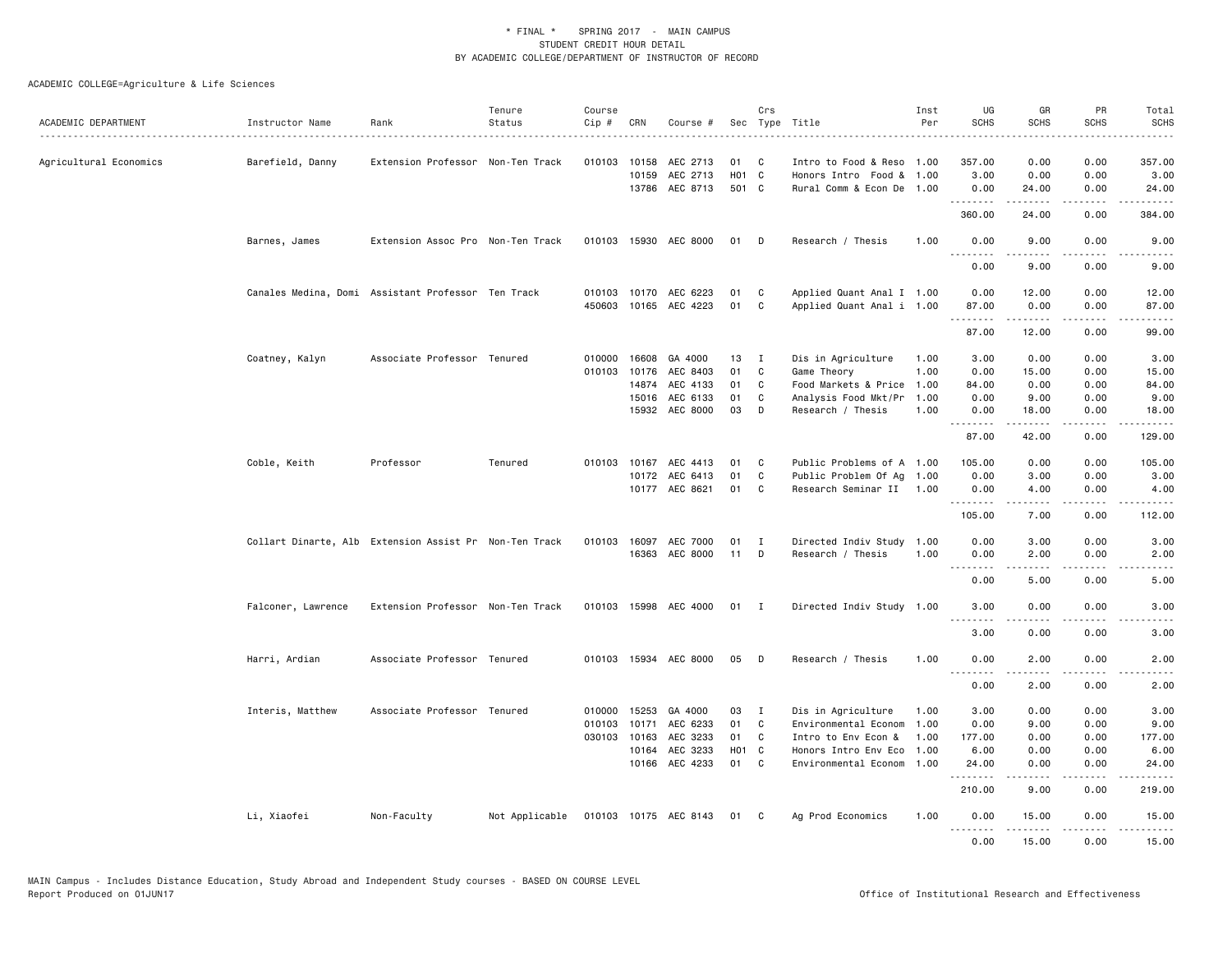| Instructor Name                      | Rank         | Tenure<br>Status | Course<br>$C$ ip #                                                                                                                     | CRN   | Course #                                  |                                                                                                                                                         | Crs                               |                                                                                             | Inst<br>Per                         | UG<br><b>SCHS</b>                                                                                                                                    | GR<br><b>SCHS</b>                                                                                                                                                                                                                                                                                                                                                                                                                                          | PR<br><b>SCHS</b>    | Total<br><b>SCHS</b>  |
|--------------------------------------|--------------|------------------|----------------------------------------------------------------------------------------------------------------------------------------|-------|-------------------------------------------|---------------------------------------------------------------------------------------------------------------------------------------------------------|-----------------------------------|---------------------------------------------------------------------------------------------|-------------------------------------|------------------------------------------------------------------------------------------------------------------------------------------------------|------------------------------------------------------------------------------------------------------------------------------------------------------------------------------------------------------------------------------------------------------------------------------------------------------------------------------------------------------------------------------------------------------------------------------------------------------------|----------------------|-----------------------|
| Little, Randall                      | Professor    | Tenured          |                                                                                                                                        |       |                                           |                                                                                                                                                         |                                   |                                                                                             |                                     | 60.00                                                                                                                                                | 0.00                                                                                                                                                                                                                                                                                                                                                                                                                                                       | 0.00                 | 60.00                 |
|                                      |              |                  |                                                                                                                                        |       |                                           |                                                                                                                                                         |                                   |                                                                                             |                                     | 60.00                                                                                                                                                | 0.00                                                                                                                                                                                                                                                                                                                                                                                                                                                       | 0.00                 | 60.00                 |
| Maples, McKenzie                     | Non-Employee | Not Applicable   |                                                                                                                                        |       |                                           |                                                                                                                                                         |                                   |                                                                                             |                                     | 6.00                                                                                                                                                 | 0.00                                                                                                                                                                                                                                                                                                                                                                                                                                                       | 0.00                 | 6.00                  |
|                                      |              |                  |                                                                                                                                        |       |                                           |                                                                                                                                                         |                                   |                                                                                             |                                     | 6.00                                                                                                                                                 | 0.00                                                                                                                                                                                                                                                                                                                                                                                                                                                       | 0.00                 | 6.00                  |
| Parman, Bryon                        |              |                  |                                                                                                                                        | 16000 | AEC 4000                                  | 02                                                                                                                                                      |                                   |                                                                                             |                                     | 3.00                                                                                                                                                 | 0.00                                                                                                                                                                                                                                                                                                                                                                                                                                                       | 0.00                 | 3.00                  |
|                                      |              |                  |                                                                                                                                        |       |                                           |                                                                                                                                                         |                                   |                                                                                             |                                     | .                                                                                                                                                    |                                                                                                                                                                                                                                                                                                                                                                                                                                                            |                      | 4.00                  |
|                                      |              |                  |                                                                                                                                        |       |                                           |                                                                                                                                                         |                                   |                                                                                             |                                     |                                                                                                                                                      |                                                                                                                                                                                                                                                                                                                                                                                                                                                            |                      | 7.00                  |
| Petrolia, Daniel                     |              |                  |                                                                                                                                        |       |                                           | 07                                                                                                                                                      |                                   | Research / Thesis                                                                           | 1.00                                | 0.00<br>.                                                                                                                                            | 2.00                                                                                                                                                                                                                                                                                                                                                                                                                                                       | 0.00                 | 2.00                  |
|                                      |              |                  |                                                                                                                                        |       |                                           |                                                                                                                                                         |                                   |                                                                                             |                                     | 0.00                                                                                                                                                 | 2.00                                                                                                                                                                                                                                                                                                                                                                                                                                                       | 0.00                 | 2.00                  |
| Tack, Jesse                          | Non-Employee | Not Applicable   |                                                                                                                                        |       |                                           | 08                                                                                                                                                      |                                   | Research / Thesis                                                                           | 1.00                                | 0.00                                                                                                                                                 | 6.00                                                                                                                                                                                                                                                                                                                                                                                                                                                       | 0.00                 | 6.00                  |
|                                      |              |                  |                                                                                                                                        |       |                                           |                                                                                                                                                         |                                   |                                                                                             |                                     | 0.00                                                                                                                                                 | 6.00                                                                                                                                                                                                                                                                                                                                                                                                                                                       | 0.00                 | 6.00                  |
| Walters, Lurleen                     |              |                  |                                                                                                                                        |       | AEC 3133                                  | 01                                                                                                                                                      |                                   |                                                                                             |                                     | 192.00                                                                                                                                               | 0.00                                                                                                                                                                                                                                                                                                                                                                                                                                                       | 0.00                 | 192.00                |
|                                      |              |                  |                                                                                                                                        |       |                                           | 01                                                                                                                                                      |                                   | International Trade                                                                         | 1.00                                | 120.00                                                                                                                                               | 0.00                                                                                                                                                                                                                                                                                                                                                                                                                                                       | 0.00                 | 2.00<br>120.00        |
|                                      |              |                  |                                                                                                                                        |       |                                           |                                                                                                                                                         |                                   |                                                                                             |                                     | --------<br>312.00                                                                                                                                   | ----<br>2.00                                                                                                                                                                                                                                                                                                                                                                                                                                               | ----<br>0.00         | 314.00                |
| Williams, Brian                      |              |                  |                                                                                                                                        |       |                                           | 10                                                                                                                                                      |                                   | Research / Thesis                                                                           | 1.00                                | 0.00                                                                                                                                                 | 9.00                                                                                                                                                                                                                                                                                                                                                                                                                                                       | 0.00                 | 9.00                  |
|                                      |              |                  |                                                                                                                                        |       |                                           |                                                                                                                                                         |                                   |                                                                                             |                                     | 0.00                                                                                                                                                 | 9.00                                                                                                                                                                                                                                                                                                                                                                                                                                                       | 0.00                 | 9.00                  |
| ==================================== |              |                  |                                                                                                                                        |       |                                           |                                                                                                                                                         |                                   |                                                                                             |                                     | <b>EBBEERE</b><br>1237.00                                                                                                                            | ========<br>144.00                                                                                                                                                                                                                                                                                                                                                                                                                                         | 0.00                 | ==========<br>1381.00 |
|                                      |              |                  | Extension Assist Pr Non-Ten Track<br>Associate Professor Tenured<br>Assistant Professor Ten Track<br>Extension Assist Pr Non-Ten Track |       | 010103<br>010101 10161<br>010103<br>16365 | 450603 10160 AEC 3113<br>16068 AEC 4000<br>010103 15936 AEC 8000<br>010103 15937 AEC 8000<br>AEC 8000<br>450605 10162 AEC 3213<br>010103 15939 AEC 8000 | 010103 10169 AEC 4711<br>03<br>13 | 01 C<br>01 L<br>I.<br>$\blacksquare$<br>D.<br>D.<br>$\mathbf{C}$<br>D<br>$\mathbf{C}$<br>D. | Sec Type Title<br>Research / Thesis | Intro To Quant Econ 1.00<br>Agri-marketing Pract 1.00<br>Directed Indiv Study 1.00<br>Directed Indiv Study 1.00<br>Introductory Agribus 1.00<br>1.00 | $\sim$ $\sim$ $\sim$<br>4.00<br>7.00<br>$\frac{1}{2} \frac{1}{2} \frac{1}{2} \frac{1}{2} \frac{1}{2} \frac{1}{2} \frac{1}{2} \frac{1}{2} \frac{1}{2} \frac{1}{2} \frac{1}{2} \frac{1}{2} \frac{1}{2} \frac{1}{2} \frac{1}{2} \frac{1}{2} \frac{1}{2} \frac{1}{2} \frac{1}{2} \frac{1}{2} \frac{1}{2} \frac{1}{2} \frac{1}{2} \frac{1}{2} \frac{1}{2} \frac{1}{2} \frac{1}{2} \frac{1}{2} \frac{1}{2} \frac{1}{2} \frac{1}{2} \frac{$<br>$  -$<br>0.00<br>. | 0.00<br>0.00<br>2.00 | 0.00<br>0.00<br>0.00  |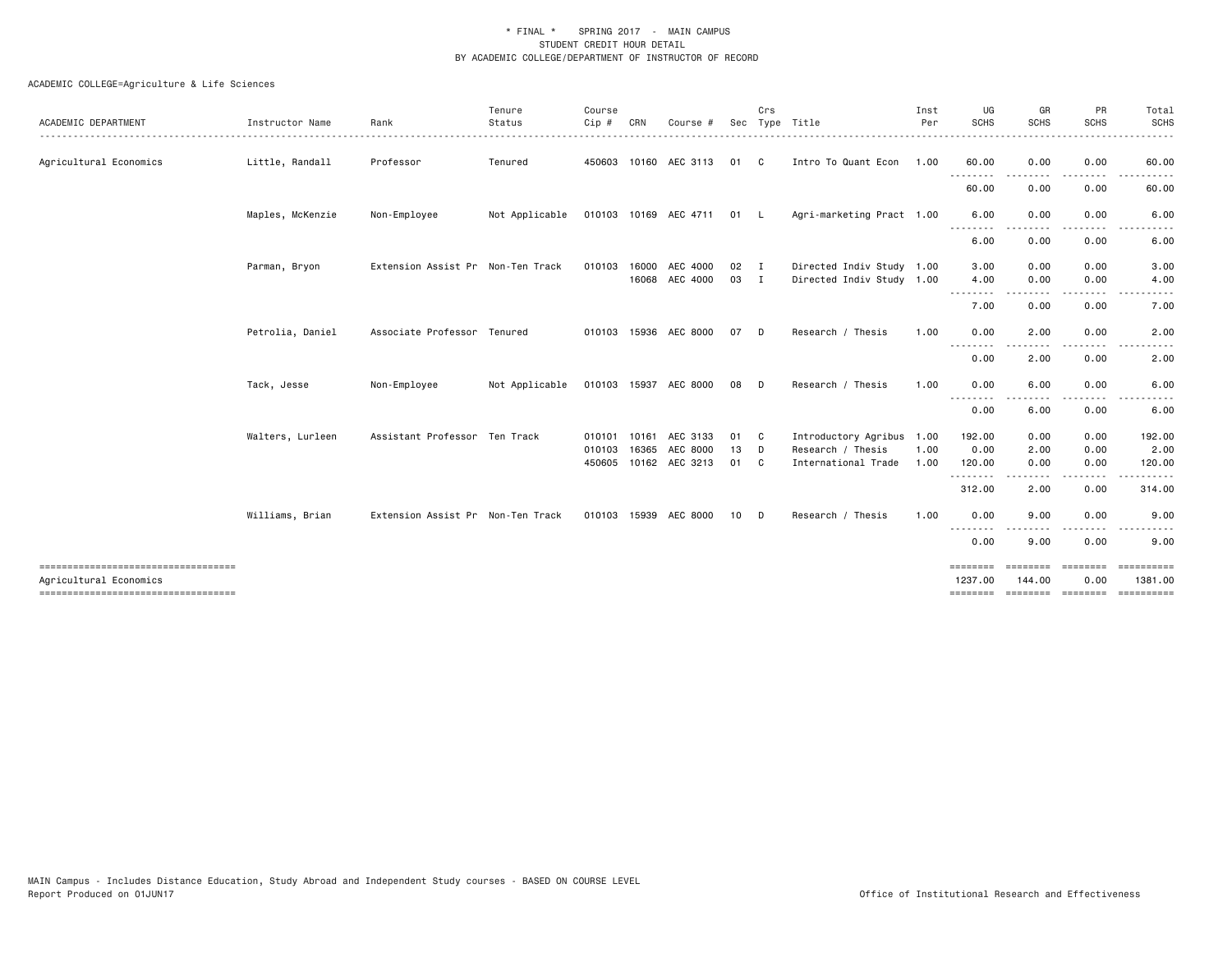|                      |                                                    |                                   | Tenure        | Course |              |                       |       | Crs          |                           | Inst | UG               | GR          | PR                    | Total                                                                                                                             |
|----------------------|----------------------------------------------------|-----------------------------------|---------------|--------|--------------|-----------------------|-------|--------------|---------------------------|------|------------------|-------------|-----------------------|-----------------------------------------------------------------------------------------------------------------------------------|
| ACADEMIC DEPARTMENT  | Instructor Name                                    | Rank                              | Status        | Cip #  | CRN          | Course #              |       |              | Sec Type Title            | Per  | <b>SCHS</b>      | <b>SCHS</b> | <b>SCHS</b>           | <b>SCHS</b>                                                                                                                       |
| Animal Dairy Science | Blanton, John                                      | Professor                         | Tenured       |        |              | 010901 14718 ADS 8000 | 01    | D            | Research/Thesis           | 1.00 | 0.00             | 1.00        | 0.00                  | 1.00                                                                                                                              |
|                      |                                                    |                                   |               |        |              |                       |       |              |                           |      | .<br>0.00        | .<br>1.00   | 0.00                  | $\frac{1}{2} \left( \frac{1}{2} \right) \left( \frac{1}{2} \right) \left( \frac{1}{2} \right) \left( \frac{1}{2} \right)$<br>1.00 |
|                      | Cavinder, Clay                                     | Associate Professor Tenured       |               | 010505 | 14452        | ADS 4772              | 01    | - L          | Equine Clinic Develo      | 1.00 | 10.00            | 0.00        | 0.00                  | 10.00                                                                                                                             |
|                      |                                                    |                                   |               | 010507 | 10098        | ADS 2102              | 01    | L.           | Equine Conf/Perf Ev       | 1.00 | 62.00            | 0.00        | 0.00                  | 62.00                                                                                                                             |
|                      |                                                    |                                   |               | 010901 | 14719        | ADS 8000              | 02    | D            | Research/Thesis           | 1.00 | 0.00             | 6.00        | 0.00                  | 6.00                                                                                                                              |
|                      |                                                    |                                   |               |        | 14736        | ADS 9000              | 02    | D            | Research/Diss             | 1.00 | 0.00             | 5.00        | 0.00                  | 5.00                                                                                                                              |
|                      |                                                    |                                   |               |        |              | 010999 10137 ADS 4520 | 02    | $\mathsf E$  | Livestock Extension       | 1.00 | 4.00<br><u>.</u> | 0.00<br>.   | 0.00<br>- - - -       | 4.00                                                                                                                              |
|                      |                                                    |                                   |               |        |              |                       |       |              |                           |      | 76.00            | 11.00       | 0.00                  | 87.00                                                                                                                             |
|                      | Crow, Brett                                        | Instructor                        | Non-Ten Track |        |              | 010901 10113 ADS 4212 | 01    | <b>L</b>     | Livestock Eval            | 1.00 | 54.00            | 0.00        | 0.00                  | 54.00                                                                                                                             |
|                      |                                                    |                                   |               |        | 10116        | ADS 4232              | 01    | L.           | Adv Livestk Eval          | 1.00 | 14.00            | 0.00        | 0.00                  | 14.00                                                                                                                             |
|                      |                                                    |                                   |               | 010905 |              | 10108 ADS 3812        | 01    | <b>L</b>     | Dairy Cattle Apprais 1.00 |      | 32.00<br>.       | 0.00<br>.   | 0.00<br>.             | 32.00<br>.                                                                                                                        |
|                      |                                                    |                                   |               |        |              |                       |       |              |                           |      | 100.00           | 0.00        | 0.00                  | 100.00                                                                                                                            |
|                      | Devost-Burnett, Derr Assistant Professor Ten Track |                                   |               |        |              | 010901 14737 ADS 9000 | 03    | D            | Research/Diss             | 1.00 | 0.00             | 3.00        | 0.00                  | 3.00                                                                                                                              |
|                      |                                                    |                                   |               |        |              |                       |       |              |                           |      | .<br>0.00        | .<br>3.00   | $\frac{1}{2}$<br>0.00 | .<br>3.00                                                                                                                         |
|                      | Dinh, Thu                                          | Assistant Professor Ten Track     |               | 010000 | 15640        | GA 4000               | 05    | Ι.           | Dis in Agriculture        | 1.00 | 3.00             | 0.00        | 0.00                  | 3.00                                                                                                                              |
|                      |                                                    |                                   |               | 010401 | 10105        | ADS 3314              | 01    | C            | Intro to Meat Scienc      | 1.00 | 192.00           | 0.00        | 0.00                  | 192.00                                                                                                                            |
|                      |                                                    |                                   |               |        | 10106        | ADS 3314              | 03    | К            | Intro to Meat Scienc      | 1.00 | 0.00             | 0.00        | 0.00                  | 0.00                                                                                                                              |
|                      |                                                    |                                   |               |        | 10107        | ADS 3314              | 04    | К            | Intro to Meat Scienc 1.00 |      | 0.00             | 0.00        | 0.00                  | 0.00                                                                                                                              |
|                      |                                                    |                                   |               |        | 12001        | FNH 3314              | 01    | C            | Intro to Meat Scienc      | 1.00 | 4.00             | 0.00        | 0.00                  | 4.00                                                                                                                              |
|                      |                                                    |                                   |               |        | 12002        | FNH 3314              | 03    | К            | Intro to Meat Scienc 1.00 |      | 0.00             | 0.00        | 0.00                  | 0.00                                                                                                                              |
|                      |                                                    |                                   |               | 010901 | 14721        | ADS 8000              | 04    | D            | Research/Thesis           | 1.00 | 0.00             | 2.00        | 0.00                  | 2.00                                                                                                                              |
|                      |                                                    |                                   |               |        |              | 14738 ADS 9000        | 04    | D            | Research/Diss             | 1.00 | 0.00             | 11.00<br>.  | 0.00                  | 11.00<br>.                                                                                                                        |
|                      |                                                    |                                   |               |        |              |                       |       |              |                           |      | 199.00           | 13,00       | 0.00                  | 212.00                                                                                                                            |
|                      | Graves, Jessica                                    | Instructor                        | Non-Ten Track |        | 010000 14448 | ADS 1013              | 01    | C            | Animal Agriculture & 0.50 |      | 49.50            | 0.00        | 0.00                  | 49.50                                                                                                                             |
|                      |                                                    |                                   |               |        | 14449        | PO 1013               | 01    | C            | Animal Agriculture & 0.50 |      | 21.00            | 0.00        | 0.00                  | 21.00                                                                                                                             |
|                      |                                                    |                                   |               | 010101 | 10121        | ADS 4420              | 01    | E            | ADS Internship            | 1.00 | 74.00            | 0.00        | 0.00                  | 74.00                                                                                                                             |
|                      |                                                    |                                   |               | 010901 | 10084        | ADS 1111              | 01    | C            | Orientation to ADS        | 1.00 | 48.00            | 0.00        | 0.00                  | 48.00                                                                                                                             |
|                      |                                                    |                                   |               |        |              | 10115 ADS 4221        | S01 S |              | Capstone in Animal & 0.50 |      | 23.00<br>.       | 0.00<br>.   | 0.00<br>.             | 23.00<br>.                                                                                                                        |
|                      |                                                    |                                   |               |        |              |                       |       |              |                           |      | 215.50           | 0.00        | 0.00                  | 215.50                                                                                                                            |
|                      | Karisch, Brandi                                    | Extension Assist Pr Non-Ten Track |               | 010901 | 10115        | ADS 4221              | S01 S |              | Capstone in Animal & 0.50 |      | 23.00            | 0.00        | 0.00                  | 23.00                                                                                                                             |
|                      |                                                    |                                   |               |        | 14722        | ADS 8000              | 05    | D            | Research/Thesis           | 1.00 | 0.00             | 15.00       | 0.00                  | 15.00                                                                                                                             |
|                      |                                                    |                                   |               | 010999 |              | 10136 ADS 4520        | 01    | E            | Livestock Extension       | 1.00 | 3.00             | 0.00<br>.   | 0.00<br>.             | 3,00<br>.                                                                                                                         |
|                      |                                                    |                                   |               |        |              |                       |       |              |                           |      | 26.00            | 15.00       | 0.00                  | 41.00                                                                                                                             |
|                      | Larson, Jamie                                      | Associate Professor Tenured       |               | 010000 | 16167        | GA 4000               | 09    | $\mathbf{I}$ | Dis in Agriculture        | 1.00 | 2.00             | 0.00        | 0.00                  | 2.00                                                                                                                              |
|                      |                                                    |                                   |               | 010901 | 10087        | ADS 1113              | 03    | C            | Animal Science            | 1.00 | 84.00            | 0.00        | 0.00                  | 84.00                                                                                                                             |
|                      |                                                    |                                   |               |        | 10088        | ADS 1113              | 04    | C            | Animal Science            | 1.00 | 51.00            | 0.00        | 0.00                  | 51.00                                                                                                                             |
|                      |                                                    |                                   |               |        | 14723        | ADS 8000              | 06    | D            | Research/Thesis           | 1.00 | 0.00             | 1.00        | 0.00                  | 1.00                                                                                                                              |
|                      |                                                    |                                   |               | 010904 | 10154        | ADS 8111              | 01    | s            | Nutrition Seminar         | 1.00 | 0.00             | 6.00        | 0.00                  | 6.00                                                                                                                              |
|                      |                                                    |                                   |               | 011001 | 10155        | ADS 8121              | 01    | s            | Nutrition Seminar         | 1.00 | 0.00             | 3.00        | 0.00                  | 3.00                                                                                                                              |
|                      |                                                    |                                   |               |        | 10156        | ADS 8131              | 01    | s            | Nutrition Seminar         | 1.00 | 0.00             | 1.00        | 0.00                  | 1.00                                                                                                                              |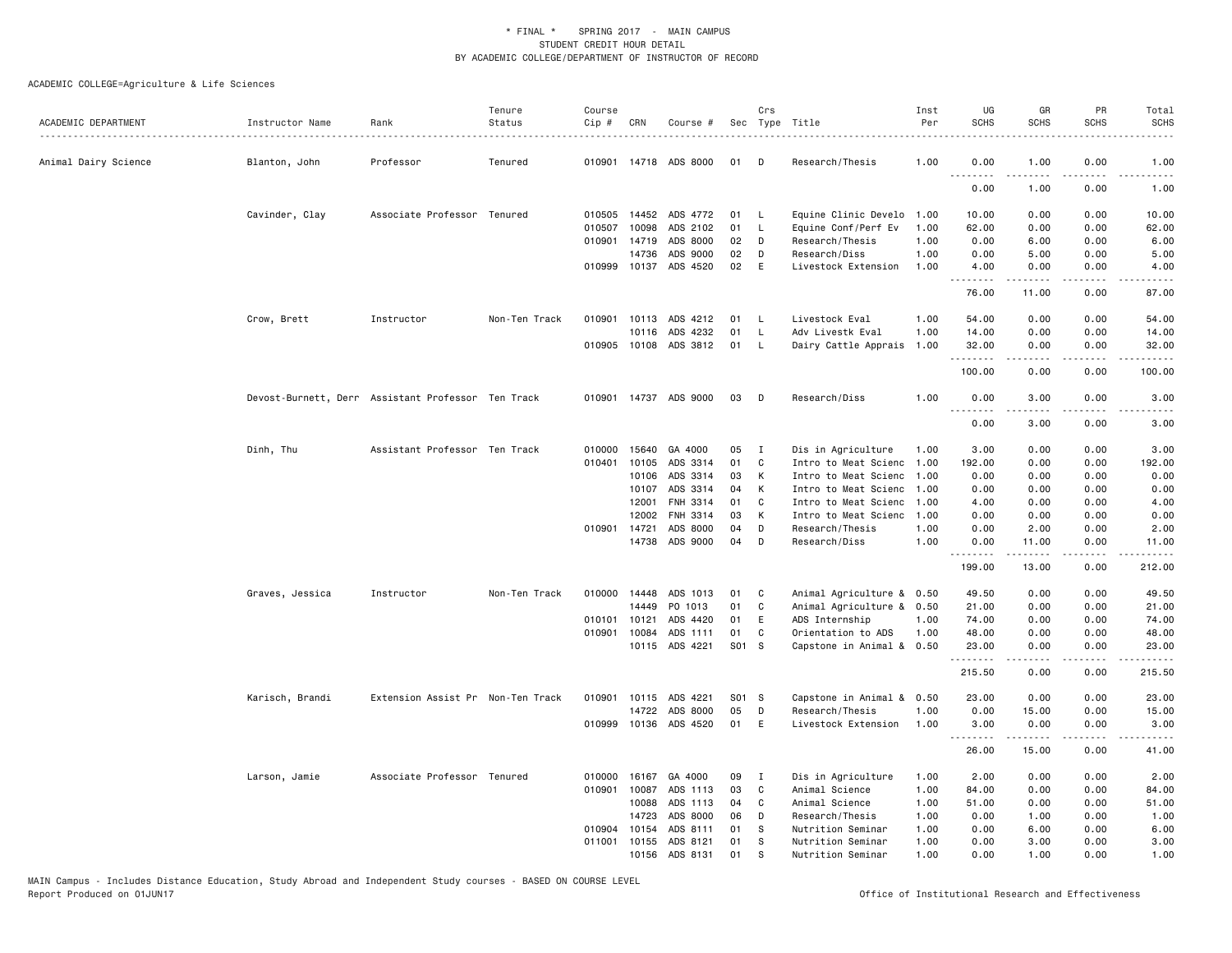|                      |                  |                                                        | Tenure         | Course |                |                       |                 | Crs          |                           | Inst         | UG                 | GR                                                                                                                                                            | PR              | Total                                                                                                                              |
|----------------------|------------------|--------------------------------------------------------|----------------|--------|----------------|-----------------------|-----------------|--------------|---------------------------|--------------|--------------------|---------------------------------------------------------------------------------------------------------------------------------------------------------------|-----------------|------------------------------------------------------------------------------------------------------------------------------------|
| ACADEMIC DEPARTMENT  | Instructor Name  | Rank                                                   | Status         | Cip #  | CRN            | Course #              | Sec             |              | Type Title                | Per          | <b>SCHS</b>        | <b>SCHS</b>                                                                                                                                                   | <b>SCHS</b>     | <b>SCHS</b>                                                                                                                        |
| Animal Dairy Science | Larson, Jamie    | Associate Professor Tenured                            |                |        | 260707 10138   | ADS 4611              | 01              | <b>L</b>     | Prac In Phy & Repro       | 1.00         | 22.00              | 0.00                                                                                                                                                          | 0.00            | 22.00                                                                                                                              |
|                      |                  |                                                        |                |        | 10139          | ADS 4611              | 02              | $\mathsf{L}$ | Prac In Phy & Repro       | 1.00         | 22.00              | 0.00                                                                                                                                                          | 0.00            | 22.00                                                                                                                              |
|                      |                  |                                                        |                |        | 10140          | ADS 4613              | 01              | C            | Physiology Of Repro       | 1.00         | 129.00             | 0.00                                                                                                                                                          | 0.00            | 129.00                                                                                                                             |
|                      |                  |                                                        |                |        | 10141          | ADS 4613              | HO <sub>1</sub> | C            | Physiology Of Repro       | 1.00         | 15.00              | 0.00                                                                                                                                                          | 0.00            | 15.00                                                                                                                              |
|                      |                  |                                                        |                |        |                | 13171 PHY 8841        | 01              | <b>S</b>     | Animal Phys Seminar       | 1.00         | 0.00               | 2.00                                                                                                                                                          | 0.00            | 2.00                                                                                                                               |
|                      |                  |                                                        |                |        |                |                       |                 |              |                           |              | <u>.</u><br>325.00 | $\frac{1}{2} \left( \frac{1}{2} \right) \left( \frac{1}{2} \right) \left( \frac{1}{2} \right) \left( \frac{1}{2} \right) \left( \frac{1}{2} \right)$<br>13.00 | .<br>0.00       | 338.00                                                                                                                             |
|                      | Lemley, Caleb    | Assistant Professor Ten Track                          |                | 010000 | 15965          | GA 4000               | 07              | $\mathbf{I}$ | Dis in Agriculture        | 1.00         | 3.00               | 0.00                                                                                                                                                          | 0.00            | 3.00                                                                                                                               |
|                      |                  |                                                        |                | 010901 | 14724          | ADS 8000              | 07              | D            | Research/Thesis           | 1.00         | 0.00               | 2.00                                                                                                                                                          | 0.00            | 2.00                                                                                                                               |
|                      |                  |                                                        |                |        | 14741          | ADS 9000              | 07              | D            | Research/Diss             | 1.00         | 0.00               | 10.00                                                                                                                                                         | 0.00            | 10.00                                                                                                                              |
|                      |                  |                                                        |                | 010999 | 10127          | ADS 4440              | 06              | Ε            | Research Exp Pract        | 1.00         | 3.00               | 0.00                                                                                                                                                          | 0.00            | 3.00                                                                                                                               |
|                      |                  |                                                        |                |        | 260707 14454   | ADS 8243              | 01              | C            | Adv Physiol Of Repro      | 1.00         | 0.00               | 15.00                                                                                                                                                         | 0.00            | 15.00                                                                                                                              |
|                      |                  |                                                        |                |        | 14455          | PHY 8243              | 01              | C            | Adv Physiol Of Repro      | 1.00         | 0.00               | 3.00                                                                                                                                                          | 0.00            | 3.00                                                                                                                               |
|                      |                  |                                                        |                |        | 512501 13588   | VS 3014               | 03              | B            | Anatomy & Physiology      | 1.00         | 100.00             | 0.00                                                                                                                                                          | 0.00            | 100.00                                                                                                                             |
|                      |                  |                                                        |                |        | 13589          | VS 3014               | 04              | В            | Anatomy & Physiology 1.00 |              | 68.00<br>.         | 0.00<br>.                                                                                                                                                     | 0.00<br>.       | 68.00<br>.                                                                                                                         |
|                      |                  |                                                        |                |        |                |                       |                 |              |                           |              | 174.00             | 30.00                                                                                                                                                         | 0.00            | 204.00                                                                                                                             |
|                      | Liao, Shengfa    | Assistant Professor Ten Track                          |                |        | 010302 10109   | ADS 4111              | 01              | $\mathsf{L}$ | Swine Production & M      | 1,00         | 20.00              | 0.00                                                                                                                                                          | 0.00            | 20.00                                                                                                                              |
|                      |                  |                                                        |                |        | 10143          | ADS 6111              | 01              | L            | Swine Production & M      | 1.00         | 0.00               | 1.00                                                                                                                                                          | 0.00            | 1.00                                                                                                                               |
|                      |                  |                                                        |                | 010901 | 10111          | ADS 4113              | 01              | C            | Swine Science             | 1.00         | 99.00              | 0.00                                                                                                                                                          | 0.00            | 99.00                                                                                                                              |
|                      |                  |                                                        |                |        | 10144          | ADS 6113              | 01              | C            | Swine Science             | 1.00         | 0.00               | 3.00                                                                                                                                                          | 0.00            | 3.00                                                                                                                               |
|                      |                  |                                                        |                |        | 14725          | ADS 8000              | 08              | D            | Research/Thesis           | 1.00         | 0.00               | 5.00                                                                                                                                                          | 0.00            | 5.00                                                                                                                               |
|                      |                  |                                                        |                |        |                | 14742 ADS 9000        | 08              | D            | Research/Diss             | 1.00         | 0.00<br>.          | 9.00                                                                                                                                                          | 0.00<br>د د د د | 9.00<br>المتمامين                                                                                                                  |
|                      |                  |                                                        |                |        |                |                       |                 |              |                           |              | 119.00             | 18.00                                                                                                                                                         | 0.00            | 137.00                                                                                                                             |
|                      | McGee, Dwight    | Non-Employee                                           | Not Applicable | 010905 | 14444          | ADS 4813              | 01              | C            | Dairy Farm Mgt            | 1.00         | 60.00              | 0.00                                                                                                                                                          | 0.00            | 60.00                                                                                                                              |
|                      |                  |                                                        |                |        |                | 14446 ADS 4811        | 01              | $\mathsf{L}$ | Dairy Mgmt Lab            | 1.00         | 20.00              | 0.00                                                                                                                                                          | 0.00            | 20.00                                                                                                                              |
|                      |                  |                                                        |                |        |                |                       |                 |              |                           |              | 80.00              | 0.00                                                                                                                                                          | .<br>0.00       | $\frac{1}{2} \left( \frac{1}{2} \right) \left( \frac{1}{2} \right) \left( \frac{1}{2} \right) \left( \frac{1}{2} \right)$<br>80.00 |
|                      |                  |                                                        |                |        |                |                       |                 |              |                           |              |                    |                                                                                                                                                               |                 |                                                                                                                                    |
|                      | Memili, Erdogan  | Associate Professor Tenured                            |                |        | 010901 14726   | ADS 8000              | 09              | D            | Research/Thesis           | 1.00         | 0.00               | 5.00                                                                                                                                                          | 0.00            | 5.00                                                                                                                               |
|                      |                  |                                                        |                |        | 14743          | ADS 9000              | 09              | D            | Research/Diss             | 1.00         | 0.00               | 9.00                                                                                                                                                          | 0.00            | 9.00                                                                                                                               |
|                      |                  |                                                        |                | 010999 |                | 10129 ADS 4440        | 08              | E            | Research Exp Pract        | 1.00         | 3.00<br>.          | 0.00                                                                                                                                                          | 0.00<br>.       | 3.00<br>$\frac{1}{2}$                                                                                                              |
|                      |                  |                                                        |                |        |                |                       |                 |              |                           |              | 3.00               | 14.00                                                                                                                                                         | 0.00            | 17.00                                                                                                                              |
|                      |                  | Nguekam Feugang, Jea Research Assist Pro Non-Ten Track |                | 010000 | 16177          | GA 4000               | 10              | $\mathbf{I}$ | Dis in Agriculture        | 1.00         | 3.00               | 0.00                                                                                                                                                          | 0.00            | 3.00                                                                                                                               |
|                      |                  |                                                        |                | 010999 | 10124          | ADS 4440              | 03              | E            | Research Exp Pract        | 1.00         | 3.00               | 0.00                                                                                                                                                          | 0.00            | 3.00                                                                                                                               |
|                      |                  |                                                        |                | 240101 | 15785          | HON 4000              | 01              | $\mathbf{I}$ | Directed Individual       | 1.00         | 3.00               | 0.00                                                                                                                                                          | 0.00            | 3.00                                                                                                                               |
|                      |                  |                                                        |                |        |                | 260707 16113 PHY 8000 | 05              | D            | Research / Thesis         | 1.00         | 0.00               | 4.00                                                                                                                                                          | 0.00            | 4.00                                                                                                                               |
|                      |                  |                                                        |                |        |                |                       |                 |              |                           |              | <u>.</u>           |                                                                                                                                                               |                 |                                                                                                                                    |
|                      |                  |                                                        |                |        |                |                       |                 |              |                           |              | 9.00               | 4.00                                                                                                                                                          | 0.00            | 13.00                                                                                                                              |
|                      | Nicodemus, Molly | Associate Professor Tenured                            |                |        | 010302 10101   | ADS 3221              | 02              | L.           | Prac. In Horse Care       | 1.00         | 17.00              | 0.00                                                                                                                                                          | 0.00            | 17.00                                                                                                                              |
|                      |                  |                                                        |                |        | 010507 10095   | ADS 1132              | 01              | C            | Intro to Horsemanshi      | 1.00         | 38.00              | 0.00                                                                                                                                                          | 0.00            | 38.00                                                                                                                              |
|                      |                  |                                                        |                |        | 10096          | ADS 1132              | 02              | К            | Intro to Horsemanshi      | 1.00         | 0.00               | 0.00                                                                                                                                                          | 0.00            | 0.00                                                                                                                               |
|                      |                  |                                                        |                |        | 10097          | ADS 1132              | 03              | К            | Intro to Horsemanshi      | 1.00         | 0.00               | 0.00                                                                                                                                                          | 0.00            | 0.00                                                                                                                               |
|                      |                  |                                                        |                |        | 10102          | ADS 3223              | 01              | В            | Horse Management          | 1.00         | 117.00             | 0.00                                                                                                                                                          | 0.00            | 117.00                                                                                                                             |
|                      |                  |                                                        |                | 010901 | 10099          | ADS 2111<br>ADS 2223  | 01<br>01        | C            | ADS Career Planning       | 1.00         | 75.00              | 0.00                                                                                                                                                          | 0.00            | 75.00<br>120.00                                                                                                                    |
|                      |                  |                                                        |                | 010999 | 10100<br>10133 | ADS 4440              | 12              | C<br>E       | Companion Animal          | 1.00<br>1.00 | 120.00<br>3.00     | 0.00<br>0.00                                                                                                                                                  | 0.00<br>0.00    | 3.00                                                                                                                               |
|                      |                  |                                                        |                |        |                |                       |                 |              | Research Exp Pract        |              |                    |                                                                                                                                                               |                 |                                                                                                                                    |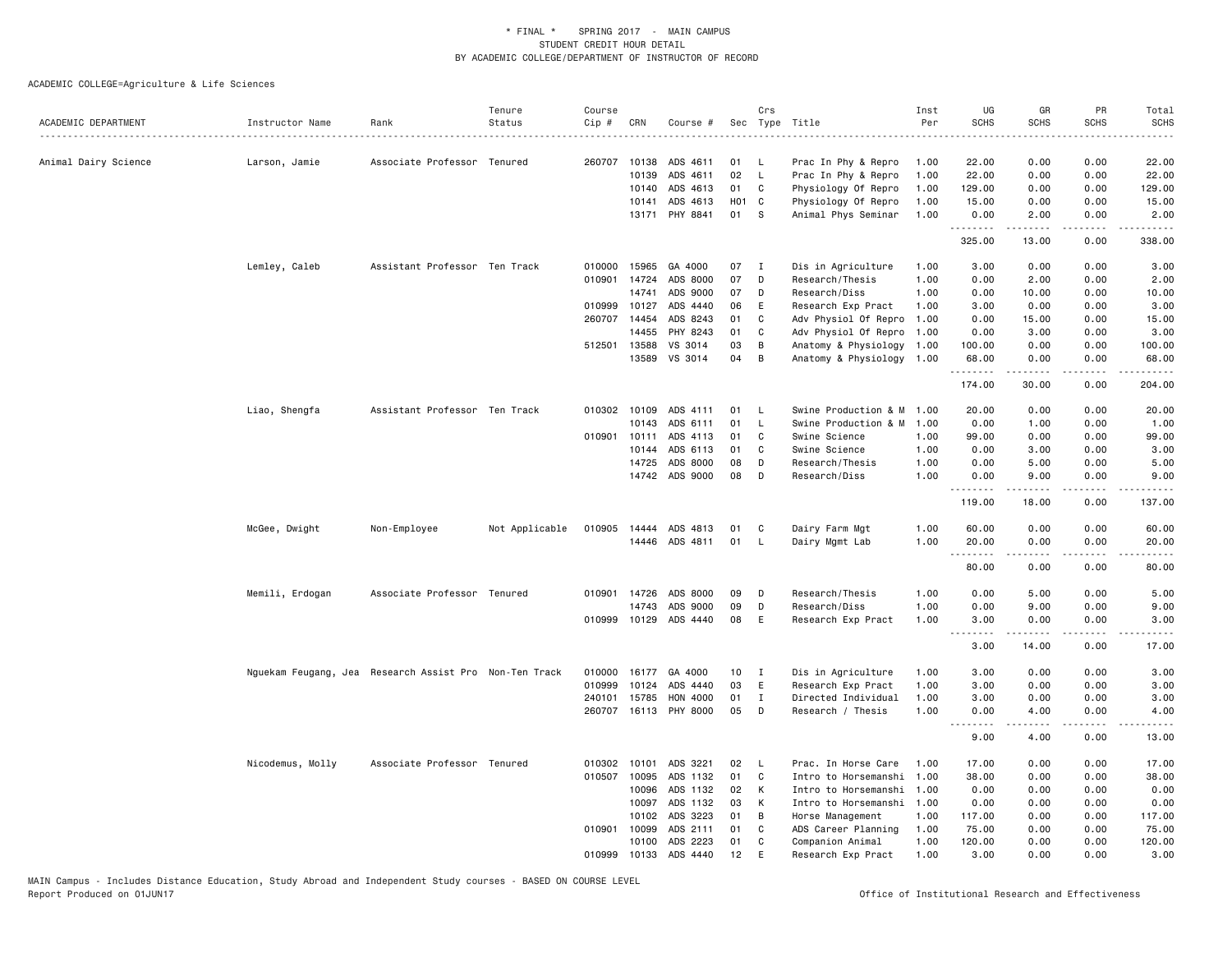| ACADEMIC DEPARTMENT                                        | Instructor Name  | Rank                              | Tenure<br>Status | Course<br>Cip # | CRN          | Course #              |                 | Crs            | Sec Type Title            | Inst<br>Per | UG<br><b>SCHS</b>   | GR<br><b>SCHS</b>                                                                                                                                                                                                                                                                                                                                                                                                                                                                              | PR<br>SCHS                                                                                                                                                                                                                                                                | Total<br><b>SCHS</b>                                                                                                                                                                                                                                                                                                                                                                                                                           |
|------------------------------------------------------------|------------------|-----------------------------------|------------------|-----------------|--------------|-----------------------|-----------------|----------------|---------------------------|-------------|---------------------|------------------------------------------------------------------------------------------------------------------------------------------------------------------------------------------------------------------------------------------------------------------------------------------------------------------------------------------------------------------------------------------------------------------------------------------------------------------------------------------------|---------------------------------------------------------------------------------------------------------------------------------------------------------------------------------------------------------------------------------------------------------------------------|------------------------------------------------------------------------------------------------------------------------------------------------------------------------------------------------------------------------------------------------------------------------------------------------------------------------------------------------------------------------------------------------------------------------------------------------|
|                                                            |                  |                                   |                  |                 |              |                       |                 |                |                           |             |                     |                                                                                                                                                                                                                                                                                                                                                                                                                                                                                                |                                                                                                                                                                                                                                                                           |                                                                                                                                                                                                                                                                                                                                                                                                                                                |
| Animal Dairy Science                                       | Nicodemus, Molly | Associate Professor Tenured       |                  |                 | 512313 10103 | ADS 3233              | 01              | B              | Equine Assisted Ther 1.00 |             | 27.00               | 0.00                                                                                                                                                                                                                                                                                                                                                                                                                                                                                           | 0.00                                                                                                                                                                                                                                                                      | 27.00                                                                                                                                                                                                                                                                                                                                                                                                                                          |
|                                                            |                  |                                   |                  |                 | 10104        | ADS 3233              | 02              | B              | Equine Assisted Ther 1.00 |             | 27.00<br>.          | 0.00<br>.                                                                                                                                                                                                                                                                                                                                                                                                                                                                                      | 0.00<br>$\cdots$                                                                                                                                                                                                                                                          | 27.00<br>.                                                                                                                                                                                                                                                                                                                                                                                                                                     |
|                                                            |                  |                                   |                  |                 |              |                       |                 |                |                           |             | 424.00              | 0.00                                                                                                                                                                                                                                                                                                                                                                                                                                                                                           | 0.00                                                                                                                                                                                                                                                                      | 424.00                                                                                                                                                                                                                                                                                                                                                                                                                                         |
|                                                            | Rivera, J.       | Extension Assoc Pro Non-Ten Track |                  |                 | 010901 14730 | ADS 8000              | 13              | D              | Research/Thesis           | 1.00        | 0.00                | 2.00                                                                                                                                                                                                                                                                                                                                                                                                                                                                                           | 0.00                                                                                                                                                                                                                                                                      | 2.00                                                                                                                                                                                                                                                                                                                                                                                                                                           |
|                                                            |                  |                                   |                  |                 | 16369        | ADS 7000              | $01$ I          |                | Directed Indiv Study 1.00 |             | 0.00<br>--------    | 3.00<br>$\begin{array}{cccccccccccccc} \multicolumn{2}{c}{} & \multicolumn{2}{c}{} & \multicolumn{2}{c}{} & \multicolumn{2}{c}{} & \multicolumn{2}{c}{} & \multicolumn{2}{c}{} & \multicolumn{2}{c}{} & \multicolumn{2}{c}{} & \multicolumn{2}{c}{} & \multicolumn{2}{c}{} & \multicolumn{2}{c}{} & \multicolumn{2}{c}{} & \multicolumn{2}{c}{} & \multicolumn{2}{c}{} & \multicolumn{2}{c}{} & \multicolumn{2}{c}{} & \multicolumn{2}{c}{} & \multicolumn{2}{c}{} & \multicolumn{2}{c}{} & \$ | 0.00<br>-----                                                                                                                                                                                                                                                             | 3.00<br>$\cdots \cdots \cdots$                                                                                                                                                                                                                                                                                                                                                                                                                 |
|                                                            |                  |                                   |                  |                 |              |                       |                 |                |                           |             | 0.00                | 5.00                                                                                                                                                                                                                                                                                                                                                                                                                                                                                           | 0.00                                                                                                                                                                                                                                                                      | 5.00                                                                                                                                                                                                                                                                                                                                                                                                                                           |
|                                                            | Rude, Brian      | Professor                         | Tenured          | 010901          | 10085        | ADS 1113              | 01              | $\mathbf{C}$   | Animal Science            | 1.00        | 30.00               | 0.00                                                                                                                                                                                                                                                                                                                                                                                                                                                                                           | 0.00                                                                                                                                                                                                                                                                      | 30.00                                                                                                                                                                                                                                                                                                                                                                                                                                          |
|                                                            |                  |                                   |                  |                 | 10086        | ADS 1113              | 02 C            |                | Animal Science            | 1.00        | 48.00               | 0.00                                                                                                                                                                                                                                                                                                                                                                                                                                                                                           | 0.00                                                                                                                                                                                                                                                                      | 48.00                                                                                                                                                                                                                                                                                                                                                                                                                                          |
|                                                            |                  |                                   |                  |                 | 10089        | ADS 1121              | 01 L            |                | Animal Science Labor      | 1.00        | 22.00               | 0.00                                                                                                                                                                                                                                                                                                                                                                                                                                                                                           | 0.00                                                                                                                                                                                                                                                                      | 22.00                                                                                                                                                                                                                                                                                                                                                                                                                                          |
|                                                            |                  |                                   |                  |                 | 10090        | ADS 1121              | 02              | - L            | Animal Science Labor      | 1.00        | 10.00               | 0.00                                                                                                                                                                                                                                                                                                                                                                                                                                                                                           | 0.00                                                                                                                                                                                                                                                                      | 10.00                                                                                                                                                                                                                                                                                                                                                                                                                                          |
|                                                            |                  |                                   |                  |                 | 10091        | ADS 1121              | 03              | - L            | Animal Science Labor      | 1.00        | 21.00               | 0.00                                                                                                                                                                                                                                                                                                                                                                                                                                                                                           | 0.00                                                                                                                                                                                                                                                                      | 21.00                                                                                                                                                                                                                                                                                                                                                                                                                                          |
|                                                            |                  |                                   |                  |                 | 10092        | ADS 1121              | 04              | - L            | Animal Science Labor      | 1.00        | 14.00               | 0.00                                                                                                                                                                                                                                                                                                                                                                                                                                                                                           | 0.00                                                                                                                                                                                                                                                                      | 14.00                                                                                                                                                                                                                                                                                                                                                                                                                                          |
|                                                            |                  |                                   |                  |                 | 14731        | ADS 8000              | 14              | D              | Research/Thesis           | 1.00        | 0.00                | 8.00                                                                                                                                                                                                                                                                                                                                                                                                                                                                                           | 0.00                                                                                                                                                                                                                                                                      | 8.00                                                                                                                                                                                                                                                                                                                                                                                                                                           |
|                                                            |                  |                                   |                  |                 | 14748        | ADS 9000              | 14              | D              | Research/Diss             | 1.00        | 0.00                | 5.00                                                                                                                                                                                                                                                                                                                                                                                                                                                                                           | 0.00                                                                                                                                                                                                                                                                      | 5.00                                                                                                                                                                                                                                                                                                                                                                                                                                           |
|                                                            |                  |                                   |                  |                 | 010904 10114 | ADS 4213              | 01              | B              | Feeds and Feeding         | 1.00        | 75.00               | 0.00                                                                                                                                                                                                                                                                                                                                                                                                                                                                                           | 0.00                                                                                                                                                                                                                                                                      | 75.00                                                                                                                                                                                                                                                                                                                                                                                                                                          |
|                                                            |                  |                                   |                  |                 | 14456        | ADS 8463              | 01              | B              | Adv Animal Nutrition      | 1.00        | 0.00                | 36.00                                                                                                                                                                                                                                                                                                                                                                                                                                                                                          | 0.00                                                                                                                                                                                                                                                                      | 36.00                                                                                                                                                                                                                                                                                                                                                                                                                                          |
|                                                            |                  |                                   |                  |                 | 15090        | ADS 4213              | 02              | $\overline{B}$ | Feeds and Feeding         | 1.00        | 57.00               | 0.00                                                                                                                                                                                                                                                                                                                                                                                                                                                                                           | 0.00                                                                                                                                                                                                                                                                      | 57.00                                                                                                                                                                                                                                                                                                                                                                                                                                          |
|                                                            |                  |                                   |                  |                 | 15091        | ADS 4213              | 03              | B              | Feeds and Feeding         | 1.00        | 69.00               | 0.00                                                                                                                                                                                                                                                                                                                                                                                                                                                                                           | 0.00                                                                                                                                                                                                                                                                      | 69.00                                                                                                                                                                                                                                                                                                                                                                                                                                          |
|                                                            |                  |                                   |                  |                 | 010999 10130 | ADS 4440              | 09              | E              | Research Exp Pract        | 1.00        | 6.00<br>--------    | 0.00<br>.                                                                                                                                                                                                                                                                                                                                                                                                                                                                                      | 0.00<br>.                                                                                                                                                                                                                                                                 | 6.00<br>.                                                                                                                                                                                                                                                                                                                                                                                                                                      |
|                                                            |                  |                                   |                  |                 |              |                       |                 |                |                           |             | 352.00              | 49.00                                                                                                                                                                                                                                                                                                                                                                                                                                                                                          | 0.00                                                                                                                                                                                                                                                                      | 401.00                                                                                                                                                                                                                                                                                                                                                                                                                                         |
|                                                            | Ryan, Peter      | Professor                         | Tenured          | 309999          | 12960        | NSE 4200              | 01              | A              | Natl Student Exchang 1.00 |             | 30.00               | 0.00                                                                                                                                                                                                                                                                                                                                                                                                                                                                                           | 0.00                                                                                                                                                                                                                                                                      | 30.00                                                                                                                                                                                                                                                                                                                                                                                                                                          |
|                                                            |                  |                                   |                  |                 | 12961        | NSE 4200              | 02              | A              | Natl Student Exch.        | 1.00        | 12.00               | 0.00                                                                                                                                                                                                                                                                                                                                                                                                                                                                                           | 0.00                                                                                                                                                                                                                                                                      | 12.00                                                                                                                                                                                                                                                                                                                                                                                                                                          |
|                                                            |                  |                                   |                  |                 |              | 16132 NSE 4200        | 04 A            |                | Natl Student Exchang 1.00 |             | 12.00<br>.          | 0.00<br>.                                                                                                                                                                                                                                                                                                                                                                                                                                                                                      | 0.00<br>-----                                                                                                                                                                                                                                                             | 12.00<br>.                                                                                                                                                                                                                                                                                                                                                                                                                                     |
|                                                            |                  |                                   |                  |                 |              |                       |                 |                |                           |             | 54.00               | 0.00                                                                                                                                                                                                                                                                                                                                                                                                                                                                                           | 0.00                                                                                                                                                                                                                                                                      | 54.00                                                                                                                                                                                                                                                                                                                                                                                                                                          |
|                                                            | Smith, Trent     | Associate Professor Tenured       |                  | 010000          | 16470        | GA 4000               | 12 <sub>2</sub> | $\mathbf{I}$   | Dis in Agriculture        | 1.00        | 1.00                | 0.00                                                                                                                                                                                                                                                                                                                                                                                                                                                                                           | 0.00                                                                                                                                                                                                                                                                      | 1.00                                                                                                                                                                                                                                                                                                                                                                                                                                           |
|                                                            |                  |                                   |                  | 010302          | 10119        | ADS 4321              | 01              | - L            | Beef Cattle Laborato      | 1.00        | 22.00               | 0.00                                                                                                                                                                                                                                                                                                                                                                                                                                                                                           | 0.00                                                                                                                                                                                                                                                                      | 22.00                                                                                                                                                                                                                                                                                                                                                                                                                                          |
|                                                            |                  |                                   |                  |                 | 010901 10120 | ADS 4323              | 01              | $\mathbf{C}$   | Beef Cattle Science       | 1.00        | 72.00               | 0.00                                                                                                                                                                                                                                                                                                                                                                                                                                                                                           | 0.00                                                                                                                                                                                                                                                                      | 72.00                                                                                                                                                                                                                                                                                                                                                                                                                                          |
|                                                            |                  |                                   |                  |                 |              | 010902 10112 ADS 4123 | 01              | C.             | Animal Breeding           | 1.00        | 264.00<br>.         | 0.00<br>.                                                                                                                                                                                                                                                                                                                                                                                                                                                                                      | 0.00<br>.                                                                                                                                                                                                                                                                 | 264.00<br>.                                                                                                                                                                                                                                                                                                                                                                                                                                    |
|                                                            |                  |                                   |                  |                 |              |                       |                 |                |                           |             | 359.00              | 0.00                                                                                                                                                                                                                                                                                                                                                                                                                                                                                           | 0.00                                                                                                                                                                                                                                                                      | 359.00                                                                                                                                                                                                                                                                                                                                                                                                                                         |
|                                                            | Stone, Amanda    | Assistant Professor Ten Track     |                  | 010101          | 16706        | ADS 4000              | 02              | $\blacksquare$ | Directed Indiv Study 1.00 |             | 4.00                | 0.00                                                                                                                                                                                                                                                                                                                                                                                                                                                                                           | 0.00                                                                                                                                                                                                                                                                      | 4.00                                                                                                                                                                                                                                                                                                                                                                                                                                           |
|                                                            |                  |                                   |                  |                 | 260707 10142 | ADS 4623              | 01              | B              | Physiol Of Lactation 1.00 |             | 54.00               | 0.00                                                                                                                                                                                                                                                                                                                                                                                                                                                                                           | 0.00                                                                                                                                                                                                                                                                      | 54.00                                                                                                                                                                                                                                                                                                                                                                                                                                          |
|                                                            |                  |                                   |                  |                 | 10153        | ADS 6623              | 01              | B              | Physiol Of Lactation 1.00 |             | 0.00<br>.           | 3.00                                                                                                                                                                                                                                                                                                                                                                                                                                                                                           | 0.00                                                                                                                                                                                                                                                                      | 3.00                                                                                                                                                                                                                                                                                                                                                                                                                                           |
|                                                            |                  |                                   |                  |                 |              |                       |                 |                |                           |             | 58.00               | 3.00                                                                                                                                                                                                                                                                                                                                                                                                                                                                                           | 0.00                                                                                                                                                                                                                                                                      | 61.00                                                                                                                                                                                                                                                                                                                                                                                                                                          |
| ----------------------------------<br>Animal Dairy Science |                  |                                   |                  |                 |              |                       |                 |                |                           |             | ========<br>2573.50 | ========<br>179.00                                                                                                                                                                                                                                                                                                                                                                                                                                                                             | $\begin{array}{ccc}\n 2.555555567 & 2.555567 & 2.55567 & 2.55567 & 2.55567 & 2.55567 & 2.55567 & 2.55567 & 2.55567 & 2.55567 & 2.55567 & 2.55567 & 2.55567 & 2.55567 & 2.55567 & 2.55567 & 2.55567 & 2.55567 & 2.55567 & 2.55567 & 2.55567 & 2.55567 & 2.55567 &$<br>0.00 | $\begin{minipage}{0.9\linewidth} \hspace*{-0.2cm} \textbf{1} & \textbf{2} & \textbf{3} & \textbf{5} & \textbf{6} & \textbf{7} & \textbf{8} \\ \textbf{1} & \textbf{2} & \textbf{3} & \textbf{5} & \textbf{5} & \textbf{7} & \textbf{8} & \textbf{8} \\ \textbf{3} & \textbf{4} & \textbf{5} & \textbf{5} & \textbf{6} & \textbf{7} & \textbf{8} & \textbf{9} & \textbf{1} \\ \textbf{5} & \textbf{5} & \textbf{6} & \textbf{7} & \$<br>2752.50 |
| =====================================                      |                  |                                   |                  |                 |              |                       |                 |                |                           |             | ========            |                                                                                                                                                                                                                                                                                                                                                                                                                                                                                                |                                                                                                                                                                                                                                                                           | ==========                                                                                                                                                                                                                                                                                                                                                                                                                                     |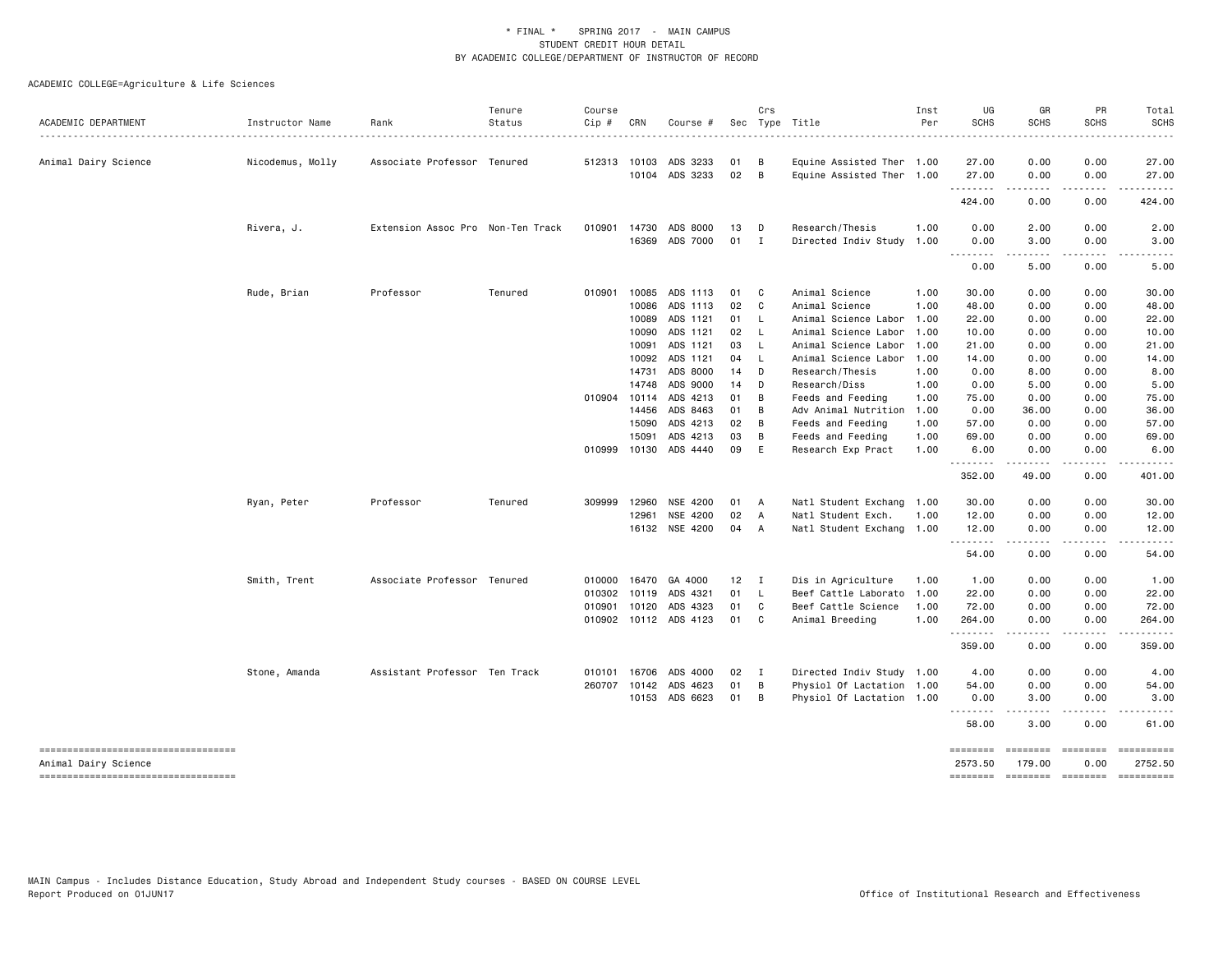|                                                     |                 |                                                  | Tenure  | Course |                       |                            |          | Crs                          |                                                        | Inst         | UG               | GR                    | PR                    | Total                                                                                                                              |
|-----------------------------------------------------|-----------------|--------------------------------------------------|---------|--------|-----------------------|----------------------------|----------|------------------------------|--------------------------------------------------------|--------------|------------------|-----------------------|-----------------------|------------------------------------------------------------------------------------------------------------------------------------|
| ACADEMIC DEPARTMENT                                 | Instructor Name | Rank                                             | Status  | Cip #  | CRN                   | Course #                   |          |                              | Sec Type Title                                         | Per          | <b>SCHS</b>      | <b>SCHS</b>           | <b>SCHS</b>           | <b>SCHS</b>                                                                                                                        |
| Biochemistry, Molecular Biology, Ento Allen, Thomas |                 | Extension Assoc Pro Non-Ten Track                |         |        | 260702 15693          | EPP 8000                   | 03       | D                            | Research / Thesis                                      | 1.00         | 0.00             | 9.00                  | 0.00                  | 9.00                                                                                                                               |
|                                                     |                 |                                                  |         |        | 15694                 | EPP 9000                   | 02       | D                            | Research / Diss                                        | 1.00         | 0.00             | 1.00                  | 0.00                  | 1.00                                                                                                                               |
|                                                     |                 |                                                  |         |        |                       |                            |          |                              |                                                        |              | .<br>0.00        | .<br>10.00            | $\frac{1}{2}$<br>0.00 | 10.00                                                                                                                              |
|                                                     |                 |                                                  |         |        |                       |                            |          |                              |                                                        |              |                  |                       |                       |                                                                                                                                    |
|                                                     | Baird, Richard  | Professor                                        | Tenured |        | 260702 15570<br>15765 | EPP 4000<br>EPP 4000       | 01<br>02 | $\mathbf{I}$<br>$\mathbf{I}$ | Directed Indiv Study 1.00<br>Directed Indiv Study 1.00 |              | 1.00<br>1.00     | 0.00<br>0.00          | 0.00<br>0.00          | 1.00                                                                                                                               |
|                                                     |                 |                                                  |         |        | 15915                 | EPP 4000                   | 03       | $\mathbf{I}$                 |                                                        |              | 3.00             | 0.00                  | 0.00                  | 1.00                                                                                                                               |
|                                                     |                 |                                                  |         |        |                       | 16512 EPP 4000             | 04       | $\mathbf{I}$                 | Directed Indiv Study 1.00<br>Directed Indiv Study 1.00 |              | 3.00             | 0.00                  | 0.00                  | 3.00<br>3.00                                                                                                                       |
|                                                     |                 |                                                  |         |        |                       |                            |          |                              |                                                        |              | <b></b><br>8.00  | $- - - - -$<br>0.00   | .<br>0.00             | $\frac{1}{2}$<br>8.00                                                                                                              |
|                                                     |                 |                                                  |         |        |                       |                            |          |                              |                                                        |              |                  |                       |                       |                                                                                                                                    |
|                                                     | Baker, Gerald   | Professor                                        | Tenured |        | 260101 14756          | EPP 8144                   | 01       | C                            | Transmission E M                                       | 0.60         | 0.00             | 26.40                 | 0.00                  | 26.40                                                                                                                              |
|                                                     |                 |                                                  |         |        | 14757                 | EPP 8144                   | 02       | К                            | Transmission E M                                       | 1.00         | 0.00             | 0.00                  | 0.00                  | 0.00                                                                                                                               |
|                                                     |                 |                                                  |         |        | 260702 11733          | EPP 2213                   | 01       | C                            | Intro To Insects                                       | 1.00         | 135.00           | 0.00                  | 0.00                  | 135.00                                                                                                                             |
|                                                     |                 |                                                  |         |        | 11734                 | EPP 2213                   | 02       | К                            | Intro To Insects                                       | 1.00         | 0.00             | 0.00                  | 0.00                  | 0.00                                                                                                                               |
|                                                     |                 |                                                  |         |        | 11735                 | EPP 2213                   | 03       | к                            | Intro To Insects                                       | 1.00         | 0.00             | 0.00                  | 0.00                  | 0.00                                                                                                                               |
|                                                     |                 |                                                  |         |        | 11736                 | EPP 2213<br>11737 EPP 2213 | 04<br>05 | К<br>K                       | Intro To Insects<br>Intro To Insects                   | 1.00<br>1.00 | 0.00<br>0.00     | 0.00<br>0.00          | 0.00<br>0.00          | 0.00<br>0.00                                                                                                                       |
|                                                     |                 |                                                  |         |        |                       |                            |          |                              |                                                        |              | .                | .                     | .                     | .                                                                                                                                  |
|                                                     |                 |                                                  |         |        |                       |                            |          |                              |                                                        |              | 135.00           | 26.40                 | 0.00                  | 161.40                                                                                                                             |
|                                                     |                 | Brown Johnson, Ashli Associate Professor Tenured |         |        | 260202 10385          | <b>BCH 3901</b>            | 01       | S                            | Senior Seminar                                         | 0.50         | 22.00            | 0.00                  | 0.00                  | 22.00                                                                                                                              |
|                                                     |                 |                                                  |         |        | 15739                 | <b>BCH 4000</b>            | 09       | I                            | Directed Indiv Study                                   | 1.00         | 1.00             | 0.00                  | 0.00                  | 1.00                                                                                                                               |
|                                                     |                 |                                                  |         |        | 15766                 | <b>BCH 4000</b>            | 10       | I                            | Directed Indiv Study                                   | 1.00         | 1.00             | 0.00                  | 0.00                  | 1.00                                                                                                                               |
|                                                     |                 |                                                  |         |        | 16195                 | <b>BCH 9000</b>            | 08       | D                            | Research/Diss                                          | 1.00         | 0.00             | 12.00                 | 0.00                  | 12.00                                                                                                                              |
|                                                     |                 |                                                  |         |        | 400501 15913          | CH 4000                    | 06       | $\mathbf{I}$                 | Directed Indiv Study                                   | 0.50         | 1.50<br>.        | 0.00<br>.             | 0.00                  | 1.50                                                                                                                               |
|                                                     |                 |                                                  |         |        |                       |                            |          |                              |                                                        |              | 25.50            | 12.00                 | 0.00                  | 37.50                                                                                                                              |
|                                                     | Brown, Richard  | Professor                                        | Tenured |        | 260702 11739          | EPP 4164                   | 01       | C                            | Insect Taxonomy                                        | 1.00         | 4.00             | 0.00                  | 0.00                  | 4.00                                                                                                                               |
|                                                     |                 |                                                  |         |        | 11740                 | EPP 4164                   | 02       | K                            | Insect Taxonomy                                        | 1.00         | 0.00             | 0.00                  | 0.00                  | 0.00                                                                                                                               |
|                                                     |                 |                                                  |         |        | 11750                 | EPP 6164                   | 01       | C                            | Insect Taxonomy                                        | 1.00         | 0.00             | 36.00                 | 0.00                  | 36.00                                                                                                                              |
|                                                     |                 |                                                  |         |        | 11751                 | EPP 6164                   | 02       | К                            | Insect Taxonomy                                        | 1.00         | 0.00             | 0.00                  | 0.00                  | 0.00                                                                                                                               |
|                                                     |                 |                                                  |         |        | 15498                 | EPP 9000                   | 01       | D                            | Research / Diss                                        | 1.00         | 0.00             | 2.00                  | 0.00                  | 2.00                                                                                                                               |
|                                                     |                 |                                                  |         |        | 16193                 | EPP 8000                   | 08       | D                            | Research / Thesis                                      | 1.00         | 0.00<br>.        | 1.00                  | 0.00                  | 1.00                                                                                                                               |
|                                                     |                 |                                                  |         |        |                       |                            |          |                              |                                                        |              | 4.00             | 39.00                 | 0.00                  | 43.00                                                                                                                              |
|                                                     | Caprio, Michael | Professor                                        | Tenured |        | 260305 11760          | EPP 8111                   | 01       | -S                           | Seminar                                                | 1.00         | 0.00             | 6.00                  | 0.00                  | 6.00                                                                                                                               |
|                                                     |                 |                                                  |         |        | 11761                 | EPP 8121                   | 01       | S                            | Seminar                                                | 1.00         | 0.00             | 6.00                  | 0.00                  | 6.00                                                                                                                               |
|                                                     |                 |                                                  |         |        | 260702 11766          | EPP 8483                   | 01       | C                            | Ecological Genetics                                    | 1.00         | 0.00             | 15.00                 | 0.00                  | 15.00                                                                                                                              |
|                                                     |                 |                                                  |         |        |                       |                            |          |                              |                                                        |              | .<br>0.00        | .<br>27.00            | .<br>0.00             | .<br>27.00                                                                                                                         |
|                                                     | Catchot, Angus  | Extension Professor Non-Ten Track                |         |        |                       | 260702 16070 EPP 8000      | 05       | D                            | Research / Thesis                                      | 1.00         | 0.00             | 16.00                 | 0.00                  | 16.00                                                                                                                              |
|                                                     |                 |                                                  |         |        |                       | 16105 EPP 9000             | 04       | D                            | Research / Diss                                        | 1.00         | 0.00             | 32.00<br>.            | 0.00<br>$   -$        | 32.00<br>$\frac{1}{2} \left( \frac{1}{2} \right) \left( \frac{1}{2} \right) \left( \frac{1}{2} \right) \left( \frac{1}{2} \right)$ |
|                                                     |                 |                                                  |         |        |                       |                            |          |                              |                                                        |              | .<br>0.00        | 48.00                 | 0.00                  | 48.00                                                                                                                              |
|                                                     | Chastain, Daryl | Research Assist Pro Non-Ten Track                |         |        |                       | 011101 14979 PSS 9000      | 06       | D                            | Research / Diss                                        | 1.00         | 0.00<br><u>.</u> | 6.00<br>$\frac{1}{2}$ | 0.00<br>.             | 6.00<br>$\frac{1}{2}$                                                                                                              |
|                                                     |                 |                                                  |         |        |                       |                            |          |                              |                                                        |              | 0.00             | 6.00                  | 0.00                  | 6.00                                                                                                                               |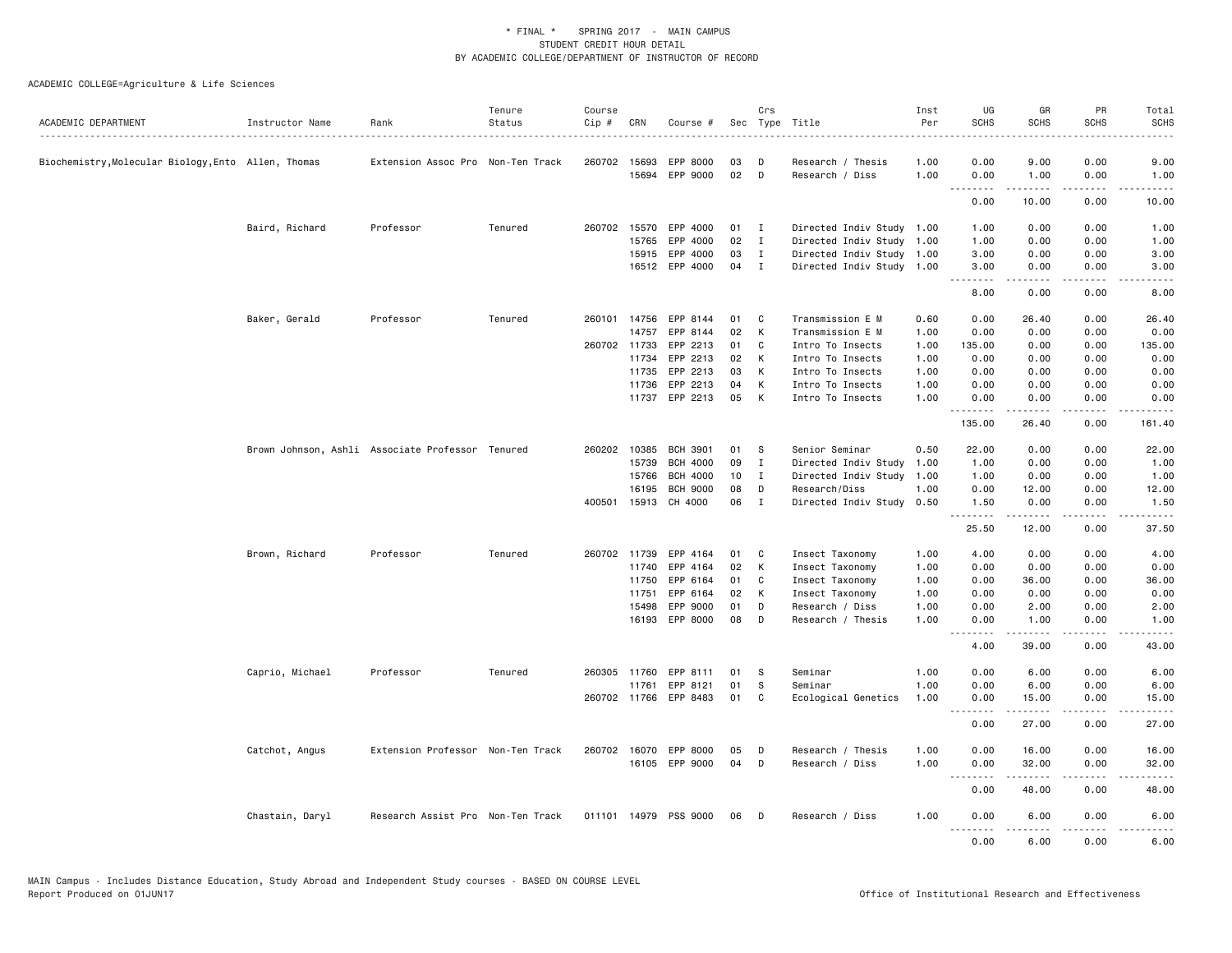| ACADEMIC DEPARTMENT                                     | Instructor Name    | Rank                              | Tenure<br>Status | Course<br>Cip # | CRN          | Course #              |                   | Crs          | Sec Type Title            | Inst<br>Per | UG<br><b>SCHS</b>  | GR<br><b>SCHS</b>                                                                                                                                            | PR<br><b>SCHS</b> | Total<br><b>SCHS</b>                                                                                                              |
|---------------------------------------------------------|--------------------|-----------------------------------|------------------|-----------------|--------------|-----------------------|-------------------|--------------|---------------------------|-------------|--------------------|--------------------------------------------------------------------------------------------------------------------------------------------------------------|-------------------|-----------------------------------------------------------------------------------------------------------------------------------|
| Biochemistry, Molecular Biology, Ento Edwards, Kristine |                    | Research Assist Pro Non-Ten Track |                  |                 |              | 512401 11164 CVM 5163 | 01                | B            | Vet Parasitology          | 0.50        | 0.00               | 0.00                                                                                                                                                         | 138.00            | 138.00                                                                                                                            |
|                                                         |                    |                                   |                  |                 |              |                       |                   |              |                           |             | - - -<br>.<br>0.00 | 0.00                                                                                                                                                         | 138.00            | 138.00                                                                                                                            |
|                                                         | Goddard, Jerome    | Extension Professor Non-Ten Track |                  |                 | 260702 15630 | EPP 7000              | 01                | $\mathbf{I}$ | Directed Indiv Study      | 1.00        | 0.00               | 3.00                                                                                                                                                         | 0.00              | 3.00                                                                                                                              |
|                                                         |                    |                                   |                  |                 | 15805        | EPP 8000              | 04                | D            | Research / Thesis         | 1.00        | 0.00               | 4.00                                                                                                                                                         | 0.00              | 4.00                                                                                                                              |
|                                                         |                    |                                   |                  |                 | 15806        | EPP 9000              | 03                | D            | Research / Diss           | 1.00        | 0.00               | 19.00                                                                                                                                                        | 0.00              | 19.00                                                                                                                             |
|                                                         |                    |                                   |                  |                 | 430106 11745 | EPP 4313              | 01                | B            | Forensic Entomology       | 1.00        | 33.00              | 0.00                                                                                                                                                         | 0.00              | 33.00                                                                                                                             |
|                                                         |                    |                                   |                  |                 | 11756        | EPP 6313              | 01                | B            | Forensic Entomology       | 1.00        | 0.00<br>.          | 12.00                                                                                                                                                        | 0.00              | 12.00                                                                                                                             |
|                                                         |                    |                                   |                  |                 |              |                       |                   |              |                           |             | 33.00              | 38.00                                                                                                                                                        | 0.00              | 71.00                                                                                                                             |
|                                                         | Harris, Jeffrey    | Extension Assist Pr Non-Ten Track |                  |                 | 260702 11747 | EPP 4543              | 01                | C            | Tox & Insect Chem         | 0.50        | 6.00               | 0.00                                                                                                                                                         | 0.00              | 6.00                                                                                                                              |
|                                                         |                    |                                   |                  |                 | 11748        | EPP 4543              | 02                | K            | Tox & Insect Chem         | 0.50        | 0.00               | 0.00                                                                                                                                                         | 0.00              | 0.00                                                                                                                              |
|                                                         |                    |                                   |                  |                 | 11758        | EPP 6543              | 01                | C            | Tox & Insect Chem         | 0.50        | 0.00               | 16.50                                                                                                                                                        | 0.00              | 16.50                                                                                                                             |
|                                                         |                    |                                   |                  |                 | 11759        | EPP 6543              | 02                | $\mathsf{K}$ | Tox & Insect Chem         | 0.50        | 0.00<br><u>.</u>   | 0.00                                                                                                                                                         | 0.00              | 0.00                                                                                                                              |
|                                                         |                    |                                   |                  |                 |              |                       |                   |              |                           |             | 6.00               | 16.50                                                                                                                                                        | 0.00              | 22.50                                                                                                                             |
|                                                         | Hoffmann, Federico | Assistant Professor Ten Track     |                  | 260202          | 15324        | <b>BCH 9000</b>       | 01                | D            | Research/Diss             | 1.00        | 0.00               | 3.00                                                                                                                                                         | 0.00              | 3.00                                                                                                                              |
|                                                         |                    |                                   |                  |                 | 16351        | <b>BCH 4000</b>       | 24                | I            | Directed Indiv Study      | 1.00        | 3.00               | 0.00                                                                                                                                                         | 0.00              | 3.00                                                                                                                              |
|                                                         |                    |                                   |                  |                 |              | 16510 BCH 4000        | 28                | $\mathbf{I}$ | Directed Indiv Study 1.00 |             | 3.00<br>.          | 0.00<br>$\frac{1}{2} \left( \frac{1}{2} \right) \left( \frac{1}{2} \right) \left( \frac{1}{2} \right) \left( \frac{1}{2} \right) \left( \frac{1}{2} \right)$ | 0.00<br>.         | 3.00                                                                                                                              |
|                                                         |                    |                                   |                  |                 |              |                       |                   |              |                           |             | 6.00               | 3.00                                                                                                                                                         | 0.00              | $\frac{1}{2} \left( \frac{1}{2} \right) \left( \frac{1}{2} \right) \left( \frac{1}{2} \right) \left( \frac{1}{2} \right)$<br>9.00 |
|                                                         | King, Jonas        | Assistant Professor Ten Track     |                  |                 | 260202 10391 | <b>BCH 4613</b>       | 01                | C            | Gen Biochem               | 1.00        | 195.00             | 0.00                                                                                                                                                         | 0.00              | 195.00                                                                                                                            |
|                                                         |                    |                                   |                  |                 | 10392        | <b>BCH 4613</b>       | H <sub>01</sub> C |              | Gen Biochem               | 1.00        | 6.00               | 0.00                                                                                                                                                         | 0.00              | 6.00                                                                                                                              |
|                                                         |                    |                                   |                  |                 | 10400        | <b>BCH 6613</b>       | 01                | C            | Gen Biochem               | 1.00        | 0.00               | 36.00                                                                                                                                                        | 0.00              | 36.00                                                                                                                             |
|                                                         |                    |                                   |                  |                 | 15322        | <b>BCH 4000</b>       | 02                | $\mathbf I$  | Directed Indiv Study      | 1.00        | 3.00               | 0.00                                                                                                                                                         | 0.00              | 3.00                                                                                                                              |
|                                                         |                    |                                   |                  |                 | 15323        | <b>BCH 4000</b>       | 03                | I            | Directed Indiv Study      | 1.00        | 3.00               | 0.00                                                                                                                                                         | 0.00              | 3.00                                                                                                                              |
|                                                         |                    |                                   |                  |                 | 15358        | <b>BCH 4000</b>       | 04                | I            | Directed Indiv Study      | 1.00        | 3.00               | 0.00                                                                                                                                                         | 0.00              | 3.00                                                                                                                              |
|                                                         |                    |                                   |                  |                 | 15453        | <b>BCH 9000</b>       | 02                | D            | Research/Diss             | 1.00        | 0.00               | 6.00                                                                                                                                                         | 0.00              | 6.00                                                                                                                              |
|                                                         |                    |                                   |                  |                 | 15455        | <b>BCH 8000</b>       | 02                | D            | Research / Thesis         | 1.00        | 0.00               | 3.00                                                                                                                                                         | 0.00              | 3.00                                                                                                                              |
|                                                         |                    |                                   |                  |                 | 15993        | <b>BCH 7000</b>       | 03                | $\bf{I}$     | Directed Indiv Study      | 1.00        | 0.00               | 1.00                                                                                                                                                         | 0.00              | 1.00                                                                                                                              |
|                                                         |                    |                                   |                  |                 | 15994        | <b>BCH 4000</b>       | 12                | $\mathbf{I}$ | Directed Indiv Study 1.00 |             | 1.00               | 0.00                                                                                                                                                         | 0.00              | 1.00                                                                                                                              |
|                                                         |                    |                                   |                  |                 | 260702 15494 | EPP 8000              | 02                | D            | Research / Thesis         | 1.00        | 0.00<br><u>.</u>   | 3.00                                                                                                                                                         | 0.00<br>.         | 3.00                                                                                                                              |
|                                                         |                    |                                   |                  |                 |              |                       |                   |              |                           |             | 211.00             | 49.00                                                                                                                                                        | 0.00              | 260.00                                                                                                                            |
|                                                         | Krishnan, Natraj   | Assistant Professor Ten Track     |                  |                 | 010000 16405 | GA 4000               | 11                | $\mathbf{I}$ | Dis in Agriculture        | 1.00        | 3.00               | 0.00                                                                                                                                                         | 0.00              | 3.00                                                                                                                              |
|                                                         |                    |                                   |                  | 260202          | 10393        | BCH 4623              | 01                | C            | Biochem Spec Tissues      | 0.50        | 94.50              | 0.00                                                                                                                                                         | 0.00              | 94.50                                                                                                                             |
|                                                         |                    |                                   |                  |                 | 10394        | BCH 4623              | H01 C             |              | Honors Biochem Spec       | 0.50        | 1.50               | 0.00                                                                                                                                                         | 0.00              | 1.50                                                                                                                              |
|                                                         |                    |                                   |                  |                 | 260702 11747 | EPP 4543              | 01                | C            | Tox & Insect Chem         | 0.50        | 6.00               | 0.00                                                                                                                                                         | 0.00              | 6.00                                                                                                                              |
|                                                         |                    |                                   |                  |                 | 11748        | EPP 4543              | 02                | K            | Tox & Insect Chem         | 0.50        | 0.00               | 0.00                                                                                                                                                         | 0.00              | 0.00                                                                                                                              |
|                                                         |                    |                                   |                  |                 | 11758        | EPP 6543              | 01                | C            | Tox & Insect Chem         | 0.50        | 0.00               | 16.50                                                                                                                                                        | 0.00              | 16.50                                                                                                                             |
|                                                         |                    |                                   |                  |                 | 11759        | EPP 6543              | 02                | K            | Tox & Insect Chem         | 0.50        | 0.00<br>.          | 0.00<br>$\frac{1}{2} \left( \frac{1}{2} \right) \left( \frac{1}{2} \right) \left( \frac{1}{2} \right) \left( \frac{1}{2} \right) \left( \frac{1}{2} \right)$ | 0.00              | 0.00                                                                                                                              |
|                                                         |                    |                                   |                  |                 |              |                       |                   |              |                           |             | 105.00             | 16.50                                                                                                                                                        | 0.00              | 121.50                                                                                                                            |
|                                                         | Lawrence, Gary     | Associate Professor Tenured       |                  |                 |              | 260702 16190 EPP 9000 | 05                | - D          | Research / Diss           | 1.00        | 0.00<br>. <b>.</b> | 4.00                                                                                                                                                         | 0.00              | 4.00                                                                                                                              |
|                                                         |                    |                                   |                  |                 |              |                       |                   |              |                           |             | 0.00               | 4.00                                                                                                                                                         | 0.00              | 4.00                                                                                                                              |
|                                                         | Li, Jiaxu          | Associate Professor Tenured       |                  |                 |              | 260202 10386 BCH 4013 | 01                | $\mathbf{C}$ | Principles of Bioche 1.00 |             | 378.00             | 0.00                                                                                                                                                         | 0.00              | 378.00                                                                                                                            |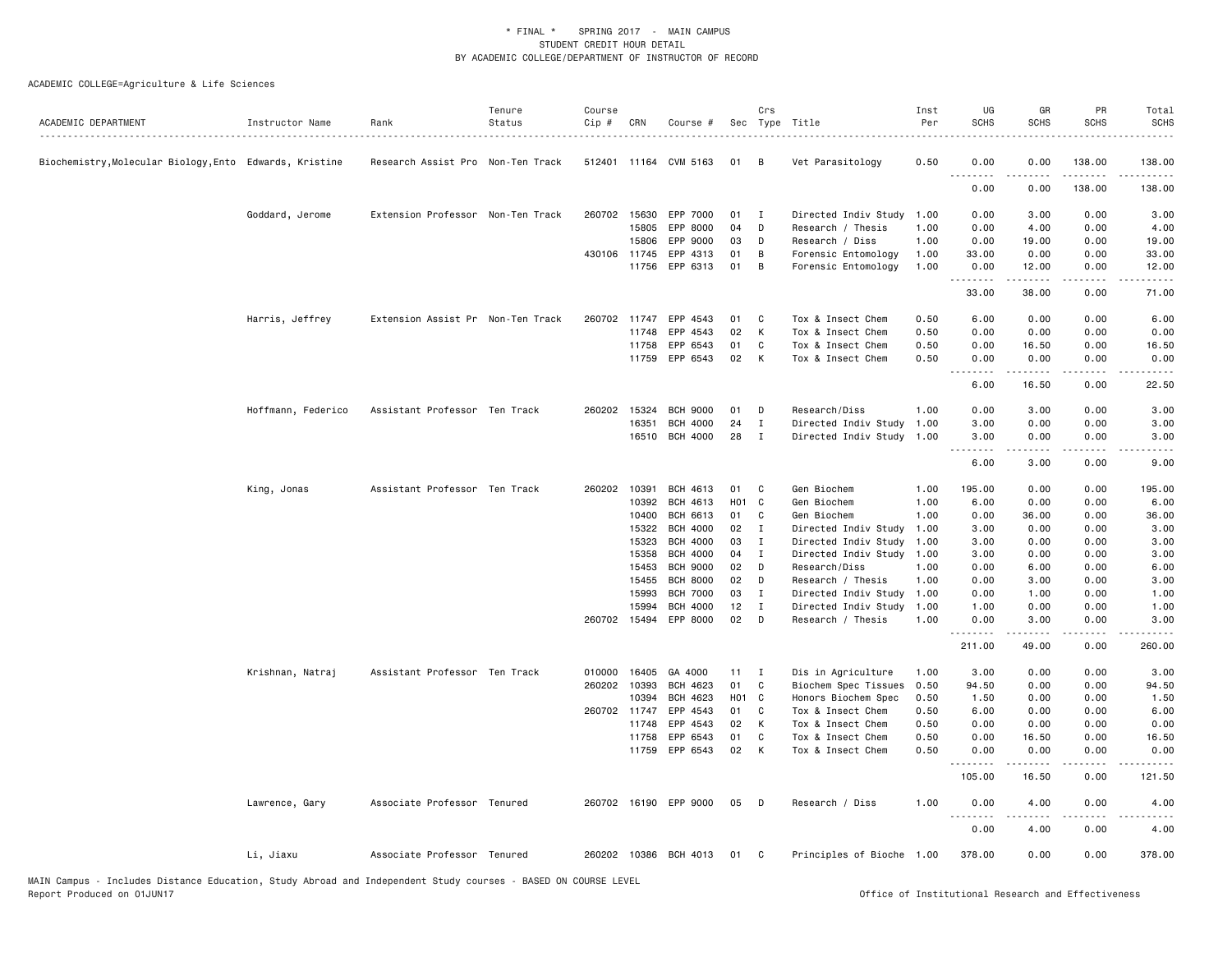| ACADEMIC DEPARTMENT                             | Instructor Name  | Rank                              | Tenure<br>Status | Course<br>$Cip \#$ | CRN                   | Course #                           |          | Crs                               | Sec Type Title                                         | Inst<br>Per | UG<br><b>SCHS</b>   | GR<br><b>SCHS</b>   | PR<br><b>SCHS</b>                   | Total<br><b>SCHS</b><br>$\omega$ is a set |
|-------------------------------------------------|------------------|-----------------------------------|------------------|--------------------|-----------------------|------------------------------------|----------|-----------------------------------|--------------------------------------------------------|-------------|---------------------|---------------------|-------------------------------------|-------------------------------------------|
| Biochemistry, Molecular Biology, Ento Li, Jiaxu |                  | Associate Professor Tenured       |                  |                    | 260202 15802<br>15961 | <b>BCH 7000</b><br><b>BCH 7000</b> | 01<br>02 | $\mathbf{I}$<br>$\mathbf{I}$<br>D | Directed Indiv Study 1.00<br>Directed Indiv Study 1.00 |             | 0.00<br>0.00        | 3.00<br>3.00        | 0.00<br>0.00                        | 3.00<br>3.00                              |
|                                                 |                  |                                   |                  |                    | 15971                 | <b>BCH 9000</b>                    | 04       |                                   | Research/Diss                                          | 1.00        | 0.00<br>.<br>378.00 | 11.00<br>.<br>17.00 | 0.00<br>.<br>0.00                   | 11.00<br>.<br>395.00                      |
|                                                 | Long, Alice      | Grad Research Assis Non-Ten Track |                  |                    |                       | 190701 12368 HS 1813               | 01       | C                                 | Devel through Lifesp 1.00                              |             | 228.00              | 0.00                | 0.00                                | 228.00                                    |
|                                                 |                  |                                   |                  |                    |                       |                                    |          |                                   |                                                        |             | .<br>228.00         | .<br>0.00           | .<br>0.00                           | .<br>228.00                               |
|                                                 | Lu, Shien        | Professor                         | Tenured          | 010000             | 15198                 | GA 4000                            | 02       | $\mathbf{I}$                      | Dis in Agriculture                                     | 1.00        | 3.00                | 0.00                | 0.00                                | 3.00                                      |
|                                                 |                  |                                   |                  |                    |                       |                                    |          |                                   |                                                        |             |                     |                     |                                     |                                           |
|                                                 |                  |                                   |                  | 260305             | 11738                 | EPP 4163                           | 01       | В                                 | Plant Dis Mgmt                                         | 1.00        | 69.00               | 0.00                | 0.00                                | 69.00                                     |
|                                                 |                  |                                   |                  |                    | 11749                 | EPP 6163                           | 01       | В                                 | Plant Dis Mgmt                                         | 1.00        | 0.00                | 3.00                | 0.00                                | 3.00                                      |
|                                                 |                  |                                   |                  |                    | 260702 16339          | EPP 9000                           | 08       | D                                 | Research / Diss                                        | 1.00        | 0.00<br>. <b>.</b>  | 3.00<br>.           | 0.00<br>.                           | 3.00<br>.                                 |
|                                                 |                  |                                   |                  |                    |                       |                                    |          |                                   |                                                        |             | 72.00               | 6.00                | 0.00                                | 78.00                                     |
|                                                 | Ma, Din-Pow      | Professor                         | Tenured          | 010000             | 15088                 | GA 4000                            | 01       | I                                 | Dis in Agriculture                                     | 1.00        | 3.00                | 0.00                | 0.00                                | 3.00                                      |
|                                                 |                  |                                   |                  | 260202             | 10402                 | <b>BCH 6804</b>                    | 01       | C                                 | Molecular Biology Me                                   | 1.00        | 0.00                | 20.00               | 0.00                                | 20.00                                     |
|                                                 |                  |                                   |                  |                    | 10403                 | <b>BCH 6804</b>                    | 02       | К                                 | Molecular Biology Me                                   | 1.00        | 0.00                | 0.00                | 0.00                                | 0.00                                      |
|                                                 |                  |                                   |                  |                    | 10404                 | <b>BCH 6804</b>                    | 03       | К                                 | Molecular Biology Me                                   | 1.00        | 0.00                | 0.00                | 0.00                                | 0.00                                      |
|                                                 |                  |                                   |                  |                    | 16106                 | <b>BCH 8000</b>                    | 04       | D                                 | Research / Thesis                                      | 1.00        | 0.00                | 3.00                | 0.00                                | 3.00                                      |
|                                                 |                  |                                   |                  |                    | 16135                 | <b>BCH 7000</b>                    | 04       | I                                 |                                                        |             | 0.00                | 3.00                | 0.00                                | 3.00                                      |
|                                                 |                  |                                   |                  |                    |                       |                                    |          |                                   | Directed Indiv Study 1.00                              |             |                     |                     |                                     |                                           |
|                                                 |                  |                                   |                  | 260210 10395       |                       | <b>BCH 4804</b>                    | 01       | C                                 | Molecular Biology Me 1.00                              |             | 252.00              | 0.00                | 0.00                                | 252.00                                    |
|                                                 |                  |                                   |                  |                    | 10396                 | <b>BCH 4804</b>                    | 02       | К                                 | Molecular Biology Me 1.00                              |             | 0.00                | 0.00                | 0.00                                | 0.00                                      |
|                                                 |                  |                                   |                  |                    | 10397                 | <b>BCH 4804</b>                    | 03       | К                                 | Molecular Biology Me 1.00                              |             | 0.00<br>.           | 0.00                | 0.00                                | 0.00                                      |
|                                                 |                  |                                   |                  |                    |                       |                                    |          |                                   |                                                        |             | 255.00              | 26.00               | 0.00                                | 281.00                                    |
|                                                 | Meyer, Florencia | Assistant Professor Ten Track     |                  |                    | 260202 10389          | <b>BCH 4603</b>                    | 01       | C                                 | Gen Biochem                                            | 1.00        | 84.00               | 0.00                | 0.00                                | 84.00                                     |
|                                                 |                  |                                   |                  |                    | 10390                 | <b>BCH 4603</b>                    | H01 C    |                                   | Honors Gen Biochem                                     | 1.00        | 3.00                | 0.00                | 0.00                                | 3.00                                      |
|                                                 |                  |                                   |                  |                    | 10399                 | <b>BCH 6603</b>                    | 01       | C                                 | Gen Biochem                                            | 1.00        | 0.00                | 24.00               | 0.00                                | 24.00                                     |
|                                                 |                  |                                   |                  |                    | 16206                 | <b>BCH 4000</b>                    | 18       | $\mathbf{I}$                      | Directed Indiv Study 1.00                              |             | 3.00                | 0.00                | 0.00                                | 3.00                                      |
|                                                 |                  |                                   |                  |                    | 16207                 | <b>BCH 4000</b>                    | 19       | I                                 | Directed Indiv Study 1.00                              |             | 1.00                | 0.00                | 0.00                                | 1.00                                      |
|                                                 |                  |                                   |                  |                    | 16208                 | <b>BCH 4000</b>                    | 20       | $\mathbf{I}$                      | Directed Indiv Study 1.00                              |             | 3.00                | 0.00                | 0.00                                | 3.00                                      |
|                                                 |                  |                                   |                  |                    | 400510 10384          | BCH 2013                           | 01       | C                                 | Intro to Forensic Sc 1.00                              |             | 120.00              | 0.00                | 0.00                                | 120.00                                    |
|                                                 |                  |                                   |                  |                    |                       |                                    |          |                                   |                                                        |             | .<br>214.00         | 24.00               | .<br>0.00                           | .<br>238.00                               |
|                                                 |                  |                                   |                  |                    |                       |                                    |          |                                   |                                                        |             |                     |                     |                                     |                                           |
|                                                 | Musser, Fred     | Professor                         | Tenured          |                    |                       | 260702 11744 EPP 4263              | 01       | B                                 | Prin Insect Pest Mgt 1.00                              |             | 84.00               | 0.00                | 0.00                                | 84.00                                     |
|                                                 |                  |                                   |                  |                    |                       | 11755 EPP 6263                     | 01       | B                                 | Prin Insect Pest Mgt 1.00                              |             | 0.00<br>.           | 6.00<br>.           | 0.00<br>$\sim$ $\sim$ $\sim$ $\sim$ | 6.00<br>.                                 |
|                                                 |                  |                                   |                  |                    |                       |                                    |          |                                   |                                                        |             | 84.00               | 6.00                | 0.00                                | 90.00                                     |
|                                                 | Peng, Zhaohua    | Professor                         | Tenured          |                    | 260202 10405          | <b>BCH 8101</b>                    | 01       | <b>S</b>                          | Seminar                                                | 1.00        | 0.00                | 5.00                | 0.00                                | 5.00                                      |
|                                                 |                  |                                   |                  |                    | 16171                 | <b>BCH 9000</b>                    | 06       | D                                 | Research/Diss                                          | 1.00        | 0.00                | 17.00               | 0.00                                | 17.00                                     |
|                                                 |                  |                                   |                  |                    |                       | 16596 BCH 4000                     | 31       | I                                 | Directed Indiv Study                                   | 1.00        | 3.00                | 0.00                | 0.00                                | 3.00                                      |
|                                                 |                  |                                   |                  |                    |                       |                                    |          |                                   |                                                        |             | <u>.</u><br>3.00    | .<br>22.00          | .<br>0.00                           | .<br>25.00                                |
|                                                 | Popescu, Sorina  | Assistant Professor Ten Track     |                  | 240101             | 16223                 | HON 4000                           | 20       | I                                 | Directed Individual                                    | 1.00        | 3.00                | 0.00                | 0.00                                | 3.00                                      |
|                                                 |                  |                                   |                  | 260202 15487       |                       | <b>BCH 9000</b>                    | 03       | D                                 | Research/Diss                                          | 1.00        | 0.00                | 6.00                | 0.00                                | 6.00                                      |
|                                                 |                  |                                   |                  |                    | 16010                 | <b>BCH 4000</b>                    | 13       | $\bf{I}$                          | Directed Indiv Study                                   | 1.00        | 4.00                | 0.00                | 0.00                                | 4.00                                      |
|                                                 |                  |                                   |                  |                    | 16027                 | <b>BCH 4000</b>                    | 15       | $\mathbf I$                       | Directed Indiv Study 1.00                              |             | 2.00                | 0.00                | 0.00                                | 2.00                                      |
|                                                 |                  |                                   |                  |                    |                       |                                    |          |                                   |                                                        |             |                     |                     |                                     |                                           |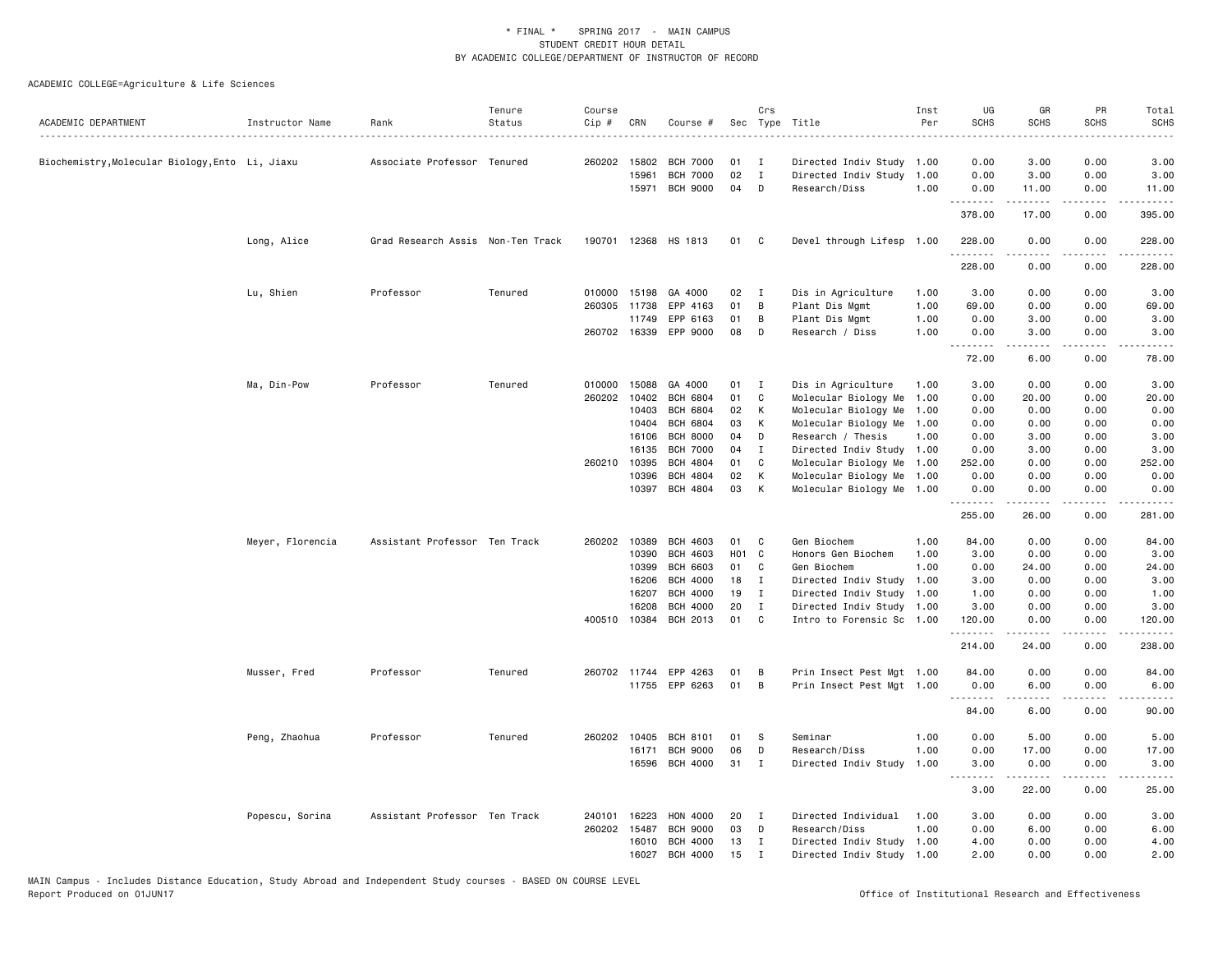| ACADEMIC DEPARTMENT                                 | Instructor Name    | Rank                                                   | Tenure<br>Status | Course<br>Cip # | CRN          | Course #              |                   | Crs          | Sec Type Title            | Inst<br>Per | UG<br><b>SCHS</b>          | GR<br><b>SCHS</b>    | PR<br><b>SCHS</b>     | Total<br><b>SCHS</b>  |
|-----------------------------------------------------|--------------------|--------------------------------------------------------|------------------|-----------------|--------------|-----------------------|-------------------|--------------|---------------------------|-------------|----------------------------|----------------------|-----------------------|-----------------------|
| Biochemistry,Molecular Biology,Ento Popescu, Sorina |                    | Assistant Professor Ten Track                          |                  |                 | 260202 16069 | <b>BCH 4000</b>       | 16                | $\mathbf{I}$ | Directed Indiv Study 1.00 |             | 3.00                       | 0.00                 | 0.00                  | 3.00                  |
|                                                     |                    |                                                        |                  |                 | 16511        | <b>BCH 4000</b>       | 29                | $\mathbf{I}$ | Directed Indiv Study 1.00 |             | 3.00<br>.                  | 0.00<br>$- - - - -$  | 0.00<br>$\frac{1}{2}$ | 3.00<br>.             |
|                                                     |                    |                                                        |                  |                 |              |                       |                   |              |                           |             | 15.00                      | 6.00                 | 0.00                  | 21.00                 |
|                                                     | Riggins, John      | Associate Professor Tenured                            |                  |                 |              | 260702 16192 EPP 8000 | 07                | D            | Research / Thesis         | 1.00        | 0.00<br>.<br>$\frac{1}{2}$ | 21.00<br>$- - - - -$ | 0.00                  | 21.00                 |
|                                                     |                    |                                                        |                  |                 |              |                       |                   |              |                           |             | 0.00                       | 21.00                | 0.00                  | 21.00                 |
|                                                     | Sabanadzovic, Sead | Professor                                              | Tenured          |                 |              | 260305 11741 EPP 4214 | 01                | C            | Diseases Of Crops         | 1.00        | 52.00                      | 0.00                 | 0.00                  | 52.00                 |
|                                                     |                    |                                                        |                  |                 | 11742        | EPP 4214              | 02                | К            | Diseases Of Crops         | 1.00        | 0.00                       | 0.00                 | 0.00                  | 0.00                  |
|                                                     |                    |                                                        |                  |                 | 11752        | EPP 6214              | 01                | C            | Diseases Of Crops         | 1.00        | 0.00                       | 20.00                | 0.00                  | 20.00                 |
|                                                     |                    |                                                        |                  |                 |              | 11753 EPP 6214        | 02                | K            | Diseases Of Crops         | 1.00        | 0.00<br>.                  | 0.00<br>.            | 0.00<br>$- - - -$     | 0.00                  |
|                                                     |                    |                                                        |                  |                 |              |                       |                   |              |                           |             | 52.00                      | 20.00                | 0.00                  | 72.00                 |
|                                                     | Shan, Xueyan       | Research Assist Pro Non-Ten Track                      |                  |                 | 260202 10407 | <b>BCH 8633</b>       | 01                | C            | Enzymes                   | 1.00        | 0.00                       | 63.00                | 0.00                  | 63.00                 |
|                                                     |                    |                                                        |                  |                 | 15579        | <b>BCH 8000</b>       | 03                | D            | Research / Thesis         | 1.00        | 0.00                       | 6.00                 | 0.00                  | 6.00                  |
|                                                     |                    |                                                        |                  |                 | 16146        | BCH 4000              | 17                | $\mathbf{I}$ | Directed Indiv Study      | 1.00        | 4.00<br>--------           | 0.00                 | 0.00                  | 4.00                  |
|                                                     |                    |                                                        |                  |                 |              |                       |                   |              |                           |             | 4.00                       | 69.00                | 0.00                  | 73.00                 |
|                                                     | Sparks, Darrell    | Associate Professor Tenured                            |                  | 010000          | 15837        | GA 4000               | 06                | $\mathbf{I}$ | Dis in Agriculture        | 1.00        | 3.00                       | 0.00                 | 0.00                  | 3.00                  |
|                                                     |                    |                                                        |                  |                 | 260202 10385 | <b>BCH 3901</b>       | 01                | S            | Senior Seminar            | 0.50        | 22.00                      | 0.00                 | 0.00                  | 22.00                 |
|                                                     |                    |                                                        |                  |                 | 10387        | <b>BCH 4013</b>       | H <sub>01</sub> C |              | Honors - Prin. of Bi      | 1.00        | 78.00                      | 0.00                 | 0.00                  | 78.00                 |
|                                                     |                    |                                                        |                  |                 | 10398        | <b>BCH 6013</b>       | 01                | C            | Principles of Bioche      | 1.00        | 0.00                       | 9.00                 | 0.00                  | 9.00                  |
|                                                     |                    |                                                        |                  |                 | 16025        | <b>BCH 4000</b>       | 14                | I            | Directed Indiv Study      | 1.00        | 2.00                       | 0.00                 | 0.00                  | 2.00                  |
|                                                     |                    |                                                        |                  |                 | 260707 16127 | PHY 9000              | 07                | D            | Research / Diss           | 1.00        | 0.00<br>.                  | 9.00<br>.            | 0.00<br>.             | 9.00<br>.             |
|                                                     |                    |                                                        |                  |                 |              |                       |                   |              |                           |             | 105.00                     | 18.00                | 0.00                  | 123.00                |
|                                                     |                    | Tomaso-Peterson, Mar Research Assoc Prof Non-Ten Track |                  |                 |              | 260702 15364 EPP 8000 | 01                | D            | Research / Thesis         | 1.00        | 0.00<br>.                  | 9.00<br>.            | 0.00<br>$- - - -$     | 9.00<br>$\frac{1}{2}$ |
|                                                     |                    |                                                        |                  |                 |              |                       |                   |              |                           |             | 0.00                       | 9.00                 | 0.00                  | 9.00                  |
|                                                     | Vance, Carrie      | Research Assist Pro Non-Ten Track                      |                  |                 | 260202 16172 | <b>BCH 9000</b>       | 07                | D            | Research/Diss             | 1.00        | 0.00                       | 9.00                 | 0.00                  | 9.00                  |
|                                                     |                    |                                                        |                  |                 | 16354        | <b>BCH 4000</b>       | 25                | $\mathbf{I}$ | Directed Indiv Study      | 1.00        | 3.00                       | 0.00                 | 0.00                  | 3.00                  |
|                                                     |                    |                                                        |                  |                 | 16593        | <b>BCH 4000</b>       | 30                | $\mathbf I$  | Directed Indiv Study      | 1.00        | 2.00                       | 0.00                 | 0.00                  | 2.00                  |
|                                                     |                    |                                                        |                  |                 | 16660        | <b>BCH 4000</b>       | 33                | $\mathbf{I}$ | Directed Indiv Study      | 1.00        | 2.00                       | 0.00                 | 0.00                  | 2.00                  |
|                                                     |                    |                                                        |                  |                 |              | 260707 16117 PHY 8000 | 09                | D            | Research / Thesis         | 1.00        | 0.00<br>.                  | 5.00                 | 0.00                  | 5.00                  |
|                                                     |                    |                                                        |                  |                 |              |                       |                   |              |                           |             | 7.00                       | 14.00                | 0.00                  | 21.00                 |
|                                                     | Warburton, Marilyn | Non-Employee                                           | Not Applicable   | 011101 15007    |              | PSS 9000              | 34                | D            | Research / Diss           | 1.00        | 0.00                       | 6.00                 | 0.00                  | 6.00                  |
|                                                     |                    |                                                        |                  |                 |              | 260202 15594 BCH 4000 | 08                | I            | Directed Indiv Study      | 1.00        | 3.00<br>.                  | 0.00                 | 0.00<br>$- - -$       | 3.00                  |
|                                                     |                    |                                                        |                  |                 |              |                       |                   |              |                           |             | 3.00                       | 6.00                 | 0.00                  | 9.00                  |
|                                                     | Willard, Scott     | Professor                                              | Tenured          |                 |              | 010701 14255 GA 2103  | 01                | C            | International Ag Sys 0.20 |             | 3.00                       | 0.00                 | 0.00                  | 3.00                  |
|                                                     |                    |                                                        |                  |                 |              |                       |                   |              |                           |             | .<br>3.00                  | .<br>0.00            | $   -$<br>0.00        | $- - - -$<br>3.00     |
|                                                     | Willeford, Kenneth | Professor                                              | Tenured          |                 | 260202 10393 | BCH 4623              | 01                | C            | Biochem Spec Tissues 0.50 |             | 94.50                      | 0.00                 | 0.00                  | 94.50                 |
|                                                     |                    |                                                        |                  |                 | 10394        | BCH 4623              | H <sub>01</sub> C |              | Honors Biochem Spec       | 0.50        | 1.50                       | 0.00                 | 0.00                  | 1.50                  |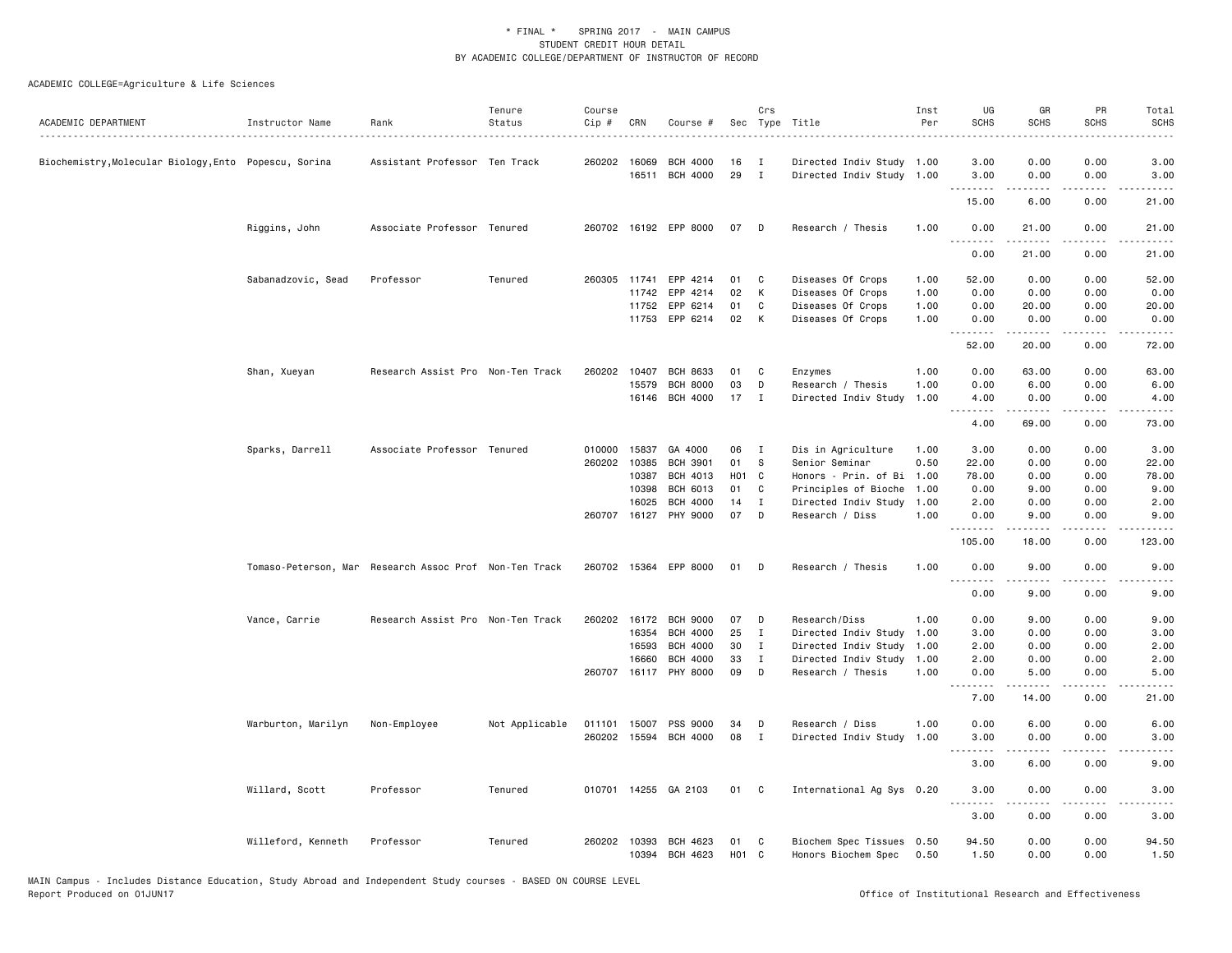| ACADEMIC DEPARTMENT                                      | Instructor Name | Rank      | Tenure<br>Status | Course<br>$Cip \#$ | CRN                                       | Course #                                                                   |                                  | Crs                                                             | Sec Type Title                                                                                                                                            | Inst<br>Per  | UG<br><b>SCHS</b>                                                   | GR<br>SCHS                                                              | PR<br><b>SCHS</b>                                         | Total<br>SCHS                                                |
|----------------------------------------------------------|-----------------|-----------|------------------|--------------------|-------------------------------------------|----------------------------------------------------------------------------|----------------------------------|-----------------------------------------------------------------|-----------------------------------------------------------------------------------------------------------------------------------------------------------|--------------|---------------------------------------------------------------------|-------------------------------------------------------------------------|-----------------------------------------------------------|--------------------------------------------------------------|
| Biochemistry, Molecular Biology, Ento Willeford, Kenneth |                 | Professor | Tenured          | 260202             | 15948<br>16017<br>16323<br>16331<br>16606 | BCH 4000<br>BCH 9000<br>16322 BCH 4000<br>BCH 4000<br>BCH 4000<br>BCH 4000 | 11<br>05<br>21<br>22<br>23<br>32 | $\blacksquare$<br>D.<br>$\mathbf I$<br>I<br>- 1<br>$\mathbf{I}$ | Directed Indiv Study<br>Research/Diss<br>Directed Indiv Study 1.00<br>Directed Indiv Study 1.00<br>Directed Indiv Study 1.00<br>Directed Indiv Study 1.00 | 1.00<br>1.00 | 4.00<br>0.00<br>3.00<br>3.00<br>3.00<br>1.00<br>---------<br>110.00 | 0.00<br>21.00<br>0.00<br>0.00<br>0.00<br>0.00<br>.<br>21.00             | 0.00<br>0.00<br>0.00<br>0.00<br>0.00<br>0.00<br>.<br>0.00 | 4.00<br>21.00<br>3.00<br>3.00<br>3.00<br>1.00<br>.<br>131.00 |
| =====================================                    |                 |           |                  |                    |                                           |                                                                            |                                  |                                                                 |                                                                                                                                                           |              | ========                                                            | $\qquad \qquad \equiv \equiv \equiv \equiv \equiv \equiv \equiv \equiv$ | $=$ = = = = = = =                                         | ==========                                                   |
| Biochemistry, Molecular Biology, Ento                    |                 |           |                  |                    |                                           |                                                                            |                                  |                                                                 |                                                                                                                                                           |              | 2066.50                                                             | 580.40                                                                  | 138,00                                                    | 2784.90                                                      |
| ====================================                     |                 |           |                  |                    |                                           |                                                                            |                                  |                                                                 |                                                                                                                                                           |              | ========                                                            | ________                                                                | ________<br>=======                                       | ==========                                                   |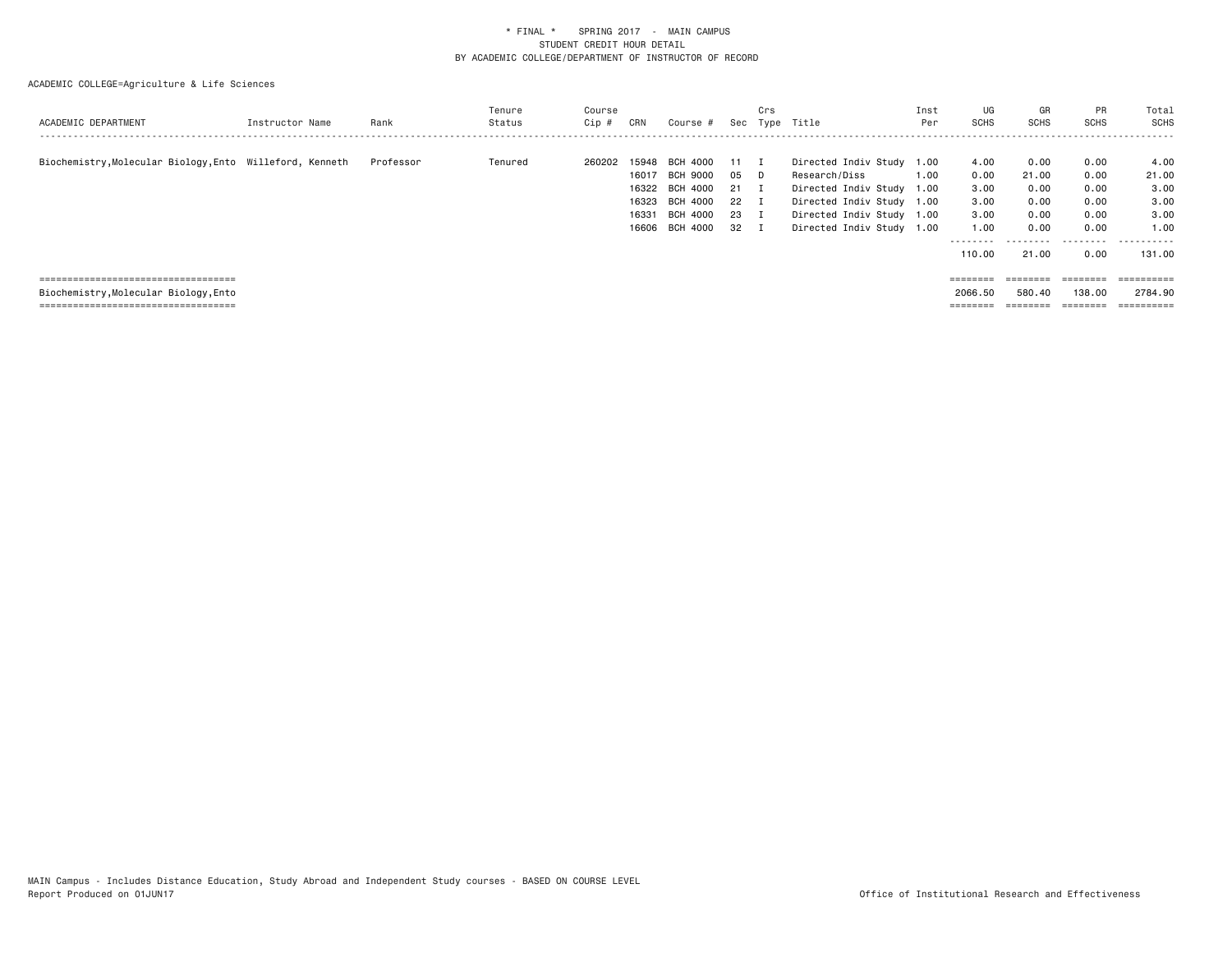| ACADEMIC DEPARTMENT                                | Instructor Name  | Rank                          | Tenure<br>Status | Course<br>Cip # | CRN            | Course #             |          | Crs          | Sec Type Title                               | Inst<br>Per  | UG<br><b>SCHS</b> | GR<br><b>SCHS</b> | PR<br><b>SCHS</b>            | Total<br><b>SCHS</b>                                                                                                                                          |
|----------------------------------------------------|------------------|-------------------------------|------------------|-----------------|----------------|----------------------|----------|--------------|----------------------------------------------|--------------|-------------------|-------------------|------------------------------|---------------------------------------------------------------------------------------------------------------------------------------------------------------|
| Food Science, Nutrition & Health Pr Allsopp, Marie |                  | Assistant Professor Ten Track |                  | 190501          | 11990          | <b>FNH 1103</b>      | 01       | - C          | Intro Food Sci, Nutr 1.00                    |              | 210.00            | 0.00              | 0.00                         | .<br>210.00                                                                                                                                                   |
|                                                    |                  |                               |                  |                 | 513102 12004   | FNH 3723             | 01       | C            | Community Nutrition                          | 1.00         | 87.00             | 0.00              | 0.00                         | 87.00                                                                                                                                                         |
|                                                    |                  |                               |                  |                 |                |                      |          |              |                                              |              | .<br>297.00       | 0.00              | 0.00                         | .<br>297.00                                                                                                                                                   |
|                                                    | Byrd, Sylvia     | Professor                     | Tenured          |                 | 190599 14654   | <b>FNH 8000</b>      | 02       | D            | Research/Thesis                              | 1.00         | 0.00              | 4.00              | 0.00                         | 4.00                                                                                                                                                          |
|                                                    |                  |                               |                  |                 | 14668          | <b>FNH 9000</b>      | 02       | D            | Research/Diss                                | 1.00         | 0.00              | 6.00              | 0.00                         | 6.00                                                                                                                                                          |
|                                                    |                  |                               |                  |                 | 240101 12351   | HON 4093             | H03 E    |              | Honors Thesis                                | 1.00         | 3.00<br>.         | 0.00<br>-----     | 0.00<br>.                    | 3.00<br>.                                                                                                                                                     |
|                                                    |                  |                               |                  |                 |                |                      |          |              |                                              |              | 3.00              | 10.00             | 0.00                         | 13.00                                                                                                                                                         |
|                                                    | Chang, Kow-Ching | Professor                     | Tenured          | 190599          | 14655          | <b>FNH 8000</b>      | 03       | D            | Research/Thesis                              | 1.00         | 0.00              | 3.00              | 0.00                         | 3.00                                                                                                                                                          |
|                                                    |                  |                               |                  |                 |                | 14669 FNH 9000       | 03       | D            | Research/Diss                                | 1.00         | 0.00<br>.         | 27.00<br>.        | 0.00<br>.                    | 27.00<br>.                                                                                                                                                    |
|                                                    |                  |                               |                  |                 |                |                      |          |              |                                              |              | 0.00              | 30.00             | 0.00                         | 30.00                                                                                                                                                         |
|                                                    | Cheng, Wen-Hsing | Associate Professor Ten Track |                  | 190599          | 14656          | <b>FNH 8000</b>      | 04       | D            | Research/Thesis                              | 1.00         | 0.00              | 8.00              | 0.00                         | 8.00                                                                                                                                                          |
|                                                    |                  |                               |                  |                 | 14670          | <b>FNH 9000</b>      | 04       | D            | Research/Diss                                | 1.00         | 0.00              | 17.00             | 0.00                         | 17.00                                                                                                                                                         |
|                                                    |                  |                               |                  | 301901          | 12042          | FNH 8293             | 01       | C            | Molecular Nutrition                          | 1.00         | 0.00              | 12.00             | 0.00                         | 12.00                                                                                                                                                         |
|                                                    |                  |                               |                  |                 | 513102 12005   | FNH 4123             | 01       | C            | Nutrition and Chroni                         | 1.00         | 78.00<br>.        | 0.00<br>.         | 0.00<br>.                    | 78.00<br>.                                                                                                                                                    |
|                                                    |                  |                               |                  |                 |                |                      |          |              |                                              |              | 78.00             | 37.00             | 0.00                         | 115.00                                                                                                                                                        |
|                                                    | Cord, Christine  | Non-Faculty                   | Not Applicable   | 011001          | 12008          | FNH 4164             | 01       | C            | Qual Assur Food Prod 1.00                    |              | 32.00             | 0.00              | 0.00                         | 32.00                                                                                                                                                         |
|                                                    |                  |                               |                  |                 | 12009          | FNH 4164             | 02       | K            | Qual Assur Food Prod                         | 1,00         | 0.00              | 0.00              | 0.00                         | 0.00                                                                                                                                                          |
|                                                    |                  |                               |                  |                 | 12026          | FNH 6164             | 01       | C            | Qual Assur Food Prod                         | 1.00         | 0.00              | 8.00              | 0.00                         | 8.00                                                                                                                                                          |
|                                                    |                  |                               |                  | 190501          | 12027<br>16325 | FNH 6164<br>FNH 4000 | 02<br>02 | Κ<br>I       | Qual Assur Food Prod<br>Directed Indiv Study | 1.00<br>1.00 | 0.00<br>3.00      | 0.00<br>0.00      | 0.00<br>0.00                 | 0.00<br>3.00                                                                                                                                                  |
|                                                    |                  |                               |                  |                 | 16326          | FNH 4000             | 03       | I            | Directed Indiv Study 1.00                    |              | 3.00              | 0.00              | 0.00                         | 3.00                                                                                                                                                          |
|                                                    |                  |                               |                  |                 | 16327          | FNH 4000             | 04       | $\mathbf{I}$ | Directed Indiv Study 1.00                    |              | 3.00              | 0.00              | 0.00                         | 3.00                                                                                                                                                          |
|                                                    |                  |                               |                  |                 | 16536          | FNH 4000             | 05       | $\mathbf{I}$ | Directed Indiv Study 1.00                    |              | 3.00              | 0.00              | 0.00                         | 3.00                                                                                                                                                          |
|                                                    |                  |                               |                  | 190599          | 15375          | <b>FNH 7000</b>      | 01       | $\mathbf{I}$ | Directed Indiv Study 1.00                    |              | 0.00              | 2.00              | 0.00<br>$- - -$              | 2.00                                                                                                                                                          |
|                                                    |                  |                               |                  |                 |                |                      |          |              |                                              |              | .<br>44.00        | .<br>10.00        | 0.00                         | 54.00                                                                                                                                                         |
|                                                    | Evans, Marion    | Professor                     | Ten Track        | 190504          | 11995          | FNH 2293             | 01       | C            | Indiv & Family Nutri 1.00                    |              | 750.00            | 0.00              | 0.00                         | 750.00                                                                                                                                                        |
|                                                    |                  |                               |                  |                 | 12015          | FNH 4293             | 01       | C            | Micronutrients                               | 0.50         | 39.00             | 0.00              | 0.00                         | 39.00                                                                                                                                                         |
|                                                    |                  |                               |                  |                 | 12031          | FNH 6293             | 01       | C            | Micronutrients                               | 0.50         | 0.00              | 12.00             | 0.00                         | 12.00                                                                                                                                                         |
|                                                    |                  |                               |                  |                 | 12369          | HS 2293              | 01       | C            | Indiv & Family Nutri 1.00                    |              | 201.00            | 0.00              | 0.00                         | 201.00                                                                                                                                                        |
|                                                    |                  |                               |                  |                 | 13920          | FNH 1003             | 501 C    |              | Intro to Vitamins &                          | 0.50         | 28.50             | 0.00              | 0.00                         | 28.50                                                                                                                                                         |
|                                                    |                  |                               |                  |                 | 190599 16623   | <b>FNH 7000</b>      | 05       | I            | Directed Indiv Study                         | 1.00         | 0.00              | 3.00              | 0.00<br>$\sim$ $\sim$ $\sim$ | 3.00                                                                                                                                                          |
|                                                    |                  |                               |                  |                 |                |                      |          |              |                                              |              | 1018.50           | 15.00             | 0.00                         | 1033.50                                                                                                                                                       |
|                                                    | Gardner, Antonio | Assistant Professor Ten Track |                  | 190501          | 14139          | <b>FNH 4783</b>      | 501 C    |              | Sch Comm Drug Use Pr 1.00                    |              | 60.00             | 0.00              | 0.00                         | 60.00                                                                                                                                                         |
|                                                    |                  |                               |                  | 512207          | 12000          | FNH 3163             | 01       | C            | Basic Principle Heal 1.00                    |              | 117.00            | 0.00              | 0.00                         | 117.00                                                                                                                                                        |
|                                                    |                  |                               |                  |                 |                | 14138 FNH 3163       | 501 C    |              | Basic Principle Heal 1.00                    |              | 72.00<br>.        | 0.00<br><u>.</u>  | 0.00<br>.                    | 72.00<br>$\frac{1}{2} \left( \frac{1}{2} \right) \left( \frac{1}{2} \right) \left( \frac{1}{2} \right) \left( \frac{1}{2} \right) \left( \frac{1}{2} \right)$ |
|                                                    |                  |                               |                  |                 |                |                      |          |              |                                              |              | 249.00            | 0.00              | 0.00                         | 249.00                                                                                                                                                        |
|                                                    | Gillis, William  | Non-Employee                  | Not Applicable   | 011001          | 12006          | <b>FNH 4143</b>      | 01       | C            | Dairy Foods Proc                             | 1.00         | 33.00             | 0.00              | 0.00                         | 33.00                                                                                                                                                         |
|                                                    |                  |                               |                  |                 | 12007          | FNH 4143             | 02       | К            | Dairy Foods Proc                             | 1.00         | 0.00              | 0.00              | 0.00                         | 0.00                                                                                                                                                          |
|                                                    |                  |                               |                  |                 | 12024          | <b>FNH 6143</b>      | 01       | C            | Dairy Foods Proc                             | 1.00         | 0.00              | 3.00              | 0.00                         | 3.00                                                                                                                                                          |
|                                                    |                  |                               |                  |                 | 12025          | FNH 6143             | 02       | K            | Dairy Foods Proc                             | 1.00         | 0.00              | 0.00              | 0.00                         | 0.00                                                                                                                                                          |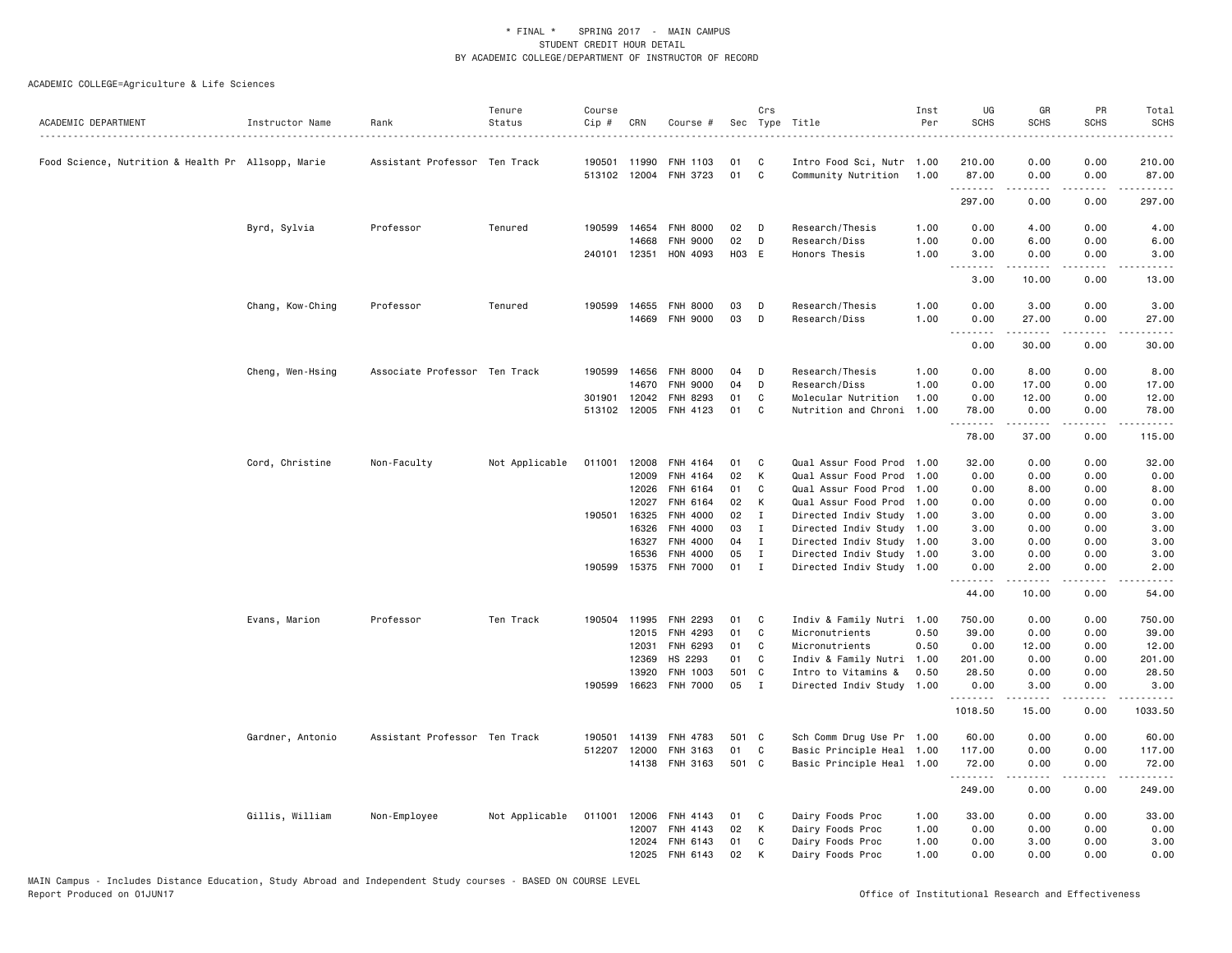| ACADEMIC DEPARTMENT                             | Instructor Name  | Rank                                                   | Tenure<br>Status | Course<br>$Cip$ # | CRN          | Course #              |          | Crs          | Sec Type Title                   | Inst<br>Per  | UG<br><b>SCHS</b>                 | GR<br><b>SCHS</b>                                                                                                                                            | PR<br><b>SCHS</b> | Total<br><b>SCHS</b> |
|-------------------------------------------------|------------------|--------------------------------------------------------|------------------|-------------------|--------------|-----------------------|----------|--------------|----------------------------------|--------------|-----------------------------------|--------------------------------------------------------------------------------------------------------------------------------------------------------------|-------------------|----------------------|
|                                                 |                  |                                                        |                  |                   |              |                       |          |              |                                  |              |                                   |                                                                                                                                                              |                   |                      |
|                                                 |                  |                                                        |                  |                   |              |                       |          |              |                                  |              | .<br>33.00                        | 3.00                                                                                                                                                         | 0.00              | 36.00                |
| Food Science, Nutrition & Health Pr Hunt, Barry |                  | Professor                                              | Tenured          | 190599            | 16563        | <b>FNH 7000</b>       | 501 I    |              | Directed Indiv Study 1.00        |              | 0.00                              | 1.00                                                                                                                                                         | 0.00              | 1.00                 |
|                                                 |                  |                                                        |                  | 512207            | 12043        | FNH 8553              | 01       | C.           | Behavioral Epidemiol 1.00        |              | 0.00                              | 45.00                                                                                                                                                        | 0.00              | 45.00                |
|                                                 |                  |                                                        |                  |                   | 13933        | FNH 8553              | 501 C    |              | Behavioral Epidemiol 1.00        |              | 0.00                              | 51.00                                                                                                                                                        | 0.00              | 51.00                |
|                                                 |                  |                                                        |                  |                   |              | 14140 FNH 8193        | 501 C    |              | Problems in Health E 1.00        |              | 0.00<br>.                         | 39.00<br><u>.</u>                                                                                                                                            | 0.00<br>.         | 39.00<br>.           |
|                                                 |                  |                                                        |                  |                   |              |                       |          |              |                                  |              | 0.00                              | 136.00                                                                                                                                                       | 0.00              | 136.00               |
|                                                 | Khan, Fauzia     | Non-Employee                                           | Not Applicable   |                   |              | 190501 12010 FNH 4193 | 01       | $\mathbf{C}$ | Soc-Cult Aspect Food 1.00        |              | 42.00<br>.                        | 0.00<br>$- - - - -$                                                                                                                                          | 0.00<br>.         | 42.00<br>.           |
|                                                 |                  |                                                        |                  |                   |              |                       |          |              |                                  |              | 42.00                             | 0.00                                                                                                                                                         | 0.00              | 42.00                |
|                                                 | Leach, Vicki     | Non-Employee                                           | Not Applicable   |                   |              | 190505 12014 FNH 4284 | 01       | B            | Quantity Food Prod & 1.00        |              | 88.00<br>.                        | 0.00                                                                                                                                                         | 0.00              | 88.00                |
|                                                 |                  |                                                        |                  |                   |              |                       |          |              |                                  |              | 88.00                             | 0.00                                                                                                                                                         | 0.00              | .<br>88.00           |
|                                                 | Matich, June     | Instructor                                             | Non-Ten Track    |                   |              | 513102 11998 FNH 3003 | 01       | - E          | Nutr Field Experienc 1.00        |              | 45.00<br>.                        | 0.00                                                                                                                                                         | 0.00<br>.         | 45.00<br>.           |
|                                                 |                  |                                                        |                  |                   |              |                       |          |              |                                  |              | 45.00                             | $\frac{1}{2} \left( \frac{1}{2} \right) \left( \frac{1}{2} \right) \left( \frac{1}{2} \right) \left( \frac{1}{2} \right) \left( \frac{1}{2} \right)$<br>0.00 | 0.00              | 45.00                |
|                                                 | Mosby, Terezie   | Assistant Professor Ten Track                          |                  | 190504            | 14404        | <b>FNH 8233</b>       | 01       | C            | Maternal-Inf-Chl-Nut 1.00        |              | 0.00                              | 75.00                                                                                                                                                        | 0.00              | 75.00                |
|                                                 |                  |                                                        |                  | 190599            | 14675        | <b>FNH 9000</b>       | 09       | D            | Research/Diss                    | 1.00         | 0.00                              | 7.00                                                                                                                                                         | 0.00              | 7.00                 |
|                                                 |                  |                                                        |                  |                   | 513101 12041 | FNH 8286              | 01       | E            | Supervised Practice              | 1.00         | 0.00<br>$\sim$ $\sim$ $\sim$<br>. | 66.00                                                                                                                                                        | 0.00              | 66.00                |
|                                                 |                  |                                                        |                  |                   |              |                       |          |              |                                  |              | 0.00                              | 148.00                                                                                                                                                       | 0.00              | 148.00               |
|                                                 | Mukherjee, Soma  | Grad Teach Assist                                      | Non-Ten Track    |                   | 190504 12015 | FNH 4293              | 01       | C            | Micronutrients                   | 0.50         | 39.00                             | 0.00                                                                                                                                                         | 0.00              | 39.00                |
|                                                 |                  |                                                        |                  |                   | 12031        | FNH 6293              | 01       | C            | Micronutrients                   | 0.50         | 0.00                              | 12.00                                                                                                                                                        | 0.00              | 12.00                |
|                                                 |                  |                                                        |                  |                   | 13920        | FNH 1003              | 501 C    |              | Intro to Vitamins &              | 0.50         | 28.50<br>.                        | 0.00                                                                                                                                                         | 0.00              | 28.50                |
|                                                 |                  |                                                        |                  |                   |              |                       |          |              |                                  |              | 67.50                             | 12.00                                                                                                                                                        | 0.00              | 79.50                |
|                                                 |                  | Nannapaneni, Ramakri Research Assoc Prof Non-Ten Track |                  | 190501            | 12018        | FNH 4414              | 01       | C            | Microbiology of Food 1.00        |              | 64.00                             | 0.00                                                                                                                                                         | 0.00              | 64.00                |
|                                                 |                  |                                                        |                  |                   | 12019        | FNH 4414              | 02       | К            | Microbiology of Food             | 1.00         | 0.00                              | 0.00                                                                                                                                                         | 0.00              | 0.00                 |
|                                                 |                  |                                                        |                  |                   | 12033        | FNH 6414              | 01       | C            | Microbiology of Food             | 1.00         | 0.00                              | 8.00                                                                                                                                                         | 0.00              | 8.00                 |
|                                                 |                  |                                                        |                  |                   | 12034        | FNH 6414              | 02       | K            | Microbiology in Food             | 1.00         | 0.00                              | 0.00                                                                                                                                                         | 0.00              | 0.00                 |
|                                                 |                  |                                                        |                  | 190599            | 14662        | <b>FNH 8000</b>       | 10       | D            | Research/Thesis                  | 1.00         | 0.00                              | 1.00                                                                                                                                                         | 0.00              | 1.00                 |
|                                                 |                  |                                                        |                  |                   | 14676        | <b>FNH 9000</b>       | 10       | D            | Research/Diss                    | 1.00         | 0.00                              | 1.00                                                                                                                                                         | 0.00              | 1.00                 |
|                                                 |                  |                                                        |                  | 260502 10527      | 10528        | BIO 4414<br>BIO 4414  | 01<br>02 | C<br>K       | Micro Of Foods<br>Micro Of Foods | 1.00<br>1.00 | 28.00<br>0.00                     | 0.00<br>0.00                                                                                                                                                 | 0.00<br>0.00      | 28.00<br>0.00        |
|                                                 |                  |                                                        |                  |                   |              |                       |          |              |                                  |              | .<br>92.00                        | 10.00                                                                                                                                                        | 0.00              | 102.00               |
|                                                 | Oliver, Brittney | Assistant Professor Ten Track                          |                  | 190501            | 13926        | FNH 4393              | 501 C    |              | Prevention of Diseas             | 1.00         | 30.00                             | 0.00                                                                                                                                                         | 0.00              | 30.00                |
|                                                 |                  |                                                        |                  | 190504            | 13931        | FNH 6393              | 501 C    |              | Prevention of Diseas 1.00        |              | 0.00                              | 30.00                                                                                                                                                        | 0.00              | 30.00                |
|                                                 |                  |                                                        |                  | 190599            | 16202        | <b>FNH 8000</b>       | 502 D    |              | Research/Thesis                  | 1.00         | 0.00                              | 3.00                                                                                                                                                         | 0.00              | 3.00                 |
|                                                 |                  |                                                        |                  | 512207            | 12044        | FNH 8613              | 01       | $\mathbf{C}$ | Dsgn Admin Hp Prog               | 1.00         | 0.00                              | 27.00                                                                                                                                                        | 0.00              | 27.00                |
|                                                 |                  |                                                        |                  |                   | 13935        | <b>FNH 8613</b>       | 501 C    |              | Dsgn Admin Hp Prog               | 1.00         | 0.00                              | 51.00                                                                                                                                                        | 0.00              | 51.00                |
|                                                 |                  |                                                        |                  |                   |              |                       |          |              |                                  |              | 30.00                             | 111.00                                                                                                                                                       | 0.00              | 141.00               |
|                                                 | Schilling, Mark  | Professor                                              | Tenured          |                   |              | 010904 10117 ADS 4243 | 01       | C            | Food Comp & Reaction 1.00        |              | 6.00                              | 0.00                                                                                                                                                         | 0.00              | 6.00                 |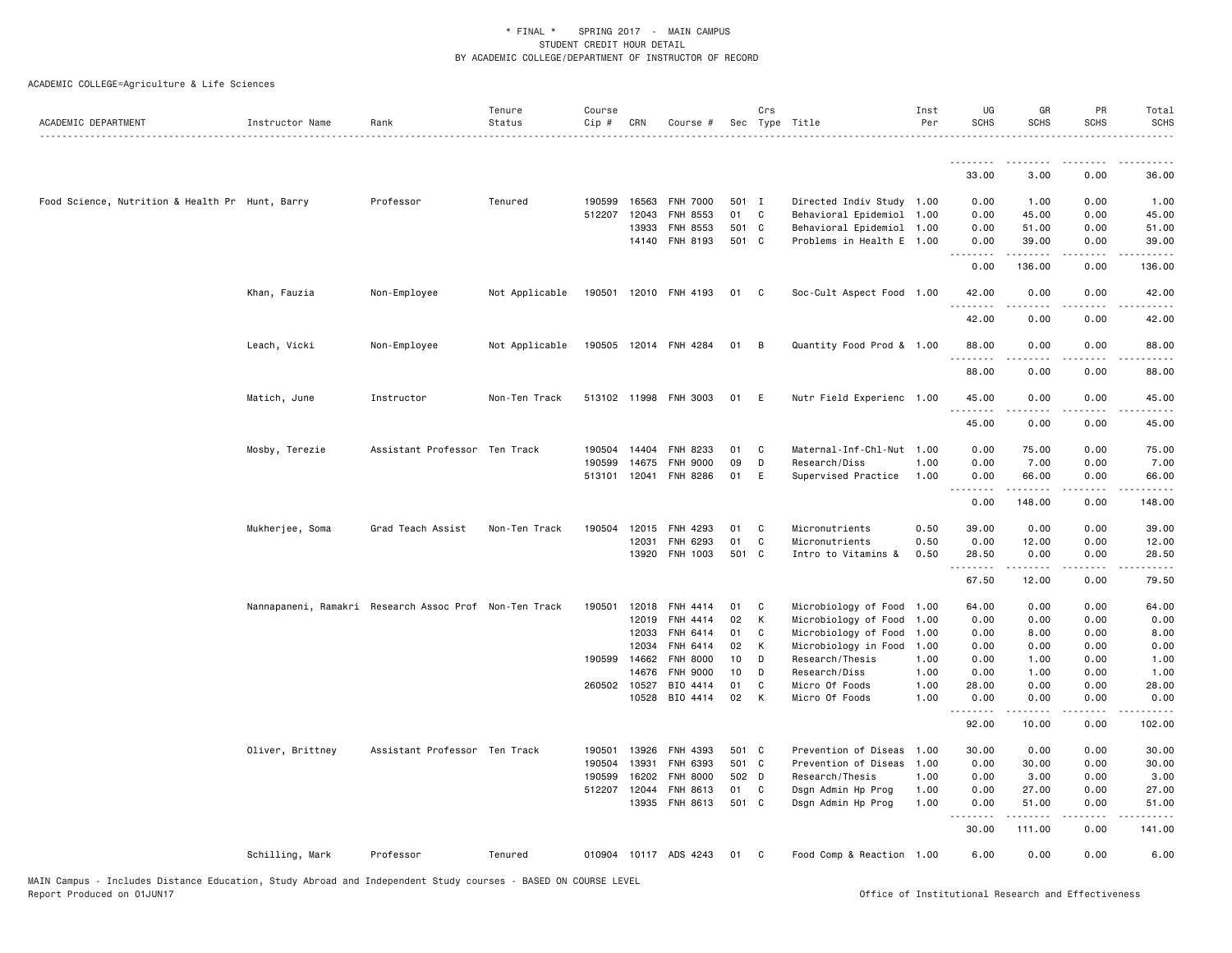| ACADEMIC DEPARTMENT                                                        | Instructor Name | Rank        | Tenure<br>Status                     | Course<br>Cip # | CRN            | Course #                    |          | Crs            | Sec Type Title                             | Inst<br>Per  | UG<br><b>SCHS</b>   | GR<br><b>SCHS</b>         | PR<br><b>SCHS</b>     | Total<br><b>SCHS</b>  |
|----------------------------------------------------------------------------|-----------------|-------------|--------------------------------------|-----------------|----------------|-----------------------------|----------|----------------|--------------------------------------------|--------------|---------------------|---------------------------|-----------------------|-----------------------|
|                                                                            |                 |             |                                      |                 |                |                             |          |                |                                            |              |                     |                           |                       |                       |
| Food Science, Nutrition & Health Pr Schilling, Mark                        |                 | Professor   | Tenured                              |                 | 011001 12012   | <b>FNH 4241</b>             | 01       | - L            | Applied Food Chemist 1.00                  |              | 8.00                | 0.00                      | 0.00                  | 8.00                  |
|                                                                            |                 |             |                                      |                 | 12013          | FNH 4243                    | 01       | $\mathbf{C}$   | Food Comp & Reaction 1.00                  |              | 102.00              | 0.00                      | 0.00                  | 102.00                |
|                                                                            |                 |             |                                      |                 | 12029          | FNH 6241                    | 01<br>01 | - L<br>C       | Applied Food Chem                          | 1.00         | 0.00                | 4.00                      | 0.00                  | 4.00                  |
|                                                                            |                 |             |                                      |                 | 12030          | FNH 6243                    | 01       | C              | Food Comp & Reaction 1.00                  |              | 0.00                | 21.00                     | 0.00                  | 21.00                 |
|                                                                            |                 |             |                                      | 120509          | 14405<br>12011 | FNH 8163<br><b>FNH 4200</b> | 01       | C.             | Flav & Food Accept<br>Dual Enroll MUW Culi | 1.00<br>1.00 | 0.00<br>39.00       | 30.00<br>0.00             | 0.00<br>0.00          | 30.00<br>39.00        |
|                                                                            |                 |             |                                      | 190501          | 12020          | FNH 4480                    | 01 E     |                | Food Science Interns                       | 1.00         | 27.00               | 0.00                      | 0.00                  | 27.00                 |
|                                                                            |                 |             |                                      |                 | 15448          | FNH 4000                    | 01       | $\mathbf{I}$   | Directed Indiv Study                       | 1.00         | 4.00                | 0.00                      | 0.00                  | 4.00                  |
|                                                                            |                 |             |                                      |                 | 190599 14664   | FNH 8000                    | 12       | D              | Research/Thesis                            | 1.00         | 0.00                | 11.00                     | 0.00                  | 11.00                 |
|                                                                            |                 |             |                                      |                 | 14678          | <b>FNH 9000</b>             | 12       | $\Box$         | Research/Diss                              | 1.00         | 0.00                | 19.00                     | 0.00                  | 19.00                 |
|                                                                            |                 |             |                                      |                 |                |                             |          |                |                                            |              | .<br>186.00         | المتمامين<br>85.00        | .<br>0.00             | .<br>271.00           |
|                                                                            |                 |             |                                      |                 |                |                             |          |                |                                            |              |                     |                           |                       |                       |
|                                                                            | Silva, Juan     | Professor   | Tenured                              | 190501          | 12038          | FNH 8121                    | 01       | - S            | Food Sc Ntr & Health 1.00                  |              | 0.00                | 5.00                      | 0.00                  | 5.00                  |
|                                                                            |                 |             |                                      | 190599          | 14665          | <b>FNH 8000</b>             | 13       | D              | Research/Thesis                            | 1.00         | 0.00                | 7.00                      | 0.00                  | 7.00                  |
|                                                                            |                 |             |                                      |                 | 14679          | <b>FNH 9000</b>             | 13       | D              | Research/Diss                              | 1.00         | 0.00                | 9.00                      | 0.00                  | 9.00                  |
|                                                                            |                 |             |                                      |                 | 16488          | <b>FNH 7000</b>             | 02       | $\mathbf{I}$   | Directed Indiv Study 1.00                  |              | 0.00                | 3.00                      | 0.00                  | 3.00                  |
|                                                                            |                 |             |                                      |                 | 16571          | <b>FNH 7000</b>             | 04       | $\mathbf I$    | Directed Indiv Study 1.00                  |              | 0.00                | 3.00                      | 0.00                  | 3.00                  |
|                                                                            |                 |             |                                      |                 | 512207 12037   | <b>FNH 8111</b>             | 01       | <b>S</b>       | Food Sc Nutr & Healt 1.00                  |              | 0.00<br>.           | 3.00<br>$- - - - -$       | 0.00<br>$\frac{1}{2}$ | 3.00                  |
|                                                                            |                 |             |                                      |                 |                |                             |          |                |                                            |              | 0.00                | 30.00                     | 0.00                  | 30.00                 |
|                                                                            | Street, Susan   | Lecturer    | Non-Ten Track                        | 190504          | 13921          | <b>FNH 2283</b>             | 501 C    |                | Child Health & Nutri 1.00                  |              | 45.00               | 0.00                      | 0.00                  | 45.00                 |
|                                                                            |                 |             |                                      |                 | 13922          | FNH 2293                    | 501 C    |                | Indiv & Family Nutri 1.00                  |              | 96.00               | 0.00                      | 0.00                  | 96.00                 |
|                                                                            |                 |             |                                      |                 | 13991          | HS 2283                     | 501 C    |                | Child Health & Nutri 1.00                  |              | 27.00               | 0.00                      | 0.00                  | 27.00                 |
|                                                                            |                 |             |                                      |                 |                | 13992 HS 2293               | 501 C    |                | Indiv & Family Nutri 1.00                  |              | 48.00               | 0.00                      | 0.00                  | 48.00                 |
|                                                                            |                 |             |                                      |                 |                |                             |          |                |                                            |              | .<br>216.00         | <u>.</u><br>0.00          | $- - - -$<br>0.00     | .<br>216.00           |
|                                                                            | Tidwell, Diane  | Professor   | Tenured                              | 190501          | 11999          | FNH 3111                    | 01       | <b>S</b>       | FNH Seminar                                | 1.00         | 44.00               | 0.00                      | 0.00                  | 44.00                 |
|                                                                            |                 |             |                                      |                 | 190504 11996   | FNH 2293                    | 02       | C              | Indiv & Family Nutri 1.00                  |              | 90.00               | 0.00                      | 0.00                  | 90.00                 |
|                                                                            |                 |             |                                      |                 | 12016          | FNH 4353                    | 01       | C              | Nutrition/ Life Cycl 1.00                  |              | 93.00               | 0.00                      | 0.00                  | 93.00                 |
|                                                                            |                 |             |                                      |                 | 12032          | FNH 6353                    | 01       | C              | Nutrition / Life Cyc 1.00                  |              | 0.00                | 9.00                      | 0.00                  | 9.00                  |
|                                                                            |                 |             |                                      |                 | 12370          | HS 2293                     | 02       | C              | Indiv & Family Nutri 1.00                  |              | 30.00               | 0.00                      | 0.00                  | 30.00                 |
|                                                                            |                 |             |                                      | 190599          | 14666          | <b>FNH 8000</b>             | 14       | D              | Research/Thesis                            | 1.00         | 0.00                | 1.00                      | 0.00                  | 1.00                  |
|                                                                            |                 |             |                                      |                 | 16246          | <b>FNH 9000</b>             | 14       | D              | Research/Diss                              | 1.00         | 0.00<br>.           | 6.00<br>$- - - - -$       | 0.00<br>$\cdots$      | 6.00<br>.             |
|                                                                            |                 |             |                                      |                 |                |                             |          |                |                                            |              | 257.00              | 16.00                     | 0.00                  | 273.00                |
|                                                                            | White, Kelly    | Non-Faculty | Not Applicable                       |                 | 190501 13929   | FNH 6223                    | 501 C    |                | Sports Nutrition                           | 1.00         | 0.00                | 21.00                     | 0.00                  | 21.00                 |
|                                                                            |                 |             |                                      |                 |                | 190504 13924 FNH 4223       | 501 C    |                | Sports Nutrition                           | 1.00         | 27,00               | 0.00                      | 0.00                  | 27.00                 |
|                                                                            |                 |             |                                      |                 |                |                             |          |                |                                            |              | <u>.</u><br>27.00   | .<br>21.00                | .<br>0.00             | .<br>48.00            |
|                                                                            | Wilson, Julie   | Non-Faculty | Not Applicable 011001 11992 FNH 2112 |                 |                |                             | 01       | $\overline{B}$ | Food Products Evalua 1.00                  |              | 50.00               | 0.00                      | 0.00                  | 50.00                 |
|                                                                            |                 |             |                                      |                 |                |                             |          |                |                                            |              | .<br>50.00          | 0.00                      | 0.00                  | 50.00                 |
| ----------------------------------                                         |                 |             |                                      |                 |                |                             |          |                |                                            |              | ========            | ========                  | $= 222222222$         |                       |
| Food Science, Nutrition & Health Pr<br>----------------------------------- |                 |             |                                      |                 |                |                             |          |                |                                            |              | 2823,00<br>======== | 674.00<br>$= 10000000000$ | 0.00<br>$=$ ========  | 3497.00<br>========== |
|                                                                            |                 |             |                                      |                 |                |                             |          |                |                                            |              |                     |                           |                       |                       |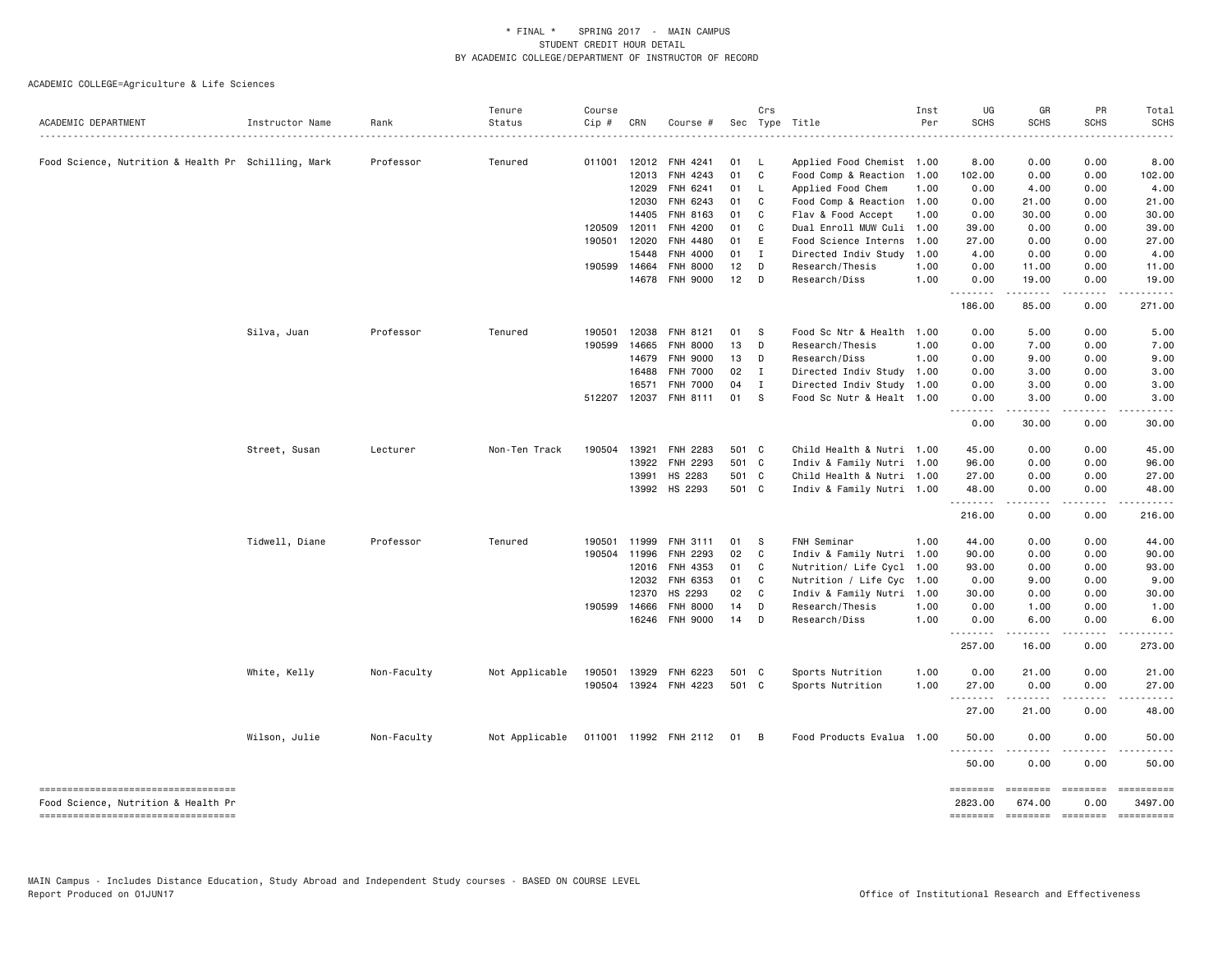| ACADEMIC DEPARTMENT    | Instructor Name                                  | Rank                          | Tenure<br>Status | Course<br>Cip # | CRN            | Course #             |          | Crs                          | Sec Type Title                                         | Inst<br>Per | UG<br><b>SCHS</b> | GR<br><b>SCHS</b>  | PR<br><b>SCHS</b> | Total<br><b>SCHS</b>                                                                                                                                                                    |
|------------------------|--------------------------------------------------|-------------------------------|------------------|-----------------|----------------|----------------------|----------|------------------------------|--------------------------------------------------------|-------------|-------------------|--------------------|-------------------|-----------------------------------------------------------------------------------------------------------------------------------------------------------------------------------------|
|                        |                                                  |                               |                  |                 |                |                      |          |                              | .                                                      |             |                   |                    |                   | .                                                                                                                                                                                       |
| Landscape Architecture | Artunc, Sadik                                    | Professor                     | Tenured          |                 |                | 040601 12504 LA 2644 | 01       | B                            | Construction II: Gra 1.00                              |             | 80.00             | 0.00               | 0.00              | 80.00                                                                                                                                                                                   |
|                        |                                                  |                               |                  |                 |                | 15831 LA 7000        | 02       | $\mathbf{I}$                 | Directed Indiv Study 1.00                              |             | 0.00<br>.         | 4.00<br>.          | 0.00<br>.         | 4.00<br>د د د د د                                                                                                                                                                       |
|                        |                                                  |                               |                  |                 |                |                      |          |                              |                                                        |             | 80.00             | 4.00               | 0.00              | 84.00                                                                                                                                                                                   |
|                        | Brzuszek, Robert                                 | Professor                     | Tenured          | 040601          | 12508          | LA 3652              | 01       | $\mathsf{L}$                 | LA Case Studies                                        | 1.00        | 30.00             | 0.00               | 0.00              | 30.00                                                                                                                                                                                   |
|                        |                                                  |                               |                  |                 | 12526          | LA 8721              | 01       | C                            | Seminar Land Manage                                    | 1.00        | 0.00              | 2.00               | 0.00              | 2.00                                                                                                                                                                                    |
|                        |                                                  |                               |                  |                 | 16176          | LA 8000              | 01       | D                            | Research / Thesis                                      | 1.00        | 0.00              | 7.00               | 0.00              | 7.00                                                                                                                                                                                    |
|                        |                                                  |                               |                  |                 | 16564          | LA 4000              | 09       | $\mathbf{I}$                 | Directed Indiv Study 1.00                              |             | 3.00              | 0.00               | 0.00              | 3.00                                                                                                                                                                                    |
|                        |                                                  |                               |                  |                 |                | 16565 LA 4000        | 10       | $\mathbf{I}$                 | Directed Indiv Study                                   | 1.00        | 3.00<br>.         | 0.00<br>. <b>.</b> | 0.00<br>.         | 3.00<br>$\frac{1}{2} \left( \frac{1}{2} \right) \left( \frac{1}{2} \right) \left( \frac{1}{2} \right) \left( \frac{1}{2} \right) \left( \frac{1}{2} \right) \left( \frac{1}{2} \right)$ |
|                        |                                                  |                               |                  |                 |                |                      |          |                              |                                                        |             | 36.00             | 9.00               | 0.00              | 45.00                                                                                                                                                                                   |
|                        | Fulford, Charles                                 | Associate Professor Tenured   |                  |                 | 040601 12525   | LA 8545              | 01       | $\Omega$                     | LA Studio IV-Case St 1.00                              |             | 0.00              | 10.00              | 0.00              | 10.00                                                                                                                                                                                   |
|                        |                                                  |                               |                  |                 |                | 12528 LA 8751        | 01       | - S                          | LA Seminar IV- Cont. 1.00                              |             | 0.00<br>.         | 2.00<br>.          | 0.00<br>-----     | 2.00<br>.                                                                                                                                                                               |
|                        |                                                  |                               |                  |                 |                |                      |          |                              |                                                        |             | 0.00              | 12.00              | 0.00              | 12.00                                                                                                                                                                                   |
|                        | Gallo, Katarzyna                                 | Instructor                    | Non-Ten Track    | 130101          | 11779          | EPY 4033             | 01       | C                            | Lear Theo Ed Rel Set 1.00                              |             | 75.00             | 0.00               | 0.00              | 75.00                                                                                                                                                                                   |
|                        |                                                  |                               |                  | 231303          | 11776          | EPY 3513             | 01       | C                            | Behavioral Sci Writi 1.00                              |             | 69.00             | 0.00               | 0.00              | 69.00                                                                                                                                                                                   |
|                        |                                                  |                               |                  |                 |                | 11777 EPY 3513       | 02       | C.                           | Behavioral Sci Writi 1.00                              |             | 66.00<br>.        | 0.00<br>د د د د    | 0.00<br>.         | 66.00<br>.                                                                                                                                                                              |
|                        |                                                  |                               |                  |                 |                |                      |          |                              |                                                        |             | 210.00            | 0.00               | 0.00              | 210.00                                                                                                                                                                                  |
|                        | Gallo, Warren                                    | Associate Professor Tenured   |                  |                 |                | 040601 12515 LA 4443 | S01 Q    |                              | Exterior Design/Buil 1.00                              |             | 15.00             | 0.00               | 0.00              | 15.00                                                                                                                                                                                   |
|                        |                                                  |                               |                  |                 | 12521          | LA 6443              | 01       | $\mathbf Q$                  | Exterior Design/Buil 1.00                              |             | 0.00              | 3.00               | 0.00              | 3.00                                                                                                                                                                                    |
|                        |                                                  |                               |                  |                 | 12523          | LA 6844              | 01       | C                            | Sustainable Communit 1.00                              |             | 0.00              | 4.00               | 0.00              | 4.00                                                                                                                                                                                    |
|                        |                                                  |                               |                  | 303301          | 12519          | LA 4844              | 01       | B                            | Sustainable Communit 1.00                              |             | 104.00<br>.       | 0.00<br>.          | 0.00<br>.         | 104.00                                                                                                                                                                                  |
|                        |                                                  |                               |                  |                 |                |                      |          |                              |                                                        |             | 119.00            | 7.00               | 0.00              | 126.00                                                                                                                                                                                  |
|                        | Li, Chuo                                         | Assistant Professor Ten Track |                  | 040601          |                | 12510 LA 3654        | 01       | Q                            | LA Design IV- Urban                                    | 1.00        | 64.00             | 0.00               | 0.00              | 64.00                                                                                                                                                                                   |
|                        |                                                  |                               |                  |                 |                | 12524 LA 8523        | 01       | Q                            | LA Grad Design Studi 1.00                              |             | 0.00<br><u>.</u>  | 3.00<br>.          | 0.00<br>.         | 3.00<br>$    -$                                                                                                                                                                         |
|                        |                                                  |                               |                  |                 |                |                      |          |                              |                                                        |             | 64.00             | 3.00               | 0.00              | 67.00                                                                                                                                                                                   |
|                        | Rood, Cynthia                                    | Lecturer                      | Non-Ten Track    |                 |                | 040601 12503 LA 1803 | 01       | C.                           | Land Arch Appre                                        | 1.00        | 303.00            | 0.00               | 0.00              | 303.00                                                                                                                                                                                  |
|                        |                                                  |                               |                  |                 |                | 14008 LA 1803        | 501 C    |                              | Land Arch Appre                                        | 1.00        | 135.00<br>.       | 0.00               | 0.00<br>د د د د   | 135.00<br><u>.</u>                                                                                                                                                                      |
|                        |                                                  |                               |                  |                 |                |                      |          |                              |                                                        |             | 438.00            | 0.00               | 0.00              | 438.00                                                                                                                                                                                  |
|                        | Schauwecker, Timothy Associate Professor Tenured |                               |                  |                 |                | 010605 12511 LA 3711 | 01       | E                            | LC Internship III                                      | 1.00        | 1.00              | 0.00               | 0.00              | 1.00                                                                                                                                                                                    |
|                        |                                                  |                               |                  |                 |                | 12512 LA 3721        | 01       | C                            | LC Field Trip I                                        | 0.50        | 4.00              | 0.00               | 0.00              | 4.00                                                                                                                                                                                    |
|                        |                                                  |                               |                  |                 |                | 12517 LA 4721        | 01       | C                            | LC Field Trip II                                       | 0.50        | 3.00              | 0.00               | 0.00              | 3.00                                                                                                                                                                                    |
|                        |                                                  |                               |                  |                 | 12518          | LA 4724              | 01       | B                            | Landscape Contr II                                     | 1.00        | 36.00             | 0.00               | 0.00              | 36.00                                                                                                                                                                                   |
|                        |                                                  |                               |                  |                 | 040601 12527   | LA 8741              | 01       | C                            | Proposal Writing Sem                                   | 1.00        | 0.00              | 1.00               | 0.00              | 1.00                                                                                                                                                                                    |
|                        |                                                  |                               |                  |                 | 16263          | LA 4000              | 04       | $\mathbf{I}$                 | Directed Indiv Study                                   | 1.00        | 4.00              | 0.00               | 0.00              | 4.00                                                                                                                                                                                    |
|                        |                                                  |                               |                  |                 | 16264          | LA 4000              | 05       | $\mathbf{I}$<br>$\mathbf{I}$ | Directed Indiv Study 1.00                              |             | 4.00              | 0.00               | 0.00              | 4.00                                                                                                                                                                                    |
|                        |                                                  |                               |                  |                 | 16265<br>16413 | LA 4000<br>LA 4000   | 06<br>07 | $\mathbf{I}$                 | Directed Indiv Study 1.00<br>Directed Indiv Study 1.00 |             | 4.00<br>3.00      | 0.00<br>0.00       | 0.00<br>0.00      | 4.00<br>3.00                                                                                                                                                                            |
|                        |                                                  |                               |                  |                 |                | 16492 LA 4000        | 08       | $\mathbf{I}$                 | Directed Indiv Study 1.00                              |             | 3.00              | 0.00               | 0.00              | 3.00                                                                                                                                                                                    |
|                        |                                                  |                               |                  |                 |                |                      |          |                              |                                                        |             | <u>.</u><br>62.00 | 1.00               | 0.00              | $- - - - -$<br>63.00                                                                                                                                                                    |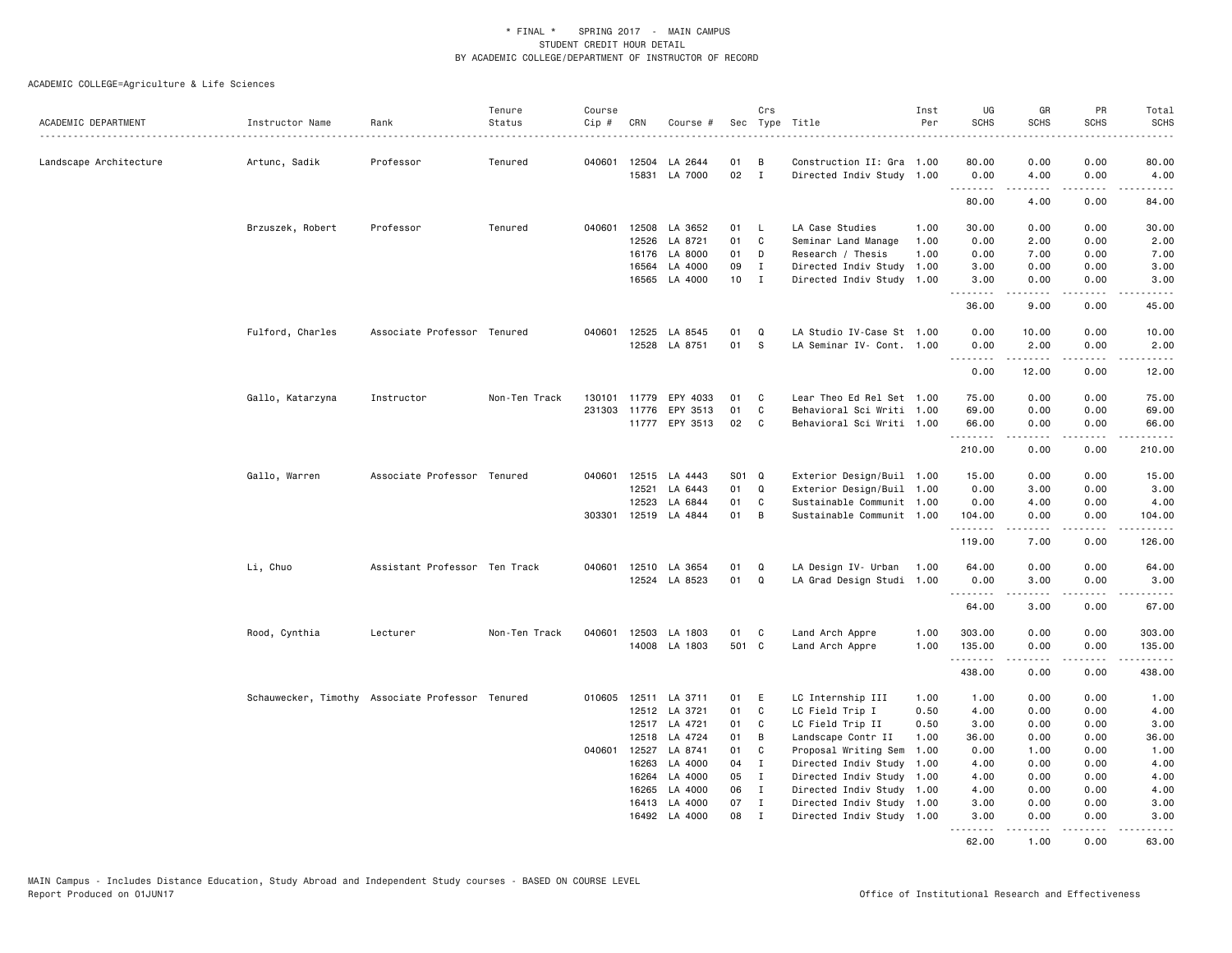# ACADEMIC COLLEGE=Agriculture & Life Sciences

|                                                                |                  |                               | Tenure | Course |     |                      |               | Crs |                           | Inst | UG                 | GR          | PR               | Total                   |
|----------------------------------------------------------------|------------------|-------------------------------|--------|--------|-----|----------------------|---------------|-----|---------------------------|------|--------------------|-------------|------------------|-------------------------|
| ACADEMIC DEPARTMENT                                            | Instructor Name  | Rank                          | Status | Cip#   | CRN | Course #             |               |     | Sec Type Title            | Per  | <b>SCHS</b>        | <b>SCHS</b> | <b>SCHS</b>      | <b>SCHS</b><br>$\cdots$ |
| Landscape Architecture                                         | Seymour, Michael | Associate Professor Tenured   |        | 040601 |     | 12501 LA 1423        | 01 C          |     | Hist of Land Arch         | 1.00 | 108.00             | 0.00        | 0.00             | 108.00                  |
|                                                                |                  |                               |        |        |     | 15819 LA 4000        | $01$ I        |     | Directed Indiv Study 1.00 |      | 3.00               | 0.00        | 0.00             | 3.00                    |
|                                                                |                  |                               |        |        |     |                      |               |     |                           |      | --------<br>111.00 | 0.00        | 0.00             | 111.00                  |
|                                                                | Summerlin, Peter | Assistant Professor Ten Track |        | 040601 |     | 12499 LA 1223        | 01            | B   | Computers in Land Ar 1.00 |      | 45.00              | 0.00        | 0.00             | 45.00                   |
|                                                                |                  |                               |        |        |     | 12500 LA 1223        | 02            | B   | Computers in Land Ar 1.00 |      | 24.00              | 0.00        | 0.00             | 24.00                   |
|                                                                |                  |                               |        |        |     | 15508 LA 7000        | $01 \quad I$  |     | Directed Indiv Study 1.00 |      | 0.00               | 3.00        | 0.00             | 3.00                    |
|                                                                |                  |                               |        |        |     | 15911 LA 4000        | $02 \qquad I$ |     | Directed Indiv Study 1.00 |      | 1.00               | 0.00        | 0.00             | 1.00                    |
|                                                                |                  |                               |        |        |     | 15912 LA 4000        | 03            | - I | Directed Indiv Study 1.00 |      | 1.00               | 0.00        | 0.00             | 1.00                    |
|                                                                |                  |                               |        |        |     |                      |               |     |                           |      | .<br>71.00         | 3.00        | 0.00             | 74.00                   |
|                                                                | Tofte, Elizabeth | Assistant Professor Ten Track |        | 040601 |     | 12509 LA 3653        | 01 B          |     | Plant Design Fund in 1.00 |      | 45.00              | 0.00        | 0.00             | 45.00                   |
|                                                                |                  |                               |        |        |     | 12520 LA 4854        | 01 L          |     | LA Capstone Studio        | 1.00 | 28.00              | 0.00        | 0.00             | 28.00                   |
|                                                                |                  |                               |        |        |     | 16672 LA 4000        | $11 \quad I$  |     | Directed Indiv Study 1.00 |      | 1.00               | 0.00        | 0.00             | 1.00                    |
|                                                                |                  |                               |        |        |     |                      |               |     |                           |      | --------<br>74.00  | .<br>0.00   | $\cdots$<br>0.00 | 74.00                   |
|                                                                | Walker, Jason    | Associate Professor Tenured   |        |        |     | 010605 12512 LA 3721 | 01 C          |     | LC Field Trip I           | 0.50 | 4.00               | 0.00        | 0.00             | 4.00                    |
|                                                                |                  |                               |        |        |     | 12517 LA 4721        | 01 C          |     | LC Field Trip II          | 0.50 | 3.00               | 0.00        | 0.00             | 3.00                    |
|                                                                |                  |                               |        | 040601 |     | 12506 LA 2654        | 01 Q          |     | Design II:Neighborho      | 1.00 | 68.00              | 0.00        | 0.00             | 68.00                   |
|                                                                |                  |                               |        |        |     | 12514 LA 4344        | 01 B          |     | Land Arch Constr IV       | 1.00 | 52.00              | 0.00        | 0.00             | 52.00                   |
|                                                                |                  |                               |        |        |     | 15832 LA 7000        | 03            | I   | Directed Indiv Study 1.00 |      | 0.00               | 4.00        | 0.00             | 4.00                    |
|                                                                |                  |                               |        |        |     |                      |               |     |                           |      | .<br>127.00        | .<br>4.00   | .<br>0.00        | .<br>131.00             |
| ====================================<br>Landscape Architecture |                  |                               |        |        |     |                      |               |     |                           |      | 1392.00            | 43.00       | 0.00             | ==========<br>1435.00   |

=================================== ======== ======== ======== ==========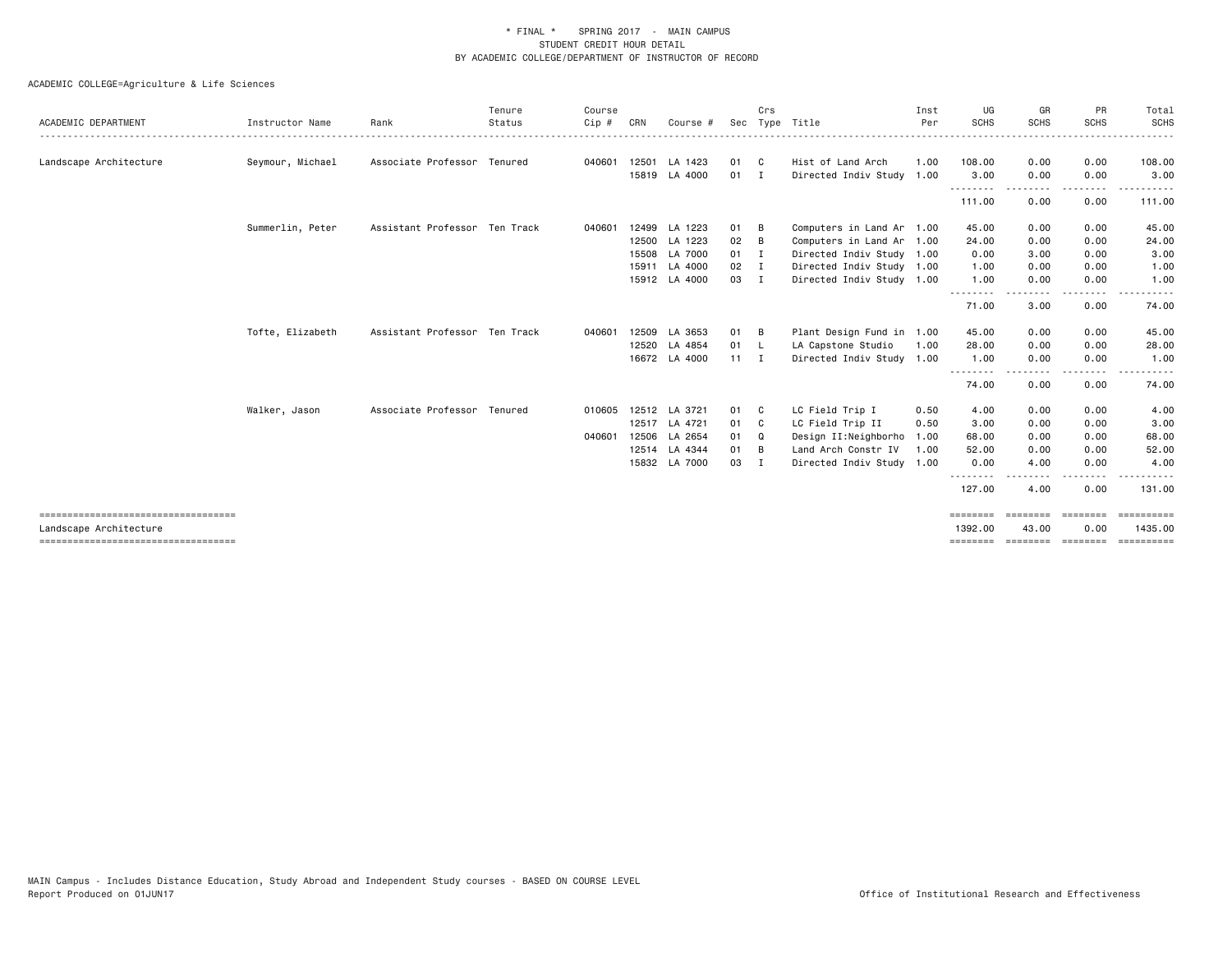| ACADEMIC DEPARTMENT   | Instructor Name   | Rank                              | Tenure<br>Status | Course<br>Cip # | CRN          | Course #                   |          | Crs    | Sec Type Title                                         | Inst<br>Per | UG<br><b>SCHS</b> | GR<br><b>SCHS</b>                                                                                                                                            | PR<br><b>SCHS</b> | Total<br>SCHS |
|-----------------------|-------------------|-----------------------------------|------------------|-----------------|--------------|----------------------------|----------|--------|--------------------------------------------------------|-------------|-------------------|--------------------------------------------------------------------------------------------------------------------------------------------------------------|-------------------|---------------|
|                       |                   |                                   |                  |                 |              |                            |          |        |                                                        |             |                   |                                                                                                                                                              |                   |               |
| Plant & Soil Sciences | Baldwin, Brian    | Professor                         | Tenured          |                 | 010304 14936 | PSS 8000                   | 01       | D      | Research / Thesis                                      | 1.00        | 0.00              | 6.00                                                                                                                                                         | 0.00              | 6.00          |
|                       |                   |                                   |                  | 011101          | 14974        | PSS 9000                   | 01       | D      | Research / Diss                                        | 1.00        | 0.00              | 12.00                                                                                                                                                        | 0.00              | 12.00         |
|                       |                   |                                   |                  |                 | 011102 13263 | PSS 3423                   | 02       | E      | Agronomy Internship                                    | 1.00        | 3.00              | 0.00                                                                                                                                                         | 0.00              | 3.00          |
|                       |                   |                                   |                  |                 | 14394        | PSS 8203                   | 01       | C      | Seed Physiology                                        | 1.00        | 0.00<br>.         | 27.00<br><u>.</u>                                                                                                                                            | 0.00<br>$  -$     | 27.00         |
|                       |                   |                                   |                  |                 |              |                            |          |        |                                                        |             | 3.00              | 45.00                                                                                                                                                        | 0.00              | 48.00         |
|                       | Barickman, Thomas | Extension Assist Pr Non-Ten Track |                  |                 |              | 010304 14937 PSS 8000      | 02       | D      | Research / Thesis                                      | 1.00        | 0.00              | 6.00                                                                                                                                                         | 0.00              | 6.00          |
|                       |                   |                                   |                  |                 |              |                            |          |        |                                                        |             | 0.00              | 6.00                                                                                                                                                         | 0.00              | 6.00          |
|                       | Bi, Guihong       | Research Professor                | Non-Ten Track    | 010601          | 13249        | PSS 2423                   | 01       | C      | Plant Matl I                                           | 1.00        | 66.00             | 0.00                                                                                                                                                         | 0.00              | 66.00         |
|                       |                   |                                   |                  |                 | 13250        | PSS 2423                   | 02       | K      | Plant Matl I                                           | 1.00        | 0.00              | 0.00                                                                                                                                                         | 0.00              | 0.00          |
|                       |                   |                                   |                  |                 | 010605 13265 | PSS 3473                   | 01       | В      | Plant Matl II                                          | 1.00        | 36.00             | 0.00                                                                                                                                                         | 0.00              | 36.00         |
|                       |                   |                                   |                  |                 | 13266        | PSS 3473                   | 02       | B      | Plant Matl II                                          | 1.00        | 18.00             | 0.00                                                                                                                                                         | 0.00              | 18.00         |
|                       |                   |                                   |                  |                 |              | 011101 14975 PSS 9000      | 02       | D      | Research / Diss                                        | 1.00        | 0.00<br>.         | 4.00<br>.                                                                                                                                                    | 0.00<br>.         | 4.00<br>.     |
|                       |                   |                                   |                  |                 |              |                            |          |        |                                                        |             | 120.00            | 4.00                                                                                                                                                         | 0.00              | 124.00        |
|                       | Bond, Jason       | Extension Professor Non-Ten Track |                  |                 |              | 010304 14940 PSS 8000      | 05       | D      | Research / Thesis                                      | 1.00        | 0.00              | 9.00                                                                                                                                                         | 0.00              | 9.00          |
|                       |                   |                                   |                  |                 |              |                            |          |        |                                                        |             | 0.00              | 9.00                                                                                                                                                         | 0.00              | 9.00          |
|                       | Bradford, Timothy | Instructor                        | Non-Ten Track    |                 |              | 010000 14378 PSS 4543      | 01       | C      | Precision Agricultur 1.00                              |             | 54.00             | 0.00                                                                                                                                                         | 0.00              | 54.00         |
|                       |                   |                                   |                  |                 | 14379        | PSS 6543                   | 01       | C      | Precision Agricultur 1.00                              |             | 0.00              | 15.00                                                                                                                                                        | 0.00              | 15.00         |
|                       |                   |                                   |                  |                 | 14380        | ABE 4543                   | 01       | C      | Precision Agricultur 1.00                              |             | 3.00              | 0.00                                                                                                                                                         | 0.00              | 3.00          |
|                       |                   |                                   |                  |                 | 14381        | ABE 6543                   | 01       | C      | Precision Agricultur 1.00                              |             | 0.00              | 3.00                                                                                                                                                         | 0.00              | 3.00          |
|                       |                   |                                   |                  |                 | 14382        | PSS 4543                   | 02       | К      | Precision Agricultur 1.00                              |             | 0.00              | 0.00                                                                                                                                                         | 0.00              | 0.00          |
|                       |                   |                                   |                  |                 | 14383        | PSS 6543                   | 02       | К      | Precision Agricultur 1.00                              |             | 0.00              | 0.00                                                                                                                                                         | 0.00              | 0.00          |
|                       |                   |                                   |                  |                 | 14385        | ABE 6543                   | 02       | К      | Precision Agricultur 1.00                              |             | 0.00              | 0.00                                                                                                                                                         | 0.00              | 0.00          |
|                       |                   |                                   |                  |                 | 14386        | PSS 4543                   | 03       | К      | Precision Agricultur 1.00                              |             | 0.00              | 0.00                                                                                                                                                         | 0.00              | 0.00          |
|                       |                   |                                   |                  |                 | 14388        | PSS 6543                   | 03       | К      | Precision Agricultur 1.00                              |             | 0.00              | 0.00                                                                                                                                                         | 0.00              | 0.00          |
|                       |                   |                                   |                  |                 | 14389        | ABE 4543                   | 03       | К      | Precision Agricultur 1.00                              |             | 0.00              | 0.00                                                                                                                                                         | 0.00              | 0.00          |
|                       |                   |                                   |                  |                 | 14395        | PSS 2543                   | 01       | C      | Precision Agricultur 1.00                              |             | 63.00             | 0.00                                                                                                                                                         | 0.00              | 63.00         |
|                       |                   |                                   |                  |                 | 14396        | ABE 2543                   | 01       | C      | Precision Agricultur 1.00                              |             | 39.00             | 0.00                                                                                                                                                         | 0.00              | 39.00         |
|                       |                   |                                   |                  |                 | 14397        | PSS 2543                   | 02       | К      | Precision Agricultur 1.00                              |             | 0.00              | 0.00                                                                                                                                                         | 0.00              | 0.00          |
|                       |                   |                                   |                  |                 | 14398        | ABE 2543                   | 02       | К      | Precision Agricultur 1.00                              |             | 0.00              | 0.00                                                                                                                                                         | 0.00              | 0.00          |
|                       |                   |                                   |                  |                 | 14399        | PSS 2543<br>14400 ABE 2543 | 03<br>03 | К<br>К | Precision Agricultur 1.00<br>Precision Agricultur 1.00 |             | 0.00<br>0.00      | 0.00<br>0.00                                                                                                                                                 | 0.00<br>0.00      | 0.00<br>0.00  |
|                       |                   |                                   |                  |                 |              |                            |          |        |                                                        |             | .<br>159.00       | $- - - - -$<br>18.00                                                                                                                                         | .<br>0.00         | .<br>177.00   |
|                       |                   |                                   |                  |                 |              |                            |          |        |                                                        |             |                   |                                                                                                                                                              |                   |               |
|                       | Byrd, John        | Extension Professor Non-Ten Track |                  | 010304          | 14942        | PSS 8000                   | 07       | D      | Research / Thesis                                      | 1.00        | 0.00              | 4.00                                                                                                                                                         | 0.00              | 4.00          |
|                       |                   |                                   |                  | 240101          |              | 12355 HON 4093             | H07 S    |        | Honors Thesis                                          | 1.00        | 3.00<br>.         | 0.00<br>$\frac{1}{2} \left( \frac{1}{2} \right) \left( \frac{1}{2} \right) \left( \frac{1}{2} \right) \left( \frac{1}{2} \right) \left( \frac{1}{2} \right)$ | 0.00<br>.         | 3.00<br>.     |
|                       |                   |                                   |                  |                 |              |                            |          |        |                                                        |             | 3.00              | 4.00                                                                                                                                                         | 0.00              | 7.00          |
|                       | Coker, Christine  | Extension Assoc Pro Non-Ten Track |                  |                 |              | 011101 14980 PSS 9000      | 07       | D      | Research / Diss                                        | 1.00        | 0.00<br>.         | 6.00                                                                                                                                                         | 0.00              | 6.00          |
|                       |                   |                                   |                  |                 |              |                            |          |        |                                                        |             | 0.00              | 6.00                                                                                                                                                         | 0.00              | 6.00          |
|                       | Cox, Michael      | Professor                         | Tenured          |                 | 010304 14945 | PSS 8000                   | 10       | D      | Research / Thesis                                      | 1.00        | 0.00              | 1.00                                                                                                                                                         | 0.00              | 1.00          |
|                       |                   |                                   |                  | 010605          | 13251        | PSS 3301                   | 01       | L      | Soils Laboratory                                       | 1.00        | 25.00             | 0.00                                                                                                                                                         | 0.00              | 25.00         |
|                       |                   |                                   |                  |                 | 13252        | PSS 3301                   | 02       | L.     | Soils Laboratory                                       | 1.00        | 24.00             | 0.00                                                                                                                                                         | 0.00              | 24.00         |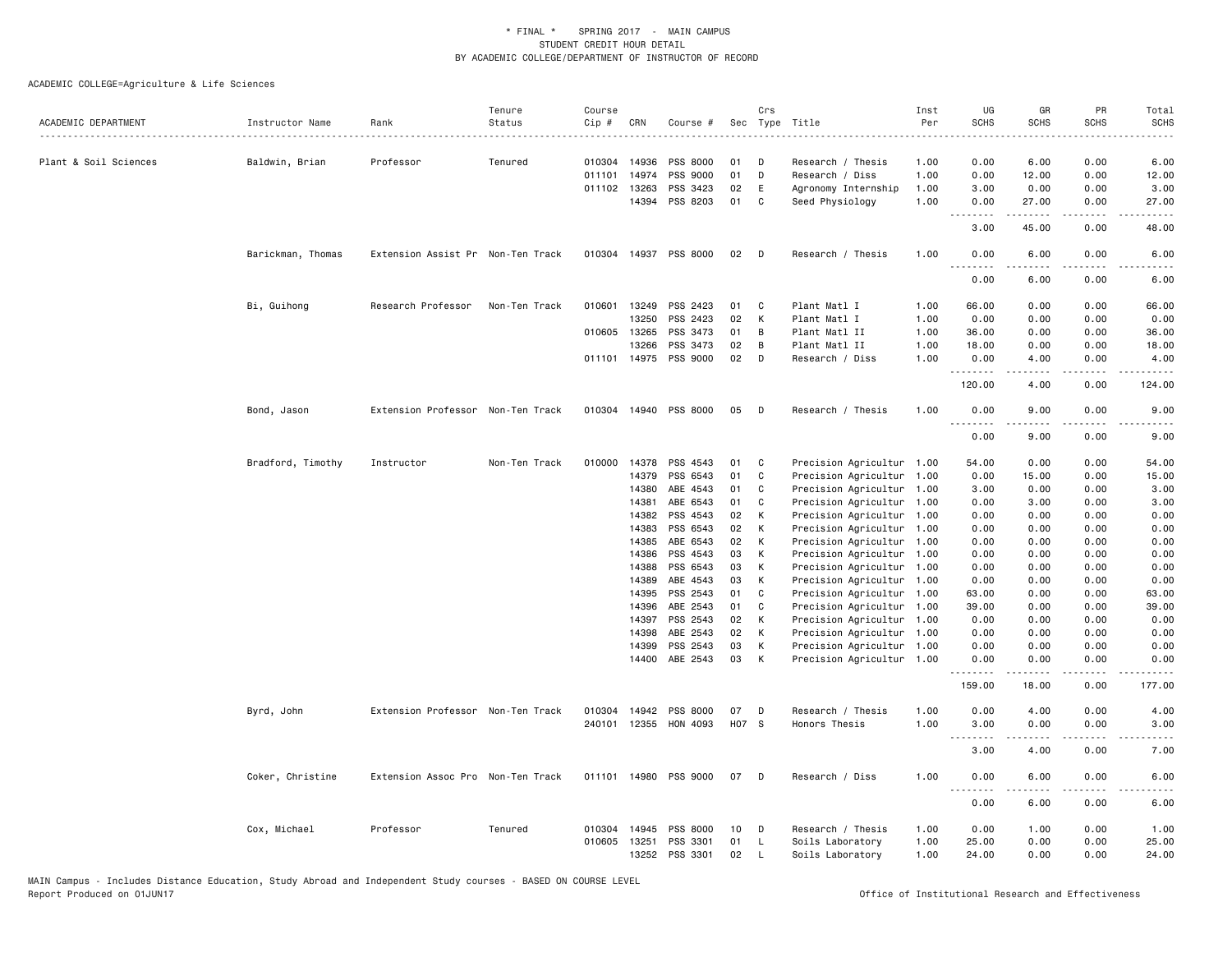| ACADEMIC DEPARTMENT   | Instructor Name    | Rank                              | Tenure<br>Status | Course<br>Cip # | CRN   | Course #              |    | Crs         | Sec Type Title            | Inst<br>Per | UG<br><b>SCHS</b> | GR<br><b>SCHS</b>  | PR<br><b>SCHS</b>                   | Total<br><b>SCHS</b> |
|-----------------------|--------------------|-----------------------------------|------------------|-----------------|-------|-----------------------|----|-------------|---------------------------|-------------|-------------------|--------------------|-------------------------------------|----------------------|
| Plant & Soil Sciences | Cox, Michael       | Professor                         | Tenured          | 010605 13253    |       | PSS 3301              | 03 | - L         | Soils Laboratory          | 1.00        | 23.00             | 0.00               | 0.00                                | 23.00                |
|                       |                    |                                   |                  |                 | 13255 | PSS 3303              | 01 | C           | Soils                     | 1.00        | 291.00            | 0.00               | 0.00                                | 291.00               |
|                       |                    |                                   |                  |                 | 15695 | PSS 3303              | 02 | C           | Soils                     | 1.00        | 144.00            | 0.00               | 0.00                                | 144.00               |
|                       |                    |                                   |                  | 011102 13262    |       | PSS 3423              | 01 | E           | Agronomy Internship       | 1.00        | 3.00              | 0.00<br><u>.</u>   | 0.00<br>.                           | 3.00                 |
|                       |                    |                                   |                  |                 |       |                       |    |             |                           |             | .<br>510.00       | 1.00               | 0.00                                | .<br>511.00          |
|                       | Dodds, Darrin      | Extension Assoc Pro Non-Ten Track |                  |                 |       | 011101 14982 PSS 9000 | 09 | D           | Research / Diss           | 1.00        | 0.00<br>.         | 11.00<br>د د د د د | 0.00<br>$\sim$ $\sim$ $\sim$ $\sim$ | 11.00                |
|                       |                    |                                   |                  |                 |       |                       |    |             |                           |             | 0.00              | 11.00              | 0.00                                | 11.00                |
|                       | Etheredge, Coleman | Assistant Professor Ten Track     |                  | 010605 13256    |       | PSS 3313              | 01 | C           | Int Plant Des & Mint 1.00 |             | 54.00             | 0.00               | 0.00                                | 54.00                |
|                       |                    |                                   |                  |                 | 13257 | PSS 3313              | 02 | К           | Int Plant Des & Mint 1.00 |             | 0.00              | 0.00               | 0.00                                | 0.00                 |
|                       |                    |                                   |                  | 010608 13244    |       | PSS 2343              | 01 | C           | Floral Design             | 1.00        | 252.00            | 0.00               | 0.00                                | 252.00               |
|                       |                    |                                   |                  |                 | 13245 | PSS 2343              | 02 | К           | Floral Design             | 1.00        | 0.00              | 0.00               | 0.00                                | 0.00                 |
|                       |                    |                                   |                  |                 | 13246 | PSS 2343              | 03 | К           | Floral Design             | 1.00        | 0.00              | 0.00               | 0.00                                | 0.00                 |
|                       |                    |                                   |                  |                 | 13247 | PSS 2343              | 04 | К           | Floral Design             | 1.00        | 0.00              | 0.00               | 0.00                                | 0.00                 |
|                       |                    |                                   |                  |                 | 13248 | PSS 2343              | 05 | К           | Floral Design             | 1.00        | 0.00              | 0.00               | 0.00                                | 0.00                 |
|                       |                    |                                   |                  |                 | 13258 | PSS 3343              | 01 | C           | Wedding Floral Desig      | 1.00        | 42.00             | 0.00               | 0.00                                | 42.00                |
|                       |                    |                                   |                  |                 | 13259 | PSS 3343              | 02 | К           | Wedding Floral Desig      | 1.00        | 0.00              | 0.00               | 0.00                                | 0.00                 |
|                       |                    |                                   |                  |                 |       |                       |    |             |                           |             | 348.00            | 0.00               | 0.00                                | 348.00               |
|                       | Evans, William     | Research Assoc Prof Non-Ten Track |                  |                 |       | 011101 14983 PSS 9000 | 10 | D           | Research / Diss           | 1.00        | 0.00<br>.         | 3.00               | 0.00                                | 3.00                 |
|                       |                    |                                   |                  |                 |       |                       |    |             |                           |             | 0.00              | 3.00               | 0.00                                | 3.00                 |
|                       | Harkess, Richard   | Professor                         | Tenured          | 010304          | 14951 | PSS 8000              | 16 | D           | Research / Thesis         | 1.00        | 0.00              | 5.00               | 0.00                                | 5.00                 |
|                       |                    |                                   |                  | 010601          | 13264 | PSS 3433              | 01 | E           | Hort Internship           | 1.00        | 3.00              | 0.00               | 0.00                                | 3.00                 |
|                       |                    |                                   |                  | 010603          | 14390 | PSS 4613              | 01 | В           | Flo Crop Prog             | 1.00        | 18.00             | 0.00               | 0.00                                | 18.00                |
|                       |                    |                                   |                  |                 | 14391 | PSS 6613              | 01 | В           | Flo Crop Prog             | 1.00        | 0.00              | 3.00               | 0.00                                | 3.00                 |
|                       |                    |                                   |                  | 010606 13280    |       | PSS 4363              | 01 | C           | Sustain Nursery Prod      | 1.00        | 33.00             | 0.00               | 0.00                                | 33.00                |
|                       |                    |                                   |                  | 011101          | 14985 | PSS 9000              | 12 | D           | Research / Diss           | 1.00        | 0.00              | 14.00              | 0.00                                | 14.00                |
|                       |                    |                                   |                  | 011103          | 13273 | PSS 4113              | 01 | C           | Agricultural Crop Ph      | 1.00        | 189.00            | 0.00               | 0.00                                | 189.00               |
|                       |                    |                                   |                  |                 | 13291 | PSS 6113              | 01 | C           | Agricultural Crop Ph 1.00 |             | 0.00              | 12.00              | 0.00                                | 12.00                |
|                       |                    |                                   |                  |                 |       | 14374 PSS 4043        | 01 | C           | International Hortic 1.00 |             | 21.00<br>.        | 0.00               | 0.00<br>$\sim$ $\sim$ $\sim$ $\sim$ | 21.00                |
|                       |                    |                                   |                  |                 |       |                       |    |             |                           |             | 264.00            | 34.00              | 0.00                                | 298.00               |
|                       | Henry, William     | Professor                         | Ten Track        |                 |       | 010304 13274 PSS 4123 | 01 | C           | Grain Crops               | 1.00        | 75.00             | 0.00               | 0.00                                | 75.00                |
|                       |                    |                                   |                  |                 | 13275 | PSS 4123              | 02 | К           | Grain Crops               | 1.00        | 0.00              | 0.00               | 0.00                                | 0.00                 |
|                       |                    |                                   |                  |                 | 13292 | PSS 6123              | 01 | C           | Grain Crops               | 1.00        | 0.00              | 12.00              | 0.00                                | 12.00                |
|                       |                    |                                   |                  |                 | 13293 | PSS 6123              | 02 | К           | Grain Crops               | 1.00        | 0.00              | 0.00               | 0.00                                | 0.00                 |
|                       |                    |                                   |                  |                 | 14952 | PSS 8000              | 17 | D           | Research / Thesis         | 1.00        | 0.00              | 3.00               | 0.00                                | 3.00                 |
|                       |                    |                                   |                  | 011101          | 14986 | PSS 9000              | 13 | D           | Research / Diss           | 1.00        | 0.00              | 9.00               | 0.00                                | 9.00                 |
|                       |                    |                                   |                  |                 | 16605 | PSS 4000              | 01 | $\mathbf I$ | Directed Indiv Study      | 1.00        | 3.00<br><u>.</u>  | 0.00<br>.          | 0.00<br>.                           | 3.00                 |
|                       |                    |                                   |                  |                 |       |                       |    |             |                           |             | 78.00             | 24.00              | 0.00                                | 102.00               |
|                       | Irby, Jon          | Extension Assist Pr Non-Ten Track |                  |                 |       | 011101 14987 PSS 9000 | 14 | D           | Research / Diss           | 1.00        | 0.00<br>.         | 2.00               | 0.00                                | 2.00                 |
|                       |                    |                                   |                  |                 |       |                       |    |             |                           |             | 0.00              | 2.00               | 0.00                                | 2.00                 |
|                       | Jones, Keri        | Lecturer                          | Non-Ten Track    |                 |       | 011103 13240 PSS 1313 | 01 | C           | Plant Science             | 1.00        | 147.00            | 0.00               | 0.00                                | 147.00               |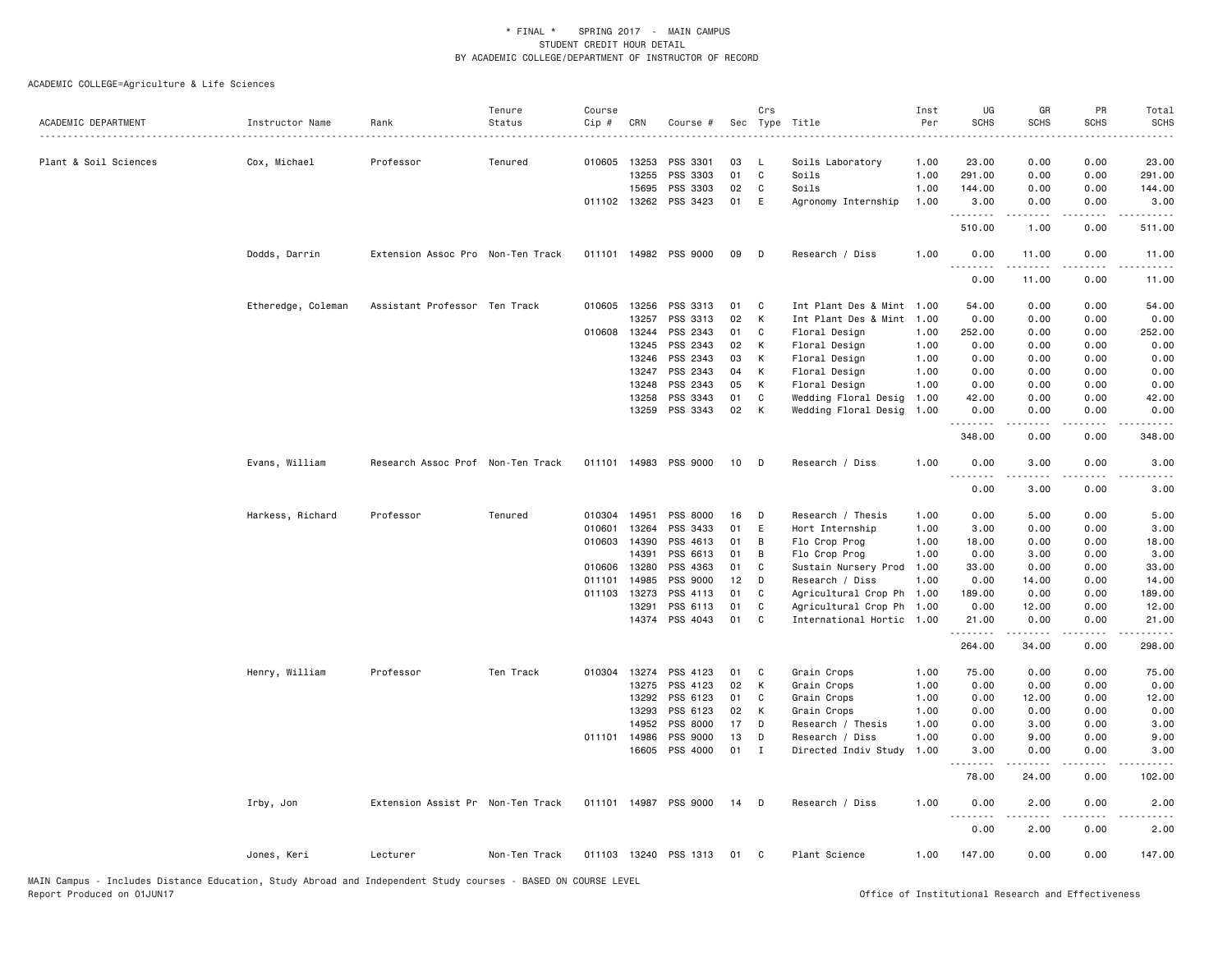| ACADEMIC DEPARTMENT   | Instructor Name    | Rank                              | Tenure<br>Status | Course<br>Cip # | CRN          | Course #              |    | Crs            | Sec Type Title            | Inst<br>Per | UG<br><b>SCHS</b>            | GR<br><b>SCHS</b>     | PR<br><b>SCHS</b>                                                                                                                 | Total<br>SCHS          |
|-----------------------|--------------------|-----------------------------------|------------------|-----------------|--------------|-----------------------|----|----------------|---------------------------|-------------|------------------------------|-----------------------|-----------------------------------------------------------------------------------------------------------------------------------|------------------------|
|                       |                    |                                   |                  |                 |              |                       |    |                |                           | .           |                              |                       |                                                                                                                                   | -----                  |
| Plant & Soil Sciences | Jones, Keri        | Lecturer                          | Non-Ten Track    |                 | 011103 13241 | PSS 1313              | 02 | K              | Plant Science             | 1.00        | 0.00                         | 0.00                  | 0.00                                                                                                                              | 0.00                   |
|                       |                    |                                   |                  |                 | 13242        | PSS 1313              | 03 | K              | Plant Science             | 1.00        | 0.00                         | 0.00                  | 0.00                                                                                                                              | 0.00                   |
|                       |                    |                                   |                  |                 | 13243        | PSS 1313              | 04 | K              | Plant Science             | 1.00        | 0.00                         | 0.00                  | 0.00                                                                                                                              | 0.00                   |
|                       |                    |                                   |                  |                 | 030101 11688 | ENS 2103              | 01 | C              | Intro Environ Sci         | 1.00        | 141.00<br>.                  | 0.00                  | 0.00                                                                                                                              | 141.00                 |
|                       |                    |                                   |                  |                 |              |                       |    |                |                           |             | 288.00                       | 0.00                  | 0.00                                                                                                                              | 288.00                 |
|                       | Kingery, William   | Professor                         | Tenured          |                 | 011203 13278 | PSS 4314              | 01 | $\mathbf{C}$   | Micro and Ecology of 1.00 |             | 28.00                        | 0.00                  | 0.00                                                                                                                              | 28.00                  |
|                       |                    |                                   |                  |                 | 13279        | PSS 4314              | 02 | K              | Micro and Ecology of 1.00 |             | 0.00                         | 0.00                  | 0.00                                                                                                                              | 0.00                   |
|                       |                    |                                   |                  |                 | 13296        | PSS 6314              | 01 | C              | Microbiology & Ecolo 1.00 |             | 0.00                         | 4.00                  | 0.00                                                                                                                              | 4.00                   |
|                       |                    |                                   |                  |                 | 13297        | PSS 6314              | 02 | K              | Microbiology & Ecolo 1.00 |             | 0.00<br>.                    | 0.00                  | 0.00                                                                                                                              | 0.00                   |
|                       |                    |                                   |                  |                 |              |                       |    |                |                           |             | 28.00                        | 4.00                  | 0.00                                                                                                                              | 32.00                  |
|                       | Krutz, Larry       | Extension Assoc Pro Non-Ten Track |                  |                 | 010304 14955 | PSS 8000              | 20 | D              | Research / Thesis         | 1.00        | 0.00                         | 2.00                  | 0.00                                                                                                                              | 2.00                   |
|                       |                    |                                   |                  |                 | 011101 14989 | PSS 9000              | 16 | D              | Research / Diss           | 1.00        | 0.00<br>-----                | 9.00<br>$\frac{1}{2}$ | 0.00<br>$\frac{1}{2} \left( \frac{1}{2} \right) \left( \frac{1}{2} \right) \left( \frac{1}{2} \right) \left( \frac{1}{2} \right)$ | 9.00                   |
|                       |                    |                                   |                  |                 |              |                       |    |                |                           |             | 0.00                         | 11.00                 | 0.00                                                                                                                              | 11.00                  |
|                       | Larson, Erick      | Extension Assoc Pro Non-Ten Track |                  |                 |              | 010304 14956 PSS 8000 | 21 | $\Box$         | Research / Thesis         | 1.00        | 0.00<br>.                    | 9.00                  | 0.00                                                                                                                              | 9.00                   |
|                       |                    |                                   |                  |                 |              |                       |    |                |                           |             | 0.00                         | 9.00                  | 0.00                                                                                                                              | 9.00                   |
|                       | Li, Tongyin        | Assistant Professor Ten Track     |                  |                 | 010304 14376 | PSS 4143              | 01 | $\overline{B}$ | Adv Fruit Sci             | 1.00        | 9.00                         | 0.00                  | 0.00                                                                                                                              | 9.00                   |
|                       |                    |                                   |                  | 010606          | 13268        | PSS 3923              | 01 | $\mathbf c$    | Plant Propagation         | 1.00        | 72.00                        | 0.00                  | 0.00                                                                                                                              | 72.00                  |
|                       |                    |                                   |                  |                 | 13269        | PSS 3923              | 02 | K              | Plant Propagation         | 1.00        | 0.00<br>.                    | 0.00                  | 0.00                                                                                                                              | 0.00                   |
|                       |                    |                                   |                  |                 |              |                       |    |                |                           |             | 81.00                        | 0.00                  | 0.00                                                                                                                              | 81.00                  |
|                       | McCurdy, James     | Assistant Professor Ten Track     |                  |                 |              | 010304 14958 PSS 8000 | 23 | D              | Research / Thesis         | 1.00        | 0.00<br>.                    | 3.00                  | 0.00                                                                                                                              | 3.00                   |
|                       |                    |                                   |                  |                 |              |                       |    |                |                           |             | 0.00                         | 3.00                  | 0.00                                                                                                                              | 3.00                   |
|                       | McDougald, Lynette | Instructor                        | Non-Ten Track    | 010608          | 13270        | PSS 4023              | 01 | C              | Floral Management         | 1.00        | 42.00                        | 0.00                  | 0.00                                                                                                                              | 42.00                  |
|                       |                    |                                   |                  | 011101          | 13267        | PSS 3511              | 01 | s              | Seminar                   | 1.00        | 14.00                        | 0.00                  | 0.00                                                                                                                              | 14.00                  |
|                       |                    |                                   |                  |                 |              |                       |    |                |                           |             | .                            | .                     | $\sim$ $\sim$ $\sim$ $\sim$                                                                                                       |                        |
|                       |                    |                                   |                  |                 |              |                       |    |                |                           |             | 56.00                        | 0.00                  | 0.00                                                                                                                              | 56.00                  |
|                       | Meyers, Stephen    | Extension Assist Pr Non-Ten Track |                  |                 |              | 010304 14959 PSS 8000 | 24 | D              | Research / Thesis         | 1.00        | 0.00<br>.                    | 1.00<br>$- - - - -$   | 0.00<br>.                                                                                                                         | 1.00<br>المتمام والمنا |
|                       |                    |                                   |                  |                 |              |                       |    |                |                           |             | 0.00                         | 1.00                  | 0.00                                                                                                                              | 1.00                   |
|                       | Orlowski, John     | Extension Assist Pr Non-Ten Track |                  | 010304          | 14960        | PSS 8000              | 25 | D              | Research / Thesis         | 1.00        | 0.00                         | 2.00                  | 0.00                                                                                                                              | 2.00                   |
|                       |                    |                                   |                  |                 |              |                       |    |                |                           |             | 0.00                         | 2.00                  | 0.00                                                                                                                              | 2.00                   |
|                       | Peterson, Daniel   | Professor                         | Tenured          |                 |              | 260202 16371 BCH 9000 | 09 | <b>D</b>       | Research/Diss             | 1.00        | 0.00<br>$\sim$ $\sim$ $\sim$ | 3.00                  | 0.00                                                                                                                              | 3.00                   |
|                       |                    |                                   |                  |                 |              |                       |    |                |                           |             | 0.00                         | 3.00                  | 0.00                                                                                                                              | 3.00                   |
|                       | Phillips, Jerry    | Professor                         | Tenured          | 010308          | 14393        | PSS 8123              | 01 | C              | Crop Ecology              | 1.00        | 0.00                         | 27.00                 | 0.00                                                                                                                              | 27.00                  |
|                       |                    |                                   |                  |                 | 011101 13318 | PSS 8811              | 01 | - S            | Seminar                   | 1.00        | 0.00                         | 9.00                  | 0.00                                                                                                                              | 9.00                   |
|                       |                    |                                   |                  |                 | 13319        | PSS 8821              | 01 | S              | Seminar                   | 1.00        | 0.00                         | 7.00                  | 0.00                                                                                                                              | 7.00                   |
|                       |                    |                                   |                  |                 | 13320        | PSS 8831              | 01 | S              | Seminar                   | 1.00        | 0.00                         | 4.00                  | 0.00                                                                                                                              | 4.00                   |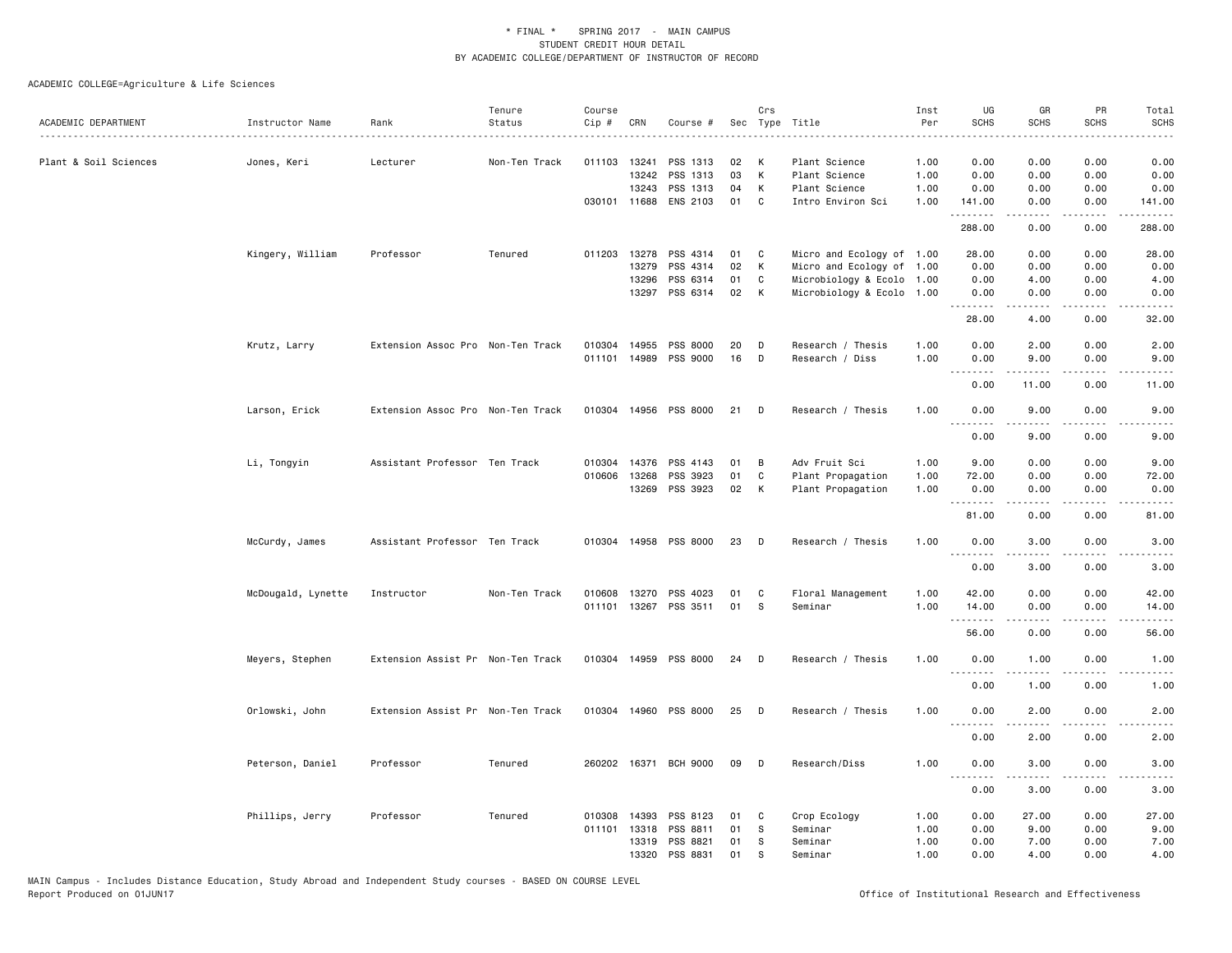| ACADEMIC DEPARTMENT   | Instructor Name  | Rank                              | Tenure<br>Status | Course<br>Cip # | CRN                          | Course #                          |          | Crs         | Sec Type Title                          | Inst<br>Per  | UG<br><b>SCHS</b>  | GR<br><b>SCHS</b> | PR<br>SCHS            | Total<br><b>SCHS</b> |
|-----------------------|------------------|-----------------------------------|------------------|-----------------|------------------------------|-----------------------------------|----------|-------------|-----------------------------------------|--------------|--------------------|-------------------|-----------------------|----------------------|
| Plant & Soil Sciences | Phillips, Jerry  | Professor                         | Tenured          |                 |                              | 030101 11690 ENS 4102             | 01       | E           | Practicum                               | 1.00         | 2.00               | 0.00              | 0.00                  | 2.00                 |
|                       |                  |                                   |                  |                 |                              |                                   |          |             |                                         |              | 2.00               | 47.00             | 0.00                  | 49.00                |
|                       | Reddy, Kambham   | Research Professor                | Non-Ten Track    |                 | 011101 14998<br>260307 13308 | PSS 9000<br>PSS 8163              | 25<br>01 | D<br>C      | Research / Diss<br>Environment Plt Phys | 1.00<br>1.00 | 0.00<br>0.00       | 21.00<br>12.00    | 0.00<br>0.00          | 21.00<br>12.00       |
|                       |                  |                                   |                  |                 |                              |                                   |          |             |                                         |              | .<br>0.00          | .<br>33.00        | .<br>0.00             | 33.00                |
|                       | Reynolds, Daniel | Professor                         | Tenured          |                 | 010304 13287                 | PSS 4813                          | 01       | C.          | Herbicide Technology                    | 1.00         | 36.00              | 0.00              | 0.00                  | 36.00                |
|                       |                  |                                   |                  |                 | 13288                        | PSS 4813                          | 02       | К           | Herbicide Technology                    | 1.00         | 0.00               | 0.00              | 0.00                  | 0.00                 |
|                       |                  |                                   |                  |                 | 13305                        | PSS 6813                          | 01       | C           | Herbicide Technology                    | 1.00         | 0.00               | 48.00             | 0.00                  | 48.00                |
|                       |                  |                                   |                  |                 | 13306                        | PSS 6813                          | 02       | K           | Herbicide Technology                    | 1.00         | 0.00               | 0.00              | 0.00                  | 0.00                 |
|                       |                  |                                   |                  |                 | 14963                        | PSS 8000                          | 28       | D           | Research / Thesis                       | 1.00         | 0.00               | 8.00              | 0.00                  | 8.00                 |
|                       |                  |                                   |                  |                 | 011101 14999                 | PSS 9000                          | 26       | D           | Research / Diss                         | 1.00         | 0.00               | 3.00              | 0.00                  | 3.00                 |
|                       |                  |                                   |                  |                 |                              |                                   |          |             |                                         |              | 36.00              | 59.00             | 0.00                  | 95.00                |
|                       | Sarver, Jason    | Extension Assist Pr Non-Ten Track |                  |                 |                              | 010304 14965 PSS 8000             | 30       | D           | Research / Thesis                       | 1.00         | 0.00               | 5.00              | 0.00                  | 5.00                 |
|                       |                  |                                   |                  |                 |                              |                                   |          |             |                                         |              | 0.00               | 5.00              | 0.00                  | 5.00                 |
|                       | Shaw, David      | Professor                         | Tenured          |                 |                              | 011101 15003 PSS 9000             | 30       | D           | Research / Diss                         | 1.00         | 0.00<br>. <b>.</b> | 2.00<br>.         | 0.00                  | 2.00                 |
|                       |                  |                                   |                  |                 |                              |                                   |          |             |                                         |              | 0.00               | 2.00              | 0.00                  | 2.00                 |
|                       | Smith, Marshall  | Non-Faculty                       | Not Applicable   |                 |                              | 521003 12082 FYE 1001             | F02 C    |             | Freshman Year Experi 0.50               |              | 71.00              | 0.00              | 0.00                  | 71.00                |
|                       |                  |                                   |                  |                 |                              |                                   |          |             |                                         |              | 71.00              | 0.00              | 0.00                  | 71.00                |
|                       | Sneed, James     | Non-Faculty                       | Not Applicable   |                 | 010607 13282                 | PSS 4423                          | 02       | К           | Golf Course Oper                        | 1.00         | 0.00               | 0.00              | 0.00                  | 0.00                 |
|                       |                  |                                   |                  |                 | 13300                        | PSS 6423                          | 02       | К           | Golf Course Oper                        | 1.00         | 0.00<br>.          | 0.00<br>.         | 0.00<br>$\frac{1}{2}$ | 0.00<br>.            |
|                       |                  |                                   |                  |                 |                              |                                   |          |             |                                         |              | 0.00               | 0.00              | 0.00                  | 0.00                 |
|                       | Stewart, Barry   | Associate Professor Tenured       |                  | 010304          | 14968                        | PSS 8000                          | 33       | D           | Research / Thesis                       | 1.00         | 0.00               | 12.00             | 0.00                  | 12.00                |
|                       |                  |                                   |                  | 010607          | 13281                        | PSS 4423                          | 01       | C           | Golf Course Oper                        | 1.00         | 33.00              | 0.00              | 0.00                  | 33.00                |
|                       |                  |                                   |                  |                 | 13283                        | PSS 4443                          | 01       | C           | Athletic Field Mgt                      | 1.00         | 30.00              | 0.00              | 0.00                  | 30.00                |
|                       |                  |                                   |                  |                 | 13284                        | PSS 4443                          | 02       | C           | Athletic Field Mgt-A                    | 1.00         | 18.00              | 0.00              | 0.00                  | 18.00                |
|                       |                  |                                   |                  |                 | 13299                        | PSS 6423                          | 01       | C           | Golf Course Oper                        | 1.00         | 0.00<br><u>.</u>   | 3.00              | 0.00                  | 3.00                 |
|                       |                  |                                   |                  |                 |                              |                                   |          |             |                                         |              | 81.00              | 15.00             | 0.00                  | 96.00                |
|                       | Tseng, Te Ming   | Assistant Professor Ten Track     |                  |                 | 010304 14969                 | PSS 8000                          | 34       | D           | Research / Thesis                       | 1.00         | 0.00               | 3.00              | 0.00                  | 3.00                 |
|                       |                  |                                   |                  |                 | 16603                        | PSS 7000                          | 01       | $\mathbf I$ | Directed Indiv Study                    | 1.00         | 0.00               | 3.00              | 0.00                  | 3.00                 |
|                       |                  |                                   |                  |                 | 011105 13285                 | PSS 4633                          | 01       | C           | Weed Biology/Ecology                    | 1.00         | 57.00              | 0.00              | 0.00                  | 57.00                |
|                       |                  |                                   |                  |                 | 13286                        | PSS 4633                          | 02       | К           | Weed Biology/Ecology                    | 1.00         | 0.00               | 0.00              | 0.00                  | 0.00                 |
|                       |                  |                                   |                  |                 | 13303                        | PSS 6633                          | 01       | C           | Weed Biology/Ecology                    | 1.00         | 0.00               | 21.00             | 0.00                  | 21.00                |
|                       |                  |                                   |                  |                 | 13304                        | PSS 6633                          | 02       | К           | Weed Biology/Ecology 1.00               |              | 0.00<br>.          | 0.00<br>.         | 0.00<br>.             | 0.00<br>.            |
|                       |                  |                                   |                  |                 |                              |                                   |          |             |                                         |              | 57.00              | 27.00             | 0.00                  | 84.00                |
|                       | Varco, Jac       | Professor                         | Tenured          | 010304          | 14970                        | PSS 8000<br>011201 13277 PSS 4313 | 35<br>01 | D<br>C      | Research / Thesis<br>Soil Fertility     | 1.00<br>1.00 | 0.00<br>102.00     | 8.00<br>0.00      | 0.00<br>0.00          | 8.00<br>102.00       |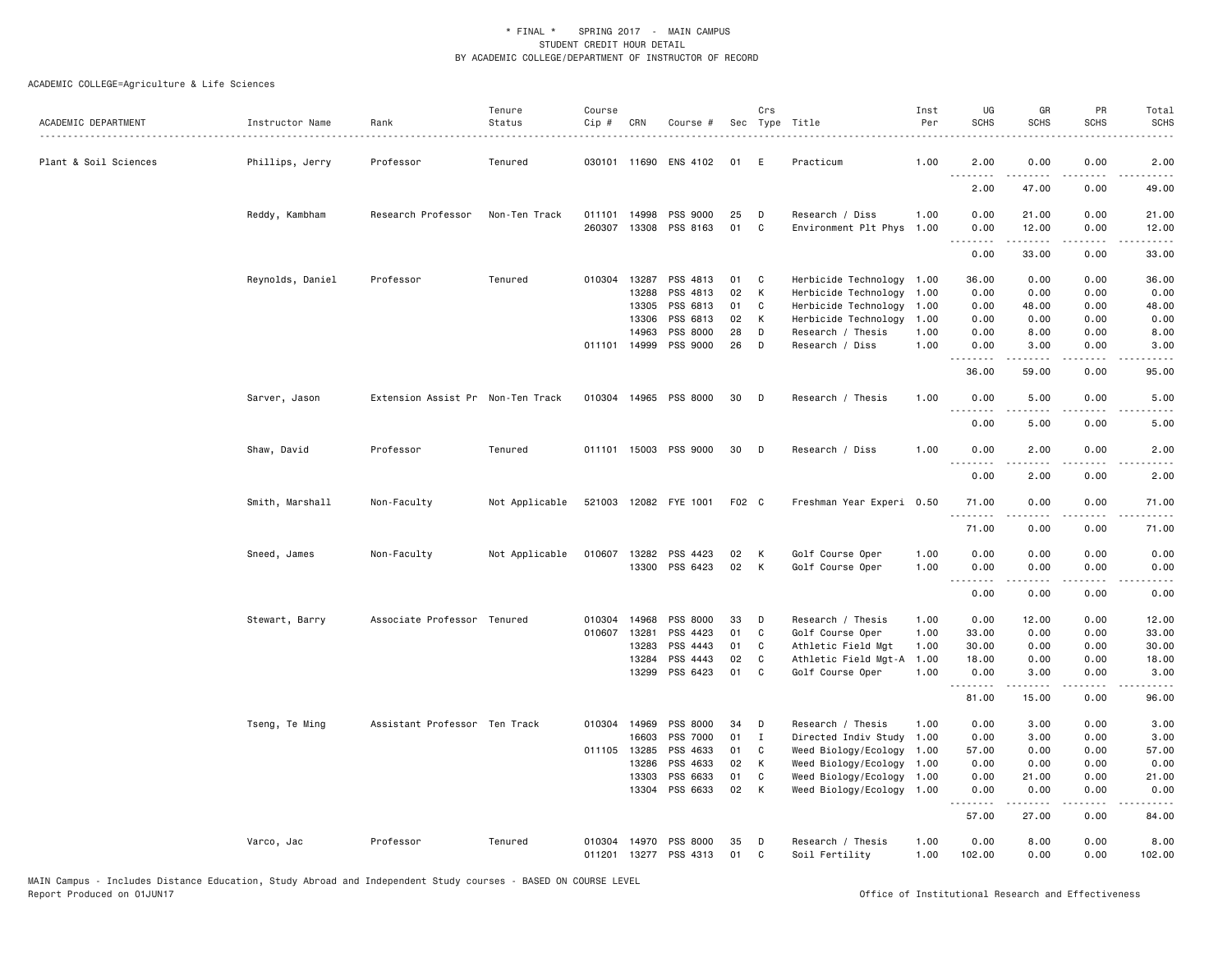|                                       |                 |                             | Tenure         | Course   |                |                       |          | Crs      |                                          | Inst         | UG           | GR           | <b>PR</b>    | Total<br><b>SCHS</b>  |
|---------------------------------------|-----------------|-----------------------------|----------------|----------|----------------|-----------------------|----------|----------|------------------------------------------|--------------|--------------|--------------|--------------|-----------------------|
| ACADEMIC DEPARTMENT                   | Instructor Name | Rank                        | Status         | $C$ ip # | CRN            | Course #              |          |          | Sec Type Title                           | Per          | <b>SCHS</b>  | SCHS         | <b>SCHS</b>  |                       |
| Plant & Soil Sciences                 | Varco, Jac      | Professor                   | Tenured        | 011201   |                | 13295 PSS 6313        | 01       | C C      | Soil Fertility                           | 1.00         | 0.00         | 33.00        | 0.00         | 33.00                 |
|                                       |                 |                             |                |          |                |                       |          |          |                                          |              | 102.00       | 41.00        | 0.00         | 143.00                |
|                                       | Wallace, Teddy  | Associate Professor Tenured |                | 010304   | 13276          | PSS 4133              | 01       | - C      | Fiber&Oilseed Crops                      | 1.00         | 135.00       | 0.00         | 0.00         | 135.00                |
|                                       |                 |                             |                |          | 13294<br>14971 | PSS 6133<br>PSS 8000  | 01<br>36 | - C<br>D | Fiber&Oilseed Crops<br>Research / Thesis | 1.00<br>1.00 | 0.00<br>0.00 | 3.00<br>9.00 | 0.00<br>0.00 | 3.00<br>9.00          |
|                                       |                 |                             |                |          |                |                       |          |          |                                          |              | 135.00       | 12.00        | 0.00         | 147.00                |
|                                       | White, Joshua   | Non-Faculty                 | Not Applicable |          |                | 010304 13272 PSS 4103 | 01 B     |          | Forage Pasture                           | 1.00         | 63.00        | 0.00         | 0.00         | 63.00                 |
|                                       |                 |                             |                |          |                |                       |          |          |                                          |              | 63.00        | 0.00         | 0.00         | 63.00                 |
|                                       | Williams, W.    | Non-Employee                | Not Applicable |          |                | 011101 15008 PSS 9000 | 35       | $\Box$   | Research / Diss                          | 1.00         | 0.00         | 3.00         | 0.00         | 3.00                  |
|                                       |                 |                             |                |          |                |                       |          |          |                                          |              | ----<br>0.00 | 3.00         | 0.00         | 3.00                  |
| ===================================== |                 |                             |                |          |                |                       |          |          |                                          |              | ========     |              | ========     | ==========            |
| Plant & Soil Sciences                 |                 |                             |                |          |                |                       |          |          |                                          |              | 2485.00      | 444.00       | 0.00         | 2929.00               |
|                                       |                 |                             |                |          |                |                       |          |          |                                          |              | ========     |              |              | $=$ = = = = = = = = : |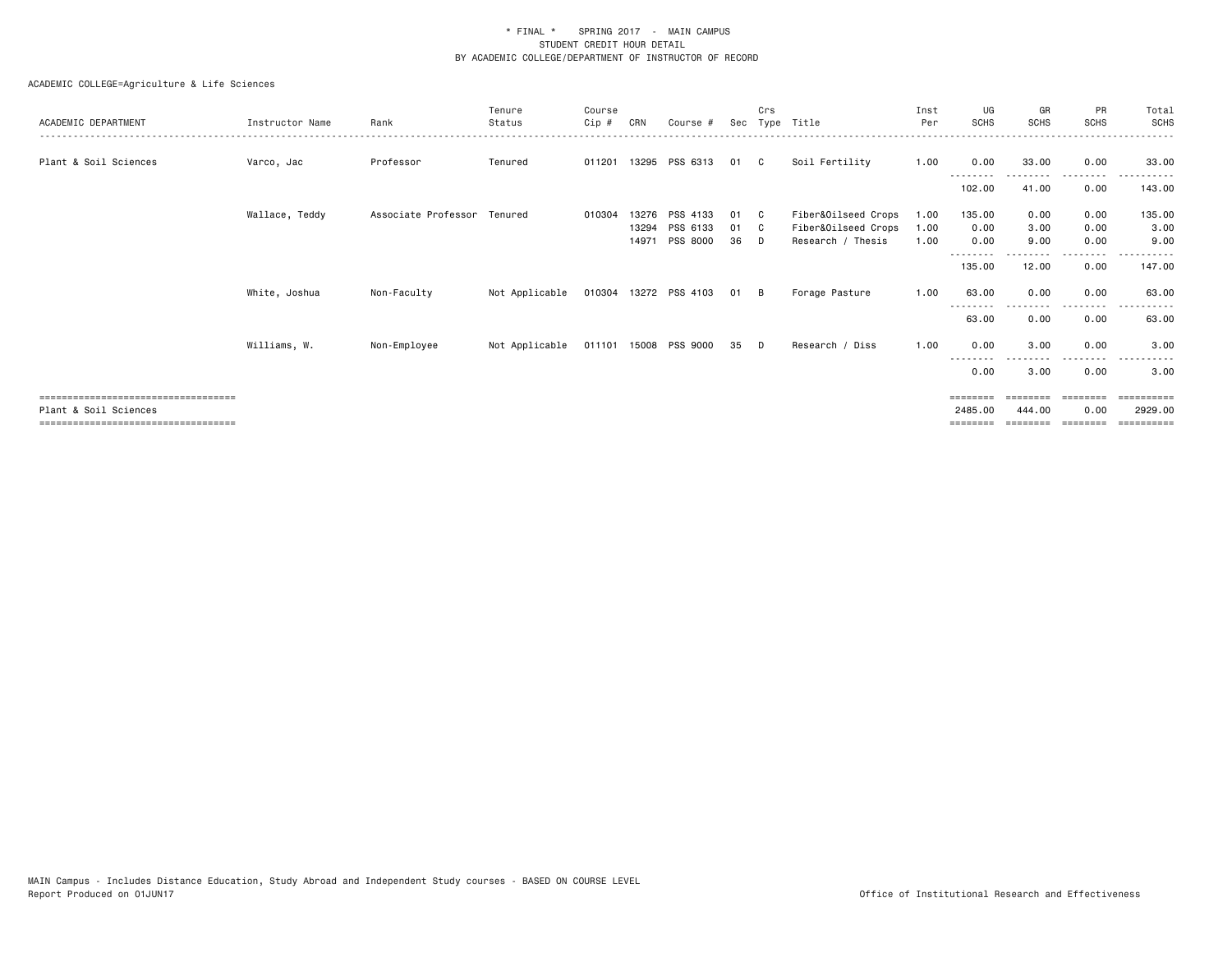|                     |                                |                                   | Tenure        | Course       |              |                      |    | Crs          |                      | Inst | UG          | GR                                                                                                                                                           | PR                           | Total       |
|---------------------|--------------------------------|-----------------------------------|---------------|--------------|--------------|----------------------|----|--------------|----------------------|------|-------------|--------------------------------------------------------------------------------------------------------------------------------------------------------------|------------------------------|-------------|
| ACADEMIC DEPARTMENT | Instructor Name                | Rank                              | Status        | Cip #        | CRN          | Course #             |    |              | Sec Type Title       | Per  | <b>SCHS</b> | <b>SCHS</b>                                                                                                                                                  | <b>SCHS</b>                  | <b>SCHS</b> |
| Poultry Science     | Beck, Mary                     | Professor                         | Tenured       |              |              | 010907 13190 PO 8011 | 01 | - S          | Graduate Seminar in  | 1.00 | 0.00        | 15.00                                                                                                                                                        | 0.00                         | 15.00       |
|                     |                                |                                   |               |              |              |                      |    |              |                      |      | .<br>0.00   | .<br>15.00                                                                                                                                                   | $\sim$ $\sim$ $\sim$<br>0.00 | .<br>15.00  |
|                     | Kiess, Aaron                   | Associate Professor Tenured       |               |              |              | 010907 13172 PO 3021 | 01 | -S           | Seminar              | 1.00 | 19.00       | 0.00                                                                                                                                                         | 0.00                         | 19.00       |
|                     |                                |                                   |               |              | 13177        | P0 4031              | 01 | s            | Seminar              | 1.00 | 8.00        | 0.00                                                                                                                                                         | 0.00                         | 8.00        |
|                     |                                |                                   |               |              | 13179        | P0 4041              | 01 | S            | Seminar              | 1.00 | 6.00        | 0.00                                                                                                                                                         | 0.00                         | 6.00        |
|                     |                                |                                   |               |              | 13183        | PO 4844              | 01 | C            | Avian Anatomy & Phys | 1.00 | 132.00      | 0.00                                                                                                                                                         | 0.00                         | 132.00      |
|                     |                                |                                   |               |              | 13184        | PO 4844              | 02 | К            | Avian Anatomy & Phys | 1.00 | 0.00        | 0.00                                                                                                                                                         | 0.00                         | 0.00        |
|                     |                                |                                   |               |              | 13188        | PO 6844              | 01 | C            | Avian Anatomy & Phys | 1.00 | 0.00        | 8.00                                                                                                                                                         | 0.00                         | 8.00        |
|                     |                                |                                   |               |              | 13189        | PO 6844              | 02 | К            | Avian Anatomy & Phys | 1.00 | 0.00        | 0.00                                                                                                                                                         | 0.00                         | 0.00        |
|                     |                                |                                   |               |              | 15877        | PO 8000              | 02 | D            | Research / Thesis    | 1.00 | 0.00        | 16.00                                                                                                                                                        | 0.00                         | 16.00       |
|                     |                                |                                   |               |              | 15885        | PO 9000              | 02 | D            | Research / Diss      | 1.00 | 0.00<br>.   | 4.00                                                                                                                                                         | 0.00                         | 4.00        |
|                     |                                |                                   |               |              |              |                      |    |              |                      |      | 165.00      | 28.00                                                                                                                                                        | 0.00                         | 193.00      |
|                     | McDaniel, Christophe Professor |                                   | Tenured       |              | 010907 13180 | PO 4313              | 01 | C            | Mgt Comm Layers      | 1.00 | 69.00       | 0.00                                                                                                                                                         | 0.00                         | 69.00       |
|                     |                                |                                   |               |              | 15878        | P0 8000              | 03 | D            | Research / Thesis    | 1.00 | 0.00        | 8.00                                                                                                                                                         | 0.00                         | 8.00        |
|                     |                                |                                   |               |              | 15886        | P0 9000              | 03 | D            | Research / Diss      | 1.00 | 0.00        | 10.00                                                                                                                                                        | 0.00                         | 10.00       |
|                     |                                |                                   |               |              | 16138        | P0 4000              | 01 | $\mathbf{I}$ | Directed Indiv Study | 1.00 | 3.00<br>.   | 0.00                                                                                                                                                         | 0.00                         | 3.00        |
|                     |                                |                                   |               |              |              |                      |    |              |                      |      | 72.00       | 18.00                                                                                                                                                        | 0.00                         | 90.00       |
|                     | Peebles, Edgar                 | Professor                         | Tenured       |              | 010907 15879 | P0 8000              | 04 | D            | Research / Thesis    | 1.00 | 0.00        | 5.00                                                                                                                                                         | 0.00                         | 5.00        |
|                     |                                |                                   |               |              | 15887        | PO 9000              | 04 | D            | Research / Diss      | 1.00 | 0.00        | 5.00                                                                                                                                                         | 0.00                         | 5.00        |
|                     |                                |                                   |               | 260801       | 10495        | BIO 3103             | 01 | C            | Genetics I           | 1.00 | 372.00      | 0.00                                                                                                                                                         | 0.00                         | 372.00      |
|                     |                                |                                   |               |              | 10496        | BIO 3103             | 02 | К            | Genetics I           | 1.00 | 0.00        | 0.00                                                                                                                                                         | 0.00                         | 0.00        |
|                     |                                |                                   |               |              | 10497        | BIO 3103             | 03 | K            | Genetics I           | 1.00 | 0.00        | 0.00                                                                                                                                                         | 0.00                         | 0.00        |
|                     |                                |                                   |               |              | 12154        | GNS 3103             | 01 | C            | Genetics I           | 1.00 | 60.00       | 0.00                                                                                                                                                         | 0.00                         | 60.00       |
|                     |                                |                                   |               |              | 12155        | GNS 3103             | 02 | K            | Genetics I           | 1.00 | 0.00        | 0.00                                                                                                                                                         | 0.00                         | 0.00        |
|                     |                                |                                   |               |              | 12156        | GNS 3103             | 03 | к            | Genetics I           | 1.00 | 0.00        | 0.00                                                                                                                                                         | 0.00                         | 0.00        |
|                     |                                |                                   |               |              | 13173        | PO 3103              | 01 | C            | Genetics I           | 1.00 | 198.00      | 0.00                                                                                                                                                         | 0.00                         | 198.00      |
|                     |                                |                                   |               |              | 13174        | PO 3103              | 02 | К            | Genetics I           | 1.00 | 0.00        | 0.00                                                                                                                                                         | 0.00                         | 0.00        |
|                     |                                |                                   |               |              |              | 13175 PO 3103        | 03 | К            | Genetics I           | 1.00 | 0.00<br>.   | 0.00<br>$\cdots$                                                                                                                                             | 0.00<br>.                    | 0.00        |
|                     |                                |                                   |               |              |              |                      |    |              |                      |      | 630.00      | 10.00                                                                                                                                                        | 0.00                         | 640.00      |
|                     | Sadler, Clarence               | Lecturer                          | Non-Ten Track | 010907       | 12021        | FNH 4512             | 01 | C            | Poult. Prod. Safety  | 1.00 | 2.00        | 0.00                                                                                                                                                         | 0.00                         | 2.00        |
|                     |                                |                                   |               |              | 13178        | PO 4033              | 01 | B            | Diseases of Poultry  | 1.00 | 42.00       | 0.00                                                                                                                                                         | 0.00                         | 42.00       |
|                     |                                |                                   |               |              | 13182        | PO 4512              | 01 | C            | Poult. Prod. Safety  | 1.00 | 12.00       | 0.00                                                                                                                                                         | 0.00                         | 12.00       |
|                     |                                |                                   |               |              | 13187        | PO 6512              | 01 | C            | Poult. Prod. Safety  | 1.00 | 0.00        | 2.00                                                                                                                                                         | 0.00                         | 2.00        |
|                     |                                |                                   |               |              | 16059        | P0 7000              | 01 | $\mathbf{I}$ | Directed Indiv Study | 1.00 | 0.00<br>.   | 3.00                                                                                                                                                         | 0.00                         | 3.00        |
|                     |                                |                                   |               |              |              |                      |    |              |                      |      | 56.00       | 5.00                                                                                                                                                         | 0.00                         | 61.00       |
|                     | Tabler, George                 | Extension Professor Non-Ten Track |               |              |              | 010907 15881 PO 8000 | 06 | D            | Research / Thesis    | 1.00 | 0.00<br>.   | 2.00<br>$\frac{1}{2} \left( \frac{1}{2} \right) \left( \frac{1}{2} \right) \left( \frac{1}{2} \right) \left( \frac{1}{2} \right) \left( \frac{1}{2} \right)$ | 0.00                         | 2.00        |
|                     |                                |                                   |               |              |              |                      |    |              |                      |      | 0.00        | 2.00                                                                                                                                                         | 0.00                         | 2.00        |
|                     | Wamsley, Kelley                | Assistant Professor Ten Track     |               | 010904 13181 |              | PO 4423              | 01 | C            | Feed Manufacturing   | 1.00 | 54.00       | 0.00                                                                                                                                                         | 0.00                         | 54.00       |
|                     |                                |                                   |               |              | 010907 15882 | PO 8000              | 07 | D            | Research / Thesis    | 1.00 | 0.00        | 5.00                                                                                                                                                         | 0.00                         | 5.00        |
|                     |                                |                                   |               |              | 15890        | P0 9000              | 07 | D            | Research / Diss      | 1.00 | 0.00        | 10.00                                                                                                                                                        | 0.00                         | 10.00       |
|                     |                                |                                   |               |              | 16451        | P0 4000              | 03 | $\mathbf I$  | Directed Indiv Study | 1.00 | 3.00        | 0.00                                                                                                                                                         | 0.00                         | 3.00        |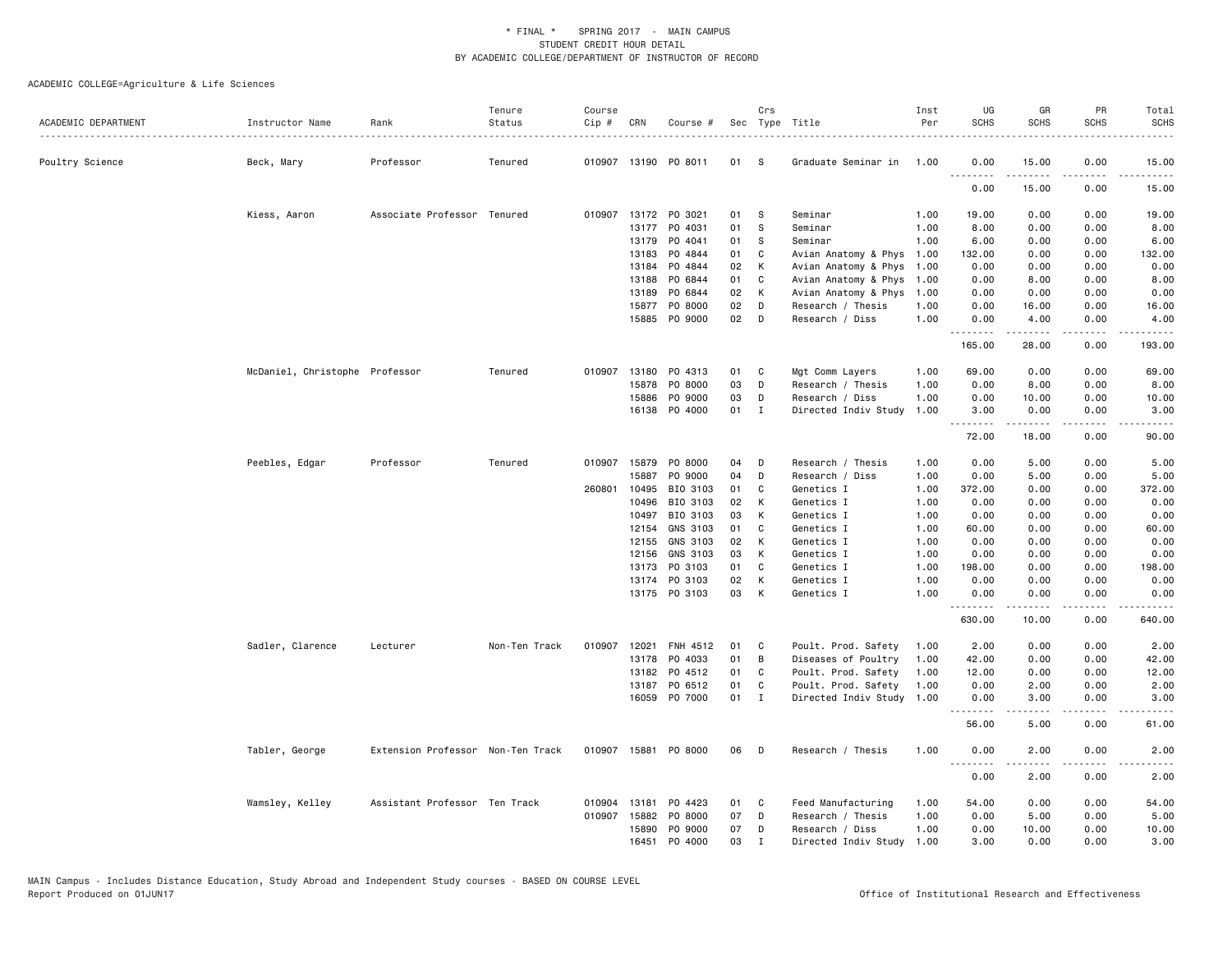| ACADEMIC DEPARTMENT                   | Instructor Name | Rank                              | Tenure<br>Status | Course<br>$Cip$ # | CRN   | Course #      | Sec  | Crs          | Type Title                | Inst<br>Per | UG<br>SCHS         | GR<br><b>SCHS</b> | PR<br><b>SCHS</b> | Total<br>SCHS  |
|---------------------------------------|-----------------|-----------------------------------|------------------|-------------------|-------|---------------|------|--------------|---------------------------|-------------|--------------------|-------------------|-------------------|----------------|
|                                       |                 |                                   |                  |                   |       |               |      |              |                           |             |                    |                   |                   |                |
|                                       |                 |                                   |                  |                   |       |               |      |              |                           |             | 57.00              | 15.00             | 0.00              | 72.00          |
| Poultry Science                       | Wells, Jessica  | Extension Instructo Non-Ten Track |                  | 010000            | 14448 | ADS 1013      | 01   | $\mathbf{C}$ | Animal Agriculture & 0.50 |             | 49.50              | 0.00              | 0.00              | 49.50          |
|                                       |                 |                                   |                  |                   | 14449 | PO 1013       | 01   | $\mathbf{C}$ | Animal Agriculture & 0.50 |             | 21.00              | 0.00              | 0.00              | 21.00          |
|                                       |                 |                                   |                  | 010907            |       | 13176 PO 3423 | 01   | B            | Poultry Evaluation I 1.00 |             | 33.00              | 0.00              | 0.00              | 33.00          |
|                                       |                 |                                   |                  |                   | 16217 | P0 4000       | 02   | $\mathbf I$  | Directed Indiv Study 1.00 |             | 1.00               | 0.00              | 0.00              | 1.00           |
|                                       |                 |                                   |                  |                   | 16681 | P0 4000       | 04 I |              | Directed Indiv Study 1.00 |             | 1.00               | 0.00              | 0.00              | 1.00           |
|                                       |                 |                                   |                  |                   | 16695 | PO 4000       | 06   | л            | Directed Indiv Study 1.00 |             | 4.00               | 0.00<br>------    | 0.00              | 4.00<br>------ |
|                                       |                 |                                   |                  |                   |       |               |      |              |                           |             | --------<br>109.50 | 0.00              | --------<br>0.00  | 109.50         |
|                                       | Zhai, Wei       | Assistant Professor Ten Track     |                  | 010907            | 15883 | PO 8000       | 08   | D            | Research / Thesis         | 1.00        | 0.00               | 3.00              | 0.00              | 3.00           |
|                                       |                 |                                   |                  |                   | 15891 | PO 9000       | 08   | D            | Research / Diss           | 1.00        | 0.00               | 3.00              | 0.00              | 3.00           |
|                                       |                 |                                   |                  |                   | 16694 | P0 4000       | 05   |              | Directed Indiv Study      | 1.00        | 3.00               | 0.00              | 0.00              | 3.00           |
|                                       |                 |                                   |                  |                   |       |               |      |              |                           |             | --------<br>3.00   | 6.00              | ----<br>0.00      | 9.00           |
| ====================================  |                 |                                   |                  |                   |       |               |      |              |                           |             | ========           |                   |                   |                |
| Poultry Science                       |                 |                                   |                  |                   |       |               |      |              |                           |             | 1092.50            | 99.00             | 0.00              | 1191.50        |
| ===================================== |                 |                                   |                  |                   |       |               |      |              |                           |             | ========           | ========          | ---------         | ==========     |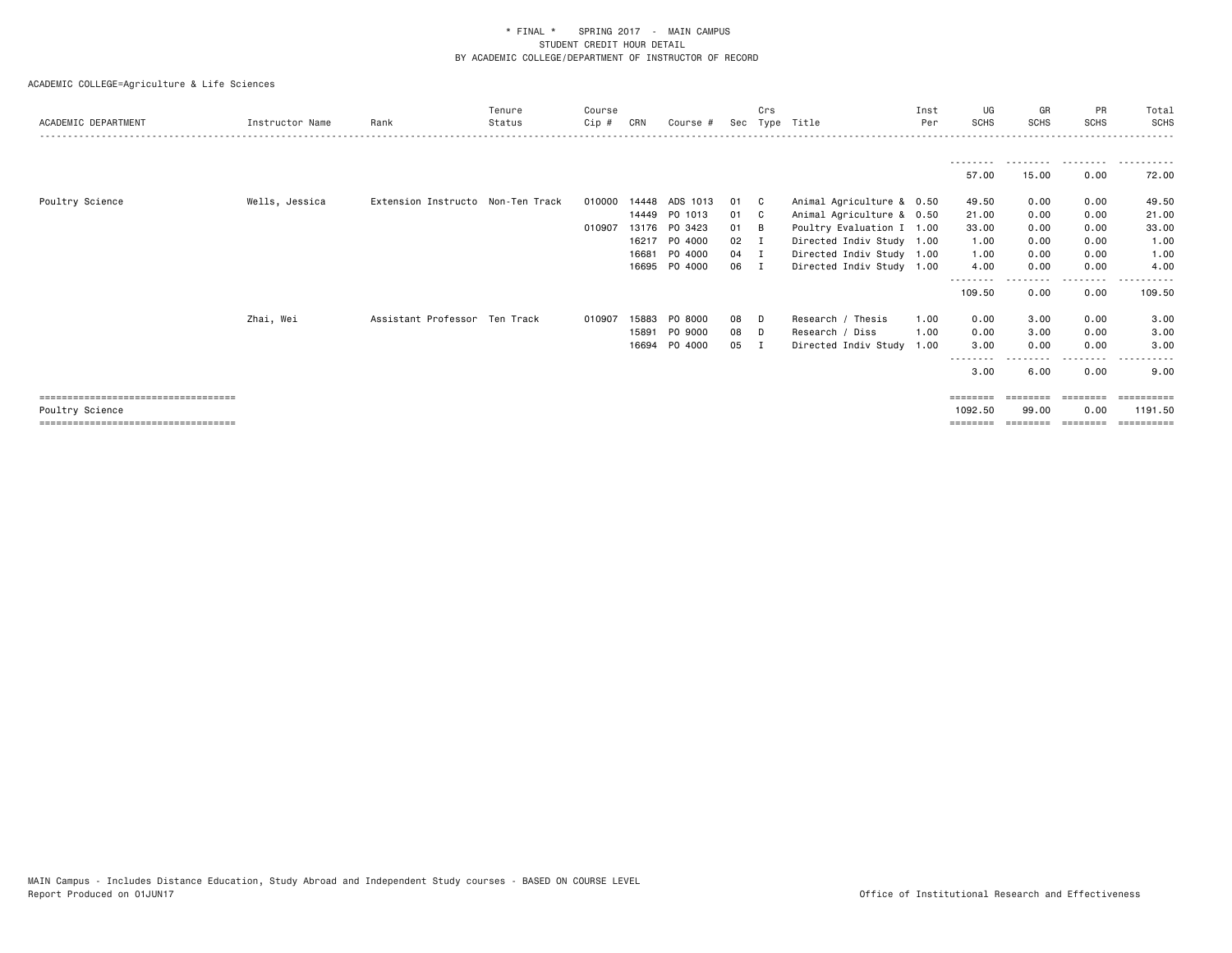| ACADEMIC DEPARTMENT      | Instructor Name     | Rank                              | Tenure<br>Status | Course<br>Cip # | CRN          | Course #                 |          | Crs          | Sec Type Title                            | Inst<br>Per  | UG<br><b>SCHS</b>  | GR<br><b>SCHS</b>                                                                                                                 | PR<br><b>SCHS</b>     | Total<br><b>SCHS</b> |
|--------------------------|---------------------|-----------------------------------|------------------|-----------------|--------------|--------------------------|----------|--------------|-------------------------------------------|--------------|--------------------|-----------------------------------------------------------------------------------------------------------------------------------|-----------------------|----------------------|
|                          |                     |                                   |                  |                 |              |                          |          |              |                                           |              |                    |                                                                                                                                   |                       | $- - - - -$          |
| School of Human Sciences | Black, Catherine    | Visiting Professor                | Non-Ten Track    | 190101          | 12398        | HS 4701                  | 03       | C            | Internship Placement 1.00                 |              | 35.00              | 0.00                                                                                                                              | 0.00                  | 35.00                |
|                          |                     |                                   |                  |                 | 15513        | HS 4990                  | $02\,$   | $\,$ B       | Special Topic In HS                       | 1.00         | 15.00              | 0.00                                                                                                                              | 0.00                  | 15.00                |
|                          |                     |                                   |                  |                 | 16616        | HS 4000                  | 14       | $\mathbf{I}$ | Directed Indiv Study                      | 1.00         | 3.00               | 0.00                                                                                                                              | 0.00                  | 3.00                 |
|                          |                     |                                   |                  |                 | 190403 12387 | HS 4343                  | 01       | В            | Apparel Design II                         | 1.00         | 48.00              | 0.00                                                                                                                              | 0.00                  | 48.00                |
|                          |                     |                                   |                  |                 |              | 500407 12365 HS 1533     | 01       | B            | Apparel Design I                          | 1.00         | 54.00<br>.         | 0.00<br><b><i><u>.</u></i></b>                                                                                                    | 0.00<br>.             | 54.00<br>.           |
|                          |                     |                                   |                  |                 |              |                          |          |              |                                           |              | 155.00             | 0.00                                                                                                                              | 0.00                  | 155.00               |
|                          | Boutwell, Angela    | Lecturer                          | Non-Ten Track    | 190706          | 13993        | HS 2813                  | 501 B    |              | Child Development                         | 1.00         | 69.00              | 0.00                                                                                                                              | 0.00                  | 69.00                |
|                          |                     |                                   |                  | 190708          | 15251        | HS 3803                  | 501 B    |              | Creat & Play Young C 1.00                 |              | 18.00<br>.         | 0.00<br>.                                                                                                                         | 0.00<br>الداعات       | 18.00<br>.           |
|                          |                     |                                   |                  |                 |              |                          |          |              |                                           |              | 87.00              | 0.00                                                                                                                              | 0.00                  | 87.00                |
|                          | Browning, Ned       | Lecturer                          | Non-Ten Track    | 090101          |              | 10876 CO 1013            | 07       | C            | Intro to Communicati 1.00                 |              | 102.00<br><u>.</u> | 0.00                                                                                                                              | 0.00<br>$\frac{1}{2}$ | 102.00               |
|                          |                     |                                   |                  |                 |              |                          |          |              |                                           |              | 102.00             | 0.00                                                                                                                              | 0.00                  | 102.00               |
|                          | Denny, Marina       | Assistant Professor Ten Track     |                  | 010801          |              | 10185 AIS 4103           | 01       | C            | Principles of Extens                      | 1.00         | 45.00              | 0.00                                                                                                                              | 0.00                  | 45.00                |
|                          |                     |                                   |                  |                 | 15916        | AELC 4710                | 801 A    |              | Study Tour                                | 1.00         | 48.00              | 0.00                                                                                                                              | 0.00                  | 48.00                |
|                          |                     |                                   |                  |                 | 15917        | AELC 6710                | 801 A    |              | Study Tour                                | 1.00         | 0.00               | 3.00                                                                                                                              | 0.00                  | 3.00                 |
|                          |                     |                                   |                  |                 | 131301 14884 | AIS 9000                 | 01       | D            | Research/Diss                             | 1.00         | 0.00               | 3.00<br>$\frac{1}{2} \left( \frac{1}{2} \right) \left( \frac{1}{2} \right) \left( \frac{1}{2} \right) \left( \frac{1}{2} \right)$ | 0.00<br>$\frac{1}{2}$ | 3.00                 |
|                          |                     |                                   |                  |                 |              |                          |          |              |                                           |              | .<br>93.00         | 6.00                                                                                                                              | 0.00                  | 99.00                |
|                          | Downey, Laura       | Extension Assoc Pro Non-Ten Track |                  | 131301          | 14885        | AIS 9000                 | 02       | D            | Research/Diss                             | 1.00         | 0.00               | 14.00                                                                                                                             | 0.00                  | 14.00                |
|                          |                     |                                   |                  | 190701          |              | 16700 HS 9000            | 07       | D            | Research/Dissertatio                      | 1.00         | 0.00<br>.          | 1.00<br>.                                                                                                                         | 0.00<br>.             | 1.00<br>.            |
|                          |                     |                                   |                  |                 |              |                          |          |              |                                           |              | 0.00               | 15.00                                                                                                                             | 0.00                  | 15.00                |
|                          | Elmore-Staton, Lori | Assistant Professor Ten Track     |                  | 190101          | 15606        | HS 4000                  | 02       | $\mathbf{I}$ | Directed Indiv Study                      | 1.00         | 4.00               | 0.00                                                                                                                              | 0.00                  | 4.00                 |
|                          |                     |                                   |                  | 190701          | 14259        | HS 8853                  | 01       | C            | Current issues in HD                      | 1.00         | 0.00               | 27.00                                                                                                                             | 0.00                  | 27.00                |
|                          |                     |                                   |                  |                 | 14262        | HS 8123                  | 01       | C            | Effects of Poverty                        | 1.00         | 0.00               | 24.00                                                                                                                             | 0.00                  | 24.00                |
|                          |                     |                                   |                  |                 | 14893        | HS 9000                  | 01       | D            | Research/Dissertatio 1.00                 |              | 0.00               | 4.00                                                                                                                              | 0.00                  | 4.00                 |
|                          |                     |                                   |                  |                 |              | 14898 HS 8000            | 02       | D            | Research/Thesis                           | 1.00         | 0.00<br><u>.</u>   | 9.00<br>.                                                                                                                         | 0.00<br>.             | 9.00<br>$  -$        |
|                          |                     |                                   |                  |                 |              |                          |          |              |                                           |              | 4.00               | 64.00                                                                                                                             | 0.00                  | 68.00                |
|                          | Fason, Angel        | Instructor                        | Non-Ten Track    |                 |              | 131308 12411 HS 4886     | 01       | F            | Teaching Intern in H 1.00                 |              | 6.00               | 0.00                                                                                                                              | 0.00                  | 6.00                 |
|                          |                     |                                   |                  |                 | 12412        | HS 4896                  | 01       | F.           | Teaching Intern Huma 1.00                 |              | 6.00               | 0.00                                                                                                                              | 0.00                  | 6.00                 |
|                          |                     |                                   |                  | 190101          | 12397        | HS 4701                  | 01       | C            | Internship Placement 1.00                 |              | 35.00              | 0.00                                                                                                                              | 0.00                  | 35.00                |
|                          |                     |                                   |                  | 190701          | 12401        | HS 4740                  | 01       | E            | PreK-K Teacher Cand                       | 1.00         | 180.00             | 0.00                                                                                                                              | 0.00                  | 180.00               |
|                          |                     |                                   |                  |                 | 12403        | HS 4760                  | 01       | E            | Child Development In 1.00                 |              | 84.00              | 0.00                                                                                                                              | 0.00                  | 84.00                |
|                          |                     |                                   |                  |                 | 12404        | HS 4770                  | 01       | E            | Child Life Internshi 1.00                 |              | 12.00              | 0.00                                                                                                                              | 0.00                  | 12.00                |
|                          |                     |                                   |                  |                 | 12405        | HS 4780                  | 01       | E            | Youth Development In 1.00                 |              | 24.00              | 0.00                                                                                                                              | 0.00                  | 24.00                |
|                          |                     |                                   |                  |                 | 12406        | HS 4790                  | 01       | E            | Family Science Inter 1.00                 |              | 24.00              | 0.00                                                                                                                              | 0.00                  | 24.00                |
|                          |                     |                                   |                  |                 | 190706 12374 | HS 2803<br>12375 HS 2813 | 01<br>01 | В<br>B       | Prenatal & Infant De<br>Child Development | 1.00<br>1.00 | 120.00<br>135.00   | 0.00<br>0.00                                                                                                                      | 0.00<br>0.00          | 120.00<br>135.00     |
|                          |                     |                                   |                  |                 |              |                          |          |              |                                           |              | .                  | <b>.</b>                                                                                                                          | .                     | .                    |
|                          |                     |                                   |                  |                 |              |                          |          |              |                                           |              | 626.00             | 0.00                                                                                                                              | 0.00                  | 626.00               |
|                          | Freeman, Charles    | Assistant Professor Ten Track     |                  | 190101          | 12399        | HS 4702                  | 01       | C            | HS Senior Seminar                         | 0.50         | 52.00              | 0.00                                                                                                                              | 0.00                  | 52.00                |
|                          |                     |                                   |                  |                 | 16180        | HS 4000                  | 09       | $\mathbf{I}$ | Directed Indiv Study                      | 1.00         | 3.00               | 0.00                                                                                                                              | 0.00                  | 3.00                 |
|                          |                     |                                   |                  |                 | 16281        | HS 4990                  | 04       | C            | Special Topic In HS                       | 1.00         | 20.00              | 0.00                                                                                                                              | 0.00                  | 20.00                |
|                          |                     |                                   |                  | 190901          | 12379        | HS 3563                  | 01       | B            | Visual Merchandising                      | 1.00         | 129.00             | 0.00                                                                                                                              | 0.00                  | 129.00               |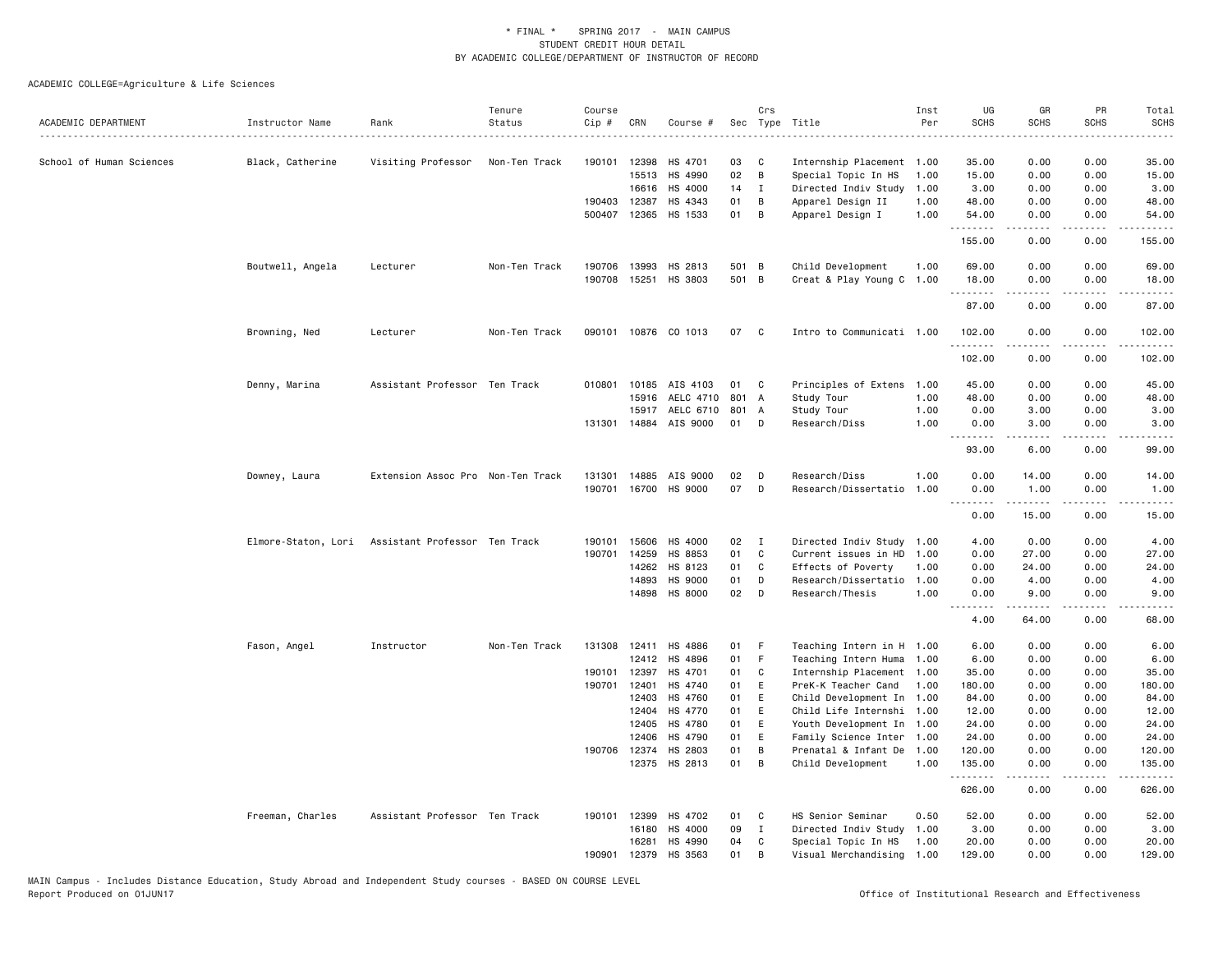| ACADEMIC DEPARTMENT      | Instructor Name  | Rank                          | Tenure<br>Status | Course<br>Cip# | CRN          | Course #                 |          | Crs            | Sec Type Title                                    | Inst<br>Per | UG<br><b>SCHS</b>  | GR<br><b>SCHS</b>   | PR<br><b>SCHS</b> | Total<br><b>SCHS</b> |
|--------------------------|------------------|-------------------------------|------------------|----------------|--------------|--------------------------|----------|----------------|---------------------------------------------------|-------------|--------------------|---------------------|-------------------|----------------------|
| School of Human Sciences | Freeman, Charles | Assistant Professor Ten Track |                  |                |              | 500407 12380 HS 3573     | 01       | $\mathbf{C}$   | Historic Costume                                  | 1.00        | 81.00              | 0.00                | 0.00              | 81.00                |
|                          |                  |                               |                  |                |              |                          |          |                |                                                   |             | 285.00             | 0.00                | 0.00              | 285.00               |
|                          | Green, Tina      | Non-Faculty                   | Not Applicable   |                |              | 010801 10186 AIS 4203    | 01       | B              | App Compute Tech AIS 1.00                         |             | 90.00<br>.         | 0.00                | 0.00              | 90.00                |
|                          |                  |                               |                  |                |              |                          |          |                |                                                   |             | 90.00              | 0.00                | 0.00              | 90.00                |
|                          | Greenhaw, Laura  | Assistant Professor Ten Track |                  |                |              | 010801 10184 AIS 3813    | S01 C    |                | Team Leadership AIS                               | 1.00        | 78.00              | 0.00                | 0.00              | 78.00                |
|                          |                  |                               |                  |                | 10196        | AIS 4803                 | 01       | C              | Contemporary Issues                               | 1.00        | 69.00              | 0.00                | 0.00              | 69.00                |
|                          |                  |                               |                  |                | 15949        | AIS 8100                 | 01       | $\mathbf{I}$   | Creative Component A                              | 1.00        | 0.00               | 5.00                | 0.00              | 5.00                 |
|                          |                  |                               |                  | 131301         | 14886        | AIS 9000                 | 03       | D              | Research/Diss                                     | 1.00        | 0.00               | 21.00               | 0.00              | 21.00                |
|                          |                  |                               |                  |                | 15126        | AIS 8000                 | 02       | D              | Research/Thesis                                   | 1.00        | 0.00               | 3.00                | 0.00              | 3.00                 |
|                          |                  |                               |                  |                | 15254        | AELC 3500                | 01       | E              | Internship Ag Leader 1.00                         |             | 6.00               | 0.00                | 0.00              | 6.00                 |
|                          |                  |                               |                  |                |              |                          |          |                |                                                   |             | <u>.</u><br>153.00 | . <b>.</b><br>29.00 | .<br>0.00         | .<br>182.00          |
|                          | Hardman, Alisha  | Assistant Professor Ten Track |                  | 190101         | 15768        | <b>HS 7000</b>           | 03       | $\mathbf{I}$   | Directed Indiv Study 1.00                         |             | 0.00               | 3.00                | 0.00              | 3.00                 |
|                          |                  |                               |                  |                | 15769        | <b>HS 7000</b>           | 04       | $\mathbf{I}$   | Directed Indiv Study 1.00                         |             | 0.00               | 3.00                | 0.00              | 3.00                 |
|                          |                  |                               |                  |                | 190701 14894 | <b>HS 9000</b>           | 02       | D              | Research/Dissertatio 1.00                         |             | 0.00               | 3.00                | 0.00              | 3.00                 |
|                          |                  |                               |                  |                | 14899        | HS 8000                  | 03       | D              | Research/Thesis                                   | 1.00        | 0.00<br>.          | 9.00<br>.           | 0.00<br>.         | 9.00<br>.            |
|                          |                  |                               |                  |                |              |                          |          |                |                                                   |             | 0.00               | 18.00               | 0.00              | 18.00                |
|                          | Jagger, Carla    | Assistant Professor Ten Track |                  | 010801         | 10187        | AIS 4403                 | 01       | C.             | Dev of Youth Program 0.50                         |             | 40.50              | 0.00                | 0.00              | 40.50                |
|                          |                  |                               |                  |                | 14250        | AELC 4703                | 01       | В              | Experiential Learnin 0.50                         |             | 21.00              | 0.00                | 0.00              | 21.00                |
|                          |                  |                               |                  |                | 14251        | AELC 4873                | 01       | C              | Prof Seminar in Ag E 0.50                         |             | 3.00               | 0.00                | 0.00              | 3.00                 |
|                          |                  |                               |                  |                | 15512        | AELC 6703                | 01       | B              | Experiential Learnin 0.50                         |             | 0.00               | 3.00                | 0.00              | 3.00                 |
|                          |                  |                               |                  |                | 16526        | AIS 8100                 | 03       | I              | Creative Component A 1.00                         |             | 0.00               | 2.00                | 0.00              | 2.00                 |
|                          |                  |                               |                  |                | 131301 10188 | AIS 4424                 | 01       | C              | Teach Meth in Ag & H 1.00                         |             | 44.00              | 0.00                | 0.00              | 44.00                |
|                          |                  |                               |                  |                | 10190        | AIS 4424                 | 03       | K              | Teach Meth in Ag & H 1.00                         |             | 0.00               | 0.00                | 0.00              | 0.00                 |
|                          |                  |                               |                  |                | 10191        | AIS 4424                 | 04       | K              | Teach Meth in Ag & H 1.00                         |             | 0.00               | 0.00                | 0.00              | 0.00                 |
|                          |                  |                               |                  |                | 10192        | AIS 4424                 | 05       | K              | Teach Meth in Ag & H 1.00                         |             | 0.00               | 0.00                | 0.00              | 0.00                 |
|                          |                  |                               |                  |                | 10193        | AIS 4424                 | 06       | K              | Teach Meth in Ag & H 1.00                         |             | 0.00               | 0.00                | 0.00              | 0.00                 |
|                          |                  |                               |                  |                | 10194        | AIS 4424                 | 07       | K              | Teach Meth in Ag & H 1.00                         |             | 0.00               | 0.00                | 0.00              | 0.00                 |
|                          |                  |                               |                  |                | 10198        | AIS 6403                 | 01       | C              | Dev of Youth Program 0.50                         |             | 0.00               | 4.50                | 0.00              | 4.50                 |
|                          |                  |                               |                  |                | 14253        | AELC 4896                | 01       | F              | Stu Teach Ag Ed                                   | 1.00        | 6.00               | 0.00                | 0.00              | 6.00                 |
|                          |                  |                               |                  |                | 15950        | AIS 6403                 | 02       | C              | Dev of Youth Program 0.50                         |             | 0.00               | 7.50                | 0.00              | 7.50                 |
|                          |                  |                               |                  |                | 131308 12389 | HS 4424                  | 01       | C              | Teach Methods in Ag                               | 1.00        | 164.00             | 0.00                | 0.00              | 164.00               |
|                          |                  |                               |                  |                | 12390        | HS 4424                  | 02       | K              | Teach Methods in Ag                               | 1.00        | 0.00               | 0.00                | 0.00              | 0.00                 |
|                          |                  |                               |                  |                | 12391        | HS 4424                  | 03       | K              | Teach Methods in Ag                               | 1.00        | 0.00               | 0.00                | 0.00              | 0.00                 |
|                          |                  |                               |                  |                | 12392        | HS 4424                  | 04       | K              | Teach Methods in Ag                               | 1.00        | 0.00               | 0.00                | 0.00              | 0.00                 |
|                          |                  |                               |                  |                | 12393        | HS 4424                  | 05       | K              | Teach Methods in Ag                               | 1.00        | 0.00               | 0.00                | 0.00              | 0.00                 |
|                          |                  |                               |                  |                | 12394        | HS 4424                  | 06       | K              | Teach Methods in Ag                               | 1.00        | 0.00               | 0.00                | 0.00              | 0.00                 |
|                          |                  |                               |                  |                | 12395        | HS 4424                  | 07       | $\mathsf{K}$   | Teach Methods in Ag                               | 1.00        | 0.00               | 0.00                | 0.00              | 0.00                 |
|                          |                  |                               |                  |                | 12415        | HS 6424<br>12420 HS 6424 | 01<br>06 | C<br>K         | Teach Meth Ag & Huma<br>Teach Meth Ag & Huma 1.00 | 1.00        | 0.00<br>0.00       | 4.00<br>0.00        | 0.00<br>0.00      | 4.00<br>0.00         |
|                          |                  |                               |                  |                |              |                          |          |                |                                                   |             | .<br>278.50        | .<br>21.00          | .<br>0.00         | 299.50               |
|                          | Kobia, Caroline  | Assistant Professor Ten Track |                  | 190101         | 16147        | HS 4000                  | 08       | $\blacksquare$ | Directed Indiv Study 1.00                         |             | 3.00               | 0.00                | 0.00              | 3.00                 |
|                          |                  |                               |                  |                | 16487        | HS 4000                  | 12       | $\mathbf{I}$   | Directed Indiv Study 1.00                         |             | 3.00               | 0.00                | 0.00              | 3.00                 |
|                          |                  |                               |                  |                | 16607        | HS 4000                  | 13       | $\mathbf{I}$   | Directed Indiv Study 1.00                         |             | 3.00               | 0.00                | 0.00              | 3.00                 |
|                          |                  |                               |                  | 190901         | 12371        | HS 2553                  | 01       | C              | Intro to Fashion Ind 1.00                         |             | 177.00             | 0.00                | 0.00              | 177.00               |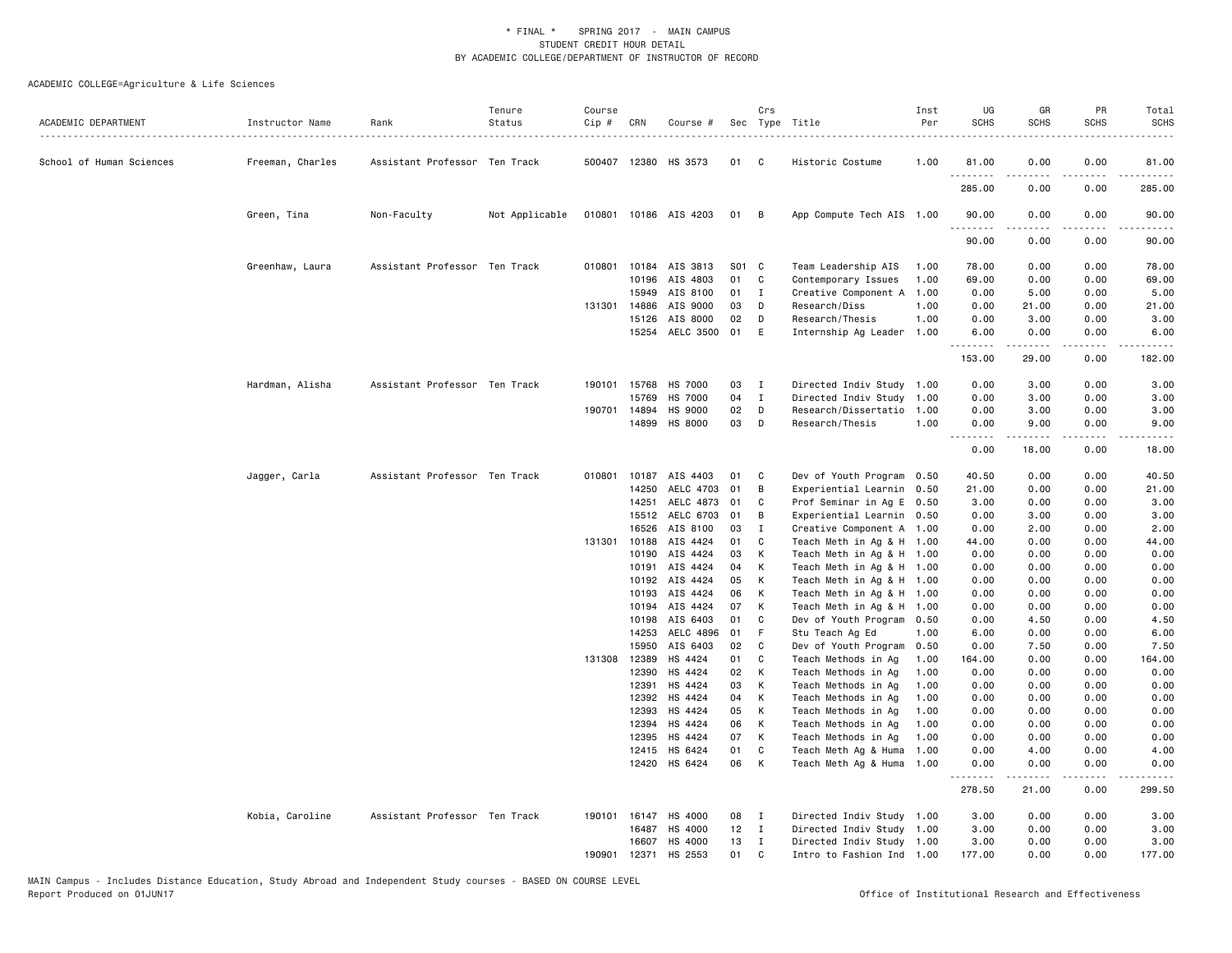| ACADEMIC DEPARTMENT      | Instructor Name  | Rank                              | Tenure<br>Status | Course<br>Cip # | CRN          | Course #              |    | Crs            | Sec Type Title            | Inst<br>Per | UG<br><b>SCHS</b>  | GR<br><b>SCHS</b>   | PR<br><b>SCHS</b>     | Total<br><b>SCHS</b> |
|--------------------------|------------------|-----------------------------------|------------------|-----------------|--------------|-----------------------|----|----------------|---------------------------|-------------|--------------------|---------------------|-----------------------|----------------------|
|                          |                  |                                   |                  |                 |              |                       |    |                |                           |             |                    |                     |                       |                      |
| School of Human Sciences | Kobia, Caroline  | Assistant Professor Ten Track     |                  | 190901          |              | 12396 HS 4533         | 01 | C              | Merchandise Plan and 1.00 |             | 90.00              | 0.00                | 0.00                  | 90.00                |
|                          |                  |                                   |                  |                 |              |                       |    |                |                           |             | 276.00             | 0.00                | 0.00                  | 276.00               |
|                          | Lee, JuYoung     | Assistant Professor Ten Track     |                  |                 | 190101 15252 | HS 4990               | 01 | C              | Special Topic In HS       | 1.00        | 75.00              | 0.00                | 0.00                  | 75.00                |
|                          |                  |                                   |                  |                 | 16055        | HS 4000               | 04 | $\mathbf I$    | Directed Indiv Study      | 1.00        | 3.00               | 0.00                | 0.00                  | 3.00                 |
|                          |                  |                                   |                  |                 | 16056        | HS 4000               | 05 | $\mathbf{I}$   | Directed Indiv Study      | 1.00        | 3.00               | 0.00                | 0.00                  | 3.00                 |
|                          |                  |                                   |                  |                 | 16092        | HS 4000               | 07 | $\mathbf{I}$   | Directed Indiv Study 1.00 |             | 1.00               | 0.00                | 0.00                  | 1.00                 |
|                          |                  |                                   |                  |                 | 16401        | HS 4000               | 10 | $\blacksquare$ | Directed Indiv Study 1.00 |             | 1.00               | 0.00                | 0.00                  | 1.00                 |
|                          |                  |                                   |                  | 190901          | 12400        | HS 4711               | 01 | L.             | FDM Senior Showcase       | 1.00        | 36.00              | 0.00                | 0.00                  | 36.00                |
|                          |                  |                                   |                  |                 | 14260        | HS 4603               | 01 | C              | Global Sourcing in t 1.00 |             | 84.00<br>.         | 0.00<br>المتمالين   | 0.00<br>.             | 84.00                |
|                          |                  |                                   |                  |                 |              |                       |    |                |                           |             | 203.00             | 0.00                | 0.00                  | 203.00               |
|                          | Miller, Phyllis  | Professor                         | Tenured          | 190101          | 15736        | HS 4990               | 03 | C              | Special Topic In HS       | 1.00        | 111.00             | 0.00                | 0.00                  | 111.00               |
|                          |                  |                                   |                  | 190901          | 12372        | HS 2573               | 01 | C              | Fashion Portfolio De      | 1.00        | 60.00              | 0.00                | 0.00                  | 60.00                |
|                          |                  |                                   |                  |                 |              | 15604 HS 2573         | 02 | $\mathbf{C}$   | Fashion Portfolio De 1.00 |             | 75.00<br>.         | 0.00                | 0.00<br>.             | 75.00<br>.           |
|                          |                  |                                   |                  |                 |              |                       |    |                |                           |             | 246.00             | 0.00                | 0.00                  | 246.00               |
|                          | Morrison, Carley | Grad Research Assis Non-Ten Track |                  | 010801          |              | 10182 AIS 3333        | 01 | C              | Present Ag and Life 1.00  |             | 60.00              | 0.00                | 0.00                  | 60.00                |
|                          |                  |                                   |                  |                 |              |                       |    |                |                           |             | 60.00              | 0.00                | 0.00                  | 60.00                |
|                          | Newman, Michael  | Professor                         | Tenured          |                 |              | 131301 14887 AIS 9000 | 04 | D              | Research/Diss             | 1.00        | 0.00               | 1.00                | 0.00                  | 1.00                 |
|                          |                  |                                   |                  |                 | 16062        | AIS 8000              | 05 | D              | Research/Thesis           | 1.00        | 0.00               | 4.00                | 0.00                  | 4.00                 |
|                          |                  |                                   |                  | 190101          | 12366        | HS 1701               | 01 | C              | Survey Of Human Sci       | 1.00        | 43.00<br>.         | 0.00                | 0.00                  | 43.00                |
|                          |                  |                                   |                  |                 |              |                       |    |                |                           |             | 43.00              | 5.00                | 0.00                  | 48.00                |
|                          | Noffsinger, Rick | Non-Faculty                       | Not Applicable   |                 |              | 231303 10178 AIS 3203 | 01 | C              | Prof Writing ANR Hum 1.00 |             | 87.00              | 0.00                | 0.00                  | 87.00                |
|                          |                  |                                   |                  |                 |              |                       |    |                |                           |             | .<br>87.00         | .<br>0.00           | $\frac{1}{2}$<br>0.00 | $\cdots$<br>87.00    |
|                          | Owen, Sean       | Research Assoc Prof Non-Ten Track |                  |                 |              | 231302 11430 EDF 3413 | 05 | $\mathbf{C}$   | Writing For Thinking 1.00 |             | 66.00              | 0.00                | 0.00                  | 66.00                |
|                          |                  |                                   |                  |                 |              |                       |    |                |                           |             | .<br>66.00         | $- - - - -$<br>0.00 | .<br>0.00             | .<br>66.00           |
|                          | Parker, Julie    | Assistant Professor Ten Track     |                  |                 | 010000 15524 | GA 4000               | 04 | $\mathbf{I}$   | Dis in Agriculture        | 1.00        | 3.00               | 0.00                | 0.00                  | 3.00                 |
|                          |                  |                                   |                  | 190101          | 16023        | HS 4000               | 03 | $\mathbf{I}$   | Directed Indiv Study      | 1.00        | 3.00               | 0.00                | 0.00                  | 3.00                 |
|                          |                  |                                   |                  |                 | 16210        | <b>HS 7000</b>        | 05 | $\mathbf{I}$   | Directed Indiv Study      | 1.00        | 0.00               | 3.00                | 0.00                  | 3.00                 |
|                          |                  |                                   |                  |                 | 16481        | HS 4000               | 11 | $\mathbf{I}$   | Directed Indiv Study      | 1.00        | 3.00               | 0.00                | 0.00                  | 3.00                 |
|                          |                  |                                   |                  |                 | 190701 12423 | HS 8113               | 01 | C              | Trends Infant Child       | 1.00        | 0.00               | 24.00               | 0.00                  | 24.00                |
|                          |                  |                                   |                  |                 | 14258        | HS 4831               | 01 | C              | Child Life Foundatio      | 1.00        | 8.00               | 0.00                | 0.00                  | 8.00                 |
|                          |                  |                                   |                  |                 | 14895        | <b>HS 9000</b>        | 03 | D              | Research/Dissertatio      | 1.00        | 0.00               | 15.00               | 0.00                  | 15.00                |
|                          |                  |                                   |                  |                 | 14900        | HS 8000               | 04 | D              | Research/Thesis           | 1.00        | 0.00               | 18.00               | 0.00                  | 18.00                |
|                          |                  |                                   |                  | 190708          | 12407        | HS 4823               | 01 | C              | Dev Child Serv Prog       | 1.00        | 111.00             | 0.00                | 0.00                  | 111.00               |
|                          |                  |                                   |                  |                 |              | 12421 HS 6823         | 01 | C              | Dev Child Serv Prog       | 1.00        | 0.00               | 3.00<br>.           | 0.00<br>.             | 3.00<br>.            |
|                          |                  |                                   |                  |                 |              |                       |    |                |                           |             | <u>.</u><br>128.00 | 63.00               | 0.00                  | 191.00               |
|                          | Peterson, Donna  | Extension Assoc Pro Non-Ten Track |                  | 010801          |              | 10205 AIS 8703        | 01 | C              | Eval of Ag & Ext Ed       | 1.00        | 0.00               | 48.00               | 0.00                  | 48.00                |
|                          |                  |                                   |                  | 190701          |              | 16502 HS 9000         | 06 | D              | Research/Dissertatio 1.00 |             | 0.00               | 6.00                | 0.00                  | 6.00                 |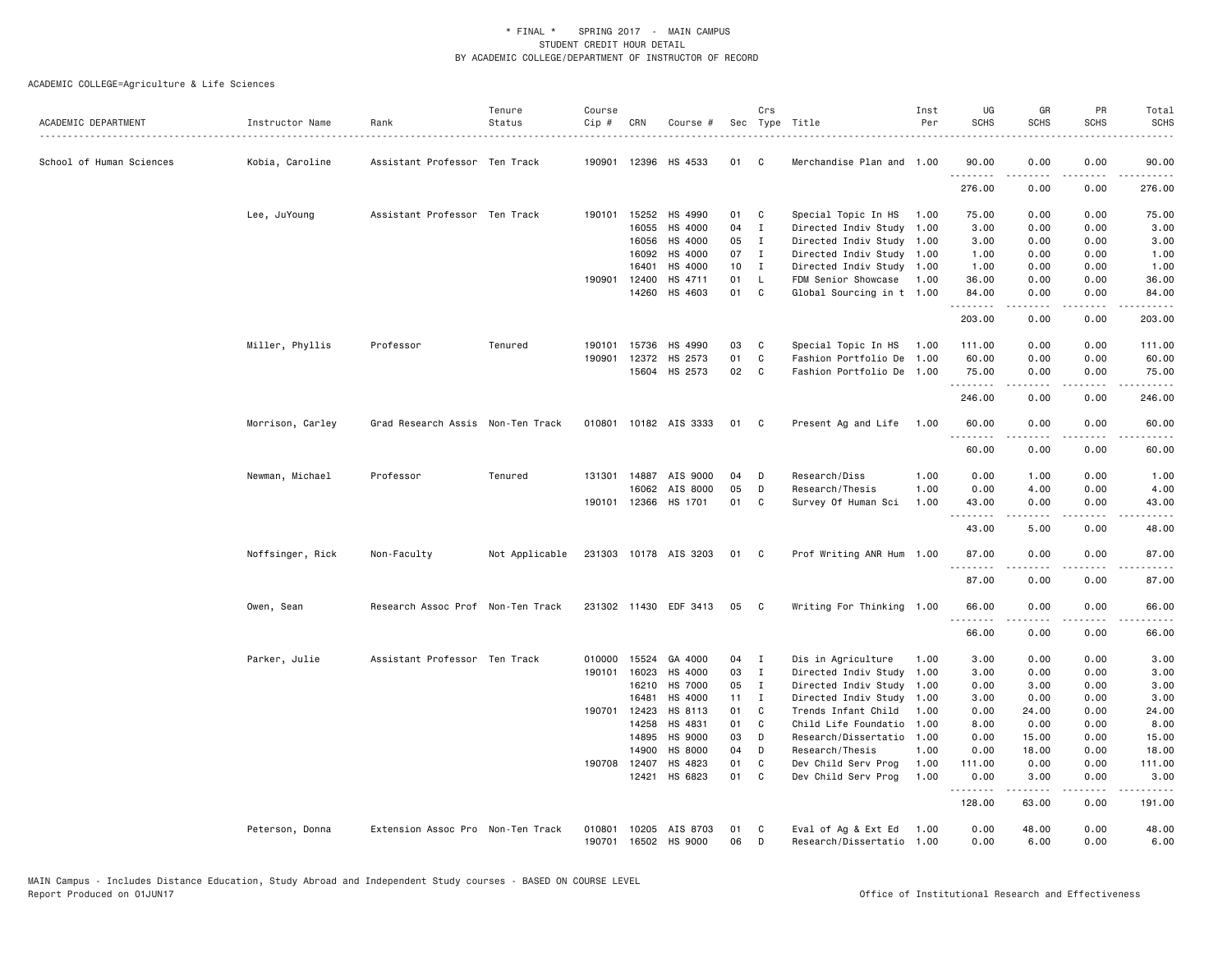| ACADEMIC DEPARTMENT      | Instructor Name                  | Rank                          | Tenure<br>Status | Course<br>Cip # | CRN            | Course #              |               | Crs          | Sec Type Title                       | Inst<br>Per  | UG<br><b>SCHS</b>  | GR<br><b>SCHS</b>   | PR<br><b>SCHS</b>      | Total<br><b>SCHS</b> |
|--------------------------|----------------------------------|-------------------------------|------------------|-----------------|----------------|-----------------------|---------------|--------------|--------------------------------------|--------------|--------------------|---------------------|------------------------|----------------------|
|                          |                                  |                               |                  |                 |                |                       |               |              |                                      |              | <u>.</u>           |                     |                        |                      |
|                          |                                  |                               |                  |                 |                |                       |               |              |                                      |              | 0.00               | 54.00               | 0.00                   | 54.00                |
| School of Human Sciences | Phillips, Tommy                  | Associate Professor Tenured   |                  |                 | 190101 12376   | HS 3000               | 01            | E            | Field Experience                     | 0.50         | 15.00              | 0.00                | 0.00                   | 15.00                |
|                          |                                  |                               |                  |                 | 15382          | <b>HS 7000</b>        | 01            | $\mathbf{I}$ | Directed Indiv Study                 | 1.00         | 0.00               | 3.00                | 0.00                   | 3.00                 |
|                          |                                  |                               |                  | 190701          | 12384          | HS 3813               | 01            | C            | Lifespan Theory                      | 1.00         | 159.00             | 0.00                | 0.00                   | 159.00               |
|                          |                                  |                               |                  |                 | 12410          | HS 4883               | 01            | C            | Risk, Resilience & Pr 1.00           |              | 126.00             | 0.00                | 0.00                   | 126.00               |
|                          |                                  |                               |                  |                 | 12422          | HS 6883               | 01            | C            | Risk, Resilience & Pr 1.00           |              | 0.00               | 9.00                | 0.00                   | 9.00                 |
|                          |                                  |                               |                  |                 | 14909          | <b>HS 8000</b>        | 06            | D            | Research/Thesis                      | 1.00         | 0.00               | 18.00               | 0.00                   | 18.00                |
|                          |                                  |                               |                  |                 |                | 16314 HS 9000         | 05            | D            | Research/Dissertatio 1.00            |              | 0.00<br><u>.</u>   | 3.00<br>$- - - - -$ | 0.00<br>المالم المالية | 3.00<br>.            |
|                          |                                  |                               |                  |                 |                |                       |               |              |                                      |              | 300.00             | 33.00               | 0.00                   | 333.00               |
|                          | Seal, Susan                      | Assistant Professor Ten Track |                  |                 |                | 010701 14254 AIS 2103 | 01            | $\mathbf{C}$ | International Ag Sys 1.00            |              | 60.00              | 0.00                | 0.00                   | 60.00                |
|                          |                                  |                               |                  |                 | 14255          | GA 2103               | 01            | C            | International Ag Sys                 | 0.80         | 12.00              | 0.00                | 0.00                   | 12.00                |
|                          |                                  |                               |                  |                 |                | 131301 14889 AIS 9000 | 06            | D            | Research/Diss                        | 1.00         | 0.00<br>.          | 3.00<br>. <u>.</u>  | 0.00<br>.              | 3.00<br>.            |
|                          |                                  |                               |                  |                 |                |                       |               |              |                                      |              | 72.00              | 3.00                | 0.00                   | 75.00                |
|                          | Settle, Quisto                   | Assistant Professor Ten Track |                  |                 | 010801 10203   | AIS 8413              | 01            | $\mathbf{C}$ | Methods of Planned C 1.00            |              | 0.00               | 24.00               | 0.00                   | 24.00                |
|                          |                                  |                               |                  |                 | 14248          | AIS 8263              | 01            | C            | Pub Relations In AIS 1.00            |              | 0.00               | 33.00               | 0.00                   | 33.00                |
|                          |                                  |                               |                  |                 | 131301 15127   | AIS 8000              | 03            | D            | Research/Thesis                      | 1.00         | 0.00               | 6.00                | 0.00                   | 6.00                 |
|                          |                                  |                               |                  |                 | 15814          | AIS 4000              | $01 \qquad I$ |              | Directed Indiv Study 1.00            |              | 1.00               | 0.00                | 0.00                   | 1.00                 |
|                          |                                  |                               |                  |                 | 16396          | AIS 4000              | 02            | $\mathbf{I}$ | Directed Indiv Study 1.00            |              | 3.00               | 0.00                | 0.00                   | 3.00                 |
|                          |                                  |                               |                  |                 | 16399          | AIS 4000              | 03            | I            | Directed Indiv Study 1.00            |              | 3.00<br>.          | 0.00<br>.           | 0.00                   | 3.00                 |
|                          |                                  |                               |                  |                 |                |                       |               |              |                                      |              | 7.00               | 63.00               | 0.00                   | 70.00                |
|                          | Swortzel, Kirk                   | Professor                     | Tenured          |                 |                | 010801 10187 AIS 4403 | 01            | $\mathbf{C}$ | Dev of Youth Program 0.50            |              | 40.50              | 0.00                | 0.00                   | 40.50                |
|                          |                                  |                               |                  |                 | 10201          | AIS 8100              | 02            | $\mathbf{I}$ | Creative Component A 1.00            |              | 0.00               | 13.00               | 0.00                   | 13.00                |
|                          |                                  |                               |                  |                 | 14249          | AIS 8693              | 01            | C            | Philos Found of AEE                  | 1.00         | 0.00               | 15.00               | 0.00                   | 15.00                |
|                          |                                  |                               |                  |                 | 14250          | AELC 4703             | 01            | B            | Experiential Learnin 0.50            |              | 21.00              | 0.00                | 0.00                   | 21.00                |
|                          |                                  |                               |                  |                 | 14251          | AELC 4873             | 01            | C            | Prof Seminar in Ag E 0.50            |              | 3.00               | 0.00                | 0.00                   | 3.00                 |
|                          |                                  |                               |                  |                 | 15097          | AELC 3013             | 01            | E            | Field Experience in                  | 1.00         | 30.00              | 0.00                | 0.00                   | 30.00                |
|                          |                                  |                               |                  |                 | 15512          | AELC 6703             | 01            | B            | Experiential Learnin 0.50            |              | 0.00               | 3.00                | 0.00                   | 3.00                 |
|                          |                                  |                               |                  |                 | 131301 10198   | AIS 6403              | 01            | C<br>F       | Dev of Youth Program                 | 0.50         | 0.00               | 4.50                | 0.00                   | 4.50                 |
|                          |                                  |                               |                  |                 | 14252          | AELC 4886             | 01            |              | Stu Teach Ag Ed                      | 1.00         | 6.00               | 0.00                | 0.00                   | 6.00                 |
|                          |                                  |                               |                  |                 | 14257<br>14890 | AELC 4113<br>AIS 9000 | 01<br>07      | B<br>D       | Methods of Teaching                  | 1.00<br>1.00 | 39.00              | 0.00<br>61.00       | 0.00<br>0.00           | 39.00<br>61.00       |
|                          |                                  |                               |                  |                 | 15511          | AELC 6113             | 01            | B            | Research/Diss<br>Methods of Teaching | 1.00         | 0.00<br>0.00       | 3.00                | 0.00                   | 3.00                 |
|                          |                                  |                               |                  |                 | 15592          | AIS 7000              | 01            | $\mathbf{I}$ | Directed Indiv Study                 | 1.00         | 0.00               | 3.00                | 0.00                   | 3.00                 |
|                          |                                  |                               |                  |                 | 15950          | AIS 6403              | 02            | C            | Dev of Youth Program                 | 0.50         | 0.00               | 7.50                | 0.00                   | 7.50                 |
|                          |                                  |                               |                  |                 | 16046          | AIS 8000              | 04            | D            | Research/Thesis                      | 1.00         | 0.00               | 4.00                | 0.00                   | 4.00                 |
|                          |                                  |                               |                  |                 |                | 16435 AELC 6113 02    |               | B            | Methods of Teaching                  | 1.00         | 0.00               | 3.00                | 0.00                   | 3.00                 |
|                          |                                  |                               |                  |                 |                |                       |               |              |                                      |              | --------<br>139.50 | ------<br>117.00    | .<br>0.00              | 256.50               |
|                          | Tenhet, Melissa                  | Instructor                    | Non-Ten Track    | 190706          |                | 12385 HS 3823         | 01 B          |              | Early Child Mthd/Mtr 1.00            |              | 102.00             | 0.00                | 0.00                   | 102.00               |
|                          |                                  |                               |                  |                 |                |                       |               |              |                                      |              | .<br>102.00        | .<br>0.00           | .<br>0.00              | .<br>102.00          |
|                          | Washington, Adrienne Non-Faculty |                               | Not Applicable   |                 |                | 190101 12367 HS 1711  | 01            | $\mathbf{C}$ | Profess Protocol                     | 1.00         | 32.00              | 0.00                | 0.00                   | 32.00                |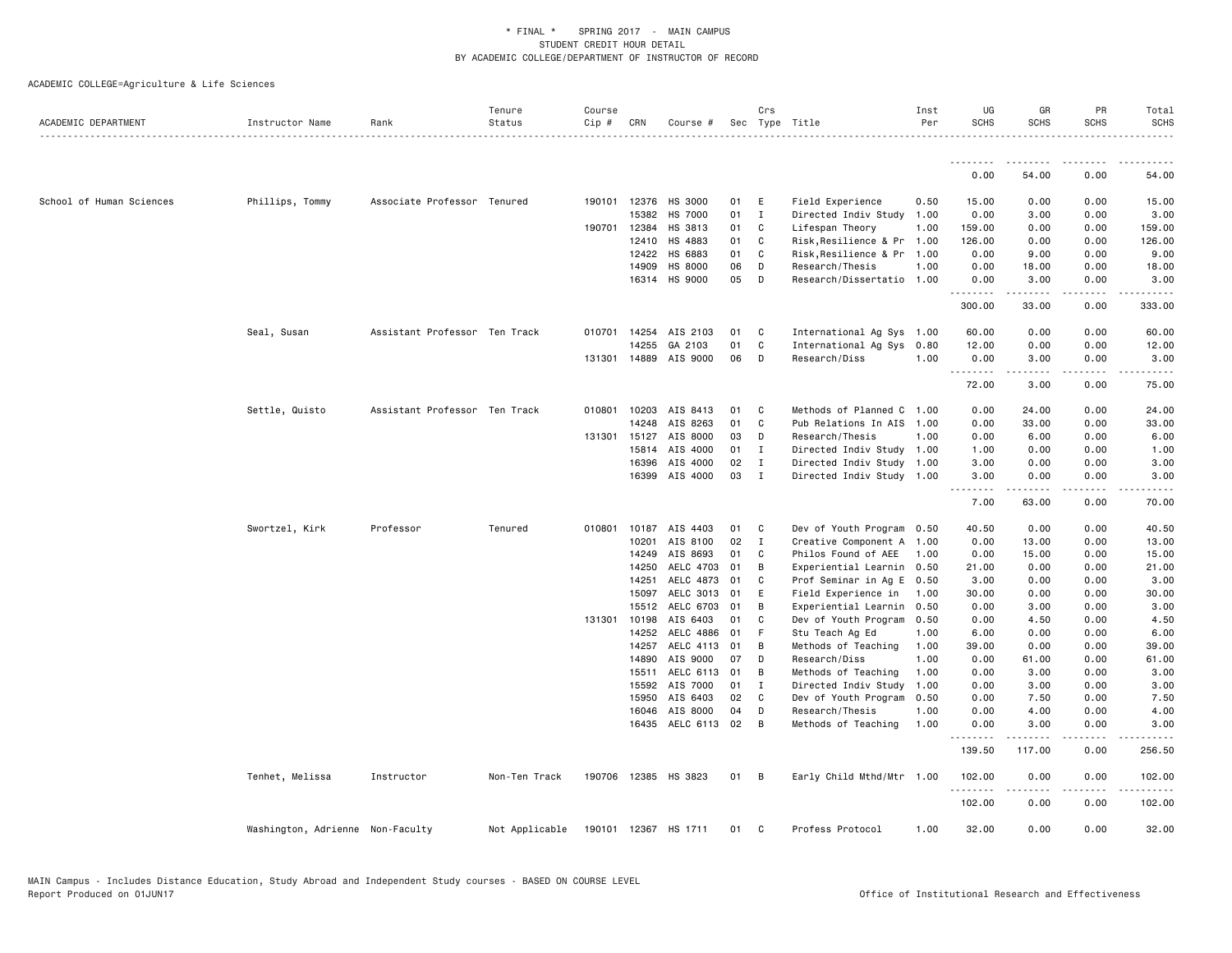| ACADEMIC DEPARTMENT                   | Instructor Name  | Rank                          | Tenure<br>Status | Course<br>$Cip$ # | CRN            | Course #           | Sec      | Crs      | Type Title                                      | Inst<br>Per | UG<br><b>SCHS</b>  | GR<br><b>SCHS</b>         | <b>PR</b><br><b>SCHS</b> | Total<br><b>SCHS</b>  |
|---------------------------------------|------------------|-------------------------------|------------------|-------------------|----------------|--------------------|----------|----------|-------------------------------------------------|-------------|--------------------|---------------------------|--------------------------|-----------------------|
|                                       |                  |                               |                  |                   |                |                    |          |          |                                                 |             | 32.00              | - - - - - - - - -<br>0.00 | --------<br>0.00         | 32.00                 |
| School of Human Sciences              | Wheeler, Brandan | Assistant Professor Ten Track |                  | 190402<br>190403  | 12377<br>12386 | HS 3303<br>HS 4333 | 01<br>01 | C.<br>C. | Consumer Economics<br>Family Public Policy 1.00 | 1.00        | 120.00<br>99.00    | 0.00<br>0.00              | 0.00<br>0.00             | 120.00<br>99.00       |
|                                       |                  |                               |                  |                   |                |                    |          |          |                                                 |             | --------<br>219.00 | --------<br>0.00          | --------<br>0.00         | - - - - - -<br>219.00 |
|                                       | Wilmoth, Joe     | Associate Professor Tenured   |                  | 190101            |                | 12376 HS 3000      | 01       | -E       | Field Experience                                | 0.50        | 15.00              | 0.00                      | 0.00                     | 15.00                 |
|                                       |                  |                               |                  |                   | 12399          | HS 4702            | 01       | C.       | HS Senior Seminar                               | 0.50        | 52.00              | 0.00                      | 0.00                     | 52.00                 |
|                                       |                  |                               |                  |                   | 15591          | HS 4000            | 01       | I.       | Directed Indiv Study                            | 1.00        | 3.00               | 0.00                      | 0.00                     | 3.00                  |
|                                       |                  |                               |                  |                   | 16225          | HS 7000            | 06       | I        | Directed Indiv Study 1.00                       |             | 0.00               | 2.00                      | 0.00                     | 2.00                  |
|                                       |                  |                               |                  | 190701            | 14896          | HS 9000            | 04       | D        | Research/Dissertatio 1.00                       |             | 0.00               | 9.00                      | 0.00                     | 9.00                  |
|                                       |                  |                               |                  | 190702            | 12388          | HS 4403            | 01       | C.       | Intro To Gerontology 1.00                       |             | 153.00             | 0.00                      | 0.00                     | 153.00                |
|                                       |                  |                               |                  |                   |                | 12414 HS 6403      | 01       | C.       | Intro to Gerontology 1.00                       |             | 0.00               | 3.00                      | 0.00                     | 3,00                  |
|                                       |                  |                               |                  |                   |                |                    |          |          |                                                 |             | - - - - - - - -    |                           | .                        |                       |
|                                       |                  |                               |                  |                   |                |                    |          |          |                                                 |             | 223.00             | 14.00                     | 0.00                     | 237,00                |
| ====================================  |                  |                               |                  |                   |                |                    |          |          |                                                 |             | ========           | ========                  | --------                 |                       |
| School of Human Sciences              |                  |                               |                  |                   |                |                    |          |          |                                                 |             | 4077.00            | 505,00                    | 0.00                     | 4582.00               |
| ===================================== |                  |                               |                  |                   |                |                    |          |          |                                                 |             |                    |                           |                          |                       |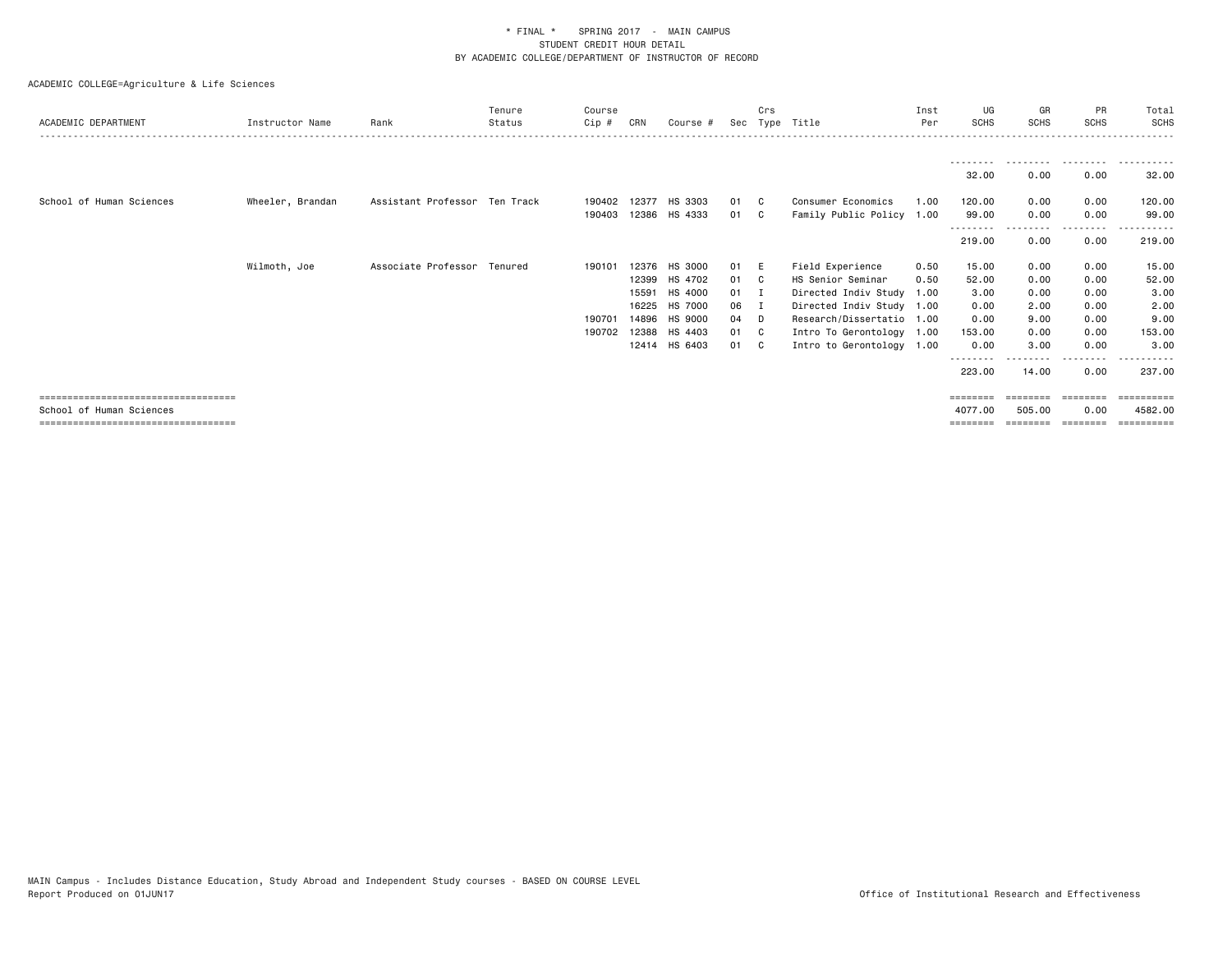| ACADEMIC DEPARTMENT | Instructor Name    | Rank                          | Tenure<br>Status | Course<br>Cip#   | CRN          | Course #                   |          | Crs           | Sec Type Title                   | Inst<br>Per  | UG<br><b>SCHS</b>    | GR<br><b>SCHS</b>    | PR<br><b>SCHS</b>     | Total<br><b>SCHS</b>                        |
|---------------------|--------------------|-------------------------------|------------------|------------------|--------------|----------------------------|----------|---------------|----------------------------------|--------------|----------------------|----------------------|-----------------------|---------------------------------------------|
| Art AAD             | Baham, Tracey      | Non-Faculty                   | Not Applicable   |                  |              | 130406 11001 COE 8563      | 01       | E             | Intro Assesmt Stud A 1.00        |              | 0.00                 | 54.00                | 0.00                  | 54.00                                       |
|                     |                    |                               |                  |                  |              |                            |          |               |                                  |              | .<br>0.00            | .<br>54.00           | 0.00                  | .<br>54.00                                  |
|                     | Bostic, Alexander  | Associate Professor Tenured   |                  |                  | 500410 10329 | ART 3443                   | 01       | L.            | Illustration                     | 1.00         | 45.00                | 0.00                 | 0.00                  | 45.00                                       |
|                     |                    |                               |                  | 500701           | 15451        | ART 4000                   | 02       | I             | Directed Indiv Study             | 1.00         | 3.00                 | 0.00                 | 0.00                  | 3.00                                        |
|                     |                    |                               |                  | 500705<br>500708 | 10303        | ART 1213<br>14227 ART 3043 | 02<br>01 | <b>L</b><br>Q | Drawing I<br>Figurative Painting | 1.00<br>1.00 | 33.00<br>36.00       | 0.00<br>0.00         | 0.00<br>0.00          | 33.00<br>36.00                              |
|                     |                    |                               |                  |                  |              |                            |          |               |                                  |              | . <u>.</u><br>117.00 | .<br>0.00            | $\frac{1}{2}$<br>0.00 | .<br>117.00                                 |
|                     | Bourgeois, Angi    | Professor                     | Tenured          |                  |              | 500703 10331 ART 3633      | 01 C     |               | History of Photograp 1.00        |              | 87.00                | 0.00                 | 0.00                  | 87.00                                       |
|                     |                    |                               |                  |                  |              |                            |          |               |                                  |              | <b>.</b> .           | $\omega$ is a set of | .                     | .                                           |
|                     |                    |                               |                  |                  |              |                            |          |               |                                  |              | 87.00                | 0.00                 | 0.00                  | 87.00                                       |
|                     | Callander, Neil    | Assistant Professor Ten Track |                  | 500401           | 10296        | ART 1133                   | 04       | L.            | Design II                        | 1.00         | 33.00                | 0.00                 | 0.00                  | 33.00                                       |
|                     |                    |                               |                  | 500701           | 15359        | ART<br>4000                | 01       | $\mathbf{I}$  | Directed Indiv Study             | 1.00         | 3.00                 | 0.00                 | 0.00                  | 3.00                                        |
|                     |                    |                               |                  | 500705           |              | 10308 ART 1223             | 03       | $\mathsf{L}$  | Drawing II                       | 1.00         | 42.00                | 0.00                 | 0.00                  | 42.00                                       |
|                     |                    |                               |                  |                  |              |                            |          |               |                                  |              | .<br>78.00           | .<br>0.00            | .<br>0.00             | $    -$<br>78.00                            |
|                     | Campbell, Frank    | Associate Professor Tenured   |                  |                  | 500701 16450 | ART 4000                   | 06       | I             | Directed Indiv Study 1.00        |              | 3.00                 | 0.00                 | 0.00                  | 3.00                                        |
|                     |                    |                               |                  |                  | 16499        | ART 4000                   | 09       | $\mathbf{I}$  | Directed Indiv Study             | 1.00         | 3.00                 | 0.00                 | 0.00                  | 3.00                                        |
|                     |                    |                               |                  | 500709           | 10316        | ART 2403                   | 01       | L             | Sculpture Survey                 | 1.00         | 39.00                | 0.00                 | 0.00                  | 39.00                                       |
|                     |                    |                               |                  |                  | 14235        | ART 4753                   | 01       | Q             | Scupl Mat & Processe 1.00        |              | 30.00                | 0.00                 | 0.00                  | 30.00                                       |
|                     |                    |                               |                  |                  |              |                            |          |               |                                  |              | .<br>75.00           | .<br>0.00            | د د د د<br>0.00       | $\sim$ $\sim$ $\sim$ $\sim$ $\sim$<br>75.00 |
|                     | Funderburk, Thomas | Professor                     | Tenured          | 500701           | 10342        | ART 4620                   | 01       | Q             | Advanced Studio - Fi 1.00        |              | 27.00                | 0.00                 | 0.00                  | 27.00                                       |
|                     |                    |                               |                  | 500708           | 14231        | ART 4053                   | 01       | Q             | Watermedia Painting              | 1.00         | 48.00                | 0.00                 | 0.00                  | 48.00                                       |
|                     |                    |                               |                  | 500799           |              | 10335 ART 4093             | 01       | s             | Senior Thesis                    | 1.00         | 27.00                | 0.00                 | 0.00                  | 27.00                                       |
|                     |                    |                               |                  |                  |              |                            |          |               |                                  |              | <u>.</u><br>102.00   | .<br>0.00            | .<br>0.00             | . <u>.</u> .<br>102.00                      |
|                     | Gipson, Claire     | Assistant Professor Ten Track |                  | 500409           | 10344        | ART 4640                   | 01       | Q             | Adv Studio - Graphic 0.30        |              | 8.10                 | 0.00                 | 0.00                  | 8.10                                        |
|                     |                    |                               |                  |                  | 10345        | ART 4640                   | 02       | Q             | Adv Studio - Graphic 1.00        |              | 36.00                | 0.00                 | 0.00                  | 36.00                                       |
|                     |                    |                               |                  | 500701           | 16270        | ART 4000                   | 05       | $\mathbf I$   | Directed Indiv Study 1.00        |              | 3.00                 | 0.00                 | 0.00                  | 3.00                                        |
|                     |                    |                               |                  | 500799           | 15389        | ART 4990                   | 03       | $\Omega$      | Special Topic In ART 1.00        |              | 27.00                | 0.00                 | 0.00                  | 27.00                                       |
|                     |                    |                               |                  |                  |              |                            |          |               |                                  |              | .<br>74.10           | .<br>0.00            | .<br>0.00             | .<br>74.10                                  |
|                     | Gootee, Marita     | Professor                     | Tenured          | 500602           | 14233        | ART 4443                   | 01       | B             | Alternative Color                | 1.00         | 30.00                | 0.00                 | 0.00                  | 30.00                                       |
|                     |                    |                               |                  | 500605           | 10341        | ART 4583                   | 01       | Q             | Photographic Portfol 1.00        |              | 24.00                | 0.00                 | 0.00                  | 24.00                                       |
|                     |                    |                               |                  |                  | 10347        | ART 4660                   | 01       | L.            | Advanced Photography 1.00        |              | 66.00                | 0.00                 | 0.00                  | 66.00                                       |
|                     |                    |                               |                  |                  | 10348        | ART 4683                   | 01       | E             | Photography Internsh 1.00        |              | 6.00                 | 0.00                 | 0.00                  | 6.00                                        |
|                     |                    |                               |                  |                  |              | 500701 16572 ART 4000      | 11       | $\mathbf{I}$  | Directed Indiv Study 1.00        |              | 3.00<br>.            | 0.00<br>.            | 0.00<br>.             | 3.00<br>.                                   |
|                     |                    |                               |                  |                  |              |                            |          |               |                                  |              | 129.00               | 0.00                 | 0.00                  | 129.00                                      |
|                     | Gordon, Jeffery    | Non-Faculty                   | Not Applicable   |                  |              | 500703 10286 ART 1113      | 01       | C             | Art Appreciation                 | 1.00         | 453.00               | 0.00                 | 0.00                  | 453.00                                      |
|                     |                    |                               |                  |                  | 13788        | ART 1113                   | 501 C    |               | Art Appreciation                 | 1.00         | 96.00                | 0.00                 | 0.00                  | 96.00                                       |
|                     |                    |                               |                  |                  |              |                            |          |               |                                  |              | .<br>549.00          | .<br>0.00            | .<br>0.00             | .<br>549.00                                 |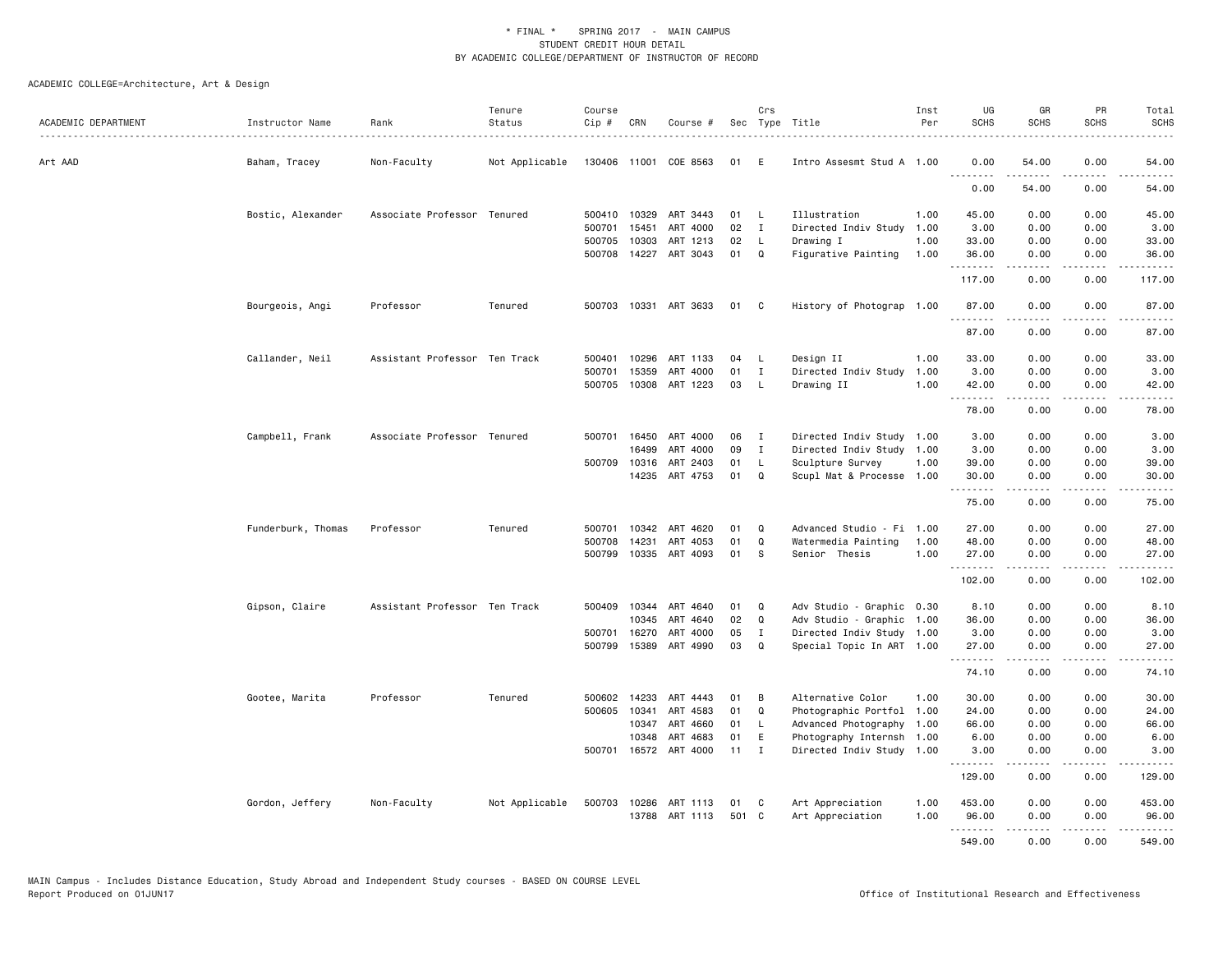| ACADEMIC DEPARTMENT | Instructor Name   | Rank                          | Tenure<br>Status | Course<br>Cip # | CRN            | Course #              |                   | Crs          | Sec Type Title                            | Inst<br>Per  | UG<br><b>SCHS</b>  | GR<br><b>SCHS</b> | PR<br><b>SCHS</b> | Total<br><b>SCHS</b>                 |
|---------------------|-------------------|-------------------------------|------------------|-----------------|----------------|-----------------------|-------------------|--------------|-------------------------------------------|--------------|--------------------|-------------------|-------------------|--------------------------------------|
|                     |                   |                               |                  |                 |                |                       |                   |              |                                           |              |                    |                   |                   | .                                    |
| Art AAD             | Harvey, Benjamin  | Associate Professor Tenured   |                  | 500703          | 10283<br>10284 | ART 1023<br>ART 1023  | 01<br>02          | C<br>C       | History Of Art II                         | 1.00         | 114.00<br>132.00   | 0.00<br>0.00      | 0.00<br>0.00      | 114.00<br>132.00                     |
|                     |                   |                               |                  |                 | 10285          | ART 1023              | H <sub>01</sub> C |              | History Of Art II<br>Honors History Of Ar | 1.00<br>1.00 | 15.00              | 0.00              | 0.00              | 15.00                                |
|                     |                   |                               |                  |                 | 14229          | ART 3623              | 01                | C            | Art in France 1850-1 1.00                 |              | 90.00              | 0.00              | 0.00              | 90.00                                |
|                     |                   |                               |                  |                 |                |                       |                   |              |                                           |              | .                  | .                 | د د د د           | .                                    |
|                     |                   |                               |                  |                 |                |                       |                   |              |                                           |              | 351.00             | 0.00              | 0.00              | 351.00                               |
|                     | Haug, Rowan       | Lecturer                      | Non-Ten Track    | 500401          | 10288          | ART 1123              | 01                | L.           | Design I                                  | 1.00         | 45.00              | 0.00              | 0.00              | 45.00                                |
|                     |                   |                               |                  |                 | 10299          | ART 1153              | 01                | L.           | Three-Dimen Design                        | 1.00         | 45.00              | 0.00              | 0.00              | 45.00                                |
|                     |                   |                               |                  |                 |                | 10300 ART 1153        | 02                | - L          | Three-Dimen Design                        | 1.00         | 48.00<br>.         | 0.00<br>.         | 0.00<br>د د د د   | 48.00<br>$\sim$ $\sim$ $\sim$ $\sim$ |
|                     |                   |                               |                  |                 |                |                       |                   |              |                                           |              | 138.00             | 0.00              | 0.00              | 138.00                               |
|                     | Haupt, Jeffrey    | Professor                     | Tenured          |                 |                | 500701 15751 ART 4000 | 03                | $\mathbf I$  | Directed Indiv Study                      | 1.00         | 3.00               | 0.00              | 0.00              | 3.00                                 |
|                     |                   |                               |                  |                 | 15797          | ART 4000              | 04                | $\mathbf{I}$ | Directed Indiv Study                      | 1.00         | 3.00               | 0.00              | 0.00              | 3.00                                 |
|                     |                   |                               |                  | 500705          | 10313          | ART 2213              | 01                | <b>L</b>     | Life Drawing I                            | 1.00         | 33.00              | 0.00              | 0.00              | 33.00                                |
|                     |                   |                               |                  | 500708          |                | 10310 ART 2013        | 01                | <b>L</b>     | Painting Survey                           | 1.00         | 42.00<br>.         | 0.00<br>.         | 0.00<br>.         | 42.00<br>$    -$                     |
|                     |                   |                               |                  |                 |                |                       |                   |              |                                           |              | 81.00              | 0.00              | 0.00              | 81.00                                |
|                     | Hester, Cassie    | Assistant Professor Ten Track |                  | 500409          | 10344          | ART 4640              | 01                | Q            | Adv Studio - Graphic 0.70                 |              | 18.90              | 0.00              | 0.00              | 18.90                                |
|                     |                   |                               |                  | 500701          | 16544          | ART 4000              | 10                | $\mathbf{I}$ | Directed Indiv Study 1.00                 |              | 3.00               | 0.00              | 0.00              | 3.00                                 |
|                     |                   |                               |                  | 500703          |                | 10324 ART 3163        | 01                | C            | History of Graphic D 1.00                 |              | 84.00              | 0.00              | 0.00              | 84.00                                |
|                     |                   |                               |                  |                 |                |                       |                   |              |                                           |              | <u>.</u><br>105.90 | 0.00              | 0.00              | 105.90                               |
|                     | Hitt, Candace     | Lecturer                      | Non-Ten Track    | 500605          |                | 10312 ART 2103        | 02                | в            | Photography Survey                        | 1.00         | 45.00              | 0.00              | 0.00              | 45.00                                |
|                     |                   |                               |                  |                 | 14228          | ART 3223              | 01                | Q            | Darkroom Basics                           | 1.00         | 33.00              | 0.00              | 0.00              | 33.00                                |
|                     |                   |                               |                  |                 | 15321          | ART 2103              | 501 B             |              | Photography Survey                        | 1.00         | 15.00              | 0.00              | 0.00              | 15.00                                |
|                     |                   |                               |                  | 500799          |                | 15270 ART 4990        | 01                | Q            | Special Topic In ART 1.00                 |              | 30.00<br>.         | 0.00              | 0.00<br>.         | 30.00<br>والمناصبات                  |
|                     |                   |                               |                  |                 |                |                       |                   |              |                                           |              | 123.00             | 0.00              | 0.00              | 123.00                               |
|                     | Hsu, Shih         | Assistant Professor Ten Track |                  | 500401          | 10322          | ART 2813              | 03                | B            | Intermed Comp for De 1.00                 |              | 33.00              | 0.00              | 0.00              | 33.00                                |
|                     |                   |                               |                  | 500409          | 10352          | ART 4883              | 01                | B            | Graphic Design for W 1.00                 |              | 36.00              | 0.00              | 0.00              | 36.00                                |
|                     |                   |                               |                  | 500701          | 16460          | ART 4000              | 07                | $\mathbf I$  | Directed Indiv Study 1.00                 |              | 3.00               | 0.00              | 0.00              | 3.00                                 |
|                     |                   |                               |                  |                 | 16461          | ART 4000              | 08                | I            | Directed Indiv Study 1.00                 |              | 3.00<br>.          | 0.00<br>.         | 0.00<br>د د د د   | 3.00<br>$    -$                      |
|                     |                   |                               |                  |                 |                |                       |                   |              |                                           |              | 75.00              | 0.00              | 0.00              | 75.00                                |
|                     | Koch, Zachary     | Lecturer                      | Non-Ten Track    | 500401          | 10295          | ART 1133              | 03                | L            | Design II                                 | 1.00         | 39.00              | 0.00              | 0.00              | 39.00                                |
|                     |                   |                               |                  |                 | 10298          | ART 1133              | 06                | L.           | Design II                                 | 1.00         | 39.00              | 0.00              | 0.00              | 39.00                                |
|                     |                   |                               |                  | 500705          | 10302          | ART 1213              | 01                | L.           | Drawing I                                 | 1.00         | 45.00              | 0.00              | 0.00              | 45.00                                |
|                     |                   |                               |                  |                 |                | 10304 ART 1213        | 03                | L.           | Drawing I                                 | 1.00         | 45.00<br>.         | 0.00<br>.         | 0.00<br>.         | 45.00<br>.                           |
|                     |                   |                               |                  |                 |                |                       |                   |              |                                           |              | 168.00             | 0.00              | 0.00              | 168.00                               |
|                     | Lippillo, Dominic | Assistant Professor Ten Track |                  | 500605          | 10311          | ART 2103              | 01                | В            | Photography Survey                        | 1.00         | 36.00              | 0.00              | 0.00              | 36.00                                |
|                     |                   |                               |                  |                 | 10334          | ART 3873              | 01                | L.           | Digital Photography                       | 1.00         | 30.00              | 0.00              | 0.00              | 30.00                                |
|                     |                   |                               |                  |                 |                | 500702 10325 ART 3233 | 01                | Q            | Studio Lighting                           | 1.00         | 30.00<br><u>.</u>  | 0.00<br>.         | 0.00<br>$- - -$   | 30.00<br>$\cdots$                    |
|                     |                   |                               |                  |                 |                |                       |                   |              |                                           |              | 96.00              | 0.00              | 0.00              | 96.00                                |
|                     | Long, Robert      | Professor                     | Tenured          |                 |                | 500711 10318 ART 2503 | 01                | - L          | Ceramic Art Survey                        | 1.00         | 39.00              | 0.00              | 0.00              | 39.00                                |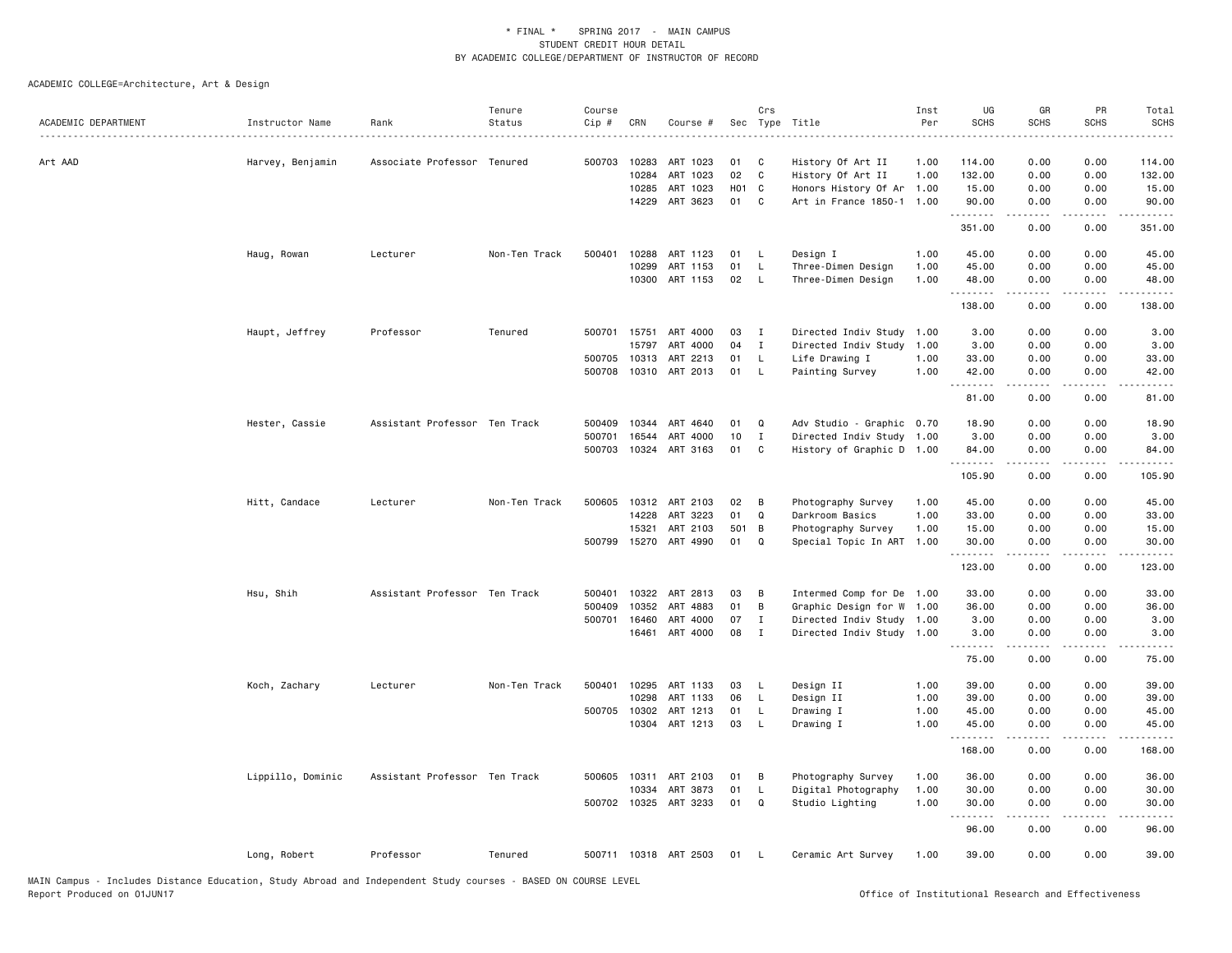| <b>SCHS</b><br>Type Title<br>Per<br>ACADEMIC DEPARTMENT<br>Instructor Name<br>Rank<br>Status<br>Cip #<br>CRN<br>Course #<br>Sec<br>Art AAD<br>Long, Robert<br>Professor<br>Tenured<br>500711<br>10319<br>ART 2503<br>02<br>L<br>Ceramic Art Survey<br>1.00<br>45.00<br>01<br>10346<br>ART 4650<br>L<br>Advanced Studio-Cera<br>1.00<br>52.00<br>15723 ART 6650<br>01<br>L.<br>Advanced Studio-Cera<br>1.00<br>0.00<br>.<br>136.00<br>Martin, Gregory<br>Assistant Professor Ten Track<br>500705 10305<br>ART 1213<br>04<br>Drawing I<br>1.00<br>39.00<br>L<br>10309<br>ART 1223<br>04<br>Drawing II<br>1.00<br>45.00<br>L<br>14226<br>ART 1223<br>01<br>Drawing II<br>L.<br>1.00<br>45.00<br>.<br>129.00<br>10293<br>ART 1133<br>Design II<br>1.00<br>36.00<br>McCourt, Timothy<br>Professor<br>Tenured<br>500401<br>01<br>-L<br>10294<br>ART 1133<br>02<br>1.00<br>33.00<br>L<br>Design II<br>05<br>10297<br>ART 1133<br>L<br>Design II<br>1.00<br>39.00<br>.<br>108.00<br>500401 10289 ART 1123<br>1.00<br>McElfish, Aaron<br>Non-Faculty<br>Not Applicable<br>02<br>Design I<br>39.00<br>- L<br>.<br>39.00<br>Mixon, Jamie<br>Professor<br>Tenured<br>500409<br>10327 ART 3323<br>01<br>L<br>Graphic Art Des II<br>1.00<br>27.00 | <b>SCHS</b><br>0.00                                                                                                                                          | <b>SCHS</b>                                                                                                                       | <b>SCHS</b>                                 |
|-------------------------------------------------------------------------------------------------------------------------------------------------------------------------------------------------------------------------------------------------------------------------------------------------------------------------------------------------------------------------------------------------------------------------------------------------------------------------------------------------------------------------------------------------------------------------------------------------------------------------------------------------------------------------------------------------------------------------------------------------------------------------------------------------------------------------------------------------------------------------------------------------------------------------------------------------------------------------------------------------------------------------------------------------------------------------------------------------------------------------------------------------------------------------------------------------------------------------------------|--------------------------------------------------------------------------------------------------------------------------------------------------------------|-----------------------------------------------------------------------------------------------------------------------------------|---------------------------------------------|
|                                                                                                                                                                                                                                                                                                                                                                                                                                                                                                                                                                                                                                                                                                                                                                                                                                                                                                                                                                                                                                                                                                                                                                                                                                     |                                                                                                                                                              |                                                                                                                                   |                                             |
|                                                                                                                                                                                                                                                                                                                                                                                                                                                                                                                                                                                                                                                                                                                                                                                                                                                                                                                                                                                                                                                                                                                                                                                                                                     |                                                                                                                                                              | 0.00                                                                                                                              | 45.00                                       |
|                                                                                                                                                                                                                                                                                                                                                                                                                                                                                                                                                                                                                                                                                                                                                                                                                                                                                                                                                                                                                                                                                                                                                                                                                                     | 0.00                                                                                                                                                         | 0.00                                                                                                                              | 52.00                                       |
|                                                                                                                                                                                                                                                                                                                                                                                                                                                                                                                                                                                                                                                                                                                                                                                                                                                                                                                                                                                                                                                                                                                                                                                                                                     | 3.00                                                                                                                                                         | 0.00                                                                                                                              | 3.00                                        |
|                                                                                                                                                                                                                                                                                                                                                                                                                                                                                                                                                                                                                                                                                                                                                                                                                                                                                                                                                                                                                                                                                                                                                                                                                                     | 3.00                                                                                                                                                         | 0.00                                                                                                                              | 139.00                                      |
|                                                                                                                                                                                                                                                                                                                                                                                                                                                                                                                                                                                                                                                                                                                                                                                                                                                                                                                                                                                                                                                                                                                                                                                                                                     | 0.00                                                                                                                                                         | 0.00                                                                                                                              | 39.00                                       |
|                                                                                                                                                                                                                                                                                                                                                                                                                                                                                                                                                                                                                                                                                                                                                                                                                                                                                                                                                                                                                                                                                                                                                                                                                                     | 0.00                                                                                                                                                         | 0.00                                                                                                                              | 45.00                                       |
|                                                                                                                                                                                                                                                                                                                                                                                                                                                                                                                                                                                                                                                                                                                                                                                                                                                                                                                                                                                                                                                                                                                                                                                                                                     | 0.00                                                                                                                                                         | 0.00                                                                                                                              | 45.00                                       |
|                                                                                                                                                                                                                                                                                                                                                                                                                                                                                                                                                                                                                                                                                                                                                                                                                                                                                                                                                                                                                                                                                                                                                                                                                                     | 0.00                                                                                                                                                         | 0.00                                                                                                                              | 129.00                                      |
|                                                                                                                                                                                                                                                                                                                                                                                                                                                                                                                                                                                                                                                                                                                                                                                                                                                                                                                                                                                                                                                                                                                                                                                                                                     | 0.00                                                                                                                                                         | 0.00                                                                                                                              | 36.00                                       |
|                                                                                                                                                                                                                                                                                                                                                                                                                                                                                                                                                                                                                                                                                                                                                                                                                                                                                                                                                                                                                                                                                                                                                                                                                                     | 0.00                                                                                                                                                         | 0.00                                                                                                                              | 33.00                                       |
|                                                                                                                                                                                                                                                                                                                                                                                                                                                                                                                                                                                                                                                                                                                                                                                                                                                                                                                                                                                                                                                                                                                                                                                                                                     | 0.00<br>.                                                                                                                                                    | 0.00<br>.                                                                                                                         | 39.00<br>.                                  |
|                                                                                                                                                                                                                                                                                                                                                                                                                                                                                                                                                                                                                                                                                                                                                                                                                                                                                                                                                                                                                                                                                                                                                                                                                                     | 0.00                                                                                                                                                         | 0.00                                                                                                                              | 108.00                                      |
|                                                                                                                                                                                                                                                                                                                                                                                                                                                                                                                                                                                                                                                                                                                                                                                                                                                                                                                                                                                                                                                                                                                                                                                                                                     | 0.00<br>$\frac{1}{2} \left( \frac{1}{2} \right) \left( \frac{1}{2} \right) \left( \frac{1}{2} \right) \left( \frac{1}{2} \right) \left( \frac{1}{2} \right)$ | 0.00<br>.                                                                                                                         | 39.00<br>.                                  |
|                                                                                                                                                                                                                                                                                                                                                                                                                                                                                                                                                                                                                                                                                                                                                                                                                                                                                                                                                                                                                                                                                                                                                                                                                                     | 0.00                                                                                                                                                         | 0.00                                                                                                                              | 39.00                                       |
|                                                                                                                                                                                                                                                                                                                                                                                                                                                                                                                                                                                                                                                                                                                                                                                                                                                                                                                                                                                                                                                                                                                                                                                                                                     | 0.00                                                                                                                                                         | 0.00                                                                                                                              | 27.00                                       |
| ART 3323<br>02<br>10328<br>L<br>Graphic Art Des II<br>1.00<br>36.00                                                                                                                                                                                                                                                                                                                                                                                                                                                                                                                                                                                                                                                                                                                                                                                                                                                                                                                                                                                                                                                                                                                                                                 | 0.00                                                                                                                                                         | 0.00                                                                                                                              | 36.00                                       |
| 10340<br>ART 4523<br>01<br>L<br>Graphic Art Intern<br>1.00<br>24.00<br>.                                                                                                                                                                                                                                                                                                                                                                                                                                                                                                                                                                                                                                                                                                                                                                                                                                                                                                                                                                                                                                                                                                                                                            | 0.00<br>.                                                                                                                                                    | 0.00                                                                                                                              | 24.00<br>. د د د د                          |
| 87.00                                                                                                                                                                                                                                                                                                                                                                                                                                                                                                                                                                                                                                                                                                                                                                                                                                                                                                                                                                                                                                                                                                                                                                                                                               | 0.00                                                                                                                                                         | 0.00                                                                                                                              | 87.00                                       |
| 500407 12381<br>HS 3573<br>Historic Costume<br>1.00<br>Neuenfeldt, Lori<br>Instructor<br>Non-Ten Track<br>02<br>К<br>0.00                                                                                                                                                                                                                                                                                                                                                                                                                                                                                                                                                                                                                                                                                                                                                                                                                                                                                                                                                                                                                                                                                                           | 0.00                                                                                                                                                         | 0.00                                                                                                                              | 0.00                                        |
| 12382<br>HS 3573<br>03<br>К<br>Historic Costume<br>1.00<br>0.00                                                                                                                                                                                                                                                                                                                                                                                                                                                                                                                                                                                                                                                                                                                                                                                                                                                                                                                                                                                                                                                                                                                                                                     | 0.00                                                                                                                                                         | 0.00                                                                                                                              | 0.00                                        |
| 500703<br>10282<br>ART 1013<br>01<br>C<br>History Of Art I<br>1.00<br>141.00                                                                                                                                                                                                                                                                                                                                                                                                                                                                                                                                                                                                                                                                                                                                                                                                                                                                                                                                                                                                                                                                                                                                                        | 0.00                                                                                                                                                         | 0.00                                                                                                                              | 141.00                                      |
| 02<br>500799 15388<br>ART 4990<br>C.<br>Special Topic In ART<br>1.00<br>90.00<br>.                                                                                                                                                                                                                                                                                                                                                                                                                                                                                                                                                                                                                                                                                                                                                                                                                                                                                                                                                                                                                                                                                                                                                  | 0.00                                                                                                                                                         | 0.00<br>.                                                                                                                         | 90.00<br>.                                  |
| 231.00                                                                                                                                                                                                                                                                                                                                                                                                                                                                                                                                                                                                                                                                                                                                                                                                                                                                                                                                                                                                                                                                                                                                                                                                                              | 0.00                                                                                                                                                         | 0.00                                                                                                                              | 231.00                                      |
| 14234<br>ART 4620<br>02<br>$\Omega$<br>Advanced Studio - Fi 0.50<br>Ngoh, Soon<br>Professor<br>Tenured<br>500701<br>18.00                                                                                                                                                                                                                                                                                                                                                                                                                                                                                                                                                                                                                                                                                                                                                                                                                                                                                                                                                                                                                                                                                                           | 0.00                                                                                                                                                         | 0.00                                                                                                                              | 18.00                                       |
| 02<br>500705 10307<br>ART 1223<br>L<br>Drawing II<br>39.00<br>1.00                                                                                                                                                                                                                                                                                                                                                                                                                                                                                                                                                                                                                                                                                                                                                                                                                                                                                                                                                                                                                                                                                                                                                                  | 0.00                                                                                                                                                         | 0.00                                                                                                                              | 39.00                                       |
| 10338<br>ART 4343<br>01<br>L<br>1.00<br>Drawing IV<br>27.00                                                                                                                                                                                                                                                                                                                                                                                                                                                                                                                                                                                                                                                                                                                                                                                                                                                                                                                                                                                                                                                                                                                                                                         | 0.00<br>$\frac{1}{2}$                                                                                                                                        | 0.00<br>.                                                                                                                         | 27.00<br>.                                  |
| .<br>84.00                                                                                                                                                                                                                                                                                                                                                                                                                                                                                                                                                                                                                                                                                                                                                                                                                                                                                                                                                                                                                                                                                                                                                                                                                          | 0.00                                                                                                                                                         | 0.00                                                                                                                              | 84.00                                       |
| Assistant Professor Ten Track<br>Adv Concept Dev.<br>Powney, Jeralyn<br>500402<br>15263<br>ART 4723<br>01<br>Q<br>1.00<br>30.00                                                                                                                                                                                                                                                                                                                                                                                                                                                                                                                                                                                                                                                                                                                                                                                                                                                                                                                                                                                                                                                                                                     | 0.00                                                                                                                                                         | 0.00                                                                                                                              | 30.00                                       |
| 500409<br>14232<br>ART 4143<br>01<br>$\Omega$<br>Letterpress for Desi<br>1.00<br>33.00                                                                                                                                                                                                                                                                                                                                                                                                                                                                                                                                                                                                                                                                                                                                                                                                                                                                                                                                                                                                                                                                                                                                              | 0.00                                                                                                                                                         | 0.00                                                                                                                              | 33.00                                       |
| 500710 14230 ART 3913<br>01<br>Q<br>Intro to Print Produ<br>1.00<br>30.00                                                                                                                                                                                                                                                                                                                                                                                                                                                                                                                                                                                                                                                                                                                                                                                                                                                                                                                                                                                                                                                                                                                                                           | 0.00                                                                                                                                                         | 0.00                                                                                                                              | 30.00                                       |
| .<br>93.00                                                                                                                                                                                                                                                                                                                                                                                                                                                                                                                                                                                                                                                                                                                                                                                                                                                                                                                                                                                                                                                                                                                                                                                                                          | 0.00                                                                                                                                                         | 0.00                                                                                                                              | $\sim$ $\sim$ $\sim$ $\sim$ $\sim$<br>93.00 |
| Seckinger, Linda<br>Professor<br>Tenured<br>500701 14234<br>ART 4620<br>02<br>$\Omega$<br>Advanced Studio - Fi 0.50<br>18.00                                                                                                                                                                                                                                                                                                                                                                                                                                                                                                                                                                                                                                                                                                                                                                                                                                                                                                                                                                                                                                                                                                        | 0.00                                                                                                                                                         | 0.00                                                                                                                              | 18.00                                       |
| ART 2303<br>01<br>500710 10314<br>L<br>Printmaking Survey<br>1.00<br>36.00                                                                                                                                                                                                                                                                                                                                                                                                                                                                                                                                                                                                                                                                                                                                                                                                                                                                                                                                                                                                                                                                                                                                                          | 0.00                                                                                                                                                         | 0.00                                                                                                                              | 36.00                                       |
| 10315 ART 2303<br>03<br>$\mathsf L$<br>Printmaking Survey<br>1.00<br>33.00<br>.                                                                                                                                                                                                                                                                                                                                                                                                                                                                                                                                                                                                                                                                                                                                                                                                                                                                                                                                                                                                                                                                                                                                                     | 0.00                                                                                                                                                         | 0.00<br>$\frac{1}{2} \left( \frac{1}{2} \right) \left( \frac{1}{2} \right) \left( \frac{1}{2} \right) \left( \frac{1}{2} \right)$ | 33.00                                       |
| 87.00                                                                                                                                                                                                                                                                                                                                                                                                                                                                                                                                                                                                                                                                                                                                                                                                                                                                                                                                                                                                                                                                                                                                                                                                                               | .<br>0.00                                                                                                                                                    | 0.00                                                                                                                              | .<br>87.00                                  |
| 500402 10339 ART 4413<br>21.00<br>Shafer, Debra<br>Lecturer<br>Non-Ten Track<br>02<br>L.<br>Advertising Dsgn II 1.00                                                                                                                                                                                                                                                                                                                                                                                                                                                                                                                                                                                                                                                                                                                                                                                                                                                                                                                                                                                                                                                                                                                |                                                                                                                                                              |                                                                                                                                   |                                             |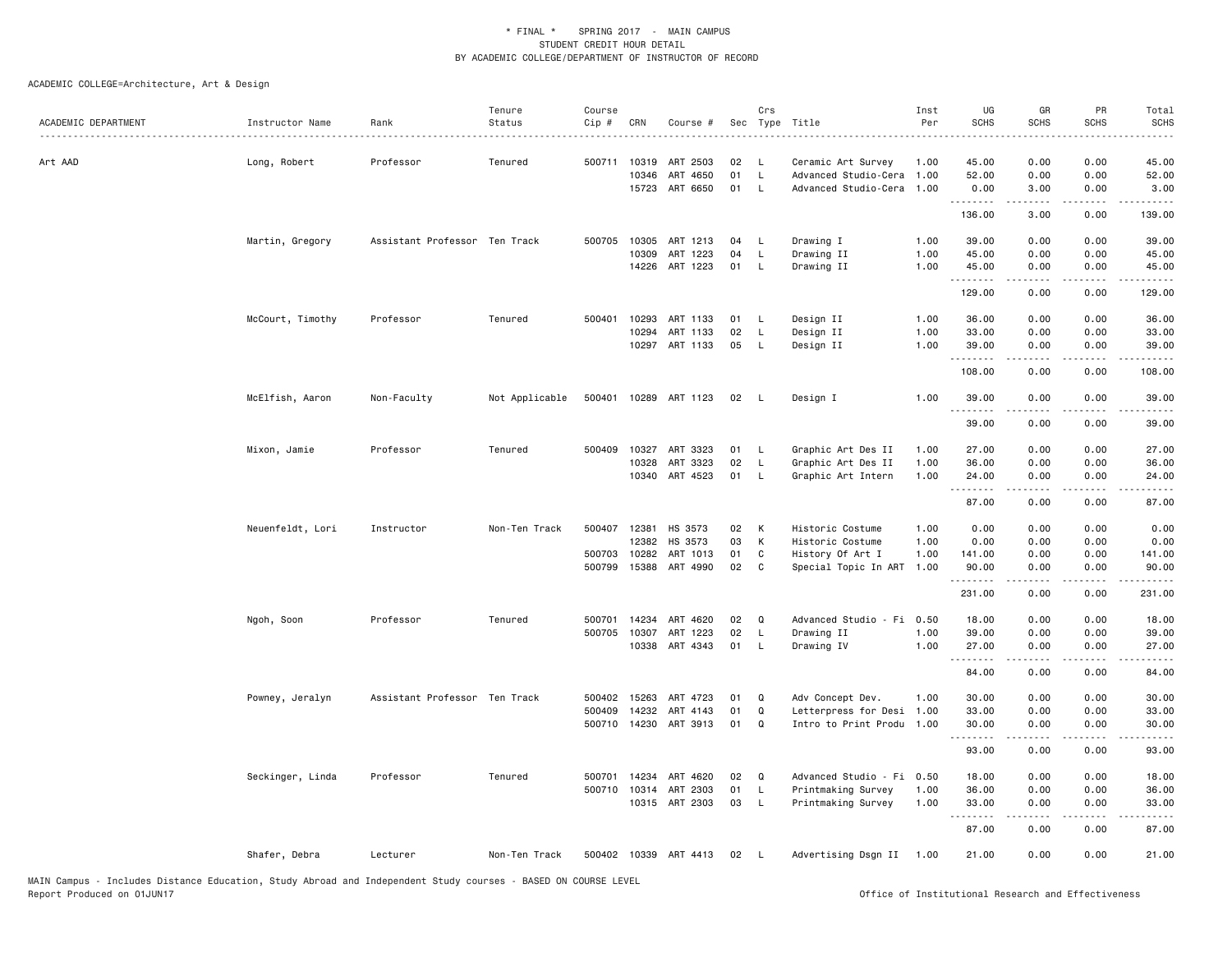| ACADEMIC DEPARTMENT                   | Instructor Name   | Rank     | Tenure<br>Status | Course<br>Cip # | CRN                     | Course #                                              | Sec                  | Crs    | Type Title                                                           | Inst<br>Per                  | UG<br>SCHS                                    | GR<br><b>SCHS</b>                 | <b>PR</b><br><b>SCHS</b>          | Total<br>SCHS                         |
|---------------------------------------|-------------------|----------|------------------|-----------------|-------------------------|-------------------------------------------------------|----------------------|--------|----------------------------------------------------------------------|------------------------------|-----------------------------------------------|-----------------------------------|-----------------------------------|---------------------------------------|
|                                       |                   |          |                  |                 |                         |                                                       |                      |        |                                                                      |                              | ---------<br>21.00                            | .<br>0.00                         | 0.00                              | 21.00                                 |
| Art AAD                               | Spencer, Brittany | Lecturer | Non-Ten Track    | 500401          | 10291<br>10320<br>10321 | ART<br>1123<br>ART 2803<br>ART 2813<br>14225 ART 1123 | 04<br>01<br>02<br>05 | B<br>в | Design I<br>Intro to Computing A<br>Intermed Comp for De<br>Design I | 1.00<br>1.00<br>1.00<br>1.00 | 48.00<br>42.00<br>45.00<br>42.00<br>--------- | 0.00<br>0.00<br>0.00<br>0.00<br>. | 0.00<br>0.00<br>0.00<br>0.00<br>. | 48.00<br>42.00<br>45.00<br>42.00<br>. |
|                                       |                   |          |                  |                 |                         |                                                       |                      |        |                                                                      |                              | 177.00                                        | 0.00                              | 0.00                              | 177.00                                |
| ===================================== |                   |          |                  |                 |                         |                                                       |                      |        |                                                                      |                              | ========                                      | ========                          | ========                          | ==========                            |
| Art AAD                               |                   |          |                  |                 |                         |                                                       |                      |        |                                                                      |                              | 3541.00                                       | 57.00                             | 0.00                              | 3598.00                               |
| ===================================== |                   |          |                  |                 |                         |                                                       |                      |        |                                                                      |                              | $=$ = = = = = = =                             |                                   |                                   | ==========                            |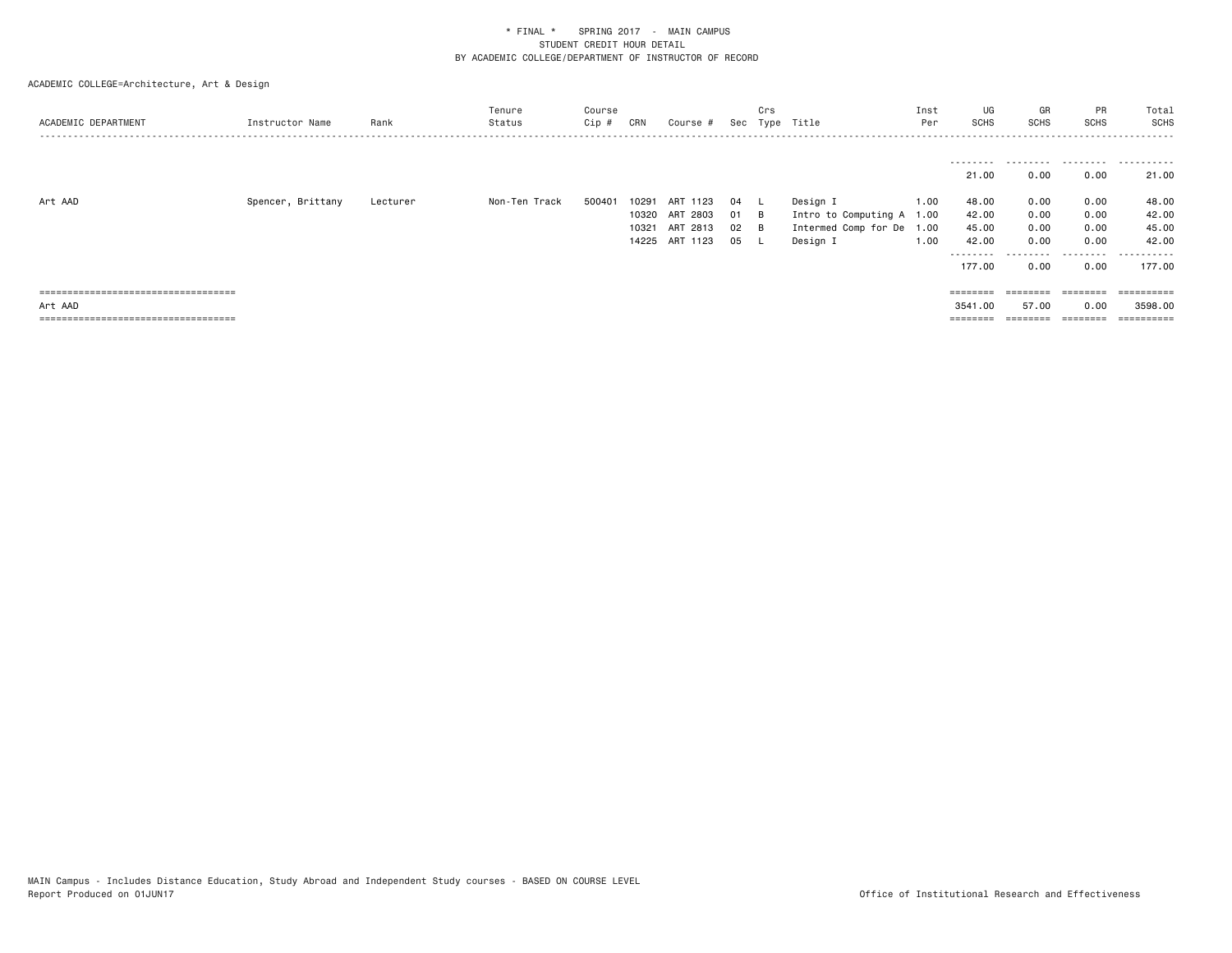|                                                                       |                   |                                   | Tenure        | Course |       |                       |       | Crs          |                           | Inst | UG                        | GR               | PR                 | Total                |
|-----------------------------------------------------------------------|-------------------|-----------------------------------|---------------|--------|-------|-----------------------|-------|--------------|---------------------------|------|---------------------------|------------------|--------------------|----------------------|
| ACADEMIC DEPARTMENT                                                   | Instructor Name   | Rank                              | Status        | Cip #  | CRN   | Course i              | Sec   |              | Type Title                | Per  | SCHS                      | <b>SCHS</b>      | <b>SCHS</b>        | <b>SCHS</b>          |
| Building Construction Science                                         | Beatty, David     | Lecturer                          | Non-Ten Track | 522001 |       | 10413 BCS 3126        | 01 L  |              | Build Construct Stud 0.99 |      | 95.04                     | 0.00             | 0.00               | 95.04                |
|                                                                       |                   |                                   |               |        |       | 15605 BCS 3126        | H01 L |              | Build Construct Stud 0.99 |      | 5.94                      | 0.00             | 0.00               | 5.94                 |
|                                                                       |                   |                                   |               |        |       |                       |       |              |                           |      | --------<br>100.98        | <u>.</u><br>0.00 | .<br>0.00          | 100.98               |
|                                                                       | Duff, Mike        | Visiting Assist Pro Non-Ten Track |               | 522001 | 10411 | BCS 2226              | 01    | $\Omega$     | Build Construct Stud 0.50 |      | 87.00                     | 0.00             | 0.00               | 87.00                |
|                                                                       |                   |                                   |               |        |       | 10414 BCS 3323        | 01    | $\mathbf{C}$ | High Perform Constru 1.00 |      | 54.00<br><u>.</u>         | 0.00             | 0.00               | 54.00                |
|                                                                       |                   |                                   |               |        |       |                       |       |              |                           |      | 141.00                    | 0.00             | 0.00               | 141.00               |
|                                                                       | Herrmann, Michele | Assistant Professor Ten Track     |               |        |       | 522001 10417 BCS 4126 | 01    | $\mathbf{L}$ | Build Contruct Studi 1.00 |      | 48.00                     | 0.00             | 0.00               | 48.00                |
|                                                                       |                   |                                   |               |        |       |                       |       |              |                           |      | 48.00                     | 0.00             | 0.00               | 48.00                |
|                                                                       | Leathem, Thomas   | Assistant Professor Ten Track     |               | 151303 | 12437 | ID 3363               | 02    | B            | 3/D & CAD Modeling i 1.00 |      | 93.00                     | 0.00             | 0.00               | 93.00                |
|                                                                       |                   |                                   |               | 460412 |       | 10412 BCS 3006        | 01    | E            | Construction Interns 1.00 |      | 6.00                      | 0.00             | 0.00               | 6.00                 |
|                                                                       |                   |                                   |               | 522001 |       | 10411 BCS 2226        | 01    | $\Omega$     | Build Construct Stud 0.50 |      | 87.00                     | 0.00             | 0.00               | 87.00                |
|                                                                       |                   |                                   |               |        |       |                       |       |              |                           |      | - - - - - - - -<br>186,00 | 0.00             | 0.00               | 186.00               |
|                                                                       | Mawlana, Mohammed | Visiting Assist Pro Non-Ten Track |               | 151303 | 16053 | ID 3363               | 03    | C.           | 3/D & CAD Modeling i 1.00 |      | 18.00                     | 0.00             | 0.00               | 18.00                |
|                                                                       |                   |                                   |               | 522001 |       | 10410 BCS 1126        | 01    | $\Omega$     | Build Construct Stud 0.50 |      | 75.00<br>--------         | 0.00             | 0.00<br>$\cdots$   | 75.00                |
|                                                                       |                   |                                   |               |        |       |                       |       |              |                           |      | 93.00                     | 0.00             | 0.00               | 93,00                |
| ====================================<br>Building Construction Science |                   |                                   |               |        |       |                       |       |              |                           |      | ========<br>568,98        | ========<br>0.00 | ========<br>0.00   | ==========<br>568.98 |
| ====================================                                  |                   |                                   |               |        |       |                       |       |              |                           |      | ========                  |                  | ================== | essessesse           |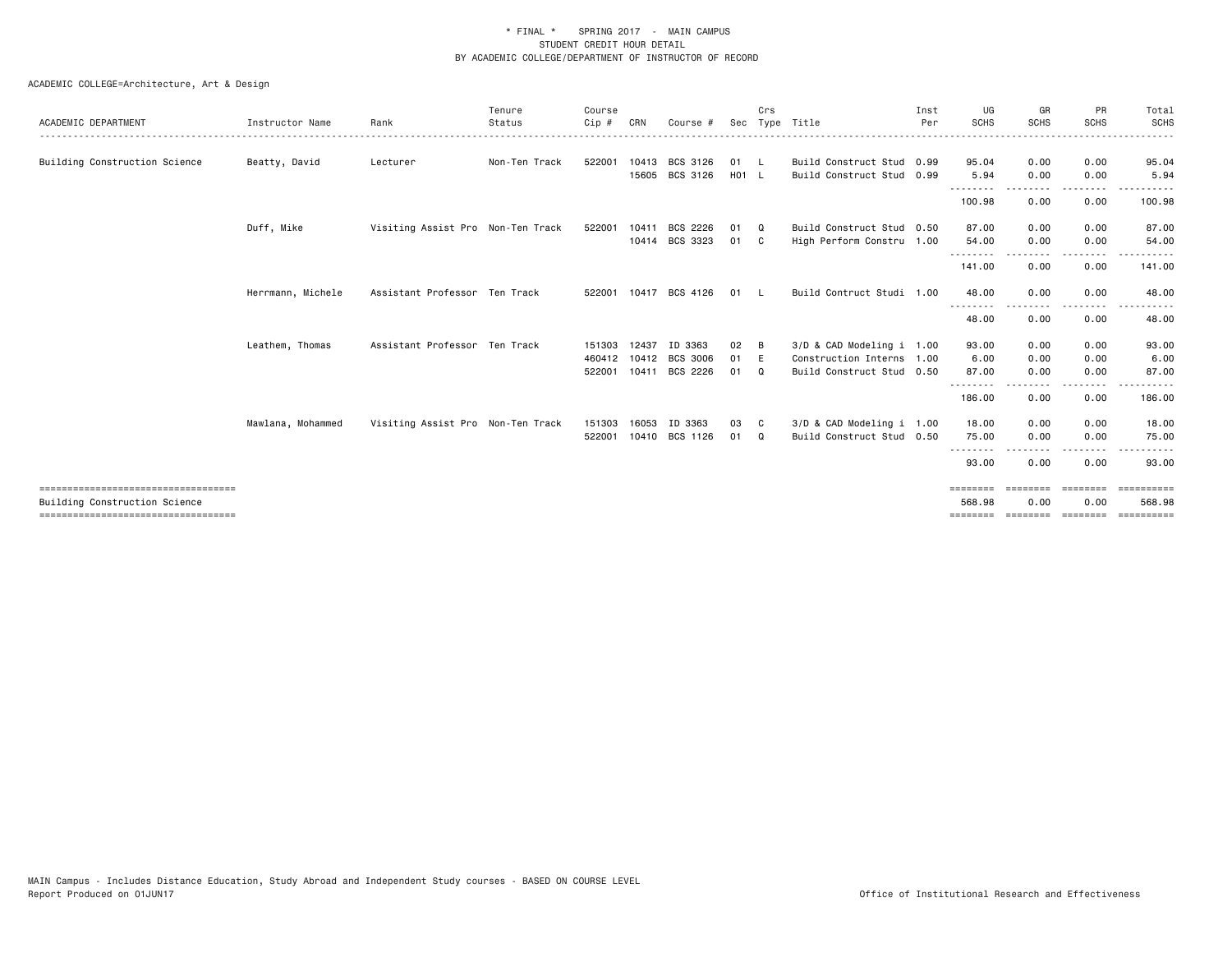| ACADEMIC DEPARTMENT                                      | Instructor Name | Rank                              | Tenure<br>Status | Course<br>Cip # | CRN            | Course #             |            | Crs            | Sec Type Title                                         | Inst<br>Per | UG<br><b>SCHS</b>   | GR<br><b>SCHS</b> | PR<br><b>SCHS</b>                                                                                                                                                                                                                                                                                                                                                                                                                                                                                                          | Total<br><b>SCHS</b> |
|----------------------------------------------------------|-----------------|-----------------------------------|------------------|-----------------|----------------|----------------------|------------|----------------|--------------------------------------------------------|-------------|---------------------|-------------------|----------------------------------------------------------------------------------------------------------------------------------------------------------------------------------------------------------------------------------------------------------------------------------------------------------------------------------------------------------------------------------------------------------------------------------------------------------------------------------------------------------------------------|----------------------|
|                                                          |                 |                                   |                  |                 |                |                      |            |                |                                                        |             |                     |                   |                                                                                                                                                                                                                                                                                                                                                                                                                                                                                                                            |                      |
| Interior Design                                          | Carroll, Robin  | Instructor                        | Non-Ten Track    | 040501          | 15501<br>12435 | ID 4673<br>ID 2603   | 01 C<br>01 | $\mathbf{C}$   | Integrated Lighting                                    | 0.75        | 27.00               | 0.00              | 0.00<br>0.00                                                                                                                                                                                                                                                                                                                                                                                                                                                                                                               | 27.00<br>45.00       |
|                                                          |                 |                                   |                  | 190601          | 13994          | ID 2603              | 501 C      |                | Interior Design Fund 1.00<br>Interior Design Fund 1.00 |             | 45.00<br>30.00      | 0.00<br>0.00      | 0.00                                                                                                                                                                                                                                                                                                                                                                                                                                                                                                                       | 30.00                |
|                                                          |                 |                                   |                  |                 | 500408 12373   | HS 2603              | 01         | $\mathbf{C}$   | Inter Design Fundame 1.00                              |             | 51.00               | 0.00              | 0.00                                                                                                                                                                                                                                                                                                                                                                                                                                                                                                                       | 51.00                |
|                                                          |                 |                                   |                  |                 | 12438          | ID 3603              | 01 C       |                | Digital Design for I 1.00                              |             | 87.00               | 0.00              | 0.00                                                                                                                                                                                                                                                                                                                                                                                                                                                                                                                       | 87.00                |
|                                                          |                 |                                   |                  |                 |                |                      |            |                |                                                        |             | 240.00              | 0.00              | 0.00                                                                                                                                                                                                                                                                                                                                                                                                                                                                                                                       | 240.00               |
|                                                          | Cothren, Claire | Non-Employee                      | Not Applicable   |                 |                | 190601 12445 ID 4654 | 01 C       |                | Interior Design Stud 1.00                              |             | 68.00<br>.          | 0.00              | 0.00<br>.                                                                                                                                                                                                                                                                                                                                                                                                                                                                                                                  | 68.00                |
|                                                          |                 |                                   |                  |                 |                |                      |            |                |                                                        |             | 68.00               | 0.00              | 0.00                                                                                                                                                                                                                                                                                                                                                                                                                                                                                                                       | 68.00                |
|                                                          | Crumpton, Amy   | Associate Professor Tenured       |                  |                 | 500408 12440   | ID 3624              | 01         | B              | Interior Design Stud 1.00                              |             | 52.00               | 0.00              | 0.00                                                                                                                                                                                                                                                                                                                                                                                                                                                                                                                       | 52.00                |
|                                                          |                 |                                   |                  |                 | 12443          | ID 4611              | 01         | C              | Principles of LEED                                     | 1.00        | 21.00               | 0.00              | 0.00                                                                                                                                                                                                                                                                                                                                                                                                                                                                                                                       | 21.00                |
|                                                          |                 |                                   |                  |                 | 14224          | ID 3624              | 02         | B              | Interior Design Stud 1.00                              |             | 48.00<br>.          | 0.00<br>.         | 0.00<br>$- - - -$                                                                                                                                                                                                                                                                                                                                                                                                                                                                                                          | 48.00<br>.           |
|                                                          |                 |                                   |                  |                 |                |                      |            |                |                                                        |             | 121.00              | 0.00              | 0.00                                                                                                                                                                                                                                                                                                                                                                                                                                                                                                                       | 121.00               |
|                                                          | Fulton, Glen    | Visiting Assist Pro Non-Ten Track |                  | 040501          | 12429          | ID 1694              | 01         | B              | Interior Design I                                      | 1.00        | 68.00               | 0.00              | 0.00                                                                                                                                                                                                                                                                                                                                                                                                                                                                                                                       | 68.00                |
|                                                          |                 |                                   |                  |                 | 12430          | ID 1694              | 02         | $\overline{B}$ | Interior Design I                                      | 1.00        | 52.00               | 0.00              | 0.00                                                                                                                                                                                                                                                                                                                                                                                                                                                                                                                       | 52.00                |
|                                                          |                 |                                   |                  | 151303          | 12432          | ID 2103              | 01         | B              | CAD for Interior Des                                   | 0.50        | 16.50               | 0.00              | 0.00                                                                                                                                                                                                                                                                                                                                                                                                                                                                                                                       | 16.50                |
|                                                          |                 |                                   |                  |                 |                | 12433 ID 2103        | 02         | B              | CAD for Interior Des 0.50                              |             | 30.00               | 0.00              | 0.00                                                                                                                                                                                                                                                                                                                                                                                                                                                                                                                       | 30.00                |
|                                                          |                 |                                   |                  |                 |                |                      |            |                |                                                        |             | .<br>166.50         | .<br>0.00         | .<br>0.00                                                                                                                                                                                                                                                                                                                                                                                                                                                                                                                  | 166.50               |
|                                                          | Miller, Beth    | Professor                         | Tenured          | 040501          | 12444          | ID 4651              | 01         | C              | ID Internship Placem                                   | 1.00        | 16.00               | 0.00              | 0.00                                                                                                                                                                                                                                                                                                                                                                                                                                                                                                                       | 16.00                |
|                                                          |                 |                                   |                  | 190699          | 15450          | ID 4000              | 01         | $\mathbf{I}$   | Directed Individual                                    | 1.00        | 1.00                | 0.00              | 0.00                                                                                                                                                                                                                                                                                                                                                                                                                                                                                                                       | 1.00                 |
|                                                          |                 |                                   |                  |                 | 15778          | ID 4000              | 02 I       |                | Directed Individual                                    | 1.00        | 1.00                | 0.00              | 0.00                                                                                                                                                                                                                                                                                                                                                                                                                                                                                                                       | 1.00                 |
|                                                          |                 |                                   |                  | 500408          | 12439          | ID 3611              | 01         | C              | Career and Portfolio                                   | 1.00        | 34.00               | 0.00              | 0.00                                                                                                                                                                                                                                                                                                                                                                                                                                                                                                                       | 34.00                |
|                                                          |                 |                                   |                  |                 | 500410 12434   | ID 2203              | 01         | Q              | Rendering                                              | 1.00        | 45.00               | 0.00              | 0.00                                                                                                                                                                                                                                                                                                                                                                                                                                                                                                                       | 45.00                |
|                                                          |                 |                                   |                  |                 | 14223          | ID 2203              | 02         | Q              | Rendering                                              | 1.00        | 48.00<br>.          | 0.00<br>.         | 0.00<br>$- - - -$                                                                                                                                                                                                                                                                                                                                                                                                                                                                                                          | 48.00<br>.           |
|                                                          |                 |                                   |                  |                 |                |                      |            |                |                                                        |             | 145.00              | 0.00              | 0.00                                                                                                                                                                                                                                                                                                                                                                                                                                                                                                                       | 145.00               |
|                                                          | Miller, Lyndsey | Assistant Professor Ten Track     |                  |                 | 151303 12432   | ID 2103              | 01         | B              | CAD for Interior Des 0.50                              |             | 16.50               | 0.00              | 0.00                                                                                                                                                                                                                                                                                                                                                                                                                                                                                                                       | 16.50                |
|                                                          |                 |                                   |                  |                 | 12433          | ID 2103              | 02         | B              | CAD for Interior Des 0.50                              |             | 30.00               | 0.00              | 0.00                                                                                                                                                                                                                                                                                                                                                                                                                                                                                                                       | 30.00                |
|                                                          |                 |                                   |                  |                 | 12436          | ID 3363              | 01         | B              | 3/D & CAD Modeling i 1.00                              |             | 99.00<br>--------   | 0.00              | 0.00                                                                                                                                                                                                                                                                                                                                                                                                                                                                                                                       | 99.00                |
|                                                          |                 |                                   |                  |                 |                |                      |            |                |                                                        |             | 145.50              | 0.00              | 0.00                                                                                                                                                                                                                                                                                                                                                                                                                                                                                                                       | 145.50               |
|                                                          | Riehm, William  | Assistant Professor Ten Track     |                  |                 | 040501 12441   | ID 3633              | 01         | C              | ID Detail & Constr D 1.00                              |             | 75.00               | 0.00              | 0.00                                                                                                                                                                                                                                                                                                                                                                                                                                                                                                                       | 75.00                |
|                                                          |                 |                                   |                  |                 | 12442          | ID 3653              | 01         | $\mathbf{C}$   | History of Interiors 1.00                              |             | 126.00              | 0.00              | 0.00                                                                                                                                                                                                                                                                                                                                                                                                                                                                                                                       | 126.00               |
|                                                          |                 |                                   |                  |                 | 15501          | ID 4673              | 01         | C              | Integrated Lighting                                    | 0.25        | 9.00                | 0.00              | 0.00                                                                                                                                                                                                                                                                                                                                                                                                                                                                                                                       | 9.00                 |
|                                                          |                 |                                   |                  |                 | 190601 12447   | ID 4693              | 01 B       |                | Furniture Design                                       | 1.00        | 30.00<br>.          | 0.00<br>.         | 0.00<br>.                                                                                                                                                                                                                                                                                                                                                                                                                                                                                                                  | 30.00<br>.           |
|                                                          |                 |                                   |                  |                 |                |                      |            |                |                                                        |             | 240.00              | 0.00              | 0.00                                                                                                                                                                                                                                                                                                                                                                                                                                                                                                                       | 240.00               |
| -------------------------------------<br>Interior Design |                 |                                   |                  |                 |                |                      |            |                |                                                        |             | ========<br>1126.00 | 0.00              | $\begin{array}{c} \multicolumn{3}{c} {\color{blue} \textbf{2}} & \multicolumn{3}{c} {\color{blue} \textbf{3}} & \multicolumn{3}{c} {\color{blue} \textbf{4}} \\ \multicolumn{3}{c} {\color{blue} \textbf{4}} & \multicolumn{3}{c} {\color{blue} \textbf{5}} & \multicolumn{3}{c} {\color{blue} \textbf{6}} & \multicolumn{3}{c} {\color{blue} \textbf{6}} \\ \multicolumn{3}{c} {\color{blue} \textbf{5}} & \multicolumn{3}{c} {\color{blue} \textbf{6}} & \multicolumn{3}{c} {\color{blue} \textbf{6}} & \multic$<br>0.00 | 1126.00              |
| -----------------------------------                      |                 |                                   |                  |                 |                |                      |            |                |                                                        |             | ========            | ======== ======== |                                                                                                                                                                                                                                                                                                                                                                                                                                                                                                                            |                      |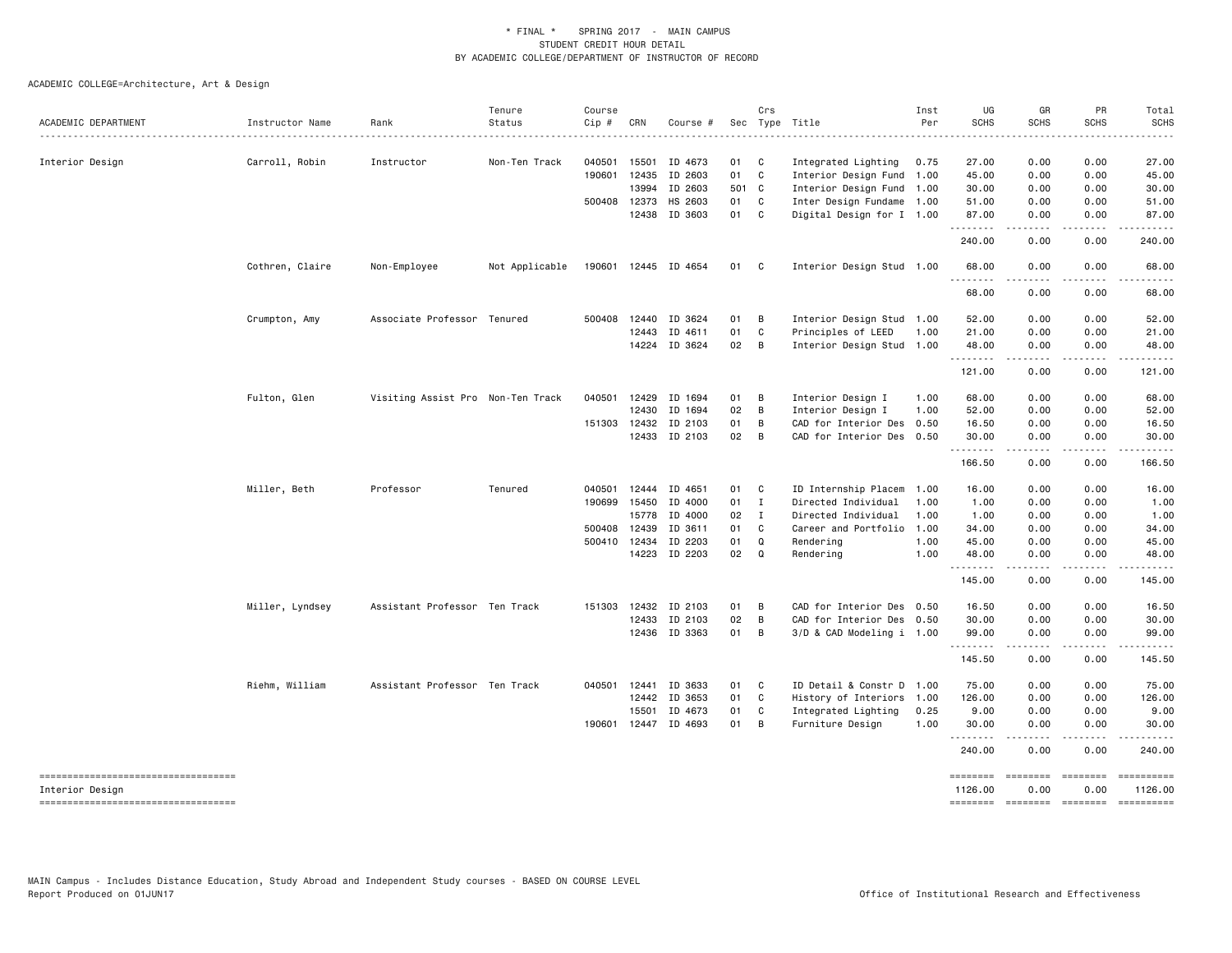| ACADEMIC DEPARTMENT    | Instructor Name     | Rank                              | Tenure<br>Status | Course<br>Cip # | CRN   | Course #                                |              | Crs               | Sec Type Title                                   | Inst<br>Per  | UG<br><b>SCHS</b>                                                                                                                                                                                                                                                                                                                                                                                                                                                                              | GR<br><b>SCHS</b> | PR<br><b>SCHS</b> | Total<br><b>SCHS</b>                                                                                                                                                                    |
|------------------------|---------------------|-----------------------------------|------------------|-----------------|-------|-----------------------------------------|--------------|-------------------|--------------------------------------------------|--------------|------------------------------------------------------------------------------------------------------------------------------------------------------------------------------------------------------------------------------------------------------------------------------------------------------------------------------------------------------------------------------------------------------------------------------------------------------------------------------------------------|-------------------|-------------------|-----------------------------------------------------------------------------------------------------------------------------------------------------------------------------------------|
| School of Architecture | Ammon, Theodore     | Lecturer                          | Non-Ten Track    |                 |       | 040201 10273 ARC 5353                   | 01           | C.                | Philosophy Of Arch                               | 1.00         | 84.00                                                                                                                                                                                                                                                                                                                                                                                                                                                                                          | 0.00              | 0.00              | 84.00                                                                                                                                                                                   |
|                        |                     |                                   |                  |                 |       |                                         |              |                   |                                                  |              | .<br>84.00                                                                                                                                                                                                                                                                                                                                                                                                                                                                                     | .<br>0.00         | 0.00              | .<br>84.00                                                                                                                                                                              |
|                        | Berk, Michael       | Professor                         | Tenured          |                 |       | 040201 10263 ARC 3573<br>15633 ARC 4000 | 01<br>01     | C<br>$\mathbf{I}$ | Portfolio Packaging<br>Directed Indiv Study 1.00 | 1.00         | 36.00<br>3.00                                                                                                                                                                                                                                                                                                                                                                                                                                                                                  | 0.00<br>0.00      | 0.00<br>0.00      | 36.00<br>3.00                                                                                                                                                                           |
|                        |                     |                                   |                  |                 |       |                                         |              |                   |                                                  |              | .<br>39.00                                                                                                                                                                                                                                                                                                                                                                                                                                                                                     | .<br>0.00         | .<br>0.00         | د د د د د<br>39.00                                                                                                                                                                      |
|                        | Callender, Jassen   | Associate Professor Tenured       |                  |                 |       | 040201 10275 ARC 5589                   | 01 B         |                   | Arch Design V-B                                  | 1.00         | 162.00                                                                                                                                                                                                                                                                                                                                                                                                                                                                                         | 0.00              | 0.00              | 162.00                                                                                                                                                                                  |
|                        |                     |                                   |                  |                 |       |                                         |              |                   |                                                  |              | .<br>162.00                                                                                                                                                                                                                                                                                                                                                                                                                                                                                    | 0.00              | 0.00              | .<br>162.00                                                                                                                                                                             |
|                        | Carson, Foster      | Lecturer                          | Non-Ten Track    |                 |       | 522001 10410 BCS 1126                   | 01           | Q                 | Build Construct Stud 0.50                        |              | 75.00<br>.                                                                                                                                                                                                                                                                                                                                                                                                                                                                                     | 0.00<br>.         | 0.00<br>$- - - -$ | 75.00<br>.                                                                                                                                                                              |
|                        |                     |                                   |                  |                 |       |                                         |              |                   |                                                  |              | 75.00                                                                                                                                                                                                                                                                                                                                                                                                                                                                                          | 0.00              | 0.00              | 75.00                                                                                                                                                                                   |
|                        | Esenwein, Frederick | Assistant Professor Ten Track     |                  |                 | 10255 | 040201 10254 ARC 2313<br>ARC 2546       | 01<br>01     | $\mathbf{C}$<br>B | History Of Arch I<br>Arch Design II-B            | 1.00<br>0.01 | 294.00<br>0.72                                                                                                                                                                                                                                                                                                                                                                                                                                                                                 | 0.00<br>0.00      | 0.00<br>0.00      | 294.00<br>0.72                                                                                                                                                                          |
|                        |                     |                                   |                  |                 | 10256 | ARC 2546                                | 02           | В                 | Arch Design II-B                                 | 0.01         | 0.72                                                                                                                                                                                                                                                                                                                                                                                                                                                                                           | 0.00              | 0.00              | 0.72                                                                                                                                                                                    |
|                        |                     |                                   |                  |                 |       | 10257 ARC 2546                          | 03           | $\overline{B}$    | Arch Design II-B                                 | 1.00         | 78.00                                                                                                                                                                                                                                                                                                                                                                                                                                                                                          | 0.00<br>-----     | 0.00<br>.         | 78.00<br>.                                                                                                                                                                              |
|                        |                     |                                   |                  |                 |       |                                         |              |                   |                                                  |              | 373.44                                                                                                                                                                                                                                                                                                                                                                                                                                                                                         | 0.00              | 0.00              | 373.44                                                                                                                                                                                  |
|                        | Gines, Jacob        | Assistant Professor Ten Track     |                  | 040201          | 10250 | ARC 1546                                | 01           | B                 | Arch Design I-B                                  | 0.01         | 0.54                                                                                                                                                                                                                                                                                                                                                                                                                                                                                           | 0.00              | 0.00              | 0.54                                                                                                                                                                                    |
|                        |                     |                                   |                  |                 | 10251 | ARC 1546                                | 02           | B                 | Arch Design I-B                                  | 1.00         | 60.00                                                                                                                                                                                                                                                                                                                                                                                                                                                                                          | 0.00              | 0.00              | 60.00                                                                                                                                                                                   |
|                        |                     |                                   |                  |                 | 10252 | ARC 1546                                | 03           | В                 | Arch Design I-B                                  | 0.01         | 0.66                                                                                                                                                                                                                                                                                                                                                                                                                                                                                           | 0.00              | 0.00              | 0.66                                                                                                                                                                                    |
|                        |                     |                                   |                  |                 | 10253 | ARC 1546                                | H01 B        |                   | Arch Design I-B Hono                             | 1.00         | 42.00                                                                                                                                                                                                                                                                                                                                                                                                                                                                                          | 0.00              | 0.00              | 42.00                                                                                                                                                                                   |
|                        |                     |                                   |                  |                 | 10258 | ARC 2723                                | 01           | C                 | Materials                                        | 1.00         | 117.00                                                                                                                                                                                                                                                                                                                                                                                                                                                                                         | 0.00              | 0.00              | 117.00                                                                                                                                                                                  |
|                        |                     |                                   |                  |                 |       | 16583 ARC 4000                          | 03           | $\mathbf{I}$      | Directed Indiv Study 1.00                        |              | 1.00<br>.                                                                                                                                                                                                                                                                                                                                                                                                                                                                                      | 0.00              | 0.00<br>----      | 1.00<br>.                                                                                                                                                                               |
|                        |                     |                                   |                  |                 |       |                                         |              |                   |                                                  |              | 221.20                                                                                                                                                                                                                                                                                                                                                                                                                                                                                         | 0.00              | 0.00              | 221.20                                                                                                                                                                                  |
|                        | Gregory, Alexis     | Associate Professor Tenured       |                  |                 |       | 040201 10256 ARC 2546                   | $02 \quad B$ |                   | Arch Design II-B                                 | 0.99         | 71.28<br>.                                                                                                                                                                                                                                                                                                                                                                                                                                                                                     | 0.00<br>.         | 0.00<br>الأعامات  | 71.28<br>.                                                                                                                                                                              |
|                        |                     |                                   |                  |                 |       |                                         |              |                   |                                                  |              | 71.28                                                                                                                                                                                                                                                                                                                                                                                                                                                                                          | 0.00              | 0.00              | 71.28                                                                                                                                                                                   |
|                        | Hankins, Francesca  | Visiting Assist Pro Non-Ten Track |                  | 040201          | 10252 | ARC 1546                                | 03           | в                 | Arch Design I-B                                  | 0.99         | 65.34                                                                                                                                                                                                                                                                                                                                                                                                                                                                                          | 0.00              | 0.00              | 65.34                                                                                                                                                                                   |
|                        |                     |                                   |                  |                 | 10259 | ARC 3323                                | 01           | C                 | History Of Arch III                              | 1.00         | 84.00                                                                                                                                                                                                                                                                                                                                                                                                                                                                                          | 0.00              | 0.00              | 84.00                                                                                                                                                                                   |
|                        |                     |                                   |                  |                 | 16632 | ARC 4000                                | 11           | $\mathbf{I}$      | Directed Indiv Study 1.00                        |              | 3.00                                                                                                                                                                                                                                                                                                                                                                                                                                                                                           | 0.00              | 0.00              | 3.00                                                                                                                                                                                    |
|                        |                     |                                   |                  |                 | 16633 | ARC 4000                                | 12           | $\mathbf{I}$      | Directed Indiv Study 1.00                        |              | 3.00                                                                                                                                                                                                                                                                                                                                                                                                                                                                                           | 0.00              | 0.00              | 3.00                                                                                                                                                                                    |
|                        |                     |                                   |                  |                 | 16634 | ARC 4000                                | 13           | $\mathbf I$       | Directed Indiv Study 1.00                        |              | 3.00                                                                                                                                                                                                                                                                                                                                                                                                                                                                                           | 0.00              | 0.00              | 3.00                                                                                                                                                                                    |
|                        |                     |                                   |                  |                 | 16635 | ARC 4000                                | 14           | $\mathbf{I}$      | Directed Indiv Study 1.00                        |              | 3.00                                                                                                                                                                                                                                                                                                                                                                                                                                                                                           | 0.00              | 0.00              | 3.00                                                                                                                                                                                    |
|                        |                     |                                   |                  |                 | 16636 | ARC 4000                                | 15           | $\mathbf{I}$      | Directed Indiv Study 1.00                        |              | 3.00                                                                                                                                                                                                                                                                                                                                                                                                                                                                                           | 0.00              | 0.00              | 3.00                                                                                                                                                                                    |
|                        |                     |                                   |                  |                 | 16637 | ARC 4000                                | 16           | $\mathbf{I}$      | Directed Indiv Study 1.00                        |              | 3.00<br>$\begin{array}{cccccccccccccc} \multicolumn{2}{c}{} & \multicolumn{2}{c}{} & \multicolumn{2}{c}{} & \multicolumn{2}{c}{} & \multicolumn{2}{c}{} & \multicolumn{2}{c}{} & \multicolumn{2}{c}{} & \multicolumn{2}{c}{} & \multicolumn{2}{c}{} & \multicolumn{2}{c}{} & \multicolumn{2}{c}{} & \multicolumn{2}{c}{} & \multicolumn{2}{c}{} & \multicolumn{2}{c}{} & \multicolumn{2}{c}{} & \multicolumn{2}{c}{} & \multicolumn{2}{c}{} & \multicolumn{2}{c}{} & \multicolumn{2}{c}{} & \$ | 0.00              | 0.00              | 3.00<br>$\frac{1}{2} \left( \frac{1}{2} \right) \left( \frac{1}{2} \right) \left( \frac{1}{2} \right) \left( \frac{1}{2} \right) \left( \frac{1}{2} \right) \left( \frac{1}{2} \right)$ |
|                        |                     |                                   |                  |                 |       |                                         |              |                   |                                                  |              | 167.34                                                                                                                                                                                                                                                                                                                                                                                                                                                                                         | 0.00              | 0.00              | 167.34                                                                                                                                                                                  |
|                        | Herrmann, Hans      | Associate Professor Tenured       |                  |                 |       | 040201 10268 ARC 4546                   | 01           | B                 | Arch Design IV-B                                 | 0.01         | 0.72                                                                                                                                                                                                                                                                                                                                                                                                                                                                                           | 0.00              | 0.00              | 0.72                                                                                                                                                                                    |
|                        |                     |                                   |                  |                 | 10269 | ARC 4546                                | 02           | B                 | Arch Design IV-B                                 | 1.00         | 72.00                                                                                                                                                                                                                                                                                                                                                                                                                                                                                          | 0.00              | 0.00              | 72.00                                                                                                                                                                                   |
|                        |                     |                                   |                  |                 |       | 10272 ARC 4733                          | 01           | C.                | Site Planning                                    | 1.00         | 69.00<br><u>.</u>                                                                                                                                                                                                                                                                                                                                                                                                                                                                              | 0.00              | 0.00              | 69.00                                                                                                                                                                                   |
|                        |                     |                                   |                  |                 |       |                                         |              |                   |                                                  |              | 141.72                                                                                                                                                                                                                                                                                                                                                                                                                                                                                         | 0.00              | 0.00              | 141.72                                                                                                                                                                                  |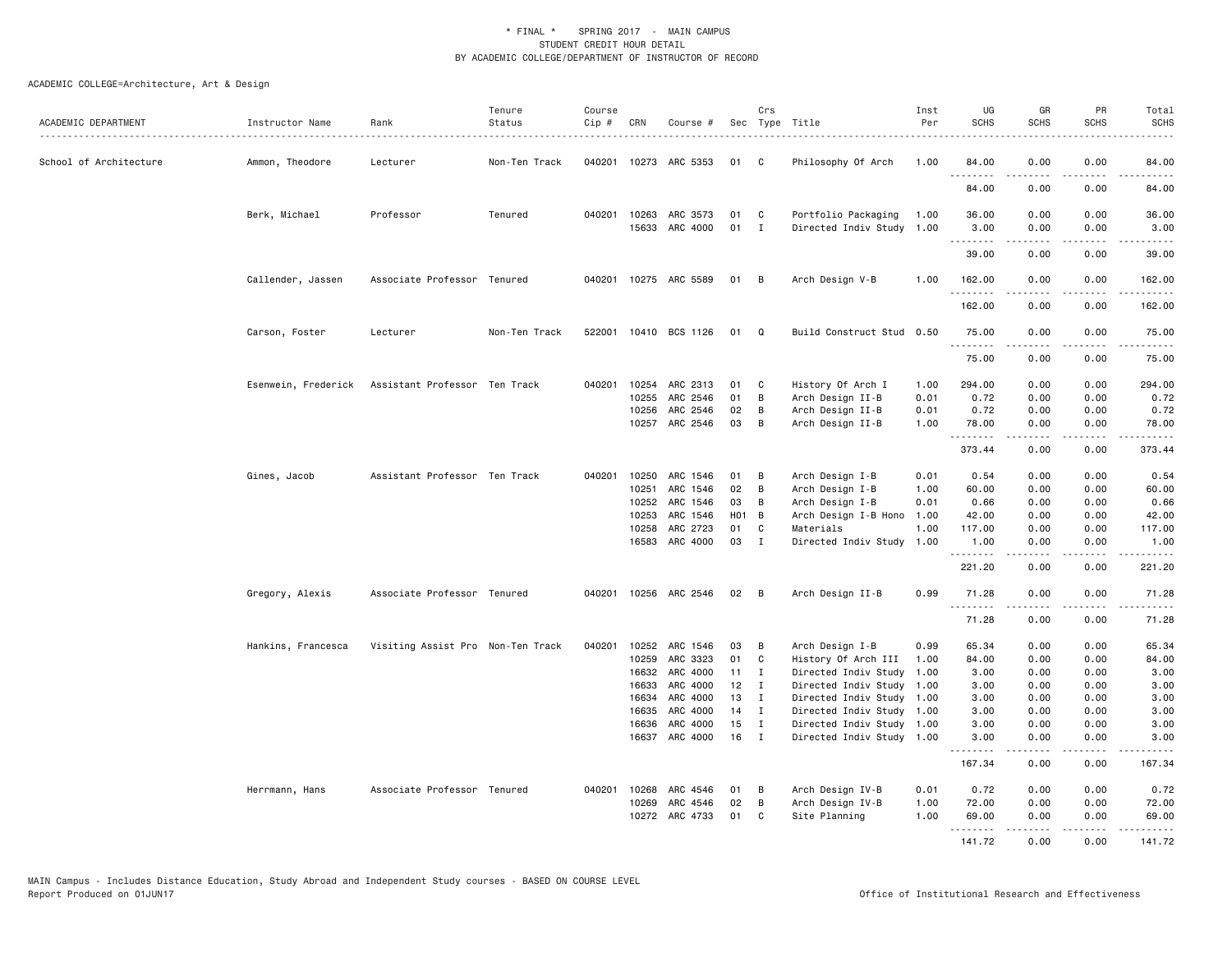| ACADEMIC DEPARTMENT    | Instructor Name | Rank                              | Tenure<br>Status | Course<br>Cip # | CRN            | Course #                   |             | Crs               | Sec Type Title                                         | Inst<br>Per | UG<br><b>SCHS</b> | GR<br><b>SCHS</b> | PR<br><b>SCHS</b> | Total<br><b>SCHS</b>                                                                                                                                          |
|------------------------|-----------------|-----------------------------------|------------------|-----------------|----------------|----------------------------|-------------|-------------------|--------------------------------------------------------|-------------|-------------------|-------------------|-------------------|---------------------------------------------------------------------------------------------------------------------------------------------------------------|
|                        |                 |                                   |                  |                 |                |                            |             |                   |                                                        |             |                   |                   |                   | $- - - - -$                                                                                                                                                   |
| School of Architecture | Jones, William  | Lecturer                          | Non-Ten Track    | 040201          | 10247          | ARC 1013                   | 01          | C                 | Arch Appreciation                                      | 1.00        | 438.00            | 0.00              | 0.00              | 438.00                                                                                                                                                        |
|                        |                 |                                   |                  |                 |                | 10408 BCS 1013             | 01          | C                 | Architecture Appreci 1.00                              |             | 12.00<br>.        | 0.00<br>.         | 0.00<br>.         | 12.00<br>$\frac{1}{2} \left( \frac{1}{2} \right) \left( \frac{1}{2} \right) \left( \frac{1}{2} \right) \left( \frac{1}{2} \right) \left( \frac{1}{2} \right)$ |
|                        |                 |                                   |                  |                 |                |                            |             |                   |                                                        |             | 450.00            | 0.00              | 0.00              | 450.00                                                                                                                                                        |
|                        | Kemp, Leah      | Non-Faculty                       | Not Applicable   | 040201          | 10270          | ARC 4613                   | S01 S       |                   | CREATE Common Ground                                   | 1.00        | 3.00              | 0.00              | 0.00              | 3.00                                                                                                                                                          |
|                        |                 |                                   |                  |                 |                | 13787 ARC 1013             | 501 C       |                   | Arch Appreciation                                      | 1.00        | 60.00<br>.        | 0.00<br>.         | 0.00<br>$- - - -$ | 60.00<br>. <b>.</b> .                                                                                                                                         |
|                        |                 |                                   |                  |                 |                |                            |             |                   |                                                        |             | 63.00             | 0.00              | 0.00              | 63.00                                                                                                                                                         |
|                        | Latham, Angela  | Instructor                        | Non-Ten Track    | 500799          | 13550          | TKI 2413                   | 01          | C                 | Hi & Appr Artcrafts                                    | 1.00        | 75.00             | 0.00              | 0.00              | 75.00                                                                                                                                                         |
|                        |                 |                                   |                  |                 | 13551          | TKI 2413                   | 02          | C                 | Hi & Appr Artcrafts                                    | 1.00        | 75.00             | 0.00              | 0.00              | 75.00                                                                                                                                                         |
|                        |                 |                                   |                  |                 | 13552          | TKI 2413                   | 03          | C                 | Hi & Appr Artcrafts                                    | 1.00        | 75.00             | 0.00              | 0.00              | 75.00                                                                                                                                                         |
|                        |                 |                                   |                  |                 |                | 13553 TKI 2413             | H04 C       |                   | Honors Hi & Appr Art 1.00                              |             | 72.00<br>.        | 0.00<br>-----     | 0.00<br>.         | 72.00<br>.                                                                                                                                                    |
|                        |                 |                                   |                  |                 |                |                            |             |                   |                                                        |             | 297.00            | 0.00              | 0.00              | 297.00                                                                                                                                                        |
|                        | Martin, George  | Visiting Assoc Prof Non-Ten Track |                  | 040201          | 10248          | ARC 1013                   | 02          | C                 | Arch Appreciation                                      | 1.00        | 414.00            | 0.00              | 0.00              | 414.00                                                                                                                                                        |
|                        |                 |                                   |                  |                 | 10250          | ARC 1546                   | 01          | В                 | Arch Design I-B                                        | 0.99        | 53.46             | 0.00              | 0.00              | 53.46                                                                                                                                                         |
|                        |                 |                                   |                  |                 | 10409          | BCS 1013                   | 02          | C                 | Architecture Appreci                                   | 1.00        | 24.00             | 0.00              | 0.00              | 24.00                                                                                                                                                         |
|                        |                 |                                   |                  |                 | 16625          | ARC 4000                   | 04          | $\mathbf{I}$      | Directed Indiv Study                                   | 1.00        | 3.00              | 0.00              | 0.00              | 3.00                                                                                                                                                          |
|                        |                 |                                   |                  |                 | 16626          | ARC 4000                   | 05          | $\mathbf{I}$      | Directed Indiv Study 1.00                              |             | 3.00              | 0.00              | 0.00              | 3.00                                                                                                                                                          |
|                        |                 |                                   |                  |                 | 16627          | ARC 4000                   | 06          | $\mathbf{I}$      | Directed Indiv Study 1.00                              |             | 3.00              | 0.00              | 0.00              | 3.00                                                                                                                                                          |
|                        |                 |                                   |                  |                 | 16628          | ARC 4000                   | 07          | $\mathbf{I}$      | Directed Indiv Study 1.00                              |             | 3.00              | 0.00              | 0.00              | 3.00                                                                                                                                                          |
|                        |                 |                                   |                  |                 | 16629          | ARC 4000                   | 08          | I                 | Directed Indiv Study 1.00                              |             | 3.00              | 0.00              | 0.00              | 3.00                                                                                                                                                          |
|                        |                 |                                   |                  |                 | 16630<br>16631 | ARC 4000<br>ARC 4000       | 09<br>10    | I<br>$\mathbf{I}$ | Directed Indiv Study 1.00<br>Directed Indiv Study 1.00 |             | 3.00<br>3.00      | 0.00<br>0.00      | 0.00<br>0.00      | 3.00<br>3.00                                                                                                                                                  |
|                        |                 |                                   |                  |                 |                |                            |             |                   |                                                        |             | .                 | .<br>0.00         | .<br>0.00         | .<br>512.46                                                                                                                                                   |
|                        |                 |                                   |                  |                 |                |                            |             |                   |                                                        |             | 512.46            |                   |                   |                                                                                                                                                               |
|                        | McGlohn, Emily  | Assistant Professor Ten Track     |                  | 040201          | 10260          | ARC 3546                   | 01          | B                 | Arch Design III-B                                      | 0.01        | 1.08              | 0.00              | 0.00              | 1.08                                                                                                                                                          |
|                        |                 |                                   |                  |                 | 10261          | ARC 3546                   | 02          | B                 | Arch Design III-B                                      | 1.00        | 102.00            | 0.00              | 0.00              | 102.00                                                                                                                                                        |
|                        |                 |                                   |                  |                 | 10264          | ARC 3723                   | 01          | C                 | Active Bldg Systems                                    | 1.00        | 81.00             | 0.00              | 0.00              | 81.00                                                                                                                                                         |
|                        |                 |                                   |                  |                 | 10415          | BCS 3723                   | 01          | C                 | Active Building Syst                                   | 1.00        | 60.00             | 0.00              | 0.00              | 60.00                                                                                                                                                         |
|                        |                 |                                   |                  |                 | 16582          | ARC 4000                   | 02          | $\mathbf I$       | Directed Indiv Study                                   | 1.00        | 1.00              | 0.00              | 0.00              | 1.00                                                                                                                                                          |
|                        |                 |                                   |                  | 522001          | 10413          | BCS 3126<br>15605 BCS 3126 | 01<br>H01 L | L                 | Build Construct Stud<br>Build Construct Stud 0.01      | 0.01        | 0.96<br>0.06      | 0.00<br>0.00      | 0.00<br>0.00      | 0.96<br>0.06                                                                                                                                                  |
|                        |                 |                                   |                  |                 |                |                            |             |                   |                                                        |             | .                 | .                 | .                 | .                                                                                                                                                             |
|                        |                 |                                   |                  |                 |                |                            |             |                   |                                                        |             | 246.10            | 0.00              | 0.00              | 246.10                                                                                                                                                        |
|                        | Mockbee, David  | Non-Employee                      | Not Applicable   |                 |                | 040201 10274 ARC 5383      | 01          | C                 | Legal Aspects Arch                                     | 1.00        | 81.00             | 0.00              | 0.00              | 81.00                                                                                                                                                         |
|                        |                 |                                   |                  |                 |                |                            |             |                   |                                                        |             | 81.00             | 0.00              | 0.00              | 81.00                                                                                                                                                         |
|                        | Poros, John     | Associate Professor Tenured       |                  | 040201          | 10260          | ARC 3546                   | 01          | В                 | Arch Design III-B                                      | 0.99        | 106.92            | 0.00              | 0.00              | 106.92                                                                                                                                                        |
|                        |                 |                                   |                  |                 | 10265          | ARC 3914                   | 01          | C                 | Structures II                                          | 1.00        | 156.00            | 0.00              | 0.00              | 156.00                                                                                                                                                        |
|                        |                 |                                   |                  |                 |                | 10416 BCS 3914             | 01          | C                 | Structures II                                          | 1.00        | 100.00<br>.       | 0.00              | 0.00              | 100.00<br>.                                                                                                                                                   |
|                        |                 |                                   |                  |                 |                |                            |             |                   |                                                        |             | 362.92            | 0.00              | 0.00              | 362.92                                                                                                                                                        |
|                        | Taylor, Justin  | Clinical Assist Pro Non-Ten Track |                  | 040201          | 10255          | ARC 2546                   | 01          | B                 | Arch Design II-B                                       | 0.99        | 71.28             | 0.00              | 0.00              | 71.28                                                                                                                                                         |
|                        |                 |                                   |                  |                 |                | 14908 ARC 4990             | 03          | B                 | Special Topic In ARC                                   | 1.00        | 12.00             | 0.00              | 0.00              | 12.00                                                                                                                                                         |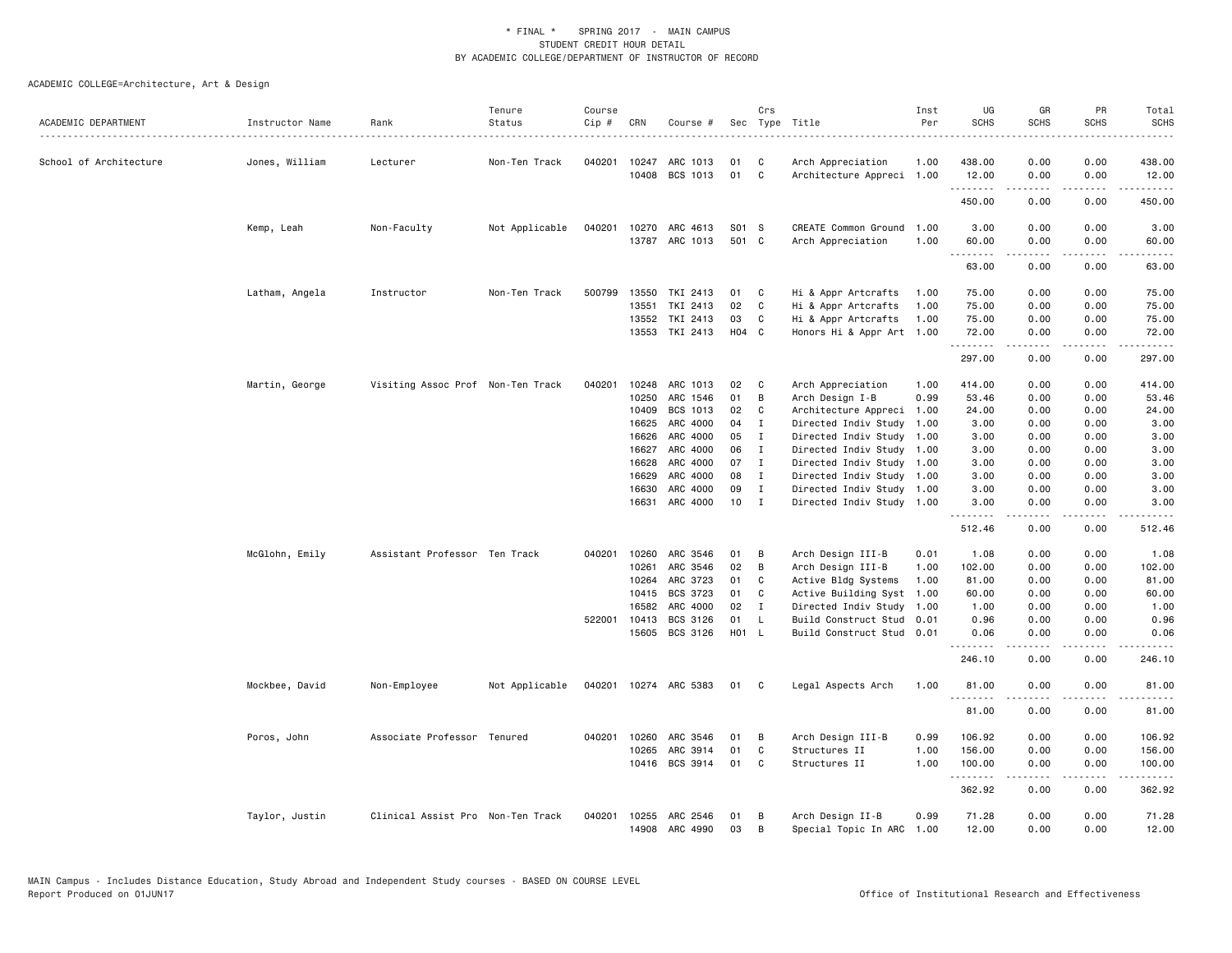| ACADEMIC DEPARTMENT                                             | Instructor Name | Rank                          | Tenure<br>Status | Course<br>Cip # | CRN   | Course # |    | Crs<br>Sec Type Title |                           | Inst<br>Per | UG<br><b>SCHS</b>         | GR<br><b>SCHS</b> | PR<br><b>SCHS</b>         | Total<br><b>SCHS</b><br>------      |
|-----------------------------------------------------------------|-----------------|-------------------------------|------------------|-----------------|-------|----------|----|-----------------------|---------------------------|-------------|---------------------------|-------------------|---------------------------|-------------------------------------|
|                                                                 |                 |                               |                  |                 |       |          |    |                       |                           |             | ---------                 | .                 |                           | .                                   |
| School of Architecture                                          | Tripp, Andrew   | Assistant Professor Ten Track |                  | 040201          | 10268 | ARC 4546 | 01 | — В                   | Arch Design IV-B          | 0.99        | 83.28<br>71.28            | 0.00<br>0.00      | 0.00<br>0.00              | 83.28<br>71.28                      |
|                                                                 |                 |                               |                  |                 | 14907 | ARC 4990 | 02 | - B                   | Special Topic In ARC 1.00 |             | 9.00<br>--------<br>80.28 | 0.00<br>0.00      | 0.00<br>---------<br>0.00 | 9.00<br>------<br>$\cdots$<br>80.28 |
|                                                                 | Vaughan, Mark   | Lecturer                      | Non-Ten Track    | 040201          | 10276 | ARC 5589 | 02 | B                     | Arch Design V-B           | 1.00        | 81.00<br>---------        | 0.00<br>.         | 0.00<br>.                 | 81.00<br>.                          |
| ====================================                            |                 |                               |                  |                 |       |          |    |                       |                           |             | 81.00                     | 0.00              | 0.00                      | 81.00<br>=========                  |
| School of Architecture<br>------------------------------------- |                 |                               |                  |                 |       |          |    |                       |                           |             | 3592.02                   | 0.00              | 0.00<br>$=$ = = = = = = = | 3592.02                             |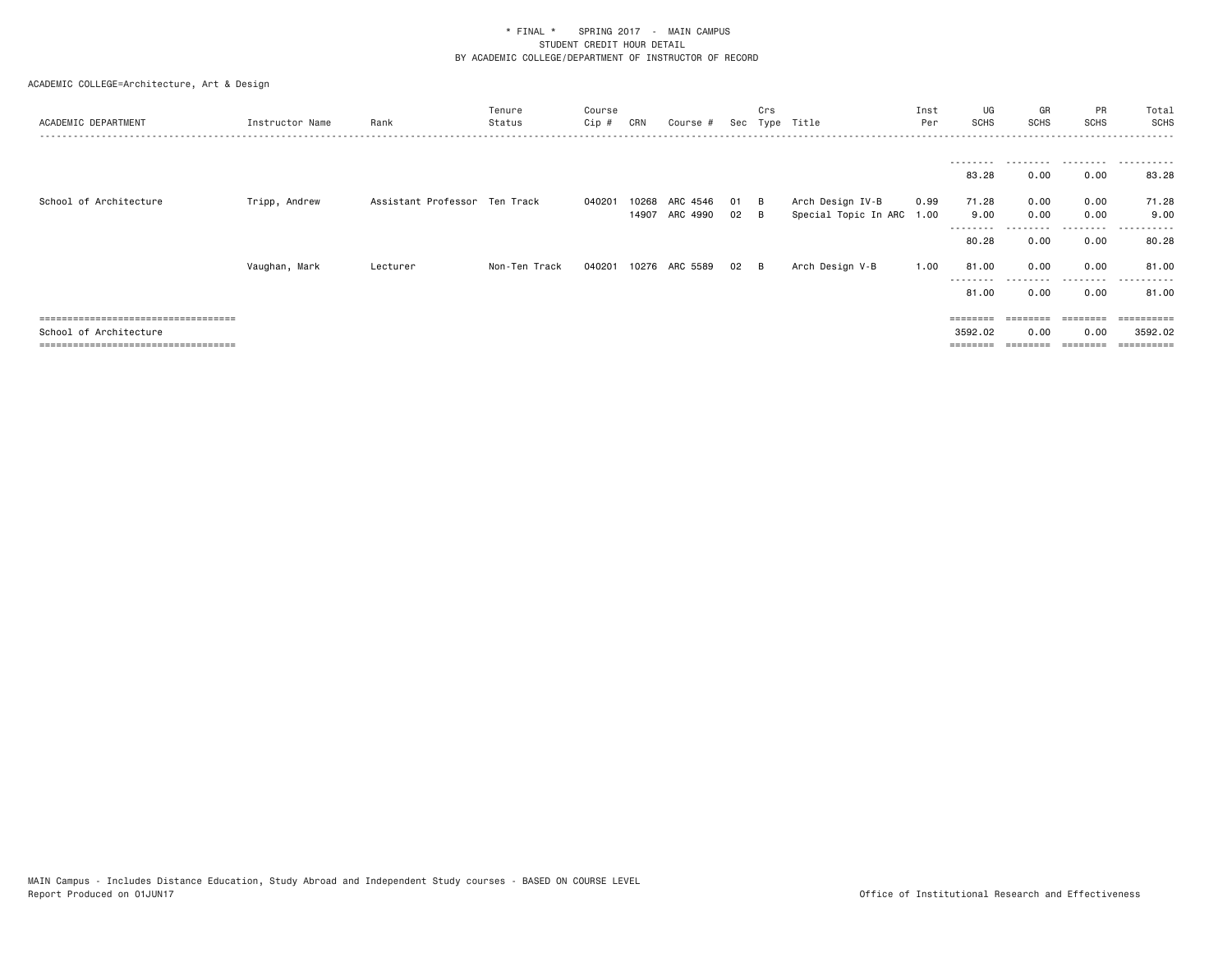| ACADEMIC DEPARTMENT                   | Instructor Name   | Rank         | Tenure<br>Status | Course<br>Cip # | CRN   | Course #                  |              | Crs | Sec Type Title            | Inst<br>Per | UG<br><b>SCHS</b> | GR<br>SCHS | PR<br><b>SCHS</b> | Total<br><b>SCHS</b> |
|---------------------------------------|-------------------|--------------|------------------|-----------------|-------|---------------------------|--------------|-----|---------------------------|-------------|-------------------|------------|-------------------|----------------------|
| Aerospace Studies                     | Cassidy, Joseph   | Non-Employee | Not Applicable   |                 |       | 280101 10359 AS 4023 01 B |              |     | NSE/Prep for Act Dut 1.00 |             | 36.00             | 0.00       | 0.00              | 36.00                |
|                                       |                   |              |                  |                 |       |                           |              |     |                           |             | 36.00             | 0.00       | 0.00              | .<br>36.00           |
|                                       | Charney, Nicholas | Non-Employee | Not Applicable   | 280101          | 10354 | AS 1022                   | 01 B         |     | Foundations of USAF- 1.00 |             | 38.00             | 0.00       | 0.00              | 38.00                |
|                                       |                   |              |                  |                 |       | 10355 AS 1022             | $02 \quad B$ |     | Foundations of USAF- 1.00 |             | 24.00             | 0.00       | 0.00              | 24.00                |
|                                       |                   |              |                  |                 |       | 10358 AS 3023             | 01 C         |     | Af Leadership Stud I 1.00 |             | 57.00             | 0.00       | 0.00              | 57.00                |
|                                       |                   |              |                  |                 |       | 16639 AS 3023             | $02 \quad B$ |     | Af Leadership Stud I 1.00 |             | 3.00              | 0.00       | 0.00              | 3.00                 |
|                                       |                   |              |                  |                 |       |                           |              |     |                           |             |                   |            | .                 | ------               |
|                                       |                   |              |                  |                 |       |                           |              |     |                           |             | 122.00            | 0.00       | 0.00              | 122.00               |
|                                       |                   |              |                  |                 |       |                           |              |     |                           |             |                   |            |                   |                      |
| ===================================== |                   |              |                  |                 |       |                           |              |     |                           |             | $=$ = = = = = = = | ========   | $=$ = = = = = = = |                      |
| Aerospace Studies                     |                   |              |                  |                 |       |                           |              |     |                           |             | 158.00            | 0.00       | 0.00              | 158.00               |
| ====================================  |                   |              |                  |                 |       |                           |              |     |                           |             |                   |            |                   | ==========           |
|                                       |                   |              |                  |                 |       |                           |              |     |                           |             |                   |            |                   |                      |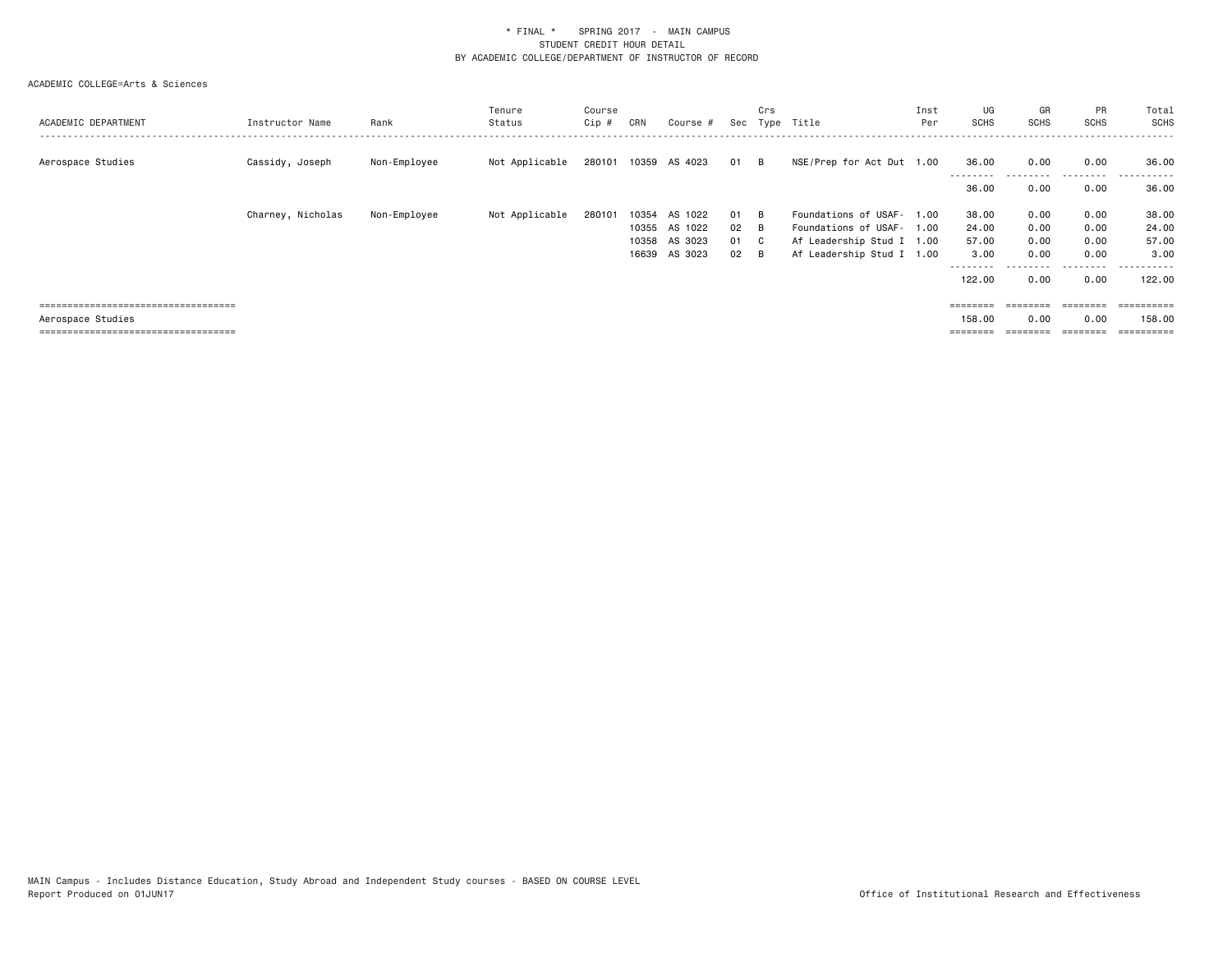|                                                     |                  |                               | Tenure         | Course |              |                      |       | Crs          |                           | Inst | UG                | GR          | PR              | Total             |
|-----------------------------------------------------|------------------|-------------------------------|----------------|--------|--------------|----------------------|-------|--------------|---------------------------|------|-------------------|-------------|-----------------|-------------------|
| ACADEMIC DEPARTMENT                                 | Instructor Name  | Rank                          | Status         | Cip #  | CRN          | Course #             |       |              | Sec Type Title            | Per  | <b>SCHS</b>       | <b>SCHS</b> | <b>SCHS</b>     | <b>SCHS</b>       |
| Anthropology & Middle Eastern Cultu Anderson, Derek |                  | Non-Faculty                   | Not Applicable |        |              | 450201 15087 AN 4000 | 03    | - I          | Directed Indiv Study 1.00 |      | 2.00              | 0.00        | 0.00            | 2.00              |
|                                                     |                  |                               |                |        |              | 15906 AN 4000        | 05    | $\mathbf{I}$ | Directed Indiv Study 1.00 |      | 1.00              | 0.00        | 0.00            | 1.00              |
|                                                     |                  |                               |                |        |              |                      |       |              |                           |      | .<br>3.00         | .<br>0.00   | .<br>0.00       | $- - - -$<br>3.00 |
|                                                     | Copeland, Toni   | Assistant Professor Ten Track |                | 240101 | 12349        | HON 4093             | H01 E |              | Honors Thesis             | 1.00 | 3.00              | 0.00        | 0.00            | 3.00              |
|                                                     |                  |                               |                | 450201 | 10244        | AN 8215              | 06    | E            | Internship in Applie      | 1.00 | 0.00              | 5.00        | 0.00            | 5.00              |
|                                                     |                  |                               |                |        |              | 14912 AN 8000        | 01    | D            | Thesis Research           | 1.00 | 0.00              | 18.00       | 0.00            | 18.00             |
|                                                     |                  |                               |                |        | 15129        | AN 4000              | 04    | $\mathbf{I}$ | Directed Indiv Study      | 1.00 | 3.00              | 0.00        | 0.00            | 3.00              |
|                                                     |                  |                               |                |        | 450203 14547 | AN 4133              | 01    | C            | Medical Anthropology      | 1.00 | 39.00             | 0.00        | 0.00            | 39.00             |
|                                                     |                  |                               |                | 450204 |              | 14510 AN 1143        | 05    | C            | Cultural Anthro           | 1.00 | 72.00<br>.        | 0.00<br>.   | 0.00<br>$- - -$ | 72.00<br>.        |
|                                                     |                  |                               |                |        |              |                      |       |              |                           |      | 117.00            | 23.00       | 0.00            | 140.00            |
|                                                     | Galaty, Michael  | Professor                     | Tenured        | 450201 |              | 14504 AN 3123        | 01    | C            | N American Indians        | 1.00 | 36.00             | 0.00        | 0.00            | 36.00             |
|                                                     |                  |                               |                |        | 14913        | AN 8000              | 02    | D            | Thesis Research           | 1.00 | 0.00              | 12.00       | 0.00            | 12.00             |
|                                                     |                  |                               |                |        | 16278        | AN 7000              | 02    | $\mathbf{I}$ | Directed Indiv Study 1.00 |      | 0.00              | 3.00        | 0.00            | 3.00              |
|                                                     |                  |                               |                |        | 16279        | AN 7000              | 03    | $\mathbf{I}$ | Directed Indiv Study      | 1.00 | 0.00              | 3.00        | 0.00            | 3.00              |
|                                                     |                  |                               |                |        |              | 16280 AN 7000        | 04    | $\mathbf{I}$ | Directed Indiv Study 1.00 |      | 0.00<br>.         | 2.00<br>.   | 0.00<br>.       | 2.00<br>.         |
|                                                     |                  |                               |                |        |              |                      |       |              |                           |      | 36.00             | 20.00       | 0.00            | 56.00             |
|                                                     | Hardin, James    | Associate Professor Tenured   |                |        | 380101 14507 | MEC 3553             | 01    | C            | Near East Archaeolog 1.00 |      | 3.00              | 0.00        | 0.00            | 3.00              |
|                                                     |                  |                               |                |        | 14776        | REL 3553             | 01    | C            | Near East Archaeolog 1.00 |      | 18.00             | 0.00        | 0.00            | 18.00             |
|                                                     |                  |                               |                | 450201 | 10242        | AN 8215              | 04    | E            | Internship in Applie      | 1.00 | 0.00              | 10.00       | 0.00            | 10.00             |
|                                                     |                  |                               |                |        |              | 14914 AN 8000        | 03    | D            | Thesis Research           | 1.00 | 0.00              | 6.00        | 0.00            | 6.00              |
|                                                     |                  |                               |                |        | 15907        | AN 4000              | 06    | $\mathbf{I}$ | Directed Indiv Study 1.00 |      | 1.00              | 0.00        | 0.00            | 1.00              |
|                                                     |                  |                               |                |        | 16342        | AN 4000              | 07    | $\mathbf{I}$ | Directed Indiv Study 1.00 |      | 1.00              | 0.00        | 0.00            | 1.00              |
|                                                     |                  |                               |                |        | 16343        | AN 4000              | 08    | $\mathbf{I}$ | Directed Indiv Study 1.00 |      | 3.00              | 0.00        | 0.00            | 3.00              |
|                                                     |                  |                               |                |        | 16471        | AN 4000              | 09    | $\mathbf{I}$ | Directed Indiv Study 1.00 |      | 3.00              | 0.00        | 0.00            | 3.00              |
|                                                     |                  |                               |                | 450301 |              | 14508 AN 3553        | 01    | C            | Near East Archaeolog 1.00 |      | 60.00<br><u>.</u> | 0.00<br>.   | 0.00<br>.       | 60.00<br>.        |
|                                                     |                  |                               |                |        |              |                      |       |              |                           |      | 89.00             | 16.00       | 0.00            | 105.00            |
|                                                     | Hoffman, David   | Associate Professor Tenured   |                |        |              | 450201 14511 AN 3133 | 01    | C            | Anth Latin America        | 1.00 | 72.00             | 0.00        | 0.00            | 72.00             |
|                                                     |                  |                               |                |        |              | 14915 AN 8000        | 04    | D            | Thesis Research           | 1.00 | 0.00<br>.         | 1.00<br>.   | 0.00<br>.       | 1.00<br>.         |
|                                                     |                  |                               |                |        |              |                      |       |              |                           |      | 72.00             | 1.00        | 0.00            | 73.00             |
|                                                     | Kennett, Curtis  | Non-Employee                  | Not Applicable |        |              | 450201 10206 AN 1103 | 01    | C            | Intro To Anthro           | 1.00 | 75.00<br>.        | 0.00<br>.   | 0.00<br>.       | 75.00<br>.        |
|                                                     |                  |                               |                |        |              |                      |       |              |                           |      | 75.00             | 0.00        | 0.00            | 75.00             |
|                                                     | Marcus, Jean     | Instructor                    | Non-Ten Track  | 450201 |              | 10207 AN 1103        | 02    | C            | Intro To Anthro           | 1.00 | 135.00            | 0.00        | 0.00            | 135.00            |
|                                                     |                  |                               |                |        |              | 10208 AN 1103        | 03    | C            | Intro To Anthro           | 1.00 | 129.00            | 0.00        | 0.00            | 129.00            |
|                                                     |                  |                               |                |        |              | 14512 AN 3333        | 01    | C            | Primate Behavior          | 1.00 | 36.00             | 0.00        | 0.00            | 36.00             |
|                                                     |                  |                               |                |        |              |                      |       |              |                           |      | 300.00            | 0.00        | 0.00            | 300.00            |
|                                                     | McClellan, Laura | Assistant Professor Ten Track |                | 450201 | 14506        | AN 8193              | 01    | s            | Current Cultural The 1.00 |      | 0.00              | 9.00        | 0.00            | 9.00              |
|                                                     |                  |                               |                |        | 14916        | AN 8000              | 05    | D            | Thesis Research           | 1.00 | 0.00              | 6.00        | 0.00            | 6.00              |
|                                                     |                  |                               |                | 450204 | 10210        | AN 1143              | 01    | C            | Cultural Anthro           | 1.00 | 66.00             | 0.00        | 0.00            | 66.00             |
|                                                     |                  |                               |                |        |              | 10211 AN 1143        | 02    | C            | Cultural Anthro           | 1.00 | 60.00             | 0.00        | 0.00            | 60.00             |
|                                                     |                  |                               |                |        |              | 10212 AN 1143        | 03    | C            | Cultural Anthro           | 1.00 | 60.00             | 0.00        | 0.00            | 60.00             |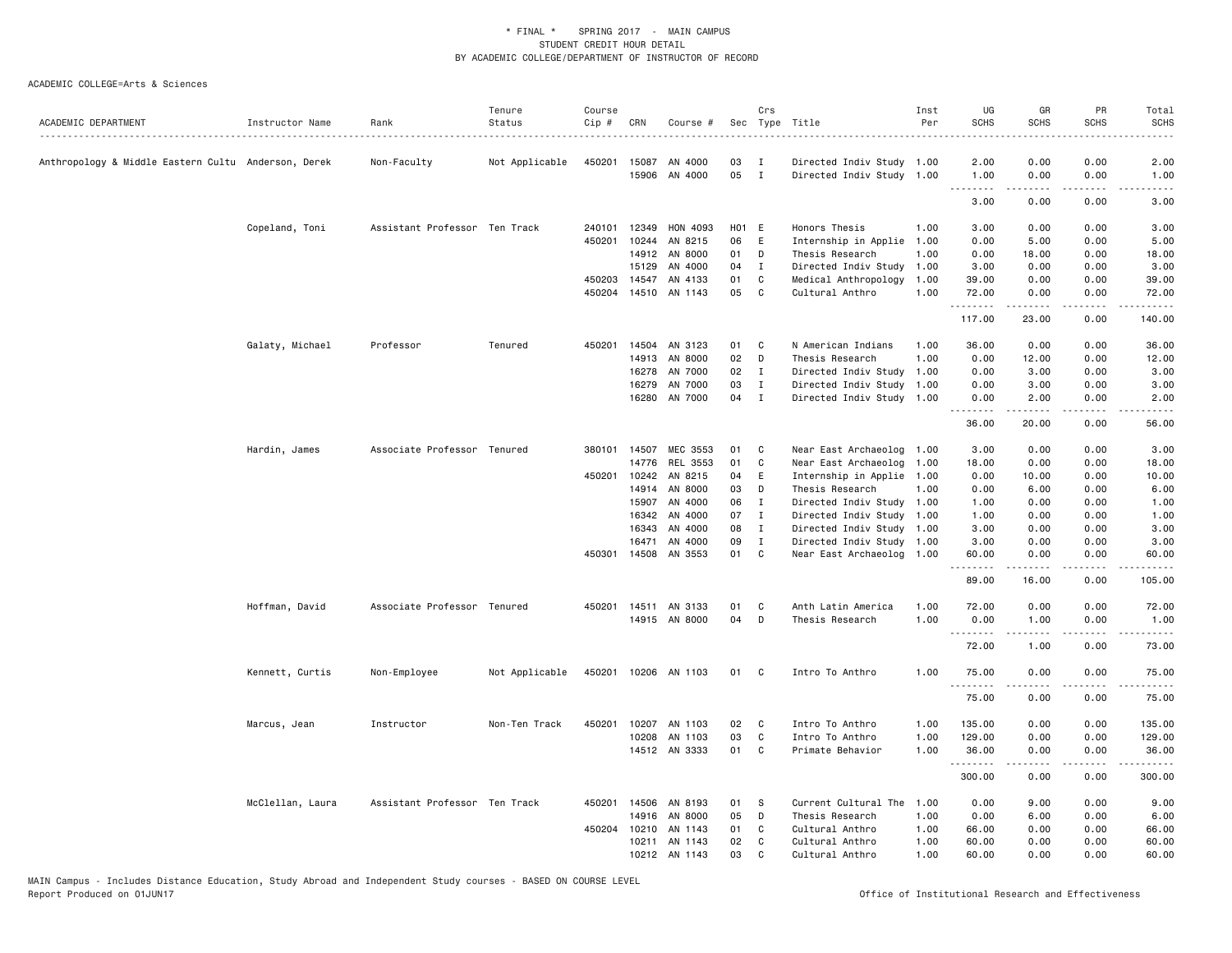| <b>SCHS</b><br>SCHS<br><b>SCHS</b><br>ACADEMIC DEPARTMENT<br>Status<br>Sec Type Title<br>Per<br>Instructor Name<br>Rank<br>Cip#<br>CRN<br>Course #<br>04<br>Cultural Anthro<br>0.00<br>0.00<br>Anthropology & Middle Eastern Cultu McClellan, Laura<br>Assistant Professor Ten Track<br>450204 10213 AN 1143<br>$\overline{\phantom{a}}$ C<br>1.00<br>57.00<br>H <sub>01</sub> C<br>14509 AN 1143<br>Cultural Anthro<br>1.00<br>63.00<br>0.00<br>0.00<br>.<br>306.00<br>15.00<br>0.00<br>Miller, Darcy<br>Assistant Professor Ten Track<br>06<br>Thesis Research<br>0.00<br>450201<br>14917 AN 8000<br>D<br>1.00<br>14.00<br>0.00<br>01<br>450301 10219<br>AN 1543<br>$\mathbf{C}$<br>Intro To Archaeology<br>60.00<br>0.00<br>0.00<br>1.00<br>10220<br>AN 1543<br>02 C<br>Intro To Archaeology<br>0.00<br>0.00<br>1.00<br>75.00<br>AN 1543<br>03<br>10221<br>C<br>Intro To Archaeology<br>1.00<br>69.00<br>0.00<br>0.00<br>14505 AN 8513<br>01 C<br>Southeastern Arch<br>1.00<br>0.00<br>12.00<br>0.00<br>.<br>$\frac{1}{2} \left( \frac{1}{2} \right) \left( \frac{1}{2} \right) \left( \frac{1}{2} \right) \left( \frac{1}{2} \right) \left( \frac{1}{2} \right)$<br>$\cdots$<br>.<br>204.00<br>26.00<br>0.00<br>Osterholtz, Anna<br>Assistant Professor Ten Track<br>Intro to Biol Anthro 1.00<br>450201<br>10216<br>AN 1344<br>01<br>C<br>96.00<br>0.00<br>0.00<br>02 K<br>10217 AN 1344<br>Intro to Biol Anthro 1.00<br>0.00<br>0.00<br>0.00<br>10218<br>AN 1344<br>03 K<br>Intro to Biol Anthro 1.00<br>0.00<br>0.00<br>0.00<br>01<br>15519 AN 2990<br>C<br>Special Topic In AN<br>1.00<br>33.00<br>0.00<br>0.00<br>16099 AN 7000<br>$01$ I<br>Directed Indiv Study 1.00<br>0.00<br>1.00<br>0.00<br>--------<br>.<br>.<br>.<br>129.00<br>1.00<br>0.00<br>Peacock, Claude<br>Professor<br>10227<br>AN 3513<br>01<br>Artifact Analysis<br>51.00<br>0.00<br>0.00<br>Tenured<br>450201<br>C<br>1.00<br>10228<br>AN 3513<br>02 K<br>Artifact Analysis<br>0.00<br>0.00<br>0.00<br>1.00<br>14919<br>AN 8000<br>08<br>Thesis Research<br>1.00<br>0.00<br>24.00<br>0.00<br>D<br>450301 14514 AN 8533<br>01<br>$\mathbf{C}$<br>Archaeological Theor 1.00<br>0.00<br>39.00<br>0.00<br>--------<br>.<br>----<br>51.00<br>63.00<br>0.00<br>Zuckerman, Molly<br>Associate Professor Ten Track<br>14920<br>AN 8000<br>09<br>Thesis Research<br>0.00<br>8.00<br>0.00<br>450201<br>D<br>1.00<br>15019<br>AN 4000<br>$02 \quad I$<br>Directed Indiv Study<br>1.00<br>0.00<br>0.00<br>1.00<br>15515 AN 4990<br>01<br>$\mathbf{C}$<br>Special Topic In AN<br>48.00<br>0.00<br>0.00<br>1.00<br>6.00<br>15967<br>AN 6990<br>01<br>C<br>Special Topic In AN<br>1.00<br>0.00<br>0.00<br>450299 14513 AN 8313<br>01 S<br>Paleopathology<br>1.00<br>0.00<br>0.00<br>12.00<br>.<br>.<br>49.00<br>26.00<br>0.00<br>-------------------------------------<br><b>SEBSEBED</b><br><b>EDESSERS</b><br>$\begin{array}{cccccc} \multicolumn{2}{c}{{\color{red}z}} & \multicolumn{2}{c}{{\color{blue}z}} & \multicolumn{2}{c}{{\color{blue}z}} & \multicolumn{2}{c}{{\color{blue}z}} & \multicolumn{2}{c}{{\color{blue}z}} & \multicolumn{2}{c}{{\color{blue}z}} & \multicolumn{2}{c}{{\color{blue}z}} & \multicolumn{2}{c}{{\color{blue}z}} & \multicolumn{2}{c}{{\color{blue}z}} & \multicolumn{2}{c}{{\color{blue}z}} & \multicolumn{2}{c}{{\color{blue}z}} & \multicolumn{2}{c}{{\color{blue$<br>0.00<br>1622.00<br>Anthropology & Middle Eastern Cultu<br>1431.00<br>191.00 |  | Tenure | Course |  | Crs | Inst | UG | GR | PR | Total                      |
|------------------------------------------------------------------------------------------------------------------------------------------------------------------------------------------------------------------------------------------------------------------------------------------------------------------------------------------------------------------------------------------------------------------------------------------------------------------------------------------------------------------------------------------------------------------------------------------------------------------------------------------------------------------------------------------------------------------------------------------------------------------------------------------------------------------------------------------------------------------------------------------------------------------------------------------------------------------------------------------------------------------------------------------------------------------------------------------------------------------------------------------------------------------------------------------------------------------------------------------------------------------------------------------------------------------------------------------------------------------------------------------------------------------------------------------------------------------------------------------------------------------------------------------------------------------------------------------------------------------------------------------------------------------------------------------------------------------------------------------------------------------------------------------------------------------------------------------------------------------------------------------------------------------------------------------------------------------------------------------------------------------------------------------------------------------------------------------------------------------------------------------------------------------------------------------------------------------------------------------------------------------------------------------------------------------------------------------------------------------------------------------------------------------------------------------------------------------------------------------------------------------------------------------------------------------------------------------------------------------------------------------------------------------------------------------------------------------------------------------------------------------------------------------------------------------------------------------------------------------------------------------------------------------------------------------------------------------------------------------------------------------------------------------------------------------------------------------------------------------------------------------------------------------------------------------------------------------------------------------------------------------------------------------------------------------------------------------------------------------------------------------------------------------------------------------------------|--|--------|--------|--|-----|------|----|----|----|----------------------------|
|                                                                                                                                                                                                                                                                                                                                                                                                                                                                                                                                                                                                                                                                                                                                                                                                                                                                                                                                                                                                                                                                                                                                                                                                                                                                                                                                                                                                                                                                                                                                                                                                                                                                                                                                                                                                                                                                                                                                                                                                                                                                                                                                                                                                                                                                                                                                                                                                                                                                                                                                                                                                                                                                                                                                                                                                                                                                                                                                                                                                                                                                                                                                                                                                                                                                                                                                                                                                                                                      |  |        |        |  |     |      |    |    |    | <b>SCHS</b><br>$- - - - -$ |
|                                                                                                                                                                                                                                                                                                                                                                                                                                                                                                                                                                                                                                                                                                                                                                                                                                                                                                                                                                                                                                                                                                                                                                                                                                                                                                                                                                                                                                                                                                                                                                                                                                                                                                                                                                                                                                                                                                                                                                                                                                                                                                                                                                                                                                                                                                                                                                                                                                                                                                                                                                                                                                                                                                                                                                                                                                                                                                                                                                                                                                                                                                                                                                                                                                                                                                                                                                                                                                                      |  |        |        |  |     |      |    |    |    | 57.00                      |
|                                                                                                                                                                                                                                                                                                                                                                                                                                                                                                                                                                                                                                                                                                                                                                                                                                                                                                                                                                                                                                                                                                                                                                                                                                                                                                                                                                                                                                                                                                                                                                                                                                                                                                                                                                                                                                                                                                                                                                                                                                                                                                                                                                                                                                                                                                                                                                                                                                                                                                                                                                                                                                                                                                                                                                                                                                                                                                                                                                                                                                                                                                                                                                                                                                                                                                                                                                                                                                                      |  |        |        |  |     |      |    |    |    | 63.00                      |
|                                                                                                                                                                                                                                                                                                                                                                                                                                                                                                                                                                                                                                                                                                                                                                                                                                                                                                                                                                                                                                                                                                                                                                                                                                                                                                                                                                                                                                                                                                                                                                                                                                                                                                                                                                                                                                                                                                                                                                                                                                                                                                                                                                                                                                                                                                                                                                                                                                                                                                                                                                                                                                                                                                                                                                                                                                                                                                                                                                                                                                                                                                                                                                                                                                                                                                                                                                                                                                                      |  |        |        |  |     |      |    |    |    | 321.00                     |
|                                                                                                                                                                                                                                                                                                                                                                                                                                                                                                                                                                                                                                                                                                                                                                                                                                                                                                                                                                                                                                                                                                                                                                                                                                                                                                                                                                                                                                                                                                                                                                                                                                                                                                                                                                                                                                                                                                                                                                                                                                                                                                                                                                                                                                                                                                                                                                                                                                                                                                                                                                                                                                                                                                                                                                                                                                                                                                                                                                                                                                                                                                                                                                                                                                                                                                                                                                                                                                                      |  |        |        |  |     |      |    |    |    | 14.00                      |
|                                                                                                                                                                                                                                                                                                                                                                                                                                                                                                                                                                                                                                                                                                                                                                                                                                                                                                                                                                                                                                                                                                                                                                                                                                                                                                                                                                                                                                                                                                                                                                                                                                                                                                                                                                                                                                                                                                                                                                                                                                                                                                                                                                                                                                                                                                                                                                                                                                                                                                                                                                                                                                                                                                                                                                                                                                                                                                                                                                                                                                                                                                                                                                                                                                                                                                                                                                                                                                                      |  |        |        |  |     |      |    |    |    | 60.00                      |
|                                                                                                                                                                                                                                                                                                                                                                                                                                                                                                                                                                                                                                                                                                                                                                                                                                                                                                                                                                                                                                                                                                                                                                                                                                                                                                                                                                                                                                                                                                                                                                                                                                                                                                                                                                                                                                                                                                                                                                                                                                                                                                                                                                                                                                                                                                                                                                                                                                                                                                                                                                                                                                                                                                                                                                                                                                                                                                                                                                                                                                                                                                                                                                                                                                                                                                                                                                                                                                                      |  |        |        |  |     |      |    |    |    | 75.00                      |
|                                                                                                                                                                                                                                                                                                                                                                                                                                                                                                                                                                                                                                                                                                                                                                                                                                                                                                                                                                                                                                                                                                                                                                                                                                                                                                                                                                                                                                                                                                                                                                                                                                                                                                                                                                                                                                                                                                                                                                                                                                                                                                                                                                                                                                                                                                                                                                                                                                                                                                                                                                                                                                                                                                                                                                                                                                                                                                                                                                                                                                                                                                                                                                                                                                                                                                                                                                                                                                                      |  |        |        |  |     |      |    |    |    | 69.00                      |
|                                                                                                                                                                                                                                                                                                                                                                                                                                                                                                                                                                                                                                                                                                                                                                                                                                                                                                                                                                                                                                                                                                                                                                                                                                                                                                                                                                                                                                                                                                                                                                                                                                                                                                                                                                                                                                                                                                                                                                                                                                                                                                                                                                                                                                                                                                                                                                                                                                                                                                                                                                                                                                                                                                                                                                                                                                                                                                                                                                                                                                                                                                                                                                                                                                                                                                                                                                                                                                                      |  |        |        |  |     |      |    |    |    | 12.00                      |
|                                                                                                                                                                                                                                                                                                                                                                                                                                                                                                                                                                                                                                                                                                                                                                                                                                                                                                                                                                                                                                                                                                                                                                                                                                                                                                                                                                                                                                                                                                                                                                                                                                                                                                                                                                                                                                                                                                                                                                                                                                                                                                                                                                                                                                                                                                                                                                                                                                                                                                                                                                                                                                                                                                                                                                                                                                                                                                                                                                                                                                                                                                                                                                                                                                                                                                                                                                                                                                                      |  |        |        |  |     |      |    |    |    | 230.00                     |
|                                                                                                                                                                                                                                                                                                                                                                                                                                                                                                                                                                                                                                                                                                                                                                                                                                                                                                                                                                                                                                                                                                                                                                                                                                                                                                                                                                                                                                                                                                                                                                                                                                                                                                                                                                                                                                                                                                                                                                                                                                                                                                                                                                                                                                                                                                                                                                                                                                                                                                                                                                                                                                                                                                                                                                                                                                                                                                                                                                                                                                                                                                                                                                                                                                                                                                                                                                                                                                                      |  |        |        |  |     |      |    |    |    | 96.00                      |
|                                                                                                                                                                                                                                                                                                                                                                                                                                                                                                                                                                                                                                                                                                                                                                                                                                                                                                                                                                                                                                                                                                                                                                                                                                                                                                                                                                                                                                                                                                                                                                                                                                                                                                                                                                                                                                                                                                                                                                                                                                                                                                                                                                                                                                                                                                                                                                                                                                                                                                                                                                                                                                                                                                                                                                                                                                                                                                                                                                                                                                                                                                                                                                                                                                                                                                                                                                                                                                                      |  |        |        |  |     |      |    |    |    | 0.00                       |
|                                                                                                                                                                                                                                                                                                                                                                                                                                                                                                                                                                                                                                                                                                                                                                                                                                                                                                                                                                                                                                                                                                                                                                                                                                                                                                                                                                                                                                                                                                                                                                                                                                                                                                                                                                                                                                                                                                                                                                                                                                                                                                                                                                                                                                                                                                                                                                                                                                                                                                                                                                                                                                                                                                                                                                                                                                                                                                                                                                                                                                                                                                                                                                                                                                                                                                                                                                                                                                                      |  |        |        |  |     |      |    |    |    | 0.00                       |
|                                                                                                                                                                                                                                                                                                                                                                                                                                                                                                                                                                                                                                                                                                                                                                                                                                                                                                                                                                                                                                                                                                                                                                                                                                                                                                                                                                                                                                                                                                                                                                                                                                                                                                                                                                                                                                                                                                                                                                                                                                                                                                                                                                                                                                                                                                                                                                                                                                                                                                                                                                                                                                                                                                                                                                                                                                                                                                                                                                                                                                                                                                                                                                                                                                                                                                                                                                                                                                                      |  |        |        |  |     |      |    |    |    | 33.00                      |
|                                                                                                                                                                                                                                                                                                                                                                                                                                                                                                                                                                                                                                                                                                                                                                                                                                                                                                                                                                                                                                                                                                                                                                                                                                                                                                                                                                                                                                                                                                                                                                                                                                                                                                                                                                                                                                                                                                                                                                                                                                                                                                                                                                                                                                                                                                                                                                                                                                                                                                                                                                                                                                                                                                                                                                                                                                                                                                                                                                                                                                                                                                                                                                                                                                                                                                                                                                                                                                                      |  |        |        |  |     |      |    |    |    | 1.00                       |
|                                                                                                                                                                                                                                                                                                                                                                                                                                                                                                                                                                                                                                                                                                                                                                                                                                                                                                                                                                                                                                                                                                                                                                                                                                                                                                                                                                                                                                                                                                                                                                                                                                                                                                                                                                                                                                                                                                                                                                                                                                                                                                                                                                                                                                                                                                                                                                                                                                                                                                                                                                                                                                                                                                                                                                                                                                                                                                                                                                                                                                                                                                                                                                                                                                                                                                                                                                                                                                                      |  |        |        |  |     |      |    |    |    | 130.00                     |
|                                                                                                                                                                                                                                                                                                                                                                                                                                                                                                                                                                                                                                                                                                                                                                                                                                                                                                                                                                                                                                                                                                                                                                                                                                                                                                                                                                                                                                                                                                                                                                                                                                                                                                                                                                                                                                                                                                                                                                                                                                                                                                                                                                                                                                                                                                                                                                                                                                                                                                                                                                                                                                                                                                                                                                                                                                                                                                                                                                                                                                                                                                                                                                                                                                                                                                                                                                                                                                                      |  |        |        |  |     |      |    |    |    | 51.00                      |
|                                                                                                                                                                                                                                                                                                                                                                                                                                                                                                                                                                                                                                                                                                                                                                                                                                                                                                                                                                                                                                                                                                                                                                                                                                                                                                                                                                                                                                                                                                                                                                                                                                                                                                                                                                                                                                                                                                                                                                                                                                                                                                                                                                                                                                                                                                                                                                                                                                                                                                                                                                                                                                                                                                                                                                                                                                                                                                                                                                                                                                                                                                                                                                                                                                                                                                                                                                                                                                                      |  |        |        |  |     |      |    |    |    | 0.00                       |
|                                                                                                                                                                                                                                                                                                                                                                                                                                                                                                                                                                                                                                                                                                                                                                                                                                                                                                                                                                                                                                                                                                                                                                                                                                                                                                                                                                                                                                                                                                                                                                                                                                                                                                                                                                                                                                                                                                                                                                                                                                                                                                                                                                                                                                                                                                                                                                                                                                                                                                                                                                                                                                                                                                                                                                                                                                                                                                                                                                                                                                                                                                                                                                                                                                                                                                                                                                                                                                                      |  |        |        |  |     |      |    |    |    | 24.00                      |
|                                                                                                                                                                                                                                                                                                                                                                                                                                                                                                                                                                                                                                                                                                                                                                                                                                                                                                                                                                                                                                                                                                                                                                                                                                                                                                                                                                                                                                                                                                                                                                                                                                                                                                                                                                                                                                                                                                                                                                                                                                                                                                                                                                                                                                                                                                                                                                                                                                                                                                                                                                                                                                                                                                                                                                                                                                                                                                                                                                                                                                                                                                                                                                                                                                                                                                                                                                                                                                                      |  |        |        |  |     |      |    |    |    | 39.00                      |
|                                                                                                                                                                                                                                                                                                                                                                                                                                                                                                                                                                                                                                                                                                                                                                                                                                                                                                                                                                                                                                                                                                                                                                                                                                                                                                                                                                                                                                                                                                                                                                                                                                                                                                                                                                                                                                                                                                                                                                                                                                                                                                                                                                                                                                                                                                                                                                                                                                                                                                                                                                                                                                                                                                                                                                                                                                                                                                                                                                                                                                                                                                                                                                                                                                                                                                                                                                                                                                                      |  |        |        |  |     |      |    |    |    | 114.00                     |
|                                                                                                                                                                                                                                                                                                                                                                                                                                                                                                                                                                                                                                                                                                                                                                                                                                                                                                                                                                                                                                                                                                                                                                                                                                                                                                                                                                                                                                                                                                                                                                                                                                                                                                                                                                                                                                                                                                                                                                                                                                                                                                                                                                                                                                                                                                                                                                                                                                                                                                                                                                                                                                                                                                                                                                                                                                                                                                                                                                                                                                                                                                                                                                                                                                                                                                                                                                                                                                                      |  |        |        |  |     |      |    |    |    | 8.00                       |
|                                                                                                                                                                                                                                                                                                                                                                                                                                                                                                                                                                                                                                                                                                                                                                                                                                                                                                                                                                                                                                                                                                                                                                                                                                                                                                                                                                                                                                                                                                                                                                                                                                                                                                                                                                                                                                                                                                                                                                                                                                                                                                                                                                                                                                                                                                                                                                                                                                                                                                                                                                                                                                                                                                                                                                                                                                                                                                                                                                                                                                                                                                                                                                                                                                                                                                                                                                                                                                                      |  |        |        |  |     |      |    |    |    | 1.00                       |
|                                                                                                                                                                                                                                                                                                                                                                                                                                                                                                                                                                                                                                                                                                                                                                                                                                                                                                                                                                                                                                                                                                                                                                                                                                                                                                                                                                                                                                                                                                                                                                                                                                                                                                                                                                                                                                                                                                                                                                                                                                                                                                                                                                                                                                                                                                                                                                                                                                                                                                                                                                                                                                                                                                                                                                                                                                                                                                                                                                                                                                                                                                                                                                                                                                                                                                                                                                                                                                                      |  |        |        |  |     |      |    |    |    | 48.00                      |
|                                                                                                                                                                                                                                                                                                                                                                                                                                                                                                                                                                                                                                                                                                                                                                                                                                                                                                                                                                                                                                                                                                                                                                                                                                                                                                                                                                                                                                                                                                                                                                                                                                                                                                                                                                                                                                                                                                                                                                                                                                                                                                                                                                                                                                                                                                                                                                                                                                                                                                                                                                                                                                                                                                                                                                                                                                                                                                                                                                                                                                                                                                                                                                                                                                                                                                                                                                                                                                                      |  |        |        |  |     |      |    |    |    | 6.00                       |
|                                                                                                                                                                                                                                                                                                                                                                                                                                                                                                                                                                                                                                                                                                                                                                                                                                                                                                                                                                                                                                                                                                                                                                                                                                                                                                                                                                                                                                                                                                                                                                                                                                                                                                                                                                                                                                                                                                                                                                                                                                                                                                                                                                                                                                                                                                                                                                                                                                                                                                                                                                                                                                                                                                                                                                                                                                                                                                                                                                                                                                                                                                                                                                                                                                                                                                                                                                                                                                                      |  |        |        |  |     |      |    |    |    | 12.00                      |
|                                                                                                                                                                                                                                                                                                                                                                                                                                                                                                                                                                                                                                                                                                                                                                                                                                                                                                                                                                                                                                                                                                                                                                                                                                                                                                                                                                                                                                                                                                                                                                                                                                                                                                                                                                                                                                                                                                                                                                                                                                                                                                                                                                                                                                                                                                                                                                                                                                                                                                                                                                                                                                                                                                                                                                                                                                                                                                                                                                                                                                                                                                                                                                                                                                                                                                                                                                                                                                                      |  |        |        |  |     |      |    |    |    | 75.00                      |
|                                                                                                                                                                                                                                                                                                                                                                                                                                                                                                                                                                                                                                                                                                                                                                                                                                                                                                                                                                                                                                                                                                                                                                                                                                                                                                                                                                                                                                                                                                                                                                                                                                                                                                                                                                                                                                                                                                                                                                                                                                                                                                                                                                                                                                                                                                                                                                                                                                                                                                                                                                                                                                                                                                                                                                                                                                                                                                                                                                                                                                                                                                                                                                                                                                                                                                                                                                                                                                                      |  |        |        |  |     |      |    |    |    |                            |
| ----------------------------------<br>========<br>========= ======== ==========                                                                                                                                                                                                                                                                                                                                                                                                                                                                                                                                                                                                                                                                                                                                                                                                                                                                                                                                                                                                                                                                                                                                                                                                                                                                                                                                                                                                                                                                                                                                                                                                                                                                                                                                                                                                                                                                                                                                                                                                                                                                                                                                                                                                                                                                                                                                                                                                                                                                                                                                                                                                                                                                                                                                                                                                                                                                                                                                                                                                                                                                                                                                                                                                                                                                                                                                                                      |  |        |        |  |     |      |    |    |    |                            |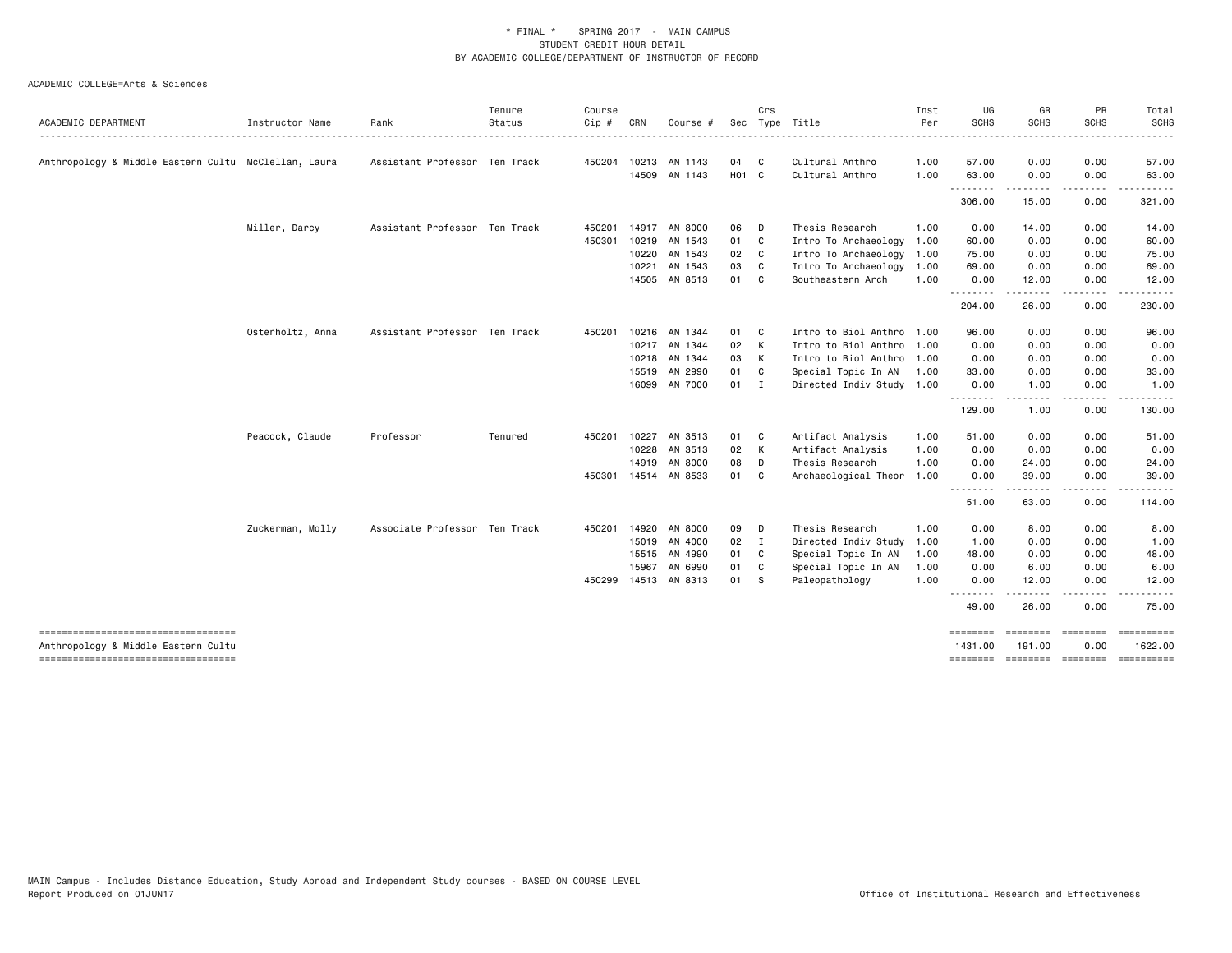| ACADEMIC DEPARTMENT | Instructor Name   | Rank                                            | Tenure<br>Status | Course<br>Cip # | CRN            | Course #              |          | Crs          | Sec Type Title                                         | Inst<br>Per | UG<br><b>SCHS</b> | GR<br><b>SCHS</b>  | PR<br><b>SCHS</b> | Total<br><b>SCHS</b>                                                                                                                                 |
|---------------------|-------------------|-------------------------------------------------|------------------|-----------------|----------------|-----------------------|----------|--------------|--------------------------------------------------------|-------------|-------------------|--------------------|-------------------|------------------------------------------------------------------------------------------------------------------------------------------------------|
|                     |                   |                                                 |                  |                 |                |                       |          |              |                                                        |             |                   |                    |                   | .                                                                                                                                                    |
| Biological Sciences | Barrett, Amanda   | Non-Employee                                    | Not Applicable   |                 |                | 280101 10356 AS 2022  | 01       | B            | Air & Space Power - I 1.00                             |             | 28.00             | 0.00               | 0.00              | 28.00                                                                                                                                                |
|                     |                   |                                                 |                  |                 |                | 14647 AS 1022         | 03       | C            | Foundations of USAF- 1.00                              |             | 24.00<br>.        | 0.00<br>.          | 0.00<br>.         | 24.00<br>د د د د د                                                                                                                                   |
|                     |                   |                                                 |                  |                 |                |                       |          |              |                                                        |             | 52.00             | 0.00               | 0.00              | 52.00                                                                                                                                                |
|                     | Barton, Brandon   | Assistant Professor Ten Track                   |                  | 260101          | 10569          | BIO 8021              | 01       | -S           | Seminar II                                             | 1.00        | 0.00              | 1.00               | 0.00              | 1.00                                                                                                                                                 |
|                     |                   |                                                 |                  | 269999          | 10568          | BIO 8011              | 01       | -S           | Seminar I                                              | 1.00        | 0.00              | 45.00              | 0.00              | 45.00                                                                                                                                                |
|                     |                   |                                                 |                  |                 | 14753          | BIO 4990              | 02       | C            | Special Topic in BIO                                   | 1.00        | 9.00              | 0.00               | 0.00              | 9.00                                                                                                                                                 |
|                     |                   |                                                 |                  |                 | 14754          | BIO 6990              | 02       | C            | Special Topic in BIO                                   | 1.00        | 0.00              | 21.00              | 0.00              | 21.00                                                                                                                                                |
|                     |                   |                                                 |                  |                 | 15021          | BIO 8000              | 01       | D            | Research/Thesis                                        | 1.00        | 0.00              | 2.00               | 0.00              | 2.00                                                                                                                                                 |
|                     |                   |                                                 |                  |                 | 15037          | BIO 9000              | 01       | D            | Research / Diss                                        | 1.00        | 0.00              | 6.00               | 0.00              | 6.00                                                                                                                                                 |
|                     |                   |                                                 |                  |                 | 15964          | BIO 4000              | 06       | $\mathbf{I}$ | Directed Indiv Study                                   | 1.00        | 3.00<br>.         | 0.00<br>.          | 0.00<br>.         | 3.00<br>$\sim$ $\sim$ $\sim$ $\sim$                                                                                                                  |
|                     |                   |                                                 |                  |                 |                |                       |          |              |                                                        |             | 12.00             | 75.00              | 0.00              | 87.00                                                                                                                                                |
|                     |                   | Brooks, Christopher Associate Professor Tenured |                  | 261301          | 10570          | BIO 8103              | 01       | в            | Advanced Ecology                                       | 1.00        | 0.00              | 18.00              | 0.00              | 18.00                                                                                                                                                |
|                     |                   |                                                 |                  | 269999          | 15022          | BIO 8000              | 02       | D            | Research/Thesis                                        | 1.00        | 0.00              | 2.00               | 0.00              | 2.00                                                                                                                                                 |
|                     |                   |                                                 |                  |                 | 16478          | BIO 4000              | 17       | $\bf{I}$     | Directed Indiv Study                                   | 1.00        | 1.00              | 0.00               | 0.00              | 1.00                                                                                                                                                 |
|                     |                   |                                                 |                  |                 | 16479          | BIO 4000              | 18       | $\mathbf{I}$ | Directed Indiv Study 1.00                              |             | 1.00<br><u>.</u>  | 0.00<br>. <b>.</b> | 0.00<br>.         | 1.00<br>.                                                                                                                                            |
|                     |                   |                                                 |                  |                 |                |                       |          |              |                                                        |             | 2.00              | 20.00              | 0.00              | 22.00                                                                                                                                                |
|                     | Brown, Matthew    | Assistant Professor Ten Track                   |                  | 260502          | 14188          | BIO 4424              | 01       | В            | Eukaryotic Microbiol                                   | 1.00        | 36.00             | 0.00               | 0.00              | 36.00                                                                                                                                                |
|                     |                   |                                                 |                  |                 | 14189          | BIO 6424              | 01       | B            | Eukaryotic Microbiol                                   | 1.00        | 0.00              | 8.00               | 0.00              | 8.00                                                                                                                                                 |
|                     |                   |                                                 |                  | 269999          | 15023          | BIO 8000              | 03       | D            | Research/Thesis                                        | 1.00        | 0.00              | 1.00               | 0.00              | 1.00                                                                                                                                                 |
|                     |                   |                                                 |                  |                 | 15039          | BIO 9000              | 03       | D            | Research / Diss                                        | 1.00        | 0.00<br>.         | 16.00<br>.         | 0.00<br>.         | 16.00<br>د د د د د                                                                                                                                   |
|                     |                   |                                                 |                  |                 |                |                       |          |              |                                                        |             | 36.00             | 25.00              | 0.00              | 61.00                                                                                                                                                |
|                     | Chevalier, David  | Lecturer                                        | Non-Ten Track    |                 |                | 260301 13793 BIO 8063 | 501 C    |              | Comp Study of Plants 1.00                              |             | 0.00              | 30.00              | 0.00<br>.         | 30.00<br>د د د د د                                                                                                                                   |
|                     |                   |                                                 |                  |                 |                |                       |          |              |                                                        |             | 0.00              | 30.00              | 0.00              | 30.00                                                                                                                                                |
|                     | Counterman, Brian | Associate Professor Tenured                     |                  | 269999          | 14709          | BIO 8990              | 01       | C            | Special Topic in BIO 1.00                              |             | 0.00              | 15.00              | 0.00              | 15.00                                                                                                                                                |
|                     |                   |                                                 |                  |                 | 15024          | BIO 8000              | 04       | D            | Research/Thesis                                        | 1.00        | 0.00              | 6.00               | 0.00              | 6.00                                                                                                                                                 |
|                     |                   |                                                 |                  |                 | 15040          | BIO 9000              | 04       | D            | Research / Diss                                        | 1.00        | 0.00              | 21.00              | 0.00              | 21.00                                                                                                                                                |
|                     |                   |                                                 |                  |                 |                | 16610 BIO 4000        | 24       | $\mathbf I$  | Directed Indiv Study                                   | 1.00        | 2.00<br><u>.</u>  | 0.00<br>.          | 0.00<br>.         | 2.00<br>$    -$                                                                                                                                      |
|                     |                   |                                                 |                  |                 |                |                       |          |              |                                                        |             | 2.00              | 42.00              | 0.00              | 44.00                                                                                                                                                |
|                     | Dawe, Angus       | Professor                                       | Tenured          | 269999          | 15041          | BIO 9000              | 05       | D            | Research / Diss                                        | 1.00        | 0.00              | 14.00              | 0.00              | 14.00                                                                                                                                                |
|                     |                   |                                                 |                  |                 | 16527          | BIO 4000              | 20       | I            | Directed Indiv Study                                   | 1.00        | 2.00              | 0.00               | 0.00              | 2.00                                                                                                                                                 |
|                     |                   |                                                 |                  |                 |                |                       |          |              |                                                        |             | .                 | -----              | .                 | $\frac{1}{2} \left( \frac{1}{2} \right) \left( \frac{1}{2} \right) \left( \frac{1}{2} \right) \left( \frac{1}{2} \right) \left( \frac{1}{2} \right)$ |
|                     |                   |                                                 |                  |                 |                |                       |          |              |                                                        |             | 2.00              | 14.00              | 0.00              | 16.00                                                                                                                                                |
|                     | Echols, Jeffrey   | Instructor                                      | Non-Ten Track    | 260502          | 10501          | BIO 3304              | 03       | К            | General Microbiology 1.00                              |             | 0.00              | 0.00               | 0.00              | 0.00                                                                                                                                                 |
|                     |                   |                                                 |                  |                 | 10502          | BIO 3304              | 04       | К            | General Microbiology                                   | 1.00        | 0.00              | 0.00               | 0.00              | 0.00                                                                                                                                                 |
|                     |                   |                                                 |                  |                 | 10503          | BIO 3304              | 05       | K            | General Microbiology                                   | 1.00        | 0.00              | 0.00               | 0.00              | 0.00                                                                                                                                                 |
|                     |                   |                                                 |                  |                 | 10505<br>10506 | BIO 3304<br>BIO 3304  | 07<br>08 | К<br>К       | General Microbiology                                   | 1.00        | 0.00<br>0.00      | 0.00<br>0.00       | 0.00<br>0.00      | 0.00<br>0.00                                                                                                                                         |
|                     |                   |                                                 |                  |                 | 10507          | BIO 3304              | 09       | K            | General Microbiology 1.00<br>General Microbiology 1.00 |             | 0.00              | 0.00               | 0.00              | 0.00                                                                                                                                                 |
|                     |                   |                                                 |                  |                 | 10508          | BIO 3304              | 10       | К            | General Microbiology                                   | 1.00        | 0.00              | 0.00               | 0.00              | 0.00                                                                                                                                                 |
|                     |                   |                                                 |                  | 260701          | 10418          | BIO 1004              | 01       | $\mathtt{C}$ | Anatomy & Physiology 1.00                              |             | 772.00            | 0.00               | 0.00              | 772.00                                                                                                                                               |
|                     |                   |                                                 |                  |                 | 10419          | BIO 1004              | 02       | K            | Anatomy & Physiology 1.00                              |             | 0.00              | 0.00               | 0.00              | 0.00                                                                                                                                                 |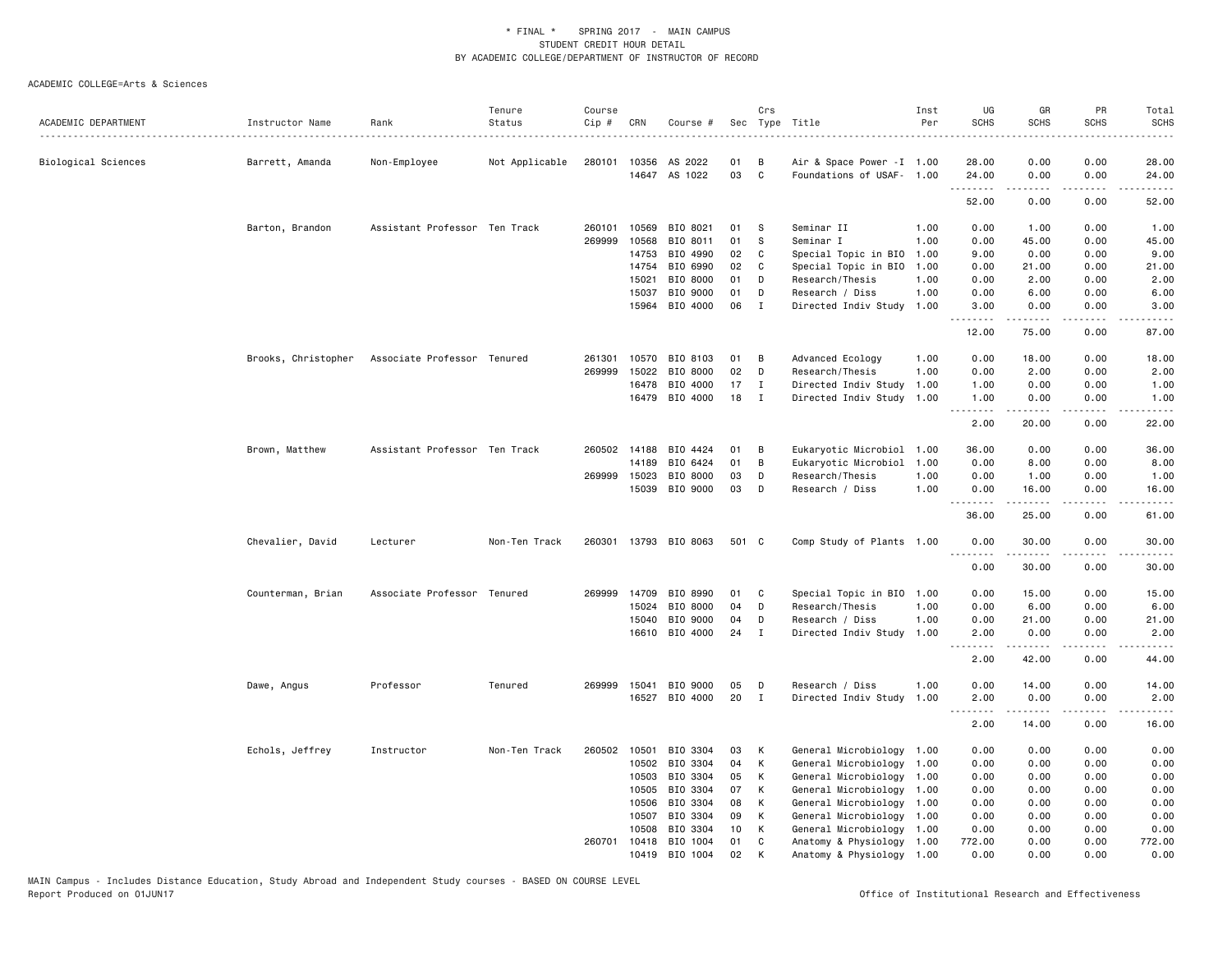|                     |                 |                             | Tenure         | Course       |       |                       |       | Crs          |                                             | Inst         | UG                        | GR                   | PR           | Total               |
|---------------------|-----------------|-----------------------------|----------------|--------------|-------|-----------------------|-------|--------------|---------------------------------------------|--------------|---------------------------|----------------------|--------------|---------------------|
| ACADEMIC DEPARTMENT | Instructor Name | Rank                        | Status         | Cip #        | CRN   | Course #              |       |              | Sec Type Title                              | Per          | <b>SCHS</b>               | <b>SCHS</b>          | SCHS         | <b>SCHS</b>         |
|                     |                 |                             |                |              |       |                       |       |              |                                             |              |                           |                      |              |                     |
| Biological Sciences | Echols, Jeffrey | Instructor                  | Non-Ten Track  | 260701       | 10420 | BIO 1004              | 03    | к            | Anatomy & Physiology                        | 1.00         | 0.00                      | 0.00                 | 0.00         | 0.00                |
|                     |                 |                             |                |              | 10421 | BIO 1004              | 04    | К            | Anatomy & Physiology                        | 1.00         | 0.00                      | 0.00                 | 0.00         | 0.00                |
|                     |                 |                             |                |              | 10422 | BIO 1004              | 05    | К            | Anatomy & Physiology                        | 1.00         | 0.00                      | 0.00                 | 0.00         | 0.00                |
|                     |                 |                             |                |              | 10423 | BIO 1004              | 06    | К            | Anatomy & Physiology                        | 1.00         | 0.00                      | 0.00                 | 0.00         | 0.00                |
|                     |                 |                             |                |              | 10424 | BIO 1004              | 07    | K            | Anatomy & Physiology 1.00                   |              | 0.00                      | 0.00                 | 0.00         | 0.00                |
|                     |                 |                             |                |              | 10426 | BIO 1004              | 09    | К            | Anatomy & Physiology                        | 1.00         | 0.00                      | 0.00                 | 0.00         | 0.00                |
|                     |                 |                             |                |              |       |                       |       |              |                                             |              | 772.00                    | 0.00                 | 0.00         | 772.00              |
|                     |                 |                             |                |              |       |                       |       |              |                                             |              |                           |                      |              |                     |
|                     | Ervin, Gary     | Professor                   | Tenured        | 261305       | 14187 | BIO 4233              | 01    | C            | Living w Global Chan                        | 1.00         | 129.00                    | 0.00                 | 0.00         | 129.00              |
|                     |                 |                             |                | 269999       | 15026 | BIO 8000              | 06    | D            | Research/Thesis                             | 1.00         | 0.00                      | 6.00                 | 0.00         | 6.00                |
|                     |                 |                             |                |              | 15042 | BIO 9000              | 06    | D            | Research / Diss                             | 1.00         | 0.00                      | 8.00                 | 0.00         | 8.00                |
|                     |                 |                             |                |              | 15987 | BIO 4000              | 07    | $\mathbf I$  | Directed Indiv Study 1.00                   |              | 3.00<br>.                 | 0.00<br>.            | 0.00<br>.    | 3.00<br>$- - - - -$ |
|                     |                 |                             |                |              |       |                       |       |              |                                             |              | 132.00                    | 14.00                | 0.00         | 146.00              |
|                     | Gordon, Donna   | Associate Professor Tenured |                | 240101       | 16224 | <b>HON 4000</b>       | 21    | $\mathbf{I}$ | Directed Individual                         | 1.00         | 2.00                      | 0.00                 | 0.00         | 2.00                |
|                     |                 |                             |                | 260101       | 13795 | BIO 8191              | 501 S |              | Seminar in General B                        | 1.00         | 0.00                      | 1.00                 | 0.00         | 1.00                |
|                     |                 |                             |                | 260401       | 13792 | BIO 8033              | 501 C |              | Adv. Cell Biology                           | 1.00         | 0.00                      | 48.00                | 0.00         | 48.00               |
|                     |                 |                             |                | 260802       | 14192 | BIO 8233              | 01    | B            | Molecular Applicatio 1.00                   |              | 0.00                      | 39.00                | 0.00         | 39.00               |
|                     |                 |                             |                | 269999       | 15027 | BIO 8000              | 07    | D            | Research/Thesis                             | 1.00         | 0.00                      | 6.00                 | 0.00         | 6.00                |
|                     |                 |                             |                |              | 15959 | BIO 4000              | 05    | $\mathbf{I}$ | Directed Indiv Study                        | 1.00         | 3.00                      | 0.00                 | 0.00         | 3.00                |
|                     |                 |                             |                |              |       | 16152 BIO 4000        | 11    | $\mathbf{I}$ | Directed Indiv Study 1.00                   |              | 2.00                      | 0.00                 | 0.00         | 2.00                |
|                     |                 |                             |                |              |       |                       |       |              |                                             |              | <u>.</u><br>7.00          | $- - - - -$<br>94.00 | .<br>0.00    | .<br>101.00         |
|                     | Holder, Thomas  | Instructor                  | Non-Ten Track  | 260101       | 10464 | BIO 1144              | 01    | C            | Biology II-SI                               | 1.00         | 728.00                    | 0.00                 | 0.00         | 728.00              |
|                     |                 |                             |                |              | 10466 | BIO 1144              | 03    | C            | Biology II- SI                              | 1.00         | 744.00                    | 0.00                 | 0.00         | 744.00              |
|                     |                 |                             |                |              | 10467 | BIO 1144              | 13    | K            | Biology II                                  | 0.50         | 0.00                      | 0.00                 | 0.00         | 0.00                |
|                     |                 |                             |                |              | 10468 | BIO 1144              | 05    | К            | Biology II                                  | 0.50         | 0.00                      | 0.00                 | 0.00         | 0.00                |
|                     |                 |                             |                |              | 10469 | BIO 1144              | 06    | к            | Biology II                                  | 0.50         | 0.00                      | 0.00                 | 0.00         | 0.00                |
|                     |                 |                             |                |              | 10470 | BIO 1144              | 07    | К            | Biology II                                  | 0.50         | 0.00                      | 0.00                 | 0.00         | 0.00                |
|                     |                 |                             |                |              | 10471 | BIO 1144              | 08    | K            | Biology II                                  | 0.50         | 0.00                      | 0.00                 | 0.00         | 0.00                |
|                     |                 |                             |                |              | 10472 | BIO 1144              | 09    | к            | Biology II                                  | 0.50         | 0.00                      | 0.00                 | 0.00         | 0.00                |
|                     |                 |                             |                |              | 10473 | BIO 1144              | 10    | K            | Biology II                                  | 0.50         | 0.00                      | 0.00                 | 0.00         | 0.00                |
|                     |                 |                             |                |              | 10474 | BIO 1144              | 11    | К            | Biology II                                  | 0.50         | 0.00                      | 0.00                 | 0.00         | 0.00                |
|                     |                 |                             |                |              | 10475 | BIO 1144              | 12    | К            | Biology II                                  | 0.50         | 0.00                      | 0.00                 | 0.00         | 0.00                |
|                     |                 |                             |                |              | 10476 | BIO 1144              | 14    | K            | Biology II                                  | 0.50         | 0.00                      | 0.00                 | 0.00         | 0.00                |
|                     |                 |                             |                |              | 10477 | BIO 1144              | 15    | К            | Biology II                                  | 0.50         | 0.00                      | 0.00                 | 0.00         | 0.00                |
|                     |                 |                             |                |              | 10478 | BIO 1144              | 16    | К            | Biology II                                  | 0.50         | 0.00                      | 0.00                 | 0.00         | 0.00                |
|                     |                 |                             |                |              | 10479 | BIO 1144              | 17    | к            | Biology II                                  | 0.50         | 0.00                      | 0.00                 | 0.00         | 0.00                |
|                     |                 |                             |                |              | 14183 | BIO 1144              | 18    | K            | Biology II                                  | 0.50         | 0.00                      | 0.00                 | 0.00         | 0.00                |
|                     |                 |                             |                |              | 14184 | BIO 1144              | 19    | К            | Biology II                                  | 0.50         | 0.00                      | 0.00                 | 0.00         | 0.00                |
|                     |                 |                             |                |              | 14185 | BIO 1144              | 20    | К            | Biology II                                  | 0.50         | 0.00                      | 0.00                 | 0.00         | 0.00                |
|                     |                 |                             |                | 260301 10482 |       | BIO 2213              | 01    | C            | Survey Plant Kingdom                        | 1.00         | 114.00                    | 0.00                 | 0.00         | 114.00              |
|                     |                 |                             |                |              | 10483 | BIO 2213              | 02    | К            |                                             | 1.00         | 0.00                      | 0.00                 | 0.00         | 0.00                |
|                     |                 |                             |                | 260701       | 10510 | BIO 3524              | 01    | C            | Survey Plant Kingdom<br>Biol Of Vertebrates | 1.00         | 220.00                    | 0.00                 | 0.00         | 220.00              |
|                     |                 |                             |                |              |       | BIO 3524              | 02    | К            |                                             |              |                           |                      |              | 0.00                |
|                     |                 |                             |                |              | 10511 | 10512 BIO 3524        | 03    | К            | Biol Of Vertebrates<br>Biol Of Vertebrates  | 1.00<br>1.00 | 0.00<br>0.00              | 0.00<br>0.00         | 0.00<br>0.00 | 0.00                |
|                     |                 |                             |                |              |       |                       |       |              |                                             |              | $\sim$ $\sim$ $\sim$<br>. | -----                | د د د د      |                     |
|                     |                 |                             |                |              |       |                       |       |              |                                             |              | 1806.00                   | 0.00                 | 0.00         | 1806.00             |
|                     | Jolley, Rachel  | Non-Employee                | Not Applicable |              |       | 261102 13794 BIO 8093 | 501 C |              | Experm Bio & Biostat 1.00                   |              | 0.00                      | 36.00                | 0.00         | 36.00               |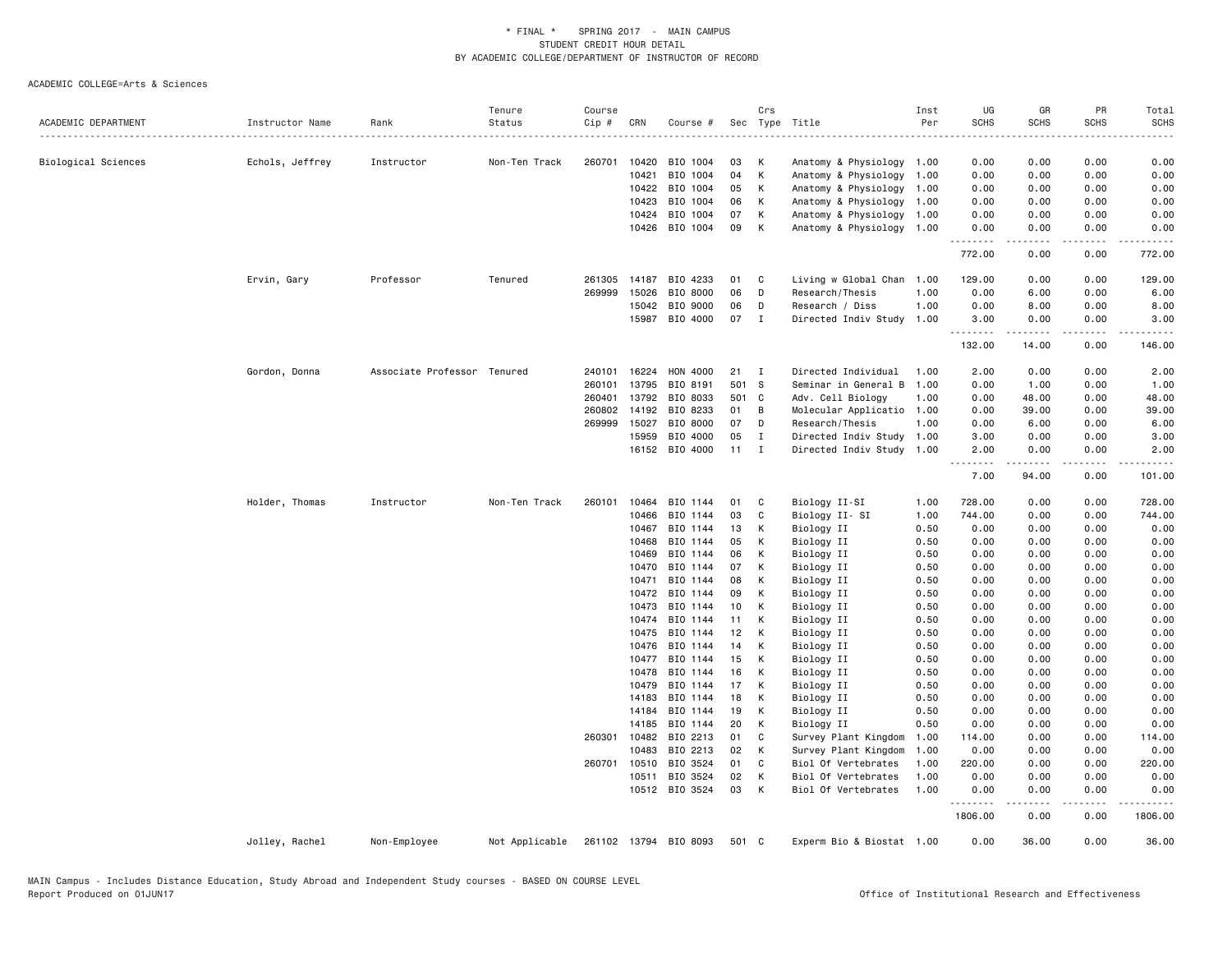|                     |                   |                               | Tenure        | Course |                       |                       |          | Crs          |                           | Inst         | UG<br><b>SCHS</b> | GR                    | PR<br><b>SCHS</b>  | Total<br><b>SCHS</b>  |
|---------------------|-------------------|-------------------------------|---------------|--------|-----------------------|-----------------------|----------|--------------|---------------------------|--------------|-------------------|-----------------------|--------------------|-----------------------|
| ACADEMIC DEPARTMENT | Instructor Name   | Rank                          | Status        | Cip #  | CRN                   | Course #              |          |              | Sec Type Title            | Per          |                   | <b>SCHS</b>           |                    |                       |
|                     |                   |                               |               |        |                       |                       |          |              |                           |              | .                 | <b></b>               | ---------          | .                     |
|                     |                   |                               |               |        |                       |                       |          |              |                           |              | 0.00              | 36.00                 | 0.00               | 36.00                 |
| Biological Sciences | Jordan, Heather   | Assistant Professor Ten Track |               | 240101 | 16222                 | HON 4000              | 19       | $\mathbf{I}$ | Directed Individual       | 1.00         | 3.00              | 0.00                  | 0.00               | 3.00                  |
|                     |                   |                               |               | 269999 | 15028                 | BIO 8000              | 08       | D            | Research/Thesis           | 1.00         | 0.00              | 4.00                  | 0.00               | 4.00                  |
|                     |                   |                               |               |        | 15044                 | BIO 9000              | 08       | D            | Research / Diss           | 1.00         | 0.00              | 13.00                 | 0.00               | 13.00                 |
|                     |                   |                               |               |        | 16334                 | BIO 4000              | 16       | $\mathbf{I}$ | Directed Indiv Study      | 1.00         | 3.00              | 0.00                  | 0.00               | 3.00                  |
|                     |                   |                               |               |        |                       | 16573 BIO 4000        | 23       | $\mathbf{I}$ | Directed Indiv Study 1.00 |              | 3.00<br><u>.</u>  | 0.00<br>.             | 0.00<br>.          | 3.00<br>.             |
|                     |                   |                               |               |        |                       |                       |          |              |                           |              | 9.00              | 17.00                 | 0.00               | 26.00                 |
|                     | Kaplan, Evan      | Instructor                    | Non-Ten Track | 260101 | 10449                 | BIO 1134              | 01       | C            | Biology I-SI              | 1.00         | 848.00            | 0.00                  | 0.00               | 848.00                |
|                     |                   |                               |               | 260401 | 10481                 | BIO 2103              | 01       | C            | Cell Biology              | 1.00         | 651.00            | 0.00                  | 0.00               | 651.00                |
|                     |                   |                               |               |        |                       | 511005 10525 BIO 4303 | 01       | B            | Bioinstrumentation        | 1.00         | 48.00<br>.        | 0.00<br>.             | 0.00<br>.          | 48.00<br>. <u>.</u> . |
|                     |                   |                               |               |        |                       |                       |          |              |                           |              | 1547.00           | 0.00                  | 0.00               | 1547.00               |
|                     | Klink, Vincent    | Associate Professor Tenured   |               | 260307 | 10523                 | BIO 4214              | 01       | C            | Gen Plant Physiology 1.00 |              | 88.00             | 0.00                  | 0.00               | 88.00                 |
|                     |                   |                               |               |        | 10524                 | BIO 4214              | 02       | K            | Gen Plant Physiology      | 1.00         | 0.00              | 0.00                  | 0.00               | 0.00                  |
|                     |                   |                               |               |        | 10555                 | BIO 6214              | 01       | C            | Gen Plant Physiology 1.00 |              | 0.00              | 20.00                 | 0.00               | 20.00                 |
|                     |                   |                               |               |        | 10556                 | BIO 6214              | 02       | K            | Gen Plant Physiology 1.00 |              | 0.00              | 0.00                  | 0.00               | 0.00                  |
|                     |                   |                               |               |        | 269999 15045          | BIO 9000              | 09       | D            | Research / Diss           | 1.00         | 0.00              | 28.00                 | 0.00               | 28.00                 |
|                     |                   |                               |               |        | 16153                 | BIO 4000              | 12       | $\mathbf I$  | Directed Indiv Study      | 1.00         | 3.00              | 0.00                  | 0.00               | 3.00                  |
|                     |                   |                               |               |        | 16154                 | BIO 4000              | 13       | $\mathbf I$  | Directed Indiv Study 1.00 |              | 1.00              | 0.00                  | 0.00               | 1.00                  |
|                     |                   |                               |               |        | 16155                 | BIO 4000              | 14       | $\mathbf{I}$ | Directed Indiv Study 1.00 |              | 2.00              | 0.00                  | 0.00               | 2.00                  |
|                     |                   |                               |               |        | 16156                 | BIO 4000              | 15       | $\mathbf I$  | Directed Indiv Study 1.00 |              | 2.00              | 0.00                  | 0.00               | 2.00                  |
|                     |                   |                               |               |        |                       | 16528 BIO 4000        | 21       | $\mathbf I$  | Directed Indiv Study 1.00 |              | 3.00<br>.         | 0.00<br>$\frac{1}{2}$ | 0.00<br>.          | 3.00<br>-----         |
|                     |                   |                               |               |        |                       |                       |          |              |                           |              | 99.00             | 48.00                 | 0.00               | 147.00                |
|                     | McCurdy, Victoria | Instructor                    | Non-Ten Track | 260101 | 10450                 | BIO 1134              | 02       | $\mathbf{C}$ | Biology I-SI              | 0.50         | 402.00            | 0.00                  | 0.00               | 402.00                |
|                     |                   |                               |               |        | 10451                 | BIO 1134              | 03       | K            | Biology I                 | 0.50         | 0.00              | 0.00                  | 0.00               | 0.00                  |
|                     |                   |                               |               |        | 10452                 | BIO 1134              | 04       | K            | Biology I                 | 0.50         | 0.00              | 0.00                  | 0.00               | 0.00                  |
|                     |                   |                               |               |        | 10453                 | BIO 1134              | 05       | K            | Biology I                 | 0.50         | 0.00              | 0.00                  | 0.00               | 0.00                  |
|                     |                   |                               |               |        | 10454                 | BIO 1134              | 06       | K            | Biology I                 | 0.50         | 0.00              | 0.00                  | 0.00               | 0.00                  |
|                     |                   |                               |               |        | 10455                 | BIO 1134              | 07       | K            | Biology I                 | 0.50         | 0.00              | 0.00                  | 0.00               | 0.00                  |
|                     |                   |                               |               |        | 10456                 | BIO 1134              | 08       | K            | Biology I                 | 0.50         | 0.00              | 0.00                  | 0.00               | 0.00                  |
|                     |                   |                               |               |        | 10457                 | BIO 1134              | 09       | K            | Biology I                 | 0.50         | 0.00              | 0.00                  | 0.00               | 0.00                  |
|                     |                   |                               |               |        | 10458                 | BIO 1134              | 10       | K            | Biology I                 | 0.50         | 0.00              | 0.00                  | 0.00               | 0.00                  |
|                     |                   |                               |               |        | 10459                 | BIO 1134              | 11       | K            | Biology I                 | 0.50         | 0.00              | 0.00                  | 0.00               | 0.00                  |
|                     |                   |                               |               |        | 10460                 | BIO 1134              | 12       | K            | Biology I                 | 0.50         | 0.00              | 0.00                  | 0.00               | 0.00                  |
|                     |                   |                               |               |        | 10461                 | BIO 1134              | 13       | K            | Biology I                 | 0.50         | 0.00              | 0.00                  | 0.00               | 0.00                  |
|                     |                   |                               |               |        | 10462                 | BIO 1134              | 14<br>01 | К<br>C       | Biology I                 | 0.50         | 0.00              | 0.00                  | 0.00               | 0.00                  |
|                     |                   |                               |               |        | 260507 10526<br>10558 | BIO 4413<br>BIO 6413  | 01       | C            | Immunology<br>Immunology  | 0.50<br>0.50 | 291.00<br>0.00    | 0.00<br>4.50          | 0.00<br>0.00       | 291.00<br>4.50        |
|                     |                   |                               |               | 260806 | 10518                 | BIO 4133              | 01       | C            | Human Genetics            | 0.50         | 277.50            | 0.00                  | 0.00               | 277.50                |
|                     |                   |                               |               |        | 10551                 | BIO 6133              | 01       | C            | Human Genetics            | 0.50         | 0.00              | 7.50                  | 0.00               | 7.50                  |
|                     |                   |                               |               |        |                       | 12157 GNS 4133        | 01       | C            | Human Genetics            | 0.50         | 28.50             | 0.00                  | 0.00               | 28.50                 |
|                     |                   |                               |               |        |                       |                       |          |              |                           |              | .<br>999.00       | .<br>12.00            | . <b>.</b><br>0.00 | .<br>1011.00          |
|                     | Outlaw, Diana     | Associate Professor Tenured   |               | 260706 | 10534                 | BIO 4514              | 01       | C            | Animal Physiology         | 1.00         | 468.00            | 0.00                  | 0.00               | 468.00                |
|                     |                   |                               |               |        | 10564                 | BIO 6514              | 01       | C            | Animal Physiology         | 1.00         | 0.00              | 12.00                 | 0.00               | 12.00                 |
|                     |                   |                               |               |        | 10565                 | BIO 6514              | 02       | K            | Animal Physiology         | 0.50         | 0.00              | 0.00                  | 0.00               | 0.00                  |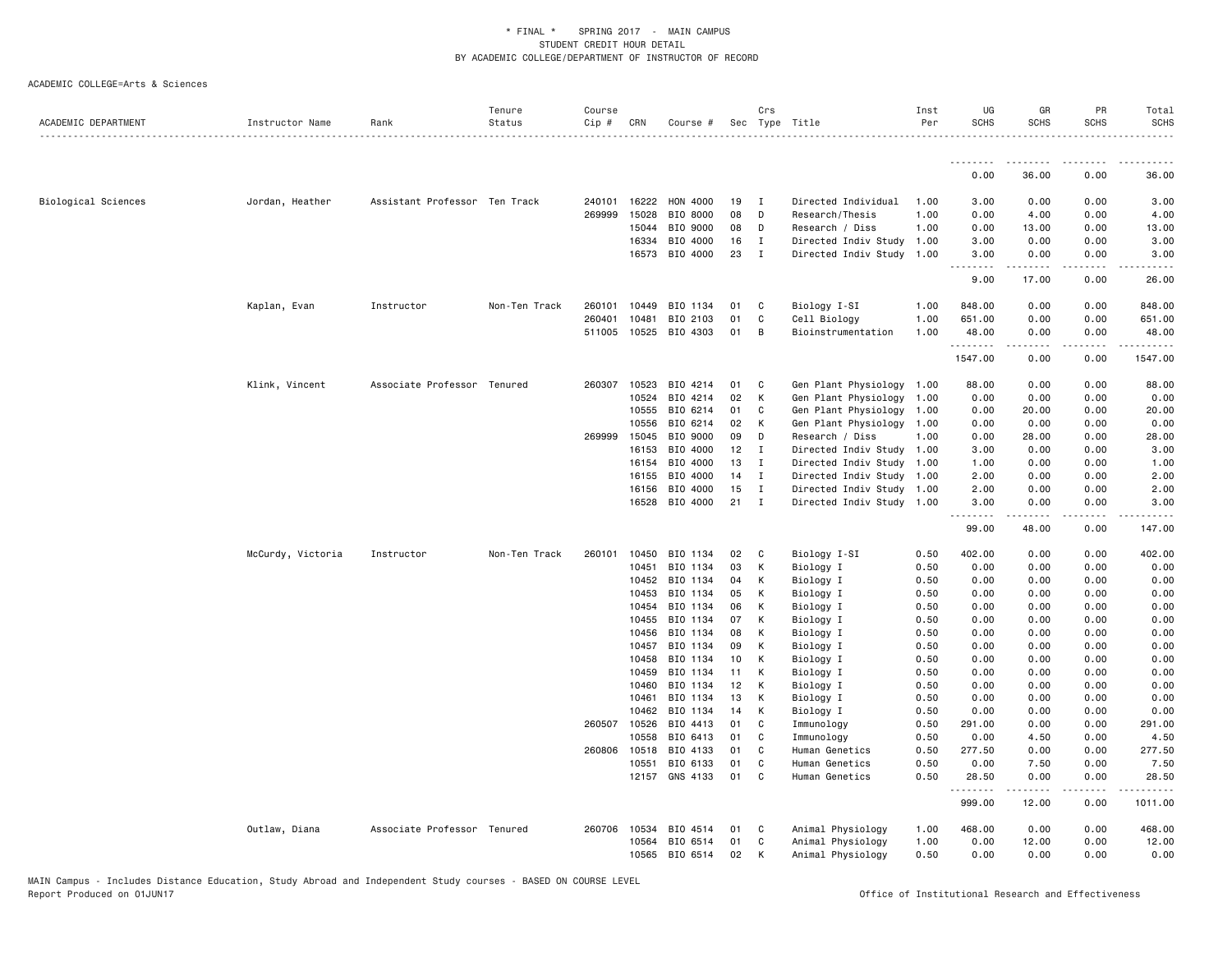|                     |                 |                               | Tenure        | Course |              |                       |    | Crs          |                           | Inst | UG                 | GR                                                                                                                                                            | PR              | Total            |
|---------------------|-----------------|-------------------------------|---------------|--------|--------------|-----------------------|----|--------------|---------------------------|------|--------------------|---------------------------------------------------------------------------------------------------------------------------------------------------------------|-----------------|------------------|
| ACADEMIC DEPARTMENT | Instructor Name | Rank                          | Status        | Cip #  | CRN          | Course #              |    |              | Sec Type Title            | Per  | <b>SCHS</b>        | <b>SCHS</b>                                                                                                                                                   | <b>SCHS</b>     | <b>SCHS</b>      |
| Biological Sciences | Outlaw, Diana   | Associate Professor Tenured   |               | 260706 | 10566        | BIO 6514              | 03 | К            | Animal Physiology         | 0.50 | 0.00               | 0.00                                                                                                                                                          | 0.00            | 0.00             |
|                     |                 |                               |               | 260806 | 10518        | BIO 4133              | 01 | C            | Human Genetics            | 0.50 | 277.50             | 0.00                                                                                                                                                          | 0.00            | 277.50           |
|                     |                 |                               |               |        | 10551        | BIO 6133              | 01 | C            | Human Genetics            | 0.50 | 0.00               | 7.50                                                                                                                                                          | 0.00            | 7.50             |
|                     |                 |                               |               |        | 12157        | GNS 4133              | 01 | C            | Human Genetics            | 0.50 | 28.50              | 0.00                                                                                                                                                          | 0.00            | 28.50            |
|                     |                 |                               |               | 269999 | 15030        | BIO 8000              | 10 | D            | Research/Thesis           | 1.00 | 0.00               | 3.00                                                                                                                                                          | 0.00            | 3.00             |
|                     |                 |                               |               |        | 15748        | BIO 4000              | 01 | Ι.           | Directed Indiv Study      | 1.00 | 3.00               | 0.00                                                                                                                                                          | 0.00            | 3.00             |
|                     |                 |                               |               |        | 15749        | BIO 4000              | 02 | $\mathbf I$  | Directed Indiv Study      | 1.00 | 4.00               | 0.00                                                                                                                                                          | 0.00            | 4.00             |
|                     |                 |                               |               |        | 15750        | BIO 4000              | 03 | $\mathbf{I}$ | Directed Indiv Study      | 1.00 | 3.00               | 0.00                                                                                                                                                          | 0.00            | 3.00             |
|                     |                 |                               |               |        |              | 16518 BIO 4000        | 19 | $\mathbf{I}$ | Directed Indiv Study 1.00 |      | 2.00               | 0.00                                                                                                                                                          | 0.00            | 2.00             |
|                     |                 |                               |               |        |              |                       |    |              |                           |      | <u>.</u><br>786.00 | $\frac{1}{2} \left( \frac{1}{2} \right) \left( \frac{1}{2} \right) \left( \frac{1}{2} \right) \left( \frac{1}{2} \right) \left( \frac{1}{2} \right)$<br>22.50 | د د د د<br>0.00 | .<br>808.50      |
|                     | Outlaw, Robert  | Instructor                    | Non-Ten Track | 260701 | 10427        | BIO 1023              | 01 | C            | Plants & Humans           | 1.00 | 612.00             | 0.00                                                                                                                                                          | 0.00            | 612.00           |
|                     |                 |                               |               |        | 10428        | BIO 1023              | 02 | C            | Plants & Humans           | 1.00 | 618.00             | 0.00                                                                                                                                                          | 0.00            | 618.00           |
|                     |                 |                               |               |        | 10429        | BIO 1023              | 03 | К            | Plants & Humans           | 1.00 | 0.00               | 0.00                                                                                                                                                          | 0.00            | 0.00             |
|                     |                 |                               |               |        | 10430        | BIO 1023              | 04 | K            | Plants & Humans           | 1.00 | 0.00               | 0.00                                                                                                                                                          | 0.00            | 0.00             |
|                     |                 |                               |               |        | 10431        | BIO 1023              | 05 | К            | Plants & Humans           | 1.00 | 0.00               | 0.00                                                                                                                                                          | 0.00            | 0.00             |
|                     |                 |                               |               |        | 10432        | BIO 1023              | 06 | К            | Plants & Humans           | 1.00 | 0.00               | 0.00                                                                                                                                                          | 0.00            | 0.00             |
|                     |                 |                               |               |        | 10433        | BIO 1023              | 07 | К            | Plants & Humans           | 1.00 | 0.00               | 0.00                                                                                                                                                          | 0.00            | 0.00             |
|                     |                 |                               |               |        | 10434        | BIO 1023              | 08 | K            | Plants & Humans           | 1.00 | 0.00               | 0.00                                                                                                                                                          | 0.00            | 0.00             |
|                     |                 |                               |               |        | 10435        | BIO 1023              | 09 | K            | Plants & Humans           | 1.00 | 0.00               | 0.00                                                                                                                                                          | 0.00            | 0.00             |
|                     |                 |                               |               |        | 10436        | BIO 1023              | 10 | К            | Plants & Humans           | 1.00 | 0.00               | 0.00                                                                                                                                                          | 0.00            | 0.00             |
|                     |                 |                               |               | 260706 | 10535        | BIO 4514              | 02 | К            | Animal Physiology         | 1.00 | 0.00               | 0.00                                                                                                                                                          | 0.00            | 0.00             |
|                     |                 |                               |               |        | 10536        | BIO 4514              | 03 | К            | Animal Physiology         | 1.00 | 0.00               | 0.00                                                                                                                                                          | 0.00            | 0.00             |
|                     |                 |                               |               |        | 10537        | BIO 4514              | 04 | К            | Animal Physiology         | 1.00 | 0.00               | 0.00                                                                                                                                                          | 0.00            | 0.00             |
|                     |                 |                               |               |        | 10565        | BIO 6514              | 02 | К            | Animal Physiology         | 0.50 | 0.00               | 0.00                                                                                                                                                          | 0.00            | 0.00             |
|                     |                 |                               |               |        |              | 10566 BIO 6514        | 03 | К            | Animal Physiology         | 0.50 | 0.00<br>--------   | 0.00<br>.                                                                                                                                                     | 0.00<br>.       | 0.00<br>.        |
|                     |                 |                               |               |        |              |                       |    |              |                           |      | 1230.00            | 0.00                                                                                                                                                          | 0.00            | 1230.00          |
|                     | Range, Ryan     | Assistant Professor Ten Track |               | 260701 | 10532        | BIO 4504              | 01 | C            | Compar Verte Embryo       | 1.00 | 36.00              | 0.00                                                                                                                                                          | 0.00            | 36.00            |
|                     |                 |                               |               |        | 10533        | BIO 4504              | 02 | К            | Compar Verte Embryo       | 1.00 | 0.00               | 0.00                                                                                                                                                          | 0.00            | 0.00             |
|                     |                 |                               |               | 269999 | 15031        | BIO 8000              | 11 | D            | Research/Thesis           | 1.00 | 0.00               | 3.00                                                                                                                                                          | 0.00            | 3.00             |
|                     |                 |                               |               |        |              | 15047 BIO 9000        | 11 | D            | Research / Diss           | 1.00 | 0.00<br>.          | 12.00<br>.                                                                                                                                                    | 0.00<br>.       | 12.00<br>$    -$ |
|                     |                 |                               |               |        |              |                       |    |              |                           |      | 36.00              | 15.00                                                                                                                                                         | 0.00            | 51.00            |
|                     | Reese, Mary     | Instructor                    | Non-Ten Track | 269999 | 16666        | BIO 4000              | 25 | $\mathbf{I}$ | Directed Indiv Study      | 1.00 | 2.00               | 0.00                                                                                                                                                          | 0.00            | 2.00             |
|                     |                 |                               |               |        | 16680        | BIO 4000              | 26 | I            | Directed Indiv Study      | 1.00 | 3.00               | 0.00                                                                                                                                                          | 0.00            | 3.00             |
|                     |                 |                               |               |        |              | 511005 10515 BIO 4100 | 01 | H            | Med Tech Clinicals        | 1.00 | 72.00              | 0.00<br>.                                                                                                                                                     | 0.00<br>.       | 72.00<br>.       |
|                     |                 |                               |               |        |              |                       |    |              |                           |      | 77.00              | 0.00                                                                                                                                                          | 0.00            | 77.00            |
|                     | Reichert, Nancy | Professor                     | Tenured       | 269999 | 14707        | BIO 4990              | 01 | C            | Special Topic in BIO      | 1.00 | 15.00              | 0.00                                                                                                                                                          | 0.00            | 15.00            |
|                     |                 |                               |               |        | 14708        | BIO 6990              | 01 | C            | Special Topic in BIO      | 1,00 | 0.00               | 3.00                                                                                                                                                          | 0.00            | 3.00             |
|                     |                 |                               |               |        | 15032        | BIO 8000              | 12 | D            | Research/Thesis           | 1.00 | 0.00               | 6.00                                                                                                                                                          | 0.00            | 6.00             |
|                     |                 |                               |               |        |              | 15048 BIO 9000        | 12 | D            | Research / Diss           | 1.00 | 0.00<br><b></b>    | 2.00<br>.                                                                                                                                                     | 0.00<br>.       | 2.00<br>.        |
|                     |                 |                               |               |        |              |                       |    |              |                           |      | 15.00              | 11.00                                                                                                                                                         | 0.00            | 26.00            |
|                     | Roberts, Brandy | Lecturer                      | Non-Ten Track | 260501 | 14191        | BIO 6433              | 01 | C            | Prin Of Virology          | 1.00 | 0.00               | 3.00                                                                                                                                                          | 0.00            | 3.00             |
|                     |                 |                               |               | 260502 | 10499        | BIO 3304              | 01 | C            | General Microbiology      | 1.00 | 1064.00            | 0.00                                                                                                                                                          | 0.00            | 1064.00          |
|                     |                 |                               |               |        | 10500        | BIO 3304              | 02 | C            | General Microbiology      | 1.00 | 108.00             | 0.00                                                                                                                                                          | 0.00            | 108.00           |
|                     |                 |                               |               |        | 260504 14190 | BIO 4433              | 01 | $\mathsf{C}$ | Prin Of Virology          | 1.00 | 198.00             | 0.00                                                                                                                                                          | 0.00            | 198.00           |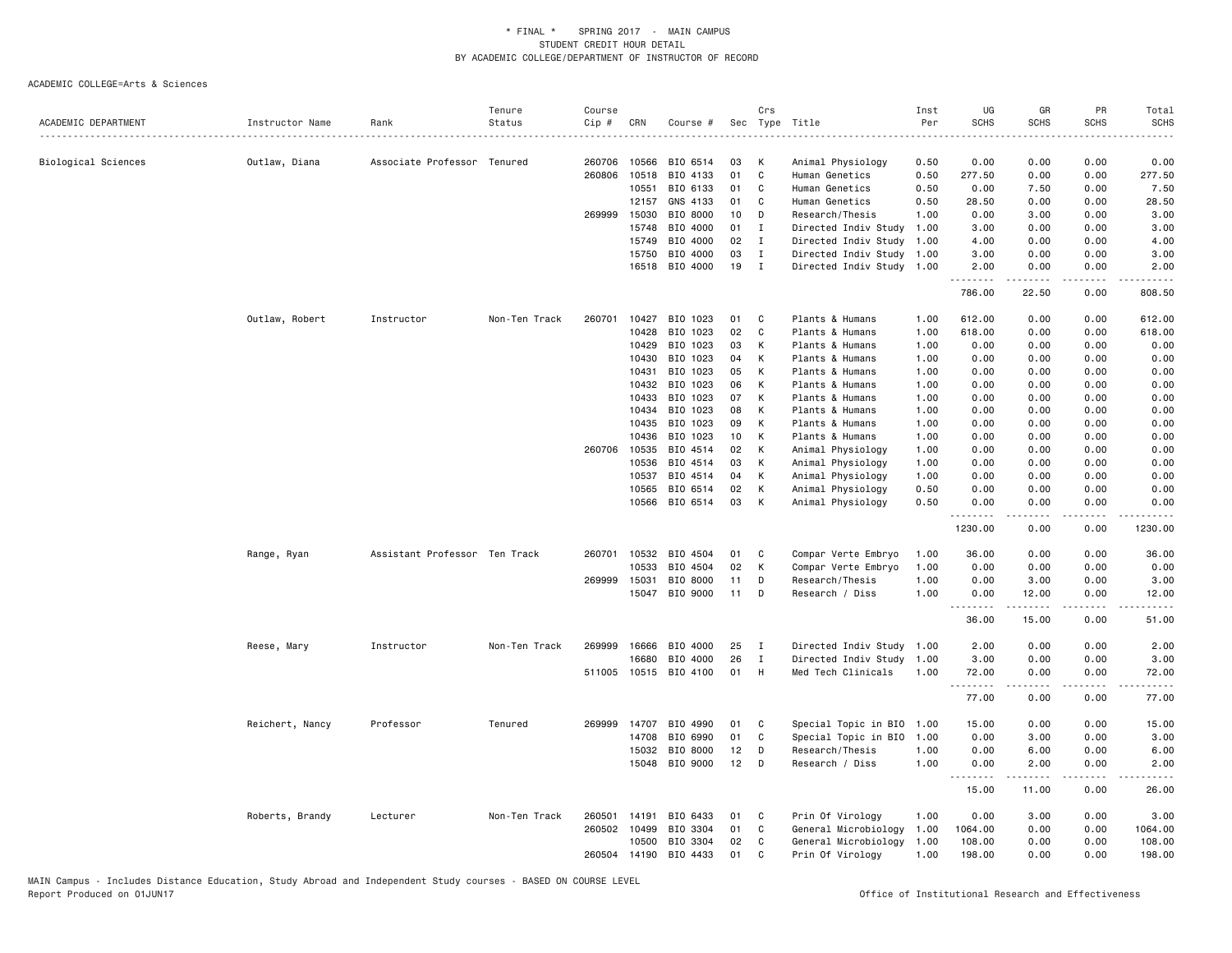|                     |                  |                               | Tenure | Course |              |                |       | Crs          |                           | Inst | UG                    | GR                                                                                                                                                           | PR          | Total       |
|---------------------|------------------|-------------------------------|--------|--------|--------------|----------------|-------|--------------|---------------------------|------|-----------------------|--------------------------------------------------------------------------------------------------------------------------------------------------------------|-------------|-------------|
| ACADEMIC DEPARTMENT | Instructor Name  | Rank                          | Status | Cip#   | CRN          | Course #       |       |              | Sec Type Title            | Per  | <b>SCHS</b>           | <b>SCHS</b>                                                                                                                                                  | <b>SCHS</b> | <b>SCHS</b> |
|                     |                  |                               |        |        |              |                |       |              |                           |      |                       |                                                                                                                                                              |             |             |
|                     |                  |                               |        |        |              |                |       |              |                           |      | <u>.</u> .<br>1370.00 | .<br>3.00                                                                                                                                                    | .<br>0.00   | 1373.00     |
| Biological Sciences | Stewart, James   | Assistant Professor Ten Track |        |        | 240101 16045 | HON 4000       | 17    | $\mathbf{I}$ | Directed Individual       | 1.00 | 3.00                  | 0.00                                                                                                                                                         | 0.00        | 3.00        |
|                     |                  |                               |        |        | 16048        | HON 4000       | 18    | $\mathbf I$  | Directed Individual       | 1.00 | 3.00                  | 0.00                                                                                                                                                         | 0.00        | 3.00        |
|                     |                  |                               |        | 260701 | 10484        | BIO 3014       | 01    | C            | Human Physiology          | 1.00 | 1016.00               | 0.00                                                                                                                                                         | 0.00        | 1016.00     |
|                     |                  |                               |        |        | 10485        | BIO 3014       | 02    | C            | Human Physiology          | 1.00 | 232.00                | 0.00                                                                                                                                                         | 0.00        | 232.00      |
|                     |                  |                               |        |        | 10486        | BIO 3014       | 03    | К            | Human Physiology          | 1.00 | 0.00                  | 0.00                                                                                                                                                         | 0.00        | 0.00        |
|                     |                  |                               |        |        | 10487        | BIO 3014       | 04    | К            | Human Physiology          | 1.00 | 0.00                  | 0.00                                                                                                                                                         | 0.00        | 0.00        |
|                     |                  |                               |        |        | 10488        | BIO 3014       | 05    | К            | Human Physiology          | 1.00 | 0.00                  | 0.00                                                                                                                                                         | 0.00        | 0.00        |
|                     |                  |                               |        |        | 10489        | BIO 3014       | 06    | К            | Human Physiology          | 1.00 | 0.00                  | 0.00                                                                                                                                                         | 0.00        | 0.00        |
|                     |                  |                               |        |        | 10490        | BIO 3014       | 07    | К            | Human Physiology          | 1.00 | 0.00                  | 0.00                                                                                                                                                         | 0.00        | 0.00        |
|                     |                  |                               |        |        | 10491        | BIO 3014       | 08    | К            | Human Physiology          | 1.00 | 0.00                  | 0.00                                                                                                                                                         | 0.00        | 0.00        |
|                     |                  |                               |        |        | 10492        | BIO 3014       | 09    | К            | Human Physiology          | 1.00 | 0.00                  | 0.00                                                                                                                                                         | 0.00        | 0.00        |
|                     |                  |                               |        |        | 10493        | BIO 3014       | 10    | K            | Human Physiology          | 1.00 | 0.00                  | 0.00                                                                                                                                                         | 0.00        | 0.00        |
|                     |                  |                               |        |        | 10494        | BIO 3014       | 11    | К            | Human Physiology          | 1.00 | 0.00                  | 0.00                                                                                                                                                         | 0.00        | 0.00        |
|                     |                  |                               |        |        | 14186        | BIO 3014       | 12    | К            | Human Physiology          | 1.00 | 0.00                  | 0.00                                                                                                                                                         | 0.00        | 0.00        |
|                     |                  |                               |        | 269999 | 15049        | BIO 9000       | 13    | D            | Research / Diss           | 1.00 | 0.00                  | 12.00                                                                                                                                                        | 0.00        | 12.00       |
|                     |                  |                               |        |        | 16144        | BIO 4000       | 09    | $\mathbf{I}$ | Directed Indiv Study      | 1.00 | 1.00                  | 0.00                                                                                                                                                         | 0.00        | 1.00        |
|                     |                  |                               |        |        |              | 16145 BIO 4000 | 10    | I            | Directed Indiv Study      | 1.00 | 3.00<br>.             | 0.00                                                                                                                                                         | 0.00        | 3.00        |
|                     |                  |                               |        |        |              |                |       |              |                           |      | 1258.00               | 12.00                                                                                                                                                        | 0.00        | 1270.00     |
|                     | Thornton, Justin | Assistant Professor Ten Track |        |        | 260503 10530 | BIO 4443       | 01    | C            | Bacterial Genetics        | 1.00 | 180.00                | 0.00                                                                                                                                                         | 0.00        | 180.00      |
|                     |                  |                               |        |        | 10561        | BIO 6443       | 01    | $\mathbf{C}$ | Bacterial Genetics        | 1.00 | 0.00                  | 15.00                                                                                                                                                        | 0.00        | 15.00       |
|                     |                  |                               |        | 260507 | 10526        | BIO 4413       | 01    | C            | Immunology                | 0.50 | 291.00                | 0.00                                                                                                                                                         | 0.00        | 291.00      |
|                     |                  |                               |        |        | 10558        | BIO 6413       | 01    | C            | Immunology                | 0.50 | 0.00                  | 4.50                                                                                                                                                         | 0.00        | 4.50        |
|                     |                  |                               |        |        | 269999 15050 | BIO 9000       | 14    | D            | Research / Diss           | 1.00 | 0.00<br>.             | 7.00<br>$\frac{1}{2} \left( \frac{1}{2} \right) \left( \frac{1}{2} \right) \left( \frac{1}{2} \right) \left( \frac{1}{2} \right) \left( \frac{1}{2} \right)$ | 0.00<br>.   | 7.00<br>.   |
|                     |                  |                               |        |        |              |                |       |              |                           |      | 471.00                | 26.50                                                                                                                                                        | 0.00        | 497.50      |
|                     | Wallace, Lisa    | Associate Professor Tenured   |        | 260399 | 10519        | BIO 4203       | 01    | C            | Tax Of Spermatophyte 1.00 |      | 63.00                 | 0.00                                                                                                                                                         | 0.00        | 63.00       |
|                     |                  |                               |        |        | 10520        | BIO 4203       | 02    | К            | Tax Of Spermatophyte 1.00 |      | 0.00                  | 0.00                                                                                                                                                         | 0.00        | 0.00        |
|                     |                  |                               |        |        | 10521        | BIO 4203       | 03    | К            | Tax Of Spermatophyte 1.00 |      | 0.00                  | 0.00                                                                                                                                                         | 0.00        | 0.00        |
|                     |                  |                               |        |        | 10552        | BIO 6203       | 01    | C            | Tax Of Spermatophyte 1.00 |      | 0.00                  | 15.00                                                                                                                                                        | 0.00        | 15.00       |
|                     |                  |                               |        |        | 10553        | BIO 6203       | 02    | К            | Tax Of Spermatophyte      | 1.00 | 0.00                  | 0.00                                                                                                                                                         | 0.00        | 0.00        |
|                     |                  |                               |        |        | 10554        | BIO 6203       | 03    | K            | Tax Of Spermatophyte 1.00 |      | 0.00                  | 0.00                                                                                                                                                         | 0.00        | 0.00        |
|                     |                  |                               |        | 269999 | 15051        | BIO 9000       | 15    | D            | Research / Diss           | 1.00 | 0.00                  | 25.00                                                                                                                                                        | 0.00        | 25.00       |
|                     |                  |                               |        |        | 15757        | BIO 4000       | 04    | $\mathbf{I}$ | Directed Indiv Study      | 1.00 | 1.00                  | 0.00                                                                                                                                                         | 0.00        | 1.00        |
|                     |                  |                               |        |        | 16257        | BIO 7000       | 01    | $\mathbf{I}$ | Directed Indiv Study 1.00 |      | 0.00                  | 1.00                                                                                                                                                         | 0.00        | 1.00        |
|                     |                  |                               |        |        | 16258        | BIO 7000       | 02    | $\mathbf{I}$ | Directed Indiv Study 1.00 |      | 0.00                  | 1.00                                                                                                                                                         | 0.00        | 1.00        |
|                     |                  |                               |        |        | 16259        | BIO 7000       | 03    | I            | Directed Indiv Study      | 1.00 | 0.00<br><u>.</u>      | 1.00                                                                                                                                                         | 0.00        | 1.00        |
|                     |                  |                               |        |        |              |                |       |              |                           |      | 64.00                 | 43.00                                                                                                                                                        | 0.00        | 107.00      |
|                     | Welch, Mark      | Associate Professor Tenured   |        | 260101 | 10549        | BIO 6113       | 01    | C            | Evolution                 | 1.00 | 0.00                  | 12.00                                                                                                                                                        | 0.00        | 12.00       |
|                     |                  |                               |        |        | 261310 10516 | BIO 4113       | 01    | C            | Evolution                 | 1.00 | 138.00                | 0.00                                                                                                                                                         | 0.00        | 138.00      |
|                     |                  |                               |        |        | 13791        | BIO 6023       | 501 C |              | Prin Evolutionary Bi      | 1.00 | 0.00                  | 51.00                                                                                                                                                        | 0.00        | 51.00       |
|                     |                  |                               |        | 269999 | 15036        | BIO 8000       | 16    | D            | Research/Thesis           | 1.00 | 0.00                  | 2.00                                                                                                                                                         | 0.00        | 2.00        |
|                     |                  |                               |        |        | 15052        | BIO 9000       | 16    | D            | Research / Diss           | 1.00 | 0.00                  | 22.00                                                                                                                                                        | 0.00        | 22.00       |
|                     |                  |                               |        |        | 15988        | BIO 4000       | 08    | I            | Directed Indiv Study      | 1.00 | 3.00<br>.             | 0.00<br>.                                                                                                                                                    | 0.00<br>.   | 3.00<br>.   |
|                     |                  |                               |        |        |              |                |       |              |                           |      | 141.00                | 87.00                                                                                                                                                        | 0.00        | 228.00      |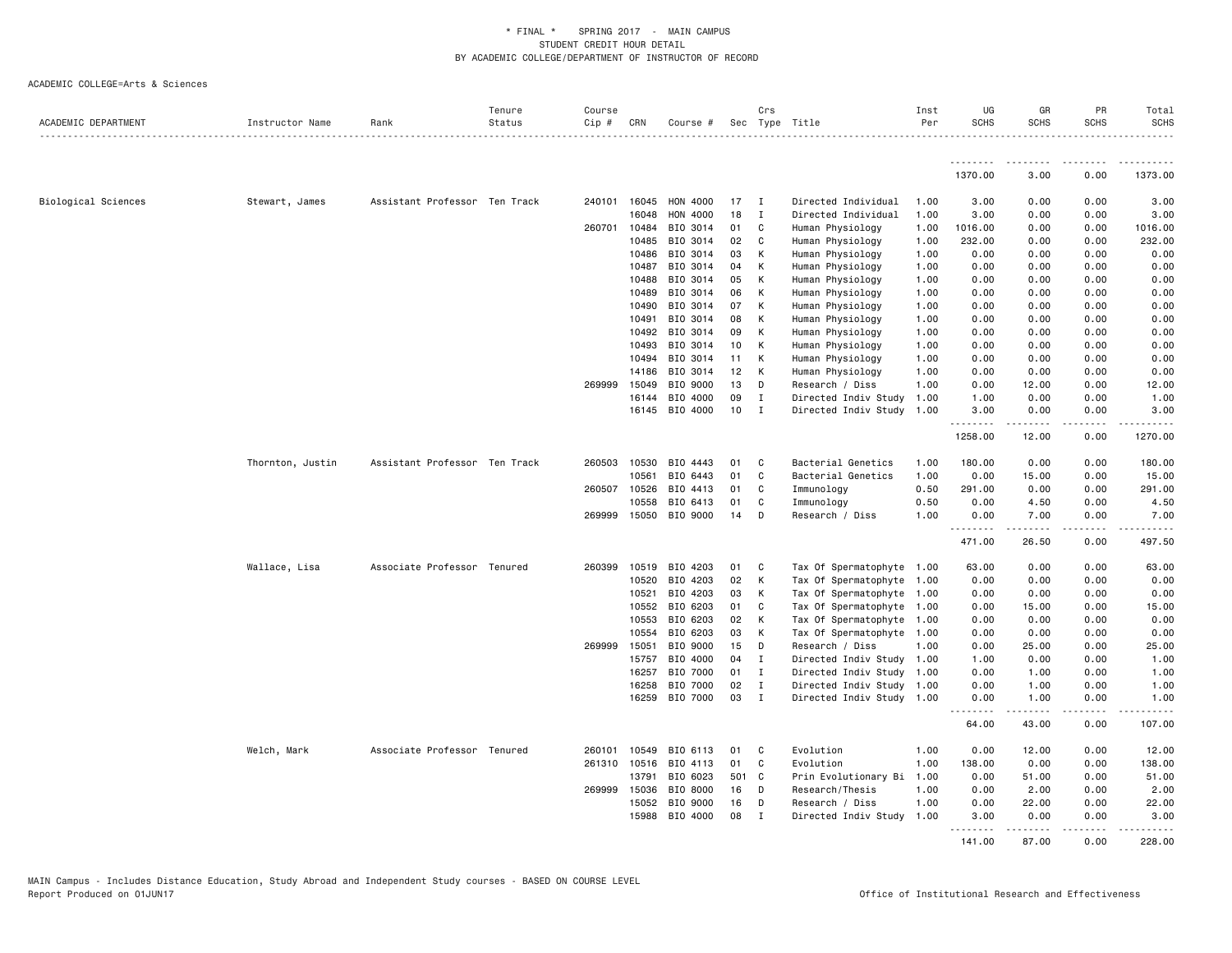|                                                             |                   |            | Tenure        | Course |       |          |    | Crs          |                   | Inst | UG                   | GR                           | PR               | Total                          |
|-------------------------------------------------------------|-------------------|------------|---------------|--------|-------|----------|----|--------------|-------------------|------|----------------------|------------------------------|------------------|--------------------------------|
| <b>ACADEMIC DEPARTMENT</b>                                  | Instructor Name   | Rank       | Status        | Cip#   | CRN   | Course # |    |              | Sec Type Title    | Per  | <b>SCHS</b>          | SCHS<br>---------            | <b>SCHS</b><br>. | <b>SCHS</b><br>$- - - - - - -$ |
| Biological Sciences                                         | Williamson, Emily | Instructor | Non-Ten Track | 260101 | 10450 | BIO 1134 | 02 | C            | Biology I-SI      | 0.50 | 402.00               | 0.00                         | 0.00             | 402.00                         |
|                                                             |                   |            |               |        | 10465 | BIO 1144 | 02 | C            | Biology II-SI     | 1.00 | 744.00               | 0.00                         | 0.00             | 744.00                         |
|                                                             |                   |            |               |        | 10467 | BIO 1144 | 13 | К            | Biology II        | 0.50 | 0.00                 | 0.00                         | 0.00             | 0.00                           |
|                                                             |                   |            |               |        | 10468 | BIO 1144 | 05 | К            | Biology II        | 0.50 | 0.00                 | 0.00                         | 0.00             | 0.00                           |
|                                                             |                   |            |               |        | 10469 | BIO 1144 | 06 | К            | Biology II        | 0.50 | 0.00                 | 0.00                         | 0.00             | 0.00                           |
|                                                             |                   |            |               |        | 10470 | BIO 1144 | 07 | К            | Biology II        | 0.50 | 0.00                 | 0.00                         | 0.00             | 0.00                           |
|                                                             |                   |            |               |        | 10471 | BIO 1144 | 08 | К            | Biology II        | 0.50 | 0.00                 | 0.00                         | 0.00             | 0.00                           |
|                                                             |                   |            |               |        | 10472 | BIO 1144 | 09 | к            | Biology II        | 0.50 | 0.00                 | 0.00                         | 0.00             | 0.00                           |
|                                                             |                   |            |               |        | 10473 | BIO 1144 | 10 | К            | Biology II        | 0.50 | 0.00                 | 0.00                         | 0.00             | 0.00                           |
|                                                             |                   |            |               |        | 10474 | BIO 1144 | 11 | К            | Biology II        | 0.50 | 0.00                 | 0.00                         | 0.00             | 0.00                           |
|                                                             |                   |            |               |        | 10475 | BIO 1144 | 12 |              | Biology II        | 0.50 | 0.00                 | 0.00                         | 0.00             | 0.00                           |
|                                                             |                   |            |               |        | 10476 | BIO 1144 | 14 | К            | Biology II        | 0.50 | 0.00                 | 0.00                         | 0.00             | 0.00                           |
|                                                             |                   |            |               |        | 10477 | BIO 1144 | 15 | К            | Biology II        | 0.50 | 0.00                 | 0.00                         | 0.00             | 0.00                           |
|                                                             |                   |            |               |        | 10478 | BIO 1144 | 16 | К            | Biology II        | 0.50 | 0.00                 | 0.00                         | 0.00             | 0.00                           |
|                                                             |                   |            |               |        | 10479 | BIO 1144 | 17 | К            | Biology II        | 0.50 | 0.00                 | 0.00                         | 0.00             | 0.00                           |
|                                                             |                   |            |               |        | 14183 | BIO 1144 | 18 | К            | Biology II        | 0.50 | 0.00                 | 0.00                         | 0.00             | 0.00                           |
|                                                             |                   |            |               |        | 14184 | BIO 1144 | 19 | К            | Biology II        | 0.50 | 0.00                 | 0.00                         | 0.00             | 0.00                           |
|                                                             |                   |            |               |        | 14185 | BIO 1144 | 20 | К            | Biology II        | 0.50 | 0.00                 | 0.00                         | 0.00             | 0.00                           |
|                                                             |                   |            |               | 260701 | 10438 | BIO 1123 | 01 | <sub>c</sub> | Animal Biology-SI | 1.00 | 597.00               | 0.00                         | 0.00             | 597.00                         |
|                                                             |                   |            |               |        | 10439 | BIO 1123 | 02 | C            | Animal Biology-SI | 1.00 | 612.00               | 0.00                         | 0.00             | 612.00                         |
|                                                             |                   |            |               |        | 10440 | BIO 1123 | 03 | К            | Animal Biology    | 1.00 | 0.00                 | 0.00                         | 0.00             | 0.00                           |
|                                                             |                   |            |               |        | 10441 | BIO 1123 | 04 | К            | Animal Biology    | 1.00 | 0.00                 | 0.00                         | 0.00             | 0.00                           |
|                                                             |                   |            |               |        | 10442 | BIO 1123 | 05 | К            | Animal Biology    | 1.00 | 0.00                 | 0.00                         | 0.00             | 0.00                           |
|                                                             |                   |            |               |        | 10443 | BIO 1123 | 06 | К            | Animal Biology    | 1.00 | 0.00                 | 0.00                         | 0.00             | 0.00                           |
|                                                             |                   |            |               |        | 10444 | BIO 1123 | 07 | К            | Animal Biology    | 1.00 | 0.00                 | 0.00                         | 0.00             | 0.00                           |
|                                                             |                   |            |               |        | 10445 | BIO 1123 | 08 | К            | Animal Biology    | 1.00 | 0.00                 | 0.00                         | 0.00             | 0.00                           |
|                                                             |                   |            |               |        | 10446 | BIO 1123 | 09 | K            | Animal Biology    | 1.00 | 0.00                 | 0.00                         | 0.00             | 0.00                           |
|                                                             |                   |            |               |        | 10447 | BIO 1123 | 10 | К            | Animal Biology    | 1.00 | 0.00                 | 0.00                         | 0.00<br>----     | 0.00                           |
|                                                             |                   |            |               |        |       |          |    |              |                   |      | 2355.00              | 0.00                         | 0.00             | 2355.00                        |
| ----------------------------------                          |                   |            |               |        |       |          |    |              |                   |      | ========             | ========                     | <b>ESSESSE</b>   | <b>SERRESSEE</b>               |
| Biological Sciences<br>------------------------------------ |                   |            |               |        |       |          |    |              |                   |      | 13280.00<br>======== | 647.00<br>--------- -------- | 0.00             | 13927.00<br>EEEEEEEE           |
|                                                             |                   |            |               |        |       |          |    |              |                   |      |                      |                              |                  |                                |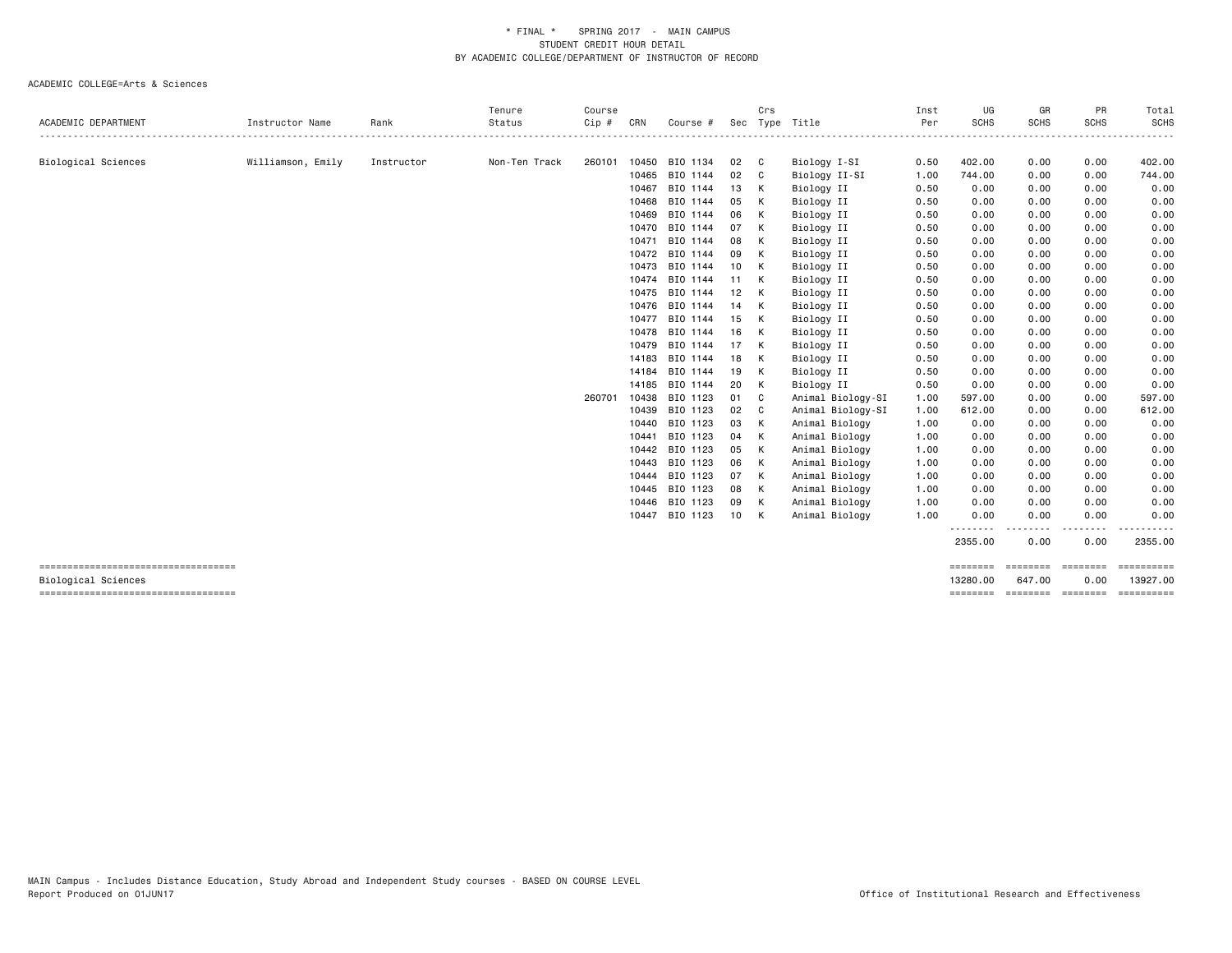|                     |                     |                               | Tenure         | Course |              |                      |                 | Crs          |                           | Inst | UG              | GR                                                                                                                                                            | PR          | Total                            |
|---------------------|---------------------|-------------------------------|----------------|--------|--------------|----------------------|-----------------|--------------|---------------------------|------|-----------------|---------------------------------------------------------------------------------------------------------------------------------------------------------------|-------------|----------------------------------|
| ACADEMIC DEPARTMENT | Instructor Name     | Rank                          | Status<br>.    | Cip #  | CRN          | Course #             |                 |              | Sec Type Title            | Per  | <b>SCHS</b>     | <b>SCHS</b>                                                                                                                                                   | <b>SCHS</b> | <b>SCHS</b><br>$\omega$ is a set |
|                     |                     |                               |                |        |              |                      |                 |              |                           |      |                 |                                                                                                                                                               |             |                                  |
| Chemistry           | Abeyratne Kuragama, | Lecturer                      | Non-Ten Track  | 400504 | 10781        | CH 4511              | 01              | L            | Org Chem Lab I            | 1.00 | 23.00           | 0.00                                                                                                                                                          | 0.00        | 23.00                            |
|                     |                     |                               |                |        | 10783        | CH 4511              | 03              | L.           | Org Chem Lab I            | 1.00 | 23.00           | 0.00                                                                                                                                                          | 0.00        | 23.00                            |
|                     |                     |                               |                |        | 10784        | CH 4511              | 04              | L            | Org Chem Lab I            | 1.00 | 23.00           | 0.00                                                                                                                                                          | 0.00        | 23.00                            |
|                     |                     |                               |                |        | 10785        | CH 4511              | 05              | L            | Org Chem Lab I            | 1.00 | 21.00           | 0.00                                                                                                                                                          | 0.00        | 21.00                            |
|                     |                     |                               |                |        | 10786        | CH 4511              | 06              | L            | Org Chem Lab I            | 1.00 | 22.00           | 0.00                                                                                                                                                          | 0.00        | 22.00                            |
|                     |                     |                               |                |        | 10787        | CH 4513              | 01              | C            | Organic Chemistry I       | 1.00 | 273.00          | 0.00                                                                                                                                                          | 0.00        | 273.00                           |
|                     |                     |                               |                |        | 10788        | CH 4513              | 02              | C            | Organic Chemistry I       | 1.00 | 288.00          | 0.00                                                                                                                                                          | 0.00        | 288.00                           |
|                     |                     |                               |                |        | 10790        | CH 4521              | 03              | L            | Org Chem Lab II           | 1.00 | 23.00           | 0.00                                                                                                                                                          | 0.00        | 23.00                            |
|                     |                     |                               |                |        | 10791        | CH 4521              | 04              | L.           | Org Chem Lab II           | 1.00 | 16.00           | 0.00                                                                                                                                                          | 0.00        | 16.00                            |
|                     |                     |                               |                |        | 10792        | CH 4521              | 05              | L            | Org Chem Lab II           | 1.00 | 23.00           | 0.00                                                                                                                                                          | 0.00        | 23.00                            |
|                     |                     |                               |                |        | 10793        | CH 4521              | 06              | L.           | Org Chem Lab II           | 1.00 | 23.00           | 0.00                                                                                                                                                          | 0.00        | 23.00                            |
|                     |                     |                               |                |        | 10794        | CH 4521              | 07              | L.           | Org Chem Lab II           | 1.00 | 24.00           | 0.00                                                                                                                                                          | 0.00        | 24.00                            |
|                     |                     |                               |                |        | 10796        | CH 4521              | 09              | L            | Org Chem Lab II           | 1.00 | 13.00           | 0.00                                                                                                                                                          | 0.00        | 13.00                            |
|                     |                     |                               |                |        | 10797        | CH 4521              | 10 <sub>1</sub> | $\mathsf{L}$ | Org Chem Lab II           | 1.00 | 10.00           | 0.00                                                                                                                                                          | 0.00        | 10.00                            |
|                     |                     |                               |                |        | 10798        | CH 4521              | 11              | - L          | Org Chem Lab II           | 1.00 | 20.00           | 0.00                                                                                                                                                          | 0.00        | 20.00                            |
|                     |                     |                               |                |        | 14437        | CH 4511              | 07              | L            | Org Chem Lab I            | 1.00 | 14.00           | 0.00                                                                                                                                                          | 0.00        | 14.00                            |
|                     |                     |                               |                |        | 14438        | CH 4511              | 08              | L            | Org Chem Lab I            | 1.00 | 16.00           | 0.00                                                                                                                                                          | 0.00        | 16.00                            |
|                     |                     |                               |                |        |              | 15085 CH 4521        | 02              | - L          | Org Chem Lab II           | 1.00 | 9.00<br>.       | 0.00<br>.                                                                                                                                                     | 0.00        | 9.00<br>.                        |
|                     |                     |                               |                |        |              |                      |                 |              |                           |      | 864.00          | 0.00                                                                                                                                                          | 0.00        | 864.00                           |
|                     | Cui, Xin            | Assistant Professor Ten Track |                | 400501 | 15840        | CH 9000              | 02              | D            | Research / Diss           | 1.00 | 0.00            | 13.00                                                                                                                                                         | 0.00        | 13.00                            |
|                     |                     |                               |                |        | 15852        | CH 8000              | 01              | D            | Research / Thesis         | 1.00 | 0.00            | 3.00                                                                                                                                                          | 0.00        | 3.00                             |
|                     |                     |                               |                |        |              | 400503 14440 CH 8213 | 01              | C            | Organometallic Chemi      | 1.00 | 0.00<br><b></b> | 24.00<br>.                                                                                                                                                    | 0.00<br>.   | 24.00<br>.                       |
|                     |                     |                               |                |        |              |                      |                 |              |                           |      | 0.00            | 40.00                                                                                                                                                         | 0.00        | 40.00                            |
|                     | Dornshuld, Eric     | Non-Faculty                   | Not Applicable | 400501 | 10758        | CH 1223              | 03              | C            | Chemistry II-SI           | 1.00 | 696.00          | 0.00                                                                                                                                                          | 0.00        | 696.00                           |
|                     |                     |                               |                |        |              | 10759 CH 1223        | 04              | C            | Chemistry II-SI           | 1.00 | 705.00          | 0.00                                                                                                                                                          | 0.00        | 705.00                           |
|                     |                     |                               |                |        |              |                      |                 |              |                           |      | .<br>1401.00    | .<br>0.00                                                                                                                                                     | .<br>0.00   | .<br>1401.00                     |
|                     | Emerson, Joseph     | Associate Professor Tenured   |                | 400501 | 15841        | CH 9000              | 03              | D            | Research / Diss           | 1.00 | 0.00            | 47.00                                                                                                                                                         | 0.00        | 47.00                            |
|                     |                     |                               |                |        | 16090        | CH 4000              | 08              | $\mathbf{I}$ | Directed Indiv Study      | 1.00 | 1.00            | 0.00                                                                                                                                                          | 0.00        | 1.00                             |
|                     |                     |                               |                |        | 16393        | CH 4000              | 13              | $\mathbf{I}$ | Directed Indiv Study      | 1.00 | 3.00            | 0.00                                                                                                                                                          | 0.00        | 3.00                             |
|                     |                     |                               |                |        | 16443        | CH 4000              | 16              | $\mathbf{I}$ | Directed Indiv Study 1.00 |      | 3.00            | 0.00                                                                                                                                                          | 0.00        | 3.00                             |
|                     |                     |                               |                |        | 16567        | CH 4000              | 24              | I            | Directed Indiv Study 1.00 |      | 2.00            | 0.00                                                                                                                                                          | 0.00        | 2.00                             |
|                     |                     |                               |                |        | 400503 14926 | CH 3213              | 01              | C            | Inorg Chem                | 1.00 | 144.00          | 0.00                                                                                                                                                          | 0.00        | 144.00                           |
|                     |                     |                               |                |        |              | 15017 CH 4212        | 01              | - L          | Adv Inorganic Lab         | 1.00 | 18.00           | 0.00                                                                                                                                                          | 0.00        | 18.00                            |
|                     |                     |                               |                |        |              |                      |                 |              |                           |      | .<br>171.00     | $\frac{1}{2} \left( \frac{1}{2} \right) \left( \frac{1}{2} \right) \left( \frac{1}{2} \right) \left( \frac{1}{2} \right) \left( \frac{1}{2} \right)$<br>47.00 | .<br>0.00   | ------<br>218.00                 |
|                     | Fitzkee, Nicholas   | Assistant Professor Ten Track |                | 400501 | 10766        | CH 2141              | 01              | C            | Prof Chem: Tools          | 1.00 | 39.00           | 0.00                                                                                                                                                          | 0.00        | 39.00                            |
|                     |                     |                               |                |        | 10813        | CH 4603              | 08              | $\mathsf{L}$ | Undergraduate Resear      | 1.00 | 3.00            | 0.00                                                                                                                                                          | 0.00        | 3.00                             |
|                     |                     |                               |                |        | 15584        | CH 4000              | 01              | $\mathbf{I}$ | Directed Indiv Study      | 1.00 | 3.00            | 0.00                                                                                                                                                          | 0.00        | 3.00                             |
|                     |                     |                               |                |        | 15586        | CH 4000              | 03              | $\mathbf{I}$ | Directed Indiv Study 1.00 |      | 3.00            | 0.00                                                                                                                                                          | 0.00        | 3.00                             |
|                     |                     |                               |                |        | 15842        | CH 9000              | 04              | D            | Research / Diss           | 1.00 | 0.00            | 49.00                                                                                                                                                         | 0.00        | 49.00                            |
|                     |                     |                               |                |        | 15913        | CH 4000              | 06              | $\mathbf{I}$ | Directed Indiv Study 0.50 |      | 1.50            | 0.00                                                                                                                                                          | 0.00        | 1.50                             |
|                     |                     |                               |                |        | 16011        | CH 4000              | 07              | $\mathbf{I}$ | Directed Indiv Study      | 1.00 | 1.00            | 0.00                                                                                                                                                          | 0.00        | 1.00                             |
|                     |                     |                               |                |        | 16419        | CH 4000              | 14              | $\mathbf{I}$ | Directed Indiv Study 1.00 |      | 1.00            | 0.00                                                                                                                                                          | 0.00        | 1.00                             |
|                     |                     |                               |                |        |              | 16522 CH 4000        | 21              | $\mathbf{I}$ | Directed Indiv Study 1.00 |      | 2.00            | 0.00                                                                                                                                                          | 0.00        | 2.00                             |
|                     |                     |                               |                | 400599 | 14925        | CH 8990              | 01              | C            | Special Topic In CH       | 1.00 | 0.00            | 15.00                                                                                                                                                         | 0.00        | 15.00                            |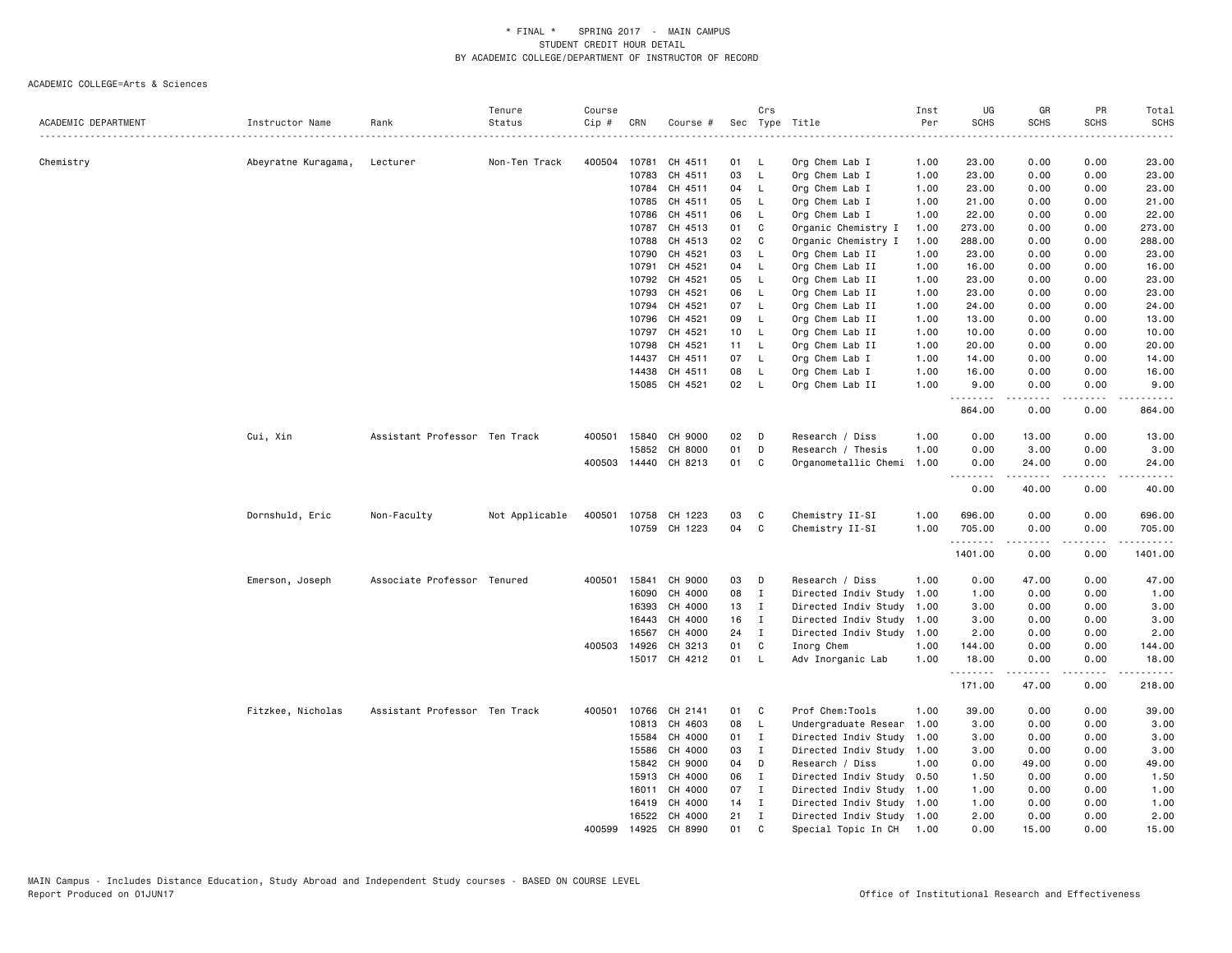|                     |                  |                               | Tenure  | Course       |       |                                 |                   | Crs               |                                                  | Inst         | UG            | GR                                                                                                                                                                                                                                                                                                                                                                                                                                                                                              | PR                           | Total            |
|---------------------|------------------|-------------------------------|---------|--------------|-------|---------------------------------|-------------------|-------------------|--------------------------------------------------|--------------|---------------|-------------------------------------------------------------------------------------------------------------------------------------------------------------------------------------------------------------------------------------------------------------------------------------------------------------------------------------------------------------------------------------------------------------------------------------------------------------------------------------------------|------------------------------|------------------|
| ACADEMIC DEPARTMENT | Instructor Name  | Rank                          | Status  | Cip #        | CRN   | Course #                        |                   |                   | Sec Type Title                                   | Per          | <b>SCHS</b>   | <b>SCHS</b>                                                                                                                                                                                                                                                                                                                                                                                                                                                                                     | <b>SCHS</b>                  | <b>SCHS</b><br>. |
|                     |                  |                               |         |              |       |                                 |                   |                   |                                                  |              |               |                                                                                                                                                                                                                                                                                                                                                                                                                                                                                                 |                              |                  |
|                     |                  |                               |         |              |       |                                 |                   |                   |                                                  |              | 53.50         | 64.00                                                                                                                                                                                                                                                                                                                                                                                                                                                                                           | 0.00                         | 117.50           |
| Chemistry           | Foster, Stephen  | Associate Professor Tenured   |         |              |       | 400501 15843 CH 9000            | 05                | D                 | Research / Diss                                  | 1.00         | 0.00          | 9.00                                                                                                                                                                                                                                                                                                                                                                                                                                                                                            | 0.00                         | 9.00             |
|                     |                  |                               |         | 400502 10774 |       | CH 4351                         | 02                | $\mathsf{L}$      | Analytical Chem Lab                              | 0.30         | 3.30          | 0.00                                                                                                                                                                                                                                                                                                                                                                                                                                                                                            | 0.00                         | 3.30             |
|                     |                  |                               |         |              | 10775 | CH 4351                         | 03                | L                 | Analytical Chem Lab                              | 0.30         | 2.70          | 0.00                                                                                                                                                                                                                                                                                                                                                                                                                                                                                            | 0.00                         | 2.70             |
|                     |                  |                               |         | 400506 10779 |       | CH 4421                         | 01                | L.                | Physical Chem-Lab II 0.30                        |              | 2.40          | 0.00                                                                                                                                                                                                                                                                                                                                                                                                                                                                                            | 0.00                         | 2.40             |
|                     |                  |                               |         |              | 10780 | CH 4423                         | 01                | C                 | Quantum Mech & Spect 1.00                        |              | 105.00<br>.   | 0.00                                                                                                                                                                                                                                                                                                                                                                                                                                                                                            | 0.00<br>$\sim$ $\sim$ $\sim$ | 105.00           |
|                     |                  |                               |         |              |       |                                 |                   |                   |                                                  |              | 113.40        | 9.00                                                                                                                                                                                                                                                                                                                                                                                                                                                                                            | 0.00                         | 122.40           |
|                     | Gwaltney, Steven | Professor                     | Tenured | 400501       | 15844 | CH 9000                         | 06                | D                 | Research / Diss                                  | 1.00         | 0.00          | 27.00                                                                                                                                                                                                                                                                                                                                                                                                                                                                                           | 0.00                         | 27.00            |
|                     |                  |                               |         |              | 15856 | CH 8000                         | 05                | D                 | Research / Thesis                                | 1.00         | 0.00          | 16.00                                                                                                                                                                                                                                                                                                                                                                                                                                                                                           | 0.00                         | 16.00            |
|                     |                  |                               |         |              |       | 400502 14441 CH 8423            | 01                | C                 | Molecular Structure                              | 1.00         | 0.00<br>.     | 45.00<br>.                                                                                                                                                                                                                                                                                                                                                                                                                                                                                      | 0.00<br>$\frac{1}{2}$        | 45.00<br>.       |
|                     |                  |                               |         |              |       |                                 |                   |                   |                                                  |              | 0.00          | 88.00                                                                                                                                                                                                                                                                                                                                                                                                                                                                                           | 0.00                         | 88.00            |
|                     | Hollis, Thedford | Associate Professor Tenured   |         | 400501       | 16613 | CH 4000                         | 25                | $\mathbf{I}$      | Directed Indiv Study 1.00                        |              | 2.00          | 0.00                                                                                                                                                                                                                                                                                                                                                                                                                                                                                            | 0.00                         | 2.00             |
|                     |                  |                               |         | 400504       | 10799 | CH 4523                         | 01                | C                 | Organic Chemistry II 1.00                        |              | 222.00        | 0.00                                                                                                                                                                                                                                                                                                                                                                                                                                                                                            | 0.00                         | 222.00           |
|                     |                  |                               |         |              | 10800 | CH 4523                         | 02                | C                 | Organic Chemistry II 1.00                        |              | 264.00<br>.   | 0.00<br>$\frac{1}{2} \left( \frac{1}{2} \right) \left( \frac{1}{2} \right) \left( \frac{1}{2} \right) \left( \frac{1}{2} \right) \left( \frac{1}{2} \right)$                                                                                                                                                                                                                                                                                                                                    | 0.00<br>.                    | 264.00<br>.      |
|                     |                  |                               |         |              |       |                                 |                   |                   |                                                  |              | 488.00        | 0.00                                                                                                                                                                                                                                                                                                                                                                                                                                                                                            | 0.00                         | 488.00           |
|                     | Lewis, Edwin     | Professor                     | Tenured | 240101       | 12358 | HON 4093                        | H <sub>10</sub> S |                   | Honors Thesis                                    | 1.00         | 3.00          | 0.00                                                                                                                                                                                                                                                                                                                                                                                                                                                                                            | 0.00                         | 3.00             |
|                     |                  |                               |         | 400501       | 15645 | CH 4000                         | 04                | $\mathbf{I}$      | Directed Indiv Study                             | 1.00         | 6.00          | 0.00                                                                                                                                                                                                                                                                                                                                                                                                                                                                                            | 0.00                         | 6.00             |
|                     |                  |                               |         |              | 15845 | CH 9000                         | 07                | D                 | Research / Diss                                  | 1.00         | 0.00          | 26.00                                                                                                                                                                                                                                                                                                                                                                                                                                                                                           | 0.00                         | 26.00            |
|                     |                  |                               |         |              | 16361 | CH 4000                         | 11                | $\mathbf{I}$      | Directed Indiv Study                             | 1.00         | 1.00          | 0.00                                                                                                                                                                                                                                                                                                                                                                                                                                                                                            | 0.00                         | 1.00             |
|                     |                  |                               |         |              | 16466 | CH 4000                         | 17                | $\mathbf{I}$      | Directed Indiv Study                             | 1.00         | 2.00          | 0.00                                                                                                                                                                                                                                                                                                                                                                                                                                                                                            | 0.00                         | 2.00             |
|                     |                  |                               |         |              | 16491 | CH 4000                         | 19                | $\mathbf{I}$      | Directed Indiv Study 1.00                        |              | 1.00          | 0.00                                                                                                                                                                                                                                                                                                                                                                                                                                                                                            | 0.00                         | 1.00             |
|                     |                  |                               |         |              | 16496 | CH 4000                         | 20                | $\mathbf{I}$      | Directed Indiv Study 1.00                        |              | 1.00          | 0.00                                                                                                                                                                                                                                                                                                                                                                                                                                                                                            | 0.00                         | 1.00             |
|                     |                  |                               |         |              | 16650 | CH 4000<br>400599 15770 CH 4990 | 27<br>01          | I<br>$\mathbf{C}$ | Directed Indiv Study 1.00<br>Special Topic In CH | 1.00         | 2.00<br>24.00 | 0.00<br>0.00                                                                                                                                                                                                                                                                                                                                                                                                                                                                                    | 0.00<br>0.00                 | 2.00<br>24.00    |
|                     |                  |                               |         |              |       |                                 |                   |                   |                                                  |              | .<br>40.00    | $\begin{array}{cccccccccccccc} \multicolumn{2}{c}{} & \multicolumn{2}{c}{} & \multicolumn{2}{c}{} & \multicolumn{2}{c}{} & \multicolumn{2}{c}{} & \multicolumn{2}{c}{} & \multicolumn{2}{c}{} & \multicolumn{2}{c}{} & \multicolumn{2}{c}{} & \multicolumn{2}{c}{} & \multicolumn{2}{c}{} & \multicolumn{2}{c}{} & \multicolumn{2}{c}{} & \multicolumn{2}{c}{} & \multicolumn{2}{c}{} & \multicolumn{2}{c}{} & \multicolumn{2}{c}{} & \multicolumn{2}{c}{} & \multicolumn{2}{c}{} & \$<br>26.00 | .<br>0.00                    | .<br>66.00       |
|                     | Mlsna, Debra     | Assistant Professor Ten Track |         | 400501       | 10712 | CH 1213                         | 01                | C                 | Chemistry I                                      | 1.00         | 108.00        | 0.00                                                                                                                                                                                                                                                                                                                                                                                                                                                                                            | 0.00                         | 108.00           |
|                     |                  |                               |         |              |       | 10713 CH 1213                   | 02                | $\mathbf{C}$      | Chemistry I                                      | 1.00         | 117.00        | 0.00                                                                                                                                                                                                                                                                                                                                                                                                                                                                                            | 0.00                         | 117.00           |
|                     |                  |                               |         |              |       | 10714 CH 1213                   | 03                | C                 | Chemistry I                                      | 1.00         | 114.00        | 0.00                                                                                                                                                                                                                                                                                                                                                                                                                                                                                            | 0.00                         | 114.00           |
|                     |                  |                               |         |              | 10715 | CH 1213                         | 04                | C                 | Chemistry I                                      | 1.00         | 108.00        | 0.00                                                                                                                                                                                                                                                                                                                                                                                                                                                                                            | 0.00                         | 108.00           |
|                     |                  |                               |         |              |       | 10716 CH 1213                   | 05                | C                 | Chemistry I                                      | 1.00         | 117.00        | 0.00                                                                                                                                                                                                                                                                                                                                                                                                                                                                                            | 0.00                         | 117.00           |
|                     |                  |                               |         |              | 10717 | CH 1213                         | 06                | C                 | Chemistry I                                      | 1.00         | 96.00         | 0.00                                                                                                                                                                                                                                                                                                                                                                                                                                                                                            | 0.00                         | 96.00            |
|                     |                  |                               |         |              | 10718 | CH 1213                         | 07                | C                 | Chemistry I                                      | 1.00         | 105.00        | 0.00                                                                                                                                                                                                                                                                                                                                                                                                                                                                                            | 0.00                         | 105.00           |
|                     |                  |                               |         |              | 10719 | CH 1213                         | 08                | C                 | Chemistry I                                      | 1.00         | 84.00         | 0.00                                                                                                                                                                                                                                                                                                                                                                                                                                                                                            | 0.00                         | 84.00            |
|                     |                  |                               |         |              | 10720 | CH 1213                         | 09                | C                 | Chemistry I                                      | 0.25         | 14.25         | 0.00                                                                                                                                                                                                                                                                                                                                                                                                                                                                                            | 0.00                         | 14.25            |
|                     |                  |                               |         |              | 10721 | CH 1213                         | 10                | C                 | Chemistry I                                      | 0.25         | 9.75          | 0.00                                                                                                                                                                                                                                                                                                                                                                                                                                                                                            | 0.00                         | 9.75             |
|                     |                  |                               |         |              | 10722 | CH 1213                         | 11                | C                 | Chemistry I                                      | 0.25         | 29.25         | 0.00                                                                                                                                                                                                                                                                                                                                                                                                                                                                                            | 0.00                         | 29.25            |
|                     |                  |                               |         |              | 10723 | CH 1213                         | 12                | C                 | Chemistry I                                      | 0.25         | 12.75         | 0.00                                                                                                                                                                                                                                                                                                                                                                                                                                                                                            | 0.00                         | 12.75            |
|                     |                  |                               |         |              | 10725 | CH 1213                         | 14                | C                 | Chemistry I                                      | 0.25         | 27.75         | 0.00                                                                                                                                                                                                                                                                                                                                                                                                                                                                                            | 0.00                         | 27.75            |
|                     |                  |                               |         |              | 10726 | CH 1213                         | 15                | C                 | Chemistry I                                      | 0.25         | 27.00         | 0.00                                                                                                                                                                                                                                                                                                                                                                                                                                                                                            | 0.00                         | 27.00            |
|                     |                  |                               |         |              | 14422 | CH 1213                         | 16                | C                 | Chemistry I                                      | 0.25         | 26.25         | 0.00                                                                                                                                                                                                                                                                                                                                                                                                                                                                                            | 0.00                         | 26.25            |
|                     |                  |                               |         |              | 14423 | CH 1213                         | 17                | C                 | Chemistry I                                      | 0.25         | 25.50         | 0.00                                                                                                                                                                                                                                                                                                                                                                                                                                                                                            | 0.00                         | 25.50            |
|                     |                  |                               |         |              |       | 14424 CH 1213<br>15846 CH 9000  | 18<br>08          | C<br>D            | Chemistry I<br>Research / Diss                   | 0.25<br>1.00 | 26.25<br>0.00 | 0.00<br>27.00                                                                                                                                                                                                                                                                                                                                                                                                                                                                                   | 0.00<br>0.00                 | 26.25<br>27.00   |
|                     |                  |                               |         |              |       |                                 |                   |                   |                                                  |              |               |                                                                                                                                                                                                                                                                                                                                                                                                                                                                                                 |                              |                  |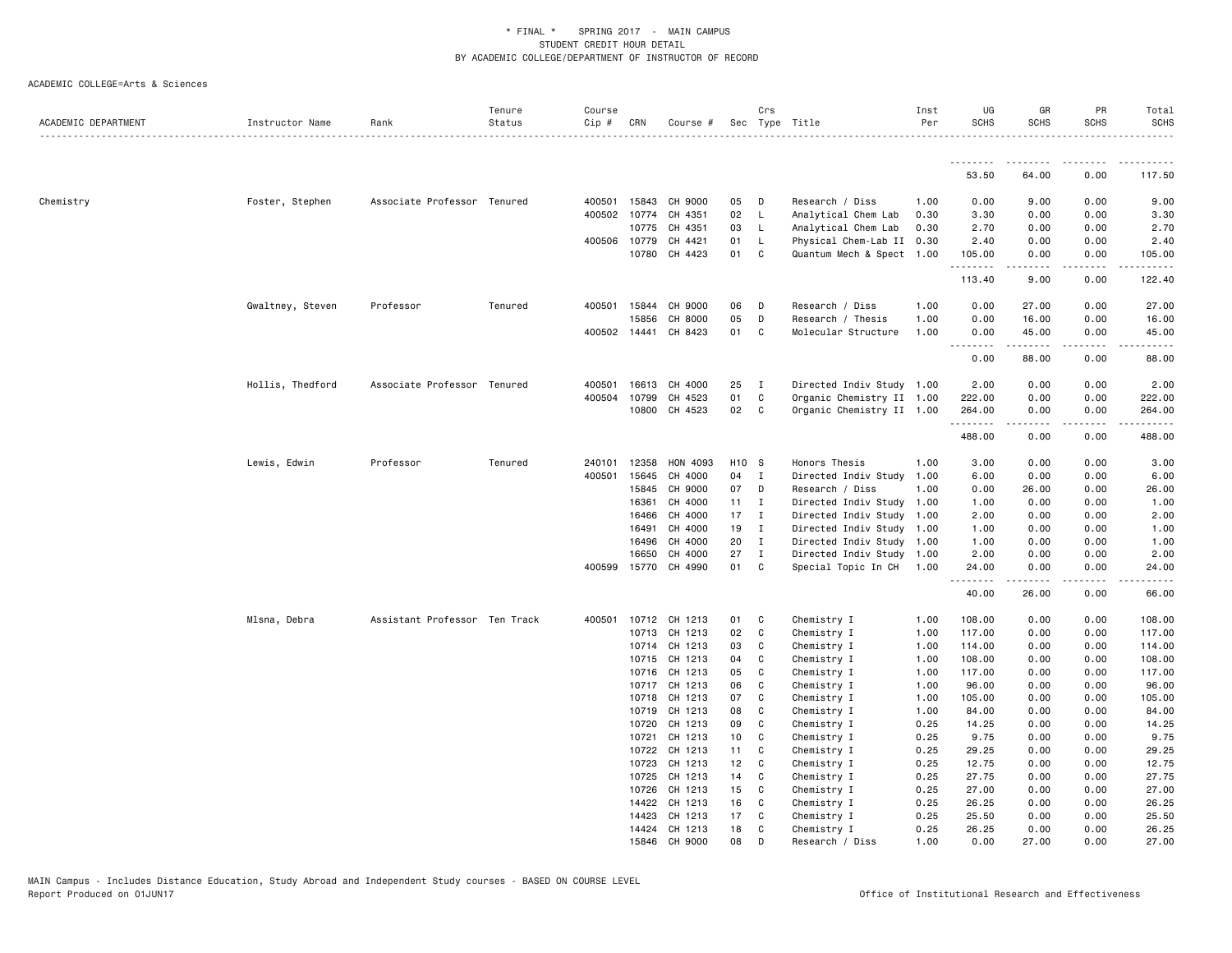| ACADEMIC DEPARTMENT | Instructor Name               | Rank                        | Tenure<br>Status | Course<br>Cip # | CRN            | Course #             |                 | Crs                          | Sec Type Title                           | Inst<br>Per  | UG<br><b>SCHS</b>   | GR<br><b>SCHS</b>       | PR<br><b>SCHS</b> | Total<br><b>SCHS</b> |
|---------------------|-------------------------------|-----------------------------|------------------|-----------------|----------------|----------------------|-----------------|------------------------------|------------------------------------------|--------------|---------------------|-------------------------|-------------------|----------------------|
|                     |                               |                             |                  |                 |                |                      |                 |                              |                                          |              |                     |                         |                   | .                    |
|                     |                               |                             |                  |                 |                |                      |                 |                              |                                          |              | <u>.</u><br>1047.75 | .<br>27.00              | .<br>0.00         | .<br>1074.75         |
| Chemistry           | Mlsna, Todd                   | Associate Professor Tenured |                  |                 | 400501 10815   | CH 4603              | 10              | - L                          | Undergraduate Resear 1.00                |              | 3.00                | 0.00                    | 0.00              | 3.00                 |
|                     |                               |                             |                  |                 | 15756          | CH 4000              | 05              | $\mathbf{I}$                 | Directed Indiv Study 1.00                |              | 1.00                | 0.00                    | 0.00              | 1.00                 |
|                     |                               |                             |                  |                 | 15847          | CH 9000              | 09              | D                            | Research / Diss                          | 1.00         | 0.00                | 89.00                   | 0.00              | 89.00                |
|                     |                               |                             |                  |                 | 15859          | CH 8000              | 08              | D                            | Research / Thesis                        | 1.00         | 0.00                | 32.00                   | 0.00              | 32.00                |
|                     |                               |                             |                  |                 | 16187          | CH 4000              | 09              | $\mathbf{I}$                 | Directed Indiv Study 1.00                |              | 1.00                | 0.00                    | 0.00              | 1.00                 |
|                     |                               |                             |                  |                 | 16372          | CH 4000              | 12              | $\mathbf{I}$                 | Directed Indiv Study 1.00                |              | 2.00                | 0.00                    | 0.00              | 2.00                 |
|                     |                               |                             |                  |                 | 16426          | CH 4000              | 15 <sub>1</sub> | $\blacksquare$               | Directed Indiv Study 1.00                |              | 3.00                | 0.00                    | 0.00              | 3.00                 |
|                     |                               |                             |                  |                 | 16530          | CH 7000              | 501 I           |                              | Directed Indiv Study 1.00                |              | 0.00                | 1.00                    | 0.00              | 1.00                 |
|                     |                               |                             |                  |                 | 16555          | CH 4000              | 22              | $\mathbf{I}$                 | Directed Indiv Study 1.00                |              | 2.00                | 0.00                    | 0.00              | 2.00                 |
|                     |                               |                             |                  |                 |                | 400509 14935 CH 4303 | 01 C            |                              | Environmental Chem                       | 1.00         | 84.00<br>.          | 0.00<br><u>.</u>        | 0.00<br>.         | 84.00<br>.           |
|                     |                               |                             |                  |                 |                |                      |                 |                              |                                          |              | 96.00               | 122.00                  | 0.00              | 218.00               |
|                     | Nareddy, Radhika Red Lecturer |                             | Non-Ten Track    |                 |                | 400504 10801 CH 4523 | 03              | $\mathbf{C}$                 | Organic Chemistry II 1.00                |              | 186.00<br>.         | 0.00<br>المتمام المتعاد | 0.00<br>-----     | 186.00               |
|                     |                               |                             |                  |                 |                |                      |                 |                              |                                          |              | 186.00              | 0.00                    | 0.00              | 186.00               |
|                     | Nettles, Charles              | Lecturer                    | Non-Ten Track    | 400501          | 10720          | CH 1213              | 09              | $\mathbf{C}$                 | Chemistry I                              | 0.75         | 42.75               | 0.00                    | 0.00              | 42.75                |
|                     |                               |                             |                  |                 | 10721          | CH 1213              | 10              | C                            | Chemistry I                              | 0.75         | 29.25               | 0.00                    | 0.00              | 29.25                |
|                     |                               |                             |                  |                 | 10722          | CH 1213              | 11              | C                            | Chemistry I                              | 0.75         | 87.75               | 0.00                    | 0.00              | 87.75                |
|                     |                               |                             |                  |                 | 10723          | CH 1213              | 12              | $\mathbf{C}$                 | Chemistry I                              | 0.75         | 38.25               | 0.00                    | 0.00              | 38.25                |
|                     |                               |                             |                  |                 | 10756          | CH 1223              | 01              | C                            | Chemistry II-SI                          | 1.00         | 297.00              | 0.00                    | 0.00              | 297.00               |
|                     |                               |                             |                  |                 |                | 10757 CH 1223        | 02              | C                            | Chemistry II-SI                          | 1.00         | 546.00<br>.         | 0.00<br>.               | 0.00              | 546.00<br>.          |
|                     |                               |                             |                  |                 |                |                      |                 |                              |                                          |              | 1041.00             | 0.00                    | 0.00              | 1041.00              |
|                     | Nettles, Whitnee              | Lecturer                    | Non-Ten Track    | 400501          | 10688          | CH 1211              | 01              | $\mathsf{L}$                 | Invst In Chemistry I 1.00                |              | 18.00               | 0.00                    | 0.00              | 18.00                |
|                     |                               |                             |                  |                 | 10690          | CH 1211              | 03              | $\mathsf{L}$                 | Invst In Chemistry I 1.00                |              | 24.00               | 0.00                    | 0.00              | 24.00                |
|                     |                               |                             |                  |                 | 10691          | CH 1211              | 04              | L.                           | Invst In Chemistry I 1.00                |              | 22.00               | 0.00                    | 0.00              | 22.00                |
|                     |                               |                             |                  |                 | 10692          | CH 1211              | 05              | - L                          | Invst In Chemistry I 1.00                |              | 21.00               | 0.00                    | 0.00              | 21.00                |
|                     |                               |                             |                  |                 | 10693          | CH 1211              | 06              | - L                          | Invst In Chemistry I 1.00                |              | 22.00               | 0.00                    | 0.00              | 22.00                |
|                     |                               |                             |                  |                 | 10694          | CH 1211              | 07              | $\mathsf{L}$                 | Invst In Chemistry I 1.00                |              | 20.00               | 0.00                    | 0.00              | 20.00                |
|                     |                               |                             |                  |                 | 10695          | CH 1211              | 08              | $\mathsf{L}$                 | Invst In Chemistry I 1.00                |              | 16.00               | 0.00                    | 0.00              | 16.00                |
|                     |                               |                             |                  |                 | 10698          | CH 1211              | 11              | - L                          | Invst In Chemistry I 1.00                |              | 23.00               | 0.00                    | 0.00              | 23.00                |
|                     |                               |                             |                  |                 | 10700          | CH 1211              | 13              | - L                          | Invst In Chemistry I 1.00                |              | 22.00               | 0.00                    | 0.00              | 22.00                |
|                     |                               |                             |                  |                 | 10701          | CH 1211              | 14              | - L                          | Invst In Chemistry I 1.00                |              | 24.00               | 0.00                    | 0.00              | 24.00                |
|                     |                               |                             |                  |                 | 10702          | CH 1211              | 15              | - L                          | Invst In Chemistry I 1.00                |              | 20.00               | 0.00                    | 0.00              | 20.00                |
|                     |                               |                             |                  |                 | 10703          | CH 1211              | 16              | $\mathsf{L}$                 | Invst In Chemistry I 1.00                |              | 23.00               | 0.00                    | 0.00              | 23.00                |
|                     |                               |                             |                  |                 |                | 10704 CH 1211        | 17              | $\mathsf{L}$                 | Invst In Chemistry I 1.00                |              | 23.00               | 0.00                    | 0.00              | 23.00                |
|                     |                               |                             |                  |                 | 10711          | CH 1211              | 24              | - L                          | Invst In Chemistry I 1.00                |              | 23.00               | 0.00                    | 0.00              | 23.00                |
|                     |                               |                             |                  |                 | 10725          | CH 1213              | 14              | $\mathbf{C}$                 | Chemistry I                              | 0.75         | 83.25               | 0.00                    | 0.00              | 83.25                |
|                     |                               |                             |                  |                 | 10726          | CH 1213              | 15<br>01        | $\mathbf{C}$                 | Chemistry I                              | 0.75         | 81.00               | 0.00                    | 0.00              | 81.00                |
|                     |                               |                             |                  |                 | 10728<br>10730 | CH 1221<br>CH 1221   | 03              | $\mathsf{L}$<br>$\mathsf{L}$ | Invst Chemistry II<br>Invst Chemistry II | 1.00<br>1.00 | 18.00<br>21.00      | 0.00<br>0.00            | 0.00<br>0.00      | 18.00<br>21.00       |
|                     |                               |                             |                  |                 | 10731          | CH 1221              | 04 L            |                              | Invst Chemistry II                       | 1.00         | 22.00               | 0.00                    | 0.00              | 22.00                |
|                     |                               |                             |                  |                 | 10732          | CH 1221              | 05              | $\mathsf{L}$                 | Invst Chemistry II                       | 1.00         | 24.00               | 0.00                    | 0.00              | 24.00                |
|                     |                               |                             |                  |                 | 10733          | CH 1221              | 06              | - L                          | Invst Chemistry II                       | 1.00         | 21.00               | 0.00                    | 0.00              | 21.00                |
|                     |                               |                             |                  |                 | 10734          | CH 1221              | 07              | L.                           | Invst Chemistry II                       | 1.00         | 22.00               | 0.00                    | 0.00              | 22.00                |
|                     |                               |                             |                  |                 | 10735          | CH 1221              | 08              | - L                          | Invst Chemistry II                       | 1.00         | 22.00               | 0.00                    | 0.00              | 22.00                |
|                     |                               |                             |                  |                 | 10738          | CH 1221              | 11              | L.                           | Invst Chemistry II                       | 1.00         | 23.00               | 0.00                    | 0.00              | 23.00                |
|                     |                               |                             |                  |                 |                | 10740 CH 1221        | 13              | L.                           | Invst Chemistry II                       | 1.00         | 19.00               | 0.00                    | 0.00              | 19.00                |
|                     |                               |                             |                  |                 |                |                      |                 |                              |                                          |              |                     |                         |                   |                      |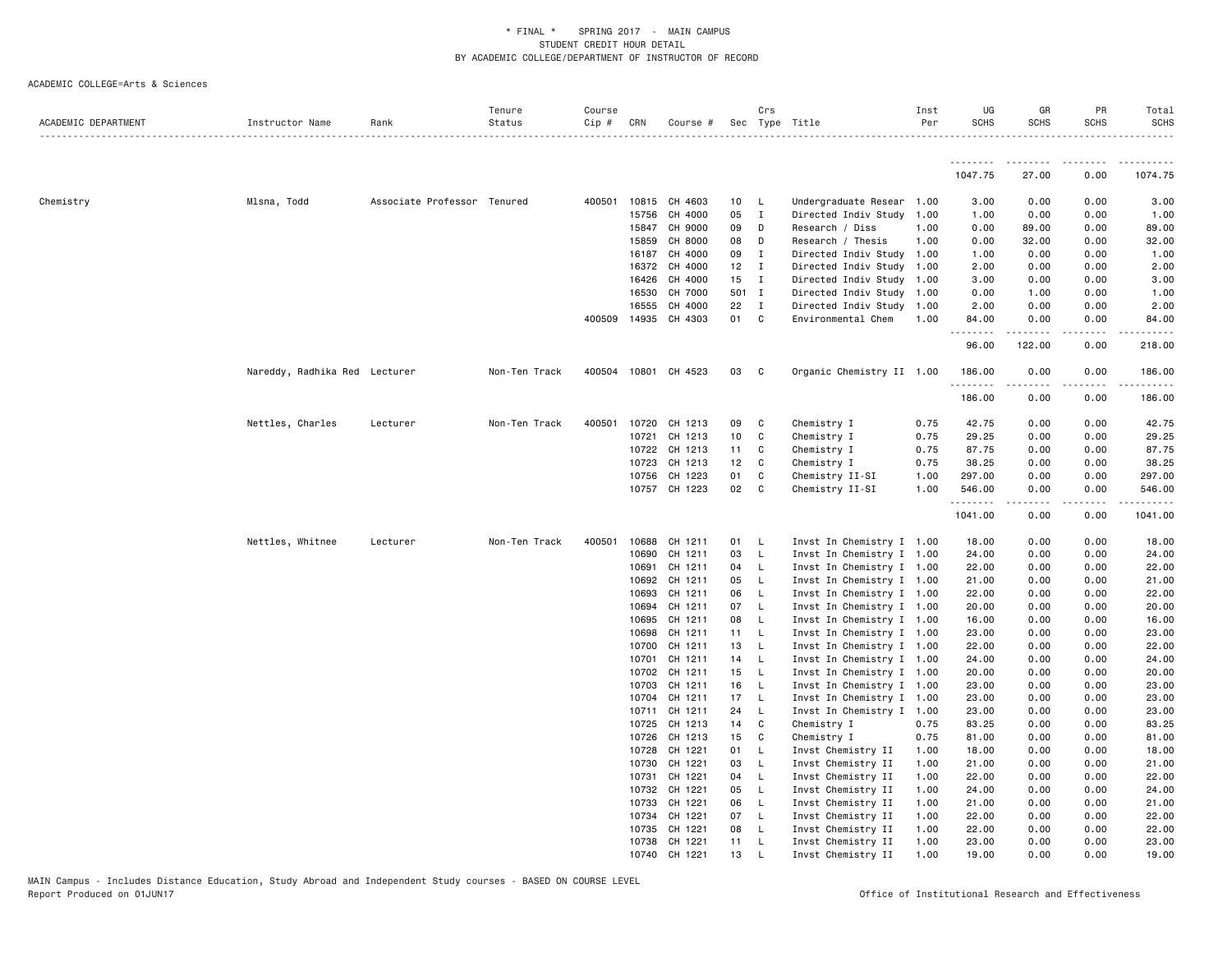|                     |                  |                               | Tenure        | Course |              |               |       | Crs          |                           | Inst | UG                    | GR          | PR                                  | Total            |
|---------------------|------------------|-------------------------------|---------------|--------|--------------|---------------|-------|--------------|---------------------------|------|-----------------------|-------------|-------------------------------------|------------------|
| ACADEMIC DEPARTMENT | Instructor Name  | Rank                          | Status        | Cip #  | CRN          | Course #      |       |              | Sec Type Title            | Per  | <b>SCHS</b>           | <b>SCHS</b> | <b>SCHS</b>                         | <b>SCHS</b>      |
|                     |                  |                               |               |        |              |               |       |              |                           |      |                       |             |                                     | .                |
| Chemistry           | Nettles, Whitnee | Lecturer                      | Non-Ten Track | 400501 | 10741        | CH 1221       | 14    | - L          | Invst Chemistry II        | 1.00 | 21.00                 | 0.00        | 0.00                                | 21.00            |
|                     |                  |                               |               |        | 10742        | CH 1221       | 15    | L            | Invst Chemistry II        | 1.00 | 23.00                 | 0.00        | 0.00                                | 23.00            |
|                     |                  |                               |               |        | 10743        | CH 1221       | 16    | $\mathsf{L}$ | Invst Chemistry II        | 1.00 | 23.00                 | 0.00        | 0.00                                | 23.00            |
|                     |                  |                               |               |        | 10744        | CH 1221       | 17    | L.           | Invst Chemistry II        | 1.00 | 23.00                 | 0.00        | 0.00                                | 23.00            |
|                     |                  |                               |               |        | 10745        | CH 1221       | 18    | <b>L</b>     | Invst Chemistry II        | 1.00 | 19.00                 | 0.00        | 0.00                                | 19.00            |
|                     |                  |                               |               |        | 10750        | CH 1221       | 23    | L            | Invst Chemistry II        | 1.00 | 23.00                 | 0.00        | 0.00                                | 23.00            |
|                     |                  |                               |               |        | 10751        | CH 1221       | 24    | L            | Invst Chemistry II        | 1.00 | 15.00                 | 0.00        | 0.00                                | 15.00            |
|                     |                  |                               |               |        | 10752        | CH 1221       | 25    | L            | Invst Chemistry II        | 1.00 | 24.00                 | 0.00        | 0.00                                | 24.00            |
|                     |                  |                               |               |        | 10753        | CH 1221       | 26    | L            | Invst Chemistry II        | 1.00 | 24.00                 | 0.00        | 0.00                                | 24.00            |
|                     |                  |                               |               |        | 10754        | CH 1221       | 27    | L            | Invst Chemistry II        | 1.00 | 20.00                 | 0.00        | 0.00                                | 20.00            |
|                     |                  |                               |               |        | 14401        | CH 1211       | 26    | L            | Invst In Chemistry I 1.00 |      | 23.00                 | 0.00        | 0.00                                | 23.00            |
|                     |                  |                               |               |        | 14402        | CH 1211       | 28    | L.           | Invst In Chemistry I 1.00 |      | 22.00                 | 0.00        | 0.00                                | 22.00            |
|                     |                  |                               |               |        | 14403        | CH 1211       | 32    | L            | Invst In Chemistry I 1.00 |      | 22.00                 | 0.00        | 0.00                                | 22.00            |
|                     |                  |                               |               |        | 14414        | CH 1211       | 34    | L.           | Invst In Chemistry I 1.00 |      | 21.00                 | 0.00        | 0.00                                | 21.00            |
|                     |                  |                               |               |        |              |               |       |              |                           |      |                       |             |                                     |                  |
|                     |                  |                               |               |        | 14415        | CH 1211       | 35    | L.           | Invst In Chemistry I 1.00 |      | 21.00                 | 0.00        | 0.00                                | 21.00            |
|                     |                  |                               |               |        | 14416        | CH 1211       | 36    | L            | Invst In Chemistry I 1.00 |      | 21.00                 | 0.00        | 0.00                                | 21.00            |
|                     |                  |                               |               |        | 14418        | CH 1211       | 38    | L.           | Invst In Chemistry I 1.00 |      | 21.00                 | 0.00        | 0.00                                | 21.00            |
|                     |                  |                               |               |        | 14421        | CH 1211       | 43    | L            | Invst In Chemistry I 1.00 |      | 20.00                 | 0.00        | 0.00                                | 20.00            |
|                     |                  |                               |               |        | 14422        | CH 1213       | 16    | C            | Chemistry I               | 0.75 | 78.75                 | 0.00        | 0.00                                | 78.75            |
|                     |                  |                               |               |        | 14423        | CH 1213       | 17    | C            | Chemistry I               | 0.75 | 76.50                 | 0.00        | 0.00                                | 76.50            |
|                     |                  |                               |               |        | 14424        | CH 1213       | 18    | C            | Chemistry I               | 0.75 | 78.75                 | 0.00        | 0.00                                | 78.75            |
|                     |                  |                               |               |        | 14425        | CH 1221       | 29    | L.           | Invst Chemistry II        | 1.00 | 22.00                 | 0.00        | 0.00                                | 22.00            |
|                     |                  |                               |               |        | 14426        | CH 1221       | 30    | L            | Invst Chemistry II        | 1.00 | 22.00                 | 0.00        | 0.00                                | 22.00            |
|                     |                  |                               |               |        | 14427        | CH 1221       | 31    | L            | Invst Chemistry II        | 1.00 | 22.00                 | 0.00        | 0.00                                | 22.00            |
|                     |                  |                               |               |        | 14428        | CH 1221       | 32    | $\mathsf{L}$ | Invst Chemistry II        | 1.00 | 24.00                 | 0.00        | 0.00                                | 24.00            |
|                     |                  |                               |               |        | 14429        | CH 1221       | 33    | L            | Invst Chemistry II        | 1.00 | 17.00                 | 0.00        | 0.00                                | 17.00            |
|                     |                  |                               |               |        | 14430        | CH 1221       | 34    | L.           | Invst Chemistry II        | 1.00 | 20.00                 | 0.00        | 0.00                                | 20.00            |
|                     |                  |                               |               |        |              | 14432 CH 1221 | 39    | L.           | Invst Chemistry II        | 1.00 | 6.00                  | 0.00        | 0.00                                | 6.00             |
|                     |                  |                               |               |        |              |               |       |              |                           |      | . <b>.</b><br>1410.25 | .<br>0.00   | .<br>0.00                           | .<br>1410.25     |
|                     | Scott, Colleen   | Assistant Professor Ten Track |               | 400501 | 10811        | CH 4603       | 06    | L.           | Undergraduate Resear      | 1.00 | 6.00                  | 0.00        | 0.00                                | 6.00             |
|                     |                  |                               |               |        | 15848        | CH 9000       | 10    | D            | Research / Diss           | 1.00 | 0.00                  | 7.00        | 0.00                                | 7.00             |
|                     |                  |                               |               |        | 15860        | CH 8000       | 09    | D            | Research / Thesis         | 1.00 | 0.00                  | 17.00       | 0.00                                | 17.00            |
|                     |                  |                               |               |        |              |               |       |              |                           |      |                       |             |                                     |                  |
|                     |                  |                               |               |        | 16619        | CH 4000       | 26    | $\mathbf{I}$ | Directed Indiv Study      | 1.00 | 2.00<br>.             | 0.00<br>.   | 0.00<br>$\sim$ $\sim$ $\sim$ $\sim$ | 2.00<br>المتماما |
|                     |                  |                               |               |        |              |               |       |              |                           |      | 8.00                  | 24.00       | 0.00                                | 32.00            |
|                     | Smith, Laura     | Instructor                    | Non-Ten Track | 400501 | 10685        | CH 1043       | 01    | C            | Survey of Chemistry       | 1.00 | 888.00                | 0.00        | 0.00                                | 888.00           |
|                     |                  |                               |               |        | 10686        | CH 1051       | 01    | L            | Experimental Chem         | 1.00 | 123.00                | 0.00        | 0.00                                | 123.00           |
|                     |                  |                               |               |        | 10687        | CH 1053       | 01    | C            | Survey of Chemistry       | 1.00 | 318.00                | 0.00        | 0.00                                | 318.00           |
|                     |                  |                               |               |        | 13818        | CH 1043       | 501   | C            | Survey of Chemistry       | 1.00 | 126.00                | 0.00        | 0.00                                | 126.00           |
|                     |                  |                               |               |        | 13819        | CH 1051       | 501 L |              | Experimental Chem         | 1.00 | 13.00                 | 0.00        | 0.00                                | 13.00            |
|                     |                  |                               |               |        | 400502 10774 | CH 4351       | 02    | <b>L</b>     | Analytical Chem Lab       | 0.70 | 7.70                  | 0.00        | 0.00                                | 7.70             |
|                     |                  |                               |               |        | 10775        | CH 4351       | 03    | L            | Analytical Chem Lab       | 0.70 | 6.30                  | 0.00        | 0.00                                | 6.30             |
|                     |                  |                               |               |        | 400506 10779 | CH 4421       | 01    | L.           | Physical Chem-Lab II      | 0.70 | 5.60                  | 0.00        | 0.00                                | 5.60             |
|                     |                  |                               |               |        |              |               |       |              |                           |      | .<br>1487.60          | 0.00        | 0.00                                | .<br>1487.60     |
|                     | Stokes, Sean     | Instructor                    | Non-Ten Track | 400504 | 10769        | CH 2501       | 02    | L            | Elem Org Chem-Lab         | 1.00 | 22.00                 | 0.00        | 0.00                                | 22.00            |
|                     |                  |                               |               |        | 10770        | CH 2501       | 03    | L            | Elem Org Chem-Lab         | 1.00 | 15.00                 | 0.00        | 0.00                                | 15.00            |
|                     |                  |                               |               |        | 10771        | CH 2503       | 01    | C            | Elem Organic Chem         | 1.00 | 282.00                | 0.00        | 0.00                                | 282.00           |
|                     |                  |                               |               |        | 10803        | CH 4564       | 01    | C            | Integrated Organic I      | 1.00 | 60.00                 | 0.00        | 0.00                                | 60.00            |
|                     |                  |                               |               |        | 10804        | CH 4564       | 02    | K            | Integrated Organic I 1.00 |      | 0.00                  | 0.00        | 0.00                                | 0.00             |
|                     |                  |                               |               |        |              |               |       |              |                           |      |                       |             |                                     |                  |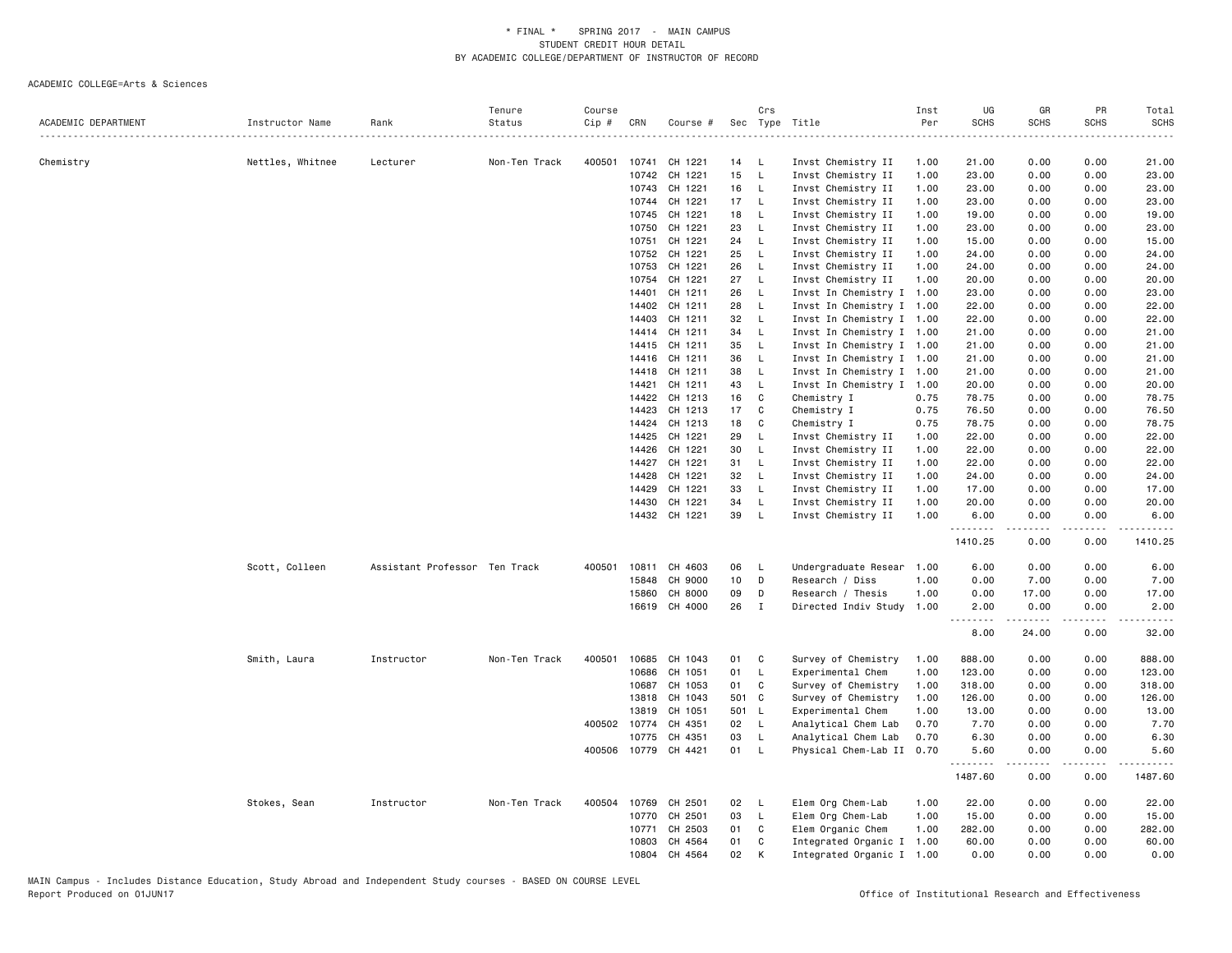| Status<br>Non-Ten Track<br>Tenured<br>Tenured | Cip #<br>400504<br>400501 15850<br>400504 10761 | CRN<br>10805<br>10806<br>15862<br>10763 | Course<br>CH 4564<br>CH 4564<br>14434 CH 2501<br>14435 CH 2501<br>400504 14439 CH 8553<br>CH 9000<br>CH 8000<br>CH 1244<br>10762 CH 1244<br>CH 1244 | 03 K<br>H <sub>01</sub> B<br>04 L<br>05<br>01 C<br>$12$ D<br>11 D<br>01 C<br>02 | - L          | Sec Type Title<br>Integrated Organic I 1.00<br>Integrated Organic I<br>Elem Org Chem-Lab<br>Elem Org Chem-Lab<br>Theoret Org Chem<br>Research / Diss<br>Research / Thesis | Per<br>1.00<br>1.00<br>1.00<br>1.00<br>1.00<br>1.00 | SCHS<br>0.00<br>24.00<br>19.00<br>24.00<br>--------<br>446.00<br>0.00<br>.<br>0.00<br>0.00<br>0.00 | <b>SCHS</b><br>0.00<br>0.00<br>0.00<br>0.00<br>0.00<br>15.00<br>.<br>15.00<br>48.00 | SCHS<br>0.00<br>0.00<br>0.00<br>0.00<br>0.00<br>0.00<br>.<br>0.00 | <b>SCHS</b><br>.                                    |
|-----------------------------------------------|-------------------------------------------------|-----------------------------------------|-----------------------------------------------------------------------------------------------------------------------------------------------------|---------------------------------------------------------------------------------|--------------|---------------------------------------------------------------------------------------------------------------------------------------------------------------------------|-----------------------------------------------------|----------------------------------------------------------------------------------------------------|-------------------------------------------------------------------------------------|-------------------------------------------------------------------|-----------------------------------------------------|
|                                               |                                                 |                                         |                                                                                                                                                     |                                                                                 |              |                                                                                                                                                                           |                                                     |                                                                                                    |                                                                                     |                                                                   | 0.00                                                |
|                                               |                                                 |                                         |                                                                                                                                                     |                                                                                 |              |                                                                                                                                                                           |                                                     |                                                                                                    |                                                                                     |                                                                   | 24.00<br>19.00<br>24.00<br>446.00<br>15.00<br>15.00 |
|                                               |                                                 |                                         |                                                                                                                                                     |                                                                                 |              |                                                                                                                                                                           |                                                     |                                                                                                    |                                                                                     |                                                                   |                                                     |
|                                               |                                                 |                                         |                                                                                                                                                     |                                                                                 |              |                                                                                                                                                                           |                                                     |                                                                                                    |                                                                                     |                                                                   |                                                     |
|                                               |                                                 |                                         |                                                                                                                                                     |                                                                                 |              |                                                                                                                                                                           |                                                     |                                                                                                    |                                                                                     |                                                                   |                                                     |
|                                               |                                                 |                                         |                                                                                                                                                     |                                                                                 |              |                                                                                                                                                                           |                                                     |                                                                                                    |                                                                                     |                                                                   |                                                     |
|                                               |                                                 |                                         |                                                                                                                                                     |                                                                                 |              |                                                                                                                                                                           |                                                     |                                                                                                    |                                                                                     |                                                                   |                                                     |
|                                               |                                                 |                                         |                                                                                                                                                     |                                                                                 |              |                                                                                                                                                                           |                                                     |                                                                                                    |                                                                                     |                                                                   |                                                     |
|                                               |                                                 |                                         |                                                                                                                                                     |                                                                                 |              |                                                                                                                                                                           |                                                     |                                                                                                    |                                                                                     |                                                                   |                                                     |
|                                               |                                                 |                                         |                                                                                                                                                     |                                                                                 |              |                                                                                                                                                                           |                                                     |                                                                                                    |                                                                                     | 0.00                                                              | 48.00                                               |
|                                               |                                                 |                                         |                                                                                                                                                     |                                                                                 |              |                                                                                                                                                                           |                                                     |                                                                                                    | 1.00                                                                                | 0.00                                                              | 1.00                                                |
|                                               |                                                 |                                         |                                                                                                                                                     |                                                                                 |              | Integrated Chem II                                                                                                                                                        | 1.00                                                | 84.00                                                                                              | 0.00                                                                                | 0.00                                                              | 84.00                                               |
|                                               |                                                 |                                         |                                                                                                                                                     |                                                                                 | K            | Integrated Chem II                                                                                                                                                        | 1.00                                                | 0.00                                                                                               | 0.00                                                                                | 0.00                                                              | 0.00                                                |
|                                               |                                                 |                                         |                                                                                                                                                     | 03                                                                              | K            | Integrated Chem II                                                                                                                                                        | 1.00                                                | 0.00                                                                                               | 0.00                                                                                | 0.00                                                              | 0.00                                                |
|                                               |                                                 |                                         | 10764 CH 1244                                                                                                                                       | 04 K                                                                            |              | Integrated Chem II                                                                                                                                                        | 1.00                                                | 0.00                                                                                               | 0.00                                                                                | 0.00                                                              | 0.00                                                |
|                                               |                                                 |                                         | 10765 CH 1244                                                                                                                                       | H01 C                                                                           |              | Integrated Chem II                                                                                                                                                        | 1.00                                                | 16.00<br>.                                                                                         | 0.00                                                                                | 0.00<br>----                                                      | 16.00                                               |
|                                               |                                                 |                                         |                                                                                                                                                     |                                                                                 |              |                                                                                                                                                                           |                                                     | 100.00                                                                                             | 49.00                                                                               | 0.00                                                              | 149.00                                              |
| Tenured                                       | 400501                                          | 10772                                   | CH 4141                                                                                                                                             | 01 C                                                                            |              | Prof Chem: Research                                                                                                                                                       | 1.00                                                | 23.00                                                                                              | 0.00                                                                                | 0.00                                                              | 23.00                                               |
|                                               |                                                 | 10820                                   | CH 4711                                                                                                                                             | 01 C                                                                            |              | Senior Seminar                                                                                                                                                            | 1.00                                                | 14.00                                                                                              | 0.00                                                                                | 0.00                                                              | 14.00                                               |
|                                               |                                                 | 10825                                   | CH 8711                                                                                                                                             | 01                                                                              | - S          | Seminar                                                                                                                                                                   | 1.00                                                | 0.00                                                                                               | 4.00                                                                                | 0.00                                                              | 4.00                                                |
|                                               |                                                 | 10827                                   | CH 8731                                                                                                                                             | 01                                                                              | $\mathbf{s}$ | Seminar                                                                                                                                                                   | 1.00                                                | 0.00                                                                                               | 2.00                                                                                | 0.00                                                              | 2.00                                                |
|                                               |                                                 | 15851                                   | CH 9000                                                                                                                                             | 13 D                                                                            |              | Research / Diss                                                                                                                                                           | 1.00                                                | 0.00                                                                                               | 47.00                                                                               | 0.00                                                              | 47.00                                               |
|                                               |                                                 | 15863                                   | CH 8000                                                                                                                                             | 12                                                                              | D            | Research / Thesis                                                                                                                                                         | 1.00                                                | 0.00                                                                                               | 23.00                                                                               | 0.00                                                              | 23.00                                               |
|                                               |                                                 |                                         | 400502 10776 CH 4353                                                                                                                                | 01 C                                                                            |              | Analytical Chem II                                                                                                                                                        | 1.00                                                | 72.00<br>.                                                                                         | 0.00<br>.                                                                           | 0.00<br>.                                                         | 72.00<br>. <u>.</u>                                 |
|                                               |                                                 |                                         |                                                                                                                                                     |                                                                                 |              |                                                                                                                                                                           |                                                     | 109.00                                                                                             | 76.00                                                                               | 0.00                                                              | 185.00                                              |
| Associate Professor Tenured                   | 400501                                          | 15839                                   | CH 9000                                                                                                                                             | 01 D                                                                            |              | Research / Diss                                                                                                                                                           | 1.00                                                | 0.00                                                                                               | 77.00                                                                               | 0.00                                                              | 77.00                                               |
|                                               |                                                 | 15864                                   | CH 8000                                                                                                                                             | 13                                                                              | D            | Research / Thesis                                                                                                                                                         | 1.00                                                | 0.00                                                                                               | 10.00                                                                               | 0.00                                                              | 10.00                                               |
|                                               |                                                 |                                         |                                                                                                                                                     |                                                                                 |              | Special Topic In CH                                                                                                                                                       |                                                     | <u> - - - - - - - -</u>                                                                            | 45.00<br>.                                                                          | .                                                                 | 45.00                                               |
|                                               |                                                 |                                         |                                                                                                                                                     |                                                                                 |              |                                                                                                                                                                           |                                                     | 0.00                                                                                               | 132.00                                                                              | 0.00                                                              | 132.00                                              |
|                                               |                                                 |                                         |                                                                                                                                                     |                                                                                 |              |                                                                                                                                                                           |                                                     | ========<br>9062.50                                                                                | 719.00                                                                              | 0.00                                                              | 9781.50                                             |
|                                               |                                                 |                                         | 400599 15328                                                                                                                                        | CH 8990                                                                         | 02           | C                                                                                                                                                                         |                                                     | 1.00                                                                                               | 0.00                                                                                | ========                                                          | 0.00<br>========                                    |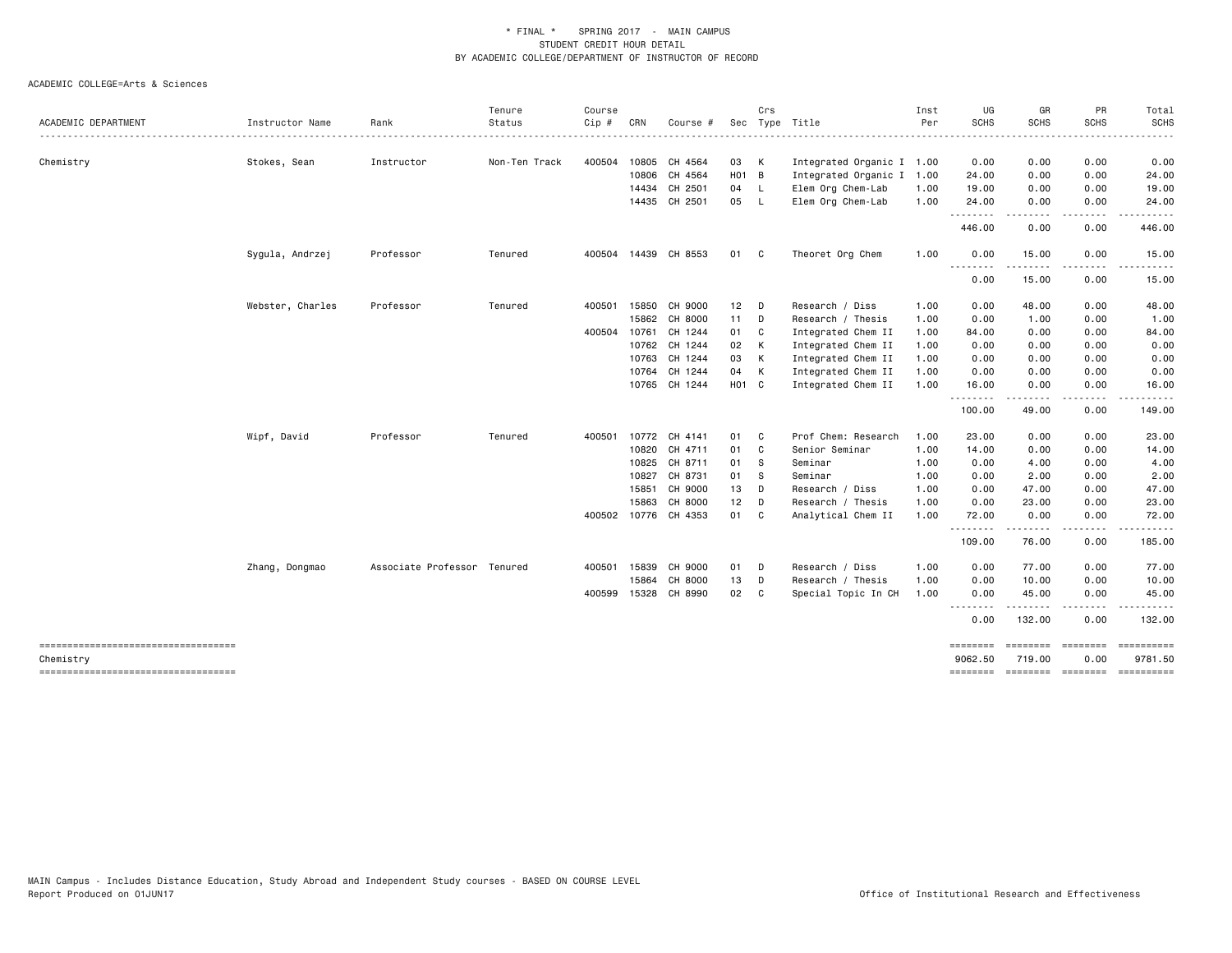|                                                |                     |                                   | Tenure        | Course       |       |                       |                  | Crs          |                      | Inst | UG                   | GR          | PR                 | Total                                      |
|------------------------------------------------|---------------------|-----------------------------------|---------------|--------------|-------|-----------------------|------------------|--------------|----------------------|------|----------------------|-------------|--------------------|--------------------------------------------|
| ACADEMIC DEPARTMENT                            | Instructor Name     | Rank                              | Status        | $Cip$ #      | CRN   | Course #              |                  |              | Sec Type Title       | Per  | <b>SCHS</b>          | <b>SCHS</b> | <b>SCHS</b>        | <b>SCHS</b><br>$\sim$ $\sim$ $\sim$ $\sim$ |
|                                                |                     |                                   |               |              |       |                       |                  |              |                      |      |                      |             |                    |                                            |
| Classical & Modern Languages & Lite Aju, Magda |                     | Grad Teach Assist                 | Non-Ten Track | 160905       | 11956 | FLS 1123              | 10               | C            | Spanish II           | 0.75 | 45.00                | 0.00        | 0.00               | 45.00                                      |
|                                                |                     |                                   |               |              | 11964 | FLS 1123              | 19               | C            | Spanish II           | 0.75 | 58.50                | 0.00        | 0.00               | 58.50                                      |
|                                                |                     |                                   |               |              |       | 11974 FLS 2143        | 02               | C            | Spanish IV           | 1.00 | 72.00                | 0.00        | 0.00               | 72.00                                      |
|                                                |                     |                                   |               |              | 15969 | FLS 2143              | 03               | C            | Spanish IV           | 1.00 | 42.00<br>.           | 0.00<br>.   | 0.00<br>. <b>.</b> | 42.00<br><u>.</u>                          |
|                                                |                     |                                   |               |              |       |                       |                  |              |                      |      | 217.50               | 0.00        | 0.00               | 217.50                                     |
|                                                | Arroyo, Silvia      | Assistant Professor Ten Track     |               | 160905       | 11950 | FLS 1123              | 04               | C            | Spanish II           | 0.75 | 58.50                | 0.00        | 0.00               | 58.50                                      |
|                                                |                     |                                   |               |              |       | 14567 FLS 3613        | 01               | C            | Span Lit:Mid-Golden  | 1.00 | 36.00<br>.           | 0.00<br>.   | 0.00<br>.          | 36.00<br>.                                 |
|                                                |                     |                                   |               |              |       |                       |                  |              |                      |      | 94.50                | 0.00        | 0.00               | 94.50                                      |
|                                                | Bartera, Salvador   | Assistant Professor Ten Track     |               | 160101       | 14559 | FL 4143               | 02               | C            | Classical Mythology  | 1.00 | 84.00                | 0.00        | 0.00               | 84.00                                      |
|                                                |                     |                                   |               | 161203       | 14582 | FLL 1123              | 04               | C            | Latin II             | 1.00 | 9.00                 | 0.00        | 0.00               | 9.00                                       |
|                                                |                     |                                   |               | 380201       | 14561 | REL 4143              | 02               | C            | Classical Mythology  | 1.00 | 60.00<br>$- - - - -$ | 0.00        | 0.00<br>$- - - -$  | 60.00<br>$\frac{1}{2}$                     |
|                                                |                     |                                   |               |              |       |                       |                  |              |                      |      | 153.00               | 0.00        | 0.00               | 153.00                                     |
|                                                | Bullington, Suzanne | Grad Teach Assist                 | Non-Ten Track |              |       | 160901 11879 FLF 2133 | 01               | C.           | French III           | 1.00 | 90.00<br>.           | 0.00        | 0.00<br>.          | 90.00<br>.                                 |
|                                                |                     |                                   |               |              |       |                       |                  |              |                      |      | 90.00                | 0.00        | 0.00               | 90.00                                      |
|                                                | Bunz, Morgane       | Grad Teach Assist                 | Non-Ten Track | 160901       |       | 11872 FLF 1113        | 03               | C            | French I             | 1.00 | 69.00                | 0.00        | 0.00               | 69.00                                      |
|                                                |                     |                                   |               |              |       | 11873 FLF 1113        | 04               | C            | French I             | 1.00 | 81.00                | 0.00        | 0.00               | 81.00                                      |
|                                                |                     |                                   |               |              |       |                       |                  |              |                      |      | .<br>150.00          | .<br>0.00   | .<br>0.00          | .<br>150.00                                |
|                                                | Clark, Mark         | Associate Professor Tenured       |               | 161202 11906 |       | FLH 1123              | 01               | C            | Greek II             | 1.00 | 24.00                | 0.00        | 0.00               | 24.00                                      |
|                                                |                     |                                   |               |              | 11907 | FLH 2143              | H <sub>0</sub> 1 | C            | Greek IV             | 1.00 | 3.00                 | 0.00        | 0.00               | 3.00                                       |
|                                                |                     |                                   |               | 161203 11922 |       | FLL 1123              | 03               | C            | Latin II             | 1.00 | 72.00                | 0.00        | 0.00               | 72.00                                      |
|                                                |                     |                                   |               |              | 15923 | FLL 4000              | 01               | $\mathbf{I}$ | Directed Indiv Study | 1.00 | 3.00                 | 0.00        | 0.00               | 3.00                                       |
|                                                |                     |                                   |               | 240101 15787 |       | HON 4000              | 03               | $\mathbf{I}$ | Directed Individual  | 1.00 | 1.00<br><u>.</u>     | 0.00<br>.   | 0.00<br>.          | 1.00<br>.                                  |
|                                                |                     |                                   |               |              |       |                       |                  |              |                      |      | 103.00               | 0.00        | 0.00               | 103.00                                     |
|                                                | Davisson, Brian     | Assistant Professor Ten Track     |               | 160905       | 14570 | FLS 4613              | 01               | C            | Span-Amer Cinema     | 1.00 | 60.00                | 0.00        | 0.00               | 60.00                                      |
|                                                |                     |                                   |               |              | 14933 | <b>FLS 4000</b>       | 01               | I            | Directed Indiv Study | 1.00 | 3.00                 | 0.00        | 0.00               | 3.00                                       |
|                                                |                     |                                   |               |              | 15744 | <b>FLS 7000</b>       | 01               | $\bf{I}$     | Directed Indiv Study | 1.00 | 0.00                 | 3.00        | 0.00               | 3.00                                       |
|                                                |                     |                                   |               |              | 15800 | <b>FLS 7000</b>       | 02               | $\mathbf{I}$ | Directed Indiv Study | 1.00 | 0.00                 | 3.00        | 0.00               | 3.00                                       |
|                                                |                     |                                   |               |              | 16321 | <b>FLS 7000</b>       | 06               | $\mathbf{I}$ | Directed Indiv Study | 1.00 | 0.00                 | 3.00        | 0.00               | 3.00                                       |
|                                                |                     |                                   |               | 240101       | 12327 | HON 1163              | H01 S            |              | The Quest I          | 1.00 | 42.00<br>.           | 0.00<br>.   | 0.00<br>د د د د    | 42.00<br>.                                 |
|                                                |                     |                                   |               |              |       |                       |                  |              |                      |      | 105.00               | 9.00        | 0.00               | 114.00                                     |
|                                                | Debicka, Anna       | Instructor                        | Non-Ten Track | 160901       |       | 13909 FLF 1113        | 501 C            |              | French I             | 1.00 | 27.00                | 0.00        | 0.00               | 27.00                                      |
|                                                |                     |                                   |               | 160905       | 11931 | FLS 1113              | 01               | C            | Spanish I            | 0.75 | 63.00                | 0.00        | 0.00               | 63.00                                      |
|                                                |                     |                                   |               |              |       | 11940 FLS 1113        | 10               | C            | Spanish I            | 0.75 | 63.00                | 0.00        | 0.00               | 63.00                                      |
|                                                |                     |                                   |               |              | 11954 | FLS 1123              | 08               | C            | Spanish II           | 0.75 | 51.75                | 0.00        | 0.00               | 51.75                                      |
|                                                |                     |                                   |               |              |       | 11967 FLS 2133        | 02               | C            | Spanish III          | 1.00 | 81.00<br>.           | 0.00<br>.   | 0.00<br>.          | 81.00<br>.                                 |
|                                                |                     |                                   |               |              |       |                       |                  |              |                      |      | 285.75               | 0.00        | 0.00               | 285.75                                     |
|                                                | DiGiulio, Scott     | Visiting Assist Pro Non-Ten Track |               | 161203       |       | 11920 FLL 1123        | 01               | C            | Latin II             | 1.00 | 42.00                | 0.00        | 0.00               | 42.00                                      |
|                                                |                     |                                   |               |              |       | 11921 FLL 1123        | 02               | C            | Latin II             | 1.00 | 33.00                | 0.00        | 0.00               | 33.00                                      |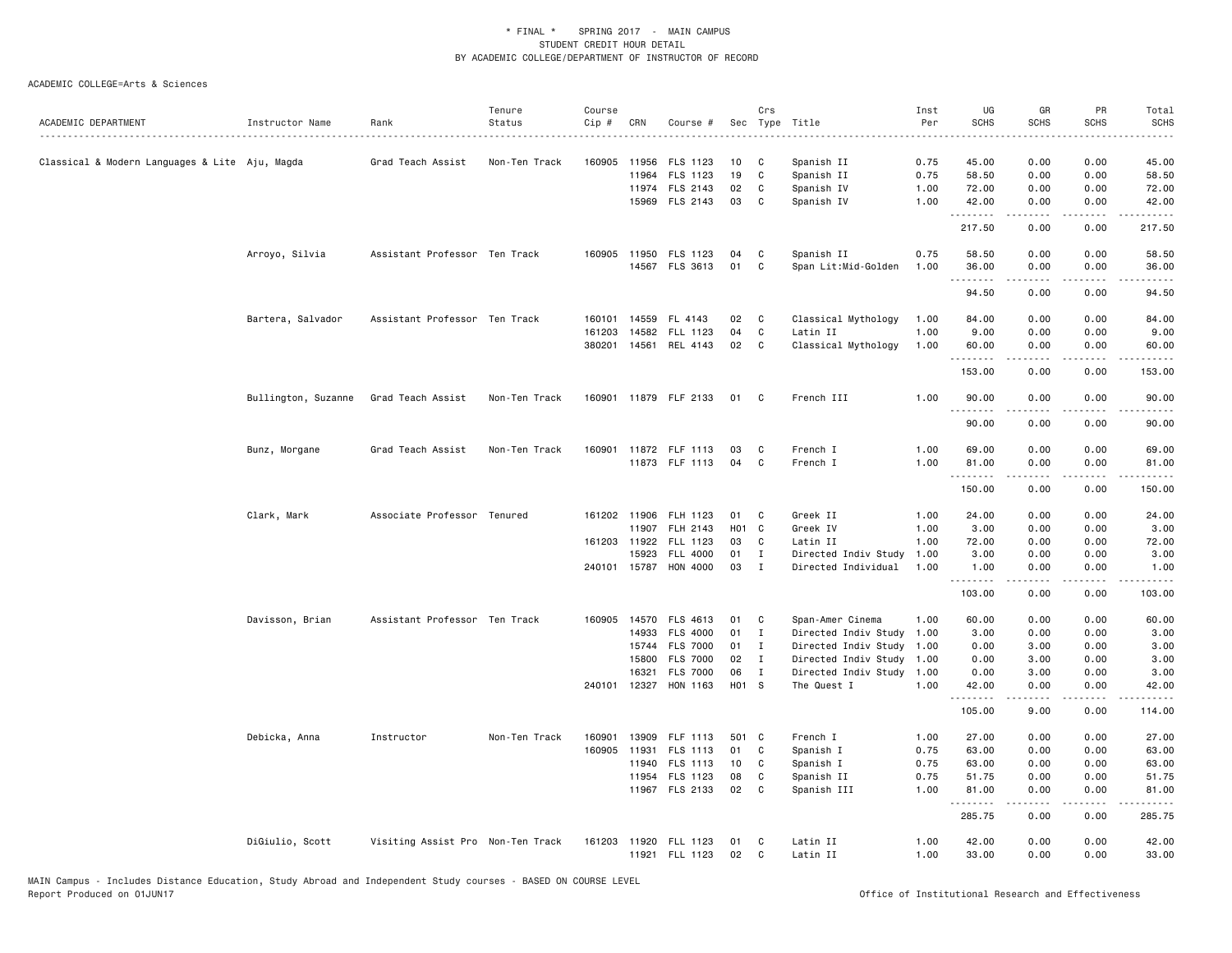|                                                     |                  |                                   | Tenure         | Course           |       |                          |          | Crs          |                                            | Inst         | UG                                                                                                                                                                                                                                                                                                                                                                                                                                                                                               | GR            | PR                                  | Total                                                                                                                                                                                                                                                                                                                                                                                                                                                                                            |
|-----------------------------------------------------|------------------|-----------------------------------|----------------|------------------|-------|--------------------------|----------|--------------|--------------------------------------------|--------------|--------------------------------------------------------------------------------------------------------------------------------------------------------------------------------------------------------------------------------------------------------------------------------------------------------------------------------------------------------------------------------------------------------------------------------------------------------------------------------------------------|---------------|-------------------------------------|--------------------------------------------------------------------------------------------------------------------------------------------------------------------------------------------------------------------------------------------------------------------------------------------------------------------------------------------------------------------------------------------------------------------------------------------------------------------------------------------------|
| ACADEMIC DEPARTMENT                                 | Instructor Name  | Rank                              | Status         | Cip #            | CRN   | Course #                 |          |              | Sec Type Title                             | Per          | <b>SCHS</b>                                                                                                                                                                                                                                                                                                                                                                                                                                                                                      | SCHS          | <b>SCHS</b>                         | <b>SCHS</b>                                                                                                                                                                                                                                                                                                                                                                                                                                                                                      |
|                                                     |                  |                                   |                |                  |       |                          |          |              |                                            |              |                                                                                                                                                                                                                                                                                                                                                                                                                                                                                                  |               |                                     |                                                                                                                                                                                                                                                                                                                                                                                                                                                                                                  |
| Classical & Modern Languages & Lite DiGiulio, Scott |                  | Visiting Assist Pro Non-Ten Track |                | 169999<br>540101 | 14563 | FL 4990<br>14564 HI 4990 | 01<br>01 | C<br>C       | Special Topic In FL<br>Special Topic In HI | 1.00<br>1.00 | 6.00<br>96.00                                                                                                                                                                                                                                                                                                                                                                                                                                                                                    | 0.00<br>0.00  | 0.00<br>0.00                        | 6.00<br>96.00                                                                                                                                                                                                                                                                                                                                                                                                                                                                                    |
|                                                     |                  |                                   |                |                  |       |                          |          |              |                                            |              | $\begin{array}{cccccccccccccc} \multicolumn{2}{c}{} & \multicolumn{2}{c}{} & \multicolumn{2}{c}{} & \multicolumn{2}{c}{} & \multicolumn{2}{c}{} & \multicolumn{2}{c}{} & \multicolumn{2}{c}{} & \multicolumn{2}{c}{} & \multicolumn{2}{c}{} & \multicolumn{2}{c}{} & \multicolumn{2}{c}{} & \multicolumn{2}{c}{} & \multicolumn{2}{c}{} & \multicolumn{2}{c}{} & \multicolumn{2}{c}{} & \multicolumn{2}{c}{} & \multicolumn{2}{c}{} & \multicolumn{2}{c}{} & \multicolumn{2}{c}{} & \$<br>177.00 | .<br>0.00     | .<br>0.00                           | $\begin{array}{cccccccccccccc} \multicolumn{2}{c}{} & \multicolumn{2}{c}{} & \multicolumn{2}{c}{} & \multicolumn{2}{c}{} & \multicolumn{2}{c}{} & \multicolumn{2}{c}{} & \multicolumn{2}{c}{} & \multicolumn{2}{c}{} & \multicolumn{2}{c}{} & \multicolumn{2}{c}{} & \multicolumn{2}{c}{} & \multicolumn{2}{c}{} & \multicolumn{2}{c}{} & \multicolumn{2}{c}{} & \multicolumn{2}{c}{} & \multicolumn{2}{c}{} & \multicolumn{2}{c}{} & \multicolumn{2}{c}{} & \multicolumn{2}{c}{} & \$<br>177.00 |
|                                                     |                  |                                   |                |                  |       |                          |          |              |                                            |              |                                                                                                                                                                                                                                                                                                                                                                                                                                                                                                  |               |                                     |                                                                                                                                                                                                                                                                                                                                                                                                                                                                                                  |
|                                                     | Dunlap, Monika   | Instructor                        | Non-Ten Track  |                  |       | 160901 11875 FLF 1123    | 01       | C            | French II                                  | 1.00         | 78.00                                                                                                                                                                                                                                                                                                                                                                                                                                                                                            | 0.00          | 0.00                                | 78.00                                                                                                                                                                                                                                                                                                                                                                                                                                                                                            |
|                                                     |                  |                                   |                |                  |       | 11876 FLF 1123           | 02       | $\mathbb{C}$ | French II                                  | 1.00         | 84.00                                                                                                                                                                                                                                                                                                                                                                                                                                                                                            | 0.00          | 0.00                                | 84.00                                                                                                                                                                                                                                                                                                                                                                                                                                                                                            |
|                                                     |                  |                                   |                |                  |       | 11877 FLF 1123           | 03       | C            | French II                                  | 1.00         | 81.00                                                                                                                                                                                                                                                                                                                                                                                                                                                                                            | 0.00          | 0.00                                | 81.00                                                                                                                                                                                                                                                                                                                                                                                                                                                                                            |
|                                                     |                  |                                   |                |                  |       | 11886 FLF 3124           | 01       | C            | Advanced French Conv                       | 1.00         | 60.00<br>.                                                                                                                                                                                                                                                                                                                                                                                                                                                                                       | 0.00<br>.     | 0.00<br>$\sim$ $\sim$ $\sim$ $\sim$ | 60.00<br>.                                                                                                                                                                                                                                                                                                                                                                                                                                                                                       |
|                                                     |                  |                                   |                |                  |       |                          |          |              |                                            |              | 303.00                                                                                                                                                                                                                                                                                                                                                                                                                                                                                           | 0.00          | 0.00                                | 303.00                                                                                                                                                                                                                                                                                                                                                                                                                                                                                           |
|                                                     | Fabel, Ekaterina | Lecturer                          | Non-Ten Track  |                  |       | 160402 11928 FLR 1123    | 01       | C            | Russian II                                 | 1.00         | 45.00                                                                                                                                                                                                                                                                                                                                                                                                                                                                                            | 0.00          | 0.00                                | 45.00                                                                                                                                                                                                                                                                                                                                                                                                                                                                                            |
|                                                     |                  |                                   |                |                  | 11930 | FLR 2143                 | 01       | C            | Russian IV                                 | 1.00         | 24.00                                                                                                                                                                                                                                                                                                                                                                                                                                                                                            | 0.00          | 0.00                                | 24.00                                                                                                                                                                                                                                                                                                                                                                                                                                                                                            |
|                                                     |                  |                                   |                |                  | 15495 | <b>FLR 4000</b>          | 01       | $\mathbf{I}$ | Directed Indiv Study                       | 1.00         | 3.00                                                                                                                                                                                                                                                                                                                                                                                                                                                                                             | 0.00          | 0.00                                | 3.00                                                                                                                                                                                                                                                                                                                                                                                                                                                                                             |
|                                                     |                  |                                   |                |                  |       | 15496 FLR 4000           | 02       | $\mathbf{I}$ | Directed Indiv Study 1.00                  |              | 3.00<br>.                                                                                                                                                                                                                                                                                                                                                                                                                                                                                        | 0.00<br>.     | 0.00<br>.                           | 3.00<br>.                                                                                                                                                                                                                                                                                                                                                                                                                                                                                        |
|                                                     |                  |                                   |                |                  |       |                          |          |              |                                            |              | 75.00                                                                                                                                                                                                                                                                                                                                                                                                                                                                                            | 0.00          | 0.00                                | 75.00                                                                                                                                                                                                                                                                                                                                                                                                                                                                                            |
|                                                     | Fondren, Chevy   | Grad Teach Assist                 | Non-Ten Track  | 160501           | 11891 | FLG 1113                 | 01       | C            | German I                                   | 0.75         | 60.75                                                                                                                                                                                                                                                                                                                                                                                                                                                                                            | 0.00          | 0.00                                | 60.75                                                                                                                                                                                                                                                                                                                                                                                                                                                                                            |
|                                                     |                  |                                   |                |                  | 11894 | FLG 1123                 | 01       | C            | German II                                  | 0.75         | 24.75                                                                                                                                                                                                                                                                                                                                                                                                                                                                                            | 0.00          | 0.00                                | 24.75                                                                                                                                                                                                                                                                                                                                                                                                                                                                                            |
|                                                     |                  |                                   |                |                  | 11895 | FLG 1123                 | 02       | C            | German II                                  | 0.75         | 56.25                                                                                                                                                                                                                                                                                                                                                                                                                                                                                            | 0.00          | 0.00                                | 56.25                                                                                                                                                                                                                                                                                                                                                                                                                                                                                            |
|                                                     |                  |                                   |                |                  |       | 11898 FLG 2133           | 01       | C            | German III                                 | 1.00         | 24.00<br><u>.</u>                                                                                                                                                                                                                                                                                                                                                                                                                                                                                | 0.00<br>.     | 0.00                                | 24.00<br>.                                                                                                                                                                                                                                                                                                                                                                                                                                                                                       |
|                                                     |                  |                                   |                |                  |       |                          |          |              |                                            |              | 165.75                                                                                                                                                                                                                                                                                                                                                                                                                                                                                           | 0.00          | 0.00                                | 165.75                                                                                                                                                                                                                                                                                                                                                                                                                                                                                           |
|                                                     | Gray, Sally      | Associate Professor Tenured       |                |                  |       | 160501 11900 FLG 2143    | 01       | C            | German IV                                  | 1.00         | 54.00                                                                                                                                                                                                                                                                                                                                                                                                                                                                                            | 0.00          | 0.00                                | 54.00                                                                                                                                                                                                                                                                                                                                                                                                                                                                                            |
|                                                     |                  |                                   |                |                  |       | 14572 FLG 4143           | 01       | C            | Verwandlungen                              | 1.00         | 48.00<br><u>.</u>                                                                                                                                                                                                                                                                                                                                                                                                                                                                                | 0.00<br>22222 | 0.00<br>.                           | 48.00<br>.                                                                                                                                                                                                                                                                                                                                                                                                                                                                                       |
|                                                     |                  |                                   |                |                  |       |                          |          |              |                                            |              | 102.00                                                                                                                                                                                                                                                                                                                                                                                                                                                                                           | 0.00          | 0.00                                | 102.00                                                                                                                                                                                                                                                                                                                                                                                                                                                                                           |
|                                                     | Guerra, Victor   | Lecturer                          | Non-Ten Track  | 160905           |       | 11939 FLS 1113           | 09       | C            | Spanish I                                  | 0.75         | 63.00                                                                                                                                                                                                                                                                                                                                                                                                                                                                                            | 0.00          | 0.00                                | 63.00                                                                                                                                                                                                                                                                                                                                                                                                                                                                                            |
|                                                     |                  |                                   |                |                  |       | 11966 FLS 2133           | 01       | $\mathbb{C}$ | Spanish III                                | 1.00         | 66.00                                                                                                                                                                                                                                                                                                                                                                                                                                                                                            | 0.00          | 0.00                                | 66.00                                                                                                                                                                                                                                                                                                                                                                                                                                                                                            |
|                                                     |                  |                                   |                |                  |       | 15968 FLS 2133           | 06       | C            | Spanish III                                | 1.00         | 39.00                                                                                                                                                                                                                                                                                                                                                                                                                                                                                            | 0.00          | 0.00                                | 39.00                                                                                                                                                                                                                                                                                                                                                                                                                                                                                            |
|                                                     |                  |                                   |                |                  |       |                          |          |              |                                            |              | <u>.</u><br>168.00                                                                                                                                                                                                                                                                                                                                                                                                                                                                               | .<br>0.00     | $\sim$ $\sim$ $\sim$<br>0.00        | المتماما<br>168.00                                                                                                                                                                                                                                                                                                                                                                                                                                                                               |
|                                                     | Hainsey, Arianne | Non-Employee                      | Not Applicable |                  |       | 160501 11891 FLG 1113    | 01       | C            | German I                                   | 0.25         | 20.25                                                                                                                                                                                                                                                                                                                                                                                                                                                                                            | 0.00          | 0.00                                | 20.25                                                                                                                                                                                                                                                                                                                                                                                                                                                                                            |
|                                                     |                  |                                   |                |                  |       | 11892 FLG 1113           | 02       | C            | German I                                   | 1.00         | 63.00                                                                                                                                                                                                                                                                                                                                                                                                                                                                                            | 0.00          | 0.00                                | 63.00                                                                                                                                                                                                                                                                                                                                                                                                                                                                                            |
|                                                     |                  |                                   |                |                  | 11894 | FLG 1123                 | 01       | C            | German II                                  | 0.25         | 8.25                                                                                                                                                                                                                                                                                                                                                                                                                                                                                             | 0.00          | 0.00                                | 8.25                                                                                                                                                                                                                                                                                                                                                                                                                                                                                             |
|                                                     |                  |                                   |                |                  | 11895 | FLG 1123                 | 02       | C            | German II                                  | 0.25         | 18.75                                                                                                                                                                                                                                                                                                                                                                                                                                                                                            | 0.00          | 0.00                                | 18.75                                                                                                                                                                                                                                                                                                                                                                                                                                                                                            |
|                                                     |                  |                                   |                |                  | 11896 | FLG 1123                 | 03       | C            | German II                                  | 1.00         | 48.00                                                                                                                                                                                                                                                                                                                                                                                                                                                                                            | 0.00          | 0.00                                | 48.00                                                                                                                                                                                                                                                                                                                                                                                                                                                                                            |
|                                                     |                  |                                   |                |                  | 15200 | FLG 1113                 | 501 C    |              | German I                                   | 1.00         | 12.00                                                                                                                                                                                                                                                                                                                                                                                                                                                                                            | 0.00          | 0.00                                | 12.00                                                                                                                                                                                                                                                                                                                                                                                                                                                                                            |
|                                                     |                  |                                   |                |                  |       | 160905 11931 FLS 1113    | 01       | C            | Spanish I                                  | 0.25         | 21.00                                                                                                                                                                                                                                                                                                                                                                                                                                                                                            | 0.00          | 0.00                                | 21.00                                                                                                                                                                                                                                                                                                                                                                                                                                                                                            |
|                                                     |                  |                                   |                |                  |       |                          |          |              |                                            |              | 191.25                                                                                                                                                                                                                                                                                                                                                                                                                                                                                           | .<br>0.00     | .<br>0.00                           | <u>.</u><br>191.25                                                                                                                                                                                                                                                                                                                                                                                                                                                                               |
|                                                     | Harland, Robert  | Associate Professor Tenured       |                |                  |       | 160905 11936 FLS 1113    | 06       | C            | Spanish I                                  | 0.75         | 60.75                                                                                                                                                                                                                                                                                                                                                                                                                                                                                            | 0.00          | 0.00                                | 60.75                                                                                                                                                                                                                                                                                                                                                                                                                                                                                            |
|                                                     |                  |                                   |                |                  |       | 14571 FLS 8263           | 01       | S            | 20th Cen Sem Novel                         | 1.00         | 0.00                                                                                                                                                                                                                                                                                                                                                                                                                                                                                             | 12.00         | 0.00                                | 12.00                                                                                                                                                                                                                                                                                                                                                                                                                                                                                            |
|                                                     |                  |                                   |                |                  |       |                          |          |              |                                            |              | .<br>60.75                                                                                                                                                                                                                                                                                                                                                                                                                                                                                       | .<br>12.00    | .<br>0.00                           | .<br>72.75                                                                                                                                                                                                                                                                                                                                                                                                                                                                                       |
|                                                     | Joo, Fumiko      | Assistant Professor Ten Track     |                | 169999           |       | 15488 FL 4990            | 02       | C            | Special Topic In FL                        | 1.00         | 72.00                                                                                                                                                                                                                                                                                                                                                                                                                                                                                            | 0.00          | 0.00                                | 72.00                                                                                                                                                                                                                                                                                                                                                                                                                                                                                            |
|                                                     |                  |                                   |                |                  |       | 15489 FL 4990            | 03       | C            | Special Topic In FL                        | 1.00         | 57.00                                                                                                                                                                                                                                                                                                                                                                                                                                                                                            | 0.00          | 0.00                                | 57.00                                                                                                                                                                                                                                                                                                                                                                                                                                                                                            |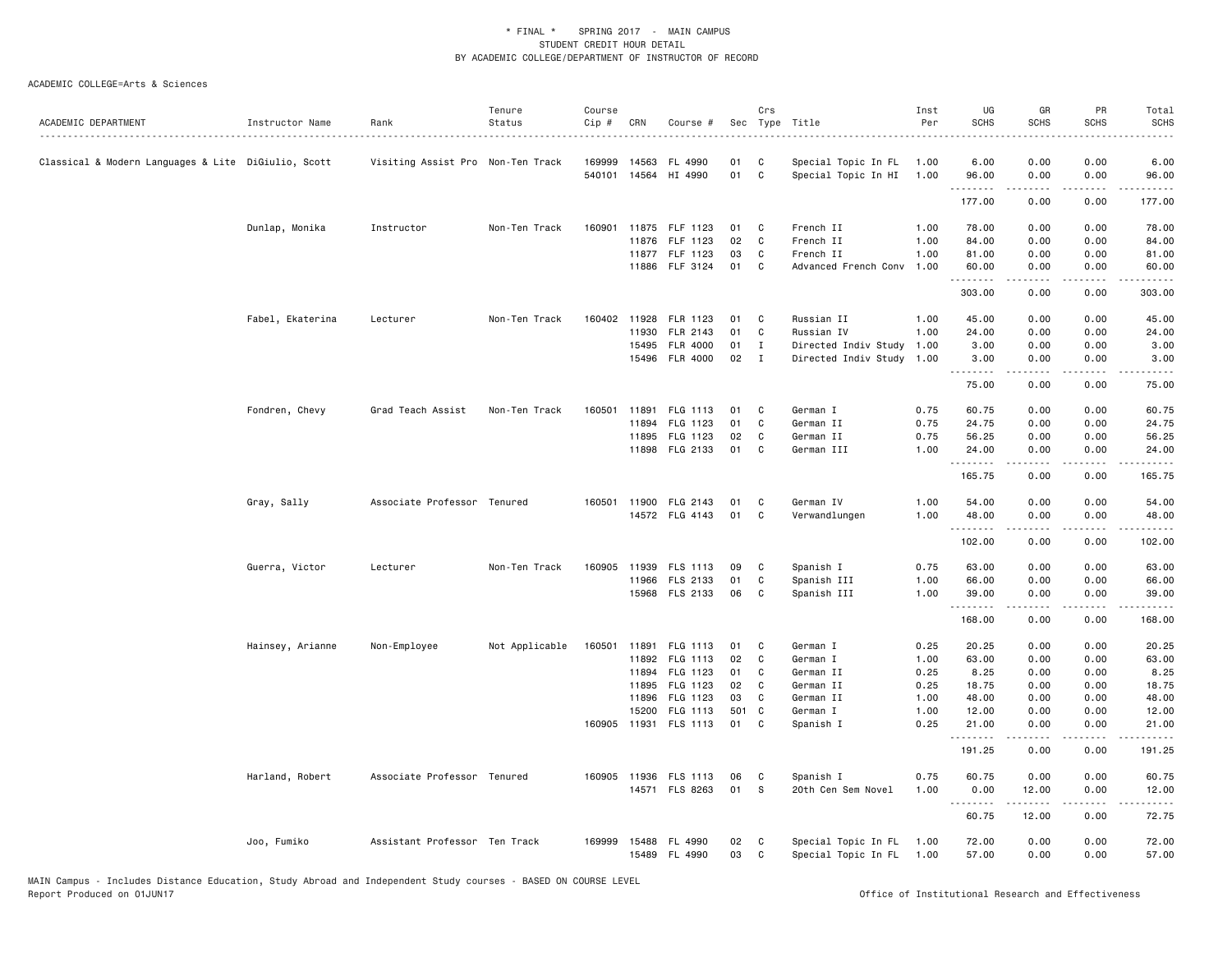|                                                 |                                        |              | Tenure         | Course |       |                       |       | Crs          |                           | Inst | UG               | GR               | PR          | Total            |
|-------------------------------------------------|----------------------------------------|--------------|----------------|--------|-------|-----------------------|-------|--------------|---------------------------|------|------------------|------------------|-------------|------------------|
| ACADEMIC DEPARTMENT                             | Instructor Name                        | Rank         | Status         | Cip #  | CRN   | Course #              |       |              | Sec Type Title            | Per  | <b>SCHS</b>      | <b>SCHS</b>      | <b>SCHS</b> | <b>SCHS</b><br>. |
|                                                 |                                        |              |                |        |       |                       |       |              |                           |      | .                | . <u>.</u>       | <u>.</u>    | .                |
|                                                 |                                        |              |                |        |       |                       |       |              |                           |      | 129.00           | 0.00             | 0.00        | 129.00           |
| Classical & Modern Languages & Lite King, Lydia |                                        | Non-Employee | Not Applicable | 160901 |       | 11870 FLF 1113        | 01    | C            | French I                  | 1.00 | 87.00            | 0.00             | 0.00        | 87.00            |
|                                                 |                                        |              |                |        |       | 11871 FLF 1113        | 02    | $\mathbf{C}$ | French I                  | 1.00 | 75.00            | 0.00             | 0.00        | 75.00            |
|                                                 |                                        |              |                |        |       | 13910 FLF 1123        | 501 C |              | French II                 | 1.00 | 30.00            | 0.00             | 0.00        | 30.00            |
|                                                 |                                        |              |                |        |       |                       |       |              |                           |      | .<br>192.00      | .<br>0.00        | .<br>0.00   | .<br>192.00      |
|                                                 | Kraker, Julia                          | Lecturer     | Non-Ten Track  | 160905 |       | 11932 FLS 1113        | 02    | C            | Spanish I                 | 0.75 | 54.00            | 0.00             | 0.00        | 54.00            |
|                                                 |                                        |              |                |        |       | 11947 FLS 1123        | 01    | C            | Spanish II                | 0.75 | 56.25            | 0.00             | 0.00        | 56.25            |
|                                                 |                                        |              |                |        |       | 11948 FLS 1123        | 02    | C            | Spanish II                | 0.75 | 60.75            | 0.00             | 0.00        | 60.75            |
|                                                 |                                        |              |                |        |       | 11949 FLS 1123        | 03    | C            | Spanish II                | 0.75 | 54.00            | 0.00             | 0.00        | 54.00            |
|                                                 |                                        |              |                |        |       | 13914 FLS 1123        | 501 C |              | Spanish II                | 1.00 | 57.00            | 0.00             | 0.00        | 57.00            |
|                                                 |                                        |              |                |        |       | 16016 FLS 4000        | 02    | $\mathbf{I}$ | Directed Indiv Study      | 1.00 | 3.00             | 0.00             | 0.00        | 3.00             |
|                                                 |                                        |              |                |        |       |                       |       |              |                           |      | .<br>285.00      | 0.00             | 0.00        | .<br>285.00      |
|                                                 | Li, Li                                 | Non-Employee | Not Applicable |        |       | 160101 11868 FLC 1123 | 01    | В            | Chinese II                | 1.00 | 48.00            | 0.00             | 0.00        | 48.00            |
|                                                 |                                        |              |                |        |       | 11869 FLC 2143        | 01    | C            | Chinese IV                | 1.00 | 15.00            | 0.00             | 0.00        | 15.00            |
|                                                 |                                        |              |                |        |       |                       |       |              |                           |      | <b></b><br>63.00 | <u>.</u><br>0.00 | .<br>0.00   | .<br>63.00       |
|                                                 | Little, Chitose                        | Instructor   | Non-Ten Track  |        |       | 160302 11913 FLJ 1123 | 01    | C            | Japanese II               | 1.00 | 30.00            | 0.00             | 0.00        | 30.00            |
|                                                 |                                        |              |                |        |       | 11914 FLJ 1123        | 02    | C            | Japanese II               | 1.00 | 57.00            | 0.00             | 0.00        | 57.00            |
|                                                 |                                        |              |                |        |       | 11916 FLJ 2143        | 01    | C            | Japanese IV               | 1.00 | 48.00            | 0.00             | 0.00        | 48.00            |
|                                                 |                                        |              |                |        |       | 16157 FLJ 4000        | 01    | $\mathbf{I}$ | Directed Indiv Study 1.00 |      | 3.00             | 0.00             | 0.00        | 3.00             |
|                                                 |                                        |              |                |        | 16158 | <b>FLJ 4000</b>       | 02    | $\mathbf{I}$ | Directed Indiv Study      | 1.00 | 3.00             | 0.00             | 0.00        | 3.00             |
|                                                 |                                        |              |                |        | 16159 | <b>FLJ 4000</b>       | 03    | I            | Directed Indiv Study 1.00 |      | 3.00             | 0.00             | 0.00        | 3.00             |
|                                                 |                                        |              |                |        |       | 16160 FLJ 4000        | 04    | $\mathbf{I}$ | Directed Indiv Study 1.00 |      | 3.00             | 0.00             | 0.00        | 3.00             |
|                                                 |                                        |              |                |        | 16161 | <b>FLJ 4000</b>       | 05    | $\mathbf{I}$ | Directed Indiv Study 1.00 |      | 3.00             | 0.00             | 0.00        | 3.00             |
|                                                 |                                        |              |                |        |       | 16163 FLJ 4000        | 07    | $\mathbf{I}$ | Directed Indiv Study 1.00 |      | 3.00             | 0.00             | 0.00        | 3.00             |
|                                                 |                                        |              |                |        |       | 16164 FLJ 4000        | 08    | $\mathbf{I}$ | Directed Indiv Study 1.00 |      | 3.00             | 0.00             | 0.00        | 3.00             |
|                                                 |                                        |              |                |        |       | 16622 FLJ 4000        | 09    | $\mathbf{I}$ | Directed Indiv Study 1.00 |      | 3.00             | 0.00             | 0.00        | 3.00             |
|                                                 |                                        |              |                |        |       |                       |       |              |                           |      | .<br>159.00      | .<br>0.00        | .<br>0.00   | .<br>159.00      |
|                                                 | Little, Christopher                    | Lecturer     | Non-Ten Track  | 160905 |       | 13911 FLS 1113        | 501 C |              | Spanish I                 | 1.00 | 54.00            | 0.00             | 0.00        | 54.00            |
|                                                 |                                        |              |                |        |       | 13918 FLS 2133        | 501 C |              | Spanish III               | 1.00 | 78.00            | 0.00             | 0.00        | 78.00            |
|                                                 |                                        |              |                |        |       |                       |       |              |                           |      | .<br>132.00      | 0.00             | .<br>0.00   | .<br>132.00      |
|                                                 | McFadden, Michael                      | Lecturer     | Non-Ten Track  | 160905 |       | 11937 FLS 1113        | 07    | C            | Spanish I                 | 0.75 | 56.25            | 0.00             | 0.00        | 56.25            |
|                                                 |                                        |              |                |        |       | 11938 FLS 1113        | 08    | C            | Spanish I                 | 0.75 | 58.50            | 0.00             | 0.00        | 58.50            |
|                                                 |                                        |              |                |        |       | 11943 FLS 1113        | 13    | C            | Spanish I                 | 0.75 | 63.00            | 0.00             | 0.00        | 63.00            |
|                                                 |                                        |              |                |        |       | 11958 FLS 1123        | 12    | C            | Spanish II                | 0.75 | 63.00            | 0.00             | 0.00        | 63.00            |
|                                                 |                                        |              |                |        |       |                       |       |              |                           |      | 240.75           | 0.00             | 0.00        | 240.75           |
|                                                 |                                        |              |                |        |       |                       |       |              |                           |      |                  |                  |             |                  |
|                                                 | Medina Velasquez, Me Grad Teach Assist |              | Non-Ten Track  |        |       | 160905 11940 FLS 1113 | 10    | C            | Spanish I                 | 0.25 | 21.00            | 0.00             | 0.00        | 21.00            |
|                                                 |                                        |              |                |        |       | 11954 FLS 1123        | 08    | C            | Spanish II                | 0.25 | 17.25            | 0.00             | 0.00        | 17.25            |
|                                                 |                                        |              |                |        |       | 11955 FLS 1123        | 09    | C            | Spanish II                | 0.25 | 19.50            | 0.00             | 0.00        | 19.50            |
|                                                 |                                        |              |                |        |       | 11960 FLS 1123        | 15    | C            | Spanish II                | 0.25 | 15.00            | 0.00             | 0.00        | 15.00            |
|                                                 |                                        |              |                |        | 11961 | FLS 1123              | 16    | C.           | Spanish II                | 0.25 | 18.75            | 0.00             | 0.00        | 18.75            |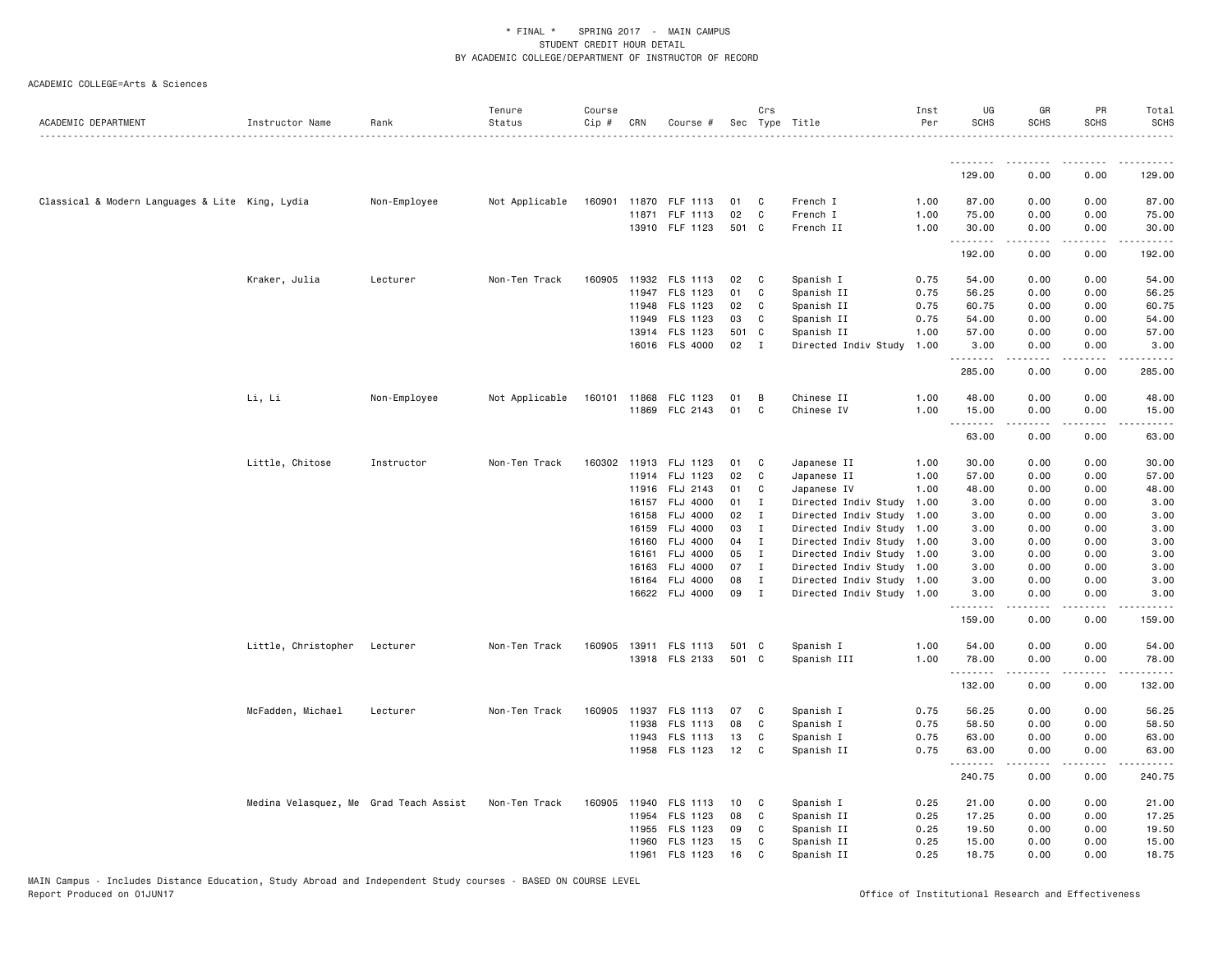|                                                                            |                 |                               | Tenure         | Course |       |                       |       | Crs            |                           | Inst | UG                  | GR          | PR                                          | Total                                                                                                                              |
|----------------------------------------------------------------------------|-----------------|-------------------------------|----------------|--------|-------|-----------------------|-------|----------------|---------------------------|------|---------------------|-------------|---------------------------------------------|------------------------------------------------------------------------------------------------------------------------------------|
| ACADEMIC DEPARTMENT                                                        | Instructor Name | Rank                          | Status<br>.    | Cip #  | CRN   | Course #              |       |                | Sec Type Title            | Per  | <b>SCHS</b>         | <b>SCHS</b> | <b>SCHS</b>                                 | <b>SCHS</b>                                                                                                                        |
|                                                                            |                 |                               |                |        |       |                       |       |                |                           |      |                     |             |                                             |                                                                                                                                    |
| Classical & Modern Languages & Lite Medina Velasquez, Me Grad Teach Assist |                 |                               | Non-Ten Track  |        |       | 160905 11962 FLS 1123 | 17    | C              | Spanish II                | 0.25 | 20.25<br>. <b>.</b> | 0.00<br>.   | 0.00<br>.                                   | 20.25<br><u>.</u>                                                                                                                  |
|                                                                            |                 |                               |                |        |       |                       |       |                |                           |      | 111.75              | 0.00        | 0.00                                        | 111.75                                                                                                                             |
|                                                                            | Moser, Keith    | Associate Professor Tenured   |                | 160901 |       | 16030 FLF 7000        | 01    | $\blacksquare$ | Directed Indiv Study 1.00 |      | 0.00                | 3.00        | 0.00                                        | 3.00                                                                                                                               |
|                                                                            |                 |                               |                | 169999 |       | 14577 FLF 4990        | 01    | C              | Special Topic In FLF 1.00 |      | 18.00               | 0.00        | 0.00                                        | 18.00                                                                                                                              |
|                                                                            |                 |                               |                |        |       | 14578 FLF 6990        | 01    | C              | Special Topic In FLF 1.00 |      | 0.00                | 6.00        | 0.00                                        | 6.00                                                                                                                               |
|                                                                            |                 |                               |                |        |       | 14579 FLF 4990        | 02    | $\mathbf{C}$   | Special Topic In FLF 1.00 |      | 21.00<br>.          | 0.00<br>.   | 0.00<br>.                                   | 21.00<br>، د د د د .                                                                                                               |
|                                                                            |                 |                               |                |        |       |                       |       |                |                           |      | 39.00               | 9.00        | 0.00                                        | 48.00                                                                                                                              |
|                                                                            | Moya, Arleana   | Instructor                    | Non-Ten Track  | 160905 |       | 11953 FLS 1123        | 07    | C              | Spanish II                | 0.75 | 60.75               | 0.00        | 0.00                                        | 60.75                                                                                                                              |
|                                                                            |                 |                               |                |        |       | 11955 FLS 1123        | 09    | C              | Spanish II                | 0.75 | 58.50               | 0.00        | 0.00                                        | 58.50                                                                                                                              |
|                                                                            |                 |                               |                |        |       | 11957 FLS 1123        | 11    | C              | Spanish II                | 0.75 | 63.00               | 0.00        | 0.00                                        | 63.00                                                                                                                              |
|                                                                            |                 |                               |                |        |       | 14566 FLS 1123        | H01 C |                | Spanish II-Honors         | 0.75 | 38.25<br>.          | 0.00        | 0.00<br>.                                   | 38.25<br>.                                                                                                                         |
|                                                                            |                 |                               |                |        |       |                       |       |                |                           |      | 220.50              | 0.00        | 0.00                                        | 220.50                                                                                                                             |
|                                                                            | Munn, David     | Lecturer                      | Non-Ten Track  |        |       | 160905 11933 FLS 1113 | 03    | C              | Spanish I                 | 0.75 | 60.75               | 0.00        | 0.00                                        | 60.75                                                                                                                              |
|                                                                            |                 |                               |                |        |       | 11934 FLS 1113        | 04    | C              | Spanish I                 | 0.75 | 63.00               | 0.00        | 0.00                                        | 63.00                                                                                                                              |
|                                                                            |                 |                               |                |        |       | 11941 FLS 1113        | 11    | C              | Spanish I                 | 0.75 | 63.00               | 0.00        | 0.00                                        | 63.00                                                                                                                              |
|                                                                            |                 |                               |                |        |       | 11942 FLS 1113        | 12    | C              | Spanish I                 | 0.75 | 60.75<br>.          | 0.00<br>.   | 0.00<br>$\sim$ $\sim$ $\sim$                | 60.75<br>المتماما                                                                                                                  |
|                                                                            |                 |                               |                |        |       |                       |       |                |                           |      | 247.50              | 0.00        | 0.00                                        | 247.50                                                                                                                             |
|                                                                            | Nigro, Rosa     | Lecturer                      | Non-Ten Track  |        |       | 160902 11909 FLI 1113 | 01    | C              | Italian I                 | 1.00 | 78.00               | 0.00        | 0.00                                        | 78.00                                                                                                                              |
|                                                                            |                 |                               |                |        |       | 11910 FLI 1123        | 01    | C              | Italian II                | 1.00 | 45.00               | 0.00        | 0.00                                        | 45.00                                                                                                                              |
|                                                                            |                 |                               |                |        |       | 11911 FLI 2133        | 01    | C              | Italian III               | 1.00 | 24.00<br>.          | 0.00<br>.   | 0.00<br>$- - - -$                           | 24.00<br>$\frac{1}{2} \left( \frac{1}{2} \right) \left( \frac{1}{2} \right) \left( \frac{1}{2} \right) \left( \frac{1}{2} \right)$ |
|                                                                            |                 |                               |                |        |       |                       |       |                |                           |      | 147.00              | 0.00        | 0.00                                        | 147.00                                                                                                                             |
|                                                                            | Pelaez, Sol     | Assistant Professor Ten Track |                |        |       | 160905 14568 FLS 4543 | 01    | C              | Survey Mod Span-Amer 1.00 |      | 24.00<br>.          | 0.00<br>.   | 0.00<br>.                                   | 24.00<br>.                                                                                                                         |
|                                                                            |                 |                               |                |        |       |                       |       |                |                           |      | 24.00               | 0.00        | 0.00                                        | 24.00                                                                                                                              |
|                                                                            | Popovic, Monika | Non-Employee                  | Not Applicable |        |       | 160905 11938 FLS 1113 | 08    | C              | Spanish I                 | 0.25 | 19.50               | 0.00        | 0.00                                        | 19.50                                                                                                                              |
|                                                                            |                 |                               |                |        |       | 11943 FLS 1113        | 13    | C              | Spanish I                 | 0.25 | 21.00               | 0.00        | 0.00                                        | 21.00                                                                                                                              |
|                                                                            |                 |                               |                |        |       | 11949 FLS 1123        | 03    | C              | Spanish II                | 0.25 | 18.00               | 0.00        | 0.00                                        | 18.00                                                                                                                              |
|                                                                            |                 |                               |                |        |       | 11950 FLS 1123        | 04    | C              | Spanish II                | 0.25 | 19.50               | 0.00        | 0.00                                        | 19.50                                                                                                                              |
|                                                                            |                 |                               |                |        | 11956 | FLS 1123              | 10    | C              | Spanish II                | 0.25 | 15.00               | 0.00        | 0.00                                        | 15.00                                                                                                                              |
|                                                                            |                 |                               |                |        |       | 11964 FLS 1123        | 19    | C              | Spanish II                | 0.25 | 19.50<br>.          | 0.00<br>.   | 0.00<br>$\omega$ $\omega$ $\omega$ $\omega$ | 19.50<br>.                                                                                                                         |
|                                                                            |                 |                               |                |        |       |                       |       |                |                           |      | 112.50              | 0.00        | 0.00                                        | 112.50                                                                                                                             |
|                                                                            | Potter, Edward  | Associate Professor Tenured   |                |        |       | 160501 14574 FLG 4503 | 01    | C              | German Lit to 1750        | 1.00 | 24.00               | 0.00        | 0.00                                        | 24.00                                                                                                                              |
|                                                                            |                 |                               |                |        |       |                       |       |                |                           |      | 24.00               | 0.00        | 0.00                                        | 24.00                                                                                                                              |
|                                                                            | Ricketts, Maria | Lecturer                      | Non-Ten Track  |        |       | 160905 13912 FLS 1113 | 502 C |                | Spanish I                 | 1.00 | 42.00               | 0.00        | 0.00                                        | 42.00                                                                                                                              |
|                                                                            |                 |                               |                |        |       | 13913 FLS 1113        | 503 C |                | Spanish I                 | 1.00 | 51.00               | 0.00        | 0.00                                        | 51.00                                                                                                                              |
|                                                                            |                 |                               |                |        |       | 13916 FLS 1123        | 503 C |                | Spanish II                | 1.00 | 54.00               | 0.00        | 0.00                                        | 54.00                                                                                                                              |
|                                                                            |                 |                               |                |        |       | 13917 FLS 1123        | 504   | C              | Spanish II                | 1.00 | 33.00               | 0.00        | 0.00                                        | 33.00                                                                                                                              |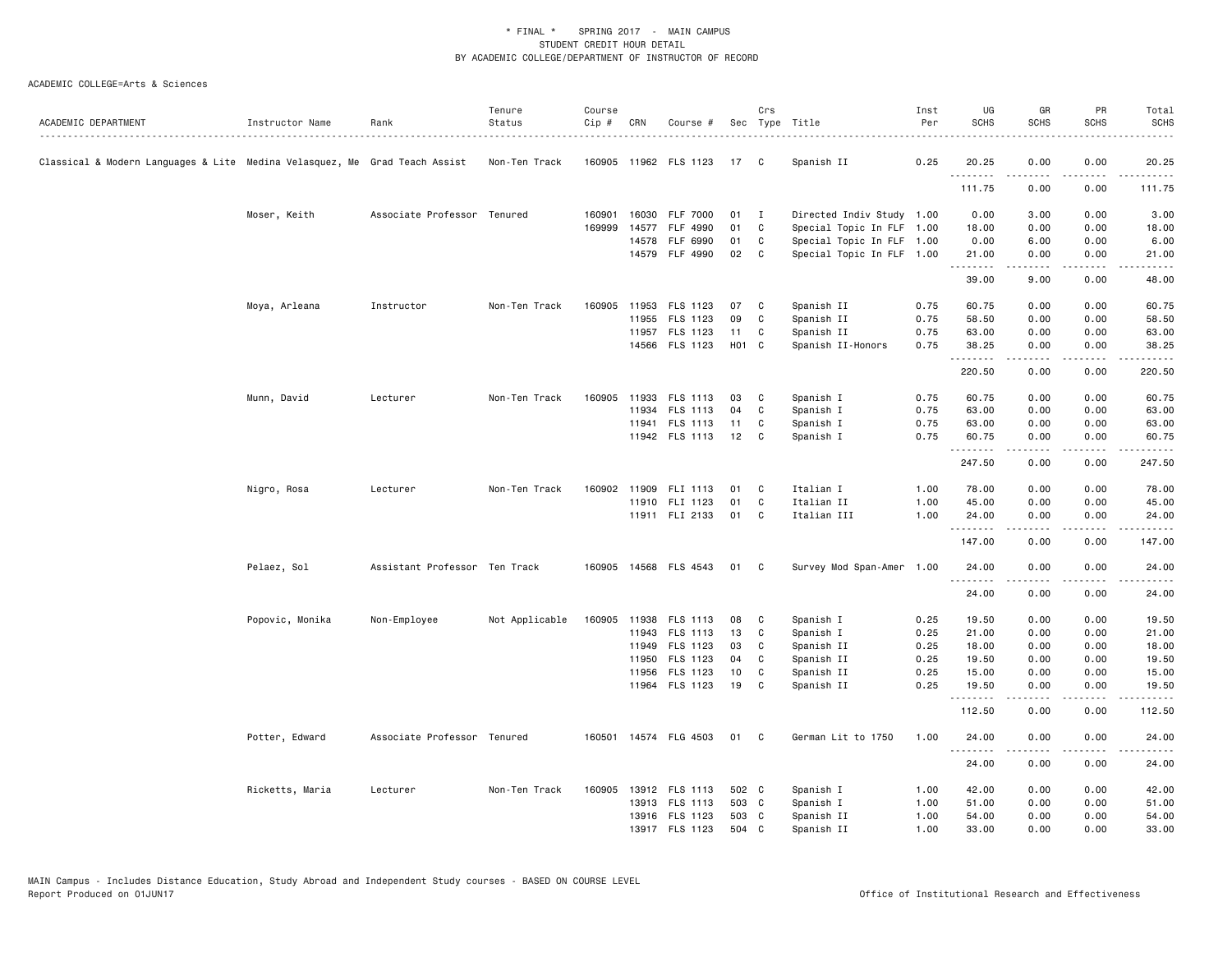| ACADEMIC DEPARTMENT                                 | Instructor Name                        | Rank                          | Tenure<br>Status | Course<br>$Cip \#$ | CRN   | Course #              |                   | Crs          | Sec Type Title            | Inst<br>Per | UG<br><b>SCHS</b> | GR<br><b>SCHS</b>                                                                                                                                            | PR<br><b>SCHS</b>            | Total<br><b>SCHS</b>                                                                                                 |
|-----------------------------------------------------|----------------------------------------|-------------------------------|------------------|--------------------|-------|-----------------------|-------------------|--------------|---------------------------|-------------|-------------------|--------------------------------------------------------------------------------------------------------------------------------------------------------------|------------------------------|----------------------------------------------------------------------------------------------------------------------|
|                                                     |                                        |                               |                  |                    |       |                       |                   |              |                           |             | --------          | <b></b>                                                                                                                                                      | <u>.</u>                     | .<br>.                                                                                                               |
|                                                     |                                        |                               |                  |                    |       |                       |                   |              |                           |             | 180.00            | 0.00                                                                                                                                                         | 0.00                         | 180.00                                                                                                               |
| Classical & Modern Languages & Lite Robertson, Macy |                                        | Grad Teach Assist             | Non-Ten Track    | 160905             |       | 11947 FLS 1123        | 01                | C            | Spanish II                | 0.25        | 18.75             | 0.00                                                                                                                                                         | 0.00                         | 18.75                                                                                                                |
|                                                     |                                        |                               |                  |                    |       | 11948 FLS 1123        | 02                | C            | Spanish II                | 0.25        | 20.25             | 0.00                                                                                                                                                         | 0.00                         | 20.25                                                                                                                |
|                                                     |                                        |                               |                  |                    |       | 11958 FLS 1123        | 12 <sub>2</sub>   | C            | Spanish II                | 0.25        | 21.00             | 0.00                                                                                                                                                         | 0.00                         | 21.00                                                                                                                |
|                                                     |                                        |                               |                  |                    |       | 11976 FLS 3111        | 01                | L.           | Adv Spanish Lab I         | 1.00        | 13.00             | 0.00                                                                                                                                                         | 0.00                         | 13.00                                                                                                                |
|                                                     |                                        |                               |                  |                    |       | 11979 FLS 3121        | 01                | L.           | Advan Spanish Conv P      | 1.00        | 21.00<br>.        | 0.00<br><u>.</u>                                                                                                                                             | 0.00<br>.                    | 21.00<br>.                                                                                                           |
|                                                     |                                        |                               |                  |                    |       |                       |                   |              |                           |             | 94.00             | 0.00                                                                                                                                                         | 0.00                         | 94.00                                                                                                                |
|                                                     | Roskelley, Martha                      | Grad Teach Assist             | Non-Ten Track    | 160905             |       | 11939 FLS 1113        | 09                | C            | Spanish I                 | 0.25        | 21.00             | 0.00                                                                                                                                                         | 0.00                         | 21.00                                                                                                                |
|                                                     |                                        |                               |                  |                    | 11941 | FLS 1113              | 11                | C            | Spanish I                 | 0.25        | 21.00             | 0.00                                                                                                                                                         | 0.00                         | 21.00                                                                                                                |
|                                                     |                                        |                               |                  |                    |       | 11942 FLS 1113        | 12                | C            | Spanish I                 | 0.25        | 20.25             | 0.00                                                                                                                                                         | 0.00                         | 20.25                                                                                                                |
|                                                     |                                        |                               |                  |                    | 11953 | FLS 1123              | 07                | C            | Spanish II                | 0.25        | 20.25             | 0.00                                                                                                                                                         | 0.00                         | 20.25                                                                                                                |
|                                                     |                                        |                               |                  |                    |       | 11957 FLS 1123        | 11                | C            | Spanish II                | 0.25        | 21.00             | 0.00                                                                                                                                                         | 0.00                         | 21.00                                                                                                                |
|                                                     |                                        |                               |                  |                    |       | 14566 FLS 1123        | H <sub>01</sub> C |              | Spanish II-Honors         | 0.25        | 12.75<br>.        | 0.00<br>$\frac{1}{2} \left( \frac{1}{2} \right) \left( \frac{1}{2} \right) \left( \frac{1}{2} \right) \left( \frac{1}{2} \right) \left( \frac{1}{2} \right)$ | 0.00<br>.                    | 12.75<br>$\begin{array}{cccccccccc} \bullet & \bullet & \bullet & \bullet & \bullet & \bullet & \bullet \end{array}$ |
|                                                     |                                        |                               |                  |                    |       |                       |                   |              |                           |             | 116.25            | 0.00                                                                                                                                                         | 0.00                         | 116.25                                                                                                               |
|                                                     | Russell, Amie                          | Instructor                    | Non-Ten Track    | 160905             |       | 11960 FLS 1123        | 15                | C            | Spanish II                | 0.75        | 45.00             | 0.00                                                                                                                                                         | 0.00                         | 45.00                                                                                                                |
|                                                     |                                        |                               |                  |                    |       | 11961 FLS 1123        | 16                | C            | Spanish II                | 0.75        | 56.25             | 0.00                                                                                                                                                         | 0.00                         | 56.25                                                                                                                |
|                                                     |                                        |                               |                  |                    |       | 11962 FLS 1123        | 17                | C            | Spanish II                | 0.75        | 60.75             | 0.00<br>.                                                                                                                                                    | 0.00<br>.                    | 60.75<br>.                                                                                                           |
|                                                     |                                        |                               |                  |                    |       |                       |                   |              |                           |             | 162.00            | 0.00                                                                                                                                                         | 0.00                         | 162.00                                                                                                               |
|                                                     | Ruz, Gerardo De Jesu Grad Teach Assist |                               | Non-Ten Track    |                    |       | 160905 11932 FLS 1113 | 02                | C            | Spanish I                 | 0.25        | 18.00             | 0.00                                                                                                                                                         | 0.00                         | 18.00                                                                                                                |
|                                                     |                                        |                               |                  |                    |       | 11933 FLS 1113        | 03                | C            | Spanish I                 | 0.25        | 20.25             | 0.00                                                                                                                                                         | 0.00                         | 20.25                                                                                                                |
|                                                     |                                        |                               |                  |                    |       | 11934 FLS 1113        | 04                | C            | Spanish I                 | 0.25        | 21.00             | 0.00                                                                                                                                                         | 0.00                         | 21.00                                                                                                                |
|                                                     |                                        |                               |                  |                    |       | 11936 FLS 1113        | 06                | C            | Spanish I                 | 0.25        | 20.25             | 0.00                                                                                                                                                         | 0.00                         | 20.25                                                                                                                |
|                                                     |                                        |                               |                  |                    |       | 11937 FLS 1113        | 07                | C            | Spanish I                 | 0.25        | 18.75<br>.        | 0.00<br>.                                                                                                                                                    | 0.00<br>.                    | 18.75<br>.                                                                                                           |
|                                                     |                                        |                               |                  |                    |       |                       |                   |              |                           |             | 98.25             | 0.00                                                                                                                                                         | 0.00                         | 98.25                                                                                                                |
|                                                     | Simpore, Karim                         | Assistant Professor Ten Track |                  | 160901             |       | 11882 FLF 2143        | 01                | C            | French IV                 | 1.00        | 45.00             | 0.00                                                                                                                                                         | 0.00                         | 45.00                                                                                                                |
|                                                     |                                        |                               |                  |                    |       | 14576 FLF 3313        | 01                | C            | Business French I         | 1.00        | 30.00             | 0.00                                                                                                                                                         | 0.00                         | 30.00                                                                                                                |
|                                                     |                                        |                               |                  |                    |       |                       |                   |              |                           |             | <u>.</u><br>75.00 | 0.00                                                                                                                                                         | 0.00                         | الداعات الما<br>75.00                                                                                                |
|                                                     | Vozzo, Rosa                            | Instructor                    | Non-Ten Track    | 160905             |       | 11969 FLS 2133        | 04                | C            | Spanish III               | 1.00        | 75.00             | 0.00                                                                                                                                                         | 0.00                         | 75.00                                                                                                                |
|                                                     |                                        |                               |                  |                    |       | 11970 FLS 2133        | 05                | $\mathbb{C}$ | Spanish III               | 1.00        | 78.00             | 0.00                                                                                                                                                         | 0.00                         | 78.00                                                                                                                |
|                                                     |                                        |                               |                  |                    | 11980 | FLS 3233              | 01                | C            | Adv Spanish Conversa      | 1.00        | 69.00             | 0.00                                                                                                                                                         | 0.00                         | 69.00                                                                                                                |
|                                                     |                                        |                               |                  |                    | 11981 | FLS 3323              | 01                | C            | Entrprs Span-Speak W      | 1.00        | 60.00<br><u>.</u> | 0.00                                                                                                                                                         | 0.00<br>$\sim$ $\sim$ $\sim$ | 60.00                                                                                                                |
|                                                     |                                        |                               |                  |                    |       |                       |                   |              |                           |             | 282.00            | 0.00                                                                                                                                                         | 0.00                         | 282.00                                                                                                               |
|                                                     | Wolverton, Robert                      | Professor                     | Tenured          |                    |       | 160101 11865 FL 4143  | 01                | C            | Classical Mythology       | 1.00        | 60.00             | 0.00                                                                                                                                                         | 0.00                         | 60.00                                                                                                                |
|                                                     |                                        |                               |                  | 161203             | 11926 | FLL 2143              | 01                | $\mathbb{C}$ | Latin IV                  | 1.00        | 24.00             | 0.00                                                                                                                                                         | 0.00                         | 24.00                                                                                                                |
|                                                     |                                        |                               |                  | 380201             |       | 13426 REL 4143        | 01                | C            | Classical Mythology       | 1.00        | 57.00<br>.        | 0.00<br>.                                                                                                                                                    | 0.00<br>.                    | 57.00<br>.                                                                                                           |
|                                                     |                                        |                               |                  |                    |       |                       |                   |              |                           |             | 141.00            | 0.00                                                                                                                                                         | 0.00                         | 141.00                                                                                                               |
|                                                     | Zelaya, Karina                         | Assistant Professor Ten Track |                  |                    |       | 160905 11973 FLS 2143 | 01                | C            | Spanish IV                | 1.00        | 81.00             | 0.00                                                                                                                                                         | 0.00                         | 81.00                                                                                                                |
|                                                     |                                        |                               |                  |                    |       | 11977 FLS 3113        | 01                | C            | Advanced Spanish Com 1.00 |             | 63.00             | 0.00                                                                                                                                                         | 0.00                         | 63.00                                                                                                                |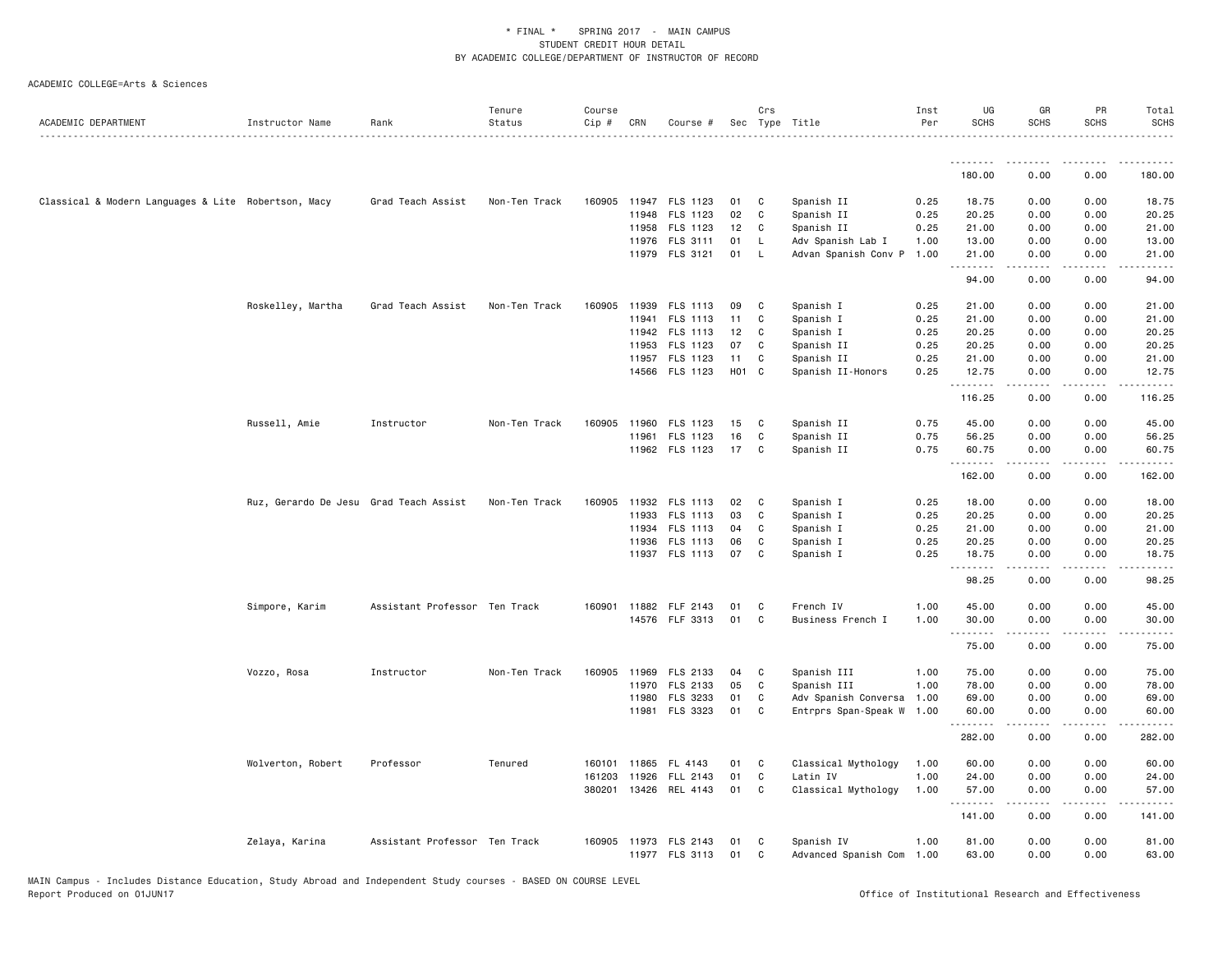|                                                    |                 |                               | Tenure | Course |       |                 |     | Crs |                           | Inst | UG          | GR          | PR                   | Total                 |
|----------------------------------------------------|-----------------|-------------------------------|--------|--------|-------|-----------------|-----|-----|---------------------------|------|-------------|-------------|----------------------|-----------------------|
| ACADEMIC DEPARTMENT                                | Instructor Name | Rank                          | Status | Cip #  | CRN   | Course #        | Sec |     | Type Title                | Per  | <b>SCHS</b> | <b>SCHS</b> | SCHS                 | <b>SCHS</b>           |
|                                                    |                 |                               |        |        |       |                 |     |     |                           |      |             |             |                      |                       |
| Classical & Modern Languages & Lite Zelaya, Karina |                 | Assistant Professor Ten Track |        | 160905 | 15957 | <b>FLS 7000</b> | 04  |     | Directed Indiv Study 1.00 |      | 0.00        | 3.00        | 0.00                 | 3.00                  |
|                                                    |                 |                               |        |        |       | 15958 FLS 7000  | 05  |     | Directed Indiv Study 1.00 |      | 0.00        | 3,00        | 0.00                 | 3.00                  |
|                                                    |                 |                               |        |        |       |                 |     |     |                           |      | ---------   |             | .                    | -------<br>- - -      |
|                                                    |                 |                               |        |        |       |                 |     |     |                           |      | 144.00      | 6.00        | 0.00                 | 150.00                |
|                                                    |                 |                               |        |        |       |                 |     |     |                           |      |             |             |                      |                       |
| ======================================             |                 |                               |        |        |       |                 |     |     |                           |      | ========    | ========    |                      | $=$ = = = = = = = = = |
| Classical & Modern Languages & Lite                |                 |                               |        |        |       |                 |     |     |                           |      | 5861,00     | 36.00       | 0.00                 | 5897.00               |
|                                                    |                 |                               |        |        |       |                 |     |     |                           |      | ========    | --------    | --------<br>-------- | ==========            |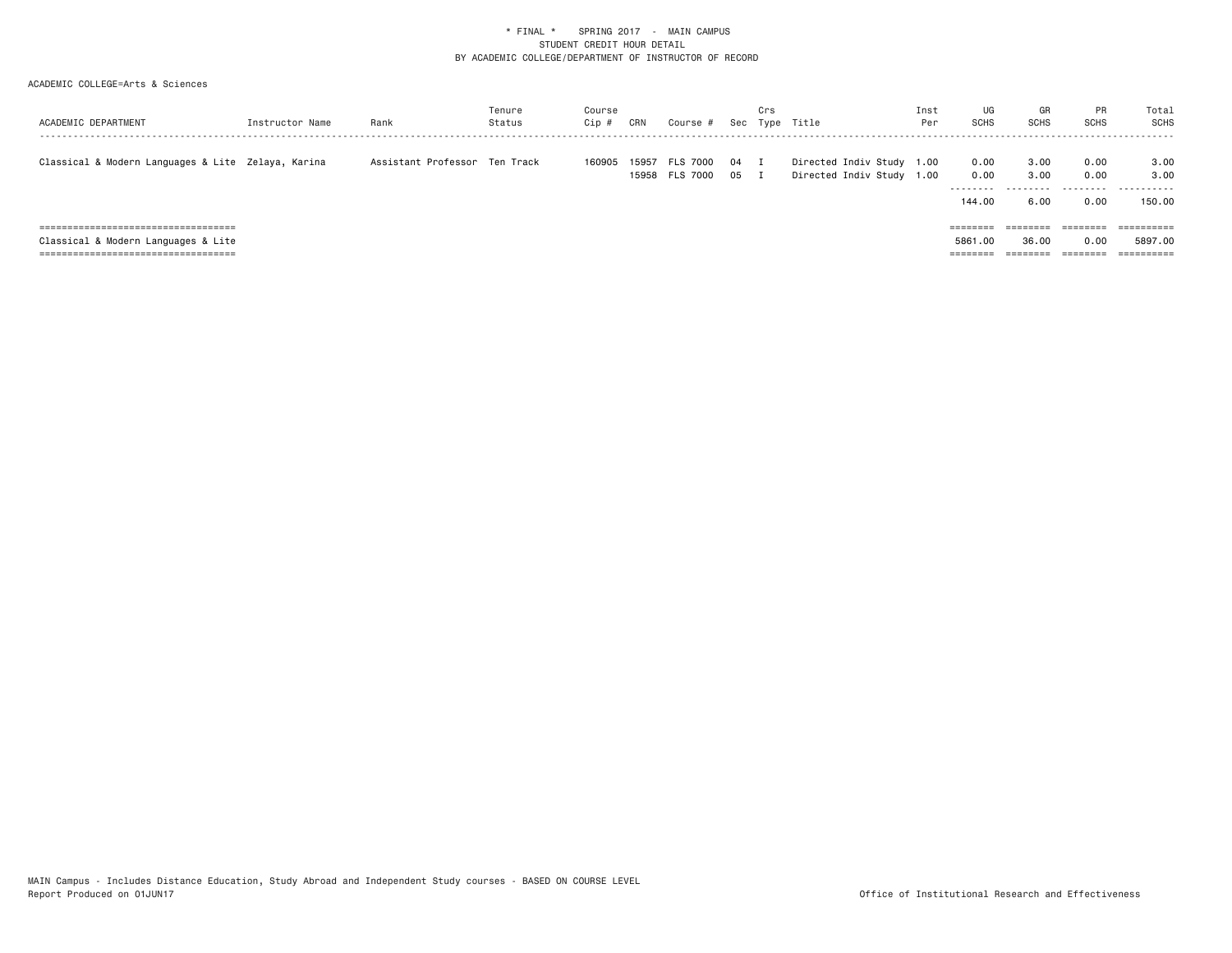|                     |                  |            | Tenure        | Course |              |                      |       | Crs          |                           | Inst | UG          | GR          | PR          | Total                                                                                                                                                          |
|---------------------|------------------|------------|---------------|--------|--------------|----------------------|-------|--------------|---------------------------|------|-------------|-------------|-------------|----------------------------------------------------------------------------------------------------------------------------------------------------------------|
| ACADEMIC DEPARTMENT | Instructor Name  | Rank       | Status        | Cip #  | CRN          | Course #             |       |              | Sec Type Title            | Per  | <b>SCHS</b> | <b>SCHS</b> | <b>SCHS</b> | <b>SCHS</b>                                                                                                                                                    |
| Communication       |                  | Instructor | Non-Ten Track | 090101 | 13822        | CO 1223              | 501 C |              | Intro Comm Theory         | 1.00 | 147.00      | 0.00        | 0.00        | 147.00                                                                                                                                                         |
|                     | Anthony, Kelli   |            |               |        | 13826        | CO 3833              | 501 C |              | Interviewing              | 1.00 | 69.00       | 0.00        | 0.00        | 69.00                                                                                                                                                          |
|                     |                  |            |               | 090401 | 13823        | CO 1403              | 501 C |              | Intro Mass Media          | 1.00 | 147.00      | 0.00        | 0.00        | 147.00                                                                                                                                                         |
|                     |                  |            |               | 090900 | 13825        | CO 3813              | 501 C |              | PR Case Problems          | 1.00 | 36.00       | 0.00        | 0.00        | 36.00                                                                                                                                                          |
|                     |                  |            |               |        |              |                      |       |              |                           |      | .<br>399.00 | .<br>0.00   | .<br>0.00   | $\frac{1}{2} \left( \frac{1}{2} \right) \left( \frac{1}{2} \right) \left( \frac{1}{2} \right) \left( \frac{1}{2} \right) \left( \frac{1}{2} \right)$<br>399.00 |
|                     | Blount, Anna     | Lecturer   | Non-Ten Track | 090101 | 10881        | CO 1013              | 12    | C            | Intro to Communicati      | 1.00 | 93.00       | 0.00        | 0.00        | 93.00                                                                                                                                                          |
|                     |                  |            |               |        | 10885        | CO 1013              | 16    | C            | Intro to Communicati      | 1.00 | 99.00       | 0.00        | 0.00        | 99.00                                                                                                                                                          |
|                     |                  |            |               |        | 090900 10944 | CO 3863              | 01    | B            | PR Production             | 1.00 | 48.00       | 0.00        | 0.00        | 48.00                                                                                                                                                          |
|                     |                  |            |               |        | 10945        | CO 3863              | 02    | B            | PR Production             | 1.00 | 48.00       | 0.00        | 0.00        | 48.00                                                                                                                                                          |
|                     |                  |            |               |        |              |                      |       |              |                           |      | .<br>288.00 | .<br>0.00   | .<br>0.00   | .<br>288.00                                                                                                                                                    |
|                     | Bogue, Patty     | Lecturer   | Non-Ten Track | 090101 | 10874        | CO 1013              | 05    | C            | Intro to Communicati 1.00 |      | 105.00      | 0.00        | 0.00        | 105.00                                                                                                                                                         |
|                     |                  |            |               |        | 10879        | CO 1013              | 10    | C            | Intro to Communicati      | 1.00 | 105.00      | 0.00        | 0.00        | 105.00                                                                                                                                                         |
|                     |                  |            |               |        | 10883        | CO 1013              | 14    | C            | Intro to Communicati      | 1.00 | 105.00      | 0.00        | 0.00        | 105.00                                                                                                                                                         |
|                     |                  |            |               | 231304 | 10895        | CO 2253              | 01    | C            | Fund Interprsn Comm       | 1.00 | 60.00       | 0.00        | 0.00        | 60.00                                                                                                                                                          |
|                     |                  |            |               | 520201 |              | 12752 MGT 3213       | 03    | C            | Org Communications        | 1.00 | 147.00      | 0.00        | 0.00        | 147.00                                                                                                                                                         |
|                     |                  |            |               |        |              |                      |       |              |                           |      | .<br>522.00 | 0.00        | .<br>0.00   | .<br>522.00                                                                                                                                                    |
|                     | Brown, Karyn     | Instructor | Non-Ten Track |        |              | 090900 10967 CO 4813 | 03    | C            | PR Organizations          | 1.00 | 69.00       | 0.00        | 0.00        | 69.00                                                                                                                                                          |
|                     |                  |            |               |        |              |                      |       |              |                           |      | 69.00       | 0.00        | 0.00        | 69.00                                                                                                                                                          |
|                     | Bryant, Terence  | Instructor | Non-Ten Track | 090701 | 10896        | CO 2333              | 01    | C            | Tv Production             | 1.00 | 177.00      | 0.00        | 0.00        | 177.00                                                                                                                                                         |
|                     |                  |            |               |        | 10897        | CO 2333              | 02    | К            | Tv Production             | 1.00 | 0.00        | 0.00        | 0.00        | 0.00                                                                                                                                                           |
|                     |                  |            |               |        | 10898        | CO 2333              | 03    | Κ            | Tv Production             | 1.00 | 0.00        | 0.00        | 0.00        | 0.00                                                                                                                                                           |
|                     |                  |            |               |        | 10899        | CO 2333              | 04    | K            | Tv Production             | 1.00 | 0.00        | 0.00        | 0.00        | 0.00                                                                                                                                                           |
|                     |                  |            |               |        | 10900        | CO 2333              | 05    | К            | Tv Production             | 1.00 | 0.00        | 0.00        | 0.00        | 0.00                                                                                                                                                           |
|                     |                  |            |               |        | 10901        | CO 2333              | 06    | К            | Tv Production             | 1.00 | 0.00        | 0.00        | 0.00        | 0.00                                                                                                                                                           |
|                     |                  |            |               |        | 10902        | CO 2333              | 07    | К            | Tv Production             | 1.00 | 0.00        | 0.00        | 0.00        | 0.00                                                                                                                                                           |
|                     |                  |            |               |        | 10959        | CO 4373              | 02    | B            | Prac In Tv News           | 1.00 | 30.00       | 0.00        | 0.00        | 30.00                                                                                                                                                          |
|                     |                  |            |               |        | 10960        | CO 4393              | 01    | C            | Broadcast Performanc      | 1.00 | 39.00<br>.  | 0.00<br>.   | 0.00<br>.   | 39.00<br>.                                                                                                                                                     |
|                     |                  |            |               |        |              |                      |       |              |                           |      | 246.00      | 0.00        | 0.00        | 246.00                                                                                                                                                         |
|                     | Cain, Emily      | Instructor | Non-Ten Track | 090900 |              | 10946 CO 3863        | 03    | В            | PR Production             | 1.00 | 48.00<br>.  | 0.00<br>.   | 0.00<br>.   | 48.00<br>.                                                                                                                                                     |
|                     |                  |            |               |        |              |                      |       |              |                           |      | 48.00       | 0.00        | 0.00        | 48.00                                                                                                                                                          |
|                     | Chambers, Cheryl | Instructor | Non-Ten Track | 090101 | 10870        | CO 1013              | 01    | C            | Intro to Communicati      | 1.00 | 105.00      | 0.00        | 0.00        | 105.00                                                                                                                                                         |
|                     |                  |            |               |        | 10875        | CO 1013              | 06    | C            | Intro to Communicati      | 1.00 | 105.00      | 0.00        | 0.00        | 105.00                                                                                                                                                         |
|                     |                  |            |               |        | 10889        | CO 1013              | 20    | C            | Intro to Communicati 1.00 |      | 99.00       | 0.00        | 0.00        | 99.00                                                                                                                                                          |
|                     |                  |            |               |        | 10939        | CO 3833              | 02    | C            | Interviewing              | 1.00 | 69.00       | 0.00        | 0.00        | 69.00                                                                                                                                                          |
|                     |                  |            |               |        | 10940        | CO 3833              | 03    | C            | Interviewing              | 1.00 | 66.00<br>.  | 0.00        | 0.00<br>.   | 66.00<br>.                                                                                                                                                     |
|                     |                  |            |               |        |              |                      |       |              |                           |      | 444.00      | 0.00        | 0.00        | 444.00                                                                                                                                                         |
|                     | Clevinger, Donna | Professor  | Tenured       | 240101 | 12330        | HON 1173             | H03 S |              | The Quest II              | 1.00 | 24,00       | 0.00        | 0.00        | 24.00                                                                                                                                                          |
|                     |                  |            |               |        | 16033        | HON 4000             | 09    | I            | Directed Individual       | 1.00 | 1.00        | 0.00        | 0.00        | 1.00                                                                                                                                                           |
|                     |                  |            |               |        | 16034        | HON 4000             | 10    | $\mathbf{I}$ | Directed Individual       | 1.00 | 1.00        | 0.00        | 0.00        | 1.00                                                                                                                                                           |
|                     |                  |            |               |        | 16035        | HON 4000             | 11    | $\mathbf{I}$ | Directed Individual       | 1.00 | 1.00        | 0.00        | 0.00        | 1.00                                                                                                                                                           |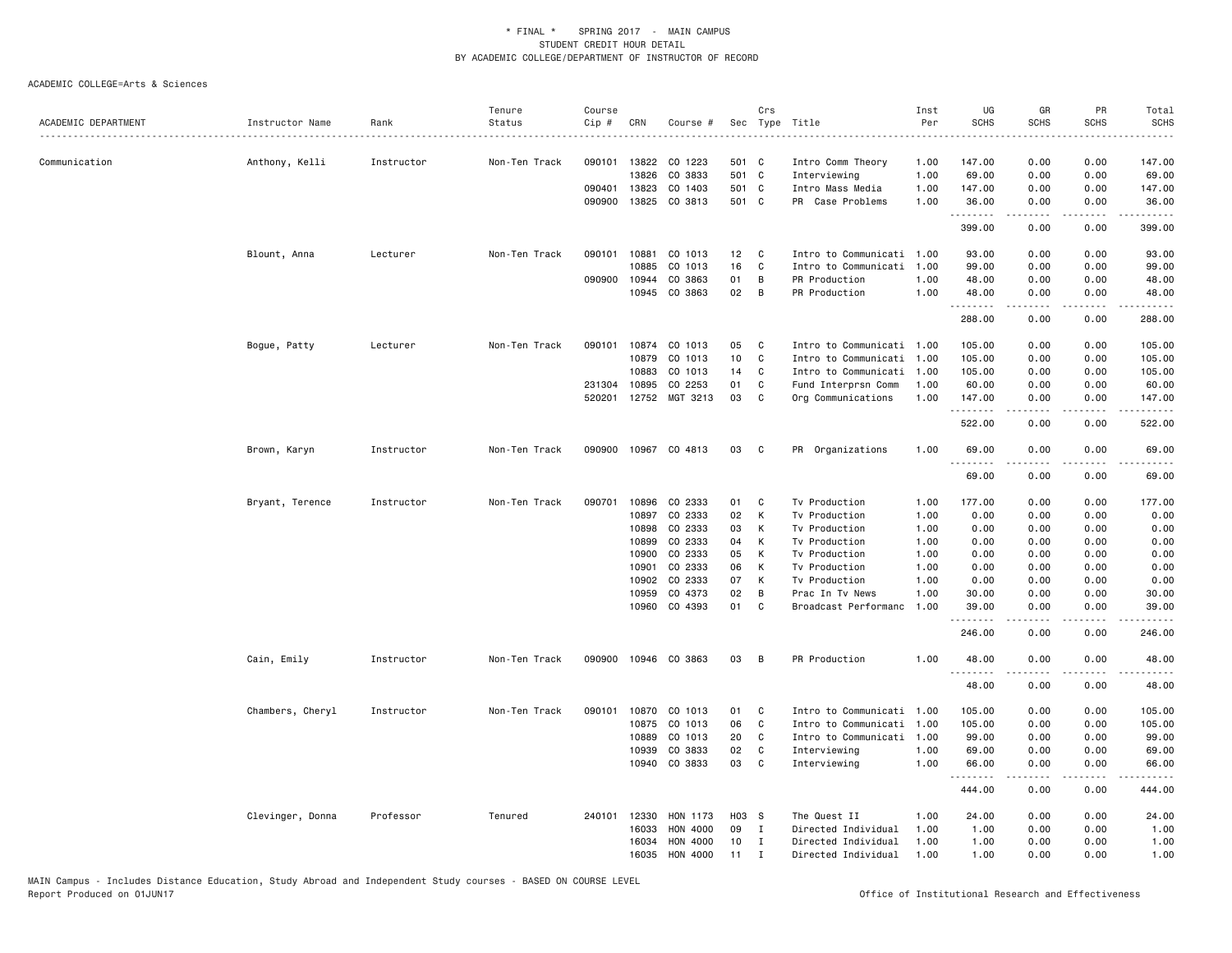|                     |                    |                               | Tenure         | Course           |                |                          |          | Crs               |                                                        | Inst | UG                | GR           | PR                                  | Total                                                                                                                                                                                     |
|---------------------|--------------------|-------------------------------|----------------|------------------|----------------|--------------------------|----------|-------------------|--------------------------------------------------------|------|-------------------|--------------|-------------------------------------|-------------------------------------------------------------------------------------------------------------------------------------------------------------------------------------------|
| ACADEMIC DEPARTMENT | Instructor Name    | Rank                          | Status         | Cip #            | CRN            | Course #                 | Sec      |                   | Type Title                                             | Per  | <b>SCHS</b>       | <b>SCHS</b>  | <b>SCHS</b>                         | SCHS                                                                                                                                                                                      |
|                     |                    |                               |                |                  |                |                          |          |                   |                                                        |      |                   |              |                                     |                                                                                                                                                                                           |
| Communication       | Clevinger, Donna   | Professor                     | Tenured        | 240101           | 16037          | HON 4000                 | 13       | Ι.                | Directed Individual                                    | 1.00 | 1.00              | 0.00         | 0.00                                | 1.00                                                                                                                                                                                      |
|                     |                    |                               |                |                  | 16038          | <b>HON 4000</b>          | 14       | $\mathbf I$       | Directed Individual                                    | 1.00 | 1.00              | 0.00         | 0.00                                | 1.00                                                                                                                                                                                      |
|                     |                    |                               |                |                  | 16039          | HON 4000                 | 15       | $\mathbf{I}$      | Directed Individual                                    | 1.00 | 1.00              | 0.00         | 0.00                                | 1.00                                                                                                                                                                                      |
|                     |                    |                               |                |                  | 16040          | HON 4000                 | 16       | $\mathbf{I}$      | Directed Individual                                    | 1.00 | 1.00              | 0.00         | 0.00                                | 1.00                                                                                                                                                                                      |
|                     |                    |                               |                |                  | 16519          | HON 4000                 | 23       | $\mathbf{I}$      | Directed Individual                                    | 1.00 | 1.00              | 0.00         | 0.00                                | 1.00                                                                                                                                                                                      |
|                     |                    |                               |                | 500506           | 12335          | HON 3173                 | H01 S    |                   | Honors Seminar in Fi 1.00                              |      | 15.00<br>.        | 0.00<br>.    | 0.00<br>$- - -$                     | 15.00<br>$- - - -$                                                                                                                                                                        |
|                     |                    |                               |                |                  |                |                          |          |                   |                                                        |      | 47.00             | 0.00         | 0.00                                | 47.00                                                                                                                                                                                     |
|                     | Cooley, Skye       | Assistant Professor Ten Track |                | 090900           |                | 10936 CO 3813            | 02       | C.                | PR Case Problems                                       | 1.00 | 69.00             | 0.00         | 0.00                                | 69.00                                                                                                                                                                                     |
|                     |                    |                               |                |                  | 10963          | CO 4803                  | S01 C    |                   | Research in PR & Adv                                   | 1.00 | 75.00             | 0.00         | 0.00                                | 75.00                                                                                                                                                                                     |
|                     |                    |                               |                |                  | 10964          | CO 4803                  | S02 C    |                   | Research in PR & Adv                                   | 1.00 | 66.00             | 0.00         | 0.00                                | 66.00                                                                                                                                                                                     |
|                     |                    |                               |                | 099999           | 14841          | CO 4990                  | 01       | C                 | Special Topic In CO                                    | 1.00 | 5.00              | 0.00<br>.    | 0.00<br>$\frac{1}{2}$               | 5.00<br>.                                                                                                                                                                                 |
|                     |                    |                               |                |                  |                |                          |          |                   |                                                        |      | .<br>215.00       | 0.00         | 0.00                                | 215.00                                                                                                                                                                                    |
|                     | Edmonds, Khristina | Instructor                    | Non-Ten Track  | 231304           | 10858          | CO 1003                  | 03       | C                 | Fund Of Public Speak 1.00                              |      | 72.00             | 0.00         | 0.00                                | 72.00                                                                                                                                                                                     |
|                     |                    |                               |                |                  | 10860          | CO 1003                  | 05       | C                 | Fund Of Public Speak                                   | 1.00 | 72.00             | 0.00         | 0.00                                | 72.00                                                                                                                                                                                     |
|                     |                    |                               |                |                  | 10864          | CO 1003                  | 09       | C                 | Fund Of Public Speak 1.00                              |      | 75.00             | 0.00         | 0.00                                | 75.00                                                                                                                                                                                     |
|                     |                    |                               |                |                  | 10865          | CO 1003                  | 10       | C                 | Fund Of Public Speak 1.00                              |      | 75.00             | 0.00         | 0.00                                | 75.00                                                                                                                                                                                     |
|                     |                    |                               |                |                  | 10869          | CO 1003                  | 14       | C                 | Fund Of Public Speak 1.00                              |      | 75.00             | 0.00         | 0.00                                | 75.00                                                                                                                                                                                     |
|                     |                    |                               |                |                  |                |                          |          |                   |                                                        |      | .<br>369.00       | .<br>0.00    | $\sim$ $\sim$ $\sim$ $\sim$<br>0.00 | .<br>369.00                                                                                                                                                                               |
|                     | Fisher, Melody     | Assistant Professor Ten Track |                | 090900           | 10935          | CO 3813                  | 01       | $\mathtt{C}$      | PR Case Problems                                       | 1.00 | 60.00             | 0.00         | 0.00                                | 60.00                                                                                                                                                                                     |
|                     |                    |                               |                |                  | 10937          | CO 3813                  | 03       | C                 | PR Case Problems                                       | 1.00 | 69.00             | 0.00         | 0.00                                | 69.00                                                                                                                                                                                     |
|                     |                    |                               |                |                  |                | 10942 CO 3853            | 02       | C                 | Public Relations Wri 1.00                              |      | 57.00             | 0.00<br>.    | 0.00                                | 57.00                                                                                                                                                                                     |
|                     |                    |                               |                |                  |                |                          |          |                   |                                                        |      | .<br>186.00       | 0.00         | $\frac{1}{2}$<br>0.00               | .<br>186.00                                                                                                                                                                               |
|                     | Forde, John        | Professor                     | Tenured        | 090900           | 10934          | CO 3803                  | 01       | C                 | Prin Public Relation                                   | 1.00 | 375.00            | 0.00         | 0.00                                | 375.00                                                                                                                                                                                    |
|                     |                    |                               |                |                  | 13824          | CO 3803                  | 501 C    |                   | Prin Public Relation                                   | 1.00 | 63.00             | 0.00         | 0.00                                | 63.00                                                                                                                                                                                     |
|                     |                    |                               |                |                  |                |                          |          |                   |                                                        |      | .<br>438.00       | .<br>0.00    | .<br>0.00                           | $\frac{1}{2} \left( \frac{1}{2} \right) \left( \frac{1}{2} \right) \left( \frac{1}{2} \right) \left( \frac{1}{2} \right) \left( \frac{1}{2} \right) \left( \frac{1}{2} \right)$<br>438.00 |
|                     |                    |                               |                |                  |                |                          |          |                   |                                                        |      |                   |              |                                     |                                                                                                                                                                                           |
|                     | Fountain, Amy      | Instructor                    | Non-Ten Track  | 090101           | 13820          | CO 1013                  | 501      | $\mathbf{C}$      | Intro to Communicati 1.00                              |      | 81.00             | 0.00         | 0.00                                | 81.00                                                                                                                                                                                     |
|                     |                    |                               |                | 090401           | 10947          | CO 4053                  | 01       | E                 | Internship Comm                                        | 1.00 | 45.00             | 0.00         | 0.00                                | 45.00                                                                                                                                                                                     |
|                     |                    |                               |                | 231304           | 10859          | CO 1003                  | 04       | C                 | Fund Of Public Speak 1.00                              |      | 75.00             | 0.00         | 0.00                                | 75.00                                                                                                                                                                                     |
|                     |                    |                               |                |                  | 10861<br>10862 | CO 1003<br>CO 1003       | 06<br>07 | C<br>C            | Fund Of Public Speak 1.00<br>Fund Of Public Speak 1.00 |      | 72.00<br>75.00    | 0.00<br>0.00 | 0.00<br>0.00                        | 72.00<br>75.00                                                                                                                                                                            |
|                     |                    |                               |                |                  |                |                          |          |                   |                                                        |      | .<br>348.00       | 0.00         | 0.00                                | .<br>348.00                                                                                                                                                                               |
|                     |                    |                               |                |                  |                |                          |          |                   |                                                        |      |                   |              |                                     |                                                                                                                                                                                           |
|                     | Gardner, Daniel    | Lecturer                      | Non-Ten Track  | 231304           | 10867          | CO 1003                  | 12       | C                 | Fund Of Public Speak 1.00                              |      | 75.00             | 0.00         | 0.00                                | 75.00                                                                                                                                                                                     |
|                     |                    |                               |                |                  |                | 10868 CO 1003            | 13       | C                 | Fund Of Public Speak 1.00                              |      | 75.00<br>-------- | 0.00<br>.    | 0.00<br>.                           | 75.00<br>.                                                                                                                                                                                |
|                     |                    |                               |                |                  |                |                          |          |                   |                                                        |      | 150.00            | 0.00         | 0.00                                | 150.00                                                                                                                                                                                    |
|                     | Garraway, David    | Non-Faculty                   | Not Applicable | 090701           |                | 10920 CO 3333            | 01       | B                 | Adv Television Prd                                     | 1.00 | 45.00<br>.        | 0.00         | 0.00<br>$\frac{1}{2}$               | 45.00<br>.                                                                                                                                                                                |
|                     |                    |                               |                |                  |                |                          |          |                   |                                                        |      | 45.00             | 0.00         | 0.00                                | 45.00                                                                                                                                                                                     |
|                     | Gawrych, Teresa    | Instructor                    | Non-Ten Track  | 090101<br>090404 | 16267          | CO 4000<br>10924 CO 3403 | 06<br>01 | $\mathbf{I}$<br>C | Directed Indiv Study 1.00<br>Photographic Communi 1.00 |      | 3.00<br>39.00     | 0.00<br>0.00 | 0.00<br>0.00                        | 3.00<br>39.00                                                                                                                                                                             |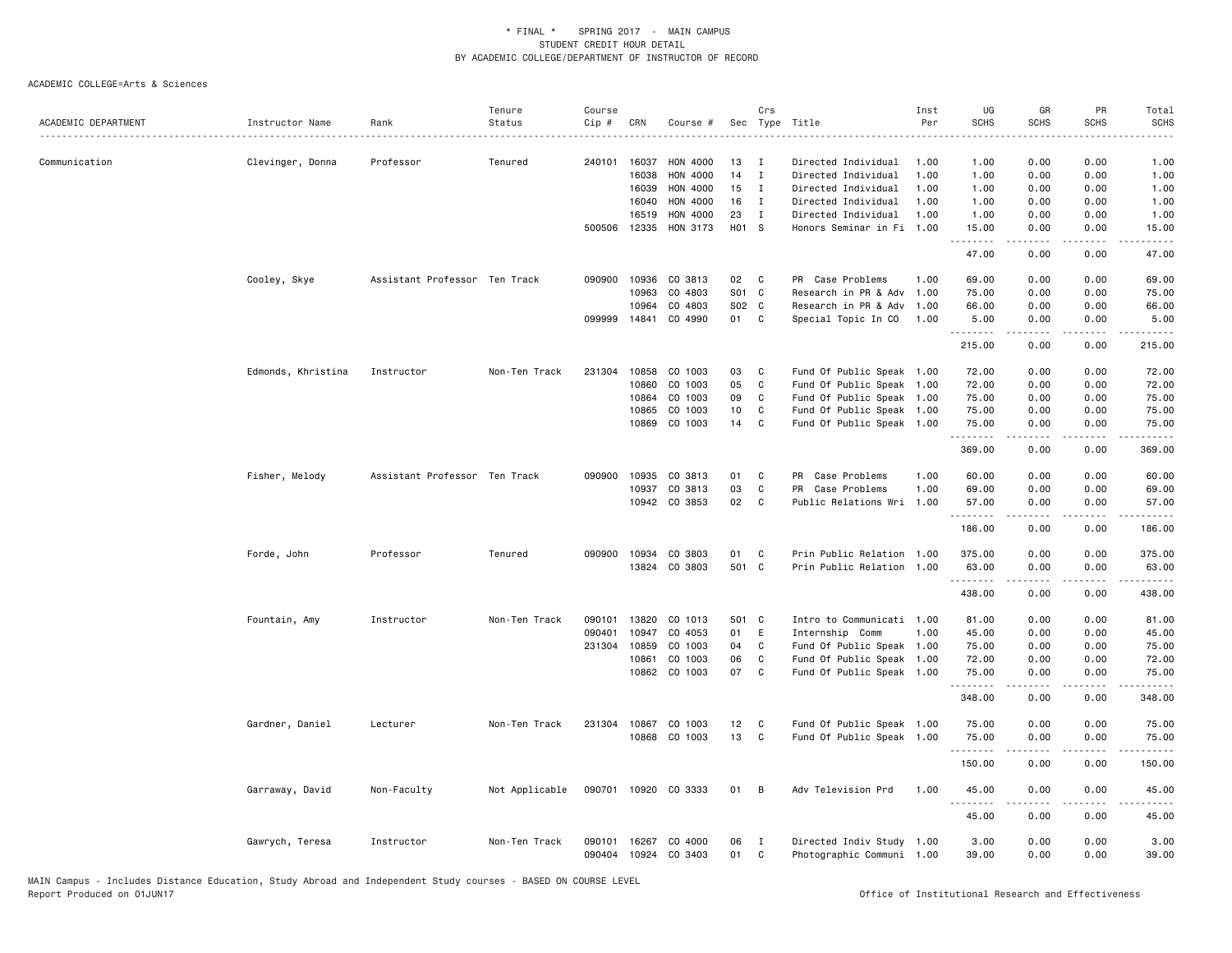|                     |                   |                               | Tenure        | Course |              |          |       | Crs          |                           | Inst | UG               | GR               | PR                    | Total                   |
|---------------------|-------------------|-------------------------------|---------------|--------|--------------|----------|-------|--------------|---------------------------|------|------------------|------------------|-----------------------|-------------------------|
| ACADEMIC DEPARTMENT | Instructor Name   | Rank                          | Status        | Cip #  | CRN          | Course # |       |              | Sec Type Title            | Per  | <b>SCHS</b>      | <b>SCHS</b>      | <b>SCHS</b>           | <b>SCHS</b><br>$\cdots$ |
| Communication       | Gawrych, Teresa   | Instructor                    | Non-Ten Track | 090701 | 10958        | CO 4373  | 01    | B            | Prac In Tv News           | 1.00 | 36.00            | 0.00             | 0.00                  | 36.00                   |
|                     |                   |                               |               | 231304 | 10857        | CO 1003  | 02    | $\mathbf c$  | Fund Of Public Speak 1.00 |      | 72.00            | 0.00             | 0.00                  | 72.00                   |
|                     |                   |                               |               |        | 10863        | CO 1003  | 08    | C            | Fund Of Public Speak 1.00 |      | 75.00            | 0.00             | 0.00                  | 75.00                   |
|                     |                   |                               |               |        |              |          |       |              |                           |      | .<br>225.00      | <u>.</u><br>0.00 | .<br>0.00             | .<br>225.00             |
|                     | Goodman, Mark     | Professor                     | Tenured       | 090101 | 15315        | CO 4000  | 01 I  |              | Directed Indiv Study 1.00 |      | 3.00             | 0.00             | 0.00                  | 3.00                    |
|                     |                   |                               |               |        | 15318        | CO 4000  | 02    | $\mathbf{I}$ | Directed Indiv Study 1.00 |      | 3.00             | 0.00             | 0.00                  | 3.00                    |
|                     |                   |                               |               |        | 090404 10925 | CO 3403  | 02    | C            | Photographic Communi 1.00 |      | 45.00            | 0.00             | 0.00                  | 45.00                   |
|                     |                   |                               |               |        | 10926        | CO 3403  | 03    | C            | Photographic Communi 1.00 |      | 48.00            | 0.00             | 0.00                  | 48.00                   |
|                     |                   |                               |               | 090701 | 13828        | CO 4433  | 501 C |              | Television Criticism      | 1.00 | 51.00            | 0.00             | 0.00                  | 51.00                   |
|                     |                   |                               |               | 090702 | 13830        | CO 6433  | 501 C |              | Television Criticism      | 1.00 | 0.00<br>.        | 3.00<br>.        | 0.00<br>.             | 3.00<br><u>.</u>        |
|                     |                   |                               |               |        |              |          |       |              |                           |      | 150.00           | 3.00             | 0.00                  | 153.00                  |
|                     | Gordon, Meaghan   | Instructor                    | Non-Ten Track | 090900 | 10941        | CO 3853  | 01    | C            | Public Relations Wri 1.00 |      | 57.00            | 0.00             | 0.00                  | 57.00                   |
|                     |                   |                               |               |        | 10943        | CO 3853  | 03    | C            | Public Relations Wri      | 1.00 | 51.00            | 0.00             | 0.00                  | 51.00                   |
|                     |                   |                               |               |        | 10965        | CO 4813  | 01    | C            | PR Organizations          | 1.00 | 66.00            | 0.00             | 0.00                  | 66.00                   |
|                     |                   |                               |               |        | 10966        | CO 4813  | 02    | $\mathbf c$  | PR Organizations          | 1.00 | 45.00<br>.       | 0.00<br>.        | 0.00<br>.             | 45.00<br>.              |
|                     |                   |                               |               |        |              |          |       |              |                           |      | 219.00           | 0.00             | 0.00                  | 219.00                  |
|                     | Harmon, Nicole    | Lecturer                      | Non-Ten Track | 090101 | 10873        | CO 1013  | 04    | C            | Intro to Communicati 1.00 |      | 105.00           | 0.00             | 0.00                  | 105.00                  |
|                     |                   |                               |               |        | 10880        | CO 1013  | 11    | C            | Intro to Communicati 1.00 |      | 105.00           | 0.00             | 0.00                  | 105.00                  |
|                     |                   |                               |               |        | 10882        | CO 1013  | 13    | C            | Intro to Communicati 1.00 |      | 105.00           | 0.00             | 0.00                  | 105.00                  |
|                     |                   |                               |               |        | 10884        | CO 1013  | 15    | C            | Intro to Communicati 1.00 |      | 105.00<br>.      | 0.00             | 0.00<br>$\frac{1}{2}$ | 105.00<br><u>.</u>      |
|                     |                   |                               |               |        |              |          |       |              |                           |      | 420.00           | 0.00             | 0.00                  | 420.00                  |
|                     | Harris, Melanie   | Instructor                    | Non-Ten Track | 500501 | 10893        | CO 1503  | 01    | C            | Intro To Theatre          | 1.00 | 462.00<br>.      | 0.00             | 0.00<br>.             | 462.00<br>.             |
|                     |                   |                               |               |        |              |          |       |              |                           |      | 462.00           | 0.00             | 0.00                  | 462.00                  |
|                     | Knight, Amy       | Instructor                    | Non-Ten Track | 090101 | 10872        | CO 1013  | 03    | C            | Intro to Communicati 1.00 |      | 96.00            | 0.00             | 0.00                  | 96.00                   |
|                     |                   |                               |               |        | 10888        | CO 1013  | 19    | C            | Intro to Communicati 1.00 |      | 96.00            | 0.00             | 0.00                  | 96.00                   |
|                     |                   |                               |               |        | 10916        | CO 3213  | 01    | C            | Small Group Coummuni 1.00 |      | 78.00            | 0.00             | 0.00                  | 78.00                   |
|                     |                   |                               |               |        | 10917        | CO 3213  | 02    | C            | Small Group Coummuni 1.00 |      | 75.00            | 0.00             | 0.00                  | 75.00                   |
|                     |                   |                               |               |        | 13821        | CO 1013  | 502 C |              | Intro to Communicati 1.00 |      | 90.00<br>.       | 0.00<br>.        | 0.00<br>.             | 90.00<br>.              |
|                     |                   |                               |               |        |              |          |       |              |                           |      | 435.00           | 0.00             | 0.00                  | 435.00                  |
|                     | Lindley, William  | Lecturer                      | Non-Ten Track | 090101 | 10938        | CO 3833  | 01    | C            | Interviewing              | 1.00 | 69.00            | 0.00             | 0.00                  | 69.00                   |
|                     |                   |                               |               |        |              |          |       |              |                           |      | 69.00            | 0.00             | 0.00                  | 69.00                   |
|                     | Loehwing, Melanie | Assistant Professor Ten Track |               | 090101 | 15918        | CO 4000  | 05    | $\mathbf{I}$ | Directed Indiv Study 1.00 |      | 1.00             | 0.00             | 0.00                  | 1.00                    |
|                     |                   |                               |               | 099999 | 15383        | CO 4990  | 02    | C            | Special Topic In CO       | 1.00 | 63.00            | 0.00             | 0.00                  | 63.00                   |
|                     |                   |                               |               |        | 15384        | CO 6990  | 02    | C            | Special Topic In CO       | 1.00 | 0.00             | 6.00             | 0.00                  | 6.00                    |
|                     |                   |                               |               |        | 231304 10950 | CO 4253  | 01    | C            | Elements Of Persuasn      | 1.00 | 69.00            | 0.00             | 0.00                  | 69.00                   |
|                     |                   |                               |               |        | 14799        | CO 4253  | 501   | C.           | Elements Of Persuasn      | 1.00 | 51.00            | 0.00             | 0.00                  | 51.00                   |
|                     |                   |                               |               |        | 14800        | CO 6253  | 501 C |              | Elements Of Persuasn      | 1.00 | 0.00<br><u>.</u> | 3.00<br>.        | 0.00<br><u>.</u>      | 3.00<br>.               |
|                     |                   |                               |               |        |              |          |       |              |                           |      | 184.00           | 9.00             | 0.00                  | 193.00                  |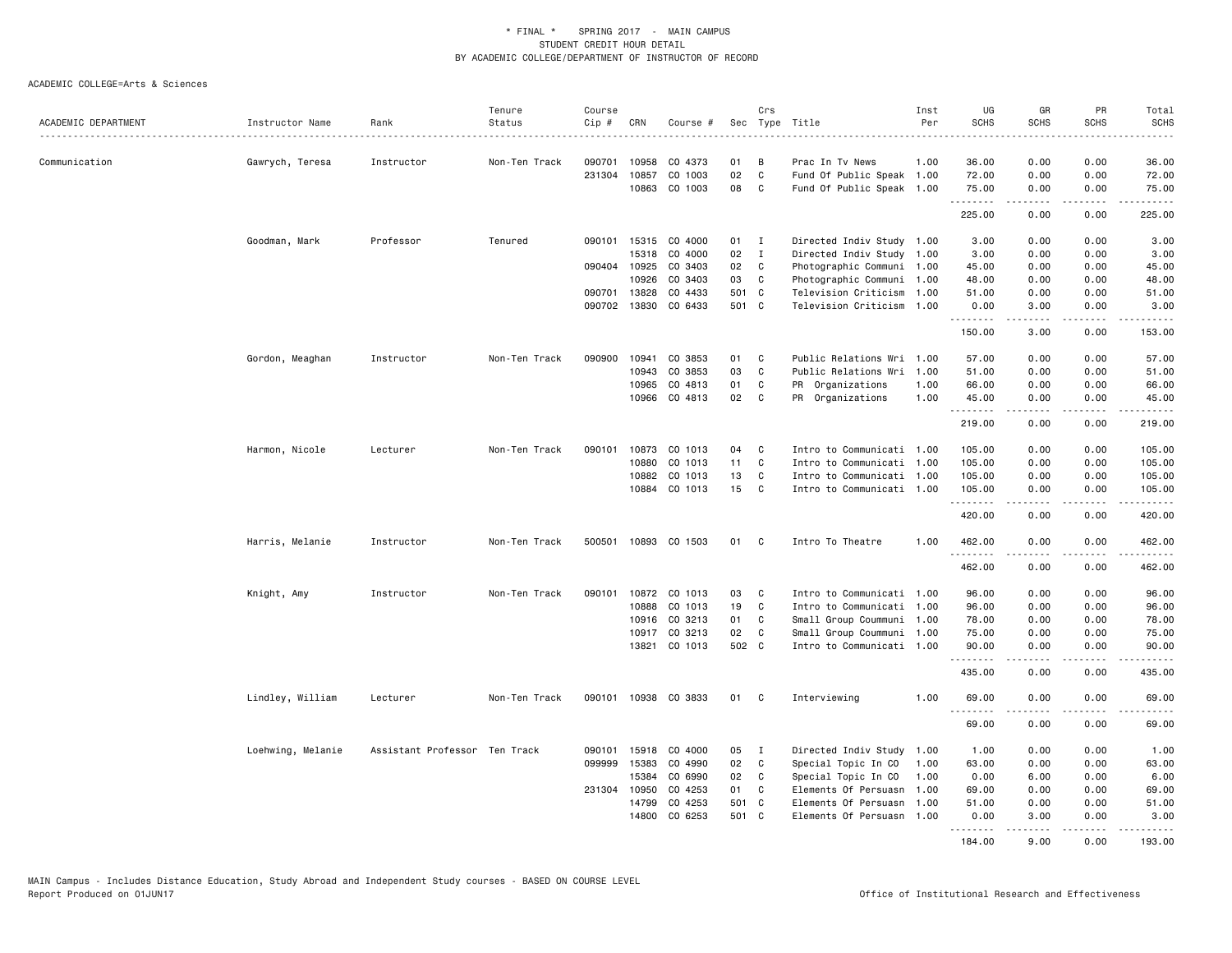| ACADEMIC DEPARTMENT | Instructor Name                 | Rank                          | Tenure<br>Status | Course<br>Cip # | CRN            | Course #                 |              | Crs    | Sec Type Title                            | Inst<br>Per  | UG<br><b>SCHS</b> | GR<br><b>SCHS</b> | PR<br><b>SCHS</b> | Total<br><b>SCHS</b>   |
|---------------------|---------------------------------|-------------------------------|------------------|-----------------|----------------|--------------------------|--------------|--------|-------------------------------------------|--------------|-------------------|-------------------|-------------------|------------------------|
|                     |                                 |                               |                  |                 |                |                          |              |        |                                           |              |                   |                   |                   | .                      |
| Communication       | Mabry, Paula                    | Lecturer                      | Non-Ten Track    |                 |                | 231304 14537 CO 2013     | 01           | C.     | Voice & Articulation 1.00                 |              | 42.00             | 0.00              | 0.00              | 42.00<br>$\frac{1}{2}$ |
|                     |                                 |                               |                  |                 |                |                          |              |        |                                           |              | 42.00             | 0.00              | 0.00              | 42.00                  |
|                     | Matheny, James                  | Assistant Professor Ten Track |                  | 500506          | 14539          | CO 4533<br>14538 CO 4524 | 01<br>01     | C<br>B | Advanced Acting                           | 1.00<br>1.00 | 39.00<br>40.00    | 0.00              | 0.00              | 39.00                  |
|                     |                                 |                               |                  | 500507          |                |                          |              |        | Directing                                 |              | .                 | 0.00<br>.         | 0.00<br>.         | 40.00<br>.             |
|                     |                                 |                               |                  |                 |                |                          |              |        |                                           |              | 79.00             | 0.00              | 0.00              | 79.00                  |
|                     | McDavid, Frances                | Instructor                    | Non-Ten Track    | 090401          | 10930<br>10961 | CO 3443<br>CO 4403       | 01<br>01     | C<br>C | Adv News Writ-Report<br>Journalism Ethics | 1.00<br>1.00 | 39.00<br>51.00    | 0.00<br>0.00      | 0.00<br>0.00      | 39.00<br>51.00         |
|                     |                                 |                               |                  |                 |                |                          |              |        |                                           |              | .<br>90.00        | .<br>0.00         | .<br>0.00         | .<br>90.00             |
|                     | Misun, Christopher              | Non-Faculty                   | Not Applicable   |                 |                | 090701 10921 CO 3333     | $02 \quad B$ |        | Adv Television Prd                        | 1.00         | 45.00             | 0.00              | 0.00              | 45.00                  |
|                     |                                 |                               |                  |                 |                |                          |              |        |                                           |              | .<br>45.00        | -----<br>0.00     | .<br>0.00         | .<br>45.00             |
|                     | Montgomery, Debbie              | Lecturer                      | Non-Ten Track    |                 |                | 090701 10910 CO 2423     | 01           | C.     | News Edit-Typo-Mkup                       | 1.00         | 42.00             | 0.00              | 0.00              | 42.00                  |
|                     |                                 |                               |                  |                 |                |                          |              |        |                                           |              | <u>.</u><br>42.00 | .<br>0.00         | .<br>0.00         | .<br>42.00             |
|                     | Morschauser, Lindsey Instructor |                               | Non-Ten Track    | 400404          | 12189          | GR 4512                  | 01           | C      | Practicum Bd Met II                       | 1.00         | 42.00             | 0.00              | 0.00              | 42.00                  |
|                     |                                 |                               |                  |                 | 12190          | GR 4512                  | 02           | K      | Practicum Bd Meth II 1.00                 |              | 0.00              | 0.00              | 0.00              | 0.00                   |
|                     |                                 |                               |                  |                 | 12191          | GR 4512                  | 03           | K      | Practicum Bd Meth II 1.00                 |              | 0.00              | 0.00              | 0.00              | 0.00                   |
|                     |                                 |                               |                  |                 | 12192          | GR 4532                  | 01           | C      | Practicum Bd Met IV                       | 1.00         | 14.00             | 0.00              | 0.00              | 14.00                  |
|                     |                                 |                               |                  |                 | 12193          | GR 4532                  | 02           | K      | Practicum Bd Met IV                       | 1.00         | 0.00              | 0.00              | 0.00              | 0.00                   |
|                     |                                 |                               |                  |                 | 12194          | GR 4532                  | 03           | K      | Practicum Bd Met IV                       | 1.00         | 0.00              | 0.00              | 0.00              | 0.00                   |
|                     |                                 |                               |                  |                 | 12197          | GR 4640                  | 01           | C      | Met Internship                            | 1.00         | 12.00             | 0.00              | 0.00              | 12.00                  |
|                     |                                 |                               |                  | 450701          | 12210          | GR 6512                  | 01           | C      | Practicum Bd Met II                       | 1.00         | 0.00              | 10.00             | 0.00              | 10.00                  |
|                     |                                 |                               |                  |                 | 12211          | GR 6512                  | 02           | K      | Practicum Bd Meth II 1.00                 |              | 0.00              | 0.00              | 0.00              | 0.00                   |
|                     |                                 |                               |                  |                 | 12212          | GR 6512                  | 03           | K      | Practicum Bd Meth II 1.00                 |              | 0.00              | 0.00              | 0.00              | 0.00                   |
|                     |                                 |                               |                  |                 | 12213          | GR 6532                  | 01           | C      | Practicum Bd Met IV                       | 1.00         | 0.00              | 2.00              | 0.00              | 2.00                   |
|                     |                                 |                               |                  |                 |                | 12214 GR 6532            | 02           | K      | Practicum Bd Met IV                       | 1.00         | 0.00<br><u>.</u>  | 0.00<br>-----     | 0.00<br>.         | 0.00<br>$- - - - -$    |
|                     |                                 |                               |                  |                 |                |                          |              |        |                                           |              | 68.00             | 12.00             | 0.00              | 80.00                  |
|                     | Nicholson, John                 | Associate Professor Tenured   |                  | 090101          | 10891          | CO 1223                  | 01           | C      | Intro Comm Theory                         | 1.00         | 465.00            | 0.00              | 0.00              | 465.00                 |
|                     |                                 |                               |                  |                 | 10949          | CO 4223                  | 01           | C      | Adv Comm Theory                           | 1.00         | 48.00             | 0.00              | 0.00              | 48.00<br>.             |
|                     |                                 |                               |                  |                 |                |                          |              |        |                                           |              | 513.00            | 0.00              | 0.00              | 513.00                 |
|                     | Poe, Philip                     | Assistant Professor Ten Track |                  | 090101          | 15810          | CO 4000                  | 03           | I      | Directed Indiv Study 1.00                 |              | 1.00              | 0.00              | 0.00              | 1.00                   |
|                     |                                 |                               |                  | 090401          | 10929          | CO 3423                  | 01           | C      | Feature Writing                           | 1.00         | 48.00             | 0.00              | 0.00              | 48.00                  |
|                     |                                 |                               |                  | 090701          | 10903          | CO 2413                  | 01           | C      | Intro News Writ-Repo 1.00                 |              | 279.00            | 0.00              | 0.00              | 279.00                 |
|                     |                                 |                               |                  |                 | 10904          | CO 2413                  | 02           | K      | Intro News Writ-Repo 1.00                 |              | 0.00              | 0.00              | 0.00              | 0.00                   |
|                     |                                 |                               |                  |                 | 10905          | CO 2413                  | 03           | K      | Intro News Writ-Repo 1.00                 |              | 0.00              | 0.00              | 0.00              | 0.00                   |
|                     |                                 |                               |                  |                 | 10906          | CO 2413                  | 04           | K      | Intro News Writ-Repo                      | 1.00         | 0.00              | 0.00              | 0.00              | 0.00                   |
|                     |                                 |                               |                  |                 | 10907          | CO 2413                  | 05           | K      | Intro News Writ-Repo 1.00                 |              | 0.00              | 0.00              | 0.00              | 0.00                   |
|                     |                                 |                               |                  |                 | 10908          | CO 2413                  | 06           | K      | Intro News Writ-Repo 1.00                 |              | 0.00              | 0.00              | 0.00              | 0.00                   |
|                     |                                 |                               |                  |                 | 10909          | CO 2413                  | 07           | K      | Intro News Writ-Repo 1.00                 |              | 0.00<br>.         | 0.00<br>.         | 0.00<br>.         | 0.00<br>.<br>$- - -$   |
|                     |                                 |                               |                  |                 |                |                          |              |        |                                           |              | 328.00            | 0.00              | 0.00              | 328,00                 |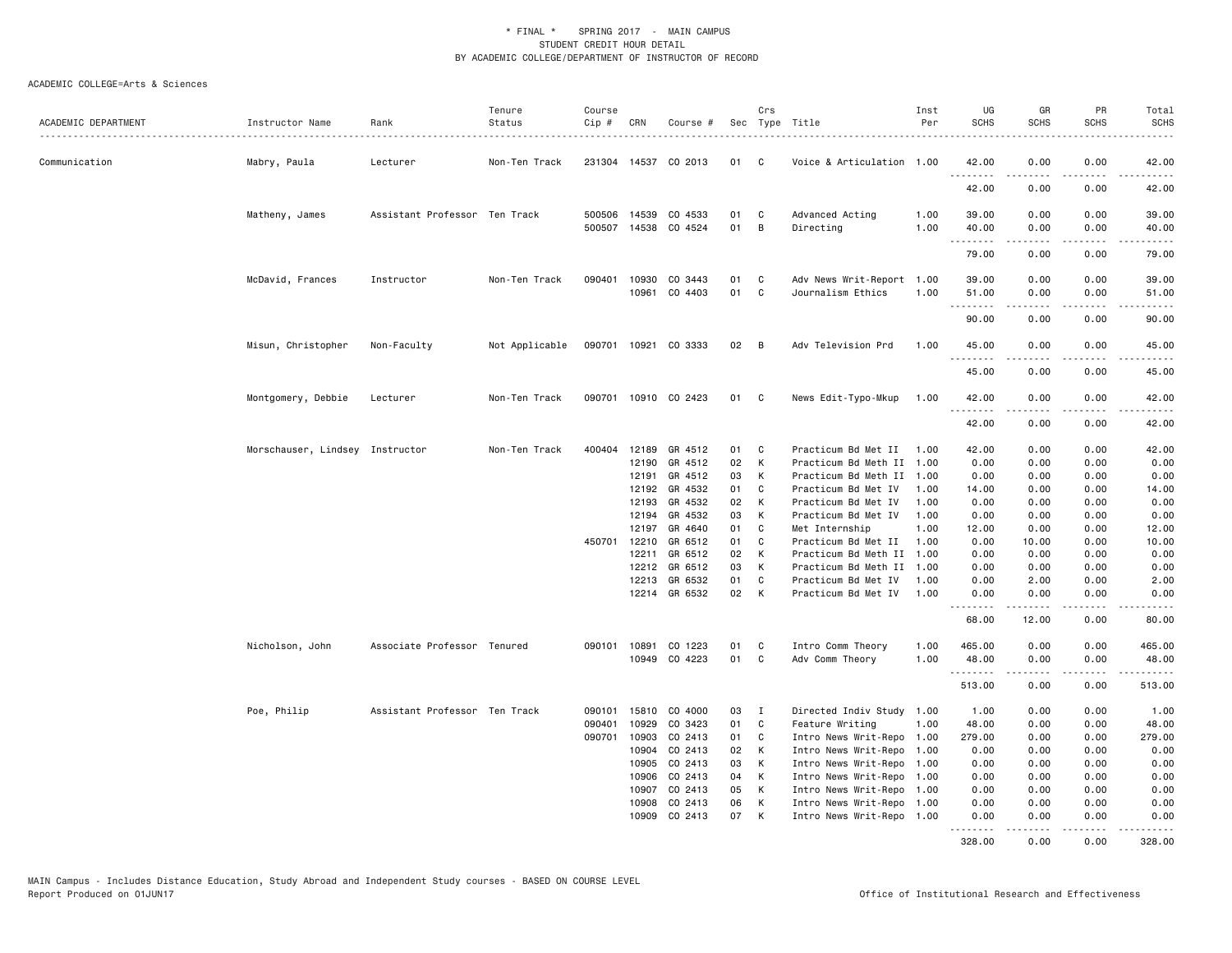|                     |                     |                               | Tenure         | Course |              |                      |       | Crs          |                           | Inst | UG                | GR                | PR               | Total                                                                                                                 |
|---------------------|---------------------|-------------------------------|----------------|--------|--------------|----------------------|-------|--------------|---------------------------|------|-------------------|-------------------|------------------|-----------------------------------------------------------------------------------------------------------------------|
| ACADEMIC DEPARTMENT | Instructor Name     | Rank                          | Status         | Cip #  | CRN          | Course #             | Sec   |              | Type Title                | Per  | <b>SCHS</b>       | <b>SCHS</b>       | <b>SCHS</b>      | <b>SCHS</b><br>.                                                                                                      |
| Communication       | Roussin, Wendy      | Associate Professor Tenured   |                |        | 090404 10927 | CO 3403              | 04    | C            | Photographic Communi 1.00 |      | 39.00             | 0.00              | 0.00             | 39.00                                                                                                                 |
|                     |                     |                               |                |        | 10962        | CO 4423              | 01    | B            | Adv Photo Communicat 1.00 |      | 33.00             | 0.00              | 0.00             | 33.00                                                                                                                 |
|                     |                     |                               |                |        |              | 090702 10933 CO 3713 | 02    | C            | Digital Communicatio 1.00 |      | 45.00             | 0.00              | 0.00             | 45.00                                                                                                                 |
|                     |                     |                               |                |        |              |                      |       |              |                           |      | .<br>117.00       | 2.2.2.2.2<br>0.00 | 22222<br>0.00    | $\begin{array}{cccccccccc} \bullet & \bullet & \bullet & \bullet & \bullet & \bullet & \bullet \end{array}$<br>117.00 |
|                     | Ryalls, Emily       | Assistant Professor Ten Track |                | 050207 | 10214        | AN 1173              | 01    | C            | Intro Gender Studies 1.00 |      | 27.00             | 0.00              | 0.00             | 27.00                                                                                                                 |
|                     |                     |                               |                |        | 12226        | GS 1173              | 01    | C            | Introduction to Gend      | 1.00 | 81.00             | 0.00              | 0.00             | 81.00                                                                                                                 |
|                     |                     |                               |                |        | 13461        | SO 1173              | 01    | C            | Intro Gender Studies      | 1.00 | 24.00             | 0.00              | 0.00             | 24.00                                                                                                                 |
|                     |                     |                               |                |        | 14541        | CO 6233              | 01    | C            | Gender and Media          | 1.00 | 0.00              | 15.00             | 0.00             | 15.00                                                                                                                 |
|                     |                     |                               |                |        | 15526        | GS 6233              | 01    | C            | Gender and Media          | 1.00 | 0.00              | 3.00              | 0.00             | 3.00                                                                                                                  |
|                     |                     |                               |                | 090101 | 10953        | CO 4263              | 01    | C            | Gender Communication 1.00 |      | 63.00             | 0.00              | 0.00             | 63.00                                                                                                                 |
|                     |                     |                               |                |        | 15514        | GS 4263              | 01    | C            | Gender Communication 1.00 |      | 12.00             | 0.00              | 0.00             | 12.00                                                                                                                 |
|                     |                     |                               |                |        |              |                      |       |              |                           |      | .<br>207.00       | .<br>18.00        | .<br>0.00        | .<br>225.00                                                                                                           |
|                     | Seitz, Holli        | Assistant Professor Ten Track |                |        |              | 231304 10951 CO 4253 | 02    | C            | Elements Of Persuasn 1.00 |      | 78.00             | 0.00              | 0.00             | 78.00                                                                                                                 |
|                     |                     |                               |                |        |              |                      |       |              |                           |      | 78.00             | 0.00              | 0.00             | .<br>78.00                                                                                                            |
|                     | Smith, Glenn        | Associate Professor Tenured   |                | 090102 | 10955        | CO 4323              | 01    | C            | Mass Media-Society        | 1.00 | 105.00            | 0.00              | 0.00             | 105.00                                                                                                                |
|                     |                     |                               |                | 090401 | 10892        | CO 1403              | 01    | C            | Intro Mass Media          | 1.00 | 474.00            | 0.00              | 0.00             | 474.00                                                                                                                |
|                     |                     |                               |                |        |              | 090701 10923 CO 3343 | 02    | C            | Writing for the Medi 1.00 |      | 36.00             | 0.00              | 0.00             | 36.00                                                                                                                 |
|                     |                     |                               |                |        |              |                      |       |              |                           |      |                   | <u>.</u>          | .                | .                                                                                                                     |
|                     |                     |                               |                |        |              |                      |       |              |                           |      | 615.00            | 0.00              | 0.00             | 615.00                                                                                                                |
|                     | Spann, Leighton     | Non-Faculty                   | Not Applicable |        |              | 090401 10919 CO 3313 | 02    | C.           | News Write for Elec       | 1.00 | 33.00<br>.        | 0.00<br>.         | 0.00<br>.        | 33.00<br>.                                                                                                            |
|                     |                     |                               |                |        |              |                      |       |              |                           |      | 33.00             | 0.00              | 0.00             | 33.00                                                                                                                 |
|                     | Stockstill, William | Assistant Professor Ten Track |                |        |              | 090101 16577 CO 4000 | 08    | $\mathbf{I}$ | Directed Indiv Study 1.00 |      | 4.00              | 0.00              | 0.00             | 4.00                                                                                                                  |
|                     |                     |                               |                | 500501 | 14536        | CO 1553              | 01    | E            | Theatre Practicum #5      | 1.00 | 57.00             | 0.00              | 0.00             | 57.00                                                                                                                 |
|                     |                     |                               |                |        |              | 501004 14540 CO 4573 | 01    | B            | Theatre Management        | 1.00 | 27.00             | 0.00              | 0.00             | 27.00                                                                                                                 |
|                     |                     |                               |                |        |              |                      |       |              |                           |      | .<br>88.00        | 0.00              | .<br>0.00        | .<br>88.00                                                                                                            |
|                     | Strout, Lawrence    | Associate Professor Tenured   |                | 090102 | 10954        | CO 4313              | 01    | C            | Mass Media Law            | 1.00 | 90.00             | 0.00              | 0.00             | 90.00                                                                                                                 |
|                     |                     |                               |                | 090401 | 10918        | CO 3313              | 01    | C            | News Write for Elec       | 1.00 | 42.00             | 0.00              | 0.00             | 42.00                                                                                                                 |
|                     |                     |                               |                |        |              | 090701 10922 CO 3343 | 01    | C            | Writing for the Medi 1.00 |      | 42.00             | 0.00              | 0.00             | 42.00                                                                                                                 |
|                     |                     |                               |                |        |              |                      |       |              |                           |      | .<br>174.00       | 0.00              | .<br>0.00        | .<br>174.00                                                                                                           |
|                     | Watson, Olivia      | Non-Faculty                   | Not Applicable |        |              | 090101 10887 CO 1013 | 18    | C            | Intro to Communicati 1.00 |      | 105.00            | 0.00              | 0.00             | 105.00                                                                                                                |
|                     |                     |                               |                |        |              |                      |       |              |                           |      | .<br>105.00       | .<br>0.00         | .<br>0.00        | دددد د<br>105.00                                                                                                      |
|                     | Williams, Kevin     | Associate Professor Tenured   |                |        | 090102 10956 | CO 4323              | 02 C  |              | Mass Media-Society        | 1.00 | 102.00            | 0.00              | 0.00             | 102.00                                                                                                                |
|                     |                     |                               |                |        | 13827        | CO 4323              | 501 C |              | Mass Media-Society        | 1.00 | 66.00             | 0.00              | 0.00             | 66.00                                                                                                                 |
|                     |                     |                               |                |        | 090401 10975 | CO 6323              | 02    | C            | Mass Media-Society        | 1.00 | 0.00              | 6.00              | 0.00             | 6.00                                                                                                                  |
|                     |                     |                               |                |        | 13829        | CO 6323              | 501 C |              | Mass Media-Society        | 1.00 | 0.00              | 27.00             | 0.00             | 27.00                                                                                                                 |
|                     |                     |                               |                | 090702 | 10932        | CO 3713              | 01    | C            | Digital Communicatio 1.00 |      | 48.00<br><u>.</u> | 0.00<br><u>.</u>  | 0.00<br><u>.</u> | 48.00<br>.                                                                                                            |
|                     |                     |                               |                |        |              |                      |       |              |                           |      | 216.00            | 33.00             | 0.00             | 249.00                                                                                                                |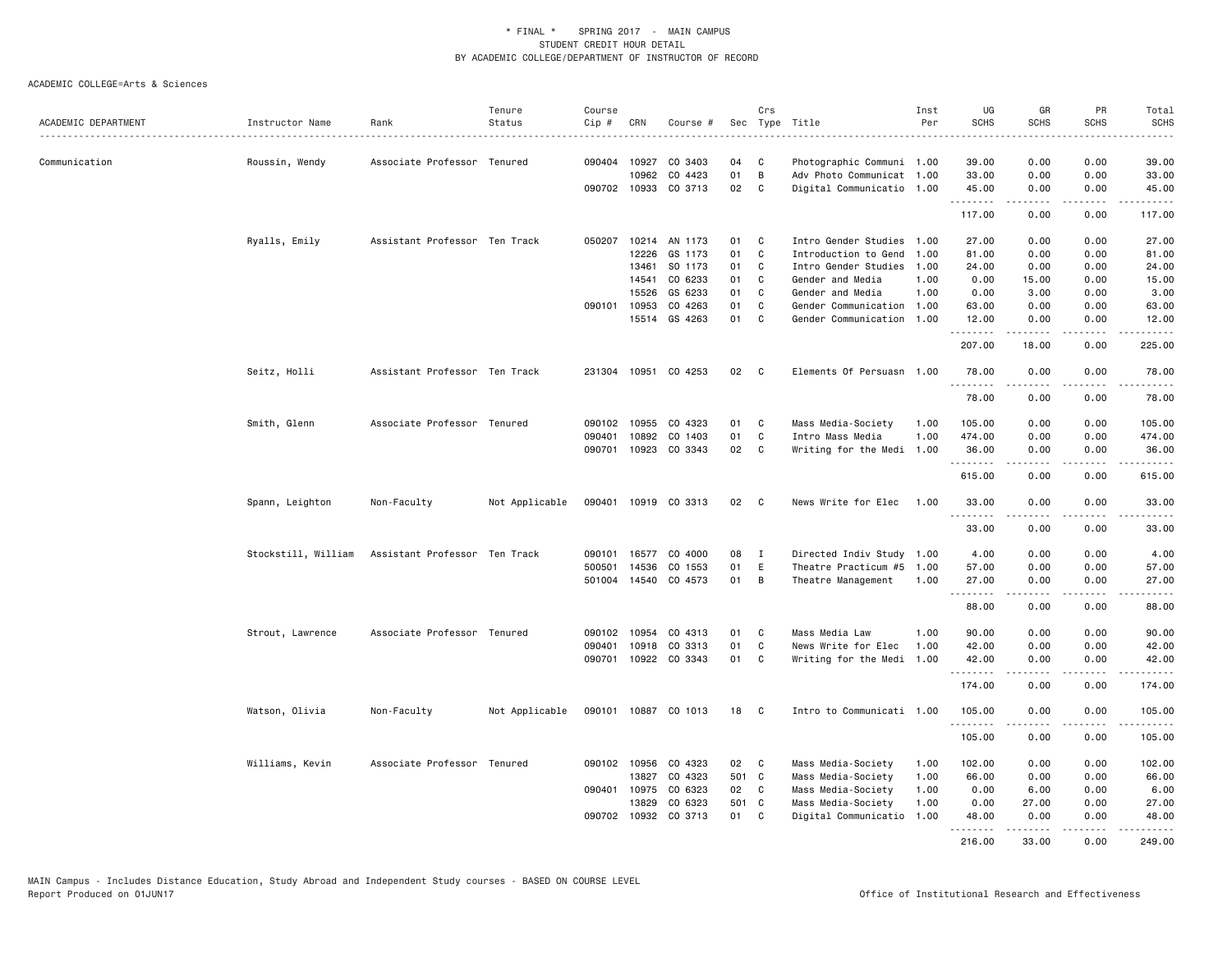#### ACADEMIC COLLEGE=Arts & Sciences

|           |      | Tenure |                |               |            |             |       | Inst | UG           |     | Tota.       |
|-----------|------|--------|----------------|---------------|------------|-------------|-------|------|--------------|-----|-------------|
|           | Ranl |        | $\frac{1}{2}n$ | $\sim$<br>∷RN | <b>SAC</b> | <b>Type</b> | Title | Per  | :∩⊔o<br>יהטכ | SCH | <b>SCHS</b> |
| - - - - - |      |        |                |               |            |             |       |      |              |     |             |

=================================== ======== ======== ======== ==========

 Communication 8818.00 75.00 0.00 8893.00=================================== ======== ======== ======== ==========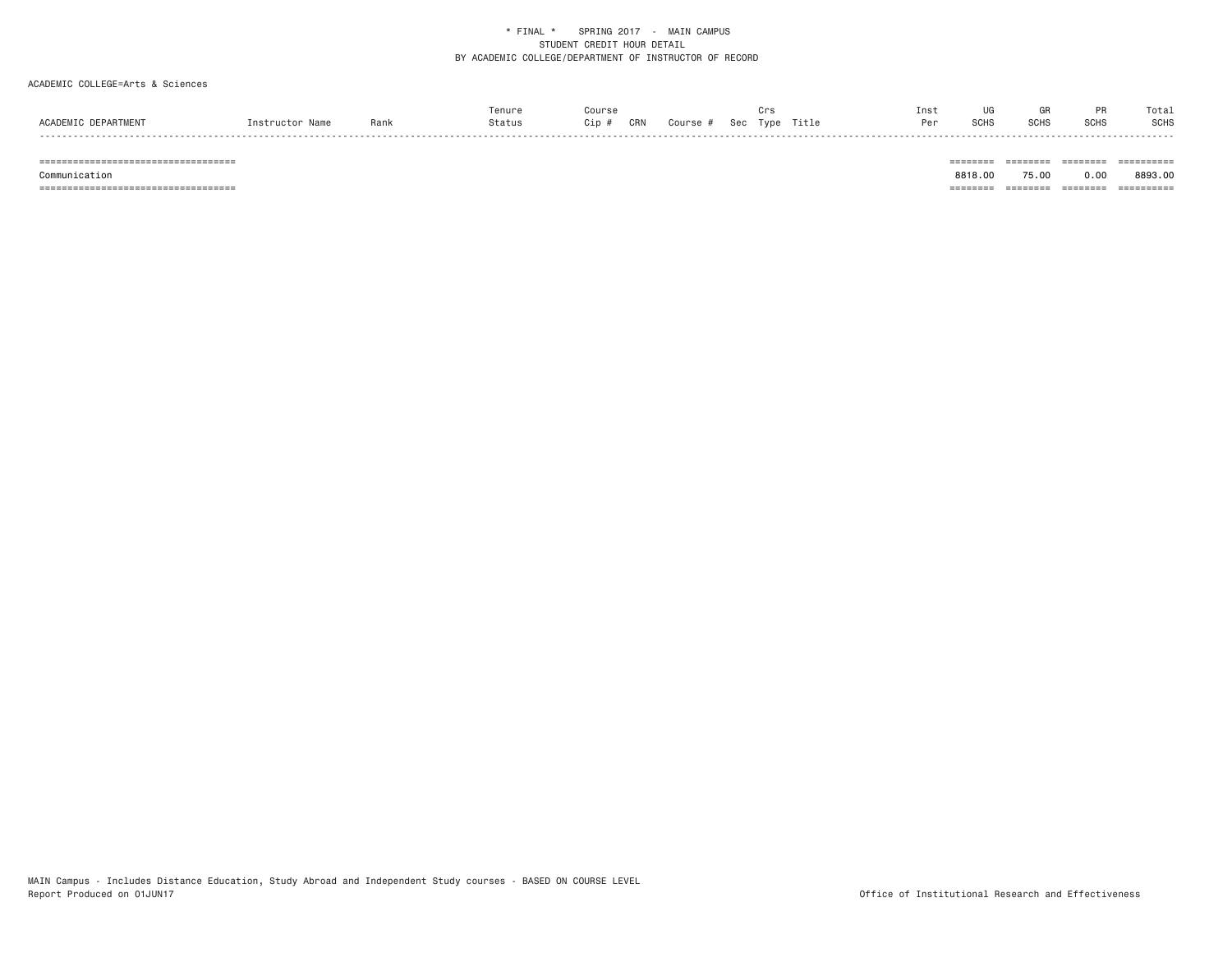| ACADEMIC DEPARTMENT                    | Instructor Name   | Rank        | Tenure<br>Status | Course<br>Cip # | CRN | Course #              |       | Crs<br>Sec Type | Title                | Inst<br>Per | UG<br><b>SCHS</b>  | GR<br><b>SCHS</b> | PR<br><b>SCHS</b> | Total<br>SCHS                 |
|----------------------------------------|-------------------|-------------|------------------|-----------------|-----|-----------------------|-------|-----------------|----------------------|-------------|--------------------|-------------------|-------------------|-------------------------------|
| Dean of Arts & Sciences                | Hawkins, Jonathan | Non-Faculty | Not Applicable   |                 |     | 240102 15493 IDS 4111 | 503 C |                 | Professional Seminar | 00، ،       | 25.00<br>--------- | 0.00<br>.         | 0.00<br>.         | 25.00<br>. <u>.</u> .<br>---- |
|                                        |                   |             |                  |                 |     |                       |       |                 |                      |             | 25.00              | 0.00              | 0.00              | 25.00                         |
| ====================================== |                   |             |                  |                 |     |                       |       |                 |                      |             | ========           | --------          | ========          | ==========                    |
| Dean of Arts & Sciences                |                   |             |                  |                 |     |                       |       |                 |                      |             | 25.00              | 0.00              | 0.00              | 25.00                         |
| =============================<br>===== |                   |             |                  |                 |     |                       |       |                 |                      |             | ====               |                   |                   | ==========                    |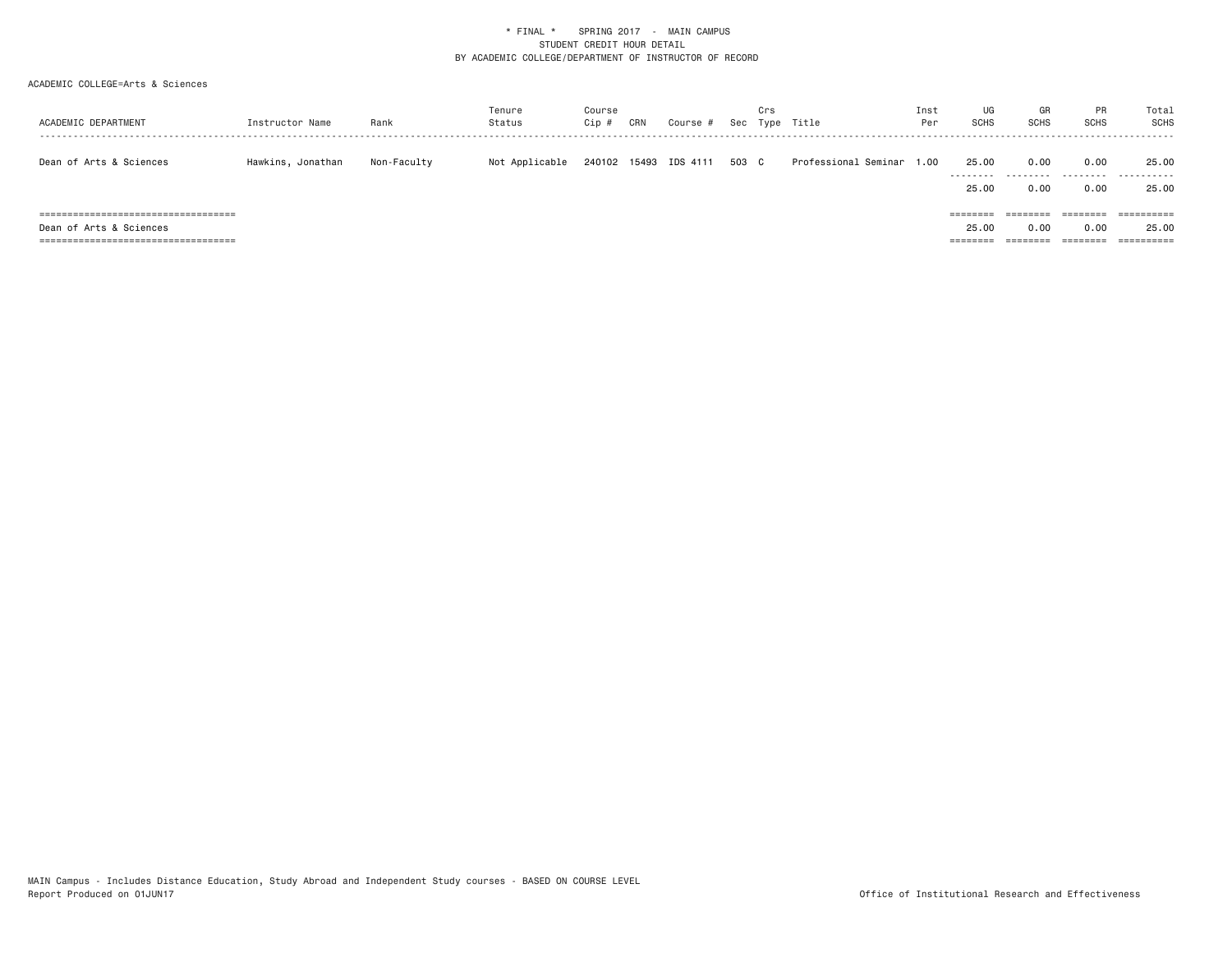|                     |                  |                             | Tenure        | Course |       |                                |                   | Crs               |                                      | Inst         | UG                         | GR               | PR                                  | Total                                                                                                                                                          |
|---------------------|------------------|-----------------------------|---------------|--------|-------|--------------------------------|-------------------|-------------------|--------------------------------------|--------------|----------------------------|------------------|-------------------------------------|----------------------------------------------------------------------------------------------------------------------------------------------------------------|
| ACADEMIC DEPARTMENT | Instructor Name  | Rank                        | Status        | Cip #  | CRN   | Course #                       |                   |                   | Sec Type Title                       | Per          | <b>SCHS</b>                | <b>SCHS</b>      | <b>SCHS</b>                         | <b>SCHS</b><br>$- - - -$                                                                                                                                       |
|                     |                  |                             |               |        |       |                                |                   |                   |                                      |              |                            |                  |                                     |                                                                                                                                                                |
| English             | Agee, Kelly      | Instructor                  | Non-Ten Track | 231303 | 12086 | GE 3513                        | 02                | C                 | Technical Writing                    | 1.00         | 63.00                      | 0.00             | 0.00                                | 63.00                                                                                                                                                          |
|                     |                  |                             |               |        | 12090 | GE 3513                        | 06                | $\mathtt{C}$      | Technical Writing                    | 1.00         | 51.00                      | 0.00             | 0.00                                | 51.00                                                                                                                                                          |
|                     |                  |                             |               |        |       | 12094 GE 3513                  | 10 C              |                   | Technical Writing                    | 1.00         | 60.00<br>.                 | 0.00<br><u>.</u> | 0.00<br>.                           | 60.00<br><u>.</u>                                                                                                                                              |
|                     |                  |                             |               |        |       |                                |                   |                   |                                      |              | 174.00                     | 0.00             | 0.00                                | 174.00                                                                                                                                                         |
|                     | Anderson, Thomas | Professor                   | Tenured       |        |       | 231404 11616 EN 2213           | 04                | C                 | English Lit Before 1 1.00            |              | 84.00<br>.                 | 0.00<br>.        | 0.00<br>$- - - -$                   | 84.00<br>.                                                                                                                                                     |
|                     |                  |                             |               |        |       |                                |                   |                   |                                      |              | 84.00                      | 0.00             | 0.00                                | 84.00                                                                                                                                                          |
|                     | Austin, Daniel   | Instructor                  | Non-Ten Track | 231301 | 11566 | EN 1113                        | 27                | C                 | En Composition II                    | 1.00         | 63,00                      | 0.00             | 0.00                                | 63.00                                                                                                                                                          |
|                     |                  |                             |               |        | 11581 | EN 1113                        | 43                | $\mathtt{C}$      | En Composition II                    | 1.00         | 75.00                      | 0.00             | 0.00                                | 75.00                                                                                                                                                          |
|                     |                  |                             |               |        |       | 231404 11614 EN 2213           | 02                | $\mathbf{C}$      | English Lit Before 1                 | 1.00         | 87.00                      | 0.00             | 0.00                                | 87.00                                                                                                                                                          |
|                     |                  |                             |               |        |       |                                |                   |                   |                                      |              | المستملة المناسب<br>225.00 | -----<br>0.00    | .<br>0.00                           | .<br>225.00                                                                                                                                                    |
|                     | Avery, Emma      | Grad Teach Assist           | Non-Ten Track |        |       | 231301 11574 EN 1113           | 36                | C                 | En Composition II                    | 1.00         | 72.00                      | 0.00             | 0.00                                | 72.00                                                                                                                                                          |
|                     |                  |                             |               |        |       |                                |                   |                   |                                      |              | .<br>72.00                 | 0.00             | 0.00                                | المتماما<br>72.00                                                                                                                                              |
|                     |                  |                             |               |        |       |                                |                   |                   |                                      |              |                            |                  |                                     |                                                                                                                                                                |
|                     | Barton, Amy      | Instructor                  | Non-Ten Track | 231303 | 12085 | GE 3513                        | 01                | C                 | Technical Writing                    | 1.00         | 63.00                      | 0.00             | 0.00                                | 63.00                                                                                                                                                          |
|                     |                  |                             |               |        | 12088 | GE 3513                        | 04                | $\mathtt{C}$      | Technical Writing                    | 1.00         | 63.00                      | 0.00             | 0.00                                | 63.00                                                                                                                                                          |
|                     |                  |                             |               |        | 12093 | GE 3513                        | 09                | C                 | Technical Writing                    | 1.00         | 57.00<br>.                 | 0.00<br>.        | 0.00<br>.                           | 57.00<br>.                                                                                                                                                     |
|                     |                  |                             |               |        |       |                                |                   |                   |                                      |              | 183.00                     | 0.00             | 0.00                                | 183.00                                                                                                                                                         |
|                     | Bentley, Gregory | Associate Professor Tenured |               | 231401 |       | 15316 EN 4803                  | 01                | C                 | Types of Drama Since                 | 1.00         | 9.00                       | 0.00             | 0.00                                | 9.00                                                                                                                                                           |
|                     |                  |                             |               |        |       | 15317 EN 6803                  | 01                | $\mathbf C$       | Types of Drama Since                 | 1.00         | 0.00                       | 3.00             | 0.00                                | 3.00                                                                                                                                                           |
|                     |                  |                             |               |        |       | 231404 11662 EN 4513           | 01                | C                 | Shakespeare                          | 1.00         | 66.00<br><b></b>           | 0.00<br>.        | 0.00<br>.                           | 66.00<br>.                                                                                                                                                     |
|                     |                  |                             |               |        |       |                                |                   |                   |                                      |              | 75.00                      | 3.00             | 0.00                                | 78.00                                                                                                                                                          |
|                     | Bogard, LaToya   | Instructor                  | Non-Ten Track | 231301 | 11576 | EN 1113                        | 38                | C                 | En Composition II                    | 1.00         | 75.00                      | 0.00             | 0.00                                | 75.00                                                                                                                                                          |
|                     |                  |                             |               | 231401 |       | 11604 EN 2203                  | 05                | $\mathbf{C}$      | Intro To Literature                  | 1.00         | 45.00                      | 0.00             | 0.00                                | 45.00                                                                                                                                                          |
|                     |                  |                             |               |        |       | 11605 EN 2203                  | 06                | C                 | Intro To Literature                  | 1.00         | 90.00                      | 0.00             | 0.00                                | 90.00                                                                                                                                                          |
|                     |                  |                             |               |        |       |                                |                   |                   |                                      |              | .<br>210.00                | .<br>0.00        | .<br>0.00                           | $\frac{1}{2} \left( \frac{1}{2} \right) \left( \frac{1}{2} \right) \left( \frac{1}{2} \right) \left( \frac{1}{2} \right) \left( \frac{1}{2} \right)$<br>210.00 |
|                     | Brandon, Stephen | Lecturer                    | Non-Ten Track | 231301 |       | 11548 EN 1113                  | 09                | C                 | En Composition II                    | 1.00         | 72.00                      | 0.00             | 0.00                                | 72.00                                                                                                                                                          |
|                     |                  |                             |               |        | 11554 | EN 1113                        | 15                | C                 | En Composition II                    | 1.00         | 69.00                      | 0.00             | 0.00                                | 69.00                                                                                                                                                          |
|                     |                  |                             |               |        | 11560 | EN 1113                        | 21                | $\mathtt{C}$      | En Composition II                    | 1.00         | 72.00                      | 0.00             | 0.00                                | 72.00                                                                                                                                                          |
|                     |                  |                             |               |        |       | 11563 EN 1113                  | 24                | $\mathbf{C}$      | En Composition II                    | 1.00         | 75.00                      | 0.00             | 0.00                                | 75.00                                                                                                                                                          |
|                     |                  |                             |               |        |       |                                |                   |                   |                                      |              | .<br>288.00                | .<br>0.00        | $\sim$ $\sim$ $\sim$ $\sim$<br>0.00 | .<br>288.00                                                                                                                                                    |
|                     | Brocato, John    | Instructor                  | Non-Ten Track | 231303 | 12087 | GE 3513                        | 03                | C                 | Technical Writing                    | 1.00         | 60.00                      | 0.00             | 0.00                                | 60.00                                                                                                                                                          |
|                     |                  |                             |               |        | 12092 | GE 3513                        | 08                | C                 | Technical Writing                    | 1.00         | 33.00                      | 0.00             | 0.00                                | 33.00                                                                                                                                                          |
|                     |                  |                             |               |        |       | 12097 GE 3513                  | H <sub>01</sub> C |                   | Honors - Technical W                 | 1.00         | 30.00                      | 0.00             | 0.00                                | 30.00                                                                                                                                                          |
|                     |                  |                             |               |        |       |                                |                   |                   |                                      |              | .<br>123.00                | <u>.</u><br>0.00 | .<br>0.00                           | <u>.</u><br>123.00                                                                                                                                             |
|                     |                  |                             |               |        |       |                                |                   |                   |                                      |              |                            |                  |                                     |                                                                                                                                                                |
|                     | Childs, Jennifer | Lecturer                    | Non-Ten Track | 231301 |       | 11523 EN 1103<br>11528 EN 1103 | 01<br>07          | C<br>$\mathbb{C}$ | En Composition I<br>En Composition I | 1.00<br>1.00 | 66.00<br>72.00             | 0.00<br>0.00     | 0.00<br>0.00                        | 66.00<br>72.00                                                                                                                                                 |
|                     |                  |                             |               |        |       |                                |                   |                   |                                      |              |                            |                  |                                     |                                                                                                                                                                |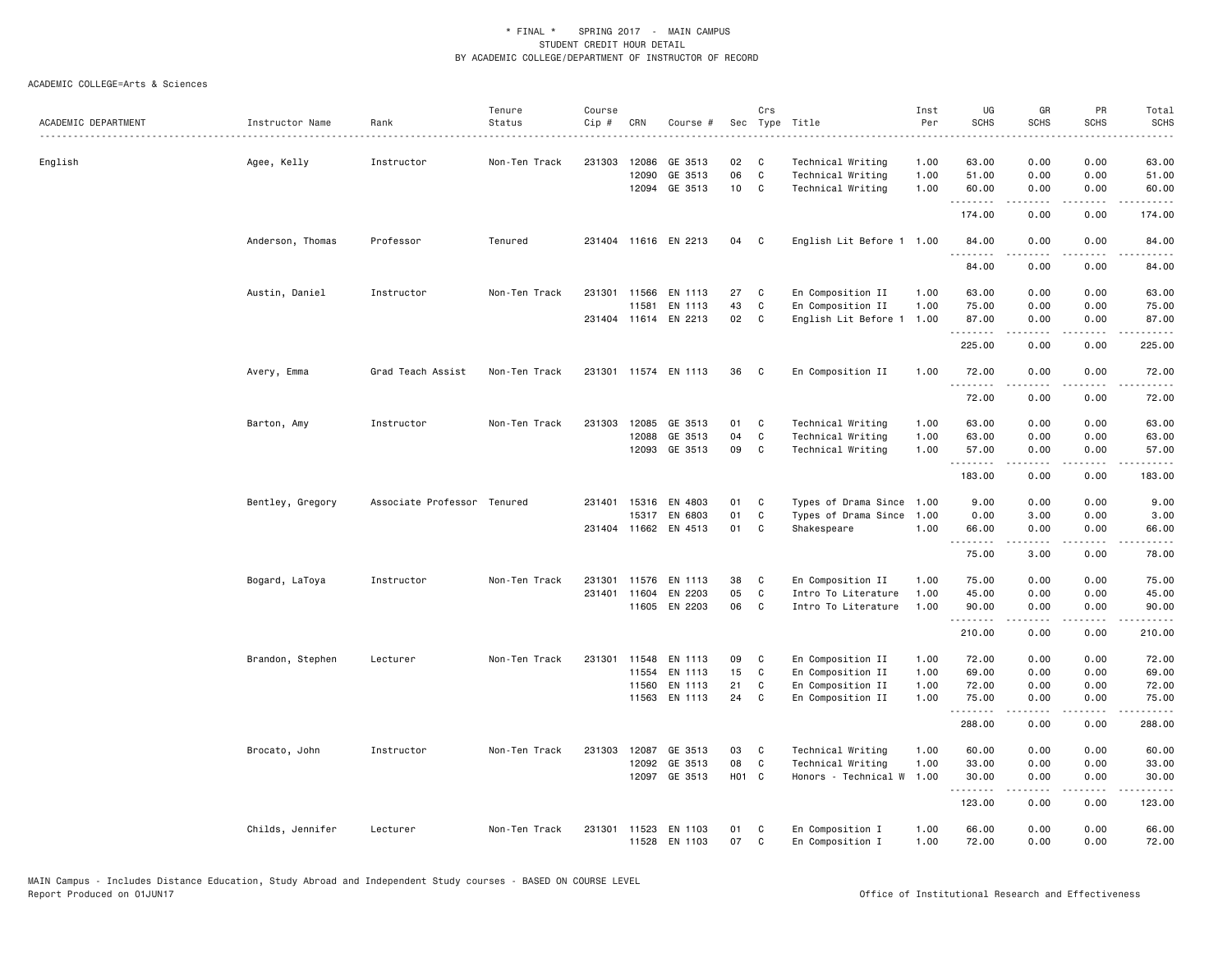| ACADEMIC DEPARTMENT | Instructor Name    | Rank                        | Tenure<br>Status | Course<br>Cip # | CRN          | Course #             |    | Crs          | Sec Type Title            | Inst<br>Per | UG<br><b>SCHS</b>  | GR<br><b>SCHS</b>                                                                                                                                            | PR<br><b>SCHS</b>            | Total<br><b>SCHS</b><br>.                                                                                                                                    |
|---------------------|--------------------|-----------------------------|------------------|-----------------|--------------|----------------------|----|--------------|---------------------------|-------------|--------------------|--------------------------------------------------------------------------------------------------------------------------------------------------------------|------------------------------|--------------------------------------------------------------------------------------------------------------------------------------------------------------|
|                     |                    |                             |                  |                 |              |                      |    |              |                           |             | .                  | $- - - - -$                                                                                                                                                  | $\frac{1}{2}$                | .                                                                                                                                                            |
|                     |                    |                             |                  |                 |              |                      |    |              |                           |             | 138.00             | 0.00                                                                                                                                                         | 0.00                         | 138.00                                                                                                                                                       |
| English             | Claggett, Shalyn   | Associate Professor Tenured |                  | 230801          | 14211        | EN 6883              | 01 | C            | Victorian Prose-Poet 1.00 |             | 0.00               | 15.00                                                                                                                                                        | 0.00                         | 15.00                                                                                                                                                        |
|                     |                    |                             |                  | 231401          | 14210        | EN 4883              | 01 | C            | Victorian Prose-Poet 1.00 |             | 42.00              | 0.00                                                                                                                                                         | 0.00                         | 42.00                                                                                                                                                        |
|                     |                    |                             |                  |                 |              | 231404 11620 EN 2223 | 04 | C            | English Lit After 18 1.00 |             | 84.00<br>.         | 0.00<br><b>.</b>                                                                                                                                             | 0.00<br>.                    | 84.00<br>$    -$                                                                                                                                             |
|                     |                    |                             |                  |                 |              |                      |    |              |                           |             | 126.00             | 15.00                                                                                                                                                        | 0.00                         | 141.00                                                                                                                                                       |
|                     | Crawford, Kirsten  | Grad Teach Assist           | Non-Ten Track    |                 |              | 231301 11589 EN 1113 | 52 | C            | En Composition II         | 1.00        | 69.00<br>.         | 0.00<br>.                                                                                                                                                    | 0.00<br>.                    | 69.00<br>.                                                                                                                                                   |
|                     |                    |                             |                  |                 |              |                      |    |              |                           |             | 69.00              | 0.00                                                                                                                                                         | 0.00                         | 69.00                                                                                                                                                        |
|                     | Creevy, Patrick    | Non-Employee                | Not Applicable   |                 |              | 231404 11618 EN 2223 | 02 | C            | English Lit After 18 1.00 |             | 84.00              | 0.00                                                                                                                                                         | 0.00                         | 84.00                                                                                                                                                        |
|                     |                    |                             |                  |                 |              | 11619 EN 2223        | 03 | C            | English Lit After 18 1.00 |             | 87.00<br>.         | 0.00                                                                                                                                                         | 0.00<br>.                    | 87.00<br>.                                                                                                                                                   |
|                     |                    |                             |                  |                 |              |                      |    |              |                           |             | 171.00             | 0.00                                                                                                                                                         | 0.00                         | 171.00                                                                                                                                                       |
|                     | Crescenzo, Michele | Lecturer                    | Non-Ten Track    |                 | 231301 11567 | EN 1113              | 29 | C            | En Composition II         | 1.00        | 72.00              | 0.00                                                                                                                                                         | 0.00                         | 72.00                                                                                                                                                        |
|                     |                    |                             |                  |                 | 11597        | EN 1113              | 61 | $\mathbb{C}$ | En Composition II         | 1.00        | 69.00              | 0.00                                                                                                                                                         | 0.00                         | 69.00                                                                                                                                                        |
|                     |                    |                             |                  |                 | 231401 11601 | EN 2203              | 02 | C.           | Intro To Literature       | 1.00        | 87.00              | 0.00                                                                                                                                                         | 0.00                         | 87.00                                                                                                                                                        |
|                     |                    |                             |                  |                 |              | 231402 11622 EN 2243 | 02 | C.           | American Lit Before       | 1.00        | 87.00<br>.         | 0.00                                                                                                                                                         | 0.00<br>.                    | 87.00<br>.                                                                                                                                                   |
|                     |                    |                             |                  |                 |              |                      |    |              |                           |             | 315.00             | 0.00                                                                                                                                                         | 0.00                         | 315.00                                                                                                                                                       |
|                     | Davis, Hannah      | Lecturer                    | Non-Ten Track    |                 |              | 231301 11552 EN 1113 | 13 | C            | En Composition II         | 1.00        | 69.00              | 0.00                                                                                                                                                         | 0.00                         | 69.00                                                                                                                                                        |
|                     |                    |                             |                  |                 |              | 11587 EN 1113        | 50 | $\mathtt{C}$ | En Composition II         | 1.00        | 72.00<br>.         | 0.00<br>د د د د                                                                                                                                              | 0.00<br>$\sim$ $\sim$ $\sim$ | 72.00<br>$\frac{1}{2} \left( \frac{1}{2} \right) \left( \frac{1}{2} \right) \left( \frac{1}{2} \right) \left( \frac{1}{2} \right)$                           |
|                     |                    |                             |                  |                 |              |                      |    |              |                           |             | 141.00             | 0.00                                                                                                                                                         | 0.00                         | 141.00                                                                                                                                                       |
|                     | De Gabriele, Peter | Associate Professor Tenured |                  | 231401          | 14207        | EN 8533              | 01 | -S           | Stu En Lit 1660-1832 1.00 |             | 0.00               | 33.00                                                                                                                                                        | 0.00                         | 33.00                                                                                                                                                        |
|                     |                    |                             |                  | 231404          |              | 14216 EN 4723        | 01 | C            | Brit Lit/Cult 1660-1 1.00 |             | 45.00              | 0.00                                                                                                                                                         | 0.00                         | 45.00                                                                                                                                                        |
|                     |                    |                             |                  |                 |              | 14217 EN 6723        | 01 | $\mathbf{C}$ | Brit Lit/Cult 1660-1 1.00 |             | 0.00<br>.          | 3.00<br>$- - - - -$                                                                                                                                          | 0.00<br>.                    | 3.00<br>.                                                                                                                                                    |
|                     |                    |                             |                  |                 |              |                      |    |              |                           |             | 45.00              | 36.00                                                                                                                                                        | 0.00                         | 81.00                                                                                                                                                        |
|                     | Dechert, Francis   | Non-Faculty                 | Not Applicable   |                 |              | 231303 12095 GE 3513 | 11 | C            | Technical Writing         | 1.00        | 57.00              | 0.00                                                                                                                                                         | 0.00                         | 57.00<br>$\frac{1}{2} \left( \frac{1}{2} \right) \left( \frac{1}{2} \right) \left( \frac{1}{2} \right) \left( \frac{1}{2} \right)$                           |
|                     |                    |                             |                  |                 |              |                      |    |              |                           |             | 57.00              | 0.00                                                                                                                                                         | 0.00                         | 57.00                                                                                                                                                        |
|                     | Dodds, Lara        | Professor                   | Tenured          |                 |              | 231401 11635 EN 2443 | 01 | C            | Intro To Sci Fiction 1.00 |             | 51.00              | 0.00                                                                                                                                                         | 0.00                         | 51.00                                                                                                                                                        |
|                     |                    |                             |                  |                 | 14206        | EN 8583              | 01 | S            | Sel Topics Lang & Li      | 1.00        | 0.00               | 45.00                                                                                                                                                        | 0.00                         | 45.00                                                                                                                                                        |
|                     |                    |                             |                  | 239999          | 15272        | EN 8000              | 01 | D            | Research / Thesis         | 1.00        | 0.00<br><b>.</b> . | 3.00<br>.                                                                                                                                                    | 0.00<br>د د د د              | 3.00<br>$\frac{1}{2} \left( \frac{1}{2} \right) \left( \frac{1}{2} \right) \left( \frac{1}{2} \right) \left( \frac{1}{2} \right) \left( \frac{1}{2} \right)$ |
|                     |                    |                             |                  |                 |              |                      |    |              |                           |             | 51.00              | 48.00                                                                                                                                                        | 0.00                         | 99.00                                                                                                                                                        |
|                     | Doughty, Catherine | Instructor                  | Non-Ten Track    |                 |              | 231301 11540 EN 1113 | 01 | C            | En Composition II         | 1.00        | 69.00              | 0.00                                                                                                                                                         | 0.00                         | 69.00                                                                                                                                                        |
|                     |                    |                             |                  |                 | 11571        | EN 1113              | 33 | $\mathtt{C}$ | En Composition II         | 1.00        | 72.00              | 0.00                                                                                                                                                         | 0.00                         | 72.00                                                                                                                                                        |
|                     |                    |                             |                  |                 |              | 11599 EN 1173        | 01 | C            | Accelerated Comp II       | 1.00        | 63.00              | 0.00<br>$\frac{1}{2} \left( \frac{1}{2} \right) \left( \frac{1}{2} \right) \left( \frac{1}{2} \right) \left( \frac{1}{2} \right) \left( \frac{1}{2} \right)$ | 0.00<br>.                    | 63.00<br>.                                                                                                                                                   |
|                     |                    |                             |                  |                 |              |                      |    |              |                           |             | .<br>204.00        | 0.00                                                                                                                                                         | 0.00                         | 204.00                                                                                                                                                       |
|                     | Dueitt, Courtney   | Instructor                  | Non-Ten Track    | 231301          |              | 11577 EN 1113        | 39 | C            | En Composition II         | 1.00        | 72.00              | 0.00                                                                                                                                                         | 0.00                         | 72.00                                                                                                                                                        |
|                     |                    |                             |                  |                 |              | 231401 11603 EN 2203 | 04 | C            | Intro To Literature       | 1.00        | 87.00              | 0.00                                                                                                                                                         | 0.00                         | 87.00                                                                                                                                                        |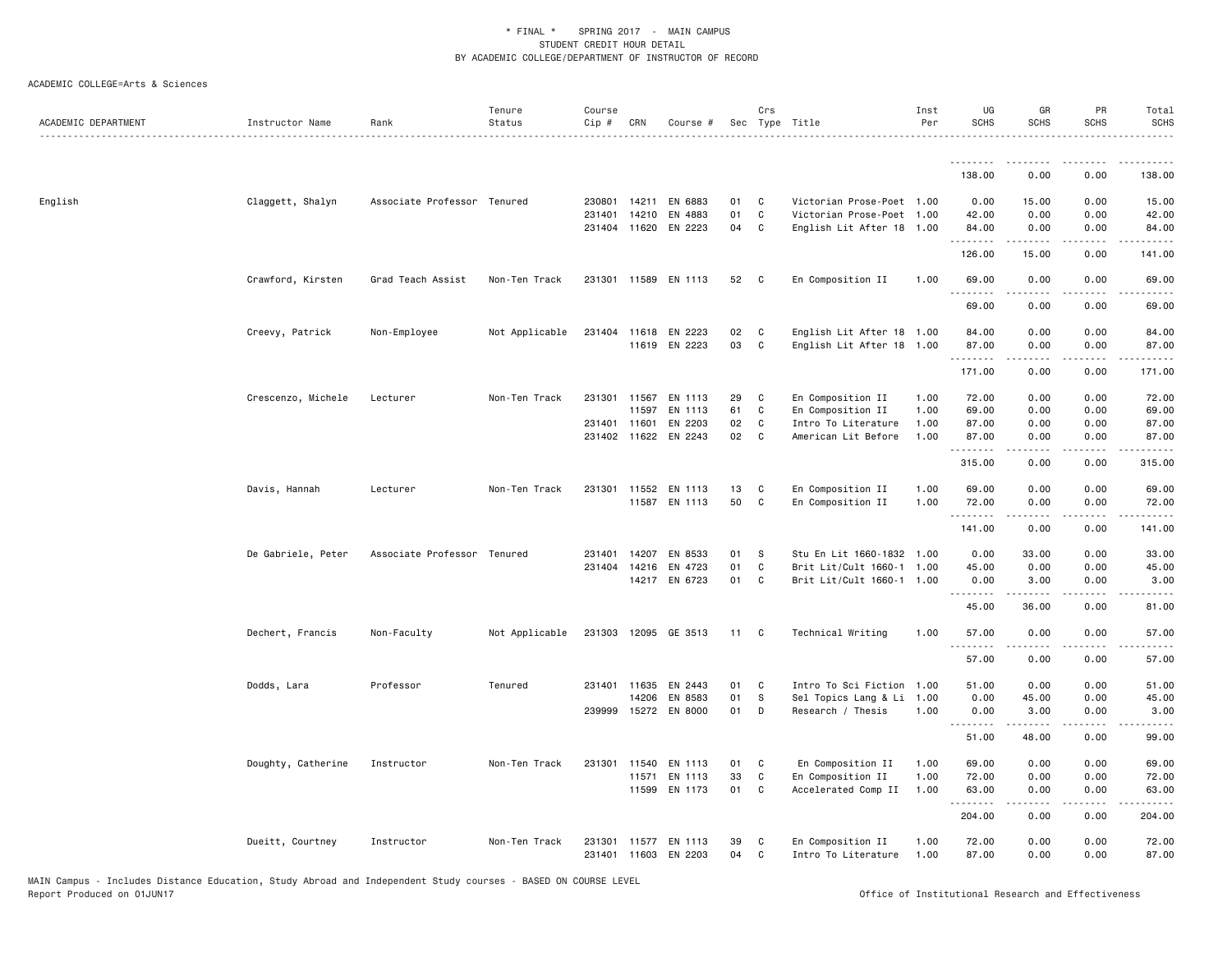| ACADEMIC DEPARTMENT | Instructor Name    | Rank                          | Tenure<br>Status | Course<br>Cip # | CRN          | Course #             |    | Crs          | Sec Type Title            | Inst<br>Per | UG<br><b>SCHS</b> | GR<br><b>SCHS</b> | PR<br><b>SCHS</b>                                                                                                                 | Total<br><b>SCHS</b>                 |
|---------------------|--------------------|-------------------------------|------------------|-----------------|--------------|----------------------|----|--------------|---------------------------|-------------|-------------------|-------------------|-----------------------------------------------------------------------------------------------------------------------------------|--------------------------------------|
|                     |                    |                               |                  |                 |              |                      |    |              |                           |             | <u>.</u>          | .                 |                                                                                                                                   | .                                    |
|                     |                    |                               |                  |                 |              |                      |    |              |                           |             | 159.00            | 0.00              | 0.00                                                                                                                              | 159.00                               |
| English             | Flowers, Jessica   | Grad Teach Assist             | Non-Ten Track    |                 |              | 231301 11564 EN 1113 | 25 | C            | En Composition II         | 1.00        | 63.00<br>.        | 0.00              | 0.00<br>$\frac{1}{2} \left( \frac{1}{2} \right) \left( \frac{1}{2} \right) \left( \frac{1}{2} \right) \left( \frac{1}{2} \right)$ | 63.00                                |
|                     |                    |                               |                  |                 |              |                      |    |              |                           |             | 63.00             | 0.00              | 0.00                                                                                                                              | 63.00                                |
|                     | Furby, Althea      | Lecturer                      | Non-Ten Track    |                 | 231301 11529 | EN 1103              | 08 | C            | En Composition I          | 1.00        | 63.00             | 0.00              | 0.00                                                                                                                              | 63.00                                |
|                     |                    |                               |                  |                 | 11544        | EN 1113              | 05 | C            | En Composition II         | 1.00        | 75.00             | 0.00              | 0.00                                                                                                                              | 75.00                                |
|                     |                    |                               |                  |                 |              | 11553 EN 1113        | 14 | C            | En Composition II         | 1.00        | 72.00<br>.        | 0.00              | 0.00                                                                                                                              | 72.00                                |
|                     |                    |                               |                  |                 |              |                      |    |              |                           |             | 210.00            | 0.00              | 0.00                                                                                                                              | 210.00                               |
|                     | Garner, William    | Instructor                    | Non-Ten Track    |                 |              | 231301 11542 EN 1113 | 03 | C            | En Composition II         | 1.00        | 63.00             | 0.00              | 0.00                                                                                                                              | 63.00                                |
|                     |                    |                               |                  |                 | 11551        | EN 1113              | 12 | C            | En Composition II         | 1.00        | 69.00             | 0.00              | 0.00                                                                                                                              | 69.00                                |
|                     |                    |                               |                  |                 |              | 231401 11611 EN 2203 | 12 | C            | Intro To Literature       | 1.00        | 93.00<br><u>.</u> | 0.00              | 0.00<br>$\sim$ $\sim$ $\sim$ $\sim$                                                                                               | 93.00<br>$\sim$ $\sim$ $\sim$ $\sim$ |
|                     |                    |                               |                  |                 |              |                      |    |              |                           |             | 225.00            | 0.00              | 0.00                                                                                                                              | 225.00                               |
|                     | Gibson, Marie      | Lecturer                      | Non-Ten Track    |                 |              | 231301 11534 EN 1103 | 15 | C            | En Composition I          | 1.00        | 66.00             | 0.00              | 0.00                                                                                                                              | 66.00                                |
|                     |                    |                               |                  |                 | 11535        | EN 1103              | 16 | C            | En Composition I          | 1.00        | 66.00             | 0.00              | 0.00                                                                                                                              | 66.00                                |
|                     |                    |                               |                  |                 | 11585        | EN 1113              | 47 | C            | En Composition II         | 1.00        | 75.00             | 0.00              | 0.00                                                                                                                              | 75.00                                |
|                     |                    |                               |                  |                 | 11588        | EN 1113              | 51 | C            | En Composition II         | 1.00        | 69.00<br>.        | 0.00<br>.         | 0.00<br>.                                                                                                                         | 69.00<br>.                           |
|                     |                    |                               |                  |                 |              |                      |    |              |                           |             | 276.00            | 0.00              | 0.00                                                                                                                              | 276.00                               |
|                     | Grimes, John Aaron | Lecturer                      | Non-Ten Track    |                 |              | 230101 11518 EN 0103 | 01 | C            | Basic English             | 1.00        | 45.00             | 0.00              | 0.00                                                                                                                              | 45.00                                |
|                     |                    |                               |                  |                 | 231301 11558 | EN 1113              | 19 | C            | En Composition II         | 1.00        | 66.00             | 0.00              | 0.00                                                                                                                              | 66.00                                |
|                     |                    |                               |                  |                 | 11559        | EN 1113              | 20 | C            | En Composition II         | 1.00        | 72.00<br>.        | 0.00<br>.         | 0.00<br>.                                                                                                                         | 72.00<br>.                           |
|                     |                    |                               |                  |                 |              |                      |    |              |                           |             | 183.00            | 0.00              | 0.00                                                                                                                              | 183.00                               |
|                     | Hagenston, Becky   | Associate Professor Tenured   |                  |                 | 231302 11639 | EN 3303              | 03 | C            | Creative Writing          | 1.00        | 39.00             | 0.00              | 0.00                                                                                                                              | 39.00                                |
|                     |                    |                               |                  |                 | 231401 11653 | EN 4313              | 01 | C            | Craft Of Fiction          | 1.00        | 21.00             | 0.00              | 0.00                                                                                                                              | 21.00                                |
|                     |                    |                               |                  |                 | 11672        | EN 6313              | 01 | C            | Craft Of Fiction          | 1.00        | 0.00              | 24.00             | 0.00                                                                                                                              | 24.00                                |
|                     |                    |                               |                  |                 |              | 239999 15273 EN 8000 | 02 | $\mathsf{D}$ | Research / Thesis         | 1.00        | 0.00<br>.         | 3.00              | 0.00                                                                                                                              | 3.00<br>.                            |
|                     |                    |                               |                  |                 |              |                      |    |              |                           |             | 60.00             | 27.00             | 0.00                                                                                                                              | 87.00                                |
|                     | Hanshaw, Shirley   | Associate Professor Tenured   |                  |                 |              | 231303 11644 EN 3313 | 01 | C            | Writing for the Work 1.00 |             | 57.00<br>.        | 0.00              | 0.00<br>د د د د                                                                                                                   | 57.00                                |
|                     |                    |                               |                  |                 |              |                      |    |              |                           |             | 57.00             | 0.00              | 0.00                                                                                                                              | 57.00                                |
|                     | Hayden, Antoinette | Lecturer                      | Non-Ten Track    |                 | 231301 11526 | EN 1103              | 04 | C            | En Composition I          | 1.00        | 69.00             | 0.00              | 0.00                                                                                                                              | 69.00                                |
|                     |                    |                               |                  |                 |              | 11531 EN 1103        | 10 | $\mathbf c$  | En Composition I          | 1.00        | 63.00<br>.        | 0.00              | 0.00                                                                                                                              | 63.00                                |
|                     |                    |                               |                  |                 |              |                      |    |              |                           |             | 132.00            | 0.00              | 0.00                                                                                                                              | 132.00                               |
|                     | Herd, Wendy        | Assistant Professor Ten Track |                  |                 | 160102 10224 | AN 2403              | 01 | C            | Intro to Study of La 1.00 |             | 27.00             | 0.00              | 0.00                                                                                                                              | 27.00                                |
|                     |                    |                               |                  |                 | 11632        | EN 2403              | 01 | C            | Intro to Study of La 1.00 |             | 33.00             | 0.00              | 0.00                                                                                                                              | 33.00                                |
|                     |                    |                               |                  |                 |              | 11655 EN 4403        | 01 | C            | Intro To Linguistics 1.00 |             | 54.00             | 0.00              | 0.00                                                                                                                              | 54.00                                |
|                     |                    |                               |                  |                 |              | 11674 EN 6403        | 01 | C            | Intro To Linguistics 1.00 |             | 0.00              | 3.00              | 0.00                                                                                                                              | 3.00                                 |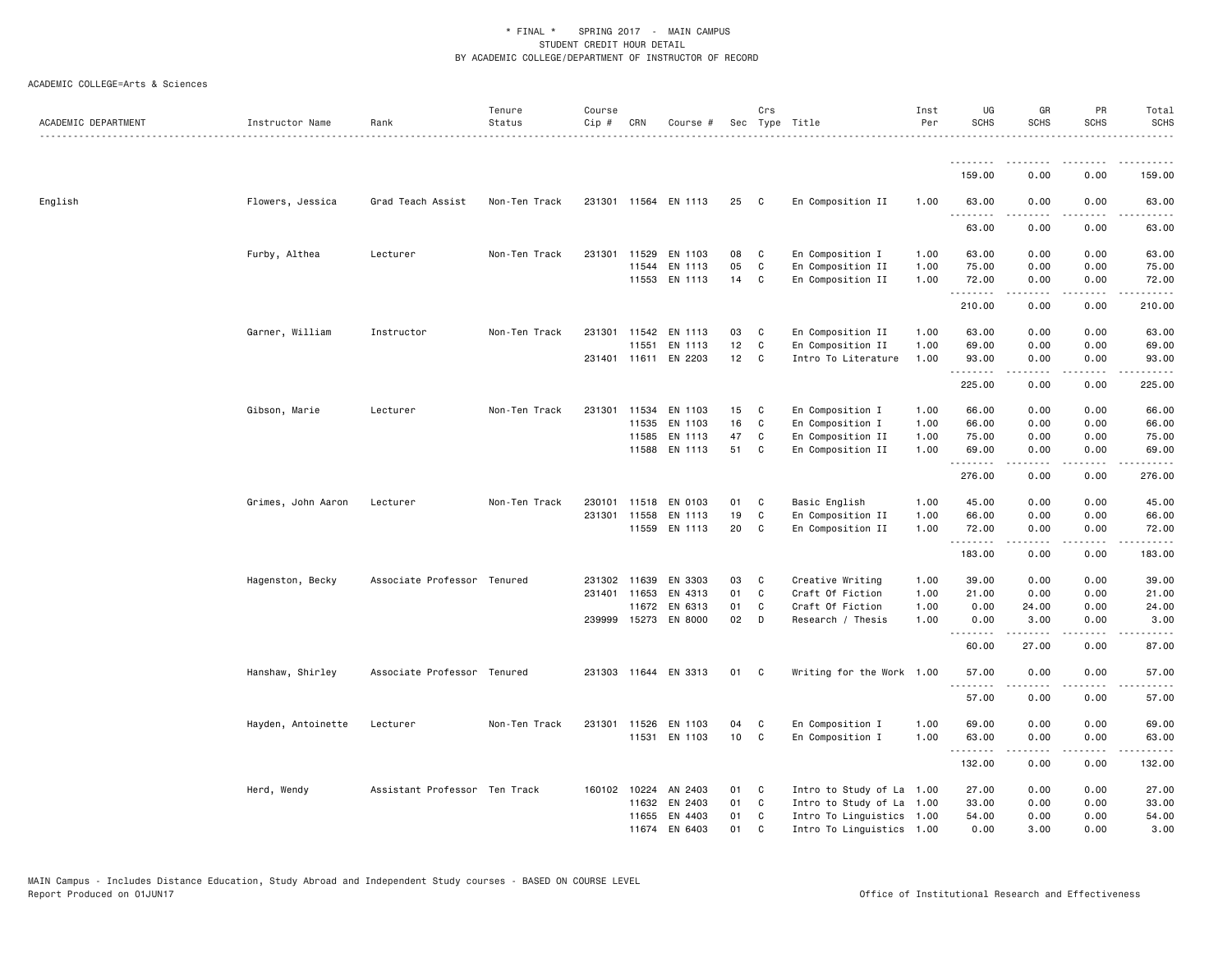| ACADEMIC DEPARTMENT | Instructor Name                       | Rank                        | Tenure<br>Status<br>. | Course<br>Cip # | CRN   | Course #             |    | Crs          | Sec Type Title            | Inst<br>Per | UG<br><b>SCHS</b> | GR<br><b>SCHS</b>                                                                                                                                             | PR<br><b>SCHS</b>     | Total<br><b>SCHS</b><br>.                   |
|---------------------|---------------------------------------|-----------------------------|-----------------------|-----------------|-------|----------------------|----|--------------|---------------------------|-------------|-------------------|---------------------------------------------------------------------------------------------------------------------------------------------------------------|-----------------------|---------------------------------------------|
|                     |                                       |                             |                       |                 |       |                      |    |              |                           |             | .                 |                                                                                                                                                               |                       |                                             |
|                     |                                       |                             |                       |                 |       |                      |    |              |                           |             | 114.00            | 3,00                                                                                                                                                          | 0.00                  | 117.00                                      |
| English             | Higginbotham, Ciera Grad Teach Assist |                             | Non-Ten Track         |                 |       | 231301 11547 EN 1113 | 08 | $\mathbf{C}$ | En Composition II         | 1.00        | 72.00<br>.        | 0.00                                                                                                                                                          | 0.00<br>.             | 72.00<br>.                                  |
|                     |                                       |                             |                       |                 |       |                      |    |              |                           |             | 72.00             | 0.00                                                                                                                                                          | 0.00                  | 72.00                                       |
|                     | Holifield, Tori                       | Grad Teach Assist           | Non-Ten Track         |                 |       | 231301 11570 EN 1113 | 32 | $\mathbf{C}$ | En Composition II         | 1.00        | 69.00<br>.        | 0.00                                                                                                                                                          | 0.00<br>.             | 69.00<br>$\frac{1}{2}$                      |
|                     |                                       |                             |                       |                 |       |                      |    |              |                           |             | 69.00             | 0.00                                                                                                                                                          | 0.00                  | 69.00                                       |
|                     | Humphrey, Daysha                      | Grad Teach Assist           | Non-Ten Track         |                 |       | 231301 11575 EN 1113 | 37 | C.           | En Composition II         | 1.00        | 66.00<br><b></b>  | 0.00<br><u>.</u>                                                                                                                                              | 0.00<br>.             | 66.00<br>.                                  |
|                     |                                       |                             |                       |                 |       |                      |    |              |                           |             | 66.00             | 0.00                                                                                                                                                          | 0.00                  | 66.00                                       |
|                     | Johnson, Holly                        | Associate Professor Tenured |                       |                 |       | 231404 11613 EN 2213 | 01 | C            | English Lit Before 1      | 1.00        | 75.00             | 0.00                                                                                                                                                          | 0.00                  | 75.00                                       |
|                     |                                       |                             |                       |                 | 14208 | EN 4523              | 01 | $\mathtt{C}$ | Chaucer                   | 1.00        | 48.00             | 0.00                                                                                                                                                          | 0.00                  | 48.00                                       |
|                     |                                       |                             |                       |                 |       | 14209 EN 6523        | 01 | C            | Chaucer                   | 1.00        | 0.00<br>.         | 18.00<br>$\frac{1}{2} \left( \frac{1}{2} \right) \left( \frac{1}{2} \right) \left( \frac{1}{2} \right) \left( \frac{1}{2} \right) \left( \frac{1}{2} \right)$ | 0.00<br>د د د د       | 18.00<br>$\sim$ $\sim$ $\sim$ $\sim$ $\sim$ |
|                     |                                       |                             |                       |                 |       |                      |    |              |                           |             | 123.00            | 18.00                                                                                                                                                         | 0.00                  | 141.00                                      |
|                     | Kardos, Michael                       | Associate Professor Tenured |                       | 231401          | 11634 | EN 2434              | 01 | В            | Literature And Film       | 1.00        | 88.00             | 0.00                                                                                                                                                          | 0.00                  | 88.00                                       |
|                     |                                       |                             |                       | 239999          |       | 15274 EN 8000        | 03 | D            | Research / Thesis         | 1.00        | 0.00<br>.         | 7.00<br><u>.</u>                                                                                                                                              | 0.00<br>.             | 7.00<br>.                                   |
|                     |                                       |                             |                       |                 |       |                      |    |              |                           |             | 88.00             | 7.00                                                                                                                                                          | 0.00                  | 95.00                                       |
|                     | Kolev, Sava                           | Lecturer                    | Non-Ten Track         | 160102          | 10225 | AN 2403              | 02 | C            | Intro to Study of La      | 1.00        | 12.00             | 0.00                                                                                                                                                          | 0.00                  | 12.00                                       |
|                     |                                       |                             |                       |                 | 11633 | EN 2403              | 02 | C            | Intro to Study of La      | 1.00        | 45.00             | 0.00                                                                                                                                                          | 0.00                  | 45.00                                       |
|                     |                                       |                             |                       |                 |       | 231301 11569 EN 1113 | 31 | C            | En Composition II         | 1.00        | 66.00<br>.        | 0.00<br>.                                                                                                                                                     | 0.00<br>$\frac{1}{2}$ | 66.00<br>.                                  |
|                     |                                       |                             |                       |                 |       |                      |    |              |                           |             | 123.00            | 0.00                                                                                                                                                          | 0.00                  | 123.00                                      |
|                     | Lammert, Thomas                       | Lecturer                    | Non-Ten Track         | 231301          | 11537 | EN 1103              | 60 | C            | En Composition I          | 1.00        | 81.00             | 0.00                                                                                                                                                          | 0.00                  | 81.00                                       |
|                     |                                       |                             |                       |                 | 11550 | EN 1113              | 11 | $\mathtt{C}$ | En Composition II         | 1.00        | 72.00             | 0.00                                                                                                                                                          | 0.00                  | 72.00                                       |
|                     |                                       |                             |                       |                 |       | 11556 EN 1113        | 17 | C            | En Composition II         | 1.00        | 72.00             | 0.00                                                                                                                                                          | 0.00                  | 72.00                                       |
|                     |                                       |                             |                       |                 |       | 16436 EN 1113        | 64 | C            | En Composition II         | 1.00        | 66.00<br><u>.</u> | 0.00                                                                                                                                                          | 0.00                  | 66.00                                       |
|                     |                                       |                             |                       |                 |       |                      |    |              |                           |             | 291.00            | 0.00                                                                                                                                                          | 0.00                  | 291.00                                      |
|                     | Lang, Isabelle                        | Grad Teach Assist           | Non-Ten Track         |                 |       | 231301 11565 EN 1113 | 26 | C            | En Composition II         | 1.00        | 69.00<br>.        | 0.00                                                                                                                                                          | 0.00                  | 69.00<br>.                                  |
|                     |                                       |                             |                       |                 |       |                      |    |              |                           |             | 69.00             | 0.00                                                                                                                                                          | 0.00                  | 69.00                                       |
|                     | Leonard, Ashley                       | Instructor                  | Non-Ten Track         | 230101          |       | 11636 EN 2503        | 01 | C            | Teaching Grammar          | 1.00        | 171.00            | 0.00                                                                                                                                                          | 0.00                  | 171.00                                      |
|                     |                                       |                             |                       | 231301          |       | 11578 EN 1113        | 40 | $\mathbf c$  | En Composition II         | 1.00        | 72.00             | 0.00                                                                                                                                                          | 0.00                  | 72.00                                       |
|                     |                                       |                             |                       |                 |       | 231401 11608 EN 2203 | 09 | C            | Intro To Literature       | 1.00        | 84.00<br>-------- | 0.00<br>.                                                                                                                                                     | 0.00<br>.             | 84.00                                       |
|                     |                                       |                             |                       |                 |       |                      |    |              |                           |             | 327.00            | 0.00                                                                                                                                                          | 0.00                  | 327.00                                      |
|                     | Little, Matthew                       | Associate Professor Tenured |                       | 231303          | 11651 | EN 4223              | 01 | C            | Prin Legal Writing        | 1.00        | 45.00             | 0.00                                                                                                                                                          | 0.00                  | 45.00                                       |
|                     |                                       |                             |                       |                 |       | 231402 11627 EN 2253 | 04 | C            | American Lit After 1 1.00 |             | 45.00             | 0.00                                                                                                                                                          | 0.00                  | 45.00                                       |
|                     |                                       |                             |                       |                 |       |                      |    |              |                           |             | <b></b><br>90.00  | <b>.</b><br>0.00                                                                                                                                              | .<br>0.00             | .<br>90.00                                  |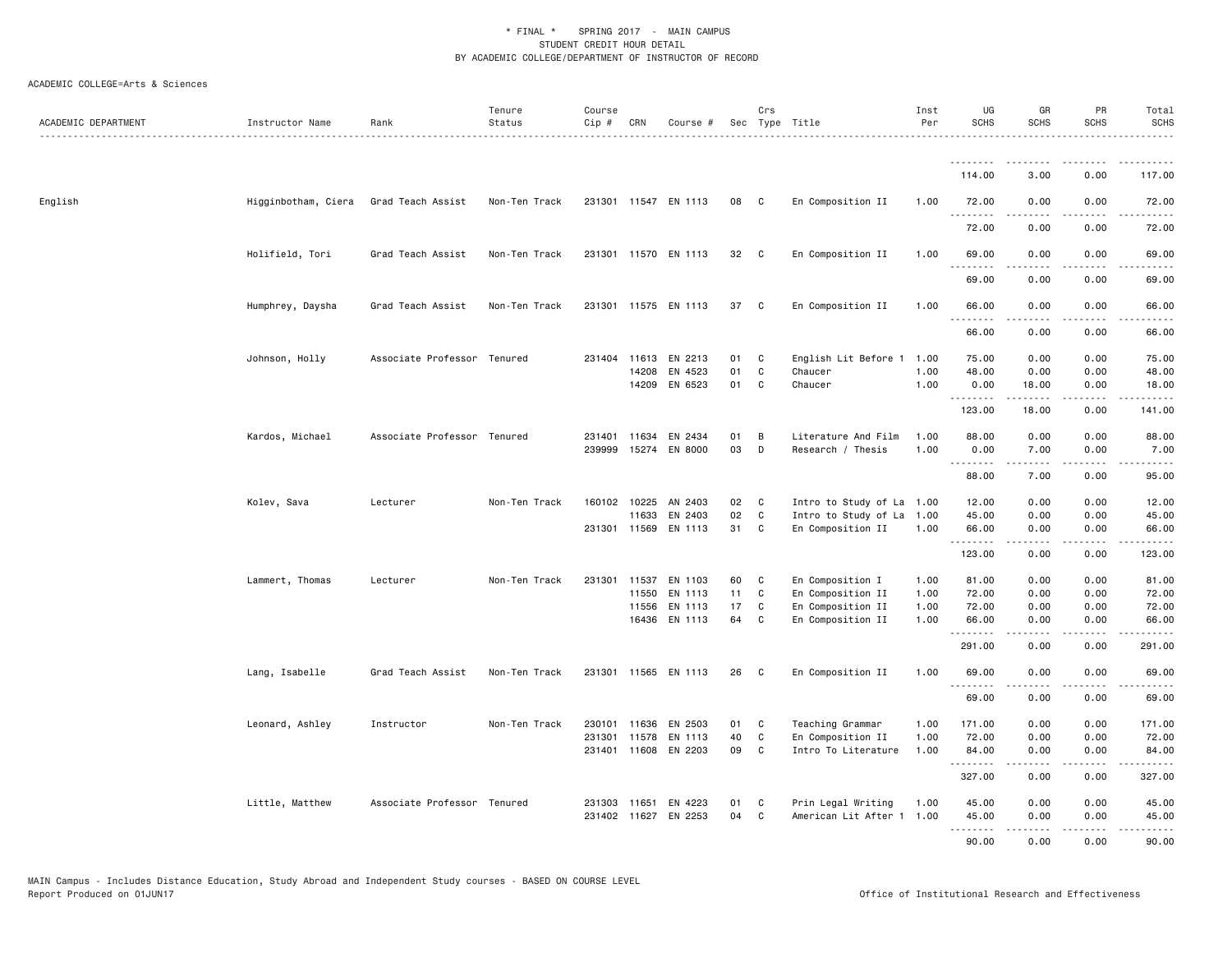|                     |                   |                               | Tenure        | Course |              |                      |     | Crs          |                           | Inst | UG               | GR                  | PR              | Total                  |
|---------------------|-------------------|-------------------------------|---------------|--------|--------------|----------------------|-----|--------------|---------------------------|------|------------------|---------------------|-----------------|------------------------|
| ACADEMIC DEPARTMENT | Instructor Name   | Rank<br>.                     | Status        | Cip #  | CRN          | Course #             | Sec |              | Type Title                | Per  | <b>SCHS</b>      | <b>SCHS</b>         | <b>SCHS</b>     | SCHS<br>.              |
| English             | Lockhart, Cory    | Lecturer                      | Non-Ten Track |        | 231301 11568 | EN 1113              | 30  | C            | En Composition II         | 1.00 | 72.00            | 0.00                | 0.00            | 72.00                  |
|                     |                   |                               |               |        | 11593        | EN 1113              | 56  | C            | En Composition II         | 1.00 | 57.00            | 0.00                | 0.00            | 57.00                  |
|                     |                   |                               |               |        |              | 16347 EN 1113        | 63  | C            | En Composition II         | 1.00 | 69.00            | 0.00                | 0.00            | 69.00                  |
|                     |                   |                               |               |        |              |                      |     |              |                           |      | .<br>198.00      | .<br>0.00           | د د د د<br>0.00 | .<br>198.00            |
|                     | Long, Jeffrey     | Lecturer                      | Non-Ten Track | 231301 | 11541        | EN 1113              | 02  | C            | En Composition II         | 1.00 | 72.00            | 0.00                | 0.00            | 72.00                  |
|                     |                   |                               |               |        | 11555        | EN 1113              | 16  | C            | En Composition II         | 1.00 | 72.00            | 0.00                | 0.00            | 72.00                  |
|                     |                   |                               |               |        |              | 11561 EN 1113        | 22  | C.           | En Composition II         | 1.00 | 69.00<br>.       | 0.00<br>.           | 0.00<br>.       | 69.00<br>.             |
|                     |                   |                               |               |        |              |                      |     |              |                           |      | 213.00           | 0.00                | 0.00            | 213.00                 |
|                     | Long, Loreeda     | Lecturer                      | Non-Ten Track |        |              | 231301 11549 EN 1113 | 10  | C            | En Composition II         | 1.00 | 72.00            | 0.00                | 0.00            | 72.00                  |
|                     |                   |                               |               |        |              | 11590 EN 1113        | 53  | C            | En Composition II         | 1.00 | 69.00<br>.       | 0.00<br>.           | 0.00<br>.       | 69.00<br>------        |
|                     |                   |                               |               |        |              |                      |     |              |                           |      | 141.00           | 0.00                | 0.00            | 141.00                 |
|                     | Lyons, Richard    | Professor                     | Tenured       |        | 231302 11638 | EN 3303              | 02  | C            | Creative Writing          | 1.00 | 42.00            | 0.00                | 0.00            | 42.00                  |
|                     |                   |                               |               |        | 11640        | EN 3303              | 04  | $\mathbf c$  | Creative Writing          | 1.00 | 42.00            | 0.00                | 0.00            | 42.00                  |
|                     |                   |                               |               |        | 11643        | EN 3303              | 07  | C            | Creative Writing          | 1.00 | 39.00            | 0.00                | 0.00            | 39.00                  |
|                     |                   |                               |               | 239999 |              | 15276 EN 8000        | 05  | D            | Research / Thesis         | 1.00 | 0.00<br><b></b>  | 6.00<br>.           | 0.00<br>.       | 6.00<br>.              |
|                     |                   |                               |               |        |              |                      |     |              |                           |      | 123.00           | 6.00                | 0.00            | 129.00                 |
|                     | Mallory-Kani, Amy | Assistant Professor Ten Track |               |        |              | 231301 11645 EN 3414 | 01  | C            | Crit Writ/Resrch Lit 1.00 |      | 64.00            | 0.00                | 0.00            | 64.00                  |
|                     |                   |                               |               |        |              | 11646 EN 3414        | 02  | $\mathbf c$  | Crit Writ/Resrch Lit 1.00 |      | 64.00<br>.       | 0.00<br>.           | 0.00<br>د د د د | 64.00<br>.             |
|                     |                   |                               |               |        |              |                      |     |              |                           |      | 128.00           | 0.00                | 0.00            | 128.00                 |
|                     | Mattison, Suzanne | Lecturer                      | Non-Ten Track | 231303 |              | 10179 AIS 3203       | 02  | C            | Prof Writing ANR Hum 1.00 |      | 75.00            | 0.00                | 0.00            | 75.00                  |
|                     |                   |                               |               |        | 10180        | AIS 3203             | 03  | C            | Prof Writing ANR Hum 1.00 |      | 75.00            | 0.00                | 0.00            | 75.00                  |
|                     |                   |                               |               |        | 10181        | AIS 3203             | 04  | C            | Prof Writing ANR Hum 1.00 |      | 72.00            | 0.00                | 0.00            | 72.00                  |
|                     |                   |                               |               |        |              | 15527 AIS 3203       | 05  | C            | Prof Writing ANR Hum 1.00 |      | 75.00<br>.       | 0.00                | 0.00            | 75.00<br>.             |
|                     |                   |                               |               |        |              |                      |     |              |                           |      | 297.00           | 0.00                | 0.00            | 297.00                 |
|                     | Mears, Nicklaus   | Lecturer                      | Non-Ten Track |        |              | 231301 11525 EN 1103 | 03  | C            | En Composition I          | 1.00 | 69.00            | 0.00                | 0.00            | 69.00                  |
|                     |                   |                               |               |        | 11533        | EN 1103              | 13  | C            | En Composition I          | 1.00 | 72.00            | 0.00                | 0.00            | 72.00                  |
|                     |                   |                               |               |        | 11557        | EN 1113              | 18  | C<br>C       | En Composition II         | 1.00 | 72.00            | 0.00                | 0.00<br>0.00    | 72.00                  |
|                     |                   |                               |               |        |              | 11572 EN 1113        | 34  |              | En Composition II         | 1.00 | 72.00<br><b></b> | 0.00<br>.           | .               | 72.00<br><u>.</u>      |
|                     |                   |                               |               |        |              |                      |     |              |                           |      | 285.00           | 0.00                | 0.00            | 285.00                 |
|                     | Moseley, Jessica  | Instructor                    | Non-Ten Track | 231301 |              | 11532 EN 1103        | 11  | C            | En Composition I          | 1.00 | 15.00            | 0.00                | 0.00            | 15.00                  |
|                     |                   |                               |               |        | 231401 11609 | EN 2203              | 10  | $\mathtt{C}$ | Intro To Literature       | 1.00 | 84.00<br><b></b> | 0.00<br>.           | 0.00<br>$   -$  | 84.00<br>$\frac{1}{2}$ |
|                     |                   |                               |               |        |              |                      |     |              |                           |      | 99.00            | 0.00                | 0.00            | 99.00                  |
|                     | O'Neill, Bonnie   | Associate Professor Tenured   |               |        |              | 230701 14214 EN 4893 | 01  | C            | American Literature       | 1.00 | 15.00            | 0.00                | 0.00            | 15.00                  |
|                     |                   |                               |               |        | 14215        | EN 6893              | 01  | $\mathtt{C}$ | American Literature       | 1.00 | 0.00             | 12.00               | 0.00            | 12.00                  |
|                     |                   |                               |               |        | 231402 11621 | EN 2243              | 01  | C            | American Lit Before       | 1.00 | 81.00<br>.       | 0.00<br>$- - - - -$ | 0.00<br>د د د د | 81.00<br>.             |
|                     |                   |                               |               |        |              |                      |     |              |                           |      | 96.00            | 12.00               | 0.00            | 108.00                 |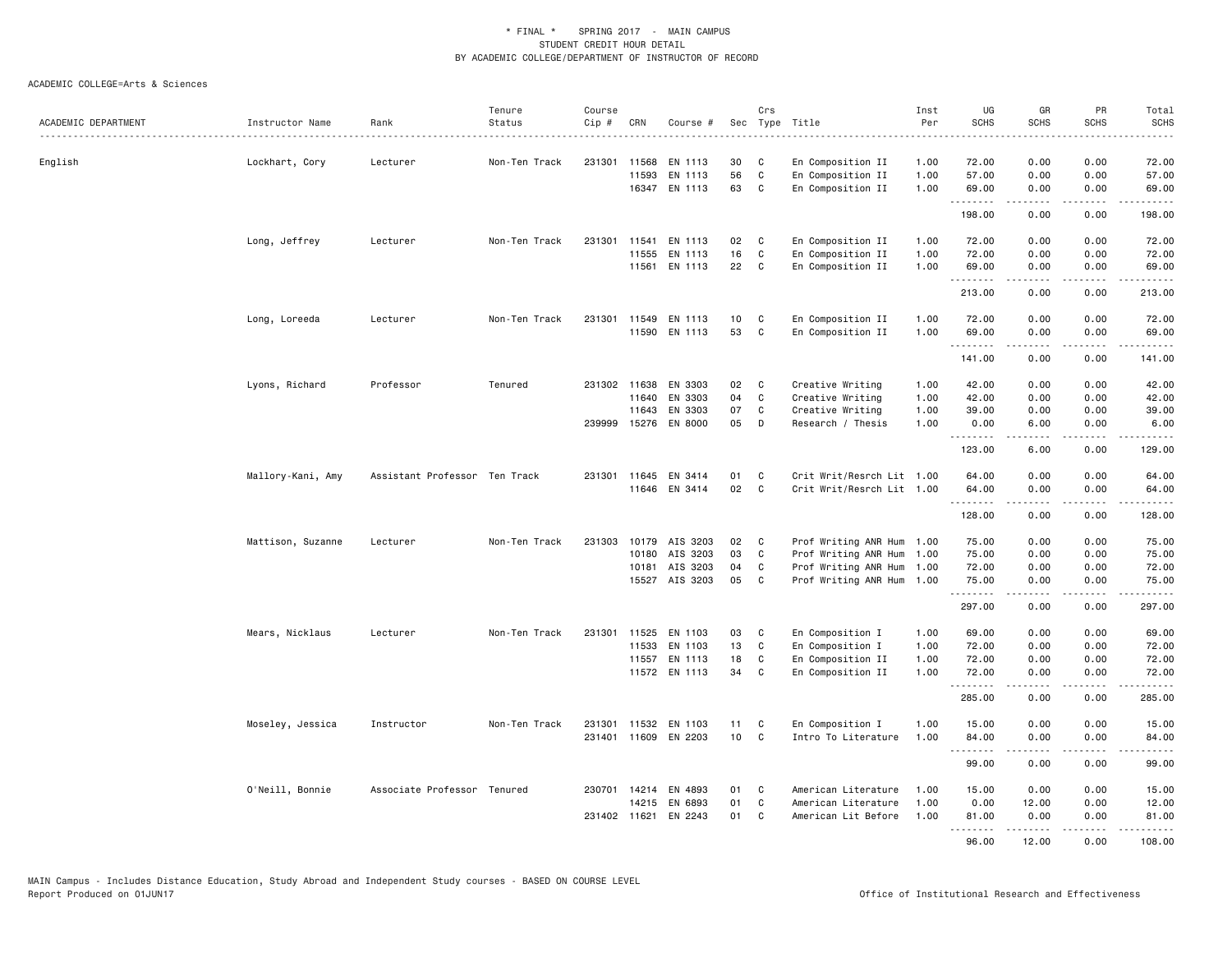|                     |                               |                             | Tenure        | Course   |              |                      |                 | Crs          |                           | Inst | UG          | GR                                                                                                                                                           | PR              | Total               |
|---------------------|-------------------------------|-----------------------------|---------------|----------|--------------|----------------------|-----------------|--------------|---------------------------|------|-------------|--------------------------------------------------------------------------------------------------------------------------------------------------------------|-----------------|---------------------|
| ACADEMIC DEPARTMENT | Instructor Name               | Rank                        | Status        | $Cip \#$ | CRN          | Course #             |                 |              | Sec Type Title            | Per  | <b>SCHS</b> | <b>SCHS</b>                                                                                                                                                  | SCHS            | <b>SCHS</b>         |
| English             | Olson, Peter                  | Lecturer                    | Non-Ten Track | 231301   | 13899        | EN 1113              | 501 C           |              | En Composition II         | 1.00 | 48.00       | 0.00                                                                                                                                                         | 0.00            | 48.00               |
|                     |                               |                             |               | 231303   | 13902        | EN 3313              | 501 C           |              | Writing for the Work 1.00 |      | 36.00       | 0.00                                                                                                                                                         | 0.00            | 36.00               |
|                     |                               |                             |               |          |              | 231404 13901 EN 2223 | 502 C           |              | English Lit After 18 1.00 |      | 45.00<br>.  | 0.00<br>$\frac{1}{2} \left( \frac{1}{2} \right) \left( \frac{1}{2} \right) \left( \frac{1}{2} \right) \left( \frac{1}{2} \right) \left( \frac{1}{2} \right)$ | 0.00<br>.       | 45.00<br>.          |
|                     |                               |                             |               |          |              |                      |                 |              |                           |      | 129.00      | 0.00                                                                                                                                                         | 0.00            | 129.00              |
|                     | Pierce, Catherine             | Associate Professor Tenured |               |          | 231302 11641 | EN 3303              | 05              | C            | Creative Writing          | 1.00 | 45.00       | 0.00                                                                                                                                                         | 0.00            | 45.00               |
|                     |                               |                             |               |          | 11642        | EN 3303              | 06              | $\mathtt{C}$ | Creative Writing          | 1.00 | 42.00       | 0.00                                                                                                                                                         | 0.00            | 42.00               |
|                     |                               |                             |               |          | 11650        | EN 3803              | 01              | C            | Intermediate Poetry       | 1.00 | 42.00       | 0.00                                                                                                                                                         | 0.00            | 42.00               |
|                     |                               |                             |               |          |              | 239999 15275 EN 8000 | 04              | D            | Research / Thesis         | 1.00 | 0.00<br>.   | 6.00<br>-----                                                                                                                                                | 0.00<br>.       | 6.00<br>$- - - - -$ |
|                     |                               |                             |               |          |              |                      |                 |              |                           |      | 129.00      | 6.00                                                                                                                                                         | 0.00            | 135.00              |
|                     | Pizer, Ginger                 | Associate Professor Tenured |               |          | 160102 11656 | EN 4413              | 01              | C            | Hist Of The Eng Lang 1.00 |      | 33.00       | 0.00                                                                                                                                                         | 0.00            | 33.00               |
|                     |                               |                             |               |          | 11663        | EN 4633              | 01              | C            | Language & Society        | 1.00 | 15.00       | 0.00                                                                                                                                                         | 0.00            | 15.00               |
|                     |                               |                             |               |          | 11675        | EN 6413              | 01              | C            | Hist Of The Eng Lang      | 1.00 | 0.00        | 3.00                                                                                                                                                         | 0.00            | 3.00                |
|                     |                               |                             |               |          | 451101 10232 | AN 4633              | 01              | C            | Language & Society        | 1.00 | 12.00       | 0.00                                                                                                                                                         | 0.00            | 12.00               |
|                     |                               |                             |               |          | 11679        | EN 6633              | 01              | C            | Language & Society        | 1.00 | 0.00        | 3.00                                                                                                                                                         | 0.00            | 3.00                |
|                     |                               |                             |               |          | 13476        | SO 4633              | 01              | C            | Language & Society        | 1.00 | 27.00<br>.  | 0.00<br>-----                                                                                                                                                | 0.00<br>.       | 27.00<br>.          |
|                     |                               |                             |               |          |              |                      |                 |              |                           |      | 87.00       | 6.00                                                                                                                                                         | 0.00            | 93.00               |
|                     | Price, Marty                  | Instructor                  | Non-Ten Track |          | 231402 11623 | EN 2243              | 03              | C            | American Lit Before       | 1.00 | 87.00       | 0.00                                                                                                                                                         | 0.00            | 87.00               |
|                     |                               |                             |               |          | 11626        | EN 2253              | 02              | C            | American Lit After 1 1.00 |      | 87.00       | 0.00                                                                                                                                                         | 0.00            | 87.00               |
|                     |                               |                             |               |          |              | 231404 11615 EN 2213 | 03              | C            | English Lit Before 1 1.00 |      | 81,00<br>.  | 0.00<br>.                                                                                                                                                    | 0.00<br>د د د د | 81.00<br>.          |
|                     |                               |                             |               |          |              |                      |                 |              |                           |      | 255.00      | 0.00                                                                                                                                                         | 0.00            | 255.00              |
|                     | Purl, Laura                   | Lecturer                    | Non-Ten Track |          |              | 231301 11573 EN 1113 | 35              | C            | En Composition II         | 1.00 | 60.00       | 0.00                                                                                                                                                         | 0.00            | 60.00               |
|                     |                               |                             |               |          |              | 11592 EN 1113        | 55              | C            | En Composition II         | 1.00 | 63.00       | 0.00                                                                                                                                                         | 0.00            | 63.00               |
|                     |                               |                             |               |          |              |                      |                 |              |                           |      | .<br>123.00 | -----<br>0.00                                                                                                                                                | .<br>0.00       | .<br>123.00         |
|                     | Redd, James                   | Lecturer                    | Non-Ten Track |          | 231401 11629 | EN 2273              | 01              | C            | World Literature Bef 1.00 |      | 72.00       | 0.00                                                                                                                                                         | 0.00            | 72.00               |
|                     |                               |                             |               |          | 231402 11625 | EN 2253              | 01              | C            | American Lit After 1 1.00 |      | 87.00       | 0.00                                                                                                                                                         | 0.00            | 87.00               |
|                     |                               |                             |               |          | 11628        | EN 2253              | 05              | C            | American Lit After 1 1.00 |      | 72.00       | 0.00                                                                                                                                                         | 0.00            | 72.00               |
|                     |                               |                             |               |          | 231404 13900 | EN 2223              | 501 C           |              | English Lit After 18 1.00 |      | 45.00       | 0.00                                                                                                                                                         | 0.00            | 45.00               |
|                     |                               |                             |               |          | 16006        | EN 2223              | 503 C           |              | English Lit After 18 1.00 |      | 39.00       | 0.00                                                                                                                                                         | 0.00            | 39.00               |
|                     |                               |                             |               |          |              |                      |                 |              |                           |      | .<br>315.00 | <b>.</b><br>0.00                                                                                                                                             | .<br>0.00       | .<br>315.00         |
|                     | Rinehart, Hannah              | Lecturer                    | Non-Ten Track |          | 231301 11562 | EN 1113              | 23              | C            | En Composition II         | 1.00 | 72.00       | 0.00                                                                                                                                                         | 0.00            | 72.00               |
|                     |                               |                             |               |          | 11580        | EN 1113              | 42              | C            | En Composition II         | 1.00 | 72.00       | 0.00                                                                                                                                                         | 0.00            | 72.00               |
|                     |                               |                             |               |          |              |                      |                 |              |                           |      | .<br>144.00 | <b>.</b><br>0.00                                                                                                                                             | د د د د<br>0.00 | .<br>144.00         |
|                     | Robinson, Kristopher Lecturer |                             | Non-Ten Track |          | 231301 11582 | EN 1113              | 44              | C            | En Composition II         | 1.00 | 69.00       | 0.00                                                                                                                                                         | 0.00            | 69.00               |
|                     |                               |                             |               |          |              | 11583 EN 1113        | 45              | C            | En Composition II         | 1.00 | 72.00<br>.  | 0.00                                                                                                                                                         | 0.00            | 72.00<br>.          |
|                     |                               |                             |               |          |              |                      |                 |              |                           |      | 141.00      | 0.00                                                                                                                                                         | 0.00            | 141.00              |
|                     | Sanders, Shelly               | Instructor                  | Non-Ten Track |          | 231303 12089 | GE 3513              | 05              | C            | Technical Writing         | 1.00 | 66.00       | 0.00                                                                                                                                                         | 0.00            | 66.00               |
|                     |                               |                             |               |          | 12091        | GE 3513              | 07              | C            | Technical Writing         | 1.00 | 60.00       | 0.00                                                                                                                                                         | 0.00            | 60.00               |
|                     |                               |                             |               |          | 12096        | GE 3513              | 12 <sub>2</sub> | C            | Technical Writing         | 1.00 | 63.00       | 0.00                                                                                                                                                         | 0.00            | 63.00               |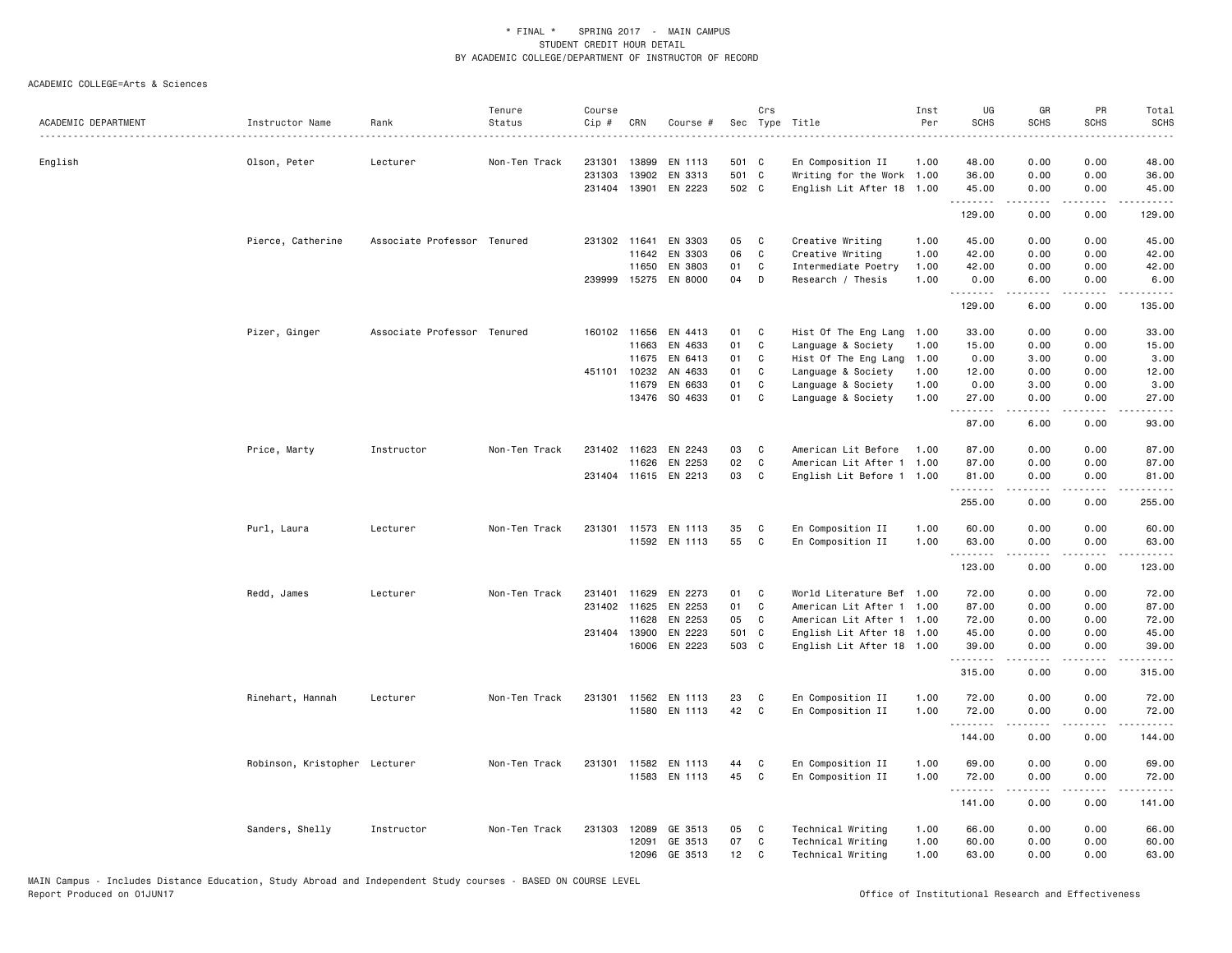| ACADEMIC DEPARTMENT | Instructor Name   | Rank                          | Tenure<br>Status | Course<br>Cip # | CRN          | Course #             |    | Crs          | Sec Type Title            | Inst<br>Per | UG<br><b>SCHS</b>                     | GR<br><b>SCHS</b> | PR<br><b>SCHS</b>            | Total<br><b>SCHS</b><br><u>.</u> |
|---------------------|-------------------|-------------------------------|------------------|-----------------|--------------|----------------------|----|--------------|---------------------------|-------------|---------------------------------------|-------------------|------------------------------|----------------------------------|
|                     |                   |                               |                  |                 |              |                      |    |              |                           |             |                                       |                   |                              |                                  |
|                     |                   |                               |                  |                 |              |                      |    |              |                           |             | 189.00                                | 0.00              | 0.00                         | 189.00                           |
| English             | Shaffer, Donald   | Associate Professor Tenured   |                  | 050201          | 14760        | AAS 4343             | 01 | C            | African American Lit 1.00 |             | 60.00                                 | 0.00              | 0.00                         | 60.00                            |
|                     |                   |                               |                  | 231301          | 16291        | EN 1113              | 62 | $\mathsf{C}$ | En Composition II         | 1.00        | 69.00                                 | 0.00              | 0.00                         | 69.00                            |
|                     |                   |                               |                  |                 | 239999 15951 | EN 7000              | 01 | $\mathbf{I}$ | Directed Indiv Study 1.00 |             | 0.00<br><b><i><u><u>.</u></u></i></b> | 3.00<br>.         | 0.00<br>.                    | 3.00<br>$- - - - - -$            |
|                     |                   |                               |                  |                 |              |                      |    |              |                           |             | 129.00                                | 3.00              | 0.00                         | 132.00                           |
|                     | Smith, Megan      | Assistant Professor Ten Track |                  |                 | 160102 11659 | EN 4433              | 01 | C            | Approaches to TESOL       | 1.00        | 39.00                                 | 0.00              | 0.00                         | 39.00                            |
|                     |                   |                               |                  |                 | 11660        | EN 4443              | 01 | C            | English Syntax            | 1.00        | 39.00                                 | 0.00              | 0.00                         | 39.00                            |
|                     |                   |                               |                  |                 | 11676        | EN 6433              | 01 | C            | Approaches to TESOL       | 1.00        | 0.00                                  | 9.00              | 0.00                         | 9.00                             |
|                     |                   |                               |                  |                 | 11677        | EN 6443              | 01 | C            | English Syntax            | 1.00        | 0.00                                  | 9.00              | 0.00                         | 9.00                             |
|                     |                   |                               |                  |                 |              | 239999 16287 EN 4000 | 01 | I            | Directed Indiv Study      | 1.00        | 3.00<br>.                             | 0.00<br><b>.</b>  | 0.00<br>.                    | 3.00<br>$\frac{1}{2}$            |
|                     |                   |                               |                  |                 |              |                      |    |              |                           |             | 81.00                                 | 18.00             | 0.00                         | 99.00                            |
|                     | Spain, Andrea     | Assistant Professor Ten Track |                  |                 | 231401 11631 | EN 2283              | 01 | C            | World Literature Aft 1.00 |             | 45.00                                 | 0.00              | 0.00                         | 45.00                            |
|                     |                   |                               |                  |                 |              | 11647 EN 3513        | 01 | $\mathsf{C}$ | Women and Literature 1.00 |             | 48.00                                 | 0.00              | 0.00                         | 48.00                            |
|                     |                   |                               |                  |                 |              |                      |    |              |                           |             | .<br>93.00                            | .<br>0.00         | $- - -$<br>0.00              | .<br>93.00                       |
|                     | Spurlock, Ann     | Instructor                    | Non-Ten Track    | 231301          |              | 11669 EN 6013        | 01 | E            | Tchng Col Writing         | 1.00        | 0.00                                  | 57.00             | 0.00                         | 57.00                            |
|                     |                   |                               |                  |                 |              |                      |    |              |                           |             | 0.00                                  | 57.00             | 0.00                         | 57.00                            |
|                     | Stamps, Alison    | Non-Faculty                   | Not Applicable   | 131401          | 11809        | ESL 5120             | 04 | C            | American Lang & Cul       | 1.00        | 9.00                                  | 0.00              | 0.00                         | 9.00                             |
|                     |                   |                               |                  |                 | 11811        | ESL 5313             | 02 | C            | Classroom Comm & Pre      | 1.00        | 12.00                                 | 0.00              | 0.00                         | 12.00                            |
|                     |                   |                               |                  |                 |              | 11813 ESL 5313       | 04 | C            | Classroom Comm & Pre      | 1.00        | 3.00                                  | 0.00              | 0.00                         | 3.00                             |
|                     |                   |                               |                  |                 | 11815        | ESL 5323             | 02 | C            | Academic Research an      | 1.00        | 6.00                                  | 0.00              | 0.00                         | 6.00                             |
|                     |                   |                               |                  |                 |              | 11817 ESL 5323       | 04 | C            | Academic Research an      | 1,00        | 39.00                                 | 0.00              | 0.00                         | 39.00                            |
|                     |                   |                               |                  |                 |              | 11819 ESL 5333       | 02 | $\mathbf C$  | Critical Reading          | 1.00        | 12.00<br>.                            | 0.00<br>.         | 0.00<br>$\frac{1}{2}$        | 12.00<br>.                       |
|                     |                   |                               |                  |                 |              |                      |    |              |                           |             | 81.00                                 | 0.00              | 0.00                         | 81.00                            |
|                     | Stinson, Emily    | Instructor                    | Non-Ten Track    | 231301          | 11543        | EN 1113              | 04 | C            | En Composition II         | 1.00        | 75.00                                 | 0.00              | 0.00                         | 75.00                            |
|                     |                   |                               |                  | 231302          |              | 11637 EN 3303        | 01 | C            | Creative Writing          | 1.00        | 45.00                                 | 0.00              | 0.00                         | 45.00                            |
|                     |                   |                               |                  |                 |              | 231401 11607 EN 2203 | 08 | C            | Intro To Literature       | 1.00        | 90.00<br>.                            | 0.00              | 0.00<br>$\sim$ $\sim$ $\sim$ | 90.00<br>.                       |
|                     |                   |                               |                  |                 |              |                      |    |              |                           |             | 210.00                                | 0.00              | 0.00                         | 210.00                           |
|                     | Thompson, Jessica | Instructor                    | Non-Ten Track    | 231301          | 11524        | EN 1103              | 02 | C            | En Composition I          | 1.00        | 57.00                                 | 0.00              | 0.00                         | 57.00                            |
|                     |                   |                               |                  |                 | 11527        | EN 1103              | 06 | $\mathsf{C}$ | En Composition I          | 1.00        | 69.00                                 | 0.00              | 0.00                         | 69.00                            |
|                     |                   |                               |                  |                 | 231401 11606 | EN 2203              | 07 | $\mathbb{C}$ | Intro To Literature       | 1.00        | 87.00                                 | 0.00              | 0.00                         | 87.00                            |
|                     |                   |                               |                  |                 | 11610        | EN 2203              | 11 | C            | Intro To Literature       | 1.00        | 90.00<br>.                            | 0.00<br>.         | 0.00<br>$\frac{1}{2}$        | 90.00<br>.                       |
|                     |                   |                               |                  |                 |              |                      |    |              |                           |             | 303.00                                | 0.00              | 0.00                         | 303.00                           |
|                     | Torrence, Devan   | Lecturer                      | Non-Ten Track    | 231301          | 11586        | EN 1113              | 49 | C            | En Composition II         | 1.00        | 75.00                                 | 0.00              | 0.00                         | 75.00                            |
|                     |                   |                               |                  |                 |              | 11596 EN 1113        | 60 | C            | En Composition II         | 1.00        | 72.00                                 | 0.00              | 0.00                         | 72.00                            |
|                     |                   |                               |                  |                 |              |                      |    |              |                           |             | .                                     | .                 | $\sim$ $\sim$ $\sim$         | .                                |
|                     |                   |                               |                  |                 |              |                      |    |              |                           |             | 147.00                                | 0.00              | 0.00                         | 147.00                           |
|                     | Trimm, James      | Lecturer                      | Non-Ten Track    |                 |              | 231301 11545 EN 1113 | 06 | C            | En Composition II         | 1.00        | 72.00                                 | 0.00              | 0.00                         | 72.00                            |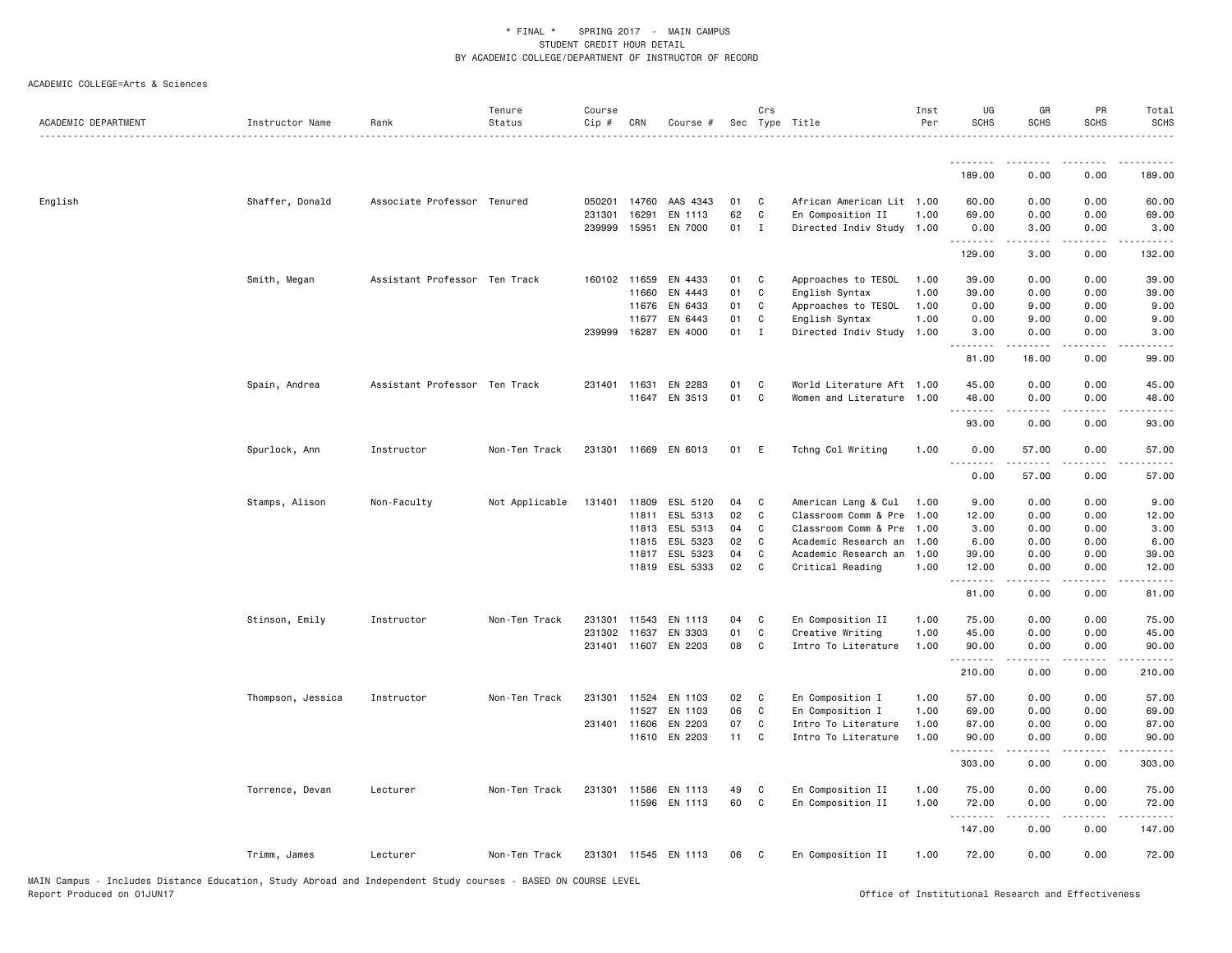| <b>SCHS</b><br>SCHS<br><b>SCHS</b><br>ACADEMIC DEPARTMENT<br>Instructor Name<br>Rank<br>Status<br>Cip#<br>Sec Type Title<br>Per<br>CRN<br>Course #<br>English<br>231301 11579 EN 1113<br>En Composition II<br>0.00<br>0.00<br>Trimm, James<br>Lecturer<br>Non-Ten Track<br>41<br>C<br>1.00<br>72.00<br>231401 11600 EN 2203<br>01 C<br>87.00<br>Intro To Literature<br>1.00<br>0.00<br>0.00<br>.<br>$\cdots$<br>231.00<br>0.00<br>0.00<br>En Composition II<br>0.00<br>0.00<br>Trinh, Annie<br>Grad Teach Assist<br>Non-Ten Track<br>231301 11546 EN 1113<br>07 C<br>1.00<br>72.00<br>.<br>.<br>$\cdots$<br>72.00<br>0.00<br>0.00<br>Vivier, Eric<br>Assistant Professor Ten Track<br>HON 1173<br>H01 S<br>1.00<br>42.00<br>240101 12328<br>The Quest II<br>0.00<br>0.00<br>12329 HON 1173<br>H02 S<br>45.00<br>The Quest II<br>1.00<br>0.00<br>0.00<br>.<br>87.00<br>0.00<br>0.00<br>Voller, Leslie<br>En Composition II<br>Instructor<br>Non-Ten Track<br>231301 11591<br>EN 1113<br>54 C<br>1.00<br>72.00<br>0.00<br>0.00<br>03<br>231401 11602 EN 2203<br>$\mathbf{C}$<br>Intro To Literature<br>1.00<br>87.00<br>0.00<br>0.00<br>11612 EN 2203<br>13 C<br>Intro To Literature<br>1.00<br>93.00<br>0.00<br>0.00<br>---------<br>.<br>.<br>252.00<br>0.00<br>0.00<br>Wait, Michelle<br>231301 11584 EN 1113<br>En Composition II<br>72.00<br>0.00<br>0.00<br>Grad Teach Assist<br>Non-Ten Track<br>46<br>$\mathbf{C}$<br>1.00<br>--------<br>.<br>$\cdots$<br>72.00<br>0.00<br>0.00<br>West, Robert<br>Associate Professor Tenured<br>231401 11668 EN 4953<br>01 C<br>Form & Theory Poetry 1.00<br>30.00<br>0.00<br>0.00<br>14212 EN 4333<br>01 C<br>Southern Literature<br>54.00<br>0.00<br>0.00<br>1.00<br>14213 EN 6333<br>01 C<br>Southern Literature<br>0.00<br>1.00<br>0.00<br>12.00<br>239999 11684 EN 6953<br>01 C<br>9.00<br>0.00<br>Form & Theory Poetry 1.00<br>0.00 | Total             |
|------------------------------------------------------------------------------------------------------------------------------------------------------------------------------------------------------------------------------------------------------------------------------------------------------------------------------------------------------------------------------------------------------------------------------------------------------------------------------------------------------------------------------------------------------------------------------------------------------------------------------------------------------------------------------------------------------------------------------------------------------------------------------------------------------------------------------------------------------------------------------------------------------------------------------------------------------------------------------------------------------------------------------------------------------------------------------------------------------------------------------------------------------------------------------------------------------------------------------------------------------------------------------------------------------------------------------------------------------------------------------------------------------------------------------------------------------------------------------------------------------------------------------------------------------------------------------------------------------------------------------------------------------------------------------------------------------------------------------------------------------------------------------------------------------------------------------------------------------------------------------------|-------------------|
|                                                                                                                                                                                                                                                                                                                                                                                                                                                                                                                                                                                                                                                                                                                                                                                                                                                                                                                                                                                                                                                                                                                                                                                                                                                                                                                                                                                                                                                                                                                                                                                                                                                                                                                                                                                                                                                                                    | <b>SCHS</b><br>.  |
|                                                                                                                                                                                                                                                                                                                                                                                                                                                                                                                                                                                                                                                                                                                                                                                                                                                                                                                                                                                                                                                                                                                                                                                                                                                                                                                                                                                                                                                                                                                                                                                                                                                                                                                                                                                                                                                                                    | 72.00             |
|                                                                                                                                                                                                                                                                                                                                                                                                                                                                                                                                                                                                                                                                                                                                                                                                                                                                                                                                                                                                                                                                                                                                                                                                                                                                                                                                                                                                                                                                                                                                                                                                                                                                                                                                                                                                                                                                                    | 87.00             |
|                                                                                                                                                                                                                                                                                                                                                                                                                                                                                                                                                                                                                                                                                                                                                                                                                                                                                                                                                                                                                                                                                                                                                                                                                                                                                                                                                                                                                                                                                                                                                                                                                                                                                                                                                                                                                                                                                    | 231.00            |
|                                                                                                                                                                                                                                                                                                                                                                                                                                                                                                                                                                                                                                                                                                                                                                                                                                                                                                                                                                                                                                                                                                                                                                                                                                                                                                                                                                                                                                                                                                                                                                                                                                                                                                                                                                                                                                                                                    | 72.00             |
|                                                                                                                                                                                                                                                                                                                                                                                                                                                                                                                                                                                                                                                                                                                                                                                                                                                                                                                                                                                                                                                                                                                                                                                                                                                                                                                                                                                                                                                                                                                                                                                                                                                                                                                                                                                                                                                                                    | 72.00             |
|                                                                                                                                                                                                                                                                                                                                                                                                                                                                                                                                                                                                                                                                                                                                                                                                                                                                                                                                                                                                                                                                                                                                                                                                                                                                                                                                                                                                                                                                                                                                                                                                                                                                                                                                                                                                                                                                                    | 42.00             |
|                                                                                                                                                                                                                                                                                                                                                                                                                                                                                                                                                                                                                                                                                                                                                                                                                                                                                                                                                                                                                                                                                                                                                                                                                                                                                                                                                                                                                                                                                                                                                                                                                                                                                                                                                                                                                                                                                    | 45.00<br>$\cdots$ |
|                                                                                                                                                                                                                                                                                                                                                                                                                                                                                                                                                                                                                                                                                                                                                                                                                                                                                                                                                                                                                                                                                                                                                                                                                                                                                                                                                                                                                                                                                                                                                                                                                                                                                                                                                                                                                                                                                    | 87.00             |
|                                                                                                                                                                                                                                                                                                                                                                                                                                                                                                                                                                                                                                                                                                                                                                                                                                                                                                                                                                                                                                                                                                                                                                                                                                                                                                                                                                                                                                                                                                                                                                                                                                                                                                                                                                                                                                                                                    | 72.00             |
|                                                                                                                                                                                                                                                                                                                                                                                                                                                                                                                                                                                                                                                                                                                                                                                                                                                                                                                                                                                                                                                                                                                                                                                                                                                                                                                                                                                                                                                                                                                                                                                                                                                                                                                                                                                                                                                                                    | 87.00             |
|                                                                                                                                                                                                                                                                                                                                                                                                                                                                                                                                                                                                                                                                                                                                                                                                                                                                                                                                                                                                                                                                                                                                                                                                                                                                                                                                                                                                                                                                                                                                                                                                                                                                                                                                                                                                                                                                                    | 93.00<br>.        |
|                                                                                                                                                                                                                                                                                                                                                                                                                                                                                                                                                                                                                                                                                                                                                                                                                                                                                                                                                                                                                                                                                                                                                                                                                                                                                                                                                                                                                                                                                                                                                                                                                                                                                                                                                                                                                                                                                    | 252.00            |
|                                                                                                                                                                                                                                                                                                                                                                                                                                                                                                                                                                                                                                                                                                                                                                                                                                                                                                                                                                                                                                                                                                                                                                                                                                                                                                                                                                                                                                                                                                                                                                                                                                                                                                                                                                                                                                                                                    | 72.00             |
|                                                                                                                                                                                                                                                                                                                                                                                                                                                                                                                                                                                                                                                                                                                                                                                                                                                                                                                                                                                                                                                                                                                                                                                                                                                                                                                                                                                                                                                                                                                                                                                                                                                                                                                                                                                                                                                                                    | 72.00             |
|                                                                                                                                                                                                                                                                                                                                                                                                                                                                                                                                                                                                                                                                                                                                                                                                                                                                                                                                                                                                                                                                                                                                                                                                                                                                                                                                                                                                                                                                                                                                                                                                                                                                                                                                                                                                                                                                                    | 30.00             |
|                                                                                                                                                                                                                                                                                                                                                                                                                                                                                                                                                                                                                                                                                                                                                                                                                                                                                                                                                                                                                                                                                                                                                                                                                                                                                                                                                                                                                                                                                                                                                                                                                                                                                                                                                                                                                                                                                    | 54.00             |
|                                                                                                                                                                                                                                                                                                                                                                                                                                                                                                                                                                                                                                                                                                                                                                                                                                                                                                                                                                                                                                                                                                                                                                                                                                                                                                                                                                                                                                                                                                                                                                                                                                                                                                                                                                                                                                                                                    | 12.00             |
| .<br>.<br>.                                                                                                                                                                                                                                                                                                                                                                                                                                                                                                                                                                                                                                                                                                                                                                                                                                                                                                                                                                                                                                                                                                                                                                                                                                                                                                                                                                                                                                                                                                                                                                                                                                                                                                                                                                                                                                                                        | 9.00<br>.         |
| 84.00<br>21.00<br>0.00                                                                                                                                                                                                                                                                                                                                                                                                                                                                                                                                                                                                                                                                                                                                                                                                                                                                                                                                                                                                                                                                                                                                                                                                                                                                                                                                                                                                                                                                                                                                                                                                                                                                                                                                                                                                                                                             | 105.00            |
| En Composition II<br>White, Rebekah<br>Non-Ten Track<br>231301 11594 EN 1113<br>57<br>1.00<br>69.00<br>0.00<br>0.00<br>Lecturer<br>$\mathbf{C}$                                                                                                                                                                                                                                                                                                                                                                                                                                                                                                                                                                                                                                                                                                                                                                                                                                                                                                                                                                                                                                                                                                                                                                                                                                                                                                                                                                                                                                                                                                                                                                                                                                                                                                                                    | 69.00             |
| 11595 EN 1113<br>En Composition II<br>59<br>$\mathbf{C}$<br>1.00<br>72.00<br>0.00<br>0.00<br>.                                                                                                                                                                                                                                                                                                                                                                                                                                                                                                                                                                                                                                                                                                                                                                                                                                                                                                                                                                                                                                                                                                                                                                                                                                                                                                                                                                                                                                                                                                                                                                                                                                                                                                                                                                                     | 72.00             |
| 141.00<br>0.00<br>0.00                                                                                                                                                                                                                                                                                                                                                                                                                                                                                                                                                                                                                                                                                                                                                                                                                                                                                                                                                                                                                                                                                                                                                                                                                                                                                                                                                                                                                                                                                                                                                                                                                                                                                                                                                                                                                                                             | 141.00            |
| -----------------------------------<br><b>ESSESSES</b><br><b>Concocco</b><br>286.00<br>English<br>10623.00<br>0.00                                                                                                                                                                                                                                                                                                                                                                                                                                                                                                                                                                                                                                                                                                                                                                                                                                                                                                                                                                                                                                                                                                                                                                                                                                                                                                                                                                                                                                                                                                                                                                                                                                                                                                                                                                 | 10909.00          |
| stateste stateste<br>----------------------------------<br>========                                                                                                                                                                                                                                                                                                                                                                                                                                                                                                                                                                                                                                                                                                                                                                                                                                                                                                                                                                                                                                                                                                                                                                                                                                                                                                                                                                                                                                                                                                                                                                                                                                                                                                                                                                                                                | ==========        |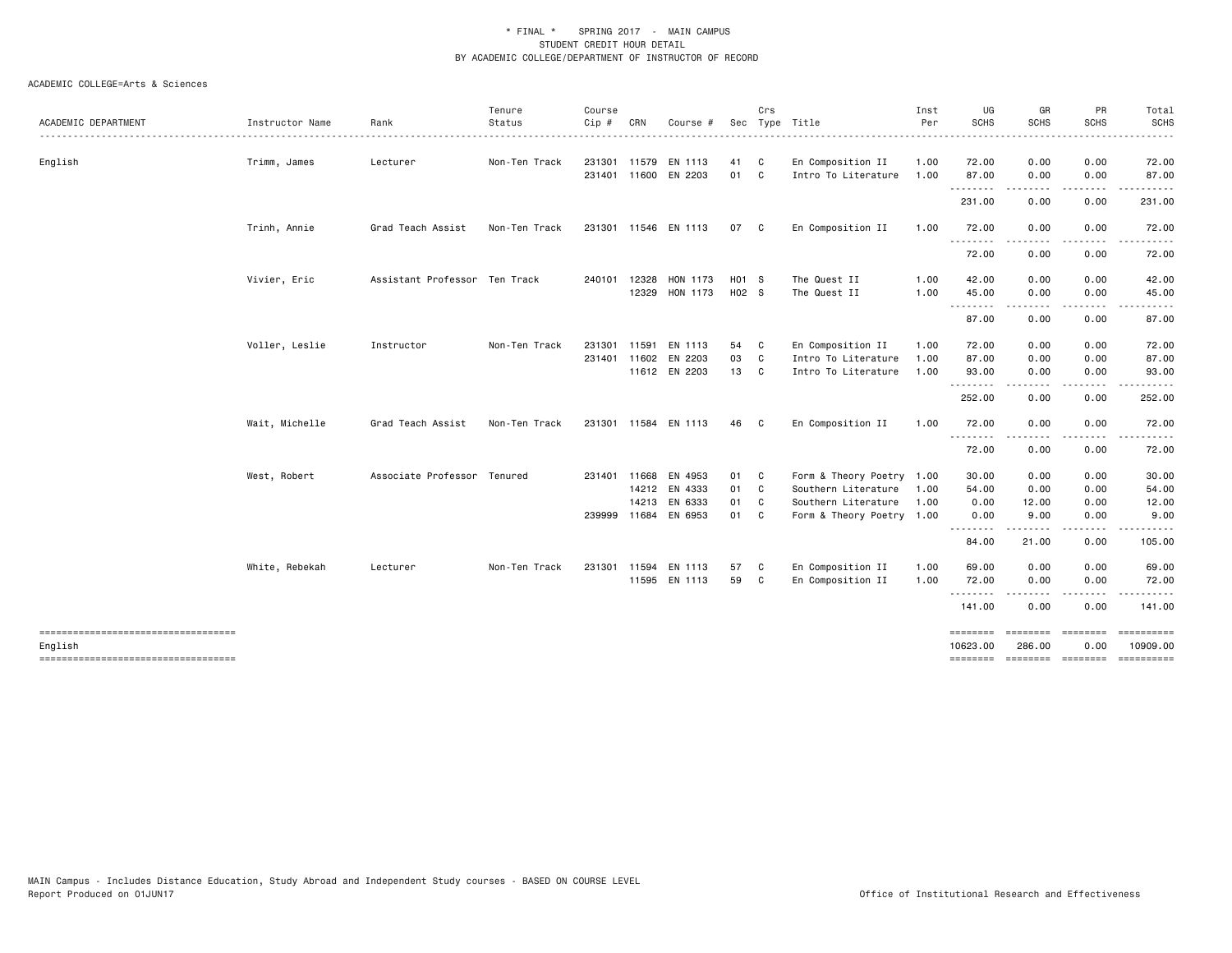|                     |                   |                                                  | Tenure        | Course |                |                    |          | Crs      |                                        | Inst         | UG                    | GR               | PR                           | Total                                                                                                                                                          |
|---------------------|-------------------|--------------------------------------------------|---------------|--------|----------------|--------------------|----------|----------|----------------------------------------|--------------|-----------------------|------------------|------------------------------|----------------------------------------------------------------------------------------------------------------------------------------------------------------|
| ACADEMIC DEPARTMENT | Instructor Name   | Rank                                             | Status        | Cip #  | CRN            | Course #           |          |          | Sec Type Title                         | Per          | <b>SCHS</b>           | <b>SCHS</b>      | <b>SCHS</b>                  | <b>SCHS</b>                                                                                                                                                    |
|                     |                   |                                                  |               |        |                |                    |          |          |                                        |              |                       |                  |                              |                                                                                                                                                                |
| Geosciences         |                   | Ambinakudige, Shrini Associate Professor Tenured |               | 450701 | 12202          | GR 6303            | 01       | C<br>K   | Principles of GIS                      | 1.00         | 0.00                  | 21.00            | 0.00                         | 21.00                                                                                                                                                          |
|                     |                   |                                                  |               |        | 12203<br>12204 | GR 6303<br>GR 6303 | 02<br>03 | К        | Principles of GIS<br>Principles of GIS | 0.80<br>0.80 | 0.00<br>0.00          | 0.00<br>0.00     | 0.00<br>0.00                 | 0.00<br>0.00                                                                                                                                                   |
|                     |                   |                                                  |               |        | 12206          | GR 6303            | 05       | К        | Principles of GIS                      | 0.80         | 0.00                  | 0.00             | 0.00                         | 0.00                                                                                                                                                           |
|                     |                   |                                                  |               |        | 14788          | GR 9000            | 01       | D        | Research/Dissertatio                   | 1.00         | 0.00                  | 9.00             | 0.00                         | 9.00                                                                                                                                                           |
|                     |                   |                                                  |               |        | 450702 12180   | GR 4303            | 01       | C        | Principles of GIS                      | 1.00         | 255.00                | 0.00             | 0.00                         | 255.00                                                                                                                                                         |
|                     |                   |                                                  |               |        | 12181          | GR 4303            | 02       | К        | Principles of GIS                      | 0.80         | 0.00                  | 0.00             | 0.00                         | 0.00                                                                                                                                                           |
|                     |                   |                                                  |               |        | 12182          | GR 4303            | 03       | К        | Principles of GIS                      | 0.80         | 0.00                  | 0.00             | 0.00                         | 0.00                                                                                                                                                           |
|                     |                   |                                                  |               |        | 12183          | GR 4303            | 04       | К        | Principles of GIS                      | 0.80         | 0.00                  | 0.00             | 0.00                         | 0.00                                                                                                                                                           |
|                     |                   |                                                  |               |        | 12184          | GR 4303            | 05       | К        | Principles of GIS                      | 0.80         | 0.00                  | 0.00             | 0.00                         | 0.00                                                                                                                                                           |
|                     |                   |                                                  |               |        |                |                    |          |          |                                        |              | .<br>255.00           | 30.00            | 0.00                         | 285.00                                                                                                                                                         |
|                     | Babineaux, Claire | Grad Teach Assist                                | Non-Ten Track | 400601 |                | 12115 GG 1113      | 05       | C        | Survey Earth Sci I                     | 0.90         | 253.80<br>1.1.1.1.1.1 | 0.00             | 0.00<br>$\sim$ $\sim$ $\sim$ | 253.80<br>.                                                                                                                                                    |
|                     |                   |                                                  |               |        |                |                    |          |          |                                        |              | 253.80                | 0.00             | 0.00                         | 253.80                                                                                                                                                         |
|                     | Brown, Michael E. | Professor                                        | Tenured       |        | 400404 12201   | GR 4963            | 01       | C        | Mesoscale Meteorolog                   | 1.00         | 30.00                 | 0.00             | 0.00                         | 30.00                                                                                                                                                          |
|                     |                   |                                                  |               |        | 13973          | GR 8123            | 501 C    |          | Met II: Fore and St 0.10               |              | 0.00                  | 7.80             | 0.00                         | 7.80                                                                                                                                                           |
|                     |                   |                                                  |               | 400699 | 12225          | GR 8843            | 01       | S        | Adv Mesoscale Meteor                   | 1.00         | 0.00                  | 6.00             | 0.00                         | 6.00                                                                                                                                                           |
|                     |                   |                                                  |               | 450701 | 15093          | GR 8000            | 08       | D        | Research / Thesis                      | 1.00         | 0.00                  | 9.00             | 0.00                         | 9.00                                                                                                                                                           |
|                     |                   |                                                  |               |        | 15094          | GR 9000            | 06       | D        | Research/Dissertatio 1.00              |              | 0.00<br>.             | 9.00<br><b>.</b> | 0.00<br>.                    | 9.00<br>$\omega$ is $\omega$ in                                                                                                                                |
|                     |                   |                                                  |               |        |                |                    |          |          |                                        |              | 30.00                 | 31.80            | 0.00                         | 61.80                                                                                                                                                          |
|                     | Cho, Youngwoo     | Grad Teach Assist                                | Non-Ten Track | 400601 | 12111          | GG 1113            | 01       | C        | Survey Earth Sci I                     | 0.90         | 113.40                | 0.00             | 0.00                         | 113.40                                                                                                                                                         |
|                     |                   |                                                  |               |        |                | 12112 GG 1113      | 02       | C        | Survey Earth Sci I                     | 0.90         | 121.50<br>.           | 0.00<br>.        | 0.00<br>$   -$               | 121.50<br>$\frac{1}{2} \left( \frac{1}{2} \right) \left( \frac{1}{2} \right) \left( \frac{1}{2} \right) \left( \frac{1}{2} \right) \left( \frac{1}{2} \right)$ |
|                     |                   |                                                  |               |        |                |                    |          |          |                                        |              | 234.90                | 0.00             | 0.00                         | 234.90                                                                                                                                                         |
|                     | Clary, Renee      | Associate Professor Tenured                      |               |        | 400601 14786   | GG 9000            | 05       | D        | Research/Dissertatio                   | 1.00         | 0.00                  | 14.00            | 0.00                         | 14.00                                                                                                                                                          |
|                     |                   |                                                  |               |        | 14787          | GG 8000            | 05       | D        | Research / Thesis                      | 1.00         | 0.00                  | 6.00             | 0.00                         | 6.00                                                                                                                                                           |
|                     |                   |                                                  |               |        | 14873          | GG 8990            | 01       | C        | Special Topic In GG                    | 1.00         | 0.00                  | 24.00            | 0.00                         | 24.00                                                                                                                                                          |
|                     |                   |                                                  |               |        | 16421          | GG 8000            | 501 D    |          | Research / Thesis                      | 1.00         | 0.00                  | 1.00             | 0.00                         | 1.00                                                                                                                                                           |
|                     |                   |                                                  |               |        | 400604 14558   | GG 8343            | 01       | C        | Paleo of Dinosaurs                     | 1.00         | 0.00                  | 12.00            | 0.00                         | 12.00                                                                                                                                                          |
|                     |                   |                                                  |               |        | 14710          | GG 8343            | 501 C    |          | Paleo of Dinosaurs                     | 1.00         | 0.00<br><u>.</u>      | 54.00<br>.       | 0.00<br>.                    | 54.00<br>.                                                                                                                                                     |
|                     |                   |                                                  |               |        |                |                    |          |          |                                        |              | 0.00                  | 111.00           | 0.00                         | 111.00                                                                                                                                                         |
|                     | Cooke, William    | Professor                                        | Tenured       | 400699 | 14557          | GR 8913            | 01       | C        | Phil & Ethics in Ge                    | 1.00         | 0.00                  | 33.00            | 0.00                         | 33.00                                                                                                                                                          |
|                     |                   |                                                  |               | 450701 | 13969          | GR 6313            | 501 B    |          | Advanced GIS                           | 0.10         | 0.00                  | 2.70             | 0.00                         | 2.70                                                                                                                                                           |
|                     |                   |                                                  |               |        | 16533          | GR 8000            | 11       | D        | Research / Thesis                      | 1.00         | 0.00                  | 2.00             | 0.00                         | 2.00                                                                                                                                                           |
|                     |                   |                                                  |               |        | 16535          | GR 7000            | 04       | I        | Directed Indiv Study                   | 1.00         | 0.00                  | 3.00             | 0.00                         | 3.00                                                                                                                                                           |
|                     |                   |                                                  |               |        | 450702 13956   | GR 4313            | 501      | B        | Advanced GIS                           | 0.10         | 0.90                  | 0.00             | 0.00                         | 0.90                                                                                                                                                           |
|                     |                   |                                                  |               |        |                |                    |          |          |                                        |              | .<br>0.90             | -----<br>40.70   | .<br>0.00                    | $\frac{1}{2} \left( \frac{1}{2} \right) \left( \frac{1}{2} \right) \left( \frac{1}{2} \right) \left( \frac{1}{2} \right)$<br>41.60                             |
|                     | Dash, Padmanava   | Assistant Professor Ten Track                    |               | 400601 | 12122          | GG 3133            | 01       | C        | Intro Environ Geol                     | 1.00         | 96.00                 | 0.00             | 0.00                         | 96.00                                                                                                                                                          |
|                     |                   |                                                  |               | 450701 | 12207          | GR 6343            | 01       | B        | Adv Remot Sensing/Ge                   | 1.00         | 0.00                  | 15.00            | 0.00                         | 15.00                                                                                                                                                          |
|                     |                   |                                                  |               |        | 15909          | GR 7000            | 01       | I        | Directed Indiv Study 1.00              |              | 0.00                  | 3.00             | 0.00                         | 3.00                                                                                                                                                           |
|                     |                   |                                                  |               |        | 16028          | GR 8000            | 10       | D        | Research / Thesis                      | 1.00         | 0.00                  | 3.00             | 0.00                         | 3.00                                                                                                                                                           |
|                     |                   |                                                  |               |        | 16029          | GR 9000            | 08       | D        | Research/Dissertatio 1.00              |              | 0.00                  | 12.00            | 0.00                         | 12.00                                                                                                                                                          |
|                     |                   |                                                  |               | 450702 | 12185          | GR 4343            | 01       | <b>B</b> | Adv Remot Sensing/Ge                   | 1.00         | 18.00                 | 0.00             | 0.00                         | 18,00                                                                                                                                                          |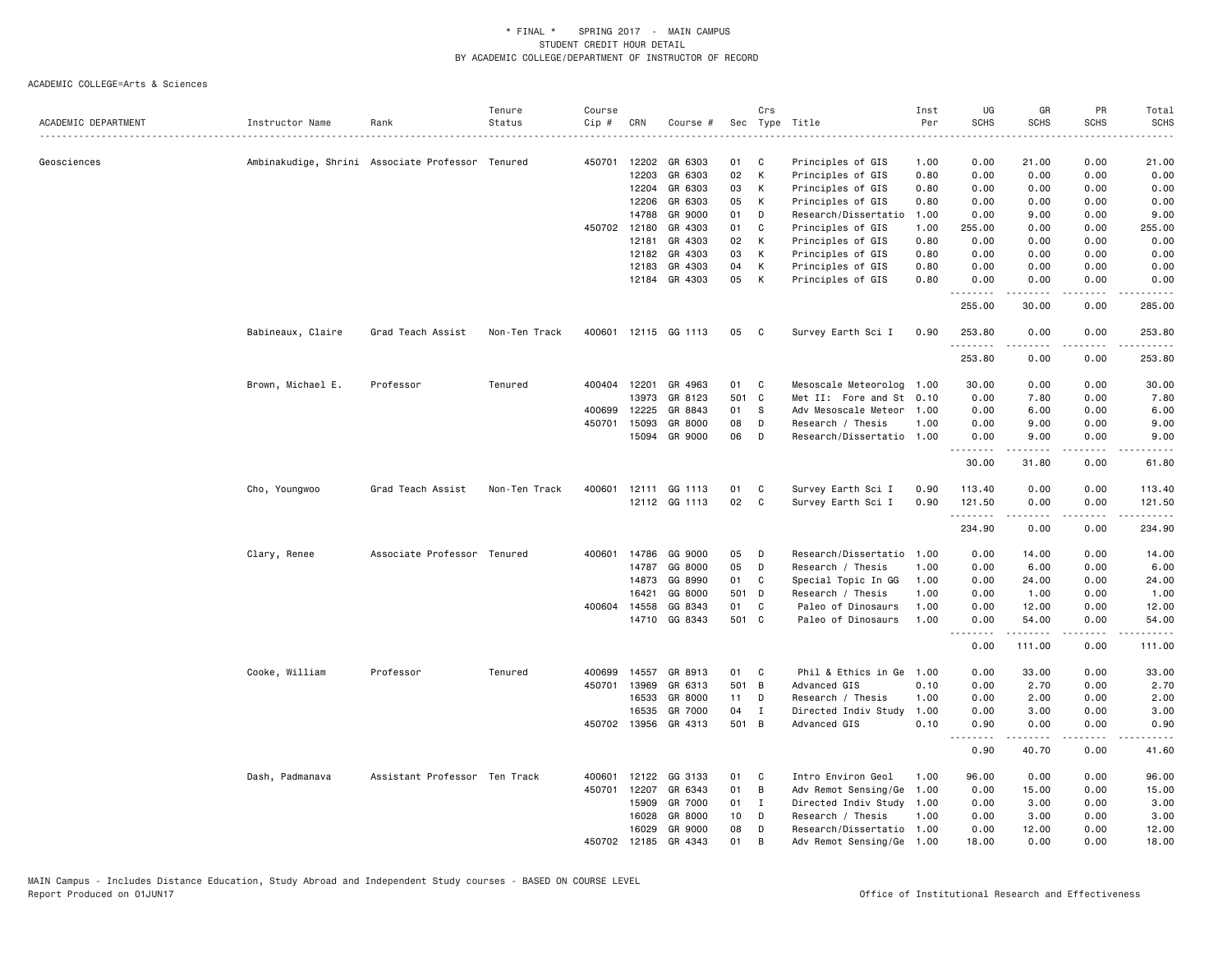|                     |                                                    |                                   | Tenure         | Course |              |               |                   | Crs |                           | Inst | UG               | GR                                                                                                                                                                                      | PR                                  | Total                 |
|---------------------|----------------------------------------------------|-----------------------------------|----------------|--------|--------------|---------------|-------------------|-----|---------------------------|------|------------------|-----------------------------------------------------------------------------------------------------------------------------------------------------------------------------------------|-------------------------------------|-----------------------|
| ACADEMIC DEPARTMENT | Instructor Name                                    | Rank                              | Status         | Cip #  | CRN          | Course #      |                   |     | Sec Type Title            | Per  | <b>SCHS</b>      | <b>SCHS</b>                                                                                                                                                                             | <b>SCHS</b>                         | <b>SCHS</b>           |
|                     |                                                    |                                   |                |        |              |               |                   |     |                           |      | .                | <u>.</u>                                                                                                                                                                                | .                                   | .                     |
|                     |                                                    |                                   |                |        |              |               |                   |     |                           |      | 114.00           | 33.00                                                                                                                                                                                   | 0.00                                | 147.00                |
| Geosciences         | Dyer, Jamie                                        | Associate Professor Tenured       |                |        | 400404 12199 | GR 4933       | 01                | C   | Dynamic Meteorology       | 1.00 | 30.00            | 0.00                                                                                                                                                                                    | 0.00                                | 30.00                 |
|                     |                                                    |                                   |                |        | 12224        | GR 8613       | 01                | C   | Hydrometeorology          | 1.00 | 0.00             | 27.00                                                                                                                                                                                   | 0.00                                | 27.00                 |
|                     |                                                    |                                   |                |        | 13976        | GR 8143       | 501 C             |     | Adv Forecasting Tech      | 0.10 | 0.00             | 7.80                                                                                                                                                                                    | 0.00                                | 7.80                  |
|                     |                                                    |                                   |                |        | 450701 14793 | GR 9000       | 03                | D   | Research/Dissertatio      | 1.00 | 0.00             | 9.00                                                                                                                                                                                    | 0.00                                | 9.00                  |
|                     |                                                    |                                   |                |        | 14795        | GR 8000       | 03                | D   | Research / Thesis         | 1.00 | 0.00<br>.        | 3.00                                                                                                                                                                                    | 0.00                                | 3.00                  |
|                     |                                                    |                                   |                |        |              |               |                   |     |                           |      | 30.00            | 46.80                                                                                                                                                                                   | 0.00                                | 76.80                 |
|                     | Dykes, Richard                                     | Grad Teach Assist                 | Non-Ten Track  | 400601 | 12128        | GG 4153       | 02                | K   | Engineering Geology       | 0.90 | 0.00             | 0.00                                                                                                                                                                                    | 0.00                                | 0.00                  |
|                     |                                                    |                                   |                |        |              | 12130 GG 4153 | 04                | К   | Engineering Geology       | 0.90 | 0.00<br><u>.</u> | 0.00<br><u>.</u>                                                                                                                                                                        | 0.00<br>.                           | 0.00<br>$\frac{1}{2}$ |
|                     |                                                    |                                   |                |        |              |               |                   |     |                           |      | 0.00             | 0.00                                                                                                                                                                                    | 0.00                                | 0.00                  |
|                     | Elcik, Christopher                                 | Grad Teach Assist                 | Non-Ten Track  | 450701 | 12159        | GR 1114       | 01                | C   | Physical Geography        | 1.00 | 232.00           | 0.00                                                                                                                                                                                    | 0.00                                | 232.00                |
|                     |                                                    |                                   |                |        | 12160        | GR 1114       | 02                | К   | Physical Geography        | 1.00 | 0.00             | 0.00                                                                                                                                                                                    | 0.00                                | 0.00                  |
|                     |                                                    |                                   |                |        | 12161        | GR 1114       | 03                | К   | Physical Geography        | 1.00 | 0.00             | 0.00                                                                                                                                                                                    | 0.00                                | 0.00                  |
|                     |                                                    |                                   |                |        | 12162        | GR 1114       | 04                | C   | Physical Geography        | 1.00 | 180.00           | 0.00                                                                                                                                                                                    | 0.00                                | 180.00                |
|                     |                                                    |                                   |                |        | 12163        | GR 1114       | 05                | К   | Physical Geography        | 1.00 | 0.00             | 0.00                                                                                                                                                                                    | 0.00                                | 0.00                  |
|                     |                                                    |                                   |                |        |              | 12164 GR 1114 | 06                | К   | Physical Geography        | 1.00 | 0.00<br>.        | 0.00<br>.                                                                                                                                                                               | 0.00<br>$\sim$ $\sim$ $\sim$        | 0.00                  |
|                     |                                                    |                                   |                |        |              |               |                   |     |                           |      | 412.00           | 0.00                                                                                                                                                                                    | 0.00                                | 412.00                |
|                     | Fox, Amelia                                        | Non-Employee                      | Not Applicable |        | 011102 15264 | PSS 4990      | 01                | C   | Special Topic In PSS      | 1.00 | 36.00            | 0.00                                                                                                                                                                                    | 0.00                                | 36.00                 |
|                     |                                                    |                                   |                |        | 15265        | PSS 6990      | 01                | C   | Special Topic In PSS      | 1.00 | 0.00<br>.        | 15.00<br>.                                                                                                                                                                              | 0.00<br>$\sim$ $\sim$ $\sim$ $\sim$ | 15.00<br>الدامات      |
|                     |                                                    |                                   |                |        |              |               |                   |     |                           |      | 36.00            | 15.00                                                                                                                                                                                   | 0.00                                | 51.00                 |
|                     | Fraza, Erik                                        | Clinical Assist Pro Non-Ten Track |                | 400404 | 13961        | GR 4753       | 501 C             |     | Satellite & Radar Me      | 1.00 | 111.00           | 0.00                                                                                                                                                                                    | 0.00                                | 111.00                |
|                     |                                                    |                                   |                |        | 13962        | GR 4753       | 502 C             |     | Satellite & Radar Me      | 1.00 | 72.00            | 0.00                                                                                                                                                                                    | 0.00                                | 72.00                 |
|                     |                                                    |                                   |                |        | 13966        | GR 4823       | 501 C             |     | Dynamic Meteorology       | 1.00 | 12.00            | 0.00                                                                                                                                                                                    | 0.00                                | 12.00                 |
|                     |                                                    |                                   |                |        | 450701 13971 | GR 6753       | 501 C             |     | Satellite & Radar Me 1.00 |      | 0.00             | 75.00                                                                                                                                                                                   | 0.00                                | 75.00                 |
|                     |                                                    |                                   |                |        |              | 13972 GR 6823 | 501 C             |     | Dynamic Meteorolgy I 1.00 |      | 0.00<br>.        | 18.00                                                                                                                                                                                   | 0.00                                | 18.00                 |
|                     |                                                    |                                   |                |        |              |               |                   |     |                           |      | 195.00           | 93.00                                                                                                                                                                                   | 0.00                                | 288.00                |
|                     | Fuhrmann, Christophe Assistant Professor Ten Track |                                   |                | 400401 | 12195        | GR 4613       | 01                | B   | Applied Climatology       | 1.00 | 96.00            | 0.00                                                                                                                                                                                    | 0.00                                | 96.00                 |
|                     |                                                    |                                   |                | 400404 | 13975        | GR 8133       | 501 C             |     | Foundations Forecast      | 0.10 | 0.00             | 6.90                                                                                                                                                                                    | 0.00                                | 6.90                  |
|                     |                                                    |                                   |                | 450701 | 14842        | GR 8000       | 06                | D   | Research / Thesis         | 1.00 | 0.00             | 9.00                                                                                                                                                                                    | 0.00                                | 9.00                  |
|                     |                                                    |                                   |                |        | 15903        | GR 4990       | 03                | C   | Special Topic In GR       | 1.00 | 6.00             | 0.00                                                                                                                                                                                    | 0.00                                | 6.00                  |
|                     |                                                    |                                   |                |        | 15904        | GR 6990       | 03                | C   | Special Topic In GR       | 1.00 | 0.00             | 6.00                                                                                                                                                                                    | 0.00                                | 6.00                  |
|                     |                                                    |                                   |                |        | 16434        | GR 9000       | 09                | D   | Research/Dissertatio      | 1.00 | 0.00<br>.        | 3.00<br>$\frac{1}{2} \left( \frac{1}{2} \right) \left( \frac{1}{2} \right) \left( \frac{1}{2} \right) \left( \frac{1}{2} \right) \left( \frac{1}{2} \right) \left( \frac{1}{2} \right)$ | 0.00<br>$\sim$ $\sim$ $\sim$        | 3.00<br>.             |
|                     |                                                    |                                   |                |        |              |               |                   |     |                           |      | 102.00           | 24.90                                                                                                                                                                                   | 0.00                                | 126.90                |
|                     | Gabitov, Rinat                                     | Assistant Professor Ten Track     |                |        | 400601 12114 | GG 1113       | 04                | C   | Survey Earth Sci I        | 1.00 | 153.00           | 0.00                                                                                                                                                                                    | 0.00                                | 153.00                |
|                     |                                                    |                                   |                |        | 12116        | GG 1113       | H <sub>01</sub> C |     | Honors Earth Sci I        | 1.00 | 24.00            | 0.00                                                                                                                                                                                    | 0.00                                | 24.00                 |
|                     |                                                    |                                   |                |        | 12125        | GG 4123       | 01                | C   | Petrology                 | 1.00 | 24.00            | 0.00                                                                                                                                                                                    | 0.00                                | 24.00                 |
|                     |                                                    |                                   |                |        | 12126        | GG 4123       | 02                | К   | Petrology                 | 0.10 | 0.00             | 0.00                                                                                                                                                                                    | 0.00                                | 0.00                  |
|                     |                                                    |                                   |                |        | 12138        | GG 6123       | 01                | C   | Petrology                 | 1.00 | 0.00             | 3.00                                                                                                                                                                                    | 0.00                                | 3.00                  |
|                     |                                                    |                                   |                |        | 12139        | GG 6123       | 02                | K   | Petrology                 | 0.10 | 0.00             | 0.00                                                                                                                                                                                    | 0.00                                | 0.00                  |
|                     |                                                    |                                   |                |        |              | 14761 GG 9000 | 01                | D   | Research/Dissertatio      | 1.00 | 0.00             | 7.00                                                                                                                                                                                    | 0.00                                | 7.00                  |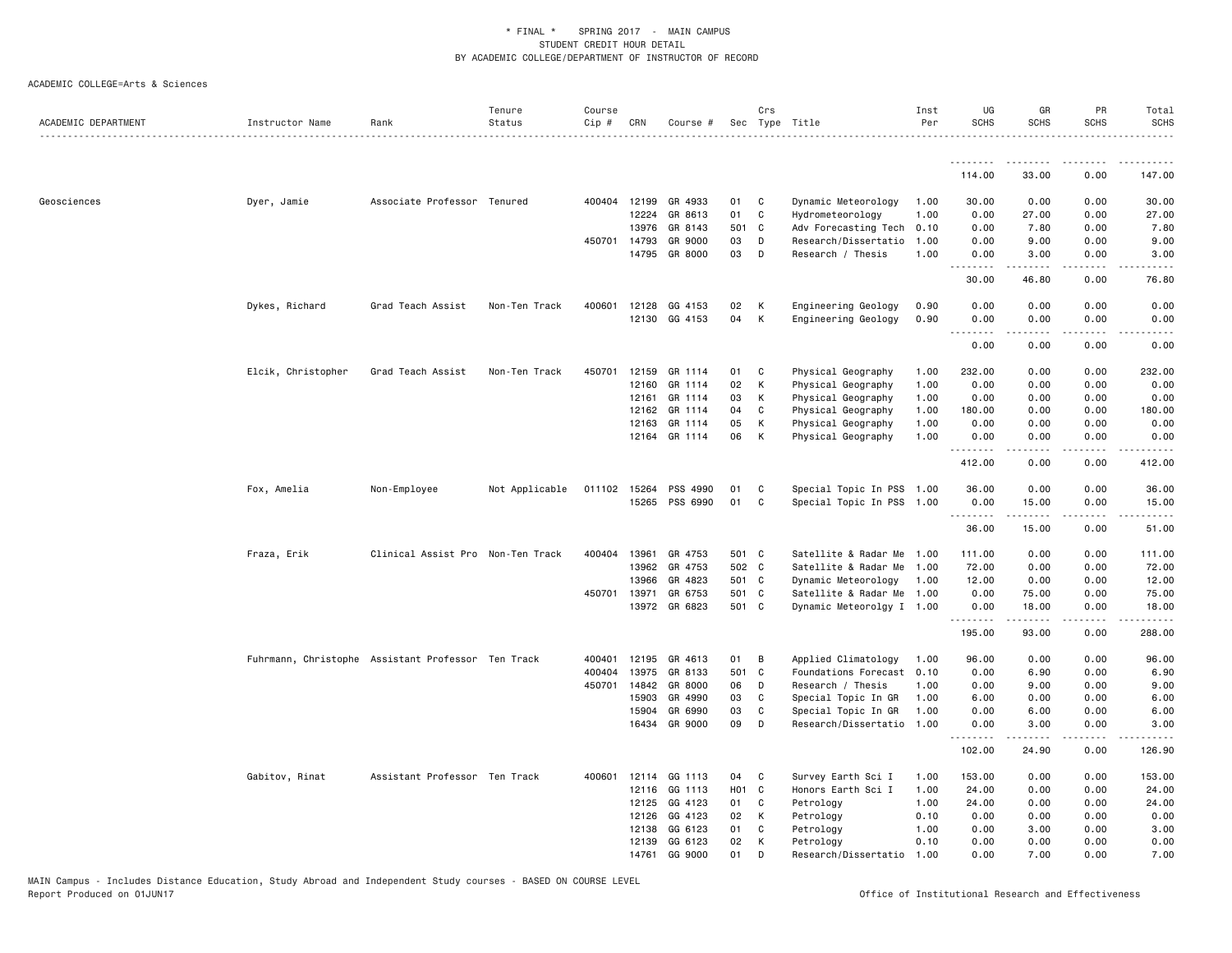|                     |                    |                               | Tenure         | Course |              |                      |       | Crs          |                           | Inst | UG                                    | GR                   | PR                                  | Total                                                                                                                                                          |
|---------------------|--------------------|-------------------------------|----------------|--------|--------------|----------------------|-------|--------------|---------------------------|------|---------------------------------------|----------------------|-------------------------------------|----------------------------------------------------------------------------------------------------------------------------------------------------------------|
| ACADEMIC DEPARTMENT | Instructor Name    | Rank                          | Status         | Cip #  | CRN          | Course #             |       |              | Sec Type Title            | Per  | <b>SCHS</b>                           | <b>SCHS</b>          | <b>SCHS</b>                         | <b>SCHS</b>                                                                                                                                                    |
| Geosciences         | Gabitov, Rinat     | Assistant Professor Ten Track |                | 400601 |              | 14777 GG 8000        | 01    | D            | Research / Thesis         | 1.00 | 0.00                                  | 3.00                 | 0.00                                | 3.00                                                                                                                                                           |
|                     |                    |                               |                |        |              |                      |       |              |                           |      | .<br>201.00                           | 13.00                | 0.00                                | $\sim$ $\sim$ $\sim$ $\sim$<br>214.00                                                                                                                          |
|                     | Gabriel, Nathaniel | Assistant Professor Ten Track |                | 450701 | 14555        | GR 4213              | 01    | C            | Geog Of Lat Amer          | 1.00 | 84.00                                 | 0.00                 | 0.00                                | 84.00                                                                                                                                                          |
|                     |                    |                               |                |        | 14924        | GR 4990              | 01    | C            | Special Topic In GR       | 1.00 | 36.00                                 | 0.00                 | 0.00                                | 36.00                                                                                                                                                          |
|                     |                    |                               |                |        | 15576        | GR 6990              | 01    | C            | Special Topic In GR       | 1.00 | 0.00                                  | 6.00                 | 0.00                                | 6.00                                                                                                                                                           |
|                     |                    |                               |                |        | 15956        | GR 7000              | 02    | $\mathbf{I}$ | Directed Indiv Study      | 1.00 | 0.00<br>.                             | 3.00                 | 0.00                                | 3.00                                                                                                                                                           |
|                     |                    |                               |                |        |              |                      |       |              |                           |      | 120.00                                | 9.00                 | 0.00                                | 129.00                                                                                                                                                         |
|                     | Garner, Brittany   | Grad Teach Assist             | Non-Ten Track  | 400601 | 12126        | GG 4123              | 02    | К            | Petrology                 | 0.90 | 0.00                                  | 0.00                 | 0.00                                | 0.00                                                                                                                                                           |
|                     |                    |                               |                |        | 12131        | GG 4153              | 05    | К            | Engineering Geology       | 0.90 | 0.00                                  | 0.00                 | 0.00                                | 0.00                                                                                                                                                           |
|                     |                    |                               |                |        |              | 12139 GG 6123        | 02    | К            | Petrology                 | 0.90 | 0.00<br>د د د د                       | 0.00<br>.            | 0.00<br>$\sim$ $\sim$ $\sim$ $\sim$ | 0.00<br>.                                                                                                                                                      |
|                     |                    |                               |                |        |              |                      |       |              |                           |      | 0.00                                  | 0.00                 | 0.00                                | 0.00                                                                                                                                                           |
|                     | Gillham, Douglas   | Non-Employee                  | Not Applicable |        |              | 400404 13976 GR 8143 | 501 C |              | Adv Forecasting Tech 0.90 |      | 0.00<br><u>.</u>                      | 70.20<br>$- - - - -$ | 0.00<br>$- - - -$                   | 70.20<br>.                                                                                                                                                     |
|                     |                    |                               |                |        |              |                      |       |              |                           |      | 0.00                                  | 70.20                | 0.00                                | 70.20                                                                                                                                                          |
|                     | Grala, Katarzyna   | Non-Faculty                   | Not Applicable | 450701 | 13957        | GR 4353              | 501 C |              | Geodatabase Design        | 0.90 | 2.70                                  | 0.00                 | 0.00                                | 2.70                                                                                                                                                           |
|                     |                    |                               |                |        | 13969        | GR 6313              | 501 B |              | Advanced GIS              | 0.90 | 0.00                                  | 24.30                | 0.00                                | 24.30                                                                                                                                                          |
|                     |                    |                               |                |        | 13970        | GR 6353              | 501 C |              | Geodatabase Design        | 0.90 | 0.00                                  | 16.20                | 0.00                                | 16.20                                                                                                                                                          |
|                     |                    |                               |                |        | 450702 13956 | GR 4313              | 501 B |              | Advanced GIS              | 0.90 | 8.10<br>.                             | 0.00<br><b>.</b>     | 0.00<br>.                           | 8.10<br>.                                                                                                                                                      |
|                     |                    |                               |                |        |              |                      |       |              |                           |      | 10.80                                 | 40.50                | 0.00                                | 51.30                                                                                                                                                          |
|                     | Grimes, Alexandria | Grad Teach Assist             | Non-Ten Track  | 450701 | 12166        | GR 1123              | 02    | C            | Intro World Geog          | 0.90 | 270.00                                | 0.00                 | 0.00                                | 270.00                                                                                                                                                         |
|                     |                    |                               |                |        |              | 12168 GR 1123        | 04    | C            | Intro World Geog          | 0.90 | 261.90                                | 0.00                 | 0.00                                | 261.90                                                                                                                                                         |
|                     |                    |                               |                |        |              |                      |       |              |                           |      | .                                     | .                    | .                                   | .                                                                                                                                                              |
|                     |                    |                               |                |        |              |                      |       |              |                           |      | 531.90                                | 0.00                 | 0.00                                | 531.90                                                                                                                                                         |
|                     | Gutter, Barrett    | Grad Teach Assist             | Non-Ten Track  | 400404 | 13967        | GR 4923              | 501 C |              | Severe Weather            | 1.00 | 120.00                                | 0.00                 | 0.00                                | 120.00                                                                                                                                                         |
|                     |                    |                               |                |        | 13968        | GR 4923              | 502 C |              | Severe Weather            | 1.00 | 120.00<br>.                           | 0.00<br>.            | 0.00<br>$\sim$ $\sim$ $\sim$ $\sim$ | 120.00<br>$\frac{1}{2} \left( \frac{1}{2} \right) \left( \frac{1}{2} \right) \left( \frac{1}{2} \right) \left( \frac{1}{2} \right) \left( \frac{1}{2} \right)$ |
|                     |                    |                               |                |        |              |                      |       |              |                           |      | 240.00                                | 0.00                 | 0.00                                | 240.00                                                                                                                                                         |
|                     | Haney, Christa     | Instructor                    | Non-Ten Track  | 400601 | 13947        | GG 3613              | 501 C |              | Water Resources           | 1.00 | 108.00                                | 0.00                 | 0.00                                | 108.00                                                                                                                                                         |
|                     |                    |                               |                |        | 13948        | GG 3613              | 502 C |              | Water Resources           | 1.00 | 93.00                                 | 0.00                 | 0.00                                | 93.00                                                                                                                                                          |
|                     |                    |                               |                |        | 450701 13978 | GR 8553              | 501 S |              | Research Methods in       | 0.90 | 0.00                                  | 45.90                | 0.00                                | 45.90                                                                                                                                                          |
|                     |                    |                               |                |        | 13979        | GR 8553              | 502 S |              | Research Methods in       | 0.90 | 0.00<br><b><i><u><u>.</u></u></i></b> | 32.40<br>.           | 0.00<br>.                           | 32.40<br>.                                                                                                                                                     |
|                     |                    |                               |                |        |              |                      |       |              |                           |      | 201.00                                | 78.30                | 0.00                                | 279.30                                                                                                                                                         |
|                     | Inamdar, Pushkar   | Grad Teach Assist             | Non-Ten Track  | 450702 | 12177        | GR 2313              | 01    | C            | Maps Remote               | 1.00 | 87.00                                 | 0.00                 | 0.00                                | 87.00                                                                                                                                                          |
|                     |                    |                               |                |        | 12178        | GR 2313              | 02    | К            | Maps Remote               | 1.00 | 0.00                                  | 0.00                 | 0.00                                | 0.00                                                                                                                                                           |
|                     |                    |                               |                |        |              | 12179 GR 2313        | 03    | К            | Maps Remote               | 1.00 | 0.00<br>.                             | 0.00                 | 0.00<br>$\sim$ $\sim$ $\sim$        | 0.00                                                                                                                                                           |
|                     |                    |                               |                |        |              |                      |       |              |                           |      | 87.00                                 | 0.00                 | 0.00                                | 87.00                                                                                                                                                          |
|                     | Kirkland, Brenda   | Professor                     | Tenured        |        |              | 400601 12111 GG 1113 | 01    | C            | Survey Earth Sci I        | 0.10 | 12.60                                 | 0.00                 | 0.00                                | 12.60                                                                                                                                                          |
|                     |                    |                               |                |        | 12112        | GG 1113              | 02    | C            | Survey Earth Sci I        | 0.10 | 13.50                                 | 0.00                 | 0.00                                | 13.50                                                                                                                                                          |
|                     |                    |                               |                |        |              | 12113 GG 1113        | 03    | C            | Survey Earth Sci I        | 0.10 | 28.80                                 | 0.00                 | 0.00                                | 28.80                                                                                                                                                          |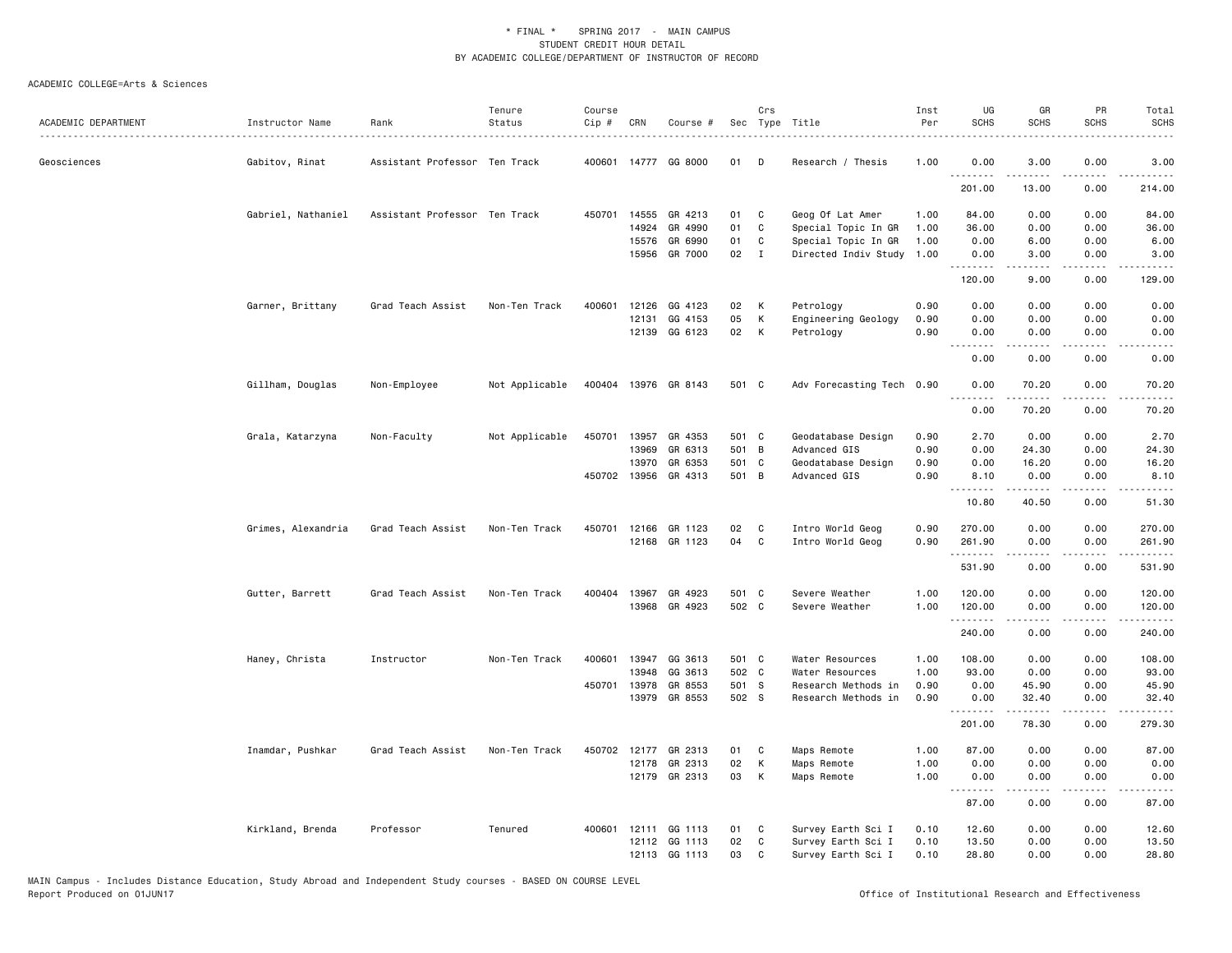|                     |                                        |                               | Tenure        | Course |       |                      |       | Crs          |                           | Inst | UG               | GR                                                                                                                                                            | PR                                          | Total                                                                                                                               |
|---------------------|----------------------------------------|-------------------------------|---------------|--------|-------|----------------------|-------|--------------|---------------------------|------|------------------|---------------------------------------------------------------------------------------------------------------------------------------------------------------|---------------------------------------------|-------------------------------------------------------------------------------------------------------------------------------------|
| ACADEMIC DEPARTMENT | Instructor Name                        | Rank                          | Status        | Cip #  | CRN   | Course #             | Sec   |              | Type Title                | Per  | <b>SCHS</b>      | <b>SCHS</b>                                                                                                                                                   | <b>SCHS</b>                                 | SCHS<br>.                                                                                                                           |
|                     |                                        |                               |               |        |       |                      |       |              | .                         |      |                  |                                                                                                                                                               |                                             |                                                                                                                                     |
| Geosciences         | Kirkland, Brenda                       | Professor                     | Tenured       | 400601 |       | 12115 GG 1113        | 05    | C            | Survey Earth Sci I        | 0.10 | 28,20            | 0.00                                                                                                                                                          | 0.00                                        | 28.20                                                                                                                               |
|                     |                                        |                               |               |        | 12117 | GG 1121              | 01    | L.           | Earth Science II Lab      | 0.10 | 1.30             | 0.00                                                                                                                                                          | 0.00                                        | 1.30                                                                                                                                |
|                     |                                        |                               |               |        |       | 12118 GG 1121        | H01 L |              | Earth Science II Lab      | 0.10 | 0.10             | 0.00                                                                                                                                                          | 0.00                                        | 0.10                                                                                                                                |
|                     |                                        |                               |               |        | 12119 | GG 1123              | 01    | C            | Survey Earth Sci II       | 0.10 | 9.90             | 0.00                                                                                                                                                          | 0.00                                        | 9.90                                                                                                                                |
|                     |                                        |                               |               |        | 12120 | GG 1123              |       | HO1 C        | Hon Survey Earth Sci      | 0.10 | 0.90             | 0.00                                                                                                                                                          | 0.00                                        | 0.90                                                                                                                                |
|                     |                                        |                               |               |        | 12133 | GG 4413              | 01    | C            | Structural Geology        | 1.00 | 27.00            | 0.00                                                                                                                                                          | 0.00                                        | 27.00                                                                                                                               |
|                     |                                        |                               |               |        | 12134 | GG 4413              | 02    | K            | Structural Geology        | 0.10 | 0.00             | 0.00                                                                                                                                                          | 0.00                                        | 0.00                                                                                                                                |
|                     |                                        |                               |               |        | 12146 | GG 6413              | 01    | C            | Structural Geology        | 1.00 | 0.00             | 6.00                                                                                                                                                          | 0.00                                        | 6.00                                                                                                                                |
|                     |                                        |                               |               |        | 12147 | GG 6413              | 02    | К            | Structural Geology        | 0.10 | 0.00             | 0.00                                                                                                                                                          | 0.00                                        | 0.00                                                                                                                                |
|                     |                                        |                               |               |        | 14551 | GG 1113              | 06    | $\mathtt{C}$ | Survey Earth Sci I        | 0.10 | 13.50            | 0.00                                                                                                                                                          | 0.00                                        | 13.50                                                                                                                               |
|                     |                                        |                               |               |        | 14780 | GG 9000              | 03    | D            | Research/Dissertatio      | 1.00 | 0.00             | 13.00                                                                                                                                                         | 0.00                                        | 13.00                                                                                                                               |
|                     |                                        |                               |               |        | 14782 | GG 8000              | 03    | D            | Research / Thesis         | 1.00 | 0.00             | 3.00                                                                                                                                                          | 0.00                                        | 3.00                                                                                                                                |
|                     |                                        |                               |               |        | 15790 | GG 7000              | 02    | I            | Directed Indiv Study      | 1.00 | 0.00             | 18.00                                                                                                                                                         | 0.00                                        | 18.00                                                                                                                               |
|                     |                                        |                               |               |        | 16296 | GG 7000              | 03    | $\mathbf{I}$ | Directed Indiv Study      | 1.00 | 0.00             | 3.00                                                                                                                                                          | 0.00                                        | 3.00                                                                                                                                |
|                     |                                        |                               |               |        | 16297 | GG 7000              | 04    | $\mathbf{I}$ | Directed Indiv Study 1.00 |      | 0.00             | 3.00                                                                                                                                                          | 0.00                                        | 3.00                                                                                                                                |
|                     |                                        |                               |               |        | 16298 | GG 7000              | 05    | $\mathbf{I}$ | Directed Indiv Study 1.00 |      | 0.00             | 3.00                                                                                                                                                          | 0.00                                        | 3.00                                                                                                                                |
|                     |                                        |                               |               |        | 16299 | GG 4000              | 01    | $\mathbf{I}$ | Directed Indiv Study 1.00 |      | 3.00             | 0.00                                                                                                                                                          | 0.00                                        | 3.00                                                                                                                                |
|                     |                                        |                               |               |        | 16673 | GG 7000              | 06    | $\mathbf{I}$ | Directed Indiv Study 1.00 |      | 0.00             | 3.00                                                                                                                                                          | 0.00                                        | 3.00                                                                                                                                |
|                     |                                        |                               |               |        |       |                      |       |              |                           |      | .<br>138.80      | .<br>52.00                                                                                                                                                    | $\sim$ $\sim$ $\sim$ $\sim$<br>0.00         | $\sim$ $\sim$ $\sim$ $\sim$ $\sim$<br>190.80                                                                                        |
|                     | Lalk, Sarah                            | Instructor                    | Non-Ten Track | 231303 |       | 12132 GG 4333        | 01    | C            | Geowriting                | 1.00 | 69.00            | 0.00                                                                                                                                                          | 0.00                                        | 69.00                                                                                                                               |
|                     |                                        |                               |               | 450701 | 12174 | GR 2013              | 01    | $\mathbb{C}$ | Cultural Geography        | 1.00 | 87.00            | 0.00                                                                                                                                                          | 0.00                                        | 87.00                                                                                                                               |
|                     |                                        |                               |               |        | 13952 | GR 1123              | 501 C |              | Intro World Geog          | 1.00 | 117.00           | 0.00                                                                                                                                                          | 0.00                                        | 117.00                                                                                                                              |
|                     |                                        |                               |               |        |       | 13953 GR 1123        | 502 C |              | Intro World Geog          | 1.00 | 84.00            | 0.00                                                                                                                                                          | 0.00                                        | 84.00                                                                                                                               |
|                     |                                        |                               |               |        |       |                      |       |              |                           |      | .<br>357.00      | 0.00                                                                                                                                                          | 0.00                                        | $\frac{1}{2} \left( \frac{1}{2} \right) \left( \frac{1}{2} \right) \left( \frac{1}{2} \right) \left( \frac{1}{2} \right)$<br>357.00 |
|                     | Lussenden, Holly                       | Grad Teach Assist             | Non-Ten Track |        |       | 400404 12172 GR 1603 | 01    | C            | Intro To Meteorology 1.00 |      | 132.00           | 0.00                                                                                                                                                          | 0.00                                        | 132.00                                                                                                                              |
|                     |                                        |                               |               |        |       | 13973 GR 8123        | 501 C |              | Met II: Fore and St 0.90  |      | 0.00             | 70.20                                                                                                                                                         | 0.00<br>$\omega$ $\omega$ $\omega$ $\omega$ | 70.20                                                                                                                               |
|                     |                                        |                               |               |        |       |                      |       |              |                           |      | .<br>132.00      | $\frac{1}{2} \left( \frac{1}{2} \right) \left( \frac{1}{2} \right) \left( \frac{1}{2} \right) \left( \frac{1}{2} \right) \left( \frac{1}{2} \right)$<br>70.20 | 0.00                                        | .<br>202.20                                                                                                                         |
|                     | Manalilkada Sasidhar Grad Teach Assist |                               | Non-Ten Track | 400601 |       | 12117 GG 1121        | 01 L  |              | Earth Science II Lab 0.90 |      | 11.70            | 0.00                                                                                                                                                          | 0.00                                        | 11.70                                                                                                                               |
|                     |                                        |                               |               |        |       | 12118 GG 1121        | H01 L |              | Earth Science II Lab      | 0.90 | 0.90             | 0.00                                                                                                                                                          | 0.00                                        | 0.90                                                                                                                                |
|                     |                                        |                               |               |        |       | 12119 GG 1123        | 01    | $\mathbf{C}$ | Survey Earth Sci II       | 0.90 | 89.10            | 0.00                                                                                                                                                          | 0.00                                        | 89.10                                                                                                                               |
|                     |                                        |                               |               |        |       | 12120 GG 1123        | HO1 C |              | Hon Survey Earth Sci 0.90 |      | 8.10<br><u>.</u> | 0.00                                                                                                                                                          | 0.00<br>$\sim$ $\sim$ $\sim$ $\sim$         | 8.10<br>المستوطن                                                                                                                    |
|                     |                                        |                               |               |        |       |                      |       |              |                           |      | 109.80           | 0.00                                                                                                                                                          | 0.00                                        | 109.80                                                                                                                              |
|                     | Meng, Qingmin                          | Assistant Professor Ten Track |               |        |       | 450701 12186 GR 4353 | 01    | C            | Geodatabase Design        | 1.00 | 36.00            | 0.00                                                                                                                                                          | 0.00                                        | 36.00                                                                                                                               |
|                     |                                        |                               |               |        | 12208 | GR 6353              | 01    | C            | Geodatabase Design        | 1.00 | 0.00             | 21.00                                                                                                                                                         | 0.00                                        | 21.00                                                                                                                               |
|                     |                                        |                               |               |        | 12209 | GR 6363              | 01    | В            | GIS Programming           | 1.00 | 0.00             | 21.00                                                                                                                                                         | 0.00                                        | 21.00                                                                                                                               |
|                     |                                        |                               |               |        | 13957 | GR 4353              | 501   | $\mathbf{C}$ | Geodatabase Design        | 0.10 | 0.30             | 0.00                                                                                                                                                          | 0.00                                        | 0.30                                                                                                                                |
|                     |                                        |                               |               |        | 13970 | GR 6353              | 501 C |              | Geodatabase Design        | 0.10 | 0.00             | 1.80                                                                                                                                                          | 0.00                                        | 1.80                                                                                                                                |
|                     |                                        |                               |               |        | 14797 | GR 9000              | 05    | D            | Research/Dissertatio      | 1.00 | 0.00             | 8.00                                                                                                                                                          | 0.00                                        | 8.00                                                                                                                                |
|                     |                                        |                               |               |        |       | 450702 12187 GR 4363 | 01    | B            | GIS Programming           | 1.00 | 39.00            | 0.00                                                                                                                                                          | 0.00                                        | 39.00                                                                                                                               |
|                     |                                        |                               |               |        |       |                      |       |              |                           |      | .<br>75.30       | .<br>51.80                                                                                                                                                    | .<br>0.00                                   | .<br>127.10                                                                                                                         |
|                     | Mercer, Andrew                         | Associate Professor Tenured   |               | 400401 | 12223 | GR 8453              | 01    | C            | Quant Analysis Climo 1.00 |      | 0.00             | 45.00                                                                                                                                                         | 0.00                                        | 45.00                                                                                                                               |
|                     |                                        |                               |               | 400404 | 12196 | GR 4623              | 01    | C            | Physical Meteorology      | 1.00 | 99.00            | 0.00                                                                                                                                                          | 0.00                                        | 99.00                                                                                                                               |
|                     |                                        |                               |               |        |       | 450701 12217 GR 6623 | 01    | C            | Physical Meteorology 1.00 |      | 0.00             | 12.00                                                                                                                                                         | 0.00                                        | 12.00                                                                                                                               |
|                     |                                        |                               |               |        | 14794 | GR 9000              | 04    | D            | Research/Dissertatio 1.00 |      | 0.00             | 7.00                                                                                                                                                          | 0.00                                        | 7.00                                                                                                                                |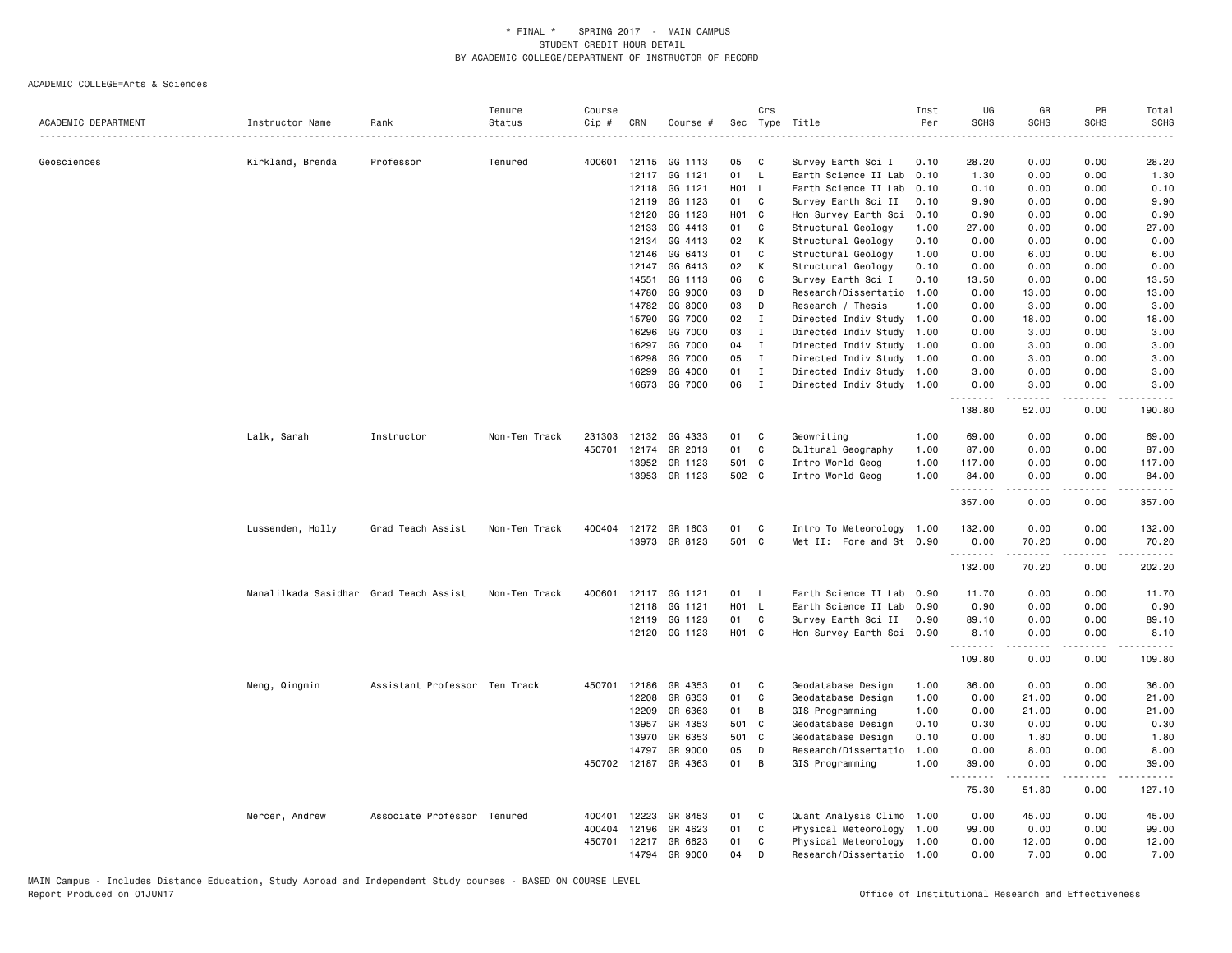|                     |                    |                                   | Tenure        | Course |              |               |       | Crs            |                           | Inst | UG                 | GR          | PR              | Total                                                                                                                             |
|---------------------|--------------------|-----------------------------------|---------------|--------|--------------|---------------|-------|----------------|---------------------------|------|--------------------|-------------|-----------------|-----------------------------------------------------------------------------------------------------------------------------------|
| ACADEMIC DEPARTMENT | Instructor Name    | Rank                              | Status        | Cip #  | CRN          | Course #      |       | Sec Type Title |                           | Per  | <b>SCHS</b>        | <b>SCHS</b> | <b>SCHS</b>     | <b>SCHS</b>                                                                                                                       |
| Geosciences         | Mercer, Andrew     | Associate Professor Tenured       |               |        | 450701 14796 | GR 8000       | 04    | D              | Research / Thesis         | 1.00 | 0.00               | 6.00        | 0.00            | 6.00                                                                                                                              |
|                     |                    |                                   |               |        | 15963        | GR 7000       | 03    | $\mathbf{I}$   | Directed Indiv Study 1.00 |      | 0.00               | 3.00        | 0.00            | 3.00                                                                                                                              |
|                     |                    |                                   |               |        |              |               |       |                |                           |      | .<br>99.00         | .<br>73.00  | .<br>0.00       | .<br>172.00                                                                                                                       |
|                     | Millard, Craig     | Grad Teach Assist                 | Non-Ten Track | 400601 |              | 12113 GG 1113 | 03    | C              | Survey Earth Sci I        | 0.90 | 259.20             | 0.00        | 0.00            | 259.20                                                                                                                            |
|                     |                    |                                   |               |        | 12134        | GG 4413       | 02    | K              | Structural Geology        | 0.90 | 0.00               | 0.00        | 0.00            | 0.00                                                                                                                              |
|                     |                    |                                   |               |        |              | 12147 GG 6413 | 02    | K              | Structural Geology        | 0.90 | 0.00               | 0.00        | 0.00            | 0.00                                                                                                                              |
|                     |                    |                                   |               |        |              |               |       |                |                           |      | <u>.</u><br>259.20 | 0.00        | 0.00            | .<br>259.20                                                                                                                       |
|                     | Moe Hoffman, Amy   | Instructor                        | Non-Ten Track | 400601 | 12098        | GG 1111       | 01    | - L            | Earth Science I Lab       | 1.00 | 32.00              | 0.00        | 0.00            | 32.00                                                                                                                             |
|                     |                    |                                   |               |        | 12099        | GG 1111       | 02    | <b>L</b>       | Earth Science I Lab       | 1.00 | 31.00              | 0.00        | 0.00            | 31.00                                                                                                                             |
|                     |                    |                                   |               |        | 12100        | GG 1111       | 03    | <b>L</b>       | Earth Science I Lab       | 1.00 | 27.00              | 0.00        | 0.00            | 27.00                                                                                                                             |
|                     |                    |                                   |               |        | 12101        | GG 1111       | 04    | - L            | Earth Science I Lab       | 1.00 | 10.00              | 0.00        | 0.00            | 10.00                                                                                                                             |
|                     |                    |                                   |               |        | 12102        | GG 1111       | 05    | L.             | Earth Science I Lab       | 1.00 | 35.00              | 0.00        | 0.00            | 35.00                                                                                                                             |
|                     |                    |                                   |               |        | 12103        | GG 1111       | 06    | <b>L</b>       | Earth Science I Lab       | 1.00 | 33.00              | 0.00        | 0.00            | 33.00                                                                                                                             |
|                     |                    |                                   |               |        | 12104        | GG 1111       | 07    | $\mathsf{L}$   | Earth Science I Lab       | 1.00 | 25.00              | 0.00        | 0.00            | 25.00                                                                                                                             |
|                     |                    |                                   |               |        | 12106        | GG 1111       | 09    | <b>L</b>       | Earth Science I Lab       | 1.00 | 32.00              | 0.00        | 0.00            | 32.00                                                                                                                             |
|                     |                    |                                   |               |        | 12107        | GG 1111       | 10    | $\mathsf{L}$   | Earth Science I Lab       | 1.00 | 33.00              | 0.00        | 0.00            | 33.00                                                                                                                             |
|                     |                    |                                   |               |        | 12108        | GG 1111       | 11    | <b>L</b>       | Earth Science I Lab       | 1.00 | 7.00               | 0.00        | 0.00            | 7.00                                                                                                                              |
|                     |                    |                                   |               |        | 12109        | GG 1111       | 12    | - L            | Earth Science I Lab       | 1.00 | 28.00              | 0.00        | 0.00            | 28.00                                                                                                                             |
|                     |                    |                                   |               |        | 13944        | GG 1111       | 501 L |                | Earth Science I Lab       | 1.00 | 27.00              | 0.00        | 0.00            | 27.00                                                                                                                             |
|                     |                    |                                   |               |        |              | 13945 GG 1113 | 501 C |                | Survey Earth Sci I        | 1.00 | 81.00              | 0.00        | 0.00            | 81.00                                                                                                                             |
|                     |                    |                                   |               |        |              |               |       |                |                           |      | .<br>401.00        | .<br>0.00   | د د د د<br>0.00 | .<br>401.00                                                                                                                       |
|                     |                    |                                   |               |        |              |               |       |                |                           |      |                    |             |                 |                                                                                                                                   |
|                     | Morris, John       | Instructor                        | Non-Ten Track | 450701 | 12203        | GR 6303       | 02    | К              | Principles of GIS         | 0.20 | 0.00               | 0.00        | 0.00            | 0.00                                                                                                                              |
|                     |                    |                                   |               |        | 12204        | GR 6303       | 03    | К              | Principles of GIS         | 0.20 | 0.00               | 0.00        | 0.00            | 0.00                                                                                                                              |
|                     |                    |                                   |               |        | 12206        | GR 6303       | 05    | К              | Principles of GIS         | 0.20 | 0.00               | 0.00        | 0.00            | 0.00                                                                                                                              |
|                     |                    |                                   |               |        | 450702 12181 | GR 4303       | 02    | K              | Principles of GIS         | 0.20 | 0.00               | 0.00        | 0.00            | 0.00                                                                                                                              |
|                     |                    |                                   |               |        | 12182        | GR 4303       | 03    | К              | Principles of GIS         | 0.20 | 0.00               | 0.00        | 0.00            | 0.00                                                                                                                              |
|                     |                    |                                   |               |        | 12183        | GR 4303       | 04    | К              | Principles of GIS         | 0.20 | 0.00               | 0.00        | 0.00            | 0.00                                                                                                                              |
|                     |                    |                                   |               |        |              | 12184 GR 4303 | 05    | K              | Principles of GIS         | 0.20 | 0.00<br><u>.</u>   | 0.00<br>.   | 0.00<br>.       | 0.00<br>$\frac{1}{2} \left( \frac{1}{2} \right) \left( \frac{1}{2} \right) \left( \frac{1}{2} \right) \left( \frac{1}{2} \right)$ |
|                     |                    |                                   |               |        |              |               |       |                |                           |      | 0.00               | 0.00        | 0.00            | 0.00                                                                                                                              |
|                     | Muir, Jennifer     | Lecturer                          | Non-Ten Track | 400601 |              | 13946 GG 1113 | 502 C |                | Survey Earth Sci I        | 1.00 | 42.00<br><u>.</u>  | 0.00<br>.   | 0.00<br>.       | 42.00<br>د د د د د                                                                                                                |
|                     |                    |                                   |               |        |              |               |       |                |                           |      | 42.00              | 0.00        | 0.00            | 42.00                                                                                                                             |
|                     | Nagel, Athena      | Clinical Assist Pro Non-Ten Track |               | 400601 | 13949        | GG 6103       | 501 C |                | GeologyI Processes & 1.00 |      | 0.00               | 66.00       | 0.00            | 66.00                                                                                                                             |
|                     |                    |                                   |               |        | 13950        | GG 6103       | 502 C |                | GeologyI Processes &      | 1.00 | 0.00               | 3.00        | 0.00            | 3.00                                                                                                                              |
|                     |                    |                                   |               | 450701 | 13963        | GR 4813       | 501 C |                | Natural Hazards           | 1.00 | 90.00              | 0.00        | 0.00            | 90.00                                                                                                                             |
|                     |                    |                                   |               |        | 13964        | GR 4813       | 502 C |                | Natural Hazards           | 1.00 | 84.00              | 0.00        | 0.00            | 84.00                                                                                                                             |
|                     |                    |                                   |               |        | 13965        | GR 4813       | 503 C |                | Natural Hazards           | 1.00 | 33.00<br>.         | 0.00        | 0.00            | 33.00                                                                                                                             |
|                     |                    |                                   |               |        |              |               |       |                |                           |      | 207.00             | 69.00       | 0.00            | 276.00                                                                                                                            |
|                     | Nordstrom, Gregory | Instructor                        | Non-Ten Track | 400404 | 12188        | GR 4432       | 01    | B              | Wx Forecasting II         | 1.00 | 22.00              | 0.00        | 0.00            | 22.00                                                                                                                             |
|                     |                    |                                   |               |        | 13954        | GR 1603       | 501 C |                | Intro To Meteorology 1.00 |      | 93.00              | 0.00        | 0.00            | 93.00                                                                                                                             |
|                     |                    |                                   |               |        | 13955        | GR 1603       | 502 C |                | Intro To Meteorology 1.00 |      | 84.00              | 0.00        | 0.00            | 84.00                                                                                                                             |
|                     |                    |                                   |               |        | 13958        | GR 4443       | 501 C |                | Weather Prediction I 1.00 |      | 111.00             | 0.00        | 0.00            | 111.00                                                                                                                            |
|                     |                    |                                   |               |        | 13959        | GR 4443       | 502 C |                | Weather Prediction I 1.00 |      | 93.00              | 0.00        | 0.00            | 93.00                                                                                                                             |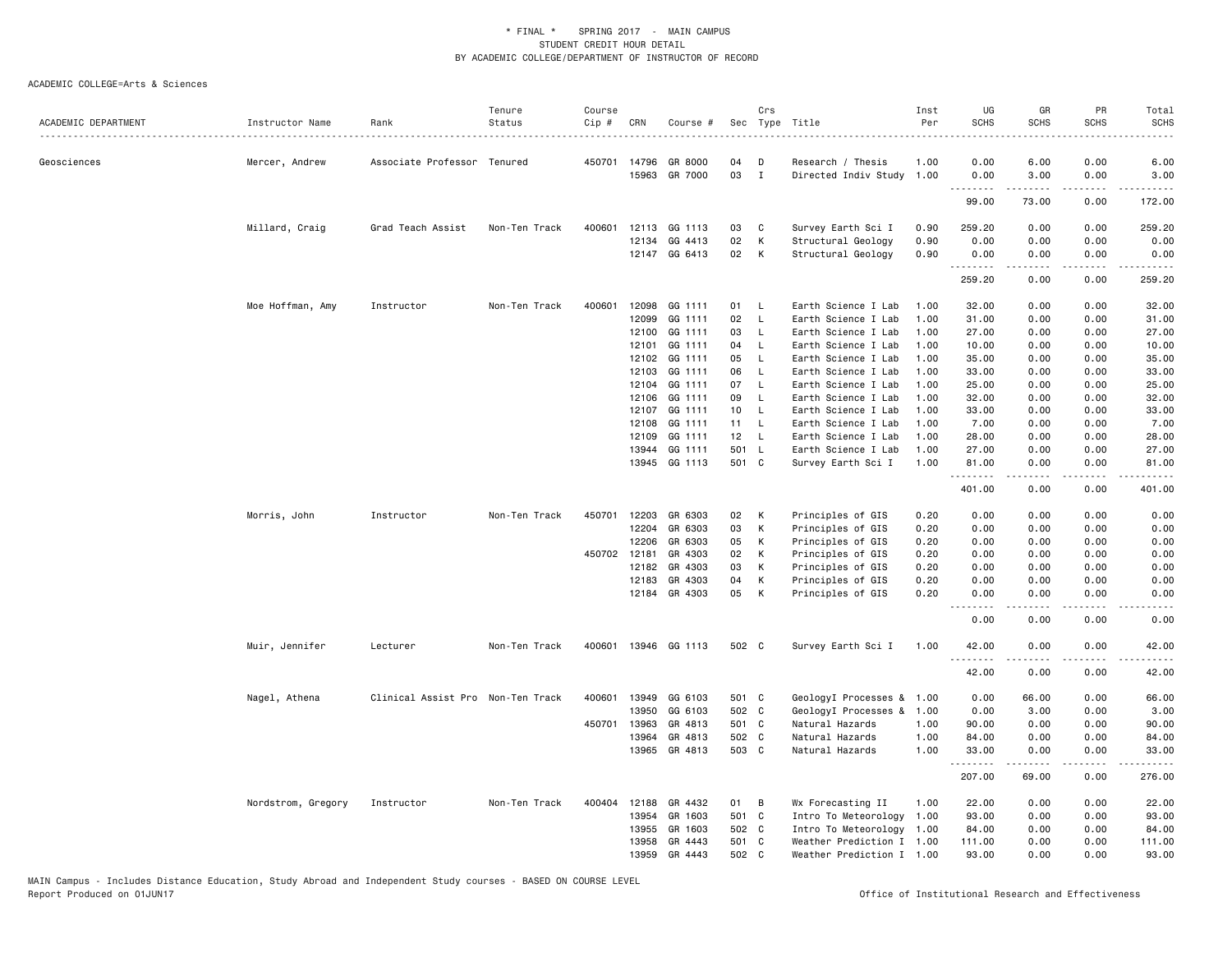| ACADEMIC DEPARTMENT | Instructor Name     | Rank                                             | Tenure<br>Status | Course<br>Cip # | CRN          | Course #      |       | Crs          | Sec Type Title            | Inst<br>Per | UG<br><b>SCHS</b> | GR<br><b>SCHS</b>  | PR<br><b>SCHS</b> | Total<br><b>SCHS</b>    |
|---------------------|---------------------|--------------------------------------------------|------------------|-----------------|--------------|---------------|-------|--------------|---------------------------|-------------|-------------------|--------------------|-------------------|-------------------------|
|                     |                     |                                                  |                  |                 |              |               |       |              |                           |             |                   |                    |                   | .                       |
|                     |                     |                                                  |                  |                 |              |               |       |              |                           |             | 403.00            | 0.00               | 0.00              | 403.00                  |
| Geosciences         | Nunley, Christopher | Grad Teach Assist                                | Non-Ten Track    | 450701          |              | 12165 GR 1123 | 01    | C            | Intro World Geog          | 0.90        | 270.00            | 0.00               | 0.00              | 270.00                  |
|                     |                     |                                                  |                  |                 |              | 12167 GR 1123 | 03    | C            | Intro World Geog          | 0.90        | 267.30<br>.       | 0.00<br><u>.</u>   | 0.00<br>.         | 267.30<br>.             |
|                     |                     |                                                  |                  |                 |              |               |       |              |                           |             | 537.30            | 0.00               | 0.00              | 537.30                  |
|                     | Paul, Varun         | Assistant Professor Ten Track                    |                  | 400601          | 12127        | GG 4153       | 01    | C            | Engineering Geology       | 1.00        | 168.00            | 0.00               | 0.00              | 168.00                  |
|                     |                     |                                                  |                  |                 | 12128        | GG 4153       | 02    | K            | Engineering Geology       | 0.10        | 0.00              | 0.00               | 0.00              | 0.00                    |
|                     |                     |                                                  |                  |                 | 12130        | GG 4153       | 04    | К            | Engineering Geology       | 0.10        | 0.00              | 0.00               | 0.00              | 0.00                    |
|                     |                     |                                                  |                  |                 |              | 12131 GG 4153 | 05    | K            | Engineering Geology       | 0.10        | 0.00<br>.         | 0.00<br>.          | 0.00<br>.         | 0.00<br>.               |
|                     |                     |                                                  |                  |                 |              |               |       |              |                           |             | 168.00            | 0.00               | 0.00              | 168.00                  |
|                     | Rodgers, John       | Professor                                        | Tenured          | 400601          | 12136        | GG 4523       | 01    | C            | Coastal Environments      | 1.00        | 135.00            | 0.00               | 0.00              | 135.00                  |
|                     |                     |                                                  |                  | 450701          | 12165        | GR 1123       | 01    | C            | Intro World Geog          | 0.10        | 30.00             | 0.00               | 0.00              | 30.00                   |
|                     |                     |                                                  |                  |                 | 12166        | GR 1123       | 02    | C            | Intro World Geog          | 0.10        | 30.00             | 0.00               | 0.00              | 30.00                   |
|                     |                     |                                                  |                  |                 | 12167        | GR 1123       | 03    | C            | Intro World Geog          | 0.10        | 29.70             | 0.00               | 0.00              | 29.70                   |
|                     |                     |                                                  |                  |                 | 12168        | GR 1123       | 04    | C            | Intro World Geog          | 0.10        | 29.10             | 0.00               | 0.00              | 29.10                   |
|                     |                     |                                                  |                  |                 | 12169        | GR 1123       | 05    | C            | Intro World Geog          | 0.10        | 30.00             | 0.00               | 0.00              | 30.00                   |
|                     |                     |                                                  |                  |                 | 12170        | GR 1123       | 06    | C            | Intro World Geog          | 0.10        | 27.90             | 0.00               | 0.00              | 27.90                   |
|                     |                     |                                                  |                  |                 | 12198        | GR 4813       | 01    | C            | Natural Hazards           | 1.00        | 153.00            | 0.00               | 0.00              | 153.00                  |
|                     |                     |                                                  |                  |                 | 12219        | GR 6813       | 01    | C            | Natural Hazards           | 1.00        | 0.00              | 9.00               | 0.00              | 9.00                    |
|                     |                     |                                                  |                  |                 | 14791        | GR 9000       | 02    | D            | Research/Dissertatio      | 1.00        | 0.00              | 6.00               | 0.00              | 6.00                    |
|                     |                     |                                                  |                  |                 |              | 14792 GR 8000 | 02    | D            | Research / Thesis         | 1.00        | 0.00<br><u>.</u>  | 19.00<br>-----     | 0.00<br>.         | 19.00<br>.              |
|                     |                     |                                                  |                  |                 |              |               |       |              |                           |             | 464.70            | 34.00              | 0.00              | 498.70                  |
|                     | Schmitz, Darrel     | Professor                                        | Tenured          | 400601          | 12124        | GG 4063       | 01    | C            | Dev of Fossil Fuel R 1.00 |             | 87.00             | 0.00               | 0.00              | 87.00                   |
|                     |                     |                                                  |                  |                 | 12137        | GG 6063       | 01    | $\mathbf c$  | Dev of Fossil Fuel R      | 1.00        | 0.00              | 3.00               | 0.00              | 3.00                    |
|                     |                     |                                                  |                  |                 | 14553        | GG 4623       | 01    | C            | Chem Hydrogeology         | 1.00        | 27.00             | 0.00               | 0.00              | 27.00                   |
|                     |                     |                                                  |                  |                 | 14554        | GG 6623       | 01    | C            | Chem Hydrogeology         | 1.00        | 0.00              | 3.00               | 0.00              | 3.00                    |
|                     |                     |                                                  |                  |                 | 14783        | GG 9000       | 04    | D            | Research/Dissertatio 1.00 |             | 0.00              | 9.00               | 0.00              | 9.00                    |
|                     |                     |                                                  |                  |                 | 14784        | GG 8000       | 04    | D            | Research / Thesis         | 1.00        | 0.00              | 12.00              | 0.00              | 12.00                   |
|                     |                     |                                                  |                  |                 |              | 15753 GG 7000 | 01    | $\mathbf{I}$ | Directed Indiv Study      | 1.00        | 0.00<br>.         | 3.00               | 0.00<br>.         | 3.00<br>.               |
|                     |                     |                                                  |                  |                 |              |               |       |              |                           |             | 114.00            | 30.00              | 0.00              | 144.00                  |
|                     |                     | Sherman-Morris, Kath Associate Professor Tenured |                  |                 | 400401 13981 | GR 8833       | 501 C |              | Weather & Society         | 1.00        | 0.00              | 57.00              | 0.00              | 57.00                   |
|                     |                     |                                                  |                  |                 | 13982        | GR 8833       | 502 C |              | Weather & Society         | 1.00        | 0.00              | 63.00              | 0.00              | 63.00                   |
|                     |                     |                                                  |                  | 400404          | 13960        | GR 4640       | 501 E |              | Met Internship            | 1.00        | 8.00              | 0.00               | 0.00              | 8.00                    |
|                     |                     |                                                  |                  | 450701          | 13978        | GR 8553       | 501 S |              | Research Methods in       | 0.10        | 0.00              | 5.10               | 0.00              | 5.10                    |
|                     |                     |                                                  |                  |                 | 13979        | GR 8553       | 502 S |              | Research Methods in       | 0.10        | 0.00              | 3.60               | 0.00              | 3.60                    |
|                     |                     |                                                  |                  |                 | 15813        | GR 9000       | 07    | D            | Research/Dissertatio      | 1.00        | 0.00              | 17.00              | 0.00              | 17.00                   |
|                     |                     |                                                  |                  |                 |              | 16657 GR 4000 | 502 I |              | Directed Indiv Study 1.00 |             | 1.00              | 0.00               | 0.00              | 1.00                    |
|                     |                     |                                                  |                  |                 |              |               |       |              |                           |             | <u>.</u><br>9.00  | <u>.</u><br>145.70 | .<br>0.00         | $- - - - - -$<br>154.70 |
|                     | Singh, Shatrughan   | Grad Teach Assist                                | Non-Ten Track    | 450701          |              | 12169 GR 1123 | 05    | C            | Intro World Geog          | 0.90        | 270.00            | 0.00               | 0.00              | 270.00                  |
|                     |                     |                                                  |                  |                 | 12170        | GR 1123       | 06    | C            | Intro World Geog          | 0.90        | 251.10            | 0.00               | 0.00              | 251.10                  |
|                     |                     |                                                  |                  |                 |              |               |       |              |                           |             | .<br>521.10       | <b>.</b><br>0.00   | .<br>0.00         | .<br>521.10             |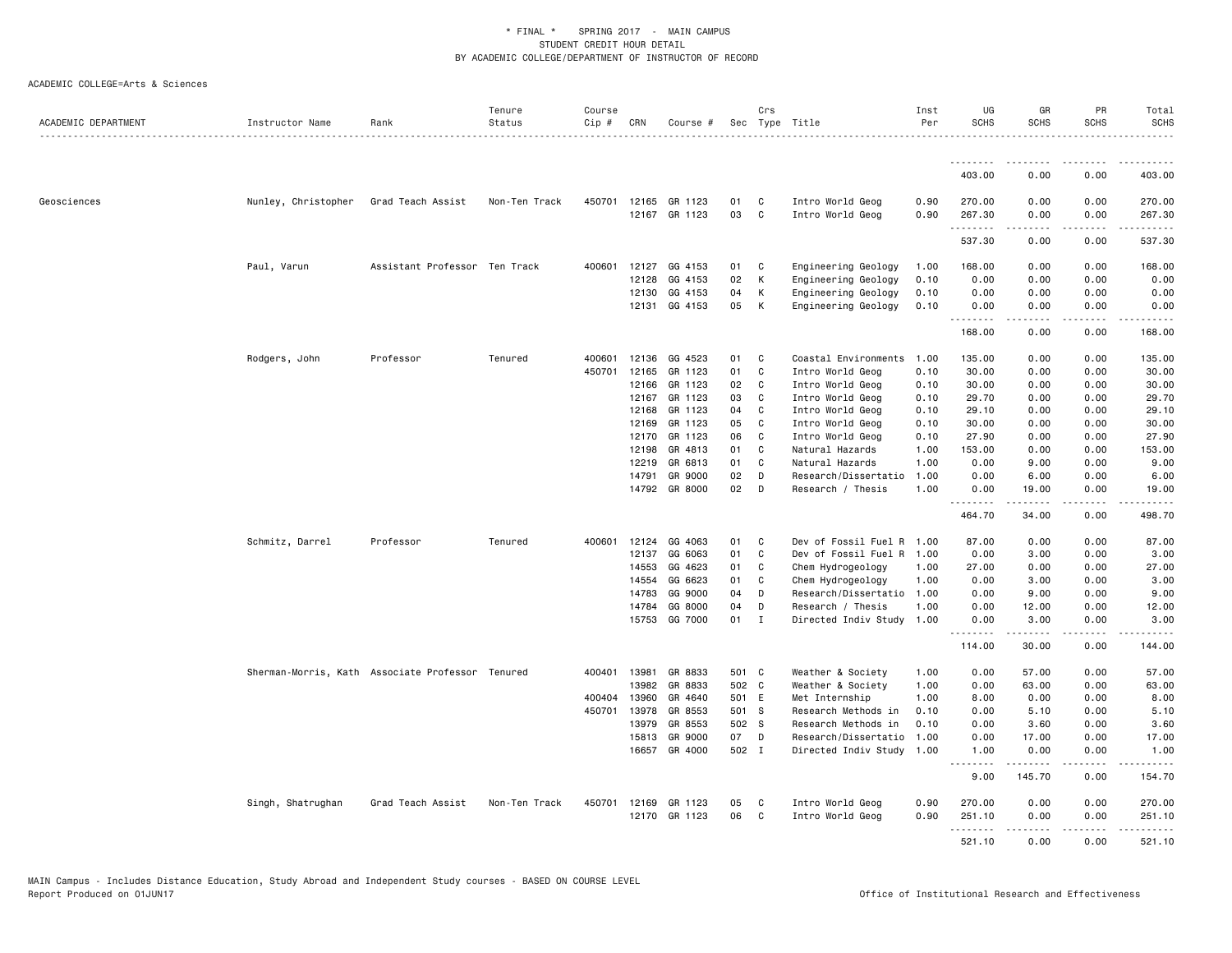|                                                     |                               |                               | Tenure        | Course |       |               |        | Crs          |                           | Inst | UG                  | GR                  | PR                | Total                 |
|-----------------------------------------------------|-------------------------------|-------------------------------|---------------|--------|-------|---------------|--------|--------------|---------------------------|------|---------------------|---------------------|-------------------|-----------------------|
| ACADEMIC DEPARTMENT                                 | Instructor Name               | Rank                          | Status        | Cip #  | CRN   | Course #      |        |              | Sec Type Title            | Per  | <b>SCHS</b>         | <b>SCHS</b>         | <b>SCHS</b>       | SCHS                  |
| Geosciences                                         | Skarke, Adam                  | Assistant Professor Ten Track |               | 400601 |       | 12135 GG 4443 | 01     | $\mathbf{C}$ | Prin Sed Dep II           | 1.00 | 18.00               | 0.00                | 0.00              | 18.00                 |
|                                                     |                               |                               |               |        |       | 12151 GG 8561 | 02     | - S          | Geoscience Seminar        | 1.00 | 0.00                | 20.00               | 0.00              | 20.00                 |
|                                                     |                               |                               |               |        |       | 12152 GG 8572 | 01     | - S          | Geologic Lit              | 1.00 | 0.00                | 40.00               | 0.00              | 40.00                 |
|                                                     |                               |                               |               |        |       | 14778 GG 9000 | 02     | D            | Research/Dissertatio      | 1.00 | 0.00                | 6.00                | 0.00              | 6.00                  |
|                                                     |                               |                               |               |        |       | 14779 GG 8000 | 02     | D            | Research / Thesis         | 1.00 | 0.00                | 3.00                | 0.00              | 3.00                  |
|                                                     |                               |                               |               |        |       |               |        |              |                           |      | --------<br>18.00   | .<br>69.00          | $\cdots$<br>0.00  | 87.00                 |
|                                                     | Testa, Maurice                | Grad Teach Assist             | Non-Ten Track | 400601 | 12121 | GG 1133       | 01     | - C          | Planetary Geology         | 1.00 | 93.00               | 0.00                | 0.00              | 93.00                 |
|                                                     |                               |                               |               |        |       | 14551 GG 1113 | 06     | C.           | Survey Earth Sci I        | 0.90 | 121.50              | 0.00                | 0.00              | 121.50                |
|                                                     |                               |                               |               |        |       |               |        |              |                           |      | 214.50              | 0.00                | 0.00              | 214.50                |
|                                                     | Williams, Christophe Lecturer |                               | Non-Ten Track | 400404 |       | 13975 GR 8133 | 501 C  |              | Foundations Forecast 0.90 |      | 0.00                | 62.10               | 0.00              | 62.10                 |
|                                                     |                               |                               |               |        |       |               |        |              |                           |      | --------<br>0.00    | 62.10               | .<br>0.00         | 62.10                 |
|                                                     | Wood, Kimberly                | Assistant Professor Ten Track |               | 450701 |       | 14879 GR 8000 | 07     | D            | Research / Thesis         | 1.00 | 0.00                | 3.00                | 0.00              | 3.00                  |
|                                                     |                               |                               |               |        | 15277 | GR 4990       | 02     | B            | Special Topic In GR       | 1.00 | 66.00               | 0.00                | 0.00              | 66.00                 |
|                                                     |                               |                               |               |        |       | 15278 GR 6990 | 02     | B            | Special Topic In GR       | 1.00 | 0.00                | 6.00                | 0.00              | 6.00                  |
|                                                     |                               |                               |               |        | 15689 | GR 8990       | 01     | C            | Special Topic In GR       | 1.00 | 0.00                | 9.00                | 0.00              | 9.00                  |
|                                                     |                               |                               |               |        |       | 16477 GR 4000 | $01$ I |              | Directed Indiv Study 1.00 |      | 1.00                | 0.00                | 0.00              | 1.00                  |
|                                                     |                               |                               |               |        |       |               |        |              |                           |      | 67.00               | 18.00               | 0.00              | 85.00                 |
| ====================================<br>Geosciences |                               |                               |               |        |       |               |        |              |                           |      | ========<br>7393.00 | ========<br>1312,00 | ---------<br>0.00 | ==========<br>8705.00 |
| =====================================               |                               |                               |               |        |       |               |        |              |                           |      | =======             | ========            | ========          | ==========            |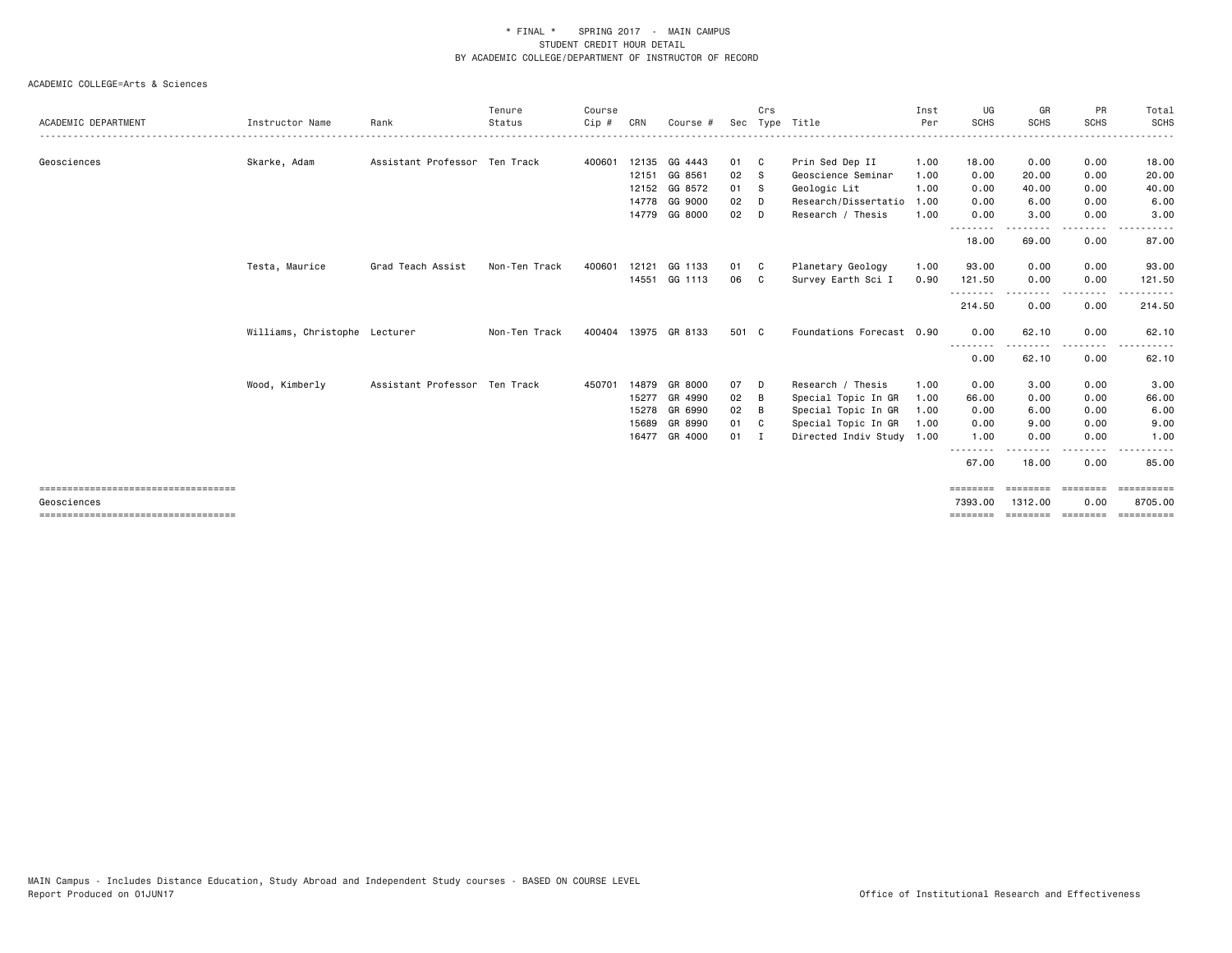|                     |                  |                                   | Tenure         | Course       |                |                      |          | Crs               |                                                        | Inst | UG                      | GR            | PR                    | Total          |
|---------------------|------------------|-----------------------------------|----------------|--------------|----------------|----------------------|----------|-------------------|--------------------------------------------------------|------|-------------------------|---------------|-----------------------|----------------|
| ACADEMIC DEPARTMENT | Instructor Name  | Rank                              | Status         | Cip #        | CRN            | Course #             |          |                   | Sec Type Title                                         | Per  | <b>SCHS</b>             | SCHS          | <b>SCHS</b>           | <b>SCHS</b>    |
|                     |                  |                                   |                |              |                |                      |          |                   |                                                        |      |                         |               |                       |                |
|                     |                  |                                   |                |              |                |                      |          |                   |                                                        |      |                         |               |                       |                |
| History             | Adams, Michael   | Grad Teach Assist                 | Non-Ten Track  | 540102       | 12229<br>12230 | HI 1063<br>HI 1063   | 01<br>02 | C<br>$\mathbf{C}$ | Early U S History-SI 0.75<br>Early U S History-SI 0.75 |      | 47.25<br>56.25          | 0.00<br>0.00  | 0.00<br>0.00          | 47.25<br>56.25 |
|                     |                  |                                   |                |              |                |                      | 03       | C                 |                                                        |      |                         |               |                       |                |
|                     |                  |                                   |                |              | 12231<br>12232 | HI 1063              | 04       |                   | Early U S History-SI 0.75                              |      | 49.50                   | 0.00          | 0.00<br>0.00          | 49.50          |
|                     |                  |                                   |                |              |                | HI 1063              |          | C                 | Early U S History-SI 0.75                              |      | 54.00                   | 0.00          |                       | 54.00          |
|                     |                  |                                   |                |              | 12233          | HI 1063              | 05       | C                 | Early U S History-SI 0.75                              |      | 49.50                   | 0.00          | 0.00                  | 49.50          |
|                     |                  |                                   |                |              | 12234          | HI 1063              | 08       | C                 | Early U S History-SI 0.75                              |      | 49.50                   | 0.00          | 0.00                  | 49.50          |
|                     |                  |                                   |                |              | 14491          | HI 1063              | 06       | C                 | Early U S History-SI 0.75                              |      | 54.00                   | 0.00          | 0.00                  | 54.00          |
|                     |                  |                                   |                |              |                | 14492 HI 1063        | 07       | C                 | Early U S History-SI 0.75                              |      | 47.25<br><u>.</u>       | 0.00<br>.     | 0.00<br>$\frac{1}{2}$ | 47.25<br>.     |
|                     |                  |                                   |                |              |                |                      |          |                   |                                                        |      | 407.25                  | 0.00          | 0.00                  | 407.25         |
|                     | Banks, Rachel    | Non-Employee                      | Not Applicable |              |                | 540102 12248 HI 1073 | 02       | $\mathbf{C}$      | Modern U S History                                     | 0.25 | 18.00<br>.              | 0.00          | 0.00<br>$- - - -$     | 18.00<br>.     |
|                     |                  |                                   |                |              |                |                      |          |                   |                                                        |      | 18.00                   | 0.00          | 0.00                  | 18.00          |
|                     | Barrett, Marsha  | Assistant Professor Non-Ten Track |                | 050201       |                | 16212 HI 8603        | 501 C    |                   | Racism & the US Colo 0.25                              |      | 0.00                    | 1.50          | 0.00                  | 1.50           |
|                     |                  |                                   |                |              |                | 540102 16620 HI 7000 | 05       | $\mathbf{I}$      | Directed Indiv Study 1.00                              |      | 0.00                    | 3.00          | 0.00                  | 3.00           |
|                     |                  |                                   |                |              |                |                      |          |                   |                                                        |      | $\omega$ is $\omega$ in |               |                       |                |
|                     |                  |                                   |                |              |                |                      |          |                   |                                                        |      | 0.00                    | 4.50          | 0.00                  | 4.50           |
|                     | Benek, Ali       | Non-Employee                      | Not Applicable |              |                | 540102 12249 HI 1073 | 03       | $\mathbf{C}$      | Modern U S History                                     | 0.25 | 18.00                   | 0.00          | 0.00                  | 18.00          |
|                     |                  |                                   |                |              |                |                      |          |                   |                                                        |      | <u>.</u>                | .             | .                     | .              |
|                     |                  |                                   |                |              |                |                      |          |                   |                                                        |      | 18.00                   | 0.00          | 0.00                  | 18.00          |
|                     | Black, Kassey    | Grad Teach Assist                 | Non-Ten Track  |              |                | 540102 14494 HI 1063 | 10       | C                 | Early U S History                                      | 0.25 | 17.25                   | 0.00          | 0.00                  | 17.25          |
|                     |                  |                                   |                |              |                | 14496 HI 1063        | 12       | C                 | Early U S History                                      | 0.25 | 17.25                   | 0.00          | 0.00                  | 17.25          |
|                     |                  |                                   |                |              |                |                      |          |                   |                                                        |      |                         |               |                       |                |
|                     |                  |                                   |                |              |                |                      |          |                   |                                                        |      | 34.50                   | 0.00          | 0.00                  | 34.50          |
|                     | Brain, Stephen   | Associate Professor Tenured       |                | 050114 12281 |                | HI 1223              | 01       | C                 | Modern Western World                                   | 0.75 | 67.50                   | 0.00          | 0.00                  | 67.50          |
|                     |                  |                                   |                |              | 12282          | HI 1223              | 02       | $\mathbb{C}$      | Modern Western World                                   | 0.75 | 60.75                   | 0.00          | 0.00                  | 60.75          |
|                     |                  |                                   |                |              | 12283          | HI 1223              | 03       | $\mathsf{C}$      | Modern Western World                                   | 0.75 | 69.75                   | 0.00          | 0.00                  | 69.75          |
|                     |                  |                                   |                |              | 12284          | HI 1223              | 05       | C                 | Modern Western World                                   | 0.75 | 56.25                   | 0.00          | 0.00                  | 56.25          |
|                     |                  |                                   |                |              | 12285          | HI 1223              | 06       | C                 | Modern Western World                                   | 0.75 | 67.50                   | 0.00          | 0.00                  | 67.50          |
|                     |                  |                                   |                |              | 14498          | HI 1223              | 04       | C                 | Modern Western World                                   | 0.75 | 63.00                   | 0.00          | 0.00                  | 63.00          |
|                     |                  |                                   |                | 240101       | 12338          | HON 4003             | H01 I    |                   | Oxbridge Tutorial                                      | 1.00 | 3.00                    | 0.00          | 0.00                  | 3.00           |
|                     |                  |                                   |                | 540101       | 12318          | HI 8803              | 03       | C                 | Graduate Colloquium                                    | 1.00 | 0.00                    | 24.00         | 0.00                  | 24.00          |
|                     |                  |                                   |                |              | 15067          | HI 9000              | 01       | D                 | Research / Diss                                        | 1.00 | 0.00                    | 35.00         | 0.00                  | 35.00          |
|                     |                  |                                   |                |              |                | 540102 15053 HI 8000 | 01       | D                 | Research / Thesis                                      | 1.00 | 0.00                    | 13.00         | 0.00                  | 13.00          |
|                     |                  |                                   |                |              |                |                      |          |                   |                                                        |      | .<br>387.75             | .<br>72.00    | .<br>0.00             | .<br>459.75    |
|                     |                  |                                   |                |              |                |                      |          |                   |                                                        |      |                         |               |                       |                |
|                     | Burford, David   | Grad Teach Assist                 | Non-Ten Track  |              |                | 050114 12284 HI 1223 | 05       | C                 | Modern Western World                                   | 0.25 | 18.75                   | 0.00          | 0.00                  | 18.75          |
|                     |                  |                                   |                |              |                | 14498 HI 1223        | 04       | C                 | Modern Western World 0.25                              |      | 21.00                   | 0.00<br>----- | 0.00<br>.             | 21.00          |
|                     |                  |                                   |                |              |                |                      |          |                   |                                                        |      | .<br>39.75              | 0.00          | 0.00                  | .<br>39.75     |
|                     | Burrow, John     | Grad Teach Assist                 | Non-Ten Track  | 540101       |                | 12273 HI 1173        | 01       | C                 | Wld Hist After 1500                                    | 0.25 | 24.75                   | 0.00          | 0.00                  | 24.75          |
|                     |                  |                                   |                |              |                | 12277 HI 1173        | 05       | C                 | Wld Hist After 1500                                    | 0.25 | 20.25                   | 0.00          | 0.00                  | 20.25          |
|                     |                  |                                   |                |              |                |                      |          |                   |                                                        |      | .                       | <u>.</u>      | .                     | .              |
|                     |                  |                                   |                |              |                |                      |          |                   |                                                        |      | 45.00                   | 0.00          | 0.00                  | 45.00          |
|                     |                  |                                   |                |              |                |                      |          |                   |                                                        |      |                         |               |                       |                |
|                     | Cagle, Alexander | Grad Teach Assist                 | Non-Ten Track  | 540102 12250 |                | HI 1073              | 04       | C                 | Modern U S History                                     | 0.25 | 18.75                   | 0.00          | 0.00                  | 18.75          |
|                     |                  |                                   |                |              | 12251          | HI 1073              | 05       | $\mathbb{C}$      | Modern U S History                                     | 0.25 | 16.50                   | 0.00          | 0.00                  | 16.50          |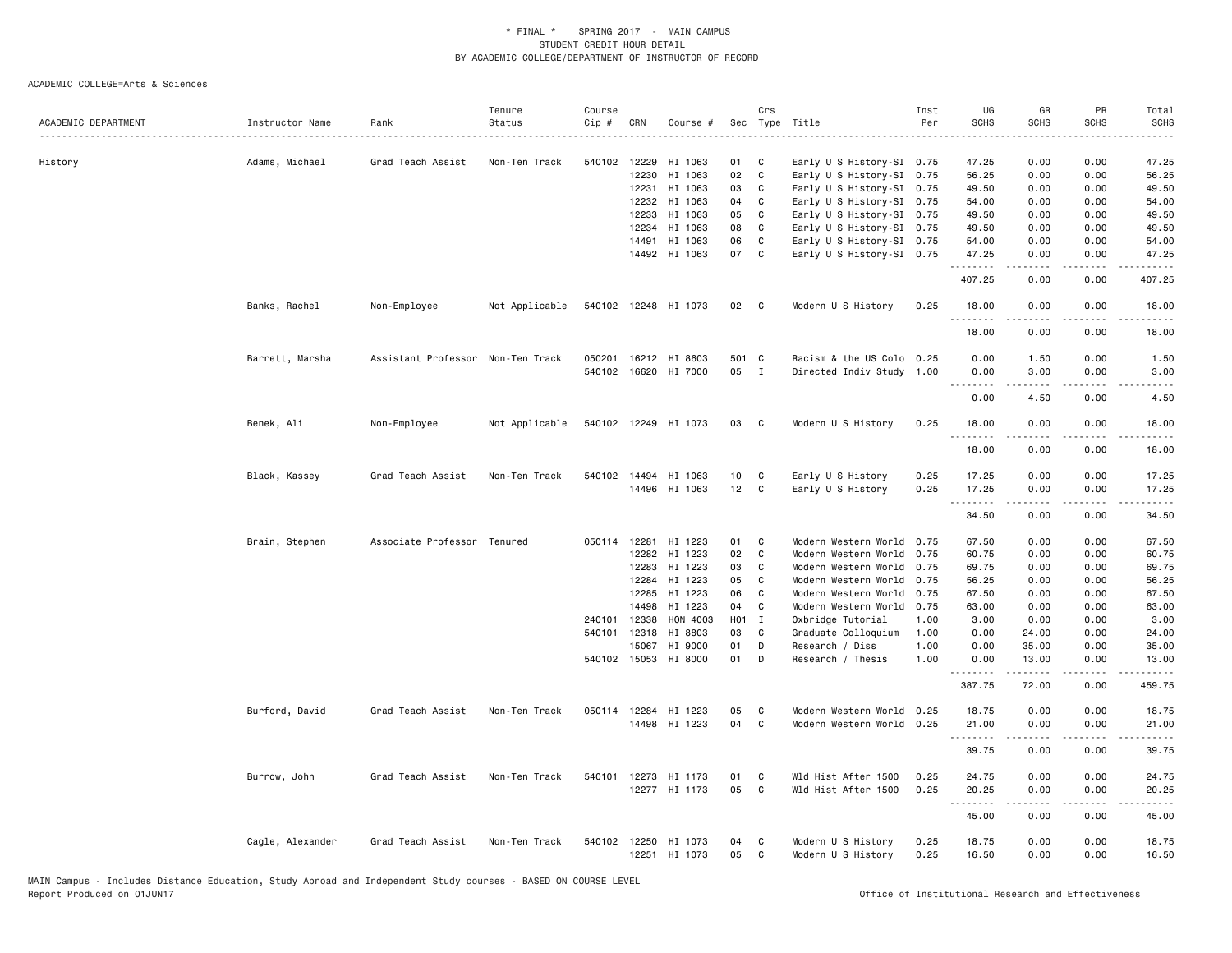| ACADEMIC DEPARTMENT | Instructor Name    | Rank                          | Tenure<br>Status | Course<br>Cip # | CRN          | Course #                              |          | Crs               | Sec Type Title                                         | Inst<br>Per | UG<br><b>SCHS</b>   | GR<br><b>SCHS</b>                                                                                                                                             | PR<br><b>SCHS</b>                                                                                                                 | Total<br><b>SCHS</b>                                                                                                              |
|---------------------|--------------------|-------------------------------|------------------|-----------------|--------------|---------------------------------------|----------|-------------------|--------------------------------------------------------|-------------|---------------------|---------------------------------------------------------------------------------------------------------------------------------------------------------------|-----------------------------------------------------------------------------------------------------------------------------------|-----------------------------------------------------------------------------------------------------------------------------------|
|                     |                    |                               |                  |                 |              |                                       |          |                   |                                                        |             | .                   |                                                                                                                                                               | .                                                                                                                                 | .                                                                                                                                 |
|                     |                    |                               |                  |                 |              |                                       |          |                   |                                                        |             | 35.25               | 0.00                                                                                                                                                          | 0.00                                                                                                                              | 35.25                                                                                                                             |
| History             | Campbell, Colin    | Grad Teach Assist             | Non-Ten Track    |                 |              | 540102 12231 HI 1063<br>14491 HI 1063 | 03<br>06 | C<br>$\mathbf{C}$ | Early U S History-SI 0.25<br>Early U S History-SI 0.25 |             | 16.50<br>18.00<br>. | 0.00<br>0.00                                                                                                                                                  | 0.00<br>0.00                                                                                                                      | 16.50<br>18.00                                                                                                                    |
|                     |                    |                               |                  |                 |              |                                       |          |                   |                                                        |             | 34.50               | 0.00                                                                                                                                                          | 0.00                                                                                                                              | 34.50                                                                                                                             |
|                     | Caraway, Ashia     | Grad Teach Assist             | Non-Ten Track    |                 |              | 540102 12247 HI 1073                  | 01 C     |                   | Modern U S History                                     | 0.25        | 17.25<br>.          | 0.00                                                                                                                                                          | 0.00                                                                                                                              | 17.25<br>.                                                                                                                        |
|                     |                    |                               |                  |                 |              |                                       |          |                   |                                                        |             | 17.25               | 0.00                                                                                                                                                          | 0.00                                                                                                                              | 17.25                                                                                                                             |
|                     | Cox, Adam          | Grad Teach Assist             | Non-Ten Track    |                 | 540102 12263 | HI 1073                               | 17       | C                 | Modern U S History-S 0.25                              |             | 18.00               | 0.00                                                                                                                                                          | 0.00                                                                                                                              | 18.00                                                                                                                             |
|                     |                    |                               |                  |                 | 12264        | HI 1073<br>12265 HI 1073              | 18<br>19 | C<br>C            | Modern U S History-S 0.25<br>Modern U S History-S 0.25 |             | 18.75<br>19.50      | 0.00<br>0.00                                                                                                                                                  | 0.00<br>0.00                                                                                                                      | 18.75<br>19.50                                                                                                                    |
|                     |                    |                               |                  |                 |              |                                       |          |                   |                                                        |             | .                   | $\frac{1}{2} \left( \frac{1}{2} \right) \left( \frac{1}{2} \right) \left( \frac{1}{2} \right) \left( \frac{1}{2} \right) \left( \frac{1}{2} \right)$          | .                                                                                                                                 | .                                                                                                                                 |
|                     |                    |                               |                  |                 |              |                                       |          |                   |                                                        |             | 56.25               | 0.00                                                                                                                                                          | 0.00                                                                                                                              | 56.25                                                                                                                             |
|                     | Damms, Richard     | Associate Professor Tenured   |                  |                 |              | 540101 15312 HI 9000                  | 16       | D                 | Research / Diss                                        | 1.00        | 0.00<br>.           | 33.00<br>$\frac{1}{2} \left( \frac{1}{2} \right) \left( \frac{1}{2} \right) \left( \frac{1}{2} \right) \left( \frac{1}{2} \right) \left( \frac{1}{2} \right)$ | 0.00<br>$\sim$ $\sim$ $\sim$ $\sim$                                                                                               | 33.00<br>.                                                                                                                        |
|                     |                    |                               |                  |                 |              |                                       |          |                   |                                                        |             | 0.00                | 33.00                                                                                                                                                         | 0.00                                                                                                                              | 33.00                                                                                                                             |
|                     | Davenport, Christy | Grad Teach Assist             | Non-Ten Track    |                 |              | 540102 12262 HI 1073                  | 16       | C                 | Modern U S History-S 0.25                              |             | 18.75               | 0.00                                                                                                                                                          | 0.00                                                                                                                              | 18.75                                                                                                                             |
|                     |                    |                               |                  |                 |              | 12270 HI 1073                         | 24       | <b>C</b>          | Modern U S History-S 0.25                              |             | 17.25<br>.          | 0.00<br>$- - - - -$                                                                                                                                           | 0.00                                                                                                                              | 17.25<br>.                                                                                                                        |
|                     |                    |                               |                  |                 |              |                                       |          |                   |                                                        |             | 36.00               | 0.00                                                                                                                                                          | 0.00                                                                                                                              | 36.00                                                                                                                             |
|                     | Davis, Henry       | Grad Teach Assist             | Non-Ten Track    |                 | 540102 12229 | HI 1063                               | 01       | $\mathbf{C}$      | Early U S History-SI 0.25                              |             | 15.75               | 0.00                                                                                                                                                          | 0.00                                                                                                                              | 15.75                                                                                                                             |
|                     |                    |                               |                  |                 |              | 12232 HI 1063                         | 04       | C                 | Early U S History-SI 0.25                              |             | 18.00<br>.          | 0.00<br>$\frac{1}{2} \left( \frac{1}{2} \right) \left( \frac{1}{2} \right) \left( \frac{1}{2} \right) \left( \frac{1}{2} \right) \left( \frac{1}{2} \right)$  | 0.00<br>$\sim$ $\sim$ $\sim$ $\sim$                                                                                               | 18.00<br>.                                                                                                                        |
|                     |                    |                               |                  |                 |              |                                       |          |                   |                                                        |             | 33.75               | 0.00                                                                                                                                                          | 0.00                                                                                                                              | 33.75                                                                                                                             |
|                     | Forrest, John      | Lecturer                      | Non-Ten Track    |                 |              | 050201 13784 AAS 8793                 | 501 C    |                   | Race in the Workplac 0.25                              |             | 0.00<br><u>.</u>    | 1.50<br>$\frac{1}{2}$                                                                                                                                         | 0.00<br>.                                                                                                                         | 1.50<br>$\frac{1}{2} \left( \frac{1}{2} \right) \left( \frac{1}{2} \right) \left( \frac{1}{2} \right) \left( \frac{1}{2} \right)$ |
|                     |                    |                               |                  |                 |              |                                       |          |                   |                                                        |             | 0.00                | 1.50                                                                                                                                                          | 0.00                                                                                                                              | 1.50                                                                                                                              |
|                     | Freeman, Richard   | Non-Employee                  | Not Applicable   |                 |              | 540102 12230 HI 1063                  | 02       | C                 | Early U S History-SI 0.25                              |             | 18.75               | 0.00                                                                                                                                                          | 0.00                                                                                                                              | 18.75                                                                                                                             |
|                     |                    |                               |                  |                 |              | 12234 HI 1063                         | 08       | C                 | Early U S History-SI 0.25                              |             | 16.50<br>.          | 0.00<br>$\frac{1}{2} \left( \frac{1}{2} \right) \left( \frac{1}{2} \right) \left( \frac{1}{2} \right) \left( \frac{1}{2} \right) \left( \frac{1}{2} \right)$  | 0.00<br>.                                                                                                                         | 16.50<br>.                                                                                                                        |
|                     |                    |                               |                  |                 |              |                                       |          |                   |                                                        |             | 35.25               | 0.00                                                                                                                                                          | 0.00                                                                                                                              | 35.25                                                                                                                             |
|                     | Giesen, James      | Associate Professor Tenured   |                  | 540101 15068    |              | HI 9000                               | 02       | $\mathsf{D}$      | Research / Diss                                        | 1.00        | 0.00                | 30.00                                                                                                                                                         | 0.00                                                                                                                              | 30.00                                                                                                                             |
|                     |                    |                               |                  |                 | 540102 14520 | HI 8953                               | 01       | C                 | U.S. History, 1877-19                                  | 1.00        | 0.00                | 27.00                                                                                                                                                         | 0.00                                                                                                                              | 27.00                                                                                                                             |
|                     |                    |                               |                  |                 |              | 15054 HI 8000                         | 02       | D                 | Research / Thesis                                      | 1.00        | 0.00<br><u>.</u>    | 13.00<br>.                                                                                                                                                    | 0.00<br>$\frac{1}{2} \left( \frac{1}{2} \right) \left( \frac{1}{2} \right) \left( \frac{1}{2} \right) \left( \frac{1}{2} \right)$ | 13.00<br>.                                                                                                                        |
|                     |                    |                               |                  |                 |              |                                       |          |                   |                                                        |             | 0.00                | 70.00                                                                                                                                                         | 0.00                                                                                                                              | 70.00                                                                                                                             |
|                     | Greene, Alison     | Assistant Professor Ten Track |                  |                 |              | 540101 14517 HI 8803                  | 04       | C                 | Graduate Colloquium                                    | 1.00        | 0.00                | 30.00                                                                                                                                                         | 0.00                                                                                                                              | 30.00                                                                                                                             |
|                     |                    |                               |                  |                 | 15069        | HI 9000<br>HI 4990                    | 03<br>02 | D                 | Research / Diss                                        | 1.00        | 0.00                | 17.00                                                                                                                                                         | 0.00                                                                                                                              | 17.00                                                                                                                             |
|                     |                    |                               |                  |                 | 15319        |                                       |          | C                 | Special Topic In HI                                    | 1.00        | 27.00<br>.          | 0.00<br>.                                                                                                                                                     | 0.00<br>$\frac{1}{2} \left( \frac{1}{2} \right) \left( \frac{1}{2} \right) \left( \frac{1}{2} \right) \left( \frac{1}{2} \right)$ | 27.00                                                                                                                             |
|                     |                    |                               |                  |                 |              |                                       |          |                   |                                                        |             | 27.00               | 47.00                                                                                                                                                         | 0.00                                                                                                                              | 74.00                                                                                                                             |
|                     | Gusella, Christina | Grad Teach Assist             | Non-Ten Track    |                 |              | 050114 12282 HI 1223                  | 02       | $\mathbf{C}$      | Modern Western World 0.25                              |             | 20.25               | 0.00                                                                                                                                                          | 0.00                                                                                                                              | 20.25                                                                                                                             |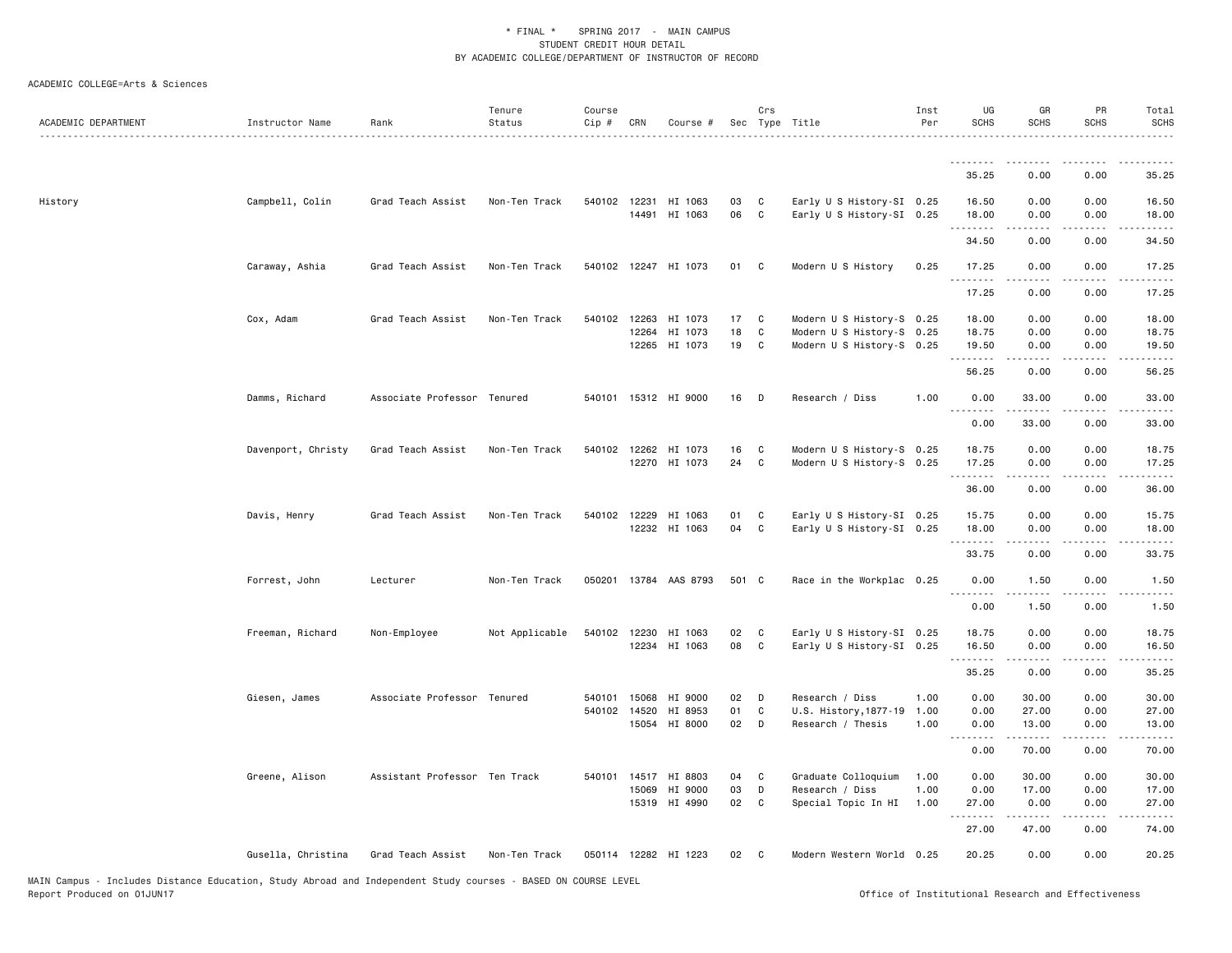| ACADEMIC DEPARTMENT | Instructor Name    | Rank                          | Tenure<br>Status | Course<br>Cip # | CRN                   | Course #                        |                | Crs<br>Sec Type Title |                                                  | Inst<br>Per  | UG<br><b>SCHS</b>                 | GR<br><b>SCHS</b>                                                                                                                                            | PR<br><b>SCHS</b>            | Total<br><b>SCHS</b>                                                                                                                                           |
|---------------------|--------------------|-------------------------------|------------------|-----------------|-----------------------|---------------------------------|----------------|-----------------------|--------------------------------------------------|--------------|-----------------------------------|--------------------------------------------------------------------------------------------------------------------------------------------------------------|------------------------------|----------------------------------------------------------------------------------------------------------------------------------------------------------------|
| History             | Gusella, Christina | Grad Teach Assist             | Non-Ten Track    |                 |                       | 050114 12285 HI 1223            | 06             | C                     | Modern Western World 0.25                        |              | 22.50<br>.                        | 0.00                                                                                                                                                         | 0.00                         | 22.50                                                                                                                                                          |
|                     |                    |                               |                  |                 |                       |                                 |                |                       |                                                  |              | 42.75                             | 0.00                                                                                                                                                         | 0.00                         | 42.75                                                                                                                                                          |
|                     | Hay, William       | Associate Professor Tenured   |                  | 050299          | 12309                 | HI 4723                         | 01             | C                     | Britain Since 1688                               | 1.00         | 72.00                             | 0.00                                                                                                                                                         | 0.00                         | 72.00                                                                                                                                                          |
|                     |                    |                               |                  | 540101          | 15070<br>540103 12320 | HI 9000<br>HI 8863              | 04<br>01       | D<br><b>S</b>         | Research / Diss<br>Sem Eur Since 1789            | 1.00<br>1.00 | 0.00<br>0.00                      | 17.00<br>15.00                                                                                                                                               | 0.00<br>0.00                 | 17.00<br>15.00                                                                                                                                                 |
|                     |                    |                               |                  |                 |                       |                                 |                |                       |                                                  |              | .<br>72.00                        | 32.00                                                                                                                                                        | 0.00                         | 104.00                                                                                                                                                         |
|                     | Himel, Matthew     | Grad Teach Assist             | Non-Ten Track    |                 |                       | 050114 12281 HI 1223            | 01             | C                     | Modern Western World 0.25                        |              | 22.50                             | 0.00                                                                                                                                                         | 0.00                         | 22.50                                                                                                                                                          |
|                     |                    |                               |                  |                 |                       | 12283 HI 1223                   | 03             | C                     | Modern Western World 0.25                        |              | 23.25<br>.                        | 0.00<br>.                                                                                                                                                    | 0.00<br>.                    | 23.25<br>.                                                                                                                                                     |
|                     |                    |                               |                  |                 |                       |                                 |                |                       |                                                  |              | 45.75                             | 0.00                                                                                                                                                         | 0.00                         | 45.75                                                                                                                                                          |
|                     | Hui, Alexandra     | Associate Professor Tenured   |                  |                 |                       | 540101 12317 HI 8803            | 02             | C                     | Graduate Colloquium                              | 1.00         | 0.00                              | 27.00                                                                                                                                                        | 0.00                         | 27.00                                                                                                                                                          |
|                     |                    |                               |                  |                 | 15071                 | HI 9000<br>540102 15082 HI 8000 | 05<br>15       | D<br>D                | Research / Diss<br>Research / Thesis             | 1.00<br>1.00 | 0.00<br>0.00                      | 18.00<br>4.00                                                                                                                                                | 0.00<br>0.00                 | 18.00<br>4.00                                                                                                                                                  |
|                     |                    |                               |                  |                 |                       |                                 |                |                       |                                                  |              | $\sim$ $\sim$ $\sim$<br>.<br>0.00 | 49.00                                                                                                                                                        | 0.00                         | 49.00                                                                                                                                                          |
|                     | Hyman, Owen        | Grad Teach Assist             | Non-Ten Track    |                 |                       | 540102 15517 HI 1063            | 17 C           |                       | Early U S History                                | 1.00         | 147.00                            | 0.00                                                                                                                                                         | 0.00                         | 147.00                                                                                                                                                         |
|                     |                    |                               |                  |                 |                       |                                 |                |                       |                                                  |              | .<br>147.00                       | .<br>0.00                                                                                                                                                    | $\sim$ $\sim$ $\sim$<br>0.00 | $\frac{1}{2} \left( \frac{1}{2} \right) \left( \frac{1}{2} \right) \left( \frac{1}{2} \right) \left( \frac{1}{2} \right) \left( \frac{1}{2} \right)$<br>147.00 |
|                     | Knapp, Steven      | Non-Employee                  | Not Applicable   | 540102          | 12259                 | HI 1073                         | 13             | C                     | Modern U S History-S 0.25                        |              | 18.75                             | 0.00                                                                                                                                                         | 0.00                         | 18.75                                                                                                                                                          |
|                     |                    |                               |                  |                 | 12266                 | HI 1073<br>14495 HI 1063        | 20<br>11 C     | C                     | Modern U S History-S 0.25<br>Early U S History   | 0.25         | 17.25<br>16.50                    | 0.00<br>0.00                                                                                                                                                 | 0.00<br>0.00                 | 17.25<br>16.50                                                                                                                                                 |
|                     |                    |                               |                  |                 |                       |                                 |                |                       |                                                  |              | .<br>52.50                        | $\frac{1}{2} \left( \frac{1}{2} \right) \left( \frac{1}{2} \right) \left( \frac{1}{2} \right) \left( \frac{1}{2} \right) \left( \frac{1}{2} \right)$<br>0.00 | .<br>0.00                    | .<br>52.50                                                                                                                                                     |
|                     | Lang, Andrew       | Assistant Professor Ten Track |                  | 540101          | 15072                 | HI 9000                         | 06             | D                     | Research / Diss                                  | 1.00         | 0.00                              | 5.00                                                                                                                                                         | 0.00                         | 5.00                                                                                                                                                           |
|                     |                    |                               |                  |                 | 540102 12304          | HI 4133                         | 01             | C                     | Civil War 1850-1877                              | 1.00         | 72.00                             | 0.00                                                                                                                                                         | 0.00                         | 72.00                                                                                                                                                          |
|                     |                    |                               |                  |                 | 15362                 | HI 4133<br>540108 12305 HI 4233 | 501 C<br>01    | C <sub>c</sub>        | Civil War 1850-1877<br>American Military Hi 1.00 | 0.25         | 0.75<br>69.00                     | 0.00<br>0.00                                                                                                                                                 | 0.00<br>0.00                 | 0.75<br>69.00                                                                                                                                                  |
|                     |                    |                               |                  |                 |                       |                                 |                |                       |                                                  |              | .<br>141.75                       | 22222<br>5.00                                                                                                                                                | .<br>0.00                    | .<br>146.75                                                                                                                                                    |
|                     | Lavine, Matthew    | Associate Professor Tenured   |                  |                 | 050114 13985          | HI 1213                         | 501 C          |                       | Early Western World                              | 1.00         | 21.00                             | 0.00                                                                                                                                                         | 0.00                         | 21.00                                                                                                                                                          |
|                     |                    |                               |                  |                 | 13986                 | HI 1223                         | 501 C          |                       | Modern Western World                             | 1.00         | 30.00                             | 0.00                                                                                                                                                         | 0.00                         | 30.00                                                                                                                                                          |
|                     |                    |                               |                  |                 | 050201 13784<br>16212 | AAS 8793<br>HI 8603             | 501 C<br>501 C |                       | Race in the Workplac                             | 0.75         | 0.00                              | 4.50                                                                                                                                                         | 0.00                         | 4.50                                                                                                                                                           |
|                     |                    |                               |                  |                 | 050207 13988          | HI 4273                         | 501 C          |                       | Racism & the US Colo<br>Women In Am History      | 0.75<br>1.00 | 0.00<br>75.00                     | 4.50<br>0.00                                                                                                                                                 | 0.00<br>0.00                 | 4.50<br>75.00                                                                                                                                                  |
|                     |                    |                               |                  |                 | 540102 13983          | HI 1063                         | 501 C          |                       | Early U S History                                | 1.00         | 105.00                            | 0.00                                                                                                                                                         | 0.00                         | 105.00                                                                                                                                                         |
|                     |                    |                               |                  |                 | 13984                 | HI 1073                         | 501 C          |                       | Modern U S History                               | 1.00         | 78.00                             | 0.00                                                                                                                                                         | 0.00                         | 78.00                                                                                                                                                          |
|                     |                    |                               |                  |                 | 13987                 | HI 4193                         | 501 C          |                       | US Environmental His                             | 1.00         | 42.00                             | 0.00                                                                                                                                                         | 0.00                         | 42.00                                                                                                                                                          |
|                     |                    |                               |                  |                 | 13989                 | HI 4303                         | 501 C          |                       | The Old South                                    | 1.00         | 33.00                             | 0.00                                                                                                                                                         | 0.00                         | 33.00                                                                                                                                                          |
|                     |                    |                               |                  |                 | 15362                 | HI 4133                         | 501 C          |                       | Civil War 1850-1877                              | 0.75         | 2.25<br>.                         | 0.00<br>.                                                                                                                                                    | 0.00<br>.                    | 2.25<br>$\begin{array}{cccccccccc} \bullet & \bullet & \bullet & \bullet & \bullet & \bullet & \bullet \end{array}$                                            |
|                     |                    |                               |                  |                 |                       |                                 |                |                       |                                                  |              | 386.25                            | 9.00                                                                                                                                                         | 0.00                         | 395.25                                                                                                                                                         |
|                     | Lewin, Sarah       | Grad Teach Assist             | Non-Ten Track    |                 |                       | 540102 12236 HI 1063            | 15<br>09       | C<br>$\mathbf{C}$     | Early U S History                                | 0.25<br>0.25 | 18.00                             | 0.00<br>0.00                                                                                                                                                 | 0.00<br>0.00                 | 18.00                                                                                                                                                          |
|                     |                    |                               |                  |                 |                       | 14493 HI 1063                   |                |                       | Early U S History                                |              | 16.50                             |                                                                                                                                                              |                              | 16.50                                                                                                                                                          |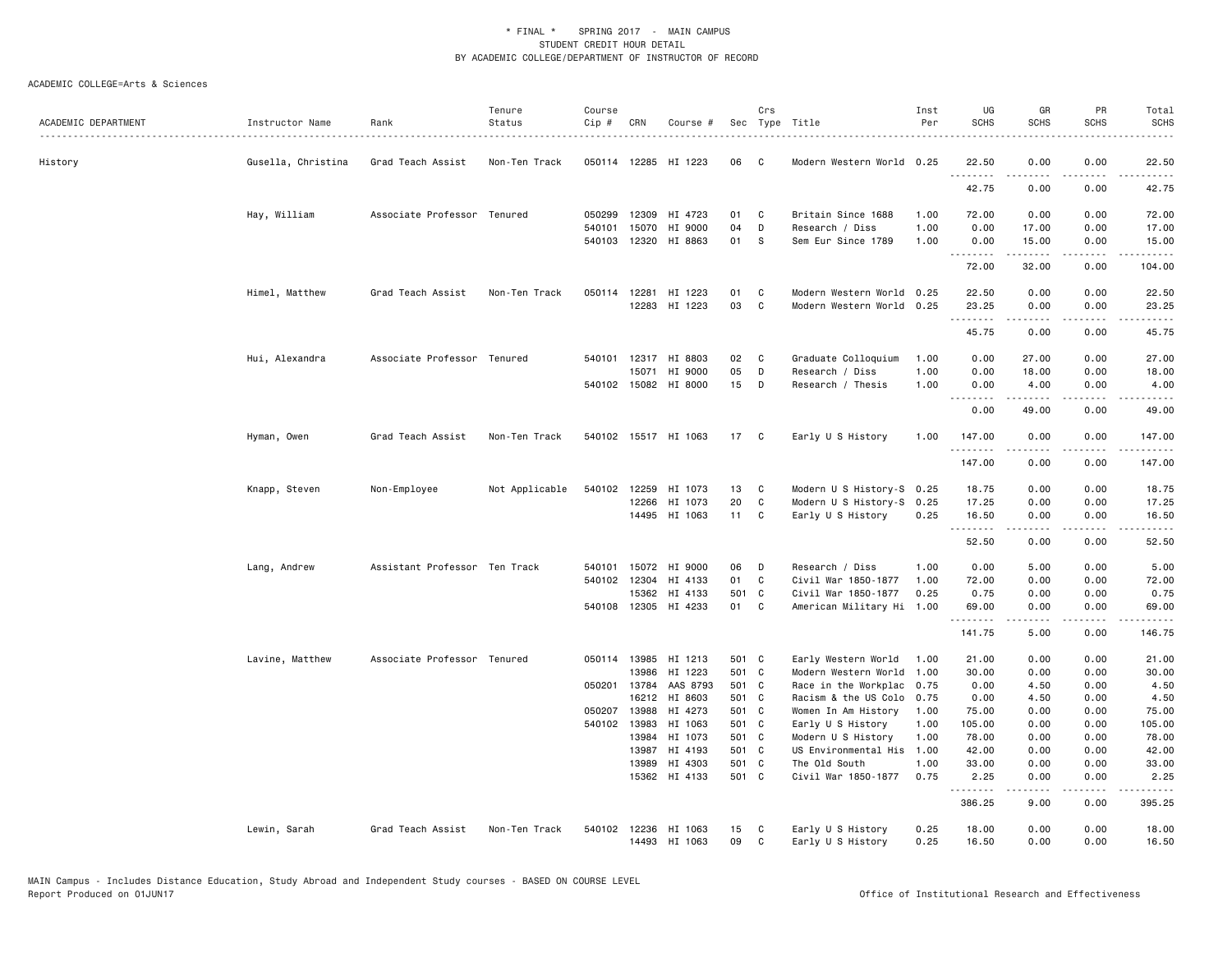| ACADEMIC DEPARTMENT | Instructor Name    | Rank                        | Tenure<br>Status | Course<br>Cip # | CRN          | Course #              |    | Crs          | Sec Type Title            | Inst<br>Per | UG<br><b>SCHS</b>              | GR<br>SCHS                                                                                                                                                   | PR<br><b>SCHS</b>                   | Total<br><b>SCHS</b><br>. |
|---------------------|--------------------|-----------------------------|------------------|-----------------|--------------|-----------------------|----|--------------|---------------------------|-------------|--------------------------------|--------------------------------------------------------------------------------------------------------------------------------------------------------------|-------------------------------------|---------------------------|
|                     |                    |                             |                  |                 |              |                       |    |              |                           |             | <u>.</u>                       | $- - - - -$                                                                                                                                                  | $- - - -$                           |                           |
|                     |                    |                             |                  |                 |              |                       |    |              |                           |             | 34.50                          | 0.00                                                                                                                                                         | 0.00                                | 34.50                     |
| History             | Livingston, Edward | Grad Teach Assist           | Non-Ten Track    |                 |              | 540101 12295 HI 3333  | 01 | C            | Mississippi History       | 1.00        | 75.00                          | 0.00                                                                                                                                                         | 0.00                                | 75.00                     |
|                     |                    |                             |                  |                 |              | 12296 HI 3333         | 02 | C            | Mississippi History       | 1.00        | 69.00<br>.                     | 0.00<br>.                                                                                                                                                    | 0.00<br>.                           | 69.00<br>.                |
|                     |                    |                             |                  |                 |              |                       |    |              |                           |             | 144.00                         | 0.00                                                                                                                                                         | 0.00                                | 144.00                    |
|                     | Marcus, Alan       | Professor                   | Tenured          |                 |              | 540101 15073 HI 9000  | 07 | D            | Research / Diss           | 1.00        | 0.00<br><b></b>                | 40.00<br>. <u>.</u>                                                                                                                                          | 0.00<br>.                           | 40.00<br>.                |
|                     |                    |                             |                  |                 |              |                       |    |              |                           |             | 0.00                           | 40.00                                                                                                                                                        | 0.00                                | 40.00                     |
|                     | Marshall, Anne     | Associate Professor Tenured |                  |                 |              | 260801 15202 HI 8923  | 01 | - S          | Historiog & His Meth      | 1.00        | 0.00                           | 21.00                                                                                                                                                        | 0.00                                | 21.00                     |
|                     |                    |                             |                  | 450902          | 14839        | HI 8893               | 01 | s            | History of ISIS           | 1.00        | 0.00                           | 30.00                                                                                                                                                        | 0.00                                | 30.00                     |
|                     |                    |                             |                  | 540101          | 15074        | HI 9000               | 08 | D            | Research / Diss           | 1.00        | 0.00                           | 17.00                                                                                                                                                        | 0.00                                | 17.00                     |
|                     |                    |                             |                  |                 |              | 540102 15059 HI 8000  | 07 | D            | Research / Thesis         | 1.00        | 0.00<br>$\omega$ is a $\omega$ | 5.00<br>$\frac{1}{2} \left( \frac{1}{2} \right) \left( \frac{1}{2} \right) \left( \frac{1}{2} \right) \left( \frac{1}{2} \right) \left( \frac{1}{2} \right)$ | 0.00<br>$\sim$ $\sim$ $\sim$ $\sim$ | 5.00<br>المتمامين         |
|                     |                    |                             |                  |                 |              |                       |    |              |                           |             | 0.00                           | 73.00                                                                                                                                                        | 0.00                                | 73.00                     |
|                     | Mcclellan, Kayla   | Grad Teach Assist           | Non-Ten Track    |                 |              | 540102 12237 HI 1063  | 16 | C            | Early U S History         | 0.25        | 19.50<br>.                     | 0.00<br>.                                                                                                                                                    | 0.00<br>.                           | 19.50<br>.                |
|                     |                    |                             |                  |                 |              |                       |    |              |                           |             | 19.50                          | 0.00                                                                                                                                                         | 0.00                                | 19.50                     |
|                     | Middleton, Stephen | Professor                   | Tenured          |                 |              | 050201 14442 AAS 4983 | 01 | C            | African Americans an 1.00 |             | 36.00                          | 0.00                                                                                                                                                         | 0.00                                | 36.00                     |
|                     |                    |                             |                  |                 |              | 14443 HI 4983         | 01 | C            | African Americans an 1.00 |             | 24.00<br>.                     | 0.00                                                                                                                                                         | 0.00<br>.                           | 24.00<br>.                |
|                     |                    |                             |                  |                 |              |                       |    |              |                           |             | 60.00                          | 0.00                                                                                                                                                         | 0.00                                | 60.00                     |
|                     | Montgomery, Jeremy | Grad Teach Assist           | Non-Ten Track    |                 | 540102 12253 | HI 1073               | 07 | C            | Modern U S History        | 0.25        | 16.50                          | 0.00                                                                                                                                                         | 0.00                                | 16.50                     |
|                     |                    |                             |                  |                 |              | 12255 HI 1073         | 09 | C            | Modern U S History        | 0.25        | 17.25                          | 0.00                                                                                                                                                         | 0.00                                | 17.25                     |
|                     |                    |                             |                  |                 |              |                       |    |              |                           |             | .                              | .                                                                                                                                                            | .                                   | .                         |
|                     |                    |                             |                  |                 |              |                       |    |              |                           |             | 33.75                          | 0.00                                                                                                                                                         | 0.00                                | 33.75                     |
|                     | Morgan, Skyler     | Grad Teach Assist           | Non-Ten Track    |                 |              | 540102 12233 HI 1063  | 05 | C            | Early U S History-SI 0.25 |             | 16.50                          | 0.00                                                                                                                                                         | 0.00                                | 16.50                     |
|                     |                    |                             |                  |                 |              | 14492 HI 1063         | 07 | C            | Early U S History-SI 0.25 |             | 15.75                          | 0.00                                                                                                                                                         | 0.00                                | 15.75                     |
|                     |                    |                             |                  |                 |              |                       |    |              |                           |             | <u>.</u><br>32.25              | 0.00                                                                                                                                                         | 0.00                                | 32.25                     |
|                     | Moses, Emily       | Grad Teach Assist           | Non-Ten Track    |                 | 540102 12267 | HI 1073               | 21 | C            | Modern U S History-S 0.25 |             | 18.75                          | 0.00                                                                                                                                                         | 0.00                                | 18.75                     |
|                     |                    |                             |                  |                 | 12268        | HI 1073               | 22 | $\mathbb{C}$ | Modern U S History-S 0.25 |             | 18.00                          | 0.00                                                                                                                                                         | 0.00                                | 18.00                     |
|                     |                    |                             |                  |                 | 12269        | HI 1073               | 23 | C            | Modern U S History-S 0.25 |             | 18.75                          | 0.00                                                                                                                                                         | 0.00                                | 18.75                     |
|                     |                    |                             |                  |                 |              |                       |    |              |                           |             | .<br>55.50                     | .<br>0.00                                                                                                                                                    | .<br>0.00                           | .<br>55.50                |
|                     | Murphy, Michael    | Grad Teach Assist           | Non-Ten Track    | 540102          | 12259        | HI 1073               | 13 | C            | Modern U S History-S 0.75 |             | 56.25                          | 0.00                                                                                                                                                         | 0.00                                | 56.25                     |
|                     |                    |                             |                  |                 | 12260        | HI 1073               | 14 | C            | Modern U S History-S 0.75 |             | 56.25                          | 0.00                                                                                                                                                         | 0.00                                | 56.25                     |
|                     |                    |                             |                  |                 | 12261        | HI 1073               | 15 | C            | Modern U S History-S 0.75 |             | 56.25                          | 0.00                                                                                                                                                         | 0.00                                | 56.25                     |
|                     |                    |                             |                  |                 | 12262        | HI 1073               | 16 | C            | Modern U S History-S 0.75 |             | 56.25                          | 0.00                                                                                                                                                         | 0.00                                | 56.25                     |
|                     |                    |                             |                  |                 | 12263        | HI 1073               | 17 | C            | Modern U S History-S 0.75 |             | 54.00                          | 0.00                                                                                                                                                         | 0.00                                | 54.00                     |
|                     |                    |                             |                  |                 | 12264        | HI 1073               | 18 | C            | Modern U S History-S 0.75 |             | 56.25                          | 0.00                                                                                                                                                         | 0.00                                | 56.25                     |
|                     |                    |                             |                  |                 | 12265        | HI 1073               | 19 | C            | Modern U S History-S 0.75 |             | 58.50                          | 0.00                                                                                                                                                         | 0.00                                | 58.50                     |
|                     |                    |                             |                  |                 | 12266        | HI 1073               | 20 | C            | Modern U S History-S 0.75 |             | 51.75                          | 0.00                                                                                                                                                         | 0.00                                | 51.75                     |
|                     |                    |                             |                  |                 |              | 12267 HI 1073         | 21 | C            | Modern U S History-S 0.75 |             | 56.25                          | 0.00                                                                                                                                                         | 0.00                                | 56.25                     |
|                     |                    |                             |                  |                 |              | 12268 HI 1073         | 22 | C            | Modern U S History-S 0.75 |             | 54.00                          | 0.00                                                                                                                                                         | 0.00                                | 54.00                     |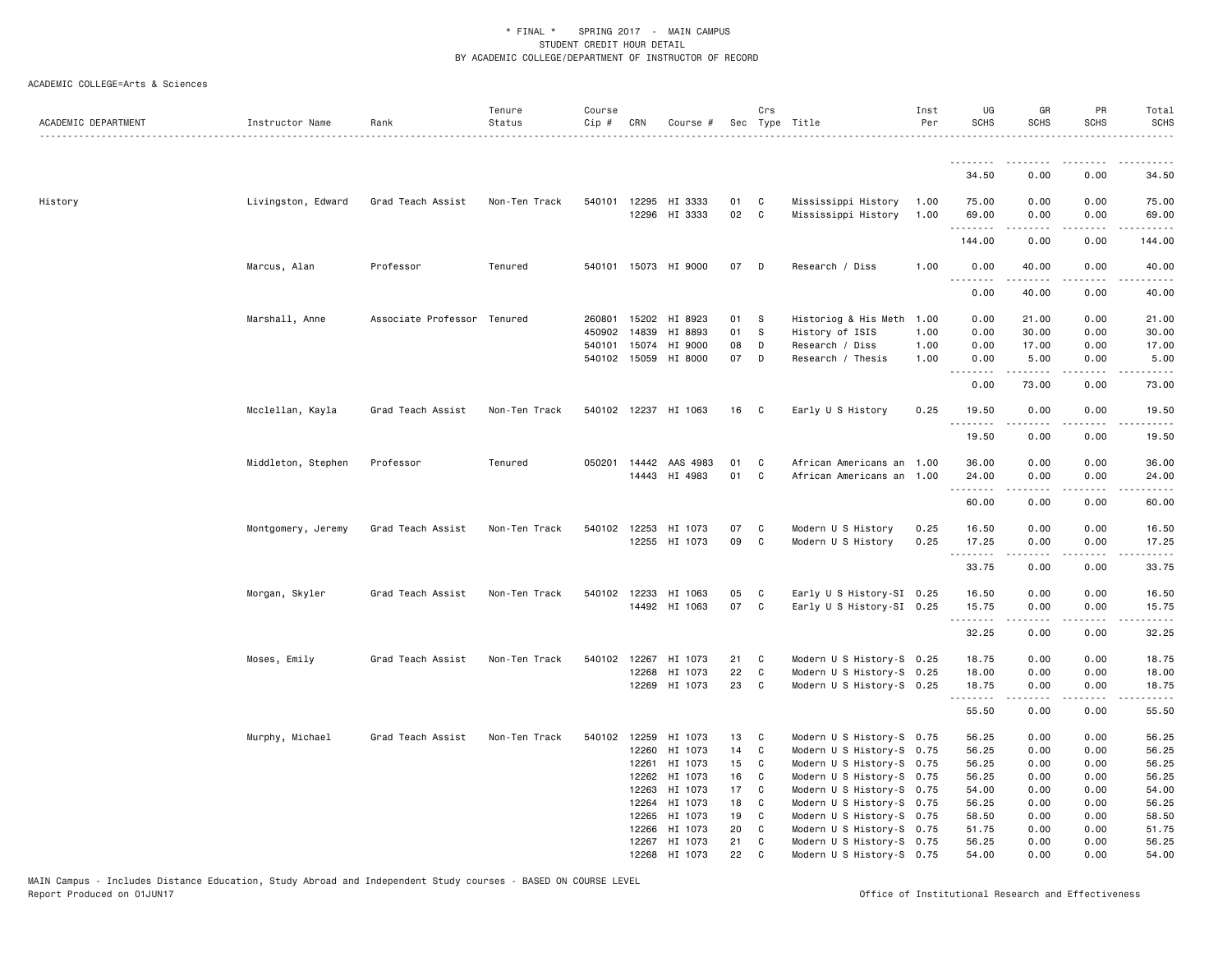|                     |                     |                               | Tenure        | Course |              |                                       |                | Crs          |                                           | Inst         | UG            | GR                                                                                                                                                           | PR                | Total                                                                                                                                                                                     |
|---------------------|---------------------|-------------------------------|---------------|--------|--------------|---------------------------------------|----------------|--------------|-------------------------------------------|--------------|---------------|--------------------------------------------------------------------------------------------------------------------------------------------------------------|-------------------|-------------------------------------------------------------------------------------------------------------------------------------------------------------------------------------------|
| ACADEMIC DEPARTMENT | Instructor Name     | Rank                          | Status        | Cip #  | CRN          | Course #                              | Sec            |              | Type Title                                | Per          | <b>SCHS</b>   | <b>SCHS</b>                                                                                                                                                  | <b>SCHS</b>       | SCHS                                                                                                                                                                                      |
| History             |                     | Grad Teach Assist             | Non-Ten Track |        |              | 540102 12269 HI 1073                  | 23             | C            | Modern U S History-S 0.75                 |              | 56.25         | 0.00                                                                                                                                                         | 0.00              | 56.25                                                                                                                                                                                     |
|                     | Murphy, Michael     |                               |               |        |              | 12270 HI 1073                         | 24             | C            | Modern U S History-S 0.75                 |              | 51.75         | 0.00                                                                                                                                                         | 0.00              | 51.75                                                                                                                                                                                     |
|                     |                     |                               |               |        |              |                                       |                |              |                                           |              | .<br>663.75   | .<br>0.00                                                                                                                                                    | $- - - -$<br>0.00 | .<br>663.75                                                                                                                                                                               |
|                     | Orsini, Davide      | Assistant Professor Ten Track |               | 540101 |              | 12316 HI 8803                         | 01             | C            | Graduate Colloquium                       | 1.00         | 0.00          | 27.00                                                                                                                                                        | 0.00              | 27.00                                                                                                                                                                                     |
|                     |                     |                               |               |        | 14516        | HI 4673                               | 01             | C            | Europe 1789-1914                          | 1.00         | 75.00         | 0.00                                                                                                                                                         | 0.00              | 75.00                                                                                                                                                                                     |
|                     |                     |                               |               |        |              | 540102 15061 HI 8000                  | 09             | D            | Research / Thesis                         | 1.00         | 0.00          | 4.00                                                                                                                                                         | 0.00              | 4.00                                                                                                                                                                                      |
|                     |                     |                               |               |        |              |                                       |                |              |                                           |              | .<br>75.00    | .<br>31.00                                                                                                                                                   | .<br>0.00         | $\frac{1}{2} \left( \frac{1}{2} \right) \left( \frac{1}{2} \right) \left( \frac{1}{2} \right) \left( \frac{1}{2} \right) \left( \frac{1}{2} \right) \left( \frac{1}{2} \right)$<br>106.00 |
|                     | Plyler, Larsen      | Grad Teach Assist             | Non-Ten Track |        |              | 540102 12236 HI 1063                  | 15             | C            | Early U S History                         | 0.75         | 54.00         | 0.00                                                                                                                                                         | 0.00              | 54.00                                                                                                                                                                                     |
|                     |                     |                               |               |        | 12237        | HI 1063                               | 16             | C            | Early U S History                         | 0.75         | 58.50         | 0.00                                                                                                                                                         | 0.00              | 58.50                                                                                                                                                                                     |
|                     |                     |                               |               |        |              | 14493 HI 1063                         | 09             | C            | Early U S History                         | 0.75         | 49.50         | 0.00                                                                                                                                                         | 0.00              | 49.50                                                                                                                                                                                     |
|                     |                     |                               |               |        | 14494        | HI 1063                               | 10             | C            | Early U S History                         | 0.75         | 51.75         | 0.00                                                                                                                                                         | 0.00              | 51.75                                                                                                                                                                                     |
|                     |                     |                               |               |        | 14495        | HI 1063                               | 11             | C            | Early U S History                         | 0.75         | 49.50         | 0.00                                                                                                                                                         | 0.00              | 49.50                                                                                                                                                                                     |
|                     |                     |                               |               |        |              | 14496 HI 1063                         | 12             | C.           | Early U S History                         | 0.75         | 51.75<br>.    | 0.00<br>.                                                                                                                                                    | 0.00<br>.         | 51.75                                                                                                                                                                                     |
|                     |                     |                               |               |        |              |                                       |                |              |                                           |              | 315.00        | 0.00                                                                                                                                                         | 0.00              | 315.00                                                                                                                                                                                    |
|                     | Rangel, Eduardo     | Grad Teach Assist             | Non-Ten Track |        |              | 540102 12254 HI 1073                  | 08             | C            | Modern U S History                        | 0.25         | 17.25         | 0.00                                                                                                                                                         | 0.00              | 17.25                                                                                                                                                                                     |
|                     |                     |                               |               |        |              | 12256 HI 1073                         | 10             | C            | Modern U S History                        | 0.25         | 17.25         | 0.00                                                                                                                                                         | 0.00              | 17.25                                                                                                                                                                                     |
|                     |                     |                               |               |        |              |                                       |                |              |                                           |              | .<br>34.50    | $- - - - -$<br>0.00                                                                                                                                          | .<br>0.00         | .<br>34.50                                                                                                                                                                                |
|                     | Ridner, Judith      | Associate Professor Tenured   |               | 540101 |              | 12302 HI 3903                         | 01             | C            | Hist & Hist Meth                          | 1.00         | 42.00         | 0.00                                                                                                                                                         | 0.00              | 42.00                                                                                                                                                                                     |
|                     |                     |                               |               |        | 15077        | HI 9000                               | 11             | D            | Research / Diss                           | 1.00         | 0.00          | 13.00                                                                                                                                                        | 0.00              | 13.00                                                                                                                                                                                     |
|                     |                     |                               |               |        | 540102 14499 | HI 4143                               | 01             | C            | Revolutionary Amer                        | 1.00         | 66.00         | 0.00                                                                                                                                                         | 0.00              | 66.00                                                                                                                                                                                     |
|                     |                     |                               |               |        |              | 15062 HI 8000                         | 10             | D            | Research / Thesis                         | 1.00         | 0.00<br>.     | 4.00<br>.                                                                                                                                                    | 0.00<br>.         | 4.00<br>.                                                                                                                                                                                 |
|                     |                     |                               |               |        |              |                                       |                |              |                                           |              | 108.00        | 17.00                                                                                                                                                        | 0.00              | 125.00                                                                                                                                                                                    |
|                     | Saeteurn, Muey      | Assistant Professor Ten Track |               | 050101 |              | 12314 HI 6793                         | 01             | C            | Modern Africa                             | 1.00         | 0.00          | 12.00                                                                                                                                                        | 0.00              | 12.00                                                                                                                                                                                     |
|                     |                     |                               |               | 050201 | 12311        | HI 4793                               | 01             | C            | Modern Africa                             | 1.00         | 45.00         | 0.00                                                                                                                                                         | 0.00              | 45.00                                                                                                                                                                                     |
|                     |                     |                               |               | 540101 |              | 12273 HI 1173                         | 01             | C            | Wld Hist After 1500                       | 0.75         | 74.25         | 0.00                                                                                                                                                         | 0.00              | 74.25                                                                                                                                                                                     |
|                     |                     |                               |               |        | 12274        | HI 1173                               | 02             | C            | Wld Hist After 1500                       | 1.00         | 96.00         | 0.00                                                                                                                                                         | 0.00              | 96.00                                                                                                                                                                                     |
|                     |                     |                               |               |        |              | 12275 HI 1173                         | 03             | C            | Wld Hist After 1500                       | 1.00         | 96.00         | 0.00                                                                                                                                                         | 0.00              | 96.00                                                                                                                                                                                     |
|                     |                     |                               |               |        |              | 12276 HI 1173                         | 04             | C.           | Wld Hist After 1500                       | 1.00         | 90.00         | 0.00                                                                                                                                                         | 0.00              | 90.00                                                                                                                                                                                     |
|                     |                     |                               |               |        |              | 12277 HI 1173                         | 05             | C            | Wld Hist After 1500                       | 0.75         | 60.75         | 0.00                                                                                                                                                         | 0.00              | 60.75                                                                                                                                                                                     |
|                     |                     |                               |               |        |              | 12278 HI 1173<br>540102 15063 HI 8000 | 06<br>11       | C<br>D       | Wld Hist After 1500<br>Research / Thesis  | 1.00<br>1.00 | 78.00<br>0.00 | 0.00<br>12.00                                                                                                                                                | 0.00<br>0.00      | 78.00<br>12.00                                                                                                                                                                            |
|                     |                     |                               |               |        |              |                                       |                |              |                                           |              | 540.00        | 24.00                                                                                                                                                        | 0.00              | 564.00                                                                                                                                                                                    |
|                     |                     |                               |               |        |              |                                       |                |              |                                           |              |               |                                                                                                                                                              |                   |                                                                                                                                                                                           |
|                     | Snyder, Christopher | Professor                     | Tenured       | 240101 | 12331        | HON 2003<br>14200 HON 3183            | HO1 I<br>H02 S |              | Oxbridge Tutorial<br>Honors Seminar - Hum | 1.00<br>1.00 | 9.00<br>33.00 | 0.00<br>0.00                                                                                                                                                 | 0.00<br>0.00      | 9.00<br>33.00                                                                                                                                                                             |
|                     |                     |                               |               |        |              |                                       |                |              |                                           |              | <u>.</u>      | .                                                                                                                                                            | .                 | .                                                                                                                                                                                         |
|                     |                     |                               |               |        |              |                                       |                |              |                                           |              | 42.00         | 0.00                                                                                                                                                         | 0.00              | 42.00                                                                                                                                                                                     |
|                     | Taylor, David       | Grad Teach Assist             | Non-Ten Track |        |              | 540102 12260 HI 1073                  | 14             | C            | Modern U S History-S 0.25                 |              | 18.75         | 0.00                                                                                                                                                         | 0.00              | 18.75                                                                                                                                                                                     |
|                     |                     |                               |               |        |              | 12261 HI 1073                         | 15             | $\mathbf{C}$ | Modern U S History-S 0.25                 |              | 18.75<br>.    | 0.00<br>$\frac{1}{2} \left( \frac{1}{2} \right) \left( \frac{1}{2} \right) \left( \frac{1}{2} \right) \left( \frac{1}{2} \right) \left( \frac{1}{2} \right)$ | 0.00<br>.         | 18.75<br>.                                                                                                                                                                                |
|                     |                     |                               |               |        |              |                                       |                |              |                                           |              | 37.50         | 0.00                                                                                                                                                         | 0.00              | 37.50                                                                                                                                                                                     |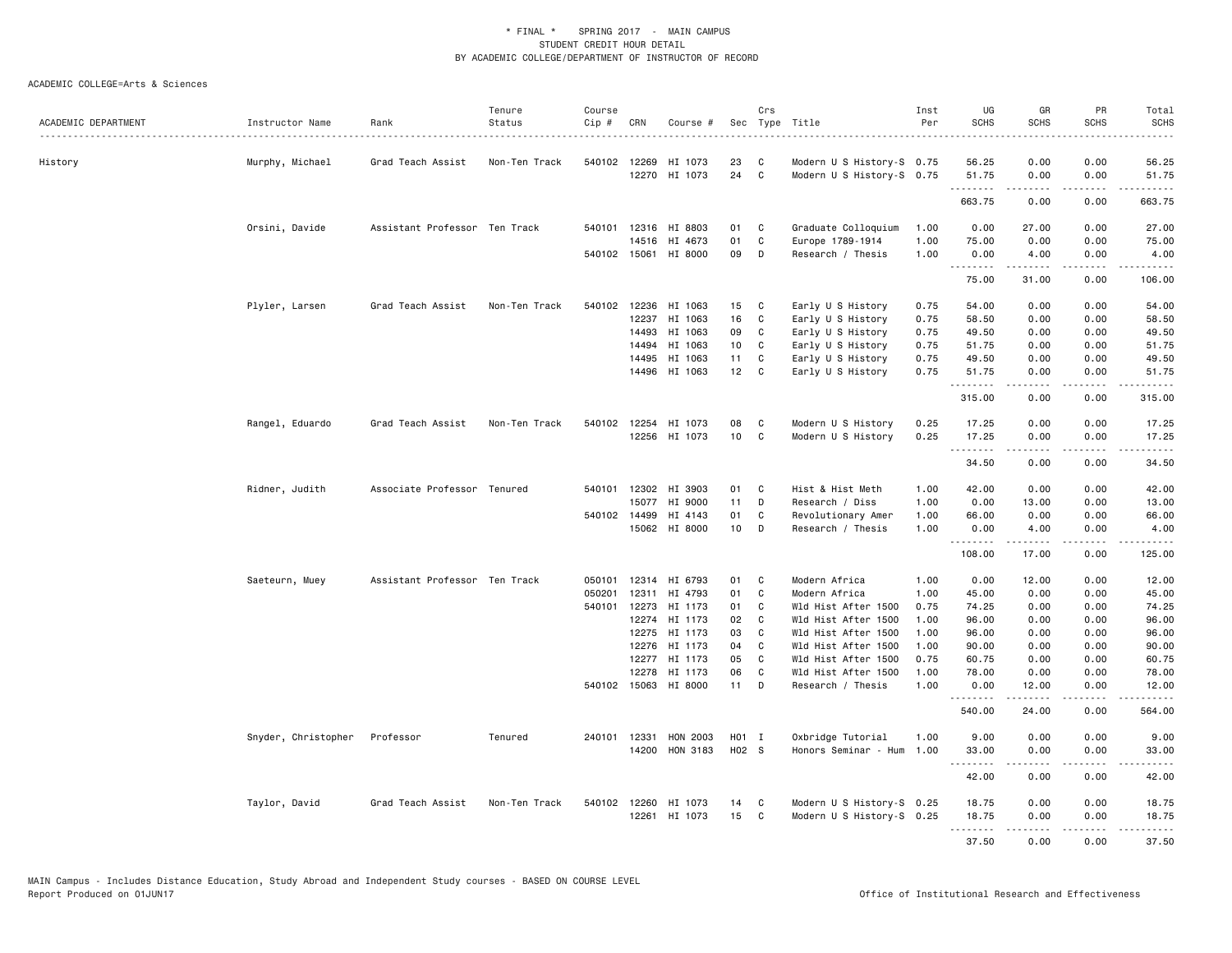|                                                   |                     |                               | Tenure        | Course |       |                      |       | Crs                        |                           | Inst | UG                  | GR          | PR          | Total                                  |
|---------------------------------------------------|---------------------|-------------------------------|---------------|--------|-------|----------------------|-------|----------------------------|---------------------------|------|---------------------|-------------|-------------|----------------------------------------|
| <b>ACADEMIC DEPARTMENT</b><br>.                   | Instructor Name     | Rank                          | Status        | Cip #  | CRN   | Course #             |       |                            | Sec Type Title<br>.       | Per  | <b>SCHS</b>         | <b>SCHS</b> | <b>SCHS</b> | <b>SCHS</b>                            |
| History                                           | Thompson, Courtney  | Assistant Professor Ten Track |               |        |       | 050207 14500 HI 4273 | 01    | $\overline{\phantom{a}}$ C | Women In Am History       | 1.00 | 69.00               | 0.00        | 0.00        | 69.00                                  |
|                                                   |                     |                               |               |        |       | 540101 14518 HI 8803 | 05    | $\overline{\phantom{a}}$ C | Graduate Colloquium       | 1.00 | 0.00                | 24.00       | 0.00        | 24.00                                  |
|                                                   |                     |                               |               |        |       |                      |       |                            |                           |      | .<br>69.00          | .<br>24.00  | .<br>0.00   | .<br>93.00                             |
|                                                   | Timmerman, Nicholas | Grad Teach Assist             | Non-Ten Track |        |       | 540102 12299 HI 3343 | S01 B |                            | Delta History Servic 1.00 |      | 33.00               | 0.00        | 0.00        | 33.00                                  |
|                                                   |                     |                               |               |        |       |                      |       |                            |                           |      | <u>.</u><br>33.00   | 0.00        | 0.00        | 33.00                                  |
|                                                   |                     |                               |               |        |       |                      |       |                            |                           |      |                     |             |             |                                        |
|                                                   | Trzaskowski, Niklas | Grad Teach Assist             | Non-Ten Track | 540102 | 12247 | HI 1073              | 01 C  |                            | Modern U S History        | 0.75 | 51.75               | 0.00        | 0.00        | 51.75                                  |
|                                                   |                     |                               |               |        |       | 12248 HI 1073        | 02 C  |                            | Modern U S History        | 0.75 | 54.00               | 0.00        | 0.00        | 54.00                                  |
|                                                   |                     |                               |               |        |       | 12249 HI 1073        | 03    | $\mathbf{C}$               | Modern U S History        | 0.75 | 54.00               | 0.00        | 0.00        | 54.00                                  |
|                                                   |                     |                               |               |        | 12250 | HI 1073              | 04    | - C                        | Modern U S History        | 0.75 | 56.25               | 0.00        | 0.00        | 56.25                                  |
|                                                   |                     |                               |               |        |       | 12251 HI 1073        | 05    | $\mathbf{C}$               | Modern U S History        | 0.75 | 49.50               | 0.00        | 0.00        | 49.50                                  |
|                                                   |                     |                               |               |        |       | 12253 HI 1073        | 07    | $\mathbf{C}$               | Modern U S History        | 0.75 | 49.50               | 0.00        | 0.00        | 49.50                                  |
|                                                   |                     |                               |               |        | 12254 | HI 1073              | 08    | C                          | Modern U S History        | 0.75 | 51.75               | 0.00        | 0.00        | 51.75                                  |
|                                                   |                     |                               |               |        |       | 12255 HI 1073        | 09 C  |                            | Modern U S History        | 0.75 | 51.75               | 0.00        | 0.00        | 51.75                                  |
|                                                   |                     |                               |               |        |       | 12256 HI 1073        | 10 C  |                            | Modern U S History        | 0.75 | 51.75<br>.          | 0.00        | 0.00        | 51.75                                  |
|                                                   |                     |                               |               |        |       |                      |       |                            |                           |      | 470.25              | 0.00        | 0.00        | 470.25                                 |
|                                                   | Ward, Jason         | Associate Professor Tenured   |               | 050299 |       | 14501 HI 4373        | 01 C  |                            | Hist Mod Civ Rts Mvt 1.00 |      | 66.00               | 0.00        | 0.00        | 66.00                                  |
|                                                   |                     |                               |               | 540101 |       | 15080 HI 9000        | 14 D  |                            | Research / Diss           | 1.00 | 0.00                | 17.00       | 0.00        | 17.00                                  |
|                                                   |                     |                               |               |        |       | 540102 12325 HI 8963 | 01 C  |                            | U.S. History since 1      | 1.00 | 0.00                | 27.00       | 0.00        | 27.00                                  |
|                                                   |                     |                               |               |        |       | 15065 HI 8000        | 13 D  |                            | Research / Thesis         | 1.00 | 0.00                | 1.00        | 0.00        | 1.00                                   |
|                                                   |                     |                               |               |        |       |                      |       |                            |                           |      | .<br>66.00          | 45.00       | 0.00        | 111.00                                 |
|                                                   | Wu, Shu-hui         | Professor                     | Tenured       | 050104 | 12288 | HI 1313              | 01    | $\mathbf{C}$               | East Asian Civ to 13 1.00 |      | 99.00               | 0.00        | 0.00        | 99.00                                  |
|                                                   |                     |                               |               | 450801 |       | 14502 HI 4593        | 01 C  |                            | Japan Since 1600          | 1.00 | 60.00               | 0.00        | 0.00        | 60.00                                  |
|                                                   |                     |                               |               |        |       |                      |       |                            |                           |      | .<br>159.00         | 0.00        | 0.00        | 159.00                                 |
| ======================================            |                     |                               |               |        |       |                      |       |                            |                           |      | ========            |             |             | ========= ========= ==========         |
| History<br>====================================== |                     |                               |               |        |       |                      |       |                            |                           |      | 5106.00<br>======== | 577.00      | 0.00        | 5683.00<br>screenes concerts concerted |
|                                                   |                     |                               |               |        |       |                      |       |                            |                           |      |                     |             |             |                                        |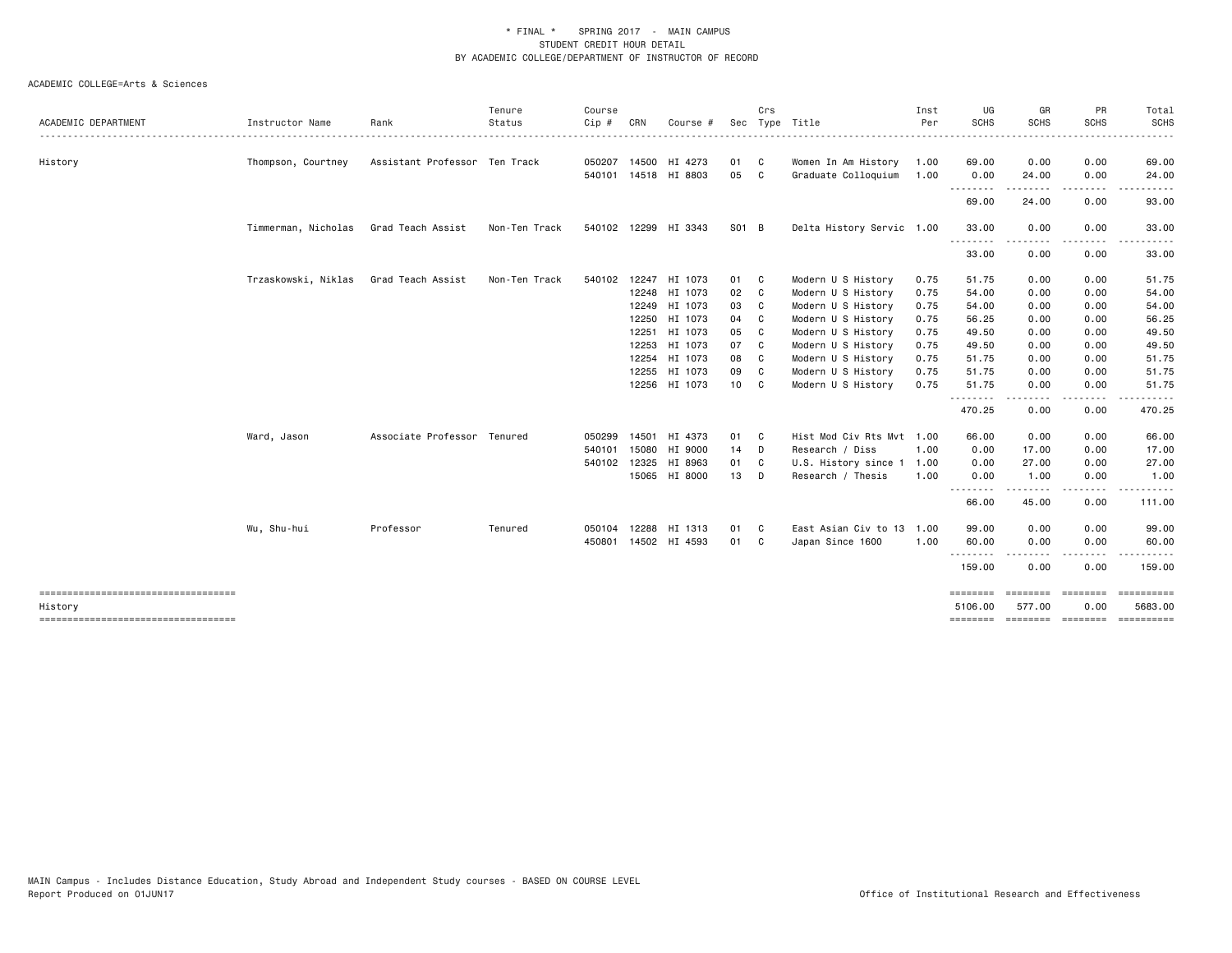|                          |                                                        |                                   | Tenure        | Course |              |                      |                 | Crs          |                           | Inst | UG          | GR                                                                                                                                                           | PR                           | Total                                                                                      |
|--------------------------|--------------------------------------------------------|-----------------------------------|---------------|--------|--------------|----------------------|-----------------|--------------|---------------------------|------|-------------|--------------------------------------------------------------------------------------------------------------------------------------------------------------|------------------------------|--------------------------------------------------------------------------------------------|
| ACADEMIC DEPARTMENT      | Instructor Name                                        | Rank                              | Status<br>.   | Cip #  | CRN          | Course #             |                 |              | Sec Type Title            | Per  | <b>SCHS</b> | <b>SCHS</b>                                                                                                                                                  | <b>SCHS</b>                  | <b>SCHS</b>                                                                                |
| Mathematics & Statistics | Azizi, Farideddin                                      | Grad Teach Assist                 | Non-Ten Track |        |              | 270101 12609 MA 1613 | 06              | $\mathbf{C}$ | Cal Bus & Life Sc I       | 0.95 | 105.45      | 0.00                                                                                                                                                         | 0.00<br>$\sim$ $\sim$ $\sim$ | 105.45                                                                                     |
|                          |                                                        |                                   |               |        |              |                      |                 |              |                           |      | 105.45      | 0.00                                                                                                                                                         | 0.00                         | 105.45                                                                                     |
|                          | Ballamoole, Snehalat Clinical Assist Pro Non-Ten Track |                                   |               | 270101 | 12628        | MA 1723              | 08              | C            | Calculus II-SI            | 1.00 | 180.00      | 0.00                                                                                                                                                         | 0.00                         | 180.00                                                                                     |
|                          |                                                        |                                   |               |        | 14263        | MA 1723              | 09              | C            | Calculus II-SI            | 1.00 | 132.00      | 0.00                                                                                                                                                         | 0.00                         | 132.00                                                                                     |
|                          |                                                        |                                   |               |        | 270102 12666 | MA 3113              | 04              | C            | Intro Linear Algebra 1.00 |      | 138.00      | 0.00                                                                                                                                                         | 0.00                         | 138.00                                                                                     |
|                          |                                                        |                                   |               |        | 12667        | MA 3113              | 05              | $\mathbf{C}$ | Intro Linear Algebra 1.00 |      | 129.00<br>. | 0.00<br>-----                                                                                                                                                | 0.00<br>.                    | 129.00<br>.                                                                                |
|                          |                                                        |                                   |               |        |              |                      |                 |              |                           |      | 579.00      | 0.00                                                                                                                                                         | 0.00                         | 579.00                                                                                     |
|                          | Banik, Robert                                          | Instructor                        | Non-Ten Track | 270101 | 12624        | MA 1723              | 04              | C            | Calculus II-SI            | 1.00 | 360.00      | 0.00                                                                                                                                                         | 0.00                         | 360.00                                                                                     |
|                          |                                                        |                                   |               |        | 12625        | MA 1723              | 05              | C            | Calculus II-SI            | 1.00 | 366.00      | 0.00                                                                                                                                                         | 0.00                         | 366.00                                                                                     |
|                          |                                                        |                                   |               |        | 12675        | MA 3253              | 01              | C            | Diff Equations            | 1.00 | 135.00      | 0.00                                                                                                                                                         | 0.00                         | 135.00                                                                                     |
|                          |                                                        |                                   |               |        |              | 12679 MA 3253        | 05              | C            | Diff Equations            | 1.00 | 144.00<br>. | 0.00                                                                                                                                                         | 0.00                         | 144.00<br>$\mathbf{1} \cdot \mathbf{1} \cdot \mathbf{1} \cdot \mathbf{1} \cdot \mathbf{1}$ |
|                          |                                                        |                                   |               |        |              |                      |                 |              |                           |      | 1005.00     | 0.00                                                                                                                                                         | 0.00                         | 1005.00                                                                                    |
|                          | Barber, Rachel                                         | Grad Teach Assist                 | Non-Ten Track |        | 270101 12591 | MA 1323              | 07              | C            | Trigonometry              | 0.95 | 111.15      | 0.00                                                                                                                                                         | 0.00                         | 111.15                                                                                     |
|                          |                                                        |                                   |               |        |              | 12594 MA 1323        | 10 <sub>1</sub> | C            | Trigonometry              | 0.95 | 108.30      | 0.00                                                                                                                                                         | 0.00                         | 108.30                                                                                     |
|                          |                                                        |                                   |               |        |              |                      |                 |              |                           |      | .           | <u>.</u>                                                                                                                                                     | .                            | .                                                                                          |
|                          |                                                        |                                   |               |        |              |                      |                 |              |                           |      | 219.45      | 0.00                                                                                                                                                         | 0.00                         | 219.45                                                                                     |
|                          | Beckman, Jennifer                                      | Instructor                        | Non-Ten Track | 270101 | 12588        | MA 1323              | 04              | C            | Trigonometry              | 1.00 | 117.00      | 0.00                                                                                                                                                         | 0.00                         | 117.00                                                                                     |
|                          |                                                        |                                   |               | 270501 | 12645        | MA 2113              | 15              | B            | Intro to Stats            | 1.00 | 36.00       | 0.00                                                                                                                                                         | 0.00                         | 36.00                                                                                      |
|                          |                                                        |                                   |               |        | 12646        | MA 2113              | 16              | В            | Intro to Stats            | 1.00 | 39.00       | 0.00                                                                                                                                                         | 0.00                         | 39.00                                                                                      |
|                          |                                                        |                                   |               |        |              | 12672 MA 3123        | 02              | В            | Intro to Stat. Inf        | 1.00 | 48.00       | 0.00                                                                                                                                                         | 0.00                         | 48.00                                                                                      |
|                          |                                                        |                                   |               |        | 12673        | MA 3123              | 03              | В            | Intro to Stat. Inf        | 1.00 | 72.00       | 0.00                                                                                                                                                         | 0.00                         | 72.00                                                                                      |
|                          |                                                        |                                   |               |        | 13508        | ST 2113              | 15              | B            | Intro to Stats            | 1.00 | 57.00       | 0.00                                                                                                                                                         | 0.00                         | 57.00                                                                                      |
|                          |                                                        |                                   |               |        | 13509        | ST 2113              | 16              | B            | Intro to Stats            | 1.00 | 48.00       | 0.00                                                                                                                                                         | 0.00                         | 48.00                                                                                      |
|                          |                                                        |                                   |               |        | 13513        | ST 3123              | 02<br>03        | В            | Intro to Stat. Inf.       | 1.00 | 84.00       | 0.00                                                                                                                                                         | 0.00                         | 84.00                                                                                      |
|                          |                                                        |                                   |               |        |              | 13514 ST 3123        |                 | B            | Intro to Stat. Inf.       | 1.00 | 72.00<br>.  | 0.00                                                                                                                                                         | 0.00                         | 72.00<br>.                                                                                 |
|                          |                                                        |                                   |               |        |              |                      |                 |              |                           |      | 573.00      | 0.00                                                                                                                                                         | 0.00                         | 573.00                                                                                     |
|                          | Calvert, Velinda                                       | Clinical Assist Pro Non-Ten Track |               |        | 270102 12663 | MA 3113              | 01              | C            | Intro Linear Algebra 1.00 |      | 129.00      | 0.00                                                                                                                                                         | 0.00                         | 129.00                                                                                     |
|                          |                                                        |                                   |               |        | 12664        | MA 3113              | 02              | C            | Intro Linear Algebra 1.00 |      | 186.00      | 0.00                                                                                                                                                         | 0.00                         | 186.00                                                                                     |
|                          |                                                        |                                   |               |        | 12665        | MA 3113              | 03              | C            | Intro Linear Algebra 1.00 |      | 138.00      | 0.00                                                                                                                                                         | 0.00                         | 138.00                                                                                     |
|                          |                                                        |                                   |               |        |              | 12668 MA 3113        | 06              | C            | Intro Linear Algebra 1.00 |      | 132.00      | 0.00                                                                                                                                                         | 0.00                         | 132.00                                                                                     |
|                          |                                                        |                                   |               |        |              |                      |                 |              |                           |      | .<br>585.00 | $\frac{1}{2} \left( \frac{1}{2} \right) \left( \frac{1}{2} \right) \left( \frac{1}{2} \right) \left( \frac{1}{2} \right) \left( \frac{1}{2} \right)$<br>0.00 | .<br>0.00                    | .<br>585.00                                                                                |
|                          | Dang, Hai                                              | Professor                         | Tenured       | 270101 | 12683        | MA 3253              | HO1 C           |              | Honors Diff Equation 1.00 |      | 60.00       | 0.00                                                                                                                                                         | 0.00                         | 60.00                                                                                      |
|                          |                                                        |                                   |               |        | 12693        | MA 4943              | 01              | C            | Math Analysis II          | 1.00 | 3.00        | 0.00                                                                                                                                                         | 0.00                         | 3.00                                                                                       |
|                          |                                                        |                                   |               |        | 12698        | MA 6943              | 01              | C            | Math Analysis II          | 1.00 | 0.00<br>.   | 18.00<br>$\frac{1}{2}$                                                                                                                                       | 0.00<br>.                    | 18.00<br>.                                                                                 |
|                          |                                                        |                                   |               |        |              |                      |                 |              |                           |      | 63.00       | 18.00                                                                                                                                                        | 0.00                         | 81.00                                                                                      |
|                          | Dayarathna, Vidanela Grad Teach Assist                 |                                   | Non-Ten Track | 270501 | 12631        | MA 2113              | 01              | В            | Intro to Stats            | 0.05 | 1.20        | 0.00                                                                                                                                                         | 0.00                         | 1.20                                                                                       |
|                          |                                                        |                                   |               |        | 12632        | MA 2113              | 02              | В            | Intro to Stats            | 0.05 | 0.90        | 0.00                                                                                                                                                         | 0.00                         | 0.90                                                                                       |
|                          |                                                        |                                   |               |        | 12633        | MA 2113              | 03              | В            | Intro to Stats            | 0.05 | 1.80        | 0.00                                                                                                                                                         | 0.00                         | 1.80                                                                                       |
|                          |                                                        |                                   |               |        | 13494        | ST 2113              | 01              | в            | Intro to Stats            | 0.05 | 3.15        | 0.00                                                                                                                                                         | 0.00                         | 3.15                                                                                       |
|                          |                                                        |                                   |               |        |              | 13495 ST 2113        | 02              | В            | Intro to Stats            | 0.05 | 3.60        | 0.00                                                                                                                                                         | 0.00                         | 3.60                                                                                       |
|                          |                                                        |                                   |               |        |              | 13496 ST 2113        | 03              | B            | Intro to Stats            | 0.05 | 2.70        | 0.00                                                                                                                                                         | 0.00                         | 2.70                                                                                       |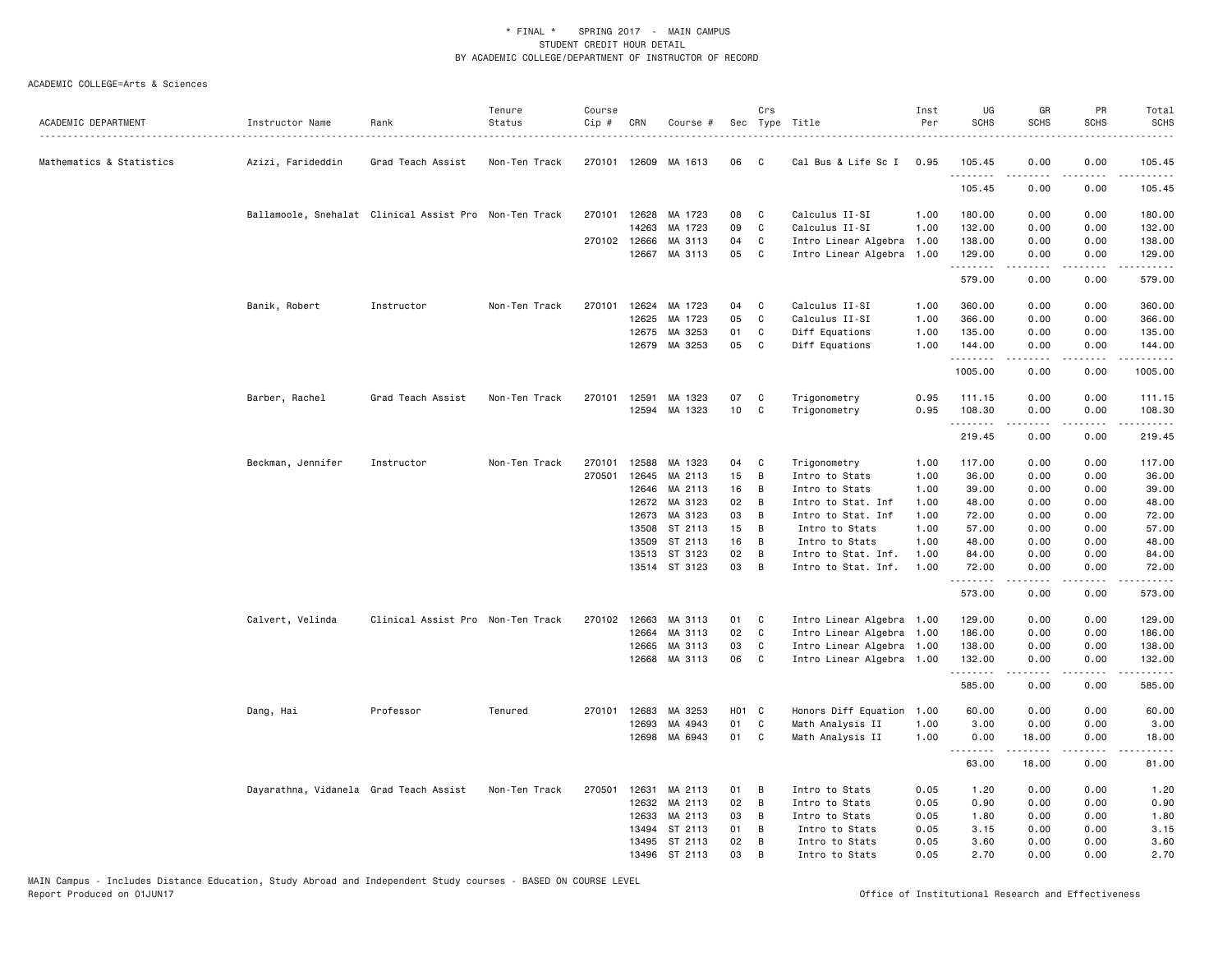| ACADEMIC DEPARTMENT      | Instructor Name | Rank                        | Tenure<br>Status | Course<br>Cip # | CRN          | Course #        |       | Crs            | Sec Type Title            | Inst<br>Per | UG<br><b>SCHS</b> | GR<br><b>SCHS</b> | PR<br><b>SCHS</b> | Total<br><b>SCHS</b>   |
|--------------------------|-----------------|-----------------------------|------------------|-----------------|--------------|-----------------|-------|----------------|---------------------------|-------------|-------------------|-------------------|-------------------|------------------------|
|                          |                 |                             |                  |                 |              |                 |       |                |                           |             |                   |                   |                   | .                      |
|                          |                 |                             |                  |                 |              |                 |       |                |                           |             | <u>.</u><br>13.35 | .<br>0.00         | <u>.</u><br>0.00  | $\frac{1}{2}$<br>13.35 |
| Mathematics & Statistics | Dobson, Edward  | Professor                   | Tenured          | 270101          | 12630        | MA 1723         | H01 C |                | Honors Calculus II        | 1.00        | 54.00             | 0.00              | 0.00              | 54.00                  |
|                          |                 |                             |                  |                 | 14268        | MA 4163         | 01    | C              | Group Theory              | 1.00        | 24.00             | 0.00              | 0.00              | 24.00                  |
|                          |                 |                             |                  |                 |              | 14269 MA 6163   | 01 C  |                | Group Theory              | 1.00        | 0.00              | 18.00             | 0.00              | 18.00                  |
|                          |                 |                             |                  |                 |              |                 |       |                |                           |             | .<br>78.00        | .<br>18.00        | .<br>0.00         | 96.00                  |
|                          | DuBien, Janice  | Associate Professor Tenured |                  |                 | 270501 13517 | ST 6211         | 01    | E              | Stat Consulting           | 1.00        | 0.00              | 8.00              | 0.00              | 8.00                   |
|                          |                 |                             |                  |                 | 13521        | ST 8114         | 02    | B              | Statistical Methods       | 1.00        | 0.00              | 140.00            | 0.00              | 140.00                 |
|                          |                 |                             |                  |                 | 13523        | ST 8214         | 01    | B              | Desn & Anal Of Exp        | 1.00        | 0.00              | 152.00            | 0.00              | 152.00                 |
|                          |                 |                             |                  |                 | 14274        | ST 8863         | 01    | C              | Adv Design Of Exp II 1.00 |             | 0.00              | 51.00             | 0.00              | 51.00                  |
|                          |                 |                             |                  |                 | 15985        | ST 7000         | 01    | $\mathbf{I}$   | Directed Indiv Study 1.00 |             | 0.00              | 3.00              | 0.00              | 3.00                   |
|                          |                 |                             |                  |                 |              | 16431 ST 7000   | 03    | $\mathbf{I}$   | Directed Indiv Study 1.00 |             | 0.00              | 3.00              | 0.00              | 3.00                   |
|                          |                 |                             |                  |                 |              |                 |       |                |                           |             | 0.00              | 357.00            | 0.00              | 357.00                 |
|                          | Eaton, Jonathan | Instructor                  | Non-Ten Track    | 240101          | 15794        | <b>HON 4000</b> | 06    | $\mathbf{I}$   | Directed Individual       | 1.00        | 1.00              | 0.00              | 0.00              | 1.00                   |
|                          |                 |                             |                  |                 | 270101 12555 | MA 0103         | 01    | C              | Intermediate Algebra 1.00 |             | 570.00            | 0.00              | 0.00              | 570.00                 |
|                          |                 |                             |                  |                 | 12556        | MA 0103         | 02    | C              | Intermediate Algebra 1.00 |             | 282.00            | 0.00              | 0.00              | 282.00                 |
|                          |                 |                             |                  |                 | 12558        | MA 0103         | 04    | K              | Intermediate Algebra 1.00 |             | 0.00              | 0.00              | 0.00              | 0.00                   |
|                          |                 |                             |                  |                 | 12559        | MA 0103         | 05    | к              | Intermediate Algebra 1.00 |             | 0.00              | 0.00              | 0.00              | 0.00                   |
|                          |                 |                             |                  |                 | 12560        | MA 0103         | 06    | K              | Intermediate Algebra 1.00 |             | 0.00              | 0.00              | 0.00              | 0.00                   |
|                          |                 |                             |                  |                 | 12561        | MA 0103         | 07    | К              | Intermediate Algebra 1.00 |             | 0.00              | 0.00              | 0.00              | 0.00                   |
|                          |                 |                             |                  |                 | 12562        | MA 0103         | 08    | К              | Intermediate Algebra 1.00 |             | 0.00              | 0.00              | 0.00              | 0.00                   |
|                          |                 |                             |                  |                 | 12563        | MA 0103         | 09    | K              | Intermediate Algebra 1.00 |             | 0.00              | 0.00              | 0.00              | 0.00                   |
|                          |                 |                             |                  |                 | 12565        | MA 0103         | 11    | K              | Intermediate Algebra      | 1.00        | 0.00              | 0.00              | 0.00              | 0.00                   |
|                          |                 |                             |                  | 270501          | 12631        | MA 2113         | 01    | B              | Intro to Stats            | 0.95        | 22.80             | 0.00              | 0.00              | 22.80                  |
|                          |                 |                             |                  |                 | 12632        | MA 2113         | 02    | $\overline{B}$ | Intro to Stats            | 0.95        | 17.10             | 0.00              | 0.00              | 17.10                  |
|                          |                 |                             |                  |                 | 12633        | MA 2113         | 03    | B              | Intro to Stats            | 0.95        | 34.20             | 0.00              | 0.00              | 34.20                  |
|                          |                 |                             |                  |                 | 12634        | MA 2113         | 04    | B              | Intro to Stats            | 0.95        | 28.50             | 0.00              | 0.00              | 28.50                  |
|                          |                 |                             |                  |                 | 12635        | MA 2113         | 05    | B              | Intro to Stats-credi      | 0.95        | 17.10             | 0.00              | 0.00              | 17.10                  |
|                          |                 |                             |                  |                 | 12636        | MA 2113         | 06    | B              | Intro to Stats            | 0.95        | 22.80             | 0.00              | 0.00              | 22.80                  |
|                          |                 |                             |                  |                 | 12637        | MA 2113         | 07    | B              | Intro to Stats            | 0.95        | 42.75             | 0.00              | 0.00              | 42.75                  |
|                          |                 |                             |                  |                 | 12638        | MA 2113         | 08    | B              | Intro to Stats            | 0.95        | 45.60             | 0.00              | 0.00              | 45.60                  |
|                          |                 |                             |                  |                 | 12639        | MA 2113         | 09    | B              | Intro to Stats            | 0.95        | 37.05             | 0.00              | 0.00              | 37.05                  |
|                          |                 |                             |                  |                 | 12640        | MA 2113         | 10    | $\overline{B}$ | Intro to Stats            | 0.95        | 28.50             | 0.00              | 0.00              | 28.50                  |
|                          |                 |                             |                  |                 | 12641        | MA 2113         | 11    | B              | Intro to Stats            | 0.95        | 37.05             | 0.00              | 0.00              | 37.05                  |
|                          |                 |                             |                  |                 | 12642        | MA 2113         | 12    | B              | Intro to Stats            | 0.95        | 48.45             | 0.00              | 0.00              | 48.45                  |
|                          |                 |                             |                  |                 | 12643        | MA 2113         | 13    | B              | Intro to Stats            | 0.95        | 28.50             | 0.00              | 0.00              | 28.50                  |
|                          |                 |                             |                  |                 | 12644        | MA 2113         | 14    | B              | Intro to Stats            | 0.95        | 34.20             | 0.00              | 0.00              | 34.20                  |
|                          |                 |                             |                  |                 | 13494        | ST 2113         | 01    | B              | Intro to Stats            | 0.95        | 59.85             | 0.00              | 0.00              | 59.85                  |
|                          |                 |                             |                  |                 | 13495        | ST 2113         | 02    | $\overline{B}$ | Intro to Stats            | 0.95        | 68.40             | 0.00              | 0.00              | 68.40                  |
|                          |                 |                             |                  |                 | 13496        | ST 2113         | 03    | B              | Intro to Stats            | 0.95        | 51.30             | 0.00              | 0.00              | 51.30                  |
|                          |                 |                             |                  |                 | 13497        | ST 2113         | 04    | B              | Intro to Stats            | 0.95        | 59.85             | 0.00              | 0.00              | 59.85                  |
|                          |                 |                             |                  |                 | 13498        | ST 2113         | 05    | B              | Intro to Stats cred       | 0.95        | 74.10             | 0.00              | 0.00              | 74.10                  |
|                          |                 |                             |                  |                 | 13499        | ST 2113         | 06    | B              | Intro to Stats            | 0.95        | 59.85             | 0.00              | 0.00              | 59.85                  |
|                          |                 |                             |                  |                 | 13500        | ST 2113         | 07    | B              | Intro to Stats            | 0.95        | 48.45             | 0.00              | 0.00              | 48.45                  |
|                          |                 |                             |                  |                 | 13501        | ST 2113         | 08    | B              | Intro to Stats            | 0.95        | 39.90             | 0.00              | 0.00              | 39.90                  |
|                          |                 |                             |                  |                 | 13502        | ST 2113         | 09    | B              | Intro to Stats            | 0.95        | 51.30             | 0.00              | 0.00              | 51.30                  |
|                          |                 |                             |                  |                 | 13503        | ST 2113         | 10    | B              | Intro to Stats            | 0.95        | 54.15             | 0.00              | 0.00              | 54.15                  |
|                          |                 |                             |                  |                 |              | 13504 ST 2113   | 11    | B              | Intro to Stats            | 0.95        | 48.45             | 0.00              | 0.00              | 48.45                  |
|                          |                 |                             |                  |                 | 13505        | ST 2113         | 12    | B              | Intro to Stats            | 0.95        | 34.20             | 0.00              | 0.00              | 34.20                  |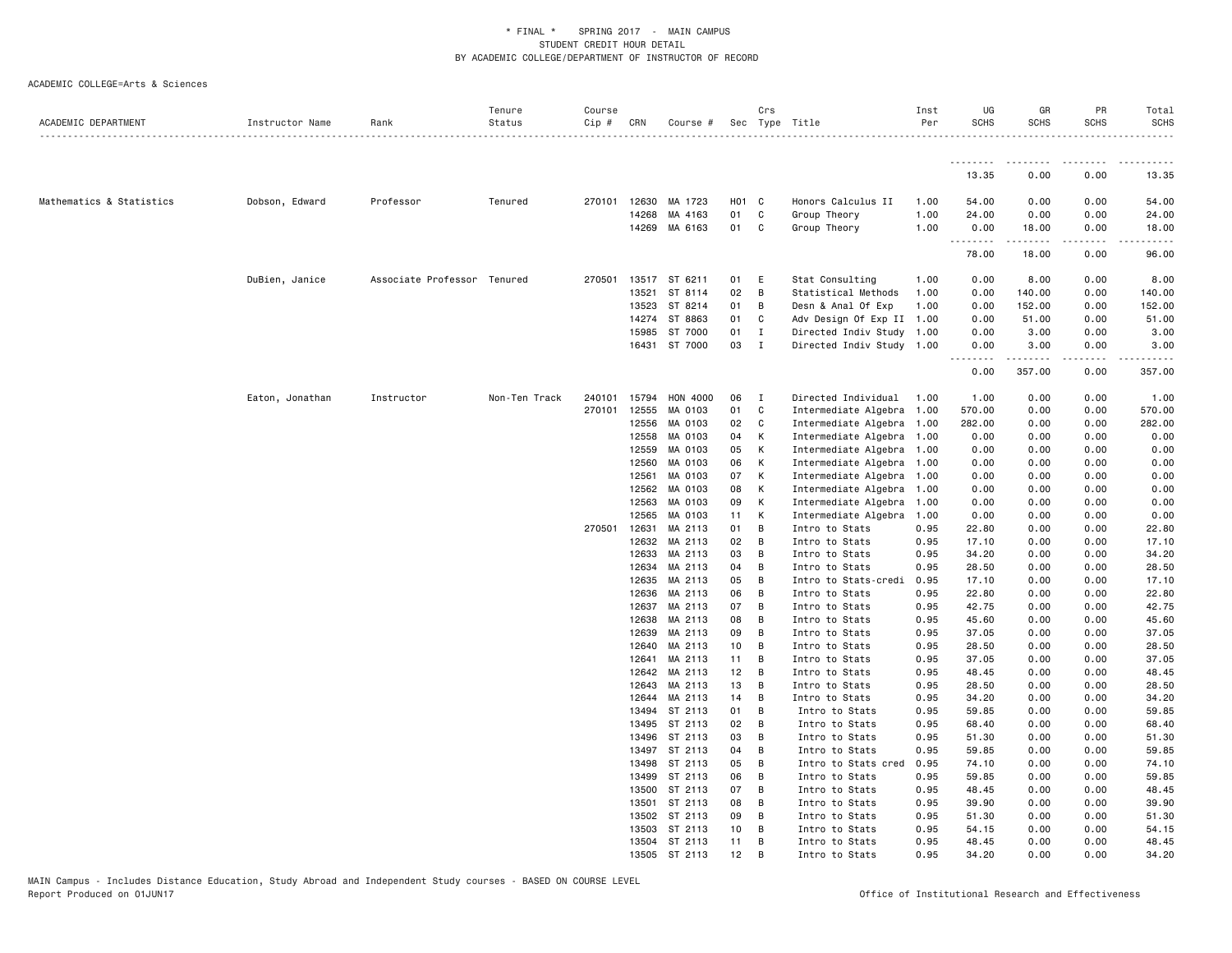|                          |                                        |                             | Tenure        | Course |                |                      |          | Crs              |                                        | Inst         | UG                                                                                                                                                                                                                                                                                                                                                                                                                                                                                     | GR            | PR              | Total                                      |
|--------------------------|----------------------------------------|-----------------------------|---------------|--------|----------------|----------------------|----------|------------------|----------------------------------------|--------------|----------------------------------------------------------------------------------------------------------------------------------------------------------------------------------------------------------------------------------------------------------------------------------------------------------------------------------------------------------------------------------------------------------------------------------------------------------------------------------------|---------------|-----------------|--------------------------------------------|
| ACADEMIC DEPARTMENT      | Instructor Name                        | Rank                        | Status        | Cip #  | CRN            | Course #             |          |                  | Sec Type Title                         | Per          | <b>SCHS</b>                                                                                                                                                                                                                                                                                                                                                                                                                                                                            | <b>SCHS</b>   | <b>SCHS</b>     | SCHS                                       |
|                          |                                        |                             |               |        |                |                      |          |                  |                                        |              |                                                                                                                                                                                                                                                                                                                                                                                                                                                                                        |               |                 | $\frac{1}{2}$                              |
| Mathematics & Statistics | Eaton, Jonathan                        | Instructor                  | Non-Ten Track | 270501 | 13506          | ST 2113              | 13       | В                | Intro to Stats                         | 0.95         | 59.85                                                                                                                                                                                                                                                                                                                                                                                                                                                                                  | 0.00          | 0.00            | 59.85                                      |
|                          |                                        |                             |               |        | 13507          | ST 2113              | 14       | B                | Intro to Stats                         | 0.95         | 42.75                                                                                                                                                                                                                                                                                                                                                                                                                                                                                  | 0.00          | 0.00            | 42.75                                      |
|                          |                                        |                             |               |        | 14018          | MA 2113              | 501      | $\mathbf{C}$     | Intro to Stats                         | 1.00         | 51.00                                                                                                                                                                                                                                                                                                                                                                                                                                                                                  | 0.00          | 0.00            | 51.00                                      |
|                          |                                        |                             |               |        |                | 14063 ST 2113        | 501 C    |                  | Intro to Stats                         | 1.00         | 24.00                                                                                                                                                                                                                                                                                                                                                                                                                                                                                  | 0.00          | 0.00            | 24.00                                      |
|                          |                                        |                             |               |        |                |                      |          |                  |                                        |              | .                                                                                                                                                                                                                                                                                                                                                                                                                                                                                      | .             | د د د د         | .                                          |
|                          |                                        |                             |               |        |                |                      |          |                  |                                        |              | 2125.00                                                                                                                                                                                                                                                                                                                                                                                                                                                                                | 0.00          | 0.00            | 2125.00                                    |
|                          |                                        |                             |               | 270101 | 12655          | MA 2743              | 03       |                  | Calculus IV                            |              | 144.00                                                                                                                                                                                                                                                                                                                                                                                                                                                                                 | 0.00          | 0.00            |                                            |
|                          | Fabel, Andrew                          | Associate Professor Tenured |               |        |                | 12660 MA 2743        | 08       | C<br>$\mathbf c$ | Calculus IV                            | 1.00<br>1.00 | 138.00                                                                                                                                                                                                                                                                                                                                                                                                                                                                                 | 0.00          | 0.00            | 144.00<br>138.00                           |
|                          |                                        |                             |               |        |                |                      |          |                  |                                        |              | .                                                                                                                                                                                                                                                                                                                                                                                                                                                                                      |               | .               | <u>.</u>                                   |
|                          |                                        |                             |               |        |                |                      |          |                  |                                        |              | 282.00                                                                                                                                                                                                                                                                                                                                                                                                                                                                                 | 0.00          | 0.00            | 282.00                                     |
|                          |                                        |                             |               |        |                |                      |          |                  |                                        |              |                                                                                                                                                                                                                                                                                                                                                                                                                                                                                        |               |                 |                                            |
|                          | Horstemeyer, Ruth                      | Grad Teach Assist           | Non-Ten Track | 270501 | 12638          | MA 2113              | 08       | В                | Intro to Stats                         | 0.05         | 2.40                                                                                                                                                                                                                                                                                                                                                                                                                                                                                   | 0.00          | 0.00            | 2.40                                       |
|                          |                                        |                             |               |        | 12641          | MA 2113              | 11       | В                | Intro to Stats                         | 0.05         | 1.95                                                                                                                                                                                                                                                                                                                                                                                                                                                                                   | 0.00          | 0.00            | 1.95                                       |
|                          |                                        |                             |               |        | 12642          | MA 2113              | 12       | В                | Intro to Stats                         | 0.05         | 2.55                                                                                                                                                                                                                                                                                                                                                                                                                                                                                   | 0.00          | 0.00            | 2.55                                       |
|                          |                                        |                             |               |        | 13501          | ST 2113              | 08       | В                | Intro to Stats                         | 0.05         | 2.10                                                                                                                                                                                                                                                                                                                                                                                                                                                                                   | 0.00          | 0.00            | 2.10                                       |
|                          |                                        |                             |               |        | 13504          | ST 2113              | 11       | В                | Intro to Stats                         | 0.05         | 2.55                                                                                                                                                                                                                                                                                                                                                                                                                                                                                   | 0.00          | 0.00            | 2.55                                       |
|                          |                                        |                             |               |        |                | 13505 ST 2113        | 12       | B                | Intro to Stats                         | 0.05         | 1.80<br>--------                                                                                                                                                                                                                                                                                                                                                                                                                                                                       | 0.00<br>.     | 0.00<br>د د د د | 1.80<br>$\sim$ $\sim$ $\sim$ $\sim$ $\sim$ |
|                          |                                        |                             |               |        |                |                      |          |                  |                                        |              | 13.35                                                                                                                                                                                                                                                                                                                                                                                                                                                                                  | 0.00          | 0.00            | 13.35                                      |
|                          |                                        |                             |               |        |                |                      |          |                  |                                        |              |                                                                                                                                                                                                                                                                                                                                                                                                                                                                                        |               |                 |                                            |
|                          | Johnson, Corlis                        | Associate Professor Tenured |               |        |                | 270102 12674 MA 3163 | 01 C     |                  | Intro To Mod Algebra 1.00              |              | 45.00                                                                                                                                                                                                                                                                                                                                                                                                                                                                                  | 0.00          | 0.00            | 45.00                                      |
|                          |                                        |                             |               |        |                |                      |          |                  |                                        |              | $\begin{array}{cccccccccccccc} \multicolumn{2}{c}{} & \multicolumn{2}{c}{} & \multicolumn{2}{c}{} & \multicolumn{2}{c}{} & \multicolumn{2}{c}{} & \multicolumn{2}{c}{} & \multicolumn{2}{c}{} & \multicolumn{2}{c}{} & \multicolumn{2}{c}{} & \multicolumn{2}{c}{} & \multicolumn{2}{c}{} & \multicolumn{2}{c}{} & \multicolumn{2}{c}{} & \multicolumn{2}{c}{} & \multicolumn{2}{c}{} & \multicolumn{2}{c}{} & \multicolumn{2}{c}{} & \multicolumn{2}{c}{} & \multicolumn{2}{c}{} & \$ | -----         | .               | .                                          |
|                          |                                        |                             |               |        |                |                      |          |                  |                                        |              | 45.00                                                                                                                                                                                                                                                                                                                                                                                                                                                                                  | 0.00          | 0.00            | 45.00                                      |
|                          |                                        |                             |               |        |                |                      |          |                  |                                        |              |                                                                                                                                                                                                                                                                                                                                                                                                                                                                                        |               |                 |                                            |
|                          | Jones, Chartese                        | Grad Teach Assist           | Non-Ten Track |        |                | 270101 12590 MA 1323 | 06       | C                | Trigonometry                           | 0.95         | 114.00                                                                                                                                                                                                                                                                                                                                                                                                                                                                                 | 0.00          | 0.00            | 114.00                                     |
|                          |                                        |                             |               |        |                | 12595 MA 1323        | 11       | C                | Trigonometry                           | 0.95         | 108.30<br>.                                                                                                                                                                                                                                                                                                                                                                                                                                                                            | 0.00<br>.     | 0.00<br>.       | 108.30                                     |
|                          |                                        |                             |               |        |                |                      |          |                  |                                        |              | 222.30                                                                                                                                                                                                                                                                                                                                                                                                                                                                                 | 0.00          | 0.00            | 222.30                                     |
|                          |                                        |                             |               |        |                |                      |          |                  |                                        |              |                                                                                                                                                                                                                                                                                                                                                                                                                                                                                        |               |                 |                                            |
|                          | Katterjohn, Kristoph Grad Teach Assist |                             | Non-Ten Track |        |                | 270101 12604 MA 1613 | 01       | C                | Cal Bus & Life Sc I                    | 0.95         | 105.45                                                                                                                                                                                                                                                                                                                                                                                                                                                                                 | 0.00          | 0.00            | 105.45                                     |
|                          |                                        |                             |               |        |                | 12605 MA 1613        | 02       | C                | Cal Bus & Life Sc I                    | 0.95         | 122.55                                                                                                                                                                                                                                                                                                                                                                                                                                                                                 | 0.00          | 0.00            | 122.55                                     |
|                          |                                        |                             |               |        |                |                      |          |                  |                                        |              | .                                                                                                                                                                                                                                                                                                                                                                                                                                                                                      | .             | د د د د         |                                            |
|                          |                                        |                             |               |        |                |                      |          |                  |                                        |              | 228.00                                                                                                                                                                                                                                                                                                                                                                                                                                                                                 | 0.00          | 0.00            | 228.00                                     |
|                          |                                        |                             |               |        |                |                      |          |                  |                                        |              |                                                                                                                                                                                                                                                                                                                                                                                                                                                                                        |               |                 |                                            |
|                          | Kilpatrick, Matthew                    | Grad Teach Assist           | Non-Ten Track | 270501 | 12634          | MA 2113              | 04       | В                | Intro to Stats                         | 0.05         | 1.50                                                                                                                                                                                                                                                                                                                                                                                                                                                                                   | 0.00          | 0.00            | 1.50                                       |
|                          |                                        |                             |               |        | 12635<br>12636 | MA 2113<br>MA 2113   | 05<br>06 | В<br>B           | Intro to Stats-credi<br>Intro to Stats | 0.05<br>0.05 | 0.90<br>1.20                                                                                                                                                                                                                                                                                                                                                                                                                                                                           | 0.00<br>0.00  | 0.00<br>0.00    | 0.90<br>1.20                               |
|                          |                                        |                             |               |        | 13497          | ST 2113              | 04       | B                | Intro to Stats                         | 0.05         | 3.15                                                                                                                                                                                                                                                                                                                                                                                                                                                                                   | 0.00          | 0.00            | 3.15                                       |
|                          |                                        |                             |               |        | 13498          | ST 2113              | 05       | B                | Intro to Stats cred                    | 0.05         | 3.90                                                                                                                                                                                                                                                                                                                                                                                                                                                                                   | 0.00          | 0.00            | 3.90                                       |
|                          |                                        |                             |               |        |                | 13499 ST 2113        | 06       | B                | Intro to Stats                         | 0.05         | 3.15                                                                                                                                                                                                                                                                                                                                                                                                                                                                                   | 0.00          | 0.00            | 3.15                                       |
|                          |                                        |                             |               |        |                |                      |          |                  |                                        |              | <b>.</b> .                                                                                                                                                                                                                                                                                                                                                                                                                                                                             | .             | .               | $\sim$ $\sim$ $\sim$ $\sim$ $\sim$         |
|                          |                                        |                             |               |        |                |                      |          |                  |                                        |              | 13.80                                                                                                                                                                                                                                                                                                                                                                                                                                                                                  | 0.00          | 0.00            | 13.80                                      |
|                          |                                        |                             |               |        |                |                      |          |                  |                                        |              |                                                                                                                                                                                                                                                                                                                                                                                                                                                                                        |               |                 |                                            |
|                          | Kim, Hwamog                            | Grad Teach Assist           | Non-Ten Track | 270101 | 12592          | MA 1323              | 08       | C                | Trigonometry                           | 0.95         | 114.00                                                                                                                                                                                                                                                                                                                                                                                                                                                                                 | 0.00          | 0.00            | 114.00                                     |
|                          |                                        |                             |               |        |                | 12593 MA 1323        | 09       | C                | Trigonometry                           | 0.95         | 108.30                                                                                                                                                                                                                                                                                                                                                                                                                                                                                 | 0.00          | 0.00            | 108.30                                     |
|                          |                                        |                             |               |        |                |                      |          |                  |                                        |              | .                                                                                                                                                                                                                                                                                                                                                                                                                                                                                      | -----         | .               | .                                          |
|                          |                                        |                             |               |        |                |                      |          |                  |                                        |              | 222.30                                                                                                                                                                                                                                                                                                                                                                                                                                                                                 | 0.00          | 0.00            | 222.30                                     |
|                          | Kim, Seongjai                          | Professor                   | Tenured       |        |                | 270101 15980 MA 9000 | 01       | D                | Research / Diss                        | 1.00         | 0.00                                                                                                                                                                                                                                                                                                                                                                                                                                                                                   | 12.00         | 0.00            | 12.00                                      |
|                          |                                        |                             |               |        |                |                      |          |                  |                                        |              | .                                                                                                                                                                                                                                                                                                                                                                                                                                                                                      | $\frac{1}{2}$ | . <b>.</b>      | .                                          |
|                          |                                        |                             |               |        |                |                      |          |                  |                                        |              | 0.00                                                                                                                                                                                                                                                                                                                                                                                                                                                                                   | 12.00         | 0.00            | 12.00                                      |
|                          |                                        |                             |               |        |                |                      |          |                  |                                        |              |                                                                                                                                                                                                                                                                                                                                                                                                                                                                                        |               |                 |                                            |
|                          | King, Nancy                            | Instructor                  | Non-Ten Track |        |                | 270101 12602 MA 1433 | 01       | C                | Informal Geom & Meas 1.00              |              | 123.00                                                                                                                                                                                                                                                                                                                                                                                                                                                                                 | 0.00          | 0.00            | 123.00                                     |
|                          |                                        |                             |               |        |                |                      |          |                  |                                        |              |                                                                                                                                                                                                                                                                                                                                                                                                                                                                                        |               |                 |                                            |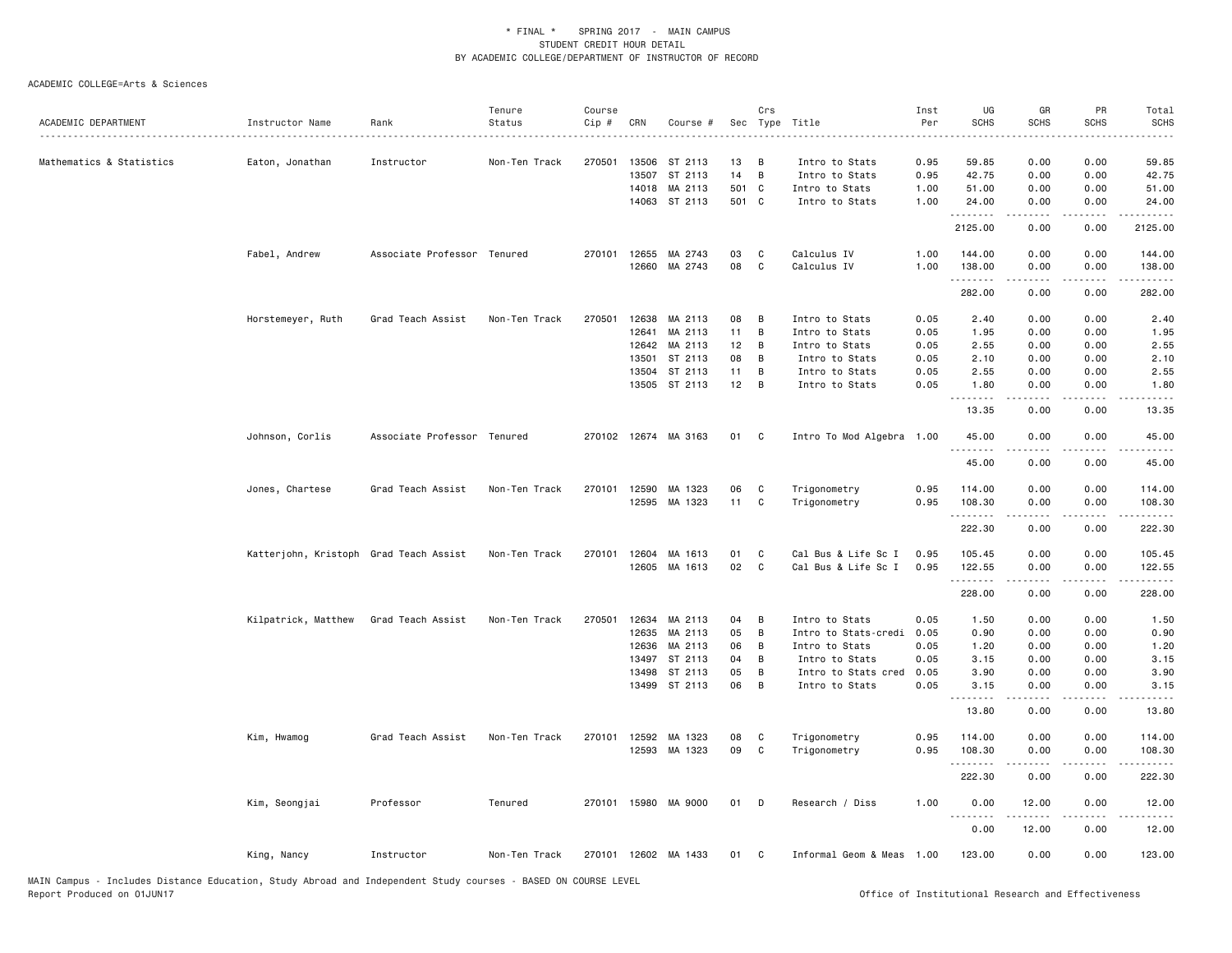|                          |                   |                               | Tenure        | Course |       |                      |          | Crs               |                           | Inst | UG                  | GR                    | PR                                  | Total                                       |
|--------------------------|-------------------|-------------------------------|---------------|--------|-------|----------------------|----------|-------------------|---------------------------|------|---------------------|-----------------------|-------------------------------------|---------------------------------------------|
| ACADEMIC DEPARTMENT      | Instructor Name   | Rank                          | Status        | Cip #  | CRN   | Course #             | Sec      |                   | Type Title                | Per  | <b>SCHS</b>         | <b>SCHS</b>           | <b>SCHS</b>                         | <b>SCHS</b>                                 |
|                          |                   |                               |               |        |       |                      |          |                   |                           |      |                     |                       |                                     |                                             |
| Mathematics & Statistics | King, Nancy       | Instructor                    | Non-Ten Track | 270101 | 12604 | MA 1613              | 01       | C                 | Cal Bus & Life Sc I       | 0.05 | 5.55                | 0.00                  | 0.00                                | 5.55                                        |
|                          |                   |                               |               |        | 12605 | MA 1613              | 02       | C                 | Cal Bus & Life Sc I       | 0.05 | 6.45                | 0.00                  | 0.00                                | 6.45                                        |
|                          |                   |                               |               |        | 12606 | MA 1613              | 03       | C                 | Cal Bus & Life Sc I       | 1.00 | 132.00              | 0.00                  | 0.00                                | 132.00                                      |
|                          |                   |                               |               |        | 12607 | MA 1613              | 04       | C                 | Cal Bus & Life Sc I       | 1.00 | 141.00              | 0.00                  | 0.00                                | 141.00                                      |
|                          |                   |                               |               |        | 12608 | MA 1613              | 05       | C                 | Cal Bus & Life Sc I       | 1.00 | 138.00              | 0.00                  | 0.00                                | 138.00                                      |
|                          |                   |                               |               |        | 12609 | MA 1613              | 06<br>07 | C<br>$\mathsf{C}$ | Cal Bus & Life Sc I       | 0.05 | 5.55                | 0.00                  | 0.00                                | 5.55                                        |
|                          |                   |                               |               |        |       | 12610 MA 1613        |          |                   | Cal Bus & Life Sc I- 0.05 |      | 29.25<br>.          | 0.00<br>.             | 0.00<br>د د د د                     | 29.25<br>.                                  |
|                          |                   |                               |               |        |       |                      |          |                   |                           |      | 580.80              | 0.00                  | 0.00                                | 580.80                                      |
|                          | Lim, Hyeona       | Associate Professor Tenured   |               | 240101 | 15789 | HON 4000             | 05       | $\mathbf{I}$      | Directed Individual       | 1.00 | 3.00                | 0.00                  | 0.00                                | 3.00                                        |
|                          |                   |                               |               | 270101 | 12653 | MA 2743              | 01       | C                 | Calculus IV               | 1.00 | 144.00              | 0.00                  | 0.00                                | 144.00                                      |
|                          |                   |                               |               |        |       | 15376 MA 7000        | 02       | $\mathbf{I}$      | Directed Indiv Study 1.00 |      | 0.00<br>--------    | 3.00<br><u>.</u>      | 0.00<br>.                           | 3.00<br>.                                   |
|                          |                   |                               |               |        |       |                      |          |                   |                           |      | 147.00              | 3.00                  | 0.00                                | 150.00                                      |
|                          | Liu, Yuan         | Assistant Professor Ten Track |               | 270101 | 12687 | MA 4323              | 01       | C                 | Numerical Anal II         | 1.00 | 15.00               | 0.00                  | 0.00                                | 15.00                                       |
|                          |                   |                               |               |        |       | 14711 MA 6323        | 501 C    |                   | Numerical Anal II         | 1.00 | 0.00                | 6.00                  | 0.00                                | 6.00                                        |
|                          |                   |                               |               |        |       |                      |          |                   |                           |      | <b>.</b> .<br>15.00 | د د د د<br>6.00       | د د د د<br>0.00                     | $\sim$ $\sim$ $\sim$ $\sim$ $\sim$<br>21.00 |
|                          | Ma, Yiyuan        | Grad Teach Assist             | Non-Ten Track | 270501 | 12637 | MA 2113              | 07       | В                 | Intro to Stats            | 0.05 | 2.25                | 0.00                  | 0.00                                | 2.25                                        |
|                          |                   |                               |               |        | 12644 | MA 2113              | 14       | В                 | Intro to Stats            | 0.05 | 1.80                | 0.00                  | 0.00                                | 1.80                                        |
|                          |                   |                               |               |        | 13500 | ST 2113              | 07       | В                 | Intro to Stats            | 0.05 | 2.55                | 0.00                  | 0.00                                | 2.55                                        |
|                          |                   |                               |               |        |       | 13507 ST 2113        | 14       | B                 | Intro to Stats            | 0.05 | 2.25                | 0.00                  | 0.00                                | 2.25                                        |
|                          |                   |                               |               |        |       |                      |          |                   |                           |      | .                   | .                     | د د د د                             | .                                           |
|                          |                   |                               |               |        |       |                      |          |                   |                           |      | 8.85                | 0.00                  | 0.00                                | 8.85                                        |
|                          | McBride, Matthew  | Assistant Professor Ten Track |               | 270101 | 12662 | MA 3053              | 01       | C                 | Found Of Math I           | 1.00 | 99.00               | 0.00                  | 0.00                                | 99.00                                       |
|                          |                   |                               |               |        |       | 14272 MA 8673        | 01       | $\mathtt{C}$      | Funct Analysis II         | 1.00 | 0.00                | 21.00                 | 0.00                                | 21.00                                       |
|                          |                   |                               |               |        |       | 15776 MA 4000        | 02       | $\mathbf{I}$      | Directed Indiv Study      | 1.00 | 3.00<br>.           | 0.00<br>$\frac{1}{2}$ | 0.00<br>$\sim$ $\sim$ $\sim$ $\sim$ | 3.00<br>.                                   |
|                          |                   |                               |               |        |       |                      |          |                   |                           |      | 102.00              | 21.00                 | 0.00                                | 123.00                                      |
|                          | Miller, Thomas L. | Professor                     | Tenured       |        |       | 270101 12658 MA 2743 | 06       | C                 | Calculus IV               | 1.00 | 132.00              | 0.00                  | 0.00                                | 132.00                                      |
|                          |                   |                               |               |        | 12690 | MA 4643              | 01       | C                 | Adv Calculus II           | 1.00 | 60.00               | 0.00                  | 0.00                                | 60.00                                       |
|                          |                   |                               |               |        | 12696 | MA 6643              | 01       | C                 | Adv Calculus II           | 1.00 | 0.00                | 9.00                  | 0.00                                | 9.00                                        |
|                          |                   |                               |               |        | 15258 | MA 7000              | 01       | $\mathbf{I}$      | Directed Indiv Study      | 1.00 | 0.00                | 3.00                  | 0.00                                | 3.00                                        |
|                          |                   |                               |               |        | 15528 | MA 7000              | 03       | $\mathbf{I}$      | Directed Indiv Study      | 1.00 | 0.00                | 3.00                  | 0.00                                | 3.00                                        |
|                          |                   |                               |               |        | 15530 | MA 4000              | 01       | $\mathbf I$       | Directed Indiv Study      | 1.00 | 3.00                | 0.00                  | 0.00                                | 3.00                                        |
|                          |                   |                               |               |        | 15593 | MA 7000              | 05       | $\mathbf I$       | Directed Indiv Study      | 1.00 | 0.00                | 3.00                  | 0.00                                | 3.00                                        |
|                          |                   |                               |               |        | 15928 | MA 7000              | 07       | $\mathbf I$       | Directed Indiv Study      | 1.00 | 0.00                | 3.00                  | 0.00                                | 3.00                                        |
|                          |                   |                               |               |        | 16310 | MA 7000              | 08       | $\mathbf{I}$      | Directed Indiv Study 1.00 |      | 0.00<br>.           | 3.00<br><u>.</u>      | 0.00<br>د د د د                     | 3.00<br>.                                   |
|                          |                   |                               |               |        |       |                      |          |                   |                           |      | 195.00              | 24.00                 | 0.00                                | 219.00                                      |
|                          | Miller, Vivien    | Professor                     | Tenured       | 270101 | 12656 | MA 2743              | 04       | C                 | Calculus IV               | 1.00 | 114.00              | 0.00                  | 0.00                                | 114.00                                      |
|                          |                   |                               |               |        | 12657 | MA 2743              | 05       | C                 | Calculus IV               | 1.00 | 141.00              | 0.00                  | 0.00                                | 141.00                                      |
|                          |                   |                               |               |        |       | 15908 MA 7000        | 06       | $\mathbf I$       | Directed Indiv Study      | 1.00 | 0.00<br>.           | 3.00<br>.             | 0.00<br>د د د د                     | 3.00<br>.                                   |
|                          |                   |                               |               |        |       |                      |          |                   |                           |      | 255.00              | 3.00                  | 0.00                                | 258.00                                      |
|                          | Nation, Julie     | Instructor                    | Non-Ten Track |        |       | 270101 12585 MA 1323 | 01       | C                 | Trigonometry-SI           | 1.00 | 204.00              | 0.00                  | 0.00                                | 204.00                                      |
|                          |                   |                               |               |        | 12589 | MA 1323              | 05       | C                 | Trigonometry-SI           | 1.00 | 507.00              | 0.00                  | 0.00                                | 507.00                                      |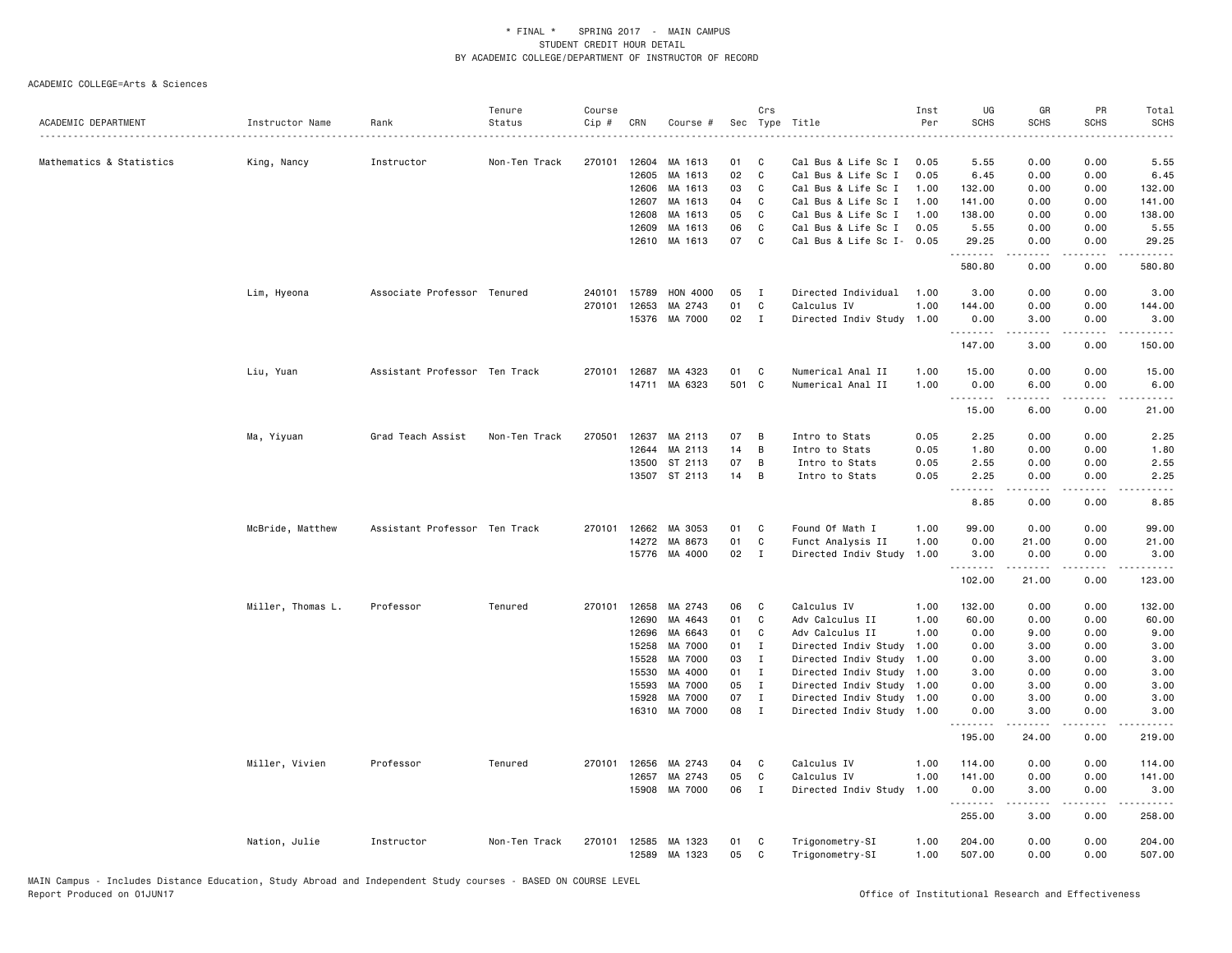|                          |                                                    |                               | Tenure        | Course       |                |                       |            | Crs         |                              | Inst         | UG               | GR           | PR                                  | Total                            |
|--------------------------|----------------------------------------------------|-------------------------------|---------------|--------------|----------------|-----------------------|------------|-------------|------------------------------|--------------|------------------|--------------|-------------------------------------|----------------------------------|
| ACADEMIC DEPARTMENT      | Instructor Name                                    | Rank                          | Status        | Cip #        | CRN            | Course #              |            |             | Sec Type Title               | Per          | <b>SCHS</b>      | <b>SCHS</b>  | <b>SCHS</b>                         | <b>SCHS</b><br>د د د د د         |
| Mathematics & Statistics | Nation, Julie                                      | Instructor                    | Non-Ten Track | 270101       | 12600          | MA 1423               | 01         | C.          | Problem Solving Real 1.00    |              | 93.00            | 0.00         | 0.00                                | 93.00                            |
|                          |                                                    |                               |               |              | 12601          | MA 1423               | 02         | C           | Problem Solving Real         | 1.00         | 66.00            | 0.00         | 0.00                                | 66.00                            |
|                          |                                                    |                               |               | 270102 12567 |                | MA 1313               | 01         | C           | College Algebra              | 0.95         | 524.40           | 0.00         | 0.00                                | 524.40                           |
|                          |                                                    |                               |               |              |                |                       |            |             |                              |              | .<br>1394.40     | .<br>0.00    | -----<br>0.00                       | .<br>1394.40                     |
|                          | Neumann, Michael                                   | Professor                     | Tenured       | 270101       | 12661          | MA 2743               | $H01$ C    |             | Honors Calculus IV           | 1.00         | 33.00            | 0.00         | 0.00                                | 33.00                            |
|                          |                                                    |                               |               |              | 12686          | MA 4213               | 01         | - S         | Senior Seminar in Ma 1.00    |              | 51.00<br>.       | 0.00<br>.    | 0.00<br>.                           | 51.00<br>.                       |
|                          |                                                    |                               |               |              |                |                       |            |             |                              |              | 84.00            | 0.00         | 0.00                                | 84.00                            |
|                          | Oppenheimer, Seth                                  | Professor                     | Tenured       | 240101       | 12334          | HON 2091              | H01 S      |             | Honors Forum IV              | 1.00         | 14.00            | 0.00         | 0.00                                | 14.00                            |
|                          |                                                    |                               |               | 270104       | 12684          | MA 3463               | 01         | C           | Found Of Geometry            | 1.00         | 48.00<br>.       | 0.00         | 0.00<br>$\sim$ $\sim$ $\sim$ $\sim$ | 48.00<br>.                       |
|                          |                                                    |                               |               |              |                |                       |            |             |                              |              | 62.00            | 0.00         | 0.00                                | 62.00                            |
|                          | Patil, Prakash                                     | Associate Professor Ten Track |               | 270501       | 13520          | ST 8114               | 01         | B           | Statistical Methods          | 1.00         | 0.00             | 108.00       | 0.00                                | 108.00                           |
|                          |                                                    |                               |               |              | 13524          | ST 8253               | 01         | C           | Regression Analysis          | 1.00         | 0.00             | 45.00        | 0.00                                | 45.00                            |
|                          |                                                    |                               |               |              | 15981          | ST 9000               | 01         | D           | Research / Diss              | 1.00         | 0.00<br><u>.</u> | 15.00<br>.   | 0.00<br>.                           | 15.00<br>.                       |
|                          |                                                    |                               |               |              |                |                       |            |             |                              |              | 0.00             | 168.00       | 0.00                                | 168.00                           |
|                          | Qian, Chuanxi                                      | Professor                     | Tenured       | 270101       | 12680          | MA 3253               | 06         | C           | Diff Equations               | 1.00         | 126.00           | 0.00         | 0.00                                | 126.00                           |
|                          |                                                    |                               |               |              | 12681          | MA 3253               | 07         | C           | Diff Equations               | 1.00         | 117.00           | 0.00         | 0.00                                | 117.00                           |
|                          |                                                    |                               |               |              | 15792          | MA 9313               | 01         | C           | Topics Ord Diff Eqs          | 1.00         | 0.00<br>.        | 3.00<br>.    | 0.00<br>.                           | 3.00<br>.                        |
|                          |                                                    |                               |               |              |                |                       |            |             |                              |              | 243.00           | 3.00         | 0.00                                | 246.00                           |
|                          | Razzaghi, Mohsen                                   | Professor                     | Tenured       | 270101       |                | 14929 MA 8283         | 01         | C           | Calc Of Variations           | 1.00         | 0.00<br>.        | 27.00        | 0.00<br>والمستوات                   | 27.00<br>.                       |
|                          |                                                    |                               |               |              |                |                       |            |             |                              |              | 0.00             | 27.00        | 0.00                                | 27.00                            |
|                          | Riahi, Sheida                                      | Grad Teach Assist             | Non-Ten Track |              |                | 521302 10608 BQA 2113 | 01         | C           | Bus Stat Methods I           | 1.00         | 204.00<br>.      | 0.00         | 0.00<br>-----                       | 204.00<br>المتمالي لماليا المالي |
|                          |                                                    |                               |               |              |                |                       |            |             |                              |              | 204.00           | 0.00         | 0.00                                | 204.00                           |
|                          | Robinson, Amber                                    | Lecturer                      | Non-Ten Track | 270101       | 12621          | MA 1723               | 01         | C           | Calculus II-SI               | 1.00         | 201.00           | 0.00         | 0.00                                | 201.00                           |
|                          |                                                    |                               |               |              | 12622          | MA 1723               | 02         | C           | Calculus II-SI               | 1.00         | 201.00           | 0.00         | 0.00                                | 201.00                           |
|                          |                                                    |                               |               |              | 12626          | MA 1723               | 06         | C           | Calculus II-SI               | 1.00         | 135.00           | 0.00         | 0.00                                | 135.00                           |
|                          |                                                    |                               |               |              | 12627          | MA 1723               | 07         | C           | Calculus II-SI               | 1.00         | 291.00<br>.      | 0.00         | 0.00<br>$\sim$ $\sim$ $\sim$ $\sim$ | 291.00<br>.                      |
|                          |                                                    |                               |               |              |                |                       |            |             |                              |              | 828.00           | 0.00         | 0.00                                | 828.00                           |
|                          | Sepehrifar, Mohammad Assistant Professor Ten Track |                               |               | 270101       | 16352          | MA 7000               | 09         | $\mathbf I$ | Directed Indiv Study         | 1.00         | 0.00             | 3.00         | 0.00                                | 3.00                             |
|                          |                                                    |                               |               | 270501       |                | 13519 ST 6573         | 01         | C           | Intro Math Stat II           | 1.00         | 0.00<br>.        | 24.00        | 0.00<br>.                           | 24.00<br>د د د د د               |
|                          |                                                    |                               |               |              |                |                       |            |             |                              |              | 0.00             | 27.00        | 0.00                                | 27.00                            |
|                          | Shaw, Patricia                                     | Instructor                    | Non-Ten Track | 270101       | 12647          | MA 2733               | 01         | C           | Calculus III                 | 1.00         | 195.00           | 0.00         | 0.00                                | 195.00                           |
|                          |                                                    |                               |               |              | 12648          | MA 2733               | 02         | C           | Calculus III                 | 1.00         | 168.00           | 0.00         | 0.00                                | 168.00                           |
|                          |                                                    |                               |               |              | 12650<br>12651 | MA 2733<br>MA 2733    | 04<br>05   | C<br>C      | Calculus III<br>Calculus III | 1.00<br>1.00 | 195.00<br>243.00 | 0.00<br>0.00 | 0.00<br>0.00                        | 195.00<br>243.00                 |
|                          |                                                    |                               |               |              | 14264          | MA 2733               | <b>HO1</b> | C           | Calculus III                 | 1.00         | 48.00            | 0.00         | 0.00                                | 48.00                            |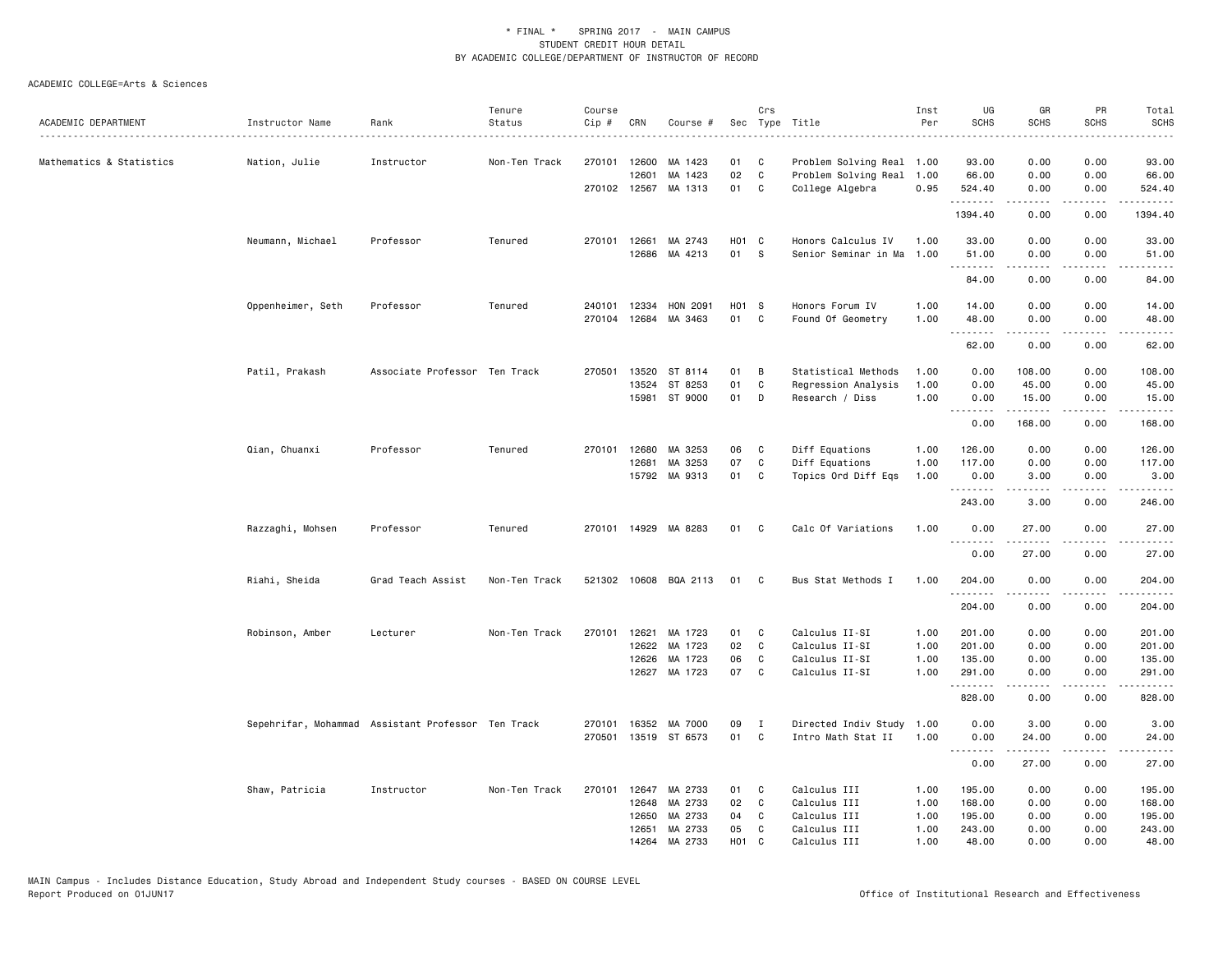| ACADEMIC DEPARTMENT      | Instructor Name                        | Rank                        | Tenure<br>Status | Course<br>Cip # | CRN            | Course #           |          | Crs          | Sec Type Title                     | Inst<br>Per  | UG<br><b>SCHS</b>                       | GR<br><b>SCHS</b>                                                                                                                                            | PR<br><b>SCHS</b>                   | Total<br><b>SCHS</b><br><u>.</u>             |
|--------------------------|----------------------------------------|-----------------------------|------------------|-----------------|----------------|--------------------|----------|--------------|------------------------------------|--------------|-----------------------------------------|--------------------------------------------------------------------------------------------------------------------------------------------------------------|-------------------------------------|----------------------------------------------|
|                          |                                        |                             |                  |                 |                |                    |          |              |                                    |              | <u>.</u><br>849.00                      | $\frac{1}{2} \left( \frac{1}{2} \right) \left( \frac{1}{2} \right) \left( \frac{1}{2} \right) \left( \frac{1}{2} \right) \left( \frac{1}{2} \right)$<br>0.00 | .<br>0.00                           | 849.00                                       |
|                          |                                        |                             |                  |                 |                |                    |          |              |                                    |              |                                         |                                                                                                                                                              |                                     |                                              |
| Mathematics & Statistics | Smith, Jaclyn                          | Lecturer                    | Non-Ten Track    | 270101          |                | 12612 MA 1713      | 01       | C            | Calculus I-SI                      | 1.00         | 195.00                                  | 0.00                                                                                                                                                         | 0.00                                | 195.00                                       |
|                          |                                        |                             |                  |                 | 12614          | MA 1713            | 03       | $\mathsf{C}$ | Calculus I-SI                      | 1.00         | 132.00                                  | 0.00                                                                                                                                                         | 0.00                                | 132.00                                       |
|                          |                                        |                             |                  |                 | 12616          | MA 1713            | 05       | C            | Calculus I-SI                      | 1.00         | 225.00                                  | 0.00                                                                                                                                                         | 0.00                                | 225.00                                       |
|                          |                                        |                             |                  |                 | 12617          | MA 1713            | 06       | C            | Calculus I-SI                      | 1.00         | 141.00                                  | 0.00                                                                                                                                                         | 0.00                                | 141.00                                       |
|                          |                                        |                             |                  |                 | 270102 12570   | MA 1313            | 04       | C            | College Algebra                    | 0.95         | 316.35<br>.                             | 0.00                                                                                                                                                         | 0.00<br>$\sim$ $\sim$ $\sim$ $\sim$ | 316.35<br>.                                  |
|                          |                                        |                             |                  |                 |                |                    |          |              |                                    |              | 1009.35                                 | 0.00                                                                                                                                                         | 0.00                                | 1009.35                                      |
|                          | Smith, Robert                          | Associate Professor Tenured |                  | 270101          | 12654          | MA 2743            | 02       | C            | Calculus IV                        | 1.00         | 129.00                                  | 0.00                                                                                                                                                         | 0.00                                | 129.00                                       |
|                          |                                        |                             |                  |                 | 12659          | MA 2743            | 07       | C            | Calculus IV                        | 1.00         | 144.00                                  | 0.00                                                                                                                                                         | 0.00                                | 144.00                                       |
|                          |                                        |                             |                  |                 |                | 12703 MA 8981      | 01       | C            | Teaching Seminar                   | 1.00         | 0.00                                    | 8.00                                                                                                                                                         | 0.00                                | 8.00                                         |
|                          |                                        |                             |                  |                 |                |                    |          |              |                                    |              | 273.00                                  | .<br>8.00                                                                                                                                                    | .<br>0.00                           | .<br>281.00                                  |
|                          | Tschume, William                       | Instructor                  | Non-Ten Track    | 270101          | 12586          | MA 1323            | 02       | C            | Trigonometry                       | 1.00         | 591.00                                  | 0.00                                                                                                                                                         | 0.00                                | 591.00                                       |
|                          |                                        |                             |                  |                 | 12587          | MA 1323            | 03       | C            | Trigonometry                       | 0.05         | 5.85                                    | 0.00                                                                                                                                                         | 0.00                                | 5.85                                         |
|                          |                                        |                             |                  |                 | 12590          | MA 1323            | 06       | C            | Trigonometry                       | 0.05         | 6.00                                    | 0.00                                                                                                                                                         | 0.00                                | 6.00                                         |
|                          |                                        |                             |                  |                 | 12591          | MA 1323            | 07       | C            | Trigonometry                       | 0.05         | 5.85                                    | 0.00                                                                                                                                                         | 0.00                                | 5.85                                         |
|                          |                                        |                             |                  |                 | 12592          | MA 1323            | 08       | C            | Trigonometry                       | 0.05         | 6.00                                    | 0.00                                                                                                                                                         | 0.00                                | 6.00                                         |
|                          |                                        |                             |                  |                 | 12593          | MA 1323            | 09       | C            | Trigonometry                       | 0.05         | 5.70                                    | 0.00                                                                                                                                                         | 0.00                                | 5.70                                         |
|                          |                                        |                             |                  |                 | 12594          | MA 1323            | 10       | C            | Trigonometry                       | 0.05         | 5.70                                    | 0.00                                                                                                                                                         | 0.00                                | 5.70                                         |
|                          |                                        |                             |                  |                 | 12595          | MA 1323            | 11       | C            | Trigonometry                       | 0.05         | 5.70                                    | 0.00                                                                                                                                                         | 0.00                                | 5.70                                         |
|                          |                                        |                             |                  |                 | 12610          | MA 1613            | 07       | C            | Cal Bus & Life Sc I-               | 0.95         | 555.75                                  | 0.00                                                                                                                                                         | 0.00                                | 555.75                                       |
|                          |                                        |                             |                  |                 | 12613          | MA 1713            | 02       | C            | Calculus I                         | 1.00         | 219.00                                  | 0.00                                                                                                                                                         | 0.00                                | 219.00                                       |
|                          |                                        |                             |                  |                 | 12615          | MA 1713            | 04       | C            | Calculus I                         | 1.00         | 195.00                                  | 0.00                                                                                                                                                         | 0.00                                | 195.00                                       |
|                          |                                        |                             |                  |                 | 12623          | MA 1723            | 03       | C            | Calculus II                        | 1.00         | 195.00<br>.                             | 0.00                                                                                                                                                         | 0.00<br>$\sim$ $\sim$ $\sim$ $\sim$ | 195.00<br>$\sim$ $\sim$ $\sim$ $\sim$ $\sim$ |
|                          |                                        |                             |                  |                 |                |                    |          |              |                                    |              | 1796.55                                 | 0.00                                                                                                                                                         | 0.00                                | 1796.55                                      |
|                          | Vital, Ralph Antoine Grad Teach Assist |                             | Non-Ten Track    | 270501          | 12640          | MA 2113            | 10       | B            | Intro to Stats                     | 0.05         | 1.50                                    | 0.00                                                                                                                                                         | 0.00                                | 1.50                                         |
|                          |                                        |                             |                  |                 |                | 13503 ST 2113      | 10       | B            | Intro to Stats                     | 0.05         | 2.85                                    | 0.00                                                                                                                                                         | 0.00                                | 2.85                                         |
|                          |                                        |                             |                  |                 |                |                    |          |              |                                    |              | $\sim$ $\sim$ $\sim$<br>المتمام<br>4.35 | .<br>0.00                                                                                                                                                    | $\sim$ $\sim$ $\sim$<br>0.00        | 4.35                                         |
|                          | Walters, Kimberly                      | Instructor                  | Non-Ten Track    | 270101          | 12598          | MA 1413            | 01       | C            | Structure Real Numbe               | 1.00         | 114.00                                  | 0.00                                                                                                                                                         | 0.00                                | 114.00                                       |
|                          |                                        |                             |                  | 270102          | 12567          | MA 1313            | 01       | C            | College Algebra                    | 0.05         | 27.60                                   | 0.00                                                                                                                                                         | 0.00                                | 27.60                                        |
|                          |                                        |                             |                  |                 | 12569          | MA 1313            | 03       | C            | College Algebra-SI                 | 1.00         | 504.00                                  | 0.00                                                                                                                                                         | 0.00                                | 504.00                                       |
|                          |                                        |                             |                  |                 | 12570          | MA 1313            | 04       | C            | College Algebra                    | 0.05         | 16.65                                   | 0.00                                                                                                                                                         | 0.00                                | 16.65                                        |
|                          |                                        |                             |                  |                 | 12572          | MA 1313            | 06       | К            | College Algebra                    | 1.00         | 0.00                                    | 0.00                                                                                                                                                         | 0.00                                | 0.00                                         |
|                          |                                        |                             |                  |                 | 12573          | MA 1313            | 07       | K            | College Algebra                    | 1.00         | 0.00                                    | 0.00                                                                                                                                                         | 0.00                                | 0.00                                         |
|                          |                                        |                             |                  |                 | 12574          | MA 1313            | 08       | Κ            | College Algebra                    | 1.00         | 0.00                                    | 0.00                                                                                                                                                         | 0.00                                | 0.00                                         |
|                          |                                        |                             |                  |                 | 12575          | MA 1313<br>MA 1313 | 09       | К<br>К       | College Algebra                    | 1.00         | 0.00                                    | 0.00                                                                                                                                                         | 0.00                                | 0.00                                         |
|                          |                                        |                             |                  |                 | 12576<br>12577 | MA 1313            | 10<br>11 | К            | College Algebra<br>College Algebra | 1.00<br>1.00 | 0.00<br>0.00                            | 0.00<br>0.00                                                                                                                                                 | 0.00<br>0.00                        | 0.00<br>0.00                                 |
|                          |                                        |                             |                  |                 | 12578          | MA 1313            | 12       | К            | College Algebra                    | 1.00         | 0.00                                    | 0.00                                                                                                                                                         | 0.00                                | 0.00                                         |
|                          |                                        |                             |                  |                 | 12579          | MA 1313            | 13       | К            | College Algebra                    | 1.00         | 0.00                                    | 0.00                                                                                                                                                         | 0.00                                | 0.00                                         |
|                          |                                        |                             |                  |                 | 12580          | MA 1313            | 14       | К            | College Algebra                    | 1.00         | 0.00                                    | 0.00                                                                                                                                                         | 0.00                                | 0.00                                         |
|                          |                                        |                             |                  |                 | 12581          | MA 1313            | 15       | К            | College Algebra                    | 1.00         | 0.00                                    | 0.00                                                                                                                                                         | 0.00                                | 0.00                                         |
|                          |                                        |                             |                  |                 | 12583          | MA 1313            | 17       | к            | College Algebra                    | 1.00         | 0.00                                    | 0.00                                                                                                                                                         | 0.00                                | 0.00                                         |
|                          |                                        |                             |                  |                 |                | 14012 MA 1313      | 501      | C            | College Algebra                    | 1.00         | 81.00                                   | 0.00                                                                                                                                                         | 0.00                                | 81,00                                        |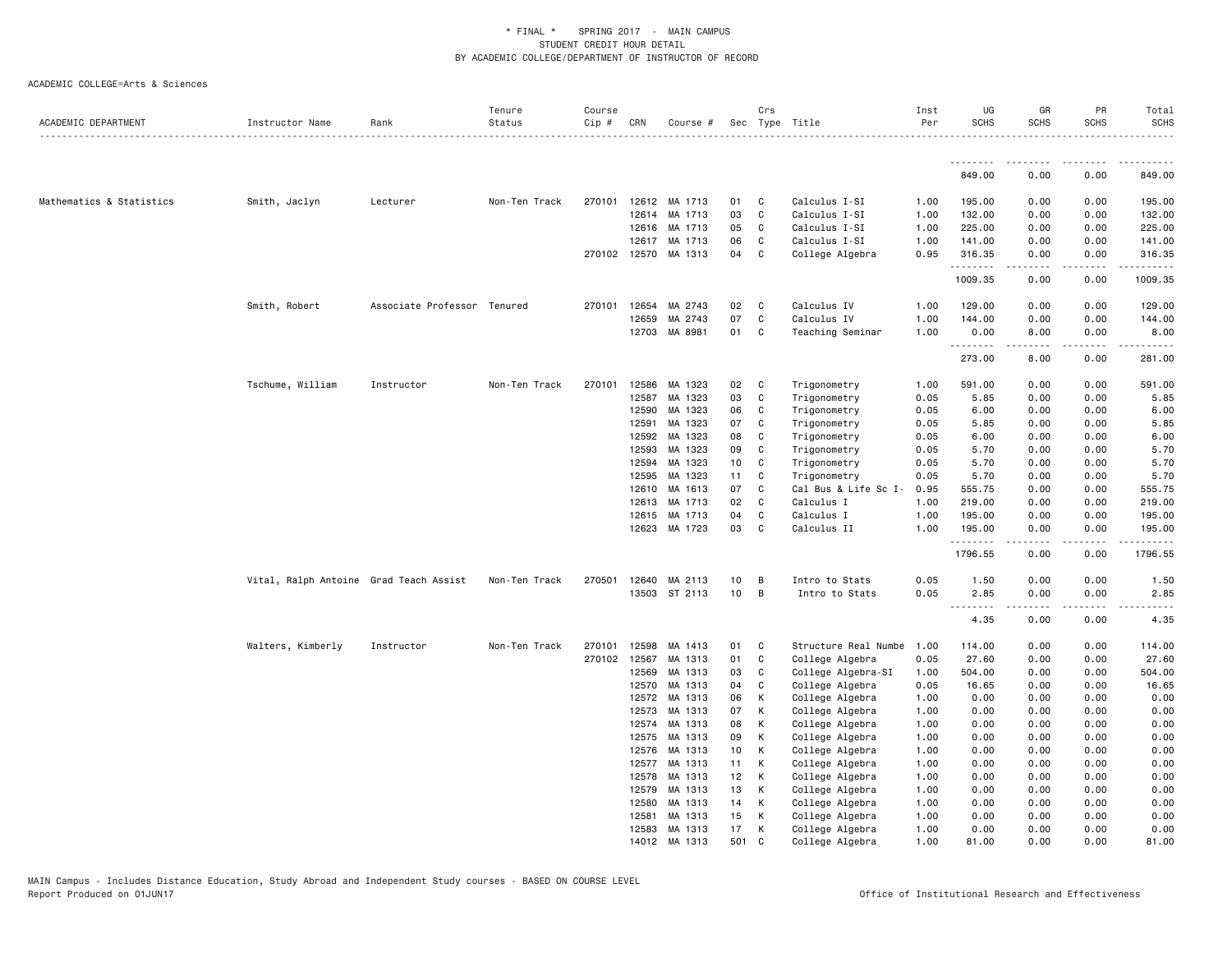|                          |                    |                                                  | Tenure        | Course       |              |                      |                 | Crs          |                           | Inst | UG                 | GR          | PR                                          | Total                                                                                      |
|--------------------------|--------------------|--------------------------------------------------|---------------|--------------|--------------|----------------------|-----------------|--------------|---------------------------|------|--------------------|-------------|---------------------------------------------|--------------------------------------------------------------------------------------------|
| ACADEMIC DEPARTMENT      | Instructor Name    | Rank                                             | Status        | Cip #        | CRN          | Course #             |                 |              | Sec Type Title            | Per  | <b>SCHS</b>        | <b>SCHS</b> | <b>SCHS</b>                                 | <b>SCHS</b>                                                                                |
|                          |                    |                                                  |               |              |              |                      |                 |              |                           |      |                    |             |                                             |                                                                                            |
|                          |                    |                                                  |               |              |              |                      |                 |              |                           |      | 743.25             | 0.00        | 0.00                                        | 743.25                                                                                     |
| Mathematics & Statistics | Wood, Rebecca      | Lecturer                                         | Non-Ten Track | 270101       | 12599        | MA 1413              | 02              | C            | Structure Real Numbe      | 1.00 | 132.00             | 0.00        | 0.00                                        | 132.00                                                                                     |
|                          |                    |                                                  |               | 270501       | 12671        | MA 3123              | 01              | B            | Intro to Stat. Inf        | 1.00 | 33.00              | 0.00        | 0.00                                        | 33.00                                                                                      |
|                          |                    |                                                  |               |              |              | 13512 ST 3123        | 01              | B            | Intro to Stat. Inf.       | 1.00 | 99.00<br>.         | 0.00<br>.   | 0.00<br>.                                   | 99.00<br>.                                                                                 |
|                          |                    |                                                  |               |              |              |                      |                 |              |                           |      | 264.00             | 0.00        | 0.00                                        | 264.00                                                                                     |
|                          | Woodard, Kelly     | Lecturer                                         | Non-Ten Track |              | 270101 14011 | MA 0103              | 501 C           |              | Intermediate Algebra 1.00 |      | 48.00              | 0.00        | 0.00                                        | 48.00                                                                                      |
|                          |                    |                                                  |               |              |              | 14013 MA 1323        | 501 C           |              | Trigonometry              | 1.00 | 75.00              | 0.00        | 0.00                                        | 75.00                                                                                      |
|                          |                    |                                                  |               |              | 14014        | MA 1413              | 501 C           |              | Structure Real Numbe 1.00 |      | 63.00              | 0.00        | 0.00                                        | 63.00                                                                                      |
|                          |                    |                                                  |               |              | 14015        | MA 1423              | 501 C           |              | Problem Solving Real 1.00 |      | 81.00              | 0.00        | 0.00                                        | 81.00                                                                                      |
|                          |                    |                                                  |               |              |              | 14016 MA 1433        | 501 C           |              | Informal Geom & Meas 1.00 |      | 48.00<br><u>.</u>  | 0.00<br>.   | 0.00<br>$\sim$ $\sim$ $\sim$                | 48.00<br>.                                                                                 |
|                          |                    |                                                  |               |              |              |                      |                 |              |                           |      | 315.00             | 0.00        | 0.00                                        | 315.00                                                                                     |
|                          | Woodroofe, Russell | Assistant Professor Ten Track                    |               |              | 270101 12685 | MA 3513              | 01              | C            | History Of Math           | 1.00 | 63.00              | 0.00        | 0.00                                        | 63.00                                                                                      |
|                          |                    |                                                  |               |              | 14266        | MA 4143              | 01              | $\mathtt{C}$ | Graph Theory              | 1.00 | 54.00              | 0.00        | 0.00                                        | 54.00                                                                                      |
|                          |                    |                                                  |               |              | 16588        | MA 7000              | 10 <sub>1</sub> | $\mathbf{I}$ | Directed Indiv Study      | 1.00 | 0.00<br>.          | 1.00        | 0.00<br>$\sim$ $\sim$ $\sim$                | 1.00<br>.                                                                                  |
|                          |                    |                                                  |               |              |              |                      |                 |              |                           |      | 117.00             | 1.00        | 0.00                                        | 118.00                                                                                     |
|                          | Woody, Jonathan    | Assistant Professor Ten Track                    |               | 270501       | 13529        | ST 8913              | 01              | C            | Recent Devs In Stat       | 1.00 | 0.00               | 30.00       | 0.00                                        | 30.00                                                                                      |
|                          |                    |                                                  |               |              | 16244        | ST 9000              | 02              | D            | Research / Diss           | 1.00 | 0.00               | 4.00        | 0.00                                        | 4.00                                                                                       |
|                          |                    |                                                  |               |              | 16346        | ST 4000              | 01              | $\mathbf{I}$ | Directed Indiv Study 1.00 |      | 3.00               | 0.00        | 0.00                                        | 3.00                                                                                       |
|                          |                    |                                                  |               |              | 16348        | ST 4000              | 02              | $\mathbf{I}$ | Directed Indiv Study 1.00 |      | 3.00               | 0.00        | 0.00                                        | 3.00                                                                                       |
|                          |                    |                                                  |               |              |              | 16524 ST 4000        | 03              | $\mathbf{I}$ | Directed Indiv Study 1.00 |      | 3.00<br>.          | 0.00<br>.   | 0.00<br>.                                   | 3.00<br>.                                                                                  |
|                          |                    |                                                  |               |              |              |                      |                 |              |                           |      | 9.00               | 34.00       | 0.00                                        | 43.00                                                                                      |
|                          | Wu, Tung-Lung      | Assistant Professor Ten Track                    |               | 270501       |              | 13515 ST 4213        | 01              | C            | Nonparametric Meth        | 1.00 | 15.00              | 0.00        | 0.00                                        | 15.00                                                                                      |
|                          |                    |                                                  |               |              | 13518        | ST 6213              | 01              | $\mathtt{C}$ | Nonparametric Meth        | 1.00 | 0.00               | 21.00       | 0.00                                        | 21.00                                                                                      |
|                          |                    |                                                  |               |              |              | 16344 ST 7000        | 02              | $\mathbf{I}$ | Directed Indiv Study      | 1.00 | 0.00               | 3.00        | 0.00                                        | 3.00                                                                                       |
|                          |                    |                                                  |               |              |              |                      |                 |              |                           |      | .<br>15.00         | .<br>24.00  | .<br>0.00                                   | . د د د د<br>39.00                                                                         |
|                          | Xu, Xiangsheng     | Professor                                        | Tenured       | 270101       | 12676        | MA 3253              | 02              | C            | Diff Equations            | 1.00 | 123.00             | 0.00        | 0.00                                        | 123.00                                                                                     |
|                          |                    |                                                  |               |              |              | 12678 MA 3253        | 04              | C            | Diff Equations            | 1.00 | 129.00<br><u>.</u> | 0.00        | 0.00<br>.                                   | 129.00                                                                                     |
|                          |                    |                                                  |               |              |              |                      |                 |              |                           |      | 252.00             | 0.00        | 0.00                                        | $\mathbf{1} \cdot \mathbf{1} \cdot \mathbf{1} \cdot \mathbf{1} \cdot \mathbf{1}$<br>252.00 |
|                          |                    | Yarahmadian, Shantia Associate Professor Tenured |               | 270101 14271 |              | MA 8323              | 01              | C            | Ordinary Diff Eqn II 1.00 |      | 0.00               | 36.00       | 0.00                                        | 36.00                                                                                      |
|                          |                    |                                                  |               |              | 15804        | MA 4000              | 03              | $\mathbf{I}$ | Directed Indiv Study 1.00 |      | 3.00               | 0.00        | 0.00                                        | 3.00                                                                                       |
|                          |                    |                                                  |               |              | 16024        | MA 3253              | 08              | C            | Diff Equations            | 1.00 | 132.00             | 0.00        | 0.00                                        | 132.00                                                                                     |
|                          |                    |                                                  |               |              | 16432        | MA 4000              | 04              | $\mathbf{I}$ | Directed Indiv Study 1.00 |      | 3.00<br>.          | 0.00<br>.   | 0.00<br>.                                   | 3.00<br>.                                                                                  |
|                          |                    |                                                  |               |              |              |                      |                 |              |                           |      | 138.00             | 36.00       | 0.00                                        | 174.00                                                                                     |
|                          | Young, Danielle    | Grad Teach Assist                                | Non-Ten Track | 270101       |              | 12587 MA 1323        | 03              | C            | Trigonometry              | 0.95 | 111.15             | 0.00        | 0.00                                        | 111.15                                                                                     |
|                          |                    |                                                  |               |              |              |                      |                 |              |                           |      | .<br>111.15        | 0.00        | $\omega$ $\omega$ $\omega$ $\omega$<br>0.00 | .<br>111.15                                                                                |
|                          | Zhang, Xu          | Assistant Professor Ten Track                    |               |              |              | 270101 12677 MA 3253 | 03              | C            | Diff Equations            | 1.00 | 129.00             | 0.00        | 0.00                                        | 129.00                                                                                     |
|                          |                    |                                                  |               |              |              |                      |                 |              |                           |      |                    |             |                                             |                                                                                            |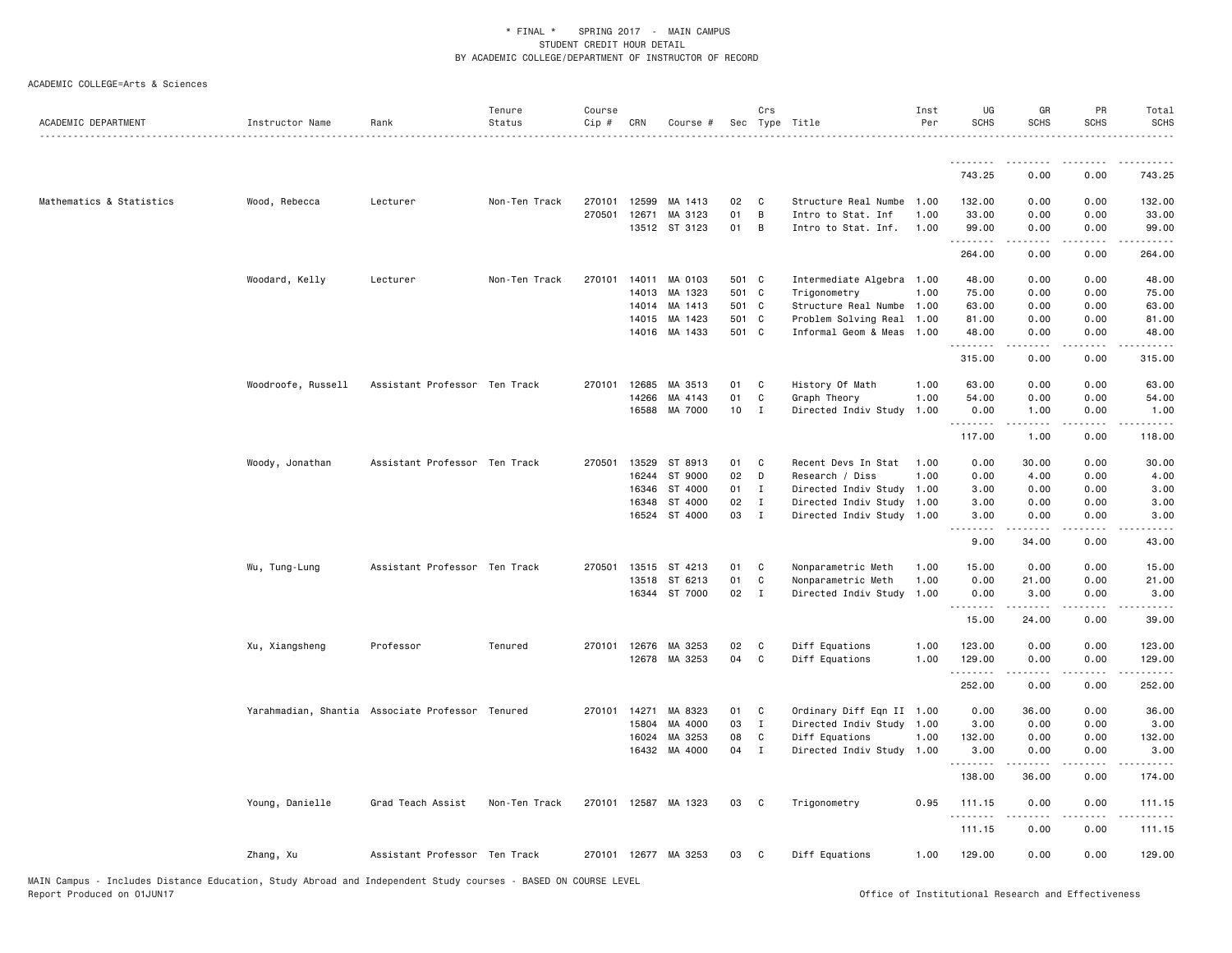| ACADEMIC DEPARTMENT                                              | Instructor Name | Rank                          | Tenure<br>Status | Course<br>Cip # | CRN   | Course        | Sec    | Crs<br>Type | Title                     | Inst<br>Per | UG<br><b>SCHS</b>    | GR<br><b>SCHS</b>  | PR<br><b>SCHS</b> | Total<br>SCHS          |
|------------------------------------------------------------------|-----------------|-------------------------------|------------------|-----------------|-------|---------------|--------|-------------|---------------------------|-------------|----------------------|--------------------|-------------------|------------------------|
|                                                                  |                 |                               |                  |                 |       |               |        |             |                           |             |                      |                    |                   |                        |
|                                                                  |                 |                               |                  |                 |       |               |        |             |                           |             | 129.00               | 0.00               | 0.00              | 129.00                 |
| Mathematics & Statistics                                         | Zhao, Zhicong   | Grad Teach Assist             | Non-Ten Track    | 270501          |       | 12643 MA 2113 | 13     | <b>B</b>    | Intro to Stats            | 0.05        | 1.50                 | 0.00               | 0.00              | 1.50                   |
|                                                                  |                 |                               |                  |                 |       | 13506 ST 2113 | 13     | B           | Intro to Stats            | 0.05        | 3.15<br>--------     | 0.00               | 0.00<br>- - - - - | 3.15                   |
|                                                                  |                 |                               |                  |                 |       |               |        |             |                           |             | 4.65                 | 0.00               | 0.00              | 4.65                   |
|                                                                  | Zhou, Qian      | Assistant Professor Ten Track |                  | 270501          | 13526 | ST 8533       | 01 C   |             | Applied Probability       | 1.00        | 0.00                 | 21.00              | 0.00              | 21.00                  |
|                                                                  |                 |                               |                  |                 |       | 16483 ST 7000 | $04$ I |             | Directed Indiv Study 1.00 |             | 0.00                 | 3.00               | 0.00              | 3.00                   |
|                                                                  |                 |                               |                  |                 | 16484 | ST 7000       | 05     | I           | Directed Indiv Study 1.00 |             | 0.00                 | 3.00               | 0.00              | 3.00                   |
|                                                                  |                 |                               |                  |                 |       |               |        |             |                           |             | 0.00                 | 27.00              | 0.00              | 27.00                  |
|                                                                  | Zhu, Jie        | Grad Teach Assist             | Non-Ten Track    | 270501          | 12639 | MA 2113       | 09     | B           | Intro to Stats            | 0.05        | 1.95                 | 0.00               | 0.00              | 1.95                   |
|                                                                  |                 |                               |                  |                 |       | 13502 ST 2113 | 09     | B           | Intro to Stats            | 0.05        | 2.70                 | 0.00               | 0.00              | 2.70                   |
|                                                                  |                 |                               |                  |                 |       |               |        |             |                           |             | 4.65                 | 0.00               | 0.00              | 4.65                   |
| =====================================                            |                 |                               |                  |                 |       |               |        |             |                           |             | ========             |                    | ---------         |                        |
| Mathematics & Statistics<br>==================================== |                 |                               |                  |                 |       |               |        |             |                           |             | 16527.00<br>======== | 817,00<br>======== | 0.00<br>--------- | 17344.00<br>========== |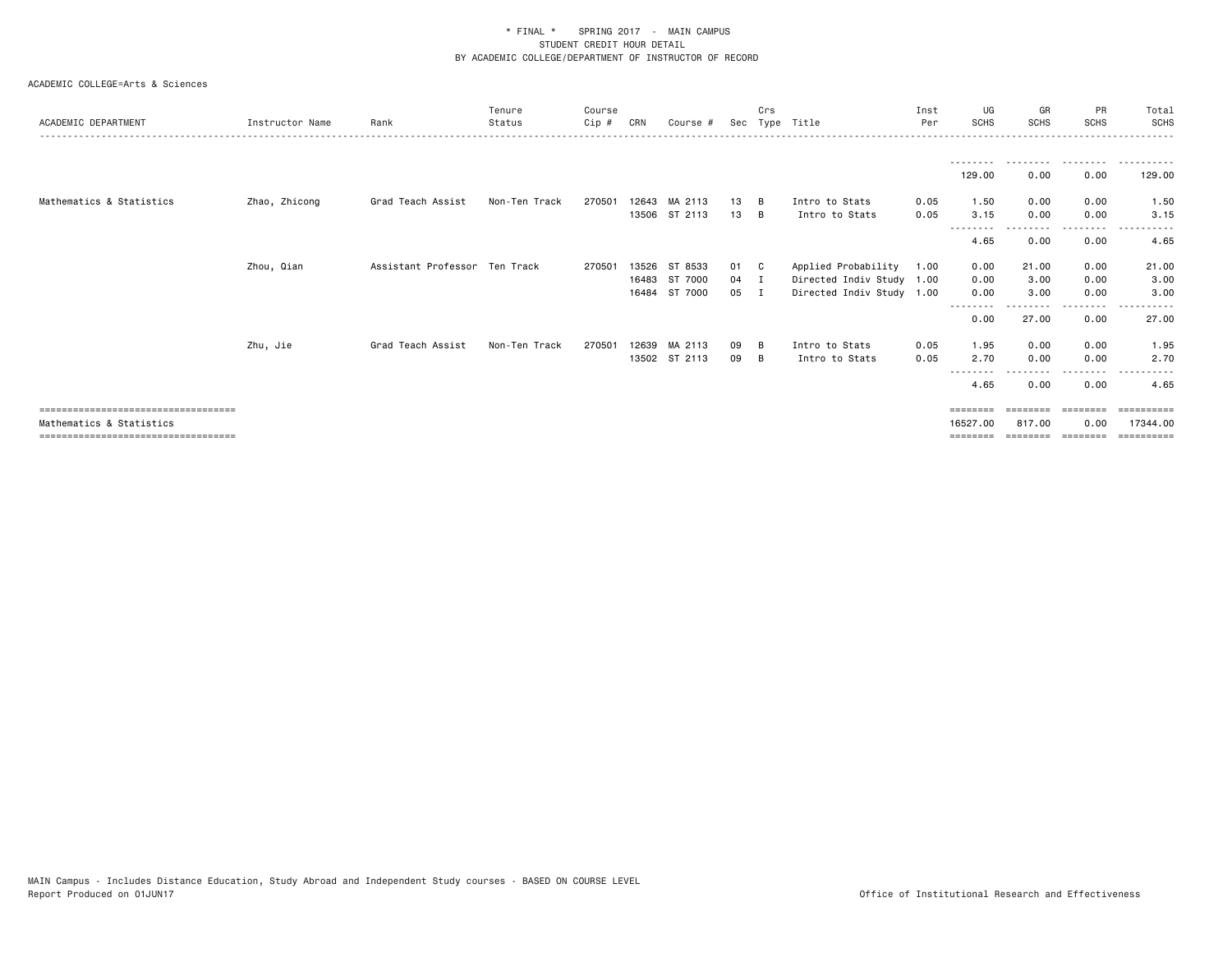| ACADEMIC DEPARTMENT                                      | Instructor Name | Rank         | Tenure<br>Status | Course<br>Cip # | CRN   | Course #      | Sec  | Crs            | Type Title                | Inst<br>Per | UG<br><b>SCHS</b>  | GR<br><b>SCHS</b> | PR<br><b>SCHS</b> | Total<br><b>SCHS</b> |
|----------------------------------------------------------|-----------------|--------------|------------------|-----------------|-------|---------------|------|----------------|---------------------------|-------------|--------------------|-------------------|-------------------|----------------------|
|                                                          |                 |              |                  |                 |       |               |      |                |                           |             |                    |                   |                   |                      |
| Military Science                                         | Carter, John    | Non-Employee | Not Applicable   | 280503          |       | 12818 MS 4124 | 01   | B              | Transition to Lieute 1.00 |             | 32.00              | 0.00              | 0.00              | 32.00                |
|                                                          |                 |              |                  |                 |       | 12819 MS 4124 | 02   | B              | Transition to Lieute 1.00 |             | 24.00<br>--------  | 0.00              | 0.00<br>-----     | 24.00                |
|                                                          |                 |              |                  |                 |       |               |      |                |                           |             | 56.00              | 0.00              | 0.00              | 56.00                |
|                                                          | Frantz, Mark    | Non-Employee | Not Applicable   | 131314          |       | 12998 PE 3111 | 01 L |                | Adv Mil Phy Fit           | 1.00        | 45.00              | 0.00              | 0.00              | 45.00                |
|                                                          |                 |              |                  | 280503          | 12816 | MS 3123       | 04   | C <sub>c</sub> | Adv Mil Skills II         | 1.00        | 27.00              | 0.00              | 0.00              | 27.00                |
|                                                          |                 |              |                  |                 |       | 12817 MS 3123 | 05   | C.             | Adv Mil Skills II         | 1.00        | 42.00<br>--------  | 0.00              | 0.00<br>----      | 42.00                |
|                                                          |                 |              |                  |                 |       |               |      |                |                           |             | 114.00             | 0.00              | 0.00              | 114.00               |
|                                                          | Padilla, Daniel | Non-Employee | Not Applicable   | 280503          |       | 12809 MS 1122 | 01   | - C            | Leader Development 2 1.00 |             | 24.00              | 0.00              | 0.00              | 24.00                |
|                                                          |                 |              |                  |                 |       | 12810 MS 1122 | 02   | C.             | Leader Development 2 1.00 |             | 18.00              | 0.00              | 0.00              | 18.00                |
|                                                          |                 |              |                  |                 |       | 12811 MS 1122 | 03   | C              | Leader Development 2 1.00 |             | 24.00              | 0.00              | 0.00              | 24.00                |
|                                                          |                 |              |                  |                 |       |               |      |                |                           |             | --------<br>66.00  | 0.00              | -----<br>0.00     | 66.00                |
|                                                          | Vazquez, Luis   | Non-Employee | Not Applicable   | 280503          |       | 12814 MS 2123 | 01   | - C            | Tactics & Officershi 1.00 |             | 54.00              | 0.00              | 0.00              | 54.00                |
|                                                          |                 |              |                  |                 |       | 12815 MS 2123 | 02   | C.             | Tactics & Officershi 1.00 |             | 48.00              | 0.00              | 0.00              | 48.00                |
|                                                          |                 |              |                  |                 |       |               |      |                |                           |             | --------<br>102.00 | 0.00              | .<br>0.00         | 102.00               |
| ====================================<br>Military Science |                 |              |                  |                 |       |               |      |                |                           |             | ========<br>338,00 | ========<br>0.00  | ========<br>0.00  | ==========<br>338,00 |
| ====================================                     |                 |              |                  |                 |       |               |      |                |                           |             |                    |                   |                   |                      |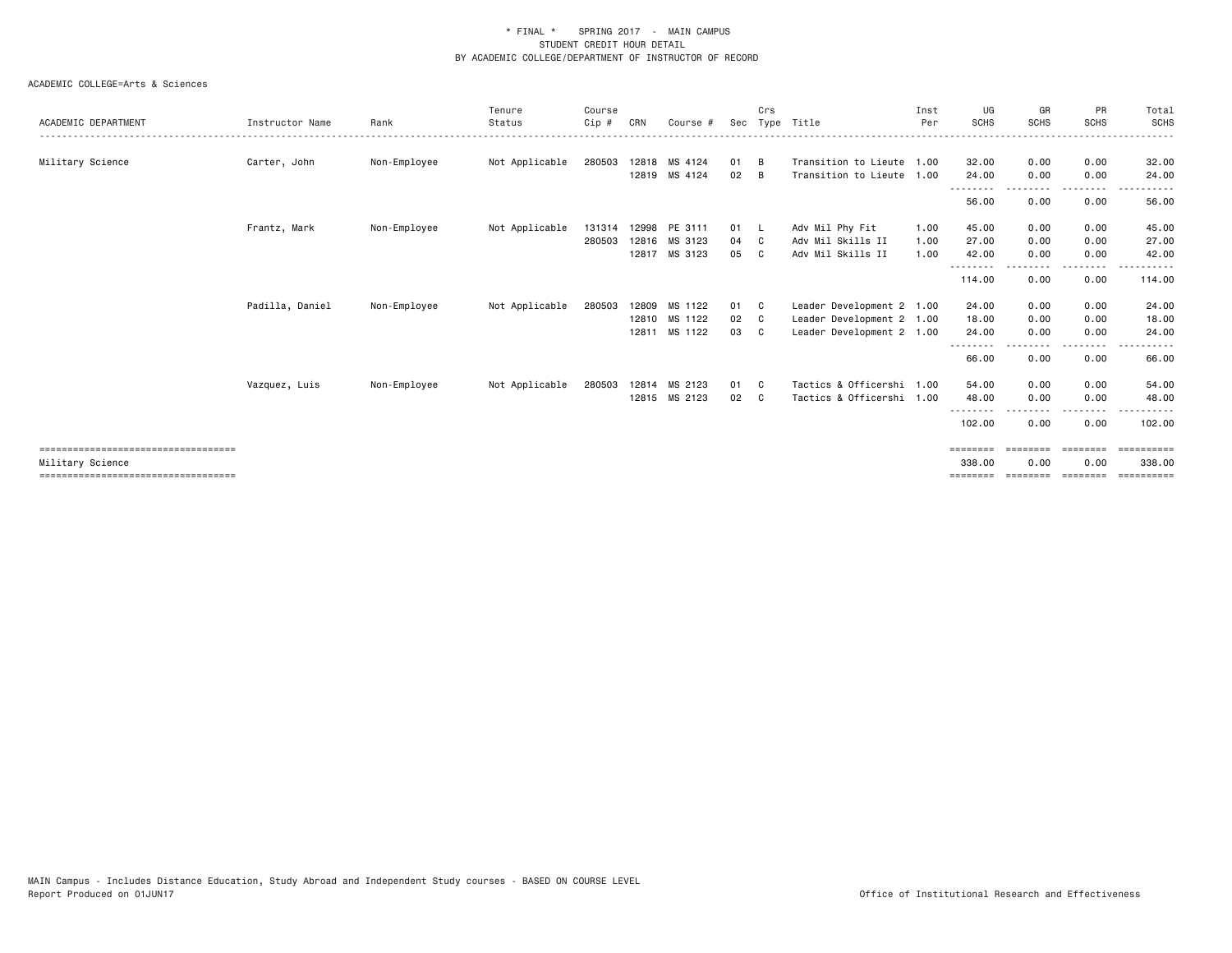|                       |                                   |                               | Tenure         | Course |              |                       |            | Crs            |                        | Inst | UG                 | GR          | PR                           | Total                                                                                                                 |
|-----------------------|-----------------------------------|-------------------------------|----------------|--------|--------------|-----------------------|------------|----------------|------------------------|------|--------------------|-------------|------------------------------|-----------------------------------------------------------------------------------------------------------------------|
| ACADEMIC DEPARTMENT   | Instructor Name                   | Rank                          | Status         | Cip #  | CRN          | Course #              |            |                | Sec Type Title         | Per  | <b>SCHS</b>        | <b>SCHS</b> | <b>SCHS</b>                  | <b>SCHS</b>                                                                                                           |
| Philosophy & Religion | Bickle, John                      | Professor                     | Tenured        | 301801 | 14199        | HON 3163              | H01 C      |                | Honors Sem Natural S   | 1.00 | 51.00              | 0.00        | 0.00                         | 51.00                                                                                                                 |
|                       |                                   |                               |                |        |              |                       |            |                |                        |      | .<br>51.00         | 0.00        | 0.00                         | 51.00                                                                                                                 |
|                       | Bisson, Albert                    | Instructor                    | Non-Ten Track  | 240101 | 12339        | HON 4003              | H02 I      |                | Oxbridge Tutorial      | 1.00 | 3.00               | 0.00        | 0.00                         | 3.00                                                                                                                  |
|                       |                                   |                               |                | 380101 | 14524        | PHI 3123              | 01         | C              | Phil Of Religion       | 1.00 | 57.00              | 0.00        | 0.00                         | 57.00                                                                                                                 |
|                       |                                   |                               |                | 380201 | 13418        | REL 1103              | H01 C      |                | Honors Intro To Reli   | 1.00 | 72.00              | 0.00        | 0.00                         | 72.00                                                                                                                 |
|                       |                                   |                               |                |        | 13422        | REL 3223              | 01         | C              | World Religions II     | 1.00 | 114.00             | 0.00        | 0.00                         | 114.00                                                                                                                |
|                       |                                   |                               |                |        | 14525        | REL 3123              | 01         | C              | Phil Of Religion       | 1.00 | 57.00              | 0.00        | 0.00                         | 57.00                                                                                                                 |
|                       |                                   |                               |                |        | 16644        | REL 4000              | 05         | $\mathbf{I}$   | Directed Indiv Study   | 1.00 | 1.00               | 0.00        | 0.00                         | 1.00                                                                                                                  |
|                       |                                   |                               |                |        |              | 380203 13419 REL 1223 | 01         | C              | Intr To New Test       | 1.00 | 129.00<br>.        | 0.00<br>.   | 0.00<br>.                    | 129.00                                                                                                                |
|                       |                                   |                               |                |        |              |                       |            |                |                        |      | 433.00             | 0.00        | 0.00                         | 433.00                                                                                                                |
|                       | Bollhagen, Andrew                 | Non-Faculty                   | Not Applicable |        |              | 380102 13146 PHI 1113 | 06         | C              | Intro To Logic         | 1.00 | 114.00<br>.        | 0.00        | 0.00                         | 114.00                                                                                                                |
|                       |                                   |                               |                |        |              |                       |            |                |                        |      | 114.00             | 0.00        | 0.00                         | 114.00                                                                                                                |
|                       | Boyce, Kristin                    | Assistant Professor Ten Track |                |        | 240101 12336 | HON 3183              | H01 S      |                | Honors Seminar - Hum   | 1.00 | 42.00              | 0.00        | 0.00                         | 42.00                                                                                                                 |
|                       |                                   |                               |                |        |              | 380102 13145 PHI 1113 | 05         | C              | Intro To Logic         | 1.00 | 120.00             | 0.00        | 0.00                         | 120.00                                                                                                                |
|                       |                                   |                               |                |        |              |                       |            |                |                        |      | .                  |             | $\sim$ $\sim$ $\sim$ $\sim$  | .                                                                                                                     |
|                       |                                   |                               |                |        |              |                       |            |                |                        |      | 162.00             | 0.00        | 0.00                         | 162.00                                                                                                                |
|                       | Bruno, Michael                    | Assistant Professor Ten Track |                |        |              | 380103 13148 PHI 1123 | 02         | C <sub>1</sub> | Intro To Ethics        | 1.00 | 114.00             | 0.00        | 0.00                         | 114.00                                                                                                                |
|                       |                                   |                               |                |        | 13154        | PHI 1123              | <b>HO1</b> | C              | Intro To Ethics - Ho   | 1.00 | 69.00              | 0.00        | 0.00                         | 69.00                                                                                                                 |
|                       |                                   |                               |                |        | 14521        | PHI 1123              | 06         | C              | Intro To Ethics        | 1.00 | 123.00<br><u>.</u> | 0.00        | 0.00                         | 123.00<br>.                                                                                                           |
|                       |                                   |                               |                |        |              |                       |            |                |                        |      | 306.00             | 0.00        | 0.00                         | 306.00                                                                                                                |
|                       | Clifford, Michael                 | Professor                     | Tenured        |        | 380101 13135 | PHI 1103              | 02         | C              | Intro To Philosophy    | 1.00 | 117.00             | 0.00        | 0.00                         | 117.00                                                                                                                |
|                       |                                   |                               |                |        | 14523        | PHI 3113              | 01         | C              | Philosophy Of Law      | 1.00 | 87.00              | 0.00        | 0.00                         | 87.00                                                                                                                 |
|                       |                                   |                               |                |        | 380103 14038 | PHI 3013              | 501 C      |                | <b>Business Ethics</b> | 1.00 | 87.00<br>.         | 0.00<br>.   | 0.00<br>$- - - -$            | 87.00<br>.                                                                                                            |
|                       |                                   |                               |                |        |              |                       |            |                |                        |      | 291.00             | 0.00        | 0.00                         | 291.00                                                                                                                |
|                       | Davis, Jordan                     | Lecturer                      | Non-Ten Track  |        | 380102 14201 | PHI 1113              | 501 C      |                | Intro To Logic         | 1.00 | 48.00              | 0.00        | 0.00                         | 48.00                                                                                                                 |
|                       |                                   |                               |                | 380103 | 13147        | PHI 1123              | 01         | C              | Intro To Ethics        | 1.00 | 120.00             | 0.00        | 0.00                         | 120.00                                                                                                                |
|                       |                                   |                               |                |        | 13149        | PHI 1123              | 03         | $\mathsf{C}$   | Intro To Ethics        | 1.00 | 114.00             | 0.00        | 0.00                         | 114.00                                                                                                                |
|                       |                                   |                               |                |        |              | 14522 PHI 3013        | 02         | C              | <b>Business Ethics</b> | 1.00 | 96.00              | 0.00        | 0.00                         | 96.00                                                                                                                 |
|                       |                                   |                               |                |        |              |                       |            |                |                        |      | .<br>378.00        | .<br>0.00   | $\sim$ $\sim$ $\sim$<br>0.00 | .<br>378.00                                                                                                           |
|                       | Derby, Timothy                    | Lecturer                      | Non-Ten Track  | 380201 |              | 13416 REL 1103        | 08         | C              | Intro To Religion      | 1.00 | 120.00             | 0.00        | 0.00                         | 120.00                                                                                                                |
|                       |                                   |                               |                |        |              | 13417 REL 1103        | 09         | C              | Intro To Religion      | 1.00 | 117.00             | 0.00        | 0.00                         | 117.00                                                                                                                |
|                       |                                   |                               |                |        |              |                       |            |                |                        |      | .<br>237.00        | .<br>0.00   | $\frac{1}{2}$<br>0.00        | $\begin{array}{cccccccccc} \bullet & \bullet & \bullet & \bullet & \bullet & \bullet & \bullet \end{array}$<br>237.00 |
|                       | Hall, Alicia                      | Assistant Professor Ten Track |                |        |              | 380102 13144 PHI 1113 | 04         | $\mathbf{C}$   | Intro To Logic         | 1.00 | 138.00             | 0.00        | 0.00                         | 138.00                                                                                                                |
|                       |                                   |                               |                |        |              |                       |            |                |                        |      | .<br>138.00        | 0.00        | $\sim$ $\sim$ $\sim$<br>0.00 | .<br>138.00                                                                                                           |
|                       | Hammons, Christopher Non-Employee |                               | Not Applicable |        |              | 380102 13143 PHI 1113 | 03         | C              | Intro To Logic         | 1.00 | 120.00             | 0.00        | 0.00                         | 120.00                                                                                                                |
|                       |                                   |                               |                | 380103 | 13150        | PHI 1123              | 04         | C              | Intro To Ethics        | 1.00 | 114.00             | 0.00        | 0.00                         | 114.00                                                                                                                |
|                       |                                   |                               |                |        |              | 13151 PHI 1123        | 05         | C              | Intro To Ethics        | 1.00 | 117.00             | 0.00        | 0.00                         | 117.00                                                                                                                |
|                       |                                   |                               |                |        |              |                       |            |                |                        |      |                    |             |                              |                                                                                                                       |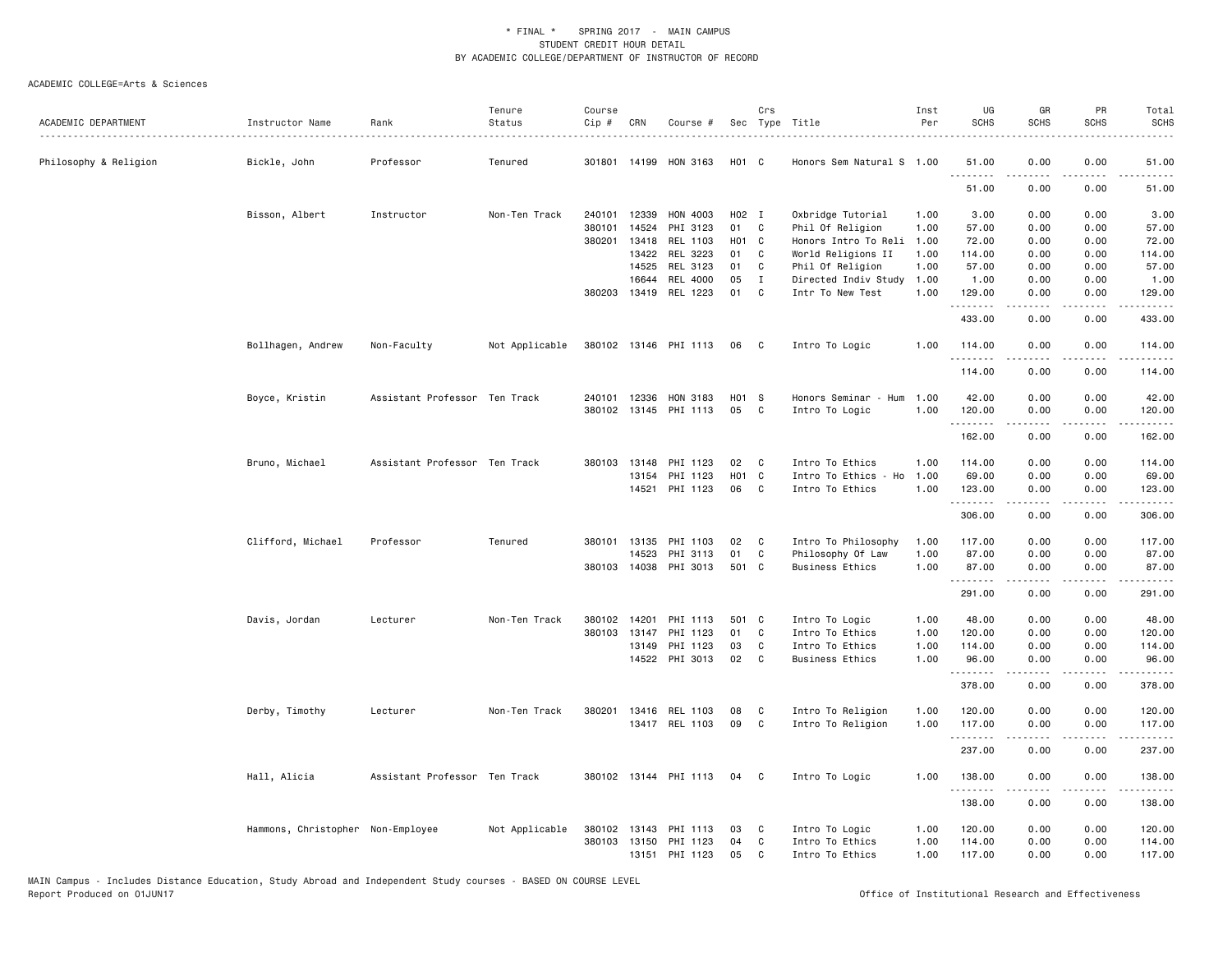|                       |                    |                               | Tenure        | Course |              |                       |       | Crs          |                           | Inst<br>Per | UG<br><b>SCHS</b> | GR                | PR<br><b>SCHS</b>            | Total                                                                                                                                                                                     |
|-----------------------|--------------------|-------------------------------|---------------|--------|--------------|-----------------------|-------|--------------|---------------------------|-------------|-------------------|-------------------|------------------------------|-------------------------------------------------------------------------------------------------------------------------------------------------------------------------------------------|
| ACADEMIC DEPARTMENT   | Instructor Name    | Rank                          | Status        | Cip #  | CRN          | Course #              |       |              | Sec Type Title            |             |                   | <b>SCHS</b>       |                              | <b>SCHS</b><br>.                                                                                                                                                                          |
|                       |                    |                               |               |        |              |                       |       |              |                           |             | .                 |                   |                              |                                                                                                                                                                                           |
|                       |                    |                               |               |        |              |                       |       |              |                           |             | 351.00            | 0.00              | 0.00                         | 351.00                                                                                                                                                                                    |
| Philosophy & Religion | Johnson, Gregory   | Instructor                    | Non-Ten Track |        |              | 380101 13139 PHI 1103 | 05    | C            | Intro To Philosophy       | 1.00        | 102.00            | 0.00              | 0.00                         | 102.00                                                                                                                                                                                    |
|                       |                    |                               |               |        |              | 13140 PHI 1103        | 06    | C            | Intro To Philosophy       | 1.00        | 108.00<br>.       | 0.00<br>.         | 0.00<br>.                    | 108,00<br>$\frac{1}{2} \left( \frac{1}{2} \right) \left( \frac{1}{2} \right) \left( \frac{1}{2} \right) \left( \frac{1}{2} \right) \left( \frac{1}{2} \right)$                            |
|                       |                    |                               |               |        |              |                       |       |              |                           |             | 210.00            | 0.00              | 0.00                         | 210.00                                                                                                                                                                                    |
|                       | Kallfelz, William  | Instructor                    | Non-Ten Track | 380103 | 13155        | PHI 3013              | 01    | C            | <b>Business Ethics</b>    | 1.00        | 99.00             | 0.00              | 0.00                         | 99.00                                                                                                                                                                                     |
|                       |                    |                               |               | 380201 | 13409        | REL 1103              | 01    | C            | Intro To Religion         | 1.00        | 114.00            | 0.00              | 0.00                         | 114.00                                                                                                                                                                                    |
|                       |                    |                               |               |        | 13410        | REL 1103              | 02    | C            | Intro To Religion         | 1.00        | 114.00            | 0.00              | 0.00                         | 114.00                                                                                                                                                                                    |
|                       |                    |                               |               |        |              | 380204 13423 REL 3453 | 01    | C            | Hinduism & Buddhism       | 1.00        | 57.00<br>.        | 0.00<br>2.2.2.2.2 | 0.00<br>.                    | 57.00<br>$\begin{array}{cccccccccc} \bullet & \bullet & \bullet & \bullet & \bullet & \bullet & \bullet \end{array}$                                                                      |
|                       |                    |                               |               |        |              |                       |       |              |                           |             | 384.00            | 0.00              | 0.00                         | 384.00                                                                                                                                                                                    |
|                       | Moffatt, Barton    | Associate Professor Tenured   |               | 380101 | 13159        | PHI 3323              | 01    | C            | Medical Ethics            | 1.00        | 99.00             | 0.00              | 0.00                         | 99.00                                                                                                                                                                                     |
|                       |                    |                               |               |        | 13160        | PHI 3323              | 02    | C            | Medical Ethics            | 1.00        | 105.00            | 0.00              | 0.00                         | 105.00                                                                                                                                                                                    |
|                       |                    |                               |               |        | 14526        | PHI 4173              | 01    | C            | Philosophy of Biolog      | 1.00        | 60.00             | 0.00              | 0.00                         | 60.00                                                                                                                                                                                     |
|                       |                    |                               |               |        | 14527        | PHI 6173              | 01    | C            | Philosophy of Biolog      | 1.00        | 0.00<br>.         | 3.00<br>.         | 0.00<br>$\frac{1}{2}$        | 3.00<br><u>.</u>                                                                                                                                                                          |
|                       |                    |                               |               |        |              |                       |       |              |                           |             | 264.00            | 3.00              | 0.00                         | 267.00                                                                                                                                                                                    |
|                       | Montgomery, Robert | Lecturer                      | Non-Ten Track | 380201 |              | 13414 REL 1103        | 06    | C            | Intro To Religion         | 1.00        | 120.00            | 0.00              | 0.00                         | 120.00                                                                                                                                                                                    |
|                       |                    |                               |               |        |              | 13415 REL 1103        | 07    | C            | Intro To Religion         | 1.00        | 117.00            | 0.00              | 0.00                         | 117.00                                                                                                                                                                                    |
|                       |                    |                               |               | 451101 | 13465        | SO 1203               | 03    | C            | Sociology of Familie 1.00 |             | 228.00            | 0.00              | 0.00                         | 228.00                                                                                                                                                                                    |
|                       |                    |                               |               |        |              | 13466 SO 1203         | 04    | C            | Sociology of Familie      | 1.00        | 246.00<br>.       | 0.00              | 0.00<br>$\sim$ $\sim$ $\sim$ | 246.00<br>2.2.2.2.2                                                                                                                                                                       |
|                       |                    |                               |               |        |              |                       |       |              |                           |             | 711.00            | 0.00              | 0.00                         | 711.00                                                                                                                                                                                    |
|                       | Neal, Anthony      | Assistant Professor Ten Track |               | 050201 | 10003        | AAS 1063              | 02    | C            | Intro to African Ame      | 1.00        | 174.00            | 0.00              | 0.00                         | 174.00                                                                                                                                                                                    |
|                       |                    |                               |               | 380201 | 14528        | REL 3133              | 01    | S            | Seminar in Religion       | 1.00        | 18.00             | 0.00              | 0.00                         | 18.00                                                                                                                                                                                     |
|                       |                    |                               |               |        | 15646        | REL 4000              | 01    | $\mathbf{I}$ | Directed Indiv Study      | 1.00        | 3.00              | 0.00              | 0.00                         | 3.00                                                                                                                                                                                      |
|                       |                    |                               |               |        | 15781        | REL 4000              | 03    | $\mathbf{I}$ | Directed Indiv Study      | 1.00        | 3.00              | 0.00              | 0.00                         | 3.00                                                                                                                                                                                      |
|                       |                    |                               |               |        |              | 16476 REL 1103        | 10    | C            | Intro To Religion         | 1.00        | 123.00<br>.       | 0.00<br>-----     | 0.00<br>.                    | 123.00<br>$\frac{1}{2} \left( \frac{1}{2} \right) \left( \frac{1}{2} \right) \left( \frac{1}{2} \right) \left( \frac{1}{2} \right) \left( \frac{1}{2} \right) \left( \frac{1}{2} \right)$ |
|                       |                    |                               |               |        |              |                       |       |              |                           |             | 321.00            | 0.00              | 0.00                         | 321.00                                                                                                                                                                                    |
|                       | Roche, Michael     | Lecturer                      | Non-Ten Track | 380101 | 13137        | PHI 1103              | 04    | C            | Intro To Philosophy       | 1.00        | 117.00            | 0.00              | 0.00                         | 117.00                                                                                                                                                                                    |
|                       |                    |                               |               |        | 14875        | PHI 1103              | 07    | C            | Intro To Philosophy       | 1.00        | 117.00            | 0.00              | 0.00                         | 117.00                                                                                                                                                                                    |
|                       |                    |                               |               |        |              | 380103 14202 PHI 1123 | 501 C |              | Intro To Ethics           | 1.00        | 102.00<br>.       | 0.00<br>.         | 0.00<br>.                    | 102.00<br>.                                                                                                                                                                               |
|                       |                    |                               |               |        |              |                       |       |              |                           |             | 336.00            | 0.00              | 0.00                         | 336.00                                                                                                                                                                                    |
|                       | Thompson, James    | Associate Professor Tenured   |               | 380101 | 13156        | PHI 3033              | 01    | C            | Hi West Phil: Part I 1.00 |             | 69.00             | 0.00              | 0.00                         | 69.00                                                                                                                                                                                     |
|                       |                    |                               |               |        | 380102 13141 | PHI 1113              | 01    | C            | Intro To Logic            | 1.00        | 123.00            | 0.00              | 0.00                         | 123.00                                                                                                                                                                                    |
|                       |                    |                               |               |        |              | 13142 PHI 1113        | 02    | C            | Intro To Logic            | 1.00        | 129.00<br>.       | 0.00<br>.         | 0.00<br>.                    | 129.00<br>.                                                                                                                                                                               |
|                       |                    |                               |               |        |              |                       |       |              |                           |             | 321.00            | 0.00              | 0.00                         | 321.00                                                                                                                                                                                    |
|                       | Witt, Joseph       | Assistant Professor Ten Track |               | 380201 | 13411        | REL 1103              | 03    | C            | Intro To Religion         | 1.00        | 120.00            | 0.00              | 0.00                         | 120.00                                                                                                                                                                                    |
|                       |                    |                               |               |        | 13412        | REL 1103              | 04    | C            | Intro To Religion         | 1.00        | 129.00            | 0.00              | 0.00                         | 129.00                                                                                                                                                                                    |
|                       |                    |                               |               |        | 13421        | REL 3113              | 01    | C            | Religions & Environm      | 1.00        | 90.00             | 0.00              | 0.00                         | 90.00                                                                                                                                                                                     |
|                       |                    |                               |               |        | 16621        | REL 4000              | 04    | $\mathbf{I}$ | Directed Indiv Study      | 1.00        | 1.00              | 0.00              | 0.00                         | 1.00                                                                                                                                                                                      |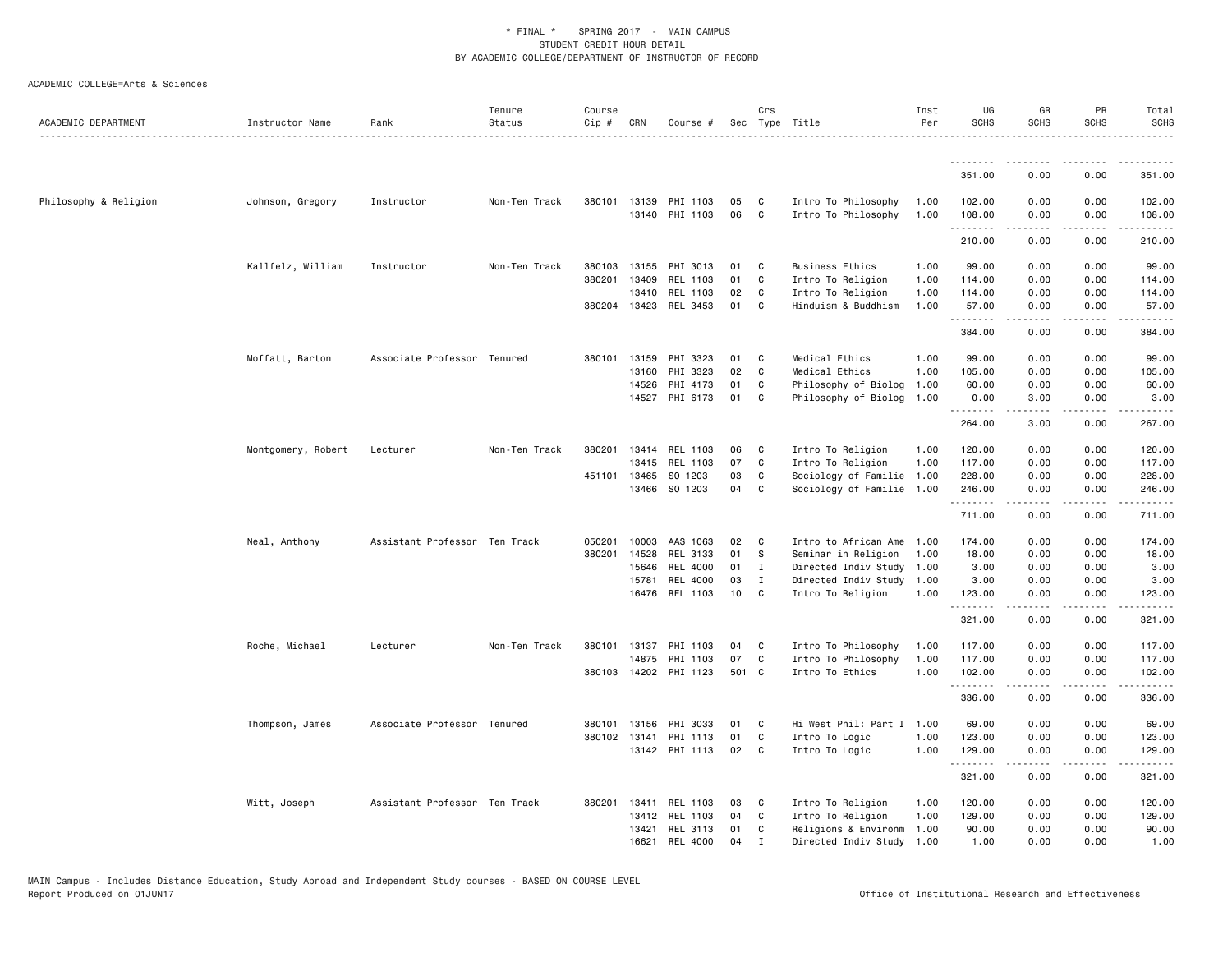| ACADEMIC DEPARTMENT                  | Instructor Name | Rank                          | Tenure<br>Status | Course<br>Cip # | CRN   | Course #       |     | Crs | Sec Type Title            | Inst<br>Per | UG<br>SCHS          | GR<br><b>SCHS</b> | <b>PR</b><br>SCHS | Total<br>SCHS<br>.                                                                                                                                                                                                                                                                                                                                                                                                                                                                         |
|--------------------------------------|-----------------|-------------------------------|------------------|-----------------|-------|----------------|-----|-----|---------------------------|-------------|---------------------|-------------------|-------------------|--------------------------------------------------------------------------------------------------------------------------------------------------------------------------------------------------------------------------------------------------------------------------------------------------------------------------------------------------------------------------------------------------------------------------------------------------------------------------------------------|
|                                      |                 |                               |                  |                 |       |                |     |     |                           |             | ---------<br>340.00 | .<br>0.00         | .<br>0.00         | .<br>340.00                                                                                                                                                                                                                                                                                                                                                                                                                                                                                |
| Philosophy & Religion                | Wylie, Danielle | Assistant Professor Ten Track |                  | 380101          | 13134 | PHI 1103       | -01 | C.  | Intro To Philosophy       | 1.00        | 123.00              | 0.00              | 0.00              | 123.00                                                                                                                                                                                                                                                                                                                                                                                                                                                                                     |
|                                      |                 |                               |                  |                 |       | 13136 PHI 1103 | 03  | C.  | Intro To Philosophy       | 1.00        | 120.00              | 0.00              | 0.00              | 120.00                                                                                                                                                                                                                                                                                                                                                                                                                                                                                     |
|                                      |                 |                               |                  |                 |       | 16662 PHI 4000 | 01  |     | Directed Indiv Study 1.00 |             | 3.00                | 0.00              | 0.00              | 3.00                                                                                                                                                                                                                                                                                                                                                                                                                                                                                       |
|                                      |                 |                               |                  |                 |       |                |     |     |                           |             | --------            | .                 | .                 | .                                                                                                                                                                                                                                                                                                                                                                                                                                                                                          |
|                                      |                 |                               |                  |                 |       |                |     |     |                           |             | 246.00              | 0.00              | 0.00              | 246,00                                                                                                                                                                                                                                                                                                                                                                                                                                                                                     |
|                                      |                 |                               |                  |                 |       |                |     |     |                           |             |                     |                   |                   |                                                                                                                                                                                                                                                                                                                                                                                                                                                                                            |
| ===============================      |                 |                               |                  |                 |       |                |     |     |                           |             | $=$ = = = = = = =   |                   | ========          | $\begin{minipage}{0.9\linewidth} \begin{tabular}{l} \multicolumn{2}{l}{} & \multicolumn{2}{l}{} & \multicolumn{2}{l}{} \\ \multicolumn{2}{l}{} & \multicolumn{2}{l}{} & \multicolumn{2}{l}{} \\ \multicolumn{2}{l}{} & \multicolumn{2}{l}{} & \multicolumn{2}{l}{} \\ \multicolumn{2}{l}{} & \multicolumn{2}{l}{} & \multicolumn{2}{l}{} \\ \multicolumn{2}{l}{} & \multicolumn{2}{l}{} & \multicolumn{2}{l}{} \\ \multicolumn{2}{l}{} & \multicolumn{2}{l}{} & \multicolumn{2}{l}{} \\ \$ |
| Philosophy & Religion                |                 |                               |                  |                 |       |                |     |     |                           |             | 5594.00             | 3,00              | 0.00              | 5597.00                                                                                                                                                                                                                                                                                                                                                                                                                                                                                    |
| ==================================== |                 |                               |                  |                 |       |                |     |     |                           |             | ______              |                   |                   | ==========                                                                                                                                                                                                                                                                                                                                                                                                                                                                                 |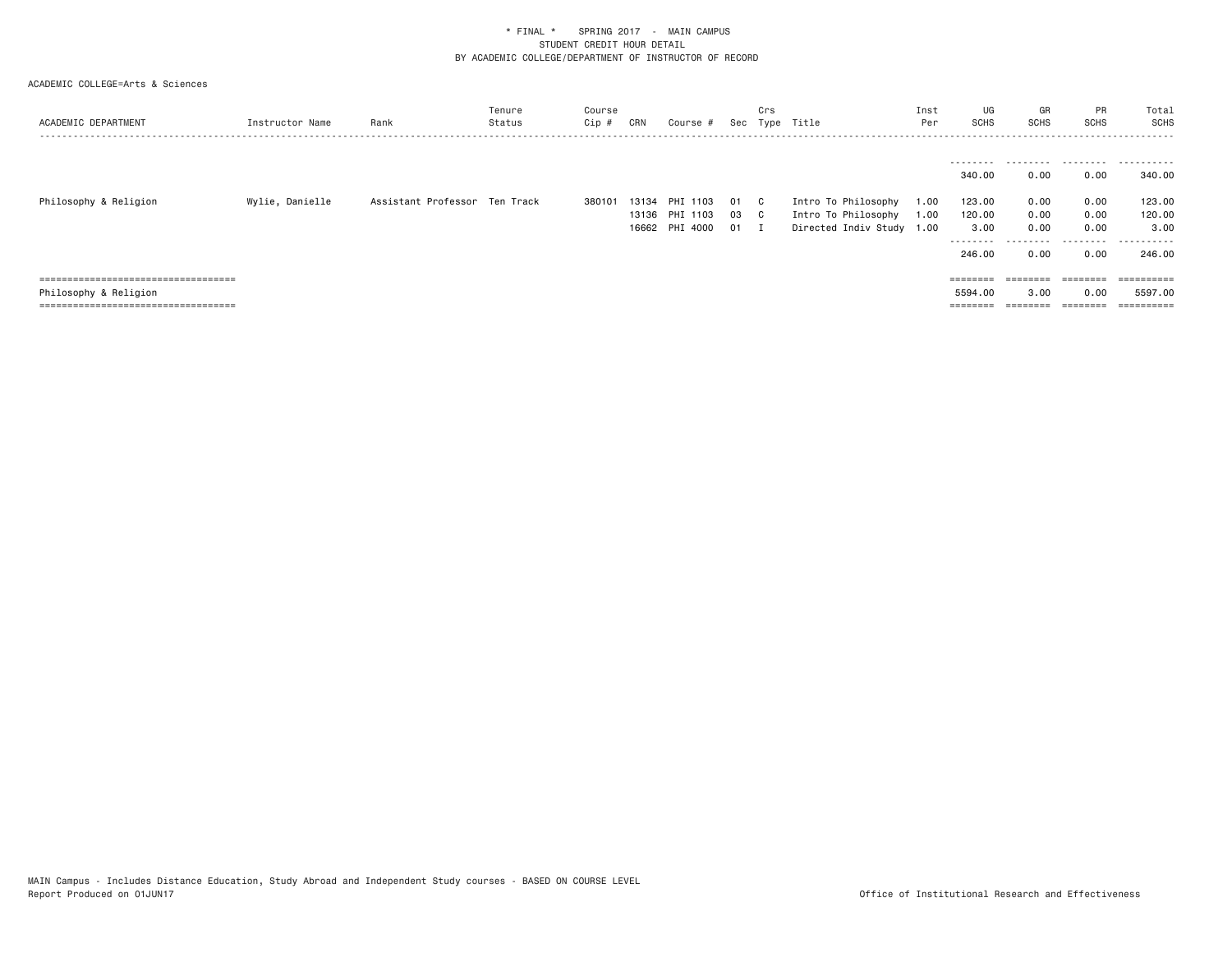|                     |                     |                               | Tenure         | Course |              |                      |                   | Crs                 |                                              | Inst | UG           | GR                | PR                                  | Total                                                                                                                                                        |
|---------------------|---------------------|-------------------------------|----------------|--------|--------------|----------------------|-------------------|---------------------|----------------------------------------------|------|--------------|-------------------|-------------------------------------|--------------------------------------------------------------------------------------------------------------------------------------------------------------|
| ACADEMIC DEPARTMENT | Instructor Name     | Rank                          | Status         | Cip #  | CRN          | Course #             | Sec               |                     | Type Title                                   | Per  | <b>SCHS</b>  | <b>SCHS</b>       | <b>SCHS</b>                         | SCHS                                                                                                                                                         |
|                     |                     |                               |                |        |              | 400801 16074 PH 7000 | 01                |                     |                                              |      |              |                   |                                     | 3.00                                                                                                                                                         |
| Physics & Astronomy | Afanasjev, Anatoli  | Professor                     | Tenured        |        | 16196        | PH 9000              | 14                | $\blacksquare$<br>D | Directed Indiv Study 1.00<br>Research / Diss | 1.00 | 0.00<br>0.00 | 3.00<br>18.00     | 0.00<br>0.00                        | 18.00                                                                                                                                                        |
|                     |                     |                               |                |        |              | 16317 PH 6323        | 01                | C                   | Electromag Fields I                          | 1.00 | 0.00         | 15.00             | 0.00                                | 15.00                                                                                                                                                        |
|                     |                     |                               |                | 400805 |              | 16316 PH 4323        | 01                | C                   | Electromag Fields I                          | 1.00 | 9.00         | 0.00              | 0.00                                | 9.00                                                                                                                                                         |
|                     |                     |                               |                |        |              |                      |                   |                     |                                              |      | .            |                   | $   -$                              | $\frac{1}{2}$                                                                                                                                                |
|                     |                     |                               |                |        |              |                      |                   |                     |                                              |      | 9.00         | 36.00             | 0.00                                | 45.00                                                                                                                                                        |
|                     | Arnoldus, Henk      | Professor                     | Tenured        |        | 400801 13081 | PH 2213              | 05                | C                   | Physics I                                    | 1.00 | 180.00       | 0.00              | 0.00                                | 180.00                                                                                                                                                       |
|                     |                     |                               |                |        | 15799        | PH 9000              | 03                | D                   | Research / Diss                              | 1.00 | 0.00         | 12.00             | 0.00                                | 12.00                                                                                                                                                        |
|                     |                     |                               |                |        | 400810 13133 | PH 8243              | 01                | C                   | Meth Theoret Ph II                           | 1.00 | 0.00<br>.    | 42.00<br><u>.</u> | 0.00<br>$\sim$ $\sim$ $\sim$        | 42.00<br>.                                                                                                                                                   |
|                     |                     |                               |                |        |              |                      |                   |                     |                                              |      | 180.00       | 54.00             | 0.00                                | 234.00                                                                                                                                                       |
|                     | Berg, Matthew       | Non-Employee                  | Not Applicable |        |              | 400801 15962 PH 9000 | 11                | D                   | Research / Diss                              | 1.00 | 0.00<br>.    | 9.00              | 0.00                                | 9.00                                                                                                                                                         |
|                     |                     |                               |                |        |              |                      |                   |                     |                                              |      | 0.00         | 9.00              | 0.00                                | 9.00                                                                                                                                                         |
|                     | Clark, Shane        | Non-Faculty                   | Not Applicable | 400801 | 13029        | PH 1021              | 01                | <b>L</b>            | Physical Science Lab 1.00                    |      | 22.00        | 0.00              | 0.00                                | 22.00                                                                                                                                                        |
|                     |                     |                               |                |        | 13030        | PH 1021              | 02                | $\mathsf{L}$        | Physical Science Lab 1.00                    |      | 20.00        | 0.00              | 0.00                                | 20.00                                                                                                                                                        |
|                     |                     |                               |                |        |              | 14036 PH 1021        | 501 L             |                     | Physical Science Lab 1.00                    |      | 15.00        | 0.00              | 0.00                                | 15.00                                                                                                                                                        |
|                     |                     |                               |                |        |              |                      |                   |                     |                                              |      | .<br>57.00   | .<br>0.00         | .<br>0.00                           | د د د د د<br>57.00                                                                                                                                           |
|                     | Clay, Rudolf        | Professor                     | Tenured        | 400801 | 14483        | PH 4413              | 01                | C                   | Thermal Physics                              | 1.00 | 27.00        | 0.00              | 0.00                                | 27.00                                                                                                                                                        |
|                     |                     |                               |                |        | 14484        | PH 6413              | 01                | $\mathtt{C}$        | Thermal Physics                              | 1.00 | 0.00         | 3.00              | 0.00                                | 3.00                                                                                                                                                         |
|                     |                     |                               |                |        | 15801        | PH 9000              | 04                | D                   | Research / Diss                              | 1.00 | 0.00<br>.    | 3.00<br>.         | 0.00<br>$\frac{1}{2}$               | 3.00<br>$\frac{1}{2} \left( \frac{1}{2} \right) \left( \frac{1}{2} \right) \left( \frac{1}{2} \right) \left( \frac{1}{2} \right) \left( \frac{1}{2} \right)$ |
|                     |                     |                               |                |        |              |                      |                   |                     |                                              |      | 27.00        | 6.00              | 0.00                                | 33.00                                                                                                                                                        |
|                     | Cuicchi, Paul       | Lecturer                      | Non-Ten Track  | 400801 | 13027        | PH 1013              | 03                | C                   | Physical Sci Survey                          | 1.00 | 189.00       | 0.00              | 0.00                                | 189.00                                                                                                                                                       |
|                     |                     |                               |                |        |              | 13028 PH 1013        | 04                | C                   | Physical Sci Survey                          | 1.00 | 201.00       | 0.00              | 0.00                                | 201.00                                                                                                                                                       |
|                     |                     |                               |                |        |              |                      |                   |                     |                                              |      | .<br>390.00  | 0.00              | .<br>0.00                           | .<br>390.00                                                                                                                                                  |
|                     | Dunne, James        | Professor                     | Tenured        | 400801 | 14488        | PH 2213              | H <sub>01</sub> C |                     | Physics I-Honor                              | 1.00 | 111.00       | 0.00              | 0.00                                | 111.00                                                                                                                                                       |
|                     |                     |                               |                |        |              | 16498 PH 9000        | 16                | D                   | Research / Diss                              | 1.00 | 0.00<br>.    | 3.00              | 0.00                                | 3.00<br>.                                                                                                                                                    |
|                     |                     |                               |                |        |              |                      |                   |                     |                                              |      | 111.00       | 3.00              | 0.00                                | 114.00                                                                                                                                                       |
|                     | Dutta, Dipangkar    | Professor                     | Tenured        |        | 400801 14486 | PH 6613              | 01                | C                   | Nuc Particle Physics 1.00                    |      | 0.00         | 15.00             | 0.00                                | 15.00                                                                                                                                                        |
|                     |                     |                               |                |        | 15636        | PH 9000              | 01                | D                   | Research / Diss                              | 1.00 | 0.00         | 19.00             | 0.00                                | 19.00                                                                                                                                                        |
|                     |                     |                               |                |        | 400806 14485 | PH 4613              | 01                | C                   | Nuc Particle Physics 1.00                    |      | 24.00<br>.   | 0.00              | 0.00<br>.                           | 24.00<br><u>.</u>                                                                                                                                            |
|                     |                     |                               |                |        |              |                      |                   |                     |                                              |      | 24.00        | 34.00             | 0.00                                | 58.00                                                                                                                                                        |
|                     | Fox, Daniel         | Lecturer                      | Non-Ten Track  |        | 400801 13084 | PH 2213              | 08                | C                   | Physics I                                    | 1.00 | 186.00       | 0.00              | 0.00                                | 186.00                                                                                                                                                       |
|                     |                     |                               |                |        |              | 13085 PH 2213        | 09                | C                   | Physics I                                    | 1.00 | 195.00<br>.  | 0.00              | 0.00<br>$\sim$ $\sim$ $\sim$ $\sim$ | 195.00<br>.                                                                                                                                                  |
|                     |                     |                               |                |        |              |                      |                   |                     |                                              |      | 381.00       | 0.00              | 0.00                                | 381.00                                                                                                                                                       |
|                     | Gombojav, Ariunbold | Assistant Professor Ten Track |                | 400801 | 13054        | PH 1123              | 01                | C                   | Gen Physics II                               | 1.00 | 171.00       | 0.00              | 0.00                                | 171.00                                                                                                                                                       |
|                     |                     |                               |                |        | 15873        | PH 9000              | 09                | D                   | Research / Diss                              | 1.00 | 0.00         | 6.00              | 0.00                                | 6.00                                                                                                                                                         |
|                     |                     |                               |                |        |              | 16500 PH 8000        | 03                | D                   | Research / Thesis                            | 1.00 | 0.00         | 9.00              | 0.00                                | 9.00                                                                                                                                                         |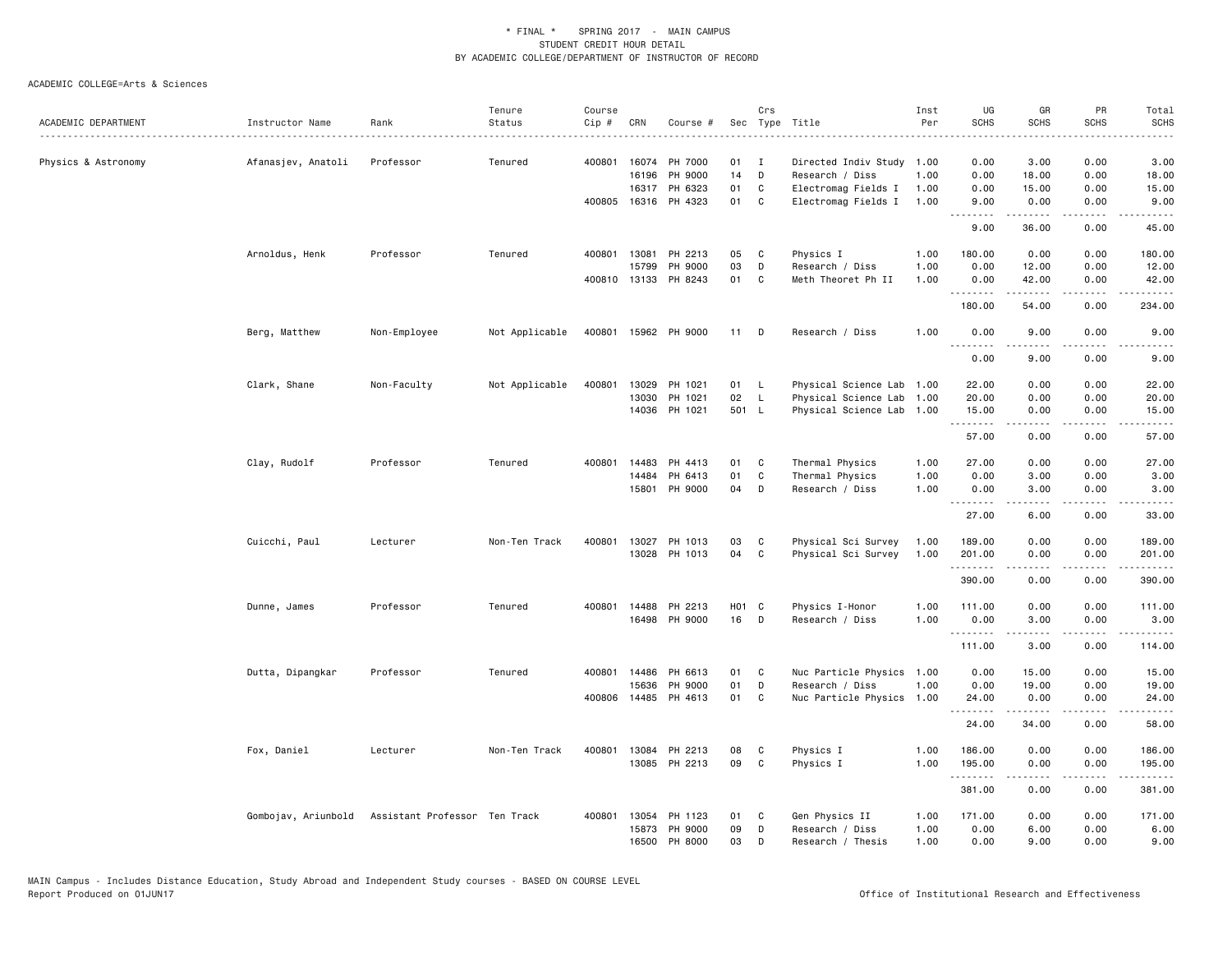| ACADEMIC DEPARTMENT | Instructor Name     | Rank                              | Tenure<br>Status | Course<br>Cip # | CRN            | Course #             |                 | Crs                | Sec Type Title                                         | Inst<br>Per | UG<br><b>SCHS</b>  | GR<br><b>SCHS</b> | PR<br><b>SCHS</b> | Total<br><b>SCHS</b> |
|---------------------|---------------------|-----------------------------------|------------------|-----------------|----------------|----------------------|-----------------|--------------------|--------------------------------------------------------|-------------|--------------------|-------------------|-------------------|----------------------|
|                     |                     |                                   |                  |                 |                |                      |                 |                    |                                                        |             | .                  | .                 |                   |                      |
|                     |                     |                                   |                  |                 |                |                      |                 |                    |                                                        |             | 171.00             | 15.00             | 0.00              | 186.00               |
| Physics & Astronomy | Hashemi Shabestari, | Visiting Assist Pro Non-Ten Track |                  |                 | 400801 13038   | PH 1113              | 04              | C                  | Gen Physics I                                          | 1.00        | 177.00             | 0.00              | 0.00              | 177.00               |
|                     |                     |                                   |                  |                 | 13039          | PH 1113              | 05              | К                  | Gen Physics I                                          | 1.00        | 0.00               | 0.00              | 0.00              | 0.00                 |
|                     |                     |                                   |                  |                 | 13040          | PH 1113              | 06              | Κ                  | Gen Physics I                                          | 1.00        | 0.00               | 0.00              | 0.00              | 0.00                 |
|                     |                     |                                   |                  |                 | 13041          | PH 1113              | 07              | К                  | Gen Physics I                                          | 1.00        | 0.00               | 0.00              | 0.00              | 0.00                 |
|                     |                     |                                   |                  |                 | 13042          | PH 1113              | 08              | К                  | Gen Physics I                                          | 1.00        | 0.00               | 0.00              | 0.00              | 0.00                 |
|                     |                     |                                   |                  |                 | 13043          | PH 1113              | 09              | К                  | Gen Physics I                                          | 1.00        | 0.00               | 0.00              | 0.00              | 0.00                 |
|                     |                     |                                   |                  |                 | 13044          | PH 1113              | 10              | К                  | Gen Physics I                                          | 1.00        | 0.00               | 0.00              | 0.00              | 0.00                 |
|                     |                     |                                   |                  |                 | 13046          | PH 1113              | 12 <sub>2</sub> | К                  | Gen Physics I                                          | 1.00        | 0.00               | 0.00              | 0.00              | 0.00                 |
|                     |                     |                                   |                  |                 | 13047          | PH 1113              | 13              | К                  | Gen Physics I                                          | 1.00        | 0.00               | 0.00              | 0.00              | 0.00                 |
|                     |                     |                                   |                  |                 | 13048          | PH 1113              | 14              | К                  | Gen Physics I                                          | 1.00        | 0.00               | 0.00              | 0.00              | 0.00                 |
|                     |                     |                                   |                  |                 | 13049          | PH 1113              | 15              | К                  | Gen Physics I                                          | 1.00        | 0.00               | 0.00              | 0.00              | 0.00                 |
|                     |                     |                                   |                  |                 | 13050          | PH 1113              | 16              | к                  | Gen Physics I                                          | 1.00        | 0.00               | 0.00              | 0.00              | 0.00                 |
|                     |                     |                                   |                  |                 | 13089          | PH 2223              | 01              | C                  | Physics II                                             | 1.00        | 135.00<br>.        | 0.00              | 0.00              | 135.00               |
|                     |                     |                                   |                  |                 |                |                      |                 |                    |                                                        |             | 312.00             | 0.00              | 0.00              | 312.00               |
|                     | Kim, Seong-Gon      | Professor                         | Tenured          |                 | 400801 16236   | PH 9000              | 15              | D                  | Research / Diss                                        | 1.00        | 0.00               | 15.00             | 0.00              | 15.00                |
|                     |                     |                                   |                  |                 |                | 400804 14487 PH 8753 | 01              | $\mathbf c$        | Quantum Mechanics II 1.00                              |             | 0.00<br>-----      | 42.00<br>.        | 0.00<br>.         | 42.00                |
|                     |                     |                                   |                  |                 |                |                      |                 |                    |                                                        |             | 0.00               | 57.00             | 0.00              | 57.00                |
|                     | Lung, Florin        | Instructor                        | Non-Ten Track    |                 | 400801 13014   | PH 1011              | 02              | - L                | Physical Science Lab 1.00                              |             | 18.00              | 0.00              | 0.00              | 18.00                |
|                     |                     |                                   |                  |                 | 13015          | PH 1011              | 03              | - L                | Physical Science Lab 1.00                              |             | 17.00              | 0.00              | 0.00              | 17.00                |
|                     |                     |                                   |                  |                 | 13016          | PH 1011              | 04              | L.                 | Physical Science Lab 1.00                              |             | 17.00              | 0.00              | 0.00              | 17.00                |
|                     |                     |                                   |                  |                 | 13017          | PH 1011              | 05              | - L                | Physical Science Lab 1.00                              |             | 17.00              | 0.00              | 0.00              | 17.00                |
|                     |                     |                                   |                  |                 | 13018          | PH 1011              | 06              | $\mathsf{L}$       | Physical Science Lab 1.00                              |             | 18.00              | 0.00              | 0.00              | 18.00                |
|                     |                     |                                   |                  |                 | 13019          | PH 1011              | 07              | $\mathsf{L}$       | Physical Science Lab 1.00                              |             | 16.00              | 0.00              | 0.00              | 16.00                |
|                     |                     |                                   |                  |                 | 13021<br>13022 | PH 1011<br>PH 1011   | 09<br>10        | L.<br>$\mathsf{L}$ | Physical Science Lab 1.00                              |             | 17.00<br>18.00     | 0.00<br>0.00      | 0.00<br>0.00      | 17.00<br>18.00       |
|                     |                     |                                   |                  |                 | 13023          | PH 1011              | $11 -$          | $\mathsf{L}$       | Physical Science Lab 1.00<br>Physical Science Lab 1.00 |             | 16.00              | 0.00              | 0.00              | 16.00                |
|                     |                     |                                   |                  |                 | 13108          | PH 2233              | 01              | C                  | Physics III                                            | 1.00        | 192.00             | 0.00              | 0.00              | 192.00               |
|                     |                     |                                   |                  |                 | 13109          | PH 2233              | 02              | C                  | Physics III                                            | 1.00        | 213.00             | 0.00              | 0.00              | 213.00               |
|                     |                     |                                   |                  |                 | 13111          | PH 2233              | 04              | К                  | Physics III                                            | 1.00        | 0.00               | 0.00              | 0.00              | 0.00                 |
|                     |                     |                                   |                  |                 |                | 13112 PH 2233        | 05              | К                  | Physics III                                            | 1.00        | 0.00               | 0.00              | 0.00              | 0.00                 |
|                     |                     |                                   |                  |                 | 13113          | PH 2233              | 06              | К                  | Physics III                                            | 1.00        | 0.00               | 0.00              | 0.00              | 0.00                 |
|                     |                     |                                   |                  |                 | 13114          | PH 2233              | 07              | К                  | Physics III                                            | 1.00        | 0.00               | 0.00              | 0.00              | 0.00                 |
|                     |                     |                                   |                  |                 | 13115          | PH 2233              | 08              | К                  | Physics III                                            | 1.00        | 0.00               | 0.00              | 0.00              | 0.00                 |
|                     |                     |                                   |                  |                 | 13116          | PH 2233              | 09              | К                  | Physics III                                            | 1.00        | 0.00               | 0.00              | 0.00              | 0.00                 |
|                     |                     |                                   |                  |                 | 13117          | PH 2233              | 10              | К                  | Physics III                                            | 1.00        | 0.00               | 0.00              | 0.00              | 0.00                 |
|                     |                     |                                   |                  |                 | 13118          | PH 2233              | 11              | К                  | Physics III                                            | 1.00        | 0.00               | 0.00              | 0.00              | 0.00                 |
|                     |                     |                                   |                  |                 | 13123          | PH 4223              | 01              | C                  | Intermediate Mechani                                   | 1.00        | 9.00               | 0.00              | 0.00              | 9.00                 |
|                     |                     |                                   |                  |                 | 13128          | PH 6223              | 01              | C                  | Inter Mechanics                                        | 1.00        | 0.00               | 12.00             | 0.00              | 12.00                |
|                     |                     |                                   |                  |                 |                |                      |                 |                    |                                                        |             | <u>.</u><br>568.00 | .<br>12.00        | .<br>0.00         | 580.00               |
|                     | Moody, Judith       | Lecturer                          | Non-Ten Track    |                 | 400801 13031   | PH 1023              | 01              | $\mathbf{C}$       | Physical Sci Survey                                    | 1.00        | 174.00             | 0.00              | 0.00              | 174.00               |
|                     |                     |                                   |                  |                 |                | 14037 PH 1023        | 501 C           |                    | Physical Sci Survey                                    | 1.00        | 75.00              | 0.00              | 0.00              | 75.00                |
|                     |                     |                                   |                  |                 |                |                      |                 |                    |                                                        |             | 249.00             | 0.00              | 0.00              | 249.00               |
|                     | Novotny, Mark       | Professor                         | Tenured          |                 |                | 400801 15761 PH 9000 | 02              | D                  | Research / Diss                                        | 1.00        | 0.00               | 12.00             | 0.00              | 12.00                |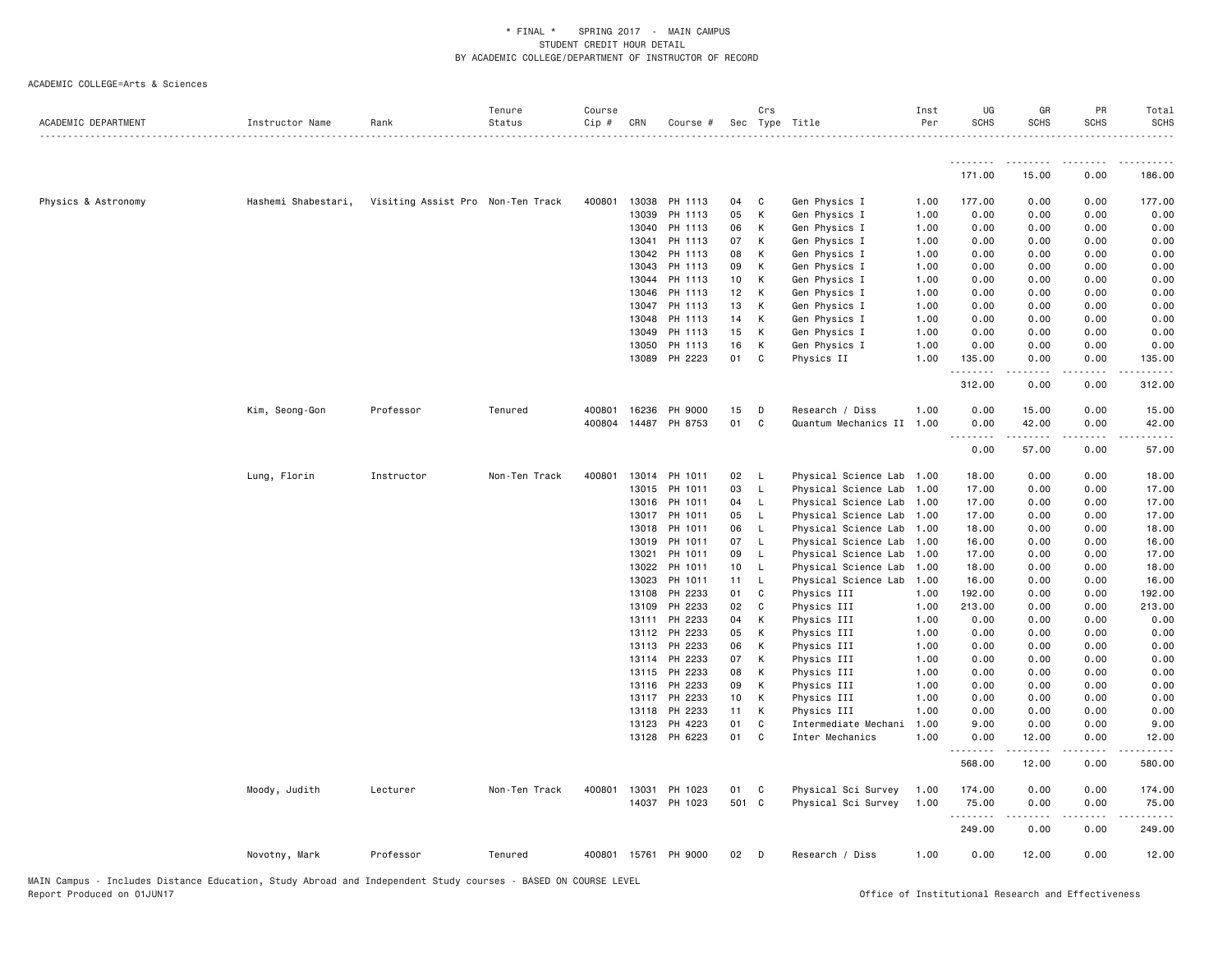| ACADEMIC DEPARTMENT | Instructor Name  | Rank                                                   | Tenure<br>Status | Course<br>Cip #  | CRN   | Course #             | Sec      | Crs               | Type Title          | Inst<br>Per | UG<br><b>SCHS</b>                                                                                                                                                                                                                                                                                                                                                                                                                                                                                | GR<br><b>SCHS</b>    | PR<br><b>SCHS</b>                   | Total<br><b>SCHS</b> |
|---------------------|------------------|--------------------------------------------------------|------------------|------------------|-------|----------------------|----------|-------------------|---------------------|-------------|--------------------------------------------------------------------------------------------------------------------------------------------------------------------------------------------------------------------------------------------------------------------------------------------------------------------------------------------------------------------------------------------------------------------------------------------------------------------------------------------------|----------------------|-------------------------------------|----------------------|
|                     |                  |                                                        |                  |                  |       |                      |          |                   |                     |             |                                                                                                                                                                                                                                                                                                                                                                                                                                                                                                  |                      |                                     |                      |
| Physics & Astronomy | Novotny, Mark    | Professor                                              | Tenured          |                  |       | 400801 16600 PH 8000 | 06       | D                 | Research / Thesis   | 1.00        | 0.00<br>.                                                                                                                                                                                                                                                                                                                                                                                                                                                                                        | 1.00                 | 0.00                                | 1.00<br>.            |
|                     |                  |                                                        |                  |                  |       |                      |          |                   |                     |             | 0.00                                                                                                                                                                                                                                                                                                                                                                                                                                                                                             | 13.00                | 0.00                                | 13.00                |
|                     |                  | Perera, Meewanage Di Visiting Assist Pro Non-Ten Track |                  |                  |       | 400801 13082 PH 2213 | 06       | C                 | Physics I           | 1.00        | 192.00                                                                                                                                                                                                                                                                                                                                                                                                                                                                                           | 0.00                 | 0.00                                | 192.00               |
|                     |                  |                                                        |                  |                  |       | 13083 PH 2213        | 07       | C                 | Physics I           | 1.00        | 123.00<br>.                                                                                                                                                                                                                                                                                                                                                                                                                                                                                      | 0.00<br><b>.</b>     | 0.00<br>.                           | 123.00               |
|                     |                  |                                                        |                  |                  |       |                      |          |                   |                     |             | 315.00                                                                                                                                                                                                                                                                                                                                                                                                                                                                                           | 0.00                 | 0.00                                | 315.00               |
|                     | Pierce, Donna    | Associate Professor Tenured                            |                  | 400202<br>400801 | 13072 | 13032 PH 1063        | 01<br>01 | C<br>$\mathtt{C}$ | Descrip Astronomy   | 1.00        | 237.00<br>114.00                                                                                                                                                                                                                                                                                                                                                                                                                                                                                 | 0.00<br>0.00         | 0.00                                | 237.00               |
|                     |                  |                                                        |                  |                  |       | PH 1133              |          |                   | Gen Physics III     | 1.00        |                                                                                                                                                                                                                                                                                                                                                                                                                                                                                                  |                      | 0.00                                | 114.00               |
|                     |                  |                                                        |                  |                  | 13073 | PH 1133              | 02       | К                 | Gen Physics III     | 1.00        | 0.00                                                                                                                                                                                                                                                                                                                                                                                                                                                                                             | 0.00                 | 0.00                                | 0.00                 |
|                     |                  |                                                        |                  |                  | 13074 | PH 1133              | 03       | К                 | Gen Physics III     | 1.00        | 0.00                                                                                                                                                                                                                                                                                                                                                                                                                                                                                             | 0.00                 | 0.00                                | 0.00                 |
|                     |                  |                                                        |                  |                  |       | 15798 PH 8000        | 01       | D                 | Research / Thesis   | 1.00        | 0.00<br><u>.</u>                                                                                                                                                                                                                                                                                                                                                                                                                                                                                 | 3.00                 | 0.00<br>$\sim$ $\sim$ $\sim$ $\sim$ | 3.00                 |
|                     |                  |                                                        |                  |                  |       |                      |          |                   |                     |             | 351.00                                                                                                                                                                                                                                                                                                                                                                                                                                                                                           | 3.00                 | 0.00                                | 354.00               |
|                     |                  | Rupak Lan Tai Moong, Associate Professor Tenured       |                  |                  |       | 400801 15986 PH 9000 | 12       | D                 | Research / Diss     | 1.00        | 0.00<br><b></b>                                                                                                                                                                                                                                                                                                                                                                                                                                                                                  | 22.00<br>$- - - - -$ | 0.00<br>$- - - -$                   | 22.00<br>$- - - - -$ |
|                     |                  |                                                        |                  |                  |       |                      |          |                   |                     |             | 0.00                                                                                                                                                                                                                                                                                                                                                                                                                                                                                             | 22.00                | 0.00                                | 22.00                |
|                     | Singh, Jagdish   | Non-Employee                                           | Not Applicable   |                  |       | 400801 15833 PH 9000 | 08       | D                 | Research / Diss     | 1.00        | 0.00                                                                                                                                                                                                                                                                                                                                                                                                                                                                                             | 28.00                | 0.00                                | 28.00                |
|                     |                  |                                                        |                  |                  |       |                      |          |                   |                     |             | . <b>.</b><br>0.00                                                                                                                                                                                                                                                                                                                                                                                                                                                                               | <u>.</u><br>28.00    | .<br>0.00                           | .<br>28.00           |
|                     | Solomon, Lazarus | Instructor                                             | Non-Ten Track    | 400801           | 13036 | PH 1113              | 02       | C                 | Gen Physics I-SI    | 1.00        | 183.00                                                                                                                                                                                                                                                                                                                                                                                                                                                                                           | 0.00                 | 0.00                                | 183.00               |
|                     |                  |                                                        |                  |                  | 13037 | PH 1113              | 03       | C                 | Gen Physics I- SI   | 1.00        | 186.00                                                                                                                                                                                                                                                                                                                                                                                                                                                                                           | 0.00                 | 0.00                                | 186.00               |
|                     |                  |                                                        |                  |                  | 13091 | PH 2223              | 03       | $\mathbb{C}$      | Physics II          | 1.00        | 180.00                                                                                                                                                                                                                                                                                                                                                                                                                                                                                           | 0.00                 | 0.00                                | 180.00               |
|                     |                  |                                                        |                  |                  | 13092 | PH 2223              | 04       | C                 | Physics II          | 1.00        | 171.00                                                                                                                                                                                                                                                                                                                                                                                                                                                                                           | 0.00                 | 0.00                                | 171.00               |
|                     |                  |                                                        |                  |                  | 13093 | PH 2223              | 05       | К                 | Physics II          | 1.00        | 0.00                                                                                                                                                                                                                                                                                                                                                                                                                                                                                             | 0.00                 | 0.00                                | 0.00                 |
|                     |                  |                                                        |                  |                  | 13094 | PH 2223              | 06       | К                 | Physics II          | 1.00        | 0.00                                                                                                                                                                                                                                                                                                                                                                                                                                                                                             | 0.00                 | 0.00                                | 0.00                 |
|                     |                  |                                                        |                  |                  | 13095 | PH 2223              | 07       | К                 | Physics II          | 1.00        | 0.00                                                                                                                                                                                                                                                                                                                                                                                                                                                                                             | 0.00                 | 0.00                                | 0.00                 |
|                     |                  |                                                        |                  |                  | 13096 | PH 2223              | 08       | К                 | Physics II          | 1.00        | 0.00                                                                                                                                                                                                                                                                                                                                                                                                                                                                                             | 0.00                 | 0.00                                | 0.00                 |
|                     |                  |                                                        |                  |                  | 13098 | PH 2223              | 10       | К                 | Physics II          | 1.00        | 0.00                                                                                                                                                                                                                                                                                                                                                                                                                                                                                             | 0.00                 | 0.00                                | 0.00                 |
|                     |                  |                                                        |                  |                  | 13099 | PH 2223              | 11       | К                 | Physics II          | 1.00        | 0.00                                                                                                                                                                                                                                                                                                                                                                                                                                                                                             | 0.00                 | 0.00                                | 0.00                 |
|                     |                  |                                                        |                  |                  | 13100 | PH 2223              | 12       | К                 | Physics II          | 1.00        | 0.00                                                                                                                                                                                                                                                                                                                                                                                                                                                                                             | 0.00                 | 0.00                                | 0.00                 |
|                     |                  |                                                        |                  |                  | 13102 | PH 2223              | 14       | К                 | Physics II          | 1.00        | 0.00                                                                                                                                                                                                                                                                                                                                                                                                                                                                                             | 0.00                 | 0.00                                | 0.00                 |
|                     |                  |                                                        |                  |                  | 13103 | PH 2223              | 15       | К                 | Physics II          | 1.00        | 0.00                                                                                                                                                                                                                                                                                                                                                                                                                                                                                             | 0.00                 | 0.00                                | 0.00                 |
|                     |                  |                                                        |                  |                  | 13104 | PH 2223              | 16       | К                 | Physics II          | 1.00        | 0.00                                                                                                                                                                                                                                                                                                                                                                                                                                                                                             | 0.00                 | 0.00                                | 0.00                 |
|                     |                  |                                                        |                  |                  |       | 13105 PH 2223        | 17       | K                 | Physics II          | 1.00        | 0.00                                                                                                                                                                                                                                                                                                                                                                                                                                                                                             | 0.00                 | 0.00                                | 0.00                 |
|                     |                  |                                                        |                  |                  |       |                      |          |                   |                     |             | $\begin{array}{cccccccccccccc} \multicolumn{2}{c}{} & \multicolumn{2}{c}{} & \multicolumn{2}{c}{} & \multicolumn{2}{c}{} & \multicolumn{2}{c}{} & \multicolumn{2}{c}{} & \multicolumn{2}{c}{} & \multicolumn{2}{c}{} & \multicolumn{2}{c}{} & \multicolumn{2}{c}{} & \multicolumn{2}{c}{} & \multicolumn{2}{c}{} & \multicolumn{2}{c}{} & \multicolumn{2}{c}{} & \multicolumn{2}{c}{} & \multicolumn{2}{c}{} & \multicolumn{2}{c}{} & \multicolumn{2}{c}{} & \multicolumn{2}{c}{} & \$<br>720.00 | .<br>0.00            | بالمحام<br>0.00                     | .<br>720.00          |
|                     | Su, Chun         | Lecturer                                               | Non-Ten Track    |                  |       | 400801 14489 PH 2213 | 11       | $\mathbf{C}$      | Physics I           | 1.00        | 195.00                                                                                                                                                                                                                                                                                                                                                                                                                                                                                           | 0.00                 | 0.00                                | 195.00               |
|                     |                  |                                                        |                  |                  |       |                      |          |                   |                     |             | 195.00                                                                                                                                                                                                                                                                                                                                                                                                                                                                                           | 0.00                 | 0.00                                | 195.00               |
|                     | Subedi, Nava     | Grad Research Assis Non-Ten Track                      |                  |                  |       | 400801 13025 PH 1013 | 01       | $\mathbf{C}$      | Physical Sci Survey | 1.00        | 192.00                                                                                                                                                                                                                                                                                                                                                                                                                                                                                           | 0.00                 | 0.00                                | 192.00               |
|                     |                  |                                                        |                  |                  |       |                      |          |                   |                     |             | .<br>192.00                                                                                                                                                                                                                                                                                                                                                                                                                                                                                      | .<br>0.00            | د د د د<br>0.00                     | 192.00               |
|                     | Tanner, Angelle  | Assistant Professor Ten Track                          |                  |                  |       | 400202 14482 PH 3063 | 01       | C                 | Astrophysics        | 1.00        | 36.00                                                                                                                                                                                                                                                                                                                                                                                                                                                                                            | 0.00                 | 0.00                                | 36.00                |
|                     |                  |                                                        |                  |                  |       | 400801 15826 PH 8000 | 02       | D                 | Research / Thesis   | 1.00        | 0.00                                                                                                                                                                                                                                                                                                                                                                                                                                                                                             | 4.00                 | 0.00                                | 4.00                 |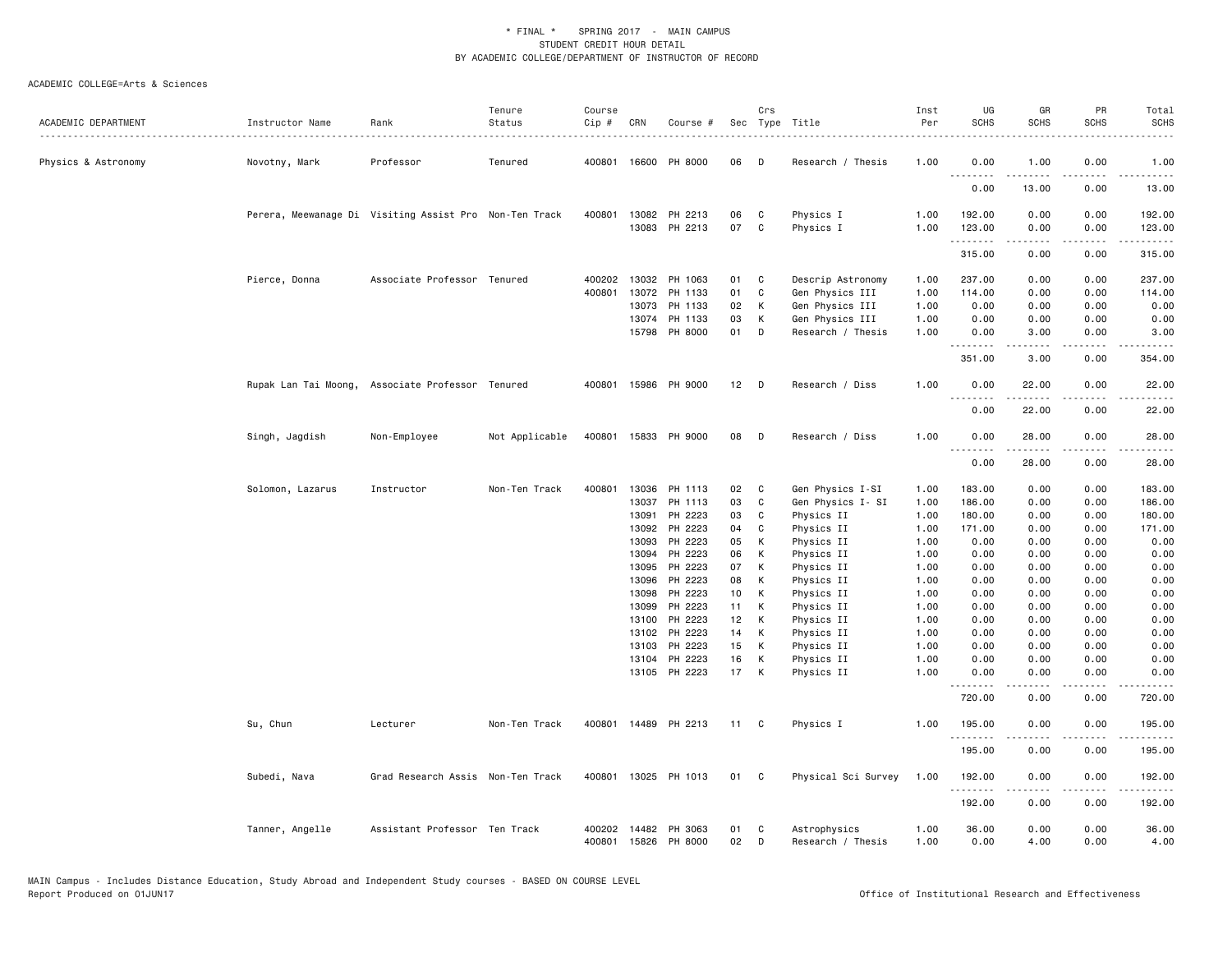| ACADEMIC DEPARTMENT                                       | Instructor Name | Rank                        | Tenure<br>Status | Course<br>Cip# | CRN          | Course #                 |          | Crs          | Sec Type Title              | Inst<br>Per  | UG<br><b>SCHS</b>  | GR<br><b>SCHS</b>     | PR<br><b>SCHS</b>                                                                                                       | Total<br><b>SCHS</b>                          |
|-----------------------------------------------------------|-----------------|-----------------------------|------------------|----------------|--------------|--------------------------|----------|--------------|-----------------------------|--------------|--------------------|-----------------------|-------------------------------------------------------------------------------------------------------------------------|-----------------------------------------------|
|                                                           |                 |                             |                  |                |              |                          |          |              |                             |              |                    |                       |                                                                                                                         |                                               |
|                                                           |                 |                             |                  |                |              |                          |          |              |                             |              | --------<br>36.00  | --------<br>4.00      | $\begin{array}{cccccccccccccc} \bullet & \bullet & \bullet & \bullet & \bullet & \bullet & \bullet \end{array}$<br>0.00 | ----------<br>40.00                           |
| Physics & Astronomy                                       | Wang, Chuji     | Professor                   | Tenured          | 400801         |              | 13132 PH 8213            | 01       | C            | Mechanics                   | 1.00         | 0.00               | 21.00                 | 0.00                                                                                                                    | 21.00                                         |
|                                                           |                 |                             |                  |                | 15807        | PH 9000                  | 06       | D            | Research / Diss             | 1.00         | 0.00               | 33.00                 | 0.00                                                                                                                    | 33.00                                         |
|                                                           |                 |                             |                  |                | 16501        | PH 8000                  | 04       | D            | Research / Thesis           | 1.00         | 0.00<br>--------   | 5.00<br>--------      | 0.00<br>.                                                                                                               | 5.00<br>.                                     |
|                                                           |                 |                             |                  |                |              |                          |          |              |                             |              | 0.00               | 59.00                 | 0.00                                                                                                                    | 59.00                                         |
|                                                           | Winger, Jeffry  | Professor                   | Tenured          |                | 400801 13121 | PH 4143                  | 01 L     |              | Inter Laboratory            | 1.00         | 12.00              | 0.00                  | 0.00                                                                                                                    | 12.00                                         |
|                                                           |                 |                             |                  |                |              | 13122 PH 4152            | 01       | – L          | Mod Physics Lab             | 1.00         | 10.00              | 0.00                  | 0.00                                                                                                                    | 10.00                                         |
|                                                           |                 |                             |                  |                | 13127        | PH 6143                  | 01       | $\mathsf{L}$ | Inter Laboratory            | 1.00         | 0.00               | 15.00                 | 0.00                                                                                                                    | 15.00                                         |
|                                                           |                 |                             |                  |                |              | 15824 PH 9000            | 07 D     |              | Research / Diss             | 1.00         | 0.00<br>.          | 15.00<br>. <b>.</b> . | 0.00<br>.                                                                                                               | 15.00                                         |
|                                                           |                 |                             |                  |                |              |                          |          |              |                             |              | 22.00              | 30.00                 | 0.00                                                                                                                    | 52.00                                         |
|                                                           | Worthy, Mark    | Instructor                  | Non-Ten Track    | 400801         | 13056        | PH 1123                  | 03       | C            | Gen Physics II              | 1.00         | 195.00             | 0.00                  | 0.00                                                                                                                    | 195.00                                        |
|                                                           |                 |                             |                  |                |              | 13057 PH 1123            | 04       | C            | Gen Physics II              | 1.00         | 195.00             | 0.00                  | 0.00                                                                                                                    | 195.00                                        |
|                                                           |                 |                             |                  |                | 13058        | PH 1123                  | 05       | K            | Gen Physics II              | 1.00         | 0.00               | 0.00                  | 0.00                                                                                                                    | 0.00                                          |
|                                                           |                 |                             |                  |                | 13059        | PH 1123                  | 06       | K            | Gen Physics II              | 1.00         | 0.00               | 0.00                  | 0.00                                                                                                                    | 0.00                                          |
|                                                           |                 |                             |                  |                | 13060        | PH 1123                  | 07       | K            | Gen Physics II              | 1.00         | 0.00               | 0.00                  | 0.00                                                                                                                    | 0.00                                          |
|                                                           |                 |                             |                  |                | 13061        | PH 1123                  | 08       | K            | Gen Physics II              | 1.00         | 0.00               | 0.00                  | 0.00                                                                                                                    | 0.00                                          |
|                                                           |                 |                             |                  |                | 13063        | PH 1123                  | 10       | K            | Gen Physics II              | 1.00         | 0.00               | 0.00                  | 0.00                                                                                                                    | 0.00                                          |
|                                                           |                 |                             |                  |                | 13064        | PH 1123                  | 11 K     |              | Gen Physics II              | 1.00         | 0.00               | 0.00                  | 0.00                                                                                                                    | 0.00                                          |
|                                                           |                 |                             |                  |                | 13065        | PH 1123                  |          | 12 K         | Gen Physics II              | 1.00         | 0.00               | 0.00                  | 0.00                                                                                                                    | 0.00                                          |
|                                                           |                 |                             |                  |                | 13067        | PH 1123                  | 14 K     |              | Gen Physics II              | 1.00         | 0.00               | 0.00                  | 0.00                                                                                                                    | 0.00                                          |
|                                                           |                 |                             |                  |                | 13068        | PH 1123                  | 15       | <b>K</b>     | Gen Physics II              | 1.00         | 0.00               | 0.00                  | 0.00                                                                                                                    | 0.00                                          |
|                                                           |                 |                             |                  |                | 13069        | PH 1123                  | 16       | K            | Gen Physics II              | 1.00         | 0.00               | 0.00                  | 0.00                                                                                                                    | 0.00                                          |
|                                                           |                 |                             |                  |                | 13079        | PH 2213                  | 03       | <b>C</b>     | Physics I                   | 1.00         | 189.00             | 0.00                  | 0.00                                                                                                                    | 189.00                                        |
|                                                           |                 |                             |                  |                | 13080        | PH 2213<br>14892 PH 1123 | 04<br>17 | C<br>K       | Physics I<br>Gen Physics II | 1.00<br>1.00 | 183.00<br>0.00     | 0.00<br>0.00          | 0.00<br>0.00                                                                                                            | 183.00<br>0.00                                |
|                                                           |                 |                             |                  |                |              |                          |          |              |                             |              | .<br>762.00        | 0.00                  | 0.00                                                                                                                    | 762.00                                        |
|                                                           | Ye, Jinwu       | Associate Professor Tenured |                  | 400801         | 13086        | PH 2213                  | 10       | C            | Physics I                   | 1.00         | 159.00             | 0.00                  | 0.00                                                                                                                    | 159.00                                        |
|                                                           |                 |                             |                  |                | 14490        | PH 2213                  | 12       | $\mathbf{C}$ | Physics I                   | 1.00         | 126.00             | 0.00                  | 0.00                                                                                                                    | 126.00                                        |
|                                                           |                 |                             |                  |                | 15893        | PH 9000                  | 10       | D            | Research / Diss             | 1.00         | 0.00               | 9.00                  | 0.00                                                                                                                    | 9.00                                          |
|                                                           |                 |                             |                  |                |              |                          |          |              |                             |              | <u>.</u><br>285.00 | 9.00                  | 0.00                                                                                                                    | 294.00                                        |
| -----------------------------------                       |                 |                             |                  |                |              |                          |          |              |                             |              | ========           | ========              | ========                                                                                                                |                                               |
| Physics & Astronomy<br>---------------------------------- |                 |                             |                  |                |              |                          |          |              |                             |              | 5357.00            | 394.00                | 0.00                                                                                                                    | 5751.00<br>-------- ------- ------- --------- |
|                                                           |                 |                             |                  |                |              |                          |          |              |                             |              |                    |                       |                                                                                                                         |                                               |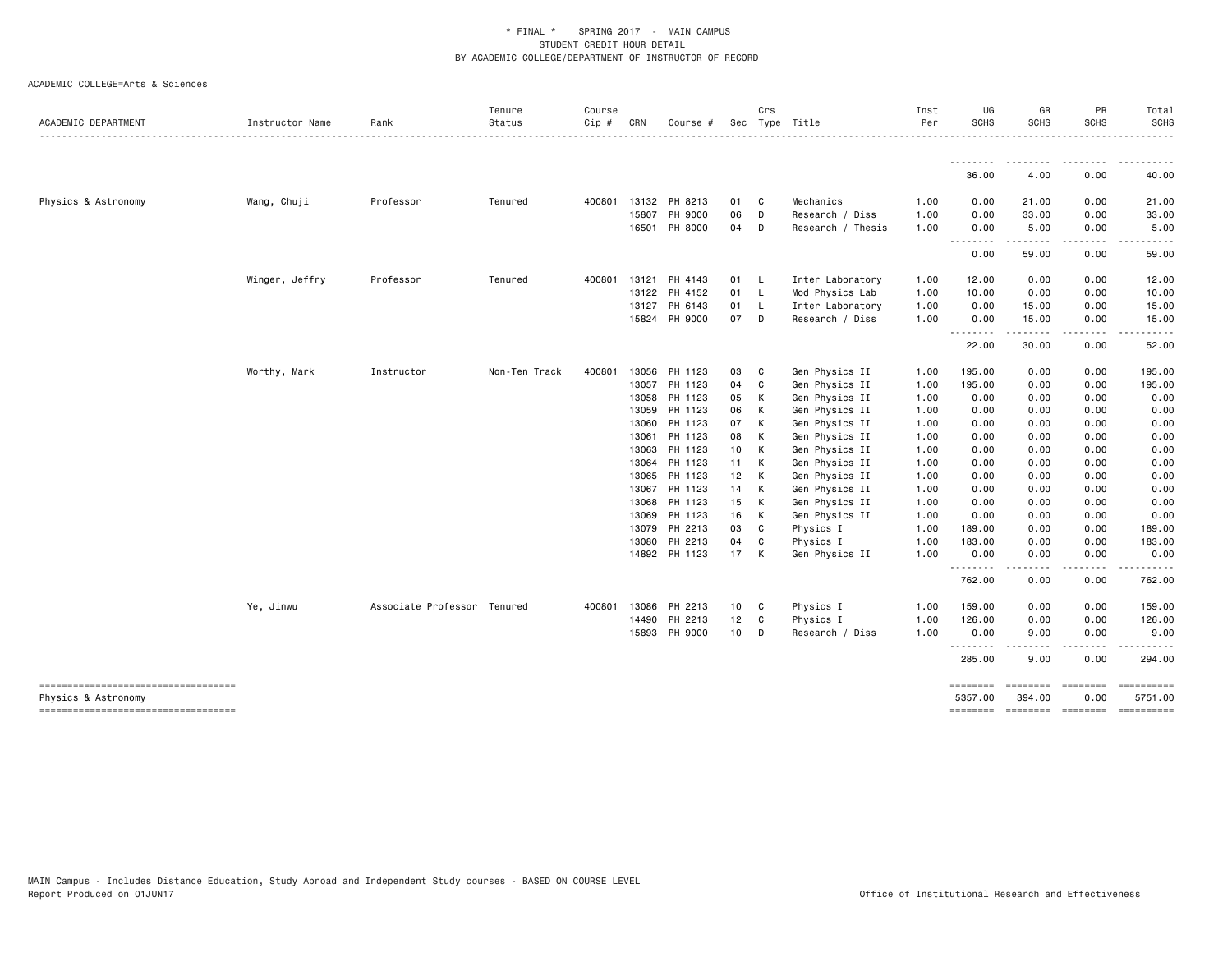| ACADEMIC DEPARTMENT                                     | Instructor Name    | Rank                          | Tenure<br>Status | Course<br>Cip# | CRN          | Course #             |       | Crs          | Sec Type Title            | Inst<br>Per | UG<br><b>SCHS</b>                                                                                                                                                                                                                                                                                                                                                                                                                                                                              | GR<br><b>SCHS</b> | PR<br><b>SCHS</b>              | Total<br><b>SCHS</b>    |
|---------------------------------------------------------|--------------------|-------------------------------|------------------|----------------|--------------|----------------------|-------|--------------|---------------------------|-------------|------------------------------------------------------------------------------------------------------------------------------------------------------------------------------------------------------------------------------------------------------------------------------------------------------------------------------------------------------------------------------------------------------------------------------------------------------------------------------------------------|-------------------|--------------------------------|-------------------------|
|                                                         |                    |                               |                  |                |              |                      |       |              |                           |             |                                                                                                                                                                                                                                                                                                                                                                                                                                                                                                |                   |                                |                         |
| Political Science & Public Administ Abutabenjeh, Sawsan |                    | Assistant Professor Ten Track |                  | 440401         | 14877        | PPA 8990             | 01    | C            | Special Topic In PPA      | 1.00        | 0.00                                                                                                                                                                                                                                                                                                                                                                                                                                                                                           | 21.00             | 0.00                           | 21.00                   |
|                                                         |                    |                               |                  | 451001         | 13229        | PS 4703              | 01    | $\mathtt{C}$ | Prin Pub Adm              | 1.00        | 27.00                                                                                                                                                                                                                                                                                                                                                                                                                                                                                          | 0.00              | 0.00                           | 27.00                   |
|                                                         |                    |                               |                  |                |              | 14876 PS 6703        | 01    | C            | Prin Pub Adm              | 1.00        | 0.00<br>.                                                                                                                                                                                                                                                                                                                                                                                                                                                                                      | 3.00<br>.         | 0.00<br>.                      | 3.00<br>.               |
|                                                         |                    |                               |                  |                |              |                      |       |              |                           |             | 27.00                                                                                                                                                                                                                                                                                                                                                                                                                                                                                          | 24.00             | 0.00                           | 51.00                   |
|                                                         | Baker, Leslie      | Instructor                    | Non-Ten Track    | 451001         | 14471        | PS 3033              | 01    | C            | Gender And Politics       | 1.00        | 87.00                                                                                                                                                                                                                                                                                                                                                                                                                                                                                          | 0.00              | 0.00                           | 87.00                   |
|                                                         |                    |                               |                  |                | 451002 13205 | PS 1113              | 04    | C            | American Government-      | 1.00        | 543.00                                                                                                                                                                                                                                                                                                                                                                                                                                                                                         | 0.00              | 0.00                           | 543.00                  |
|                                                         |                    |                               |                  |                |              | 14204 PS 1113        | 502 C |              | American Government       | 1.00        | 60.00<br>.                                                                                                                                                                                                                                                                                                                                                                                                                                                                                     | 0.00<br>.         | 0.00<br>.                      | 60.00<br>.              |
|                                                         |                    |                               |                  |                |              |                      |       |              |                           |             | 690.00                                                                                                                                                                                                                                                                                                                                                                                                                                                                                         | 0.00              | 0.00                           | 690.00                  |
|                                                         | Banerjee, Vasabjit | Assistant Professor Ten Track |                  | 451001         |              | 13210 PS 1313        | 01    | C            | Intro Intnat'l Relat 1.00 |             | 210.00                                                                                                                                                                                                                                                                                                                                                                                                                                                                                         | 0.00              | 0.00                           | 210.00                  |
|                                                         |                    |                               |                  |                | 13227        | PS 4593              | 01    | C            | Latin American Po         | 1.00        | 51.00                                                                                                                                                                                                                                                                                                                                                                                                                                                                                          | 0.00              | 0.00                           | 51.00                   |
|                                                         |                    |                               |                  |                |              | 13235 PS 6593        | 01    | C            | Latin American Po         | 1.00        | 0.00<br>$\begin{array}{cccccccccccccc} \multicolumn{2}{c}{} & \multicolumn{2}{c}{} & \multicolumn{2}{c}{} & \multicolumn{2}{c}{} & \multicolumn{2}{c}{} & \multicolumn{2}{c}{} & \multicolumn{2}{c}{} & \multicolumn{2}{c}{} & \multicolumn{2}{c}{} & \multicolumn{2}{c}{} & \multicolumn{2}{c}{} & \multicolumn{2}{c}{} & \multicolumn{2}{c}{} & \multicolumn{2}{c}{} & \multicolumn{2}{c}{} & \multicolumn{2}{c}{} & \multicolumn{2}{c}{} & \multicolumn{2}{c}{} & \multicolumn{2}{c}{} & \$ | 3.00<br><u>.</u>  | 0.00<br>.                      | 3.00<br>-----           |
|                                                         |                    |                               |                  |                |              |                      |       |              |                           |             | 261.00                                                                                                                                                                                                                                                                                                                                                                                                                                                                                         | 3.00              | 0.00                           | 264.00                  |
|                                                         | Breen, Joseph      | Non-Faculty                   | Not Applicable   | 440401         |              | 14466 PPA 8103       | 01    | S            | Seminar In Pub Admin 1.00 |             | 0.00                                                                                                                                                                                                                                                                                                                                                                                                                                                                                           | 21.00             | 0.00<br>.                      | 21.00<br>.              |
|                                                         |                    |                               |                  |                |              |                      |       |              |                           |             | .<br>0.00                                                                                                                                                                                                                                                                                                                                                                                                                                                                                      | .<br>21.00        | 0.00                           | 21.00                   |
|                                                         | Chamberlain, James | Assistant Professor Ten Track |                  | 451001         | 14474        | PS 4313              | 01    | C            | Prin Of Internat Law      | 1.00        | 72.00                                                                                                                                                                                                                                                                                                                                                                                                                                                                                          | 0.00              | 0.00                           | 72.00                   |
|                                                         |                    |                               |                  |                |              | 14476 PS 4453        | 01    | C            | Western Political Th 1.00 |             | 36.00                                                                                                                                                                                                                                                                                                                                                                                                                                                                                          | 0.00              | 0.00                           | 36.00                   |
|                                                         |                    |                               |                  |                |              | 15249 PS 7000        | 01 I  |              | Directed Indiv Study 1.00 |             | 0.00                                                                                                                                                                                                                                                                                                                                                                                                                                                                                           | 3.00              | 0.00                           | 3.00                    |
|                                                         |                    |                               |                  |                |              |                      |       |              |                           |             | .<br>108.00                                                                                                                                                                                                                                                                                                                                                                                                                                                                                    | .<br>3.00         | .<br>0.00                      | .<br>111.00             |
|                                                         | Emison, Gerald     | Professor                     | Tenured          | 440401         | 13194        | PPA 8733             | 01    | S            | Public Program Eval       | 1.00        | 0.00                                                                                                                                                                                                                                                                                                                                                                                                                                                                                           | 54.00             | 0.00                           | 54.00                   |
|                                                         |                    |                               |                  |                | 14205        | PPA 8703             | 501 S |              | Gov Org&Adm Theory        | 1.00        | 0.00                                                                                                                                                                                                                                                                                                                                                                                                                                                                                           | 54.00             | 0.00                           | 54.00                   |
|                                                         |                    |                               |                  |                | 15108        | PPA 9000             | 02    | D            | Research / Diss           | 1.00        | 0.00                                                                                                                                                                                                                                                                                                                                                                                                                                                                                           | 13.00             | 0.00                           | 13.00                   |
|                                                         |                    |                               |                  |                | 15834        | PPA 7000             | 01    | $\mathbf{I}$ | Directed Indiv Study      | 1.00        | 0.00                                                                                                                                                                                                                                                                                                                                                                                                                                                                                           | 3.00              | 0.00                           | 3.00                    |
|                                                         |                    |                               |                  | 451001         | 14878        | PS 4990              | 01    | C            | Special Topic In PS       | 0.50        | 18.00                                                                                                                                                                                                                                                                                                                                                                                                                                                                                          | 0.00              | 0.00                           | 18.00                   |
|                                                         |                    |                               |                  |                |              | 15195 PS 6990        | 01    | C            | Special Topic In PS       | 0.50        | 0.00<br>.                                                                                                                                                                                                                                                                                                                                                                                                                                                                                      | 1.50<br>.         | 0.00<br>$\omega$ is a $\omega$ | 1.50<br>.               |
|                                                         |                    |                               |                  |                |              |                      |       |              |                           |             | 18.00                                                                                                                                                                                                                                                                                                                                                                                                                                                                                          | 125.50            | 0.00                           | 143.50                  |
|                                                         | French, Philip     | Professor                     | Tenured          | 440401         | 13191        | PPA 8400             | 01    | Ε            | Public Ad Intern          | 1.00        | 0.00                                                                                                                                                                                                                                                                                                                                                                                                                                                                                           | 6.00              | 0.00                           | 6.00                    |
|                                                         |                    |                               |                  |                | 13196        | PPA 8983             | 01    | H            | Integrative Capstone      | 1.00        | 0.00                                                                                                                                                                                                                                                                                                                                                                                                                                                                                           | 27.00             | 0.00                           | 27.00                   |
|                                                         |                    |                               |                  |                |              | 15109 PPA 9000       | 03    | D            | Research / Diss           | 1.00        | 0.00<br>.                                                                                                                                                                                                                                                                                                                                                                                                                                                                                      | 8.00<br>.         | 0.00<br>.                      | 8.00<br>.               |
|                                                         |                    |                               |                  |                |              |                      |       |              |                           |             | 0.00                                                                                                                                                                                                                                                                                                                                                                                                                                                                                           | 41.00             | 0.00                           | 41.00                   |
|                                                         | Haugen, Douglas    | Instructor                    | Non-Ten Track    | 451001         | 13223        | PS 4303              | 01    | C            | Us Foreign Policy         | 1.00        | 66.00                                                                                                                                                                                                                                                                                                                                                                                                                                                                                          | 0.00              | 0.00                           | 66.00                   |
|                                                         |                    |                               |                  |                |              | 13224 PS 4333        | 01    | C            | Theories Intern Rel       | 1.00        | 81.00                                                                                                                                                                                                                                                                                                                                                                                                                                                                                          | 0.00              | 0.00                           | 81.00                   |
|                                                         |                    |                               |                  |                |              | 451002 13202 PS 1113 | 01    | C            | American Government       | 1.00        | 246.00<br>.                                                                                                                                                                                                                                                                                                                                                                                                                                                                                    | 0.00<br><u>.</u>  | 0.00<br>.                      | 246.00<br>------        |
|                                                         |                    |                               |                  |                |              |                      |       |              |                           |             | 393.00                                                                                                                                                                                                                                                                                                                                                                                                                                                                                         | 0.00              | 0.00                           | 393.00                  |
|                                                         | Holmes, Carolyn    | Assistant Professor Ten Track |                  |                |              | 451001 13215 PS 1513 | 01    | C            | Comparative Govt          | 1.00        | 192.00                                                                                                                                                                                                                                                                                                                                                                                                                                                                                         | 0.00              | 0.00                           | 192.00                  |
|                                                         |                    |                               |                  |                |              | 14478 PS 4623        | 01    | $\mathsf{C}$ | Politic Of 3rd World 1.00 |             | 66.00                                                                                                                                                                                                                                                                                                                                                                                                                                                                                          | 0.00              | 0.00                           | 66.00                   |
|                                                         |                    |                               |                  |                |              |                      |       |              |                           |             | .<br>258.00                                                                                                                                                                                                                                                                                                                                                                                                                                                                                    | -----<br>0.00     | .<br>0.00                      | $- - - - - -$<br>258.00 |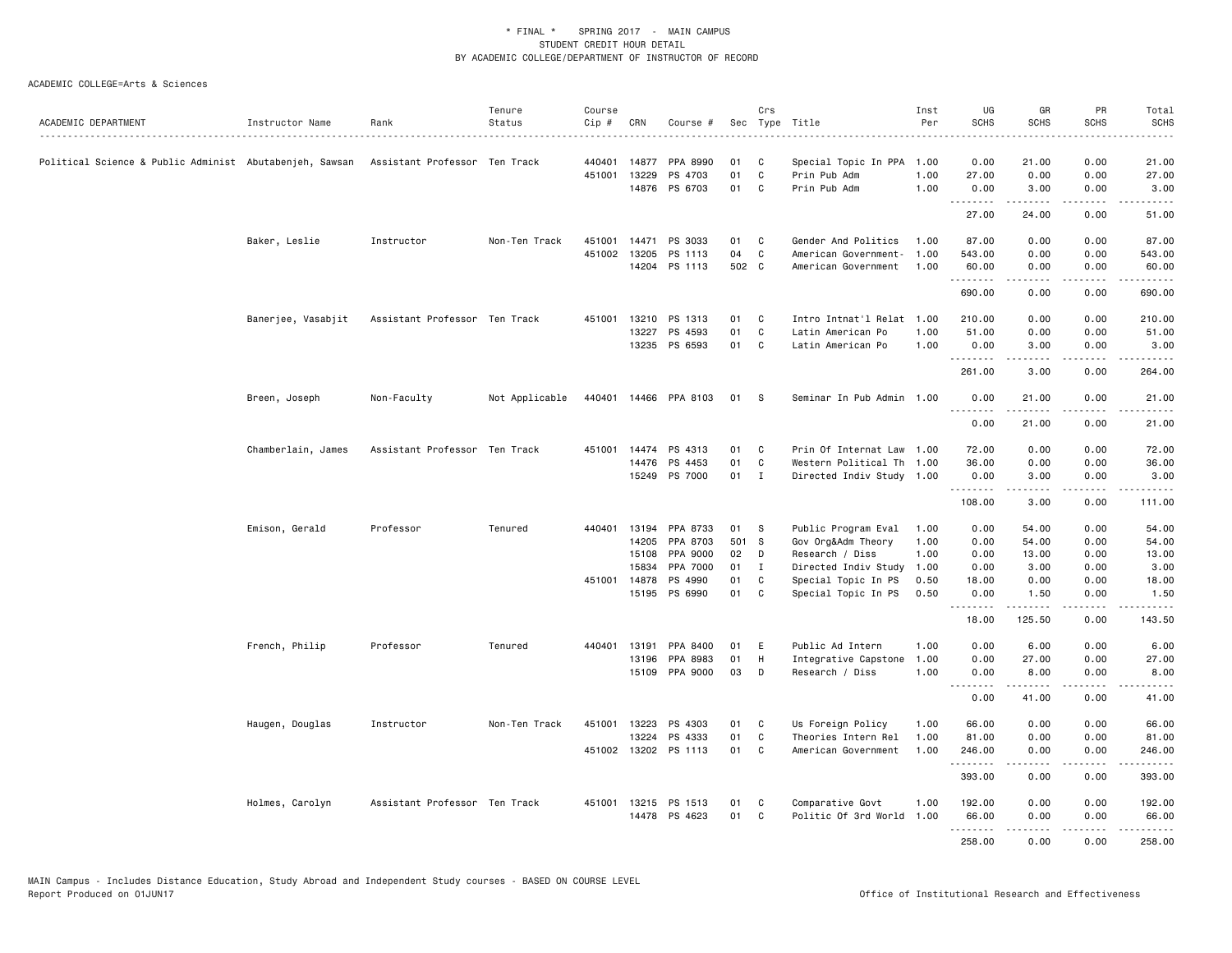| ACADEMIC DEPARTMENT                                | Instructor Name  | Rank                                            | Tenure<br>Status | Course<br>Cip # | CRN   | Course #                        |              | Crs<br>Sec Type Title |                                        | Inst<br>Per  | UG<br><b>SCHS</b>  | GR<br><b>SCHS</b>     | PR<br><b>SCHS</b>                   | Total<br><b>SCHS</b>                                                                                                                                 |
|----------------------------------------------------|------------------|-------------------------------------------------|------------------|-----------------|-------|---------------------------------|--------------|-----------------------|----------------------------------------|--------------|--------------------|-----------------------|-------------------------------------|------------------------------------------------------------------------------------------------------------------------------------------------------|
|                                                    |                  |                                                 |                  |                 |       |                                 |              |                       |                                        |              |                    |                       |                                     | $\frac{1}{2} \left( \frac{1}{2} \right) \left( \frac{1}{2} \right) \left( \frac{1}{2} \right) \left( \frac{1}{2} \right) \left( \frac{1}{2} \right)$ |
| Political Science & Public Administ Mellen, Robbin |                  | Assistant Professor Ten Track                   |                  |                 |       | 451002 13208 PS 1113            | H01 C        |                       | Honors American Gove 1.00              |              | 60.00              | 0.00                  | 0.00                                | 60.00<br>$\sim$ $\sim$ $\sim$ $\sim$ $\sim$                                                                                                          |
|                                                    |                  |                                                 |                  |                 |       |                                 |              |                       |                                        |              | 60.00              | 0.00                  | 0.00                                | 60.00                                                                                                                                                |
|                                                    | Nukpezah, Julius | Assistant Professor Ten Track                   |                  |                 |       | 440501 13218 PS 2703            | 01 C         |                       | Intro Public Policy                    | 1.00         | 132.00<br><u>.</u> | 0.00<br><u>.</u>      | 0.00<br>.                           | 132.00<br>.                                                                                                                                          |
|                                                    |                  |                                                 |                  |                 |       |                                 |              |                       |                                        |              | 132.00             | 0.00                  | 0.00                                | 132.00                                                                                                                                               |
|                                                    | Rush, Christine  | Associate Professor Tenured                     |                  | 440401          | 13193 | PPA 8713                        | 01           | - S                   | Pub Personnel Mgt                      | 1.00         | 0.00               | 45.00                 | 0.00                                | 45.00                                                                                                                                                |
|                                                    |                  |                                                 |                  |                 | 15111 | PPA 9000                        | 05           | D                     | Research / Diss                        | 1.00         | 0.00               | 43.00                 | 0.00                                | 43.00                                                                                                                                                |
|                                                    |                  |                                                 |                  |                 |       | 16515 PPA 7000                  | 02           | $\mathbf I$           | Directed Indiv Study                   | 1.00         | 0.00               | 3.00                  | 0.00                                | 3.00                                                                                                                                                 |
|                                                    |                  |                                                 |                  |                 |       | 451001 14470 PPA 9203           | 01           | C                     | Con & Pol Framework                    | 1.00         | 0.00<br>.          | 27.00<br>.            | 0.00<br>$\sim$ $\sim$ $\sim$ $\sim$ | 27.00<br>.                                                                                                                                           |
|                                                    |                  |                                                 |                  |                 |       |                                 |              |                       |                                        |              | 0.00               | 118.00                | 0.00                                | 118.00                                                                                                                                               |
|                                                    | Shaffer, Stephen | Professor                                       | Tenured          | 451001          |       | 13226 PS 4464                   | 01           | B                     | Political Analysis                     | 1.00         | 88.00              | 0.00                  | 0.00                                | 88.00                                                                                                                                                |
|                                                    |                  |                                                 |                  |                 |       | 14472 PS 4283                   | 01           | C                     | Public Opinion                         | 1.00         | 93.00              | 0.00                  | 0.00                                | 93.00                                                                                                                                                |
|                                                    |                  |                                                 |                  |                 |       | 14473 PS 6283                   | 01           | C                     | Public Opinion                         | 1.00         | 0.00               | 3.00                  | 0.00                                | 3.00                                                                                                                                                 |
|                                                    |                  |                                                 |                  |                 |       | 15105 PS 8000                   | 06           | D                     | Research / Thesis                      | 1.00         | 0.00<br><b></b>    | 9.00<br>$\frac{1}{2}$ | 0.00<br>.                           | 9.00<br>.                                                                                                                                            |
|                                                    |                  |                                                 |                  |                 |       |                                 |              |                       |                                        |              | 181.00             | 12.00                 | 0.00                                | 193.00                                                                                                                                               |
|                                                    | Shoup, Brian     | Associate Professor Tenured                     |                  |                 |       | 240101 12360 HON 4093           | H12 S        |                       | Honors Thesis                          | 1.00         | 3.00               | 0.00                  | 0.00                                | 3.00                                                                                                                                                 |
|                                                    |                  |                                                 |                  | 440401          | 14467 | PPA 9903                        | 01           | - S                   | Pub Pol Form & Imp                     | 1.00         | 0.00               | 24.00                 | 0.00                                | 24.00                                                                                                                                                |
|                                                    |                  |                                                 |                  | 451001          | 13211 | PS 1321                         | 01           | E                     | Mmsc International I                   | 1.00         | 13.00              | 0.00                  | 0.00                                | 13.00                                                                                                                                                |
|                                                    |                  |                                                 |                  |                 |       | 13212 PS 1341                   | 01           | E                     | Mmsc Internship II                     | 1.00         | 11.00              | 0.00                  | 0.00                                | 11.00                                                                                                                                                |
|                                                    |                  |                                                 |                  |                 |       | 13213 PS 1361                   | 01           | E                     | Mmsc Internship III                    | 1.00         | 3.00               | 0.00                  | 0.00                                | 3.00                                                                                                                                                 |
|                                                    |                  |                                                 |                  |                 | 13214 | PS 1381                         | 01           | E                     | Mmsc Internship IV                     | 1.00         | 4.00               | 0.00                  | 0.00                                | 4.00                                                                                                                                                 |
|                                                    |                  |                                                 |                  |                 |       | 15266 PS 4000                   | $01 \quad I$ |                       | Directed Indiv Study 1.00              |              | 3.00<br>.          | 0.00<br>. <u>.</u>    | 0.00<br>.                           | 3.00<br>$- - - - -$                                                                                                                                  |
|                                                    |                  |                                                 |                  |                 |       |                                 |              |                       |                                        |              | 37.00              | 24.00                 | 0.00                                | 61.00                                                                                                                                                |
|                                                    |                  | Stanisevski, Dragan Associate Professor Tenured |                  | 451001 14468    |       | PPA 9503                        | 01           | C                     | Qual. Research for P 1.00              |              | 0.00               | 21.00                 | 0.00                                | 21.00                                                                                                                                                |
|                                                    |                  |                                                 |                  |                 |       | 14469 PPA 9303                  | 01           | C                     | Foundations of PA                      | 1.00         | 0.00               | 27.00                 | 0.00                                | 27.00                                                                                                                                                |
|                                                    |                  |                                                 |                  |                 |       |                                 |              |                       |                                        |              | .<br>0.00          | .<br>48.00            | .<br>0.00                           | $\sim$ $\sim$ $\sim$ $\sim$ $\sim$<br>48.00                                                                                                          |
|                                                    | Travis, Rickey   | Professor                                       | Tenured          |                 |       | 240101 12153 GLA 4001           | 01           | C.                    | Senior Project                         | 1.00         | 3.00               | 0.00                  | 0.00                                | 3.00                                                                                                                                                 |
|                                                    |                  |                                                 |                  |                 |       |                                 |              |                       |                                        |              | .<br>3.00          | <u>.</u><br>0.00      | .<br>0.00                           | $\frac{1}{2}$<br>3.00                                                                                                                                |
|                                                    |                  |                                                 |                  |                 |       |                                 |              |                       |                                        |              |                    |                       |                                     |                                                                                                                                                      |
|                                                    | Waide, David     | Clinical Assist Pro Non-Ten Track               |                  | 220101          | 13209 | PS 1192                         | 01           | C<br>C                | Introduction to Law                    | 1.00         | 118.00             | 0.00                  | 0.00                                | 118.00                                                                                                                                               |
|                                                    |                  |                                                 |                  | 451001          | 13219 | PS 3073<br>451002 13204 PS 1113 | 01<br>03     | C                     | Civil Liberties<br>American Government | 1.00<br>1.00 | 135.00<br>597.00   | 0.00<br>0.00          | 0.00<br>0.00                        | 135.00<br>597.00                                                                                                                                     |
|                                                    |                  |                                                 |                  |                 |       |                                 |              |                       |                                        |              | .                  | -----                 | .                                   | .                                                                                                                                                    |
|                                                    |                  |                                                 |                  |                 |       |                                 |              |                       |                                        |              | 850.00             | 0.00                  | 0.00                                | 850.00                                                                                                                                               |
|                                                    | Wall, Diane      | Lecturer                                        | Non-Ten Track    |                 |       | 451002 14203 PS 1113            | 501 C        |                       | American Government                    | 1.00         | 60.00<br>.         | 0.00<br>.             | 0.00<br>$\frac{1}{2}$               | 60.00<br>.                                                                                                                                           |
|                                                    |                  |                                                 |                  |                 |       |                                 |              |                       |                                        |              | 60.00              | 0.00                  | 0.00                                | 60.00                                                                                                                                                |
|                                                    | Williams, Linda  | Grad Research Assis Non-Ten Track               |                  |                 |       | 451002 13203 PS 1113            | 02           | C                     | American Government                    | 1.00         | 231.00             | 0.00                  | 0.00                                | 231.00                                                                                                                                               |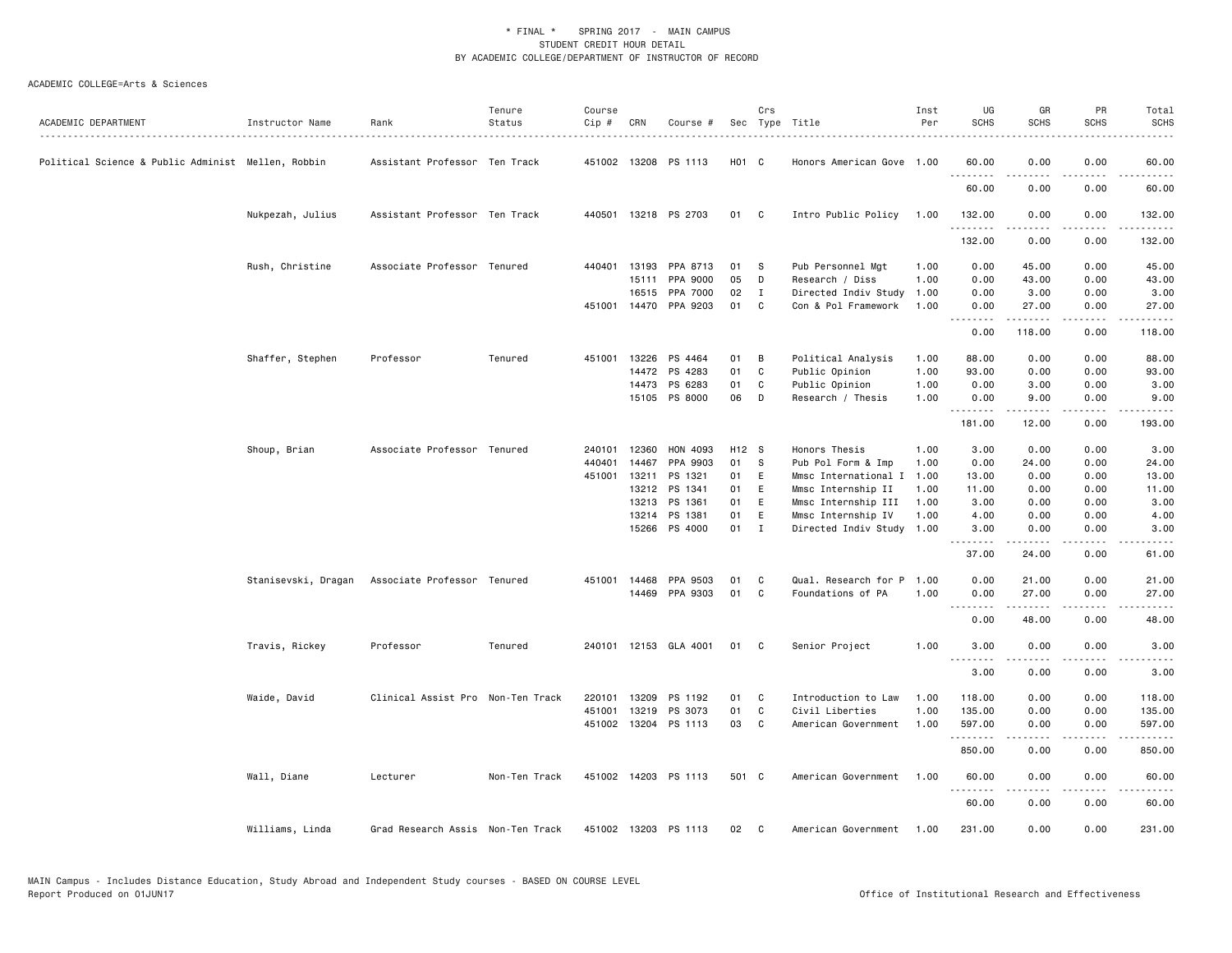| ACADEMIC DEPARTMENT                                                          | Instructor Name  | Rank        | Tenure<br>Status | Course<br>Cip # | CRN | Course #                 |    | Crs      | Sec Type Title  | Inst<br>Per | UG<br>SCHS                   | GR<br><b>SCHS</b> | PR<br><b>SCHS</b> | Total<br>SCHS         |
|------------------------------------------------------------------------------|------------------|-------------|------------------|-----------------|-----|--------------------------|----|----------|-----------------|-------------|------------------------------|-------------------|-------------------|-----------------------|
|                                                                              |                  |             |                  |                 |     |                          |    |          |                 |             | --------<br>231.00           | ---------<br>0.00 | .<br>0.00         | .<br>231.00           |
| Political Science & Public Administ Williams, Robert                         |                  | Non-Faculty | Not Applicable   |                 |     | 131101  14891  COE  1323 | 05 | <b>C</b> | Career Planning | 0.75        | 47.25<br>--------            | 0.00              | 0.00<br>.         | 47.25<br>.            |
|                                                                              | Wiseman, William | Lecturer    | Non-Ten Track    | 440401          |     | 15113 PPA 9000           | 07 | D        | Research / Diss | 1.00        | 47.25<br>0.00                | 0.00<br>1.00      | 0.00<br>0.00      | 47.25<br>1.00         |
|                                                                              |                  |             |                  |                 |     |                          |    |          |                 |             | ---------<br>0.00            | .<br>1.00         | .<br>0.00         | .<br>1.00             |
| =====================================<br>Political Science & Public Administ |                  |             |                  |                 |     |                          |    |          |                 |             | $=$ = = = = = = =<br>3356.25 | =======<br>420.50 | ========<br>0.00  | ==========<br>3776.75 |
| ====================================                                         |                  |             |                  |                 |     |                          |    |          |                 |             | ========                     | ========          | ---------         | ==========            |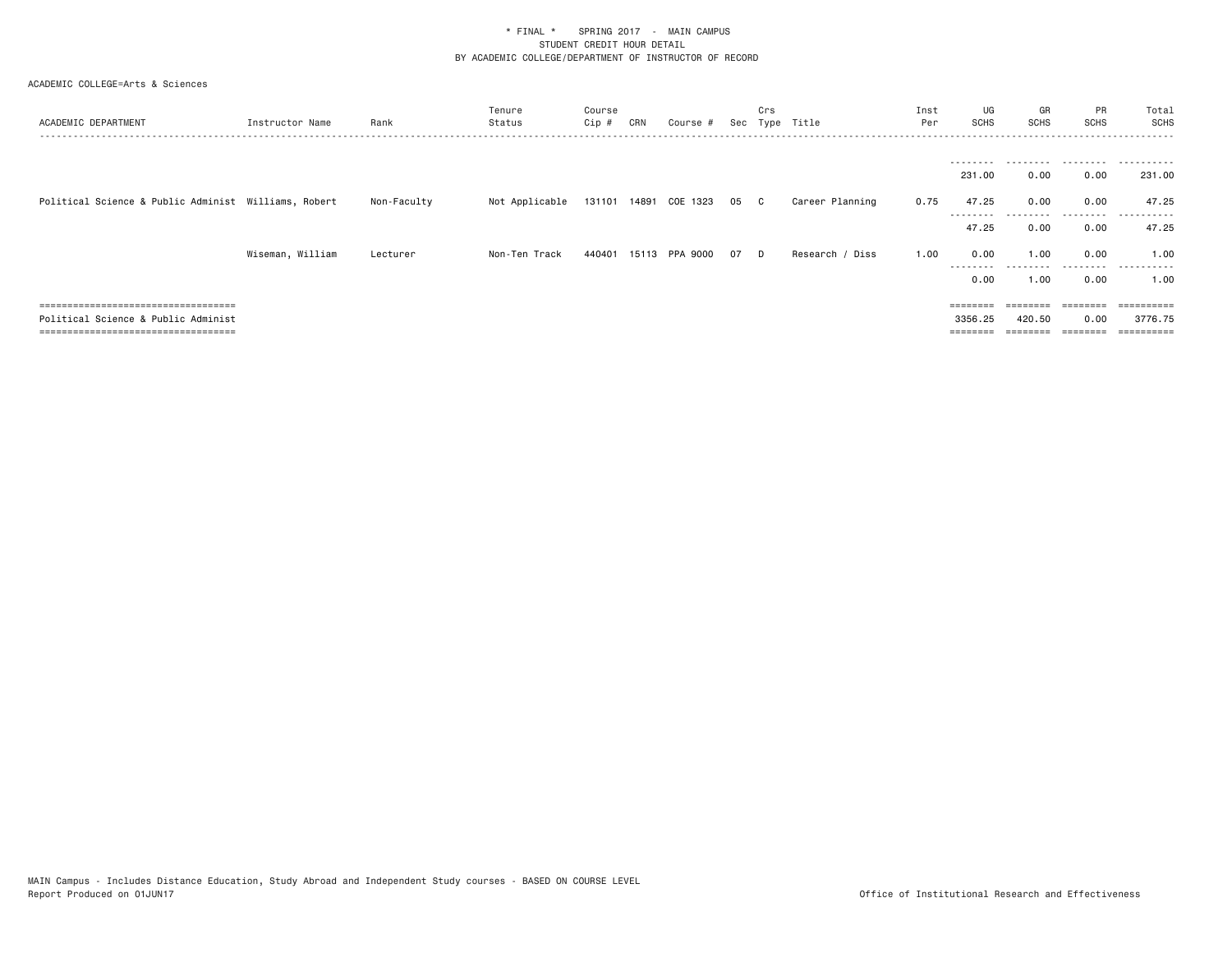|                     |                                                  |                             | Tenure        | Course |              |                       |      | Crs         |                           | Inst | UG                 | GR                 | PR                    | Total                   |
|---------------------|--------------------------------------------------|-----------------------------|---------------|--------|--------------|-----------------------|------|-------------|---------------------------|------|--------------------|--------------------|-----------------------|-------------------------|
| ACADEMIC DEPARTMENT | Instructor Name                                  | Rank                        | Status        | Cip #  | CRN          | Course #              |      |             | Sec Type Title<br>.       | Per  | <b>SCHS</b>        | <b>SCHS</b>        | <b>SCHS</b>           | <b>SCHS</b>             |
| Psychology          | Adams-Price, Carolyn Associate Professor Tenured |                             |               | 420101 | 16020        | PSY 4000              | 43   | Ι.          | Directed Indiv Study      | 1.00 | 3.00               | 0.00               | 0.00                  | 3.00                    |
|                     |                                                  |                             |               |        | 16599        | PSY 4000              | 94   | $\mathbf I$ | Directed Indiv Study      | 1.00 | 3.00               | 0.00               | 0.00                  | 3.00                    |
|                     |                                                  |                             |               | 422703 | 13375        | PSY 8313              | 01   | C           | Dev Psychology            | 1.00 | 0.00               | 15.00              | 0.00                  | 15.00                   |
|                     |                                                  |                             |               | 422813 | 16341        | PSY 9000              | 14   | D           | Research/Diss             | 1.00 | 0.00<br>.          | 2.00<br>المتمامين  | 0.00<br>.             | 2.00<br>د د د د د       |
|                     |                                                  |                             |               |        |              |                       |      |             |                           |      | 6.00               | 17.00              | 0.00                  | 23.00                   |
|                     | Amadi, Suzanne                                   | Grad Teach Assist           | Non-Ten Track | 240102 | 12448        | IDS 4111              | 01   | C           | Professional Seminar 1.00 |      | 23.00              | 0.00               | 0.00                  | 23.00                   |
|                     |                                                  |                             |               |        | 12449        | IDS 4111              | 02   | C           | Professional Seminar 1.00 |      | 26.00<br>.         | 0.00<br>.          | 0.00<br>.             | 26.00<br>.              |
|                     |                                                  |                             |               |        |              |                       |      |             |                           |      | 49.00              | 0.00               | 0.00                  | 49.00                   |
|                     | Armstrong, Kevin                                 | Associate Professor Tenured |               | 420101 | 13369        | PSY 4726              | 01   | E           | Internship In Psy I       | 1.00 | 6.00               | 0.00               | 0.00                  | 6.00                    |
|                     |                                                  |                             |               |        | 13377        | PSY 8450              | 01   | E           | Applied Clin Practic      | 1.00 | 0.00               | 16.00              | 0.00                  | 16.00                   |
|                     |                                                  |                             |               |        | 15182        | PSY 8000              | 01   | D           | Research / Thesis         | 1.00 | 0.00               | 4.00               | 0.00                  | 4.00                    |
|                     |                                                  |                             |               |        | 15865        | PSY 4000              | 31   | I           | Directed Indiv Study 1.00 |      | 3.00               | 0.00               | 0.00                  | 3.00                    |
|                     |                                                  |                             |               |        | 15867        | PSY 4000              | 32   | I           | Directed Indiv Study 1.00 |      | 3.00               | 0.00               | 0.00                  | 3.00                    |
|                     |                                                  |                             |               |        | 16417        | PSY 4000              | 77   | Ι.          | Directed Indiv Study      | 1.00 | 3.00               | 0.00               | 0.00                  | 3.00                    |
|                     |                                                  |                             |               |        | 422813 15169 | PSY 9000              | 01   | D           | Research/Diss             | 1.00 | 0.00<br><u>.</u>   | 13.00<br>.         | 0.00<br>.             | 13.00<br>.              |
|                     |                                                  |                             |               |        |              |                       |      |             |                           |      | 15.00              | 33.00              | 0.00                  | 48.00                   |
|                     | Armstrong, Rebecca                               | Instructor                  | Non-Ten Track | 420101 | 13324        | PSY 1013              | 04   | C           | Gen Psychology-SI         | 1.00 | 426.00             | 0.00               | 0.00                  | 426.00                  |
|                     |                                                  |                             |               |        | 13330        | PSY 1021              | 01   | C           | Career in Psychology      | 1.00 | 220.00             | 0.00               | 0.00                  | 220.00                  |
|                     |                                                  |                             |               | 422703 | 13358        | PSY 3803              | 01   | C           | Int Dev Psychology        | 1.00 | 192.00             | 0.00               | 0.00                  | 192.00                  |
|                     |                                                  |                             |               |        | 13359        | PSY 3803              | 02   | C           | Int Dev Psychology        | 1.00 | 195.00<br>.        | 0.00<br>.          | 0.00<br>.             | 195.00<br>.             |
|                     |                                                  |                             |               |        |              |                       |      |             |                           |      | 1033.00            | 0.00               | 0.00                  | 1033.00                 |
|                     | Berman, Mitchell                                 | Professor                   | Ten Track     | 420101 |              | 16231 PSY 8000        | 13   | D           | Research / Thesis         | 1.00 | 0.00<br>$- - - -$  | 6.00<br>.          | 0.00<br>$\frac{1}{2}$ | 6.00<br>.               |
|                     |                                                  |                             |               |        |              |                       |      |             |                           |      | 0.00               | 6.00               | 0.00                  | 6.00                    |
|                     | Bradshaw, Gary                                   | Professor                   | Tenured       | 420101 | 15571        | PSY 4000              | 10   | Ι.          | Directed Indiv Study      | 1.00 | 6.00               | 0.00               | 0.00                  | 6.00                    |
|                     |                                                  |                             |               |        | 15989        | PSY 4000              | 41   | $\mathbf I$ | Directed Indiv Study 1.00 |      | 4.00               | 0.00               | 0.00                  | 4.00                    |
|                     |                                                  |                             |               |        | 16009        | PSY 4000              | 42   | Ι.          | Directed Indiv Study 1.00 |      | 3.00               | 0.00               | 0.00                  | 3.00                    |
|                     |                                                  |                             |               | 420301 | 14465        | PSY 8703              | 01   | C           | Advanced Cognitive S      | 1.00 | 0.00               | 12.00              | 0.00                  | 12.00                   |
|                     |                                                  |                             |               |        | 422704 13341 | PSY 3314              | 01   | C           | Experimental Psych        | 1.00 | 312.00             | 0.00               | 0.00                  | 312.00                  |
|                     |                                                  |                             |               |        | 13342        | PSY 3314              | 02   | К           | Experimental Psych        | 1.00 | 0.00               | 0.00               | 0.00                  | 0.00                    |
|                     |                                                  |                             |               |        | 13343        | PSY 3314              | 03   | К           | Experimental Psych        | 1.00 | 0.00               | 0.00               | 0.00                  | 0.00                    |
|                     |                                                  |                             |               |        | 13344        | PSY 3314              | 04   | К           | Experimental Psych        | 1.00 | 0.00               | 0.00               | 0.00                  | 0.00                    |
|                     |                                                  |                             |               |        | 13345        | PSY 3314              | 05   | К           | Experimental Psych        | 1.00 | 0.00               | 0.00               | 0.00                  | 0.00                    |
|                     |                                                  |                             |               |        | 14458        | PSY 3314              | 06   | K           | Experimental Psych        | 1.00 | 0.00               | 0.00               | 0.00                  | 0.00                    |
|                     |                                                  |                             |               |        |              | 422813 15171 PSY 9000 | 03   | D           | Research/Diss             | 1.00 | 0.00<br>.          | 24.00<br>المتمالين | 0.00<br>د د د د       | 24.00<br>. د د د د      |
|                     |                                                  |                             |               |        |              |                       |      |             |                           |      | 325.00             | 36.00              | 0.00                  | 361.00                  |
|                     | Brown, Kimberly                                  | Lecturer                    | Non-Ten Track | 422707 | 13354        | PSY 3623              | 02   | C           | Social Psychology         | 1.00 | 249.00             | 0.00               | 0.00                  | 249.00                  |
|                     |                                                  |                             |               | 422803 | 13365        | PSY 4223              | 03   | C           | Drug Use And Abuse        | 1.00 | 240.00             | 0.00               | 0.00                  | 240.00                  |
|                     |                                                  |                             |               | 440401 |              | 13332 PSY 3073        | 02   | C           | Psy Interper Relat        | 1.00 | 183.00<br><u>.</u> | 0.00<br>.          | 0.00<br>$\frac{1}{2}$ | 183.00<br>$- - - - - -$ |
|                     |                                                  |                             |               |        |              |                       |      |             |                           |      | 672.00             | 0.00               | 0.00                  | 672.00                  |
|                     | Campbell, Kristen                                | Lecturer                    | Non-Ten Track |        |              | 240101 12357 HON 4093 | H09S |             | Honors Thesis             | 1.00 | 3.00               | 0.00               | 0.00                  | 3.00                    |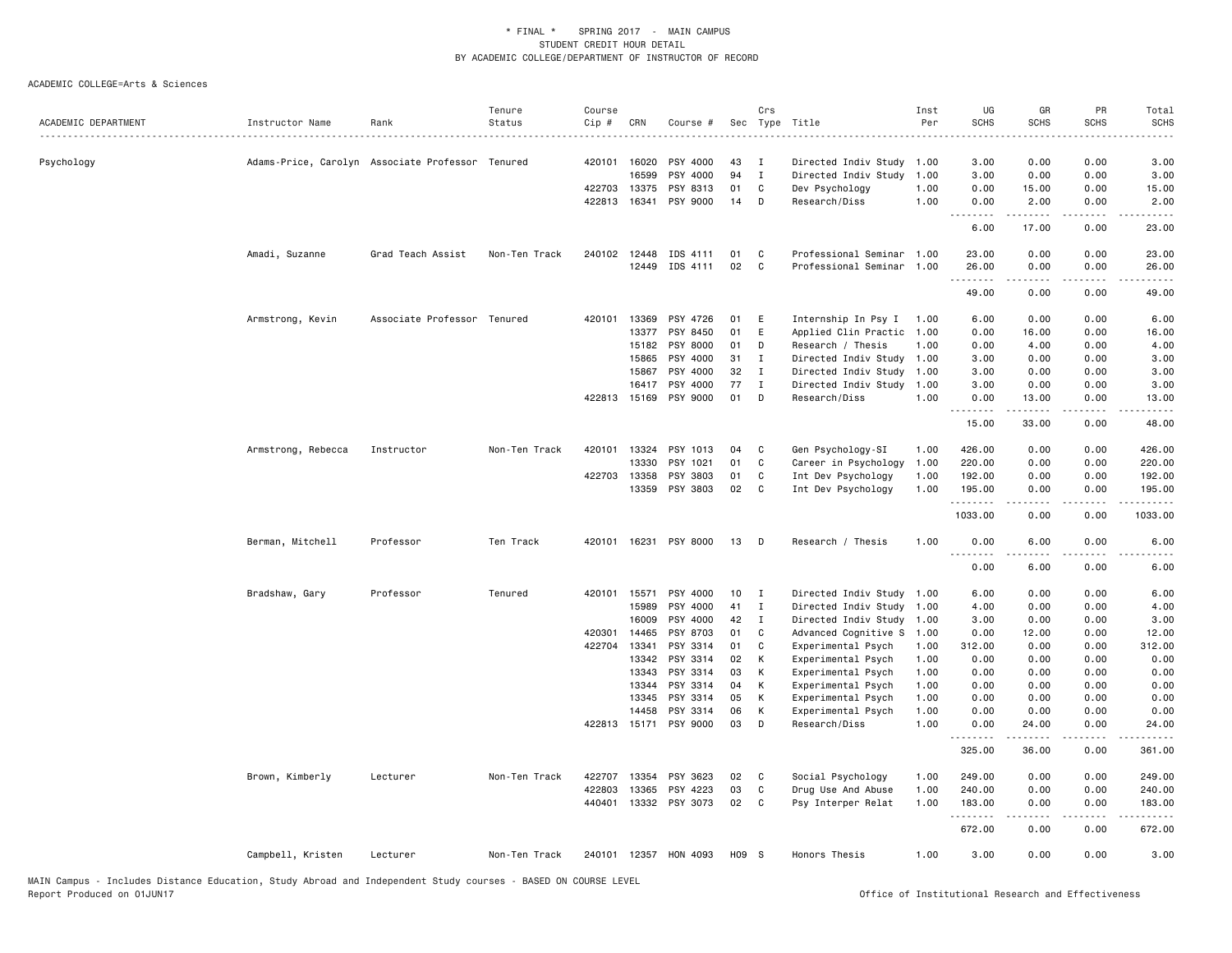|                     |                                        |                             | Tenure         | Course       |              |                       |             | Crs            |                                                        | Inst | UG            | GR                  | PR                    | Total                                                                                                                                                          |
|---------------------|----------------------------------------|-----------------------------|----------------|--------------|--------------|-----------------------|-------------|----------------|--------------------------------------------------------|------|---------------|---------------------|-----------------------|----------------------------------------------------------------------------------------------------------------------------------------------------------------|
| ACADEMIC DEPARTMENT | Instructor Name                        | Rank                        | Status         | Cip #        | CRN          | Course #              |             |                | Sec Type Title                                         | Per  | <b>SCHS</b>   | <b>SCHS</b>         | <b>SCHS</b>           | <b>SCHS</b>                                                                                                                                                    |
|                     |                                        |                             |                |              |              |                       |             |                |                                                        |      |               |                     |                       |                                                                                                                                                                |
| Psychology          | Campbell, Kristen                      | Lecturer                    | Non-Ten Track  | 420101 14043 | 15898        | PSY 3213<br>PSY 4000  | 501 C<br>34 | $\mathbf I$    | Psych Of Ab Behavior 1.00                              |      | 78.00<br>3.00 | 0.00<br>0.00        | 0.00<br>0.00          | 78.00                                                                                                                                                          |
|                     |                                        |                             |                |              | 16274        | PSY 4000              | 55          | $\mathbf I$    | Directed Indiv Study 1.00<br>Directed Indiv Study 1.00 |      | 3.00          | 0.00                | 0.00                  | 3.00<br>3.00                                                                                                                                                   |
|                     |                                        |                             |                |              | 16537        | PSY 4000              | 82          | I              | Directed Indiv Study 1.00                              |      | 3.00          | 0.00                | 0.00                  | 3.00                                                                                                                                                           |
|                     |                                        |                             |                |              | 16538        | PSY 4000              | 83          | Ι              |                                                        |      | 3.00          | 0.00                | 0.00                  |                                                                                                                                                                |
|                     |                                        |                             |                |              | 16539        | PSY 4000              | 84          | Ι.             | Directed Indiv Study 1.00<br>Directed Indiv Study 1.00 |      | 3.00          | 0.00                | 0.00                  | 3.00<br>3.00                                                                                                                                                   |
|                     |                                        |                             |                |              | 16540        | PSY 4000              | 85          | $\mathbf{I}$   | Directed Indiv Study 1.00                              |      | 3.00          | 0.00                | 0.00                  | 3.00                                                                                                                                                           |
|                     |                                        |                             |                |              | 16541        | PSY 4000              | 86          | Ι.             | Directed Indiv Study 1.00                              |      | 3.00          | 0.00                | 0.00                  | 3.00                                                                                                                                                           |
|                     |                                        |                             |                |              | 16543        | PSY 4000              | 87          | I              | Directed Indiv Study 1.00                              |      | 3.00          | 0.00                | 0.00                  | 3.00                                                                                                                                                           |
|                     |                                        |                             |                |              | 16545        | PSY 4000              | 88          | $\mathbf I$    |                                                        |      | 3.00          | 0.00                | 0.00                  |                                                                                                                                                                |
|                     |                                        |                             |                |              | 16547        | PSY 4000              | 89          | $\mathbf{I}$   | Directed Indiv Study 1.00                              | 1.00 |               | 0.00                | 0.00                  | 3.00                                                                                                                                                           |
|                     |                                        |                             |                |              |              |                       | 90          |                | Directed Indiv Study                                   |      | 3.00          |                     |                       | 3.00                                                                                                                                                           |
|                     |                                        |                             |                |              | 16548        | PSY 4000              | 91          | Ι              | Directed Indiv Study 1.00                              |      | 3.00          | 0.00                | 0.00                  | 3.00                                                                                                                                                           |
|                     |                                        |                             |                |              | 16549        | PSY 4000              |             | $\mathbf I$    | Directed Indiv Study 1.00                              |      | 3.00          | 0.00                | 0.00                  | 3.00                                                                                                                                                           |
|                     |                                        |                             |                | 422708 13333 |              | PSY 3104              | 01          | C              | Introductory Psychol                                   | 1.00 | 372.00        | 0.00                | 0.00                  | 372.00                                                                                                                                                         |
|                     |                                        |                             |                |              | 13334        | PSY 3104              | 02          | К              | Introductory Psychol                                   | 1.00 | 0.00          | 0.00                | 0.00                  | 0.00                                                                                                                                                           |
|                     |                                        |                             |                |              | 13335        | PSY 3104              | 03          | К              | Introductory Psychol                                   | 1.00 | 0.00          | 0.00                | 0.00                  | 0.00                                                                                                                                                           |
|                     |                                        |                             |                |              | 13336        | PSY 3104              | 04          | К              | Introductory Psychol                                   | 1.00 | 0.00          | 0.00                | 0.00                  | 0.00                                                                                                                                                           |
|                     |                                        |                             |                |              | 13337        | PSY 3104              | 05          | К              | Introductory Psychol                                   | 1.00 | 0.00          | 0.00                | 0.00                  | 0.00                                                                                                                                                           |
|                     |                                        |                             |                |              | 14457        | PSY 3104              | 06          | К              | Introductory Psychol                                   | 1.00 | 0.00          | 0.00                | 0.00                  | 0.00                                                                                                                                                           |
|                     |                                        |                             |                |              | 422803 13363 | PSY 4223              | 01          | C              | Drug Use And Abuse                                     | 1.00 | 141.00        | 0.00                | 0.00                  | 141.00                                                                                                                                                         |
|                     |                                        |                             |                |              | 13364        | PSY 4223              | 02          | C              | Drug Use And Abuse                                     | 1.00 | 129.00        | 0.00                | 0.00                  | 129.00                                                                                                                                                         |
|                     |                                        |                             |                |              | 429999 13373 | PSY 6223              | 02          | C              | Drug Use And Abuse                                     | 1.00 | 0.00          | 6.00                | 0.00                  | 6.00                                                                                                                                                           |
|                     |                                        |                             |                | 440401       | 13331        | PSY 3073              | 01          | C              | Psy Interper Relat                                     | 1.00 | 111.00<br>.   | 0.00<br>.           | 0.00<br>$\frac{1}{2}$ | 111.00<br>$- - - - -$                                                                                                                                          |
|                     |                                        |                             |                |              |              |                       |             |                |                                                        |      | 870.00        | 6.00                | 0.00                  | 876.00                                                                                                                                                         |
|                     | Carskadon, Thomas                      | Professor                   | Tenured        |              | 420101 16318 | PSY 4000              | 56          | I              | Directed Indiv Study 1.00                              |      | 3.00          | 0.00                | 0.00                  | 3.00                                                                                                                                                           |
|                     |                                        |                             |                |              | 16568        | PSY 4000              | 93          | $\mathbf I$    | Directed Indiv Study                                   | 1.00 | 1.00          | 0.00                | 0.00                  | 1.00                                                                                                                                                           |
|                     |                                        |                             |                | 422705       | 13362        | PSY 4203              | H01 C       |                | Theories Of Pers                                       | 1.00 | 51.00         | 0.00                | 0.00                  | 51.00                                                                                                                                                          |
|                     |                                        |                             |                |              |              | 422707 13353 PSY 3623 | 01          | C              | Social Psychology                                      | 1.00 | 294.00<br>.   | 0.00<br>$- - - - -$ | 0.00<br>.             | 294.00<br>$\frac{1}{2} \left( \frac{1}{2} \right) \left( \frac{1}{2} \right) \left( \frac{1}{2} \right) \left( \frac{1}{2} \right) \left( \frac{1}{2} \right)$ |
|                     |                                        |                             |                |              |              |                       |             |                |                                                        |      | 349.00        | 0.00                | 0.00                  | 349.00                                                                                                                                                         |
|                     | Cartwright, Patricia Grad Teach Assist |                             | Non-Ten Track  |              |              | 420101 13322 PSY 1013 | 02          | C.             | Gen Psychology                                         | 1.00 | 222.00        | 0.00                | 0.00                  | 222.00                                                                                                                                                         |
|                     |                                        |                             |                |              |              |                       |             |                |                                                        |      | .<br>222.00   | -----<br>0.00       | .<br>0.00             | -----<br>222.00                                                                                                                                                |
|                     | Drapeau, Christopher Non-Faculty       |                             | Not Applicable |              | 422706 15628 | PSY 4403              | 501 C       |                | Biological Psycholog 1.00                              |      | 84.00         | 0.00                | 0.00                  | 84.00                                                                                                                                                          |
|                     |                                        |                             |                |              | 429999 14931 | PSY 4990              | 01          | C              | Special Topic In PSY 1.00                              |      | 111.00        | 0.00                | 0.00                  | 111.00                                                                                                                                                         |
|                     |                                        |                             |                |              |              |                       |             |                |                                                        |      | .             |                     | د د د د               | .                                                                                                                                                              |
|                     |                                        |                             |                |              |              |                       |             |                |                                                        |      | 195.00        | 0.00                | 0.00                  | 195.00                                                                                                                                                         |
|                     | Dumessa, Lediya                        | Grad Teach Assist           | Non-Ten Track  |              |              | 420101 13321 PSY 1013 | 01          | C              | Gen Psychology                                         | 1.00 | 240.00        | 0.00                | 0.00                  | 240.00                                                                                                                                                         |
|                     |                                        |                             |                |              |              |                       |             |                |                                                        |      | .             |                     |                       |                                                                                                                                                                |
|                     |                                        |                             |                |              |              |                       |             |                |                                                        |      | 240.00        | 0.00                | 0.00                  | 240.00                                                                                                                                                         |
|                     | Eakin, Deborah                         | Associate Professor Tenured |                | 240101       | 12354        | HON 4093              | H06 S       |                | Honors Thesis                                          | 1.00 | 3.00          | 0.00                | 0.00                  | 3.00                                                                                                                                                           |
|                     |                                        |                             |                |              | 420101 15128 | PSY 4000              | 02          | $\blacksquare$ | Directed Indiv Study                                   | 1.00 | 3.00          | 0.00                | 0.00                  | 3.00                                                                                                                                                           |
|                     |                                        |                             |                |              | 15485        | PSY 4000              | 08          | $\mathbf{I}$   | Directed Indiv Study                                   | 1.00 | 3.00          | 0.00                | 0.00                  | 3.00                                                                                                                                                           |
|                     |                                        |                             |                |              | 15740        | PSY 4000              | 15          | $\mathbf I$    | Directed Indiv Study 1.00                              |      | 3.00          | 0.00                | 0.00                  | 3.00                                                                                                                                                           |
|                     |                                        |                             |                |              | 15742        | PSY 4000              | 17          | $\mathbf I$    | Directed Indiv Study                                   | 1.00 | 3.00          | 0.00                | 0.00                  | 3.00                                                                                                                                                           |
|                     |                                        |                             |                |              | 15745        | PSY 4000              | 18          | $\mathbf I$    | Directed Indiv Study 1.00                              |      | 3.00          | 0.00                | 0.00                  | 3.00                                                                                                                                                           |
|                     |                                        |                             |                |              | 15746        | PSY 4000              | 19          | Ι.             | Directed Indiv Study 1.00                              |      | 3.00          | 0.00                | 0.00                  | 3.00                                                                                                                                                           |
|                     |                                        |                             |                |              | 15772        | PSY 4000              | 22          | $\mathbf I$    | Directed Indiv Study 1.00                              |      | 6.00          | 0.00                | 0.00                  | 6.00                                                                                                                                                           |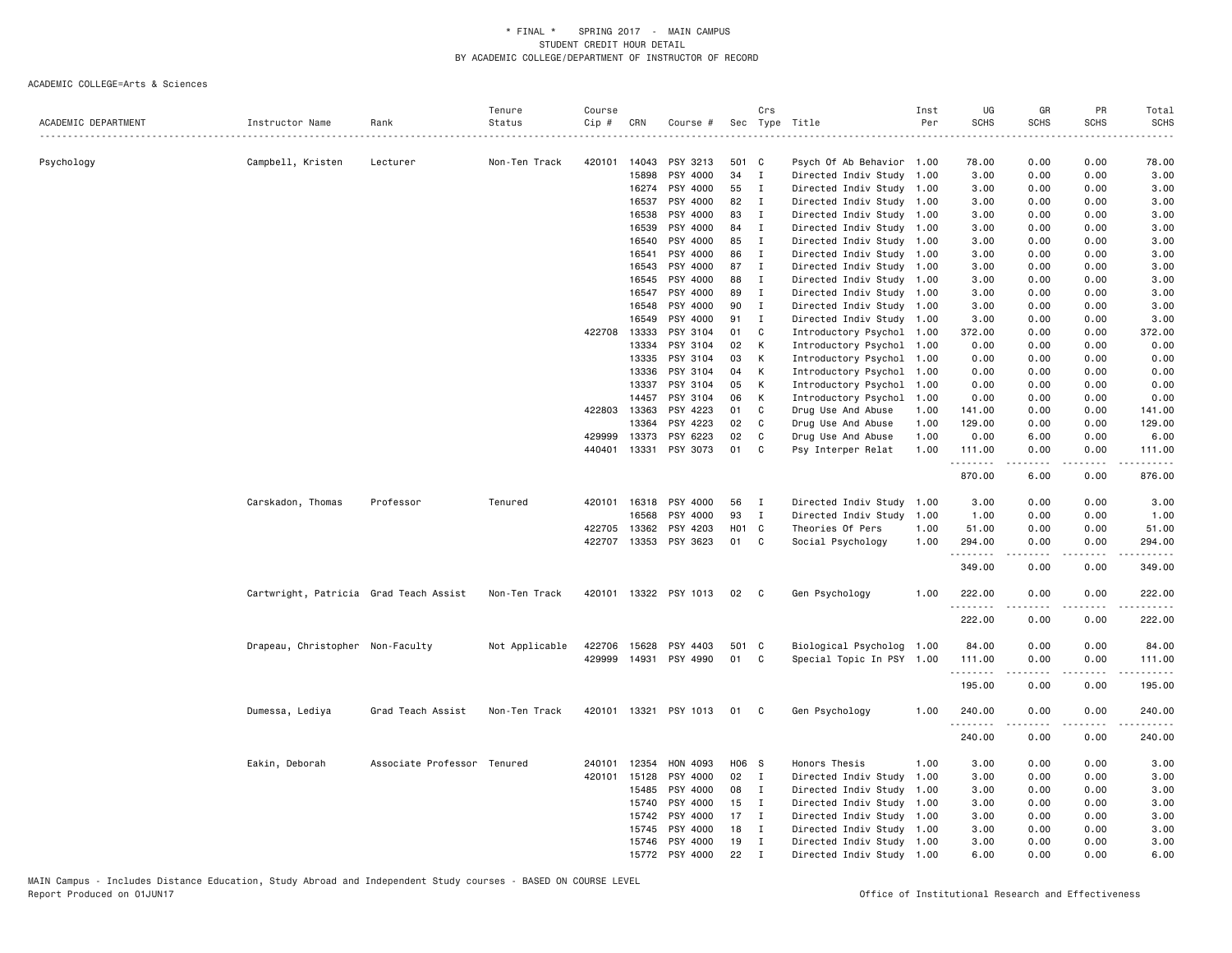|                     |                   |                               | Tenure         | Course |              |                       |       | Crs               |                                                   | Inst | UG                 | GR                | PR                                  | Total                                                                                                                                                         |
|---------------------|-------------------|-------------------------------|----------------|--------|--------------|-----------------------|-------|-------------------|---------------------------------------------------|------|--------------------|-------------------|-------------------------------------|---------------------------------------------------------------------------------------------------------------------------------------------------------------|
| ACADEMIC DEPARTMENT | Instructor Name   | Rank                          | Status         | Cip#   | CRN          | Course #              |       |                   | Sec Type Title                                    | Per  | <b>SCHS</b>        | <b>SCHS</b>       | <b>SCHS</b>                         | <b>SCHS</b><br>.                                                                                                                                              |
|                     |                   |                               |                |        | 420101 15773 | PSY 4000              | 23    |                   |                                                   |      |                    |                   |                                     | 3.00                                                                                                                                                          |
| Psychology          | Eakin, Deborah    | Associate Professor Tenured   |                |        | 15783        | PSY 4000              | 25    | I<br>$\mathbf{I}$ | Directed Indiv Study 1.00<br>Directed Indiv Study | 1.00 | 3.00<br>3.00       | 0.00<br>0.00      | 0.00<br>0.00                        | 3.00                                                                                                                                                          |
|                     |                   |                               |                |        | 16648        | PSY 4000              | 96    | $\mathbf{I}$      | Directed Indiv Study                              | 1.00 | 3.00               | 0.00              | 0.00                                | 3.00                                                                                                                                                          |
|                     |                   |                               |                |        | 422701 13356 | PSY 3713              | 01    | C                 | Cognitive Psychology                              | 1.00 | 159.00             | 0.00              | 0.00                                | 159.00                                                                                                                                                        |
|                     |                   |                               |                |        |              | 422813 15172 PSY 9000 | 04    | D                 | Research/Diss                                     | 1.00 | 0.00               | 25.00             | 0.00                                | 25.00                                                                                                                                                         |
|                     |                   |                               |                |        |              |                       |       |                   |                                                   |      | 195.00             | <u>.</u><br>25.00 | 0.00                                | 220.00                                                                                                                                                        |
|                     | Gresham, Courtney | Non-Faculty                   | Not Applicable |        |              | 422707 14046 PSY 4353 | 501 C |                   | Psychology and the L 1.00                         |      | 72.00              | 0.00              | 0.00                                | 72.00                                                                                                                                                         |
|                     |                   |                               |                |        |              |                       |       |                   |                                                   |      | .                  | <u>.</u>          | .                                   | .                                                                                                                                                             |
|                     |                   |                               |                |        |              |                       |       |                   |                                                   |      | 72.00              | 0.00              | 0.00                                | 72.00                                                                                                                                                         |
|                     | Hachtel, Joanna   | Grad Teach Assist             | Non-Ten Track  |        |              | 420101 13326 PSY 1013 | 06    | C.                | Gen Psychology                                    | 1.00 | 237.00<br>-------- | 0.00              | 0.00                                | 237.00<br><u>.</u>                                                                                                                                            |
|                     |                   |                               |                |        |              |                       |       |                   |                                                   |      | 237.00             | 0.00              | 0.00                                | 237.00                                                                                                                                                        |
|                     | Hubbard, Marlena  | Lecturer                      | Non-Ten Track  | 422701 |              | 13370 PSY 4733        | 01    | C                 | Memory                                            | 1.00 | 60.00              | 0.00              | 0.00                                | 60.00                                                                                                                                                         |
|                     |                   |                               |                | 422809 | 13371        | PSY 4983              | 01    | C                 | Psychology Of Aging                               | 1.00 | 240.00             | 0.00              | 0.00                                | 240.00                                                                                                                                                        |
|                     |                   |                               |                | 422813 | 13347        | PSY 3343              | 02    | C                 | Psych Of Learning                                 | 1.00 | 198.00             | 0.00              | 0.00                                | 198.00                                                                                                                                                        |
|                     |                   |                               |                |        |              | 14044 PSY 3343        | 501 C |                   | Psych Of Learning                                 | 1.00 | 93.00<br>.         | 0.00<br>.         | 0.00<br>$\sim$ $\sim$ $\sim$ $\sim$ | 93.00<br>.                                                                                                                                                    |
|                     |                   |                               |                |        |              |                       |       |                   |                                                   |      | 591.00             | 0.00              | 0.00                                | 591.00                                                                                                                                                        |
|                     | Jarosz, Andrew    | Assistant Professor Ten Track |                | 420101 | 15185        | PSY 8000              | 04    | D                 | Research / Thesis                                 | 1.00 | 0.00               | 6.00              | 0.00                                | 6.00                                                                                                                                                          |
|                     |                   |                               |                |        | 15268        | PSY 4000              | 07    | $\mathbf{I}$      | Directed Indiv Study 1.00                         |      | 3.00               | 0.00              | 0.00                                | 3.00                                                                                                                                                          |
|                     |                   |                               |                |        | 422701 13383 | PSY 8713              | 01    | C                 | Issues Cognitive Psy 1.00                         |      | 0.00               | 24.00             | 0.00                                | 24.00                                                                                                                                                         |
|                     |                   |                               |                |        | 14459        | PSY 3713              | 02    | C                 | Cognitive Psychology 1.00                         |      | 228.00<br>.        | 0.00<br>.         | 0.00<br>.                           | 228.00<br>.                                                                                                                                                   |
|                     |                   |                               |                |        |              |                       |       |                   |                                                   |      | 231.00             | 30.00             | 0.00                                | 261.00                                                                                                                                                        |
|                     | Jones, Torri      | Assistant Professor Ten Track |                | 240101 | 15786        | HON 4000              | 02    | I                 | Directed Individual                               | 1.00 | 3.00               | 0.00              | 0.00                                | 3.00                                                                                                                                                          |
|                     |                   |                               |                | 420101 | 15203        | PSY 4000              | 04    | $\mathbf{I}$      | Directed Indiv Study                              | 1.00 | 3.00               | 0.00              | 0.00                                | 3.00                                                                                                                                                          |
|                     |                   |                               |                |        | 15257        | PSY 4000              | 06    | $\mathbf{I}$      | Directed Indiv Study 1.00                         |      | 3.00               | 0.00              | 0.00                                | 3.00                                                                                                                                                          |
|                     |                   |                               |                |        | 15741        | PSY 4000              | 16    | $\mathbf{I}$      | Directed Indiv Study 1.00                         |      | 3.00               | 0.00              | 0.00                                | 3.00                                                                                                                                                          |
|                     |                   |                               |                |        | 15914        | PSY 4000              | 36    | $\mathbf{I}$      | Directed Indiv Study 1.00                         |      | 3.00               | 0.00              | 0.00                                | 3.00                                                                                                                                                          |
|                     |                   |                               |                |        |              | 429999 14932 PSY 8990 | 01    | C                 | Special Topic In PSY 1.00                         |      | 0.00<br>.          | 30.00<br><b>.</b> | 0.00<br>.                           | 30.00<br>$\frac{1}{2} \left( \frac{1}{2} \right) \left( \frac{1}{2} \right) \left( \frac{1}{2} \right) \left( \frac{1}{2} \right) \left( \frac{1}{2} \right)$ |
|                     |                   |                               |                |        |              |                       |       |                   |                                                   |      | 15.00              | 30.00             | 0.00                                | 45.00                                                                                                                                                         |
|                     | Kinman, Brittany  | Grad Teach Assist             | Non-Ten Track  | 420101 |              | 13323 PSY 1013        | 03    | C                 | Gen Psychology                                    | 1.00 | 231.00<br>.        | 0.00              | 0.00<br>.                           | 231.00                                                                                                                                                        |
|                     |                   |                               |                |        |              |                       |       |                   |                                                   |      | 231.00             | 0.00              | 0.00                                | 231.00                                                                                                                                                        |
|                     | Klein, Stephen    | Professor                     | Tenured        |        |              | 420101 13374 PSY 6403 | 01    | C.                | Biological Psycholog 1.00                         |      | 0.00               | 33.00             | 0.00                                | 33.00                                                                                                                                                         |
|                     |                   |                               |                |        | 14462        | PSY 6403              | 02    | $\mathtt{C}$      | Biological Psycholog                              | 1.00 | 0.00               | 3.00              | 0.00                                | 3.00                                                                                                                                                          |
|                     |                   |                               |                | 422706 | 13367        | PSY 4403              | 01    | C                 | Biological Psycholog                              | 1.00 | 66.00              | 0.00              | 0.00                                | 66.00                                                                                                                                                         |
|                     |                   |                               |                |        | 13368        | PSY 4403              | 02    | C                 | Biological Psycholog                              | 1.00 | 111.00             | 0.00              | 0.00                                | 111.00                                                                                                                                                        |
|                     |                   |                               |                |        |              | 422813 13346 PSY 3343 | 01    | C                 | Psych Of Learning                                 | 1.00 | 114.00<br>.        | 0.00<br>.         | 0.00<br>$\sim$ $\sim$ $\sim$ $\sim$ | 114.00<br><u>.</u>                                                                                                                                            |
|                     |                   |                               |                |        |              |                       |       |                   |                                                   |      | 291.00             | 36.00             | 0.00                                | 327.00                                                                                                                                                        |
|                     | Kwan, Janet       | Grad Teach Assist             | Non-Ten Track  |        |              | 420101 13325 PSY 1013 | 05    | C                 | Gen Psychology                                    | 1.00 | 195.00             | 0.00              | 0.00                                | 195.00                                                                                                                                                        |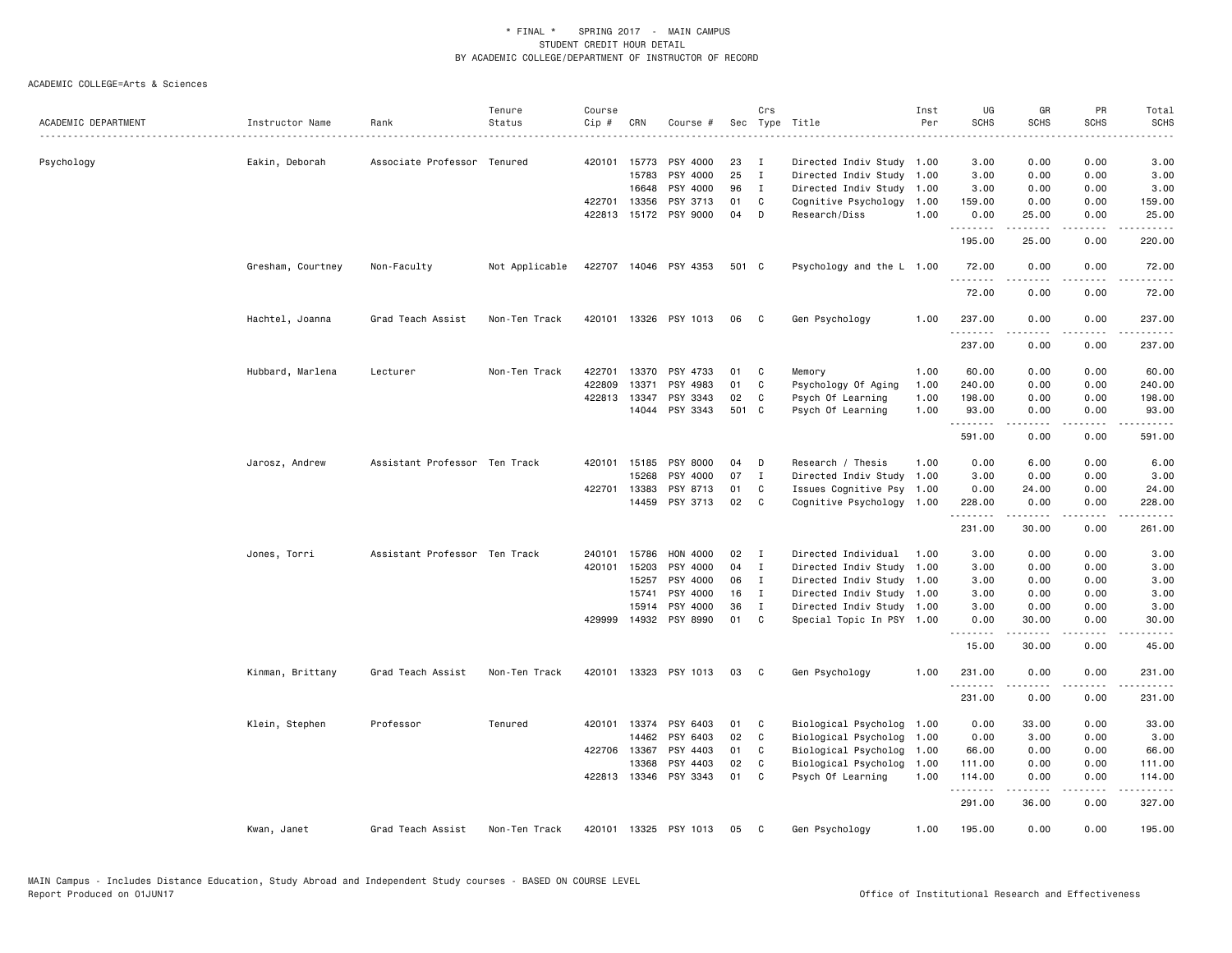| ACADEMIC DEPARTMENT | Instructor Name    | Rank                        | Tenure<br>Status | Course<br>$Cip \#$ | CRN            | Course #              |       | Crs                 | Sec Type Title                                         | Inst<br>Per | UG<br><b>SCHS</b> | GR<br><b>SCHS</b>   | PR<br><b>SCHS</b>                   | Total<br><b>SCHS</b> |
|---------------------|--------------------|-----------------------------|------------------|--------------------|----------------|-----------------------|-------|---------------------|--------------------------------------------------------|-------------|-------------------|---------------------|-------------------------------------|----------------------|
|                     |                    |                             |                  |                    |                |                       |       |                     |                                                        |             |                   |                     |                                     |                      |
|                     |                    |                             |                  |                    |                |                       |       |                     |                                                        |             | 195.00            | 0.00                | 0.00                                | 195.00               |
| Psychology          | McKinney, Clifford | Associate Professor Tenured |                  |                    | 420101 15187   | PSY 8000              | 06    | D                   | Research / Thesis                                      | 1.00        | 0.00              | 9.00                | 0.00                                | 9.00                 |
|                     |                    |                             |                  |                    | 15953          | PSY 4000              | 38    | $\mathbf{I}$        | Directed Indiv Study 1.00                              |             | 3.00              | 0.00                | 0.00                                | 3.00                 |
|                     |                    |                             |                  |                    | 16242          | PSY 4000              | 49    | $\mathbf{I}$        | Directed Indiv Study 1.00                              |             | 3.00              | 0.00                | 0.00                                | 3.00                 |
|                     |                    |                             |                  |                    | 16243          | PSY 4000              | 50    | $\blacksquare$      | Directed Indiv Study 1.00                              |             | 3.00              | 0.00                | 0.00                                | 3.00                 |
|                     |                    |                             |                  |                    | 16245          | PSY 4000              | 51    | $\mathbf{I}$        | Directed Indiv Study 1.00                              |             | 3.00              | 0.00                | 0.00                                | 3.00                 |
|                     |                    |                             |                  |                    | 16247          | PSY 4000              | 52    | $\mathbf{I}$        | Directed Indiv Study 1.00                              |             | 3.00              | 0.00                | 0.00                                | 3.00                 |
|                     |                    |                             |                  |                    | 16248          | PSY 4000              | 53    | $\mathbf{I}$        | Directed Indiv Study 1.00                              |             | 3.00              | 0.00                | 0.00                                | 3.00                 |
|                     |                    |                             |                  |                    | 16439          | PSY 4000              | 78    | $\mathbf{I}$        | Directed Indiv Study 1.00                              |             | 3.00              | 0.00                | 0.00                                | 3.00                 |
|                     |                    |                             |                  |                    | 16643          | PSY 4000              | 95    | I                   | Directed Indiv Study 1.00                              |             | 3.00              | 0.00                | 0.00                                | 3.00                 |
|                     |                    |                             |                  |                    | 422805 14463   | PSY 8354              | 01    | B                   | Intelligence Testing 1.00                              |             | 0.00              | 20.00               | 0.00                                | 20.00                |
|                     |                    |                             |                  | 422813             | 15175          | PSY 9000              | 07    | $\Box$              | Research/Diss                                          | 1.00        | 0.00<br>.         | 9.00<br>$- - - - -$ | 0.00<br>$   -$                      | 9.00<br>.            |
|                     |                    |                             |                  |                    |                |                       |       |                     |                                                        |             | 24.00             | 38.00               | 0.00                                | 62.00                |
|                     | McMillen, David    | Research Professor          | Non-Ten Track    | 420101             | 16373          | PSY 4000              | 58    | $\blacksquare$      | Directed Indiv Study 1.00                              |             | 1.00              | 0.00                | 0.00                                | 1.00                 |
|                     |                    |                             |                  |                    | 16375          | PSY 4000              | 60    | $\mathbf{I}$        | Directed Indiv Study 1.00                              |             | 2.00              | 0.00                | 0.00                                | 2.00                 |
|                     |                    |                             |                  |                    | 16377          | PSY 4000              | 62    | $\mathbf{I}$        | Directed Indiv Study 1.00                              |             | 3.00              | 0.00                | 0.00                                | 3.00                 |
|                     |                    |                             |                  |                    | 16378          | PSY 4000              | 63    | $\blacksquare$      | Directed Indiv Study 1.00                              |             | 2.00              | 0.00                | 0.00                                | 2.00                 |
|                     |                    |                             |                  |                    | 16379          | PSY 4000              | 64    | $\blacksquare$      | Directed Indiv Study 1.00                              |             | 2.00              | 0.00                | 0.00                                | 2.00                 |
|                     |                    |                             |                  |                    | 16380          | PSY 4000              | 65    | $\mathbf{I}$        | Directed Indiv Study 1.00                              |             | 2.00              | 0.00                | 0.00                                | 2.00                 |
|                     |                    |                             |                  |                    | 16381          | PSY 4000              | 66    | $\mathbf{I}$        | Directed Indiv Study 1.00                              |             | 3.00              | 0.00                | 0.00                                | 3.00                 |
|                     |                    |                             |                  |                    | 16382          | PSY 4000              | 67    | $\mathbf{I}$        | Directed Indiv Study 1.00                              |             | 3.00              | 0.00                | 0.00                                | 3.00                 |
|                     |                    |                             |                  |                    | 16384          | PSY 4000              | 69    | $\mathbf{I}$        |                                                        |             | 2.00              | 0.00                | 0.00                                | 2.00                 |
|                     |                    |                             |                  |                    | 16385          | PSY 4000              | 70    | $\mathbf{I}$        | Directed Indiv Study 1.00<br>Directed Indiv Study 1.00 |             | 3.00              | 0.00                | 0.00                                | 3.00                 |
|                     |                    |                             |                  |                    | 16386          | PSY 4000              | 71    | $\mathbf{I}$        | Directed Indiv Study 1.00                              |             | 3.00              | 0.00                | 0.00                                | 3.00                 |
|                     |                    |                             |                  |                    | 16388          | PSY 4000              | 73    | $\mathbf{I}$        |                                                        |             | 2.00              | 0.00                | 0.00                                | 2.00                 |
|                     |                    |                             |                  |                    | 16389          | PSY 4000              | 74    |                     | Directed Indiv Study 1.00                              |             |                   | 0.00                | 0.00                                | 2.00                 |
|                     |                    |                             |                  |                    |                | PSY 4000              | 75    | $\blacksquare$<br>I | Directed Indiv Study 1.00                              |             | 2.00              |                     |                                     | 2.00                 |
|                     |                    |                             |                  |                    | 16391<br>16392 | PSY 4000              | 76    | $\blacksquare$      | Directed Indiv Study 1.00<br>Directed Indiv Study 1.00 |             | 2.00<br>3.00      | 0.00<br>0.00        | 0.00<br>0.00                        | 3.00                 |
|                     |                    |                             |                  |                    |                |                       |       |                     |                                                        |             | .<br>35.00        | .<br>0.00           | .<br>0.00                           | . <u>.</u><br>35.00  |
|                     | McMillen, Robert   | Associate Professor Tenured |                  |                    |                | 422810 13352 PSY 3503 | 01    | $\mathbf{C}$        | Health Psychology                                      | 1.00        | 63.00             | 0.00                | 0.00                                | 63.00                |
|                     |                    |                             |                  |                    |                |                       |       |                     |                                                        |             | 63.00             | 0.00                | 0.00                                | 63.00                |
|                     | Mitchell, Sheridan | Lecturer                    | Non-Ten Track    | 422707             | 13338          | PSY 3203              | 01    | - C                 | Gender Differences                                     | 1.00        | 234.00            | 0.00                | 0.00                                | 234.00               |
|                     |                    |                             |                  |                    | 13349          | PSY 3363              | 01    | C                   | Behav Modification                                     | 1.00        | 237.00<br>.       | 0.00<br>.           | 0.00<br>$\sim$ $\sim$ $\sim$ $\sim$ | 237.00               |
|                     |                    |                             |                  |                    |                |                       |       |                     |                                                        |             | 471.00            | 0.00                | 0.00                                | 471.00               |
|                     | Moss, Robert       | Associate Professor Tenured |                  |                    | 240101 12353   | HON 4093              | H05 E |                     | Honors Thesis                                          | 1.00        | 3.00              | 0.00                | 0.00                                | 3.00                 |
|                     |                    |                             |                  |                    | 420101 15188   | PSY 8000              | 07    | D                   | Research / Thesis                                      | 1.00        | 0.00              | 12.00               | 0.00                                | 12.00                |
|                     |                    |                             |                  |                    | 15516          | PSY 4000              | 09    | $\blacksquare$      | Directed Indiv Study                                   | 1.00        | 3.00              | 0.00                | 0.00                                | 3.00                 |
|                     |                    |                             |                  |                    | 16063          | PSY 4000              | 44 I  |                     | Directed Indiv Study 1.00                              |             | 3.00              | 0.00                | 0.00                                | 3.00                 |
|                     |                    |                             |                  |                    | 16446          | PSY 4000              | 81    | $\mathbf{I}$        | Directed Indiv Study 1.00                              |             | 2.00              | 0.00                | 0.00                                | 2.00                 |
|                     |                    |                             |                  | 422701             | 13357          | PSY 3723              | 01    | C.                  | Cognitive Neuroscien 1.00                              |             | 81.00             | 0.00                | 0.00                                | 81.00                |
|                     |                    |                             |                  |                    | 13384          | PSY 8731              | 01    | C                   | Appl Cognitive Resea 1.00                              |             | 0.00              | 8.00                | 0.00                                | 8.00                 |
|                     |                    |                             |                  |                    | 422813 15176   | PSY 9000              | 08    | D                   | Research/Diss                                          | 1.00        | 0.00              | 12.00               | 0.00                                | 12.00                |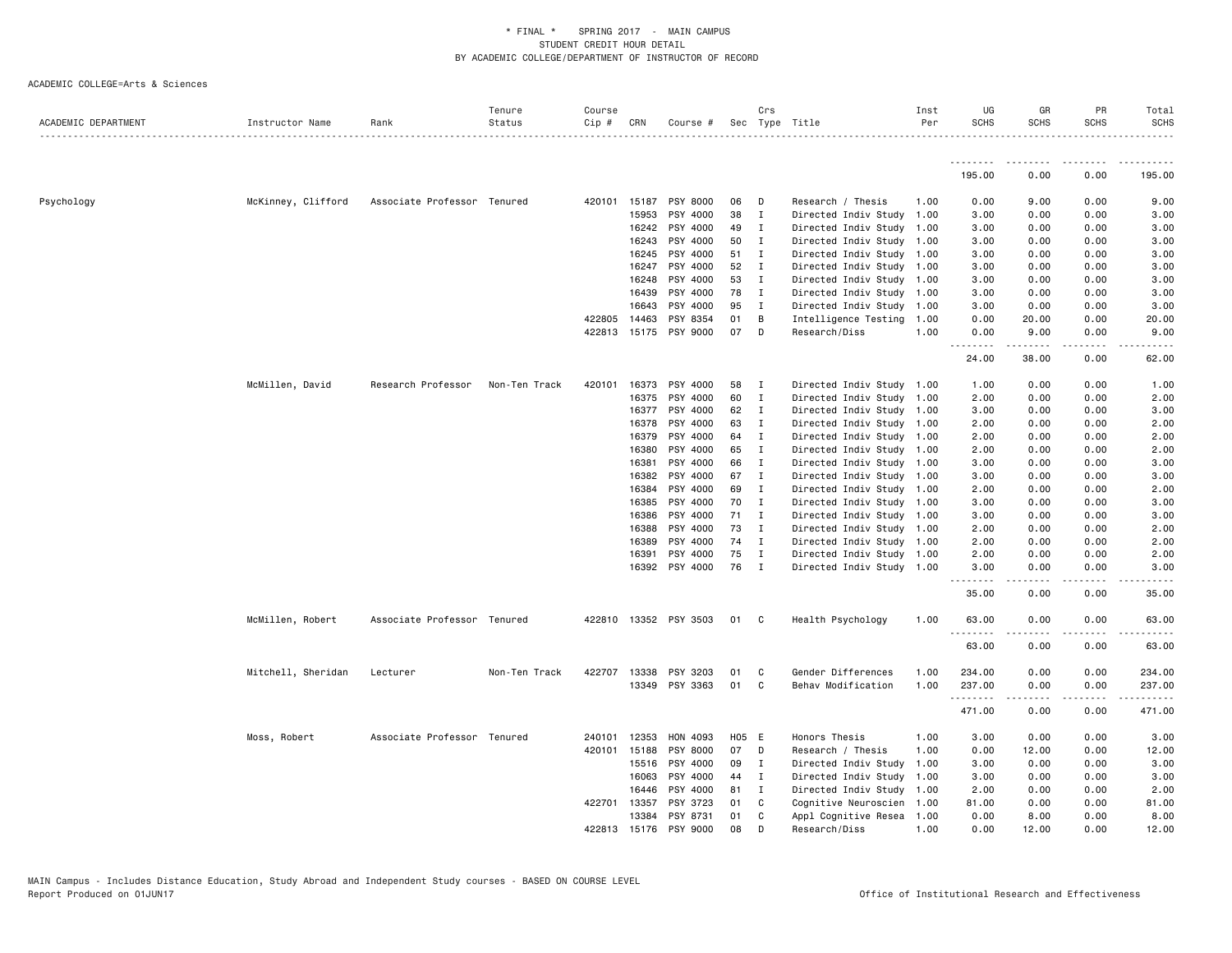| ACADEMIC DEPARTMENT | Instructor Name   | Rank                          | Tenure<br>Status | Course<br>Cip # | CRN          | Course #              |       | Crs          | Sec Type Title            | Inst<br>Per | UG<br><b>SCHS</b> | GR<br>SCHS       | PR<br><b>SCHS</b>                   | Total<br><b>SCHS</b> |
|---------------------|-------------------|-------------------------------|------------------|-----------------|--------------|-----------------------|-------|--------------|---------------------------|-------------|-------------------|------------------|-------------------------------------|----------------------|
|                     |                   |                               |                  |                 |              |                       |       |              |                           |             | .                 | <u>.</u>         | .                                   | .                    |
|                     |                   |                               |                  |                 |              |                       |       |              |                           |             | 92.00             | 32.00            | 0.00                                | 124.00               |
| Psychology          | Nadorff, Danielle | Assistant Professor Ten Track |                  | 420101          |              | 15752 PSY 4000        | 20    | I            | Directed Indiv Study 1.00 |             | 3.00              | 0.00             | 0.00                                | 3.00                 |
|                     |                   |                               |                  |                 | 15771        | PSY 4000              | 21    | $\mathbf{I}$ | Directed Indiv Study      | 1.00        | 3.00              | 0.00             | 0.00                                | 3.00                 |
|                     |                   |                               |                  |                 | 15924        | PSY 4000              | 37    | $\mathbf{I}$ | Directed Indiv Study 1.00 |             | 3.00              | 0.00             | 0.00                                | 3.00                 |
|                     |                   |                               |                  |                 | 16249        | PSY 4000              | 54    | $\mathbf{I}$ | Directed Indiv Study      | 1.00        | 3.00              | 0.00             | 0.00                                | 3.00                 |
|                     |                   |                               |                  |                 | 16550        | PSY 4000              | 92    | $\mathbf{I}$ | Directed Indiv Study      | 1.00        | 3.00              | 0.00             | 0.00                                | 3.00                 |
|                     |                   |                               |                  |                 |              | 422813 15177 PSY 9000 | 09    | D            | Research/Diss             | 1.00        | 0.00<br><u>.</u>  | 4.00<br>.        | 0.00<br>$\sim$ $\sim$ $\sim$ $\sim$ | 4.00                 |
|                     |                   |                               |                  |                 |              |                       |       |              |                           |             | 15.00             | 4.00             | 0.00                                | 19.00                |
|                     | Nadorff, Michael  | Assistant Professor Ten Track |                  |                 |              | 420101 13378 PSY 8460 | 01    | Ε            | App Ext Clinical Pra 1.00 |             | 0.00              | 19.00            | 0.00                                | 19.00                |
|                     |                   |                               |                  |                 | 15190        | PSY 8000              | 09    | D            | Research / Thesis         | 1.00        | 0.00              | 3.00             | 0.00                                | 3.00                 |
|                     |                   |                               |                  |                 | 15583        | PSY 4000              | 14    | $\mathbf{I}$ | Directed Indiv Study      | 1.00        | 2.00              | 0.00             | 0.00                                | 2.00                 |
|                     |                   |                               |                  |                 | 15782        | PSY 4000              | 24    | Ι            | Directed Indiv Study      | 1.00        | 3.00              | 0.00             | 0.00                                | 3.00                 |
|                     |                   |                               |                  |                 | 16150        | PSY 6403              | 03    | C            | Biological Psycholog      | 1.00        | 0.00              | 27.00            | 0.00                                | 27.00                |
|                     |                   |                               |                  |                 | 16284        | PSY 8450              | 03    | E            | Applied Clin Practic      | 1.00        | 0.00              | 6.00             | 0.00                                | 6.00                 |
|                     |                   |                               |                  |                 | 422813 15178 | PSY 9000              | 10    | D            | Research/Diss             | 1.00        | 0.00              | 2.00             | 0.00                                | 2.00                 |
|                     |                   |                               |                  |                 | 16149        | PSY 9730              | 01    | E            | Doc Internship Clin       | 1.00        | 0.00              | 5.00             | 0.00                                | 5.00                 |
|                     |                   |                               |                  |                 | 16638        | PSY 9730              | 801 E |              | Doc Internship Clin       | 1.00        | 0.00<br>.         | 1.00<br><b>.</b> | 0.00<br>$\sim$ $\sim$ $\sim$ $\sim$ | 1.00<br>.            |
|                     |                   |                               |                  |                 |              |                       |       |              |                           |             | 5.00              | 63.00            | 0.00                                | 68.00                |
|                     | Naldi, Mariana    | Non-Employee                  | Not Applicable   |                 |              | 420101 14464 PSY 8450 | 02    | - E          | Applied Clin Practic 1.00 |             | 0.00<br>----      | 15.00            | 0.00                                | 15.00                |
|                     |                   |                               |                  |                 |              |                       |       |              |                           |             | 0.00              | 15.00            | 0.00                                | 15.00                |
|                     | Oliveros, Arazais | Assistant Professor Ten Track |                  | 420101          | 13380        | PSY 8533              | 01    | C            | Clinic Pract In Psy       | 1.00        | 0.00              | 18.00            | 0.00                                | 18.00                |
|                     |                   |                               |                  |                 | 15191        | PSY 8000              | 10    | D            | Research / Thesis         | 1.00        | 0.00              | 1.00             | 0.00                                | 1.00                 |
|                     |                   |                               |                  |                 | 15582        | PSY 4000              | 13    | $\mathbf{I}$ | Directed Indiv Study      | 1.00        | 3.00              | 0.00             | 0.00                                | 3.00                 |
|                     |                   |                               |                  |                 | 15966        | PSY 4000              | 39    | $\mathbf{I}$ | Directed Indiv Study      | 1.00        | 3.00              | 0.00             | 0.00                                | 3.00                 |
|                     |                   |                               |                  |                 | 16442        | PSY 4000              | 79    | $\mathbf{I}$ | Directed Indiv Study 1.00 |             | 3.00              | 0.00             | 0.00                                | 3.00                 |
|                     |                   |                               |                  |                 | 16444        | PSY 4000              | 80    | $\mathbf{I}$ | Directed Indiv Study      | 1.00        | 3.00              | 0.00             | 0.00                                | 3.00                 |
|                     |                   |                               |                  | 422703          | 14460        | PSY 4343              | 01    | C            | Clinical Child Psych      | 1.00        | 129.00            | 0.00             | 0.00                                | 129.00               |
|                     |                   |                               |                  |                 |              | 422813 15179 PSY 9000 | 11    | D            | Research/Diss             | 1.00        | 0.00<br>.         | 1.00<br>-----    | 0.00<br>.                           | 1.00<br>$- - - - -$  |
|                     |                   |                               |                  |                 |              |                       |       |              |                           |             | 141.00            | 20.00            | 0.00                                | 161.00               |
|                     | Pratte, Michael   | Assistant Professor Ten Track |                  | 240101          | 12359        | HON 4093              | H11 S |              | Honors Thesis             | 1.00        | 3.00              | 0.00             | 0.00                                | 3.00                 |
|                     |                   |                               |                  |                 | 420101 15192 | PSY 8000              | 11    | D            | Research / Thesis         | 1.00        | 0.00              | 6.00             | 0.00                                | 6.00                 |
|                     |                   |                               |                  |                 | 16064        | PSY 4000              | 45    | $\mathbf{I}$ | Directed Indiv Study      | 1.00        | 3.00              | 0.00             | 0.00                                | 3.00                 |
|                     |                   |                               |                  | 422706          | 14461        | PSY 4423              | 01    | C            | Sensation/Perception      | 1.00        | 126.00            | 0.00             | 0.00                                | 126.00               |
|                     |                   |                               |                  |                 |              | 422708 13386 PSY 8803 | 01    | C            | Adv Quant I/O & Gen       | 1.00        | 0.00              | 24.00            | 0.00                                | 24.00                |
|                     |                   |                               |                  |                 |              |                       |       |              |                           |             | .<br>132.00       | .<br>30.00       | $\sim$ $\sim$ $\sim$ $\sim$<br>0.00 | .<br>162.00          |
|                     | Sinclair, Hillary | Associate Professor Tenured   |                  |                 | 420101 15011 | PSY 4000              | 01    | $\mathbf{I}$ | Directed Indiv Study 1.00 |             | 3.00              | 0.00             | 0.00                                | 3.00                 |
|                     |                   |                               |                  |                 | 15196        | PSY 4000              | 03    | $\mathbf{I}$ | Directed Indiv Study 1.00 |             | 3.00              | 0.00             | 0.00                                | 3.00                 |
|                     |                   |                               |                  |                 | 15791        | PSY 4000              | 27    | $\mathbf{I}$ | Directed Indiv Study 1.00 |             | 3.00              | 0.00             | 0.00                                | 3.00                 |
|                     |                   |                               |                  |                 | 15905        | PSY 4000              | 35    | $\mathbf{I}$ | Directed Indiv Study 1.00 |             | 3.00              | 0.00             | 0.00                                | 3.00                 |
|                     |                   |                               |                  |                 | 15984        | PSY 4000              | 40    | I            | Directed Indiv Study 1.00 |             | 3.00              | 0.00             | 0.00                                | 3.00                 |
|                     |                   |                               |                  |                 | 16071        | PSY 4000              | 46    | $\mathbf{I}$ | Directed Indiv Study 1.00 |             | 3.00              | 0.00             | 0.00                                | 3.00                 |
|                     |                   |                               |                  |                 |              | 16072 PSY 4000        | 47    | $\mathbf I$  | Directed Indiv Study 1.00 |             | 3.00              | 0.00             | 0.00                                | 3.00                 |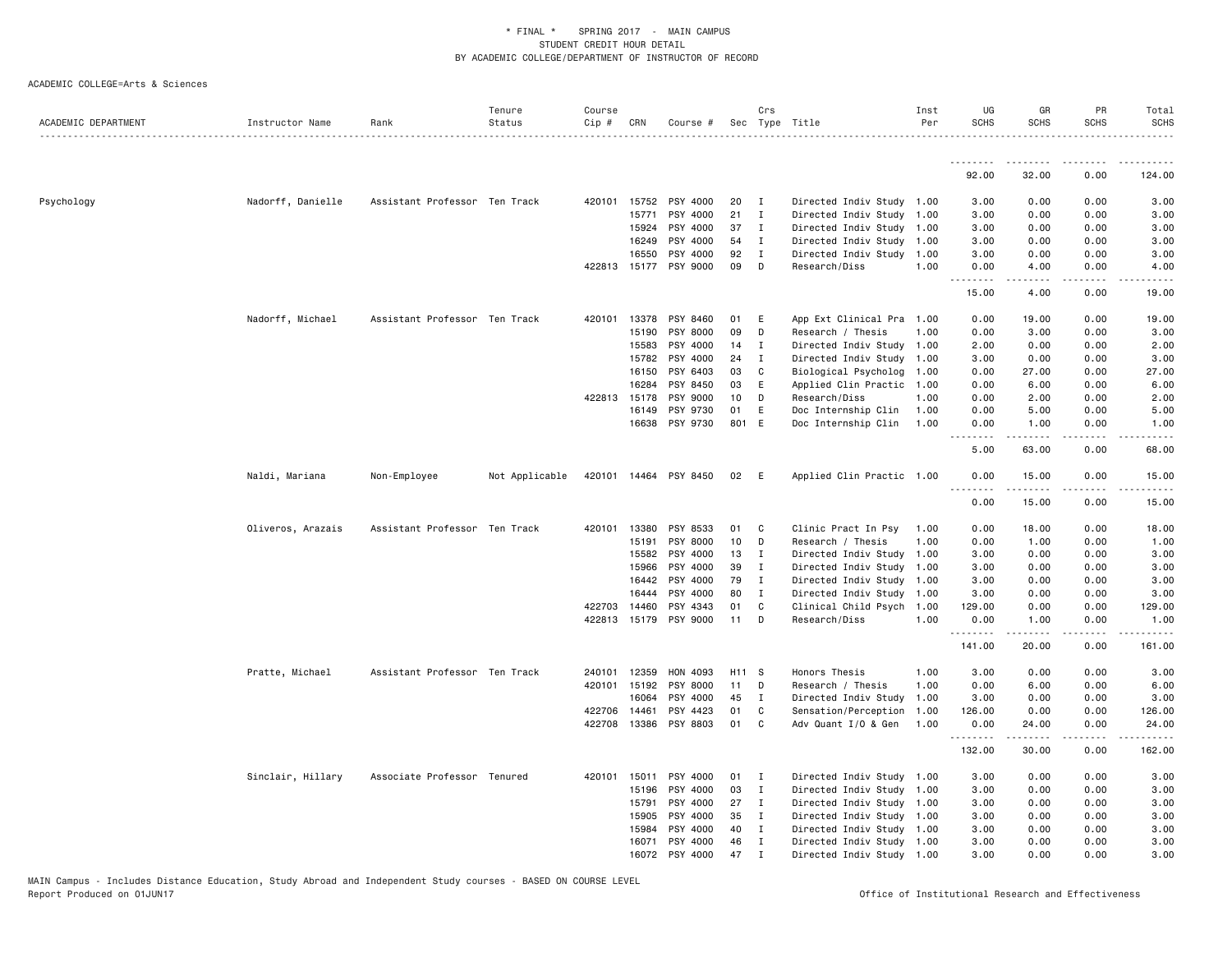|                                                   |                    |                               | Tenure        | Course |                       |                       |          | Crs          |                                    | Inst         | UG                  | GR                  | PR                | Total                                                                                                                                                               |
|---------------------------------------------------|--------------------|-------------------------------|---------------|--------|-----------------------|-----------------------|----------|--------------|------------------------------------|--------------|---------------------|---------------------|-------------------|---------------------------------------------------------------------------------------------------------------------------------------------------------------------|
| ACADEMIC DEPARTMENT                               | Instructor Name    | Rank                          | Status        | Cip #  | CRN                   | Course #              |          |              | Sec Type Title                     | Per<br>.     | <b>SCHS</b>         | <b>SCHS</b>         | <b>SCHS</b>       | <b>SCHS</b><br>$\frac{1}{2} \left( \frac{1}{2} \right) \left( \frac{1}{2} \right) \left( \frac{1}{2} \right) \left( \frac{1}{2} \right) \left( \frac{1}{2} \right)$ |
| Psychology                                        | Sinclair, Hillary  | Associate Professor Tenured   |               |        |                       | 422707 13382 PSY 8613 | 01       | C.           | Adv Social Psyc                    | 1.00         | 0.00                | 33.00               | 0.00              | 33.00                                                                                                                                                               |
|                                                   |                    |                               |               |        |                       |                       |          |              |                                    |              | .<br>21.00          | . <b>.</b><br>33.00 | .<br>0.00         | .<br>54.00                                                                                                                                                          |
|                                                   | Stafford, Emily    | Lecturer                      | Non-Ten Track | 301101 | 10992                 | COE 4713              | 01       | - C          | Issues In Aging                    | 1.00         | 105.00              | 0.00                | 0.00              | 105.00                                                                                                                                                              |
|                                                   |                    |                               |               |        | 10993                 | COE 6713              | 01       | C            | Issues In Aging                    | 1.00         | 0.00<br>.           | 6.00<br>.           | 0.00<br>$- - - -$ | 6.00<br>.                                                                                                                                                           |
|                                                   |                    |                               |               |        |                       |                       |          |              |                                    |              | 105.00              | 6.00                | 0.00              | 111.00                                                                                                                                                              |
|                                                   | Stearns, Melanie   | Grad Teach Assist             | Non-Ten Track |        |                       | 420101 13327 PSY 1013 | 07       | C            | Gen Psychology                     | 1.00         | 234.00<br>.         | 0.00<br>د د د د     | 0.00<br>.         | 234.00<br>.                                                                                                                                                         |
|                                                   |                    |                               |               |        |                       |                       |          |              |                                    |              | 234.00              | 0.00                | 0.00              | 234.00                                                                                                                                                              |
|                                                   | Tan, Elaine        | Grad Teach Assist             | Non-Ten Track |        |                       | 422701 14714 PSY 3713 | 501 C    |              | Cognitive Psychology 1.00          |              | 111.00              | 0.00                | 0.00              | 111.00                                                                                                                                                              |
|                                                   |                    |                               |               |        |                       |                       |          |              |                                    |              | 111.00              | 0.00                | 0.00              | 111.00                                                                                                                                                              |
|                                                   | Timmins, Matthew   | Grad Teach Assist             | Non-Ten Track |        |                       | 420101 13328 PSY 1013 | 08       | C.           | Gen Psychology                     | 1.00         | 228.00<br>.         | 0.00                | 0.00<br>.         | 228.00<br>.                                                                                                                                                         |
|                                                   |                    |                               |               |        |                       |                       |          |              |                                    |              | 228.00              | 0.00                | 0.00              | 228.00                                                                                                                                                              |
|                                                   | Valentine, Michael | Instructor                    | Non-Ten Track | 420101 | 13350                 | PSY 3413              | 01       | C            | Human Sexual Behavio               | 1.00         | 234.00              | 0.00                | 0.00              | 234.00                                                                                                                                                              |
|                                                   |                    |                               |               |        | 13351                 | PSY 3413              | 02       | C            | Human Sexual Behavio 1.00          |              | 234.00              | 0.00                | 0.00              | 234.00                                                                                                                                                              |
|                                                   |                    |                               |               |        | 422707 13348<br>13366 | PSY 3353<br>PSY 4353  | 01<br>01 | C<br>C       | Motivation<br>Psychology and the L | 1.00<br>1.00 | 234.00<br>87.00     | 0.00<br>0.00        | 0.00<br>0.00      | 234.00<br>87.00                                                                                                                                                     |
|                                                   |                    |                               |               |        |                       | 14045 PSY 3353        | 501 C    |              | Motivation                         | 1.00         | 120.00              | 0.00                | 0.00              | 120.00                                                                                                                                                              |
|                                                   |                    |                               |               |        |                       |                       |          |              |                                    |              | .                   | -----               | .                 |                                                                                                                                                                     |
|                                                   |                    |                               |               |        |                       |                       |          |              |                                    |              | 909.00              | 0.00                | 0.00              | 909.00                                                                                                                                                              |
|                                                   | Winer, Eric        | Assistant Professor Ten Track |               | 420101 | 15193                 | PSY 8000              | 12       | D            | Research / Thesis                  | 1.00         | 0.00                | 1.00                | 0.00              | 1.00                                                                                                                                                                |
|                                                   |                    |                               |               |        | 15255                 | PSY 4000              | 05       | I            | Directed Indiv Study               | 1.00         | 3.00                | 0.00                | 0.00              | 3.00                                                                                                                                                                |
|                                                   |                    |                               |               |        | 15784                 | PSY 4000              | 26       | $\mathbf{I}$ | Directed Indiv Study 1.00          |              | 3.00                | 0.00                | 0.00              | 3.00                                                                                                                                                                |
|                                                   |                    |                               |               |        | 15808                 | PSY 4000              | 28       | $\mathbf{I}$ | Directed Indiv Study 1.00          |              | 3.00                | 0.00                | 0.00              | 3.00                                                                                                                                                                |
|                                                   |                    |                               |               |        | 15874                 | PSY 4000              | 33       | $\mathbf{I}$ | Directed Indiv Study 1.00          |              | 3.00                | 0.00                | 0.00              | 3.00                                                                                                                                                                |
|                                                   |                    |                               |               |        | 16165                 | PSY 4000              | 48       | $\mathbf{I}$ | Directed Indiv Study 1.00          |              | 3.00                | 0.00                | 0.00              | 3.00                                                                                                                                                                |
|                                                   |                    |                               |               | 422810 | 13376                 | PSY 8333              | 01       | C            | Sys Of Psychotherapy 1.00          |              | 0.00                | 21.00               | 0.00              | 21.00                                                                                                                                                               |
|                                                   |                    |                               |               | 422813 | 15181                 | PSY 9000              | 13       | D            | Research/Diss                      | 1.00         | 0.00<br>.           | 16.00<br>.          | 0.00<br>.         | 16.00<br>.                                                                                                                                                          |
|                                                   |                    |                               |               |        |                       |                       |          |              |                                    |              | 15.00               | 38.00               | 0.00              | 53.00                                                                                                                                                               |
| -----------------------------------<br>Psychology |                    |                               |               |        |                       |                       |          |              |                                    |              | ========<br>8635.00 | ========<br>498.00  | 0.00              | ==========<br>9133.00                                                                                                                                               |
| ----------------------------------                |                    |                               |               |        |                       |                       |          |              |                                    |              |                     |                     |                   | -------- ------- -------- ---------                                                                                                                                 |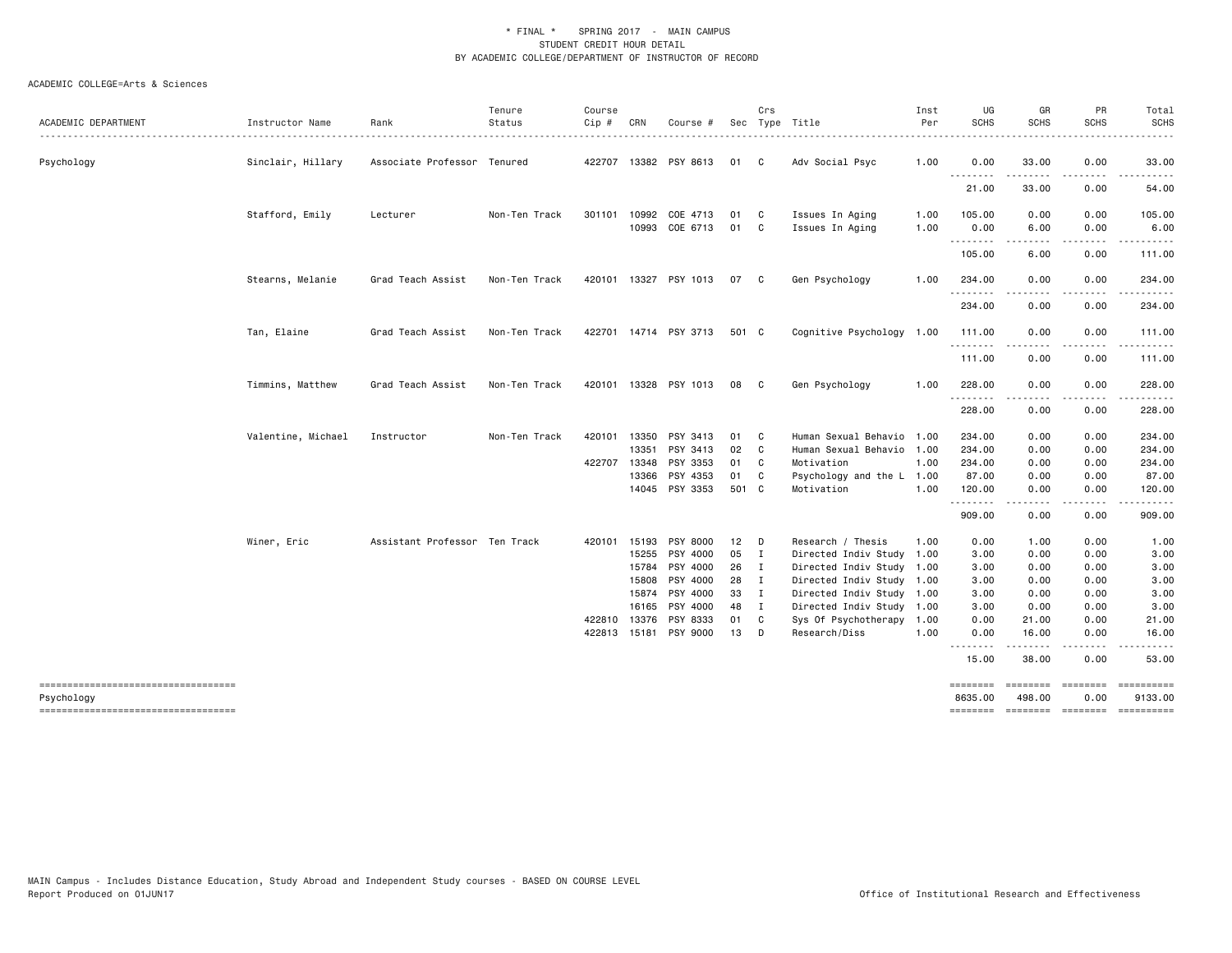|                     |                   |                               | Tenure         | Course |              |                      |       | Crs          |                           | Inst | UG                   | GR         | PR                                  | Total                                                                                                                 |
|---------------------|-------------------|-------------------------------|----------------|--------|--------------|----------------------|-------|--------------|---------------------------|------|----------------------|------------|-------------------------------------|-----------------------------------------------------------------------------------------------------------------------|
| ACADEMIC DEPARTMENT | Instructor Name   | Rank                          | Status         | Cip #  | CRN          | Course #             |       |              | Sec Type Title            | Per  | <b>SCHS</b>          | SCHS       | <b>SCHS</b>                         | <b>SCHS</b>                                                                                                           |
| Sociology           | Allison, Rachel   | Assistant Professor Ten Track |                | 451101 | 13470        | SO 3213              | 01    | C            | Intr To Social Res        | 1.00 | 78.00                | 0.00       | 0.00                                | 78.00                                                                                                                 |
|                     |                   |                               |                |        | 15760        | SO 7000              | 02    | $\mathbf{I}$ | Directed Indiv Study      | 1.00 | 0.00                 | 3.00       | 0.00                                | 3.00                                                                                                                  |
|                     |                   |                               |                |        |              | 16235 SO 9000        | 08    | D            | Research / Diss           | 1.00 | 0.00                 | 10.00      | 0.00                                | 10.00                                                                                                                 |
|                     |                   |                               |                |        |              |                      |       |              |                           |      | .<br>78.00           | .<br>13.00 | .<br>0.00                           | .<br>91.00                                                                                                            |
|                     | Barranco, Raymond | Assistant Professor Ten Track |                | 450401 | 15387        | CRM 4000             | 01    | $\mathbf{I}$ | Directed Indiv Study 1.00 |      | 1.00                 | 0.00       | 0.00                                | 1.00                                                                                                                  |
|                     |                   |                               |                |        | 16008        | CRM 4000             | 03    | $\mathbf I$  | Directed Indiv Study      | 1.00 | 1.00                 | 0.00       | 0.00                                | 1.00                                                                                                                  |
|                     |                   |                               |                |        | 451101 14546 | SO 8433              | 01    | s            | Sem In Criminology        | 1.00 | 0.00                 | 9.00       | 0.00                                | 9.00                                                                                                                  |
|                     |                   |                               |                |        | 16185        | SO 7000              | 03    | $\mathbf{I}$ | Directed Indiv Study      | 1.00 | 0.00                 | 3.00       | 0.00                                | 3.00                                                                                                                  |
|                     |                   |                               |                |        | 16335        | SO 8000              | 08    | D            | Research / Thesis         | 1.00 | 0.00                 | 4.00       | 0.00                                | 4.00                                                                                                                  |
|                     |                   |                               |                |        | 16594        | SO 9000              | 10    | D            | Research / Diss           | 1.00 | 0.00                 | 1.00       | 0.00                                | 1.00                                                                                                                  |
|                     |                   |                               |                |        |              |                      |       |              |                           |      | .<br>2.00            | 17.00      | 0.00                                | 19.00                                                                                                                 |
|                     | Boyd, Robert      | Professor                     | Tenured        |        | 451101 13441 | SO 1003              | 02    | C            | Intro To Sociology        | 1.00 | 240.00               | 0.00       | 0.00                                | 240.00                                                                                                                |
|                     |                   |                               |                |        | 13475        | SO 4303              | 01    | C            | Urban Sociology           | 1.00 | 90.00                | 0.00       | 0.00                                | 90.00                                                                                                                 |
|                     |                   |                               |                |        | 16229        | SO 9000              | 06    | D            | Research / Diss           | 1.00 | 0.00                 | 6.00       | 0.00                                | 6.00                                                                                                                  |
|                     |                   |                               |                |        |              |                      |       |              |                           |      | 330.00               | .<br>6.00  | .<br>0.00                           | .<br>336.00                                                                                                           |
|                     | Brown, Dustin     | Assistant Professor Ten Track |                |        |              | 451101 13477 SO 4803 | 01    | C            | Social Research Prac      | 1.00 | 75.00                | 0.00       | 0.00                                | 75.00                                                                                                                 |
|                     |                   |                               |                |        |              | 15979 SO 8000        | 02    | D            | Research / Thesis         | 1.00 | 0.00                 | 6.00       | 0.00                                | 6.00                                                                                                                  |
|                     |                   |                               |                |        |              |                      |       |              |                           |      | .<br>75.00           | .<br>6.00  | .<br>0.00                           | .<br>81.00                                                                                                            |
|                     |                   |                               | Non-Ten Track  |        |              | 440701 14066 SW 3013 | 501 C |              | Hum Beh Soc Envir I       | 0.95 | 37.05                | 0.00       | 0.00                                | 37.05                                                                                                                 |
|                     | Bryant, Natalie   | Lecturer                      |                |        |              |                      |       |              |                           |      | .                    |            |                                     | .                                                                                                                     |
|                     |                   |                               |                |        |              |                      |       |              |                           |      | 37.05                | 0.00       | 0.00                                | 37.05                                                                                                                 |
|                     | Carruth, Jennifer | Non-Faculty                   | Not Applicable |        |              | 451101 13448 SO 1003 | 09    | C            | Intro To Sociology        | 1.00 | 234.00<br>.          | 0.00<br>.  | 0.00<br>$- - - -$                   | 234.00<br>$- - - - - -$                                                                                               |
|                     |                   |                               |                |        |              |                      |       |              |                           |      | 234.00               | 0.00       | 0.00                                | 234.00                                                                                                                |
|                     | Carter, Courtney  | Assistant Professor Ten Track |                | 050201 |              | 10002 AAS 1063       | 01    | C            | Intro to African Ame      | 1.00 | 177.00               | 0.00       | 0.00                                | 177.00                                                                                                                |
|                     |                   |                               |                | 451101 | 13447        | SO 1003              | 08    | C            | Intro To Sociology        | 1.00 | 240.00               | 0.00       | 0.00                                | 240.00                                                                                                                |
|                     |                   |                               |                |        |              |                      |       |              |                           |      | .<br>417.00          | .<br>0.00  | $\sim$ $\sim$ $\sim$ $\sim$<br>0.00 | $\begin{array}{cccccccccc} \bullet & \bullet & \bullet & \bullet & \bullet & \bullet & \bullet \end{array}$<br>417.00 |
|                     | Cheek, Jennifer   | Lecturer                      | Non-Ten Track  | 450401 | 13835        | CRM 4233             | 501 C |              | Juvenile Delinquency 1.00 |      | 15.00                | 0.00       | 0.00                                | 15.00                                                                                                                 |
|                     |                   |                               |                | 451101 | 14059        | SO 1003              | 501 C |              | Intro To Sociology        | 1.00 | 72.00                | 0.00       | 0.00                                | 72.00                                                                                                                 |
|                     |                   |                               |                |        | 14062        | SO 4233              | 501 C |              | Juvenile Delinquency 1.00 |      | 27.00                | 0.00       | 0.00                                | 27.00                                                                                                                 |
|                     |                   |                               |                |        |              | 14927 SO 4403        | 501 C |              | Sociology of Gender       | 1.00 | 42.00                | 0.00       | 0.00                                | 42.00                                                                                                                 |
|                     |                   |                               |                |        |              |                      |       |              |                           |      | . <b>.</b><br>156.00 | 0.00       | .<br>0.00                           | .<br>156.00                                                                                                           |
|                     | Cooper, Melissa   | Lecturer                      | Non-Ten Track  |        |              | 440701 14067 SW 3033 | 501 S |              | Seminar in Resilienc 0.95 |      | 31.35                | 0.00       | 0.00                                | 31.35<br>$\sim$ $\sim$ $\sim$ $\sim$                                                                                  |
|                     |                   |                               |                |        |              |                      |       |              |                           |      | .<br>31.35           | 0.00       | 0.00                                | 31.35                                                                                                                 |
|                     | Crudden, Adele    | Professor                     | Tenured        |        |              | 440701 13534 SW 3213 | 01 C  |              | Research Meth in SW       | 1.00 | 63.00<br>.           | 0.00<br>.  | 0.00<br>.                           | 63.00<br>.                                                                                                            |
|                     |                   |                               |                |        |              |                      |       |              |                           |      | 63,00                | 0.00       | 0.00                                | 63.00                                                                                                                 |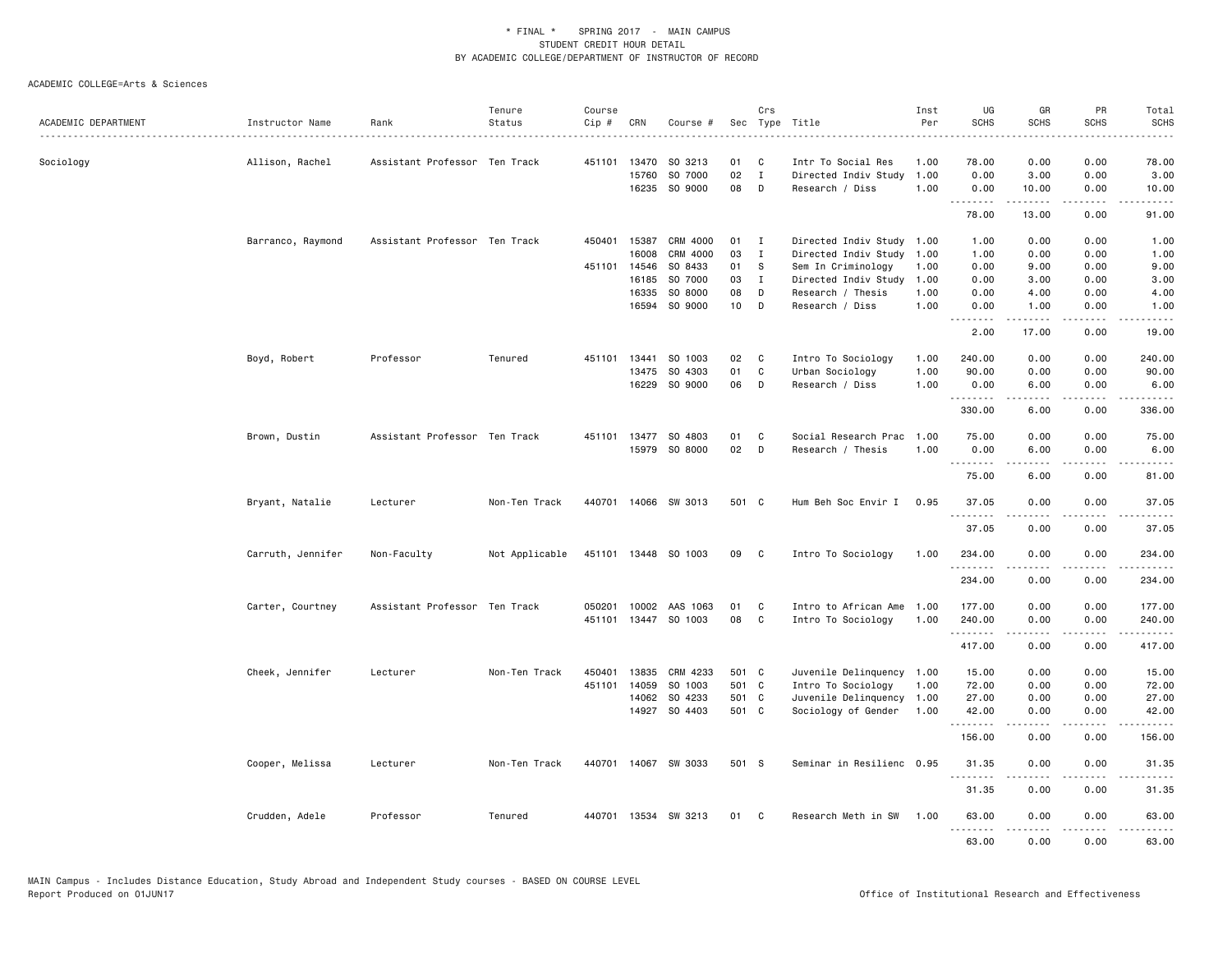| Sec Type Title<br>0.00<br>240.00<br>Sociology<br>Davis, Adriene<br>Grad Teach Assist<br>Non-Ten Track<br>451101 13443 SO 1003<br>04<br>C<br>Intro To Sociology<br>1.00<br>240.00<br>0.00<br>.<br>.<br>.<br>240.00<br>240.00<br>0.00<br>0.00<br>Evans, David<br>Lecturer<br>Non-Ten Track<br>450401 11030<br>CRM 1003<br>01<br>C<br>Crime & Justice in A 1.00<br>237.00<br>0.00<br>0.00<br>237.00<br>$\mathbb{C}$<br>11031<br>CRM 2003<br>01<br>Crime Justice Inequa<br>1.00<br>144.00<br>0.00<br>0.00<br>144.00<br>CRM 2003<br>02<br>11032<br>C<br>Crime Justice Inequa<br>144.00<br>0.00<br>0.00<br>144.00<br>1.00<br>CRM 3313<br>451101 11035<br>01<br>C<br>Deviant Behavior.<br>1.00<br>54.00<br>0.00<br>0.00<br>54.00<br>SO 3313<br>01<br>13472<br>C<br>Deviant Behavior<br>1.00<br>63.00<br>0.00<br>0.00<br>63.00<br>.<br>$   -$<br>.<br>.<br>642.00<br>0.00<br>0.00<br>642.00<br>SO 8233<br>Qualitative Analysis<br>18.00<br>Hagerman, Margaret<br>Assistant Professor Ten Track<br>13479<br>01<br>C<br>1.00<br>0.00<br>18.00<br>0.00<br>451101<br>14543<br>SO 4273<br>01<br>C<br>102.00<br>Soc of Education<br>1.00<br>102.00<br>0.00<br>0.00<br>16061<br>SO 4000<br>03<br>$\mathbf{I}$<br>Directed Indiv Study<br>1.00<br>3.00<br>0.00<br>3.00<br>0.00<br>SO 9000<br>04<br>1.00<br>9.00<br>16183<br>D<br>Research / Diss<br>0.00<br>9.00<br>0.00<br>SO 4000<br>04<br>16234<br>$\mathbf{I}$<br>Directed Indiv Study<br>1.00<br>3.00<br>0.00<br>0.00<br>3.00<br>07<br>16330<br>SO 8000<br>D<br>Research / Thesis<br>1.00<br>0.00<br>9.00<br>0.00<br>9.00<br>.<br><b>.</b><br>.<br>.<br>108.00<br>36.00<br>0.00<br>144.00<br>CRM 4803<br>Senior Sem in Crimin<br>0.00<br>93.00<br>Associate Professor Tenured<br>450401<br>11041<br>01<br>C<br>1.00<br>93.00<br>0.00<br>Haynes, Stacy<br>01<br>D<br>451101<br>15629<br>SO 9000<br>Research / Diss<br>1.00<br>0.00<br>15.00<br>0.00<br>15.00<br>SO 8000<br>06<br>16268<br>D<br>Research / Thesis<br>1.00<br>0.00<br>16.00<br>0.00<br>16.00<br>.<br><b>.</b><br>$   -$<br>.<br>93.00<br>31.00<br>0.00<br>124.00<br>SO 1003<br>05<br>Intro To Sociology<br>0.00<br>0.00<br>231.00<br>Hinton, Madison<br>Grad Teach Assist<br>Non-Ten Track<br>451101<br>13444<br>C<br>1.00<br>231.00<br>13445 SO 1003<br>06<br>C<br>Intro To Sociology<br>1.00<br>234.00<br>0.00<br>0.00<br>234.00<br>.<br>-----<br>.<br>465.00<br>0.00<br>0.00<br>465.00<br>Hintz, Melanie<br>Non-Ten Track<br>440701<br>13535 SW 3513<br>01<br>Social Work Pract I<br>1.00<br>33.00<br>0.00<br>0.00<br>33.00<br>Lecturer<br>C<br>.<br>$   -$<br>.<br>.<br>33.00<br>0.00<br>0.00<br>33.00<br>451101 15896<br>SO 8000<br>1.00<br>2.00<br>2.00<br>Hossfeld, Leslie<br>Professor<br>Tenured<br>01<br>Research / Thesis<br>0.00<br>0.00<br>D<br>15897 SO 9000<br>03<br>D<br>Research / Diss<br>1.00<br>0.00<br>6.00<br>0.00<br>6.00<br>.<br>.<br>.<br>-----<br>0.00<br>8.00<br>0.00<br>8.00<br>Non-Ten Track<br>13539<br>SW 4713<br>Sen Sem Social Work<br>42.00<br>Johnson, Jada<br>Instructor<br>440701<br>01<br>S<br>1.00<br>42.00<br>0.00<br>0.00<br>SW 4916<br>01<br>E<br>Sw Fld Prac/Sem I<br>0.00<br>60.00<br>13540<br>1.00<br>60.00<br>0.00<br>SW 4926<br>Sw Fld Prac/Sem II<br>13541<br>01<br>Ε<br>1.00<br>60.00<br>0.00<br>0.00<br>60.00<br>14530<br>SW 3523<br>01<br>C<br>Social Work Pract II 1.00<br>18.00<br>18.00<br>0.00<br>0.00<br>15267<br>SW 4000<br>01<br>Directed Indiv Study 1.00<br>0.00<br>0.00<br>1.00<br>$\mathbf{I}$<br>1.00<br>SW 4000<br>02<br>Directed Indiv Study 1.00<br>16271<br>$\mathbf{I}$<br>1.00<br>0.00<br>0.00<br>1.00<br>16324 SW 4000<br>03<br>$\mathbf{I}$<br>Directed Indiv Study 1.00<br>1.00<br>0.00<br>0.00<br>1.00<br>.<br>.<br>.<br>.<br>183.00<br>0.00<br>0.00<br>183.00<br>0.00<br>3.00<br>0.00<br>3.00<br>Assistant Professor Ten Track<br>451101 16230 SO 8000<br>03<br>Research / Thesis<br>1.00<br>Johnson, Kecia<br>D |                     |                 |      | Tenure | Course |     |          | Crs | Inst | UG          | GR          | PR          | Total       |
|----------------------------------------------------------------------------------------------------------------------------------------------------------------------------------------------------------------------------------------------------------------------------------------------------------------------------------------------------------------------------------------------------------------------------------------------------------------------------------------------------------------------------------------------------------------------------------------------------------------------------------------------------------------------------------------------------------------------------------------------------------------------------------------------------------------------------------------------------------------------------------------------------------------------------------------------------------------------------------------------------------------------------------------------------------------------------------------------------------------------------------------------------------------------------------------------------------------------------------------------------------------------------------------------------------------------------------------------------------------------------------------------------------------------------------------------------------------------------------------------------------------------------------------------------------------------------------------------------------------------------------------------------------------------------------------------------------------------------------------------------------------------------------------------------------------------------------------------------------------------------------------------------------------------------------------------------------------------------------------------------------------------------------------------------------------------------------------------------------------------------------------------------------------------------------------------------------------------------------------------------------------------------------------------------------------------------------------------------------------------------------------------------------------------------------------------------------------------------------------------------------------------------------------------------------------------------------------------------------------------------------------------------------------------------------------------------------------------------------------------------------------------------------------------------------------------------------------------------------------------------------------------------------------------------------------------------------------------------------------------------------------------------------------------------------------------------------------------------------------------------------------------------------------------------------------------------------------------------------------------------------------------------------------------------------------------------------------------------------------------------------------------------------------------------------------------------------------------------------------------------------------------------------------------------------------------------------------------------------------------------------------------------------------------------------------------------------------------------------------------------------------------------------------------------------------------------------------------------------------------------------------------|---------------------|-----------------|------|--------|--------|-----|----------|-----|------|-------------|-------------|-------------|-------------|
|                                                                                                                                                                                                                                                                                                                                                                                                                                                                                                                                                                                                                                                                                                                                                                                                                                                                                                                                                                                                                                                                                                                                                                                                                                                                                                                                                                                                                                                                                                                                                                                                                                                                                                                                                                                                                                                                                                                                                                                                                                                                                                                                                                                                                                                                                                                                                                                                                                                                                                                                                                                                                                                                                                                                                                                                                                                                                                                                                                                                                                                                                                                                                                                                                                                                                                                                                                                                                                                                                                                                                                                                                                                                                                                                                                                                                                                                                              | ACADEMIC DEPARTMENT | Instructor Name | Rank | Status | Cip #  | CRN | Course # |     | Per  | <b>SCHS</b> | <b>SCHS</b> | <b>SCHS</b> | <b>SCHS</b> |
|                                                                                                                                                                                                                                                                                                                                                                                                                                                                                                                                                                                                                                                                                                                                                                                                                                                                                                                                                                                                                                                                                                                                                                                                                                                                                                                                                                                                                                                                                                                                                                                                                                                                                                                                                                                                                                                                                                                                                                                                                                                                                                                                                                                                                                                                                                                                                                                                                                                                                                                                                                                                                                                                                                                                                                                                                                                                                                                                                                                                                                                                                                                                                                                                                                                                                                                                                                                                                                                                                                                                                                                                                                                                                                                                                                                                                                                                                              |                     |                 |      |        |        |     |          |     |      |             |             |             |             |
|                                                                                                                                                                                                                                                                                                                                                                                                                                                                                                                                                                                                                                                                                                                                                                                                                                                                                                                                                                                                                                                                                                                                                                                                                                                                                                                                                                                                                                                                                                                                                                                                                                                                                                                                                                                                                                                                                                                                                                                                                                                                                                                                                                                                                                                                                                                                                                                                                                                                                                                                                                                                                                                                                                                                                                                                                                                                                                                                                                                                                                                                                                                                                                                                                                                                                                                                                                                                                                                                                                                                                                                                                                                                                                                                                                                                                                                                                              |                     |                 |      |        |        |     |          |     |      |             |             |             |             |
|                                                                                                                                                                                                                                                                                                                                                                                                                                                                                                                                                                                                                                                                                                                                                                                                                                                                                                                                                                                                                                                                                                                                                                                                                                                                                                                                                                                                                                                                                                                                                                                                                                                                                                                                                                                                                                                                                                                                                                                                                                                                                                                                                                                                                                                                                                                                                                                                                                                                                                                                                                                                                                                                                                                                                                                                                                                                                                                                                                                                                                                                                                                                                                                                                                                                                                                                                                                                                                                                                                                                                                                                                                                                                                                                                                                                                                                                                              |                     |                 |      |        |        |     |          |     |      |             |             |             |             |
|                                                                                                                                                                                                                                                                                                                                                                                                                                                                                                                                                                                                                                                                                                                                                                                                                                                                                                                                                                                                                                                                                                                                                                                                                                                                                                                                                                                                                                                                                                                                                                                                                                                                                                                                                                                                                                                                                                                                                                                                                                                                                                                                                                                                                                                                                                                                                                                                                                                                                                                                                                                                                                                                                                                                                                                                                                                                                                                                                                                                                                                                                                                                                                                                                                                                                                                                                                                                                                                                                                                                                                                                                                                                                                                                                                                                                                                                                              |                     |                 |      |        |        |     |          |     |      |             |             |             |             |
|                                                                                                                                                                                                                                                                                                                                                                                                                                                                                                                                                                                                                                                                                                                                                                                                                                                                                                                                                                                                                                                                                                                                                                                                                                                                                                                                                                                                                                                                                                                                                                                                                                                                                                                                                                                                                                                                                                                                                                                                                                                                                                                                                                                                                                                                                                                                                                                                                                                                                                                                                                                                                                                                                                                                                                                                                                                                                                                                                                                                                                                                                                                                                                                                                                                                                                                                                                                                                                                                                                                                                                                                                                                                                                                                                                                                                                                                                              |                     |                 |      |        |        |     |          |     |      |             |             |             |             |
|                                                                                                                                                                                                                                                                                                                                                                                                                                                                                                                                                                                                                                                                                                                                                                                                                                                                                                                                                                                                                                                                                                                                                                                                                                                                                                                                                                                                                                                                                                                                                                                                                                                                                                                                                                                                                                                                                                                                                                                                                                                                                                                                                                                                                                                                                                                                                                                                                                                                                                                                                                                                                                                                                                                                                                                                                                                                                                                                                                                                                                                                                                                                                                                                                                                                                                                                                                                                                                                                                                                                                                                                                                                                                                                                                                                                                                                                                              |                     |                 |      |        |        |     |          |     |      |             |             |             |             |
|                                                                                                                                                                                                                                                                                                                                                                                                                                                                                                                                                                                                                                                                                                                                                                                                                                                                                                                                                                                                                                                                                                                                                                                                                                                                                                                                                                                                                                                                                                                                                                                                                                                                                                                                                                                                                                                                                                                                                                                                                                                                                                                                                                                                                                                                                                                                                                                                                                                                                                                                                                                                                                                                                                                                                                                                                                                                                                                                                                                                                                                                                                                                                                                                                                                                                                                                                                                                                                                                                                                                                                                                                                                                                                                                                                                                                                                                                              |                     |                 |      |        |        |     |          |     |      |             |             |             |             |
|                                                                                                                                                                                                                                                                                                                                                                                                                                                                                                                                                                                                                                                                                                                                                                                                                                                                                                                                                                                                                                                                                                                                                                                                                                                                                                                                                                                                                                                                                                                                                                                                                                                                                                                                                                                                                                                                                                                                                                                                                                                                                                                                                                                                                                                                                                                                                                                                                                                                                                                                                                                                                                                                                                                                                                                                                                                                                                                                                                                                                                                                                                                                                                                                                                                                                                                                                                                                                                                                                                                                                                                                                                                                                                                                                                                                                                                                                              |                     |                 |      |        |        |     |          |     |      |             |             |             |             |
|                                                                                                                                                                                                                                                                                                                                                                                                                                                                                                                                                                                                                                                                                                                                                                                                                                                                                                                                                                                                                                                                                                                                                                                                                                                                                                                                                                                                                                                                                                                                                                                                                                                                                                                                                                                                                                                                                                                                                                                                                                                                                                                                                                                                                                                                                                                                                                                                                                                                                                                                                                                                                                                                                                                                                                                                                                                                                                                                                                                                                                                                                                                                                                                                                                                                                                                                                                                                                                                                                                                                                                                                                                                                                                                                                                                                                                                                                              |                     |                 |      |        |        |     |          |     |      |             |             |             |             |
|                                                                                                                                                                                                                                                                                                                                                                                                                                                                                                                                                                                                                                                                                                                                                                                                                                                                                                                                                                                                                                                                                                                                                                                                                                                                                                                                                                                                                                                                                                                                                                                                                                                                                                                                                                                                                                                                                                                                                                                                                                                                                                                                                                                                                                                                                                                                                                                                                                                                                                                                                                                                                                                                                                                                                                                                                                                                                                                                                                                                                                                                                                                                                                                                                                                                                                                                                                                                                                                                                                                                                                                                                                                                                                                                                                                                                                                                                              |                     |                 |      |        |        |     |          |     |      |             |             |             |             |
|                                                                                                                                                                                                                                                                                                                                                                                                                                                                                                                                                                                                                                                                                                                                                                                                                                                                                                                                                                                                                                                                                                                                                                                                                                                                                                                                                                                                                                                                                                                                                                                                                                                                                                                                                                                                                                                                                                                                                                                                                                                                                                                                                                                                                                                                                                                                                                                                                                                                                                                                                                                                                                                                                                                                                                                                                                                                                                                                                                                                                                                                                                                                                                                                                                                                                                                                                                                                                                                                                                                                                                                                                                                                                                                                                                                                                                                                                              |                     |                 |      |        |        |     |          |     |      |             |             |             |             |
|                                                                                                                                                                                                                                                                                                                                                                                                                                                                                                                                                                                                                                                                                                                                                                                                                                                                                                                                                                                                                                                                                                                                                                                                                                                                                                                                                                                                                                                                                                                                                                                                                                                                                                                                                                                                                                                                                                                                                                                                                                                                                                                                                                                                                                                                                                                                                                                                                                                                                                                                                                                                                                                                                                                                                                                                                                                                                                                                                                                                                                                                                                                                                                                                                                                                                                                                                                                                                                                                                                                                                                                                                                                                                                                                                                                                                                                                                              |                     |                 |      |        |        |     |          |     |      |             |             |             |             |
|                                                                                                                                                                                                                                                                                                                                                                                                                                                                                                                                                                                                                                                                                                                                                                                                                                                                                                                                                                                                                                                                                                                                                                                                                                                                                                                                                                                                                                                                                                                                                                                                                                                                                                                                                                                                                                                                                                                                                                                                                                                                                                                                                                                                                                                                                                                                                                                                                                                                                                                                                                                                                                                                                                                                                                                                                                                                                                                                                                                                                                                                                                                                                                                                                                                                                                                                                                                                                                                                                                                                                                                                                                                                                                                                                                                                                                                                                              |                     |                 |      |        |        |     |          |     |      |             |             |             |             |
|                                                                                                                                                                                                                                                                                                                                                                                                                                                                                                                                                                                                                                                                                                                                                                                                                                                                                                                                                                                                                                                                                                                                                                                                                                                                                                                                                                                                                                                                                                                                                                                                                                                                                                                                                                                                                                                                                                                                                                                                                                                                                                                                                                                                                                                                                                                                                                                                                                                                                                                                                                                                                                                                                                                                                                                                                                                                                                                                                                                                                                                                                                                                                                                                                                                                                                                                                                                                                                                                                                                                                                                                                                                                                                                                                                                                                                                                                              |                     |                 |      |        |        |     |          |     |      |             |             |             |             |
|                                                                                                                                                                                                                                                                                                                                                                                                                                                                                                                                                                                                                                                                                                                                                                                                                                                                                                                                                                                                                                                                                                                                                                                                                                                                                                                                                                                                                                                                                                                                                                                                                                                                                                                                                                                                                                                                                                                                                                                                                                                                                                                                                                                                                                                                                                                                                                                                                                                                                                                                                                                                                                                                                                                                                                                                                                                                                                                                                                                                                                                                                                                                                                                                                                                                                                                                                                                                                                                                                                                                                                                                                                                                                                                                                                                                                                                                                              |                     |                 |      |        |        |     |          |     |      |             |             |             |             |
|                                                                                                                                                                                                                                                                                                                                                                                                                                                                                                                                                                                                                                                                                                                                                                                                                                                                                                                                                                                                                                                                                                                                                                                                                                                                                                                                                                                                                                                                                                                                                                                                                                                                                                                                                                                                                                                                                                                                                                                                                                                                                                                                                                                                                                                                                                                                                                                                                                                                                                                                                                                                                                                                                                                                                                                                                                                                                                                                                                                                                                                                                                                                                                                                                                                                                                                                                                                                                                                                                                                                                                                                                                                                                                                                                                                                                                                                                              |                     |                 |      |        |        |     |          |     |      |             |             |             |             |
|                                                                                                                                                                                                                                                                                                                                                                                                                                                                                                                                                                                                                                                                                                                                                                                                                                                                                                                                                                                                                                                                                                                                                                                                                                                                                                                                                                                                                                                                                                                                                                                                                                                                                                                                                                                                                                                                                                                                                                                                                                                                                                                                                                                                                                                                                                                                                                                                                                                                                                                                                                                                                                                                                                                                                                                                                                                                                                                                                                                                                                                                                                                                                                                                                                                                                                                                                                                                                                                                                                                                                                                                                                                                                                                                                                                                                                                                                              |                     |                 |      |        |        |     |          |     |      |             |             |             |             |
|                                                                                                                                                                                                                                                                                                                                                                                                                                                                                                                                                                                                                                                                                                                                                                                                                                                                                                                                                                                                                                                                                                                                                                                                                                                                                                                                                                                                                                                                                                                                                                                                                                                                                                                                                                                                                                                                                                                                                                                                                                                                                                                                                                                                                                                                                                                                                                                                                                                                                                                                                                                                                                                                                                                                                                                                                                                                                                                                                                                                                                                                                                                                                                                                                                                                                                                                                                                                                                                                                                                                                                                                                                                                                                                                                                                                                                                                                              |                     |                 |      |        |        |     |          |     |      |             |             |             |             |
|                                                                                                                                                                                                                                                                                                                                                                                                                                                                                                                                                                                                                                                                                                                                                                                                                                                                                                                                                                                                                                                                                                                                                                                                                                                                                                                                                                                                                                                                                                                                                                                                                                                                                                                                                                                                                                                                                                                                                                                                                                                                                                                                                                                                                                                                                                                                                                                                                                                                                                                                                                                                                                                                                                                                                                                                                                                                                                                                                                                                                                                                                                                                                                                                                                                                                                                                                                                                                                                                                                                                                                                                                                                                                                                                                                                                                                                                                              |                     |                 |      |        |        |     |          |     |      |             |             |             |             |
|                                                                                                                                                                                                                                                                                                                                                                                                                                                                                                                                                                                                                                                                                                                                                                                                                                                                                                                                                                                                                                                                                                                                                                                                                                                                                                                                                                                                                                                                                                                                                                                                                                                                                                                                                                                                                                                                                                                                                                                                                                                                                                                                                                                                                                                                                                                                                                                                                                                                                                                                                                                                                                                                                                                                                                                                                                                                                                                                                                                                                                                                                                                                                                                                                                                                                                                                                                                                                                                                                                                                                                                                                                                                                                                                                                                                                                                                                              |                     |                 |      |        |        |     |          |     |      |             |             |             |             |
|                                                                                                                                                                                                                                                                                                                                                                                                                                                                                                                                                                                                                                                                                                                                                                                                                                                                                                                                                                                                                                                                                                                                                                                                                                                                                                                                                                                                                                                                                                                                                                                                                                                                                                                                                                                                                                                                                                                                                                                                                                                                                                                                                                                                                                                                                                                                                                                                                                                                                                                                                                                                                                                                                                                                                                                                                                                                                                                                                                                                                                                                                                                                                                                                                                                                                                                                                                                                                                                                                                                                                                                                                                                                                                                                                                                                                                                                                              |                     |                 |      |        |        |     |          |     |      |             |             |             |             |
|                                                                                                                                                                                                                                                                                                                                                                                                                                                                                                                                                                                                                                                                                                                                                                                                                                                                                                                                                                                                                                                                                                                                                                                                                                                                                                                                                                                                                                                                                                                                                                                                                                                                                                                                                                                                                                                                                                                                                                                                                                                                                                                                                                                                                                                                                                                                                                                                                                                                                                                                                                                                                                                                                                                                                                                                                                                                                                                                                                                                                                                                                                                                                                                                                                                                                                                                                                                                                                                                                                                                                                                                                                                                                                                                                                                                                                                                                              |                     |                 |      |        |        |     |          |     |      |             |             |             |             |
|                                                                                                                                                                                                                                                                                                                                                                                                                                                                                                                                                                                                                                                                                                                                                                                                                                                                                                                                                                                                                                                                                                                                                                                                                                                                                                                                                                                                                                                                                                                                                                                                                                                                                                                                                                                                                                                                                                                                                                                                                                                                                                                                                                                                                                                                                                                                                                                                                                                                                                                                                                                                                                                                                                                                                                                                                                                                                                                                                                                                                                                                                                                                                                                                                                                                                                                                                                                                                                                                                                                                                                                                                                                                                                                                                                                                                                                                                              |                     |                 |      |        |        |     |          |     |      |             |             |             |             |
|                                                                                                                                                                                                                                                                                                                                                                                                                                                                                                                                                                                                                                                                                                                                                                                                                                                                                                                                                                                                                                                                                                                                                                                                                                                                                                                                                                                                                                                                                                                                                                                                                                                                                                                                                                                                                                                                                                                                                                                                                                                                                                                                                                                                                                                                                                                                                                                                                                                                                                                                                                                                                                                                                                                                                                                                                                                                                                                                                                                                                                                                                                                                                                                                                                                                                                                                                                                                                                                                                                                                                                                                                                                                                                                                                                                                                                                                                              |                     |                 |      |        |        |     |          |     |      |             |             |             |             |
|                                                                                                                                                                                                                                                                                                                                                                                                                                                                                                                                                                                                                                                                                                                                                                                                                                                                                                                                                                                                                                                                                                                                                                                                                                                                                                                                                                                                                                                                                                                                                                                                                                                                                                                                                                                                                                                                                                                                                                                                                                                                                                                                                                                                                                                                                                                                                                                                                                                                                                                                                                                                                                                                                                                                                                                                                                                                                                                                                                                                                                                                                                                                                                                                                                                                                                                                                                                                                                                                                                                                                                                                                                                                                                                                                                                                                                                                                              |                     |                 |      |        |        |     |          |     |      |             |             |             |             |
|                                                                                                                                                                                                                                                                                                                                                                                                                                                                                                                                                                                                                                                                                                                                                                                                                                                                                                                                                                                                                                                                                                                                                                                                                                                                                                                                                                                                                                                                                                                                                                                                                                                                                                                                                                                                                                                                                                                                                                                                                                                                                                                                                                                                                                                                                                                                                                                                                                                                                                                                                                                                                                                                                                                                                                                                                                                                                                                                                                                                                                                                                                                                                                                                                                                                                                                                                                                                                                                                                                                                                                                                                                                                                                                                                                                                                                                                                              |                     |                 |      |        |        |     |          |     |      |             |             |             |             |
|                                                                                                                                                                                                                                                                                                                                                                                                                                                                                                                                                                                                                                                                                                                                                                                                                                                                                                                                                                                                                                                                                                                                                                                                                                                                                                                                                                                                                                                                                                                                                                                                                                                                                                                                                                                                                                                                                                                                                                                                                                                                                                                                                                                                                                                                                                                                                                                                                                                                                                                                                                                                                                                                                                                                                                                                                                                                                                                                                                                                                                                                                                                                                                                                                                                                                                                                                                                                                                                                                                                                                                                                                                                                                                                                                                                                                                                                                              |                     |                 |      |        |        |     |          |     |      |             |             |             |             |
|                                                                                                                                                                                                                                                                                                                                                                                                                                                                                                                                                                                                                                                                                                                                                                                                                                                                                                                                                                                                                                                                                                                                                                                                                                                                                                                                                                                                                                                                                                                                                                                                                                                                                                                                                                                                                                                                                                                                                                                                                                                                                                                                                                                                                                                                                                                                                                                                                                                                                                                                                                                                                                                                                                                                                                                                                                                                                                                                                                                                                                                                                                                                                                                                                                                                                                                                                                                                                                                                                                                                                                                                                                                                                                                                                                                                                                                                                              |                     |                 |      |        |        |     |          |     |      |             |             |             |             |
|                                                                                                                                                                                                                                                                                                                                                                                                                                                                                                                                                                                                                                                                                                                                                                                                                                                                                                                                                                                                                                                                                                                                                                                                                                                                                                                                                                                                                                                                                                                                                                                                                                                                                                                                                                                                                                                                                                                                                                                                                                                                                                                                                                                                                                                                                                                                                                                                                                                                                                                                                                                                                                                                                                                                                                                                                                                                                                                                                                                                                                                                                                                                                                                                                                                                                                                                                                                                                                                                                                                                                                                                                                                                                                                                                                                                                                                                                              |                     |                 |      |        |        |     |          |     |      |             |             |             |             |
|                                                                                                                                                                                                                                                                                                                                                                                                                                                                                                                                                                                                                                                                                                                                                                                                                                                                                                                                                                                                                                                                                                                                                                                                                                                                                                                                                                                                                                                                                                                                                                                                                                                                                                                                                                                                                                                                                                                                                                                                                                                                                                                                                                                                                                                                                                                                                                                                                                                                                                                                                                                                                                                                                                                                                                                                                                                                                                                                                                                                                                                                                                                                                                                                                                                                                                                                                                                                                                                                                                                                                                                                                                                                                                                                                                                                                                                                                              |                     |                 |      |        |        |     |          |     |      |             |             |             |             |
|                                                                                                                                                                                                                                                                                                                                                                                                                                                                                                                                                                                                                                                                                                                                                                                                                                                                                                                                                                                                                                                                                                                                                                                                                                                                                                                                                                                                                                                                                                                                                                                                                                                                                                                                                                                                                                                                                                                                                                                                                                                                                                                                                                                                                                                                                                                                                                                                                                                                                                                                                                                                                                                                                                                                                                                                                                                                                                                                                                                                                                                                                                                                                                                                                                                                                                                                                                                                                                                                                                                                                                                                                                                                                                                                                                                                                                                                                              |                     |                 |      |        |        |     |          |     |      |             |             |             |             |
|                                                                                                                                                                                                                                                                                                                                                                                                                                                                                                                                                                                                                                                                                                                                                                                                                                                                                                                                                                                                                                                                                                                                                                                                                                                                                                                                                                                                                                                                                                                                                                                                                                                                                                                                                                                                                                                                                                                                                                                                                                                                                                                                                                                                                                                                                                                                                                                                                                                                                                                                                                                                                                                                                                                                                                                                                                                                                                                                                                                                                                                                                                                                                                                                                                                                                                                                                                                                                                                                                                                                                                                                                                                                                                                                                                                                                                                                                              |                     |                 |      |        |        |     |          |     |      |             |             |             |             |
|                                                                                                                                                                                                                                                                                                                                                                                                                                                                                                                                                                                                                                                                                                                                                                                                                                                                                                                                                                                                                                                                                                                                                                                                                                                                                                                                                                                                                                                                                                                                                                                                                                                                                                                                                                                                                                                                                                                                                                                                                                                                                                                                                                                                                                                                                                                                                                                                                                                                                                                                                                                                                                                                                                                                                                                                                                                                                                                                                                                                                                                                                                                                                                                                                                                                                                                                                                                                                                                                                                                                                                                                                                                                                                                                                                                                                                                                                              |                     |                 |      |        |        |     |          |     |      |             |             |             |             |
|                                                                                                                                                                                                                                                                                                                                                                                                                                                                                                                                                                                                                                                                                                                                                                                                                                                                                                                                                                                                                                                                                                                                                                                                                                                                                                                                                                                                                                                                                                                                                                                                                                                                                                                                                                                                                                                                                                                                                                                                                                                                                                                                                                                                                                                                                                                                                                                                                                                                                                                                                                                                                                                                                                                                                                                                                                                                                                                                                                                                                                                                                                                                                                                                                                                                                                                                                                                                                                                                                                                                                                                                                                                                                                                                                                                                                                                                                              |                     |                 |      |        |        |     |          |     |      |             |             |             |             |
|                                                                                                                                                                                                                                                                                                                                                                                                                                                                                                                                                                                                                                                                                                                                                                                                                                                                                                                                                                                                                                                                                                                                                                                                                                                                                                                                                                                                                                                                                                                                                                                                                                                                                                                                                                                                                                                                                                                                                                                                                                                                                                                                                                                                                                                                                                                                                                                                                                                                                                                                                                                                                                                                                                                                                                                                                                                                                                                                                                                                                                                                                                                                                                                                                                                                                                                                                                                                                                                                                                                                                                                                                                                                                                                                                                                                                                                                                              |                     |                 |      |        |        |     |          |     |      |             |             |             |             |
|                                                                                                                                                                                                                                                                                                                                                                                                                                                                                                                                                                                                                                                                                                                                                                                                                                                                                                                                                                                                                                                                                                                                                                                                                                                                                                                                                                                                                                                                                                                                                                                                                                                                                                                                                                                                                                                                                                                                                                                                                                                                                                                                                                                                                                                                                                                                                                                                                                                                                                                                                                                                                                                                                                                                                                                                                                                                                                                                                                                                                                                                                                                                                                                                                                                                                                                                                                                                                                                                                                                                                                                                                                                                                                                                                                                                                                                                                              |                     |                 |      |        |        |     |          |     |      |             |             |             |             |
|                                                                                                                                                                                                                                                                                                                                                                                                                                                                                                                                                                                                                                                                                                                                                                                                                                                                                                                                                                                                                                                                                                                                                                                                                                                                                                                                                                                                                                                                                                                                                                                                                                                                                                                                                                                                                                                                                                                                                                                                                                                                                                                                                                                                                                                                                                                                                                                                                                                                                                                                                                                                                                                                                                                                                                                                                                                                                                                                                                                                                                                                                                                                                                                                                                                                                                                                                                                                                                                                                                                                                                                                                                                                                                                                                                                                                                                                                              |                     |                 |      |        |        |     |          |     |      |             |             |             |             |
|                                                                                                                                                                                                                                                                                                                                                                                                                                                                                                                                                                                                                                                                                                                                                                                                                                                                                                                                                                                                                                                                                                                                                                                                                                                                                                                                                                                                                                                                                                                                                                                                                                                                                                                                                                                                                                                                                                                                                                                                                                                                                                                                                                                                                                                                                                                                                                                                                                                                                                                                                                                                                                                                                                                                                                                                                                                                                                                                                                                                                                                                                                                                                                                                                                                                                                                                                                                                                                                                                                                                                                                                                                                                                                                                                                                                                                                                                              |                     |                 |      |        |        |     |          |     |      |             |             |             |             |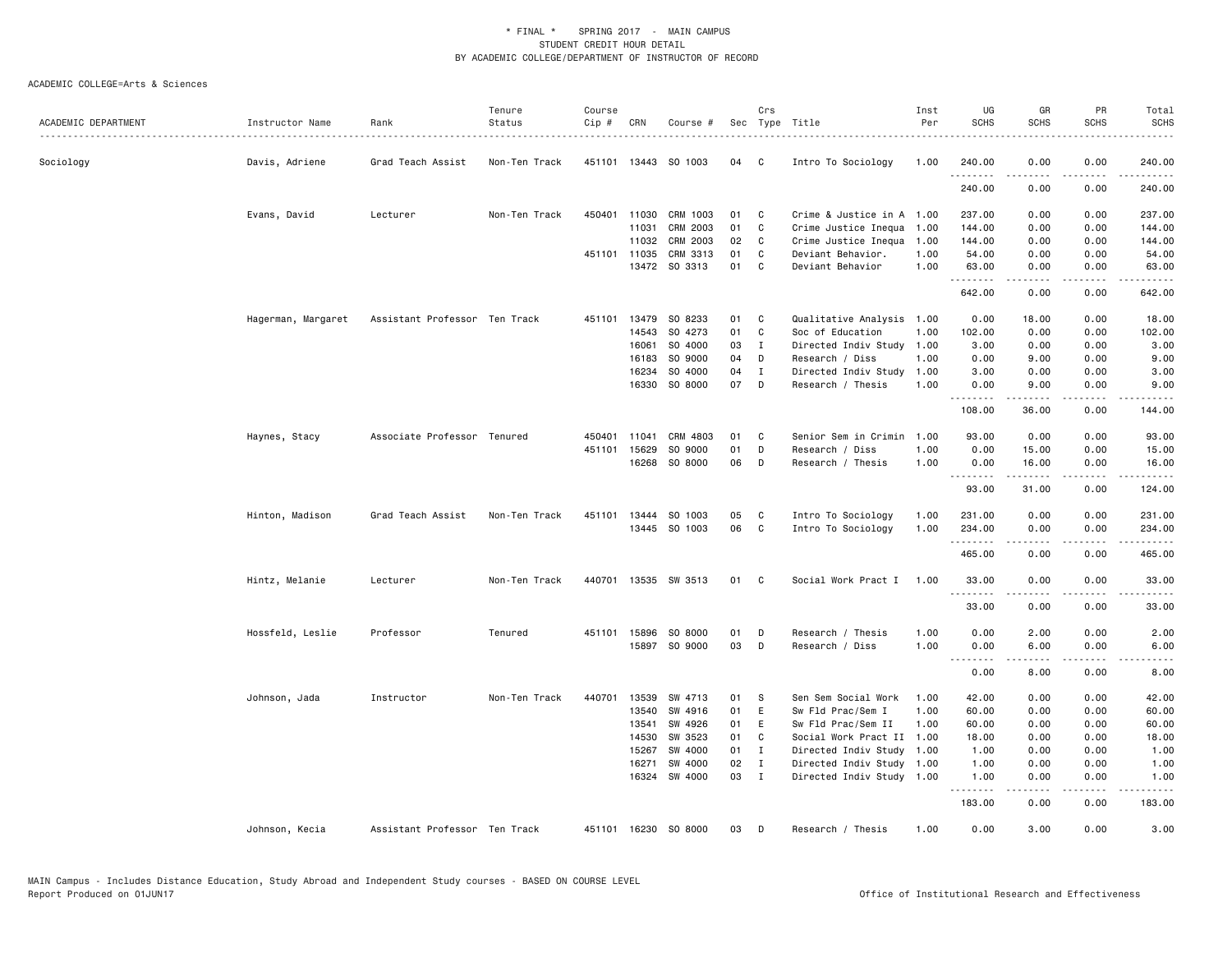| ACADEMIC DEPARTMENT | Instructor Name   | Rank                          | Tenure<br>Status | Course<br>Cip # | CRN   | Course #             |       | Crs          | Sec Type Title             | Inst<br>Per | UG<br><b>SCHS</b> | GR<br>SCHS       | PR<br><b>SCHS</b>                   | Total<br><b>SCHS</b><br>.                                                                                                                                      |
|---------------------|-------------------|-------------------------------|------------------|-----------------|-------|----------------------|-------|--------------|----------------------------|-------------|-------------------|------------------|-------------------------------------|----------------------------------------------------------------------------------------------------------------------------------------------------------------|
|                     |                   |                               |                  |                 |       |                      |       |              |                            |             |                   |                  |                                     |                                                                                                                                                                |
|                     |                   |                               |                  |                 |       |                      |       |              |                            |             | 0.00              | 3.00             | 0.00                                | 3.00                                                                                                                                                           |
| Sociology           | Keith, Shelley    | Associate Professor Tenured   |                  | 450401          | 11036 | CRM 3343             | 01    | C            | Gender, Crime & Justi 1.00 |             | 87.00             | 0.00             | 0.00                                | 87.00                                                                                                                                                          |
|                     |                   |                               |                  | 451101          | 13473 | SO 3343              | 01    | C            | Gender, Crime & Just       | 1.00        | 57.00             | 0.00             | 0.00                                | 57.00                                                                                                                                                          |
|                     |                   |                               |                  |                 | 14544 | SO 8113              | 01    | S            | Gr Social Theory II        | 1.00        | 0.00<br>.         | 15.00<br>-----   | 0.00<br>$\sim$ $\sim$ $\sim$ $\sim$ | 15.00<br>.                                                                                                                                                     |
|                     |                   |                               |                  |                 |       |                      |       |              |                            |             | 144.00            | 15.00            | 0.00                                | 159.00                                                                                                                                                         |
|                     | Kelly, Kimberly   | Associate Professor Tenured   |                  | 451101          | 15098 | SO 7000              | 01    | $\mathbf{I}$ | Directed Indiv Study       | 1.00        | 0.00              | 3.00             | 0.00                                | 3.00                                                                                                                                                           |
|                     |                   |                               |                  |                 |       | 15642 SO 9000        | 02    | D            | Research / Diss            | 1.00        | 0.00              | 15.00            | 0.00                                | 15.00                                                                                                                                                          |
|                     |                   |                               |                  |                 |       |                      |       |              |                            |             | .<br>0.00         | .<br>18.00       | .<br>0.00                           | .<br>18.00                                                                                                                                                     |
|                     | Kerr, Laura       | Grad Teach Assist             | Non-Ten Track    | 451101          | 13454 | SO 1103              | 02    | C            | Contemp Social Prob        | 1.00        | 237.00            | 0.00             | 0.00                                | 237.00                                                                                                                                                         |
|                     |                   |                               |                  |                 |       | 13455 SO 1103        | 03    | C            | Contemp Social Prob        | 1.00        | 234.00            | 0.00             | 0.00                                | 234.00                                                                                                                                                         |
|                     |                   |                               |                  |                 |       |                      |       |              |                            |             | .<br>471.00       | .<br>0.00        | .<br>0.00                           | $\frac{1}{2} \left( \frac{1}{2} \right) \left( \frac{1}{2} \right) \left( \frac{1}{2} \right) \left( \frac{1}{2} \right) \left( \frac{1}{2} \right)$<br>471.00 |
|                     | Knowles, Veronica | Lecturer                      | Non-Ten Track    |                 |       | 440701 14065 SW 3003 | 501 C |              | Populations at-risk        | 1.00        | 36.00<br>.        | 0.00<br>.        | 0.00<br>$\sim$ $\sim$ $\sim$        | 36.00<br>د د د د                                                                                                                                               |
|                     |                   |                               |                  |                 |       |                      |       |              |                            |             | 36.00             | 0.00             | 0.00                                | 36.00                                                                                                                                                          |
|                     | Leap, Braden      | Assistant Professor Ten Track |                  | 050207          | 15327 | GS 8990              | 01    | C            | Special Topic In GS        | 1.00        | 0.00              | 3.00             | 0.00                                | 3.00                                                                                                                                                           |
|                     |                   |                               |                  | 451101          | 13471 | SO 3213              | 02    | C            | Intr To Social Res         | 1.00        | 69.00             | 0.00             | 0.00                                | 69.00                                                                                                                                                          |
|                     |                   |                               |                  |                 | 15621 | SO 8990              | 01    | C            | Special Topic In SO        | 1.00        | 0.00              | 21.00<br>.       | 0.00<br>$- - - -$                   | 21.00                                                                                                                                                          |
|                     |                   |                               |                  |                 |       |                      |       |              |                            |             | 69.00             | 24.00            | 0.00                                | 93.00                                                                                                                                                          |
|                     | May, David        | Professor                     | Tenured          | 450401          | 11034 | CRM 3113             | 01    | C            | Comm Crime Prev & Po       | 1.00        | 141.00            | 0.00             | 0.00                                | 141.00                                                                                                                                                         |
|                     |                   |                               |                  |                 | 15900 | CRM 4000             | 02    | $\mathbf{I}$ | Directed Indiv Study       | 1.00        | 3.00              | 0.00             | 0.00                                | 3.00                                                                                                                                                           |
|                     |                   |                               |                  | 451101          | 14532 | CRM 4153             | S01 E |              | Mentoring for At-Ris 1.00  |             | 18.00             | 0.00             | 0.00                                | 18.00                                                                                                                                                          |
|                     |                   |                               |                  |                 | 14533 | SO 4153              | S01 E |              | Mentoring for At-Ris 1.00  |             | 12.00             | 0.00             | 0.00                                | 12.00                                                                                                                                                          |
|                     |                   |                               |                  |                 | 16228 | SO 9000              | 05    | D            | Research / Diss            | 1.00        | 0.00              | 18.00            | 0.00                                | 18.00                                                                                                                                                          |
|                     |                   |                               |                  |                 | 16289 | SO 4000              | 05    | $\mathbf{I}$ | Directed Indiv Study 1.00  |             | 3.00<br>.         | 0.00<br><u>.</u> | 0.00<br>$- - - -$                   | 3.00<br>.                                                                                                                                                      |
|                     |                   |                               |                  |                 |       |                      |       |              |                            |             | 177.00            | 18.00            | 0.00                                | 195.00                                                                                                                                                         |
|                     | McKinley, Kenya   | Assistant Professor Ten Track |                  | 440701          | 13530 | SW 2313              | 01    | C            | Int Soc Work/Soc Wel       | 1.00        | 81.00             | 0.00             | 0.00                                | 81.00                                                                                                                                                          |
|                     |                   |                               |                  |                 | 13537 | SW 4613              | 01    | C            | Child Welf Services        | 1.00        | 120.00            | 0.00             | 0.00                                | 120.00                                                                                                                                                         |
|                     |                   |                               |                  |                 | 14531 | SW 3533              | 01    | C            | Soc Work w/Commun &        | 1.00        | 36.00<br>.        | 0.00<br>.        | 0.00<br>.                           | 36.00<br>.                                                                                                                                                     |
|                     |                   |                               |                  |                 |       |                      |       |              |                            |             | 237.00            | 0.00             | 0.00                                | 237.00                                                                                                                                                         |
|                     | Netadj, Mehrzad   | Instructor                    | Non-Ten Track    | 451101          | 13446 | SO 1003              | 07    | C            | Intro To Sociology         | 1.00        | 210.00            | 0.00             | 0.00                                | 210.00                                                                                                                                                         |
|                     |                   |                               |                  |                 | 13457 | SO 1103              | 05    | C            | Contemp Social Prob        | 1.00        | 225.00            | 0.00             | 0.00                                | 225.00                                                                                                                                                         |
|                     |                   |                               |                  |                 | 13458 | SO 1103              | 06    | C            | Contemp Social Prob        | 1.00        | 123.00            | 0.00             | 0.00                                | 123.00                                                                                                                                                         |
|                     |                   |                               |                  |                 |       | 13459 SO 1103        | 07    | C            | Contemp Social Prob        | 1.00        | 201.00<br>.       | 0.00<br><u>.</u> | 0.00<br>.                           | 201.00<br>$\frac{1}{2} \left( \frac{1}{2} \right) \left( \frac{1}{2} \right) \left( \frac{1}{2} \right) \left( \frac{1}{2} \right)$                            |
|                     |                   |                               |                  |                 |       |                      |       |              |                            |             | 759.00            | 0.00             | 0.00                                | 759.00                                                                                                                                                         |
|                     | Nolen, Amelia     | Lecturer                      | Non-Ten Track    | 440701          |       | 14064 SW 2303        | 501 C |              | Welfare Policy I           | 0.95        | 19.95             | 0.00             | 0.00                                | 19.95                                                                                                                                                          |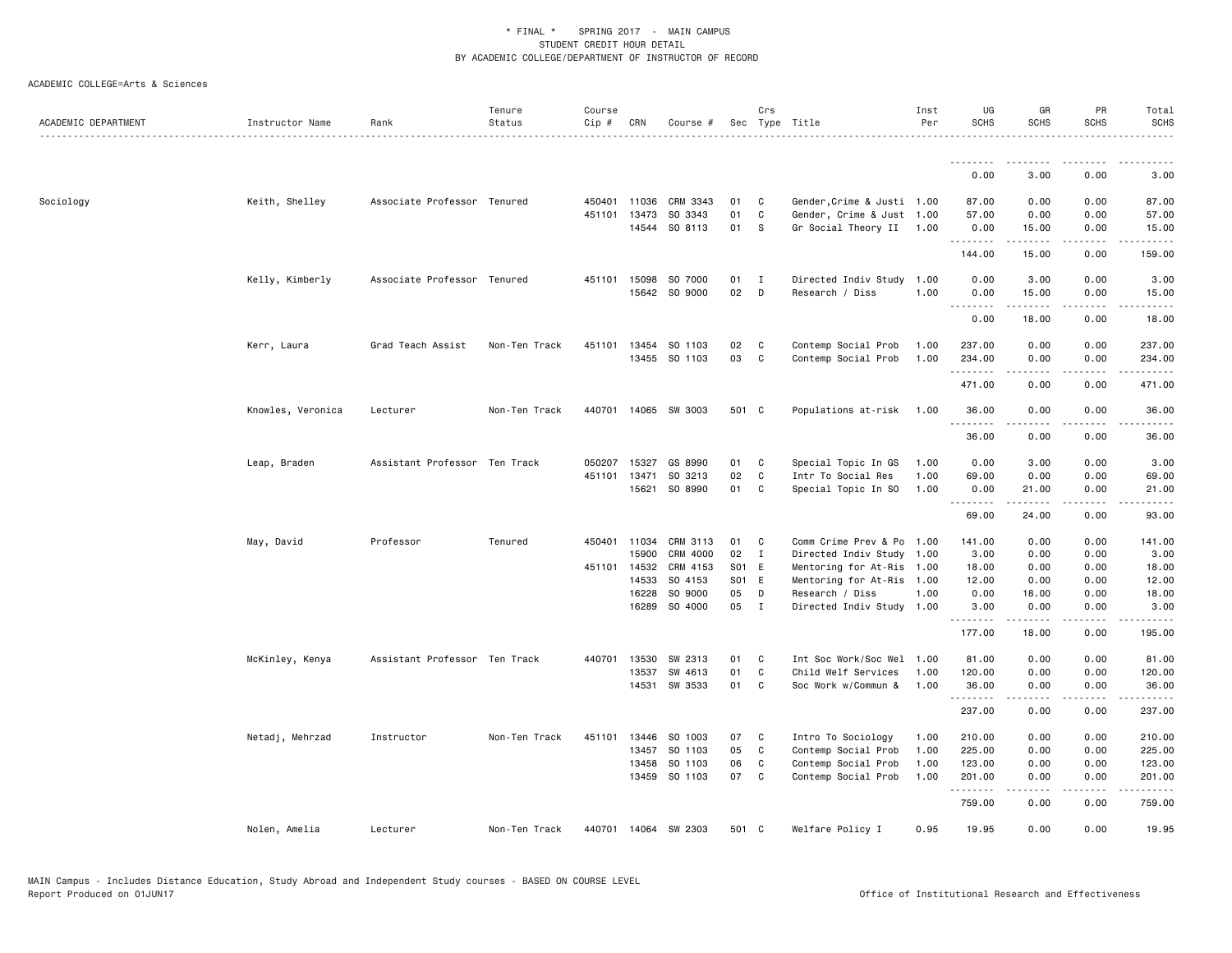| ACADEMIC DEPARTMENT | Instructor Name     | Rank                          | Tenure<br>Status | Course<br>Cip # | CRN   | Course #             |       | Crs          | Sec Type Title             | Inst<br>Per | UG<br><b>SCHS</b>     | GR<br><b>SCHS</b>   | PR<br><b>SCHS</b>                           | Total<br><b>SCHS</b>                                                                                                                                          |
|---------------------|---------------------|-------------------------------|------------------|-----------------|-------|----------------------|-------|--------------|----------------------------|-------------|-----------------------|---------------------|---------------------------------------------|---------------------------------------------------------------------------------------------------------------------------------------------------------------|
|                     |                     |                               |                  |                 |       |                      |       |              |                            |             | .<br>19.95            | 0.00                | 0.00                                        | 19.95                                                                                                                                                         |
|                     |                     |                               |                  |                 |       |                      |       |              |                            |             |                       |                     |                                             |                                                                                                                                                               |
| Sociology           | Perry, Ashley       | Instructor                    | Non-Ten Track    | 450401          | 11039 | CRM 3603             | 01    | C            | Criminological Theor 1.00  |             | 60.00                 | 0.00                | 0.00                                        | 60.00                                                                                                                                                         |
|                     |                     |                               |                  |                 | 11040 | CRM 4243             | 01    | $\mathtt{C}$ | Drugs, Crime and Con 1.00  |             | 90.00                 | 0.00                | 0.00                                        | 90.00                                                                                                                                                         |
|                     |                     |                               |                  |                 | 14535 | CRM 3363             | 01    | C            | Globalization and Cr 1.00  |             | 150.00                | 0.00                | 0.00                                        | 150.00                                                                                                                                                        |
|                     |                     |                               |                  |                 | 14542 | SO 4243              | 01    | C            | Drugs, Crime and Con 1.00  |             | 51.00                 | 0.00                | 0.00                                        | 51.00                                                                                                                                                         |
|                     |                     |                               |                  |                 | 16026 | CRM 4000             | 04    | $\mathbf{I}$ | Directed Indiv Study 1.00  |             | 3.00<br>.             | 0.00                | 0.00<br>.                                   | 3.00<br>.                                                                                                                                                     |
|                     |                     |                               |                  |                 |       |                      |       |              |                            |             | 354.00                | 0.00                | 0.00                                        | 354.00                                                                                                                                                        |
|                     | Peterson, Lindsey   | Assistant Professor Ten Track |                  |                 |       | 451101 16233 SO 9000 | 07    | D            | Research / Diss            | 1.00        | 0.00<br>.             | 15.00<br>.          | 0.00<br>.                                   | 15.00<br>$\frac{1}{2} \left( \frac{1}{2} \right) \left( \frac{1}{2} \right) \left( \frac{1}{2} \right) \left( \frac{1}{2} \right) \left( \frac{1}{2} \right)$ |
|                     |                     |                               |                  |                 |       |                      |       |              |                            |             | 0.00                  | 15.00               | 0.00                                        | 15.00                                                                                                                                                         |
|                     | Pilkinton, Melinda  | Associate Professor Tenured   |                  | 440701 13533    |       | SW 3023              | 01    | C            | Hum Beh Soc Envir II       | 1.00        | 129.00                | 0.00                | 0.00                                        | 129.00                                                                                                                                                        |
|                     |                     |                               |                  |                 | 13536 | SW 3513              | 02    | C            | Social Work Pract I        | 0.05        | 2.55                  | 0.00                | 0.00                                        | 2.55                                                                                                                                                          |
|                     |                     |                               |                  |                 | 14064 | SW 2303              | 501 C |              | Welfare Policy I           | 0.05        | 1.05                  | 0.00                | 0.00                                        | 1.05                                                                                                                                                          |
|                     |                     |                               |                  |                 | 14066 | SW 3013              | 501 C |              | Hum Beh Soc Envir I        | 0.05        | 1.95                  | 0.00                | 0.00                                        | 1.95                                                                                                                                                          |
|                     |                     |                               |                  |                 | 14067 | SW 3033              | 501 S |              | Seminar in Resilienc       | 0.05        | 1.65                  | 0.00                | 0.00                                        | 1.65                                                                                                                                                          |
|                     |                     |                               |                  |                 | 14880 | SW 4533              | 01    | C            | Sub Abuse in SW Svcs 1.00  |             | 69.00                 | 0.00                | 0.00                                        | 69.00                                                                                                                                                         |
|                     |                     |                               |                  |                 |       |                      |       |              |                            |             | .<br>205.20           | -----<br>0.00       | .<br>0.00                                   | . <b>.</b><br>205.20                                                                                                                                          |
|                     |                     |                               |                  |                 |       |                      |       |              |                            |             |                       |                     |                                             |                                                                                                                                                               |
|                     | Rader, Nicole       | Professor                     | Tenured          |                 |       | 451101 16251 SO 9000 | 09    | D            | Research / Diss            | 1.00        | 0.00<br>1.1.1.1.1.1.1 | 17.00<br>. <b>.</b> | 0.00<br>.                                   | 17.00<br>.                                                                                                                                                    |
|                     |                     |                               |                  |                 |       |                      |       |              |                            |             | 0.00                  | 17.00               | 0.00                                        | 17.00                                                                                                                                                         |
|                     | Ralston, Margaret   | Assistant Professor Ten Track |                  |                 |       | 451101 14545 SO 8284 | 01    | B            | Grad Soc Stat II           | 1.00        | 0.00                  | 16.00               | 0.00                                        | 16.00                                                                                                                                                         |
|                     |                     |                               |                  |                 |       | 15009 SO 8503        | 01    | S            | Sem Marriage & Fam         | 1.00        | 0.00                  | 15.00               | 0.00                                        | 15.00                                                                                                                                                         |
|                     |                     |                               |                  |                 |       |                      |       |              |                            |             | <u>.</u>              |                     | .                                           | .                                                                                                                                                             |
|                     |                     |                               |                  |                 |       |                      |       |              |                            |             | 0.00                  | 31.00               | 0.00                                        | 31.00                                                                                                                                                         |
|                     | Reed, Victoria      | Lecturer                      | Non-Ten Track    |                 |       | 440701 13536 SW 3513 | 02    | $\mathbf{C}$ | Social Work Pract I        | 0.95        | 48.45                 | 0.00                | 0.00                                        | 48.45                                                                                                                                                         |
|                     |                     |                               |                  |                 |       |                      |       |              |                            |             | .<br>48.45            | 0.00                | 0.00                                        | 48.45                                                                                                                                                         |
|                     |                     |                               |                  |                 |       |                      |       |              |                            |             |                       |                     |                                             |                                                                                                                                                               |
|                     | Rogers, Sarah       | Lecturer                      | Non-Ten Track    | 450401          | 13834 | CRM 3343             | 501 C |              | Gender, Crime & Justi 1.00 |             | 69.00                 | 0.00                | 0.00                                        | 69.00                                                                                                                                                         |
|                     |                     |                               |                  |                 |       | 451101 15012 SO 3313 | 501 C |              | Deviant Behavior           | 1.00        | 60.00                 | 0.00                | 0.00                                        | 60.00                                                                                                                                                         |
|                     |                     |                               |                  |                 |       |                      |       |              |                            |             | .<br>129.00           | 0.00                | $\omega$ $\omega$ $\omega$ $\omega$<br>0.00 | $\sim$ $\sim$ $\sim$ $\sim$<br>129.00                                                                                                                         |
|                     | Swan, Courtney      | Lecturer                      | Non-Ten Track    |                 |       | 440701 13531 SW 2323 | 01    | C            | Social Welfare Polic 1.00  |             | 129.00                | 0.00                | 0.00                                        | 129.00                                                                                                                                                        |
|                     |                     |                               |                  |                 |       |                      |       |              |                            |             | .                     |                     | .                                           | $\frac{1}{2} \left( \frac{1}{2} \right) \left( \frac{1}{2} \right) \left( \frac{1}{2} \right) \left( \frac{1}{2} \right) \left( \frac{1}{2} \right)$          |
|                     |                     |                               |                  |                 |       |                      |       |              |                            |             | 129.00                | 0.00                | 0.00                                        | 129.00                                                                                                                                                        |
|                     | Trinh, Mariathuy    | Grad Teach Assist             | Non-Ten Track    |                 |       | 451101 13440 SO 1003 | 01    | C            | Intro To Sociology         | 1.00        | 237.00                | 0.00                | 0.00                                        | 237.00                                                                                                                                                        |
|                     |                     |                               |                  |                 |       | 13442 SO 1003        | 03    | C            | Intro To Sociology         | 1.00        | 237.00                | 0.00                | 0.00                                        | 237.00                                                                                                                                                        |
|                     |                     |                               |                  |                 |       |                      |       |              |                            |             | <b></b>               | .                   | $\frac{1}{2}$                               | $- - - - - -$                                                                                                                                                 |
|                     |                     |                               |                  |                 |       |                      |       |              |                            |             | 474.00                | 0.00                | 0.00                                        | 474.00                                                                                                                                                        |
|                     | Vancil-Leap, Ashley | Instructor                    | Non-Ten Track    | 050201          | 10006 | AAS 2203             | 01    | C            | Racial Minorities          | 1.00        | 63.00                 | 0.00                | 0.00                                        | 63.00                                                                                                                                                         |
|                     |                     |                               |                  |                 | 10007 | AAS 2203             | 02    | C            | Racial Minorities          | 1.00        | 36.00                 | 0.00                | 0.00                                        | 36.00                                                                                                                                                         |
|                     |                     |                               |                  |                 |       | 450201 10222 AN 2203 | 01    | C            | Racial Minorities          | 1.00        | 12.00                 | 0.00                | 0.00                                        | 12.00                                                                                                                                                         |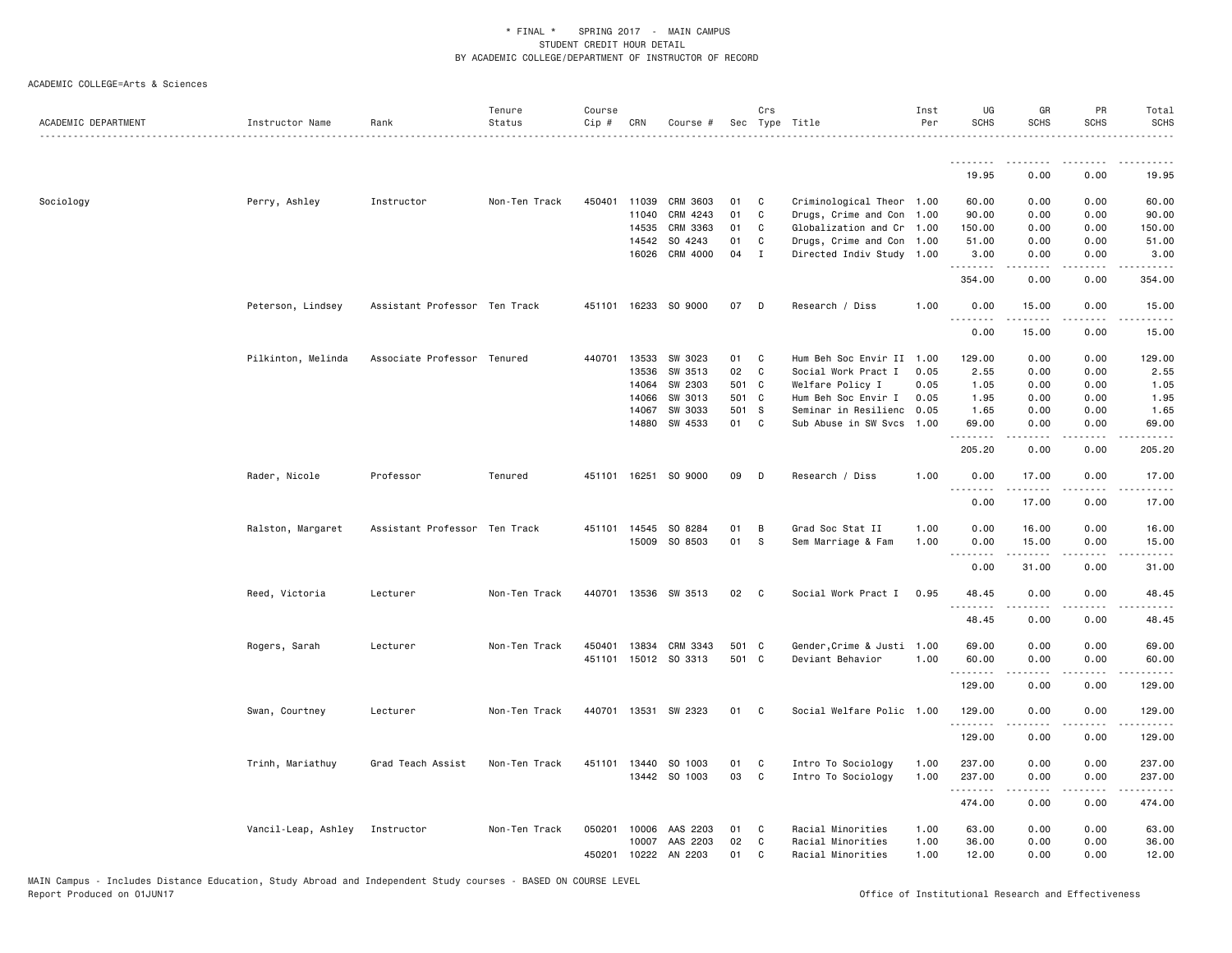|                                                    |                     |                   | Tenure        | Course |       |                       |              | Crs          |                           | Inst | UG                           | GR                 | <b>PR</b>         | Total                 |
|----------------------------------------------------|---------------------|-------------------|---------------|--------|-------|-----------------------|--------------|--------------|---------------------------|------|------------------------------|--------------------|-------------------|-----------------------|
| ACADEMIC DEPARTMENT                                | Instructor Name     | Rank              | Status        | Cip #  | CRN   | Course #              | Sec          |              | Type Title                | Per  | <b>SCHS</b>                  | <b>SCHS</b>        | <b>SCHS</b>       | <b>SCHS</b>           |
|                                                    |                     |                   |               |        |       |                       |              |              |                           |      |                              |                    |                   |                       |
| Sociology                                          | Vancil-Leap, Ashley | Instructor        | Non-Ten Track | 450201 | 10223 | AN 2203               | 02           | C.           | Racial Minorities         | 1.00 | 12.00                        | 0.00               | 0.00              | 12.00                 |
|                                                    |                     |                   |               |        | 13467 | SO 2203               | 01 C         |              | Racial Minorities         | 1.00 | 42.00                        | 0.00               | 0.00              | 42.00                 |
|                                                    |                     |                   |               |        |       | 13468 SO 2203         | 02           | $\mathbf{C}$ | Racial Minorities         | 1.00 | 72.00                        | 0.00               | 0.00              | 72.00                 |
|                                                    |                     |                   |               | 451101 | 13453 | SO 1103               | 01 C         |              | Contemp Social Prob       | 1.00 | 225.00                       | 0.00               | 0.00              | 225.00                |
|                                                    |                     |                   |               |        |       | 13463 SO 1203         | 01 C         |              | Sociology of Familie 1.00 |      | 234.00                       | 0.00               | 0.00              | 234.00                |
|                                                    |                     |                   |               |        |       | 13464 SO 1203         | 02           | C.           | Sociology of Familie 1.00 |      | 228.00                       | 0.00               | 0.00              | 228.00                |
|                                                    |                     |                   |               |        |       | 15262 SO 4000         | $01 \quad I$ |              | Directed Indiv Study 1.00 |      | 3.00                         | 0.00               | 0.00              | 3.00                  |
|                                                    |                     |                   |               |        |       | 16007 SO 4000         | $02 \quad I$ |              | Directed Indiv Study 1.00 |      | 3.00                         | 0.00               | 0.00              | 3.00                  |
|                                                    |                     |                   |               |        |       |                       |              |              |                           |      | .<br>930.00                  | -----<br>0.00      | .<br>0.00         | 930.00                |
|                                                    | Vasquez, Lauren     | Lecturer          | Non-Ten Track |        |       | 450401 14928 CRM 4513 | 501 C        |              | Correctional Systems 1.00 |      | 39.00                        | 0.00               | 0.00              | 39.00                 |
|                                                    |                     |                   |               |        |       |                       |              |              |                           |      | --------<br>39.00            | 0.00               | $- - - -$<br>0.00 | 39.00                 |
|                                                    | Wright, Brianna     | Grad Teach Assist | Non-Ten Track | 050207 |       | 10215 AN 1173         | 02           | - C          | Intro Gender Studies 1.00 |      | 9.00                         | 0.00               | 0.00              | 9.00                  |
|                                                    |                     |                   |               |        |       | 12227 GS 1173         | 02           | $\mathbf{C}$ | Introduction to Gend 1.00 |      | 75.00                        | 0.00               | 0.00              | 75.00                 |
|                                                    |                     |                   |               |        |       | 13462 SO 1173         | 02 C         |              | Intro Gender Studies 1.00 |      | 51.00                        | 0.00               | 0.00              | 51.00                 |
|                                                    |                     |                   |               |        |       |                       |              |              |                           |      | --------<br>135.00           | --------<br>0.00   | .<br>0.00         | 135.00                |
| =====================================              |                     |                   |               |        |       |                       |              |              |                           |      | ========                     | ========           | ========          | $=$ ==========        |
| Sociology<br>===================================== |                     |                   |               |        |       |                       |              |              |                           |      | 7544.00<br>$=$ = = = = = = = | 258,00<br>======== | 0.00<br>========  | 7802.00<br>========== |
|                                                    |                     |                   |               |        |       |                       |              |              |                           |      |                              |                    |                   |                       |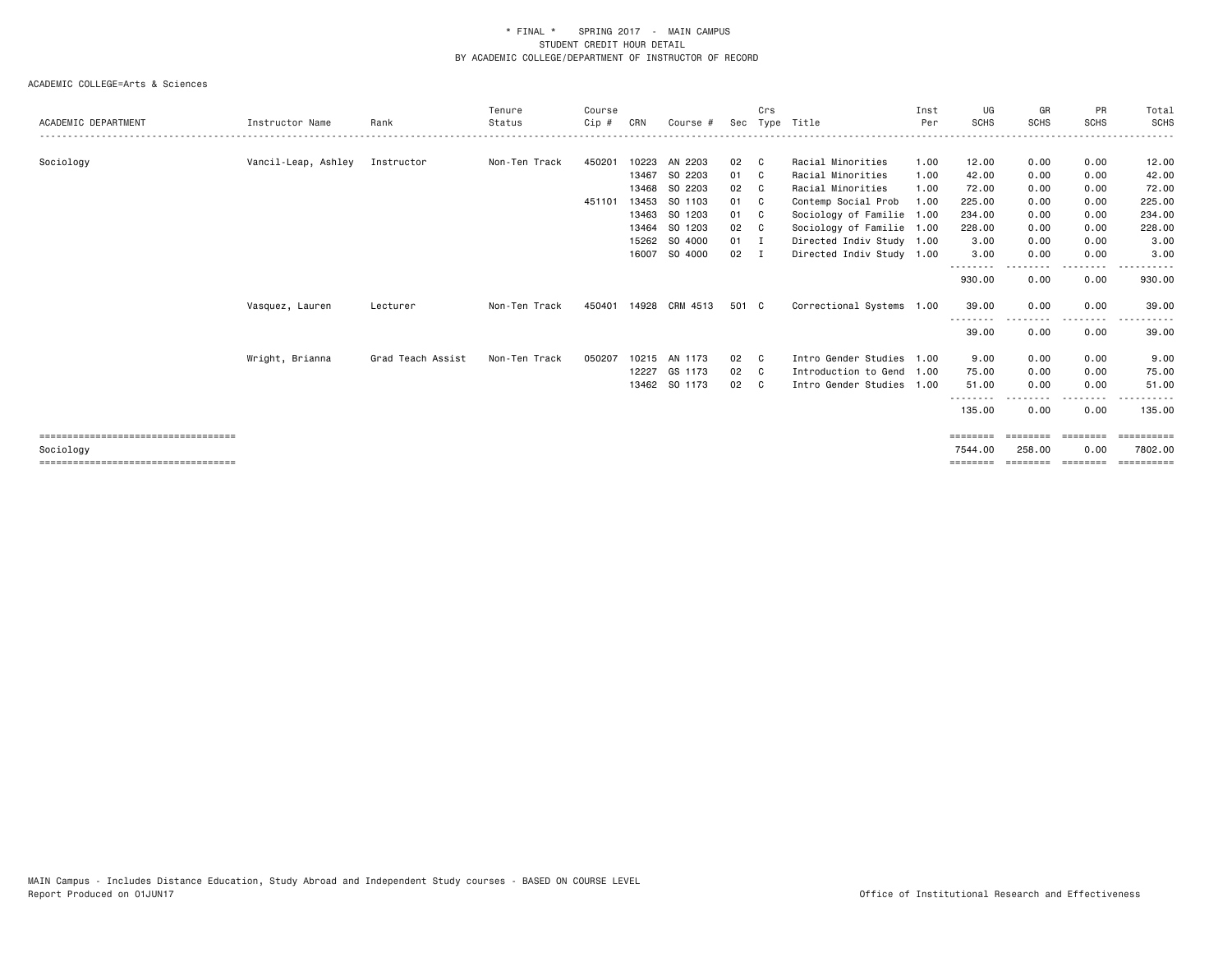| ACADEMIC DEPARTMENT | Instructor Name   | Rank                                                   | Tenure<br>Status | Course<br>Cip # | CRN          | Course #                          |          | Crs    | Sec Type Title                                         | Inst<br>Per | UG<br><b>SCHS</b>  | GR<br><b>SCHS</b> | PR<br><b>SCHS</b>                                                                                                                                            | Total<br><b>SCHS</b>                                                                                                                                         |
|---------------------|-------------------|--------------------------------------------------------|------------------|-----------------|--------------|-----------------------------------|----------|--------|--------------------------------------------------------|-------------|--------------------|-------------------|--------------------------------------------------------------------------------------------------------------------------------------------------------------|--------------------------------------------------------------------------------------------------------------------------------------------------------------|
| Finance & Economics | Anderson, Stephen | . <u>.</u><br>Non-Employee                             | Not Applicable   | 520801          | 14651        | FIN 2003                          | 506 C    |        | Personal Money Mgt                                     | 1.00        | 96.00              | 0.00              | 0.00                                                                                                                                                         | د د د د د<br>96.00                                                                                                                                           |
|                     |                   |                                                        |                  |                 |              | 520804 14650 INS 2003             | 506 C    |        | Personal Money Manag 1.00                              |             | 21.00              | 0.00              | 0.00                                                                                                                                                         | 21.00                                                                                                                                                        |
|                     |                   |                                                        |                  |                 |              |                                   |          |        |                                                        |             | <u>.</u><br>117.00 | <u>.</u><br>0.00  | .<br>0.00                                                                                                                                                    | .<br>117.00                                                                                                                                                  |
|                     | Blank, Douglas    | Visiting Assist Pro Non-Ten Track                      |                  | 520801          | 11839        | FIN 3123                          | 01       | C      | Financial Management 1.00                              |             | 216.00             | 0.00              | 0.00                                                                                                                                                         | 216.00                                                                                                                                                       |
|                     |                   |                                                        |                  |                 | 11840        | FIN 3123<br>520806 11848 FIN 4223 | 02<br>01 | C<br>C | Financial Management 1.00<br>Intermediate Financi 1.00 |             | 222.00<br>165.00   | 0.00<br>0.00      | 0.00<br>0.00                                                                                                                                                 | 222.00<br>165.00                                                                                                                                             |
|                     |                   |                                                        |                  |                 |              |                                   |          |        |                                                        |             | .<br>603.00        | 0.00              | $\sim$ $\sim$ $\sim$ $\sim$<br>0.00                                                                                                                          | ------<br>603.00                                                                                                                                             |
|                     | Byrd, Charles     | Lecturer                                               | Non-Ten Track    | 521501          | 13407        | REF 3333                          | 01       | C      | Principles of Real E 1.00                              |             | 132.00             | 0.00              | 0.00                                                                                                                                                         | 132.00                                                                                                                                                       |
|                     |                   |                                                        |                  |                 | 13408        | REF 3433                          | 01       | C      | Real Property Evalua 1.00                              |             | 48.00<br>.         | 0.00              | 0.00<br>.                                                                                                                                                    | 48.00<br>------                                                                                                                                              |
|                     |                   |                                                        |                  |                 |              |                                   |          |        |                                                        |             | 180.00             | 0.00              | 0.00                                                                                                                                                         | 180.00                                                                                                                                                       |
|                     | Campbell, Randall | Associate Professor Tenured                            |                  |                 | 450603 11287 | EC 4643                           | 01       | C      | Econ Forecasting & A 1.00                              |             | 39.00              | 0.00              | 0.00                                                                                                                                                         | 39.00                                                                                                                                                        |
|                     |                   |                                                        |                  |                 | 14239        | EC 8643                           | 01       | C      | Adv. Estimation Ec.                                    | 1.00        | 0.00               | 18.00             | 0.00                                                                                                                                                         | 18.00                                                                                                                                                        |
|                     |                   |                                                        |                  |                 | 520601 11290 | EC 6643                           | 01       | C      | Econ Forecasting & A 1.00                              |             | 0.00<br>.          | 3.00<br>.         | 0.00<br>.                                                                                                                                                    | 3.00<br>$\frac{1}{2} \left( \frac{1}{2} \right) \left( \frac{1}{2} \right) \left( \frac{1}{2} \right) \left( \frac{1}{2} \right) \left( \frac{1}{2} \right)$ |
|                     |                   |                                                        |                  |                 |              |                                   |          |        |                                                        |             | 39.00              | 21.00             | 0.00                                                                                                                                                         | 60.00                                                                                                                                                        |
|                     | Cline, Brandon    | Associate Professor Tenured                            |                  | 520201          |              | 16184 FIN 9000                    | 01       | D      | Research / Diss                                        | 1.00        | 0.00               | 12.00             | 0.00                                                                                                                                                         | 12.00                                                                                                                                                        |
|                     |                   |                                                        |                  | 520801          | 11841        | FIN 3123                          | 03       | C      | Financial Management                                   | 1.00        | 219.00             | 0.00              | 0.00                                                                                                                                                         | 219.00                                                                                                                                                       |
|                     |                   |                                                        |                  | 520807          |              | 11847 FIN 4112                    | 01       | C      | TVA Panel II                                           | 1.00        | 16.00              | 0.00              | 0.00                                                                                                                                                         | 16.00                                                                                                                                                        |
|                     |                   |                                                        |                  |                 |              | 14242 FIN 6112                    | 01       | C      | TVA Panel II                                           | 1.00        | 0.00<br>.          | 4.00<br>-----     | 0.00<br>.                                                                                                                                                    | 4.00<br>.                                                                                                                                                    |
|                     |                   |                                                        |                  |                 |              |                                   |          |        |                                                        |             | 235.00             | 16.00             | 0.00                                                                                                                                                         | 251.00                                                                                                                                                       |
|                     | Coffey, Michael   | Lecturer                                               | Non-Ten Track    |                 |              | 450601 14237 EC 2113              | 07       | C      | Prin Of Macroecon                                      | 1.00        | 141.00<br>.        | 0.00<br>.         | 0.00<br>.                                                                                                                                                    | 141.00<br>$- - - - - - -$                                                                                                                                    |
|                     |                   |                                                        |                  |                 |              |                                   |          |        |                                                        |             | 141.00             | 0.00              | 0.00                                                                                                                                                         | 141.00                                                                                                                                                       |
|                     | Daniels, John     | Non-Faculty                                            | Not Applicable   |                 |              | 521003 15970 FYE 1001             | F06 C    |        | Freshman Year Experi 1.00                              |             | 24.00<br>.         | 0.00<br><u>.</u>  | 0.00<br>.                                                                                                                                                    | 24.00<br>.                                                                                                                                                   |
|                     |                   |                                                        |                  |                 |              |                                   |          |        |                                                        |             | 24.00              | 0.00              | 0.00                                                                                                                                                         | 24.00                                                                                                                                                        |
|                     |                   | Gonzalez Lozano, Her Clinical Assist Pro Non-Ten Track |                  | 450601          | 11267        | EC 2113                           | 01       | C.     | Prin Of Macroecon                                      | 1.00        | 453.00             | 0.00              | 0.00                                                                                                                                                         | 453.00                                                                                                                                                       |
|                     |                   |                                                        |                  |                 | 11268        | EC 2113                           | 02       | C      | Prin Of Macroecon                                      | 1.00        | 579.00             | 0.00              | 0.00                                                                                                                                                         | 579.00                                                                                                                                                       |
|                     |                   |                                                        |                  |                 |              | 11270 EC 2113                     | 04       | C      | Prin Of Macroecon                                      | 1.00        | 204.00<br>.        | 0.00              | 0.00                                                                                                                                                         | 204.00<br>.                                                                                                                                                  |
|                     |                   |                                                        |                  |                 |              |                                   |          |        |                                                        |             | 1236.00            | 0.00              | 0.00                                                                                                                                                         | 1236.00                                                                                                                                                      |
|                     | He, Wei           | Instructor                                             | Non-Ten Track    | 520801          | 11836        | FIN 3113                          | 01       | C      | Financial Systems                                      | 1.00        | 696.00             | 0.00              | 0.00                                                                                                                                                         | 696.00                                                                                                                                                       |
|                     |                   |                                                        |                  |                 | 13906        | <b>FIN 3113</b>                   | 506 C    |        | Financial Systems                                      | 1.00        | 99.00              | 0.00              | 0.00                                                                                                                                                         | 99.00                                                                                                                                                        |
|                     |                   |                                                        |                  |                 |              | 520899 11852 FIN 4323             | 01       | C      | Entrepreneurial Fina 1.00                              |             | 72.00<br>.         | 0.00<br>.         | 0.00<br>22222                                                                                                                                                | 72.00<br>.                                                                                                                                                   |
|                     |                   |                                                        |                  |                 |              |                                   |          |        |                                                        |             | 867.00             | 0.00              | 0.00                                                                                                                                                         | 867.00                                                                                                                                                       |
|                     | Henry, Thomas     | Lecturer                                               | Non-Ten Track    | 450601          |              | 13836 EC 2123                     | 504 C    |        | Prin Of Microecon                                      | 1.00        | 69.00              | 0.00              | 0.00                                                                                                                                                         | 69.00                                                                                                                                                        |
|                     |                   |                                                        |                  |                 | 14649        | EC 2113                           | 504 C    |        | Prin Of Macroecon                                      | 1.00        | 39.00              | 0.00              | 0.00                                                                                                                                                         | 39.00                                                                                                                                                        |
|                     |                   |                                                        |                  |                 |              |                                   |          |        |                                                        |             | .<br>108.00        | .<br>0.00         | $\frac{1}{2} \left( \frac{1}{2} \right) \left( \frac{1}{2} \right) \left( \frac{1}{2} \right) \left( \frac{1}{2} \right) \left( \frac{1}{2} \right)$<br>0.00 | .<br>108,00                                                                                                                                                  |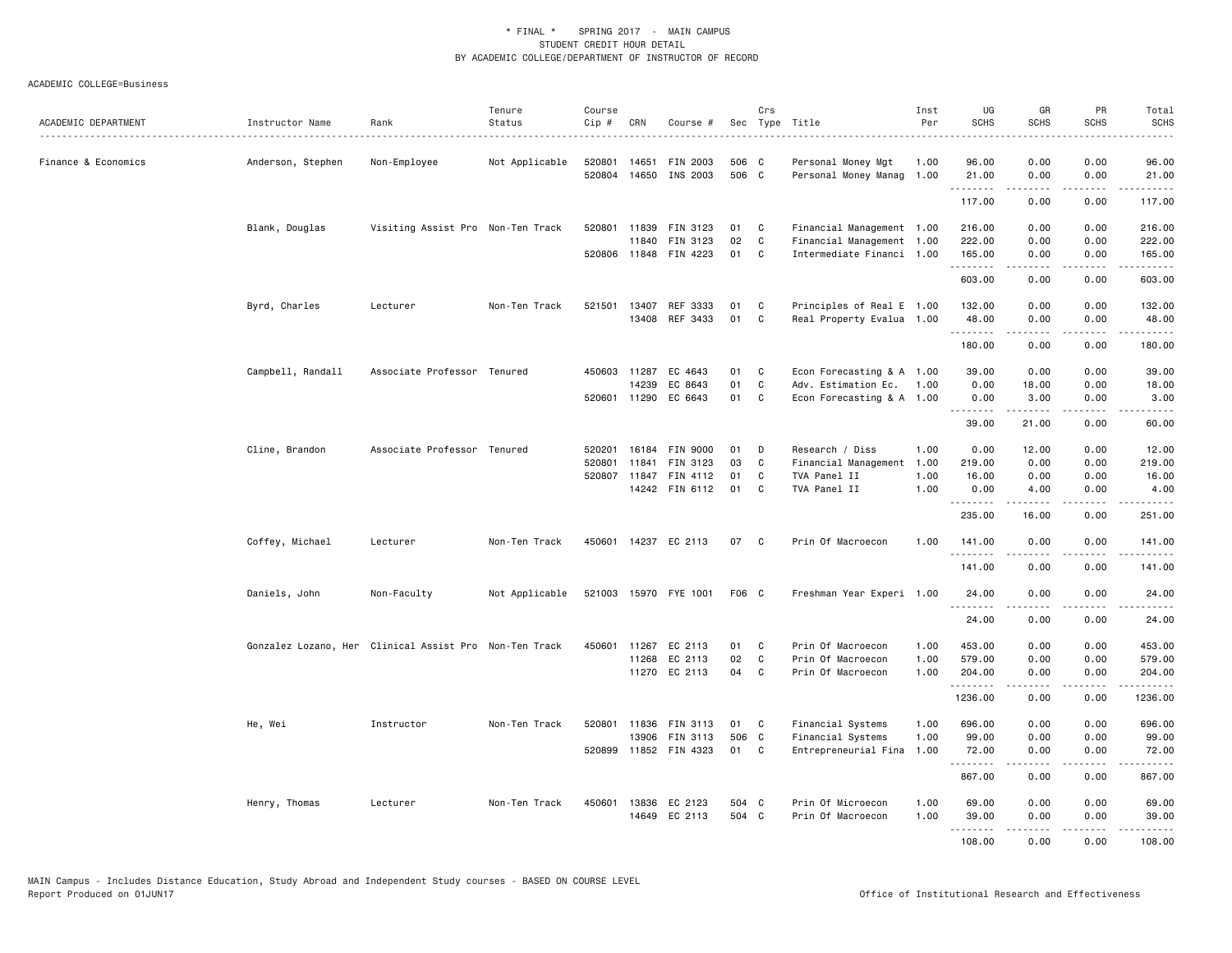| Sec Type Title<br>Instructor Name<br>Rank<br>CRN<br>Course #<br>2.00<br>Finance & Economics<br>Highfield, Michael<br>Professor<br>520201<br>16238<br>FIN 4000<br>01<br>Directed Indiv Study 1.00<br>2.00<br>0.00<br>0.00<br>Tenured<br>$\mathbf{I}$<br>02<br>16239<br>FIN 4000<br>$\mathbf{I}$<br>Directed Indiv Study<br>2.00<br>0.00<br>0.00<br>2.00<br>1.00<br>FIN 4000<br>03<br>Directed Indiv Study<br>2.00<br>0.00<br>0.00<br>2.00<br>16240<br>$\mathbf{I}$<br>1.00<br>16241<br>FIN 4000<br>04<br>Directed Indiv Study<br>1.00<br>2.00<br>0.00<br>0.00<br>2.00<br>I<br>520801 11863 FIN 8113<br>01<br>C<br>Corporate Finance<br>0.00<br>75.00<br>1.00<br>75.00<br>0.00<br>.<br>.<br>.<br>$\frac{1}{2} \left( \frac{1}{2} \right) \left( \frac{1}{2} \right) \left( \frac{1}{2} \right) \left( \frac{1}{2} \right)$<br>8.00<br>75.00<br>0.00<br>83.00<br>450601 11269 EC 2113<br>03<br>Prin Of Macroecon<br>1.00<br>Jia, Shaomeng<br>Grad Teach Assist<br>Non-Ten Track<br>C<br>204.00<br>0.00<br>0.00<br>204.00<br>.<br>.<br>.<br>.<br>204.00<br>0.00<br>0.00<br>204.00<br>520301<br>ACC 3203<br>36.00<br>Johnson, Allison<br>Non-Ten Track<br>10069<br>01<br>C<br>Fin Statement Anal<br>1.00<br>36.00<br>0.00<br>0.00<br>Lecturer<br>02<br>14241<br>ACC 3203<br>C<br>15.00<br>0.00<br>Fin Statement Anal<br>1.00<br>0.00<br>15.00<br>01<br>$\mathsf{C}$<br>520804 11844<br>FIN 3203<br>Financial Statemnt A 1.00<br>99.00<br>0.00<br>0.00<br>99.00<br>14240<br>FIN 3203<br>02<br>C<br>Financial Statemnt A 1.00<br>105.00<br>0.00<br>0.00<br>105.00<br>. <b>.</b><br>$\frac{1}{2} \left( \frac{1}{2} \right) \left( \frac{1}{2} \right) \left( \frac{1}{2} \right) \left( \frac{1}{2} \right) \left( \frac{1}{2} \right) \left( \frac{1}{2} \right)$<br>.<br>.<br>255.00<br>255.00<br>0.00<br>0.00<br>521701 12482 INS 3203<br>King, Priscilla<br>Non-Employee<br>Not Applicable<br>01<br>$\mathbf{C}$<br>Prop And Cas Ins<br>1.00<br>78.00<br>0.00<br>0.00<br>78.00<br>.<br>78.00<br>0.00<br>0.00<br>78.00<br>Li, Cheng<br>Assistant Professor Ten Track<br>450601<br>11271 EC 2113<br>05<br>C<br>Prin Of Macroecon<br>1.00<br>207.00<br>0.00<br>0.00<br>207.00<br>14236 EC 2113<br>06<br>C<br>Prin Of Macroecon<br>1.00<br>210.00<br>0.00<br>0.00<br>210.00<br>$\frac{1}{2} \left( \frac{1}{2} \right) \left( \frac{1}{2} \right) \left( \frac{1}{2} \right) \left( \frac{1}{2} \right) \left( \frac{1}{2} \right)$<br>.<br>.<br>.<br>417.00<br>0.00<br>0.00<br>417.00<br>Liano, Kartono<br>Tenured<br>520807<br>FIN 4423<br>01<br>Investments<br>1.00<br>0.00<br>0.00<br>153.00<br>Professor<br>11853<br>C<br>153.00<br>14243 FIN 9433<br>01<br>S<br>Sem Portfolio Theory<br>1.00<br>0.00<br>6.00<br>0.00<br>6.00<br>6.00<br>153.00<br>0.00<br>159.00<br>Mallory, Lewis<br>Lecturer<br>Non-Ten Track<br>520801 15829 FIN 4733<br>01<br>C<br>Advanced Bank Mgt<br>1.00<br>48.00<br>0.00<br>0.00<br>48.00<br>48.00<br>0.00<br>0.00<br>48.00<br>McAfee, Matthew<br>Not Applicable<br>521701 12483 INS 3303<br>01 C<br>Life Insurance<br>1.00<br>120.00<br>0.00<br>0.00<br>120.00<br>Non-Employee<br><u>.</u><br>-----<br>.<br>$- - - - - -$<br>120.00<br>0.00<br>0.00<br>120.00<br>Metz, Tammi<br>Instructor<br>Non-Ten Track<br>520801<br>11835 FIN 2003<br>01<br>Personal Money Mgt<br>198.00<br>0.00<br>0.00<br>198.00<br>C<br>1.00<br>520804<br>12480<br>INS 2003<br>01<br>Personal Money Manag<br>0.00<br>21.00<br>C<br>1.00<br>21.00<br>0.00<br>14007<br>INS 3503<br>506 C<br>132.00<br>0.00<br>132.00<br>Employee Benefits<br>1.00<br>0.00<br>521701 14006<br>INS 3103<br>506 C<br>Prin Of Insurance<br>1.00<br>150.00<br>0.00<br>0.00<br>150.00<br>14244 INS 3203<br>02<br>$\mathbf{C}$<br>Prop And Cas Ins<br>1.00<br>75.00<br>0.00<br>0.00<br>75.00<br>.<br>.<br>576.00<br>0.00<br>0.00<br>576.00<br>Tenured<br>Prin Of Microecon<br>1.00<br>0.00<br>675.00<br>Millea, Meghan<br>Professor<br>450601<br>11274<br>EC 2123<br>01<br>C<br>675.00<br>0.00<br>11281<br>EC 3113<br>01<br>C<br>Interm Macroeconomic<br>1.00<br>108.00<br>0.00<br>0.00<br>108.00<br>EC 7000<br>01<br>0.00<br>15644<br>$\mathbf{I}$<br>Directed Indiv Study<br>1.00<br>3.00<br>0.00<br>3.00<br>16597 EC 9000 |                     |  | Tenure | Course |  |    | Crs |                 | Inst | UG          | GR          | PR          | Total       |
|------------------------------------------------------------------------------------------------------------------------------------------------------------------------------------------------------------------------------------------------------------------------------------------------------------------------------------------------------------------------------------------------------------------------------------------------------------------------------------------------------------------------------------------------------------------------------------------------------------------------------------------------------------------------------------------------------------------------------------------------------------------------------------------------------------------------------------------------------------------------------------------------------------------------------------------------------------------------------------------------------------------------------------------------------------------------------------------------------------------------------------------------------------------------------------------------------------------------------------------------------------------------------------------------------------------------------------------------------------------------------------------------------------------------------------------------------------------------------------------------------------------------------------------------------------------------------------------------------------------------------------------------------------------------------------------------------------------------------------------------------------------------------------------------------------------------------------------------------------------------------------------------------------------------------------------------------------------------------------------------------------------------------------------------------------------------------------------------------------------------------------------------------------------------------------------------------------------------------------------------------------------------------------------------------------------------------------------------------------------------------------------------------------------------------------------------------------------------------------------------------------------------------------------------------------------------------------------------------------------------------------------------------------------------------------------------------------------------------------------------------------------------------------------------------------------------------------------------------------------------------------------------------------------------------------------------------------------------------------------------------------------------------------------------------------------------------------------------------------------------------------------------------------------------------------------------------------------------------------------------------------------------------------------------------------------------------------------------------------------------------------------------------------------------------------------------------------------------------------------------------------------------------------------------------------------------------------------------------------------------------------------------------------------------------------------------------------------------------------------------------------------------------------------------------------------------------------------------------------------------------------------------------------------------------------------------------------------------------------------------------------------------------------------------------------------------------------------------------------------------------------------------------------------------------------------------------|---------------------|--|--------|--------|--|----|-----|-----------------|------|-------------|-------------|-------------|-------------|
|                                                                                                                                                                                                                                                                                                                                                                                                                                                                                                                                                                                                                                                                                                                                                                                                                                                                                                                                                                                                                                                                                                                                                                                                                                                                                                                                                                                                                                                                                                                                                                                                                                                                                                                                                                                                                                                                                                                                                                                                                                                                                                                                                                                                                                                                                                                                                                                                                                                                                                                                                                                                                                                                                                                                                                                                                                                                                                                                                                                                                                                                                                                                                                                                                                                                                                                                                                                                                                                                                                                                                                                                                                                                                                                                                                                                                                                                                                                                                                                                                                                                                                                                                                                                      | ACADEMIC DEPARTMENT |  | Status | Cip#   |  |    |     |                 | Per  | <b>SCHS</b> | <b>SCHS</b> | <b>SCHS</b> | <b>SCHS</b> |
|                                                                                                                                                                                                                                                                                                                                                                                                                                                                                                                                                                                                                                                                                                                                                                                                                                                                                                                                                                                                                                                                                                                                                                                                                                                                                                                                                                                                                                                                                                                                                                                                                                                                                                                                                                                                                                                                                                                                                                                                                                                                                                                                                                                                                                                                                                                                                                                                                                                                                                                                                                                                                                                                                                                                                                                                                                                                                                                                                                                                                                                                                                                                                                                                                                                                                                                                                                                                                                                                                                                                                                                                                                                                                                                                                                                                                                                                                                                                                                                                                                                                                                                                                                                                      |                     |  |        |        |  |    |     |                 |      |             |             |             |             |
|                                                                                                                                                                                                                                                                                                                                                                                                                                                                                                                                                                                                                                                                                                                                                                                                                                                                                                                                                                                                                                                                                                                                                                                                                                                                                                                                                                                                                                                                                                                                                                                                                                                                                                                                                                                                                                                                                                                                                                                                                                                                                                                                                                                                                                                                                                                                                                                                                                                                                                                                                                                                                                                                                                                                                                                                                                                                                                                                                                                                                                                                                                                                                                                                                                                                                                                                                                                                                                                                                                                                                                                                                                                                                                                                                                                                                                                                                                                                                                                                                                                                                                                                                                                                      |                     |  |        |        |  |    |     |                 |      |             |             |             |             |
|                                                                                                                                                                                                                                                                                                                                                                                                                                                                                                                                                                                                                                                                                                                                                                                                                                                                                                                                                                                                                                                                                                                                                                                                                                                                                                                                                                                                                                                                                                                                                                                                                                                                                                                                                                                                                                                                                                                                                                                                                                                                                                                                                                                                                                                                                                                                                                                                                                                                                                                                                                                                                                                                                                                                                                                                                                                                                                                                                                                                                                                                                                                                                                                                                                                                                                                                                                                                                                                                                                                                                                                                                                                                                                                                                                                                                                                                                                                                                                                                                                                                                                                                                                                                      |                     |  |        |        |  |    |     |                 |      |             |             |             |             |
|                                                                                                                                                                                                                                                                                                                                                                                                                                                                                                                                                                                                                                                                                                                                                                                                                                                                                                                                                                                                                                                                                                                                                                                                                                                                                                                                                                                                                                                                                                                                                                                                                                                                                                                                                                                                                                                                                                                                                                                                                                                                                                                                                                                                                                                                                                                                                                                                                                                                                                                                                                                                                                                                                                                                                                                                                                                                                                                                                                                                                                                                                                                                                                                                                                                                                                                                                                                                                                                                                                                                                                                                                                                                                                                                                                                                                                                                                                                                                                                                                                                                                                                                                                                                      |                     |  |        |        |  |    |     |                 |      |             |             |             |             |
|                                                                                                                                                                                                                                                                                                                                                                                                                                                                                                                                                                                                                                                                                                                                                                                                                                                                                                                                                                                                                                                                                                                                                                                                                                                                                                                                                                                                                                                                                                                                                                                                                                                                                                                                                                                                                                                                                                                                                                                                                                                                                                                                                                                                                                                                                                                                                                                                                                                                                                                                                                                                                                                                                                                                                                                                                                                                                                                                                                                                                                                                                                                                                                                                                                                                                                                                                                                                                                                                                                                                                                                                                                                                                                                                                                                                                                                                                                                                                                                                                                                                                                                                                                                                      |                     |  |        |        |  |    |     |                 |      |             |             |             |             |
|                                                                                                                                                                                                                                                                                                                                                                                                                                                                                                                                                                                                                                                                                                                                                                                                                                                                                                                                                                                                                                                                                                                                                                                                                                                                                                                                                                                                                                                                                                                                                                                                                                                                                                                                                                                                                                                                                                                                                                                                                                                                                                                                                                                                                                                                                                                                                                                                                                                                                                                                                                                                                                                                                                                                                                                                                                                                                                                                                                                                                                                                                                                                                                                                                                                                                                                                                                                                                                                                                                                                                                                                                                                                                                                                                                                                                                                                                                                                                                                                                                                                                                                                                                                                      |                     |  |        |        |  |    |     |                 |      |             |             |             |             |
|                                                                                                                                                                                                                                                                                                                                                                                                                                                                                                                                                                                                                                                                                                                                                                                                                                                                                                                                                                                                                                                                                                                                                                                                                                                                                                                                                                                                                                                                                                                                                                                                                                                                                                                                                                                                                                                                                                                                                                                                                                                                                                                                                                                                                                                                                                                                                                                                                                                                                                                                                                                                                                                                                                                                                                                                                                                                                                                                                                                                                                                                                                                                                                                                                                                                                                                                                                                                                                                                                                                                                                                                                                                                                                                                                                                                                                                                                                                                                                                                                                                                                                                                                                                                      |                     |  |        |        |  |    |     |                 |      |             |             |             |             |
|                                                                                                                                                                                                                                                                                                                                                                                                                                                                                                                                                                                                                                                                                                                                                                                                                                                                                                                                                                                                                                                                                                                                                                                                                                                                                                                                                                                                                                                                                                                                                                                                                                                                                                                                                                                                                                                                                                                                                                                                                                                                                                                                                                                                                                                                                                                                                                                                                                                                                                                                                                                                                                                                                                                                                                                                                                                                                                                                                                                                                                                                                                                                                                                                                                                                                                                                                                                                                                                                                                                                                                                                                                                                                                                                                                                                                                                                                                                                                                                                                                                                                                                                                                                                      |                     |  |        |        |  |    |     |                 |      |             |             |             |             |
|                                                                                                                                                                                                                                                                                                                                                                                                                                                                                                                                                                                                                                                                                                                                                                                                                                                                                                                                                                                                                                                                                                                                                                                                                                                                                                                                                                                                                                                                                                                                                                                                                                                                                                                                                                                                                                                                                                                                                                                                                                                                                                                                                                                                                                                                                                                                                                                                                                                                                                                                                                                                                                                                                                                                                                                                                                                                                                                                                                                                                                                                                                                                                                                                                                                                                                                                                                                                                                                                                                                                                                                                                                                                                                                                                                                                                                                                                                                                                                                                                                                                                                                                                                                                      |                     |  |        |        |  |    |     |                 |      |             |             |             |             |
|                                                                                                                                                                                                                                                                                                                                                                                                                                                                                                                                                                                                                                                                                                                                                                                                                                                                                                                                                                                                                                                                                                                                                                                                                                                                                                                                                                                                                                                                                                                                                                                                                                                                                                                                                                                                                                                                                                                                                                                                                                                                                                                                                                                                                                                                                                                                                                                                                                                                                                                                                                                                                                                                                                                                                                                                                                                                                                                                                                                                                                                                                                                                                                                                                                                                                                                                                                                                                                                                                                                                                                                                                                                                                                                                                                                                                                                                                                                                                                                                                                                                                                                                                                                                      |                     |  |        |        |  |    |     |                 |      |             |             |             |             |
|                                                                                                                                                                                                                                                                                                                                                                                                                                                                                                                                                                                                                                                                                                                                                                                                                                                                                                                                                                                                                                                                                                                                                                                                                                                                                                                                                                                                                                                                                                                                                                                                                                                                                                                                                                                                                                                                                                                                                                                                                                                                                                                                                                                                                                                                                                                                                                                                                                                                                                                                                                                                                                                                                                                                                                                                                                                                                                                                                                                                                                                                                                                                                                                                                                                                                                                                                                                                                                                                                                                                                                                                                                                                                                                                                                                                                                                                                                                                                                                                                                                                                                                                                                                                      |                     |  |        |        |  |    |     |                 |      |             |             |             |             |
|                                                                                                                                                                                                                                                                                                                                                                                                                                                                                                                                                                                                                                                                                                                                                                                                                                                                                                                                                                                                                                                                                                                                                                                                                                                                                                                                                                                                                                                                                                                                                                                                                                                                                                                                                                                                                                                                                                                                                                                                                                                                                                                                                                                                                                                                                                                                                                                                                                                                                                                                                                                                                                                                                                                                                                                                                                                                                                                                                                                                                                                                                                                                                                                                                                                                                                                                                                                                                                                                                                                                                                                                                                                                                                                                                                                                                                                                                                                                                                                                                                                                                                                                                                                                      |                     |  |        |        |  |    |     |                 |      |             |             |             |             |
|                                                                                                                                                                                                                                                                                                                                                                                                                                                                                                                                                                                                                                                                                                                                                                                                                                                                                                                                                                                                                                                                                                                                                                                                                                                                                                                                                                                                                                                                                                                                                                                                                                                                                                                                                                                                                                                                                                                                                                                                                                                                                                                                                                                                                                                                                                                                                                                                                                                                                                                                                                                                                                                                                                                                                                                                                                                                                                                                                                                                                                                                                                                                                                                                                                                                                                                                                                                                                                                                                                                                                                                                                                                                                                                                                                                                                                                                                                                                                                                                                                                                                                                                                                                                      |                     |  |        |        |  |    |     |                 |      |             |             |             |             |
|                                                                                                                                                                                                                                                                                                                                                                                                                                                                                                                                                                                                                                                                                                                                                                                                                                                                                                                                                                                                                                                                                                                                                                                                                                                                                                                                                                                                                                                                                                                                                                                                                                                                                                                                                                                                                                                                                                                                                                                                                                                                                                                                                                                                                                                                                                                                                                                                                                                                                                                                                                                                                                                                                                                                                                                                                                                                                                                                                                                                                                                                                                                                                                                                                                                                                                                                                                                                                                                                                                                                                                                                                                                                                                                                                                                                                                                                                                                                                                                                                                                                                                                                                                                                      |                     |  |        |        |  |    |     |                 |      |             |             |             |             |
|                                                                                                                                                                                                                                                                                                                                                                                                                                                                                                                                                                                                                                                                                                                                                                                                                                                                                                                                                                                                                                                                                                                                                                                                                                                                                                                                                                                                                                                                                                                                                                                                                                                                                                                                                                                                                                                                                                                                                                                                                                                                                                                                                                                                                                                                                                                                                                                                                                                                                                                                                                                                                                                                                                                                                                                                                                                                                                                                                                                                                                                                                                                                                                                                                                                                                                                                                                                                                                                                                                                                                                                                                                                                                                                                                                                                                                                                                                                                                                                                                                                                                                                                                                                                      |                     |  |        |        |  |    |     |                 |      |             |             |             |             |
|                                                                                                                                                                                                                                                                                                                                                                                                                                                                                                                                                                                                                                                                                                                                                                                                                                                                                                                                                                                                                                                                                                                                                                                                                                                                                                                                                                                                                                                                                                                                                                                                                                                                                                                                                                                                                                                                                                                                                                                                                                                                                                                                                                                                                                                                                                                                                                                                                                                                                                                                                                                                                                                                                                                                                                                                                                                                                                                                                                                                                                                                                                                                                                                                                                                                                                                                                                                                                                                                                                                                                                                                                                                                                                                                                                                                                                                                                                                                                                                                                                                                                                                                                                                                      |                     |  |        |        |  |    |     |                 |      |             |             |             |             |
|                                                                                                                                                                                                                                                                                                                                                                                                                                                                                                                                                                                                                                                                                                                                                                                                                                                                                                                                                                                                                                                                                                                                                                                                                                                                                                                                                                                                                                                                                                                                                                                                                                                                                                                                                                                                                                                                                                                                                                                                                                                                                                                                                                                                                                                                                                                                                                                                                                                                                                                                                                                                                                                                                                                                                                                                                                                                                                                                                                                                                                                                                                                                                                                                                                                                                                                                                                                                                                                                                                                                                                                                                                                                                                                                                                                                                                                                                                                                                                                                                                                                                                                                                                                                      |                     |  |        |        |  |    |     |                 |      |             |             |             |             |
|                                                                                                                                                                                                                                                                                                                                                                                                                                                                                                                                                                                                                                                                                                                                                                                                                                                                                                                                                                                                                                                                                                                                                                                                                                                                                                                                                                                                                                                                                                                                                                                                                                                                                                                                                                                                                                                                                                                                                                                                                                                                                                                                                                                                                                                                                                                                                                                                                                                                                                                                                                                                                                                                                                                                                                                                                                                                                                                                                                                                                                                                                                                                                                                                                                                                                                                                                                                                                                                                                                                                                                                                                                                                                                                                                                                                                                                                                                                                                                                                                                                                                                                                                                                                      |                     |  |        |        |  |    |     |                 |      |             |             |             |             |
|                                                                                                                                                                                                                                                                                                                                                                                                                                                                                                                                                                                                                                                                                                                                                                                                                                                                                                                                                                                                                                                                                                                                                                                                                                                                                                                                                                                                                                                                                                                                                                                                                                                                                                                                                                                                                                                                                                                                                                                                                                                                                                                                                                                                                                                                                                                                                                                                                                                                                                                                                                                                                                                                                                                                                                                                                                                                                                                                                                                                                                                                                                                                                                                                                                                                                                                                                                                                                                                                                                                                                                                                                                                                                                                                                                                                                                                                                                                                                                                                                                                                                                                                                                                                      |                     |  |        |        |  |    |     |                 |      |             |             |             |             |
|                                                                                                                                                                                                                                                                                                                                                                                                                                                                                                                                                                                                                                                                                                                                                                                                                                                                                                                                                                                                                                                                                                                                                                                                                                                                                                                                                                                                                                                                                                                                                                                                                                                                                                                                                                                                                                                                                                                                                                                                                                                                                                                                                                                                                                                                                                                                                                                                                                                                                                                                                                                                                                                                                                                                                                                                                                                                                                                                                                                                                                                                                                                                                                                                                                                                                                                                                                                                                                                                                                                                                                                                                                                                                                                                                                                                                                                                                                                                                                                                                                                                                                                                                                                                      |                     |  |        |        |  |    |     |                 |      |             |             |             |             |
|                                                                                                                                                                                                                                                                                                                                                                                                                                                                                                                                                                                                                                                                                                                                                                                                                                                                                                                                                                                                                                                                                                                                                                                                                                                                                                                                                                                                                                                                                                                                                                                                                                                                                                                                                                                                                                                                                                                                                                                                                                                                                                                                                                                                                                                                                                                                                                                                                                                                                                                                                                                                                                                                                                                                                                                                                                                                                                                                                                                                                                                                                                                                                                                                                                                                                                                                                                                                                                                                                                                                                                                                                                                                                                                                                                                                                                                                                                                                                                                                                                                                                                                                                                                                      |                     |  |        |        |  |    |     |                 |      |             |             |             |             |
|                                                                                                                                                                                                                                                                                                                                                                                                                                                                                                                                                                                                                                                                                                                                                                                                                                                                                                                                                                                                                                                                                                                                                                                                                                                                                                                                                                                                                                                                                                                                                                                                                                                                                                                                                                                                                                                                                                                                                                                                                                                                                                                                                                                                                                                                                                                                                                                                                                                                                                                                                                                                                                                                                                                                                                                                                                                                                                                                                                                                                                                                                                                                                                                                                                                                                                                                                                                                                                                                                                                                                                                                                                                                                                                                                                                                                                                                                                                                                                                                                                                                                                                                                                                                      |                     |  |        |        |  |    |     |                 |      |             |             |             |             |
|                                                                                                                                                                                                                                                                                                                                                                                                                                                                                                                                                                                                                                                                                                                                                                                                                                                                                                                                                                                                                                                                                                                                                                                                                                                                                                                                                                                                                                                                                                                                                                                                                                                                                                                                                                                                                                                                                                                                                                                                                                                                                                                                                                                                                                                                                                                                                                                                                                                                                                                                                                                                                                                                                                                                                                                                                                                                                                                                                                                                                                                                                                                                                                                                                                                                                                                                                                                                                                                                                                                                                                                                                                                                                                                                                                                                                                                                                                                                                                                                                                                                                                                                                                                                      |                     |  |        |        |  |    |     |                 |      |             |             |             |             |
|                                                                                                                                                                                                                                                                                                                                                                                                                                                                                                                                                                                                                                                                                                                                                                                                                                                                                                                                                                                                                                                                                                                                                                                                                                                                                                                                                                                                                                                                                                                                                                                                                                                                                                                                                                                                                                                                                                                                                                                                                                                                                                                                                                                                                                                                                                                                                                                                                                                                                                                                                                                                                                                                                                                                                                                                                                                                                                                                                                                                                                                                                                                                                                                                                                                                                                                                                                                                                                                                                                                                                                                                                                                                                                                                                                                                                                                                                                                                                                                                                                                                                                                                                                                                      |                     |  |        |        |  |    |     |                 |      |             |             |             |             |
|                                                                                                                                                                                                                                                                                                                                                                                                                                                                                                                                                                                                                                                                                                                                                                                                                                                                                                                                                                                                                                                                                                                                                                                                                                                                                                                                                                                                                                                                                                                                                                                                                                                                                                                                                                                                                                                                                                                                                                                                                                                                                                                                                                                                                                                                                                                                                                                                                                                                                                                                                                                                                                                                                                                                                                                                                                                                                                                                                                                                                                                                                                                                                                                                                                                                                                                                                                                                                                                                                                                                                                                                                                                                                                                                                                                                                                                                                                                                                                                                                                                                                                                                                                                                      |                     |  |        |        |  |    |     |                 |      |             |             |             |             |
|                                                                                                                                                                                                                                                                                                                                                                                                                                                                                                                                                                                                                                                                                                                                                                                                                                                                                                                                                                                                                                                                                                                                                                                                                                                                                                                                                                                                                                                                                                                                                                                                                                                                                                                                                                                                                                                                                                                                                                                                                                                                                                                                                                                                                                                                                                                                                                                                                                                                                                                                                                                                                                                                                                                                                                                                                                                                                                                                                                                                                                                                                                                                                                                                                                                                                                                                                                                                                                                                                                                                                                                                                                                                                                                                                                                                                                                                                                                                                                                                                                                                                                                                                                                                      |                     |  |        |        |  |    |     |                 |      |             |             |             |             |
|                                                                                                                                                                                                                                                                                                                                                                                                                                                                                                                                                                                                                                                                                                                                                                                                                                                                                                                                                                                                                                                                                                                                                                                                                                                                                                                                                                                                                                                                                                                                                                                                                                                                                                                                                                                                                                                                                                                                                                                                                                                                                                                                                                                                                                                                                                                                                                                                                                                                                                                                                                                                                                                                                                                                                                                                                                                                                                                                                                                                                                                                                                                                                                                                                                                                                                                                                                                                                                                                                                                                                                                                                                                                                                                                                                                                                                                                                                                                                                                                                                                                                                                                                                                                      |                     |  |        |        |  |    |     |                 |      |             |             |             |             |
|                                                                                                                                                                                                                                                                                                                                                                                                                                                                                                                                                                                                                                                                                                                                                                                                                                                                                                                                                                                                                                                                                                                                                                                                                                                                                                                                                                                                                                                                                                                                                                                                                                                                                                                                                                                                                                                                                                                                                                                                                                                                                                                                                                                                                                                                                                                                                                                                                                                                                                                                                                                                                                                                                                                                                                                                                                                                                                                                                                                                                                                                                                                                                                                                                                                                                                                                                                                                                                                                                                                                                                                                                                                                                                                                                                                                                                                                                                                                                                                                                                                                                                                                                                                                      |                     |  |        |        |  |    |     |                 |      |             |             |             |             |
|                                                                                                                                                                                                                                                                                                                                                                                                                                                                                                                                                                                                                                                                                                                                                                                                                                                                                                                                                                                                                                                                                                                                                                                                                                                                                                                                                                                                                                                                                                                                                                                                                                                                                                                                                                                                                                                                                                                                                                                                                                                                                                                                                                                                                                                                                                                                                                                                                                                                                                                                                                                                                                                                                                                                                                                                                                                                                                                                                                                                                                                                                                                                                                                                                                                                                                                                                                                                                                                                                                                                                                                                                                                                                                                                                                                                                                                                                                                                                                                                                                                                                                                                                                                                      |                     |  |        |        |  |    |     |                 |      |             |             |             |             |
|                                                                                                                                                                                                                                                                                                                                                                                                                                                                                                                                                                                                                                                                                                                                                                                                                                                                                                                                                                                                                                                                                                                                                                                                                                                                                                                                                                                                                                                                                                                                                                                                                                                                                                                                                                                                                                                                                                                                                                                                                                                                                                                                                                                                                                                                                                                                                                                                                                                                                                                                                                                                                                                                                                                                                                                                                                                                                                                                                                                                                                                                                                                                                                                                                                                                                                                                                                                                                                                                                                                                                                                                                                                                                                                                                                                                                                                                                                                                                                                                                                                                                                                                                                                                      |                     |  |        |        |  |    |     |                 |      |             |             |             |             |
|                                                                                                                                                                                                                                                                                                                                                                                                                                                                                                                                                                                                                                                                                                                                                                                                                                                                                                                                                                                                                                                                                                                                                                                                                                                                                                                                                                                                                                                                                                                                                                                                                                                                                                                                                                                                                                                                                                                                                                                                                                                                                                                                                                                                                                                                                                                                                                                                                                                                                                                                                                                                                                                                                                                                                                                                                                                                                                                                                                                                                                                                                                                                                                                                                                                                                                                                                                                                                                                                                                                                                                                                                                                                                                                                                                                                                                                                                                                                                                                                                                                                                                                                                                                                      |                     |  |        |        |  |    |     |                 |      |             |             |             |             |
|                                                                                                                                                                                                                                                                                                                                                                                                                                                                                                                                                                                                                                                                                                                                                                                                                                                                                                                                                                                                                                                                                                                                                                                                                                                                                                                                                                                                                                                                                                                                                                                                                                                                                                                                                                                                                                                                                                                                                                                                                                                                                                                                                                                                                                                                                                                                                                                                                                                                                                                                                                                                                                                                                                                                                                                                                                                                                                                                                                                                                                                                                                                                                                                                                                                                                                                                                                                                                                                                                                                                                                                                                                                                                                                                                                                                                                                                                                                                                                                                                                                                                                                                                                                                      |                     |  |        |        |  |    |     |                 |      |             |             |             |             |
|                                                                                                                                                                                                                                                                                                                                                                                                                                                                                                                                                                                                                                                                                                                                                                                                                                                                                                                                                                                                                                                                                                                                                                                                                                                                                                                                                                                                                                                                                                                                                                                                                                                                                                                                                                                                                                                                                                                                                                                                                                                                                                                                                                                                                                                                                                                                                                                                                                                                                                                                                                                                                                                                                                                                                                                                                                                                                                                                                                                                                                                                                                                                                                                                                                                                                                                                                                                                                                                                                                                                                                                                                                                                                                                                                                                                                                                                                                                                                                                                                                                                                                                                                                                                      |                     |  |        |        |  |    |     |                 |      |             |             |             |             |
|                                                                                                                                                                                                                                                                                                                                                                                                                                                                                                                                                                                                                                                                                                                                                                                                                                                                                                                                                                                                                                                                                                                                                                                                                                                                                                                                                                                                                                                                                                                                                                                                                                                                                                                                                                                                                                                                                                                                                                                                                                                                                                                                                                                                                                                                                                                                                                                                                                                                                                                                                                                                                                                                                                                                                                                                                                                                                                                                                                                                                                                                                                                                                                                                                                                                                                                                                                                                                                                                                                                                                                                                                                                                                                                                                                                                                                                                                                                                                                                                                                                                                                                                                                                                      |                     |  |        |        |  |    |     |                 |      |             |             |             |             |
|                                                                                                                                                                                                                                                                                                                                                                                                                                                                                                                                                                                                                                                                                                                                                                                                                                                                                                                                                                                                                                                                                                                                                                                                                                                                                                                                                                                                                                                                                                                                                                                                                                                                                                                                                                                                                                                                                                                                                                                                                                                                                                                                                                                                                                                                                                                                                                                                                                                                                                                                                                                                                                                                                                                                                                                                                                                                                                                                                                                                                                                                                                                                                                                                                                                                                                                                                                                                                                                                                                                                                                                                                                                                                                                                                                                                                                                                                                                                                                                                                                                                                                                                                                                                      |                     |  |        |        |  |    |     |                 |      |             |             |             |             |
|                                                                                                                                                                                                                                                                                                                                                                                                                                                                                                                                                                                                                                                                                                                                                                                                                                                                                                                                                                                                                                                                                                                                                                                                                                                                                                                                                                                                                                                                                                                                                                                                                                                                                                                                                                                                                                                                                                                                                                                                                                                                                                                                                                                                                                                                                                                                                                                                                                                                                                                                                                                                                                                                                                                                                                                                                                                                                                                                                                                                                                                                                                                                                                                                                                                                                                                                                                                                                                                                                                                                                                                                                                                                                                                                                                                                                                                                                                                                                                                                                                                                                                                                                                                                      |                     |  |        |        |  |    |     |                 |      |             |             |             |             |
|                                                                                                                                                                                                                                                                                                                                                                                                                                                                                                                                                                                                                                                                                                                                                                                                                                                                                                                                                                                                                                                                                                                                                                                                                                                                                                                                                                                                                                                                                                                                                                                                                                                                                                                                                                                                                                                                                                                                                                                                                                                                                                                                                                                                                                                                                                                                                                                                                                                                                                                                                                                                                                                                                                                                                                                                                                                                                                                                                                                                                                                                                                                                                                                                                                                                                                                                                                                                                                                                                                                                                                                                                                                                                                                                                                                                                                                                                                                                                                                                                                                                                                                                                                                                      |                     |  |        |        |  |    |     |                 |      |             |             |             |             |
|                                                                                                                                                                                                                                                                                                                                                                                                                                                                                                                                                                                                                                                                                                                                                                                                                                                                                                                                                                                                                                                                                                                                                                                                                                                                                                                                                                                                                                                                                                                                                                                                                                                                                                                                                                                                                                                                                                                                                                                                                                                                                                                                                                                                                                                                                                                                                                                                                                                                                                                                                                                                                                                                                                                                                                                                                                                                                                                                                                                                                                                                                                                                                                                                                                                                                                                                                                                                                                                                                                                                                                                                                                                                                                                                                                                                                                                                                                                                                                                                                                                                                                                                                                                                      |                     |  |        |        |  |    |     |                 |      |             |             |             |             |
|                                                                                                                                                                                                                                                                                                                                                                                                                                                                                                                                                                                                                                                                                                                                                                                                                                                                                                                                                                                                                                                                                                                                                                                                                                                                                                                                                                                                                                                                                                                                                                                                                                                                                                                                                                                                                                                                                                                                                                                                                                                                                                                                                                                                                                                                                                                                                                                                                                                                                                                                                                                                                                                                                                                                                                                                                                                                                                                                                                                                                                                                                                                                                                                                                                                                                                                                                                                                                                                                                                                                                                                                                                                                                                                                                                                                                                                                                                                                                                                                                                                                                                                                                                                                      |                     |  |        |        |  |    |     |                 |      |             |             |             |             |
|                                                                                                                                                                                                                                                                                                                                                                                                                                                                                                                                                                                                                                                                                                                                                                                                                                                                                                                                                                                                                                                                                                                                                                                                                                                                                                                                                                                                                                                                                                                                                                                                                                                                                                                                                                                                                                                                                                                                                                                                                                                                                                                                                                                                                                                                                                                                                                                                                                                                                                                                                                                                                                                                                                                                                                                                                                                                                                                                                                                                                                                                                                                                                                                                                                                                                                                                                                                                                                                                                                                                                                                                                                                                                                                                                                                                                                                                                                                                                                                                                                                                                                                                                                                                      |                     |  |        |        |  | 02 | D   | Research / Diss | 1.00 | 0.00        | 1.00        | 0.00        | 1.00        |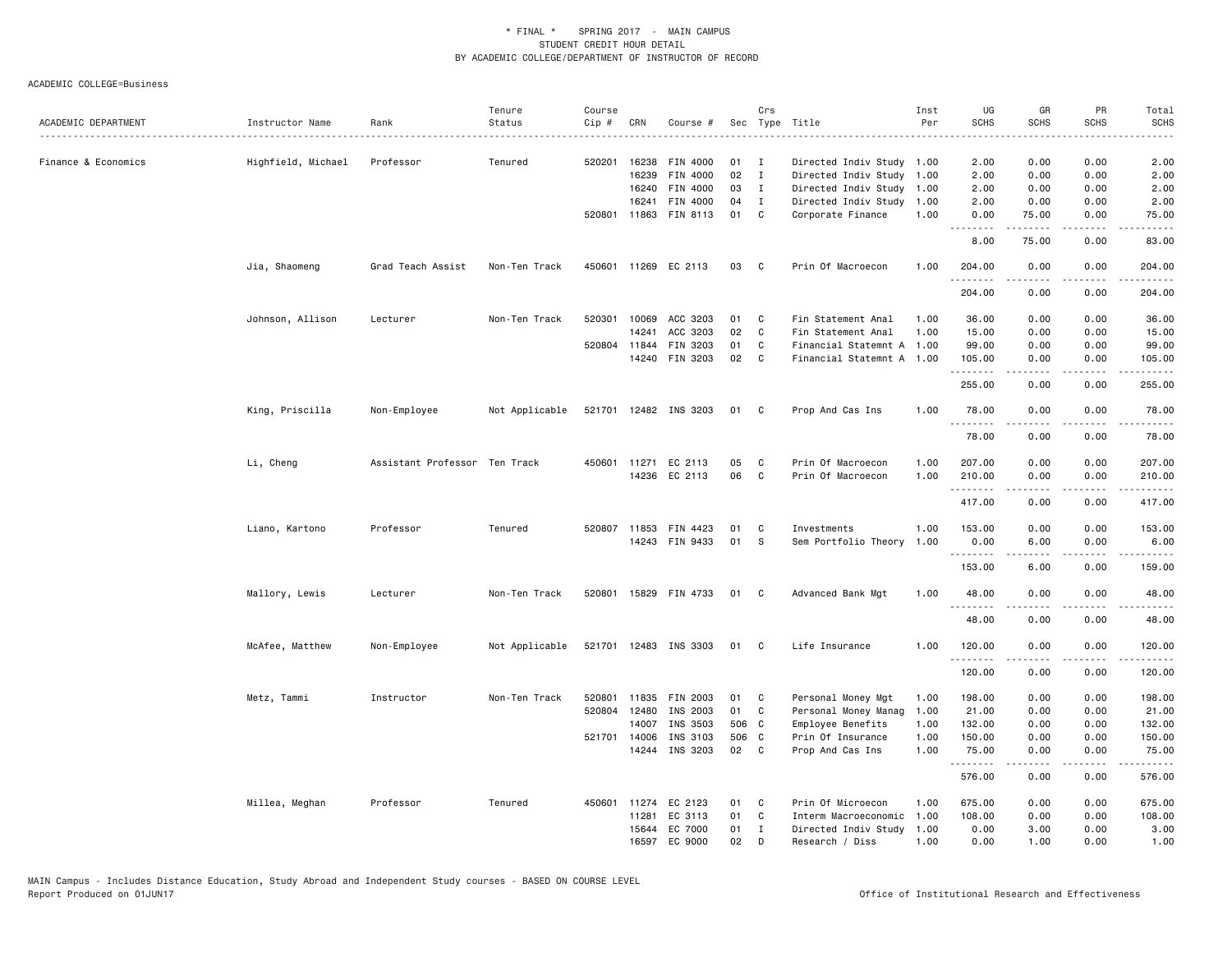| ACADEMIC DEPARTMENT | Instructor Name     | Rank                                               | Tenure<br>Status | Course<br>Cip #  | CRN          | Course #                         |          | Crs          | Sec Type Title                           | Inst<br>Per  | UG<br><b>SCHS</b>  | GR<br><b>SCHS</b> | PR<br><b>SCHS</b>                   | Total<br>SCHS      |
|---------------------|---------------------|----------------------------------------------------|------------------|------------------|--------------|----------------------------------|----------|--------------|------------------------------------------|--------------|--------------------|-------------------|-------------------------------------|--------------------|
|                     |                     |                                                    |                  |                  |              |                                  |          |              |                                          |              | .<br>783.00        | .<br>4.00         | .<br>0.00                           | 787.00             |
|                     |                     |                                                    |                  |                  |              |                                  |          |              |                                          |              |                    |                   |                                     |                    |
| Finance & Economics | Miller, Thomas W.   | Professor                                          | Tenured          | 520201           |              | 16642 FIN 9000                   | 02       | D            | Research / Diss                          | 1.00         | 0.00               | 3.00              | 0.00                                | 3.00               |
|                     |                     |                                                    |                  | 520801<br>520899 |              | 11842 FIN 3123<br>11857 FIN 4743 | 04<br>01 | C<br>C       | Financial Management<br>Consumer Finance | 1.00<br>1.00 | 237.00<br>63.00    | 0.00<br>0.00      | 0.00<br>0.00                        | 237.00<br>63.00    |
|                     |                     |                                                    |                  |                  |              |                                  |          |              |                                          |              | .                  | .                 | .                                   | <u>.</u>           |
|                     |                     |                                                    |                  |                  |              |                                  |          |              |                                          |              | 300.00             | 3.00              | 0.00                                | 303.00             |
|                     |                     | Orozco Aleman, Sandr Assistant Professor Ten Track |                  |                  |              | 450601 11283 EC 3123             | 01       | C            | Interm Micro                             | 1.00         | 120.00             | 0.00              | 0.00                                | 120.00             |
|                     |                     |                                                    |                  |                  |              | 520601 14238 EC 8113             | 01       | C            | Labor Theory                             | 1.00         | 0.00               | 6.00              | 0.00                                | 6.00               |
|                     |                     |                                                    |                  |                  |              |                                  |          |              |                                          |              | .<br>120.00        | .<br>6.00         | .<br>0.00                           | .<br>126.00        |
|                     | Parisian, Daniel    | Assistant Professor Ten Track                      |                  |                  |              | 450601 11276 EC 2123             | 03       | C            | Prin Of Microecon                        | 1.00         | 207.00             | 0.00              | 0.00                                | 207.00             |
|                     |                     |                                                    |                  |                  |              | 11277 EC 2123                    | 04       | C            | Prin Of Microecon                        | 1.00         | 201.00<br>.        | 0.00<br>.         | 0.00<br>$\sim$ $\sim$ $\sim$        | 201.00<br><u>.</u> |
|                     |                     |                                                    |                  |                  |              |                                  |          |              |                                          |              | 408.00             | 0.00              | 0.00                                | 408.00             |
|                     | Posylnaya, Valeriya | Grad Teach Assist                                  | Non-Ten Track    |                  |              | 520806 11858 FIN 4923            | 01       | C.           | International Fin Mg 1.00                |              | 156.00             | 0.00              | 0.00                                | 156.00             |
|                     |                     |                                                    |                  |                  |              |                                  |          |              |                                          |              | --------<br>156.00 | 0.00              | 0.00                                | <u>.</u><br>156.00 |
|                     |                     |                                                    |                  |                  |              |                                  |          |              |                                          |              |                    |                   |                                     |                    |
|                     | Pounds, Seth        | Instructor                                         | Non-Ten Track    | 520804           | 12484        | INS 4503                         | 01       | C            | Enterprise Risk Mgmt 1.00                |              | 69.00              | 0.00              | 0.00                                | 69.00              |
|                     |                     |                                                    |                  | 521701           |              | 12481 INS 3103                   | 01       | C            | Prin Of Insurance                        | 1.00         | 210.00<br>.        | 0.00<br>د د د د   | 0.00<br>.                           | 210.00<br><u>.</u> |
|                     |                     |                                                    |                  |                  |              |                                  |          |              |                                          |              | 279.00             | 0.00              | 0.00                                | 279.00             |
|                     | Rogers, Kevin       | Professor                                          | Tenured          |                  |              | 520101 10621 BUS 4203            | 01 E     |              | Business Internship                      | 1.00         | 6.00               | 0.00              | 0.00                                | 6.00               |
|                     |                     |                                                    |                  |                  |              |                                  |          |              |                                          |              | .                  | .                 | .                                   | $\frac{1}{2}$      |
|                     |                     |                                                    |                  |                  |              |                                  |          |              |                                          |              | 6.00               | 0.00              | 0.00                                | 6.00               |
|                     | Roskelley, Kenneth  | Associate Professor Tenured                        |                  |                  | 520801 11850 | FIN 4243                         | 01       | C            | Senior Seminar in Fi 1.00                |              | 144.00             | 0.00              | 0.00                                | 144.00             |
|                     |                     |                                                    |                  |                  |              | 13907 FIN 3123                   | 504      | $\mathbf{C}$ | Financial Management 1.00                |              | 108.00             | 0.00              | 0.00                                | 108.00             |
|                     |                     |                                                    |                  |                  |              | 13908 FIN 8113                   | 501 C    |              | Corporate Finance                        | 1.00         | 0.00<br>.          | 141.00<br>.       | 0.00<br>$\sim$ $\sim$ $\sim$ $\sim$ | 141.00<br><u>.</u> |
|                     |                     |                                                    |                  |                  |              |                                  |          |              |                                          |              | 252.00             | 141.00            | 0.00                                | 393.00             |
|                     |                     |                                                    |                  |                  |              |                                  |          |              |                                          |              |                    |                   |                                     |                    |
|                     | Spurlin, William    | Assistant Professor Ten Track                      |                  |                  |              | 520601 13837 EC 8103             | 501 C    |              | Econ for Managers                        | 1.00         | 0.00<br>.          | 87.00             | 0.00<br>$\sim$ $\sim$ $\sim$        | 87.00<br>.         |
|                     |                     |                                                    |                  |                  |              |                                  |          |              |                                          |              | 0.00               | 87.00             | 0.00                                | 87.00              |
|                     | Taboada, Alvaro     | Assistant Professor Ten Track                      |                  |                  |              | 520801 11846 FIN 3723            | 01       | C            | Financial Markets                        | 1.00         | 189.00             | 0.00              | 0.00                                | 189.00             |
|                     |                     |                                                    |                  |                  |              |                                  |          |              |                                          |              | .                  |                   | د د د د                             | .                  |
|                     |                     |                                                    |                  |                  |              |                                  |          |              |                                          |              | 189.00             | 0.00              | 0.00                                | 189.00             |
|                     | Thomas, Mary        | Associate Professor Tenured                        |                  |                  |              | 450601 11275 EC 2123             | 02       | C            | Prin Of Microecon                        | 1.00         | 666.00             | 0.00              | 0.00                                | 666.00             |
|                     |                     |                                                    |                  |                  |              | 450602 11286 EC 4443             | 01       | C            | Economics of Educati 1.00                |              | 81.00<br>.         | 0.00<br>د د د د   | 0.00<br>$\sim$ $\sim$ $\sim$ $\sim$ | 81.00              |
|                     |                     |                                                    |                  |                  |              |                                  |          |              |                                          |              | 747.00             | 0.00              | 0.00                                | 747.00             |
|                     |                     | Williamson, Claudia Associate Professor Tenured    |                  | 450601           |              | 15639 EC 8990                    | 01       | C            | Special Topic In EC                      | 1.00         | 0.00               | 6.00              | 0.00                                | 6.00               |
|                     |                     |                                                    |                  |                  |              | 16418 EC 9000                    | 01       | D            | Research / Diss                          | 1.00         | 0.00               | 9.00              | 0.00                                | 9.00               |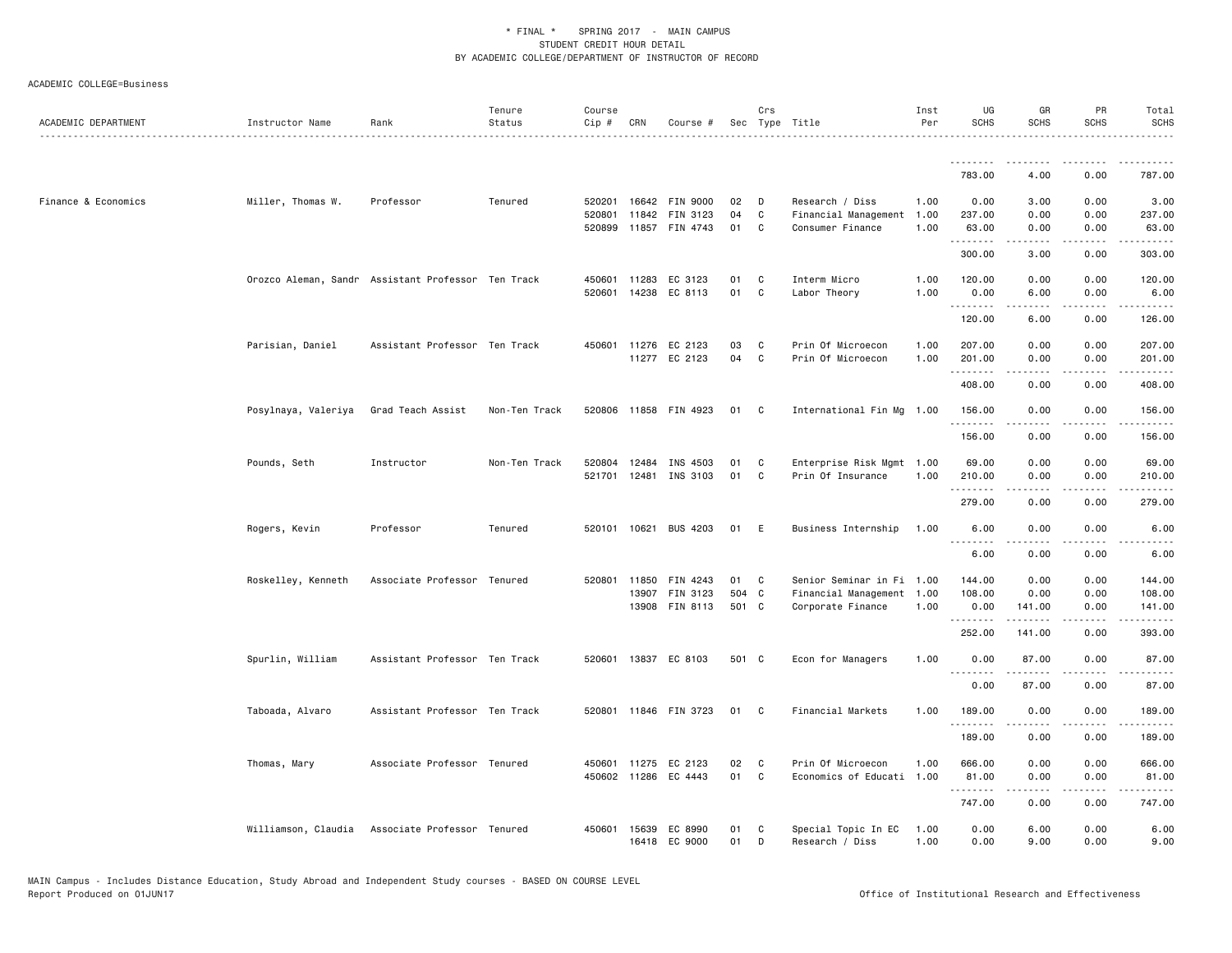|                                                              |                 |                                   | Tenure | Course |       |               |              | Crs            |                           | Inst | UG                  | GR                 | <b>PR</b>         | Total                 |
|--------------------------------------------------------------|-----------------|-----------------------------------|--------|--------|-------|---------------|--------------|----------------|---------------------------|------|---------------------|--------------------|-------------------|-----------------------|
| ACADEMIC DEPARTMENT                                          | Instructor Name | Rank                              | Status | Cip #  | CRN   | Course #      | Sec          |                | Type Title                | Per  | <b>SCHS</b>         | <b>SCHS</b>        | <b>SCHS</b>       | <b>SCHS</b>           |
|                                                              |                 |                                   |        |        |       |               |              |                |                           |      |                     |                    |                   | ------                |
|                                                              |                 |                                   |        |        |       |               |              |                |                           |      | 0.00                | 15.00              | 0.00              | 15.00                 |
| Finance & Economics                                          | Wiseman, Travis | Clinical Assist Pro Non-Ten Track |        | 450601 |       | 16077 EC 4000 | $01 \quad I$ |                | Directed Indiv Study 1.00 |      | 3.00                | 0.00               | 0.00              | 3.00                  |
|                                                              |                 |                                   |        |        |       | 16078 EC 4000 | 02           | $\blacksquare$ | Directed Indiv Study 1.00 |      | 3.00                | 0.00               | 0.00              | 3.00                  |
|                                                              |                 |                                   |        |        |       | 16079 EC 4000 | 03           | $\blacksquare$ | Directed Indiv Study 1.00 |      | 3.00                | 0.00               | 0.00              | 3.00                  |
|                                                              |                 |                                   |        |        |       | 16080 EC 4000 | 04 I         |                | Directed Indiv Study 1.00 |      | 3.00                | 0.00               | 0.00              | 3.00                  |
|                                                              |                 |                                   |        |        | 16081 | EC 4000       | 05           | п              | Directed Indiv Study 1.00 |      | 3.00                | 0.00               | 0.00              | 3.00                  |
|                                                              |                 |                                   |        |        |       | 16082 EC 4000 | 06 I         |                | Directed Indiv Study 1.00 |      | 3.00                | 0.00               | 0.00              | 3.00                  |
|                                                              |                 |                                   |        |        |       | 16083 EC 4000 | $07$ I       |                | Directed Indiv Study 1.00 |      | 3.00                | 0.00               | 0.00              | 3.00                  |
|                                                              |                 |                                   |        |        |       | 16084 EC 4000 | 08 I         |                | Directed Indiv Study 1.00 |      | 3.00                | 0.00               | 0.00              | 3.00                  |
|                                                              |                 |                                   |        |        |       | 16085 EC 4000 | 09 I         |                | Directed Indiv Study 1.00 |      | 3.00                | 0.00               | 0.00              | 3.00                  |
|                                                              |                 |                                   |        |        |       | 16086 EC 4000 | $10$ I       |                | Directed Indiv Study 1.00 |      | 3.00                | 0.00               | 0.00              | 3.00                  |
|                                                              |                 |                                   |        |        | 16087 | EC 4000       | $11 \quad I$ |                | Directed Indiv Study 1.00 |      | 3.00                | 0.00               | 0.00              | 3.00                  |
|                                                              |                 |                                   |        |        |       | 16358 EC 4000 | $12 \quad I$ |                | Directed Indiv Study 1.00 |      | 3.00                | 0.00               | 0.00              | 3.00                  |
|                                                              |                 |                                   |        |        | 16390 | EC 4000       | 13           | - 1            | Directed Indiv Study 1.00 |      | 3.00                | 0.00               | 0.00              | 3.00                  |
|                                                              |                 |                                   |        | 450605 |       | 11285 EC 4323 | 01 C         |                | International Econom      | 1.00 | 117.00              | 0.00               | 0.00              | 117.00                |
|                                                              |                 |                                   |        | 521101 | 12426 | IB 3900       | 01           | E              | IB Intern Work            | 1.00 | 1.00                | 0.00               | 0.00              | 1.00                  |
|                                                              |                 |                                   |        |        |       | 12428 IB 4903 | 01           | E              | IB Intern Academics       | 1.00 | 24.00               | 0.00               | 0.00              | 24.00                 |
|                                                              |                 |                                   |        |        |       |               |              |                |                           |      | 181.00              | 0.00               | $\cdots$<br>0.00  | 181,00                |
| =====================================                        |                 |                                   |        |        |       |               |              |                |                           |      | ========            | ========           | ========          | ==========            |
| Finance & Economics<br>===================================== |                 |                                   |        |        |       |               |              |                |                           |      | 8830.00<br>======== | 374.00<br>======== | 0.00<br>--------- | 9204.00<br>========== |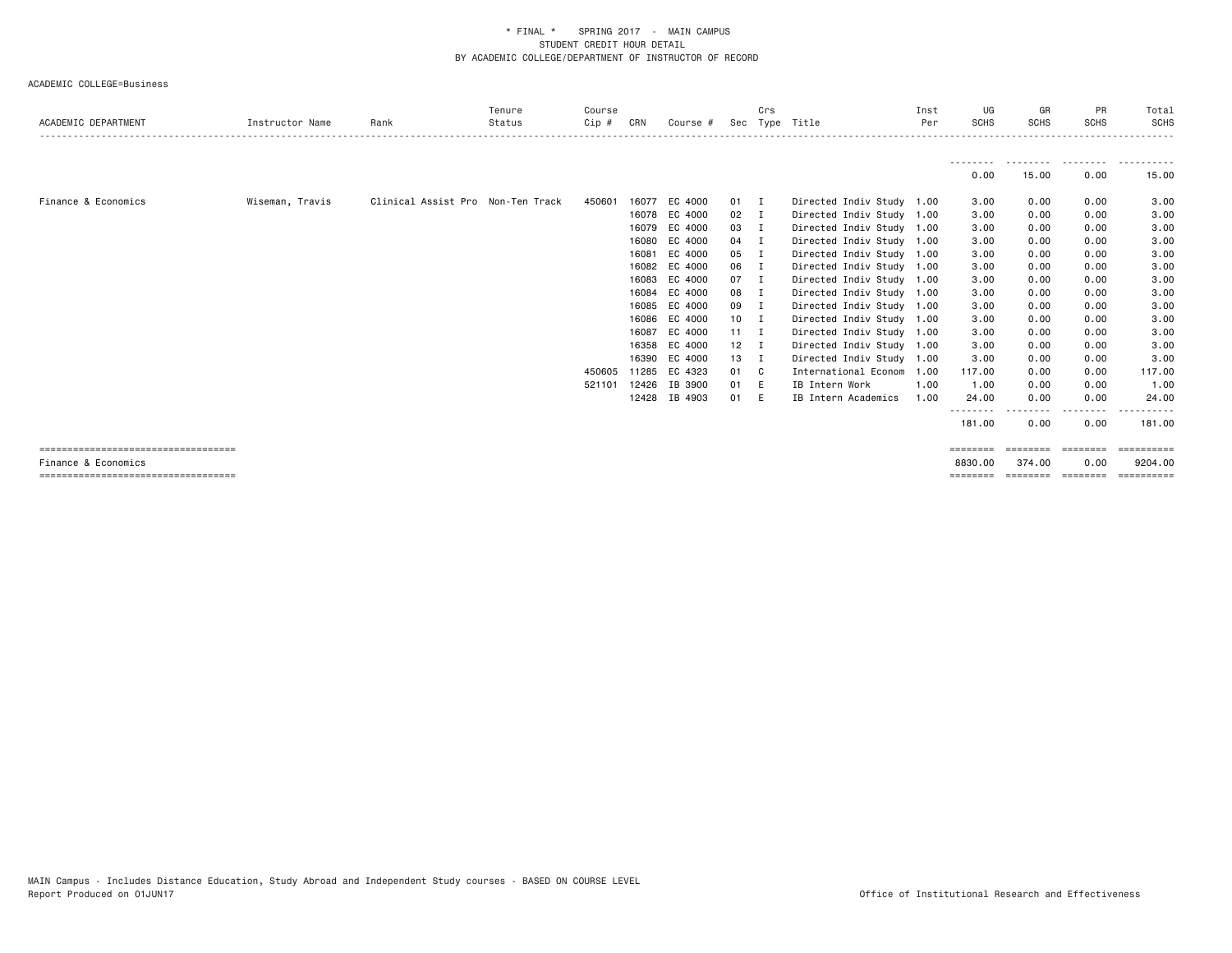| ACADEMIC DEPARTMENT              | Instructor Name    | Rank                          | Tenure<br>Status | Course<br>Cip# | CRN          | Course #              |    | Crs          | Sec Type Title            | Inst<br>Per | UG<br><b>SCHS</b> | GR<br><b>SCHS</b> | PR<br><b>SCHS</b>                   | Total<br><b>SCHS</b> |
|----------------------------------|--------------------|-------------------------------|------------------|----------------|--------------|-----------------------|----|--------------|---------------------------|-------------|-------------------|-------------------|-------------------------------------|----------------------|
|                                  | .                  |                               |                  |                |              |                       |    |              |                           |             |                   |                   |                                     |                      |
| Management & Information Systems | Barnett, Timothy   | Professor                     | Tenured          | 520201         | 12767        | MGT 3823              | 01 | C            | Responsible Leadersh 1.00 |             | 135.00            | 0.00              | 0.00                                | 135.00               |
|                                  |                    |                               |                  | 521001         | 12763        | MGT 3513              | 02 | C            | Intro Human Res Mgt       | 1.00        | 204.00<br>.       | 0.00<br><u>.</u>  | 0.00<br>.                           | 204.00<br>.          |
|                                  |                    |                               |                  |                |              |                       |    |              |                           |             | 339.00            | 0.00              | 0.00                                | 339.00               |
|                                  | Blaine, Elizabeth  | Non-Faculty                   | Not Applicable   | 520201         |              | 14196 MGT 3213        | 08 | C            | Org Communications        | 1.00        | 147.00            | 0.00              | 0.00                                | 147.00               |
|                                  |                    |                               |                  |                |              |                       |    |              |                           |             | .<br>147.00       | .<br>0.00         | $\sim$ $\sim$ $\sim$ $\sim$<br>0.00 | 2.2.2.2.2<br>147.00  |
|                                  | Canfield, Stephen  | Instructor                    | Non-Ten Track    | 110201         | 10576        | BIS 1523              | 01 | C            | Web Development I         | 1.00        | 126.00            | 0.00              | 0.00                                | 126.00               |
|                                  |                    |                               |                  |                | 10577        | BIS 1523              | 02 | C            | Web Development I         | 1.00        | 138.00            | 0.00              | 0.00                                | 138.00               |
|                                  |                    |                               |                  |                | 10579        | BIS 2523              | 01 | C            | Web Development II        | 1.00        | 126.00            | 0.00              | 0.00                                | 126.00               |
|                                  |                    |                               |                  | 110901         | 14194        | BIS 6513              | 01 | C            | Microcomputers/Netwo      | 1.00        | 0.00              | 6.00              | 0.00                                | 6.00                 |
|                                  |                    |                               |                  | 521201         |              | 14193 BIS 4513        | 01 | C            | Microcomputers/Netwo      | 1.00        | 36.00             | 0.00              | 0.00                                | 36.00                |
|                                  |                    |                               |                  |                |              |                       |    |              |                           |             | .<br>426.00       | .<br>6.00         | $   -$<br>0.00                      | .<br>432.00          |
|                                  | Chrisman, James    | Professor                     | Tenured          | 520201         | 14198        | MGT 9933              | 01 | C            | Sem Strategy Impleme      | 1.00        | 0.00              | 12.00             | 0.00                                | 12.00                |
|                                  |                    |                               |                  | 521302         | 16398        | <b>MGT 7000</b>       | 01 | $\mathbf{I}$ | Directed Indiv Study      | 1.00        | 0.00              | 3.00              | 0.00                                | 3.00                 |
|                                  |                    |                               |                  |                | 16409        | MGT 9000              | 02 | D            | Research / Diss           | 1.00        | 0.00              | 5.00              | 0.00                                | 5.00                 |
|                                  |                    |                               |                  |                |              |                       |    |              |                           |             | <u>.</u><br>0.00  | 20.00             | 0.00                                | 20.00                |
|                                  | Daspit, Joshua     | Assistant Professor Ten Track |                  | 520101         | 10622        | <b>BUS 4853</b>       | 01 | C            | <b>Business Policy</b>    | 1.00        | 135.00            | 0.00              | 0.00                                | 135.00               |
|                                  |                    |                               |                  |                | 10623        | <b>BUS 4853</b>       | 02 | C            | <b>Business Policy</b>    | 1.00        | 132.00            | 0.00              | 0.00                                | 132.00               |
|                                  |                    |                               |                  |                | 521302 16668 | <b>MGT 7000</b>       | 03 | I            | Directed Indiv Study      | 1.00        | 0.00              | 3.00              | 0.00                                | 3.00                 |
|                                  |                    |                               |                  |                |              |                       |    |              |                           |             | .<br>267.00       | 3.00              | 0.00                                | .<br>270.00          |
|                                  | Dhaenens, Andrew   | Grad Teach Assist             | Non-Ten Track    | 521001         |              | 12762 MGT 3513        | 01 | C            | Intro Human Res Mgt       | 1.00        | 207.00            | 0.00              | 0.00                                | 207.00               |
|                                  |                    |                               |                  |                |              |                       |    |              |                           |             | 207.00            | 0.00              | 0.00                                | 22222<br>207.00      |
|                                  |                    |                               |                  |                |              |                       |    |              |                           |             |                   |                   |                                     |                      |
|                                  | Hammond, Nathaniel | Grad Teach Assist             | Non-Ten Track    |                |              | 521301 12749 MGT 3114 | 02 | C            | Prin of Mgt & Prod        | 1.00        | 708.00<br>.       | 0.00              | 0.00<br>$   -$                      | 708.00<br>-----      |
|                                  |                    |                               |                  |                |              |                       |    |              |                           |             | 708.00            | 0.00              | 0.00                                | 708.00               |
|                                  | Holt, Daniel       | Associate Professor Tenured   |                  | 520201         | 14197        | MGT 8123              | 01 | C            | Strategic Bus Consul 1.00 |             | 0.00              | 66.00             | 0.00                                | 66.00                |
|                                  |                    |                               |                  | 520701         | 12761        | MGT 3333              | 01 | C            | Field Study In Entre      | 1.00        | 66.00             | 0.00              | 0.00                                | 66.00                |
|                                  |                    |                               |                  |                | 521302 16641 | MGT 7000              | 02 | $\mathbf{I}$ | Directed Indiv Study 1.00 |             | 0.00              | 3.00              | 0.00                                | 3.00                 |
|                                  |                    |                               |                  |                |              |                       |    |              |                           |             | <u>.</u><br>66.00 | .<br>69.00        | $- - - -$<br>0.00                   | .<br>135.00          |
|                                  | Li, Zonghui        | Grad Teach Assist             | Non-Ten Track    |                |              | 521101 12771 MGT 4613 | 01 | $\mathbf{C}$ | Cross-Cultural Mgt        | 1.00        | 99.00             | 0.00              | 0.00                                | 99,00                |
|                                  |                    |                               |                  |                |              |                       |    |              |                           |             | <u>.</u><br>99.00 | .<br>0.00         | .<br>0.00                           | 99.00                |
|                                  | Long, Rebecca      | Professor                     | Tenured          |                | 521302 16465 | MGT 9000              | 04 | D            | Research / Diss           | 1.00        | 0.00              | 9.00              | 0.00                                | 9.00                 |
|                                  |                    |                               |                  |                |              |                       |    |              |                           |             | .<br>0.00         | .<br>9.00         | ----<br>0.00                        | ----<br>9.00         |
|                                  |                    |                               |                  |                |              |                       |    |              |                           |             |                   |                   |                                     |                      |
|                                  | Madison, Kristen   | Assistant Professor Ten Track |                  | 520101         |              | 10624 BUS 4853        | 03 | C            | <b>Business Policy</b>    | 1.00        | 135.00            | 0.00              | 0.00                                | 135.00               |
|                                  |                    |                               |                  |                | 10625        | <b>BUS 4853</b>       | 04 | C.           | <b>Business Policy</b>    | 1.00        | 135.00            | 0.00              | 0.00                                | 135.00               |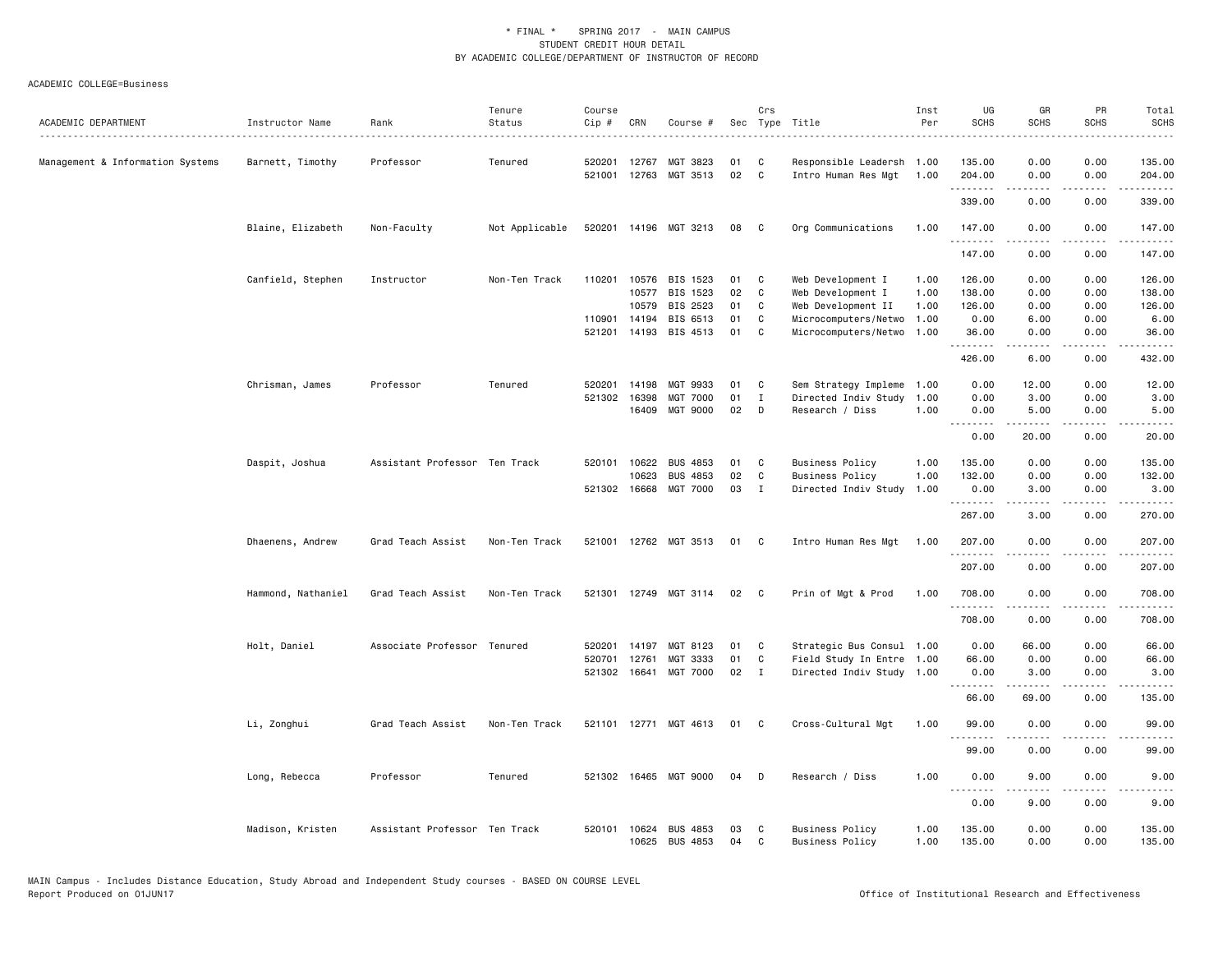| ACADEMIC DEPARTMENT              | Instructor Name   | Rank                              | Tenure<br>Status | Course<br>Cip # | CRN          | Course #              |       | Crs<br>Sec Type Title |                           | Inst<br>Per | UG<br><b>SCHS</b> | GR<br><b>SCHS</b>                                                                                                                                            | PR<br><b>SCHS</b>                                                                                                                 | Total<br><b>SCHS</b>                                                                                                                                           |
|----------------------------------|-------------------|-----------------------------------|------------------|-----------------|--------------|-----------------------|-------|-----------------------|---------------------------|-------------|-------------------|--------------------------------------------------------------------------------------------------------------------------------------------------------------|-----------------------------------------------------------------------------------------------------------------------------------|----------------------------------------------------------------------------------------------------------------------------------------------------------------|
|                                  |                   |                                   |                  |                 |              |                       |       |                       |                           |             | .                 |                                                                                                                                                              |                                                                                                                                   |                                                                                                                                                                |
|                                  |                   |                                   |                  |                 |              |                       |       |                       |                           |             | 270,00            | 0.00                                                                                                                                                         | 0.00                                                                                                                              | 270.00                                                                                                                                                         |
| Management & Information Systems | Marett, Emily     | Instructor                        | Non-Ten Track    | 520201 12753    |              | MGT 3213              | 04    | C                     | Org Communications        | 1.00        | 195.00            | 0.00                                                                                                                                                         | 0.00                                                                                                                              | 195.00                                                                                                                                                         |
|                                  |                   |                                   |                  |                 | 12754        | MGT 3213              | 05    | C                     | Org Communications        | 1.00        | 195.00            | 0.00                                                                                                                                                         | 0.00                                                                                                                              | 195.00                                                                                                                                                         |
|                                  |                   |                                   |                  |                 | 14022        | MGT 3213              | 506   | $\mathbf{C}$          | Org Communications        | 1.00        | 129.00            | 0.00                                                                                                                                                         | 0.00                                                                                                                              | 129.00                                                                                                                                                         |
|                                  |                   |                                   |                  |                 | 521001 12769 | MGT 4533              | 01    | C                     | Advanced Hrm              | 1.00        | 150.00<br>.       | 0.00<br>$\frac{1}{2} \left( \frac{1}{2} \right) \left( \frac{1}{2} \right) \left( \frac{1}{2} \right) \left( \frac{1}{2} \right) \left( \frac{1}{2} \right)$ | 0.00<br>.                                                                                                                         | 150.00<br>.                                                                                                                                                    |
|                                  |                   |                                   |                  |                 |              |                       |       |                       |                           |             | 669.00            | 0.00                                                                                                                                                         | 0.00                                                                                                                              | 669.00                                                                                                                                                         |
|                                  | Marett, Lawrence  | Associate Professor Tenured       |                  | 111003          | 10584        | BIS 4113              | 01    | C                     | BIS Security Managem 1.00 |             | 96.00             | 0.00                                                                                                                                                         | 0.00                                                                                                                              | 96.00                                                                                                                                                          |
|                                  |                   |                                   |                  | 521201          | 10588        | BIS 6113              | 01    | C                     | BIS Security Managem 1.00 |             | 0.00              | 9.00                                                                                                                                                         | 0.00                                                                                                                              | 9.00                                                                                                                                                           |
|                                  |                   |                                   |                  |                 | 13796        | BIS 6113              | 501 C |                       | BIS Security Managem 1.00 |             | 0.00              | 42.00                                                                                                                                                        | 0.00                                                                                                                              | 42.00                                                                                                                                                          |
|                                  |                   |                                   |                  |                 | 16529        | BIS 7000              | 501 I |                       | Directed Indiv Study 1.00 |             | 0.00<br>.         | 1.00                                                                                                                                                         | 0.00<br>$\sim$ $\sim$ $\sim$                                                                                                      | 1.00                                                                                                                                                           |
|                                  |                   |                                   |                  |                 |              |                       |       |                       |                           |             | 96.00             | 52.00                                                                                                                                                        | 0.00                                                                                                                              | 148.00                                                                                                                                                         |
|                                  | McLarty, Benjamin | Assistant Professor Ten Track     |                  |                 |              | 521301 12748 MGT 3114 | 01    | $\mathbf{C}$          | Prin of Mgt & Prod        | 1.00        | 844.00<br>.       | 0.00                                                                                                                                                         | 0.00                                                                                                                              | 844.00                                                                                                                                                         |
|                                  |                   |                                   |                  |                 |              |                       |       |                       |                           |             | 844.00            | -----<br>0.00                                                                                                                                                | $\frac{1}{2} \left( \frac{1}{2} \right) \left( \frac{1}{2} \right) \left( \frac{1}{2} \right) \left( \frac{1}{2} \right)$<br>0.00 | $\frac{1}{2} \left( \frac{1}{2} \right) \left( \frac{1}{2} \right) \left( \frac{1}{2} \right) \left( \frac{1}{2} \right) \left( \frac{1}{2} \right)$<br>844.00 |
|                                  | McNamara, Kelly   | Clinical Assoc Prof Non-Ten Track |                  | 521201 10580    |              | BIS 3233              | 01    | C                     | Management Informati 1.00 |             | 564.00            | 0.00                                                                                                                                                         | 0.00                                                                                                                              | 564.00                                                                                                                                                         |
|                                  |                   |                                   |                  |                 | 10583        | BIS 3753              | 01    | C                     | Business Database Sy 1.00 |             | 51.00             | 0.00                                                                                                                                                         | 0.00                                                                                                                              | 51.00                                                                                                                                                          |
|                                  |                   |                                   |                  |                 | 10591        | BIS 8313              | 01    | C                     | Adv Database Des Adm      | 1.00        | 0.00              | 18.00                                                                                                                                                        | 0.00                                                                                                                              | 18.00                                                                                                                                                          |
|                                  |                   |                                   |                  |                 | 13799        | BIS 8313              | 501 C |                       | Adv Database Des Adm 1.00 |             | 0.00<br>.         | 9.00                                                                                                                                                         | 0.00                                                                                                                              | 9.00                                                                                                                                                           |
|                                  |                   |                                   |                  |                 |              |                       |       |                       |                           |             | 615.00            | 27.00                                                                                                                                                        | 0.00                                                                                                                              | 642.00                                                                                                                                                         |
|                                  | Ndicu, Martin     | Grad Teach Assist                 | Non-Ten Track    |                 |              | 521201 10587 BIS 4763 | 01    | $\mathbf{C}$          | BIS Senior Seminar        | 1.00        | 51.00<br>.        | 0.00                                                                                                                                                         | 0.00<br>$\frac{1}{2} \left( \frac{1}{2} \right) \left( \frac{1}{2} \right) \left( \frac{1}{2} \right) \left( \frac{1}{2} \right)$ | 51.00                                                                                                                                                          |
|                                  |                   |                                   |                  |                 |              |                       |       |                       |                           |             | 51.00             | 0.00                                                                                                                                                         | 0.00                                                                                                                              | 51.00                                                                                                                                                          |
|                                  | Niu, Ziyi         | Grad Teach Assist                 | Non-Ten Track    |                 |              | 521201 10582 BIS 3523 | 01    | $\mathbf{C}$          | Advanced Languages        | 1.00        | 36.00             | 0.00                                                                                                                                                         | 0.00                                                                                                                              | 36.00                                                                                                                                                          |
|                                  |                   |                                   |                  |                 |              |                       |       |                       |                           |             | <u>.</u><br>36.00 | $\frac{1}{2} \left( \frac{1}{2} \right) \left( \frac{1}{2} \right) \left( \frac{1}{2} \right) \left( \frac{1}{2} \right) \left( \frac{1}{2} \right)$<br>0.00 | .<br>0.00                                                                                                                         | .<br>36.00                                                                                                                                                     |
|                                  | Otondo, Robert    | Associate Professor Tenured       |                  |                 |              | 521201 14195 BIS 9113 | 01    | - S                   | MIS Seminar               | 1.00        | 0.00              | 3.00                                                                                                                                                         | 0.00                                                                                                                              | 3.00                                                                                                                                                           |
|                                  |                   |                                   |                  |                 |              | 14713 BIS 8413        | 501 C |                       | Data Analytics            | 1.00        | 0.00              | 24.00                                                                                                                                                        | 0.00                                                                                                                              | 24.00                                                                                                                                                          |
|                                  |                   |                                   |                  |                 |              |                       |       |                       |                           |             | <u>.</u>          | $- - - - -$                                                                                                                                                  | $\frac{1}{2}$                                                                                                                     | $\frac{1}{2} \left( \frac{1}{2} \right) \left( \frac{1}{2} \right) \left( \frac{1}{2} \right) \left( \frac{1}{2} \right)$                                      |
|                                  |                   |                                   |                  |                 |              |                       |       |                       |                           |             | 0.00              | 27.00                                                                                                                                                        | 0.00                                                                                                                              | 27.00                                                                                                                                                          |
|                                  | Pearson, Allison  | Professor                         | Tenured          |                 | 521302 16447 | MGT 9000              | 03    | D                     | Research / Diss           | 1.00        | 0.00<br>.         | 9.00                                                                                                                                                         | 0.00                                                                                                                              | 9.00                                                                                                                                                           |
|                                  |                   |                                   |                  |                 |              |                       |       |                       |                           |             | 0.00              | 9.00                                                                                                                                                         | 0.00                                                                                                                              | 9.00                                                                                                                                                           |
|                                  | Pearson, Rodney   | Professor                         | Tenured          |                 |              | 521003 12081 FYE 1001 | F01 C |                       | Freshman Year Experi 1.00 |             | 143.00            | 0.00                                                                                                                                                         | 0.00                                                                                                                              | 143.00                                                                                                                                                         |
|                                  |                   |                                   |                  |                 |              |                       |       |                       |                           |             | 143.00            | 0.00                                                                                                                                                         | 0.00                                                                                                                              | 143.00                                                                                                                                                         |
|                                  | Richardson, Jimmy | Lecturer                          | Non-Ten Track    |                 |              | 521003 12766 MGT 3813 | 01    | C                     | Organizational Behav 1.00 |             | 186.00            | 0.00                                                                                                                                                         | 0.00                                                                                                                              | 186.00                                                                                                                                                         |
|                                  |                   |                                   |                  |                 |              |                       |       |                       |                           |             | .<br>186.00       | 0.00                                                                                                                                                         | 0.00                                                                                                                              | 186.00                                                                                                                                                         |
|                                  |                   |                                   |                  |                 |              |                       |       |                       |                           |             |                   |                                                                                                                                                              |                                                                                                                                   |                                                                                                                                                                |
|                                  | Roberts, Renata   | Non-Faculty                       | Not Applicable   |                 |              | 520201 12751 MGT 3213 | 02    | C                     | Org Communications        | 1.00        | 132.00            | 0.00                                                                                                                                                         | 0.00                                                                                                                              | 132.00                                                                                                                                                         |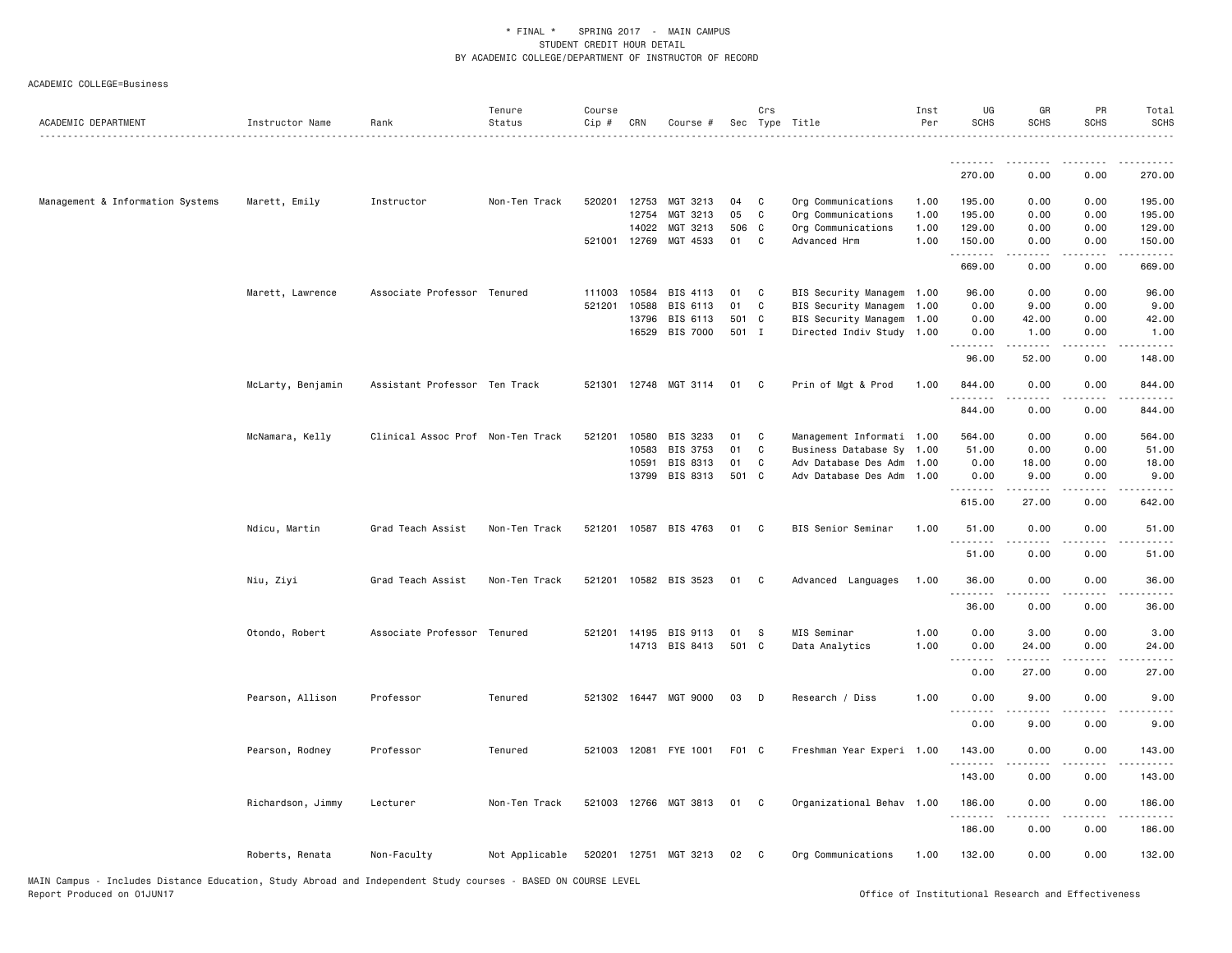| ACADEMIC DEPARTMENT                                                                                            | Instructor Name    | Rank                              | Tenure<br>Status | Course<br>Cip #  | CRN                                   | Course #                                |                   | Crs                          | Sec Type Title                                                            | Inst<br>Per<br>.     | UG<br><b>SCHS</b>               | GR<br>SCHS              | PR<br><b>SCHS</b>                     | Total<br><b>SCHS</b><br>.           |
|----------------------------------------------------------------------------------------------------------------|--------------------|-----------------------------------|------------------|------------------|---------------------------------------|-----------------------------------------|-------------------|------------------------------|---------------------------------------------------------------------------|----------------------|---------------------------------|-------------------------|---------------------------------------|-------------------------------------|
| Management & Information Systems                                                                               | Roberts, Renata    | Non-Faculty                       | Not Applicable   | 520201<br>521302 | 12756<br>16561                        | MGT 3213<br>MGT 4000                    | 07<br>02          | $\mathbf{C}$<br>$\mathbf{I}$ | Org Communications<br>Directed Indiv Study 1.00                           | 1.00                 | 132.00<br>3.00                  | 0.00<br>0.00            | 0.00<br>0.00                          | 132.00<br>3.00                      |
|                                                                                                                |                    |                                   |                  |                  |                                       |                                         |                   |                              |                                                                           |                      | .<br>267.00                     | .<br>0.00               | $\cdots$<br>0.00                      | .<br>267.00                         |
|                                                                                                                | Singh, Kulraj      | Assistant Professor Ten Track     |                  |                  | 520101 10626<br>10627                 | <b>BUS 4853</b><br><b>BUS 4853</b>      | 05<br>06          | $\mathbf{C}$<br>C.           | <b>Business Policy</b><br><b>Business Policy</b>                          | 1.00<br>1.00         | 141.00<br>144.00                | 0.00<br>0.00            | 0.00<br>0.00                          | 141.00<br>144.00                    |
|                                                                                                                |                    |                                   |                  |                  |                                       |                                         |                   |                              |                                                                           |                      | .<br>285.00                     | .<br>0.00               | .<br>0.00                             | .<br>285.00                         |
|                                                                                                                | Soleimanof, Sohrab | Assistant Professor Non-Ten Track |                  | 520701           | 12758<br>12759                        | MGT 3323<br>MGT 3323                    | 01<br>02          | C<br>$\mathbf{C}$            | Entrepreneurship<br>Entrepreneurship                                      | 1.00<br>1.00         | 99.00<br>99.00                  | 0.00<br>0.00            | 0.00<br>0.00                          | 99.00<br>99.00                      |
|                                                                                                                |                    |                                   |                  |                  |                                       |                                         |                   |                              |                                                                           |                      | <u>.</u><br>198.00              | 0.00                    | 0.00                                  | .<br>198.00                         |
|                                                                                                                | Spencer, Barbara   | Lecturer                          | Non-Ten Track    |                  |                                       | 520201 14024 MGT 8123                   | 501 C             |                              | Strategic Bus Consul 1.00                                                 |                      | 0.00<br>.                       | 90.00                   | 0.00                                  | 90.00                               |
|                                                                                                                |                    |                                   |                  |                  |                                       |                                         |                   |                              |                                                                           |                      | 0.00                            | 90.00                   | 0.00                                  | 90.00                               |
|                                                                                                                | Templeton, Gary    | Associate Professor Tenured       |                  | 521201 10581     |                                       | BIS 3233<br>13798 BIS 8113              | 02<br>501 C       | $\mathbf{C}$                 | Management Informati 1.00<br>Mgt Info Tech & Sys                          | 1.00                 | 567.00<br>0.00<br>.             | 0.00<br>99.00<br>.      | 0.00<br>0.00<br><u>.</u>              | 567.00<br>99.00<br>.                |
|                                                                                                                |                    |                                   |                  |                  |                                       |                                         |                   |                              |                                                                           |                      | 567.00                          | 99.00                   | 0.00                                  | 666.00                              |
|                                                                                                                | Templeton, Laura   | Associate Professor Tenured       |                  | 520201<br>521001 | 12770<br>12764<br>521302 16669        | MGT 4543<br>MGT 3513<br><b>MGT 9000</b> | 01<br>03<br>05    | C<br>C<br>D                  | Compensation Mgt<br>Intro Human Res Mgt<br>Research / Diss                | 1.00<br>1.00<br>1.00 | 123.00<br>204.00<br>0.00        | 0.00<br>0.00<br>1.00    | 0.00<br>0.00<br>0.00                  | 123.00<br>204.00<br>1.00            |
|                                                                                                                |                    |                                   |                  |                  |                                       |                                         |                   |                              |                                                                           |                      | .<br>327.00                     | .<br>1.00               | .<br>0.00                             | 328.00                              |
|                                                                                                                | Vardaman, James    | Associate Professor Tenured       |                  |                  | 520201 12768<br>14023<br>521302 16312 | MGT 4153<br>MGT 8113<br>MGT 9000        | 01<br>501 C<br>01 | $\mathbf{C}$<br>D            | Management Seminar<br>Leadership Skills<br>Research / Diss                | 1.00<br>1.00<br>1.00 | 96.00<br>0.00<br>0.00           | 0.00<br>60.00<br>9.00   | 0.00<br>0.00<br>0.00                  | 96.00<br>60.00<br>9.00              |
|                                                                                                                |                    |                                   |                  |                  |                                       |                                         |                   |                              |                                                                           |                      | .<br>96.00                      | 69.00                   | 0.00                                  | 165.00                              |
|                                                                                                                | Vedadi, Ali        | Grad Teach Assist                 | Non-Ten Track    | 521201           |                                       | 10586 BIS 4753                          | 01                | $\mathbf{C}$                 | Struc Sys Analysis                                                        | 1.00                 | 63.00                           | 0.00                    | 0.00                                  | 63.00                               |
|                                                                                                                |                    |                                   |                  |                  |                                       |                                         |                   |                              |                                                                           |                      | .<br>63.00                      | $\cdots$<br>0.00        | .<br>0.00                             | .<br>63.00                          |
|                                                                                                                | Warkentin, Merrill | Professor                         | Tenured          |                  | 521201 10593<br>13800<br>15500        | BIS 8753<br>BIS 8753<br>BIS 9000        | 01<br>501 C<br>01 | $\mathbf{C}$<br>D            | Inf Sys Collabrtve P 1.00<br>Inf Sys Collabrtve P 1.00<br>Research / Diss | 1.00                 | 0.00<br>0.00<br>0.00<br>.       | 12.00<br>21.00<br>30.00 | 0.00<br>0.00<br>0.00                  | 12.00<br>21.00<br>30.00             |
|                                                                                                                |                    |                                   |                  |                  |                                       |                                         |                   |                              |                                                                           |                      | 0.00                            | 63.00                   | 0.00                                  | 63.00                               |
| -----------------------------------<br>Management & Information Systems<br>----------------------------------- |                    |                                   |                  |                  |                                       |                                         |                   |                              |                                                                           |                      | ========<br>6972.00<br>======== | ========<br>544.00      | ========<br>0.00<br>================= | ==========<br>7516.00<br>========== |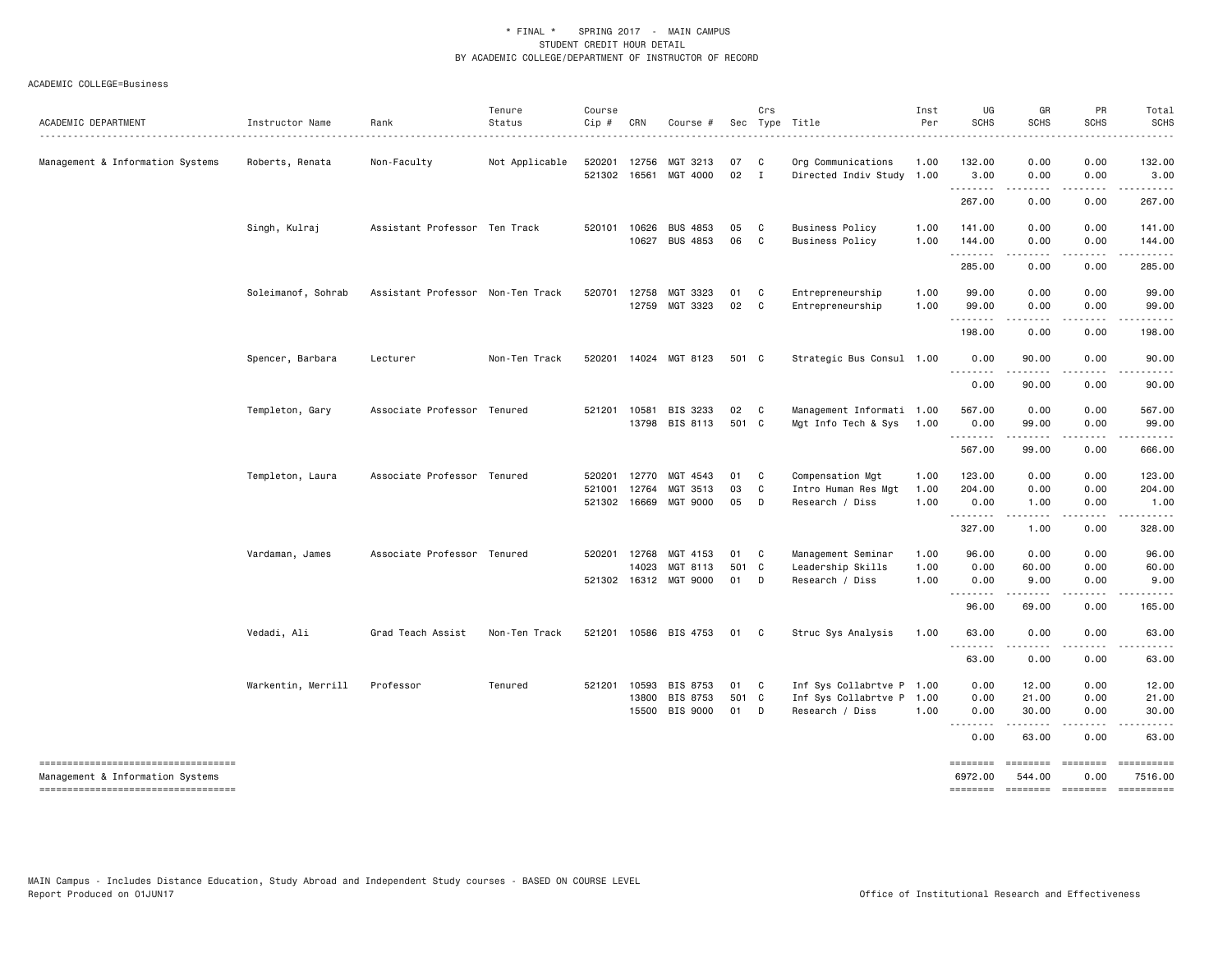| MKT 4333<br>0.00<br>0.00<br>Marketing, Quantitative Analysis & Adams, Frank<br>Assistant Professor Ten Track<br>521401 12791<br>01<br>C<br>International Sup Ch 1.00<br>123.00<br>12802<br>MKT 4813<br>02<br>C<br>Marketing-Mgt<br>1.00<br>135.00<br>0.00<br>0.00<br>135.00<br>.<br>$   -$<br>.<br>258.00<br>0.00<br>0.00<br>Adkerson, Jeffrey<br>Non-Faculty<br>Not Applicable<br>310302 12776<br>MKT 2221<br>01<br>Golf Professional De<br>33.00<br>0.00<br>0.00<br><b>L</b><br>1.00<br>MKT 2241<br>01<br>L<br>Golf Professional De<br>12778<br>1.00<br>16.00<br>0.00<br>0.00<br>MKT 2311<br>01<br>Golf Professional De 1.00<br>22.00<br>0.00<br>12779<br>L<br>0.00<br>529999 12777 MKT 2223<br>01<br>C<br>Intro to Golf Instru 1.00<br>99.00<br>0.00<br>0.00<br>.<br>$\frac{1}{2}$<br>.<br>170.00<br>0.00<br>0.00<br>Breazeale, Michael<br>Assistant Professor Ten Track<br>521401 12793<br>MKT 4413<br>02<br>C<br>Consumer Behavior<br>1.00<br>228.00<br>0.00<br>0.00<br>14218<br>MKT 4423<br>01<br>C<br>Strategic Brand Mana<br>246.00<br>0.00<br>0.00<br>1.00<br>14219<br>MKT 6423<br>01<br>Strategic Brand Mana<br>0.00<br>3.00<br>0.00<br>C<br>1.00<br>15490<br><b>MKT 7000</b><br>01<br>Directed Indiv Study<br>0.00<br>0.00<br>$\bf{I}$<br>1.00<br>3.00<br><b>MKT 7000</b><br>02<br>0.00<br>0.00<br>15759<br>$\mathbf{I}$<br>Directed Indiv Study 1.00<br>3.00<br><b>MKT 7000</b><br>03<br>15764<br>$\mathbf{I}$<br>Directed Indiv Study 1.00<br>0.00<br>0.00<br>3.00<br>- - - -<br>474.00<br>12.00<br>0.00<br>Brown, Haley-Lavell Instructor<br>Non-Ten Track<br>220205<br>10601<br>BL 4243<br>01<br>Entrepreneur Law<br>60.00<br>0.00<br>C<br>1.00<br>0.00<br>10604<br>BL 6243<br>01<br>C<br>Entrepreneur Law<br>1.00<br>0.00<br>27.00<br>0.00<br>229999<br>16395<br>BL 4000<br>01<br>1.00<br>0.00<br>0.00<br>$\mathbf{I}$<br>Directed Indiv Study<br>1.00<br>521501<br>10602<br>BL 4333<br>99.00<br>01<br>C<br>Real Estate Law<br>1.00<br>0.00<br>0.00<br>02<br>10603<br>BL 4333<br>C<br>Real Estate Law<br>1.00<br>0.00<br>78.00<br>0.00<br>10605<br>BL 6333<br>01<br>C<br>1.00<br>0.00<br>Real Estate Law<br>21.00<br>0.00<br>10606 BL 6333<br>02<br>C<br>Real Estate Law<br>1.00<br>0.00<br>78.00<br>0.00<br>.<br><b></b><br>.<br>.<br>126.00<br>238.00<br>0.00<br>Collier, Joel<br>Strategic Marketing<br>0.00<br>Associate Professor Tenured<br>521401 14027<br>MKT 8153<br>511 C<br>1.00<br>69.00<br>0.00<br>02<br>1.00<br>15927<br><b>MKT 9000</b><br>D<br>Research / Diss<br>0.00<br>28.00<br>0.00<br>521402 14220<br>MKT 8543<br>01<br>S<br>Quant Mkt Sem<br>1.00<br>0.00<br>33.00<br>0.00<br><u>.</u><br>.<br>$\sim$ $\sim$ $\sim$<br>0.00<br>130.00<br>0.00<br>Cook, Cecelia<br>Instructor<br>Non-Ten Track<br>220205 10595 BL 2413<br>Legal Envt Bus<br>1.00<br>600.00<br>0.00<br>0.00<br>01<br>C<br>02<br>C<br>600.00<br>10596<br>BL 2413<br>Legal Envt Bus<br>1.00<br>0.00<br>0.00<br>10599<br>BL 3223<br>01<br>C<br>Law Of Comm Trans<br>180.00<br>0.00<br>0.00<br>1.00<br>10600 BL 3223<br>02<br>C<br>Law Of Comm Trans<br>1.00<br>180.00<br>0.00<br>0.00<br>.<br>.<br>$\frac{1}{2} \left( \frac{1}{2} \right) \left( \frac{1}{2} \right) \left( \frac{1}{2} \right) \left( \frac{1}{2} \right) \left( \frac{1}{2} \right)$<br>1560.00<br>0.00<br>0.00<br>521401 14221 MKT 4123<br>Advertising<br>1.00<br>165.00<br>0.00<br>0.00<br>Denton, Joshua<br>Grad Teach Assist<br>Non-Ten Track<br>02<br>$\mathbf{C}$<br><u>.</u><br>.<br>.<br>165.00<br>0.00<br>0.00<br>Dunlap, Kali<br>Not Applicable<br>240102 13995 IDS 4111<br>501 C<br>Professional Seminar 1.00<br>Non-Faculty<br>25.00<br>0.00<br>0.00<br>.<br>22222<br>.<br>25.00<br>0.00<br>0.00 | ACADEMIC DEPARTMENT | Instructor Name | Rank | Tenure<br>Status | Course<br>$Cip$ # | CRN | Course # | Crs | Sec Type Title | Inst<br>Per | UG<br><b>SCHS</b> | GR<br><b>SCHS</b> | PR<br><b>SCHS</b> | Total<br><b>SCHS</b><br>.                                                                                                                                      |
|----------------------------------------------------------------------------------------------------------------------------------------------------------------------------------------------------------------------------------------------------------------------------------------------------------------------------------------------------------------------------------------------------------------------------------------------------------------------------------------------------------------------------------------------------------------------------------------------------------------------------------------------------------------------------------------------------------------------------------------------------------------------------------------------------------------------------------------------------------------------------------------------------------------------------------------------------------------------------------------------------------------------------------------------------------------------------------------------------------------------------------------------------------------------------------------------------------------------------------------------------------------------------------------------------------------------------------------------------------------------------------------------------------------------------------------------------------------------------------------------------------------------------------------------------------------------------------------------------------------------------------------------------------------------------------------------------------------------------------------------------------------------------------------------------------------------------------------------------------------------------------------------------------------------------------------------------------------------------------------------------------------------------------------------------------------------------------------------------------------------------------------------------------------------------------------------------------------------------------------------------------------------------------------------------------------------------------------------------------------------------------------------------------------------------------------------------------------------------------------------------------------------------------------------------------------------------------------------------------------------------------------------------------------------------------------------------------------------------------------------------------------------------------------------------------------------------------------------------------------------------------------------------------------------------------------------------------------------------------------------------------------------------------------------------------------------------------------------------------------------------------------------------------------------------------------------------------------------------------------------------------------------------------------------------------------------------------------------------------------------------------------------------------------------------------------------------------------------------------------------------------------------------------------------------------------------------------------------------------------------------------------------------------------------------------|---------------------|-----------------|------|------------------|-------------------|-----|----------|-----|----------------|-------------|-------------------|-------------------|-------------------|----------------------------------------------------------------------------------------------------------------------------------------------------------------|
|                                                                                                                                                                                                                                                                                                                                                                                                                                                                                                                                                                                                                                                                                                                                                                                                                                                                                                                                                                                                                                                                                                                                                                                                                                                                                                                                                                                                                                                                                                                                                                                                                                                                                                                                                                                                                                                                                                                                                                                                                                                                                                                                                                                                                                                                                                                                                                                                                                                                                                                                                                                                                                                                                                                                                                                                                                                                                                                                                                                                                                                                                                                                                                                                                                                                                                                                                                                                                                                                                                                                                                                                                                                                                  |                     |                 |      |                  |                   |     |          |     |                |             |                   |                   |                   | 123.00                                                                                                                                                         |
|                                                                                                                                                                                                                                                                                                                                                                                                                                                                                                                                                                                                                                                                                                                                                                                                                                                                                                                                                                                                                                                                                                                                                                                                                                                                                                                                                                                                                                                                                                                                                                                                                                                                                                                                                                                                                                                                                                                                                                                                                                                                                                                                                                                                                                                                                                                                                                                                                                                                                                                                                                                                                                                                                                                                                                                                                                                                                                                                                                                                                                                                                                                                                                                                                                                                                                                                                                                                                                                                                                                                                                                                                                                                                  |                     |                 |      |                  |                   |     |          |     |                |             |                   |                   |                   | $\frac{1}{2} \left( \frac{1}{2} \right) \left( \frac{1}{2} \right) \left( \frac{1}{2} \right) \left( \frac{1}{2} \right) \left( \frac{1}{2} \right)$           |
|                                                                                                                                                                                                                                                                                                                                                                                                                                                                                                                                                                                                                                                                                                                                                                                                                                                                                                                                                                                                                                                                                                                                                                                                                                                                                                                                                                                                                                                                                                                                                                                                                                                                                                                                                                                                                                                                                                                                                                                                                                                                                                                                                                                                                                                                                                                                                                                                                                                                                                                                                                                                                                                                                                                                                                                                                                                                                                                                                                                                                                                                                                                                                                                                                                                                                                                                                                                                                                                                                                                                                                                                                                                                                  |                     |                 |      |                  |                   |     |          |     |                |             |                   |                   |                   | 258.00                                                                                                                                                         |
|                                                                                                                                                                                                                                                                                                                                                                                                                                                                                                                                                                                                                                                                                                                                                                                                                                                                                                                                                                                                                                                                                                                                                                                                                                                                                                                                                                                                                                                                                                                                                                                                                                                                                                                                                                                                                                                                                                                                                                                                                                                                                                                                                                                                                                                                                                                                                                                                                                                                                                                                                                                                                                                                                                                                                                                                                                                                                                                                                                                                                                                                                                                                                                                                                                                                                                                                                                                                                                                                                                                                                                                                                                                                                  |                     |                 |      |                  |                   |     |          |     |                |             |                   |                   |                   | 33.00                                                                                                                                                          |
|                                                                                                                                                                                                                                                                                                                                                                                                                                                                                                                                                                                                                                                                                                                                                                                                                                                                                                                                                                                                                                                                                                                                                                                                                                                                                                                                                                                                                                                                                                                                                                                                                                                                                                                                                                                                                                                                                                                                                                                                                                                                                                                                                                                                                                                                                                                                                                                                                                                                                                                                                                                                                                                                                                                                                                                                                                                                                                                                                                                                                                                                                                                                                                                                                                                                                                                                                                                                                                                                                                                                                                                                                                                                                  |                     |                 |      |                  |                   |     |          |     |                |             |                   |                   |                   | 16.00                                                                                                                                                          |
|                                                                                                                                                                                                                                                                                                                                                                                                                                                                                                                                                                                                                                                                                                                                                                                                                                                                                                                                                                                                                                                                                                                                                                                                                                                                                                                                                                                                                                                                                                                                                                                                                                                                                                                                                                                                                                                                                                                                                                                                                                                                                                                                                                                                                                                                                                                                                                                                                                                                                                                                                                                                                                                                                                                                                                                                                                                                                                                                                                                                                                                                                                                                                                                                                                                                                                                                                                                                                                                                                                                                                                                                                                                                                  |                     |                 |      |                  |                   |     |          |     |                |             |                   |                   |                   | 22.00                                                                                                                                                          |
|                                                                                                                                                                                                                                                                                                                                                                                                                                                                                                                                                                                                                                                                                                                                                                                                                                                                                                                                                                                                                                                                                                                                                                                                                                                                                                                                                                                                                                                                                                                                                                                                                                                                                                                                                                                                                                                                                                                                                                                                                                                                                                                                                                                                                                                                                                                                                                                                                                                                                                                                                                                                                                                                                                                                                                                                                                                                                                                                                                                                                                                                                                                                                                                                                                                                                                                                                                                                                                                                                                                                                                                                                                                                                  |                     |                 |      |                  |                   |     |          |     |                |             |                   |                   |                   | 99.00<br>.                                                                                                                                                     |
|                                                                                                                                                                                                                                                                                                                                                                                                                                                                                                                                                                                                                                                                                                                                                                                                                                                                                                                                                                                                                                                                                                                                                                                                                                                                                                                                                                                                                                                                                                                                                                                                                                                                                                                                                                                                                                                                                                                                                                                                                                                                                                                                                                                                                                                                                                                                                                                                                                                                                                                                                                                                                                                                                                                                                                                                                                                                                                                                                                                                                                                                                                                                                                                                                                                                                                                                                                                                                                                                                                                                                                                                                                                                                  |                     |                 |      |                  |                   |     |          |     |                |             |                   |                   |                   | 170.00                                                                                                                                                         |
|                                                                                                                                                                                                                                                                                                                                                                                                                                                                                                                                                                                                                                                                                                                                                                                                                                                                                                                                                                                                                                                                                                                                                                                                                                                                                                                                                                                                                                                                                                                                                                                                                                                                                                                                                                                                                                                                                                                                                                                                                                                                                                                                                                                                                                                                                                                                                                                                                                                                                                                                                                                                                                                                                                                                                                                                                                                                                                                                                                                                                                                                                                                                                                                                                                                                                                                                                                                                                                                                                                                                                                                                                                                                                  |                     |                 |      |                  |                   |     |          |     |                |             |                   |                   |                   | 228.00                                                                                                                                                         |
|                                                                                                                                                                                                                                                                                                                                                                                                                                                                                                                                                                                                                                                                                                                                                                                                                                                                                                                                                                                                                                                                                                                                                                                                                                                                                                                                                                                                                                                                                                                                                                                                                                                                                                                                                                                                                                                                                                                                                                                                                                                                                                                                                                                                                                                                                                                                                                                                                                                                                                                                                                                                                                                                                                                                                                                                                                                                                                                                                                                                                                                                                                                                                                                                                                                                                                                                                                                                                                                                                                                                                                                                                                                                                  |                     |                 |      |                  |                   |     |          |     |                |             |                   |                   |                   | 246.00                                                                                                                                                         |
|                                                                                                                                                                                                                                                                                                                                                                                                                                                                                                                                                                                                                                                                                                                                                                                                                                                                                                                                                                                                                                                                                                                                                                                                                                                                                                                                                                                                                                                                                                                                                                                                                                                                                                                                                                                                                                                                                                                                                                                                                                                                                                                                                                                                                                                                                                                                                                                                                                                                                                                                                                                                                                                                                                                                                                                                                                                                                                                                                                                                                                                                                                                                                                                                                                                                                                                                                                                                                                                                                                                                                                                                                                                                                  |                     |                 |      |                  |                   |     |          |     |                |             |                   |                   |                   | 3.00                                                                                                                                                           |
|                                                                                                                                                                                                                                                                                                                                                                                                                                                                                                                                                                                                                                                                                                                                                                                                                                                                                                                                                                                                                                                                                                                                                                                                                                                                                                                                                                                                                                                                                                                                                                                                                                                                                                                                                                                                                                                                                                                                                                                                                                                                                                                                                                                                                                                                                                                                                                                                                                                                                                                                                                                                                                                                                                                                                                                                                                                                                                                                                                                                                                                                                                                                                                                                                                                                                                                                                                                                                                                                                                                                                                                                                                                                                  |                     |                 |      |                  |                   |     |          |     |                |             |                   |                   |                   | 3.00                                                                                                                                                           |
|                                                                                                                                                                                                                                                                                                                                                                                                                                                                                                                                                                                                                                                                                                                                                                                                                                                                                                                                                                                                                                                                                                                                                                                                                                                                                                                                                                                                                                                                                                                                                                                                                                                                                                                                                                                                                                                                                                                                                                                                                                                                                                                                                                                                                                                                                                                                                                                                                                                                                                                                                                                                                                                                                                                                                                                                                                                                                                                                                                                                                                                                                                                                                                                                                                                                                                                                                                                                                                                                                                                                                                                                                                                                                  |                     |                 |      |                  |                   |     |          |     |                |             |                   |                   |                   | 3.00                                                                                                                                                           |
|                                                                                                                                                                                                                                                                                                                                                                                                                                                                                                                                                                                                                                                                                                                                                                                                                                                                                                                                                                                                                                                                                                                                                                                                                                                                                                                                                                                                                                                                                                                                                                                                                                                                                                                                                                                                                                                                                                                                                                                                                                                                                                                                                                                                                                                                                                                                                                                                                                                                                                                                                                                                                                                                                                                                                                                                                                                                                                                                                                                                                                                                                                                                                                                                                                                                                                                                                                                                                                                                                                                                                                                                                                                                                  |                     |                 |      |                  |                   |     |          |     |                |             |                   |                   |                   | 3.00                                                                                                                                                           |
|                                                                                                                                                                                                                                                                                                                                                                                                                                                                                                                                                                                                                                                                                                                                                                                                                                                                                                                                                                                                                                                                                                                                                                                                                                                                                                                                                                                                                                                                                                                                                                                                                                                                                                                                                                                                                                                                                                                                                                                                                                                                                                                                                                                                                                                                                                                                                                                                                                                                                                                                                                                                                                                                                                                                                                                                                                                                                                                                                                                                                                                                                                                                                                                                                                                                                                                                                                                                                                                                                                                                                                                                                                                                                  |                     |                 |      |                  |                   |     |          |     |                |             |                   |                   |                   | 486.00                                                                                                                                                         |
|                                                                                                                                                                                                                                                                                                                                                                                                                                                                                                                                                                                                                                                                                                                                                                                                                                                                                                                                                                                                                                                                                                                                                                                                                                                                                                                                                                                                                                                                                                                                                                                                                                                                                                                                                                                                                                                                                                                                                                                                                                                                                                                                                                                                                                                                                                                                                                                                                                                                                                                                                                                                                                                                                                                                                                                                                                                                                                                                                                                                                                                                                                                                                                                                                                                                                                                                                                                                                                                                                                                                                                                                                                                                                  |                     |                 |      |                  |                   |     |          |     |                |             |                   |                   |                   | 60.00                                                                                                                                                          |
|                                                                                                                                                                                                                                                                                                                                                                                                                                                                                                                                                                                                                                                                                                                                                                                                                                                                                                                                                                                                                                                                                                                                                                                                                                                                                                                                                                                                                                                                                                                                                                                                                                                                                                                                                                                                                                                                                                                                                                                                                                                                                                                                                                                                                                                                                                                                                                                                                                                                                                                                                                                                                                                                                                                                                                                                                                                                                                                                                                                                                                                                                                                                                                                                                                                                                                                                                                                                                                                                                                                                                                                                                                                                                  |                     |                 |      |                  |                   |     |          |     |                |             |                   |                   |                   | 27.00                                                                                                                                                          |
|                                                                                                                                                                                                                                                                                                                                                                                                                                                                                                                                                                                                                                                                                                                                                                                                                                                                                                                                                                                                                                                                                                                                                                                                                                                                                                                                                                                                                                                                                                                                                                                                                                                                                                                                                                                                                                                                                                                                                                                                                                                                                                                                                                                                                                                                                                                                                                                                                                                                                                                                                                                                                                                                                                                                                                                                                                                                                                                                                                                                                                                                                                                                                                                                                                                                                                                                                                                                                                                                                                                                                                                                                                                                                  |                     |                 |      |                  |                   |     |          |     |                |             |                   |                   |                   | 1.00                                                                                                                                                           |
|                                                                                                                                                                                                                                                                                                                                                                                                                                                                                                                                                                                                                                                                                                                                                                                                                                                                                                                                                                                                                                                                                                                                                                                                                                                                                                                                                                                                                                                                                                                                                                                                                                                                                                                                                                                                                                                                                                                                                                                                                                                                                                                                                                                                                                                                                                                                                                                                                                                                                                                                                                                                                                                                                                                                                                                                                                                                                                                                                                                                                                                                                                                                                                                                                                                                                                                                                                                                                                                                                                                                                                                                                                                                                  |                     |                 |      |                  |                   |     |          |     |                |             |                   |                   |                   | 99.00                                                                                                                                                          |
|                                                                                                                                                                                                                                                                                                                                                                                                                                                                                                                                                                                                                                                                                                                                                                                                                                                                                                                                                                                                                                                                                                                                                                                                                                                                                                                                                                                                                                                                                                                                                                                                                                                                                                                                                                                                                                                                                                                                                                                                                                                                                                                                                                                                                                                                                                                                                                                                                                                                                                                                                                                                                                                                                                                                                                                                                                                                                                                                                                                                                                                                                                                                                                                                                                                                                                                                                                                                                                                                                                                                                                                                                                                                                  |                     |                 |      |                  |                   |     |          |     |                |             |                   |                   |                   | 78.00                                                                                                                                                          |
|                                                                                                                                                                                                                                                                                                                                                                                                                                                                                                                                                                                                                                                                                                                                                                                                                                                                                                                                                                                                                                                                                                                                                                                                                                                                                                                                                                                                                                                                                                                                                                                                                                                                                                                                                                                                                                                                                                                                                                                                                                                                                                                                                                                                                                                                                                                                                                                                                                                                                                                                                                                                                                                                                                                                                                                                                                                                                                                                                                                                                                                                                                                                                                                                                                                                                                                                                                                                                                                                                                                                                                                                                                                                                  |                     |                 |      |                  |                   |     |          |     |                |             |                   |                   |                   | 21.00                                                                                                                                                          |
|                                                                                                                                                                                                                                                                                                                                                                                                                                                                                                                                                                                                                                                                                                                                                                                                                                                                                                                                                                                                                                                                                                                                                                                                                                                                                                                                                                                                                                                                                                                                                                                                                                                                                                                                                                                                                                                                                                                                                                                                                                                                                                                                                                                                                                                                                                                                                                                                                                                                                                                                                                                                                                                                                                                                                                                                                                                                                                                                                                                                                                                                                                                                                                                                                                                                                                                                                                                                                                                                                                                                                                                                                                                                                  |                     |                 |      |                  |                   |     |          |     |                |             |                   |                   |                   | 78,00                                                                                                                                                          |
|                                                                                                                                                                                                                                                                                                                                                                                                                                                                                                                                                                                                                                                                                                                                                                                                                                                                                                                                                                                                                                                                                                                                                                                                                                                                                                                                                                                                                                                                                                                                                                                                                                                                                                                                                                                                                                                                                                                                                                                                                                                                                                                                                                                                                                                                                                                                                                                                                                                                                                                                                                                                                                                                                                                                                                                                                                                                                                                                                                                                                                                                                                                                                                                                                                                                                                                                                                                                                                                                                                                                                                                                                                                                                  |                     |                 |      |                  |                   |     |          |     |                |             |                   |                   |                   | 364.00                                                                                                                                                         |
|                                                                                                                                                                                                                                                                                                                                                                                                                                                                                                                                                                                                                                                                                                                                                                                                                                                                                                                                                                                                                                                                                                                                                                                                                                                                                                                                                                                                                                                                                                                                                                                                                                                                                                                                                                                                                                                                                                                                                                                                                                                                                                                                                                                                                                                                                                                                                                                                                                                                                                                                                                                                                                                                                                                                                                                                                                                                                                                                                                                                                                                                                                                                                                                                                                                                                                                                                                                                                                                                                                                                                                                                                                                                                  |                     |                 |      |                  |                   |     |          |     |                |             |                   |                   |                   | 69.00                                                                                                                                                          |
|                                                                                                                                                                                                                                                                                                                                                                                                                                                                                                                                                                                                                                                                                                                                                                                                                                                                                                                                                                                                                                                                                                                                                                                                                                                                                                                                                                                                                                                                                                                                                                                                                                                                                                                                                                                                                                                                                                                                                                                                                                                                                                                                                                                                                                                                                                                                                                                                                                                                                                                                                                                                                                                                                                                                                                                                                                                                                                                                                                                                                                                                                                                                                                                                                                                                                                                                                                                                                                                                                                                                                                                                                                                                                  |                     |                 |      |                  |                   |     |          |     |                |             |                   |                   |                   | 28.00                                                                                                                                                          |
|                                                                                                                                                                                                                                                                                                                                                                                                                                                                                                                                                                                                                                                                                                                                                                                                                                                                                                                                                                                                                                                                                                                                                                                                                                                                                                                                                                                                                                                                                                                                                                                                                                                                                                                                                                                                                                                                                                                                                                                                                                                                                                                                                                                                                                                                                                                                                                                                                                                                                                                                                                                                                                                                                                                                                                                                                                                                                                                                                                                                                                                                                                                                                                                                                                                                                                                                                                                                                                                                                                                                                                                                                                                                                  |                     |                 |      |                  |                   |     |          |     |                |             |                   |                   |                   | 33.00                                                                                                                                                          |
|                                                                                                                                                                                                                                                                                                                                                                                                                                                                                                                                                                                                                                                                                                                                                                                                                                                                                                                                                                                                                                                                                                                                                                                                                                                                                                                                                                                                                                                                                                                                                                                                                                                                                                                                                                                                                                                                                                                                                                                                                                                                                                                                                                                                                                                                                                                                                                                                                                                                                                                                                                                                                                                                                                                                                                                                                                                                                                                                                                                                                                                                                                                                                                                                                                                                                                                                                                                                                                                                                                                                                                                                                                                                                  |                     |                 |      |                  |                   |     |          |     |                |             |                   |                   |                   | المتمامين<br>130.00                                                                                                                                            |
|                                                                                                                                                                                                                                                                                                                                                                                                                                                                                                                                                                                                                                                                                                                                                                                                                                                                                                                                                                                                                                                                                                                                                                                                                                                                                                                                                                                                                                                                                                                                                                                                                                                                                                                                                                                                                                                                                                                                                                                                                                                                                                                                                                                                                                                                                                                                                                                                                                                                                                                                                                                                                                                                                                                                                                                                                                                                                                                                                                                                                                                                                                                                                                                                                                                                                                                                                                                                                                                                                                                                                                                                                                                                                  |                     |                 |      |                  |                   |     |          |     |                |             |                   |                   |                   | 600.00                                                                                                                                                         |
|                                                                                                                                                                                                                                                                                                                                                                                                                                                                                                                                                                                                                                                                                                                                                                                                                                                                                                                                                                                                                                                                                                                                                                                                                                                                                                                                                                                                                                                                                                                                                                                                                                                                                                                                                                                                                                                                                                                                                                                                                                                                                                                                                                                                                                                                                                                                                                                                                                                                                                                                                                                                                                                                                                                                                                                                                                                                                                                                                                                                                                                                                                                                                                                                                                                                                                                                                                                                                                                                                                                                                                                                                                                                                  |                     |                 |      |                  |                   |     |          |     |                |             |                   |                   |                   | 600.00                                                                                                                                                         |
|                                                                                                                                                                                                                                                                                                                                                                                                                                                                                                                                                                                                                                                                                                                                                                                                                                                                                                                                                                                                                                                                                                                                                                                                                                                                                                                                                                                                                                                                                                                                                                                                                                                                                                                                                                                                                                                                                                                                                                                                                                                                                                                                                                                                                                                                                                                                                                                                                                                                                                                                                                                                                                                                                                                                                                                                                                                                                                                                                                                                                                                                                                                                                                                                                                                                                                                                                                                                                                                                                                                                                                                                                                                                                  |                     |                 |      |                  |                   |     |          |     |                |             |                   |                   |                   | 180.00                                                                                                                                                         |
|                                                                                                                                                                                                                                                                                                                                                                                                                                                                                                                                                                                                                                                                                                                                                                                                                                                                                                                                                                                                                                                                                                                                                                                                                                                                                                                                                                                                                                                                                                                                                                                                                                                                                                                                                                                                                                                                                                                                                                                                                                                                                                                                                                                                                                                                                                                                                                                                                                                                                                                                                                                                                                                                                                                                                                                                                                                                                                                                                                                                                                                                                                                                                                                                                                                                                                                                                                                                                                                                                                                                                                                                                                                                                  |                     |                 |      |                  |                   |     |          |     |                |             |                   |                   |                   | 180.00                                                                                                                                                         |
|                                                                                                                                                                                                                                                                                                                                                                                                                                                                                                                                                                                                                                                                                                                                                                                                                                                                                                                                                                                                                                                                                                                                                                                                                                                                                                                                                                                                                                                                                                                                                                                                                                                                                                                                                                                                                                                                                                                                                                                                                                                                                                                                                                                                                                                                                                                                                                                                                                                                                                                                                                                                                                                                                                                                                                                                                                                                                                                                                                                                                                                                                                                                                                                                                                                                                                                                                                                                                                                                                                                                                                                                                                                                                  |                     |                 |      |                  |                   |     |          |     |                |             |                   |                   |                   | 1560.00                                                                                                                                                        |
|                                                                                                                                                                                                                                                                                                                                                                                                                                                                                                                                                                                                                                                                                                                                                                                                                                                                                                                                                                                                                                                                                                                                                                                                                                                                                                                                                                                                                                                                                                                                                                                                                                                                                                                                                                                                                                                                                                                                                                                                                                                                                                                                                                                                                                                                                                                                                                                                                                                                                                                                                                                                                                                                                                                                                                                                                                                                                                                                                                                                                                                                                                                                                                                                                                                                                                                                                                                                                                                                                                                                                                                                                                                                                  |                     |                 |      |                  |                   |     |          |     |                |             |                   |                   |                   | 165.00                                                                                                                                                         |
|                                                                                                                                                                                                                                                                                                                                                                                                                                                                                                                                                                                                                                                                                                                                                                                                                                                                                                                                                                                                                                                                                                                                                                                                                                                                                                                                                                                                                                                                                                                                                                                                                                                                                                                                                                                                                                                                                                                                                                                                                                                                                                                                                                                                                                                                                                                                                                                                                                                                                                                                                                                                                                                                                                                                                                                                                                                                                                                                                                                                                                                                                                                                                                                                                                                                                                                                                                                                                                                                                                                                                                                                                                                                                  |                     |                 |      |                  |                   |     |          |     |                |             |                   |                   |                   | $\frac{1}{2} \left( \frac{1}{2} \right) \left( \frac{1}{2} \right) \left( \frac{1}{2} \right) \left( \frac{1}{2} \right) \left( \frac{1}{2} \right)$<br>165.00 |
|                                                                                                                                                                                                                                                                                                                                                                                                                                                                                                                                                                                                                                                                                                                                                                                                                                                                                                                                                                                                                                                                                                                                                                                                                                                                                                                                                                                                                                                                                                                                                                                                                                                                                                                                                                                                                                                                                                                                                                                                                                                                                                                                                                                                                                                                                                                                                                                                                                                                                                                                                                                                                                                                                                                                                                                                                                                                                                                                                                                                                                                                                                                                                                                                                                                                                                                                                                                                                                                                                                                                                                                                                                                                                  |                     |                 |      |                  |                   |     |          |     |                |             |                   |                   |                   | 25.00                                                                                                                                                          |
|                                                                                                                                                                                                                                                                                                                                                                                                                                                                                                                                                                                                                                                                                                                                                                                                                                                                                                                                                                                                                                                                                                                                                                                                                                                                                                                                                                                                                                                                                                                                                                                                                                                                                                                                                                                                                                                                                                                                                                                                                                                                                                                                                                                                                                                                                                                                                                                                                                                                                                                                                                                                                                                                                                                                                                                                                                                                                                                                                                                                                                                                                                                                                                                                                                                                                                                                                                                                                                                                                                                                                                                                                                                                                  |                     |                 |      |                  |                   |     |          |     |                |             |                   |                   |                   | .<br>25.00                                                                                                                                                     |
| 0.00<br>Esmark, Carol<br>Assistant Professor Ten Track<br>521302 10619 BQA 8233<br>01<br>Quant Analysis & Bus 1.00<br>63.00<br>0.00<br>C<br>13802 BQA 8233<br>501 C<br>Quant Analysis & Bus 1.00<br>0.00<br>105.00<br>0.00                                                                                                                                                                                                                                                                                                                                                                                                                                                                                                                                                                                                                                                                                                                                                                                                                                                                                                                                                                                                                                                                                                                                                                                                                                                                                                                                                                                                                                                                                                                                                                                                                                                                                                                                                                                                                                                                                                                                                                                                                                                                                                                                                                                                                                                                                                                                                                                                                                                                                                                                                                                                                                                                                                                                                                                                                                                                                                                                                                                                                                                                                                                                                                                                                                                                                                                                                                                                                                                       |                     |                 |      |                  |                   |     |          |     |                |             |                   |                   |                   | 63.00<br>105.00                                                                                                                                                |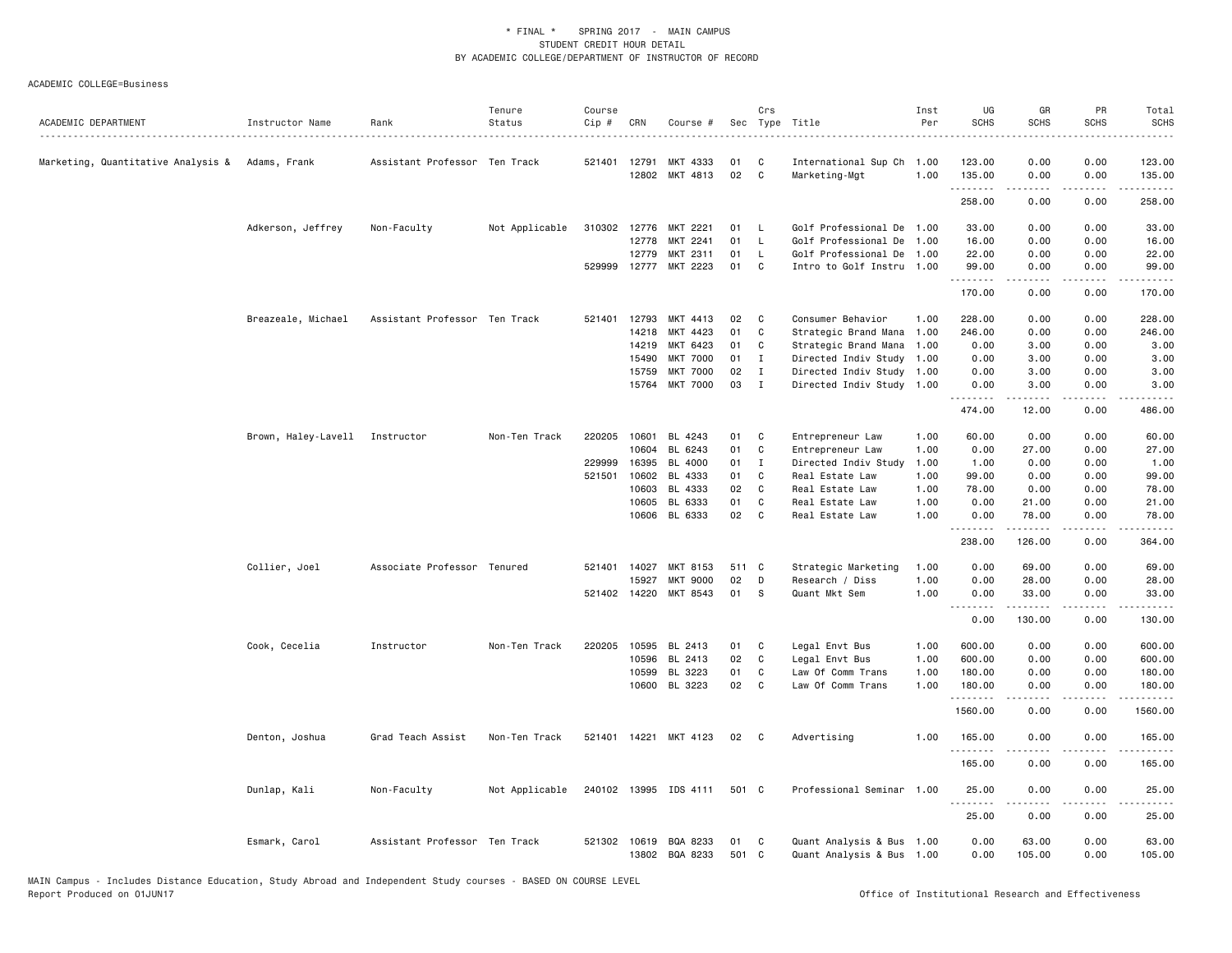| ACADEMIC DEPARTMENT                               | Instructor Name     | Rank                          | Tenure<br>Status | Course<br>Cip# | CRN          | Course #              |       | Crs          | Sec Type Title            | Inst<br>Per | UG<br><b>SCHS</b> | GR<br><b>SCHS</b> | PR<br><b>SCHS</b>                   | Total<br><b>SCHS</b><br>. |
|---------------------------------------------------|---------------------|-------------------------------|------------------|----------------|--------------|-----------------------|-------|--------------|---------------------------|-------------|-------------------|-------------------|-------------------------------------|---------------------------|
|                                                   |                     |                               |                  |                |              |                       |       |              |                           |             | <u>.</u>          |                   |                                     |                           |
|                                                   |                     |                               |                  |                |              |                       |       |              |                           |             | 0.00              | 168.00            | 0.00                                | 168.00                    |
| Marketing, Quantitative Analysis & Farmer, Robert |                     | Assistant Professor Ten Track |                  |                |              | 521302 10620 BQA 9533 | 01    | C            | Adv Stat Bus Dec          | 1.00        | 0.00              | 15.00             | 0.00                                | 15.00                     |
|                                                   |                     |                               |                  |                |              | 521402 12797 MKT 4533 | 02    | C            | Marketing Research        | 1.00        | 135.00<br>.       | 0.00<br>.         | 0.00<br>د د د د                     | 135.00<br>.               |
|                                                   |                     |                               |                  |                |              |                       |       |              |                           |             | 135.00            | 15.00             | 0.00                                | 150.00                    |
|                                                   | France, Stephen     | Assistant Professor Ten Track |                  | 521302         |              | 10613 BQA 3123        | 01    | C            | Bus Stat Methods II       | 1.00        | 207.00            | 0.00              | 0.00                                | 207.00                    |
|                                                   |                     |                               |                  |                | 10614        | BQA 3123              | 02    | C            | Bus Stat Methods II       | 1.00        | 210.00            | 0.00              | 0.00                                | 210.00                    |
|                                                   |                     |                               |                  |                | 15449        | BQA 4000              | 01    | $\mathbf{I}$ | Directed Indiv Study 1.00 |             | 3.00              | 0.00              | 0.00                                | 3.00                      |
|                                                   |                     |                               |                  |                | 15525        | BQA 4000              | 02    | $\mathbf{I}$ | Directed Indiv Study 1.00 |             | 3.00              | 0.00              | 0.00                                | 3.00                      |
|                                                   |                     |                               |                  |                | 15822        | BQA 4000              | 04    | $\mathbf{I}$ | Directed Indiv Study 1.00 |             | 3.00              | 0.00              | 0.00                                | 3.00                      |
|                                                   |                     |                               |                  |                | 16370        | BQA 4000              | 05    | I            | Directed Indiv Study 1.00 |             | 3.00              | 0.00              | 0.00                                | 3.00                      |
|                                                   |                     |                               |                  |                |              | 16402 BQA 4000        | 06    | $\mathbf{I}$ | Directed Indiv Study 1.00 |             | 3.00<br><u>.</u>  | 0.00<br>.         | 0.00<br>.                           | 3.00<br>.                 |
|                                                   |                     |                               |                  |                |              |                       |       |              |                           |             | 432.00            | 0.00              | 0.00                                | 432.00                    |
|                                                   | Franks, Meggan      | Non-Faculty                   | Not Applicable   |                |              | 521003 12082 FYE 1001 | F02 C |              | Freshman Year Experi 0.50 |             | 71.00<br>.        | 0.00<br>.         | 0.00<br>$\frac{1}{2}$               | 71.00<br>.                |
|                                                   |                     |                               |                  |                |              |                       |       |              |                           |             | 71.00             | 0.00              | 0.00                                | 71.00                     |
|                                                   | Goree, Michael      | Instructor                    | Non-Ten Track    |                | 521401 12784 | MKT 4113              | 01    | C            | Personal Selling          | 1.00        | 252.00            | 0.00              | 0.00                                | 252.00                    |
|                                                   |                     |                               |                  |                | 12785        | MKT 4113              | 02    | C            | Personal Selling          | 1.00        | 237.00            | 0.00              | 0.00                                | 237.00                    |
|                                                   |                     |                               |                  |                | 521499 12798 | MKT 4613              | 01    | C            | Services Marketing        | 1.00        | 192.00            | 0.00              | 0.00                                | 192.00                    |
|                                                   |                     |                               |                  |                |              | 12799 MKT 4613        | 02    | C            | Services Marketing        | 1.00        | 195.00<br>.       | 0.00<br>.         | 0.00<br>د د د د                     | 195.00<br><u>.</u>        |
|                                                   |                     |                               |                  |                |              |                       |       |              |                           |             | 876.00            | 0.00              | 0.00                                | 876.00                    |
|                                                   | Krallman, Alexandra | Grad Teach Assist             | Non-Ten Track    |                |              | 521401 14025 MKT 3013 | 504 C |              | Principles Of Mkt         | 1.00        | 129.00<br>.       | 0.00              | 0.00                                | 129.00                    |
|                                                   |                     |                               |                  |                |              |                       |       |              |                           |             | 129.00            | 0.00              | 0.00                                | 129.00                    |
|                                                   | Lueg, Jason         | Professor                     | Tenured          |                | 521401 12801 | MKT 4813              | 01    | C            | Marketing-Mgt             | 1.00        | 75.00             | 0.00              | 0.00                                | 75.00                     |
|                                                   |                     |                               |                  |                | 12805        | MKT 6313              | 01    | C            | Physical Distributio 1.00 |             | 0.00              | 6.00              | 0.00                                | 6.00                      |
|                                                   |                     |                               |                  |                | 16618        | MKT 4000              | 02    | $\mathbf I$  | Directed Indiv Study 1.00 |             | 3.00              | 0.00              | 0.00                                | 3.00                      |
|                                                   |                     |                               |                  |                |              | 521801 12790 MKT 4313 | 01    | C            | Physical Distrib Mgt 1.00 |             | 114.00<br>.       | 0.00              | 0.00<br>$\sim$ $\sim$ $\sim$ $\sim$ | 114.00<br>المستوطن        |
|                                                   |                     |                               |                  |                |              |                       |       |              |                           |             | 192.00            | 6.00              | 0.00                                | 198.00                    |
|                                                   | Lueg, Nicole        | Professor                     | Tenured          |                |              | 521401 15208 MKT 7000 | 501 I |              | Directed Indiv Study 1.00 |             | 0.00<br>.         | 1.00<br><b>.</b>  | 0.00<br>.                           | 1.00<br>.                 |
|                                                   |                     |                               |                  |                |              |                       |       |              |                           |             | 0.00              | 1.00              | 0.00                                | 1.00                      |
|                                                   | Mallette, Stephanie | Instructor                    | Non-Ten Track    | 220205         | 10597        | BL 2413               | 03    | C            | Legal Envt Bus            | 1.00        | 195.00            | 0.00              | 0.00                                | 195.00                    |
|                                                   |                     |                               |                  |                | 14222        | BL 2413               | 04    | C            | Legal Envt Bus            | 1.00        | 153.00            | 0.00              | 0.00                                | 153.00                    |
|                                                   |                     |                               |                  |                |              | 229999 13801 BL 8113  | 521 C |              | Law Ethics Disp Res       | 1.00        | 0.00<br>.         | 72.00<br>.        | 0.00<br>.                           | 72.00<br>$- - - - - -$    |
|                                                   |                     |                               |                  |                |              |                       |       |              |                           |             | 348.00            | 72.00             | 0.00                                | 420.00                    |
|                                                   | Moore, Melissa      | Professor                     | Tenured          | 521401         | 12780        | <b>MKT 3013</b>       | 01    | C            | Principles Of Mkt         | 1.00        | 822.00            | 0.00              | 0.00                                | 822.00                    |
|                                                   |                     |                               |                  |                | 12781        | MKT 3013              | 02    | C            | Principles Of Mkt         | 1.00        | 726.00            | 0.00              | 0.00                                | 726.00                    |
|                                                   |                     |                               |                  |                | 15269        | MKT 3513              | 01    | E            | Marketing Internship 1.00 |             | 6.00              | 0.00              | 0.00                                | 6.00                      |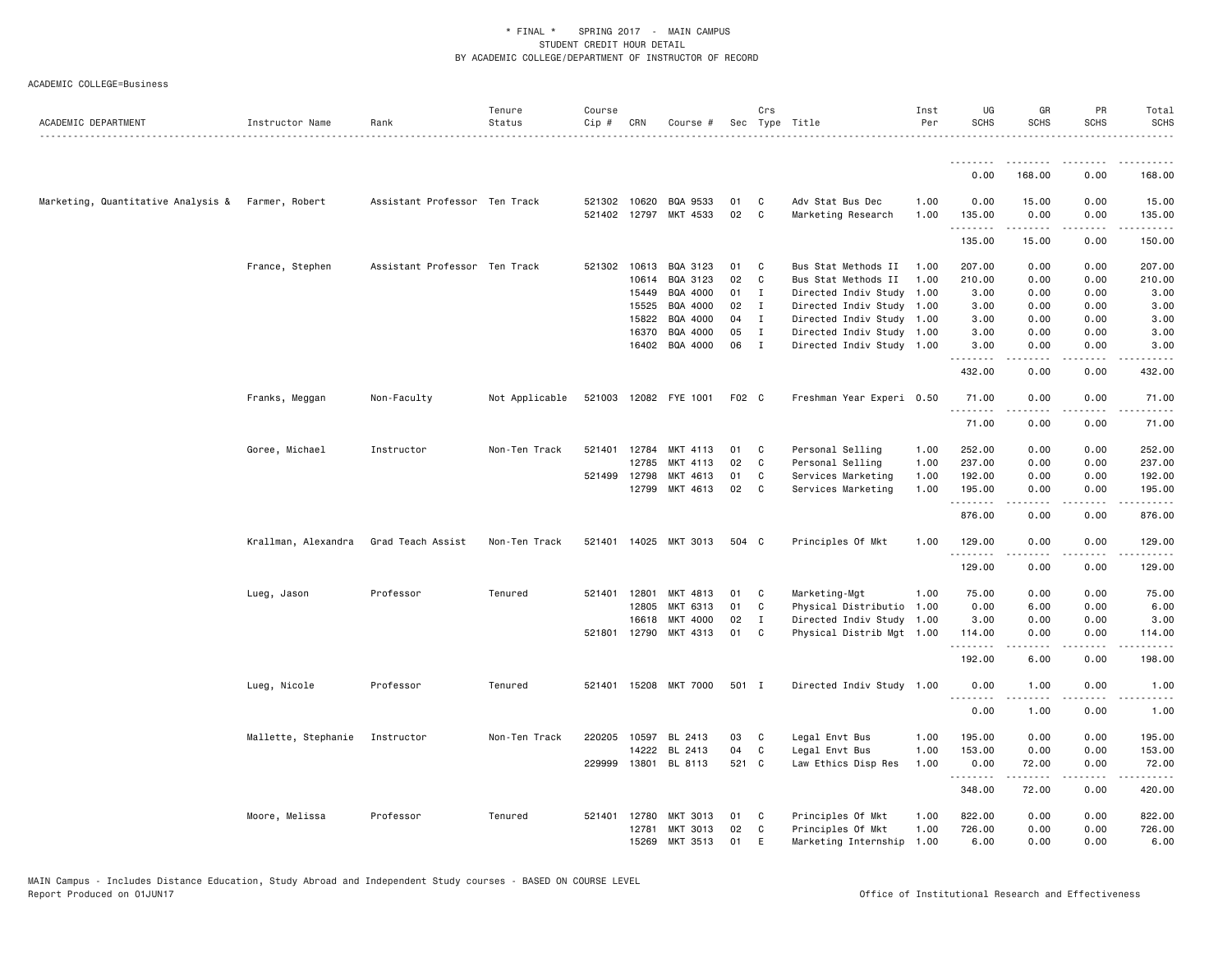| ACADEMIC DEPARTMENT                                                      | Instructor Name   | Rank                          | Tenure<br>Status | Course<br>Cip # | CRN   | Course #              |       | Crs          | Sec Type Title            | Inst<br>Per | UG<br>SCHS          | GR<br><b>SCHS</b>        | PR<br><b>SCHS</b> | Total<br><b>SCHS</b>                                                                                                                                                                                                                                                                                                                                                                                                                                                                   |
|--------------------------------------------------------------------------|-------------------|-------------------------------|------------------|-----------------|-------|-----------------------|-------|--------------|---------------------------|-------------|---------------------|--------------------------|-------------------|----------------------------------------------------------------------------------------------------------------------------------------------------------------------------------------------------------------------------------------------------------------------------------------------------------------------------------------------------------------------------------------------------------------------------------------------------------------------------------------|
|                                                                          |                   |                               |                  |                 |       |                       |       |              |                           |             | <u>.</u>            | --------                 |                   | .                                                                                                                                                                                                                                                                                                                                                                                                                                                                                      |
|                                                                          |                   |                               |                  |                 |       |                       |       |              |                           |             | 1554.00             | 0.00                     | 0.00              | 1554.00                                                                                                                                                                                                                                                                                                                                                                                                                                                                                |
| Marketing, Quantitative Analysis &                                       | Moore, Robert     | Professor                     | Tenured          |                 |       | 521401 14758 MKT 9333 | 01    | -S           | Adv Mkt Theory            | 1.00        | 0.00<br>.           | 9.00                     | 0.00              | 9.00                                                                                                                                                                                                                                                                                                                                                                                                                                                                                   |
|                                                                          |                   |                               |                  |                 |       |                       |       |              |                           |             | 0.00                | 9.00                     | 0.00              | 9.00                                                                                                                                                                                                                                                                                                                                                                                                                                                                                   |
|                                                                          | Shanahan, Kevin   | Associate Professor Tenured   |                  | 521302          | 10609 | BQA 2113              | 02    | C            | Bus Stat Methods I        | 1.00        | 123.00              | 0.00                     | 0.00              | 123.00                                                                                                                                                                                                                                                                                                                                                                                                                                                                                 |
|                                                                          |                   |                               |                  | 521401          | 12786 | MKT 4123              | 01 C  |              | Advertising               | 1.00        | 138.00              | 0.00                     | 0.00              | 138.00                                                                                                                                                                                                                                                                                                                                                                                                                                                                                 |
|                                                                          |                   |                               |                  |                 |       | 15165 MKT 9000        | 01 D  |              | Research / Diss           | 1.00        | 0.00                | 1.00                     | 0.00              | 1.00                                                                                                                                                                                                                                                                                                                                                                                                                                                                                   |
|                                                                          |                   |                               |                  |                 | 15206 | MKT 4990              | 801 A |              | Special Topic In MKT      | 1.00        | 27.00               | 0.00                     | 0.00              | 27.00                                                                                                                                                                                                                                                                                                                                                                                                                                                                                  |
|                                                                          |                   |                               |                  |                 | 15207 | MKT 6990              | 801 A |              | Special Topic In MKT      | 1.00        | 0.00                | 18.00                    | 0.00              | 18.00                                                                                                                                                                                                                                                                                                                                                                                                                                                                                  |
|                                                                          |                   |                               |                  |                 | 16591 | <b>MKT 4000</b>       | 01 I  |              | Directed Indiv Study 1.00 |             | 3.00                | 0.00                     | 0.00              | 3.00                                                                                                                                                                                                                                                                                                                                                                                                                                                                                   |
|                                                                          |                   |                               |                  | 521403 12783    |       | MKT 3933              | 01 C  |              | International Mkt         | 1.00        | 153.00<br>.         | 0.00                     | 0.00              | 153.00                                                                                                                                                                                                                                                                                                                                                                                                                                                                                 |
|                                                                          |                   |                               |                  |                 |       |                       |       |              |                           |             | 444.00              | 19.00                    | 0.00              | 463.00                                                                                                                                                                                                                                                                                                                                                                                                                                                                                 |
|                                                                          | Stevens, Jennifer | Grad Teach Assist             | Non-Ten Track    |                 |       | 521401 12792 MKT 4413 | 01    | C .          | Consumer Behavior         | 1.00        | 120.00<br>.         | 0.00                     | 0.00              | 120.00                                                                                                                                                                                                                                                                                                                                                                                                                                                                                 |
|                                                                          |                   |                               |                  |                 |       |                       |       |              |                           |             | 120.00              | 0.00                     | 0.00              | 120.00                                                                                                                                                                                                                                                                                                                                                                                                                                                                                 |
|                                                                          | Taylor, Ronald    | Non-Employee                  | Not Applicable   | 521401          | 14026 | MKT 6143              | 501 C |              | Sales Management          | 1.00        | 0.00                | 48.00                    | 0.00              | 48.00                                                                                                                                                                                                                                                                                                                                                                                                                                                                                  |
|                                                                          |                   |                               |                  |                 |       | 521402 12796 MKT 4533 | 01 C  |              | Marketing Research        | 1.00        | 90.00               | 0.00                     | 0.00              | 90.00                                                                                                                                                                                                                                                                                                                                                                                                                                                                                  |
|                                                                          |                   |                               |                  |                 |       |                       |       |              |                           |             | --------            |                          |                   |                                                                                                                                                                                                                                                                                                                                                                                                                                                                                        |
|                                                                          |                   |                               |                  |                 |       |                       |       |              |                           |             | 90.00               | 48.00                    | 0.00              | 138.00                                                                                                                                                                                                                                                                                                                                                                                                                                                                                 |
|                                                                          | Waites, Stacie    | Grad Teach Assist             | Non-Ten Track    |                 |       | 521401 12794 MKT 4413 | 03    | C.           | Consumer Behavior         | 1.00        | 153.00<br>.         | 0.00                     | 0.00              | 153.00                                                                                                                                                                                                                                                                                                                                                                                                                                                                                 |
|                                                                          |                   |                               |                  |                 |       |                       |       |              |                           |             | 153.00              | 0.00                     | 0.00              | 153.00                                                                                                                                                                                                                                                                                                                                                                                                                                                                                 |
|                                                                          | Wang, Xinchang    | Assistant Professor Ten Track |                  | 521302 10610    |       | BQA 2113              | 03    | $\mathbf{C}$ | Bus Stat Methods I        | 1.00        | 204.00              | 0.00                     | 0.00              | 204.00                                                                                                                                                                                                                                                                                                                                                                                                                                                                                 |
|                                                                          |                   |                               |                  |                 | 10611 | BQA 2113              | 04    | $\mathbf{C}$ | Bus Stat Methods I        | 1.00        | 204.00<br>--------  | 0.00                     | 0.00              | 204.00                                                                                                                                                                                                                                                                                                                                                                                                                                                                                 |
|                                                                          |                   |                               |                  |                 |       |                       |       |              |                           |             | 408.00              | 0.00                     | 0.00              | 408.00                                                                                                                                                                                                                                                                                                                                                                                                                                                                                 |
| ----------------------------------<br>Marketing, Quantitative Analysis & |                   |                               |                  |                 |       |                       |       |              |                           |             | ========<br>7842.00 | ========<br>606.00       | ========<br>0.00  | 8448.00                                                                                                                                                                                                                                                                                                                                                                                                                                                                                |
| -----------------------------------                                      |                   |                               |                  |                 |       |                       |       |              |                           |             |                     | -------- ------- ------- |                   | $\begin{array}{cccccccccc} \multicolumn{2}{c}{} & \multicolumn{2}{c}{} & \multicolumn{2}{c}{} & \multicolumn{2}{c}{} & \multicolumn{2}{c}{} & \multicolumn{2}{c}{} & \multicolumn{2}{c}{} & \multicolumn{2}{c}{} & \multicolumn{2}{c}{} & \multicolumn{2}{c}{} & \multicolumn{2}{c}{} & \multicolumn{2}{c}{} & \multicolumn{2}{c}{} & \multicolumn{2}{c}{} & \multicolumn{2}{c}{} & \multicolumn{2}{c}{} & \multicolumn{2}{c}{} & \multicolumn{2}{c}{} & \multicolumn{2}{c}{} & \mult$ |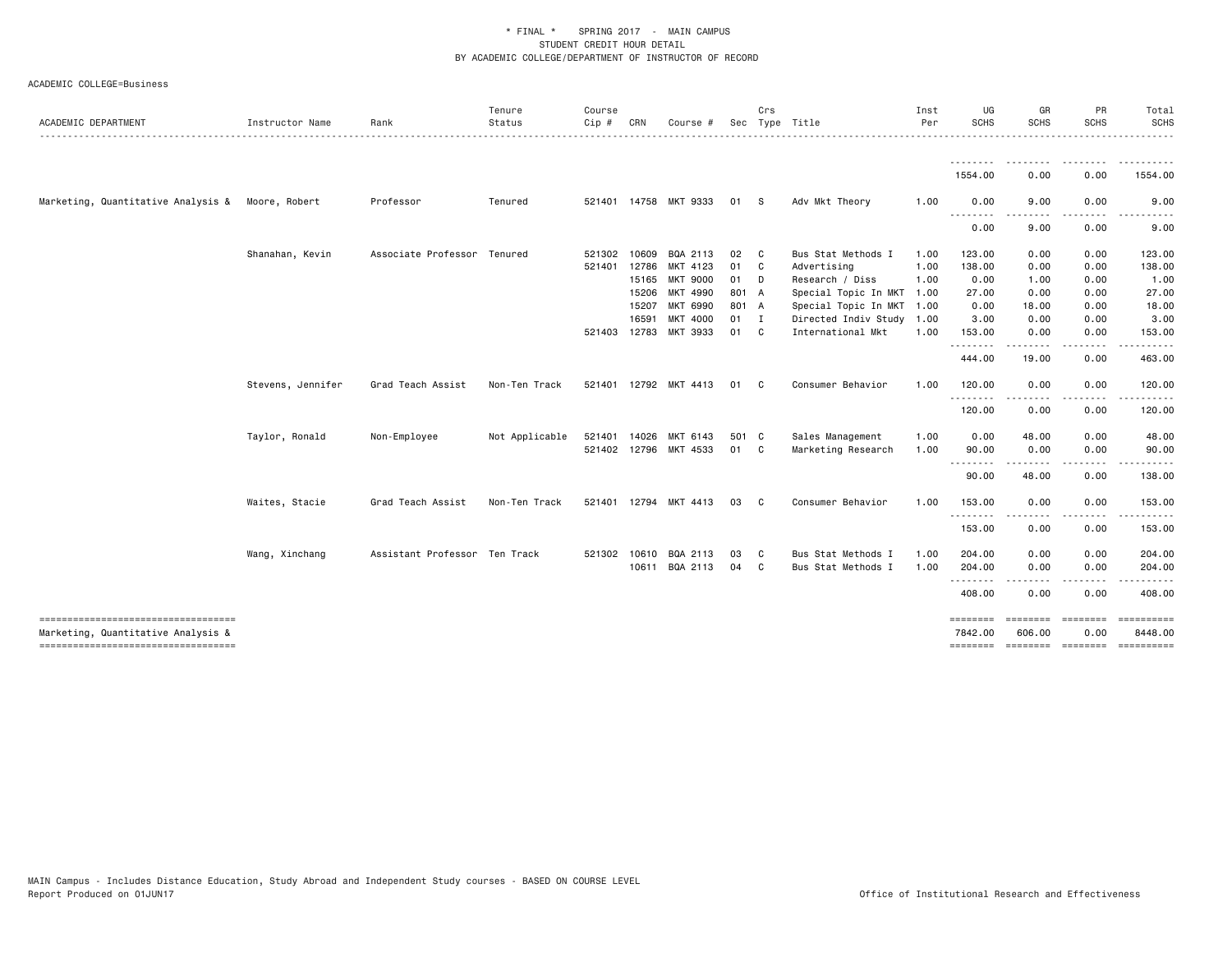| ACADEMIC DEPARTMENT   | Instructor Name   | Rank                              | Tenure<br>Status | Course<br>Cip # | CRN   | Course #                                |                    | Crs          | Sec Type Title                          | Inst<br>Per  | UG<br><b>SCHS</b>  | GR<br><b>SCHS</b>                                                                                                                                             | PR<br><b>SCHS</b> | Total<br><b>SCHS</b> |
|-----------------------|-------------------|-----------------------------------|------------------|-----------------|-------|-----------------------------------------|--------------------|--------------|-----------------------------------------|--------------|--------------------|---------------------------------------------------------------------------------------------------------------------------------------------------------------|-------------------|----------------------|
|                       |                   |                                   |                  |                 |       |                                         |                    |              |                                         |              |                    |                                                                                                                                                               |                   | $    -$              |
| School of Accountancy | Addy, Noel        | Associate Professor Tenured       |                  | 520301          | 10065 | ACC 3033                                | 01                 | C            | Intermediate Acc II                     | 1.00         | 99.00              | 0.00                                                                                                                                                          | 0.00              | 99.00                |
|                       |                   |                                   |                  |                 | 10066 | ACC 3033                                | 02                 | C            | Intermediate Acc II                     | 1.00         | 210.00             | 0.00                                                                                                                                                          | 0.00              | 210.00               |
|                       |                   |                                   |                  |                 | 10081 | ACC 8053                                | 01                 | C            | Fin Acc Policy                          | 1.00         | 0.00               | 126.00                                                                                                                                                        | 0.00              | 126.00               |
|                       |                   |                                   |                  |                 | 13785 | ACC 8213                                | 511 C              |              | Fin & Acc Report Ana 1.00               |              | 0.00<br>.          | 51.00<br>. <b>.</b>                                                                                                                                           | 0.00<br>.         | 51.00<br>.           |
|                       |                   |                                   |                  |                 |       |                                         |                    |              |                                         |              | 309.00             | 177.00                                                                                                                                                        | 0.00              | 486.00               |
|                       | Berglund, Nathan  | Assistant Professor Ten Track     |                  | 520301          |       | 10049 ACC 2013                          | 02                 | C.           | Prin Financial Acct                     | 1.00         | 225.00             | 0.00                                                                                                                                                          | 0.00              | 225.00               |
|                       |                   |                                   |                  |                 |       |                                         |                    |              |                                         |              | 225.00             | 0.00                                                                                                                                                          | 0.00              | 225.00               |
|                       | Brewster, Billy   | Visiting Assist Pro Non-Ten Track |                  | 520301          |       | 10050 ACC 2013                          | 03                 | C            | Prin Financial Acct                     | 1.00         | 180.00             | 0.00                                                                                                                                                          | 0.00              | 180.00               |
|                       |                   |                                   |                  |                 | 10078 | ACC 6063                                | 01                 | $\mathbb{C}$ | Income Tax II                           | 1.00         | 0.00               | 42.00                                                                                                                                                         | 0.00              | 42.00                |
|                       |                   |                                   |                  |                 | 14245 | ACC 2013                                | 05                 | C            | Prin Financial Acct                     | 1.00         | 207.00             | 0.00                                                                                                                                                          | 0.00              | 207.00               |
|                       |                   |                                   |                  |                 |       | 521601 10074 ACC 4063                   | 01                 | C            | Income Tax II                           | 1.00         | 36.00              | 0.00                                                                                                                                                          | 0.00              | 36.00<br>.           |
|                       |                   |                                   |                  |                 |       |                                         |                    |              |                                         |              | .<br>423.00        | 42.00                                                                                                                                                         | .<br>0.00         | 465.00               |
|                       | Gardner, Virginia | Non-Faculty                       | Not Applicable   |                 |       | 520301 15379 ACC 2203                   | 01                 | C            | Survey of Accounting 1.00               |              | 138.00<br><u>.</u> | 0.00                                                                                                                                                          | 0.00              | 138.00<br><u>.</u>   |
|                       |                   |                                   |                  |                 |       |                                         |                    |              |                                         |              | 138.00             | 0.00                                                                                                                                                          | 0.00              | 138.00               |
|                       | Herring, Clyde    | Clinical Assoc Prof Non-Ten Track |                  | 520301          | 10048 | ACC 2013                                | 01                 | C            | Prin Financial Acct                     | 1.00         | 216.00             | 0.00                                                                                                                                                          | 0.00              | 216.00               |
|                       |                   |                                   |                  |                 | 10056 | ACC 2023                                | 06                 | C            | Prin Managerial Acct 1.00               |              | 198.00             | 0.00                                                                                                                                                          | 0.00              | 198.00               |
|                       |                   |                                   |                  |                 | 10059 | ACC 2023                                | H <sub>0</sub> 1   | C            | Honors Prin Manageri 1.00               |              | 9.00               | 0.00                                                                                                                                                          | 0.00              | 9.00                 |
|                       |                   |                                   |                  |                 | 10071 | ACC 4023                                | 01                 | C            | Advanced ACC                            | 1.00         | 105.00             | 0.00                                                                                                                                                          | 0.00              | 105.00               |
|                       |                   |                                   |                  |                 | 10076 | ACC 6023                                | 01                 | C            | Advanced ACC                            | 1.00         | 0.00               | 36.00                                                                                                                                                         | 0.00              | 36.00                |
|                       |                   |                                   |                  |                 |       | 14247 ACC 2023                          | 08                 | C            | Prin Managerial Acct 1.00               |              | 177.00             | 0.00                                                                                                                                                          | 0.00              | 177.00               |
|                       |                   |                                   |                  |                 |       |                                         |                    |              |                                         |              | .<br>705.00        | $\frac{1}{2} \left( \frac{1}{2} \right) \left( \frac{1}{2} \right) \left( \frac{1}{2} \right) \left( \frac{1}{2} \right) \left( \frac{1}{2} \right)$<br>36.00 | .<br>0.00         | .<br>741.00          |
|                       | Lang, Bradley     | Instructor                        | Non-Ten Track    | 520301          |       | 10062 ACC 3013                          | 01                 | C            | Cost Accounting                         | 1.00         | 153.00             | 0.00                                                                                                                                                          | 0.00              | 153.00               |
|                       |                   |                                   |                  |                 |       | 10063 ACC 3013                          | 02                 | C            | Cost Accounting                         | 1.00         | 231.00             | 0.00                                                                                                                                                          | 0.00              | 231.00               |
|                       |                   |                                   |                  |                 |       |                                         |                    |              |                                         |              | .                  |                                                                                                                                                               | .                 | .                    |
|                       |                   |                                   |                  |                 |       |                                         |                    |              |                                         |              | 384.00             | 0.00                                                                                                                                                          | 0.00              | 384.00               |
|                       | Lehman, Mark      | Lecturer                          | Non-Ten Track    | 520301          |       | 10067 ACC 3053                          | 01                 | C            | Acct Systems II                         | 1.00         | 147.00             | 0.00                                                                                                                                                          | 0.00              | 147.00               |
|                       |                   |                                   |                  |                 |       | 10068 ACC 3053                          | 02                 | C            | Acct Systems II                         | 1.00         | 150.00             | 0.00                                                                                                                                                          | 0.00              | 150.00               |
|                       |                   |                                   |                  |                 |       |                                         |                    |              |                                         |              | .                  | .                                                                                                                                                             | .                 | .                    |
|                       |                   |                                   |                  |                 |       |                                         |                    |              |                                         |              | 297.00             | 0.00                                                                                                                                                          | 0.00              | 297.00               |
|                       | Mauldin, Dana     | Professor                         | Tenured          | 520301          | 10075 | ACC 4200                                | 01                 | E            | Accounting Internshi 1.00               |              | 306.00             | 0.00                                                                                                                                                          | 0.00              | 306.00               |
|                       |                   |                                   |                  |                 |       | 14246 ACC 2013                          | H <sub>0</sub> 1 C |              | Prin Financial Acct                     | 1.00         | 39.00              | 0.00                                                                                                                                                          | 0.00              | 39.00                |
|                       |                   |                                   |                  |                 |       |                                         |                    |              |                                         |              | 345.00             | 0.00                                                                                                                                                          | 0.00              | 345.00               |
|                       |                   |                                   |                  |                 |       |                                         |                    |              |                                         |              |                    |                                                                                                                                                               |                   |                      |
|                       | McNair, Frances   | Professor                         | Tenured          |                 |       | 521601 10082 ACC 8093<br>10083 ACC 8113 | 01<br>01           | C<br>C       | Taxation of Part<br>Advanced Individual | 1.00<br>1.00 | 0.00<br>0.00       | 27.00<br>30.00                                                                                                                                                | 0.00<br>0.00      | 27.00<br>30.00       |
|                       |                   |                                   |                  |                 |       |                                         |                    |              |                                         |              | <u>.</u>           | .                                                                                                                                                             | $- - - -$         | .                    |
|                       |                   |                                   |                  |                 |       |                                         |                    |              |                                         |              | 0.00               | 57.00                                                                                                                                                         | 0.00              | 57.00                |
|                       | Pannell, Angela   | Instructor                        | Non-Ten Track    | 520301          | 10053 | ACC 2023                                | 01                 | C            | Prin Managerial Acct 1.00               |              | 204.00             | 0.00                                                                                                                                                          | 0.00              | 204.00               |
|                       |                   |                                   |                  |                 | 10054 | ACC 2023                                | 02                 | C            | Prin Managerial Acct 1.00               |              | 102.00             | 0.00                                                                                                                                                          | 0.00              | 102.00               |
|                       |                   |                                   |                  |                 |       | 10055 ACC 2023                          | 04                 | C            | Prin Managerial Acct 1.00               |              | 207.00             | 0.00                                                                                                                                                          | 0.00              | 207.00               |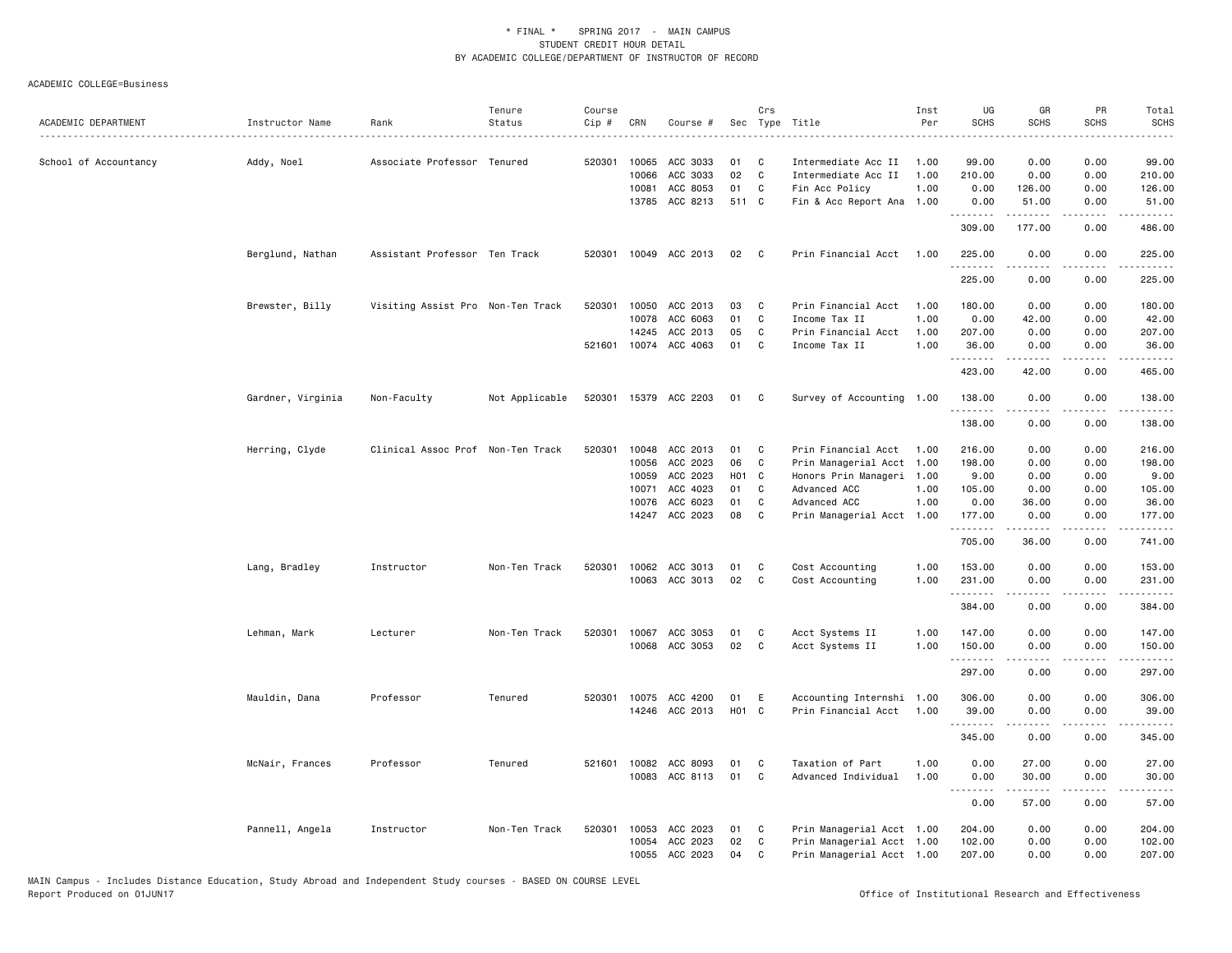|                                                               |                  |                               | Tenure        | Course |       |                       |       | Crs          |                           | Inst | UG                     | GR                  | PR                      | Total                       |
|---------------------------------------------------------------|------------------|-------------------------------|---------------|--------|-------|-----------------------|-------|--------------|---------------------------|------|------------------------|---------------------|-------------------------|-----------------------------|
| ACADEMIC DEPARTMENT                                           | Instructor Name  | Rank                          | Status        | Cip #  | CRN   | Course #              |       |              | Sec Type Title            | Per  | SCHS                   | <b>SCHS</b>         | <b>SCHS</b>             | <b>SCHS</b>                 |
| School of Accountancy                                         | Pannell, Angela  | Instructor                    | Non-Ten Track | 520301 |       | 10057 ACC 2023        | 07 C  |              | Prin Managerial Acct 1.00 |      | 192.00                 | 0.00                | 0.00                    | 192.00                      |
|                                                               |                  |                               |               |        |       |                       |       |              |                           |      | .<br>705.00            | 0.00                | 0.00                    | 705.00                      |
|                                                               | Rigsby, John     | Associate Professor Tenured   |               | 520301 | 10073 | ACC 4043              | 01    | $\mathbf{C}$ | Municipal & Govt Acc 1.00 |      | 171.00                 | 0.00                | 0.00                    | 171.00                      |
|                                                               |                  |                               |               |        | 10077 | ACC 6043              | 01    | $\mathbf{C}$ | Municipal & Govt Acc 1.00 |      | 0.00                   | 9.00                | 0.00                    | 9.00                        |
|                                                               |                  |                               |               |        | 10080 | ACC 8033              | 01    | - S          | <b>Business Assurance</b> | 1.00 | 0.00<br>--------       | 72.00               | 0.00                    | 72.00                       |
|                                                               |                  |                               |               |        |       |                       |       |              |                           |      | 171.00                 | 81.00               | 0.00                    | 252.00                      |
|                                                               | Sanders, Steve   | Lecturer                      | Non-Ten Track | 520301 | 10051 | ACC 2013              | 04    | C.           | Prin Financial Acct       | 1.00 | 207.00                 | 0.00                | 0.00                    | 207.00                      |
|                                                               |                  |                               |               |        |       | 10072 ACC 4033        | 01 C  |              | Auditing                  | 1.00 | 48.00<br>.             | 0.00                | 0.00<br>. <b>.</b>      | 48.00<br><u>.</u>           |
|                                                               |                  |                               |               |        |       |                       |       |              |                           |      | 255.00                 | 0.00                | 0.00                    | 255.00                      |
|                                                               | Seay, Ryan       | Assistant Professor Ten Track |               |        |       | 520301 10064 ACC 3023 | 01    | C.           | Intermediate Acc I        | 1.00 | 144.00                 | 0.00                | 0.00                    | 144.00                      |
|                                                               |                  |                               |               |        |       |                       |       |              |                           |      | 144.00                 | 0.00                | .<br>0.00               | 144.00                      |
|                                                               | Stancill, Alan   | Assistant Professor Ten Track |               | 240101 | 12356 | HON 4093              | H08 S |              | Honors Thesis             | 1.00 | 3.00                   | 0.00                | 0.00                    | 3.00                        |
|                                                               |                  |                               |               | 521601 |       | 10070 ACC 4013        | 01 C  |              | Income Tax I              | 1.00 | 87.00<br>$\frac{1}{2}$ | 0.00                | 0.00                    | 87.00                       |
|                                                               |                  |                               |               |        |       |                       |       |              |                           |      | 90.00                  | 0.00                | 0.00                    | 90.00                       |
|                                                               | Trinkle, Bradley | Assistant Professor Ten Track |               | 520301 |       | 10061 ACC 3003        | 01    | C.           | Acct Systems I            | 1.00 | 117.00                 | 0.00                | 0.00                    | 117.00                      |
|                                                               |                  |                               |               |        |       |                       |       |              |                           |      | <u>.</u><br>117.00     | 0.00                | 0.00                    | 117.00                      |
| ====================================<br>School of Accountancy |                  |                               |               |        |       |                       |       |              |                           |      | ========<br>4308,00    | ---------<br>393,00 | <b>EBBEBBEB</b><br>0.00 | <b>ESSESSEES</b><br>4701.00 |
| ====================================                          |                  |                               |               |        |       |                       |       |              |                           |      |                        | ========            | <b>CONSIDER</b>         | ==========                  |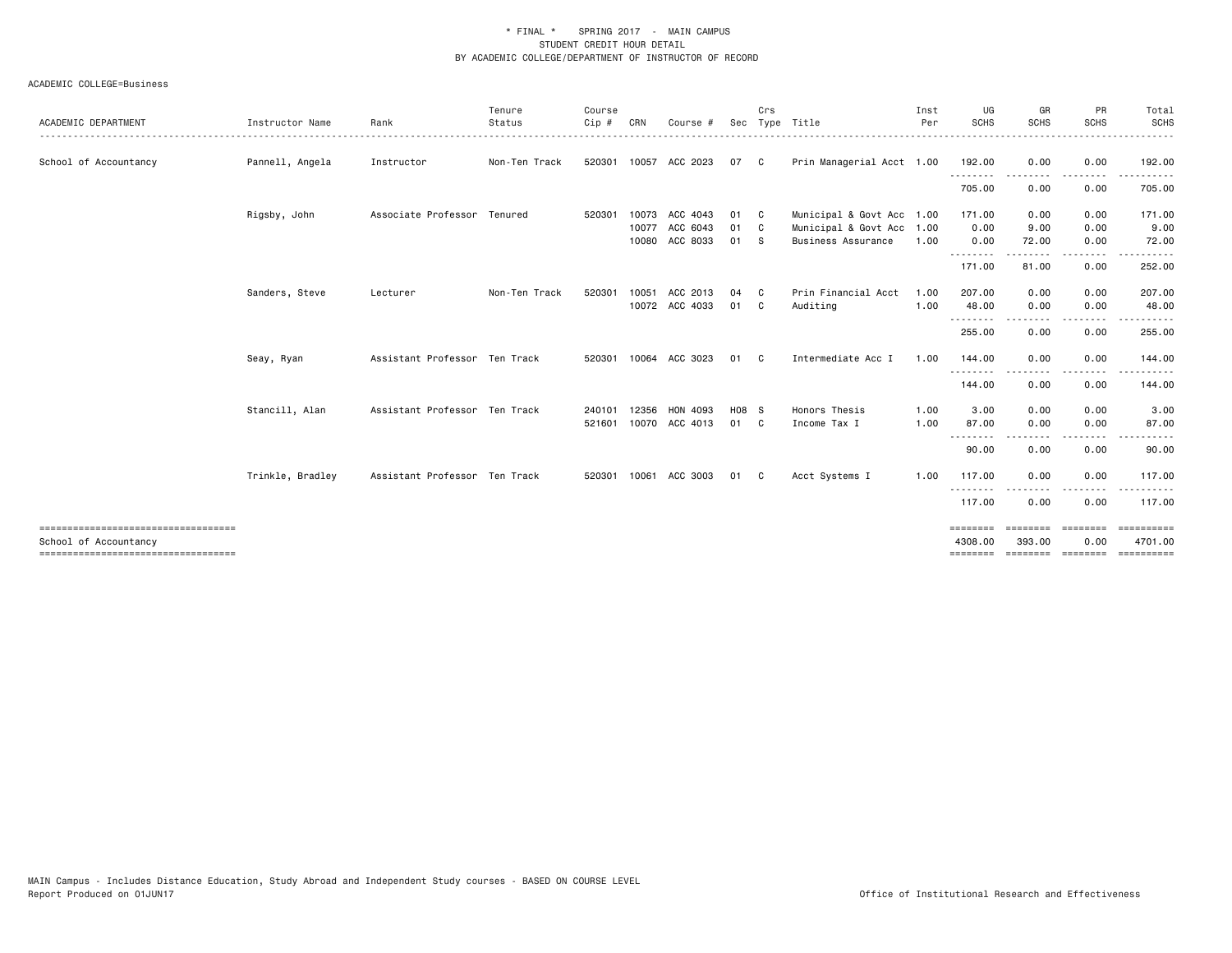#### ACADEMIC COLLEGE=Education

|                                                      |                   |                                   | Tenure         | Course       |              |                       |       | Crs |                            | Inst | UG                  | GR          | PR                                  | Total                                                                                                                             |
|------------------------------------------------------|-------------------|-----------------------------------|----------------|--------------|--------------|-----------------------|-------|-----|----------------------------|------|---------------------|-------------|-------------------------------------|-----------------------------------------------------------------------------------------------------------------------------------|
| ACADEMIC DEPARTMENT                                  | Instructor Name   | Rank                              | Status         | Cip #        | CRN          | Course #              |       |     | Sec Type Title             | Per  | <b>SCHS</b>         | <b>SCHS</b> | <b>SCHS</b>                         | <b>SCHS</b>                                                                                                                       |
| Counseling, Educational Psychology, Abernathy, Larry |                   | Research Assoc Prof Non-Ten Track |                |              | 422806 11767 | EPY 2513              | 01    | C   | Human Growth & Devel       | 1.00 | 366.00              | 0.00        | 0.00                                | 366.00                                                                                                                            |
|                                                      |                   |                                   |                |              |              | 422807 11778 EPY 3543 | 01    | C   | Psych Of Adoles            | 1.00 | 117.00<br>.         | 0.00<br>.   | 0.00<br>$   -$                      | 117.00<br>$- - - - - -$                                                                                                           |
|                                                      |                   |                                   |                |              |              |                       |       |     |                            |      | 483.00              | 0.00        | 0.00                                | 483.00                                                                                                                            |
|                                                      | Ball, Kimberly    | Lecturer                          | Non-Ten Track  | 130601       | 15895        | EPY 4513              | 02    | C   | Ed Research                | 1.00 | 72.00               | 0.00        | 0.00                                | 72.00                                                                                                                             |
|                                                      |                   |                                   |                | 130603       | 11781        | EPY 4214              | 01    | C   | Ed & Psy Statistics        | 1.00 | 148.00              | 0.00        | 0.00                                | 148.00                                                                                                                            |
|                                                      |                   |                                   |                |              | 11782        | EPY 4214              | 02    | К   | Ed & Psy Statistics        | 1.00 | 0.00                | 0.00        | 0.00                                | 0.00                                                                                                                              |
|                                                      |                   |                                   |                |              | 11783        | EPY 4214              | 03    | К   | Ed & Psy Statistics        | 1.00 | 0.00                | 0.00        | 0.00                                | 0.00                                                                                                                              |
|                                                      |                   |                                   |                |              | 130901 13866 | EDF 3333              | 501   | C   | Social Foundation Ed       | 1.00 | 81.00               | 0.00        | 0.00                                | 81.00                                                                                                                             |
|                                                      |                   |                                   |                | 422806       | 11774        | EPY 3503              | 01    | C   | Prin Of Ed Psych           | 1.00 | 90.00<br>. <b>.</b> | 0.00<br>.   | 0.00<br>$- - - -$                   | 90.00<br>$\frac{1}{2}$                                                                                                            |
|                                                      |                   |                                   |                |              |              |                       |       |     |                            |      | 391.00              | 0.00        | 0.00                                | 391.00                                                                                                                            |
|                                                      | Beckwith, LaKinya | Non-Faculty                       | Not Applicable | 130301       | 15509        | LSK 1141              | 11    | C   | College Success II         | 1.00 | 14.00               | 0.00        | 0.00                                | 14.00                                                                                                                             |
|                                                      |                   |                                   |                | 131101       | 14891        | COE 1323              | 05    | C   | Career Planning            | 0.25 | 15.75<br><u>.</u>   | 0.00<br>.   | 0.00<br>$- - - -$                   | 15.75<br>.                                                                                                                        |
|                                                      |                   |                                   |                |              |              |                       |       |     |                            |      | 29.75               | 0.00        | 0.00                                | 29.75                                                                                                                             |
|                                                      | Berry, Megan      | Non-Faculty                       | Not Applicable |              |              | 422707 15313 COE 4990 | 01    | C   | Special Topic In COE 0.50  |      | 70.50               | 0.00        | 0.00                                | 70.50                                                                                                                             |
|                                                      |                   |                                   |                |              |              |                       |       |     |                            |      | 70.50               | .<br>0.00   | $\sim$ $\sim$ $\sim$<br>0.00        | المتماما<br>70.50                                                                                                                 |
|                                                      | Boyles, Caragh    | Non-Faculty                       | Not Applicable |              |              | 350103 11824 EXL 0190 | 03    | E   | Experiential Learnin 1.00  |      | 12.00               | 0.00        | 0.00                                | 12.00                                                                                                                             |
|                                                      |                   |                                   |                |              |              |                       |       |     |                            |      | .<br>12.00          | .<br>0.00   | .<br>0.00                           | .<br>12.00                                                                                                                        |
|                                                      | Cagle, Elizabeth  | Non-Employee                      | Not Applicable |              |              | 231302 11426 EDF 3413 | 01    | B   | Writing For Thinking 1.00  |      | 78.00               | 0.00        | 0.00                                | 78.00                                                                                                                             |
|                                                      |                   |                                   |                |              |              |                       |       |     |                            |      | .<br>78.00          | .<br>0.00   | .<br>0.00                           | .<br>78.00                                                                                                                        |
|                                                      | Capella, Julie    | Non-Faculty                       | Not Applicable | 320104       | 11258        | DSS 0113              | 01    | C   | Money Math                 | 1.00 | 15.00               | 0.00        | 0.00                                | 15.00                                                                                                                             |
|                                                      |                   |                                   |                | 320105       | 11264        | DSS 0713              | 01    | C   | Basic Employment Ski       | 1.00 | 3.00                | 0.00        | 0.00                                | 3.00                                                                                                                              |
|                                                      |                   |                                   |                |              | 320108 11259 | DSS 0213              | 01    | C   | Current Events             | 1.00 | 9.00                | 0.00        | 0.00                                | 9.00                                                                                                                              |
|                                                      |                   |                                   |                | 350101       | 11263        | DSS 0613              | 01    | C   | Independent Living         | 1.00 | 24.00               | 0.00        | 0.00                                | 24.00                                                                                                                             |
|                                                      |                   |                                   |                | 350103 11265 |              | DSS 0813              | 01    | E   | Employment - On Campu      | 1.00 | 27.00               | 0.00        | 0.00                                | 27.00                                                                                                                             |
|                                                      |                   |                                   |                |              | 15991        | DSS 0813              | 02    | E   | Employment - On Campu 1.00 |      | 3.00<br>.           | 0.00<br>.   | 0.00<br>$\sim$ $\sim$ $\sim$        | 3.00<br>$\frac{1}{2} \left( \frac{1}{2} \right) \left( \frac{1}{2} \right) \left( \frac{1}{2} \right) \left( \frac{1}{2} \right)$ |
|                                                      |                   |                                   |                |              |              |                       |       |     |                            |      | 81.00               | 0.00        | 0.00                                | 81.00                                                                                                                             |
|                                                      | Dooley, Kathy     | Professor                         | Tenured        |              | 131101 11004 | COE 8730              | 02    | E   | Internship-Mental He       | 0.50 | 0.00                | 30.00       | 0.00                                | 30.00                                                                                                                             |
|                                                      |                   |                                   |                | 422801       | 11002        | COE 8633              | 01    | C   | Psychosocial Rehab         | 1.00 | 0.00                | 30.00       | 0.00                                | 30.00                                                                                                                             |
|                                                      |                   |                                   |                | 422803       | 14643        | COE 9740              | 01    | E   | Advanced Doctoral Pr       | 1.00 | 0.00                | 19.00       | 0.00                                | 19.00                                                                                                                             |
|                                                      |                   |                                   |                |              |              | 15115 COE 9000        | 01    | D   | Research / Diss            | 1.00 | 0.00<br>.           | 13.00<br>.  | 0.00<br>$\sim$ $\sim$ $\sim$        | 13.00<br>$\frac{1}{2}$                                                                                                            |
|                                                      |                   |                                   |                |              |              |                       |       |     |                            |      | 0.00                | 92.00       | 0.00                                | 92.00                                                                                                                             |
|                                                      | Dunn, Laura       | Non-Faculty                       | Not Applicable |              |              | 521003 15507 FYE 1001 | F04 C |     | Freshman Year Experi 1.00  |      | 27.00<br>.          | 0.00        | 0.00<br>$\sim$ $\sim$ $\sim$ $\sim$ | 27.00                                                                                                                             |
|                                                      |                   |                                   |                |              |              |                       |       |     |                            |      | 27.00               | 0.00        | 0.00                                | 27.00                                                                                                                             |
|                                                      | Elder, Anastasia  | Professor                         | Tenured        | 240101       | 12350        | HON 4093              | H02 E |     | Honors Thesis              | 1.00 | 3.00                | 0.00        | 0.00                                | 3.00                                                                                                                              |
|                                                      |                   |                                   |                | 422806       | 14168        | EPY 4683              | 01    | C   | Advanced Issues in E       | 1.00 | 45.00               | 0.00        | 0.00                                | 45.00                                                                                                                             |
|                                                      |                   |                                   |                | 429999       |              | 15119 EPY 9000        | 01    | D   | Research / Diss            | 1.00 | 0.00                | 9.00        | 0.00                                | 9.00                                                                                                                              |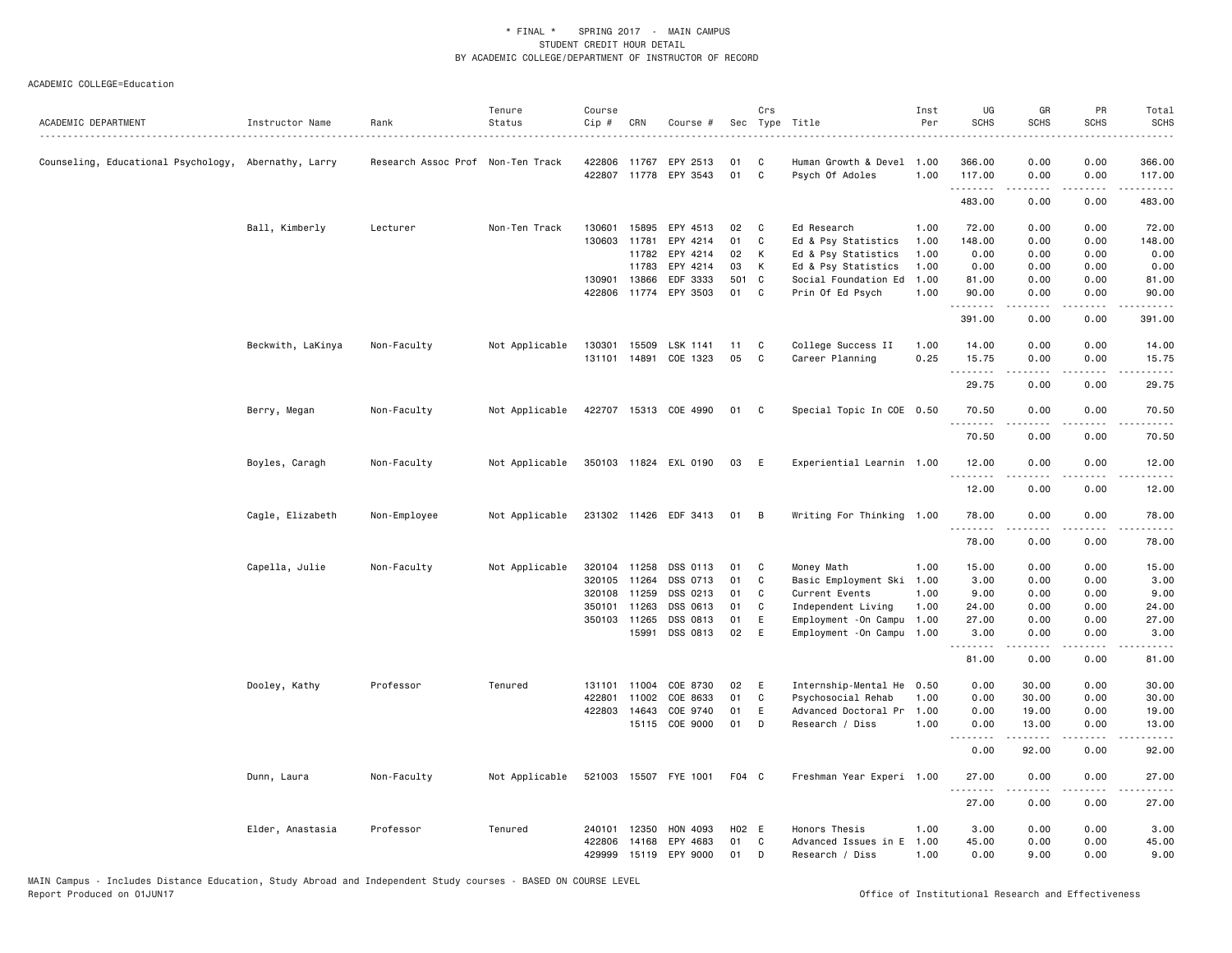|                                                      |                     |                               | Tenure         | Course |              |                       |       | Crs          |                           | Inst | UG                  | GR                    | PR          | Total                 |
|------------------------------------------------------|---------------------|-------------------------------|----------------|--------|--------------|-----------------------|-------|--------------|---------------------------|------|---------------------|-----------------------|-------------|-----------------------|
| ACADEMIC DEPARTMENT                                  | Instructor Name     | Rank                          | Status         | Cip #  | CRN          | Course #              |       |              | Sec Type Title            | Per  | <b>SCHS</b>         | <b>SCHS</b>           | <b>SCHS</b> | <b>SCHS</b>           |
|                                                      |                     |                               |                |        |              |                       |       |              |                           |      | .                   |                       |             |                       |
|                                                      |                     |                               |                |        |              |                       |       |              |                           |      | 48.00               | 9.00                  | 0.00        | 57.00                 |
| Counseling, Educational Psychology, Forrester, Kylie |                     | Non-Faculty                   | Not Applicable |        | 131101 10991 | COE 4513              | 02    | C            | Paro Prof Stud Dev        | 1.00 | 48.00               | 0.00                  | 0.00        | 48.00                 |
|                                                      |                     |                               |                |        | 15972        | COE 4000              | 01    | $\mathbf{I}$ | Directed Indiv Study      | 1.00 | 3.00                | 0.00                  | 0.00        | 3.00                  |
|                                                      |                     |                               |                |        | 15973        | COE 4000              | 02    | $\mathbf{I}$ | Directed Indiv Study      | 1.00 | 3.00                | 0.00                  | 0.00        | 3.00                  |
|                                                      |                     |                               |                |        | 15974        | COE 4000              | 03    | I            | Directed Indiv Study 1.00 |      | 3.00                | 0.00                  | 0.00        | 3.00                  |
|                                                      |                     |                               |                |        | 15975        | COE 4000              | 04    | $\mathbf{I}$ | Directed Indiv Study 1.00 |      | 3.00                | 0.00                  | 0.00        | 3.00                  |
|                                                      |                     |                               |                |        | 15976        | COE 4000              | 05    | $\mathbf{I}$ | Directed Indiv Study      | 1.00 | 3.00                | 0.00                  | 0.00        | 3.00                  |
|                                                      |                     |                               |                |        | 15977        | COE 4000              | 06    | $\mathbf{I}$ | Directed Indiv Study 1.00 |      | 3.00                | 0.00                  | 0.00        | 3.00                  |
|                                                      |                     |                               |                |        | 15978        | COE 4000              | 07    | $\mathbf{I}$ | Directed Indiv Study 1.00 |      | 3.00<br>.           | 0.00<br>.             | 0.00<br>.   | 3.00<br>$\frac{1}{2}$ |
|                                                      |                     |                               |                |        |              |                       |       |              |                           |      | 69.00               | 0.00                  | 0.00        | 69.00                 |
|                                                      | Gadke, Daniel       | Assistant Professor Ten Track |                | 130604 | 11794        | EPY 8773              | 01    | C            | Acad Assess & Interv      | 1.00 | 0.00                | 30.00                 | 0.00        | 30.00                 |
|                                                      |                     |                               |                | 429999 | 11798        | EPY 8790              | 03    | E            | School Psy Practicum      | 1.00 | 0.00                | 21.00                 | 0.00        | 21.00                 |
|                                                      |                     |                               |                |        |              | 15120 EPY 9000        | 02    | D            | Research / Diss           | 1.00 | 0.00<br>.           | 1.00<br>.             | 0.00<br>.   | 1.00<br>.             |
|                                                      |                     |                               |                |        |              |                       |       |              |                           |      | 0.00                | 52.00                 | 0.00        | 52.00                 |
|                                                      | Gainer, Donna       | Instructor                    | Non-Ten Track  | 130101 | 11769        | EPY 3143              | 01    | C            | Human Develop And Le      | 1.00 | 63.00               | 0.00                  | 0.00        | 63.00                 |
|                                                      |                     |                               |                |        | 11770        | EPY 3143              | 02    | C            | Human Develop And Le      | 1.00 | 81.00               | 0.00                  | 0.00        | 81.00                 |
|                                                      |                     |                               |                |        | 130499 11786 | EPY 4553              | 01    | C            | Creativity/Innovatio      | 1.00 | 69.00               | 0.00                  | 0.00        | 69.00                 |
|                                                      |                     |                               |                |        | 11789        | EPY 6553              | 01    | C            | Creativity/Innovatio      | 1.00 | 0.00                | 3.00                  | 0.00        | 3.00                  |
|                                                      |                     |                               |                |        | 130604 11771 | EPY 3253              | 01    | C            | Evaluating Learning       | 1.00 | 54.00               | 0.00                  | 0.00        | 54.00                 |
|                                                      |                     |                               |                |        |              | 11772 EPY 3253        | 02    | C            | Evaluating Learning       | 1.00 | 57.00<br>. <b>.</b> | 0.00<br>.             | 0.00<br>.   | 57.00<br>.            |
|                                                      |                     |                               |                |        |              |                       |       |              |                           |      | 324.00              | 3.00                  | 0.00        | 327.00                |
|                                                      | Gilbert, Susan      | Grad Teach Assist             | Non-Ten Track  | 422803 | 10987        | COE 4013              | 03    | C            | Fac Skills Dev            | 1.00 | 45.00               | 0.00                  | 0.00        | 45.00                 |
|                                                      |                     |                               |                |        |              |                       |       |              |                           |      | .<br>45.00          | 0.00                  | 0.00        | 45.00                 |
|                                                      | Goldberg, Rebecca   | Associate Professor Tenured   |                | 131101 | 10998        | COE 8203              | 01    | C            | Place & Career Dev        | 1.00 | 0.00                | 45.00                 | 0.00        | 45.00                 |
|                                                      |                     |                               |                | 422803 | 10986        | COE 4013              | 02    | C            | Fac Skills Dev            | 1.00 | 42.00<br>.          | 0.00<br>$\frac{1}{2}$ | 0.00<br>.   | 42.00<br>.            |
|                                                      |                     |                               |                |        |              |                       |       |              |                           |      | 42.00               | 45.00                 | 0.00        | 87.00                 |
|                                                      | Golson, Angela      | Instructor                    | Non-Ten Track  | 420101 | 13339        | PSY 3213              | 01    | C            | Psych Of Ab Behavior      | 1.00 | 285.00              | 0.00                  | 0.00        | 285.00                |
|                                                      |                     |                               |                |        | 13340        | PSY 3213              | 03    | C            | Psych Of Ab Behavior      | 1.00 | 270.00              | 0.00                  | 0.00        | 270.00                |
|                                                      |                     |                               |                |        | 15114        | PSY 1013              | 501 C |              | Gen Psychology            | 1.00 | 51.00               | 0.00                  | 0.00        | 51.00                 |
|                                                      |                     |                               |                |        | 16697        | PSY 4000              | 97    | $\mathbf{I}$ | Directed Indiv Study      | 1.00 | 1.00                | 0.00                  | 0.00        | 1.00                  |
|                                                      |                     |                               |                | 422703 | 13360        | PSY 3803              | 03    | C            | Int Dev Psychology        | 1.00 | 240.00              | 0.00                  | 0.00        | 240.00                |
|                                                      |                     |                               |                |        | 422705 13361 | PSY 4203              | 01    | C            | Theories Of Pers          | 1.00 | 228.00<br>.         | 0.00<br>.             | 0.00<br>.   | 228.00<br>.           |
|                                                      |                     |                               |                |        |              |                       |       |              |                           |      | 1075.00             | 0.00                  | 0.00        | 1075.00               |
|                                                      | Gooden-Hunley, Lisa | Non-Faculty                   | Not Applicable |        |              | 231303 14301 GE 3513  | 13    | C            | Technical Writing         | 1.00 | 57.00<br>.          | 0.00                  | 0.00        | 57.00                 |
|                                                      |                     |                               |                |        |              |                       |       |              |                           |      | 57.00               | 0.00                  | 0.00        | 57.00                 |
|                                                      | Hall, Kimberly      | Associate Professor Tenured   |                |        |              | 422803 16340 COE 9000 | 05    | D            | Research / Diss           | 1.00 | 0.00                | 1.00                  | 0.00        | 1.00                  |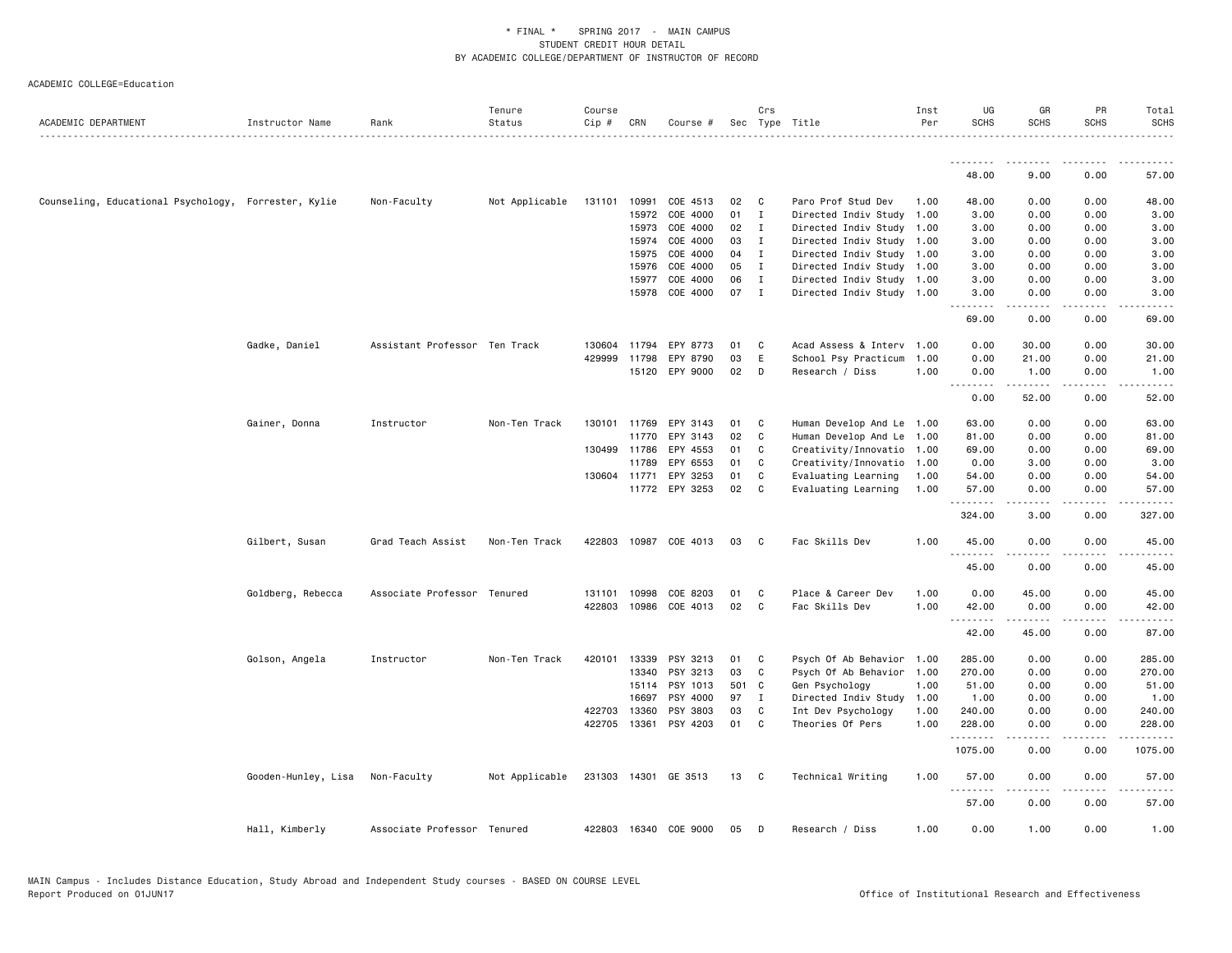| ACADEMIC DEPARTMENT                                   | Instructor Name                        | Rank                          | Tenure<br>Status | Course<br>Cip # | CRN          | Course #              |       | Crs          | Sec Type Title                            | Inst<br>Per | UG<br><b>SCHS</b>            | GR<br><b>SCHS</b>    | PR<br><b>SCHS</b>                                                                                                                 | Total<br><b>SCHS</b>   |
|-------------------------------------------------------|----------------------------------------|-------------------------------|------------------|-----------------|--------------|-----------------------|-------|--------------|-------------------------------------------|-------------|------------------------------|----------------------|-----------------------------------------------------------------------------------------------------------------------------------|------------------------|
|                                                       |                                        |                               |                  |                 |              |                       |       |              |                                           |             | .                            |                      |                                                                                                                                   |                        |
|                                                       |                                        |                               |                  |                 |              |                       |       |              |                                           |             | 0.00                         | 1.00                 | 0.00                                                                                                                              | 1.00                   |
| Counseling, Educational Psychology, Henington, Carlen |                                        | Professor                     | Tenured          | 130499          | 15461        | EPY 7000              | 01    | <b>I</b>     | Directed Indiv Study 1.00                 |             | 0.00                         | 3.00                 | 0.00                                                                                                                              | 3.00                   |
|                                                       |                                        |                               |                  |                 | 15463        | EPY 7000              | 03    | $\mathbf{I}$ | Directed Indiv Study 1.00                 |             | 0.00                         | 3.00                 | 0.00                                                                                                                              | 3.00                   |
|                                                       |                                        |                               |                  |                 | 15464        | EPY 7000              | 04    | $\mathbf{I}$ | Directed Indiv Study                      | 1.00        | 0.00                         | 3.00                 | 0.00                                                                                                                              | 3.00                   |
|                                                       |                                        |                               |                  |                 | 16569        | EPY 4000              | 02    | I            | Directed Indiv Study                      | 1.00        | 4.00                         | 0.00                 | 0.00                                                                                                                              | 4.00                   |
|                                                       |                                        |                               |                  |                 | 422805 11795 | EPY 8780              | 01    | C            | Internship Sch Psy                        | 1.00        | 0.00                         | 18.00                | 0.00                                                                                                                              | 18.00                  |
|                                                       |                                        |                               |                  | 422806          | 11799        | EPY 9713              | 01    | В            | Adv Psy Consultation                      | 1.00        | 0.00                         | 30.00                | 0.00                                                                                                                              | 30.00                  |
|                                                       |                                        |                               |                  |                 | 11801        | EPY 9730              | 01    | E            | Doc Psy Internship                        | 1.00        | 0.00                         | 30.00                | 0.00                                                                                                                              | 30.00                  |
|                                                       |                                        |                               |                  |                 | 429999 15121 | EPY 9000              | 03    | D            | Research / Diss                           | 1.00        | 0.00<br>.                    | 14.00<br>.           | 0.00<br>.                                                                                                                         | 14.00<br>.             |
|                                                       |                                        |                               |                  |                 |              |                       |       |              |                                           |             | 4.00                         | 101.00               | 0.00                                                                                                                              | 105.00                 |
|                                                       | Hill, Dante                            | Non-Faculty                   | Not Applicable   | 131101          | 10990        | COE 4513              | 01    | C            | Paro Prof Stud Dev                        | 1.00        | 54.00                        | 0.00                 | 0.00                                                                                                                              | 54.00                  |
|                                                       |                                        |                               |                  |                 | 16306        | COE 4000              | 08    | $\mathbf{I}$ | Directed Indiv Study                      | 1.00        | 3.00                         | 0.00                 | 0.00                                                                                                                              | 3.00                   |
|                                                       |                                        |                               |                  |                 | 16307        | COE 4000              | 09    | I            | Directed Indiv Study 1.00                 |             | 3.00                         | 0.00                 | 0.00                                                                                                                              | 3.00                   |
|                                                       |                                        |                               |                  |                 | 16308        | COE 4000              | 10    | $\mathbf I$  | Directed Indiv Study 1.00                 |             | 3.00                         | 0.00                 | 0.00                                                                                                                              | 3.00                   |
|                                                       |                                        |                               |                  |                 | 16309        | COE 4000              | 11    | $\mathbf{I}$ | Directed Indiv Study 1.00                 |             | 3.00<br>.                    | 0.00<br>.            | 0.00<br>$\frac{1}{2} \left( \frac{1}{2} \right) \left( \frac{1}{2} \right) \left( \frac{1}{2} \right) \left( \frac{1}{2} \right)$ | 3.00<br>$\frac{1}{2}$  |
|                                                       |                                        |                               |                  |                 |              |                       |       |              |                                           |             | 66.00                        | 0.00                 | 0.00                                                                                                                              | 66.00                  |
|                                                       | Holcomb, Hannah                        | Grad Teach Assist             | Non-Ten Track    | 131101          | 10978        | COE 1323              | 01    | C            | Career Planning                           | 0.50        | 30.00                        | 0.00                 | 0.00                                                                                                                              | 30.00                  |
|                                                       |                                        |                               |                  |                 |              | 10979 COE 1323        | 02    | C            | Career Planning                           | 0.50        | 28.50                        | 0.00                 | 0.00                                                                                                                              | 28.50                  |
|                                                       |                                        |                               |                  |                 |              |                       |       |              |                                           |             | .<br>58.50                   | .<br>0.00            | $  -$<br>0.00                                                                                                                     | $\frac{1}{2}$<br>58.50 |
|                                                       | Illapperuma, Chathur Grad Teach Assist |                               | Non-Ten Track    |                 |              | 131099 12529 LSK 0023 | 01    | - L          | Dev Studies Lab                           | 1.00        | 36.00                        | 0.00                 | 0.00                                                                                                                              | 36.00                  |
|                                                       |                                        |                               |                  |                 |              |                       |       |              |                                           |             | .<br>36.00                   | .<br>0.00            | . <u>. .</u><br>0.00                                                                                                              | .<br>36.00             |
|                                                       | Irvin, Edna                            | Non-Faculty                   | Not Applicable   |                 |              | 131101 10981 COE 1323 | 04    | C            | Career Planning                           | 0.50        | 28.50                        | 0.00                 | 0.00                                                                                                                              | 28.50                  |
|                                                       |                                        |                               |                  |                 |              |                       |       |              |                                           |             | .<br>28.50                   | $- - - - -$<br>0.00  | .<br>0.00                                                                                                                         | .<br>28.50             |
|                                                       |                                        |                               |                  |                 |              |                       |       |              |                                           |             |                              |                      |                                                                                                                                   |                        |
|                                                       | Jackson, Deborah                       | Assistant Professor Ten Track |                  | 131101          | 11004        | COE 8730              | 02    | E            | Internship-Mental He                      | 0.50        | 0.00                         | 30.00                | 0.00                                                                                                                              | 30.00                  |
|                                                       |                                        |                               |                  | 422803          |              | 10994 COE 8013        | 01    | C            | Couns Skills                              | 1.00        | 0.00                         | 30.00                | 0.00                                                                                                                              | 30.00                  |
|                                                       |                                        |                               |                  |                 |              |                       |       |              |                                           |             | $\sim$ $\sim$ $\sim$<br>0.00 | $- - - - -$<br>60.00 | $\frac{1}{2}$<br>0.00                                                                                                             | 60.00                  |
|                                                       |                                        | Associate Professor Tenured   |                  |                 |              | 131101 11007 COE 8740 | 02    | E            |                                           |             | 0.00                         | 81.00                | 0.00                                                                                                                              | 81.00                  |
|                                                       | Justice, Cheryl                        |                               |                  | 422803          |              | 15574 COE 8013        | 02    | C            | Acad Yr Field ExpII- 1.00<br>Couns Skills | 1.00        | 0.00                         | 39.00                | 0.00                                                                                                                              | 39.00                  |
|                                                       |                                        |                               |                  |                 |              |                       |       |              |                                           |             |                              |                      |                                                                                                                                   |                        |
|                                                       |                                        |                               |                  |                 |              |                       |       |              |                                           |             | 0.00                         | 120.00               | 0.00                                                                                                                              | 120.00                 |
|                                                       | Karriem, Dinetta                       | Non-Faculty                   | Not Applicable   |                 |              | 512399 10984 COE 3313 | 01    | C            | Rehabilitation Servs 1.00                 |             | 84.00                        | 0.00                 | 0.00                                                                                                                              | 84.00                  |
|                                                       |                                        |                               |                  |                 |              |                       |       |              |                                           |             | 84.00                        | 0.00                 | 0.00                                                                                                                              | 84.00                  |
|                                                       | LeJeune, Bonnie                        | Non-Faculty                   | Not Applicable   |                 | 131009 13831 | COE 6303              | 501 C |              | Re Hab Visual Impair 1.00                 |             | 0.00                         | 33.00                | 0.00                                                                                                                              | 33.00                  |
|                                                       |                                        |                               |                  |                 |              | 13832 COE 6323        | 501 C |              | Sensory Aid Technlgy 1.00                 |             | 0.00                         | 33.00                | 0.00                                                                                                                              | 33.00                  |
|                                                       |                                        |                               |                  |                 |              |                       |       |              |                                           |             | .                            | .                    | .                                                                                                                                 | .                      |
|                                                       |                                        |                               |                  |                 |              |                       |       |              |                                           |             | 0.00                         | 66.00                | 0.00                                                                                                                              | 66.00                  |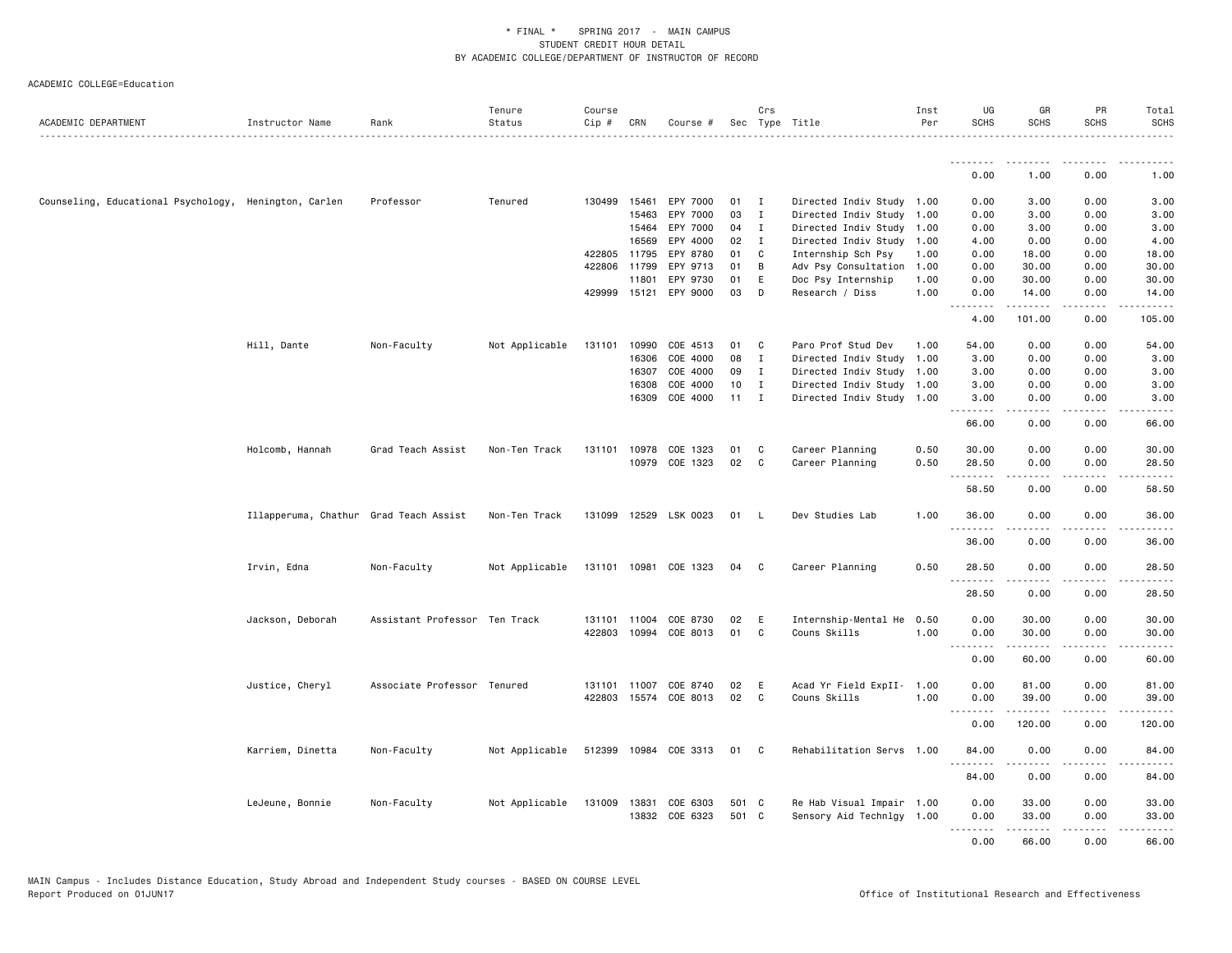| ACADEMIC DEPARTMENT                               | Instructor Name | Rank                          | Tenure<br>Status | Course<br>Cip # | CRN          | Course #              |       | Crs          | Sec Type Title            | Inst<br>Per | UG<br><b>SCHS</b> | GR<br><b>SCHS</b>                                                                                                                                            | PR<br><b>SCHS</b> | Total<br><b>SCHS</b>                                                                                                                                         |
|---------------------------------------------------|-----------------|-------------------------------|------------------|-----------------|--------------|-----------------------|-------|--------------|---------------------------|-------------|-------------------|--------------------------------------------------------------------------------------------------------------------------------------------------------------|-------------------|--------------------------------------------------------------------------------------------------------------------------------------------------------------|
|                                                   |                 |                               |                  |                 |              |                       |       |              |                           |             |                   |                                                                                                                                                              |                   | $- - - -$                                                                                                                                                    |
| Counseling, Educational Psychology, Leach, Nicole |                 | Assistant Professor Ten Track |                  | 130499          | 16194        | EPY 4000              | 01    | I            | Directed Indiv Study 1.00 |             | 3.00              | 0.00                                                                                                                                                         | 0.00              | 3.00                                                                                                                                                         |
|                                                   |                 |                               |                  |                 | 130601 11785 | EPY 4513              | 01    | C            | Ed Research               | 1.00        | 51.00             | 0.00                                                                                                                                                         | 0.00              | 51.00                                                                                                                                                        |
|                                                   |                 |                               |                  |                 | 130603 13870 | EDF 9373              | 503 C |              | Ed Res Design             | 1.00        | 0.00<br>.         | 48.00<br>.                                                                                                                                                   | 0.00<br>.         | 48.00<br>.                                                                                                                                                   |
|                                                   |                 |                               |                  |                 |              |                       |       |              |                           |             | 54.00             | 48.00                                                                                                                                                        | 0.00              | 102.00                                                                                                                                                       |
|                                                   | Looby, Eugenie  | Professor                     | Tenured          |                 | 422707 10996 | COE 8073              | 01    | C            | Cultural Found/Couns 1.00 |             | 0.00              | 15.00                                                                                                                                                        | 0.00              | 15.00                                                                                                                                                        |
|                                                   |                 |                               |                  |                 | 422803 15116 | COE 9000              | 02    | D            | Research / Diss           | 1.00        | 0.00              | 2.00                                                                                                                                                         | 0.00              | 2.00                                                                                                                                                         |
|                                                   |                 |                               |                  |                 | 15373        | COE 7000              | 02    | I            | Directed Indiv Study 1.00 |             | 0.00              | 6.00                                                                                                                                                         | 0.00              | 6.00                                                                                                                                                         |
|                                                   |                 |                               |                  | 511508 11008    |              | COE 8763              | 01    | C            | Coun Sex Abuse Clien 1.00 |             | 0.00<br><u>.</u>  | 15.00                                                                                                                                                        | 0.00              | 15.00                                                                                                                                                        |
|                                                   |                 |                               |                  |                 |              |                       |       |              |                           |             | 0.00              | 38.00                                                                                                                                                        | 0.00              | 38.00                                                                                                                                                        |
|                                                   | Maynard, Scott  | Non-Faculty                   | Not Applicable   | 131101 10978    |              | COE 1323              | 01    | C            | Career Planning           | 0.50        | 30.00             | 0.00                                                                                                                                                         | 0.00              | 30.00                                                                                                                                                        |
|                                                   |                 |                               |                  |                 | 10979        | COE 1323              | 02    | $\mathtt{C}$ | Career Planning           | 0.50        | 28.50             | 0.00                                                                                                                                                         | 0.00              | 28.50                                                                                                                                                        |
|                                                   |                 |                               |                  |                 | 10980        | COE 1323              | 03    | C            | Career Planning           | 0.50        | 31.50             | 0.00                                                                                                                                                         | 0.00              | 31.50                                                                                                                                                        |
|                                                   |                 |                               |                  |                 | 10981        | COE 1323              | 04    | C            | Career Planning           | 0.50        | 28.50             | 0.00                                                                                                                                                         | 0.00              | 28.50                                                                                                                                                        |
|                                                   |                 |                               |                  | 350103 11012    |              | CP 2103               | 01    | E            | First Work Sem            | 1.00        | 321.00            | 0.00                                                                                                                                                         | 0.00              | 321.00                                                                                                                                                       |
|                                                   |                 |                               |                  |                 | 11013        | CP 2103               | H01 E |              | Honors First Work Se      | 1.00        | 36.00             | 0.00                                                                                                                                                         | 0.00              | 36.00                                                                                                                                                        |
|                                                   |                 |                               |                  |                 | 11014        | CP 2203               | 01    | E            | Second Work Sem           | 1.00        | 123,00            | 0.00                                                                                                                                                         | 0.00              | 123.00                                                                                                                                                       |
|                                                   |                 |                               |                  |                 | 11015        | CP 2203               | H01 E |              | Honors Second Work S      | 1.00        | 6.00              | 0.00                                                                                                                                                         | 0.00              | 6.00                                                                                                                                                         |
|                                                   |                 |                               |                  |                 | 11016        | CP 3303               | 01    | E            | Third Work Sem            | 1.00        | 105.00            | 0.00                                                                                                                                                         | 0.00              | 105.00                                                                                                                                                       |
|                                                   |                 |                               |                  |                 | 11017        | CP 3303               | H01 E |              | Honors Third Work Se      | 1.00        | 18.00             | 0.00                                                                                                                                                         | 0.00              | 18.00                                                                                                                                                        |
|                                                   |                 |                               |                  |                 | 11018        | CP 3403               | 01    | E            | Fourth Work Sem           | 1.00        | 54.00             | 0.00                                                                                                                                                         | 0.00              | 54.00                                                                                                                                                        |
|                                                   |                 |                               |                  |                 | 11019        | CP 3403               | H01 E |              | Honors Fourth Work S      | 1.00        | 3.00              | 0.00                                                                                                                                                         | 0.00              | 3.00                                                                                                                                                         |
|                                                   |                 |                               |                  |                 | 11020        | CP 4503               | 01    | E            | Fifth Work Sem            | 1.00        | 3.00              | 0.00                                                                                                                                                         | 0.00              | 3.00                                                                                                                                                         |
|                                                   |                 |                               |                  |                 | 11022        | CP 4603               | 01    | E            | Sixth Work Sem            | 1.00        | 3.00              | 0.00                                                                                                                                                         | 0.00              | 3.00                                                                                                                                                         |
|                                                   |                 |                               |                  |                 | 11822        | EXL 0190              | 01    | E            | Experiential Learnin      | 1.00        | 36.00             | 0.00                                                                                                                                                         | 0.00              | 36.00                                                                                                                                                        |
|                                                   |                 |                               |                  |                 | 11826        | EXL 0190              | H01 E |              | Experiential Learnin      | 1.00        | 3.00              | 0.00                                                                                                                                                         | 0.00              | 3.00                                                                                                                                                         |
|                                                   |                 |                               |                  |                 | 11831        | EXL 3100              | 01    | E            | CCPP Internship I         | 1.00        | 39.00             | 0.00                                                                                                                                                         | 0.00              | 39.00                                                                                                                                                        |
|                                                   |                 |                               |                  | 521001 11025    |              | CP 8013               | 01    | E            | First Work Sem            | 1.00        | 0.00              | 3.00                                                                                                                                                         | 0.00              | 3.00                                                                                                                                                         |
|                                                   |                 |                               |                  |                 | 11028        | CP 8043               | 01    | E            | Fourth Work Sem           | 1.00        | 0.00              | 3.00                                                                                                                                                         | 0.00              | 3.00                                                                                                                                                         |
|                                                   |                 |                               |                  |                 |              | 11833 EXL 3200        | 01    | E            | CCPP Internship I         | 1.00        | 9.00<br>.         | 0.00<br>$\frac{1}{2} \left( \frac{1}{2} \right) \left( \frac{1}{2} \right) \left( \frac{1}{2} \right) \left( \frac{1}{2} \right) \left( \frac{1}{2} \right)$ | 0.00<br>بالمحامر  | 9.00<br>$\frac{1}{2} \left( \frac{1}{2} \right) \left( \frac{1}{2} \right) \left( \frac{1}{2} \right) \left( \frac{1}{2} \right) \left( \frac{1}{2} \right)$ |
|                                                   |                 |                               |                  |                 |              |                       |       |              |                           |             | 877.50            | 6.00                                                                                                                                                         | 0.00              | 883.50                                                                                                                                                       |
|                                                   | Mazahreh, Laith | Assistant Professor Ten Track |                  |                 | 131101 11009 | COE 8923              | 01    | C            | Seminar School Couns      | 1.00        | 0.00              | 15.00                                                                                                                                                        | 0.00              | 15.00                                                                                                                                                        |
|                                                   |                 |                               |                  |                 | 422803 10985 | COE 4013              | 01    | C            | Fac Skills Dev            | 1.00        | 36.00             | 0.00                                                                                                                                                         | 0.00              | 36.00                                                                                                                                                        |
|                                                   |                 |                               |                  |                 | 10995        | COE 8013              | 03    | C            | Couns Skills              | 1.00        | 0.00<br>.         | 39.00                                                                                                                                                        | 0.00<br>.         | 39.00<br>.                                                                                                                                                   |
|                                                   |                 |                               |                  |                 |              |                       |       |              |                           |             | 36.00             | 54.00                                                                                                                                                        | 0.00              | 90.00                                                                                                                                                        |
|                                                   | McCleon, Tawny  | Associate Professor Tenured   |                  |                 | 422805 11790 | EPY 8133              | 01    | C            | School Crisis Prev & 1.00 |             | 0.00              | 24.00                                                                                                                                                        | 0.00              | 24.00                                                                                                                                                        |
|                                                   |                 |                               |                  |                 | 429999 11796 | EPY 8790              | 01    | E            | School Psy Practicum      | 1.00        | 0.00              | 18.00                                                                                                                                                        | 0.00              | 18.00                                                                                                                                                        |
|                                                   |                 |                               |                  |                 |              | 15122 EPY 9000        | 04    | D            | Research / Diss           | 1.00        | 0.00<br>.         | 13.00<br>.                                                                                                                                                   | 0.00              | 13.00                                                                                                                                                        |
|                                                   |                 |                               |                  |                 |              |                       |       |              |                           |             | 0.00              | 55.00                                                                                                                                                        | 0.00              | 55.00                                                                                                                                                        |
|                                                   | Morse, David    | Professor                     | Tenured          |                 |              | 422708 14169 EPY 8513 | 01    | C            | Psychometric Theory       | 1.00        | 0.00              | 39.00                                                                                                                                                        | 0.00              | 39.00                                                                                                                                                        |
|                                                   |                 |                               |                  | 422803          | 15117        | COE 9000              | 03    | D            | Research / Diss           | 1.00        | 0.00              | 10.00                                                                                                                                                        | 0.00              | 10.00                                                                                                                                                        |
|                                                   |                 |                               |                  | 429999          |              | 15123 EPY 9000        | 05    | D            | Research / Diss           | 1.00        | 0.00              | 6.00                                                                                                                                                         | 0.00              | 6.00                                                                                                                                                         |
|                                                   |                 |                               |                  |                 |              |                       |       |              |                           |             | .<br>0.00         | المتمالين<br>55.00                                                                                                                                           | الدامات ب<br>0.00 | د د د د د<br>55.00                                                                                                                                           |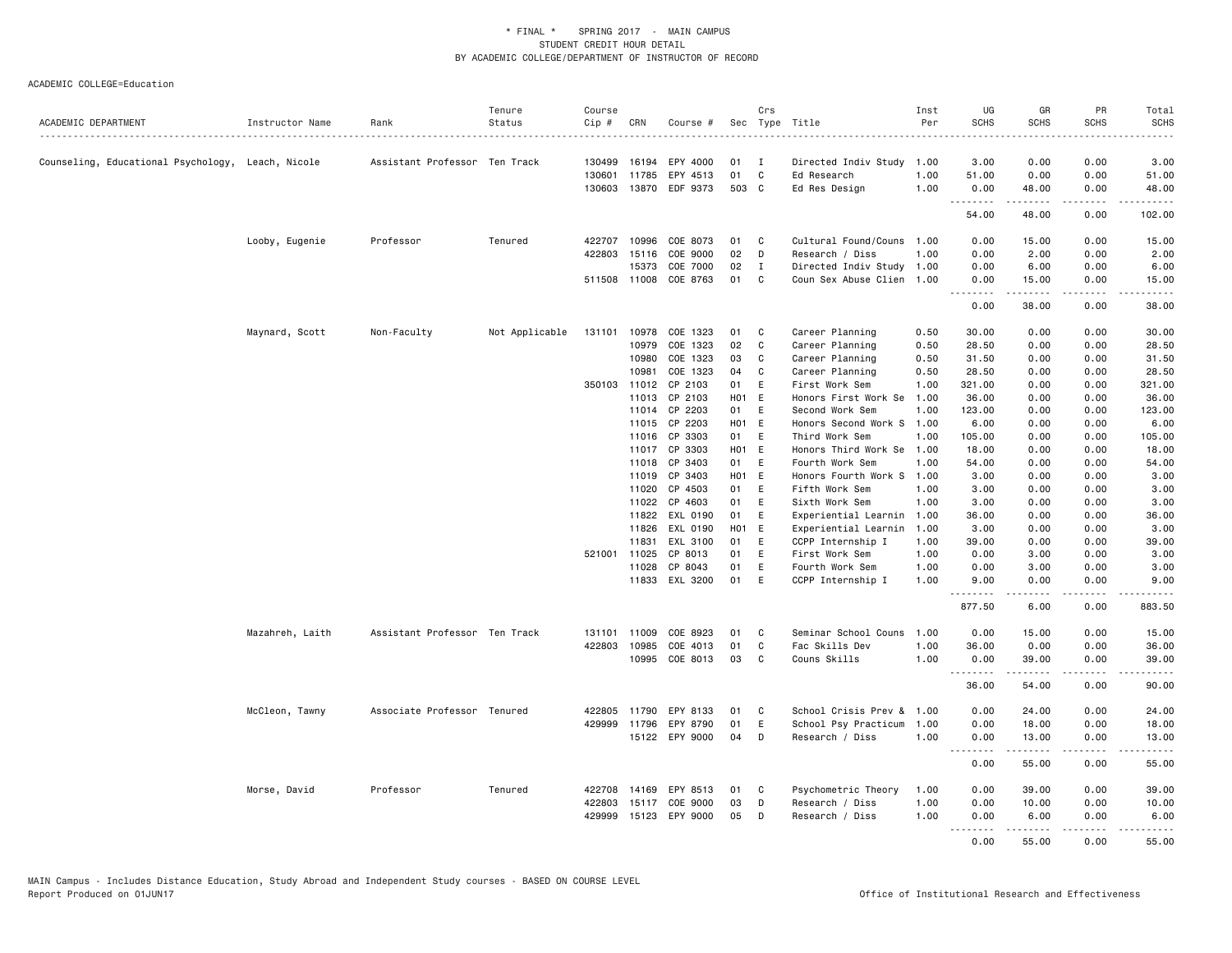| .<br>0.00<br>0.00<br>Counseling, Educational Psychology, Olivieri, Kathleen<br>520201 12750<br>MGT 3213<br>01<br>C<br>1.00<br>150.00<br>150.00<br>Instructor<br>Non-Ten Track<br>Org Communications<br>06<br>C<br>12755<br>MGT 3213<br>Org Communications<br>1.00<br>153.00<br>0.00<br>0.00<br>153.00<br>01<br>C<br>0.00<br>0.00<br>521201 10572<br>BIS 1012<br>Intro to Bus Info Sy 1.00<br>122.00<br>122.00<br>BIS 1012<br>02<br>474.00<br>10573<br>C<br>Intro to Bus Info Sy 1.00<br>474.00<br>0.00<br>0.00<br>10574 BIS 1012<br>03<br>C<br>Intro to Bus Info Sy 1.00<br>0.00<br>80.00<br>80.00<br>0.00<br>.<br>.<br>$\sim$ $\sim$ $\sim$ $\sim$<br>.<br>979.00<br>0.00<br>0.00<br>979.00<br>Palmer, Charles<br>Associate Professor Tenured<br>131101 11006<br>COE 8730<br>04<br>E<br>Internship - Rehab<br>1.00<br>0.00<br>12.00<br>0.00<br>12.00<br>04<br>422803 15118<br>COE 9000<br>D<br>Research / Diss<br>1.00<br>0.00<br>2.00<br>0.00<br>2.00<br>15690<br>COE 7000<br>03<br>I<br>Directed Indiv Study<br>1.00<br>0.00<br>3.00<br>0.00<br>3.00<br>COE 7000<br>04<br>16423<br>I<br>Directed Indiv Study<br>1.00<br>0.00<br>3.00<br>0.00<br>3.00<br>COE 7000<br>05<br>0.00<br>3.00<br>0.00<br>3.00<br>16424<br>I<br>Directed Indiv Study 1.00<br>06<br>16517<br>COE 7000<br>$\mathbf{I}$<br>Directed Indiv Study 1.00<br>0.00<br>1.00<br>0.00<br>1.00<br>COE 8363<br>01<br>512310 10999<br>C.<br>Psyc Aspects/Disabil 1.00<br>0.00<br>15.00<br>0.00<br>15.00<br>.<br>39.00<br>0.00<br>39.00<br>0.00<br>Peeples, Kimberly<br>Grad Teach Assist<br>Non-Ten Track<br>422803 10988<br>COE 4023<br>01<br>C<br>Intro To Counseling<br>1.00<br>99.00<br>0.00<br>0.00<br>99.00<br>.<br>.<br><u>.</u><br>$\frac{1}{2}$<br>99.00<br>0.00<br>0.00<br>99.00<br>501 C<br>0.00<br>0.00<br>Seymour, Dana<br>Non-Faculty<br>Not Applicable<br>130604 13905<br>EPY 8473<br>Mid Level Assessment 1.00<br>57.00<br>57.00<br>502 C<br>EPY 8473<br>16506<br>Mid Level Assessment 1.00<br>0.00<br>21.00<br>0.00<br>21.00<br>.<br>.<br>.<br>الدامات<br>0.00<br>78.00<br>0.00<br>78.00<br>Stevens, Cristina<br>422707 15313 COE 4990<br>0.00<br>0.00<br>Non-Faculty<br>Not Applicable<br>01<br>C<br>Special Topic In COE 0.50<br>70.50<br>70.50<br>.<br>.<br>.<br>$- - - - -$<br>70.50<br>0.00<br>0.00<br>70.50<br>Soc-Emotional & Beh<br>0.00<br>27.00<br>0.00<br>27.00<br>Stratton-Gadke, Kase Assistant Professor Ten Track<br>422801<br>11793<br>EPY 8493<br>01<br>C<br>1.00<br>02<br>$\mathsf E$<br>429999<br>11797<br>EPY 8790<br>School Psy Practicum<br>1.00<br>0.00<br>18.00<br>0.00<br>18.00<br>11800 EPY 9723<br>01<br>s<br>Sem Contemp Ed/Sch P 1.00<br>0.00<br>24.00<br>0.00<br>24.00<br>.<br>.<br>.<br>.<br>0.00<br>69.00<br>0.00<br>69.00<br>Vincent, Chelsey<br>Instructor<br>Non-Ten Track<br>130301 12548<br>LSK 1141<br>04<br>College Success II<br>15.00<br>0.00<br>0.00<br>15.00<br>C<br>1.00<br>12549<br>LSK 1141<br>05<br>C<br>College Success II<br>1.00<br>16.00<br>0.00<br>0.00<br>16.00<br>131315 12536<br>LSK 1023<br>01<br>C<br>Col Read/Study Skill<br>1.00<br>99.00<br>0.00<br>0.00<br>99.00<br>12537<br>LSK 1023<br>02<br>C<br>Col Read/Study Skill<br>99.00<br>0.00<br>0.00<br>1.00<br>99.00<br>12540<br>LSK 1023<br>05<br>C<br>Col Read/Study Skill 1.00<br>102.00<br>0.00<br>0.00<br>102.00<br>.<br>.<br>$\frac{1}{2} \left( \frac{1}{2} \right) \left( \frac{1}{2} \right) \left( \frac{1}{2} \right) \left( \frac{1}{2} \right) \left( \frac{1}{2} \right)$<br>331.00<br>0.00<br>0.00<br>331.00<br>13903<br>EPY 6214<br>501 C<br>Ed & Psy Statistics<br>0.00<br>72.00<br>Wang, Chih-Hsuan<br>Lecturer<br>Non-Ten Track<br>130603<br>1.00<br>0.00<br>72.00<br>13904 EPY 8214<br>501 B<br>Adv Ed & Psy Stat<br>1.00<br>0.00<br>72.00<br>0.00<br>72.00<br>.<br>.<br>$\sim$ $\sim$ $\sim$ $\sim$<br>$\frac{1}{2} \left( \frac{1}{2} \right) \left( \frac{1}{2} \right) \left( \frac{1}{2} \right) \left( \frac{1}{2} \right) \left( \frac{1}{2} \right)$<br>0.00<br>144.00<br>0.00<br>144.00<br>Wei, Tianlan<br>Assistant Professor Ten Track<br>130499 11784<br>EPY 4313<br>Measure & Eval<br>1.00<br>99.00<br>0.00<br>0.00<br>99.00<br>01<br>C<br>EPY 7000<br>05<br>0.00<br>0.00<br>16495<br>$\mathbf{I}$<br>Directed Indiv Study<br>1.00<br>3.00<br>3.00<br>Ed & Psy Statistics<br>130603<br>11787<br>EPY 6214<br>01<br>C<br>1.00<br>0.00<br>76.00<br>0.00<br>76.00<br>02<br>11788<br>EPY 6214<br>K<br>1.00<br>0.00<br>0.00<br>0.00<br>Ed & Psy Statistics<br>0.00 | ACADEMIC DEPARTMENT | Instructor Name | Rank | Tenure<br>Status | Course<br>Cip # | CRN | Course # | Crs | Sec Type Title | Inst<br>Per | UG<br><b>SCHS</b> | GR<br><b>SCHS</b> | PR<br>SCHS | Total<br><b>SCHS</b> |
|---------------------------------------------------------------------------------------------------------------------------------------------------------------------------------------------------------------------------------------------------------------------------------------------------------------------------------------------------------------------------------------------------------------------------------------------------------------------------------------------------------------------------------------------------------------------------------------------------------------------------------------------------------------------------------------------------------------------------------------------------------------------------------------------------------------------------------------------------------------------------------------------------------------------------------------------------------------------------------------------------------------------------------------------------------------------------------------------------------------------------------------------------------------------------------------------------------------------------------------------------------------------------------------------------------------------------------------------------------------------------------------------------------------------------------------------------------------------------------------------------------------------------------------------------------------------------------------------------------------------------------------------------------------------------------------------------------------------------------------------------------------------------------------------------------------------------------------------------------------------------------------------------------------------------------------------------------------------------------------------------------------------------------------------------------------------------------------------------------------------------------------------------------------------------------------------------------------------------------------------------------------------------------------------------------------------------------------------------------------------------------------------------------------------------------------------------------------------------------------------------------------------------------------------------------------------------------------------------------------------------------------------------------------------------------------------------------------------------------------------------------------------------------------------------------------------------------------------------------------------------------------------------------------------------------------------------------------------------------------------------------------------------------------------------------------------------------------------------------------------------------------------------------------------------------------------------------------------------------------------------------------------------------------------------------------------------------------------------------------------------------------------------------------------------------------------------------------------------------------------------------------------------------------------------------------------------------------------------------------------------------------------------------------------------------------------------------------------------------------------------------------------------------------------------------------------------------------------------------------------------------------------------------------------------------------------------------------------------------------------------------------------------------------------------------------------------------------------------------------------------------------------------------------------------------------------------------------------------------------------------------------------------------------------------------------------------------------------------------------------------------------------------------------------------------------------------------------------------------------|---------------------|-----------------|------|------------------|-----------------|-----|----------|-----|----------------|-------------|-------------------|-------------------|------------|----------------------|
|                                                                                                                                                                                                                                                                                                                                                                                                                                                                                                                                                                                                                                                                                                                                                                                                                                                                                                                                                                                                                                                                                                                                                                                                                                                                                                                                                                                                                                                                                                                                                                                                                                                                                                                                                                                                                                                                                                                                                                                                                                                                                                                                                                                                                                                                                                                                                                                                                                                                                                                                                                                                                                                                                                                                                                                                                                                                                                                                                                                                                                                                                                                                                                                                                                                                                                                                                                                                                                                                                                                                                                                                                                                                                                                                                                                                                                                                                                                                                                                                                                                                                                                                                                                                                                                                                                                                                                                                                                                                                       |                     |                 |      |                  |                 |     |          |     |                |             |                   |                   |            |                      |
|                                                                                                                                                                                                                                                                                                                                                                                                                                                                                                                                                                                                                                                                                                                                                                                                                                                                                                                                                                                                                                                                                                                                                                                                                                                                                                                                                                                                                                                                                                                                                                                                                                                                                                                                                                                                                                                                                                                                                                                                                                                                                                                                                                                                                                                                                                                                                                                                                                                                                                                                                                                                                                                                                                                                                                                                                                                                                                                                                                                                                                                                                                                                                                                                                                                                                                                                                                                                                                                                                                                                                                                                                                                                                                                                                                                                                                                                                                                                                                                                                                                                                                                                                                                                                                                                                                                                                                                                                                                                                       |                     |                 |      |                  |                 |     |          |     |                |             |                   |                   |            |                      |
|                                                                                                                                                                                                                                                                                                                                                                                                                                                                                                                                                                                                                                                                                                                                                                                                                                                                                                                                                                                                                                                                                                                                                                                                                                                                                                                                                                                                                                                                                                                                                                                                                                                                                                                                                                                                                                                                                                                                                                                                                                                                                                                                                                                                                                                                                                                                                                                                                                                                                                                                                                                                                                                                                                                                                                                                                                                                                                                                                                                                                                                                                                                                                                                                                                                                                                                                                                                                                                                                                                                                                                                                                                                                                                                                                                                                                                                                                                                                                                                                                                                                                                                                                                                                                                                                                                                                                                                                                                                                                       |                     |                 |      |                  |                 |     |          |     |                |             |                   |                   |            |                      |
|                                                                                                                                                                                                                                                                                                                                                                                                                                                                                                                                                                                                                                                                                                                                                                                                                                                                                                                                                                                                                                                                                                                                                                                                                                                                                                                                                                                                                                                                                                                                                                                                                                                                                                                                                                                                                                                                                                                                                                                                                                                                                                                                                                                                                                                                                                                                                                                                                                                                                                                                                                                                                                                                                                                                                                                                                                                                                                                                                                                                                                                                                                                                                                                                                                                                                                                                                                                                                                                                                                                                                                                                                                                                                                                                                                                                                                                                                                                                                                                                                                                                                                                                                                                                                                                                                                                                                                                                                                                                                       |                     |                 |      |                  |                 |     |          |     |                |             |                   |                   |            |                      |
|                                                                                                                                                                                                                                                                                                                                                                                                                                                                                                                                                                                                                                                                                                                                                                                                                                                                                                                                                                                                                                                                                                                                                                                                                                                                                                                                                                                                                                                                                                                                                                                                                                                                                                                                                                                                                                                                                                                                                                                                                                                                                                                                                                                                                                                                                                                                                                                                                                                                                                                                                                                                                                                                                                                                                                                                                                                                                                                                                                                                                                                                                                                                                                                                                                                                                                                                                                                                                                                                                                                                                                                                                                                                                                                                                                                                                                                                                                                                                                                                                                                                                                                                                                                                                                                                                                                                                                                                                                                                                       |                     |                 |      |                  |                 |     |          |     |                |             |                   |                   |            |                      |
|                                                                                                                                                                                                                                                                                                                                                                                                                                                                                                                                                                                                                                                                                                                                                                                                                                                                                                                                                                                                                                                                                                                                                                                                                                                                                                                                                                                                                                                                                                                                                                                                                                                                                                                                                                                                                                                                                                                                                                                                                                                                                                                                                                                                                                                                                                                                                                                                                                                                                                                                                                                                                                                                                                                                                                                                                                                                                                                                                                                                                                                                                                                                                                                                                                                                                                                                                                                                                                                                                                                                                                                                                                                                                                                                                                                                                                                                                                                                                                                                                                                                                                                                                                                                                                                                                                                                                                                                                                                                                       |                     |                 |      |                  |                 |     |          |     |                |             |                   |                   |            |                      |
|                                                                                                                                                                                                                                                                                                                                                                                                                                                                                                                                                                                                                                                                                                                                                                                                                                                                                                                                                                                                                                                                                                                                                                                                                                                                                                                                                                                                                                                                                                                                                                                                                                                                                                                                                                                                                                                                                                                                                                                                                                                                                                                                                                                                                                                                                                                                                                                                                                                                                                                                                                                                                                                                                                                                                                                                                                                                                                                                                                                                                                                                                                                                                                                                                                                                                                                                                                                                                                                                                                                                                                                                                                                                                                                                                                                                                                                                                                                                                                                                                                                                                                                                                                                                                                                                                                                                                                                                                                                                                       |                     |                 |      |                  |                 |     |          |     |                |             |                   |                   |            |                      |
|                                                                                                                                                                                                                                                                                                                                                                                                                                                                                                                                                                                                                                                                                                                                                                                                                                                                                                                                                                                                                                                                                                                                                                                                                                                                                                                                                                                                                                                                                                                                                                                                                                                                                                                                                                                                                                                                                                                                                                                                                                                                                                                                                                                                                                                                                                                                                                                                                                                                                                                                                                                                                                                                                                                                                                                                                                                                                                                                                                                                                                                                                                                                                                                                                                                                                                                                                                                                                                                                                                                                                                                                                                                                                                                                                                                                                                                                                                                                                                                                                                                                                                                                                                                                                                                                                                                                                                                                                                                                                       |                     |                 |      |                  |                 |     |          |     |                |             |                   |                   |            |                      |
|                                                                                                                                                                                                                                                                                                                                                                                                                                                                                                                                                                                                                                                                                                                                                                                                                                                                                                                                                                                                                                                                                                                                                                                                                                                                                                                                                                                                                                                                                                                                                                                                                                                                                                                                                                                                                                                                                                                                                                                                                                                                                                                                                                                                                                                                                                                                                                                                                                                                                                                                                                                                                                                                                                                                                                                                                                                                                                                                                                                                                                                                                                                                                                                                                                                                                                                                                                                                                                                                                                                                                                                                                                                                                                                                                                                                                                                                                                                                                                                                                                                                                                                                                                                                                                                                                                                                                                                                                                                                                       |                     |                 |      |                  |                 |     |          |     |                |             |                   |                   |            |                      |
|                                                                                                                                                                                                                                                                                                                                                                                                                                                                                                                                                                                                                                                                                                                                                                                                                                                                                                                                                                                                                                                                                                                                                                                                                                                                                                                                                                                                                                                                                                                                                                                                                                                                                                                                                                                                                                                                                                                                                                                                                                                                                                                                                                                                                                                                                                                                                                                                                                                                                                                                                                                                                                                                                                                                                                                                                                                                                                                                                                                                                                                                                                                                                                                                                                                                                                                                                                                                                                                                                                                                                                                                                                                                                                                                                                                                                                                                                                                                                                                                                                                                                                                                                                                                                                                                                                                                                                                                                                                                                       |                     |                 |      |                  |                 |     |          |     |                |             |                   |                   |            |                      |
|                                                                                                                                                                                                                                                                                                                                                                                                                                                                                                                                                                                                                                                                                                                                                                                                                                                                                                                                                                                                                                                                                                                                                                                                                                                                                                                                                                                                                                                                                                                                                                                                                                                                                                                                                                                                                                                                                                                                                                                                                                                                                                                                                                                                                                                                                                                                                                                                                                                                                                                                                                                                                                                                                                                                                                                                                                                                                                                                                                                                                                                                                                                                                                                                                                                                                                                                                                                                                                                                                                                                                                                                                                                                                                                                                                                                                                                                                                                                                                                                                                                                                                                                                                                                                                                                                                                                                                                                                                                                                       |                     |                 |      |                  |                 |     |          |     |                |             |                   |                   |            |                      |
|                                                                                                                                                                                                                                                                                                                                                                                                                                                                                                                                                                                                                                                                                                                                                                                                                                                                                                                                                                                                                                                                                                                                                                                                                                                                                                                                                                                                                                                                                                                                                                                                                                                                                                                                                                                                                                                                                                                                                                                                                                                                                                                                                                                                                                                                                                                                                                                                                                                                                                                                                                                                                                                                                                                                                                                                                                                                                                                                                                                                                                                                                                                                                                                                                                                                                                                                                                                                                                                                                                                                                                                                                                                                                                                                                                                                                                                                                                                                                                                                                                                                                                                                                                                                                                                                                                                                                                                                                                                                                       |                     |                 |      |                  |                 |     |          |     |                |             |                   |                   |            |                      |
|                                                                                                                                                                                                                                                                                                                                                                                                                                                                                                                                                                                                                                                                                                                                                                                                                                                                                                                                                                                                                                                                                                                                                                                                                                                                                                                                                                                                                                                                                                                                                                                                                                                                                                                                                                                                                                                                                                                                                                                                                                                                                                                                                                                                                                                                                                                                                                                                                                                                                                                                                                                                                                                                                                                                                                                                                                                                                                                                                                                                                                                                                                                                                                                                                                                                                                                                                                                                                                                                                                                                                                                                                                                                                                                                                                                                                                                                                                                                                                                                                                                                                                                                                                                                                                                                                                                                                                                                                                                                                       |                     |                 |      |                  |                 |     |          |     |                |             |                   |                   |            |                      |
|                                                                                                                                                                                                                                                                                                                                                                                                                                                                                                                                                                                                                                                                                                                                                                                                                                                                                                                                                                                                                                                                                                                                                                                                                                                                                                                                                                                                                                                                                                                                                                                                                                                                                                                                                                                                                                                                                                                                                                                                                                                                                                                                                                                                                                                                                                                                                                                                                                                                                                                                                                                                                                                                                                                                                                                                                                                                                                                                                                                                                                                                                                                                                                                                                                                                                                                                                                                                                                                                                                                                                                                                                                                                                                                                                                                                                                                                                                                                                                                                                                                                                                                                                                                                                                                                                                                                                                                                                                                                                       |                     |                 |      |                  |                 |     |          |     |                |             |                   |                   |            |                      |
|                                                                                                                                                                                                                                                                                                                                                                                                                                                                                                                                                                                                                                                                                                                                                                                                                                                                                                                                                                                                                                                                                                                                                                                                                                                                                                                                                                                                                                                                                                                                                                                                                                                                                                                                                                                                                                                                                                                                                                                                                                                                                                                                                                                                                                                                                                                                                                                                                                                                                                                                                                                                                                                                                                                                                                                                                                                                                                                                                                                                                                                                                                                                                                                                                                                                                                                                                                                                                                                                                                                                                                                                                                                                                                                                                                                                                                                                                                                                                                                                                                                                                                                                                                                                                                                                                                                                                                                                                                                                                       |                     |                 |      |                  |                 |     |          |     |                |             |                   |                   |            |                      |
|                                                                                                                                                                                                                                                                                                                                                                                                                                                                                                                                                                                                                                                                                                                                                                                                                                                                                                                                                                                                                                                                                                                                                                                                                                                                                                                                                                                                                                                                                                                                                                                                                                                                                                                                                                                                                                                                                                                                                                                                                                                                                                                                                                                                                                                                                                                                                                                                                                                                                                                                                                                                                                                                                                                                                                                                                                                                                                                                                                                                                                                                                                                                                                                                                                                                                                                                                                                                                                                                                                                                                                                                                                                                                                                                                                                                                                                                                                                                                                                                                                                                                                                                                                                                                                                                                                                                                                                                                                                                                       |                     |                 |      |                  |                 |     |          |     |                |             |                   |                   |            |                      |
|                                                                                                                                                                                                                                                                                                                                                                                                                                                                                                                                                                                                                                                                                                                                                                                                                                                                                                                                                                                                                                                                                                                                                                                                                                                                                                                                                                                                                                                                                                                                                                                                                                                                                                                                                                                                                                                                                                                                                                                                                                                                                                                                                                                                                                                                                                                                                                                                                                                                                                                                                                                                                                                                                                                                                                                                                                                                                                                                                                                                                                                                                                                                                                                                                                                                                                                                                                                                                                                                                                                                                                                                                                                                                                                                                                                                                                                                                                                                                                                                                                                                                                                                                                                                                                                                                                                                                                                                                                                                                       |                     |                 |      |                  |                 |     |          |     |                |             |                   |                   |            |                      |
|                                                                                                                                                                                                                                                                                                                                                                                                                                                                                                                                                                                                                                                                                                                                                                                                                                                                                                                                                                                                                                                                                                                                                                                                                                                                                                                                                                                                                                                                                                                                                                                                                                                                                                                                                                                                                                                                                                                                                                                                                                                                                                                                                                                                                                                                                                                                                                                                                                                                                                                                                                                                                                                                                                                                                                                                                                                                                                                                                                                                                                                                                                                                                                                                                                                                                                                                                                                                                                                                                                                                                                                                                                                                                                                                                                                                                                                                                                                                                                                                                                                                                                                                                                                                                                                                                                                                                                                                                                                                                       |                     |                 |      |                  |                 |     |          |     |                |             |                   |                   |            |                      |
|                                                                                                                                                                                                                                                                                                                                                                                                                                                                                                                                                                                                                                                                                                                                                                                                                                                                                                                                                                                                                                                                                                                                                                                                                                                                                                                                                                                                                                                                                                                                                                                                                                                                                                                                                                                                                                                                                                                                                                                                                                                                                                                                                                                                                                                                                                                                                                                                                                                                                                                                                                                                                                                                                                                                                                                                                                                                                                                                                                                                                                                                                                                                                                                                                                                                                                                                                                                                                                                                                                                                                                                                                                                                                                                                                                                                                                                                                                                                                                                                                                                                                                                                                                                                                                                                                                                                                                                                                                                                                       |                     |                 |      |                  |                 |     |          |     |                |             |                   |                   |            |                      |
|                                                                                                                                                                                                                                                                                                                                                                                                                                                                                                                                                                                                                                                                                                                                                                                                                                                                                                                                                                                                                                                                                                                                                                                                                                                                                                                                                                                                                                                                                                                                                                                                                                                                                                                                                                                                                                                                                                                                                                                                                                                                                                                                                                                                                                                                                                                                                                                                                                                                                                                                                                                                                                                                                                                                                                                                                                                                                                                                                                                                                                                                                                                                                                                                                                                                                                                                                                                                                                                                                                                                                                                                                                                                                                                                                                                                                                                                                                                                                                                                                                                                                                                                                                                                                                                                                                                                                                                                                                                                                       |                     |                 |      |                  |                 |     |          |     |                |             |                   |                   |            |                      |
|                                                                                                                                                                                                                                                                                                                                                                                                                                                                                                                                                                                                                                                                                                                                                                                                                                                                                                                                                                                                                                                                                                                                                                                                                                                                                                                                                                                                                                                                                                                                                                                                                                                                                                                                                                                                                                                                                                                                                                                                                                                                                                                                                                                                                                                                                                                                                                                                                                                                                                                                                                                                                                                                                                                                                                                                                                                                                                                                                                                                                                                                                                                                                                                                                                                                                                                                                                                                                                                                                                                                                                                                                                                                                                                                                                                                                                                                                                                                                                                                                                                                                                                                                                                                                                                                                                                                                                                                                                                                                       |                     |                 |      |                  |                 |     |          |     |                |             |                   |                   |            |                      |
|                                                                                                                                                                                                                                                                                                                                                                                                                                                                                                                                                                                                                                                                                                                                                                                                                                                                                                                                                                                                                                                                                                                                                                                                                                                                                                                                                                                                                                                                                                                                                                                                                                                                                                                                                                                                                                                                                                                                                                                                                                                                                                                                                                                                                                                                                                                                                                                                                                                                                                                                                                                                                                                                                                                                                                                                                                                                                                                                                                                                                                                                                                                                                                                                                                                                                                                                                                                                                                                                                                                                                                                                                                                                                                                                                                                                                                                                                                                                                                                                                                                                                                                                                                                                                                                                                                                                                                                                                                                                                       |                     |                 |      |                  |                 |     |          |     |                |             |                   |                   |            |                      |
|                                                                                                                                                                                                                                                                                                                                                                                                                                                                                                                                                                                                                                                                                                                                                                                                                                                                                                                                                                                                                                                                                                                                                                                                                                                                                                                                                                                                                                                                                                                                                                                                                                                                                                                                                                                                                                                                                                                                                                                                                                                                                                                                                                                                                                                                                                                                                                                                                                                                                                                                                                                                                                                                                                                                                                                                                                                                                                                                                                                                                                                                                                                                                                                                                                                                                                                                                                                                                                                                                                                                                                                                                                                                                                                                                                                                                                                                                                                                                                                                                                                                                                                                                                                                                                                                                                                                                                                                                                                                                       |                     |                 |      |                  |                 |     |          |     |                |             |                   |                   |            |                      |
|                                                                                                                                                                                                                                                                                                                                                                                                                                                                                                                                                                                                                                                                                                                                                                                                                                                                                                                                                                                                                                                                                                                                                                                                                                                                                                                                                                                                                                                                                                                                                                                                                                                                                                                                                                                                                                                                                                                                                                                                                                                                                                                                                                                                                                                                                                                                                                                                                                                                                                                                                                                                                                                                                                                                                                                                                                                                                                                                                                                                                                                                                                                                                                                                                                                                                                                                                                                                                                                                                                                                                                                                                                                                                                                                                                                                                                                                                                                                                                                                                                                                                                                                                                                                                                                                                                                                                                                                                                                                                       |                     |                 |      |                  |                 |     |          |     |                |             |                   |                   |            |                      |
|                                                                                                                                                                                                                                                                                                                                                                                                                                                                                                                                                                                                                                                                                                                                                                                                                                                                                                                                                                                                                                                                                                                                                                                                                                                                                                                                                                                                                                                                                                                                                                                                                                                                                                                                                                                                                                                                                                                                                                                                                                                                                                                                                                                                                                                                                                                                                                                                                                                                                                                                                                                                                                                                                                                                                                                                                                                                                                                                                                                                                                                                                                                                                                                                                                                                                                                                                                                                                                                                                                                                                                                                                                                                                                                                                                                                                                                                                                                                                                                                                                                                                                                                                                                                                                                                                                                                                                                                                                                                                       |                     |                 |      |                  |                 |     |          |     |                |             |                   |                   |            |                      |
|                                                                                                                                                                                                                                                                                                                                                                                                                                                                                                                                                                                                                                                                                                                                                                                                                                                                                                                                                                                                                                                                                                                                                                                                                                                                                                                                                                                                                                                                                                                                                                                                                                                                                                                                                                                                                                                                                                                                                                                                                                                                                                                                                                                                                                                                                                                                                                                                                                                                                                                                                                                                                                                                                                                                                                                                                                                                                                                                                                                                                                                                                                                                                                                                                                                                                                                                                                                                                                                                                                                                                                                                                                                                                                                                                                                                                                                                                                                                                                                                                                                                                                                                                                                                                                                                                                                                                                                                                                                                                       |                     |                 |      |                  |                 |     |          |     |                |             |                   |                   |            |                      |
|                                                                                                                                                                                                                                                                                                                                                                                                                                                                                                                                                                                                                                                                                                                                                                                                                                                                                                                                                                                                                                                                                                                                                                                                                                                                                                                                                                                                                                                                                                                                                                                                                                                                                                                                                                                                                                                                                                                                                                                                                                                                                                                                                                                                                                                                                                                                                                                                                                                                                                                                                                                                                                                                                                                                                                                                                                                                                                                                                                                                                                                                                                                                                                                                                                                                                                                                                                                                                                                                                                                                                                                                                                                                                                                                                                                                                                                                                                                                                                                                                                                                                                                                                                                                                                                                                                                                                                                                                                                                                       |                     |                 |      |                  |                 |     |          |     |                |             |                   |                   |            |                      |
|                                                                                                                                                                                                                                                                                                                                                                                                                                                                                                                                                                                                                                                                                                                                                                                                                                                                                                                                                                                                                                                                                                                                                                                                                                                                                                                                                                                                                                                                                                                                                                                                                                                                                                                                                                                                                                                                                                                                                                                                                                                                                                                                                                                                                                                                                                                                                                                                                                                                                                                                                                                                                                                                                                                                                                                                                                                                                                                                                                                                                                                                                                                                                                                                                                                                                                                                                                                                                                                                                                                                                                                                                                                                                                                                                                                                                                                                                                                                                                                                                                                                                                                                                                                                                                                                                                                                                                                                                                                                                       |                     |                 |      |                  |                 |     |          |     |                |             |                   |                   |            |                      |
|                                                                                                                                                                                                                                                                                                                                                                                                                                                                                                                                                                                                                                                                                                                                                                                                                                                                                                                                                                                                                                                                                                                                                                                                                                                                                                                                                                                                                                                                                                                                                                                                                                                                                                                                                                                                                                                                                                                                                                                                                                                                                                                                                                                                                                                                                                                                                                                                                                                                                                                                                                                                                                                                                                                                                                                                                                                                                                                                                                                                                                                                                                                                                                                                                                                                                                                                                                                                                                                                                                                                                                                                                                                                                                                                                                                                                                                                                                                                                                                                                                                                                                                                                                                                                                                                                                                                                                                                                                                                                       |                     |                 |      |                  |                 |     |          |     |                |             |                   |                   |            |                      |
|                                                                                                                                                                                                                                                                                                                                                                                                                                                                                                                                                                                                                                                                                                                                                                                                                                                                                                                                                                                                                                                                                                                                                                                                                                                                                                                                                                                                                                                                                                                                                                                                                                                                                                                                                                                                                                                                                                                                                                                                                                                                                                                                                                                                                                                                                                                                                                                                                                                                                                                                                                                                                                                                                                                                                                                                                                                                                                                                                                                                                                                                                                                                                                                                                                                                                                                                                                                                                                                                                                                                                                                                                                                                                                                                                                                                                                                                                                                                                                                                                                                                                                                                                                                                                                                                                                                                                                                                                                                                                       |                     |                 |      |                  |                 |     |          |     |                |             |                   |                   |            |                      |
|                                                                                                                                                                                                                                                                                                                                                                                                                                                                                                                                                                                                                                                                                                                                                                                                                                                                                                                                                                                                                                                                                                                                                                                                                                                                                                                                                                                                                                                                                                                                                                                                                                                                                                                                                                                                                                                                                                                                                                                                                                                                                                                                                                                                                                                                                                                                                                                                                                                                                                                                                                                                                                                                                                                                                                                                                                                                                                                                                                                                                                                                                                                                                                                                                                                                                                                                                                                                                                                                                                                                                                                                                                                                                                                                                                                                                                                                                                                                                                                                                                                                                                                                                                                                                                                                                                                                                                                                                                                                                       |                     |                 |      |                  |                 |     |          |     |                |             |                   |                   |            |                      |
|                                                                                                                                                                                                                                                                                                                                                                                                                                                                                                                                                                                                                                                                                                                                                                                                                                                                                                                                                                                                                                                                                                                                                                                                                                                                                                                                                                                                                                                                                                                                                                                                                                                                                                                                                                                                                                                                                                                                                                                                                                                                                                                                                                                                                                                                                                                                                                                                                                                                                                                                                                                                                                                                                                                                                                                                                                                                                                                                                                                                                                                                                                                                                                                                                                                                                                                                                                                                                                                                                                                                                                                                                                                                                                                                                                                                                                                                                                                                                                                                                                                                                                                                                                                                                                                                                                                                                                                                                                                                                       |                     |                 |      |                  |                 |     |          |     |                |             |                   |                   |            |                      |
|                                                                                                                                                                                                                                                                                                                                                                                                                                                                                                                                                                                                                                                                                                                                                                                                                                                                                                                                                                                                                                                                                                                                                                                                                                                                                                                                                                                                                                                                                                                                                                                                                                                                                                                                                                                                                                                                                                                                                                                                                                                                                                                                                                                                                                                                                                                                                                                                                                                                                                                                                                                                                                                                                                                                                                                                                                                                                                                                                                                                                                                                                                                                                                                                                                                                                                                                                                                                                                                                                                                                                                                                                                                                                                                                                                                                                                                                                                                                                                                                                                                                                                                                                                                                                                                                                                                                                                                                                                                                                       |                     |                 |      |                  |                 |     |          |     |                |             |                   |                   |            |                      |
|                                                                                                                                                                                                                                                                                                                                                                                                                                                                                                                                                                                                                                                                                                                                                                                                                                                                                                                                                                                                                                                                                                                                                                                                                                                                                                                                                                                                                                                                                                                                                                                                                                                                                                                                                                                                                                                                                                                                                                                                                                                                                                                                                                                                                                                                                                                                                                                                                                                                                                                                                                                                                                                                                                                                                                                                                                                                                                                                                                                                                                                                                                                                                                                                                                                                                                                                                                                                                                                                                                                                                                                                                                                                                                                                                                                                                                                                                                                                                                                                                                                                                                                                                                                                                                                                                                                                                                                                                                                                                       |                     |                 |      |                  |                 |     |          |     |                |             |                   |                   |            |                      |
|                                                                                                                                                                                                                                                                                                                                                                                                                                                                                                                                                                                                                                                                                                                                                                                                                                                                                                                                                                                                                                                                                                                                                                                                                                                                                                                                                                                                                                                                                                                                                                                                                                                                                                                                                                                                                                                                                                                                                                                                                                                                                                                                                                                                                                                                                                                                                                                                                                                                                                                                                                                                                                                                                                                                                                                                                                                                                                                                                                                                                                                                                                                                                                                                                                                                                                                                                                                                                                                                                                                                                                                                                                                                                                                                                                                                                                                                                                                                                                                                                                                                                                                                                                                                                                                                                                                                                                                                                                                                                       |                     |                 |      |                  |                 |     |          |     |                |             |                   |                   |            |                      |
|                                                                                                                                                                                                                                                                                                                                                                                                                                                                                                                                                                                                                                                                                                                                                                                                                                                                                                                                                                                                                                                                                                                                                                                                                                                                                                                                                                                                                                                                                                                                                                                                                                                                                                                                                                                                                                                                                                                                                                                                                                                                                                                                                                                                                                                                                                                                                                                                                                                                                                                                                                                                                                                                                                                                                                                                                                                                                                                                                                                                                                                                                                                                                                                                                                                                                                                                                                                                                                                                                                                                                                                                                                                                                                                                                                                                                                                                                                                                                                                                                                                                                                                                                                                                                                                                                                                                                                                                                                                                                       |                     |                 |      |                  |                 |     |          |     |                |             |                   |                   |            |                      |
|                                                                                                                                                                                                                                                                                                                                                                                                                                                                                                                                                                                                                                                                                                                                                                                                                                                                                                                                                                                                                                                                                                                                                                                                                                                                                                                                                                                                                                                                                                                                                                                                                                                                                                                                                                                                                                                                                                                                                                                                                                                                                                                                                                                                                                                                                                                                                                                                                                                                                                                                                                                                                                                                                                                                                                                                                                                                                                                                                                                                                                                                                                                                                                                                                                                                                                                                                                                                                                                                                                                                                                                                                                                                                                                                                                                                                                                                                                                                                                                                                                                                                                                                                                                                                                                                                                                                                                                                                                                                                       |                     |                 |      |                  |                 |     |          |     |                |             |                   |                   |            |                      |
|                                                                                                                                                                                                                                                                                                                                                                                                                                                                                                                                                                                                                                                                                                                                                                                                                                                                                                                                                                                                                                                                                                                                                                                                                                                                                                                                                                                                                                                                                                                                                                                                                                                                                                                                                                                                                                                                                                                                                                                                                                                                                                                                                                                                                                                                                                                                                                                                                                                                                                                                                                                                                                                                                                                                                                                                                                                                                                                                                                                                                                                                                                                                                                                                                                                                                                                                                                                                                                                                                                                                                                                                                                                                                                                                                                                                                                                                                                                                                                                                                                                                                                                                                                                                                                                                                                                                                                                                                                                                                       |                     |                 |      |                  |                 |     |          |     |                |             |                   |                   |            |                      |
|                                                                                                                                                                                                                                                                                                                                                                                                                                                                                                                                                                                                                                                                                                                                                                                                                                                                                                                                                                                                                                                                                                                                                                                                                                                                                                                                                                                                                                                                                                                                                                                                                                                                                                                                                                                                                                                                                                                                                                                                                                                                                                                                                                                                                                                                                                                                                                                                                                                                                                                                                                                                                                                                                                                                                                                                                                                                                                                                                                                                                                                                                                                                                                                                                                                                                                                                                                                                                                                                                                                                                                                                                                                                                                                                                                                                                                                                                                                                                                                                                                                                                                                                                                                                                                                                                                                                                                                                                                                                                       |                     |                 |      |                  |                 |     |          |     |                |             |                   |                   |            |                      |
|                                                                                                                                                                                                                                                                                                                                                                                                                                                                                                                                                                                                                                                                                                                                                                                                                                                                                                                                                                                                                                                                                                                                                                                                                                                                                                                                                                                                                                                                                                                                                                                                                                                                                                                                                                                                                                                                                                                                                                                                                                                                                                                                                                                                                                                                                                                                                                                                                                                                                                                                                                                                                                                                                                                                                                                                                                                                                                                                                                                                                                                                                                                                                                                                                                                                                                                                                                                                                                                                                                                                                                                                                                                                                                                                                                                                                                                                                                                                                                                                                                                                                                                                                                                                                                                                                                                                                                                                                                                                                       |                     |                 |      |                  |                 |     |          |     |                |             |                   |                   |            |                      |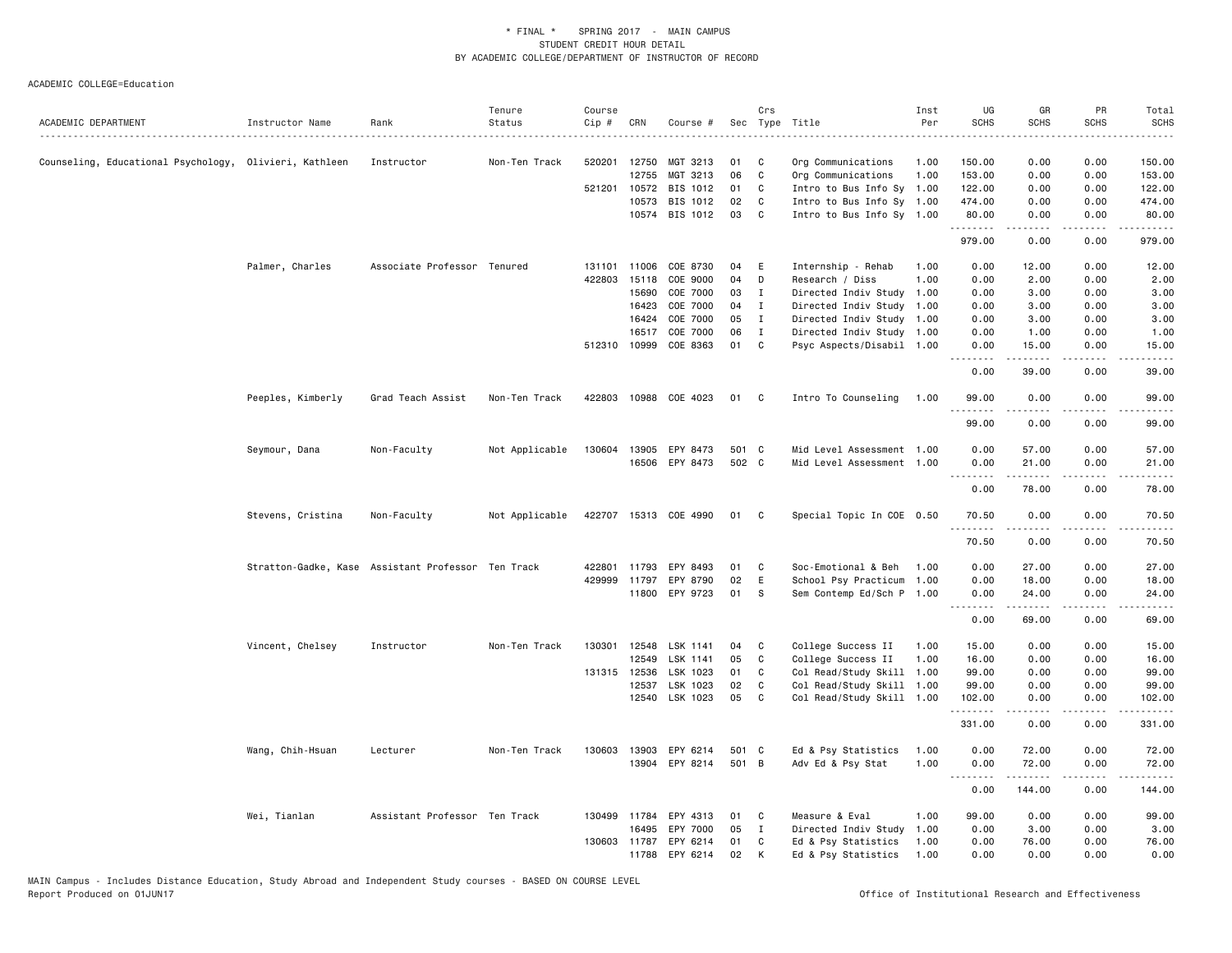|                                                  |                     |                               | Tenure         | Course       |       |                       |      | Crs            |                           | Inst | UG          | GR          | PR          | Total                   |
|--------------------------------------------------|---------------------|-------------------------------|----------------|--------------|-------|-----------------------|------|----------------|---------------------------|------|-------------|-------------|-------------|-------------------------|
| ACADEMIC DEPARTMENT                              | Instructor Name     | Rank                          | Status         | Cip#         | CRN   | Course #              | Sec  |                | Type Title                | Per  | <b>SCHS</b> | <b>SCHS</b> | <b>SCHS</b> | SCHS                    |
| Counseling, Educational Psychology, Wei, Tianlan |                     | Assistant Professor Ten Track |                |              |       | 422803 11791 EPY 8263 | 01   | C.             | Psy Test Ed Rel Set 1.00  |      | 0.00        | 60.00       | 0.00        | 60.00                   |
|                                                  |                     |                               |                |              |       |                       |      |                |                           |      | 99.00       | 139.00      | 0.00        | 238.00                  |
|                                                  | Wilder, Carmen      | Non-Faculty                   | Not Applicable | 521003       | 13438 | SLCE 3412 01          |      | $\overline{c}$ | Montgomery Ldshp Pro 0.50 |      | 32.00       | 0.00        | 0.00        | 32.00                   |
|                                                  |                     |                               |                |              |       | 13439 SLCE 4812 01    |      | $\mathbf{C}$   | Montgomery Ldshp Pr 0.50  |      | 39.00       | 0.00        | 0.00        | 39.00                   |
|                                                  |                     |                               |                |              |       |                       |      |                |                           |      | 71.00       | 0.00        | 0.00        | 71.00                   |
|                                                  | Wilder, Charles     | Non-Faculty                   | Not Applicable |              |       | 141901 12721 ME 4111  | 01 C |                | Professional Develop 1.00 |      | 61.00       | 0.00        | 0.00        | 61.00                   |
|                                                  |                     |                               |                |              |       |                       |      |                |                           |      | 61.00       | 0.00        | 0.00        | 61.00                   |
|                                                  | Young Hyatt, Regina | Non-Faculty                   | Not Applicable | 130406 12228 |       | HED 8113              | 01   | - B            | Admin Ldrship in SA       | 1.00 | 0.00        | 30.00       | 0.00        | 30.00                   |
|                                                  |                     |                               |                |              |       |                       |      |                |                           |      | 0.00        | 30.00       | 0.00        | 30.00                   |
|                                                  |                     |                               |                |              |       |                       |      |                |                           |      | ========    |             | ========    | $=$ = = = = = = = = $=$ |
| Counseling, Educational Psychology,              |                     |                               |                |              |       |                       |      |                |                           |      | 5787.25     | 1304.00     | 0.00        | 7091.25                 |
| ----------------------------------               |                     |                               |                |              |       |                       |      |                |                           |      |             |             |             | ==========              |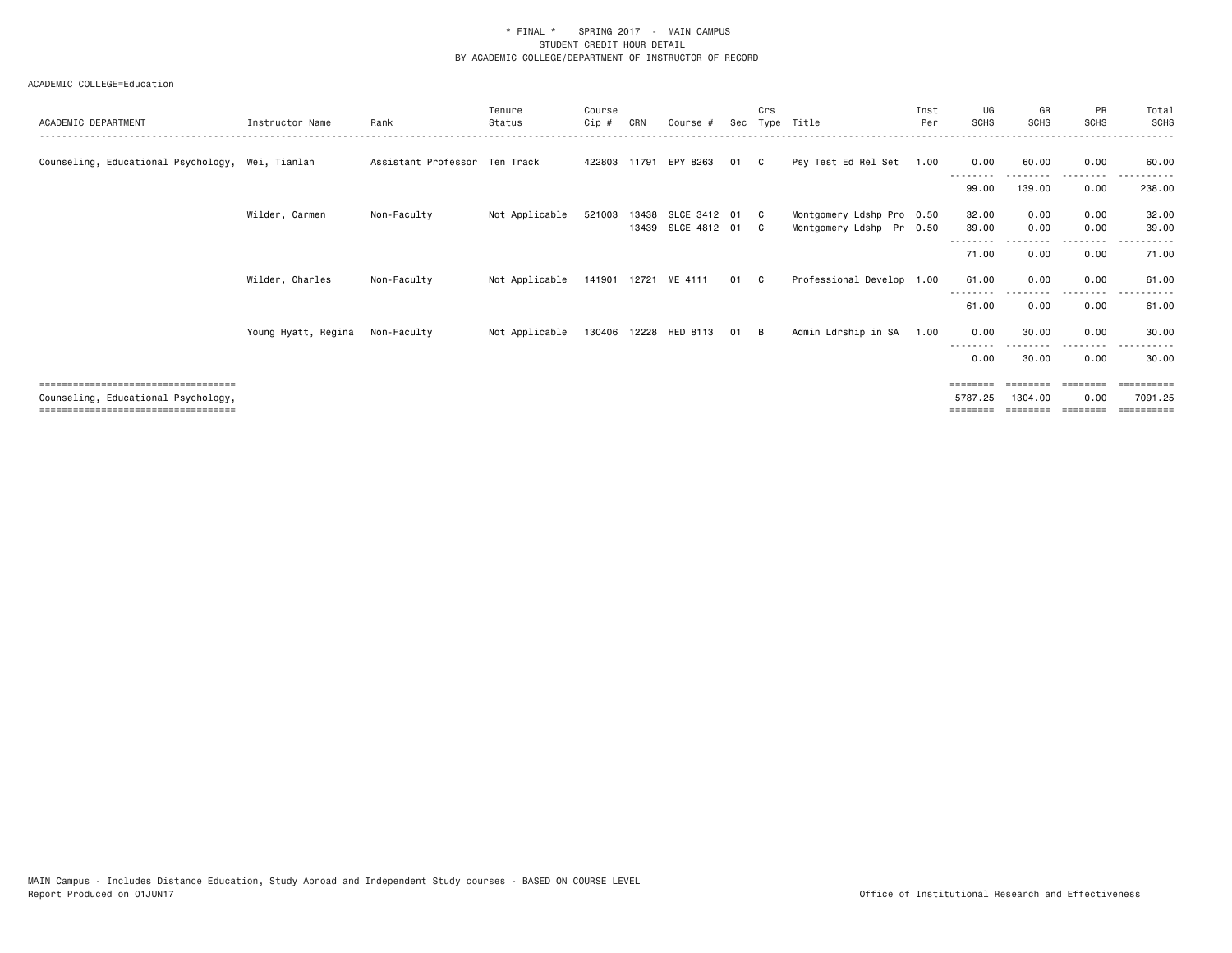| ACADEMIC DEPARTMENT                                 | Instructor Name   | Rank                          | Tenure<br>Status | Course<br>Cip # | CRN          | Course #              |       | Crs            | Sec Type Title            | Inst<br>Per | UG<br><b>SCHS</b>   | GR<br><b>SCHS</b>                                                                                                                                            | PR<br><b>SCHS</b>     | Total<br><b>SCHS</b> |
|-----------------------------------------------------|-------------------|-------------------------------|------------------|-----------------|--------------|-----------------------|-------|----------------|---------------------------|-------------|---------------------|--------------------------------------------------------------------------------------------------------------------------------------------------------------|-----------------------|----------------------|
|                                                     |                   |                               |                  |                 |              |                       |       |                |                           |             |                     |                                                                                                                                                              |                       |                      |
| Curriculum, Instruction & Special E Alley, Kathleen |                   | Assistant Professor Ten Track |                  |                 | 131202 11420 | EDE 8633              | 01    | в              | The Teaching of Writ 1.00 |             | 0.00                | 24.00                                                                                                                                                        | 0.00                  | 24.00                |
|                                                     |                   |                               |                  |                 | 16337        | EDE 9000              | 05    | D              | Research / Diss           | 1.00        | 0.00                | 2.00                                                                                                                                                         | 0.00                  | 2.00                 |
|                                                     |                   |                               |                  |                 | 16617        | EDE 7000              | 502 I |                | Directed Indiv Study      | 1.00        | 0.00                | 3.00                                                                                                                                                         | 0.00                  | 3.00                 |
|                                                     |                   |                               |                  |                 | 131203 13395 | RDG 3413              | 01    | C              | Middle Lvl Lit I          | 1.00        | 66.00<br>.          | 0.00<br>$\frac{1}{2} \left( \frac{1}{2} \right) \left( \frac{1}{2} \right) \left( \frac{1}{2} \right) \left( \frac{1}{2} \right) \left( \frac{1}{2} \right)$ | 0.00<br>.             | 66.00<br>.           |
|                                                     |                   |                               |                  |                 |              |                       |       |                |                           |             | 66.00               | 29.00                                                                                                                                                        | 0.00                  | 95.00                |
|                                                     | Andrews, Hunter   | Lecturer                      | Non-Ten Track    |                 |              | 422814 13889 EDX 3213 | 502 C |                | Indiv Inst Except Ch 1.00 |             | 57.00<br>. <b>.</b> | 0.00                                                                                                                                                         | 0.00<br>$\frac{1}{2}$ | 57.00<br>$    -$     |
|                                                     |                   |                               |                  |                 |              |                       |       |                |                           |             | 57.00               | 0.00                                                                                                                                                         | 0.00                  | 57.00                |
|                                                     | Anthony, Kenneth  | Assistant Professor Ten Track |                  | 131202          |              | 16174 EDE 9000        | 02    | D              | Research / Diss           | 1.00        | 0.00                | 6.00                                                                                                                                                         | 0.00                  | 6.00                 |
|                                                     |                   |                               |                  |                 |              | 131318 11413 EDE 4143 | 01    | $\overline{B}$ | Teach Elem/Mid Lvl S 1.00 |             | 78.00               | 0.00                                                                                                                                                         | 0.00                  | 78.00                |
|                                                     |                   |                               |                  |                 |              |                       |       |                |                           |             | .                   |                                                                                                                                                              |                       | .                    |
|                                                     |                   |                               |                  |                 |              |                       |       |                |                           |             | 78.00               | 6.00                                                                                                                                                         | 0.00                  | 84.00                |
|                                                     | Binford, Paul     | Assistant Professor Ten Track |                  |                 |              | 131318 11447 EDS 3643 | 01    | $\mathbf{C}$   | Secondary Soc Studie 1.00 |             | 45.00<br><u>.</u>   | 0.00<br>.                                                                                                                                                    | 0.00<br>$- - - -$     | 45.00<br>$    -$     |
|                                                     |                   |                               |                  |                 |              |                       |       |                |                           |             | 45.00               | 0.00                                                                                                                                                         | 0.00                  | 45.00                |
|                                                     | Bombly, Sarah     | Non-Employee                  | Not Applicable   |                 |              | 130601 13869 EDF 8553 | 502 C |                | Research in the Clas 1.00 |             | 0.00                | 9.00                                                                                                                                                         | 0.00                  | 9.00                 |
|                                                     |                   |                               |                  |                 |              |                       |       |                |                           |             | 0.00                | 9.00                                                                                                                                                         | 0.00                  | 9.00                 |
|                                                     | Brasher, Chelsi   | Instructor                    | Non-Ten Track    |                 | 131311 11406 | EDE 3523              | 02    | $\mathbf{C}$   | Found EL/ML Math Edu 1.00 |             | 75.00               | 0.00                                                                                                                                                         | 0.00                  | 75.00                |
|                                                     |                   |                               |                  |                 | 11407        | EDE 3523              | 03    | C              | Found EL/ML Math Edu      | 1.00        | 69.00               | 0.00                                                                                                                                                         | 0.00                  | 69.00                |
|                                                     |                   |                               |                  |                 | 13854        | EDE 3523              | 501 C |                | Found EL/ML Math Edu 1.00 |             | 54.00               | 0.00                                                                                                                                                         | 0.00                  | 54.00                |
|                                                     |                   |                               |                  |                 | 13856        | EDE 4123              | 501 B |                | Teach Elem/Mid Level 1.00 |             | 39.00<br><u>.</u>   | 0.00<br>.                                                                                                                                                    | 0.00<br>.             | 39.00<br>.           |
|                                                     |                   |                               |                  |                 |              |                       |       |                |                           |             | 237.00              | 0.00                                                                                                                                                         | 0.00                  | 237.00               |
|                                                     | Brenner, Devon    | Professor                     | Tenured          |                 |              | 131202 16313 EDE 9000 | 04    | $\mathsf{D}$   | Research / Diss           | 1.00        | 0.00                | 1.00                                                                                                                                                         | 0.00                  | 1.00                 |
|                                                     |                   |                               |                  |                 |              |                       |       |                |                           |             | 0.00                | 1.00                                                                                                                                                         | 0.00                  | 1.00                 |
|                                                     | Brown, Karen      | Lecturer                      | Non-Ten Track    | 131203          | 14051        | RDG 3413              | 501 C |                | Middle Lvl Lit I          | 1.00        | 63.00               | 0.00                                                                                                                                                         | 0.00                  | 63.00                |
|                                                     |                   |                               |                  |                 | 14053        | RDG 3423              | 501 C |                | Middle Lvl Lit II         | 1.00        | 63.00               | 0.00                                                                                                                                                         | 0.00                  | 63.00                |
|                                                     |                   |                               |                  |                 |              |                       |       |                |                           |             | .<br>126.00         | .<br>0.00                                                                                                                                                    | .<br>0.00             | .<br>126.00          |
|                                                     | Buss, Nikki       | Lecturer                      | Non-Ten Track    | 131205          | 16552        | EDS 4000              | 05    | $\mathbf{I}$   | Directed Indiv Study 1.00 |             | 3.00                | 0.00                                                                                                                                                         | 0.00                  | 3.00                 |
|                                                     |                   |                               |                  |                 | 16553        | EDS 4000              | 06    | I              | Directed Indiv Study 1.00 |             | 3.00                | 0.00                                                                                                                                                         | 0.00                  | 3.00                 |
|                                                     |                   |                               |                  |                 | 16554        | EDS 4000              | 07    | I              | Directed Indiv Study 1.00 |             | 3.00                | 0.00                                                                                                                                                         | 0.00                  | 3.00                 |
|                                                     |                   |                               |                  |                 | 131305 11450 | EDS 3673              | 01    | C              | Second Language Arts 1.00 |             | 42.00               | 0.00                                                                                                                                                         | 0.00                  | 42.00                |
|                                                     |                   |                               |                  |                 | 131315 13403 | RDG 3513              | 01    | C              | Rdg Strag Second Sch 1.00 |             | 72.00<br>.          | 0.00                                                                                                                                                         | 0.00                  | 72.00                |
|                                                     |                   |                               |                  |                 |              |                       |       |                |                           |             | 123.00              | 0.00                                                                                                                                                         | 0.00                  | 123.00               |
|                                                     | Cirlot-New, Laura | Non-Faculty                   | Not Applicable   |                 |              | 130101 11474 EDX 4353 | 01    | C.             | Assistive Tech in Sp 1.00 |             | 66.00               | 0.00                                                                                                                                                         | 0.00                  | 66.00                |
|                                                     |                   |                               |                  |                 |              | 11480 EDX 6353        | 01    | C              | Assistive Tech in Sp 1.00 |             | 0.00                | 3.00                                                                                                                                                         | 0.00                  | 3.00                 |
|                                                     |                   |                               |                  |                 |              |                       |       |                |                           |             | <u>.</u><br>66.00   | .<br>3.00                                                                                                                                                    | $- - - -$<br>0.00     | $- - - - -$<br>69.00 |
|                                                     | Coffey, Kenneth   | Professor                     | Tenured          |                 |              | 130101 11435 EDF 4243 | 02    | $\mathbf{C}$   | Plan for Diverse Lea 1.00 |             | 93.00               | 0.00                                                                                                                                                         | 0.00                  | 93.00                |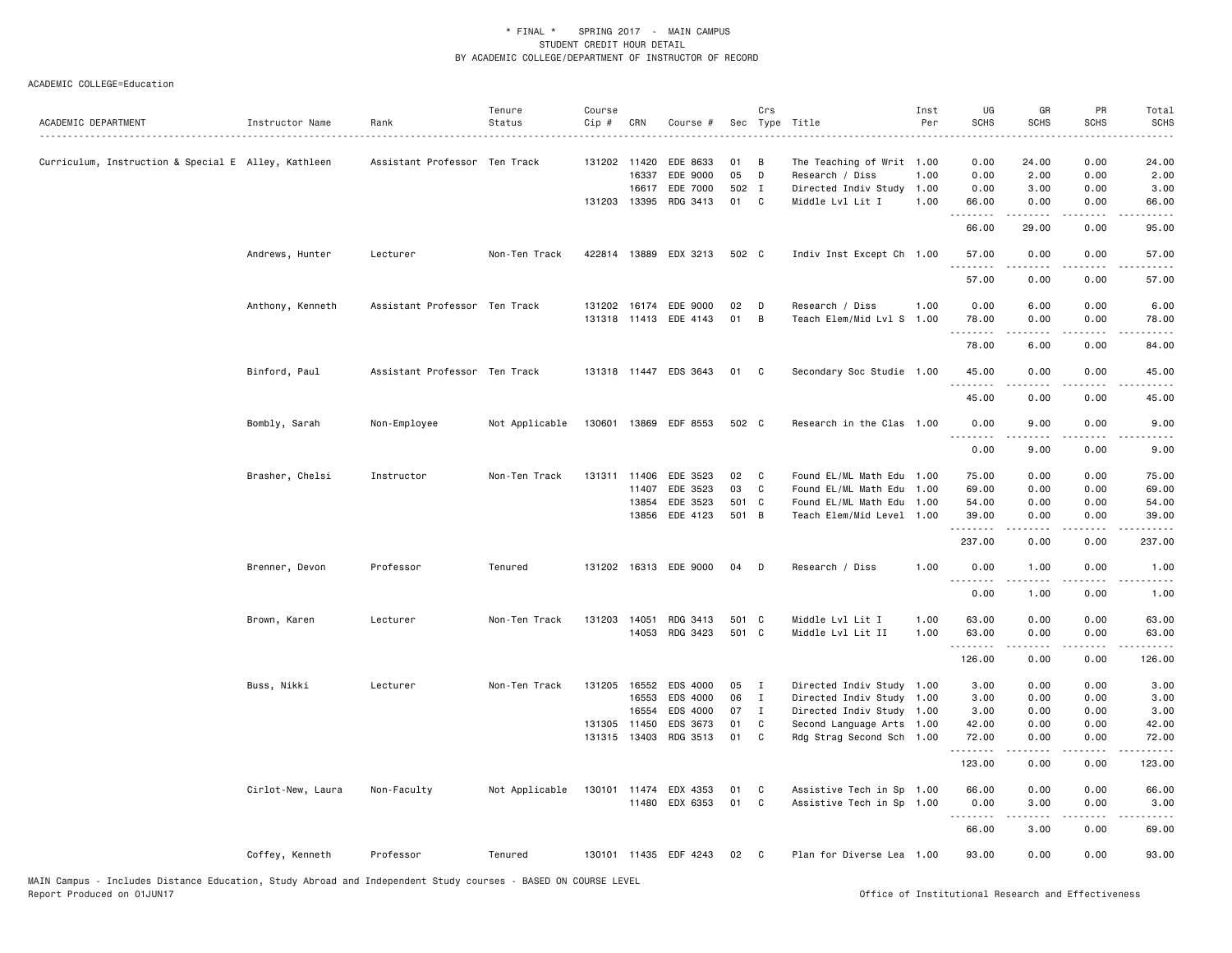|                                                     |                   |                             | Tenure        | Course |              |                       |       | Crs          |                           | Inst | UG               | GR          | PR            | Total                                                                                      |
|-----------------------------------------------------|-------------------|-----------------------------|---------------|--------|--------------|-----------------------|-------|--------------|---------------------------|------|------------------|-------------|---------------|--------------------------------------------------------------------------------------------|
| ACADEMIC DEPARTMENT                                 | Instructor Name   | Rank                        | Status        | Cip #  | CRN          | Course #              | Sec   |              | Type Title                | Per  | <b>SCHS</b>      | <b>SCHS</b> | <b>SCHS</b>   | <b>SCHS</b>                                                                                |
|                                                     |                   |                             |               |        |              |                       |       |              |                           |      |                  |             |               |                                                                                            |
| Curriculum, Instruction & Special E Coffey, Kenneth |                   | Professor                   | Tenured       |        | 131001 11472 | EDX 4123              | 01    | C            | Mthds & Mtrls Elem D 1.00 |      | 93.00            | 0.00        | 0.00          | 93.00                                                                                      |
|                                                     |                   |                             |               | 131008 | 14904        | EDX 4613              | 01    | C            | Teaching Students Ph 1.00 |      | 36.00            | 0.00        | 0.00          | 36.00                                                                                      |
|                                                     |                   |                             |               |        | 14905        | EDX 6613              | 01    | C            | Teaching Students Ph 1.00 |      | 0.00<br>.        | 15.00<br>.  | 0.00<br>.     | 15.00<br>.                                                                                 |
|                                                     |                   |                             |               |        |              |                       |       |              |                           |      | 222.00           | 15.00       | 0.00          | 237.00                                                                                     |
|                                                     | Devlin, Sandy     | Professor                   | Tenured       | 131001 | 13894        | EDX 8053              | 501 C |              | Fundamentals of Teac 0.50 |      | 0.00             | 13.50       | 0.00          | 13.50                                                                                      |
|                                                     |                   |                             |               |        | 15817        | EDX 9000              | 01    | D            | Research / Diss           | 1.00 | 0.00             | 12.00       | 0.00          | 12.00                                                                                      |
|                                                     |                   |                             |               |        | 15929        | EDX 7000              | 01    | I            | Directed Indiv Study 1.00 |      | 0.00             | 3.00        | 0.00          | 3.00                                                                                       |
|                                                     |                   |                             |               |        | 15999        | EDX 7000              | 05    | $\mathbf{I}$ | Directed Indiv Study 1.00 |      | 0.00             | 3.00        | 0.00          | 3.00                                                                                       |
|                                                     |                   |                             |               |        | 16001        | EDX 7000              | 06    | I            | Directed Indiv Study 1.00 |      | 0.00             | 3.00        | 0.00          | 3.00                                                                                       |
|                                                     |                   |                             |               |        | 16005        | EDX 7000              | 07    | $\mathbf I$  | Directed Indiv Study 1.00 |      | 0.00             | 3.00        | 0.00          | 3.00                                                                                       |
|                                                     |                   |                             |               |        | 16459        | EDX 7000              | 10    | $\mathbf{I}$ | Directed Indiv Study 1.00 |      | 0.00             | 3.00        | 0.00          | 3.00                                                                                       |
|                                                     |                   |                             |               |        | 131005 11483 | EDX 8403              | 01    | C            | Teaching Stdts w/Em/ 1.00 |      | 0.00             | 18.00       | 0.00          | 18.00                                                                                      |
|                                                     |                   |                             |               |        | 422814 11467 | EDX 3213              | 04    | C            | Indiv Inst Except Ch 1.00 |      | 105.00           | 0.00        | 0.00          | 105.00                                                                                     |
|                                                     |                   |                             |               |        | 11469        | EDX 3213              | 06    | C            | Indiv Inst Except Ch 1.00 |      | 102.00<br>.      | 0.00<br>.   | 0.00<br>.     | 102.00<br>$\mathbf{1} \cdot \mathbf{1} \cdot \mathbf{1} \cdot \mathbf{1} \cdot \mathbf{1}$ |
|                                                     |                   |                             |               |        |              |                       |       |              |                           |      | 207.00           | 58.50       | 0.00          | 265.50                                                                                     |
|                                                     | Fondren, Patricia | Instructor                  | Non-Ten Track | 131001 | 11476        | EDX 4873              | 01    | S            | Prof Sem In Sp Ed         | 1.00 | 30.00            | 0.00        | 0.00          | 30.00                                                                                      |
|                                                     |                   |                             |               |        | 13890        | EDX 4873              | 501 S |              | Prof Sem In Sp Ed         | 1.00 | 3.00             | 0.00        | 0.00          | 3.00                                                                                       |
|                                                     |                   |                             |               |        | 15622        | EDX 4000              | 02    | $\mathbf{I}$ | Directed Indiv Study      | 1.00 | 3.00             | 0.00        | 0.00          | 3.00                                                                                       |
|                                                     |                   |                             |               |        | 16653        | EDX 4000              | 03    | $\mathbf{I}$ | Directed Indiv Study      | 1.00 | 3.00             | 0.00        | 0.00          | 3.00                                                                                       |
|                                                     |                   |                             |               |        | 16665        | EDX 4000              | 04    | I            | Directed Indiv Study 1.00 |      | 3.00             | 0.00        | 0.00          | 3.00                                                                                       |
|                                                     |                   |                             |               |        | 422814 11466 | EDX 3213              | 03    | C            | Indiv Inst Except Ch 1.00 |      | 99.00            | 0.00        | 0.00          | 99.00                                                                                      |
|                                                     |                   |                             |               |        | 11468        | EDX 3213              | 05    | C            | Indiv Inst Except Ch 1.00 |      | 93.00            | 0.00        | 0.00          | 93.00                                                                                      |
|                                                     |                   |                             |               |        | 11471        | EDX 3233              | 01    | C            | Contingency Manageme      | 1.00 | 72.00            | 0.00        | 0.00          | 72.00                                                                                      |
|                                                     |                   |                             |               |        | 16094        | EDX 3233              | 02    | C.           | Contingency Manageme 1.00 |      | 72.00            | 0.00        | 0.00          | 72.00                                                                                      |
|                                                     |                   |                             |               |        |              |                       |       |              |                           |      | .<br>378.00      | 0.00        | 0.00          | 378.00                                                                                     |
|                                                     | Franz, Dana       | Associate Professor Tenured |               | 130301 | 15638        | EDS 9413              | 01    | E            | Prac College Teach        | 1.00 | 0.00             | 6.00        | 0.00          | 6.00                                                                                       |
|                                                     |                   |                             |               | 131205 | 11445        | EDS 3411              | 01    | E            | Prac In Secondary Ed      | 1.00 | 28.00            | 0.00        | 0.00          | 28.00                                                                                      |
|                                                     |                   |                             |               |        | 15835        | EDS 9000              | 01    | D            | Research / Diss           | 1.00 | 0.00             | 20.00       | 0.00          | 20.00                                                                                      |
|                                                     |                   |                             |               |        | 16254        | EDS 7000              | 04    | $\mathbf I$  | Directed Indiv Study 1.00 |      | 0.00             | 3.00        | 0.00          | 3.00                                                                                       |
|                                                     |                   |                             |               |        | 16255        | EDS 7000              | 05    | $\mathbf{I}$ | Directed Indiv Study      | 1.00 | 0.00             | 3.00        | 0.00          | 3.00                                                                                       |
|                                                     |                   |                             |               |        | 16277        | EDS 7000              | 501 I |              | Directed Indiv Study 1.00 |      | 0.00             | 3.00        | 0.00          | 3.00                                                                                       |
|                                                     |                   |                             |               |        | 16556        | EDS 7000              | 07    | $\mathbf{I}$ | Directed Indiv Study 1.00 |      | 0.00             | 3.00        | 0.00          | 3.00                                                                                       |
|                                                     |                   |                             |               |        | 16557        | EDS 7000              | 08    | $\mathbf{I}$ | Directed Indiv Study 1.00 |      | 0.00             | 3.00        | 0.00<br>$  -$ | 3.00                                                                                       |
|                                                     |                   |                             |               |        |              |                       |       |              |                           |      | .<br>28.00       | .<br>41.00  | 0.00          | 69.00                                                                                      |
|                                                     | Holley, Kenne     | Lecturer                    | Non-Ten Track |        |              | 131203 13850 EDE 3223 | 501 C |              | Middle Level Educati 1.00 |      | 66.00            | 0.00        | 0.00          | 66.00                                                                                      |
|                                                     |                   |                             |               |        |              |                       |       |              |                           |      | 66.00            | 0.00        | 0.00          | 66.00                                                                                      |
|                                                     | Hollis, Anitra    | Lecturer                    | Non-Ten Track |        |              | 131318 13857 EDE 4143 | 501 B |              | Teach Elem/Mid Lvl S 1.00 |      | 33.00            | 0.00        | 0.00          | 33.00                                                                                      |
|                                                     |                   |                             |               |        |              |                       |       |              |                           |      | .<br>33.00       | 0.00        | 0.00          | 33.00                                                                                      |
|                                                     | Hopper, Peggy     | Associate Professor Tenured |               |        |              | 131315 15491 RDG 8653 | 01    | $\mathbf{C}$ | Teach Read Sec Sch        | 1.00 | 0.00             | 33.00       | 0.00          | 33.00                                                                                      |
|                                                     |                   |                             |               |        |              |                       |       |              |                           |      | <u>.</u><br>0.00 | .<br>33.00  | .<br>0.00     | .<br>33.00                                                                                 |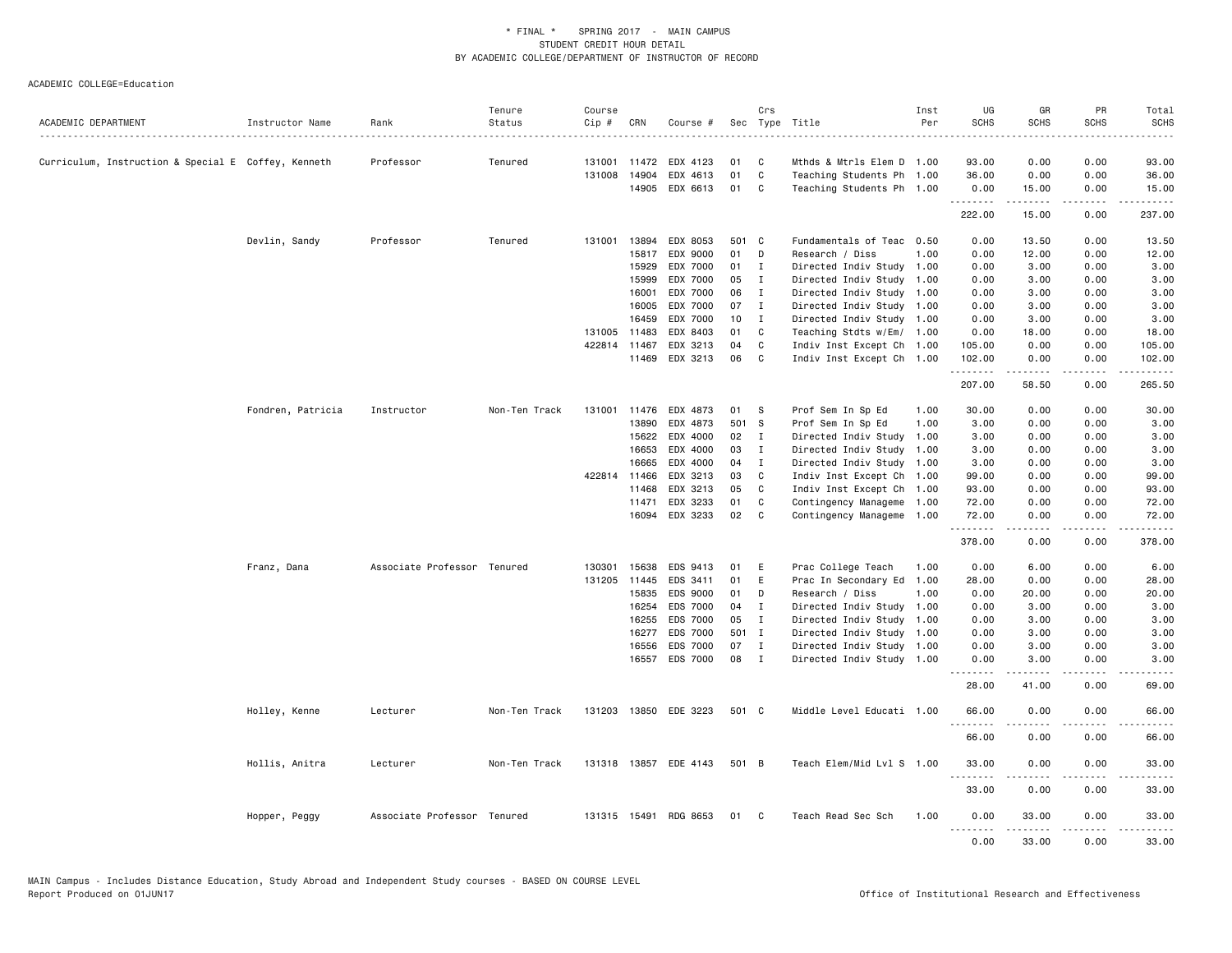| ACADEMIC DEPARTMENT                              | Instructor Name     | Rank                              | Tenure<br>Status | Course<br>Cip # | CRN          | Course #              |       | Crs          | Sec Type Title            | Inst<br>Per | UG<br><b>SCHS</b> | GR<br>SCHS    | PR<br><b>SCHS</b> | Total<br><b>SCHS</b><br>. |
|--------------------------------------------------|---------------------|-----------------------------------|------------------|-----------------|--------------|-----------------------|-------|--------------|---------------------------|-------------|-------------------|---------------|-------------------|---------------------------|
| Curriculum, Instruction & Special E Ivy, Jessica |                     | Assistant Professor Ten Track     |                  |                 | 131205 15089 | <b>EDS 7000</b>       | 01    | $\mathbf{I}$ | Directed Indiv Study 1.00 |             | 0.00              | 3.00          | 0.00              | 3.00                      |
|                                                  |                     |                                   |                  |                 | 16584        | EDS 7000              | 10    | $\mathbf{I}$ | Directed Indiv Study      | 1.00        | 0.00              | 3.00          | 0.00              | 3.00                      |
|                                                  |                     |                                   |                  |                 | 16585        | EDS 7000              | 11    | $\mathbf{I}$ | Directed Indiv Study 1.00 |             | 0.00              | 3.00          | 0.00              | 3.00                      |
|                                                  |                     |                                   |                  |                 | 131311 11446 | EDS 3633              | 01    | C            | Secondary Math Ed         | 1.00        | 51.00             | 0.00          | 0.00              | 51.00                     |
|                                                  |                     |                                   |                  |                 | 15492        | EDS 6633              | 501 C |              | Math Education Pedag 1.00 |             | 0.00<br>.         | 18.00<br>.    | 0.00<br>.         | 18.00<br>.                |
|                                                  |                     |                                   |                  |                 |              |                       |       |              |                           |             | 51.00             | 27.00         | 0.00              | 78.00                     |
|                                                  | Javorsky, Kristin   | Assistant Professor Ten Track     |                  | 131202          | 15758        | EDE 9000              | 01    | D            | Research / Diss           | 1.00        | 0.00              | 4.00          | 0.00              | 4.00                      |
|                                                  |                     |                                   |                  | 131315          | 14047        | RDG 3113              | 501   | <b>C</b>     | Early Literacy Instr 1.00 |             | 60.00             | 0.00          | 0.00              | 60.00                     |
|                                                  |                     |                                   |                  |                 |              | 14049 RDG 3123        | 501 C |              | Early Lit Instruct I 1.00 |             | 60.00             | 0.00          | 0.00              | 60.00                     |
|                                                  |                     |                                   |                  |                 |              |                       |       |              |                           |             | .<br>120.00       | .<br>4.00     | .<br>0.00         | .<br>124.00               |
|                                                  | Lemley, Stephanie   | Assistant Professor Ten Track     |                  |                 | 131202 15167 | EDE 7000              | 01    | $\mathbf{I}$ | Directed Indiv Study 1.00 |             | 0.00              | 3.00          | 0.00              | 3.00                      |
|                                                  |                     |                                   |                  |                 | 15168        | EDE 7000              | 02    | I            | Directed Indiv Study      | 1.00        | 0.00              | 3.00          | 0.00              | 3.00                      |
|                                                  |                     |                                   |                  |                 | 16286        | EDE 9000              | 03    | D            | Research / Diss           | 1.00        | 0.00              | 8.00          | 0.00              | 8.00                      |
|                                                  |                     |                                   |                  | 131203 13399    |              | RDG 3423              | 01    | C            | Middle Lvl Lit II         | 1.00        | 63.00             | 0.00          | 0.00              | 63.00                     |
|                                                  |                     |                                   |                  |                 |              | 131305 13405 RDG 4133 | 01    | B            | Integrat Lang Art In 1.00 |             | 78.00<br>.        | 0.00<br>.     | 0.00<br>.         | 78.00<br>.                |
|                                                  |                     |                                   |                  |                 |              |                       |       |              |                           |             | 141.00            | 14.00         | 0.00              | 155.00                    |
|                                                  | Lindsey, Gail       | Clinical Assist Pro Non-Ten Track |                  |                 | 131202 11395 | EDE 3123              | 03    | C            | Early Childhood Ed        | 1.00        | 96.00             | 0.00          | 0.00              | 96.00                     |
|                                                  |                     |                                   |                  |                 | 11402        | EDE 3343              | 02    | C            | Teach Adoles Lit          | 1.00        | 63.00             | 0.00          | 0.00              | 63.00                     |
|                                                  |                     |                                   |                  |                 | 11403        | EDE 3443              | 01    | C            | Creat Arts Elem /Mid      | 1.00        | 69.00             | 0.00          | 0.00              | 69.00                     |
|                                                  |                     |                                   |                  |                 | 131315 11399 | EDE 3233              | 01    | C            | Teach Lit at Elem/Mi 1.00 |             | 75.00<br>.        | 0.00<br>.     | 0.00<br>.         | 75.00<br>.                |
|                                                  |                     |                                   |                  |                 |              |                       |       |              |                           |             | 303.00            | 0.00          | 0.00              | 303.00                    |
|                                                  | May, Susan          | Instructor                        | Non-Ten Track    |                 |              | 131202 13858 EDE 4883 | 501 C |              | Manag Elem/Mid Lvl C 1.00 |             | 69.00<br><u>.</u> | 0.00<br>.     | 0.00<br>$- - - -$ | 69.00<br>. <b>.</b>       |
|                                                  |                     |                                   |                  |                 |              |                       |       |              |                           |             | 69.00             | 0.00          | 0.00              | 69.00                     |
|                                                  | McDaniel, Christina | Non-Faculty                       | Not Applicable   | 131205 11451    |              | EDS 4873              | 01    | C            | Managing Secondary C 1.00 |             | 81.00             | 0.00          | 0.00              | 81.00                     |
|                                                  |                     |                                   |                  |                 | 16049        | EDS 4000              | 02    | $\mathbf{I}$ | Directed Indiv Study 1.00 |             | 3.00              | 0.00          | 0.00              | 3.00                      |
|                                                  |                     |                                   |                  |                 | 16353        | EDS 4000              | 04    | $\mathbf{I}$ | Directed Indiv Study 1.00 |             | 3.00              | 0.00          | 0.00              | 3.00                      |
|                                                  |                     |                                   |                  |                 | 16640        | EDS 4000              | 09    | $\mathbf{I}$ | Directed Indiv Study 1.00 |             | 3.00              | 0.00          | 0.00              | 3.00                      |
|                                                  |                     |                                   |                  |                 | 131316 11448 | EDS 3653              | 01    | C            | Secondary Science Ed 1.00 |             | 15.00             | 0.00          | 0.00              | 15.00                     |
|                                                  |                     |                                   |                  |                 |              | 13876 EDS 6653        | 501 C |              | Science Educ Pedago 1.00  |             | 0.00<br>.         | 9.00<br>.     | 0.00<br>.         | 9.00<br>.                 |
|                                                  |                     |                                   |                  |                 |              |                       |       |              |                           |             | 105.00            | 9.00          | 0.00              | 114.00                    |
|                                                  | McDowell, Teresa    | Lecturer                          | Non-Ten Track    |                 |              | 131315 12534 LSK 1013 | 01    | C            | Effective Reading         | 1.00        | 102.00            | 0.00          | 0.00              | 102.00                    |
|                                                  |                     |                                   |                  |                 |              | 12535 LSK 1013        | 02    | C            | Effective Reading         | 1.00        | 102.00<br>.       | 0.00<br>----- | 0.00<br>.         | 102.00<br>المتمام المتمار |
|                                                  |                     |                                   |                  |                 |              |                       |       |              |                           |             | 204.00            | 0.00          | 0.00              | 204.00                    |
|                                                  | McGinnis, Brecken   | Instructor                        | Non-Ten Track    | 130604          | 11773        | EPY 3253              | 03    | C            | Evaluating Learning       | 1.00        | 93.00             | 0.00          | 0.00              | 93.00                     |
|                                                  |                     |                                   |                  | 131001          | 11473        | EDX 4133              | S01 C |              | Mthds & Mtrls for Sc      | 1.00        | 93.00             | 0.00          | 0.00              | 93.00                     |
|                                                  |                     |                                   |                  |                 | 13894        | EDX 8053              | 501 C |              | Fundamentals of Teac      | 0.50        | 0.00              | 13.50         | 0.00              | 13.50                     |
|                                                  |                     |                                   |                  |                 | 16683        | EDX 4000              | 06    | $\mathbf{I}$ | Directed Indiv Study 1.00 |             | 3.00              | 0.00          | 0.00              | 3.00                      |
|                                                  |                     |                                   |                  | 422814 11464    |              | EDX 3213              | 01    | C            | Indiv Inst Except Ch 1.00 |             | 105.00            | 0.00          | 0.00              | 105.00                    |
|                                                  |                     |                                   |                  |                 | 11465        | EDX 3213              | 02    | C            | Indiv Inst Except Ch 1.00 |             | 87.00             | 0.00          | 0.00              | 87.00                     |
|                                                  |                     |                                   |                  |                 | 13888        | EDX 3213              | 501   | C            | Indiv Inst Except Ch 1.00 |             | 51.00             | 0.00          | 0.00              | 51.00                     |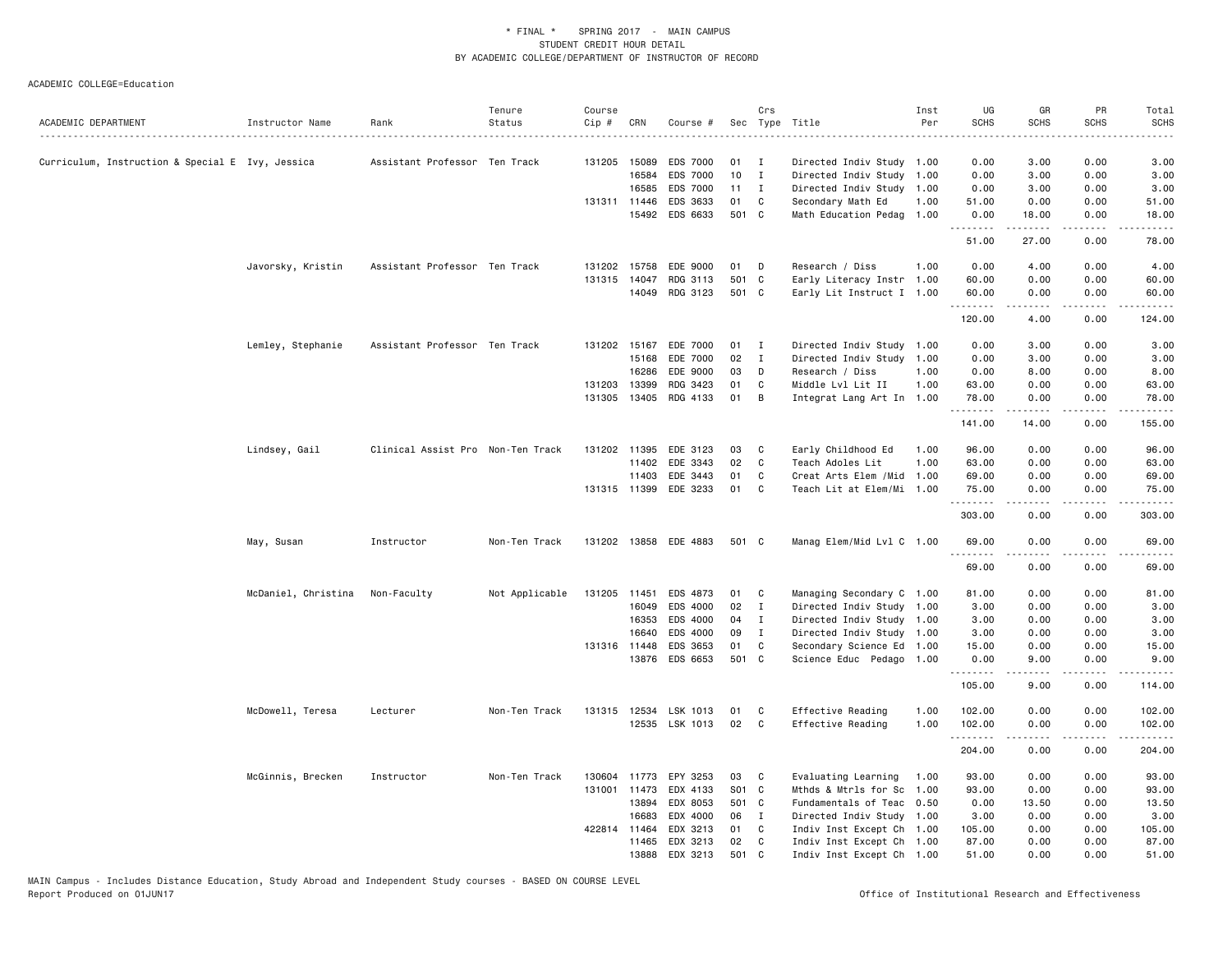| ACADEMIC DEPARTMENT                                    | Instructor Name  | Rank                          | Tenure<br>Status | Course<br>Cip # | CRN          | Course #                   |          | Crs          | Sec Type Title                                    | Inst<br>Per | UG<br><b>SCHS</b>                                                                                                                  | GR<br><b>SCHS</b> | PR<br><b>SCHS</b>            | Total<br><b>SCHS</b> |
|--------------------------------------------------------|------------------|-------------------------------|------------------|-----------------|--------------|----------------------------|----------|--------------|---------------------------------------------------|-------------|------------------------------------------------------------------------------------------------------------------------------------|-------------------|------------------------------|----------------------|
|                                                        |                  |                               |                  |                 |              |                            |          |              |                                                   |             | .                                                                                                                                  | ---------         | .                            | $- - - - - -$        |
|                                                        |                  |                               |                  |                 |              |                            |          |              |                                                   |             | 432.00                                                                                                                             | 13.50             | 0.00                         | 445.50               |
| Curriculum, Instruction & Special E McKissick, Bethany |                  | Assistant Professor Ten Track |                  |                 | 131001 13893 | EDX 8013                   | 501 C    |              | Fundamentals of Teac 1.00                         |             | 0.00                                                                                                                               | 18.00             | 0.00                         | 18.00                |
|                                                        |                  |                               |                  |                 | 13895        | EDX 8173                   | 501 C    |              | Sp Ed In Reg Classrm 1.00                         |             | 0.00                                                                                                                               | 39.00             | 0.00                         | 39.00                |
|                                                        |                  |                               |                  |                 | 14930        | EDX 4000                   | 01 I     |              | Directed Indiv Study 1.00                         |             | 3.00<br>$\omega$ $\omega$ $\omega$ $\omega$                                                                                        | 0.00              | 0.00                         | 3.00                 |
|                                                        |                  |                               |                  |                 |              |                            |          |              |                                                   |             | 3.00                                                                                                                               | 57.00             | 0.00                         | 60.00                |
|                                                        | McMillen, Carrie | Non-Employee                  | Not Applicable   |                 |              | 131203 11398 EDE 3223      | 04       | C            | Middle Level Educati 0.50                         |             | 33.00<br>.                                                                                                                         | 0.00<br>-----     | 0.00<br>.                    | 33.00<br>.           |
|                                                        |                  |                               |                  |                 |              |                            |          |              |                                                   |             | 33.00                                                                                                                              | 0.00              | 0.00                         | 33.00                |
|                                                        | Miller, Nicole   | Assistant Professor Ten Track |                  | 131203          | 11397        | EDE 3223                   | 03       | C            | Middle Level Educati 1.00                         |             | 75.00                                                                                                                              | 0.00              | 0.00                         | 75.00                |
|                                                        |                  |                               |                  |                 | 11398        | EDE 3223                   | 04       | C            | Middle Level Educati 0.50                         |             | 33.00                                                                                                                              | 0.00              | 0.00                         | 33.00                |
|                                                        |                  |                               |                  |                 | 13861        | EDE 8113                   | 501 C    |              | Mid Level Mgmt & Y. 1.00                          |             | 0.00<br>.                                                                                                                          | 63.00<br>.        | 0.00<br>.                    | 63.00<br>.           |
|                                                        |                  |                               |                  |                 |              |                            |          |              |                                                   |             | 108.00                                                                                                                             | 63.00             | 0.00                         | 171.00               |
|                                                        | Miller, Roslyn   | Non-Faculty                   | Not Applicable   |                 |              | 130901 11423 EDF 3333      | 04       | $\mathbf{C}$ | Social Foundation Ed 1.00                         |             | 54.00<br>$\begin{array}{cccccccccccccc} \bullet & \bullet & \bullet & \bullet & \bullet & \bullet & \bullet & \bullet \end{array}$ | 0.00              | 0.00<br>$\sim$ $\sim$ $\sim$ | 54.00                |
|                                                        |                  |                               |                  |                 |              |                            |          |              |                                                   |             | 54.00                                                                                                                              | 0.00              | 0.00                         | 54.00                |
|                                                        | Moser, Kelly     | Assistant Professor Ten Track |                  |                 | 131203 13878 | EDS 8243                   | 501 C    |              | Adv. Plan Manage Lea 1.00                         |             | 0.00                                                                                                                               | 33.00             | 0.00                         | 33.00                |
|                                                        |                  |                               |                  | 131205          | 13881        | EDS 8613                   | 501 C    |              | Mdle & Sec Sch Curr                               | 1.00        | 0.00                                                                                                                               | 30.00             | 0.00                         | 30.00                |
|                                                        |                  |                               |                  |                 | 13882        | EDS 8623                   | 501 C    |              | Effective Instructio 1.00                         |             | 0.00<br>.                                                                                                                          | 39.00<br>.        | 0.00<br>.                    | 39.00<br>-----       |
|                                                        |                  |                               |                  |                 |              |                            |          |              |                                                   |             | 0.00                                                                                                                               | 102.00            | 0.00                         | 102.00               |
|                                                        | Mulkana, Angela  | Lecturer                      | Non-Ten Track    | 131203          | 14903        | RDG 8133                   | 501 C    |              | Mid Level Content Li 1.00                         |             | 0.00                                                                                                                               | 69.00             | 0.00                         | 69.00                |
|                                                        |                  |                               |                  | 131205          | 14902        | EDS 4873                   | 501 C    |              | Managing Secondary C 1.00                         |             | 24.00                                                                                                                              | 0.00              | 0.00                         | 24.00                |
|                                                        |                  |                               |                  |                 | 131315 14058 | RDG 8653                   | 501 C    |              | Teach Read Sec Sch                                | 1.00        | 0.00<br>.                                                                                                                          | 30.00             | 0.00                         | 30.00                |
|                                                        |                  |                               |                  |                 |              |                            |          |              |                                                   |             | 24.00                                                                                                                              | 99.00             | 0.00                         | 123.00               |
|                                                        | Nobles, Dena     | Instructor                    | Non-Ten Track    |                 | 131202 11415 | EDE 4883                   | 01       | C            | Manag Elem/Mid Lvl C 1.00                         |             | 93.00                                                                                                                              | 0.00              | 0.00                         | 93.00                |
|                                                        |                  |                               |                  |                 | 11416        | EDE 4883                   | 02       | C            | Manag Elem/Mid Lvl C 1.00                         |             | 90.00                                                                                                                              | 0.00              | 0.00                         | 90.00                |
|                                                        |                  |                               |                  |                 | 131316 11409 | EDE 4113                   | 01       | B            | Teach Elem/Mid Level 1.00                         |             | 78.00                                                                                                                              | 0.00              | 0.00                         | 78.00                |
|                                                        |                  |                               |                  |                 | 13855        | EDE 4113                   | 501 B    |              | Teach Elem/Mid Level 1.00                         |             | 33.00<br>.                                                                                                                         | 0.00              | 0.00<br>$\sim$ $\sim$ $\sim$ | 33.00<br>.           |
|                                                        |                  |                               |                  |                 |              |                            |          |              |                                                   |             | 294.00                                                                                                                             | 0.00              | 0.00                         | 294.00               |
|                                                        | Pate, Laura      | Instructor                    | Non-Ten Track    | 130301          | 12541        | LSK 1033                   | 02       | C            | Fund of Achievement                               | 1.00        | 87.00                                                                                                                              | 0.00              | 0.00                         | 87.00                |
|                                                        |                  |                               |                  |                 | 12542        | LSK 1033                   | 03       | C            | Fund of Achievement                               | 1.00        | 108.00                                                                                                                             | 0.00              | 0.00                         | 108.00               |
|                                                        |                  |                               |                  |                 | 12543        | LSK 1033                   | 04       | C            | Fund of Achievement                               | 1.00        | 96.00                                                                                                                              | 0.00              | 0.00                         | 96.00                |
|                                                        |                  |                               |                  |                 | 12545        | LSK 1131                   | 01       | C            | Fund of Success                                   | 1.00        | 15.00                                                                                                                              | 0.00              | 0.00                         | 15.00                |
|                                                        |                  |                               |                  |                 | 131315 16269 | LSK 4000<br>16276 LSK 4000 | 01<br>02 | I<br>I       | Directed Indiv Study<br>Directed Indiv Study 1.00 | 1.00        | 1.00<br>1.00                                                                                                                       | 0.00<br>0.00      | 0.00<br>0.00                 | 1.00<br>1.00         |
|                                                        |                  |                               |                  |                 |              |                            |          |              |                                                   |             | .<br>308.00                                                                                                                        | .<br>0.00         | $\sim$ $\sim$ $\sim$<br>0.00 | .<br>308.00          |
|                                                        | Prater, Kathy    | Lecturer                      | Non-Ten Track    | 130301          | 12546        | LSK 1141                   | 01       | C            | College Success II                                | 1.00        | 21.00                                                                                                                              | 0.00              | 0.00                         | 21.00                |
|                                                        |                  |                               |                  |                 | 12547        | LSK 1141                   | 02       | C            | College Success II                                | 1.00        | 17.00                                                                                                                              | 0.00              | 0.00                         | 17.00                |
|                                                        |                  |                               |                  |                 |              | 131315 12531 LSK 1011      | 01       | C            | Study Skills                                      | 1.00        | 35.00                                                                                                                              | 0.00              | 0.00                         | 35.00                |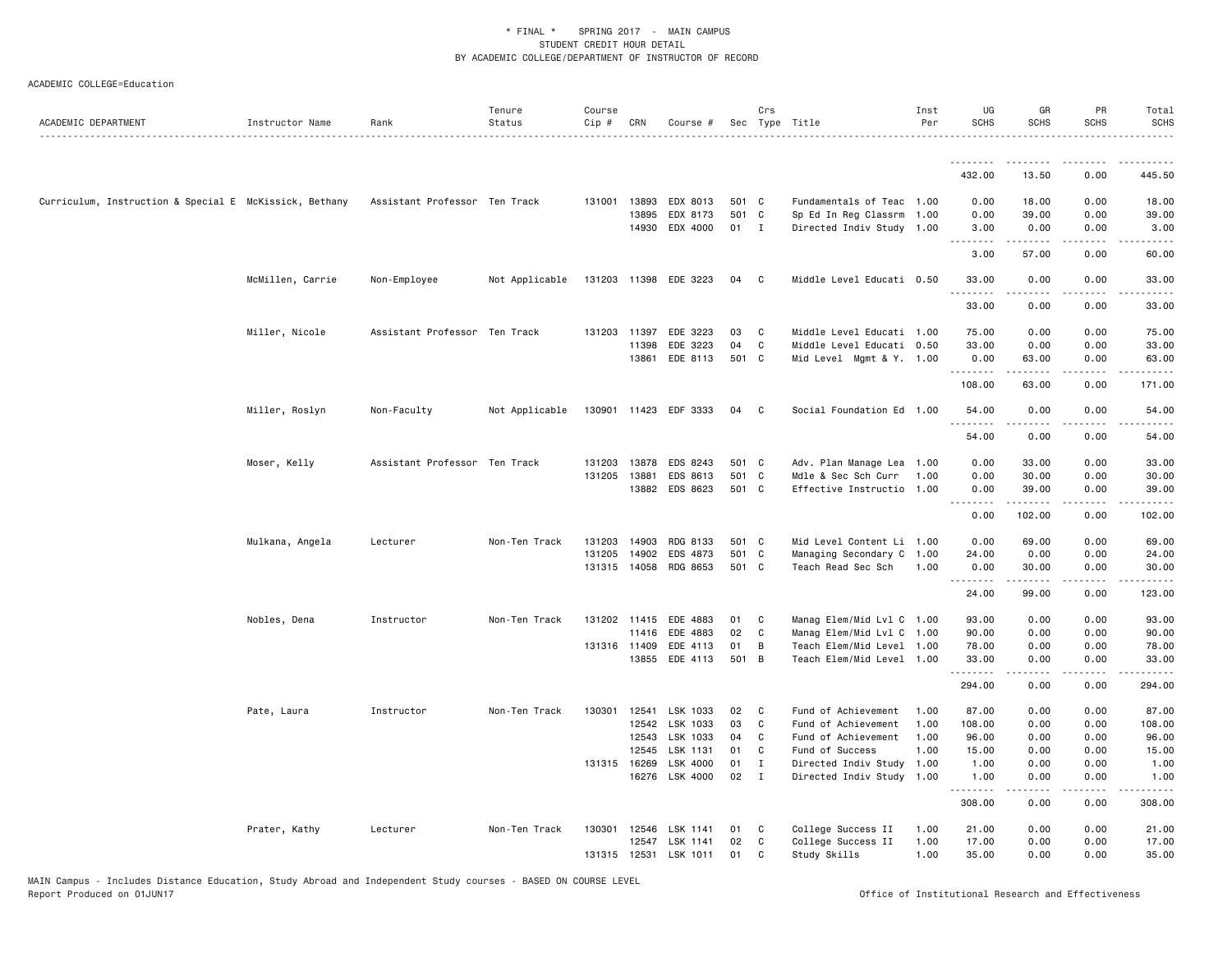|                                                   |                                                  |                             | Tenure         | Course |                |                       |               | Crs          |                                            | Inst         | UG                    | GR                  | PR           | Total             |
|---------------------------------------------------|--------------------------------------------------|-----------------------------|----------------|--------|----------------|-----------------------|---------------|--------------|--------------------------------------------|--------------|-----------------------|---------------------|--------------|-------------------|
| ACADEMIC DEPARTMENT                               | Instructor Name                                  | Rank                        | Status         | Cip #  | CRN            | Course #              |               |              | Sec Type Title                             | Per          | <b>SCHS</b>           | <b>SCHS</b>         | <b>SCHS</b>  | <b>SCHS</b>       |
|                                                   |                                                  | Lecturer                    | Non-Ten Track  | 131315 | 12532          | LSK 1011              | 02            | C            | Study Skills                               | 1.00         | 33.00                 | 0.00                | 0.00         | 33.00             |
| Curriculum, Instruction & Special E Prater, Kathy |                                                  |                             |                |        | 12538          | LSK 1023              | 03            | C            | Col Read/Study Skill 1.00                  |              | 96.00                 | 0.00                | 0.00         | 96.00             |
|                                                   |                                                  |                             |                |        | 12539          | LSK 1023              | 04 C          |              | Col Read/Study Skill 1.00                  |              | 102.00                | 0.00                | 0.00         | 102.00            |
|                                                   |                                                  |                             |                |        | 14009          | LSK 1023              | 501 C         |              | Col Read/Study Skill 1.00                  |              | 102.00                | 0.00                | 0.00         | 102.00            |
|                                                   |                                                  |                             |                |        | 16441          | LSK 1023              | 06            | C            | Col Read/Study Skill 1.00                  |              | 96.00                 | 0.00                | 0.00         | 96.00             |
|                                                   |                                                  |                             |                |        | 16655          | LSK 4000              | 04 I          |              | Directed Indiv Study 1.00                  |              | 1.00                  | 0.00                | 0.00         | 1.00              |
|                                                   |                                                  |                             |                |        |                |                       |               |              |                                            |              | . <b>.</b><br>503.00  | 0.00                | 0.00         | 503.00            |
|                                                   | Ratliff, Lindon                                  | Associate Professor Tenured |                |        |                | 131318 13875 EDS 6643 | 501 C         |              | Soc Studies Educ Ped 1.00                  |              | 0.00                  | 24.00               | 0.00<br>.    | 24.00             |
|                                                   |                                                  |                             |                |        |                |                       |               |              |                                            |              | $\frac{1}{2}$<br>0.00 | . <u>.</u><br>24.00 | 0.00         | 24.00             |
|                                                   | Robichaux-Davis, Reb Associate Professor Tenured |                             |                |        | 131202 16051   | EDE 7000              | 03            | $\mathbf{I}$ | Directed Indiv Study 1.00                  |              | 0.00                  | 3.00                | 0.00         | 3.00              |
|                                                   |                                                  |                             |                |        | 16052          | EDE 7000              | 04            | $\mathbf{I}$ | Directed Indiv Study 1.00                  |              | 0.00                  | 3.00                | 0.00         | 3.00              |
|                                                   |                                                  |                             |                |        | 16410          | EDE 7000              | 05            | $\mathbf{I}$ | Directed Indiv Study 1.00                  |              | 0.00                  | 3.00                | 0.00         | 3.00              |
|                                                   |                                                  |                             |                |        | 16412          | EDE 7000              | 06            | $\mathbf{I}$ | Directed Indiv Study 1.00                  |              | 0.00                  | 3.00                | 0.00         | 3.00              |
|                                                   |                                                  |                             |                |        | 131311 11411   | EDE 4123              | 01            | B            | Teach Elem/Mid Level 1.00                  |              | 78.00<br>.            | 0.00                | 0.00         | 78.00             |
|                                                   |                                                  |                             |                |        |                |                       |               |              |                                            |              | 78.00                 | 12.00               | 0.00         | 90.00             |
|                                                   | Sanders, Jennifer                                | Lecturer                    | Non-Ten Track  |        |                | 131305 14055 RDG 4133 | 501 B         |              | Integrat Lang Art In 1.00                  |              | 39.00<br><u>.</u>     | 0.00                | 0.00         | 39.00             |
|                                                   |                                                  |                             |                |        |                |                       |               |              |                                            |              | 39.00                 | 0.00                | 0.00         | 39.00             |
|                                                   | Shea, Donna                                      | Non-Faculty                 | Not Applicable |        | 131001 11477   | EDX 4886              | 01            | - F          | Teach Internship in                        | 1.00         | 60.00                 | 0.00                | 0.00         | 60.00             |
|                                                   |                                                  |                             |                |        | 11478          | EDX 4896              | 01 F          |              | Teach Internship in                        | 1.00         | 60.00                 | 0.00                | 0.00         | 60.00             |
|                                                   |                                                  |                             |                |        | 13885          | <b>EDS 8886</b>       | 501 H         |              | Dimensions of Learni 1.00                  |              | 0.00                  | 60.00               | 0.00         | 60.00             |
|                                                   |                                                  |                             |                |        | 13887          | EDS 8896              | 501 H         |              | Dimensions of Learni                       | 1.00         | 0.00                  | 66.00               | 0.00         | 66.00             |
|                                                   |                                                  |                             |                |        | 13891          | EDX 4886              | 501 F         |              | Teach Internship in                        | 1.00         | 6.00                  | 0.00                | 0.00         | 6.00              |
|                                                   |                                                  |                             |                |        | 13892          | EDX 4896              | 501 F         |              | Teach Internship in                        | 1.00         | 6.00                  | 0.00                | 0.00         | 6.00              |
|                                                   |                                                  |                             |                |        | 13897          | EDX 8243              | 501 H         |              | MATX Internship II                         | 1.00         | 0.00                  | 27.00               | 0.00         | 27.00             |
|                                                   |                                                  |                             |                |        | 131202 11417   | EDE 4886              | 01            | E            | Elem.Mid Lvl Interns 1.00                  |              | 324.00                | 0.00                | 0.00         | 324.00            |
|                                                   |                                                  |                             |                |        | 11418          | EDE 4896              | 01            | E            | Elem/Mid Levl Intern 1.00                  |              | 324.00                | 0.00                | 0.00         | 324.00            |
|                                                   |                                                  |                             |                |        | 13859          | EDE 4886              | 501 E         |              | Elem.Mid Lvl Interns 1.00                  |              | 180.00                | 0.00                | 0.00         | 180.00            |
|                                                   |                                                  |                             |                |        | 13860          | EDE 4896              | 501 E         |              | Elem/Mid Levl Intern 1.00                  |              | 180.00                | 0.00                | 0.00         | 180.00            |
|                                                   |                                                  |                             |                |        | 131203 13864   | EDE 8143              | 501 H         |              | Middle Level Intersh 1.00                  |              | 0.00                  | 78.00               | 0.00         | 78.00             |
|                                                   |                                                  |                             |                |        | 13865          | EDE 8143              | 502 H         |              | Middle Level Intersh 1.00                  |              | 0.00                  | 3.00                | 0.00         | 3.00              |
|                                                   |                                                  |                             |                |        | 131205 11453   | EDS 4886              | 01 F          |              | Teach Intern in Sec                        | 1.00         | 162.00                | 0.00                | 0.00         | 162.00            |
|                                                   |                                                  |                             |                |        | 11454<br>13873 | EDS 4896<br>EDS 4886  | 01 F<br>501 F |              | Teach Intern in Sec                        | 1.00<br>1.00 | 162.00<br>48.00       | 0.00<br>0.00        | 0.00<br>0.00 | 162.00<br>48.00   |
|                                                   |                                                  |                             |                |        | 13874          | EDS 4896              | 501 F         |              | Teach Intern in Sec<br>Teach Intern in Sec | 1.00         | 48.00                 | 0.00                | 0.00         | 48.00             |
|                                                   |                                                  |                             |                |        | 131312 12956   | MUE 4886              | 01            | F            | Stu Teach Music Ed                         | 0.50         | 18.00                 | 0.00                | 0.00         | 18.00             |
|                                                   |                                                  |                             |                |        | 12957          | MUE 4896              | 01 F          |              | Stu Teach Music Ed                         | 0.50         | 18.00                 | 0.00                | 0.00         | 18.00             |
|                                                   |                                                  |                             |                |        | 131314 13009   | PE 4886               | 01 F          |              | Teach Intern in PE                         | 1.00         | 42.00                 | 0.00                | 0.00         | 42.00             |
|                                                   |                                                  |                             |                |        | 13010          | PE 4896               | 01            | - F          | Teach Intern in PE                         | 1.00         | 42.00                 | 0.00                | 0.00         | 42.00             |
|                                                   |                                                  |                             |                |        | 14034          | PE 4886               | 501 F         |              | Teach Intern in PE                         | 1.00         | 12.00                 | 0.00                | 0.00         | 12.00             |
|                                                   |                                                  |                             |                |        | 14035          | PE 4896               | 501 F         |              | Teach Intern in PE                         | 1.00         | 18.00                 | 0.00                | 0.00         | 18.00             |
|                                                   |                                                  |                             |                |        |                |                       |               |              |                                            |              | .<br>1710.00          | <u>.</u><br>234.00  | .<br>0.00    | ------<br>1944.00 |
|                                                   | Smith, Kimberly                                  | Instructor                  | Non-Ten Track  | 131202 | 13853          | EDE 3343              | 501 C         |              | Teach Adoles Lit                           | 1.00         | 42.00                 | 0.00                | 0.00         | 42.00             |
|                                                   |                                                  |                             |                | 131203 | 13396          | RDG 3413              | 02            | $\mathbf{C}$ | Middle Lvl Lit I                           | 1.00         | 78.00                 | 0.00                | 0.00         | 78.00             |
|                                                   |                                                  |                             |                |        | 13400          | RDG 3423              | 02            | C            | Middle Lvl Lit II                          | 1.00         | 81.00                 | 0.00                | 0.00         | 81.00             |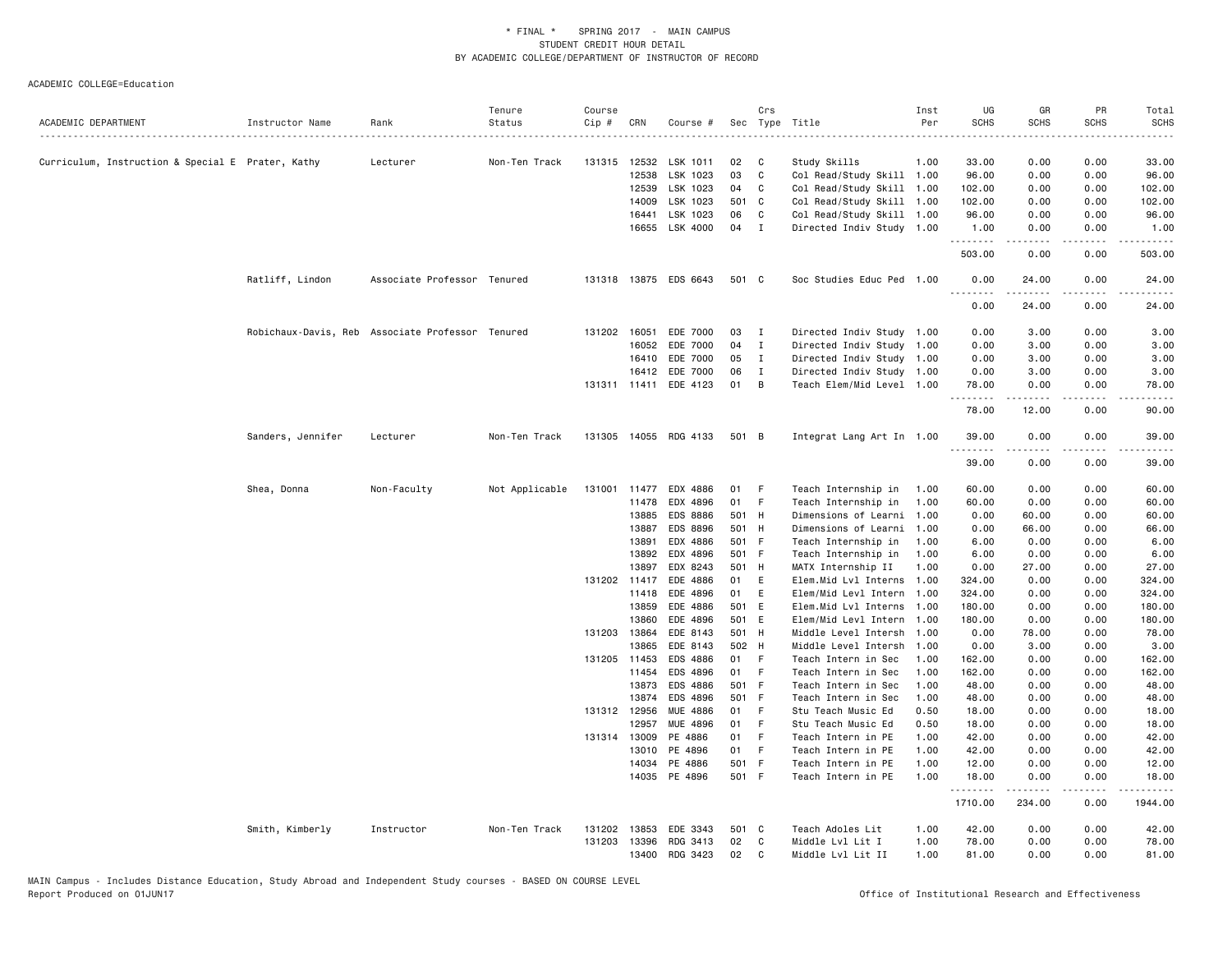| ACADEMIC DEPARTMENT                                                         | Instructor Name     | Rank                          | Tenure<br>Status | Course<br>$Cip$ # | CRN   | Course #              |       | Crs            | Sec Type Title            | Inst<br>Per | UG<br><b>SCHS</b>   | GR<br>SCHS         | PR<br><b>SCHS</b>     | Total<br><b>SCHS</b><br>. |
|-----------------------------------------------------------------------------|---------------------|-------------------------------|------------------|-------------------|-------|-----------------------|-------|----------------|---------------------------|-------------|---------------------|--------------------|-----------------------|---------------------------|
| Curriculum, Instruction & Special E Smith, Kimberly                         |                     | Instructor                    | Non-Ten Track    |                   |       | 131315 13392 RDG 3123 | 01    | C              | Early Lit Instruct I 1.00 |             | 102.00              | 0.00               | 0.00                  | 102.00                    |
|                                                                             |                     |                               |                  |                   |       |                       |       |                |                           |             | .<br>303.00         | -----<br>0.00      | .<br>0.00             | 303.00                    |
|                                                                             | Vanderford, Deborah | Lecturer                      | Non-Ten Track    |                   |       | 131202 11401 EDE 3343 | 01    | C.             | Teach Adoles Lit          | 1.00        | 75.00               | 0.00               | 0.00                  | 75.00                     |
|                                                                             |                     |                               |                  |                   |       |                       |       |                |                           |             | .<br>75.00          | 0.00               | ----<br>0.00          | 75.00                     |
|                                                                             | Walker, Ryan        | Assistant Professor Ten Track |                  |                   |       | 131205 11456 EDS 8663 | 01    | C              | Improving Instructio      | 1.00        | 0.00                | 39.00              | 0.00                  | 39.00                     |
|                                                                             |                     |                               |                  |                   |       | 16170 EDS 9000        | 02    | D              | Research / Diss           | 1.00        | 0.00                | 16.00              | 0.00                  | 16.00                     |
|                                                                             |                     |                               |                  |                   |       | 16580 EDS 7000        | 09    | I              | Directed Indiv Study      | 1.00        | 0.00<br><u>.</u>    | 3.00<br>.          | 0.00<br>$\frac{1}{2}$ | 3.00                      |
|                                                                             |                     |                               |                  |                   |       |                       |       |                |                           |             | 0.00                | 58.00              | 0.00                  | 58.00                     |
|                                                                             | Wiley, Holly        | Instructor                    | Non-Ten Track    | 131307            |       | 13008 PE 4883         | 01    | - C            | School Health Ed          | 1.00        | 48.00               | 0.00               | 0.00                  | 48.00                     |
|                                                                             |                     |                               |                  |                   |       | 13011 PE 6883         | 01    | - C            | School Health Educ        | 1.00        | 0.00                | 6.00               | 0.00                  | 6.00                      |
|                                                                             |                     |                               |                  |                   |       | 260908 11722 EP 4183  | 01    | B              | Exercise & Weight Co      | 1.00        | 144.00              | 0.00               | 0.00                  | 144.00                    |
|                                                                             |                     |                               |                  | 310501            |       | 12489 KI 2023         | 02    | C              | Found of Health Educ      | 1.00        | 216.00              | 0.00               | 0.00                  | 216.00                    |
|                                                                             |                     |                               |                  |                   |       | 13001 PE 3153         | 01    | C.             | Methods of Elem PE        | 1.00        | 78.00               | 0.00               | 0.00                  | 78.00                     |
|                                                                             |                     |                               |                  |                   |       |                       |       |                |                           |             | <u>.</u><br>486.00  | <u>.</u><br>6.00   | -----<br>0.00         | .<br>492.00               |
|                                                                             | Yuan, Ruiping       | Instructor                    | Non-Ten Track    | 131202            | 13849 | EDE 3123              | 501 C |                | Early Childhood Ed        | 1.00        | 54.00               | 0.00               | 0.00                  | 54.00                     |
|                                                                             |                     |                               |                  | 131315 11400      |       | EDE 3233              | 02    | C <sub>1</sub> | Teach Lit at Elem/Mi      | 1.00        | 66.00               | 0.00               | 0.00                  | 66.00                     |
|                                                                             |                     |                               |                  |                   | 13390 | RDG 3113              | 02    | C <sub>1</sub> | Early Literacy Instr 1.00 |             | 99.00               | 0.00               | 0.00                  | 99.00                     |
|                                                                             |                     |                               |                  |                   |       | 13852 EDE 3233        | 501 C |                | Teach Lit at Elem/Mi 1.00 |             | 51.00               | 0.00               | 0.00                  | 51.00                     |
|                                                                             |                     |                               |                  |                   |       |                       |       |                |                           |             | --------<br>270.00  | <u>.</u><br>0.00   | .<br>0.00             | .<br>270.00               |
| ====================================<br>Curriculum, Instruction & Special E |                     |                               |                  |                   |       |                       |       |                |                           |             | ========<br>7445.00 | ========<br>918.00 | ========<br>0.00      | ==========<br>8363.00     |
| ====================================                                        |                     |                               |                  |                   |       |                       |       |                |                           |             | ========            | ========= ======== |                       | <b>CONSESSED</b>          |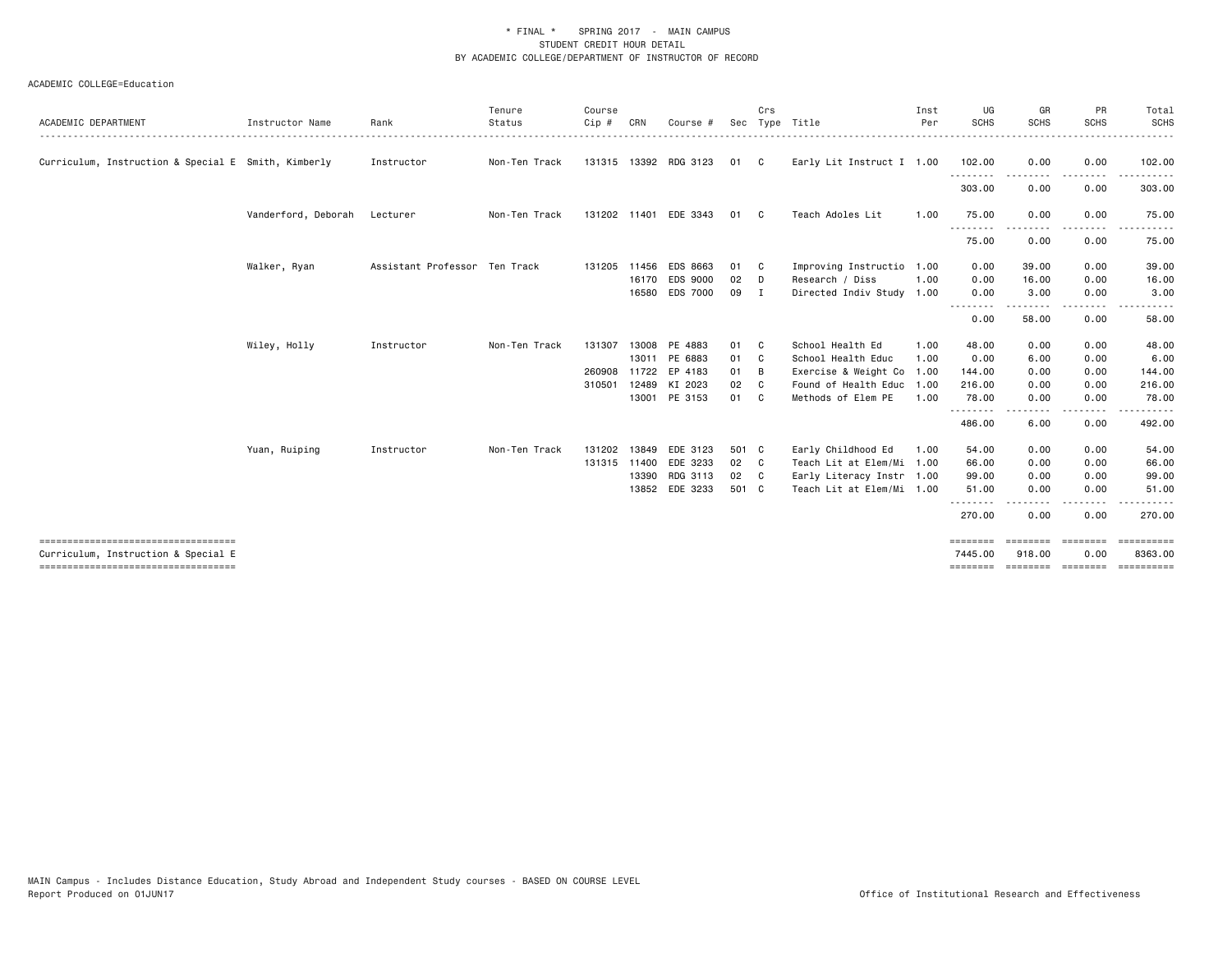| ACADEMIC DEPARTMENT    | Instructor Name                  | Rank                              | Tenure<br>Status<br>. | Course<br>$Cip \#$ | CRN          | Course #              |       | Crs          | Sec Type Title            | Inst<br>Per | UG<br><b>SCHS</b>                      | GR<br><b>SCHS</b> | PR<br><b>SCHS</b>            | Total<br><b>SCHS</b><br>$\frac{1}{2} \left( \frac{1}{2} \right) \left( \frac{1}{2} \right) \left( \frac{1}{2} \right) \left( \frac{1}{2} \right)$ |
|------------------------|----------------------------------|-----------------------------------|-----------------------|--------------------|--------------|-----------------------|-------|--------------|---------------------------|-------------|----------------------------------------|-------------------|------------------------------|---------------------------------------------------------------------------------------------------------------------------------------------------|
| Educational Leadership | Armstrong, Christoph Non-Faculty |                                   | Not Applicable        |                    |              | 130407 13807 CCL 8143 | 501 C |              | Program Planning and 1.00 |             | 0.00<br>.                              | 36.00             | 0.00                         | 36.00                                                                                                                                             |
|                        |                                  |                                   |                       |                    |              |                       |       |              |                           |             | 0.00                                   | 36.00             | 0.00                         | 36.00                                                                                                                                             |
|                        | Baham, Jeremy                    | Non-Faculty                       | Not Applicable        |                    | 300000 14078 | TKT 4423              | 501 C |              | History of Veterans' 1.00 |             | 39.00                                  | 0.00              | 0.00                         | 39.00                                                                                                                                             |
|                        |                                  |                                   |                       |                    |              | 14087 TKT 6423        | 501 C |              | History of Veterans' 1.00 |             | 0.00<br>.                              | 12.00<br>.        | 0.00<br>.                    | 12.00<br>.                                                                                                                                        |
|                        |                                  |                                   |                       |                    |              |                       |       |              |                           |             | 39.00                                  | 12.00             | 0.00                         | 51.00                                                                                                                                             |
|                        | Blendinger, Jack                 | Professor                         | Tenured               | 130301             | 12554        | LSK 6013              | 01    | C            | Academic Writing for 1.00 |             | 0.00                                   | 30.00             | 0.00                         | 30.00                                                                                                                                             |
|                        |                                  |                                   |                       | 130401             | 15565        | EDA 9000              | 01    | D            | Research / Diss           | 1.00        | 0.00                                   | 28.00             | 0.00                         | 28.00                                                                                                                                             |
|                        |                                  |                                   |                       |                    | 16058        | EDA 7000              | 01    | $\mathbf{I}$ | Directed Indiv Study 1.00 |             | 0.00                                   | 3.00              | 0.00                         | 3.00                                                                                                                                              |
|                        |                                  |                                   |                       |                    |              | 16134 EDA 8990        | 01    | C            | Special Topic In EDA 1.00 |             | 0.00<br><u>.</u>                       | 33.00<br>.        | 0.00<br>.                    | 33.00<br>.                                                                                                                                        |
|                        |                                  |                                   |                       |                    |              |                       |       |              |                           |             | 0.00                                   | 94.00             | 0.00                         | 94.00                                                                                                                                             |
|                        | Brocato, Donna                   | Associate Professor Tenured       |                       | 130101             | 11434        | EDF 4243              | 01    | C            | Plan for Diverse Lea      | 1.00        | 54.00                                  | 0.00              | 0.00                         | 54.00                                                                                                                                             |
|                        |                                  |                                   |                       |                    | 11436        | EDF 4243              | S01 C |              | Plan for Diverse Lea      | 1.00        | 39.00                                  | 0.00              | 0.00                         | 39.00                                                                                                                                             |
|                        |                                  |                                   |                       |                    | 11438        | EDF 6243              | S02 C |              | Plan for Diverse Lea      | 1.00        | 0.00                                   | 3.00              | 0.00                         | 3.00                                                                                                                                              |
|                        |                                  |                                   |                       |                    | 14178        | EDF 8353              | 01    | C            | Prin Of Cur Devel         | 1.00        | 0.00                                   | 30.00             | 0.00                         | 30.00                                                                                                                                             |
|                        |                                  |                                   |                       |                    | 130401 15568 | EDA 9000              | 04    | D            | Research / Diss           | 1.00        | 0.00<br>.                              | 7.00<br>.         | 0.00<br>.                    | 7.00<br>.                                                                                                                                         |
|                        |                                  |                                   |                       |                    |              |                       |       |              |                           |             | 93.00                                  | 40.00             | 0.00                         | 133.00                                                                                                                                            |
|                        | Campbell, Annika                 | Non-Faculty                       | Not Applicable        |                    |              | 309999 14101 ISE 4200 | 802 A |              | Intl Student Exchang 1.00 |             | 166.00                                 | 0.00              | 0.00                         | 166.00                                                                                                                                            |
|                        |                                  |                                   |                       |                    |              | 14102 ISE 4200        | 803 A |              | Intl Student Exchang 1.00 |             | 42.00<br><b><i><u><u>.</u></u></i></b> | 0.00<br>.         | 0.00<br>.                    | 42.00<br>.                                                                                                                                        |
|                        |                                  |                                   |                       |                    |              |                       |       |              |                           |             | 208.00                                 | 0.00              | 0.00                         | 208.00                                                                                                                                            |
|                        | Coats, Linda                     | Professor                         | Tenured               |                    | 130401 13845 | EDA 8190              | 501 S |              | Wkshp Ed Adm & Super 1.00 |             | 0.00                                   | 3.00              | 0.00                         | 3.00                                                                                                                                              |
|                        |                                  |                                   |                       |                    | 16394        | EDA 9000              | 05    | D            | Research / Diss           | 1.00        | 0.00                                   | 8.00              | 0.00                         | 8.00                                                                                                                                              |
|                        |                                  |                                   |                       | 130407             | 13804        | CCL 8113              | 501 C |              | Comm Col Hist/Philos 1.00 |             | 0.00                                   | 24.00             | 0.00                         | 24.00                                                                                                                                             |
|                        |                                  |                                   |                       |                    | 15727        | CCL 9000              | 504 D |              | Diss./Dissertation R 1.00 |             | 0.00<br><u>.</u>                       | 17.00<br>.        | 0.00<br>.                    | 17.00<br>.                                                                                                                                        |
|                        |                                  |                                   |                       |                    |              |                       |       |              |                           |             | 0.00                                   | 52.00             | 0.00                         | 52.00                                                                                                                                             |
|                        | Cutts, Qiana                     | Assistant Professor Non-Ten Track |                       | 130601             | 13868        | EDF 8553              | 501   | C            | Research in the Clas 1.00 |             | 0.00                                   | 57.00             | 0.00                         | 57.00                                                                                                                                             |
|                        |                                  |                                   |                       |                    | 231302 11427 | EDF 3413              | 02    | В            | Writing For Thinking 1.00 |             | 72.00                                  | 0.00              | 0.00                         | 72.00                                                                                                                                             |
|                        |                                  |                                   |                       |                    |              |                       |       |              |                           |             | 72.00                                  | .<br>57.00        | .<br>0.00                    | .<br>129.00                                                                                                                                       |
|                        | Davis, James                     | Associate Professor Tenured       |                       |                    |              | 130407 15725 CCL 9000 | 502 D |              | Diss./Dissertation R 1.00 |             | 0.00                                   | 14.00             | 0.00                         | 14.00                                                                                                                                             |
|                        |                                  |                                   |                       |                    |              |                       |       |              |                           |             | .<br>0.00                              | 14.00             | 0.00                         | 14.00                                                                                                                                             |
|                        | Derby, Christy                   | Lecturer                          | Non-Ten Track         | 130901             | 11421        | EDF 3333              | 01    | C            | Social Foundation Ed      | 1.00        | 87.00                                  | 0.00              | 0.00                         | 87.00                                                                                                                                             |
|                        |                                  |                                   |                       |                    | 11422        | EDF 3333              | 03    | C            | Social Foundation Ed 1.00 |             | 87.00                                  | 0.00              | 0.00                         | 87.00                                                                                                                                             |
|                        |                                  |                                   |                       |                    | 11424        | EDF 3333              | 05    | $\mathsf{C}$ | Social Foundation Ed 1.00 |             | 87.00                                  | 0.00              | 0.00                         | 87.00                                                                                                                                             |
|                        |                                  |                                   |                       |                    | 11425        | EDF 3333              | 06    | C            | Social Foundation Ed 1.00 |             | 84.00<br>.                             | 0.00              | 0.00<br>$\sim$ $\sim$ $\sim$ | 84.00                                                                                                                                             |
|                        |                                  |                                   |                       |                    |              |                       |       |              |                           |             | 345.00                                 | 0.00              | 0.00                         | 345.00                                                                                                                                            |
|                        | Exmeyer, Leslie                  | Non-Faculty                       | Not Applicable        | 130301             |              | 12551 LSK 2010        | 01    | C            | Praxis: Acad Core En 1.00 |             | 33.00                                  | 0.00              | 0.00                         | 33.00                                                                                                                                             |
|                        |                                  |                                   |                       |                    |              | 14010 LSK 2010        | 501   | C            | Praxis: Acad Core En 1.00 |             | 42.00                                  | 0.00              | 0.00                         | 42.00                                                                                                                                             |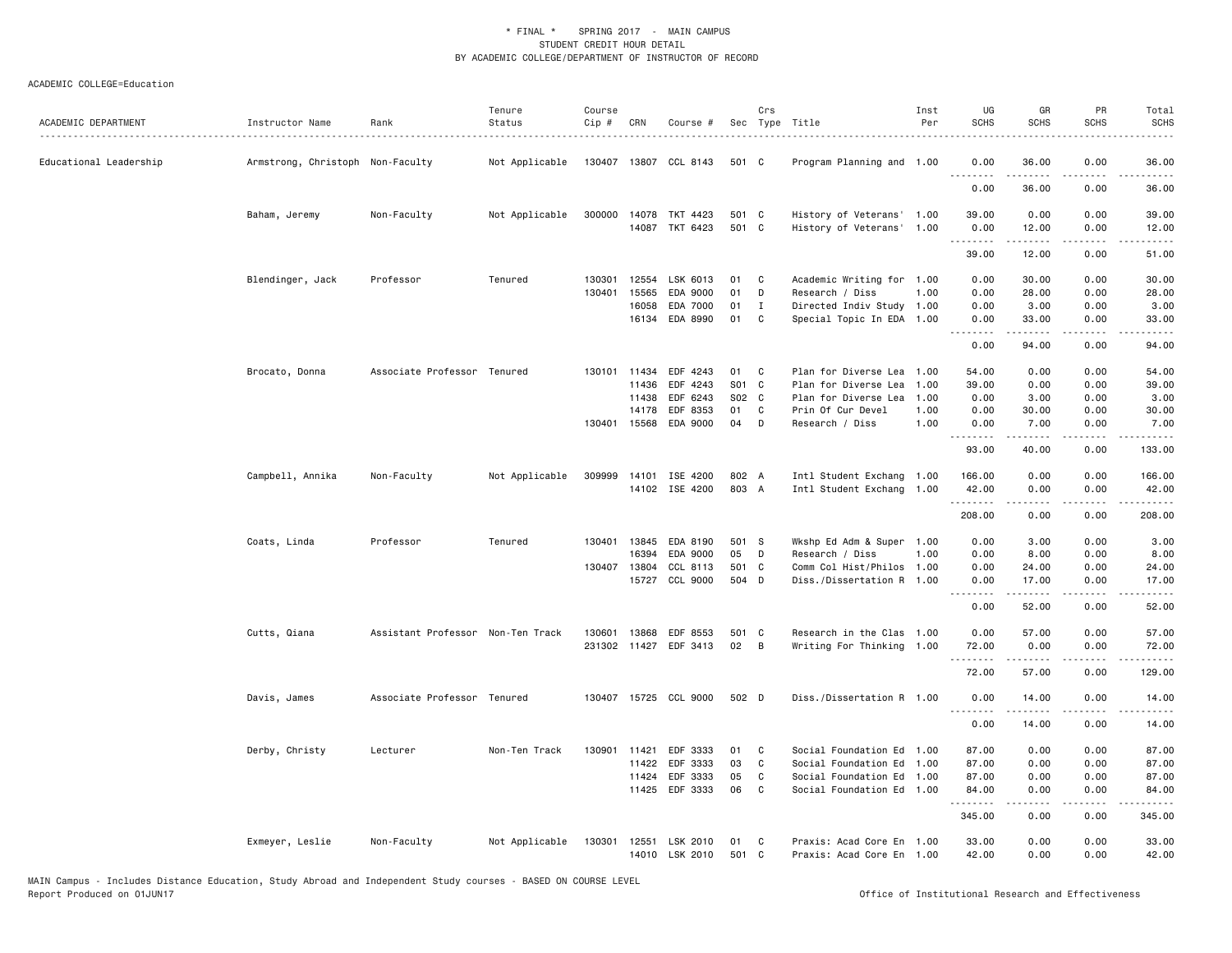| ACADEMIC COLLEGE=Education |  |  |
|----------------------------|--|--|
|----------------------------|--|--|

| ACADEMIC DEPARTMENT    | Instructor Name               | Rank                              | Tenure<br>Status | Course<br>Cip # | CRN          | Course #                         |          | Crs          | Sec Type Title                                         | Inst<br>Per | UG<br><b>SCHS</b>     | GR<br><b>SCHS</b>   | PR<br><b>SCHS</b>                   | Total<br><b>SCHS</b> |
|------------------------|-------------------------------|-----------------------------------|------------------|-----------------|--------------|----------------------------------|----------|--------------|--------------------------------------------------------|-------------|-----------------------|---------------------|-------------------------------------|----------------------|
|                        |                               |                                   |                  |                 |              |                                  |          |              |                                                        |             | <u>.</u>              |                     |                                     |                      |
|                        |                               |                                   |                  |                 |              |                                  |          |              |                                                        |             | 75.00                 | 0.00                | 0.00                                | 75.00                |
| Educational Leadership | Farmer, Angela                | Assistant Professor Ten Track     |                  |                 | 130401 11389 | EDA 8163                         | 01       | C            | Pub Sch Finance                                        | 1.00        | 0.00                  | 15.00               | 0.00                                | 15.00                |
|                        |                               |                                   |                  |                 | 14688        | EDL 8613                         | 502 H    |              | Leadership Intern II                                   | 1.00        | 0.00                  | 18.00               | 0.00                                | 18.00                |
|                        |                               |                                   |                  |                 |              | 15566 EDA 9000                   | 02       | D            | Research / Diss                                        | 1.00        | 0.00<br><u>.</u>      | 30.00<br>.          | 0.00<br>.                           | 30.00<br>. د د د د   |
|                        |                               |                                   |                  |                 |              |                                  |          |              |                                                        |             | 0.00                  | 63.00               | 0.00                                | 63.00                |
|                        | Fincher, Mark                 | Assistant Professor Ten Track     |                  |                 |              | 130407 15728 CCL 9000            | 505 D    |              | Diss./Dissertation R 1.00                              |             | 0.00<br>$\frac{1}{2}$ | 7.00<br>.           | 0.00<br>.                           | 7.00<br>$- - - -$    |
|                        |                               |                                   |                  |                 |              |                                  |          |              |                                                        |             | 0.00                  | 7.00                | 0.00                                | 7.00                 |
|                        | Hailey, Leigh                 | Clinical Assist Pro Non-Ten Track |                  | 130401          | 13871        | EDL 8613                         | 501 H    |              | Leadership Intern II                                   | 1.00        | 0.00                  | 24.00               | 0.00                                | 24.00                |
|                        |                               |                                   |                  |                 | 13872        | EDL 8623                         | 501 C    |              | Curric Leadership                                      | 1.00        | 0.00                  | 24.00               | 0.00                                | 24.00                |
|                        |                               |                                   |                  |                 | 14689        | EDL 8623                         | 502 C    |              | Curric Leadership                                      | 1.00        | 0.00                  | 24.00               | 0.00                                | 24.00                |
|                        |                               |                                   |                  |                 | 15567        | EDA 9000                         | 03       | $\mathsf{D}$ | Research / Diss                                        | 1.00        | 0.00                  | 14.00               | 0.00                                | 14.00                |
|                        |                               |                                   |                  |                 | 15729        | EDL 7000                         | 501 I    |              | Directed Indiv Study                                   | 1.00        | 0.00                  | 3.00                | 0.00                                | 3.00                 |
|                        |                               |                                   |                  |                 | 15730        | EDL 7000                         | 502 I    |              | Directed Indiv Study                                   | 1.00        | 0.00                  | 3.00                | 0.00                                | 3.00                 |
|                        |                               |                                   |                  |                 | 15731        | EDL 7000                         | 503 I    |              | Directed Indiv Study 1.00                              |             | 0.00                  | 3.00                | 0.00                                | 3.00                 |
|                        |                               |                                   |                  |                 | 15732        | EDL 7000                         | 504 I    |              | Directed Indiv Study                                   | 1.00        | 0.00                  | 3.00                | 0.00                                | 3.00                 |
|                        |                               |                                   |                  |                 | 15734        | EDL 7000                         | 505 I    |              | Directed Indiv Study 1.00                              |             | 0.00                  | 3.00                | 0.00                                | 3.00                 |
|                        |                               |                                   |                  |                 | 15735        | EDL 7000                         | 506 I    |              | Directed Indiv Study 1.00                              |             | 0.00                  | 3.00                | 0.00                                | 3.00                 |
|                        |                               |                                   |                  |                 | 15737        | EDL 7000                         | 507 I    |              | Directed Indiv Study 1.00                              |             | 0.00                  | 3.00                | 0.00                                | 3.00                 |
|                        |                               |                                   |                  |                 | 16093        | EDL 7000                         | 508 I    |              | Directed Indiv Study 1.00                              |             | 0.00                  | 3.00                | 0.00                                | 3.00                 |
|                        |                               |                                   |                  |                 |              | 16095 EDL 7000                   | 509 I    |              | Directed Indiv Study 1.00                              |             | 0.00<br>.             | 3.00<br>$- - - - -$ | 0.00<br>$\sim$ $\sim$ $\sim$ $\sim$ | 3.00<br>.            |
|                        |                               |                                   |                  |                 |              |                                  |          |              |                                                        |             | 0.00                  | 113.00              | 0.00                                | 113.00               |
|                        | Hanson, Bruce                 | Non-Employee                      | Not Applicable   |                 |              | 130407 13809 CCL 8343            | 501 C    |              | Community Dev Resour 1.00                              |             | 0.00<br>.             | 30.00<br>-----      | 0.00<br>.                           | 30.00                |
|                        |                               |                                   |                  |                 |              |                                  |          |              |                                                        |             | 0.00                  | 30.00               | 0.00                                | 30.00                |
|                        | King, Stephanie               | Associate Professor Tenured       |                  |                 | 130407 14639 | CCL 9913                         | 501 S    |              | Dissertation Seminar 1.00                              |             | 0.00                  | 15.00               | 0.00                                | 15.00                |
|                        |                               |                                   |                  |                 | 14640        | CCL 9913                         | 502 S    |              | Dissertation Seminar 1.00                              |             | 0.00                  | 15.00               | 0.00                                | 15.00                |
|                        |                               |                                   |                  |                 |              | 15724 CCL 9000                   | 501 D    |              | Diss./Dissertation R 1.00                              |             | 0.00                  | 33.00               | 0.00<br>.                           | 33.00                |
|                        |                               |                                   |                  |                 |              |                                  |          |              |                                                        |             | .<br>0.00             | 63.00               | 0.00                                | .<br>63.00           |
|                        | Long, Cheryl                  | Research Assist Pro Non-Ten Track |                  |                 |              | 231302 11431 EDF 3413            | 06       | B            | Writing For Thinking 1.00                              |             | 75.00                 | 0.00                | 0.00                                | 75.00                |
|                        |                               |                                   |                  |                 |              |                                  |          |              |                                                        |             | 75.00                 | 0.00                | 0.00                                | 75.00                |
|                        |                               |                                   |                  |                 |              |                                  |          |              |                                                        |             |                       |                     |                                     |                      |
|                        | McReynolds, Ritalain Lecturer |                                   | Non-Ten Track    |                 |              | 131315 12552 LSK 2013            | 01       | C            | Speed Reading                                          | 1.00        | 90.00                 | 0.00                | 0.00                                | 90.00                |
|                        |                               |                                   |                  |                 |              | 12553 LSK 2013                   | 02       | C            | Speed Reading                                          | 1.00        | 90.00<br>.            | 0.00<br>.           | 0.00<br>.                           | 90.00<br>.           |
|                        |                               |                                   |                  |                 |              |                                  |          |              |                                                        |             | 180.00                | 0.00                | 0.00                                | 180.00               |
|                        | Miller, Robert                | Non-Employee                      | Not Applicable   |                 |              | 130407 13806 CCL 8133            | 501 C    |              | Lead Theory Pract in 1.00                              |             | 0.00<br>.             | 21.00<br>.          | 0.00<br>.                           | 21.00<br>.           |
|                        |                               |                                   |                  |                 |              |                                  |          |              |                                                        |             | 0.00                  | 21.00               | 0.00                                | 21.00                |
|                        | Molina, Danielle              | Assistant Professor Ten Track     |                  | 130499          |              | 16012 HED 8990<br>16014 HED 8990 | 01<br>03 | C<br>C       | Special Topic In HED 1.00<br>Special Topic In HED 1.00 |             | 0.00<br>0.00          | 24.00<br>57.00      | 0.00<br>0.00                        | 24.00<br>57.00       |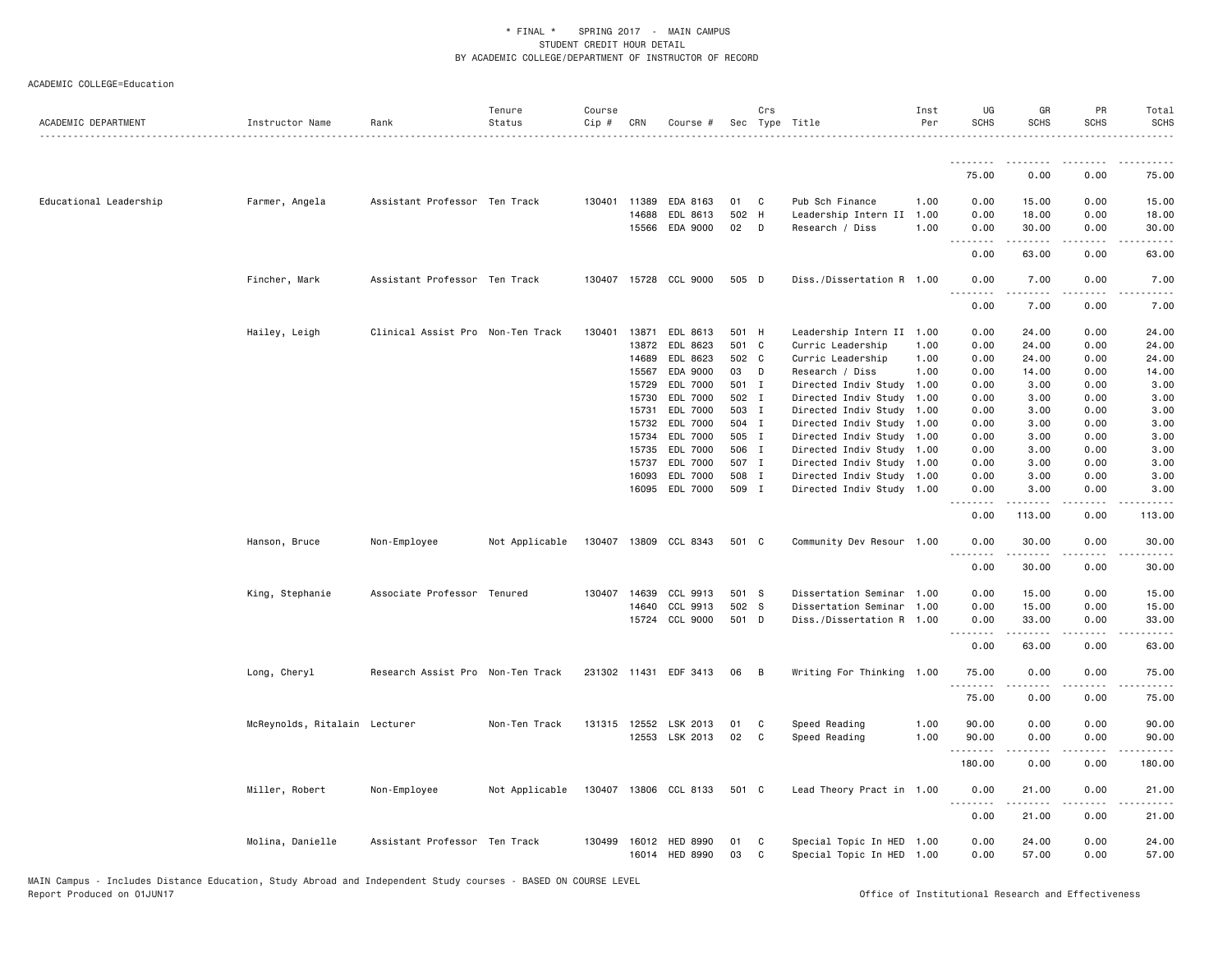| ACADEMIC COLLEGE=Education |  |  |  |
|----------------------------|--|--|--|
|----------------------------|--|--|--|

| <b>ACADEMIC DEPARTMENT</b>                                   | Instructor Name   | Rank                          | Tenure<br>Status | Course<br>Cip # | CRN          | Course #              |              | Crs          | Sec Type Title            | Inst<br>Per | UG<br><b>SCHS</b>                                                                                                                                                                                                                                                                                                                                                                                                                                                                              | GR<br><b>SCHS</b>     | PR<br><b>SCHS</b> | Total<br><b>SCHS</b>                                                                                                                                                                     |
|--------------------------------------------------------------|-------------------|-------------------------------|------------------|-----------------|--------------|-----------------------|--------------|--------------|---------------------------|-------------|------------------------------------------------------------------------------------------------------------------------------------------------------------------------------------------------------------------------------------------------------------------------------------------------------------------------------------------------------------------------------------------------------------------------------------------------------------------------------------------------|-----------------------|-------------------|------------------------------------------------------------------------------------------------------------------------------------------------------------------------------------------|
|                                                              |                   |                               |                  |                 |              |                       |              |              |                           |             | <u>.</u>                                                                                                                                                                                                                                                                                                                                                                                                                                                                                       |                       |                   |                                                                                                                                                                                          |
|                                                              |                   |                               |                  |                 |              |                       |              |              |                           |             | 0.00                                                                                                                                                                                                                                                                                                                                                                                                                                                                                           | 81.00                 | 0.00              | 81.00                                                                                                                                                                                    |
| Educational Leadership                                       | Musser, Madhurima | Lecturer                      | Non-Ten Track    |                 | 131202 11432 | EDF 3423              | 01           | $\mathbf{C}$ | Exploring Diversity       | 1.00        | 78.00                                                                                                                                                                                                                                                                                                                                                                                                                                                                                          | 0.00                  | 0.00              | 78.00                                                                                                                                                                                    |
|                                                              |                   |                               |                  |                 | 11433        | EDF 3423              | 02           | $\mathbf{C}$ | Exploring Diversity       | 1.00        | 33.00                                                                                                                                                                                                                                                                                                                                                                                                                                                                                          | 0.00                  | 0.00              | 33.00                                                                                                                                                                                    |
|                                                              |                   |                               |                  | 231302 11428    |              | EDF 3413              | 03           | B            | Writing For Thinking 1.00 |             | 72.00                                                                                                                                                                                                                                                                                                                                                                                                                                                                                          | 0.00                  | 0.00              | 72.00                                                                                                                                                                                    |
|                                                              |                   |                               |                  |                 | 11429        | EDF 3413              | 04           | B            | Writing For Thinking 1.00 |             | 72.00                                                                                                                                                                                                                                                                                                                                                                                                                                                                                          | 0.00<br>$\frac{1}{2}$ | 0.00              | 72.00                                                                                                                                                                                    |
|                                                              |                   |                               |                  |                 |              |                       |              |              |                           |             | .<br>255.00                                                                                                                                                                                                                                                                                                                                                                                                                                                                                    | 0.00                  | 0.00              | 255.00                                                                                                                                                                                   |
|                                                              | Nader, Richard    | Research Professor            | Non-Ten Track    |                 |              | 309999 12485 ISE 4103 | 01           | C            | Cross-Cultural Leade 1.00 |             | 21.00<br><u>.</u>                                                                                                                                                                                                                                                                                                                                                                                                                                                                              | 0.00                  | 0.00<br>.         | 21.00                                                                                                                                                                                    |
|                                                              |                   |                               |                  |                 |              |                       |              |              |                           |             | 21.00                                                                                                                                                                                                                                                                                                                                                                                                                                                                                          | 0.00                  | 0.00              | 21.00                                                                                                                                                                                    |
|                                                              | Prince, Debra     | Associate Professor Tenured   |                  | 130601          | 11439        | EDF 8363              | 02           | $\mathbf{C}$ | Func & Met Res In Ed 1.00 |             | 0.00                                                                                                                                                                                                                                                                                                                                                                                                                                                                                           | 30.00                 | 0.00              | 30.00                                                                                                                                                                                    |
|                                                              |                   |                               |                  |                 | 13867        | EDF 8363              | 501 C        |              | Func & Met Res In Ed 1.00 |             | 0.00                                                                                                                                                                                                                                                                                                                                                                                                                                                                                           | 24.00                 | 0.00              | 24.00                                                                                                                                                                                    |
|                                                              |                   |                               |                  |                 |              |                       |              |              |                           |             | .<br>0.00                                                                                                                                                                                                                                                                                                                                                                                                                                                                                      | .<br>54.00            | .<br>0.00         | 54.00                                                                                                                                                                                    |
|                                                              | Stumpf, Arthur    | Associate Professor Tenured   |                  |                 | 130407 13810 | CCL 8353              | 501 C        |              | Appl Org Theory CC L 1.00 |             | 0.00                                                                                                                                                                                                                                                                                                                                                                                                                                                                                           | 15.00                 | 0.00              | 15.00                                                                                                                                                                                    |
|                                                              |                   |                               |                  |                 | 13811        | CCL 8383              | 501 C        |              | Ethical Decision CC       | 1.00        | 0.00                                                                                                                                                                                                                                                                                                                                                                                                                                                                                           | 24.00                 | 0.00              | 24.00                                                                                                                                                                                    |
|                                                              |                   |                               |                  |                 |              | 15726 CCL 9000        | 503 D        |              | Diss./Dissertation R 1.00 |             | 0.00                                                                                                                                                                                                                                                                                                                                                                                                                                                                                           | 54.00                 | 0.00              | 54.00                                                                                                                                                                                    |
|                                                              |                   |                               |                  |                 |              |                       |              |              |                           |             | $\begin{array}{cccccccccccccc} \multicolumn{2}{c}{} & \multicolumn{2}{c}{} & \multicolumn{2}{c}{} & \multicolumn{2}{c}{} & \multicolumn{2}{c}{} & \multicolumn{2}{c}{} & \multicolumn{2}{c}{} & \multicolumn{2}{c}{} & \multicolumn{2}{c}{} & \multicolumn{2}{c}{} & \multicolumn{2}{c}{} & \multicolumn{2}{c}{} & \multicolumn{2}{c}{} & \multicolumn{2}{c}{} & \multicolumn{2}{c}{} & \multicolumn{2}{c}{} & \multicolumn{2}{c}{} & \multicolumn{2}{c}{} & \multicolumn{2}{c}{} & \$<br>0.00 | .<br>93.00            | .<br>0.00         | $\frac{1}{2} \left( \frac{1}{2} \right) \left( \frac{1}{2} \right) \left( \frac{1}{2} \right) \left( \frac{1}{2} \right) \left( \frac{1}{2} \right) \left( \frac{1}{2} \right)$<br>93.00 |
|                                                              | Taylor, Leonard   | Assistant Professor Ten Track |                  | 130499          | 16013        | <b>HED 8990</b>       | 02           | $\mathbf{C}$ | Special Topic In HED 1.00 |             | 0.00                                                                                                                                                                                                                                                                                                                                                                                                                                                                                           | 18.00                 | 0.00              | 18.00                                                                                                                                                                                    |
|                                                              |                   |                               |                  |                 |              | 131101 11003 COE 8730 | 01 E         |              | Internship-Student A 1.00 |             | 0.00                                                                                                                                                                                                                                                                                                                                                                                                                                                                                           | 30.00                 | 0.00              | 30.00                                                                                                                                                                                    |
|                                                              |                   |                               |                  |                 |              |                       |              |              |                           |             | .<br>0.00                                                                                                                                                                                                                                                                                                                                                                                                                                                                                      | 48.00                 | 0.00              | 48.00                                                                                                                                                                                    |
|                                                              | Xu, Jianzhong     | Professor                     | Tenured          |                 | 130101 16503 | EDF 7000              | $01 \quad I$ |              | Directed Indiv Study 1.00 |             | 0.00                                                                                                                                                                                                                                                                                                                                                                                                                                                                                           | 3.00                  | 0.00              | 3.00                                                                                                                                                                                     |
|                                                              |                   |                               |                  |                 | 16504        | EDF 7000              | 02 I         |              | Directed Indiv Study 1.00 |             | 0.00                                                                                                                                                                                                                                                                                                                                                                                                                                                                                           | 3.00                  | 0.00              | 3.00                                                                                                                                                                                     |
|                                                              |                   |                               |                  |                 | 16505        | EDF 7000              | 03           | $\mathbf{I}$ | Directed Indiv Study 1.00 |             | 0.00                                                                                                                                                                                                                                                                                                                                                                                                                                                                                           | 3.00                  | 0.00              | 3.00                                                                                                                                                                                     |
|                                                              |                   |                               |                  | 130401          | 16420        | EDA 9000              | 06           | D            | Research / Diss           | 1.00        | 0.00                                                                                                                                                                                                                                                                                                                                                                                                                                                                                           | 1.00                  | 0.00              | 1.00                                                                                                                                                                                     |
|                                                              |                   |                               |                  | 130603          | 11441        | EDF 9453              | 01           | C.           | Intro Qual Research       | 1.00        | 0.00<br>.                                                                                                                                                                                                                                                                                                                                                                                                                                                                                      | 21.00                 | 0.00              | 21.00                                                                                                                                                                                    |
|                                                              |                   |                               |                  |                 |              |                       |              |              |                           |             | 0.00                                                                                                                                                                                                                                                                                                                                                                                                                                                                                           | 31.00                 | 0.00              | 31.00                                                                                                                                                                                    |
| ----------------------------------                           |                   |                               |                  |                 |              |                       |              |              |                           |             | $=$ = = = = = = =                                                                                                                                                                                                                                                                                                                                                                                                                                                                              | ========              | <b>EBBEBBBB</b>   | ==========                                                                                                                                                                               |
| Educational Leadership<br>---------------------------------- |                   |                               |                  |                 |              |                       |              |              |                           |             | 1363.00                                                                                                                                                                                                                                                                                                                                                                                                                                                                                        | 909.00                | 0.00              | 2272.00<br>-------- ------- ------- ---------                                                                                                                                            |
|                                                              |                   |                               |                  |                 |              |                       |              |              |                           |             |                                                                                                                                                                                                                                                                                                                                                                                                                                                                                                |                       |                   |                                                                                                                                                                                          |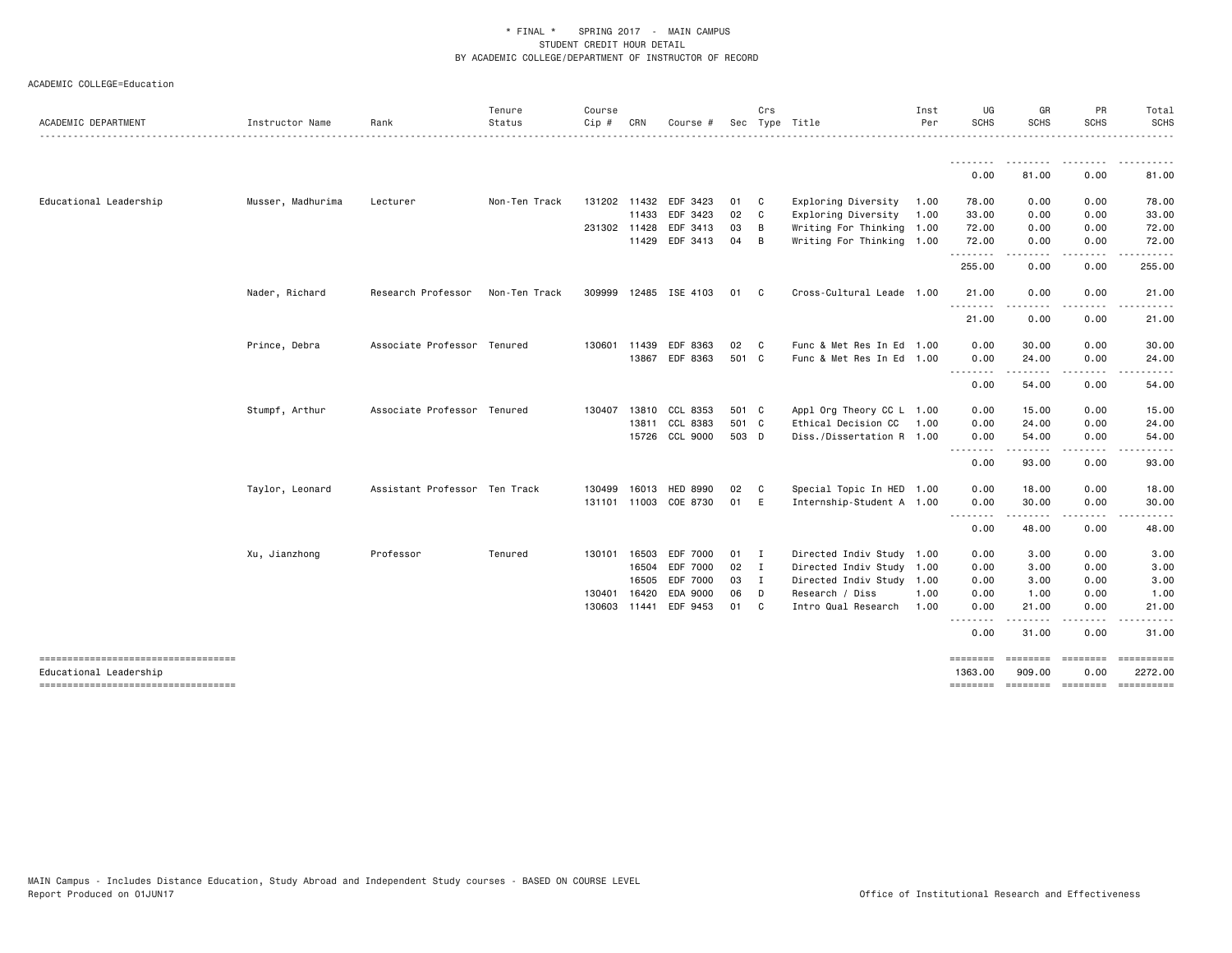|                                                  |                   |                               | Tenure         | Course |              |                            |          | Crs               |                                         | Inst         | UG                | GR                                                                                                                                                            | PR                    | Total                                                                                                                                                          |
|--------------------------------------------------|-------------------|-------------------------------|----------------|--------|--------------|----------------------------|----------|-------------------|-----------------------------------------|--------------|-------------------|---------------------------------------------------------------------------------------------------------------------------------------------------------------|-----------------------|----------------------------------------------------------------------------------------------------------------------------------------------------------------|
| ACADEMIC DEPARTMENT                              | Instructor Name   | Rank                          | Status         | Cip #  | CRN          | Course #                   |          |                   | Sec Type Title                          | Per          | <b>SCHS</b>       | <b>SCHS</b>                                                                                                                                                   | <b>SCHS</b>           | <b>SCHS</b>                                                                                                                                                    |
| Instructional Systems & Workforce D Adams, James |                   | Professor                     | Tenured        |        |              | 131309 14176 TKT 4143      | 01       | C                 | His & Phil Career &                     | 1.00         | 30.00             | 0.00                                                                                                                                                          | 0.00                  | 30.00                                                                                                                                                          |
|                                                  |                   |                               |                |        | 14177        | TKT 6143                   | 01       | $\mathbf{C}$      | His & Phil Career &                     | 1.00         | 0.00              | 24.00                                                                                                                                                         | 0.00                  | 24.00                                                                                                                                                          |
|                                                  |                   |                               |                |        | 131319 15466 | <b>TKT 9000</b>            | 02       | D                 | Research / Diss                         | 1.00         | 0.00              | 7.00                                                                                                                                                          | 0.00                  | 7.00                                                                                                                                                           |
|                                                  |                   |                               |                |        | 131399 14077 | TKT 4263                   |          | 501 C             | Diverse Wrk & Ed Env                    | 1.00         | 18.00             | 0.00                                                                                                                                                          | 0.00                  | 18.00                                                                                                                                                          |
|                                                  |                   |                               |                |        | 14086        | TKT 6263                   | 501 C    |                   | Diverse Wrk & Ed Env 1.00               |              | 0.00              | 24.00                                                                                                                                                         | 0.00                  | 24.00                                                                                                                                                          |
|                                                  |                   |                               |                |        |              | 150612 14175 TKI 3063      | 01       | $\mathbf{C}$      | Ind Human Relations                     | 1.00         | 78.00             | 0.00                                                                                                                                                          | 0.00                  | 78.00                                                                                                                                                          |
|                                                  |                   |                               |                |        |              |                            |          |                   |                                         |              | .<br>126.00       | .<br>55.00                                                                                                                                                    | .<br>0.00             | .<br>181.00                                                                                                                                                    |
|                                                  | Bailey, Ennis     | Non-Faculty                   | Not Applicable |        |              | 300000 14079 TKT 4433      | 501 C    |                   | Dev of Veteran's Ben 1.00               |              | 36.00             | 0.00                                                                                                                                                          | 0.00                  | 36.00                                                                                                                                                          |
|                                                  |                   |                               |                |        |              | 14088 TKT 6433             | 501 C    |                   | Dev of Veterans' Ben 1.00               |              | 0.00<br>.         | 12.00<br>$\frac{1}{2} \left( \frac{1}{2} \right) \left( \frac{1}{2} \right) \left( \frac{1}{2} \right) \left( \frac{1}{2} \right) \left( \frac{1}{2} \right)$ | 0.00<br>.             | 12.00<br>.                                                                                                                                                     |
|                                                  |                   |                               |                |        |              |                            |          |                   |                                         |              | 36.00             | 12.00                                                                                                                                                         | 0.00                  | 48.00                                                                                                                                                          |
|                                                  | Bailey, Melinda   | Non-Faculty                   | Not Applicable |        |              | 240102 13996 IDS 4111      | 502 C    |                   | Professional Seminar 1.00               |              | 24.00             | 0.00                                                                                                                                                          | 0.00                  | 24.00                                                                                                                                                          |
|                                                  |                   |                               |                |        |              |                            |          |                   |                                         |              | 24.00             | 0.00                                                                                                                                                          | 0.00                  | 24.00                                                                                                                                                          |
|                                                  | Ballard, Iva      | Instructor                    | Non-Ten Track  |        |              | 521302 10615 BQA 3123      | 03       | C                 | Bus Stat Methods II                     | 1.00         | 201.00            | 0.00                                                                                                                                                          | 0.00                  | 201.00                                                                                                                                                         |
|                                                  |                   |                               |                |        | 10616        | BQA 3123                   | 04       | $\mathsf{C}$      | Bus Stat Methods II                     | 1.00         | 57.00             | 0.00                                                                                                                                                          | 0.00                  | 57.00                                                                                                                                                          |
|                                                  |                   |                               |                |        | 10617        | BQA 3123                   | 05       | C                 | Bus Stat Methods II                     | 1.00         | 195.00            | 0.00                                                                                                                                                          | 0.00                  | 195.00                                                                                                                                                         |
|                                                  |                   |                               |                |        | 10618        | BQA 3123                   | 06       | C                 | Bus Stat Methods II                     | 1.00         | 147.00            | 0.00                                                                                                                                                          | 0.00                  | 147.00                                                                                                                                                         |
|                                                  |                   |                               |                |        | 13803        | BQA 8443                   | 501 C    |                   | Stat Analy Bus Dec                      | 1.00         | 0.00<br>.         | 42.00<br>.                                                                                                                                                    | 0.00<br>.             | 42.00<br>$\frac{1}{2}$                                                                                                                                         |
|                                                  |                   |                               |                |        |              |                            |          |                   |                                         |              | 600.00            | 42.00                                                                                                                                                         | 0.00                  | 642.00                                                                                                                                                         |
|                                                  | Beriswill, Joanne | Assistant Professor Ten Track |                | 131309 | 13573        | TKT 4623                   | 01       | C                 | Del/Eval Tech Traini 1.00               |              | 69.00             | 0.00                                                                                                                                                          | 0.00                  | 69.00                                                                                                                                                          |
|                                                  |                   |                               |                |        | 131319 15472 | <b>TKT 9000</b>            | 08       | D                 | Research / Diss                         | 1.00         | 0.00              | 4.00                                                                                                                                                          | 0.00                  | 4.00                                                                                                                                                           |
|                                                  |                   |                               |                |        | 15733        | <b>TKT 7000</b>            | 03       | $\mathbf{I}$      | Directed Indiv Study 1.00               |              | 0.00              | 6.00                                                                                                                                                          | 0.00                  | 6.00                                                                                                                                                           |
|                                                  |                   |                               |                |        | 15825        | <b>TKT 7000</b>            | 04       | $\mathbf{I}$      | Directed Indiv Study                    | 1.00         | 0.00              | 1.00                                                                                                                                                          | 0.00                  | 1.00                                                                                                                                                           |
|                                                  |                   |                               |                |        | 16226        | <b>TKT 7000</b>            | 06       | $\mathbf{I}$      | Directed Indiv Study 1.00               |              | 0.00              | 2.00                                                                                                                                                          | 0.00                  | 2.00                                                                                                                                                           |
|                                                  |                   |                               |                |        | 16336        | <b>TKT 7000</b>            | 08       | $\mathbf I$       | Directed Indiv Study 1.00               |              | 0.00              | 3.00                                                                                                                                                          | 0.00                  | 3.00                                                                                                                                                           |
|                                                  |                   |                               |                |        | 150613 14680 | TKT 8723                   | 501 C    |                   | Instructional Design 1.00               |              | 0.00<br>.         | 18.00<br>.                                                                                                                                                    | 0.00<br>$\frac{1}{2}$ | 18.00<br>.                                                                                                                                                     |
|                                                  |                   |                               |                |        |              |                            |          |                   |                                         |              | 69.00             | 34.00                                                                                                                                                         | 0.00                  | 103.00                                                                                                                                                         |
|                                                  | Berryhill, Amy    | Non-Faculty                   | Not Applicable |        |              | 090101 10871 CO 1013       | 02       | $\mathbf{C}$      | Intro to Communicati 1.00               |              | 105.00            | 0.00                                                                                                                                                          | 0.00                  | 105.00                                                                                                                                                         |
|                                                  |                   |                               |                |        |              | 131303 14070 TKB 2133      | 501 B    |                   | Sprdsht Design & Ana 1.00               |              | 84.00<br><u>.</u> | 0.00                                                                                                                                                          | 0.00<br>.             | 84.00                                                                                                                                                          |
|                                                  |                   |                               |                |        |              |                            |          |                   |                                         |              | 189.00            | 0.00                                                                                                                                                          | 0.00                  | 189.00                                                                                                                                                         |
|                                                  | Cornelious, Linda | Professor                     | Tenured        |        |              | 131319 15360 TKT 9000      | 01       | D                 | Research / Diss                         | 1.00         | 0.00              | 17.00                                                                                                                                                         | 0.00                  | 17.00                                                                                                                                                          |
|                                                  |                   |                               |                |        |              | 15587 TKT 7000             | 02       | $\mathbf{I}$      | Directed Indiv Study                    | 1.00         | 0.00<br>.         | 3.00<br>-----                                                                                                                                                 | 0.00<br>.             | 3.00<br>.                                                                                                                                                      |
|                                                  |                   |                               |                |        |              |                            |          |                   |                                         |              | 0.00              | 20.00                                                                                                                                                         | 0.00                  | 20.00                                                                                                                                                          |
|                                                  | Dale, Jonathan    | Instructor                    | Non-Ten Track  | 150611 | 13555        | TKI 3183                   | 01       | L                 | Machine Metal Proc                      | 1.00         | 75.00             | 0.00                                                                                                                                                          | 0.00                  | 75.00                                                                                                                                                          |
|                                                  |                   |                               |                |        |              | 150612 14174 TKI 4224      | 01       | C                 | Quality Assurance                       | 1.00         | 156.00<br>.       | 0.00<br>.                                                                                                                                                     | 0.00<br>.             | 156.00<br>$\frac{1}{2} \left( \frac{1}{2} \right) \left( \frac{1}{2} \right) \left( \frac{1}{2} \right) \left( \frac{1}{2} \right) \left( \frac{1}{2} \right)$ |
|                                                  |                   |                               |                |        |              |                            |          |                   |                                         |              | 231.00            | 0.00                                                                                                                                                          | 0.00                  | 231.00                                                                                                                                                         |
|                                                  | Forde, Connie     | Professor                     | Tenured        |        | 131319 15166 | TKT 4000<br>15468 TKT 9000 | 01<br>04 | $\mathbf{I}$<br>D | Directed Indiv Study<br>Research / Diss | 1.00<br>1.00 | 3.00<br>0.00      | 0.00<br>8.00                                                                                                                                                  | 0.00<br>0.00          | 3.00<br>8.00                                                                                                                                                   |
|                                                  |                   |                               |                |        |              |                            |          |                   |                                         |              |                   |                                                                                                                                                               |                       |                                                                                                                                                                |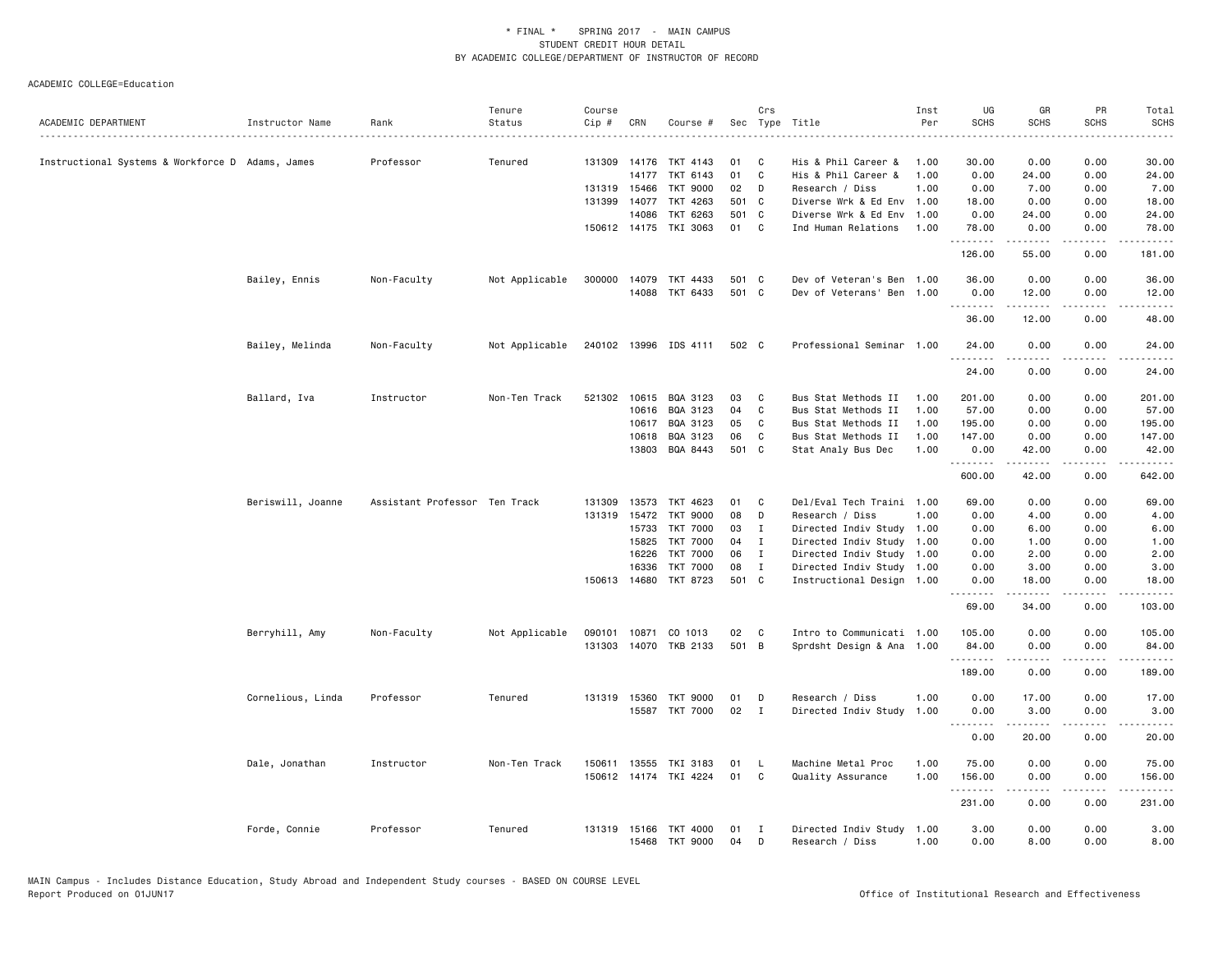| ACADEMIC DEPARTMENT                                  | Instructor Name | Rank                          | Tenure<br>Status | Course<br>Cip # | CRN          | Course #              |                 | Crs            | Sec Type Title            | Inst<br>Per | UG<br><b>SCHS</b> | GR<br><b>SCHS</b> | PR<br><b>SCHS</b>                   | Total<br><b>SCHS</b>    |
|------------------------------------------------------|-----------------|-------------------------------|------------------|-----------------|--------------|-----------------------|-----------------|----------------|---------------------------|-------------|-------------------|-------------------|-------------------------------------|-------------------------|
|                                                      |                 |                               |                  |                 |              |                       |                 |                |                           |             |                   |                   |                                     | .                       |
|                                                      |                 |                               |                  |                 |              |                       |                 |                |                           |             | .                 | ---------         | .                                   | .                       |
|                                                      |                 |                               |                  |                 |              |                       |                 |                |                           |             | 3.00              | 8.00              | 0.00                                | 11.00                   |
| Instructional Systems & Workforce D Giordano, Mickey |                 | Instructor                    | Non-Ten Track    |                 | 131319 16290 | TKI 4000              | 05              | $\mathbf{I}$   | Directed Indiv Study 1.00 |             | 3.00              | 0.00              | 0.00                                | 3.00                    |
|                                                      |                 |                               |                  |                 | 16360        | TKI 4000              | 06              | $\mathbf{I}$   | Directed Indiv Study 1.00 |             | 4.00              | 0.00              | 0.00                                | 4.00                    |
|                                                      |                 |                               |                  |                 | 16425        | TKI 4000              | 10 <sub>1</sub> | I              | Directed Indiv Study 1.00 |             | 3.00              | 0.00              | 0.00                                | 3.00                    |
|                                                      |                 |                               |                  |                 | 16520        | TKI 4000              | 11              | $\mathbf{I}$   | Directed Indiv Study 1.00 |             | 3.00              | 0.00              | 0.00                                | 3.00                    |
|                                                      |                 |                               |                  |                 | 150303 13554 | TKI 3104              | 01              | В              | Adv Ind Ele, Electro 1.00 |             | 136.00            | 0.00              | 0.00                                | 136.00                  |
|                                                      |                 |                               |                  | 150505          | 13562        | TKI 4213              | 01              | C              | Energy Source&Power       | 1.00        | 111.00            | 0.00              | 0.00                                | 111.00                  |
|                                                      |                 |                               |                  |                 | 150612 13549 | TKI 2113              | 01              | C              | Intro to PLC Program      | 1.00        | 108.00            | 0.00              | 0.00                                | 108.00                  |
|                                                      |                 |                               |                  |                 | 13561        | TKI 4203              | 01              | В              | Automated Systems         | 1.00        | 75.00             | 0.00              | 0.00                                | 75.00                   |
|                                                      |                 |                               |                  |                 |              | 14173 TKI 2113        | 02              | C              | Intro to PLC Program 1.00 |             | 102.00<br>.       | 0.00<br>.         | 0.00<br>$\sim$ $\sim$ $\sim$ $\sim$ | 102.00<br>$\frac{1}{2}$ |
|                                                      |                 |                               |                  |                 |              |                       |                 |                |                           |             | 545.00            | 0.00              | 0.00                                | 545.00                  |
|                                                      | Huang, Kun      | Assistant Professor Ten Track |                  |                 | 110301 13543 | TKB 4283              | 01              | в              | Advanced Office Syst 1.00 |             | 57.00             | 0.00              | 0.00                                | 57.00                   |
|                                                      |                 |                               |                  |                 | 13546        | TKB 6283              | 01              | В              | Advanced Office Syst 1.00 |             | 0.00              | 3.00              | 0.00                                | 3.00                    |
|                                                      |                 |                               |                  | 131309          | 14080        | <b>TKT 4763</b>       | 501             | C              | Digital Tools/Learni 1.00 |             | 39.00             | 0.00              | 0.00                                | 39.00                   |
|                                                      |                 |                               |                  |                 | 14089        | TKT 6763              | 501 C           |                | Digital Tools/Learni 1.00 |             | 0.00              | 6.00              | 0.00                                | 6.00                    |
|                                                      |                 |                               |                  |                 |              | 131319 15467 TKT 9000 | 03              | D              | Research / Diss           | 1.00        | 0.00<br>.         | 1.00<br>.         | 0.00<br>.                           | 1.00<br>------          |
|                                                      |                 |                               |                  |                 |              |                       |                 |                |                           |             | 96.00             | 10.00             | 0.00                                | 106.00                  |
|                                                      | Keel, Vicki     | Instructor                    | Non-Ten Track    | 110301          | 13567        | TKT 1273              | 04              | C              | Computer Application 1.00 |             | 102.00            | 0.00              | 0.00                                | 102.00                  |
|                                                      |                 |                               |                  |                 | 14072        | TKT 1273              | 501 C           |                | Computer Application      | 1.00        | 108.00            | 0.00              | 0.00                                | 108.00                  |
|                                                      |                 |                               |                  |                 | 14170        | TKB 4543              | 01              | C              | Information Processi 1.00 |             | 96.00             | 0.00              | 0.00                                | 96.00                   |
|                                                      |                 |                               |                  |                 | 110401 14069 | TKB 2123              | 501 B           |                | Database Mgt              | 1.00        | 54.00             | 0.00              | 0.00                                | 54.00                   |
|                                                      |                 |                               |                  | 131309          | 13569        | TKT 3213              | 01              | C              | Call Center Manageme 1.00 |             | 105.00<br>.       | 0.00<br>.         | 0.00<br>.                           | 105.00<br>.             |
|                                                      |                 |                               |                  |                 |              |                       |                 |                |                           |             | 465.00            | 0.00              | 0.00                                | 465.00                  |
|                                                      | Lee, Sang Joon  | Assistant Professor Ten Track |                  | 110801          | 13545        | TKB 4583              | 01              | B              | Graphics and Web Des 1.00 |             | 81.00             | 0.00              | 0.00                                | 81.00                   |
|                                                      |                 |                               |                  | 130501          | 14681        | <b>TKT 8853</b>       | 501 C           |                | Learning Tech in Dis 1.00 |             | 0.00              | 24.00             | 0.00                                | 24.00                   |
|                                                      |                 |                               |                  |                 | 131319 15465 | <b>TKT 7000</b>       | 01              | $\mathbf{I}$   | Directed Indiv Study 1.00 |             | 0.00              | 3.00              | 0.00                                | 3.00                    |
|                                                      |                 |                               |                  |                 | 15471        | <b>TKT 9000</b>       | 07              | D              | Research / Diss           | 1.00        | 0.00              | 6.00              | 0.00                                | 6.00                    |
|                                                      |                 |                               |                  |                 | 16579        | <b>TKT 7000</b>       | 10              | I              | Directed Indiv Study 1.00 |             | 0.00              | 3.00              | 0.00                                | 3.00                    |
|                                                      |                 |                               |                  |                 | 16590        | <b>TKT 7000</b>       | 11              | I              | Directed Indiv Study 1.00 |             | 0.00<br>.         | 3.00<br>-----     | 0.00<br>$\sim$ $\sim$ $\sim$        | 3.00                    |
|                                                      |                 |                               |                  |                 |              |                       |                 |                |                           |             | 81.00             | 39.00             | 0.00                                | 120.00                  |
|                                                      | Mize, Mervin    | Instructor                    | Non-Ten Track    |                 | 131319 16288 | TKI 4000              | 04              | $\blacksquare$ | Directed Indiv Study 1.00 |             | 3.00              | 0.00              | 0.00                                | 3.00                    |
|                                                      |                 |                               |                  |                 | 16406        | TKI 4000              | 07              | $\mathbf{I}$   | Directed Indiv Study 1.00 |             | 3.00              | 0.00              | 0.00                                | 3.00                    |
|                                                      |                 |                               |                  |                 | 16521        | TKI 4000              | 12              | $\mathbf{I}$   | Directed Indiv Study 1.00 |             | 3.00              | 0.00              | 0.00                                | 3.00                    |
|                                                      |                 |                               |                  |                 | 16551        | TKI 4000              | 13              | $\mathbf{I}$   | Directed Indiv Study      | 1.00        | 3.00              | 0.00              | 0.00                                | 3.00                    |
|                                                      |                 |                               |                  |                 | 150612 13559 | TKI 3363              | 01              | B              | Motion & Time Study       | 1.00        | 114.00            | 0.00              | 0.00                                | 114.00                  |
|                                                      |                 |                               |                  |                 | 13560        | TKI 4113              | 01              | B              | Indust Fluid Power        | 1.00        | 105.00            | 0.00              | 0.00                                | 105.00                  |
|                                                      |                 |                               |                  |                 | 13563        | TKI 4233              | 01              | C              | Maintenance Mgt           | 1.00        | 111.00            | 0.00              | 0.00                                | 111.00                  |
|                                                      |                 |                               |                  |                 | 14171        | TKI 3224              | 02              | В              | Ind Materials Tech        | 1.00        | 152.00            | 0.00              | 0.00                                | 152.00                  |
|                                                      |                 |                               |                  |                 |              |                       |                 |                |                           |             | .<br>494.00       | .<br>0.00         | .<br>0.00                           | .<br>494.00             |
|                                                      | Okojie, Mabel   | Professor                     | Tenured          | 110901          | 14684        | TKT 6733              | 501 C           |                | Mgn Multimedia Lrn E 1.00 |             | 0.00              | 12.00             | 0.00                                | 12.00                   |
|                                                      |                 |                               |                  | 130501          | 14683        | TKT 4733              | 501 C           |                | Mgn Mutlimedia Lrn        | 1.00        | 33.00             | 0.00              | 0.00                                | 33.00                   |
|                                                      |                 |                               |                  |                 | 14687        | TKT 8843              | 501             | C              | Found Instr Sys Tech 1.00 |             | 0.00              | 30.00             | 0.00                                | 30.00                   |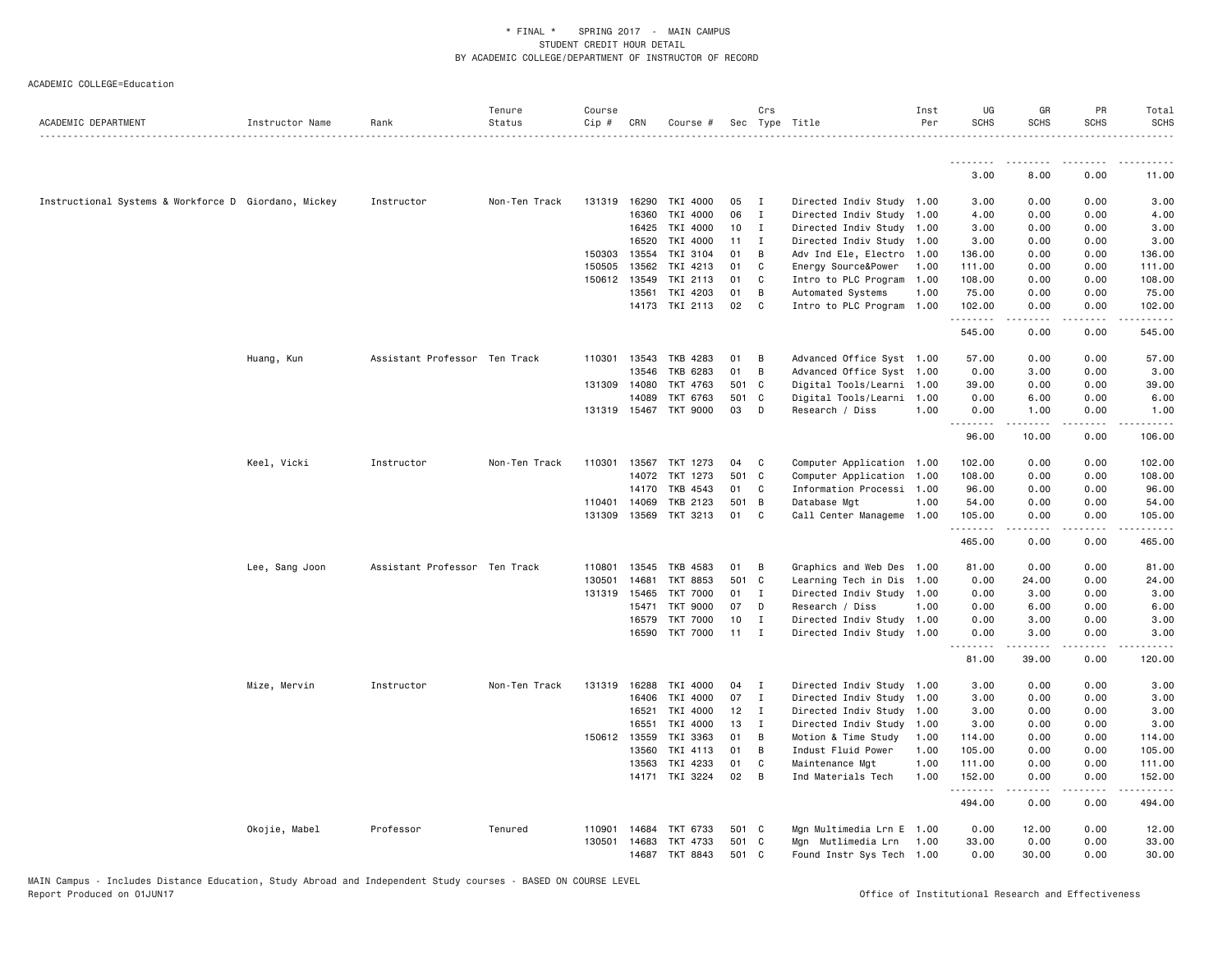| ACADEMIC DEPARTMENT                                                           | Instructor Name   | Rank                                               | Tenure<br>Status | Course<br>Cip # | CRN          | Course #              |       | Crs          | Sec Type Title            | Inst<br>Per | UG<br><b>SCHS</b>                                                                                                                                                                                                                                                                                                                                                                                                                                                                      | GR<br><b>SCHS</b>  | PR<br><b>SCHS</b>                   | Total<br><b>SCHS</b>  |
|-------------------------------------------------------------------------------|-------------------|----------------------------------------------------|------------------|-----------------|--------------|-----------------------|-------|--------------|---------------------------|-------------|----------------------------------------------------------------------------------------------------------------------------------------------------------------------------------------------------------------------------------------------------------------------------------------------------------------------------------------------------------------------------------------------------------------------------------------------------------------------------------------|--------------------|-------------------------------------|-----------------------|
| Instructional Systems & Workforce D Okojie, Mabel                             |                   | Professor                                          | Tenured          | 131309          | 14092        | TKT 8273              | 501 C |              | Con Iss Cur Pla ISWE      | 1.00        | 0.00                                                                                                                                                                                                                                                                                                                                                                                                                                                                                   | 18.00              | $- - - -$<br>0.00                   | $- - - - -$<br>18.00  |
|                                                                               |                   |                                                    |                  |                 |              | 131319 15473 TKT 9000 | 09    | D            | Research / Diss           | 1.00        | 0.00                                                                                                                                                                                                                                                                                                                                                                                                                                                                                   | 7.00               | 0.00                                | 7.00                  |
|                                                                               |                   |                                                    |                  |                 |              |                       |       |              |                           |             | <b></b><br>33.00                                                                                                                                                                                                                                                                                                                                                                                                                                                                       | <u>.</u><br>67.00  | .<br>0.00                           | .<br>100.00           |
|                                                                               |                   | Scott-Bracey, Pamela Assistant Professor Ten Track |                  | 130501          | 14094        | TKT 8533              | 501 C |              | Eval & Assess Instr       | 1.00        | 0.00                                                                                                                                                                                                                                                                                                                                                                                                                                                                                   | 15.00              | 0.00                                | 15.00                 |
|                                                                               |                   |                                                    |                  | 131303          | 14071        | TKB 3133              | 501 C |              | Admin Management & P      | 1.00        | 93.00                                                                                                                                                                                                                                                                                                                                                                                                                                                                                  | 0.00               | 0.00                                | 93.00                 |
|                                                                               |                   |                                                    |                  | 131309          | 13574        | TKT 4683              | 01    | S            | Senior Seminar            | 1.00        | 72.00                                                                                                                                                                                                                                                                                                                                                                                                                                                                                  | 0.00               | 0.00                                | 72.00                 |
|                                                                               |                   |                                                    |                  |                 | 131319 16262 | <b>TKT 7000</b>       | 07    | $\mathbf{I}$ | Directed Indiv Study 1.00 |             | 0.00<br>. <b>.</b>                                                                                                                                                                                                                                                                                                                                                                                                                                                                     | 3.00<br>.          | 0.00<br>.                           | 3.00<br>.             |
|                                                                               |                   |                                                    |                  |                 |              |                       |       |              |                           |             | 165.00                                                                                                                                                                                                                                                                                                                                                                                                                                                                                 | 18.00              | 0.00                                | 183.00                |
|                                                                               | Sears, Janice     | Non-Employee                                       | Not Applicable   | 110301          | 14685        | TKT 8763              | 501 C |              | Sem Plan Instr Tech       | 1.00        | 0.00                                                                                                                                                                                                                                                                                                                                                                                                                                                                                   | 15.00              | 0.00                                | 15.00                 |
|                                                                               |                   |                                                    |                  | 131321          | 14081        | TKT 4803              | 501 C |              | Integ Tech for Learn 1.00 |             | 9.00                                                                                                                                                                                                                                                                                                                                                                                                                                                                                   | 0.00               | 0.00                                | 9.00                  |
|                                                                               |                   |                                                    |                  |                 |              | 14090 TKT 6803        | 501 C |              | Integ Tech for Learn 1.00 |             | 0.00<br>.                                                                                                                                                                                                                                                                                                                                                                                                                                                                              | 21.00<br>.         | 0.00<br>.                           | 21.00<br>.            |
|                                                                               |                   |                                                    |                  |                 |              |                       |       |              |                           |             | 9.00                                                                                                                                                                                                                                                                                                                                                                                                                                                                                   | 36.00              | 0.00                                | 45.00                 |
|                                                                               | Walton, Angela    | Grad Teach Assist                                  | Non-Ten Track    | 110301          | 13565        | TKT 1273              | 02    | C            | Computer Application 1.00 |             | 84.00                                                                                                                                                                                                                                                                                                                                                                                                                                                                                  | 0.00               | 0.00                                | 84.00                 |
|                                                                               |                   |                                                    |                  |                 | 13568        | TKT 1273              | 05    | C            | Computer Application 1.00 |             | 96.00                                                                                                                                                                                                                                                                                                                                                                                                                                                                                  | 0.00               | 0.00                                | 96.00                 |
|                                                                               |                   |                                                    |                  |                 |              |                       |       |              |                           |             | .<br>180.00                                                                                                                                                                                                                                                                                                                                                                                                                                                                            | .<br>0.00          | .<br>0.00                           | ------<br>180.00      |
|                                                                               | Wyatt, John       | Associate Professor Tenured                        |                  |                 | 131319 16408 | TKI 4000              | 08    | I            | Directed Indiv Study 1.00 |             | 3.00                                                                                                                                                                                                                                                                                                                                                                                                                                                                                   | 0.00               | 0.00                                | 3.00                  |
|                                                                               |                   |                                                    |                  |                 | 16422        | TKI 4000              | 09    | $\mathbf{I}$ | Directed Indiv Study 1.00 |             | 3.00                                                                                                                                                                                                                                                                                                                                                                                                                                                                                   | 0.00               | 0.00                                | 3.00                  |
|                                                                               |                   |                                                    |                  |                 | 150612 13557 | TKI 3243              | 01    | В            | Industrial Metrology      | 1.00        | 120.00                                                                                                                                                                                                                                                                                                                                                                                                                                                                                 | 0.00               | 0.00                                | 120.00                |
|                                                                               |                   |                                                    |                  |                 |              | 14172 TKI 3343        | 01    | B            | CAD/CAM                   | 1.00        | 90.00<br>.                                                                                                                                                                                                                                                                                                                                                                                                                                                                             | 0.00<br>.          | 0.00<br>$\frac{1}{2}$               | 90.00<br>.            |
|                                                                               |                   |                                                    |                  |                 |              |                       |       |              |                           |             | 216.00                                                                                                                                                                                                                                                                                                                                                                                                                                                                                 | 0.00               | 0.00                                | 216.00                |
|                                                                               | Yarbrough, Steven | Grad Teach Assist                                  | Non-Ten Track    |                 |              | 110301 13564 TKT 1273 | 01    | C            | Computer Application 1.00 |             | 102.00                                                                                                                                                                                                                                                                                                                                                                                                                                                                                 | 0.00               | 0.00                                | 102.00                |
|                                                                               |                   |                                                    |                  |                 | 13566        | TKT 1273              | 03    | C            | Computer Application 1.00 |             | 102.00                                                                                                                                                                                                                                                                                                                                                                                                                                                                                 | 0.00               | 0.00                                | 102.00                |
|                                                                               |                   |                                                    |                  |                 |              |                       |       |              |                           |             | <u>.</u><br>204.00                                                                                                                                                                                                                                                                                                                                                                                                                                                                     | .<br>0.00          | $\sim$ $\sim$ $\sim$ $\sim$<br>0.00 | .<br>204.00           |
|                                                                               | Yu, Chien         | Professor                                          | Tenured          | 110301          | 13575        | TKT 4743              | 01    | B            | Desktop Publishing        | 1.00        | 84.00                                                                                                                                                                                                                                                                                                                                                                                                                                                                                  | 0.00               | 0.00                                | 84.00                 |
|                                                                               |                   |                                                    |                  | 130501          | 14093        | TKT 8443              | 501   | C            | Theory of Multimedia      | 1.00        | 0.00                                                                                                                                                                                                                                                                                                                                                                                                                                                                                   | 30.00              | 0.00                                | 30.00                 |
|                                                                               |                   |                                                    |                  | 131319 15469    |              | <b>TKT 9000</b>       | 05    | D            | Research / Diss           | 1.00        | 0.00                                                                                                                                                                                                                                                                                                                                                                                                                                                                                   | 14.00              | 0.00                                | 14.00                 |
|                                                                               |                   |                                                    |                  |                 | 16578        | <b>TKT 7000</b>       | 09    | I            | Directed Indiv Study      | 1.00        | 0.00                                                                                                                                                                                                                                                                                                                                                                                                                                                                                   | 1.00               | 0.00                                | 1.00                  |
|                                                                               |                   |                                                    |                  |                 |              |                       |       |              |                           |             | .<br>84.00                                                                                                                                                                                                                                                                                                                                                                                                                                                                             | <b>.</b><br>45.00  | .<br>0.00                           | .<br>129.00           |
|                                                                               | Yu, Wei-Chieh     | Assistant Professor Ten Track                      |                  | 110301          | 13576        | TKT 4753              | 01    | C            | Media for Present In 1.00 |             | 66.00                                                                                                                                                                                                                                                                                                                                                                                                                                                                                  | 0.00               | 0.00                                | 66.00                 |
|                                                                               |                   |                                                    |                  | 131309          | 13570        | TKT 3463              | 01    | B            | Computer Repair/Main      | 1.00        | 45.00                                                                                                                                                                                                                                                                                                                                                                                                                                                                                  | 0.00               | 0.00                                | 45.00                 |
|                                                                               |                   |                                                    |                  | 131319 15470    |              | <b>TKT 9000</b>       | 06    | D            | Research / Diss           | 1.00        | 0.00                                                                                                                                                                                                                                                                                                                                                                                                                                                                                   | 1.00               | 0.00                                | 1.00                  |
|                                                                               |                   |                                                    |                  |                 | 16065        | <b>TKT 4000</b>       | 02    | I            | Directed Indiv Study      | 1.00        | 3.00                                                                                                                                                                                                                                                                                                                                                                                                                                                                                   | 0.00               | 0.00                                | 3,00                  |
|                                                                               |                   |                                                    |                  |                 |              | 150613 15366 TKT 8713 | 501 B |              | Research in ISWD          | 1.00        | 0.00<br><u>.</u>                                                                                                                                                                                                                                                                                                                                                                                                                                                                       | 42.00<br>.         | 0.00<br><u>.</u>                    | 42.00<br>.            |
|                                                                               |                   |                                                    |                  |                 |              |                       |       |              |                           |             | 114.00                                                                                                                                                                                                                                                                                                                                                                                                                                                                                 | 43.00              | 0.00                                | 157.00                |
| ======================================<br>Instructional Systems & Workforce D |                   |                                                    |                  |                 |              |                       |       |              |                           |             | ========<br>3964.00                                                                                                                                                                                                                                                                                                                                                                                                                                                                    | ========<br>429.00 | $= 10000000000$<br>0.00             | ==========<br>4393.00 |
| ------------------------------------                                          |                   |                                                    |                  |                 |              |                       |       |              |                           |             | $\begin{array}{cccccccccc} \multicolumn{2}{c}{} & \multicolumn{2}{c}{} & \multicolumn{2}{c}{} & \multicolumn{2}{c}{} & \multicolumn{2}{c}{} & \multicolumn{2}{c}{} & \multicolumn{2}{c}{} & \multicolumn{2}{c}{} & \multicolumn{2}{c}{} & \multicolumn{2}{c}{} & \multicolumn{2}{c}{} & \multicolumn{2}{c}{} & \multicolumn{2}{c}{} & \multicolumn{2}{c}{} & \multicolumn{2}{c}{} & \multicolumn{2}{c}{} & \multicolumn{2}{c}{} & \multicolumn{2}{c}{} & \multicolumn{2}{c}{} & \mult$ | $= 10000000000$    | $= = = = = = = =$                   | ==========            |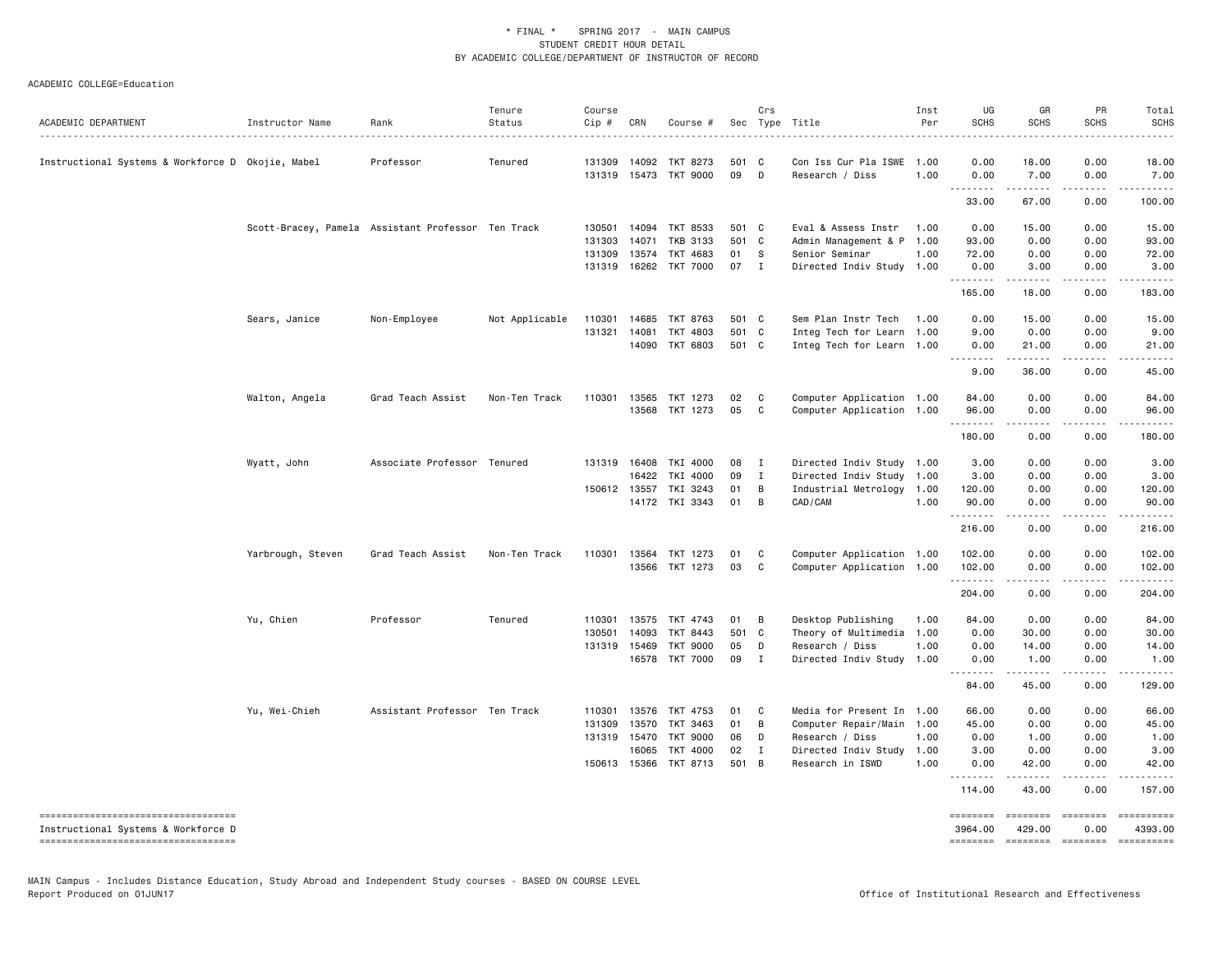|                     |                 |                                                  | Tenure        | Course |              |                      |       | Crs          |                           | Inst | UG          | GR          | PR                           | Total                                                                                                                                                         |
|---------------------|-----------------|--------------------------------------------------|---------------|--------|--------------|----------------------|-------|--------------|---------------------------|------|-------------|-------------|------------------------------|---------------------------------------------------------------------------------------------------------------------------------------------------------------|
| ACADEMIC DEPARTMENT | Instructor Name | Rank                                             | Status        | Cip #  | CRN          | Course #             |       |              | Sec Type Title            | Per  | <b>SCHS</b> | <b>SCHS</b> | <b>SCHS</b>                  | <b>SCHS</b><br>.                                                                                                                                              |
|                     |                 |                                                  |               |        |              |                      |       |              |                           |      |             |             |                              |                                                                                                                                                               |
| Kinesiology         |                 | Agiovlasitis, Stamat Associate Professor Tenured |               |        | 260908 11720 | EP 4133              | 01    | C            | Ex Prog Clinical Pop 1.00 |      | 141.00      | 0.00        | 0.00                         | 141.00                                                                                                                                                        |
|                     |                 |                                                  |               |        | 14339        | EP 8243              | 01    | $\mathbf{C}$ | Cardioresp Exer Phys 1.00 |      | 0.00        | 60.00       | 0.00                         | 60.00                                                                                                                                                         |
|                     |                 |                                                  |               | 310501 | 12486        | KI 1803              | 01    | C            | Health Trends & Topi 0.50 |      | 28.50       | 0.00        | 0.00                         | 28.50                                                                                                                                                         |
|                     |                 |                                                  |               |        | 310505 16089 | EP 4000              | 07    | $\mathbf{I}$ | Directed Indiv Study 1.00 |      | 3.00        | 0.00        | 0.00                         | 3.00                                                                                                                                                          |
|                     |                 |                                                  |               |        | 16148        | KI 7000              | 04    | $\mathbf{I}$ | Directed Indiv Study 1.00 |      | 0.00        | 3.00        | 0.00                         | 3.00                                                                                                                                                          |
|                     |                 |                                                  |               |        | 16411        | EP 4000              | 09    | $\mathbf{I}$ | Directed Indiv Study 1.00 |      | 3.00        | 0.00        | 0.00                         | 3.00                                                                                                                                                          |
|                     |                 |                                                  |               |        |              | 16485 EP 4000        |       | $12$ I       | Directed Indiv Study 1.00 |      | 3.00<br>.   | 0.00<br>.   | 0.00<br>$\frac{1}{2}$        | 3.00<br>.                                                                                                                                                     |
|                     |                 |                                                  |               |        |              |                      |       |              |                           |      | 178.50      | 63.00       | 0.00                         | 241.50                                                                                                                                                        |
|                     | Allred, Anthony | Grad Teach Assist                                | Non-Ten Track |        |              | 260908 11698 EP 3304 | 02    | в            | Exercise Physiology       | 0.25 | 13.00       | 0.00        | 0.00                         | 13.00                                                                                                                                                         |
|                     |                 |                                                  |               | 310501 | 12967        | PE 1031              | 01    | L.           | Tennis                    | 0.50 | 9.00        | 0.00        | 0.00                         | 9.00                                                                                                                                                          |
|                     |                 |                                                  |               |        |              | 310505 12493 KI 2213 | 03    | C            | Emergency Health Car      | 0.50 | 31.50<br>.  | 0.00<br>.   | 0.00<br>$\sim$ $\sim$ $\sim$ | 31.50<br>$\frac{1}{2} \left( \frac{1}{2} \right) \left( \frac{1}{2} \right) \left( \frac{1}{2} \right) \left( \frac{1}{2} \right) \left( \frac{1}{2} \right)$ |
|                     |                 |                                                  |               |        |              |                      |       |              |                           |      | 53.50       | 0.00        | 0.00                         | 53.50                                                                                                                                                         |
|                     | Basham, Steven  | Grad Teach Assist                                | Non-Ten Track |        |              | 260908 11703 EP 3304 | 07    | в            | Exercise Physiology       | 0.25 | 14.00       | 0.00        | 0.00                         | 14.00                                                                                                                                                         |
|                     |                 |                                                  |               | 310501 | 12983        | PE 1151              | 03    | L.           | Strength Training         | 0.50 | 5.50        | 0.00        | 0.00                         | 5.50                                                                                                                                                          |
|                     |                 |                                                  |               |        | 12984        | PE 1151              | 04    | L.           | Strength Training         | 0.50 | 6.00        | 0.00        | 0.00                         | 6.00                                                                                                                                                          |
|                     |                 |                                                  |               |        |              | 14367 PE 1151        | 06    | L.           | Strength Training         | 0.50 | 6.50        | 0.00        | 0.00                         | 6.50                                                                                                                                                          |
|                     |                 |                                                  |               |        |              |                      |       |              |                           |      | .<br>32.00  | .<br>0.00   | .<br>0.00                    | .<br>32.00                                                                                                                                                    |
|                     | Brown, Stanley  | Professor                                        | Tenured       |        | 310505 11691 | EP 2013              | 01    | C            | Fundamentals of Kine 0.20 |      | 80.40       | 0.00        | 0.00                         | 80.40                                                                                                                                                         |
|                     |                 |                                                  |               |        | 11711        | EP 3613              | 01    | $\mathtt{C}$ | Exercise Electrocard      | 1.00 | 321.00      | 0.00        | 0.00                         | 321.00                                                                                                                                                        |
|                     |                 |                                                  |               |        |              | 12498 KI 8710        | 01    | E            | Internship                | 1.00 | 0.00<br>.   | 6.00<br>.   | 0.00<br>.                    | 6.00                                                                                                                                                          |
|                     |                 |                                                  |               |        |              |                      |       |              |                           |      | 401.40      | 6.00        | 0.00                         | 407.40                                                                                                                                                        |
|                     | Chander, Harish | Assistant Professor Ten Track                    |               |        |              | 260908 11693 EP 3233 | 01    | C            | Anatomical Kinesiolo 1.00 |      | 186.00      | 0.00        | 0.00                         | 186.00                                                                                                                                                        |
|                     |                 |                                                  |               |        | 11713        | EP 3643              | 01    | C            | Applied Anat & Patho      | 1.00 | 147.00      | 0.00        | 0.00                         | 147.00                                                                                                                                                        |
|                     |                 |                                                  |               |        | 310505 13005 | PE 4283              | 01    | C            | Sport Biomechanics        | 0.50 | 70.50       | 0.00        | 0.00                         | 70.50                                                                                                                                                         |
|                     |                 |                                                  |               |        |              | 16472 EP 4000        | 11    | $\mathbf{I}$ | Directed Indiv Study 1.00 |      | 3.00        | 0.00        | 0.00                         | 3.00                                                                                                                                                          |
|                     |                 |                                                  |               |        |              | 16508 EP 4000        | 13    | $\mathbf{I}$ | Directed Indiv Study 1.00 |      | 3.00<br>.   | 0.00<br>.   | 0.00<br>.                    | 3.00                                                                                                                                                          |
|                     |                 |                                                  |               |        |              |                      |       |              |                           |      | 409.50      | 0.00        | 0.00                         | ------<br>409.50                                                                                                                                              |
|                     | Chen, Chih Chia | Assistant Professor Ten Track                    |               | 310501 |              | 13000 PE 3133        | 01    | В            | Adapted Physical Ed       | 1.00 | 132.00      | 0.00        | 0.00                         | 132.00                                                                                                                                                        |
|                     |                 |                                                  |               |        |              | 310505 14372 PE 4173 | 01    | C            | Test & Measure            | 1.00 | 54.00       | 0.00<br>.   | 0.00<br>.                    | 54.00                                                                                                                                                         |
|                     |                 |                                                  |               |        |              |                      |       |              |                           |      | .<br>186.00 | 0.00        | 0.00                         | 186.00                                                                                                                                                        |
|                     | Choi, Poram     | Grad Teach Assist                                | Non-Ten Track |        |              | 260908 11697 EP 3304 | 01    | B            | Exercise Physiology       | 0.25 | 12.00       | 0.00        | 0.00                         | 12.00                                                                                                                                                         |
|                     |                 |                                                  |               |        | 11706        | EP 3304              | 10    | В            | Exercise Physiology       | 0.25 | 13.00       | 0.00        | 0.00                         | 13.00                                                                                                                                                         |
|                     |                 |                                                  |               |        |              | 310501 12979 PE 1061 | 07    | L.           | Fitness Walking/ Jog      | 1.00 | 12.00<br>.  | 0.00<br>.   | 0.00<br>.                    | 12.00<br>.                                                                                                                                                    |
|                     |                 |                                                  |               |        |              |                      |       |              |                           |      | 37.00       | 0.00        | 0.00                         | 37.00                                                                                                                                                         |
|                     | Connor, Kristen | Grad Teach Assist                                | Non-Ten Track |        |              | 131314 13007 PE 4873 | 01 C  |              | Prof Sem In Physica 0.50  |      | 10.50       | 0.00        | 0.00                         | 10.50                                                                                                                                                         |
|                     |                 |                                                  |               |        | 14033        | PE 4873              | 501 C |              | Prof Sem In Physica 0.50  |      | 4.50        | 0.00        | 0.00                         | 4.50                                                                                                                                                          |
|                     |                 |                                                  |               | 310501 |              | 12969 PE 1041        | 01    | <b>L</b>     | Aerobics                  | 1.00 | 19,00       | 0.00        | 0.00                         | 19.00                                                                                                                                                         |
|                     |                 |                                                  |               |        |              | 12970 PE 1041        | 02    | $\mathbf{I}$ | Aerobics                  | 1.00 | 18,00       | 0.00        | 0.00                         | 18,00                                                                                                                                                         |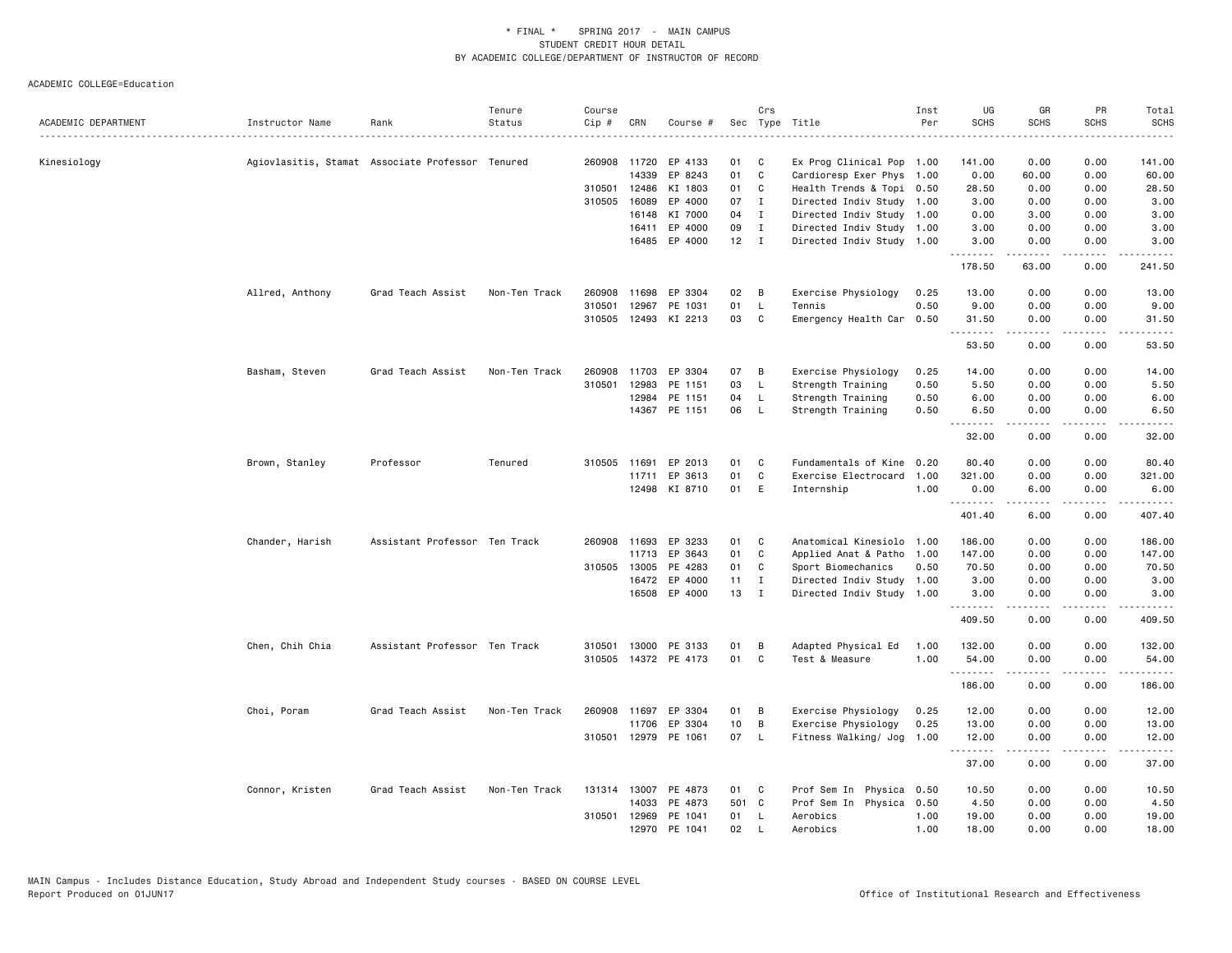| ACADEMIC DEPARTMENT | Instructor Name                | Rank                          | Tenure<br>Status | Course<br>Cip # | CRN            | Course #             |          | Crs               | Sec Type Title                                         | Inst<br>Per | UG<br><b>SCHS</b>      | GR<br><b>SCHS</b>   | PR<br><b>SCHS</b>                   | Total<br><b>SCHS</b> |
|---------------------|--------------------------------|-------------------------------|------------------|-----------------|----------------|----------------------|----------|-------------------|--------------------------------------------------------|-------------|------------------------|---------------------|-------------------------------------|----------------------|
|                     |                                |                               |                  |                 |                |                      |          |                   |                                                        |             | .                      |                     |                                     |                      |
|                     |                                |                               |                  |                 |                |                      |          |                   |                                                        |             | 52.00                  | 0.00                | 0.00                                | 52.00                |
| Kinesiology         | Funderburk, Deborah Instructor |                               | Non-Ten Track    |                 |                | 310501 12994 PE 1253 | 01       | B                 | Teaching Lifetime Ac                                   | 1.00        | 33.00                  | 0.00                | 0.00                                | 33.00                |
|                     |                                |                               |                  |                 | 12995          | PE 1263              | 01       | B                 | Methods of Teaching                                    | 1.00        | 39.00                  | 0.00                | 0.00                                | 39.00                |
|                     |                                |                               |                  |                 | 500301 12987   | PE 1161              | 01       | <b>L</b>          | Modern Dance                                           | 1.00        | 35.00                  | 0.00                | 0.00                                | 35.00                |
|                     |                                |                               |                  |                 | 12996          | PE 1323              | 01       | C                 | Hist & Apprec of Dan                                   | 1.00        | 144.00                 | 0.00                | 0.00                                | 144.00               |
|                     |                                |                               |                  |                 | 16168          | PE 1161              | 03       | L                 | Modern Dance                                           | 1.00        | 34.00<br>.             | 0.00<br>.           | 0.00<br>.                           | 34.00<br>.           |
|                     |                                |                               |                  |                 |                |                      |          |                   |                                                        |             | 285.00                 | 0.00                | 0.00                                | 285.00               |
|                     | Gordon, Kymberle               | Grad Teach Assist             | Non-Ten Track    | 310501          | 12964          | PE 1021              | 01       | L.                | Volleyball                                             | 1.00        | 19.00                  | 0.00                | 0.00                                | 19.00                |
|                     |                                |                               |                  |                 | 12965          | PE 1021              | 02       | L                 | Volleyball                                             | 1.00        | 18.00                  | 0.00                | 0.00                                | 18.00                |
|                     |                                |                               |                  |                 | 310504 13488   | SS 4303              | 01       | C                 | Globalization & Spor 0.50                              |             | 72.00                  | 0.00                | 0.00                                | 72.00                |
|                     |                                |                               |                  |                 |                | 15014 SS 2103        | 01       | $\mathbf{C}$      | Sport Careers and Pr 1.00                              |             | 126.00<br>. <b>.</b> . | 0.00<br>$- - - - -$ | 0.00<br>.                           | 126.00<br>.          |
|                     |                                |                               |                  |                 |                |                      |          |                   |                                                        |             | 235.00                 | 0.00                | 0.00                                | 235.00               |
|                     | Grant, Erin                    | Instructor                    | Non-Ten Track    |                 | 260908 11726   | EP 4603              | 01       | C                 | Physical Activity Ep 1.00                              |             | 234.00                 | 0.00                | 0.00                                | 234.00               |
|                     |                                |                               |                  |                 | 11729          | EP 4810              | 01       | H                 | Clin Exercise Phys I 0.50                              |             | 115.50                 | 0.00                | 0.00                                | 115.50               |
|                     |                                |                               |                  |                 | 11730          | EP 4810              | 02       | H                 | Clin Exercise Phys I 0.50                              |             | 115.50                 | 0.00                | 0.00                                | 115.50               |
|                     |                                |                               |                  |                 | 310501 11724   | EP 4210              | 01       | E                 | Hlth Fitness Stdies                                    | 0.50        | 30.00                  | 0.00                | 0.00                                | 30.00                |
|                     |                                |                               |                  |                 | 12488          | KI 2023              | 01       | C                 | Found of Health Educ                                   | 1.00        | 180.00                 | 0.00                | 0.00                                | 180.00               |
|                     |                                |                               |                  |                 | 12490          | KI 2023              | 03       | C                 | Found of Health Educ                                   | 1.00        | 54.00                  | 0.00                | 0.00                                | 54.00                |
|                     |                                |                               |                  |                 | 310505 15635   | EP 4000              | 06       | $\mathbf I$       | Directed Indiv Study 1.00                              |             | 1.00                   | 0.00                | 0.00                                | 1.00                 |
|                     |                                |                               |                  |                 | 16615          | EP 4000              | 14       | $\mathbf{I}$      | Directed Indiv Study 1.00                              |             | 3.00<br>.              | 0.00<br>.           | 0.00<br>$\sim$ $\sim$ $\sim$ $\sim$ | 3.00<br>-----        |
|                     |                                |                               |                  |                 |                |                      |          |                   |                                                        |             | 733.00                 | 0.00                | 0.00                                | 733.00               |
|                     | Holmes, Megan                  | Assistant Professor Ten Track |                  |                 | 260908 11727   | EP 4603              | 02       | C <sub>c</sub>    | Physical Activity Ep 1.00                              |             | 99.00                  | 0.00                | 0.00                                | 99.00                |
|                     |                                |                               |                  | 310501          | 11716          | EP 4113              | 01       | B                 | Fitness Prog & Testi 0.50                              |             | 45.00                  | 0.00                | 0.00                                | 45.00                |
|                     |                                |                               |                  |                 |                | 310505 14348 KI 8913 | 01       | S                 | Seminar Exercise Sci 1.00                              |             | 0.00                   | 24.00               | 0.00                                | 24.00                |
|                     |                                |                               |                  |                 |                |                      |          |                   |                                                        |             | .<br>144.00            | .<br>24.00          | .<br>0.00                           | .<br>168.00          |
|                     | Joe, Lee                       | Instructor                    | Non-Ten Track    | 260908          | 11697          | EP 3304              | 01       | B                 | Exercise Physiology                                    | 0.75        | 36.00                  | 0.00                | 0.00                                | 36.00                |
|                     |                                |                               |                  |                 | 11698          | EP 3304              | 02       | B                 | Exercise Physiology                                    | 0.75        | 39.00                  | 0.00                | 0.00                                | 39.00                |
|                     |                                |                               |                  |                 | 11700          | EP 3304              | 04       | B                 | Exercise Physiology                                    | 0.75        | 33.00                  | 0.00                | 0.00                                | 33.00                |
|                     |                                |                               |                  |                 | 11701          | EP 3304              | 05       | B                 | Exercise Physiology                                    | 0.75        | 36.00                  | 0.00                | 0.00                                | 36.00                |
|                     |                                |                               |                  |                 | 11703          | EP 3304              | 07       | B                 | Exercise Physiology                                    | 0.75        | 42.00                  | 0.00                | 0.00                                | 42.00                |
|                     |                                |                               |                  |                 | 11728          | EP 4803              | 01       | s                 | Prof Seminar in Ex S                                   | 1.00        | 261.00                 | 0.00                | 0.00                                | 261.00               |
|                     |                                |                               |                  |                 | 11729          | EP 4810              | 01       | H                 | Clin Exercise Phys I 0.50                              |             | 115.50                 | 0.00                | 0.00                                | 115.50               |
|                     |                                |                               |                  |                 | 11730          | EP 4810              | 02       | H                 | Clin Exercise Phys I 0.50                              |             | 115.50                 | 0.00                | 0.00                                | 115.50               |
|                     |                                |                               |                  | 310501          | 11724          | EP 4210              | 01       | E                 | Hlth Fitness Stdies                                    | 0.50        | 30.00                  | 0.00                | 0.00                                | 30.00                |
|                     |                                |                               |                  |                 | 310505 14340   | KI 3273              | 01       | B                 | Athletic Training                                      | 1.00        | 180.00                 | 0.00                | 0.00                                | 180.00               |
|                     |                                |                               |                  |                 | 15083          | EP 4000              | 01       | $\mathbf{I}$      | Directed Indiv Study                                   | 1.00        | 3.00                   | 0.00                | 0.00                                | 3.00                 |
|                     |                                |                               |                  |                 | 15124          | EP 4000              | 02       | $\mathbf{I}$      | Directed Indiv Study 1.00                              |             | 3.00                   | 0.00                | 0.00                                | 3.00                 |
|                     |                                |                               |                  |                 | 15205          | EP 4000              | 03       | $\mathbf{I}$      | Directed Indiv Study 1.00                              |             | 3.00                   | 0.00                | 0.00                                | 3.00                 |
|                     |                                |                               |                  |                 | 15454          | EP 4000              | 04       | $\mathbf{I}$      | Directed Indiv Study 1.00                              |             | 3.00                   | 0.00                | 0.00                                | 3.00                 |
|                     |                                |                               |                  |                 | 15502<br>16467 | EP 4000<br>EP 4000   | 05<br>10 | $\mathbf{I}$<br>I | Directed Indiv Study 1.00<br>Directed Indiv Study 1.00 |             | 3.00<br>3.00           | 0.00<br>0.00        | 0.00<br>0.00                        | 3.00<br>3.00         |
|                     |                                |                               |                  |                 | 16652          | EP 4000              | 15       | $\mathbf I$       | Directed Indiv Study 1.00                              |             | 3.00                   | 0.00                | 0.00                                | 3.00                 |
|                     |                                |                               |                  |                 |                |                      |          |                   |                                                        |             |                        |                     |                                     |                      |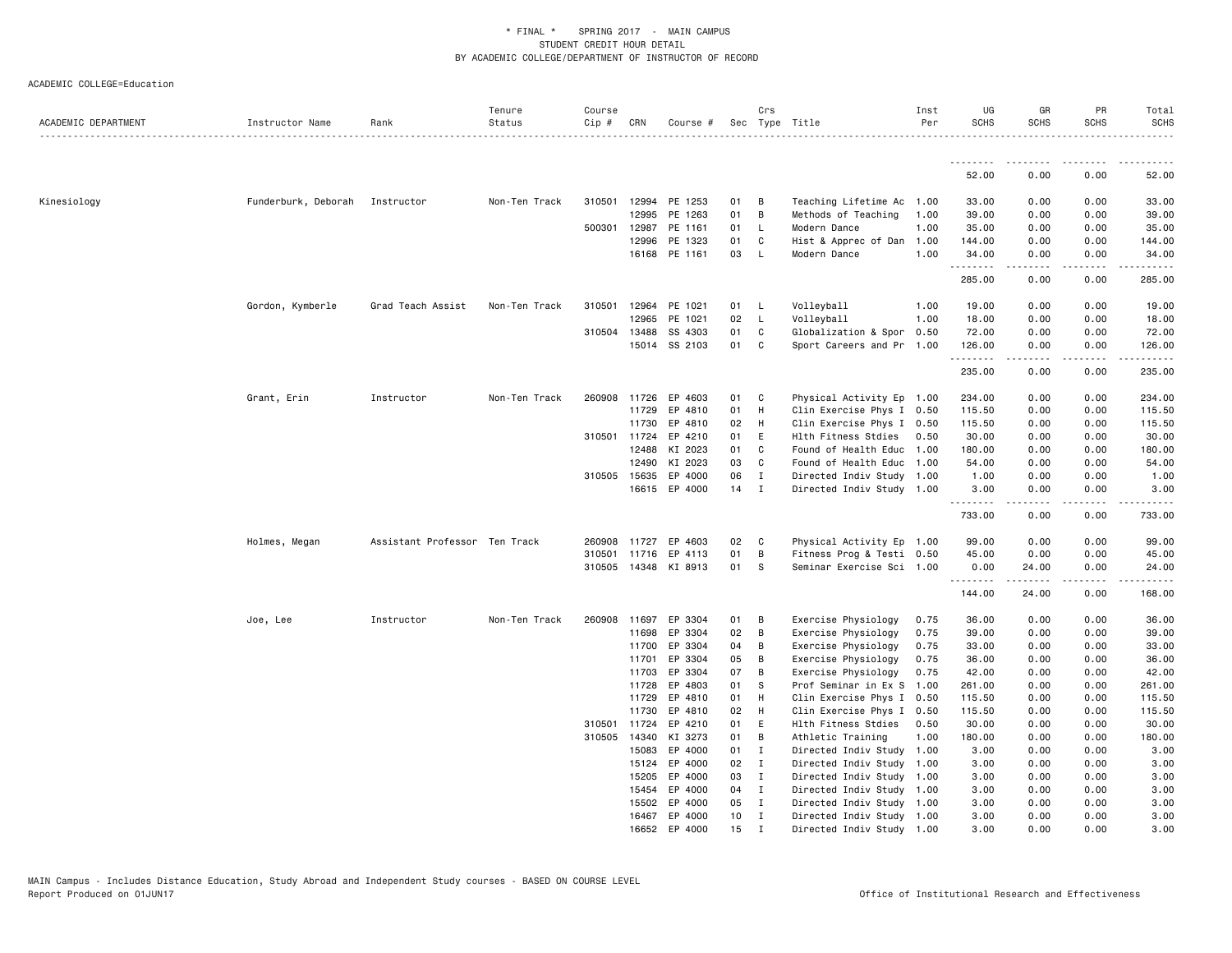| ACADEMIC DEPARTMENT | Instructor Name     | Rank                          | Tenure<br>Status | Course<br>$Cip \#$ | CRN          | Course #             |    | Crs          | Sec Type Title            | Inst<br>Per | UG<br><b>SCHS</b> | GR<br><b>SCHS</b>                                                                                                                                            | PR<br><b>SCHS</b> | Total<br><b>SCHS</b> |
|---------------------|---------------------|-------------------------------|------------------|--------------------|--------------|----------------------|----|--------------|---------------------------|-------------|-------------------|--------------------------------------------------------------------------------------------------------------------------------------------------------------|-------------------|----------------------|
|                     |                     |                               |                  |                    |              |                      |    |              |                           |             | .                 | .                                                                                                                                                            | .                 | .                    |
|                     |                     |                               |                  |                    |              |                      |    |              |                           |             | 909.00            | 0.00                                                                                                                                                         | 0.00              | 909.00               |
| Kinesiology         | Knight, Adam        | Associate Professor Tenured   |                  |                    |              | 131314 11725 EP 4503 | 01 | C            | Mechanical Analysis       | 1.00        | 195.00            | 0.00                                                                                                                                                         | 0.00              | 195.00               |
|                     |                     |                               |                  |                    | 14166        | EP 4503              | 02 | $\mathtt{C}$ | Mechanical Analysis       | 1.00        | 198.00            | 0.00                                                                                                                                                         | 0.00              | 198.00               |
|                     |                     |                               |                  |                    |              | 310505 15838 KI 7000 | 03 | $\mathbf{I}$ | Directed Indiv Study 1.00 |             | 0.00              | 3.00                                                                                                                                                         | 0.00              | 3.00                 |
|                     |                     |                               |                  |                    |              |                      |    |              |                           |             | .                 | .                                                                                                                                                            | د د د د           | .                    |
|                     |                     |                               |                  |                    |              |                      |    |              |                           |             | 393.00            | 3.00                                                                                                                                                         | 0.00              | 396.00               |
|                     | Krings, Benjamin    | Grad Teach Assist             | Non-Ten Track    |                    |              | 310501 11715 EP 3663 | 01 | B            | Personal Fitness Tra 0.50 |             | 30.00             | 0.00                                                                                                                                                         | 0.00              | 30.00                |
|                     |                     |                               |                  |                    |              | 11717 EP 4113        | 02 | B            | Fitness Prog & Testi 1.00 |             | 78.00             | 0.00                                                                                                                                                         | 0.00              | 78.00                |
|                     |                     |                               |                  |                    |              |                      |    |              |                           |             | .<br>108.00       | 0.00                                                                                                                                                         | 0.00              | .<br>108.00          |
|                     | Lamberth, John      | Associate Professor Tenured   |                  |                    | 260908 11694 | EP 3233              | 02 | C            | Anatomical Kinesiolo 1.00 |             | 222.00            | 0.00                                                                                                                                                         | 0.00              | 222.00               |
|                     |                     |                               |                  |                    | 11714        | EP 3643              | 02 | $\mathbf c$  | Applied Anat & Patho 1.00 |             | 315.00            | 0.00                                                                                                                                                         | 0.00              | 315.00               |
|                     |                     |                               |                  | 310505 15279       |              | KI 7000              | 01 | $\mathbf I$  | Directed Indiv Study 1.00 |             | 0.00              | 3.00                                                                                                                                                         | 0.00              | 3.00                 |
|                     |                     |                               |                  |                    | 15580        | KI 4000              | 01 | $\mathbf{I}$ | Directed Indiv Study 1.00 |             | 1.00              | 0.00                                                                                                                                                         | 0.00              | 1.00                 |
|                     |                     |                               |                  |                    | 16275        | EP 4000              | 08 | $\mathbf I$  | Directed Indiv Study 1.00 |             | 3.00              | 0.00                                                                                                                                                         | 0.00              | 3.00                 |
|                     |                     |                               |                  |                    | 16696        | EP 4000              | 16 | $\mathbf{I}$ | Directed Indiv Study 1.00 |             | 3.00              | 0.00                                                                                                                                                         | 0.00              | 3.00                 |
|                     |                     |                               |                  |                    |              |                      |    |              |                           |             | .                 | -----                                                                                                                                                        | .                 | .                    |
|                     |                     |                               |                  |                    |              |                      |    |              |                           |             | 544.00            | 3.00                                                                                                                                                         | 0.00              | 547.00               |
|                     | Lee, Young Han      | Assistant Professor Ten Track |                  |                    | 131314 13491 | SS 8203              | 01 | C            | Funding of Sport          | 1.00        | 0.00              | 54.00                                                                                                                                                        | 0.00              | 54.00                |
|                     |                     |                               |                  | 310504             | 13488        | SS 4303              | 01 | C            | Globalization & Spor      | 0.50        | 72.00             | 0.00                                                                                                                                                         | 0.00              | 72.00                |
|                     |                     |                               |                  |                    | 310505 14349 | KI 8923              | 01 | S            | Seminar Sport Studie      | 1.00        | 0.00              | 15.00                                                                                                                                                        | 0.00              | 15.00                |
|                     |                     |                               |                  |                    | 15637        | SS 7000              | 01 | $\mathbf{I}$ | Directed Indiv Study 1.00 |             | 0.00              | 3.00                                                                                                                                                         | 0.00              | 3.00                 |
|                     |                     |                               |                  |                    | 16602        | SS 4000              | 02 | $\mathbf I$  | Directed Indiv Study      | 1.00        | 3.00              | 0.00                                                                                                                                                         | 0.00              | 3.00                 |
|                     |                     |                               |                  |                    | 16645        | SS 4000              | 03 | $\mathbf{I}$ | Directed Indiv Study 1.00 |             | 3.00              | 0.00                                                                                                                                                         | 0.00              | 3.00                 |
|                     |                     |                               |                  |                    |              | 16646 SS 4000        | 04 | $\mathbf{I}$ | Directed Indiv Study 1.00 |             | 3.00<br><u>.</u>  | 0.00<br>$- - - - -$                                                                                                                                          | 0.00<br>.         | 3.00<br>.            |
|                     |                     |                               |                  |                    |              |                      |    |              |                           |             | 81.00             | 72.00                                                                                                                                                        | 0.00              | 153.00               |
|                     | Luczak, Anthony     | Grad Teach Assist             | Non-Ten Track    | 310501             | 12486        | KI 1803              | 01 | C            | Health Trends & Topi 0.50 |             | 28.50             | 0.00                                                                                                                                                         | 0.00              | 28.50                |
|                     |                     |                               |                  |                    | 12968        | PE 1031              | 02 | $\mathsf{L}$ | Tennis                    | 1.00        | 9.00              | 0.00                                                                                                                                                         | 0.00              | 9.00                 |
|                     |                     |                               |                  |                    |              | 14350 PE 1031        | 03 | $\mathsf{L}$ | Tennis                    | 1.00        | 18.00             | 0.00<br>$\frac{1}{2} \left( \frac{1}{2} \right) \left( \frac{1}{2} \right) \left( \frac{1}{2} \right) \left( \frac{1}{2} \right) \left( \frac{1}{2} \right)$ | 0.00<br>.         | 18.00                |
|                     |                     |                               |                  |                    |              |                      |    |              |                           |             | .<br>55.50        | 0.00                                                                                                                                                         | 0.00              | .<br>55.50           |
|                     | McAllister, Matthew | Assistant Professor Ten Track |                  |                    | 260908 11706 | EP 3304              | 10 | B            | Exercise Physiology       | 0.75        | 39.00             | 0.00                                                                                                                                                         | 0.00              | 39.00                |
|                     |                     |                               |                  |                    | 11707        | EP 3304              | 11 | B            | Exercise Physiology       | 0.75        | 39.00             | 0.00                                                                                                                                                         | 0.00              | 39.00                |
|                     |                     |                               |                  |                    | 11709        | EP 3304              | 13 | B            | Exercise Physiology       | 0.75        | 39.00             | 0.00                                                                                                                                                         | 0.00              | 39.00                |
|                     |                     |                               |                  |                    | 11723        | EP 4183              | 02 | B            | Exercise & Weight Co      | 1.00        | 132.00            | 0.00                                                                                                                                                         | 0.00              | 132.00               |
|                     |                     |                               |                  |                    | 310501 11719 | EP 4113              | 04 | B            | Fitness Prog & Testi 0.50 |             | 46.50             | 0.00                                                                                                                                                         | 0.00              | 46.50                |
|                     |                     |                               |                  |                    | 12967        | PE 1031              | 01 | $\mathsf{L}$ | Tennis                    | 0.50        | 9.00              | 0.00                                                                                                                                                         | 0.00              | 9.00                 |
|                     |                     |                               |                  |                    | 12974        | PE 1061              | 02 | - L          | Fitness Walking/ Jog      | 0.50        | 5.50              | 0.00                                                                                                                                                         | 0.00              | 5.50                 |
|                     |                     |                               |                  |                    | 12975        | PE 1061              | 03 | <b>L</b>     | Fitness Walking/ Jog      | 0.50        | 6.50              | 0.00                                                                                                                                                         | 0.00              | 6.50                 |
|                     |                     |                               |                  |                    | 12978        | PE 1061              | 06 | $\mathsf{L}$ | Fitness Walking/ Jog      | 0.50        | 6.50              | 0.00                                                                                                                                                         | 0.00              | 6.50                 |
|                     |                     |                               |                  |                    | 12981        | PE 1151              | 01 | L.           | Strength Training         | 0.50        | 6.00              | 0.00                                                                                                                                                         | 0.00              | 6.00                 |
|                     |                     |                               |                  |                    | 12982        | PE 1151              | 02 | $\mathsf{L}$ | Strength Training         | 0.50        | 6.00              | 0.00                                                                                                                                                         | 0.00              | 6.00                 |
|                     |                     |                               |                  |                    | 12983        | PE 1151              | 03 | L            | Strength Training         | 0.50        | 5.50              | 0.00                                                                                                                                                         | 0.00              | 5.50                 |
|                     |                     |                               |                  |                    | 12984        | PE 1151              | 04 | L            | Strength Training         | 0.50        | 6.00              | 0.00                                                                                                                                                         | 0.00              | 6.00                 |
|                     |                     |                               |                  |                    | 12985        | PE 1151              | 05 | $\mathsf{L}$ | Strength Training         | 0.50        | 6.50              | 0.00                                                                                                                                                         | 0.00              | 6.50                 |
|                     |                     |                               |                  |                    |              | 14367 PE 1151        | 06 | $\mathsf{L}$ | Strength Training         | 0.50        | 6.50              | 0.00                                                                                                                                                         | 0.00              | 6.50                 |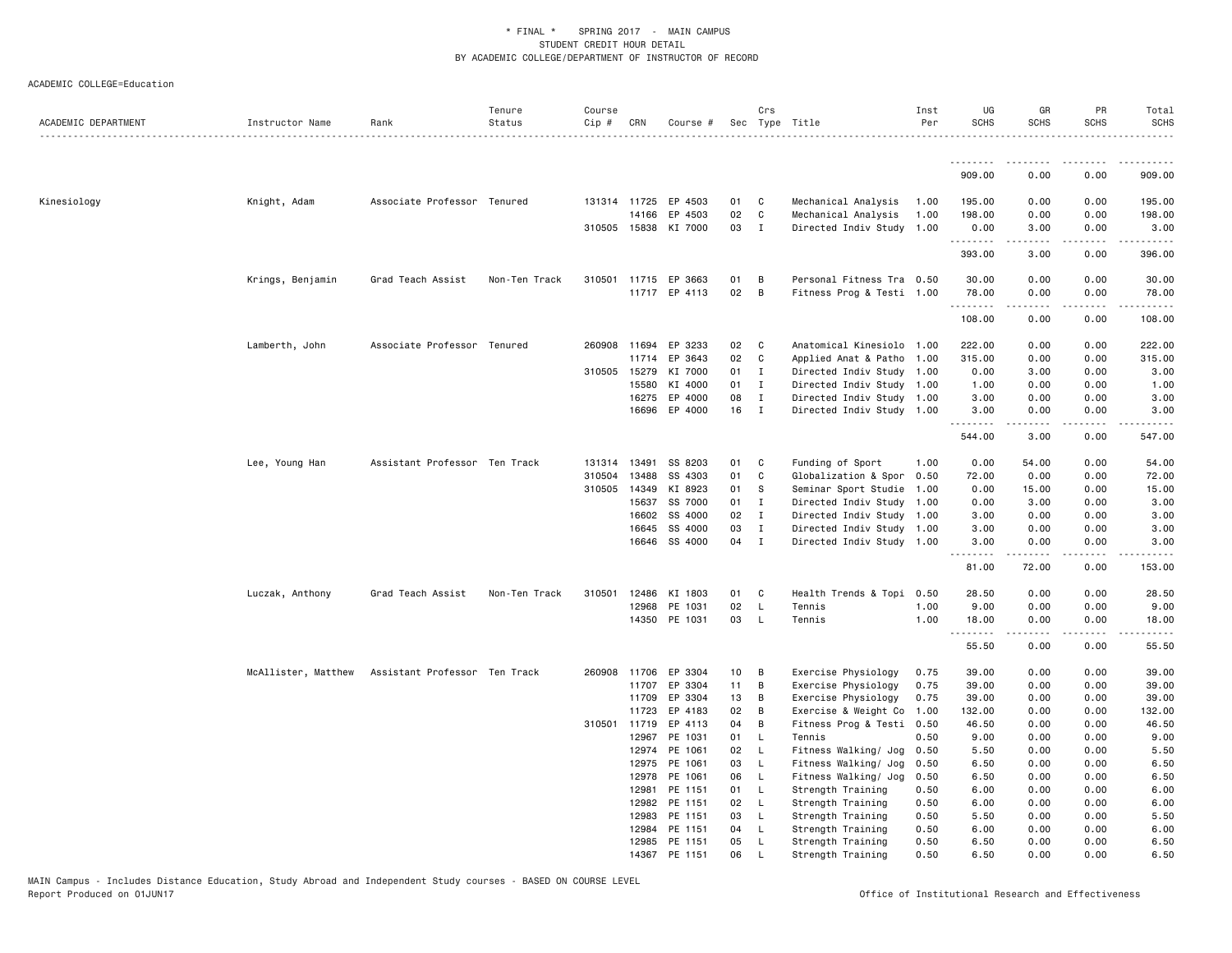|                     |                     |                               | Tenure         | Course       |       |                      |    | Crs            |                                            | Inst         | UG                | GR                                                                                                                                                           | PR                           | Total                            |
|---------------------|---------------------|-------------------------------|----------------|--------------|-------|----------------------|----|----------------|--------------------------------------------|--------------|-------------------|--------------------------------------------------------------------------------------------------------------------------------------------------------------|------------------------------|----------------------------------|
| ACADEMIC DEPARTMENT | Instructor Name     | Rank                          | Status         | Cip #        | CRN   | Course #             |    | Sec Type Title |                                            | Per          | <b>SCHS</b>       | <b>SCHS</b>                                                                                                                                                  | <b>SCHS</b>                  | <b>SCHS</b><br>$\omega$ is a set |
|                     |                     |                               |                |              |       |                      |    |                |                                            |              |                   |                                                                                                                                                              |                              |                                  |
| Kinesiology         | McAllister, Matthew | Assistant Professor Ten Track |                | 310505       |       | 12492 KI 2213        | 02 | C              | Emergency Health Car 0.50                  |              | 45.00             | 0.00                                                                                                                                                         | 0.00                         | 45.00                            |
|                     |                     |                               |                |              |       | 12493 KI 2213        | 03 | C              | Emergency Health Car 0.50                  |              | 31.50             | 0.00                                                                                                                                                         | 0.00                         | 31.50                            |
|                     |                     |                               |                |              | 15452 | KI 7000              | 02 | $\mathbf{I}$   | Directed Indiv Study                       | 1.00         | 0.00              | 3.00                                                                                                                                                         | 0.00                         | 3.00                             |
|                     |                     |                               |                |              | 16566 | KI 8000              | 02 | D              | Research/Thesis                            | 1.00         | 0.00              | 6.00                                                                                                                                                         | 0.00                         | 6.00                             |
|                     |                     |                               |                |              |       | 16595 KI 7000        | 06 | $\mathbf{I}$   | Directed Indiv Study 1.00                  |              | 0.00<br>.         | 3.00<br>$\frac{1}{2} \left( \frac{1}{2} \right) \left( \frac{1}{2} \right) \left( \frac{1}{2} \right) \left( \frac{1}{2} \right) \left( \frac{1}{2} \right)$ | 0.00<br>.                    | 3.00                             |
|                     |                     |                               |                |              |       |                      |    |                |                                            |              | 436.00            | 12.00                                                                                                                                                        | 0.00                         | 448.00                           |
|                     | Miller, Brandon     | Grad Teach Assist             | Non-Ten Track  | 310505       | 11691 | EP 2013              | 01 | C              | Fundamentals of Kine                       | 0.60         | 241.20            | 0.00                                                                                                                                                         | 0.00                         | 241.20                           |
|                     |                     |                               |                |              |       | 13005 PE 4283        | 01 | C              | Sport Biomechanics                         | 0.50         | 70.50             | 0.00                                                                                                                                                         | 0.00                         | 70.50                            |
|                     |                     |                               |                |              |       |                      |    |                |                                            |              | <b></b>           | .                                                                                                                                                            | $   -$                       | <u>.</u>                         |
|                     |                     |                               |                |              |       |                      |    |                |                                            |              | 311.70            | 0.00                                                                                                                                                         | 0.00                         | 311.70                           |
|                     | North, Mary         | Non-Faculty                   | Not Applicable |              |       | 010101 12083 GA 2001 | 01 | C              | CALS Amb. Leadership 1.00                  |              | 34.00<br>.        | 0.00<br>.                                                                                                                                                    | 0.00<br>د د د د              | 34.00<br>.                       |
|                     |                     |                               |                |              |       |                      |    |                |                                            |              | 34.00             | 0.00                                                                                                                                                         | 0.00                         | 34.00                            |
|                     | Pan, Zhujun         | Assistant Professor Ten Track |                | 260908       | 11692 | EP 3183              | 01 | C              | Exercise Psychology                        | 1.00         | 372.00            | 0.00                                                                                                                                                         | 0.00                         | 372.00                           |
|                     |                     |                               |                | 310505       | 12495 | KI 2603              | 01 | C              | Medical Terminology                        | 0.50         | 301.50            | 0.00                                                                                                                                                         | 0.00                         | 301.50                           |
|                     |                     |                               |                |              |       | 12497 KI 8313        | 01 | C              | Interpret Data Kines                       | 1.00         | 0.00              | 81.00                                                                                                                                                        | 0.00                         | 81.00                            |
|                     |                     |                               |                |              |       |                      |    |                |                                            |              | .<br>673.50       | .<br>81.00                                                                                                                                                   | لأعاجب<br>0.00               | 754.50                           |
|                     |                     | Grad Teach Assist             | Non-Ten Track  | 260908       |       | 11700 EP 3304        | 04 | В              |                                            | 0.25         | 11.00             | 0.00                                                                                                                                                         | 0.00                         | 11.00                            |
|                     | Peterson, Timothy   |                               |                |              | 11707 | EP 3304              | 11 | В              | Exercise Physiology<br>Exercise Physiology | 0.25         | 13.00             | 0.00                                                                                                                                                         | 0.00                         | 13.00                            |
|                     |                     |                               |                | 310501 12981 |       | PE 1151              | 01 | <b>L</b>       | Strength Training                          | 0.50         | 6.00              | 0.00                                                                                                                                                         | 0.00                         | 6.00                             |
|                     |                     |                               |                |              |       | 12982 PE 1151        | 02 | - L            | Strength Training                          | 0.50         | 6.00              | 0.00                                                                                                                                                         | 0.00                         | 6.00                             |
|                     |                     |                               |                |              |       |                      |    |                |                                            |              | <u>.</u>          | .                                                                                                                                                            | .                            | .                                |
|                     |                     |                               |                |              |       |                      |    |                |                                            |              | 36.00             | 0.00                                                                                                                                                         | 0.00                         | 36.00                            |
|                     | Queen, Leondre      | Grad Teach Assist             | Non-Ten Track  | 310501       |       | 12975 PE 1061        | 03 | - L            | Fitness Walking/ Jog 0.50                  |              | 6.50              | 0.00                                                                                                                                                         | 0.00                         | 6.50                             |
|                     |                     |                               |                |              |       | 12978 PE 1061        | 06 | $\mathsf{L}$   | Fitness Walking/ Jog 0.50                  |              | 6.50              | 0.00                                                                                                                                                         | 0.00                         | 6.50                             |
|                     |                     |                               |                |              |       | 310505 12492 KI 2213 | 02 | $\mathbf{C}$   | Emergency Health Car 0.50                  |              | 45.00             | 0.00                                                                                                                                                         | 0.00                         | 45.00                            |
|                     |                     |                               |                |              |       |                      |    |                |                                            |              | --------<br>58.00 | -----<br>0.00                                                                                                                                                | .<br>0.00                    | .<br>58.00                       |
|                     | Rye, David          | Instructor                    | Non-Ten Track  | 310504       | 13485 | SS 3203              | 01 | C              | Sport Law                                  | 1.00         | 135.00            | 0.00                                                                                                                                                         | 0.00                         | 135.00                           |
|                     |                     |                               |                |              | 13487 | SS 4203              | 01 | C              | Funding of Sport                           | 1.00         | 144,00            | 0.00                                                                                                                                                         | 0.00                         | 144.00                           |
|                     |                     |                               |                |              |       | 13489 SS 4396        | 01 | E              | Sports Studies Inter 1.00                  |              | 102.00            | 0.00                                                                                                                                                         | 0.00                         | 102.00                           |
|                     |                     |                               |                |              |       |                      |    |                |                                            |              | .<br>381.00       | <b>.</b><br>0.00                                                                                                                                             | .<br>0.00                    | .<br>381.00                      |
|                     | Ryuh, Yonjoong      | Grad Teach Assist             | Non-Ten Track  | 310501       |       | 12973 PE 1061        | 01 | - L            | Fitness Walking/ Jog                       | 1.00         | 13.00             | 0.00                                                                                                                                                         | 0.00                         | 13.00                            |
|                     |                     |                               |                |              |       | 12977 PE 1061        | 05 | - L            | Fitness Walking/ Jog                       | 1.00         | 12.00             | 0.00                                                                                                                                                         | 0.00                         | 12.00                            |
|                     |                     |                               |                |              |       | 14365 PE 1071        | 01 | - L            | Soccer                                     | 1.00         | 18.00             | 0.00                                                                                                                                                         | 0.00                         | 18.00                            |
|                     |                     |                               |                |              |       | 14366 PE 1071        | 02 | - L            | Soccer                                     | 1.00         | 18.00             | 0.00                                                                                                                                                         | 0.00                         | 18.00                            |
|                     |                     |                               |                |              |       |                      |    |                |                                            |              | .<br>61.00        | 0.00                                                                                                                                                         | $\sim$ $\sim$ $\sim$<br>0.00 | 61.00                            |
|                     |                     | Grad Teach Assist             | Non-Ten Track  | 260908       |       | 11701 EP 3304        | 05 |                |                                            |              |                   |                                                                                                                                                              | 0.00                         |                                  |
|                     | Shepherd, Brandon   |                               |                |              |       | 11709 EP 3304        | 13 | В<br>В         | Exercise Physiology<br>Exercise Physiology | 0.25<br>0.25 | 12.00<br>13.00    | 0.00<br>0.00                                                                                                                                                 | 0.00                         | 12.00<br>13.00                   |
|                     |                     |                               |                | 310501       | 12985 | PE 1151              | 05 | L              | Strength Training                          | 0.50         | 6.50              | 0.00                                                                                                                                                         | 0.00                         | 6.50                             |
|                     |                     |                               |                |              |       |                      |    |                |                                            |              |                   |                                                                                                                                                              |                              |                                  |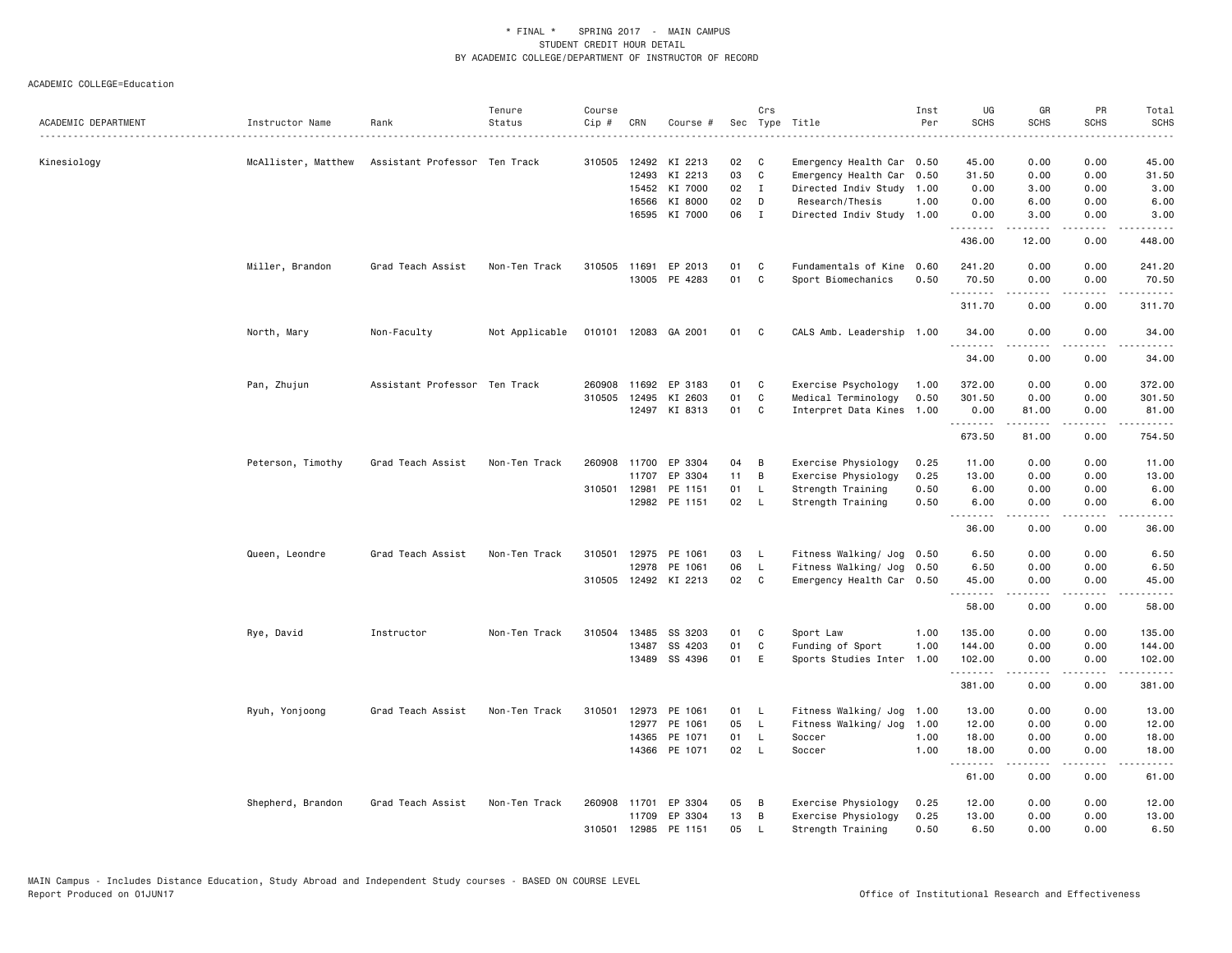|                     |                                                    |                               | Tenure        | Course |              |                      |       | Crs          |                           | Inst | UG                   | GR               | PR                           | Total                                                                                                                |
|---------------------|----------------------------------------------------|-------------------------------|---------------|--------|--------------|----------------------|-------|--------------|---------------------------|------|----------------------|------------------|------------------------------|----------------------------------------------------------------------------------------------------------------------|
| ACADEMIC DEPARTMENT | Instructor Name                                    | Rank                          | Status<br>.   | Cip #  | CRN          | Course #             |       |              | Sec Type Title            | Per  | <b>SCHS</b>          | <b>SCHS</b>      | <b>SCHS</b>                  | <b>SCHS</b><br>$- - - - - -$                                                                                         |
|                     |                                                    |                               |               |        |              |                      |       |              |                           |      | .                    | .                |                              |                                                                                                                      |
|                     |                                                    |                               |               |        |              |                      |       |              |                           |      | 31.50                | 0.00             | 0.00                         | 31.50                                                                                                                |
| Kinesiology         | Simpson, Jeffrey                                   | Grad Teach Assist             | Non-Ten Track | 260908 |              | 11695 EP 3233        | 03    | C            | Anatomical Kinesiolo 1.00 |      | 174.00               | 0.00             | 0.00                         | 174.00                                                                                                               |
|                     |                                                    |                               |               |        |              | 310501 11716 EP 4113 | 01    | B            | Fitness Prog & Testi 0.50 |      | 45.00<br>.           | 0.00<br>-----    | 0.00<br>.                    | 45.00<br>$\begin{array}{cccccccccc} \bullet & \bullet & \bullet & \bullet & \bullet & \bullet & \bullet \end{array}$ |
|                     |                                                    |                               |               |        |              |                      |       |              |                           |      | 219.00               | 0.00             | 0.00                         | 219,00                                                                                                               |
|                     | Smith, JohnEric                                    | Assistant Professor Ten Track |               | 260908 | 14337        | EP 6153              | 01    | C            | Train Tech Exerc & S 1.00 |      | 0.00                 | 27.00            | 0.00                         | 27.00                                                                                                                |
|                     |                                                    |                               |               | 310501 | 11715        | EP 3663              | 01    | B            | Personal Fitness Tra 0.50 |      | 30.00                | 0.00             | 0.00                         | 30.00                                                                                                                |
|                     |                                                    |                               |               |        |              | 11718 EP 4113        | 03    | B            | Fitness Prog & Testi 0.50 |      | 27.00                | 0.00             | 0.00                         | 27.00                                                                                                                |
|                     |                                                    |                               |               |        | 14336        | EP 4153              | 01    | C            | Train Tech Exerc & S      | 1.00 | 99.00                | 0.00             | 0.00                         | 99.00                                                                                                                |
|                     |                                                    |                               |               | 310505 | 16516        | EP 7000              | 01    | $\mathbf{I}$ | Directed Indiv Study      | 1.00 | 0.00                 | 3.00             | 0.00                         | 3.00                                                                                                                 |
|                     |                                                    |                               |               |        |              | 16558 KI 8000        | 01    | D            | Research/Thesis           | 1.00 | 0.00<br>.            | 3.00<br>.        | 0.00<br>.                    | 3.00<br>.                                                                                                            |
|                     |                                                    |                               |               |        |              |                      |       |              |                           |      | 156.00               | 33.00            | 0.00                         | 189.00                                                                                                               |
|                     | Talwar, Saira                                      | Grad Teach Assist             | Non-Ten Track | 310501 | 12974        | PE 1061              | 02    | <b>L</b>     | Fitness Walking/ Jog      | 0.50 | 5.50                 | 0.00             | 0.00                         | 5.50                                                                                                                 |
|                     |                                                    |                               |               | 310505 |              | 12495 KI 2603        | 01    | C            | Medical Terminology       | 0.50 | 301.50<br>. <b>.</b> | 0.00<br>.        | 0.00<br>.                    | 301.50<br>$\frac{1}{2}$                                                                                              |
|                     |                                                    |                               |               |        |              |                      |       |              |                           |      | 307.00               | 0.00             | 0.00                         | 307.00                                                                                                               |
|                     | Twietmeyer, Greggory Assistant Professor Ten Track |                               |               |        | 310504 13490 | SS 4803              | 01    | C            | Seminar in Sports St 0.50 |      | 30.00                | 0.00             | 0.00                         | 30.00                                                                                                                |
|                     |                                                    |                               |               |        | 13493        | SS 8883              | 01    | C            | Ethical Issues in Sp      | 1.00 | 0.00                 | 48.00            | 0.00                         | 48.00                                                                                                                |
|                     |                                                    |                               |               |        | 310505 11691 | EP 2013              | 01    | C            | Fundamentals of Kine 0.20 |      | 80.40                | 0.00             | 0.00                         | 80.40                                                                                                                |
|                     |                                                    |                               |               |        | 15314        | KI 4990              | 01    | C            | Special Topic in Kin 1.00 |      | 138.00               | 0.00             | 0.00                         | 138.00                                                                                                               |
|                     |                                                    |                               |               |        |              | 15910 SS 7000        | 02    | $\mathbf{I}$ | Directed Indiv Study 1.00 |      | 0.00<br>.            | 3.00<br>-----    | 0.00<br>$\sim$ $\sim$ $\sim$ | 3.00<br>.                                                                                                            |
|                     |                                                    |                               |               |        |              |                      |       |              |                           |      | 248.40               | 51.00            | 0.00                         | 299.40                                                                                                               |
|                     | Vickers, J.                                        | Associate Professor Tenured   |               | 131314 |              | 13002 PE 3163        | 01    | C            | Sport Psychology          | 1.00 | 258.00               | 0.00             | 0.00                         | 258,00                                                                                                               |
|                     |                                                    |                               |               |        |              | 13007 PE 4873        | 01    | C            | Prof Sem In Physica 0.50  |      | 10.50                | 0.00             | 0.00                         | 10.50                                                                                                                |
|                     |                                                    |                               |               |        | 13012        | PE 8203              | 01    | C            | Psych Aspects of Spo      | 1.00 | 0.00                 | 24.00            | 0.00                         | 24.00                                                                                                                |
|                     |                                                    |                               |               |        | 14033        | PE 4873              | 501 C |              | Prof Sem In Physica 0.50  |      | 4.50                 | 0.00             | 0.00                         | 4.50                                                                                                                 |
|                     |                                                    |                               |               |        |              | 16282 PE 7000        | 03    | $\mathbf{I}$ | Directed Indiv Study 1.00 |      | 0.00                 | 3.00             | 0.00                         | 3.00                                                                                                                 |
|                     |                                                    |                               |               |        | 16345        | PE 7000              | 04    | $\mathbf{I}$ | Directed Indiv Study 1.00 |      | 0.00                 | 3.00             | 0.00                         | 3.00                                                                                                                 |
|                     |                                                    |                               |               |        | 16509        | PE 7000              | 05    | $\mathbf{I}$ | Directed Indiv Study 1.00 |      | 0.00                 | 3.00             | 0.00                         | 3.00                                                                                                                 |
|                     |                                                    |                               |               |        |              | 16677 PE 4000        | 01 I  |              | Directed Indiv Study 1.00 |      | 3.00                 | 0.00             | 0.00                         | 3.00                                                                                                                 |
|                     |                                                    |                               |               |        | 16678        | PE 4000              | 02    | $\mathbf{I}$ | Directed Indiv Study 1.00 |      | 3.00                 | 0.00             | 0.00                         | 3.00                                                                                                                 |
|                     |                                                    |                               |               |        |              | 310505 16283 KI 7000 | 05    | I            | Directed Indiv Study 1.00 |      | 0.00<br>.            | 3.00<br><b>.</b> | 0.00<br>$   -$               | 3.00<br>.                                                                                                            |
|                     |                                                    |                               |               |        |              |                      |       |              |                           |      | 279.00               | 36.00            | 0.00                         | 315.00                                                                                                               |
|                     | Waldman, Hunter                                    | Grad Teach Assist             | Non-Ten Track |        |              | 131314 14369 PE 1371 | 01    | - L          | Adv Strength Cond         | 1.00 | 11.00                | 0.00             | 0.00                         | 11.00                                                                                                                |
|                     |                                                    |                               |               |        | 14370        | PE 1371              | 02    | L            | Adv Strength Cond         | 1.00 | 10.00                | 0.00             | 0.00                         | 10.00                                                                                                                |
|                     |                                                    |                               |               | 310501 | 11718        | EP 4113              | 03    | В            | Fitness Prog & Testi 0.50 |      | 27.00                | 0.00             | 0.00                         | 27.00                                                                                                                |
|                     |                                                    |                               |               |        |              | 11719 EP 4113        | 04    | B            | Fitness Prog & Testi 0.50 |      | 46.50<br>.           | 0.00<br>.        | 0.00<br>.                    | 46.50<br>.                                                                                                           |
|                     |                                                    |                               |               |        |              |                      |       |              |                           |      | 94.50                | 0.00             | 0.00                         | 94.50                                                                                                                |
|                     | Watkins, James                                     | Grad Teach Assist             | Non-Ten Track | 310504 |              | 13482 SS 2003        | 01    | C            | Foundations Sport Mg 1.00 |      | 126.00               | 0.00             | 0.00                         | 126.00                                                                                                               |
|                     |                                                    |                               |               |        |              | 13490 SS 4803        | 01    | $\mathbf{C}$ | Seminar in Sports St 0.50 |      | 30.00                | 0.00             | 0.00                         | 30.00                                                                                                                |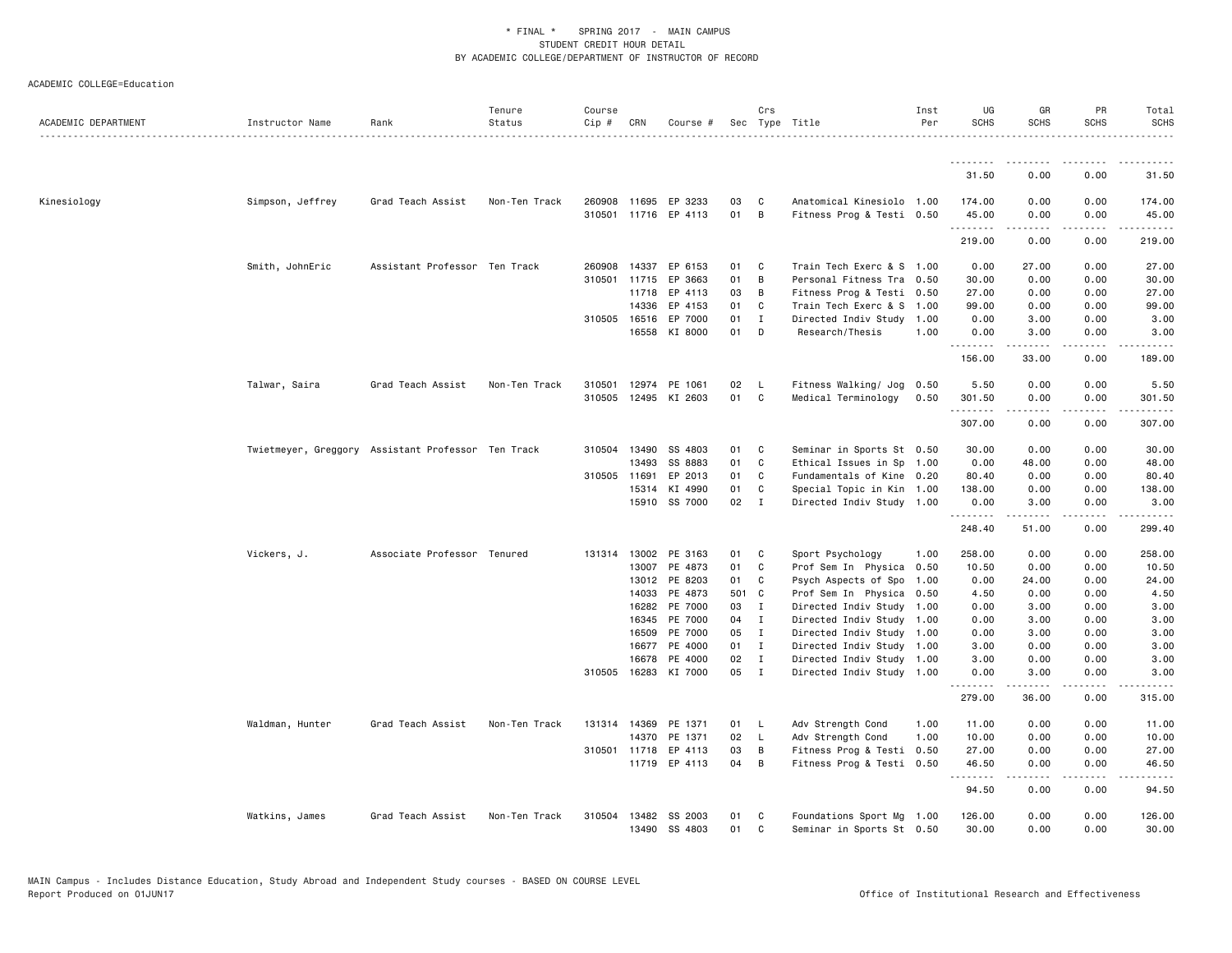| ACADEMIC DEPARTMENT                   | Instructor Name    | Rank                          | Tenure<br>Status | Course<br>Cip # | CRN | Course #      |      | Crs | Sec Type Title            | Inst<br>Per | UG<br><b>SCHS</b>  | GR<br>SCHS | <b>PR</b><br><b>SCHS</b> | Total<br><b>SCHS</b>    |
|---------------------------------------|--------------------|-------------------------------|------------------|-----------------|-----|---------------|------|-----|---------------------------|-------------|--------------------|------------|--------------------------|-------------------------|
|                                       |                    |                               |                  |                 |     |               |      |     |                           |             | ---------          | .          | .                        | .                       |
|                                       |                    |                               |                  |                 |     |               |      |     |                           |             | 156.00             | 0.00       | 0.00                     | 156.00                  |
| Kinesiology                           | Young, Glen        | Instructor                    | Non-Ten Track    | 131314          |     | 12997 PE 3033 | 01   | C C | Basket/Football Offi 1.00 |             | 159.00             | 0.00       | 0.00                     | 159.00                  |
|                                       |                    |                               |                  |                 |     | 14368 PE 1243 | 01 C |     | Methods Games and Sp 1.00 |             | 87.00              | 0.00       | 0.00                     | 87.00                   |
|                                       |                    |                               |                  |                 |     | 14371 PE 3533 | 01   | - C | Coaching Sports           | 1.00        | 216.00<br><u>.</u> | 0.00       | 0.00<br>---------        | 216.00<br>- - - - - - - |
|                                       |                    |                               |                  |                 |     |               |      |     |                           |             | 462.00             | 0.00       | 0.00                     | 462.00                  |
|                                       | Zimmerman, Matthew | Assistant Professor Ten Track |                  | 310504          |     | 13492 SS 8803 | 01   | C.  | Sport Law                 | 1.00        | 0.00               | 60.00      | 0.00                     | 60.00                   |
|                                       |                    |                               |                  |                 |     | 14373 SS 3303 | 01 C |     | Communicat Mgmt in        | 1.00        | 132.00             | 0.00       | 0.00                     | 132.00                  |
|                                       |                    |                               |                  |                 |     | 15013 SS 3103 | 01 C |     | Sport Sponsorship         | 1.00        | 138.00             | 0.00       | 0.00                     | 138.00                  |
|                                       |                    |                               |                  | 310505          |     | 16523 SS 4000 | 01   |     | Directed Indiv Study      | 1.00        | 3.00               | 0.00       | 0.00                     | 3.00                    |
|                                       |                    |                               |                  |                 |     |               |      |     |                           |             | 273.00             | 60.00      | 0.00                     | 333.00                  |
| ====================================  |                    |                               |                  |                 |     |               |      |     |                           |             | ========           |            | $=$ = = = = = = =        | $=$ = = = = = = = = :   |
| Kinesiology                           |                    |                               |                  |                 |     |               |      |     |                           |             | 9055,00            | 444.00     | 0.00                     | 9499.00                 |
| ===================================== |                    |                               |                  |                 |     |               |      |     |                           |             | ========           |            |                          | =========               |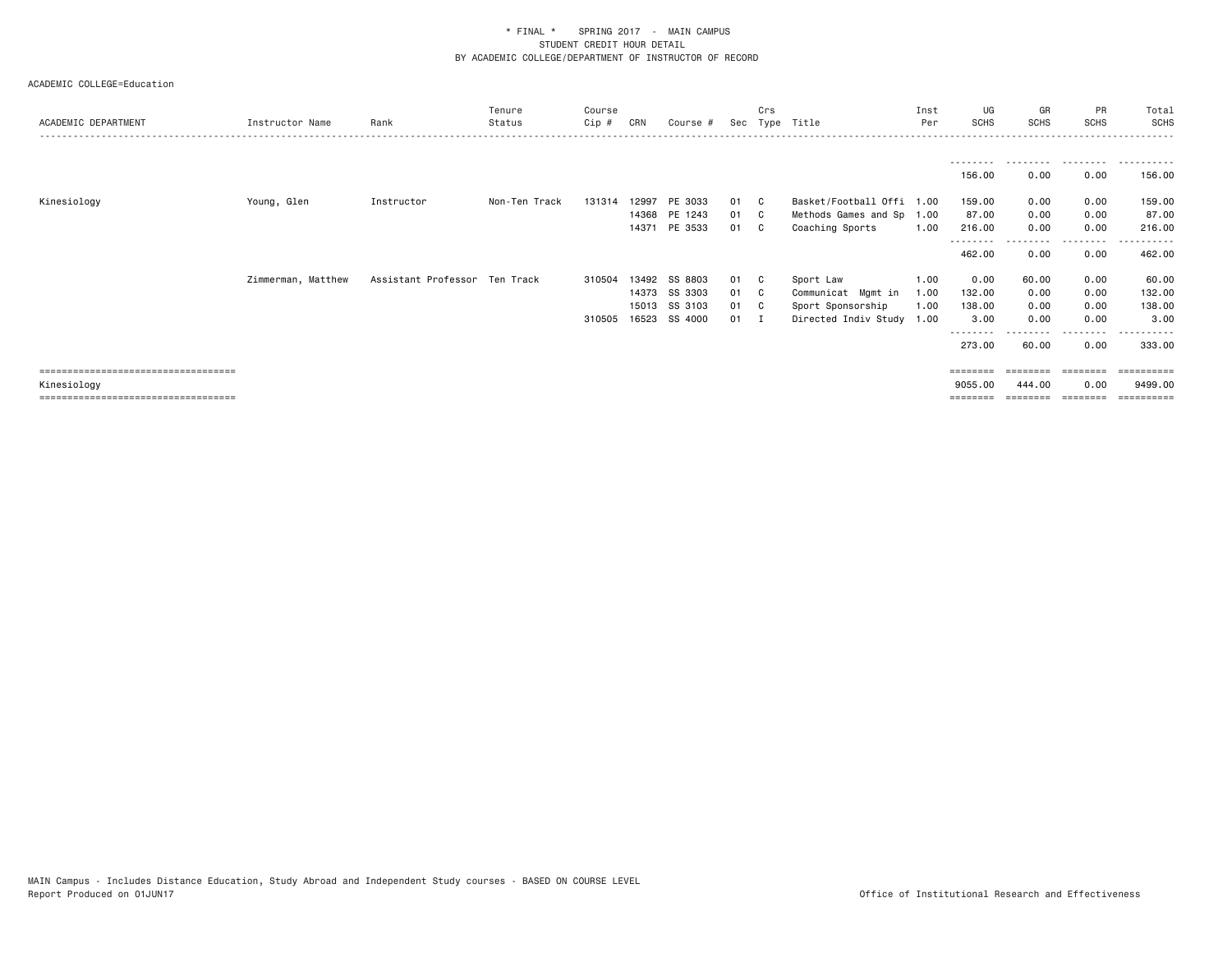| $\frac{1}{2}$<br>.<br>Music<br>Associate Professor Tenured<br>131312 14159<br>MUE 3212<br>01<br>C<br>Brass Methods<br>1.00<br>10.00<br>0.00<br>0.00<br>10.00<br>Aarhus, Craig<br>500903 12845<br>01<br>E<br>0.00<br>0.00<br>MU 2531<br>Concert Band<br>1.00<br>58.00<br>58.00<br>02<br>12846 MU 2531<br>E<br>Concert Band<br>1.00<br>62.00<br>0.00<br>0.00<br>62.00<br>.<br>.<br>.<br>.<br>130.00<br>0.00<br>0.00<br>130.00<br>Baker, Jason<br>Associate Professor Tenured<br>131312 12847<br>MU 2551<br>Percussion Ensemble<br>13.00<br>0.00<br>0.00<br>13.00<br>01<br>Ε<br>1.00<br>MUE 3242<br>01<br>$\mathtt{C}$<br>12954<br>Percussion Methods<br>1.00<br>12.00<br>0.00<br>0.00<br>12.00<br>500903<br>12844<br>MU 2521<br>01<br>1.00<br>12.00<br>0.00<br>12.00<br>C<br>Steel Drum Ensemble<br>0.00<br>12899<br>MUA 1610<br>5.00<br>01<br>Ε<br>Percussion - Non Maj<br>1.00<br>5.00<br>0.00<br>0.00<br>12900<br>MUA 1610<br>02<br>E<br>7.00<br>0.00<br>0.00<br>7.00<br>Percussion -Majors<br>1.00<br>12933<br>MUA 2610<br>01<br>E<br>Percussion - Non Maj<br>2.00<br>0.00<br>0.00<br>2.00<br>1.00<br>12934<br>MUA 2610<br>02<br>E<br>0.00<br>4.00<br>Percussion - Majors<br>1.00<br>4.00<br>0.00<br>02<br>12951<br>MUA 3610<br>E<br>Percussion - Majors<br>1.00<br>6.00<br>0.00<br>0.00<br>6.00<br>.<br>.<br>.<br>المتماما<br>61.00<br>0.00<br>0.00<br>61.00<br>500901<br>12834<br>MU<br>1521<br>Ear Training II<br>11.50<br>11.50<br>Banks, Jessica<br>Lecturer<br>Non-Ten Track<br>01<br>L.<br>0.50<br>0.00<br>0.00<br>02<br>12835<br>MU 1521<br>L<br>Ear Training II<br>0.50<br>5.50<br>0.00<br>0.00<br>5.50<br>500903 12879<br>MUA 1110<br>01<br>E<br>Flute-Non Majors<br>3.00<br>0.00<br>0.00<br>3.00<br>1.00<br>MUA 2110<br>12914<br>01<br>E<br>Flute-Non Majors<br>1.00<br>1.00<br>0.00<br>0.00<br>1.00<br>MUA 2110<br>02<br>4.00<br>12915<br>Ε<br>Flute - Majors<br>1.00<br>4.00<br>0.00<br>0.00<br>02<br>12941<br>MUA 3110<br>E<br>Flute-Majors<br>1.00<br>4.00<br>0.00<br>0.00<br>4.00<br>500915 12836<br>MU 2011<br>01<br>E<br>1.00<br>13.00<br>0.00<br>Woodwind Ensembles<br>0.00<br>13.00<br>.<br>$\sim$ $\sim$ $\sim$<br>42.00<br>0.00<br>0.00<br>42.00<br>Berquist, Trisha<br>Lecturer<br>Non-Ten Track<br>500903<br>12860<br>MU 2951<br>01<br>Q<br>Philharmonia<br>0.50<br>5.00<br>0.00<br>0.00<br>5.00<br>MUA 1650<br>01<br>E<br>0.50<br>4.00<br>0.00<br>12901<br>Strings -Non Majors<br>0.00<br>4.00<br>MUA 1650<br>02<br>E<br>0.50<br>12902<br>Strings Majors<br>3.00<br>0.00<br>0.00<br>3.00<br>.<br>$\sim$ $\sim$ $\sim$ $\sim$<br>$\frac{1}{2} \left( \frac{1}{2} \right) \left( \frac{1}{2} \right) \left( \frac{1}{2} \right) \left( \frac{1}{2} \right)$<br>12.00<br>0.00<br>0.00<br>12.00<br>131312 14029 MU 1123<br>0.00<br>66.00<br>Brown, Michael R.<br>Professor<br>Tenured<br>501 C<br>American Music App.<br>1.00<br>66.00<br>0.00<br><u>.</u><br>$- - - -$<br>.<br>.<br>66.00<br>0.00<br>0.00<br>66.00<br>Butler, Matthew<br>Non-Ten Track<br>500903 12874 MUA 1050<br>0.50<br>17.00<br>0.00<br>0.00<br>17.00<br>Lecturer<br>04<br>E<br>Voice - Non Majors<br>12911 MUA 2050<br>04<br>E<br>Voice - Non Majors<br>0.50<br>3.50<br>0.00<br>0.00<br>3.50<br>$\begin{array}{cccccccccccccc} \multicolumn{2}{c}{} & \multicolumn{2}{c}{} & \multicolumn{2}{c}{} & \multicolumn{2}{c}{} & \multicolumn{2}{c}{} & \multicolumn{2}{c}{} & \multicolumn{2}{c}{} & \multicolumn{2}{c}{} & \multicolumn{2}{c}{} & \multicolumn{2}{c}{} & \multicolumn{2}{c}{} & \multicolumn{2}{c}{} & \multicolumn{2}{c}{} & \multicolumn{2}{c}{} & \multicolumn{2}{c}{} & \multicolumn{2}{c}{} & \multicolumn{2}{c}{} & \multicolumn{2}{c}{} & \multicolumn{2}{c}{} & \$<br>$\sim$ $\sim$ $\sim$ $\sim$<br>المحامية<br>20.50<br>0.00<br>0.00<br>20.50<br>02<br>His & Apprec Of Musi 1.00<br>0.00<br>0.00<br>201.00<br>Cary, Jessica<br>Non-Employee<br>Not Applicable<br>500901 14154 MU 1113<br>$\mathbf{C}$<br>201.00<br>.<br>.<br>.<br>.<br>201.00<br>0.00<br>201.00<br>0.00<br>Damm, Robert<br>Professor<br>Tenured<br>050201<br>10004 AAS 1103<br>01<br>C<br>African American Mus<br>1.00<br>39.00<br>0.00<br>0.00<br>39.00<br>131312 14031<br>MUE 4886<br>501 F<br>Stu Teach Music Ed<br>6.00<br>0.00<br>1.00<br>0.00<br>6.00<br>14032<br>MUE 4896<br>501 F<br>Stu Teach Music Ed<br>1.00<br>6.00<br>0.00<br>0.00<br>6.00<br>500901 12822<br>MU 1103<br>01<br>C<br>African-Amer Music<br>36.00<br>0.00<br>0.00<br>36.00<br>1.00<br>02<br>16464<br>MU 4000<br>$\mathbf{I}$<br>Directed Indiv Study<br>1.00<br>1.00<br>0.00<br>0.00<br>1.00<br>500902 14160<br>MU 2012<br>01<br>$\mathsf{C}$<br>1.00<br>44.00<br>0.00<br>0.00<br>44.00<br>World Music | ACADEMIC DEPARTMENT | Instructor Name | Rank | Tenure<br>Status | Course<br>Cip # | CRN | Course # | Crs | Sec Type Title | Inst<br>Per | UG<br><b>SCHS</b> | GR<br><b>SCHS</b> | PR<br><b>SCHS</b> | Total<br><b>SCHS</b> |
|----------------------------------------------------------------------------------------------------------------------------------------------------------------------------------------------------------------------------------------------------------------------------------------------------------------------------------------------------------------------------------------------------------------------------------------------------------------------------------------------------------------------------------------------------------------------------------------------------------------------------------------------------------------------------------------------------------------------------------------------------------------------------------------------------------------------------------------------------------------------------------------------------------------------------------------------------------------------------------------------------------------------------------------------------------------------------------------------------------------------------------------------------------------------------------------------------------------------------------------------------------------------------------------------------------------------------------------------------------------------------------------------------------------------------------------------------------------------------------------------------------------------------------------------------------------------------------------------------------------------------------------------------------------------------------------------------------------------------------------------------------------------------------------------------------------------------------------------------------------------------------------------------------------------------------------------------------------------------------------------------------------------------------------------------------------------------------------------------------------------------------------------------------------------------------------------------------------------------------------------------------------------------------------------------------------------------------------------------------------------------------------------------------------------------------------------------------------------------------------------------------------------------------------------------------------------------------------------------------------------------------------------------------------------------------------------------------------------------------------------------------------------------------------------------------------------------------------------------------------------------------------------------------------------------------------------------------------------------------------------------------------------------------------------------------------------------------------------------------------------------------------------------------------------------------------------------------------------------------------------------------------------------------------------------------------------------------------------------------------------------------------------------------------------------------------------------------------------------------------------------------------------------------------------------------------------------------------------------------------------------------------------------------------------------------------------------------------------------------------------------------------------------------------------------------------------------------------------------------------------------------------------------------------------------------------------------------------------------------------------------------------------------------------------------------------------------------------------------------------------------------------------------------------------------------------------------------------------------------------------------------------------------------------------------------------------------------------------------------------------------------------------------------------------------------------------------------------------------------------------------------------------------------------------------------------------------------------------------------------------------------------------------------------------|---------------------|-----------------|------|------------------|-----------------|-----|----------|-----|----------------|-------------|-------------------|-------------------|-------------------|----------------------|
|                                                                                                                                                                                                                                                                                                                                                                                                                                                                                                                                                                                                                                                                                                                                                                                                                                                                                                                                                                                                                                                                                                                                                                                                                                                                                                                                                                                                                                                                                                                                                                                                                                                                                                                                                                                                                                                                                                                                                                                                                                                                                                                                                                                                                                                                                                                                                                                                                                                                                                                                                                                                                                                                                                                                                                                                                                                                                                                                                                                                                                                                                                                                                                                                                                                                                                                                                                                                                                                                                                                                                                                                                                                                                                                                                                                                                                                                                                                                                                                                                                                                                                                                                                                                                                                                                                                                                                                                                                                                                                                                                                                                                                                                      |                     |                 |      |                  |                 |     |          |     |                |             |                   |                   |                   |                      |
|                                                                                                                                                                                                                                                                                                                                                                                                                                                                                                                                                                                                                                                                                                                                                                                                                                                                                                                                                                                                                                                                                                                                                                                                                                                                                                                                                                                                                                                                                                                                                                                                                                                                                                                                                                                                                                                                                                                                                                                                                                                                                                                                                                                                                                                                                                                                                                                                                                                                                                                                                                                                                                                                                                                                                                                                                                                                                                                                                                                                                                                                                                                                                                                                                                                                                                                                                                                                                                                                                                                                                                                                                                                                                                                                                                                                                                                                                                                                                                                                                                                                                                                                                                                                                                                                                                                                                                                                                                                                                                                                                                                                                                                                      |                     |                 |      |                  |                 |     |          |     |                |             |                   |                   |                   |                      |
|                                                                                                                                                                                                                                                                                                                                                                                                                                                                                                                                                                                                                                                                                                                                                                                                                                                                                                                                                                                                                                                                                                                                                                                                                                                                                                                                                                                                                                                                                                                                                                                                                                                                                                                                                                                                                                                                                                                                                                                                                                                                                                                                                                                                                                                                                                                                                                                                                                                                                                                                                                                                                                                                                                                                                                                                                                                                                                                                                                                                                                                                                                                                                                                                                                                                                                                                                                                                                                                                                                                                                                                                                                                                                                                                                                                                                                                                                                                                                                                                                                                                                                                                                                                                                                                                                                                                                                                                                                                                                                                                                                                                                                                                      |                     |                 |      |                  |                 |     |          |     |                |             |                   |                   |                   |                      |
|                                                                                                                                                                                                                                                                                                                                                                                                                                                                                                                                                                                                                                                                                                                                                                                                                                                                                                                                                                                                                                                                                                                                                                                                                                                                                                                                                                                                                                                                                                                                                                                                                                                                                                                                                                                                                                                                                                                                                                                                                                                                                                                                                                                                                                                                                                                                                                                                                                                                                                                                                                                                                                                                                                                                                                                                                                                                                                                                                                                                                                                                                                                                                                                                                                                                                                                                                                                                                                                                                                                                                                                                                                                                                                                                                                                                                                                                                                                                                                                                                                                                                                                                                                                                                                                                                                                                                                                                                                                                                                                                                                                                                                                                      |                     |                 |      |                  |                 |     |          |     |                |             |                   |                   |                   |                      |
|                                                                                                                                                                                                                                                                                                                                                                                                                                                                                                                                                                                                                                                                                                                                                                                                                                                                                                                                                                                                                                                                                                                                                                                                                                                                                                                                                                                                                                                                                                                                                                                                                                                                                                                                                                                                                                                                                                                                                                                                                                                                                                                                                                                                                                                                                                                                                                                                                                                                                                                                                                                                                                                                                                                                                                                                                                                                                                                                                                                                                                                                                                                                                                                                                                                                                                                                                                                                                                                                                                                                                                                                                                                                                                                                                                                                                                                                                                                                                                                                                                                                                                                                                                                                                                                                                                                                                                                                                                                                                                                                                                                                                                                                      |                     |                 |      |                  |                 |     |          |     |                |             |                   |                   |                   |                      |
|                                                                                                                                                                                                                                                                                                                                                                                                                                                                                                                                                                                                                                                                                                                                                                                                                                                                                                                                                                                                                                                                                                                                                                                                                                                                                                                                                                                                                                                                                                                                                                                                                                                                                                                                                                                                                                                                                                                                                                                                                                                                                                                                                                                                                                                                                                                                                                                                                                                                                                                                                                                                                                                                                                                                                                                                                                                                                                                                                                                                                                                                                                                                                                                                                                                                                                                                                                                                                                                                                                                                                                                                                                                                                                                                                                                                                                                                                                                                                                                                                                                                                                                                                                                                                                                                                                                                                                                                                                                                                                                                                                                                                                                                      |                     |                 |      |                  |                 |     |          |     |                |             |                   |                   |                   |                      |
|                                                                                                                                                                                                                                                                                                                                                                                                                                                                                                                                                                                                                                                                                                                                                                                                                                                                                                                                                                                                                                                                                                                                                                                                                                                                                                                                                                                                                                                                                                                                                                                                                                                                                                                                                                                                                                                                                                                                                                                                                                                                                                                                                                                                                                                                                                                                                                                                                                                                                                                                                                                                                                                                                                                                                                                                                                                                                                                                                                                                                                                                                                                                                                                                                                                                                                                                                                                                                                                                                                                                                                                                                                                                                                                                                                                                                                                                                                                                                                                                                                                                                                                                                                                                                                                                                                                                                                                                                                                                                                                                                                                                                                                                      |                     |                 |      |                  |                 |     |          |     |                |             |                   |                   |                   |                      |
|                                                                                                                                                                                                                                                                                                                                                                                                                                                                                                                                                                                                                                                                                                                                                                                                                                                                                                                                                                                                                                                                                                                                                                                                                                                                                                                                                                                                                                                                                                                                                                                                                                                                                                                                                                                                                                                                                                                                                                                                                                                                                                                                                                                                                                                                                                                                                                                                                                                                                                                                                                                                                                                                                                                                                                                                                                                                                                                                                                                                                                                                                                                                                                                                                                                                                                                                                                                                                                                                                                                                                                                                                                                                                                                                                                                                                                                                                                                                                                                                                                                                                                                                                                                                                                                                                                                                                                                                                                                                                                                                                                                                                                                                      |                     |                 |      |                  |                 |     |          |     |                |             |                   |                   |                   |                      |
|                                                                                                                                                                                                                                                                                                                                                                                                                                                                                                                                                                                                                                                                                                                                                                                                                                                                                                                                                                                                                                                                                                                                                                                                                                                                                                                                                                                                                                                                                                                                                                                                                                                                                                                                                                                                                                                                                                                                                                                                                                                                                                                                                                                                                                                                                                                                                                                                                                                                                                                                                                                                                                                                                                                                                                                                                                                                                                                                                                                                                                                                                                                                                                                                                                                                                                                                                                                                                                                                                                                                                                                                                                                                                                                                                                                                                                                                                                                                                                                                                                                                                                                                                                                                                                                                                                                                                                                                                                                                                                                                                                                                                                                                      |                     |                 |      |                  |                 |     |          |     |                |             |                   |                   |                   |                      |
|                                                                                                                                                                                                                                                                                                                                                                                                                                                                                                                                                                                                                                                                                                                                                                                                                                                                                                                                                                                                                                                                                                                                                                                                                                                                                                                                                                                                                                                                                                                                                                                                                                                                                                                                                                                                                                                                                                                                                                                                                                                                                                                                                                                                                                                                                                                                                                                                                                                                                                                                                                                                                                                                                                                                                                                                                                                                                                                                                                                                                                                                                                                                                                                                                                                                                                                                                                                                                                                                                                                                                                                                                                                                                                                                                                                                                                                                                                                                                                                                                                                                                                                                                                                                                                                                                                                                                                                                                                                                                                                                                                                                                                                                      |                     |                 |      |                  |                 |     |          |     |                |             |                   |                   |                   |                      |
|                                                                                                                                                                                                                                                                                                                                                                                                                                                                                                                                                                                                                                                                                                                                                                                                                                                                                                                                                                                                                                                                                                                                                                                                                                                                                                                                                                                                                                                                                                                                                                                                                                                                                                                                                                                                                                                                                                                                                                                                                                                                                                                                                                                                                                                                                                                                                                                                                                                                                                                                                                                                                                                                                                                                                                                                                                                                                                                                                                                                                                                                                                                                                                                                                                                                                                                                                                                                                                                                                                                                                                                                                                                                                                                                                                                                                                                                                                                                                                                                                                                                                                                                                                                                                                                                                                                                                                                                                                                                                                                                                                                                                                                                      |                     |                 |      |                  |                 |     |          |     |                |             |                   |                   |                   |                      |
|                                                                                                                                                                                                                                                                                                                                                                                                                                                                                                                                                                                                                                                                                                                                                                                                                                                                                                                                                                                                                                                                                                                                                                                                                                                                                                                                                                                                                                                                                                                                                                                                                                                                                                                                                                                                                                                                                                                                                                                                                                                                                                                                                                                                                                                                                                                                                                                                                                                                                                                                                                                                                                                                                                                                                                                                                                                                                                                                                                                                                                                                                                                                                                                                                                                                                                                                                                                                                                                                                                                                                                                                                                                                                                                                                                                                                                                                                                                                                                                                                                                                                                                                                                                                                                                                                                                                                                                                                                                                                                                                                                                                                                                                      |                     |                 |      |                  |                 |     |          |     |                |             |                   |                   |                   |                      |
|                                                                                                                                                                                                                                                                                                                                                                                                                                                                                                                                                                                                                                                                                                                                                                                                                                                                                                                                                                                                                                                                                                                                                                                                                                                                                                                                                                                                                                                                                                                                                                                                                                                                                                                                                                                                                                                                                                                                                                                                                                                                                                                                                                                                                                                                                                                                                                                                                                                                                                                                                                                                                                                                                                                                                                                                                                                                                                                                                                                                                                                                                                                                                                                                                                                                                                                                                                                                                                                                                                                                                                                                                                                                                                                                                                                                                                                                                                                                                                                                                                                                                                                                                                                                                                                                                                                                                                                                                                                                                                                                                                                                                                                                      |                     |                 |      |                  |                 |     |          |     |                |             |                   |                   |                   |                      |
|                                                                                                                                                                                                                                                                                                                                                                                                                                                                                                                                                                                                                                                                                                                                                                                                                                                                                                                                                                                                                                                                                                                                                                                                                                                                                                                                                                                                                                                                                                                                                                                                                                                                                                                                                                                                                                                                                                                                                                                                                                                                                                                                                                                                                                                                                                                                                                                                                                                                                                                                                                                                                                                                                                                                                                                                                                                                                                                                                                                                                                                                                                                                                                                                                                                                                                                                                                                                                                                                                                                                                                                                                                                                                                                                                                                                                                                                                                                                                                                                                                                                                                                                                                                                                                                                                                                                                                                                                                                                                                                                                                                                                                                                      |                     |                 |      |                  |                 |     |          |     |                |             |                   |                   |                   |                      |
|                                                                                                                                                                                                                                                                                                                                                                                                                                                                                                                                                                                                                                                                                                                                                                                                                                                                                                                                                                                                                                                                                                                                                                                                                                                                                                                                                                                                                                                                                                                                                                                                                                                                                                                                                                                                                                                                                                                                                                                                                                                                                                                                                                                                                                                                                                                                                                                                                                                                                                                                                                                                                                                                                                                                                                                                                                                                                                                                                                                                                                                                                                                                                                                                                                                                                                                                                                                                                                                                                                                                                                                                                                                                                                                                                                                                                                                                                                                                                                                                                                                                                                                                                                                                                                                                                                                                                                                                                                                                                                                                                                                                                                                                      |                     |                 |      |                  |                 |     |          |     |                |             |                   |                   |                   |                      |
|                                                                                                                                                                                                                                                                                                                                                                                                                                                                                                                                                                                                                                                                                                                                                                                                                                                                                                                                                                                                                                                                                                                                                                                                                                                                                                                                                                                                                                                                                                                                                                                                                                                                                                                                                                                                                                                                                                                                                                                                                                                                                                                                                                                                                                                                                                                                                                                                                                                                                                                                                                                                                                                                                                                                                                                                                                                                                                                                                                                                                                                                                                                                                                                                                                                                                                                                                                                                                                                                                                                                                                                                                                                                                                                                                                                                                                                                                                                                                                                                                                                                                                                                                                                                                                                                                                                                                                                                                                                                                                                                                                                                                                                                      |                     |                 |      |                  |                 |     |          |     |                |             |                   |                   |                   |                      |
|                                                                                                                                                                                                                                                                                                                                                                                                                                                                                                                                                                                                                                                                                                                                                                                                                                                                                                                                                                                                                                                                                                                                                                                                                                                                                                                                                                                                                                                                                                                                                                                                                                                                                                                                                                                                                                                                                                                                                                                                                                                                                                                                                                                                                                                                                                                                                                                                                                                                                                                                                                                                                                                                                                                                                                                                                                                                                                                                                                                                                                                                                                                                                                                                                                                                                                                                                                                                                                                                                                                                                                                                                                                                                                                                                                                                                                                                                                                                                                                                                                                                                                                                                                                                                                                                                                                                                                                                                                                                                                                                                                                                                                                                      |                     |                 |      |                  |                 |     |          |     |                |             |                   |                   |                   |                      |
|                                                                                                                                                                                                                                                                                                                                                                                                                                                                                                                                                                                                                                                                                                                                                                                                                                                                                                                                                                                                                                                                                                                                                                                                                                                                                                                                                                                                                                                                                                                                                                                                                                                                                                                                                                                                                                                                                                                                                                                                                                                                                                                                                                                                                                                                                                                                                                                                                                                                                                                                                                                                                                                                                                                                                                                                                                                                                                                                                                                                                                                                                                                                                                                                                                                                                                                                                                                                                                                                                                                                                                                                                                                                                                                                                                                                                                                                                                                                                                                                                                                                                                                                                                                                                                                                                                                                                                                                                                                                                                                                                                                                                                                                      |                     |                 |      |                  |                 |     |          |     |                |             |                   |                   |                   |                      |
|                                                                                                                                                                                                                                                                                                                                                                                                                                                                                                                                                                                                                                                                                                                                                                                                                                                                                                                                                                                                                                                                                                                                                                                                                                                                                                                                                                                                                                                                                                                                                                                                                                                                                                                                                                                                                                                                                                                                                                                                                                                                                                                                                                                                                                                                                                                                                                                                                                                                                                                                                                                                                                                                                                                                                                                                                                                                                                                                                                                                                                                                                                                                                                                                                                                                                                                                                                                                                                                                                                                                                                                                                                                                                                                                                                                                                                                                                                                                                                                                                                                                                                                                                                                                                                                                                                                                                                                                                                                                                                                                                                                                                                                                      |                     |                 |      |                  |                 |     |          |     |                |             |                   |                   |                   |                      |
|                                                                                                                                                                                                                                                                                                                                                                                                                                                                                                                                                                                                                                                                                                                                                                                                                                                                                                                                                                                                                                                                                                                                                                                                                                                                                                                                                                                                                                                                                                                                                                                                                                                                                                                                                                                                                                                                                                                                                                                                                                                                                                                                                                                                                                                                                                                                                                                                                                                                                                                                                                                                                                                                                                                                                                                                                                                                                                                                                                                                                                                                                                                                                                                                                                                                                                                                                                                                                                                                                                                                                                                                                                                                                                                                                                                                                                                                                                                                                                                                                                                                                                                                                                                                                                                                                                                                                                                                                                                                                                                                                                                                                                                                      |                     |                 |      |                  |                 |     |          |     |                |             |                   |                   |                   |                      |
|                                                                                                                                                                                                                                                                                                                                                                                                                                                                                                                                                                                                                                                                                                                                                                                                                                                                                                                                                                                                                                                                                                                                                                                                                                                                                                                                                                                                                                                                                                                                                                                                                                                                                                                                                                                                                                                                                                                                                                                                                                                                                                                                                                                                                                                                                                                                                                                                                                                                                                                                                                                                                                                                                                                                                                                                                                                                                                                                                                                                                                                                                                                                                                                                                                                                                                                                                                                                                                                                                                                                                                                                                                                                                                                                                                                                                                                                                                                                                                                                                                                                                                                                                                                                                                                                                                                                                                                                                                                                                                                                                                                                                                                                      |                     |                 |      |                  |                 |     |          |     |                |             |                   |                   |                   |                      |
|                                                                                                                                                                                                                                                                                                                                                                                                                                                                                                                                                                                                                                                                                                                                                                                                                                                                                                                                                                                                                                                                                                                                                                                                                                                                                                                                                                                                                                                                                                                                                                                                                                                                                                                                                                                                                                                                                                                                                                                                                                                                                                                                                                                                                                                                                                                                                                                                                                                                                                                                                                                                                                                                                                                                                                                                                                                                                                                                                                                                                                                                                                                                                                                                                                                                                                                                                                                                                                                                                                                                                                                                                                                                                                                                                                                                                                                                                                                                                                                                                                                                                                                                                                                                                                                                                                                                                                                                                                                                                                                                                                                                                                                                      |                     |                 |      |                  |                 |     |          |     |                |             |                   |                   |                   |                      |
|                                                                                                                                                                                                                                                                                                                                                                                                                                                                                                                                                                                                                                                                                                                                                                                                                                                                                                                                                                                                                                                                                                                                                                                                                                                                                                                                                                                                                                                                                                                                                                                                                                                                                                                                                                                                                                                                                                                                                                                                                                                                                                                                                                                                                                                                                                                                                                                                                                                                                                                                                                                                                                                                                                                                                                                                                                                                                                                                                                                                                                                                                                                                                                                                                                                                                                                                                                                                                                                                                                                                                                                                                                                                                                                                                                                                                                                                                                                                                                                                                                                                                                                                                                                                                                                                                                                                                                                                                                                                                                                                                                                                                                                                      |                     |                 |      |                  |                 |     |          |     |                |             |                   |                   |                   |                      |
|                                                                                                                                                                                                                                                                                                                                                                                                                                                                                                                                                                                                                                                                                                                                                                                                                                                                                                                                                                                                                                                                                                                                                                                                                                                                                                                                                                                                                                                                                                                                                                                                                                                                                                                                                                                                                                                                                                                                                                                                                                                                                                                                                                                                                                                                                                                                                                                                                                                                                                                                                                                                                                                                                                                                                                                                                                                                                                                                                                                                                                                                                                                                                                                                                                                                                                                                                                                                                                                                                                                                                                                                                                                                                                                                                                                                                                                                                                                                                                                                                                                                                                                                                                                                                                                                                                                                                                                                                                                                                                                                                                                                                                                                      |                     |                 |      |                  |                 |     |          |     |                |             |                   |                   |                   |                      |
|                                                                                                                                                                                                                                                                                                                                                                                                                                                                                                                                                                                                                                                                                                                                                                                                                                                                                                                                                                                                                                                                                                                                                                                                                                                                                                                                                                                                                                                                                                                                                                                                                                                                                                                                                                                                                                                                                                                                                                                                                                                                                                                                                                                                                                                                                                                                                                                                                                                                                                                                                                                                                                                                                                                                                                                                                                                                                                                                                                                                                                                                                                                                                                                                                                                                                                                                                                                                                                                                                                                                                                                                                                                                                                                                                                                                                                                                                                                                                                                                                                                                                                                                                                                                                                                                                                                                                                                                                                                                                                                                                                                                                                                                      |                     |                 |      |                  |                 |     |          |     |                |             |                   |                   |                   |                      |
|                                                                                                                                                                                                                                                                                                                                                                                                                                                                                                                                                                                                                                                                                                                                                                                                                                                                                                                                                                                                                                                                                                                                                                                                                                                                                                                                                                                                                                                                                                                                                                                                                                                                                                                                                                                                                                                                                                                                                                                                                                                                                                                                                                                                                                                                                                                                                                                                                                                                                                                                                                                                                                                                                                                                                                                                                                                                                                                                                                                                                                                                                                                                                                                                                                                                                                                                                                                                                                                                                                                                                                                                                                                                                                                                                                                                                                                                                                                                                                                                                                                                                                                                                                                                                                                                                                                                                                                                                                                                                                                                                                                                                                                                      |                     |                 |      |                  |                 |     |          |     |                |             |                   |                   |                   |                      |
|                                                                                                                                                                                                                                                                                                                                                                                                                                                                                                                                                                                                                                                                                                                                                                                                                                                                                                                                                                                                                                                                                                                                                                                                                                                                                                                                                                                                                                                                                                                                                                                                                                                                                                                                                                                                                                                                                                                                                                                                                                                                                                                                                                                                                                                                                                                                                                                                                                                                                                                                                                                                                                                                                                                                                                                                                                                                                                                                                                                                                                                                                                                                                                                                                                                                                                                                                                                                                                                                                                                                                                                                                                                                                                                                                                                                                                                                                                                                                                                                                                                                                                                                                                                                                                                                                                                                                                                                                                                                                                                                                                                                                                                                      |                     |                 |      |                  |                 |     |          |     |                |             |                   |                   |                   |                      |
|                                                                                                                                                                                                                                                                                                                                                                                                                                                                                                                                                                                                                                                                                                                                                                                                                                                                                                                                                                                                                                                                                                                                                                                                                                                                                                                                                                                                                                                                                                                                                                                                                                                                                                                                                                                                                                                                                                                                                                                                                                                                                                                                                                                                                                                                                                                                                                                                                                                                                                                                                                                                                                                                                                                                                                                                                                                                                                                                                                                                                                                                                                                                                                                                                                                                                                                                                                                                                                                                                                                                                                                                                                                                                                                                                                                                                                                                                                                                                                                                                                                                                                                                                                                                                                                                                                                                                                                                                                                                                                                                                                                                                                                                      |                     |                 |      |                  |                 |     |          |     |                |             |                   |                   |                   |                      |
|                                                                                                                                                                                                                                                                                                                                                                                                                                                                                                                                                                                                                                                                                                                                                                                                                                                                                                                                                                                                                                                                                                                                                                                                                                                                                                                                                                                                                                                                                                                                                                                                                                                                                                                                                                                                                                                                                                                                                                                                                                                                                                                                                                                                                                                                                                                                                                                                                                                                                                                                                                                                                                                                                                                                                                                                                                                                                                                                                                                                                                                                                                                                                                                                                                                                                                                                                                                                                                                                                                                                                                                                                                                                                                                                                                                                                                                                                                                                                                                                                                                                                                                                                                                                                                                                                                                                                                                                                                                                                                                                                                                                                                                                      |                     |                 |      |                  |                 |     |          |     |                |             |                   |                   |                   |                      |
|                                                                                                                                                                                                                                                                                                                                                                                                                                                                                                                                                                                                                                                                                                                                                                                                                                                                                                                                                                                                                                                                                                                                                                                                                                                                                                                                                                                                                                                                                                                                                                                                                                                                                                                                                                                                                                                                                                                                                                                                                                                                                                                                                                                                                                                                                                                                                                                                                                                                                                                                                                                                                                                                                                                                                                                                                                                                                                                                                                                                                                                                                                                                                                                                                                                                                                                                                                                                                                                                                                                                                                                                                                                                                                                                                                                                                                                                                                                                                                                                                                                                                                                                                                                                                                                                                                                                                                                                                                                                                                                                                                                                                                                                      |                     |                 |      |                  |                 |     |          |     |                |             |                   |                   |                   |                      |
|                                                                                                                                                                                                                                                                                                                                                                                                                                                                                                                                                                                                                                                                                                                                                                                                                                                                                                                                                                                                                                                                                                                                                                                                                                                                                                                                                                                                                                                                                                                                                                                                                                                                                                                                                                                                                                                                                                                                                                                                                                                                                                                                                                                                                                                                                                                                                                                                                                                                                                                                                                                                                                                                                                                                                                                                                                                                                                                                                                                                                                                                                                                                                                                                                                                                                                                                                                                                                                                                                                                                                                                                                                                                                                                                                                                                                                                                                                                                                                                                                                                                                                                                                                                                                                                                                                                                                                                                                                                                                                                                                                                                                                                                      |                     |                 |      |                  |                 |     |          |     |                |             |                   |                   |                   |                      |
|                                                                                                                                                                                                                                                                                                                                                                                                                                                                                                                                                                                                                                                                                                                                                                                                                                                                                                                                                                                                                                                                                                                                                                                                                                                                                                                                                                                                                                                                                                                                                                                                                                                                                                                                                                                                                                                                                                                                                                                                                                                                                                                                                                                                                                                                                                                                                                                                                                                                                                                                                                                                                                                                                                                                                                                                                                                                                                                                                                                                                                                                                                                                                                                                                                                                                                                                                                                                                                                                                                                                                                                                                                                                                                                                                                                                                                                                                                                                                                                                                                                                                                                                                                                                                                                                                                                                                                                                                                                                                                                                                                                                                                                                      |                     |                 |      |                  |                 |     |          |     |                |             |                   |                   |                   |                      |
|                                                                                                                                                                                                                                                                                                                                                                                                                                                                                                                                                                                                                                                                                                                                                                                                                                                                                                                                                                                                                                                                                                                                                                                                                                                                                                                                                                                                                                                                                                                                                                                                                                                                                                                                                                                                                                                                                                                                                                                                                                                                                                                                                                                                                                                                                                                                                                                                                                                                                                                                                                                                                                                                                                                                                                                                                                                                                                                                                                                                                                                                                                                                                                                                                                                                                                                                                                                                                                                                                                                                                                                                                                                                                                                                                                                                                                                                                                                                                                                                                                                                                                                                                                                                                                                                                                                                                                                                                                                                                                                                                                                                                                                                      |                     |                 |      |                  |                 |     |          |     |                |             |                   |                   |                   |                      |
|                                                                                                                                                                                                                                                                                                                                                                                                                                                                                                                                                                                                                                                                                                                                                                                                                                                                                                                                                                                                                                                                                                                                                                                                                                                                                                                                                                                                                                                                                                                                                                                                                                                                                                                                                                                                                                                                                                                                                                                                                                                                                                                                                                                                                                                                                                                                                                                                                                                                                                                                                                                                                                                                                                                                                                                                                                                                                                                                                                                                                                                                                                                                                                                                                                                                                                                                                                                                                                                                                                                                                                                                                                                                                                                                                                                                                                                                                                                                                                                                                                                                                                                                                                                                                                                                                                                                                                                                                                                                                                                                                                                                                                                                      |                     |                 |      |                  |                 |     |          |     |                |             |                   |                   |                   |                      |
|                                                                                                                                                                                                                                                                                                                                                                                                                                                                                                                                                                                                                                                                                                                                                                                                                                                                                                                                                                                                                                                                                                                                                                                                                                                                                                                                                                                                                                                                                                                                                                                                                                                                                                                                                                                                                                                                                                                                                                                                                                                                                                                                                                                                                                                                                                                                                                                                                                                                                                                                                                                                                                                                                                                                                                                                                                                                                                                                                                                                                                                                                                                                                                                                                                                                                                                                                                                                                                                                                                                                                                                                                                                                                                                                                                                                                                                                                                                                                                                                                                                                                                                                                                                                                                                                                                                                                                                                                                                                                                                                                                                                                                                                      |                     |                 |      |                  |                 |     |          |     |                |             |                   |                   |                   |                      |
|                                                                                                                                                                                                                                                                                                                                                                                                                                                                                                                                                                                                                                                                                                                                                                                                                                                                                                                                                                                                                                                                                                                                                                                                                                                                                                                                                                                                                                                                                                                                                                                                                                                                                                                                                                                                                                                                                                                                                                                                                                                                                                                                                                                                                                                                                                                                                                                                                                                                                                                                                                                                                                                                                                                                                                                                                                                                                                                                                                                                                                                                                                                                                                                                                                                                                                                                                                                                                                                                                                                                                                                                                                                                                                                                                                                                                                                                                                                                                                                                                                                                                                                                                                                                                                                                                                                                                                                                                                                                                                                                                                                                                                                                      |                     |                 |      |                  |                 |     |          |     |                |             |                   |                   |                   |                      |
|                                                                                                                                                                                                                                                                                                                                                                                                                                                                                                                                                                                                                                                                                                                                                                                                                                                                                                                                                                                                                                                                                                                                                                                                                                                                                                                                                                                                                                                                                                                                                                                                                                                                                                                                                                                                                                                                                                                                                                                                                                                                                                                                                                                                                                                                                                                                                                                                                                                                                                                                                                                                                                                                                                                                                                                                                                                                                                                                                                                                                                                                                                                                                                                                                                                                                                                                                                                                                                                                                                                                                                                                                                                                                                                                                                                                                                                                                                                                                                                                                                                                                                                                                                                                                                                                                                                                                                                                                                                                                                                                                                                                                                                                      |                     |                 |      |                  |                 |     |          |     |                |             |                   |                   |                   |                      |
|                                                                                                                                                                                                                                                                                                                                                                                                                                                                                                                                                                                                                                                                                                                                                                                                                                                                                                                                                                                                                                                                                                                                                                                                                                                                                                                                                                                                                                                                                                                                                                                                                                                                                                                                                                                                                                                                                                                                                                                                                                                                                                                                                                                                                                                                                                                                                                                                                                                                                                                                                                                                                                                                                                                                                                                                                                                                                                                                                                                                                                                                                                                                                                                                                                                                                                                                                                                                                                                                                                                                                                                                                                                                                                                                                                                                                                                                                                                                                                                                                                                                                                                                                                                                                                                                                                                                                                                                                                                                                                                                                                                                                                                                      |                     |                 |      |                  |                 |     |          |     |                |             |                   |                   |                   |                      |
|                                                                                                                                                                                                                                                                                                                                                                                                                                                                                                                                                                                                                                                                                                                                                                                                                                                                                                                                                                                                                                                                                                                                                                                                                                                                                                                                                                                                                                                                                                                                                                                                                                                                                                                                                                                                                                                                                                                                                                                                                                                                                                                                                                                                                                                                                                                                                                                                                                                                                                                                                                                                                                                                                                                                                                                                                                                                                                                                                                                                                                                                                                                                                                                                                                                                                                                                                                                                                                                                                                                                                                                                                                                                                                                                                                                                                                                                                                                                                                                                                                                                                                                                                                                                                                                                                                                                                                                                                                                                                                                                                                                                                                                                      |                     |                 |      |                  |                 |     |          |     |                |             |                   |                   |                   |                      |
|                                                                                                                                                                                                                                                                                                                                                                                                                                                                                                                                                                                                                                                                                                                                                                                                                                                                                                                                                                                                                                                                                                                                                                                                                                                                                                                                                                                                                                                                                                                                                                                                                                                                                                                                                                                                                                                                                                                                                                                                                                                                                                                                                                                                                                                                                                                                                                                                                                                                                                                                                                                                                                                                                                                                                                                                                                                                                                                                                                                                                                                                                                                                                                                                                                                                                                                                                                                                                                                                                                                                                                                                                                                                                                                                                                                                                                                                                                                                                                                                                                                                                                                                                                                                                                                                                                                                                                                                                                                                                                                                                                                                                                                                      |                     |                 |      |                  |                 |     |          |     |                |             |                   |                   |                   |                      |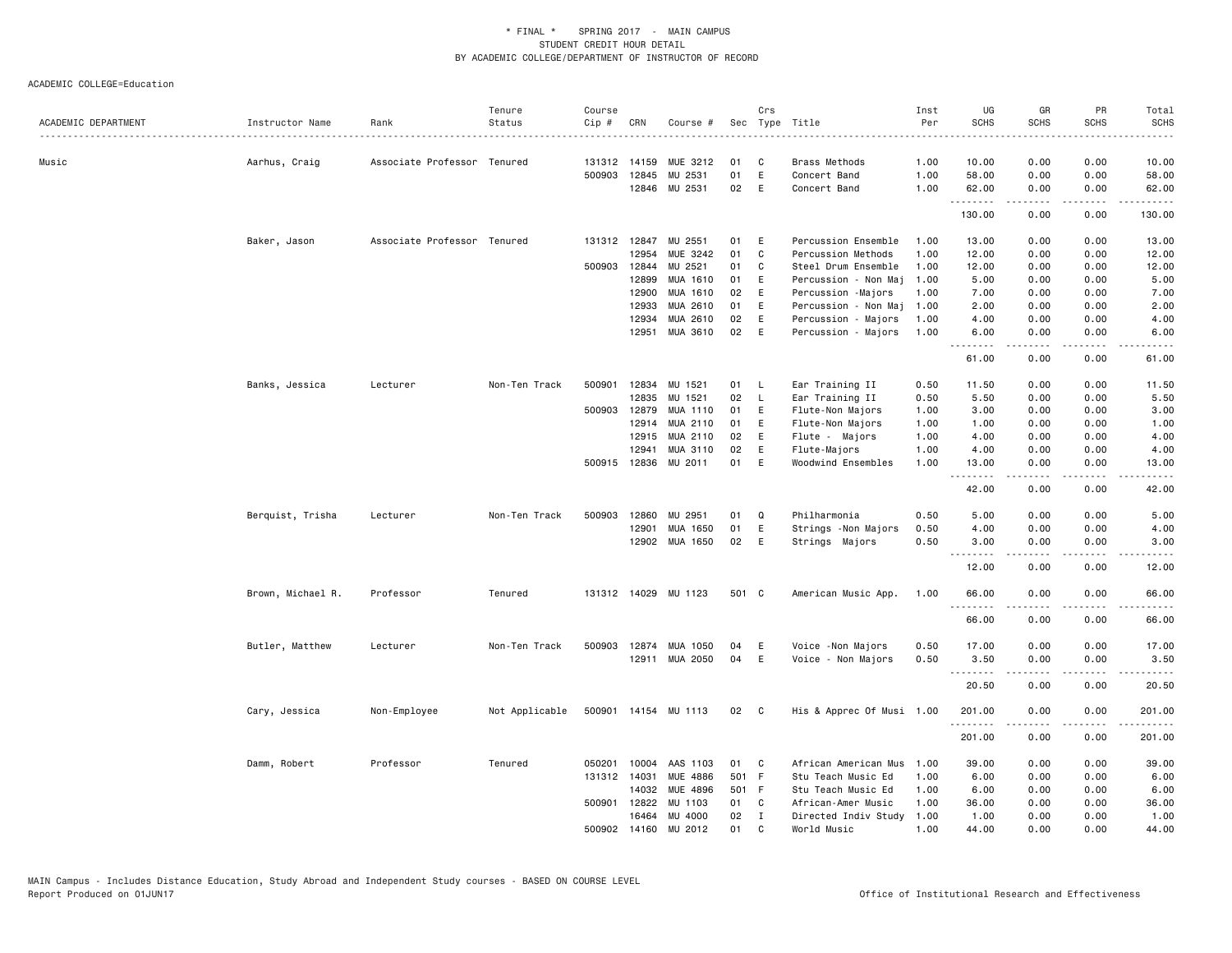| ACADEMIC DEPARTMENT | Instructor Name                | Rank                          | Tenure<br>Status | Course<br>Cip # | CRN            | Course #             |          | Crs      | Sec Type Title                     | Inst<br>Per  | UG<br><b>SCHS</b> | GR<br><b>SCHS</b> | PR<br><b>SCHS</b>                   | Total<br><b>SCHS</b>  |
|---------------------|--------------------------------|-------------------------------|------------------|-----------------|----------------|----------------------|----------|----------|------------------------------------|--------------|-------------------|-------------------|-------------------------------------|-----------------------|
|                     |                                |                               |                  |                 |                |                      |          |          |                                    |              | .                 | . <u>.</u>        | .                                   |                       |
|                     |                                |                               |                  |                 |                |                      |          |          |                                    |              | 132.00            | 0.00              | 0.00                                | 132.00                |
| Music               | Daniels, Matthew               | Assistant Professor Ten Track |                  | 500903          | 12877          | MUA 1050             | 07       | E        | Voice- Majors                      | 0.50         | 4.00              | 0.00              | 0.00                                | 4.00                  |
|                     |                                |                               |                  |                 | 14161          | MUA 2050             | 07       | E        | Voice-Majors                       | 0.50         | 4.00              | 0.00              | 0.00                                | 4.00                  |
|                     |                                |                               |                  |                 | 14162          | MUA 3050             | 07       | E        | Voice                              | 0.50         | 7.00<br>.         | 0.00<br>.         | 0.00<br>.                           | 7.00<br>$\frac{1}{2}$ |
|                     |                                |                               |                  |                 |                |                      |          |          |                                    |              | 15.00             | 0.00              | 0.00                                | 15.00                 |
|                     | Edwards-Henry, Jacqu Professor |                               | Tenured          | 500903          | 12867          | MUA 1010             | 04       | E        | Piano - Majors                     | 1.00         | 8.00              | 0.00              | 0.00                                | 8.00                  |
|                     |                                |                               |                  | 500907          | 12840          | MU 2121              | 02       | L        | Music Majors Piano I 1.00          |              | 11.00             | 0.00              | 0.00                                | 11.00                 |
|                     |                                |                               |                  |                 | 12862          | MU 3121              | 02       | L.       | Piano Class                        | 1.00         | 7.00              | 0.00              | 0.00                                | 7.00                  |
|                     |                                |                               |                  |                 | 12863          | MU 3122              | 01       | L.       | Funct Skills Piano I 1.00          |              | 20.00             | 0.00              | 0.00                                | 20.00                 |
|                     |                                |                               |                  |                 | 16546          | MU 2121              | 03       | L        | Music Majors Piano I 1.00          |              | 3.00<br><u>.</u>  | 0.00<br>.         | 0.00<br>$\sim$ $\sim$ $\sim$ $\sim$ | 3.00                  |
|                     |                                |                               |                  |                 |                |                      |          |          |                                    |              | 49.00             | 0.00              | 0.00                                | 49.00                 |
|                     | Falcone, Sheri                 | Instructor                    | Non-Ten Track    | 500903          | 12881          | MUA 1150             | 01       | Ε        | Clarinet-Non Majors                | 1.00         | 1.00              | 0.00              | 0.00                                | 1.00                  |
|                     |                                |                               |                  |                 | 12882          | MUA 1150             | 02       | E        | Clarinet-Majors                    | 1.00         | 10.00             | 0.00              | 0.00                                | 10.00                 |
|                     |                                |                               |                  |                 | 12883          | MUA 1210             | 01       | E        | Saxophone- Non Major               | 1.00         | 3.00              | 0.00              | 0.00                                | 3.00                  |
|                     |                                |                               |                  |                 | 12884          | MUA 1210             | 02       | E        | Saxophone-Majors                   | 1.00         | 9.00              | 0.00              | 0.00                                | 9.00                  |
|                     |                                |                               |                  |                 | 12887          | MUA 1310             | 01       | E        | Bassoon - Non Majors               | 1.00         | 1.00              | 0.00              | 0.00                                | 1.00                  |
|                     |                                |                               |                  |                 | 12919          | MUA 2210             | 02       | E        | Saxophone - Majors                 | 1.00         | 8.00              | 0.00              | 0.00                                | 8.00                  |
|                     |                                |                               |                  |                 | 12942          | MUA 3150             | 02       | E        | Clarinet -Majors                   | 1.00         | 4.00              | 0.00              | 0.00                                | 4.00                  |
|                     |                                |                               |                  |                 | 12943          | MUA 3210             | 02<br>02 | E        | Saxophone - Majors                 | 1.00         | 2.00              | 0.00              | 0.00                                | 2.00                  |
|                     |                                |                               |                  | 500915 12837    | 15743          | MU 1010<br>MU 2011   | 02       | E<br>Ε   | Recital Hour<br>Woodwind Ensembles | 1.00<br>1.00 | 0.00<br>14.00     | 0.00<br>0.00      | 0.00<br>0.00                        | 0.00<br>14.00         |
|                     |                                |                               |                  |                 | 12838          | MU 2011              | 03       | E        | Woodwind Ensembles                 | 1.00         | 13.00             | 0.00              | 0.00                                | 13.00                 |
|                     |                                |                               |                  |                 |                |                      |          |          |                                    |              | .                 | .                 | .                                   | المتماما              |
|                     |                                |                               |                  |                 |                |                      |          |          |                                    |              | 65.00             | 0.00              | 0.00                                | 65.00                 |
|                     | Fontaine, Jeanette             | Assistant Professor Ten Track |                  | 500903          | 12871          | MUA 1050             | 01       | Ε        | Voice - Non-majors                 | 0.50         | 6.00              | 0.00              | 0.00                                | 6.00                  |
|                     |                                |                               |                  |                 | 12872          | MUA 1050             | 02       | E        | Voice - Non-majors                 | 0.50         | 3.00              | 0.00              | 0.00                                | 3.00                  |
|                     |                                |                               |                  |                 | 12874          | MUA 1050             | 04       | E        | Voice -Non Majors                  | 0.50         | 17.00             | 0.00              | 0.00                                | 17.00                 |
|                     |                                |                               |                  |                 | 12875          | MUA 1050             | 05       | E        | Voice - Majors                     | 1.00         | 8.00              | 0.00              | 0.00                                | 8.00                  |
|                     |                                |                               |                  |                 | 12876          | MUA 1050             | 06       | E        | Voice- Majors                      | 0.50         | 3.00              | 0.00              | 0.00                                | 3.00                  |
|                     |                                |                               |                  |                 | 12877          | MUA 1050             | 07       | E        | Voice- Majors                      | 0.50         | 4.00              | 0.00              | 0.00                                | 4.00                  |
|                     |                                |                               |                  |                 | 12908          | MUA 2050             | 01       | E        | Voice - Non-majors                 | 0.50         | 0.50              | 0.00              | 0.00                                | 0.50                  |
|                     |                                |                               |                  |                 | 12909          | MUA 2050             | 02       | E        | Voice - Non-majors                 | 0.50         | 0.50              | 0.00              | 0.00                                | 0.50                  |
|                     |                                |                               |                  |                 | 12910          | MUA 2050             | 03       | E        | Voice-Non-Majors                   | 0.50         | 4.00              | 0.00              | 0.00                                | 4.00                  |
|                     |                                |                               |                  |                 | 12911<br>12912 | MUA 2050<br>MUA 2050 | 04<br>05 | E<br>E   | Voice - Non Majors                 | 0.50<br>1.00 | 3.50<br>8.00      | 0.00<br>0.00      | 0.00<br>0.00                        | 3.50<br>8.00          |
|                     |                                |                               |                  |                 |                |                      |          | E        | Voice - Majors                     |              |                   |                   |                                     |                       |
|                     |                                |                               |                  |                 | 12913<br>12939 | MUA 2050<br>MUA 3050 | 06<br>05 | E        | Voice - Majors<br>Voice - Majors   | 0.50<br>1.00 | 8.00<br>10.00     | 0.00<br>0.00      | 0.00<br>0.00                        | 8.00<br>10.00         |
|                     |                                |                               |                  |                 | 12940          | MUA 3050             | 06       | Ε        | Voice - Majors                     | 0.50         | 2.00              | 0.00              | 0.00                                | 2.00                  |
|                     |                                |                               |                  |                 | 14161          | MUA 2050             | 07       | E        | Voice-Majors                       | 0.50         | 4.00              | 0.00              | 0.00                                | 4.00                  |
|                     |                                |                               |                  |                 | 14162          | MUA 3050             | 07       | E        | Voice                              | 0.50         | 7.00              | 0.00              | 0.00                                | 7.00                  |
|                     |                                |                               |                  |                 | 14881          | MUA 1050             | 08       | E        | Voice                              | 0.50         | 2.00              | 0.00              | 0.00                                | 2.00                  |
|                     |                                |                               |                  |                 | 14882          | MUA 2050             | 08       | E        | Voice                              | 0.50         | 5.00              | 0.00              | 0.00                                | 5.00                  |
|                     |                                |                               |                  |                 | 14883          | MUA 3050             | 08       | E        | Voice                              | 0.50         | 1.00              | 0.00              | 0.00                                | 1.00                  |
|                     |                                |                               |                  | 500908          | 15010          | MU 1251              | 01       | <b>S</b> | Diction II                         | 1.00         | 18.00<br>.        | 0.00              | 0.00<br>.                           | 18,00<br>.            |
|                     |                                |                               |                  |                 |                |                      |          |          |                                    |              | 114.50            | .<br>0.00         | 0.00                                | 114.50                |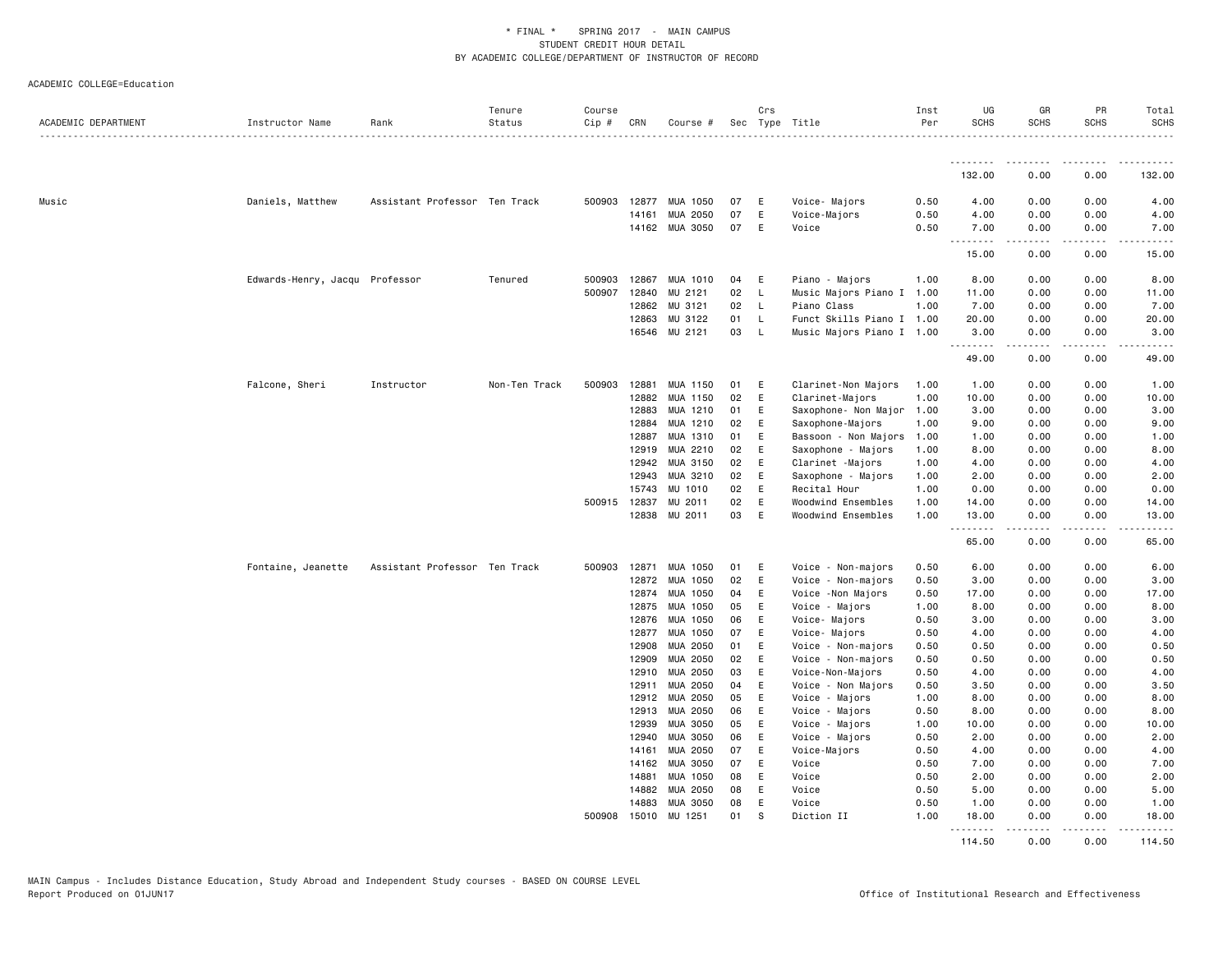|                     |                   |                               | Tenure         | Course |              |                       |       | Crs          |                           | Inst | UG                | GR               | PR              | Total                        |
|---------------------|-------------------|-------------------------------|----------------|--------|--------------|-----------------------|-------|--------------|---------------------------|------|-------------------|------------------|-----------------|------------------------------|
| ACADEMIC DEPARTMENT | Instructor Name   | Rank                          | Status         | Cip #  | CRN          | Course #              |       |              | Sec Type Title            | Per  | <b>SCHS</b>       | <b>SCHS</b>      | SCHS            | <b>SCHS</b><br>$\frac{1}{2}$ |
| Music               | Haislip, Matthew  | Instructor                    | Non-Ten Track  |        | 131312 12857 | MU 2851               | 05    | E            | Brass Ensemble            | 1.00 | 10.00             | 0.00             | 0.00            | 10.00                        |
|                     |                   |                               |                |        | 500901 14028 | MU 1113               | 501   | $\mathbf{C}$ | His & Apprec Of Musi      | 1.00 | 63.00             | 0.00             | 0.00            | 63.00                        |
|                     |                   |                               |                |        | 14165        | MU 1321               | 01    | L.           | Ear Training I            | 1.00 | 18.00             | 0.00             | 0.00            | 18.00                        |
|                     |                   |                               |                |        | 500902 14164 | MU 1213               | 01    | C            | Music Theory I            | 1.00 | 60.00             | 0.00             | 0.00            | 60.00                        |
|                     |                   |                               |                |        | 500903 12891 | MUA 1410              | 01    | E            | Horn-Non Majors           | 1.00 | 7.00              | 0.00             | 0.00            | 7.00                         |
|                     |                   |                               |                |        |              | 12892 MUA 1410        | 02    | E            | Horn - Majors             | 1.00 | 2.00<br>.         | 0.00<br>-----    | 0.00<br>.       | 2.00<br>.                    |
|                     |                   |                               |                |        |              |                       |       |              |                           |      | 160.00            | 0.00             | 0.00            | 160.00                       |
|                     | Hause, Barry      | Lecturer                      | Non-Ten Track  |        | 500902 14030 | MU 1133               | 501 C |              | The History of Rock       | 1.00 | 114.00            | 0.00             | 0.00            | 114.00                       |
|                     |                   |                               |                | 500903 | 12903        | MUA 1710              | 01    | $\Omega$     | Guitar - Non Majors       | 1.00 | 44.00             | 0.00             | 0.00            | 44.00                        |
|                     |                   |                               |                |        | 12935        | MUA 2710              | 01    | Q            | Guitar Non- Major         | 1.00 | 4.00<br>.         | 0.00<br>.        | 0.00<br>د د د د | 4.00                         |
|                     |                   |                               |                |        |              |                       |       |              |                           |      | 162.00            | 0.00             | 0.00            | 162.00                       |
|                     | Human, Richard    | Associate Professor Tenured   |                |        | 131312 12856 | MU 2851               | 04    | E            | Brass Ensemble            | 1.00 | 10.00             | 0.00             | 0.00            | 10.00                        |
|                     |                   |                               |                |        | 500903 12893 | MUA 1450              | 01    | E            | Trombone - Non Major      | 1.00 | 2.00              | 0.00             | 0.00            | 2.00                         |
|                     |                   |                               |                |        | 12894        | MUA 1450              | 02    | E            | Trombone - Majors         | 1.00 | 6.00              | 0.00             | 0.00            | 6.00                         |
|                     |                   |                               |                |        | 12895        | MUA 1510              | 01    | E            | Euphonium - Non Majo      | 1.00 | 1.00              | 0.00             | 0.00            | 1.00                         |
|                     |                   |                               |                |        | 12898        | MUA 1550              | 02    | E            | Tuba - Majors             | 1.00 | 4.00              | 0.00             | 0.00            | 4.00                         |
|                     |                   |                               |                |        | 500999 14149 | MUE 1151              | 01    | C            | Technology for Music      | 1.00 | 26.00<br>.        | 0.00<br>.        | 0.00<br>.       | 26.00<br>$- - - - -$         |
|                     |                   |                               |                |        |              |                       |       |              |                           |      | 49.00             | 0.00             | 0.00            | 49.00                        |
|                     | Infanger, Peter   | Non-Faculty                   | Not Applicable |        | 131312 12851 | MU 2611               | 02    | E            | Concert Choir             | 1.00 | 48.00             | 0.00             | 0.00            | 48.00                        |
|                     |                   |                               |                | 500903 | 12871        | MUA 1050              | 01    | E            | Voice - Non-majors        | 0.50 | 6.00              | 0.00             | 0.00            | 6.00                         |
|                     |                   |                               |                |        |              | 12908 MUA 2050        | 01    | E            | Voice - Non-majors        | 0.50 | 0.50<br>.         | 0.00<br>-----    | 0.00<br>.       | 0.50<br>.                    |
|                     |                   |                               |                |        |              |                       |       |              |                           |      | 54.50             | 0.00             | 0.00            | 54.50                        |
|                     | Jackson, Terrell  | Non-Faculty                   | Not Applicable |        |              | 500907 14158 MUA 1031 | 06    | E            | Piano for Non-Music       | 1.00 | 10.00<br>.        | 0.00<br><u>.</u> | 0.00<br>.       | 10.00<br>.                   |
|                     |                   |                               |                |        |              |                       |       |              |                           |      | 10.00             | 0.00             | 0.00            | 10.00                        |
|                     | Jenkins, Thomas   | Non-Faculty                   | Not Applicable | 500907 | 12870        | MUA 1020              | 02    | E            | Piano Lessons-Majors 1.00 |      | 3.00              | 0.00             | 0.00            | 3.00                         |
|                     |                   |                               |                |        |              | 14156 MUA 1031        | 04    | E            | Piano for Non-Music       | 1.00 | 9.00<br>.         | 0.00             | 0.00<br>.       | 9.00<br>.                    |
|                     |                   |                               |                |        |              |                       |       |              |                           |      | 12.00             | 0.00             | 0.00            | 12.00                        |
|                     | Kirkland, Anthony | Assistant Professor Ten Track |                |        | 131312 12854 | MU 2851               | 01    | E            | Brass Ensemble            | 1.00 | 7.00              | 0.00             | 0.00            | 7.00                         |
|                     |                   |                               |                |        | 12855        | MU 2851               | 03    | E            | Brass Ensemble            | 1.00 | 8.00              | 0.00             | 0.00            | 8.00                         |
|                     |                   |                               |                |        | 14163        | MUE 3262              | 01    | C            | Instrumental Methods      | 1.00 | 12.00             | 0.00             | 0.00            | 12.00                        |
|                     |                   |                               |                |        | 500903 12821 | MU 1010               | 01    | E            | Recital Hour              | 1.00 | 1.00              | 0.00             | 0.00            | 1.00                         |
|                     |                   |                               |                |        | 12889        | MUA 1350              | 01    | E            | Trumpet - Non Majors      | 1.00 | 2.00              | 0.00             | 0.00            | 2.00                         |
|                     |                   |                               |                |        | 12890        | MUA 1350              | 02    | E            | Trumpet - Majors          | 1.00 | 12.00             | 0.00             | 0.00            | 12.00                        |
|                     |                   |                               |                |        | 12946        | MUA 3350              | 02    | E            | Trumpet - Majors          | 1.00 | 4.00              | 0.00             | 0.00            | 4.00                         |
|                     |                   |                               |                |        |              |                       |       |              |                           |      | <u>.</u><br>46.00 | 0.00             | 0.00            | 46.00                        |
|                     | Kopetz, Catherine | Lecturer                      | Non-Ten Track  |        | 131312 12955 | MUE 4873              | 01    | -S           | Prof Sem Mus Ed           | 1.00 | 21.00             | 0.00             | 0.00            | 21.00                        |
|                     |                   |                               |                |        | 14150        | MUE 2163              | 01    | C            | Elementary Music Met 1.00 |      | 66.00             | 0.00             | 0.00            | 66.00                        |
|                     |                   |                               |                |        | 14153        | MU 2611               | 03    | E            | Concert Choir             | 1.00 | 38.00             | 0.00             | 0.00            | 38.00                        |
|                     |                   |                               |                | 500907 | 12869        | MUA 1020              | 01    | E            | Piano Lessons-Majors      | 1.00 | 5.00              | 0.00             | 0.00            | 5.00                         |
|                     |                   |                               |                |        |              | 14155 MUA 1031        | 03    | E            | Piano for Non-Music       | 1.00 | 4.00              | 0.00             | 0.00            | 4.00                         |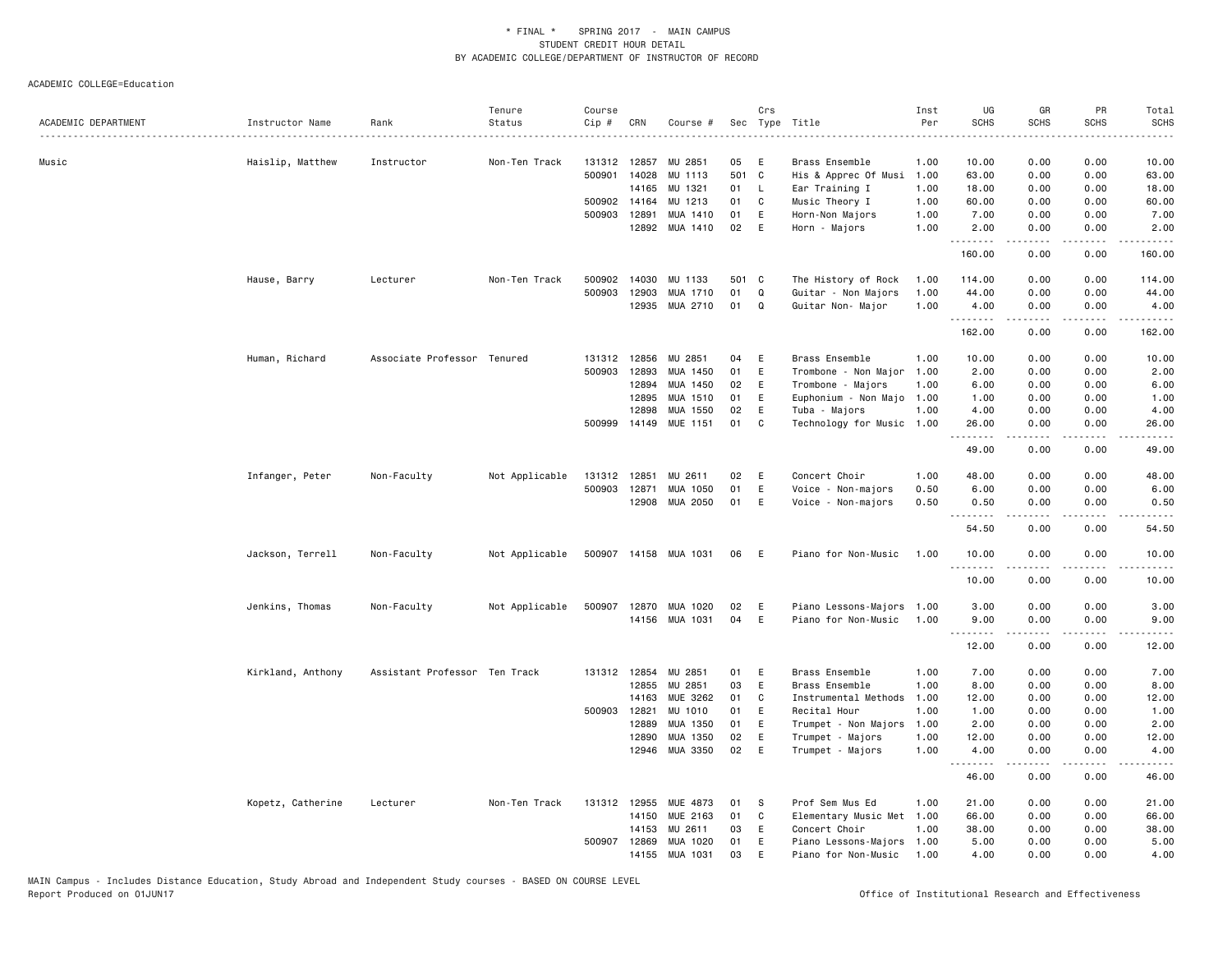| ACADEMIC DEPARTMENT | Instructor Name  | Rank                          | Tenure<br>Status | Course<br>Cip # | CRN          | Course #              |       | Crs          | Sec Type Title            | Inst<br>Per | UG<br><b>SCHS</b>  | GR<br><b>SCHS</b> | PR<br><b>SCHS</b>              | Total<br><b>SCHS</b>                                                                                                                                         |
|---------------------|------------------|-------------------------------|------------------|-----------------|--------------|-----------------------|-------|--------------|---------------------------|-------------|--------------------|-------------------|--------------------------------|--------------------------------------------------------------------------------------------------------------------------------------------------------------|
|                     |                  |                               |                  |                 |              |                       |       |              |                           |             | .                  |                   |                                |                                                                                                                                                              |
|                     |                  |                               |                  |                 |              |                       |       |              |                           |             | 134.00             | 0.00              | 0.00                           | 134.00                                                                                                                                                       |
| Music               | Lance, Elva      | Instructor                    | Non-Ten Track    |                 | 131312 12956 | MUE 4886              | 01    | -F           | Stu Teach Music Ed        | 0.50        | 18.00              | 0.00              | 0.00                           | 18.00                                                                                                                                                        |
|                     |                  |                               |                  |                 | 12957        | MUE 4896              | 01    | F            | Stu Teach Music Ed        | 0.50        | 18.00              | 0.00              | 0.00                           | 18.00                                                                                                                                                        |
|                     |                  |                               |                  |                 |              | 500915 12849 MU 2571  | 01    | E            | Wind Ensemble             | 1.00        | 70.00<br>.         | 0.00<br>-----     | 0.00<br>.                      | 70.00<br>.                                                                                                                                                   |
|                     |                  |                               |                  |                 |              |                       |       |              |                           |             | 106.00             | 0.00              | 0.00                           | 106.00                                                                                                                                                       |
|                     | Landis, Ryan     | Instructor                    | Non-Ten Track    | 500903          |              | 12876 MUA 1050        | 06    | E            | Voice- Majors             | 0.50        | 3.00               | 0.00              | 0.00                           | 3.00                                                                                                                                                         |
|                     |                  |                               |                  |                 | 12910        | MUA 2050              | 03    | E            | Voice-Non-Majors          | 0.50        | 4.00               | 0.00              | 0.00                           | 4.00                                                                                                                                                         |
|                     |                  |                               |                  |                 | 12913        | MUA 2050              | 06    | E            | Voice - Majors            | 0.50        | 8.00               | 0.00              | 0.00                           | 8.00                                                                                                                                                         |
|                     |                  |                               |                  |                 |              | 12940 MUA 3050        | 06    | E            | Voice - Majors            | 0.50        | 2.00<br>.          | 0.00<br>.         | 0.00<br>.                      | 2.00<br>.                                                                                                                                                    |
|                     |                  |                               |                  |                 |              |                       |       |              |                           |             | 17.00              | 0.00              | 0.00                           | 17.00                                                                                                                                                        |
|                     | Mannino, Roseann | Lecturer                      | Non-Ten Track    | 500903          | 12872        | MUA 1050              | 02    | E            | Voice - Non-majors        | 0.50        | 3.00               | 0.00              | 0.00                           | 3.00                                                                                                                                                         |
|                     |                  |                               |                  |                 | 12909        | MUA 2050              | 02    | E            | Voice - Non-majors        | 0.50        | 0.50               | 0.00              | 0.00                           | 0.50                                                                                                                                                         |
|                     |                  |                               |                  |                 | 14881        | MUA 1050              | 08    | E            | Voice                     | 0.50        | 2.00               | 0.00              | 0.00                           | 2.00                                                                                                                                                         |
|                     |                  |                               |                  |                 | 14882        | MUA 2050              | 08    | E            | Voice                     | 0.50        | 5.00               | 0.00              | 0.00                           | 5.00                                                                                                                                                         |
|                     |                  |                               |                  |                 | 14883        | MUA 3050              | 08    | Ε            | Voice                     | 0.50        | 1.00<br><b>.</b> . | 0.00<br>.         | 0.00<br>$\omega$ is a $\omega$ | 1.00<br>$\frac{1}{2} \left( \frac{1}{2} \right) \left( \frac{1}{2} \right) \left( \frac{1}{2} \right) \left( \frac{1}{2} \right) \left( \frac{1}{2} \right)$ |
|                     |                  |                               |                  |                 |              |                       |       |              |                           |             | 11.50              | 0.00              | 0.00                           | 11.50                                                                                                                                                        |
|                     | Murphy, Karen    | Instructor                    | Non-Ten Track    |                 |              | 500907 12861 MU 3121  | 01 L  |              | Piano Class               | 1.00        | 12.00<br>.         | 0.00              | 0.00                           | 12.00<br>.                                                                                                                                                   |
|                     |                  |                               |                  |                 |              |                       |       |              |                           |             | 12.00              | 0.00              | 0.00                           | 12.00                                                                                                                                                        |
|                     | Packwood, Gary   | Associate Professor Tenured   |                  |                 | 131312 12850 | MU 2611               | 01    | E            | Concert Choir             | 1.00        | 40.00              | 0.00              | 0.00                           | 40.00                                                                                                                                                        |
|                     |                  |                               |                  | 500901          | 15486        | MU 4000               | 01    | $\mathbf{I}$ | Directed Indiv Study      | 1.00        | 3.00               | 0.00              | 0.00                           | 3.00                                                                                                                                                         |
|                     |                  |                               |                  | 500903          | 12852        | MU 2731               | 01    | E            | Chamber Singers           | 1.00        | 51.00              | 0.00              | 0.00                           | 51.00                                                                                                                                                        |
|                     |                  |                               |                  | 500906          | 12866        | MU 3442               | 01    | C            | Advanced Conducting       | 0.50        | 11.00              | 0.00              | 0.00<br>$- - - -$              | 11.00<br>.                                                                                                                                                   |
|                     |                  |                               |                  |                 |              |                       |       |              |                           |             | .<br>105.00        | 0.00              | 0.00                           | 105.00                                                                                                                                                       |
|                     | Patilla, Carol   | Lecturer                      | Non-Ten Track    |                 |              | 500907 14157 MUA 1031 | 05    | E            | Piano for Non-Music       | 1.00        | 19.00<br>.         | 0.00              | 0.00                           | 19.00<br>.                                                                                                                                                   |
|                     |                  |                               |                  |                 |              |                       |       |              |                           |             | 19.00              | 0.00              | 0.00                           | 19.00                                                                                                                                                        |
|                     | Patilla, Michael | Associate Professor Tenured   |                  | 500902          | 12829        | MU 1133               | 01    | C            | The History of Rock       | 1.00        | 984.00             | 0.00              | 0.00                           | 984.00                                                                                                                                                       |
|                     |                  |                               |                  | 500903          | 12904        | MUA 1710              | 02    | $\mathsf Q$  | Guitar- Majors            | 1.00        | 7.00               | 0.00              | 0.00                           | 7.00                                                                                                                                                         |
|                     |                  |                               |                  |                 | 12952        | MUA 3710              | 02    | Q            | Guitar- Majors            | 1.00        | 6.00               | 0.00              | 0.00                           | 6.00                                                                                                                                                         |
|                     |                  |                               |                  |                 |              | 14152 MUA 2710        | 02    | Q            | Guitar                    | 1.00        | 2.00               | 0.00              | 0.00                           | 2.00                                                                                                                                                         |
|                     |                  |                               |                  |                 |              |                       |       |              |                           |             | <u>.</u><br>999.00 | 0.00              | 0.00                           | 999.00                                                                                                                                                       |
|                     | Ross, Ryan       | Assistant Professor Ten Track |                  |                 |              | 500901 12824 MU 1113  | 01    | C            | His & Apprec Of Musi 1.00 |             | 204.00             | 0.00              | 0.00                           | 204.00                                                                                                                                                       |
|                     |                  |                               |                  |                 | 12828        | MU 1113               | HO1 C |              | Honors His & Apprec       | 1.00        | 90.00              | 0.00              | 0.00                           | 90.00                                                                                                                                                        |
|                     |                  |                               |                  |                 |              | 500902 12842 MU 2323  | 01    | C            | Music History III         | 1.00        | 18.00              | 0.00              | 0.00                           | 18.00                                                                                                                                                        |
|                     |                  |                               |                  |                 |              |                       |       |              |                           |             | .<br>312.00        | 0.00              | 0.00                           | 312.00                                                                                                                                                       |
|                     | Rufty, Alisha    | Lecturer                      | Non-Ten Track    | 500903          |              | 12860 MU 2951         | 01    | $\Omega$     | Philharmonia              | 0.50        | 5.00               | 0.00              | 0.00                           | 5.00                                                                                                                                                         |
|                     |                  |                               |                  |                 | 12901        | MUA 1650              | 01    | E            | Strings - Non Majors      | 0.50        | 4.00               | 0.00              | 0.00                           | 4.00                                                                                                                                                         |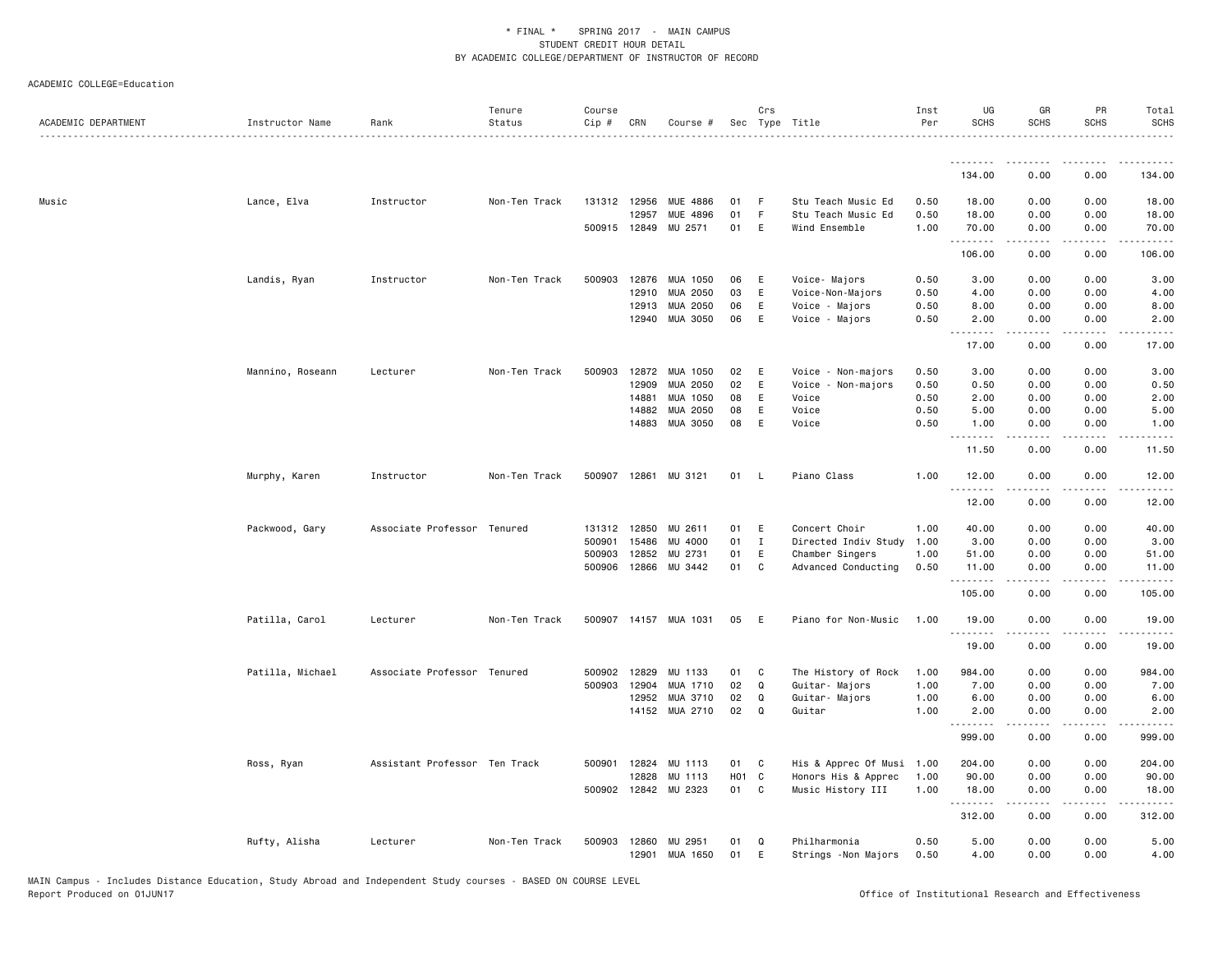|                                                |                    |                             | Tenure         | Course |              |                      |      | Crs          |                           | Inst | UG               | GR          | PR             | Total                 |
|------------------------------------------------|--------------------|-----------------------------|----------------|--------|--------------|----------------------|------|--------------|---------------------------|------|------------------|-------------|----------------|-----------------------|
| ACADEMIC DEPARTMENT                            | Instructor Name    | Rank                        | Status         | Cip #  | CRN          | Course #             | Sec  |              | Type Title                | Per  | <b>SCHS</b>      | <b>SCHS</b> | <b>SCHS</b>    | <b>SCHS</b>           |
| Music                                          | Rufty, Alisha      | Lecturer                    | Non-Ten Track  | 500903 |              | 12902 MUA 1650       | 02   | - E          | Strings Majors            | 0.50 | 3.00             | 0.00        | 0.00           | 3.00                  |
|                                                |                    |                             |                |        |              |                      |      |              |                           |      | 12.00            | 0.00        | 0.00           | 12.00                 |
|                                                | Sebba, Rosangela   | Professor                   | Tenured        | 500901 | 12834        | MU 1521              | 01 L |              | Ear Training II           | 0.50 | 11.50            | 0.00        | 0.00           | 11.50                 |
|                                                |                    |                             |                |        |              | 12835 MU 1521        | 02 L |              | Ear Training II           | 0.50 | 5.50             | 0.00        | 0.00           | 5.50                  |
|                                                |                    |                             |                |        | 500902 12833 | MU 1413              | 01 C |              | Music Theory II           | 1.00 | 96.00            | 0.00        | 0.00           | 96.00                 |
|                                                |                    |                             |                |        | 500903 12868 | MUA 1010             | 05   | E            | Piano - Majors            | 1.00 | 9.00             | 0.00        | 0.00           | 9.00                  |
|                                                |                    |                             |                |        | 12907        | MUA 2010             | 02   | E            | Piano - Majors            | 1.00 | 4.00             | 0.00        | 0.00           | 4.00                  |
|                                                |                    |                             |                |        |              | 12936 MUA 3010       | 02   | - E          | Piano - Majors            | 1.00 | 2.00             | 0.00        | 0.00           | 2.00                  |
|                                                |                    |                             |                |        |              |                      |      |              |                           |      | 128.00           | 0.00        | 0.00           | 128.00                |
|                                                | Sobaskie, James    | Associate Professor Tenured |                | 500901 |              | 12859 MU 2921        | 01 L |              | Ear Training IV           | 1.00 | 20.00            | 0.00        | 0.00           | 20.00                 |
|                                                |                    |                             |                | 500902 |              | 12853 MU 2813        | 01 C |              | Music Theory IV           | 1.00 | 60.00            | 0.00        | 0.00           | 60.00                 |
|                                                |                    |                             |                |        | 500904 12865 | MU 3333              | 01   | $\mathbf{C}$ | Orchestration             | 1.00 | 21.00            | 0.00        | 0.00           | 21.00                 |
|                                                |                    |                             |                |        |              | 12905 MUA 1810       | 01   | Q            | Music Composition -       | 1.00 | 1.00             | 0.00        | 0.00           | 1.00                  |
|                                                |                    |                             |                |        |              |                      |      |              |                           |      | .<br>102.00      | 0.00        | 0.00           | 102.00                |
|                                                | Taylor, Clifton    | Associate Professor Tenured |                |        |              | 131312 12848 MU 2561 | 01 E |              | Symphonic Band            | 1.00 | 67.00            | 0.00        | 0.00           | 67.00                 |
|                                                |                    |                             |                |        | 12858        | MU 2911              | 01 E |              | Jazz Ensemble             | 1.00 | 19.00            | 0.00        | 0.00           | 19.00                 |
|                                                |                    |                             |                |        |              | 500906 12866 MU 3442 | 01 C |              | Advanced Conducting       | 0.50 | 11.00<br>.       | 0.00        | 0.00           | 11.00                 |
|                                                |                    |                             |                |        |              |                      |      |              |                           |      | 97.00            | 0.00        | 0.00           | 97.00                 |
|                                                | Wallace, Katherine | Non-Faculty                 | Not Applicable |        |              | 500907 12839 MU 2121 | 01 L |              | Music Majors Piano I 1.00 |      | 12.00            | 0.00        | 0.00           | 12.00                 |
|                                                |                    |                             |                |        |              |                      |      |              |                           |      | $- - -$<br>12.00 | 0.00        | 0.00           | 12.00                 |
| ===================================            |                    |                             |                |        |              |                      |      |              |                           |      | ========         | ========    | <b>EBBEERE</b> | ==========            |
| Music<br>===================================== |                    |                             |                |        |              |                      |      |              |                           |      | 3468.00          | 0.00        | 0.00           | 3468.00<br>========== |
|                                                |                    |                             |                |        |              |                      |      |              |                           |      |                  |             |                |                       |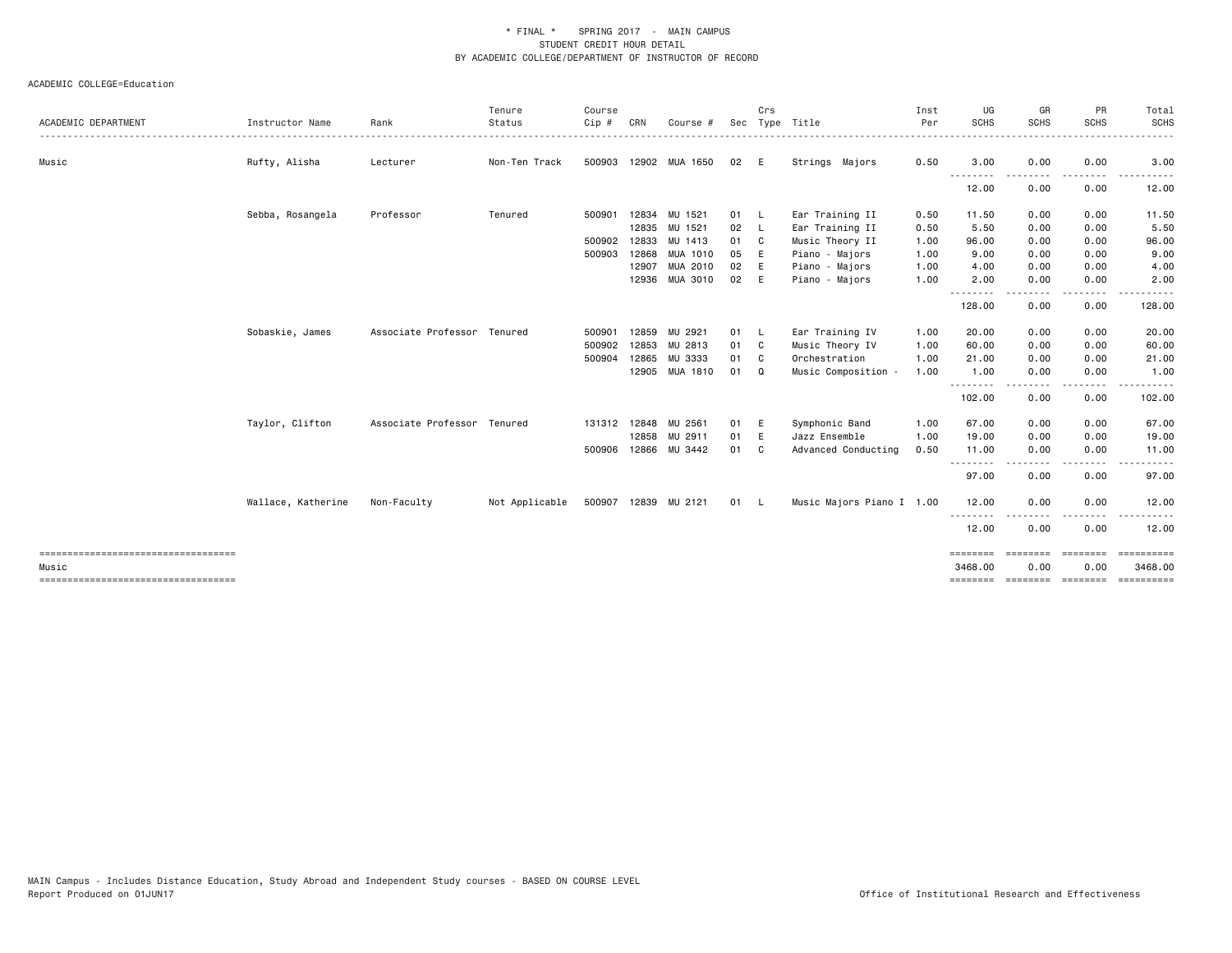| ACADEMIC DEPARTMENT   | Instructor Name  | Rank                          | Tenure<br>Status | Course<br>Cip # | CRN          | Course #                   |          | Crs          | Sec Type Title                       | Inst<br>Per  | UG<br><b>SCHS</b> | GR<br><b>SCHS</b>                                                                                                                                            | PR<br>SCHS                   | Total<br><b>SCHS</b>                                                                                                                                         |
|-----------------------|------------------|-------------------------------|------------------|-----------------|--------------|----------------------------|----------|--------------|--------------------------------------|--------------|-------------------|--------------------------------------------------------------------------------------------------------------------------------------------------------------|------------------------------|--------------------------------------------------------------------------------------------------------------------------------------------------------------|
|                       |                  |                               |                  |                 |              |                            |          |              |                                      |              |                   |                                                                                                                                                              |                              |                                                                                                                                                              |
| Aerospace Engineering | Belk, Davy       | Professor                     | Ten Track        | 140201          | 15433        | ASE 8000                   | 01       | D            | Research / Thesis                    | 1.00         | 0.00              | 3.00                                                                                                                                                         | 0.00                         | 3.00                                                                                                                                                         |
|                       |                  |                               |                  |                 | 15441        | ASE 9000                   | 01       | D            | Research/Diss                        | 1.00         | 0.00<br>.         | 3.00<br>.                                                                                                                                                    | 0.00                         | 3.00<br>$\frac{1}{2} \left( \frac{1}{2} \right) \left( \frac{1}{2} \right) \left( \frac{1}{2} \right) \left( \frac{1}{2} \right) \left( \frac{1}{2} \right)$ |
|                       |                  |                               |                  |                 |              |                            |          |              |                                      |              | 0.00              | 6.00                                                                                                                                                         | 0.00                         | 6.00                                                                                                                                                         |
|                       | Bhatia, Manav    | Assistant Professor Ten Track |                  |                 | 140201 15434 | ASE 8000                   | 02       | D            | Research / Thesis                    | 1.00         | 0.00              | 3.00                                                                                                                                                         | 0.00                         | 3.00                                                                                                                                                         |
|                       |                  |                               |                  |                 | 15442        | ASE 9000                   | 02       | D            | Research/Diss                        | 1.00         | 0.00              | 23.00                                                                                                                                                        | 0.00                         | 23.00                                                                                                                                                        |
|                       |                  |                               |                  |                 | 141101 11510 | EM 4123                    | 01       | C            | Intro Finite Element                 | 1.00         | 21.00             | 0.00                                                                                                                                                         | 0.00                         | 21.00                                                                                                                                                        |
|                       |                  |                               |                  |                 | 11513        | EM 6123                    | 01       | C            | Intro Finite Element                 | 1.00         | 0.00              | 36.00                                                                                                                                                        | 0.00                         | 36.00                                                                                                                                                        |
|                       |                  |                               |                  |                 |              | 14602 EM 6123              | 501 C    |              | Intro Finite Element 1.00            |              | 0.00<br>.         | 12.00<br>.                                                                                                                                                   | 0.00<br>$\sim$ $\sim$ $\sim$ | 12.00<br>.                                                                                                                                                   |
|                       |                  |                               |                  |                 |              |                            |          |              |                                      |              | 21.00             | 74.00                                                                                                                                                        | 0.00                         | 95.00                                                                                                                                                        |
|                       | Bhushan, Shanti  | Assistant Professor Ten Track |                  | 141901          | 14327        | ME 4833                    | 01       | C            | Intermed Fluid Mech                  | 1.00         | 12.00             | 0.00                                                                                                                                                         | 0.00                         | 12.00                                                                                                                                                        |
|                       |                  |                               |                  |                 | 14328        | ME 6833                    | 01       | C            | Intermed Fluid Mech                  | 1.00         | 0.00              | 24.00                                                                                                                                                        | 0.00                         | 24.00                                                                                                                                                        |
|                       |                  |                               |                  |                 | 14595        | ME 6833                    | 501 C    |              | Intermed Fluid Mech                  | 1.00         | 0.00              | 9.00                                                                                                                                                         | 0.00                         | 9.00                                                                                                                                                         |
|                       |                  |                               |                  |                 | 15394        | ME 8000                    | 03       | D            | Research / Thesis                    | 1.00         | 0.00              | 9.00                                                                                                                                                         | 0.00                         | 9.00                                                                                                                                                         |
|                       |                  |                               |                  |                 |              | 15410 ME 9000              | 03       | D            | Research / Diss                      | 1.00         | 0.00              | 3.00                                                                                                                                                         | 0.00                         | 3.00                                                                                                                                                         |
|                       |                  |                               |                  |                 |              |                            |          |              |                                      |              | .<br>12.00        | .<br>45.00                                                                                                                                                   | .<br>0.00                    | . <u>. .</u><br>57.00                                                                                                                                        |
|                       | Cheng, Yang      | Associate Professor Tenured   |                  | 140201          | 10366        | ASE 3823                   | 01       | C            | Space Attitude Dynam                 | 1.00         | 54.00             | 0.00                                                                                                                                                         | 0.00                         | 54.00                                                                                                                                                        |
|                       |                  |                               |                  |                 | 14333        | ASE 4813                   | 01       | C            | Adv Orbital Mechanic                 | 1.00         | 42.00             | 0.00                                                                                                                                                         | 0.00                         | 42.00                                                                                                                                                        |
|                       |                  |                               |                  |                 |              | 15443 ASE 9000             | 03       | D            | Research/Diss                        | 1.00         | 0.00              | 10.00                                                                                                                                                        | 0.00                         | 10.00                                                                                                                                                        |
|                       |                  |                               |                  |                 |              |                            |          |              |                                      |              | .<br>96.00        | .<br>10.00                                                                                                                                                   | .<br>0.00                    | .<br>106.00                                                                                                                                                  |
|                       |                  |                               |                  |                 |              |                            |          |              |                                      |              |                   |                                                                                                                                                              |                              |                                                                                                                                                              |
|                       | Coley, Lorenzo   | Instructor                    | Non-Ten Track    | 140201          | 10375        | 10374 ASE 4721<br>ASE 4721 | 01<br>02 | L<br>L       | Aero Engr Lab II<br>Aero Engr Lab II | 1.00<br>1.00 | 7.00<br>12.00     | 0.00<br>0.00                                                                                                                                                 | 0.00<br>0.00                 | 7.00<br>12.00                                                                                                                                                |
|                       |                  |                               |                  |                 | 10376        | ASE 4721                   | 03       | L            | Aero Engr Lab II                     | 1.00         | 6.00              | 0.00                                                                                                                                                         | 0.00                         | 6.00                                                                                                                                                         |
|                       |                  |                               |                  |                 | 10377        | ASE 4721                   | 04       | $\mathsf{L}$ | Aero Engr Lab II                     | 1.00         | 8.00              | 0.00                                                                                                                                                         | 0.00                         | 8.00                                                                                                                                                         |
|                       |                  |                               |                  |                 |              |                            |          |              |                                      |              | -----             |                                                                                                                                                              |                              |                                                                                                                                                              |
|                       |                  |                               |                  |                 |              |                            |          |              |                                      |              | 33.00             | 0.00                                                                                                                                                         | 0.00                         | 33.00                                                                                                                                                        |
|                       | Hannigan, Thomas | Instructor                    | Non-Ten Track    |                 | 141101 11505 | EM 3313                    | 01       | C            | Fluid Mechanics                      | 1.00         | 192.00            | 0.00                                                                                                                                                         | 0.00                         | 192.00                                                                                                                                                       |
|                       |                  |                               |                  |                 | 11506        | EM 3313                    | 02       | C            | Fluid Mechanics                      | 1.00         | 189.00            | 0.00                                                                                                                                                         | 0.00                         | 189.00                                                                                                                                                       |
|                       |                  |                               |                  |                 | 11508        | EM 3313                    | 04       | C            | Fluid Mechanics                      | 1.00         | 168.00<br>.       | 0.00<br>$\frac{1}{2} \left( \frac{1}{2} \right) \left( \frac{1}{2} \right) \left( \frac{1}{2} \right) \left( \frac{1}{2} \right) \left( \frac{1}{2} \right)$ | 0.00<br>.                    | 168.00<br>.                                                                                                                                                  |
|                       |                  |                               |                  |                 |              |                            |          |              |                                      |              | 549.00            | 0.00                                                                                                                                                         | 0.00                         | 549.00                                                                                                                                                       |
|                       | Janus, Jonathan  | Associate Professor Tenured   |                  | 140201          | 10368        | ASE 4413                   | 01       | C            | Aircraft Propulsion                  | 1.00         | 63.00             | 0.00                                                                                                                                                         | 0.00                         | 63.00                                                                                                                                                        |
|                       |                  |                               |                  |                 | 10381        | ASE 8423                   | 01       | C            | Comput Fluid Dyn II                  | 1.00         | 0.00              | 21.00                                                                                                                                                        | 0.00                         | 21.00                                                                                                                                                        |
|                       |                  |                               |                  |                 | 14621        | ASE 8423                   | 501 C    |              | Comput Fluid Dyn II                  | 1.00         | 0.00              | 15.00                                                                                                                                                        | 0.00                         | 15.00                                                                                                                                                        |
|                       |                  |                               |                  |                 | 14766        | ASE 9000                   | 501 D    |              | Research/Diss                        | 1.00         | 0.00              | 1.00                                                                                                                                                         | 0.00                         | 1.00                                                                                                                                                         |
|                       |                  |                               |                  |                 | 15435        | ASE 8000                   | 03       | D            | Research / Thesis                    | 1.00         | 0.00              | 15.00                                                                                                                                                        | 0.00                         | 15.00                                                                                                                                                        |
|                       |                  |                               |                  |                 |              |                            |          |              |                                      |              | .<br>63.00        | 52.00                                                                                                                                                        | 0.00                         | 115.00                                                                                                                                                       |
|                       | Jayakody, Nimesh | Grad Teach Assist             | Non-Ten Track    |                 | 141101 11490 | EM 2413                    | 02       | C            | Engineering Mech I                   | 1.00         | 177.00            | 0.00                                                                                                                                                         | 0.00                         | 177.00                                                                                                                                                       |
|                       |                  |                               |                  |                 |              | 11491 EM 2413              | 03       | C            | Engineering Mech I                   | 1.00         | 138.00            | 0.00                                                                                                                                                         | 0.00                         | 138.00                                                                                                                                                       |
|                       |                  |                               |                  |                 |              |                            |          |              |                                      |              | <u>.</u>          | -----                                                                                                                                                        | $\frac{1}{2}$                | . <u>.</u> .                                                                                                                                                 |
|                       |                  |                               |                  |                 |              |                            |          |              |                                      |              | 315.00            | 0.00                                                                                                                                                         | 0.00                         | 315.00                                                                                                                                                       |
|                       | Jha, Ratneshwar  | Professor                     | Tenured          |                 |              | 140201 15436 ASE 8000      | 04       | D            | Research / Thesis                    | 1.00         | 0.00              | 17.00                                                                                                                                                        | 0.00                         | 17.00                                                                                                                                                        |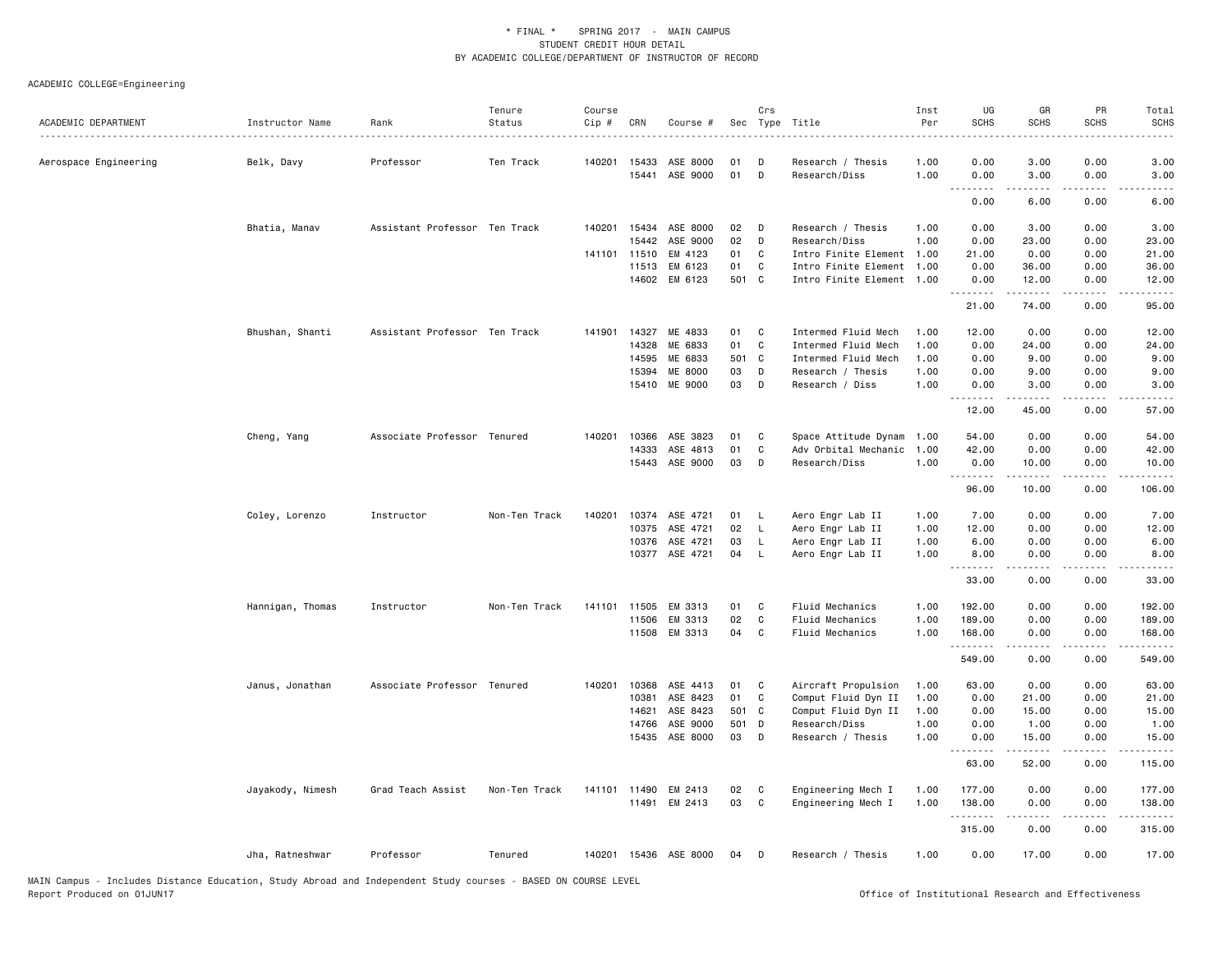| ACADEMIC DEPARTMENT   | Instructor Name  | Rank                          | Tenure<br>Status | Course<br>Cip # | CRN          | Course #             |       | Crs | Sec Type Title            | Inst<br>Per | UG<br><b>SCHS</b> | GR<br><b>SCHS</b> | PR<br><b>SCHS</b> | Total<br><b>SCHS</b> |
|-----------------------|------------------|-------------------------------|------------------|-----------------|--------------|----------------------|-------|-----|---------------------------|-------------|-------------------|-------------------|-------------------|----------------------|
|                       |                  |                               |                  |                 |              |                      |       |     |                           |             |                   |                   |                   | <u>.</u>             |
| Aerospace Engineering | Jha, Ratneshwar  | Professor                     | Tenured          | 140201          | 15444        | ASE 9000             | 04    | D   | Research/Diss             | 1.00        | 0.00              | 13.00             | 0.00              | 13.00                |
|                       |                  |                               |                  | 141101          | 14354        | EM 4213              | 01    | C   | Adv Mec Of Mat            | 1.00        | 12.00             | 0.00              | 0.00              | 12.00                |
|                       |                  |                               |                  |                 | 14355        | EM 6213              | 01    | C   | Adv Mec Of Mat            | 1.00        | 0.00              | 45.00             | 0.00              | 45.00                |
|                       |                  |                               |                  |                 | 14604        | EM 6213              | 501 C |     | Adv Mec Of Mat            | 1.00        | 0.00<br>.         | 30.00<br><u>.</u> | 0.00<br>.         | 30.00<br>------      |
|                       |                  |                               |                  |                 |              |                      |       |     |                           |             | 12.00             | 105.00            | 0.00              | 117.00               |
|                       | Koenig, Keith    | Professor                     | Tenured          | 140201          | 10361        | ASE 1501             | 02    | E   | Design Competition        | 1.00        | 10.00             | 0.00              | 0.00              | 10.00                |
|                       |                  |                               |                  |                 |              | 10362 ASE 2013       | 01    | C   | Astro, Propul, Struc      | 1.00        | 288.00            | 0.00              | 0.00              | 288.00               |
|                       |                  |                               |                  |                 | 10370        | ASE 4443             | 01    | C   | Spacecraft Propulsio      | 1.00        | 60.00             | 0.00              | 0.00              | 60.00                |
|                       |                  |                               |                  |                 | 10372        | ASE 4543             | 01    | C   | Spacecraft Design II 1.00 |             | 42.00             | 0.00              | 0.00              | 42.00                |
|                       |                  |                               |                  |                 | 15437        | ASE 8000             | 05    | D   | Research / Thesis         | 1.00        | 0.00              | 34.00             | 0.00              | 34.00                |
|                       |                  |                               |                  |                 | 16404        | ASE 4000             | 01    | I   | Directed Indiv Study      | 1.00        | 3.00<br>.         | 0.00              | 0.00<br>.         | 3.00<br>.            |
|                       |                  |                               |                  |                 |              |                      |       |     |                           |             | 403.00            | 34.00             | 0.00              | 437.00               |
|                       | Lacy, Thomas     | Professor                     | Tenured          | 140201          | 15438        | ASE 8000             | 06    | D   | Research / Thesis         | 1.00        | 0.00              | 22.00             | 0.00              | 22.00                |
|                       |                  |                               |                  |                 | 15445        | ASE 9000             | 05    | D   | Research/Diss             | 1.00        | 0.00              | 43.00             | 0.00              | 43.00                |
|                       |                  |                               |                  |                 | 141101 11511 | EM 4133              | 01    | C   | Composite Materials       | 1.00        | 54.00             | 0.00              | 0.00              | 54.00                |
|                       |                  |                               |                  |                 |              | 11514 EM 6133        | 01    | C   | Composite Materials       | 1.00        | 0.00<br>.         | 42.00<br>.        | 0.00<br><u>.</u>  | 42.00<br>.           |
|                       |                  |                               |                  |                 |              |                      |       |     |                           |             | 54.00             | 107.00            | 0.00              | 161.00               |
|                       | Moore, Timothy   | Instructor                    | Non-Ten Track    | 141101          | 11494        | EM 2413              | 06    | C   | Engineering Mech I        | 1.00        | 84.00             | 0.00              | 0.00              | 84.00                |
|                       |                  |                               |                  |                 | 11495        | EM 2433              | 01    | C   | Engineering Mech II       | 1.00        | 153.00            | 0.00              | 0.00              | 153.00               |
|                       |                  |                               |                  |                 |              | 11496 EM 2433        | 02    | C   | Engineering Mech II       | 1.00        | 156.00<br>.       | 0.00<br>.         | 0.00<br>.         | 156.00               |
|                       |                  |                               |                  |                 |              |                      |       |     |                           |             | 393.00            | 0.00              | 0.00              | 393.00               |
|                       | Newman, James    | Professor                     | Tenured          | 140201          | 10378        | ASE 6013             | 01    | E   | Directed Project in       | 1.00        | 0.00              | 3.00              | 0.00              | 3.00                 |
|                       |                  |                               |                  |                 | 16493        | ASE 8000             | 09    | D   | Research / Thesis         | 1.00        | 0.00              | 12.00             | 0.00              | 12.00                |
|                       |                  |                               |                  | 141901          | 12742        | ME 8253              | 01    | C   | Fatigue in Engin Des 1.00 |             | 0.00              | 90.00             | 0.00              | 90.00                |
|                       |                  |                               |                  |                 | 14021        | ME 8253              | 501 C |     | Fatigue in Engin Des 1.00 |             | 0.00<br>.         | 27.00<br>.        | 0.00<br>.         | 27.00<br>.           |
|                       |                  |                               |                  |                 |              |                      |       |     |                           |             | 0.00              | 132.00            | 0.00              | 132.00               |
|                       | Olsen, Gregory   | Instructor                    | Non-Ten Track    | 140201          | 15456        | ASE 4990             | 02    | C   | Special Topics in AS 1.00 |             | 96.00             | 0.00              | 0.00              | 96.00                |
|                       |                  |                               |                  |                 | 15457        | ASE 6990             | 02    | C   | Special Topic In ASE      | 1.00        | 0.00              | 9.00              | 0.00              | 9.00                 |
|                       |                  |                               |                  | 141101          | 11502        | EM 3213              | 03    | C   | Mech Of Materials         | 1.00        | 207.00            | 0.00              | 0.00              | 207.00               |
|                       |                  |                               |                  |                 | 11503        | EM 3213              | 04    | C   | Mech Of Materials         | 1.00        | 207.00            | 0.00              | 0.00              | 207.00<br>.          |
|                       |                  |                               |                  |                 |              |                      |       |     |                           |             | 510.00            | 9.00              | 0.00              | 519.00               |
|                       | Schemmel, Austin | Grad Teach Assist             | Non-Ten Track    |                 |              | 141101 11492 EM 2413 | 04    | C   | Engineering Mech I        | 1.00        | 123.00<br>.       | 0.00<br>.         | 0.00<br>.         | 123.00<br>.          |
|                       |                  |                               |                  |                 |              |                      |       |     |                           |             | 123.00            | 0.00              | 0.00              | 123.00               |
|                       | Sescu, Adrian    | Assistant Professor Ten Track |                  | 140201          | 10365        | ASE 3313             | 01    | C   | Incompress Aerodynam      | 1.00        | 102.00            | 0.00              | 0.00              | 102.00               |
|                       |                  |                               |                  |                 | 14752        | ASE 6990             | 01    | C   | Special Topic In ASE 1.00 |             | 0.00              | 75.00             | 0.00              | 75.00                |
|                       |                  |                               |                  |                 | 14768        | ASE 9000             | 503   | D   | Research/Diss             | 1.00        | 0.00              | 1.00              | 0.00              | 1.00                 |
|                       |                  |                               |                  |                 | 15439        | ASE 8000             | 07    | D   | Research / Thesis         | 1.00        | 0.00              | 3.00              | 0.00              | 3.00                 |
|                       |                  |                               |                  |                 | 15446        | ASE 9000             | 06    | D   | Research/Diss             | 1.00        | 0.00              | 22.00             | 0.00              | 22.00                |
|                       |                  |                               |                  |                 | 15623        | ASE 4990             | 01    | C.  | Special Topic In ASE      | 1.00        | 18,00             | 0.00              | 0.00              | 18.00                |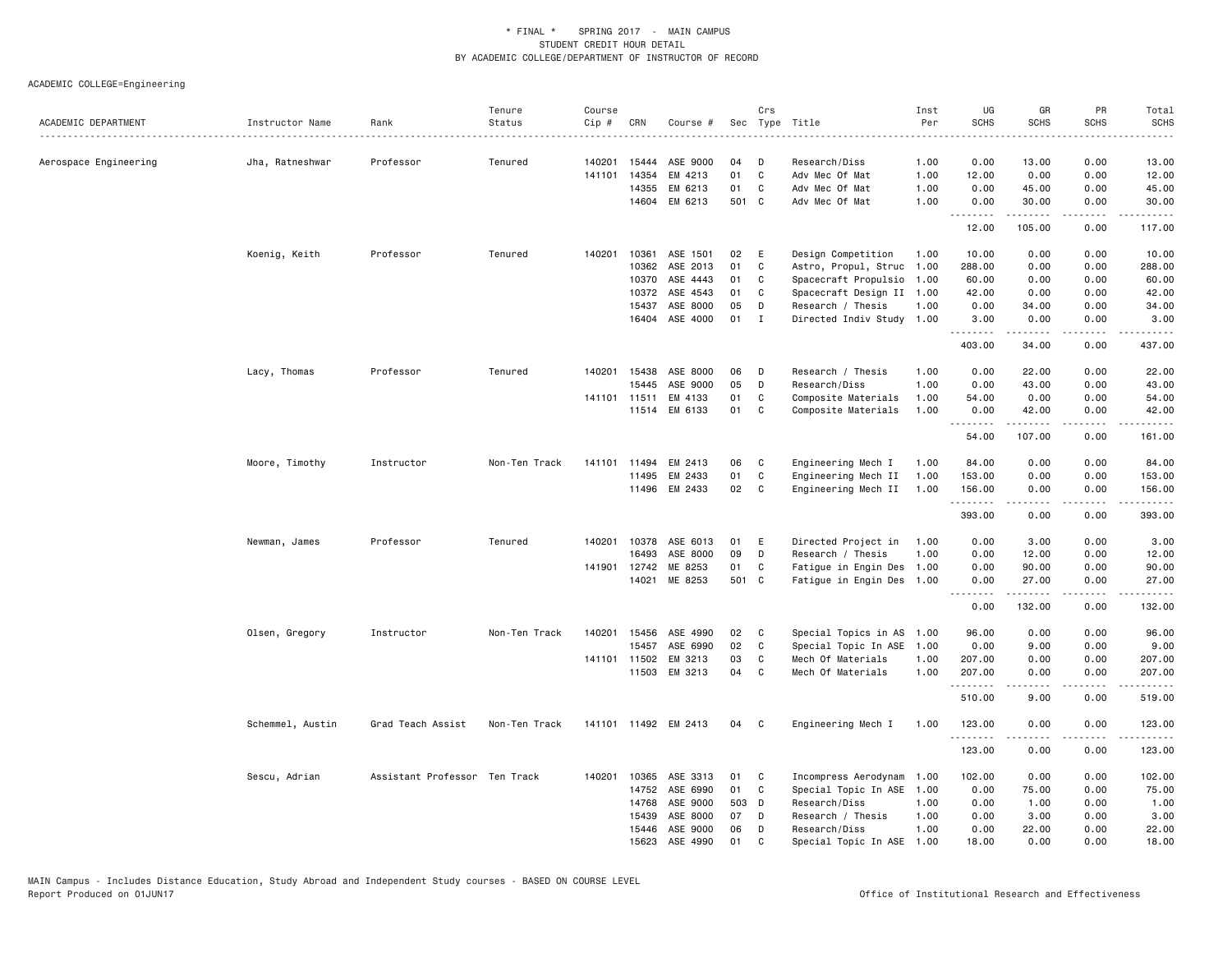| ACADEMIC DEPARTMENT                                         | Instructor Name  | Rank                        | Tenure<br>Status | Course<br>$Cip \#$ | CRN          | Course #             |       | Crs                        | Sec Type Title            | Inst<br>Per | UG<br><b>SCHS</b>     | GR<br><b>SCHS</b> | PR<br><b>SCHS</b>                                                                                                                 | Total<br><b>SCHS</b>  |
|-------------------------------------------------------------|------------------|-----------------------------|------------------|--------------------|--------------|----------------------|-------|----------------------------|---------------------------|-------------|-----------------------|-------------------|-----------------------------------------------------------------------------------------------------------------------------------|-----------------------|
|                                                             |                  |                             |                  |                    |              |                      |       |                            |                           |             |                       |                   |                                                                                                                                   | .                     |
|                                                             |                  |                             |                  |                    |              |                      |       |                            |                           |             | .<br>120.00           | 101.00            | 0.00                                                                                                                              | 221.00                |
| Aerospace Engineering                                       | Sullivan, Rani   | Associate Professor Tenured |                  | 140201             | 14332        | ASE 3243             | 01    | $\overline{\phantom{a}}$ C | Aero Structural Anal      | 1.00        | 144.00                | 0.00              | 0.00                                                                                                                              | 144.00                |
|                                                             |                  |                             |                  |                    |              | 15440 ASE 8000       | 08    | $\mathsf{D}$               | Research / Thesis         | 1.00        | 0.00                  | 6.00              | 0.00                                                                                                                              | 6.00                  |
|                                                             |                  |                             |                  |                    |              | 15947 ASE 9000       | 09 D  |                            | Research/Diss             | 1.00        | 0.00<br>.             | 6.00<br>.         | 0.00<br>$\frac{1}{2} \left( \frac{1}{2} \right) \left( \frac{1}{2} \right) \left( \frac{1}{2} \right) \left( \frac{1}{2} \right)$ | 6.00                  |
|                                                             |                  |                             |                  |                    |              |                      |       |                            |                           |             | 144.00                | 12.00             | 0.00                                                                                                                              | 156.00                |
|                                                             | Thompson, David  | Professor                   | Tenured          | 140201             | 10369        | ASE 4423             | 01    | $\mathbf{C}$               | Int Comput Fluid Dyn 1.00 |             | 12.00                 | 0.00              | 0.00                                                                                                                              | 12.00                 |
|                                                             |                  |                             |                  |                    | 10379        | ASE 6423             | 01 C  |                            | Int Comput Fluid Dyn 1.00 |             | 0.00                  | 3.00              | 0.00                                                                                                                              | 3.00                  |
|                                                             |                  |                             |                  |                    | 14619        | ASE 6423             | 501 C |                            | Int Comput Fluid Dyn 1.00 |             | 0.00                  | 12.00             | 0.00                                                                                                                              | 12.00                 |
|                                                             |                  |                             |                  |                    | 14767        | ASE 9000             | 502 D |                            | Research/Diss             | 1.00        | 0.00                  | 2.00              | 0.00                                                                                                                              | 2.00                  |
|                                                             |                  |                             |                  |                    | 15447        | ASE 9000             | 07 D  |                            | Research/Diss             | 1.00        | 0.00                  | 30.00             | 0.00                                                                                                                              | 30.00                 |
|                                                             |                  |                             |                  |                    | 16088        | ASE 7000             | 01 I  |                            | Directed Indiv Study 1.00 |             | 0.00                  | 3.00              | 0.00                                                                                                                              | 3.00                  |
|                                                             |                  |                             |                  |                    | 16203        | ASE 7000             | 02    | $\mathbf I$                | Directed Indiv Study 1.00 |             | 0.00<br>$\frac{1}{2}$ | 3.00              | 0.00<br>----                                                                                                                      | 3.00                  |
|                                                             |                  |                             |                  |                    |              |                      |       |                            |                           |             | 12.00                 | 53.00             | 0.00                                                                                                                              | 65.00                 |
|                                                             | Walker, Calvin   | Instructor                  | Non-Ten Track    | 140201             | 10360        | ASE 1501             | 01    | E                          | Design Competition        | 0.50        | 7.00                  | 0.00              | 0.00                                                                                                                              | 7.00                  |
|                                                             |                  |                             |                  |                    | 10363        | ASE 3123             | 01 C  |                            | Aircraft Attitude Dy 1.00 |             | 105.00                | 0.00              | 0.00                                                                                                                              | 105.00                |
|                                                             |                  |                             |                  |                    | 10371        | ASE 4523             | 01    | B                          | Aircraft Design II        | 1.00        | 54.00                 | 0.00              | 0.00                                                                                                                              | 54.00                 |
|                                                             |                  |                             |                  |                    | 14359        | ASE 4153             | 01    | C                          | Advanced Performance 1.00 |             | 75.00                 | 0.00              | 0.00                                                                                                                              | 75.00                 |
|                                                             |                  |                             |                  |                    | 14361        | ASE 6153             | 01    | $\mathbf{C}$               | Advanced Performance 1.00 |             | 0.00<br>.             | 66.00             | 0.00<br>.                                                                                                                         | 66.00                 |
|                                                             |                  |                             |                  |                    |              |                      |       |                            |                           |             | 241.00                | 66.00             | 0.00                                                                                                                              | 307.00                |
|                                                             | Walters, Andrew  | Instructor                  | Non-Ten Track    |                    | 141101 11498 | EM 2433              | 04 C  |                            | Engineering Mech II       | 1.00        | 204.00                | 0.00              | 0.00                                                                                                                              | 204.00                |
|                                                             |                  |                             |                  |                    |              | 11500 EM 3213        | 01    | C.                         | Mech Of Materials         | 1.00        | 183.00                | 0.00              | 0.00                                                                                                                              | 183.00                |
|                                                             |                  |                             |                  |                    |              | 11501 EM 3213        | 02    | $\mathbf{C}$               | Mech Of Materials         | 1.00        | 159.00<br>.           | 0.00<br>.         | 0.00<br>.                                                                                                                         | 159.00<br>.           |
|                                                             |                  |                             |                  |                    |              |                      |       |                            |                           |             | 546.00                | 0.00              | 0.00                                                                                                                              | 546.00                |
|                                                             | Zangeneh, Sepehr | Grad Teach Assist           | Non-Ten Track    |                    |              | 141101 11507 EM 3313 | 03    | $\mathbf{C}$               | Fluid Mechanics           | 1.00        | 162.00                | 0.00              | 0.00                                                                                                                              | 162.00                |
|                                                             |                  |                             |                  |                    |              |                      |       |                            |                           |             | <u>.</u><br>162.00    | 0.00              | 0.00                                                                                                                              | 162.00                |
| -------------------------------------                       |                  |                             |                  |                    |              |                      |       |                            |                           |             | <b>EBBEERE</b>        | <b>ESSESSE</b>    | ========                                                                                                                          | ==========            |
| Aerospace Engineering<br>---------------------------------- |                  |                             |                  |                    |              |                      |       |                            |                           |             | 3809.00               | 806.00            | 0.00                                                                                                                              | 4615.00<br>========== |
|                                                             |                  |                             |                  |                    |              |                      |       |                            |                           |             |                       |                   |                                                                                                                                   |                       |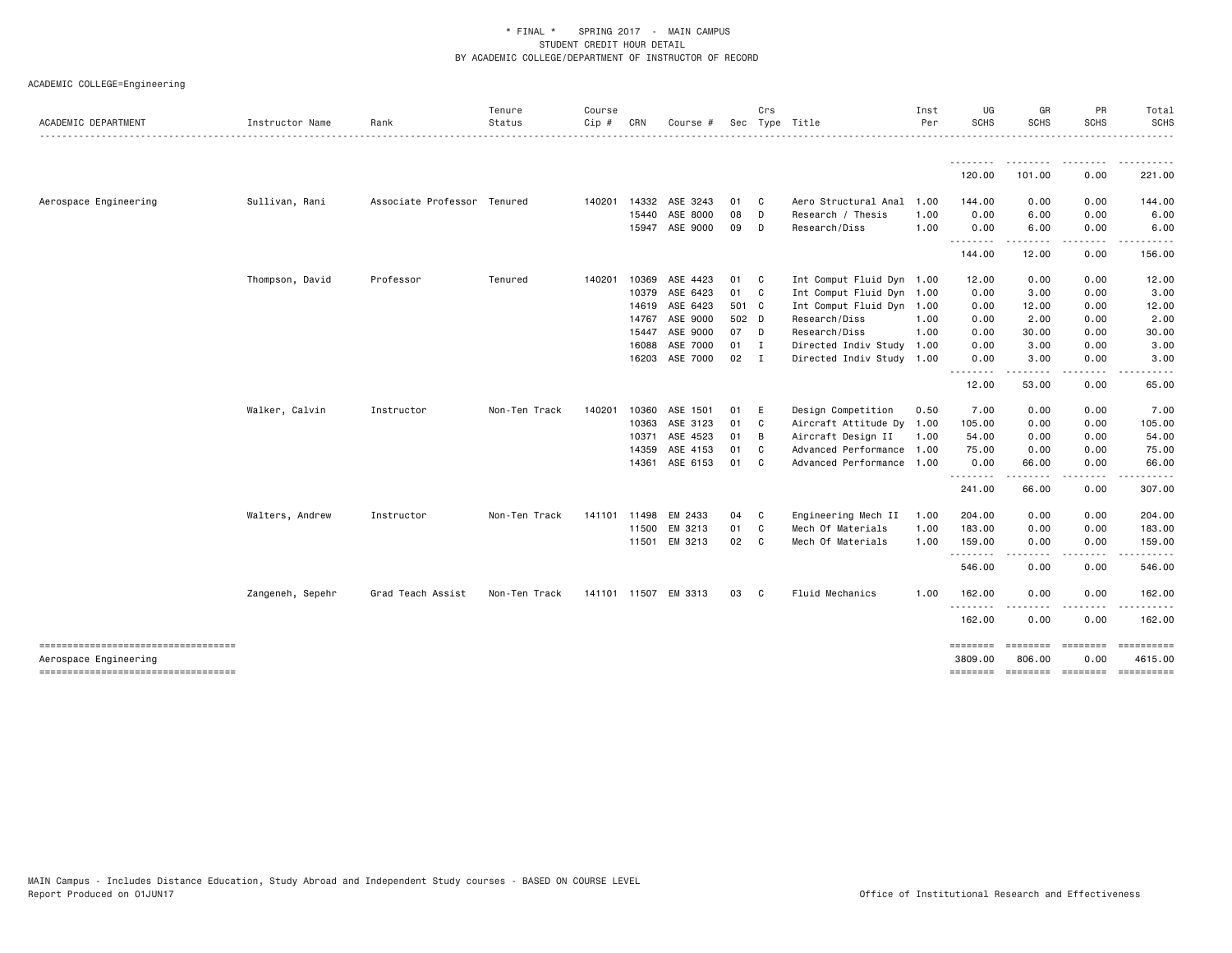| ACADEMIC DEPARTMENT                                         | Instructor Name    | Rank                          | Tenure<br>Status | Course<br>Cip # | CRN            | Course #              |               | Crs            | Sec Type Title                           | Inst<br>Per  | UG<br><b>SCHS</b>     | GR<br><b>SCHS</b>         | PR<br><b>SCHS</b>       | Total<br><b>SCHS</b> |
|-------------------------------------------------------------|--------------------|-------------------------------|------------------|-----------------|----------------|-----------------------|---------------|----------------|------------------------------------------|--------------|-----------------------|---------------------------|-------------------------|----------------------|
|                                                             |                    |                               |                  |                 |                |                       |               |                |                                          |              |                       |                           |                         |                      |
| Ag & Bio Engineering                                        | Cathcart, Thomas   | Professor                     | Tenured          | 140301          | 15345          | ABE 9000              | 02            | $\mathsf{D}$   | Research / Diss                          | 1.00         | 0.00                  | 1.00                      | 0.00                    | 1.00                 |
|                                                             |                    |                               |                  | 140501          | 10024          | ABE 3303              | 01            | C              | Transport in Bio Eng                     | 1.00         | 168.00                | 0.00                      | 0.00                    | 168.00               |
|                                                             |                    |                               |                  |                 | 10034<br>10042 | ABE 4803<br>ABE 6803  | 01<br>01      | C<br>C         | Biosyst Simulation<br>Biosyst Simulation | 1.00<br>1.00 | 105.00<br>0.00        | 0.00<br>9.00              | 0.00<br>0.00            | 105.00<br>9.00       |
|                                                             |                    |                               |                  |                 |                |                       |               |                |                                          |              | .<br>273.00           | 10.00                     | 0.00                    | 283.00               |
|                                                             | Elder, Steven      | Professor                     | Tenured          | 140301 10016    |                | ABE 1921              | 01            | $\mathsf{L}$   | Intro to Engineer De 1.00                |              | 74.00                 | 0.00                      | 0.00                    | 74.00                |
|                                                             |                    |                               |                  |                 | 10017          | ABE 1921              | 02            | - L            | Intro to Engineer De 1.00                |              | 54.00                 | 0.00                      | 0.00                    | 54.00                |
|                                                             |                    |                               |                  |                 | 15331          | ABE 8000              | 03            | D              | Research / Thesis                        | 1.00         | 0.00                  | 15.00                     | 0.00                    | 15.00                |
|                                                             |                    |                               |                  |                 | 15346          | ABE 9000              | 03            | D              | Research / Diss                          | 1.00         | 0.00                  | 10.00                     | 0.00                    | 10.00                |
|                                                             |                    |                               |                  |                 | 16367          | ABE 4000              | 16            | $\blacksquare$ | Directed Indiv Study 1.00                |              | 3.00<br>.             | 0.00                      | 0.00                    | 3.00                 |
|                                                             |                    |                               |                  |                 |                |                       |               |                |                                          |              | 131.00                | .<br>25.00                | .<br>0.00               | 156.00               |
|                                                             | Parajuli, Prem     | Associate Professor Tenured   |                  | 140301 10025    |                | ABE 3513              | 01            | C              | GPS/GIS - AG. & ENG                      | 1.00         | 78.00                 | 0.00                      | 0.00                    | 78.00                |
|                                                             |                    |                               |                  |                 | 15349          | ABE 9000              | 06            | D              | Research / Diss                          | 1.00         | 0.00                  | 8.00                      | 0.00                    | 8.00                 |
|                                                             |                    |                               |                  | 140501 10035    |                | ABE 4803              | 02            | C.             | Biosys Simulation- E 1.00                |              | 39.00<br>.            | 0.00<br>-----             | 0.00<br>.               | 39.00<br>.           |
|                                                             |                    |                               |                  |                 |                |                       |               |                |                                          |              | 117.00                | 8.00                      | 0.00                    | 125.00               |
|                                                             | Prabhu, Rajkumar   | Assistant Professor Ten Track |                  | 140301 15336    |                | ABE 8000              | 08            | D              | Research / Thesis                        | 1.00         | 0.00                  | 19.00                     | 0.00                    | 19.00                |
|                                                             |                    |                               |                  |                 | 15351          | ABE 9000              | 08            | D              | Research / Diss                          | 1.00         | 0.00                  | 39.00                     | 0.00                    | 39.00                |
|                                                             |                    |                               |                  |                 | 16486          | ABE 4000              | $17$ I        |                | Directed Indiv Study 1.00                |              | 3.00                  | 0.00                      | 0.00                    | 3.00                 |
|                                                             |                    |                               |                  |                 | 16589          | ABE 4000              | 18            | $\mathbf{I}$   | Directed Indiv Study 1.00                |              | 3.00<br>الدعاء        | 0.00                      | 0.00                    | 3.00                 |
|                                                             |                    |                               |                  |                 |                |                       |               |                |                                          |              | 6.00                  | 58.00                     | 0.00                    | 64.00                |
|                                                             | To, Suminto        | Professor                     | Tenured          | 140501          | 10031          | ABE 4423              | 01            | C              | Bioinstrum II                            | 1.00         | 240.00                | 0.00                      | 0.00                    | 240.00               |
|                                                             |                    |                               |                  |                 | 10032          | ABE 4423              | 02            | К              | Bioinstrum II                            | 1.00         | 0.00                  | 0.00                      | 0.00                    | 0.00                 |
|                                                             |                    |                               |                  |                 | 10033          | ABE 4423              | 03            | K              | Bioinstrum II                            | 1.00         | 0.00<br><u>.</u>      | 0.00<br>$\frac{1}{2}$     | 0.00<br>.               | 0.00                 |
|                                                             |                    |                               |                  |                 |                |                       |               |                |                                          |              | 240.00                | 0.00                      | 0.00                    | 240.00               |
|                                                             | Warnock, James     | Professor                     | Tenured          |                 |                | 140301 15894 ABE 7000 | $02 \qquad I$ |                | Directed Indiv Study 1.00                |              | 0.00<br>$\sim$ $\sim$ | 3.00                      | 0.00                    | 3.00                 |
|                                                             |                    |                               |                  |                 |                |                       |               |                |                                          |              | 0.00                  | 3.00                      | 0.00                    | 3.00                 |
|                                                             | Williams, Lakiesha | Associate Professor Tenured   |                  | 140301 15342    |                | ABE 8000              | 14            | D              | Research / Thesis                        | 1.00         | 0.00                  | 12.00                     | 0.00                    | 12.00                |
|                                                             |                    |                               |                  |                 | 15356          | ABE 9000              | 13            | D              | Research / Diss                          | 1.00         | 0.00                  | 6.00                      | 0.00                    | 6.00                 |
|                                                             |                    |                               |                  |                 | 16066          | ABE 7000              | 03            | $\mathbf{I}$   | Directed Indiv Study 1.00                |              | 0.00                  | 3.00                      | 0.00                    | 3.00                 |
|                                                             |                    |                               |                  |                 | 16067          | ABE 7000              | 04            | $\mathbf{I}$   | Directed Indiv Study 1.00                |              | 0.00                  | 3.00                      | 0.00                    | 3.00                 |
|                                                             |                    |                               |                  |                 |                | 16272 ABE 7000        | 05            | $\mathbf{I}$   | Directed Indiv Study 1.00                |              | 0.00<br>.             | 3.00                      | 0.00<br>.               | 3.00                 |
|                                                             |                    |                               |                  |                 |                |                       |               |                |                                          |              | 0.00                  | 27.00                     | 0.00                    | 27.00                |
| -----------------------------------<br>Ag & Bio Engineering |                    |                               |                  |                 |                |                       |               |                |                                          |              | ========<br>767.00    | <b>EDESSERS</b><br>131.00 | <b>ESSESSES</b><br>0.00 | 898,00               |
| ------------------------------------                        |                    |                               |                  |                 |                |                       |               |                |                                          |              | eeeeeee               | $=$ ========              | $= 1000000000$          |                      |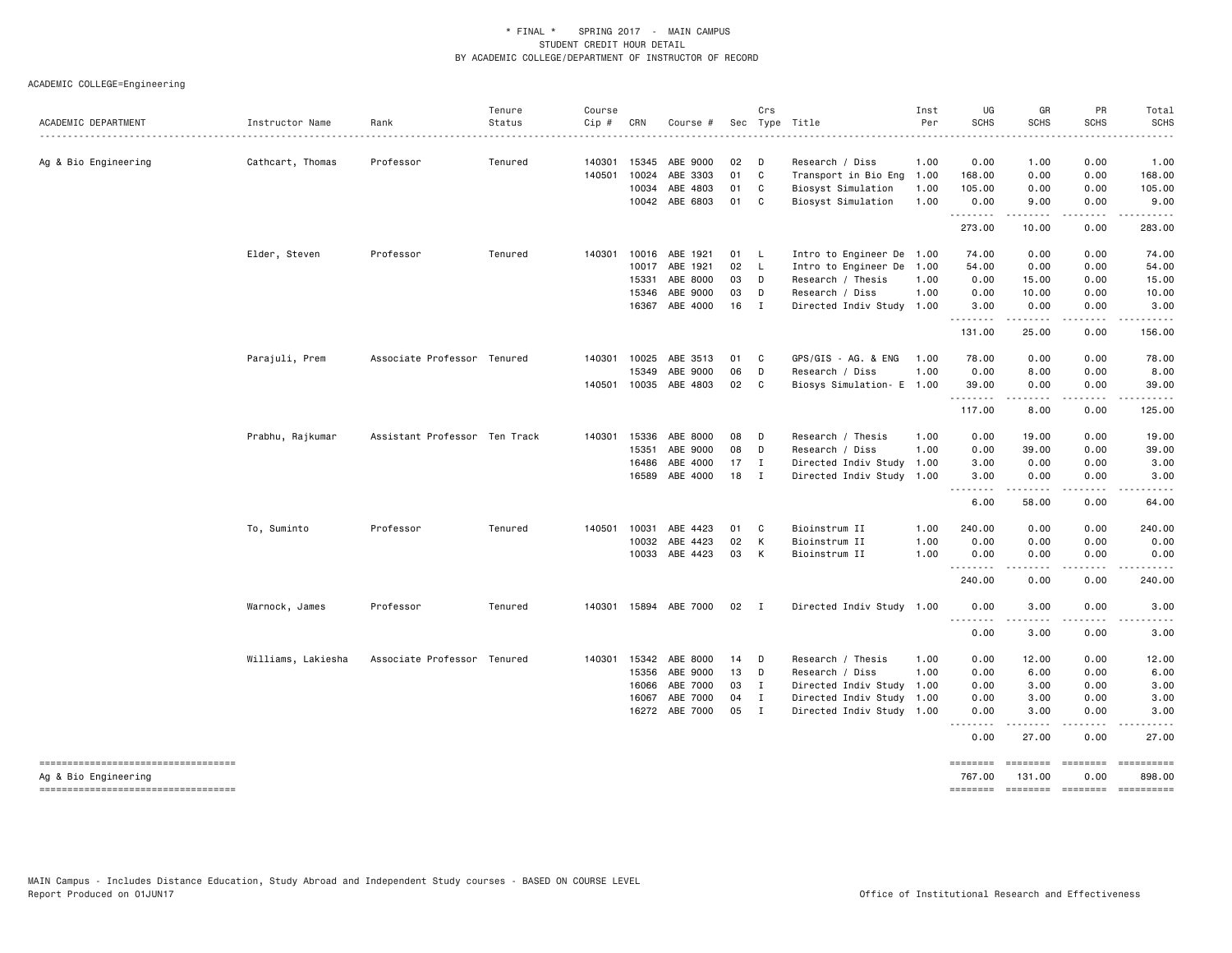|                                   |                    |                                   | Tenure         | Course |       |               |       | Crs          |                           | Inst | UG          | GR                  | PR                         | Total                   |
|-----------------------------------|--------------------|-----------------------------------|----------------|--------|-------|---------------|-------|--------------|---------------------------|------|-------------|---------------------|----------------------------|-------------------------|
| ACADEMIC DEPARTMENT               | Instructor Name    | Rank                              | Status         | Cip #  | CRN   | Course #      |       |              | Sec Type Title            | Per  | <b>SCHS</b> | <b>SCHS</b>         | <b>SCHS</b><br>$- - - - -$ | <b>SCHS</b><br><u>.</u> |
|                                   |                    |                                   |                |        |       |               |       |              |                           |      |             |                     |                            |                         |
| Civil & Environmental Engineering | Aleithawe, Imad    | Non-Employee                      | Not Applicable | 140801 | 10667 | CE 4743       | 01    | C            | Analysis Mitigat. Of 1.00 |      | 162.00      | 0.00                | 0.00                       | 162.00                  |
|                                   |                    |                                   |                |        |       | 10676 CE 6743 | 01    | $\mathbf{C}$ | Analysis Mitigat. Of 1.00 |      | 0.00        | 3.00                | 0.00                       | 3.00                    |
|                                   |                    |                                   |                |        |       | 14612 CE 6743 | 501 C |              | Analysis Mitigat. Of 1.00 |      | 0.00<br>.   | 12.00               | 0.00<br>.                  | 12.00<br>.              |
|                                   |                    |                                   |                |        |       |               |       |              |                           |      | 162.00      | 15.00               | 0.00                       | 177.00                  |
|                                   | Berger, Rutherford | Non-Employee                      | Not Applicable | 140801 |       | 14344 CE 8553 | 01    | C            | Rivers, Estuaries &       | 0.50 | 0.00        | 3.00                | 0.00                       | 3.00                    |
|                                   |                    |                                   |                |        |       | 14618 CE 8553 | 501 C |              | Rivers, Estuaries &       | 0.50 | 0.00<br>.   | 21.00<br>.          | 0.00<br>.                  | 21.00<br>د د د د د      |
|                                   |                    |                                   |                |        |       |               |       |              |                           |      | 0.00        | 24.00               | 0.00                       | 24.00                   |
|                                   | Freyne, Seamus     | Associate Professor Tenured       |                | 140101 | 16482 | GE 1501       | 01    | E            | Engineering Design C 1.00 |      | 29.00       | 0.00                | 0.00                       | 29.00                   |
|                                   |                    |                                   |                | 140801 | 14341 | CE 4973       | 01    | C            | Concrete Structures       | 1.00 | 138.00      | 0.00                | 0.00                       | 138.00                  |
|                                   |                    |                                   |                |        |       | 14345 CE 8503 | 01    | C            | Data Analysis for CE 1.00 |      | 0.00        | 9.00                | 0.00                       | 9.00                    |
|                                   |                    |                                   |                |        | 14617 | CE 8503       | 501 C |              | Data Analysis for CE 1.00 |      | 0.00        | 57.00               | 0.00                       | 57.00                   |
|                                   |                    |                                   |                |        | 14769 | CE 9000       | 501 D |              | Research / Diss           | 1.00 | 0.00        | 11.00               | 0.00                       | 11.00                   |
|                                   |                    |                                   |                |        | 14802 | CE 8000       | 501 D |              | Research / Thesis         | 1.00 | 0.00        | 7.00                | 0.00                       | 7.00                    |
|                                   |                    |                                   |                |        |       | 15578 CE 4000 | 02 I  |              | Directed Indiv Study      | 1.00 | 1.00<br>.   | 0.00<br>$- - - - -$ | 0.00<br>.                  | 1.00<br>.               |
|                                   |                    |                                   |                |        |       |               |       |              |                           |      | 168.00      | 84.00               | 0.00                       | 252.00                  |
|                                   | Gude, Veera        | Assistant Professor Ten Track     |                | 140801 | 10668 | CE 4863       | 01    | C            | Water & Waste Engr.       | 1.00 | 105.00      | 0.00                | 0.00                       | 105.00                  |
|                                   |                    |                                   |                |        |       | 10677 CE 6863 | 01    | C            | Water & Waste Engr.       | 1.00 | 0.00        | 3.00                | 0.00                       | 3.00                    |
|                                   |                    |                                   |                |        | 14613 | CE 6863       | 501 C |              | Water & Waste Engr.       | 1.00 | 0.00        | 3.00                | 0.00                       | 3.00                    |
|                                   |                    |                                   |                |        | 14803 | CE 8000       | 502 D |              | Research / Thesis         | 1.00 | 0.00        | 2.00                | 0.00                       | 2.00                    |
|                                   |                    |                                   |                |        | 15381 | CE 8000       | 02    | D            | Research / Thesis         | 1.00 | 0.00        | 3.00                | 0.00                       | 3.00                    |
|                                   |                    |                                   |                |        | 16237 | CE 7000       | 504 I |              | Directed Indiv Study      | 1.00 | 0.00<br>.   | 6.00<br>.           | 0.00<br>-----              | 6.00<br>.               |
|                                   |                    |                                   |                |        |       |               |       |              |                           |      | 105.00      | 17.00               | 0.00                       | 122.00                  |
|                                   | Gullett, Philip    | Associate Professor Tenured       |                | 140801 | 14771 | CE 9000       | 503 D |              | Research / Diss           | 1.00 | 0.00        | 1.00                | 0.00                       | 1.00                    |
|                                   |                    |                                   |                |        | 14804 | CE 8000       | 503 D |              | Research / Thesis         | 1.00 | 0.00        | 1.00                | 0.00                       | 1.00                    |
|                                   |                    |                                   |                |        | 14921 | CE 4913       | 01    | C.           | Matrix Struct Analys      | 1.00 | 24.00       | 0.00                | 0.00                       | 24.00                   |
|                                   |                    |                                   |                |        | 14923 | CE 6913       | 501 C |              | Matrix Struct Analy       | 1.00 | 0.00        | 39.00               | 0.00                       | 39.00                   |
|                                   |                    |                                   |                |        | 15607 | CE 8000       | 03    | D            | Research / Thesis         | 1.00 | 0.00<br>.   | 1.00<br>-----       | 0.00<br>.                  | 1.00<br>.               |
|                                   |                    |                                   |                |        |       |               |       |              |                           |      | 24.00       | 42.00               | 0.00                       | 66.00                   |
|                                   | Hansen, Bradley    | Grad Research Assis Non-Ten Track |                | 140801 | 10654 | CE 3311       | 01    | <b>L</b>     | Construction Matls L      | 0.80 | 25.60       | 0.00                | 0.00                       | 25.60                   |
|                                   |                    |                                   |                |        | 10655 | CE 3311       | 02    | $\mathsf{L}$ | Construction Matls L 0.80 |      | 25.60       | 0.00                | 0.00                       | 25.60                   |
|                                   |                    |                                   |                |        |       | 10656 CE 3311 | 03    | $\mathsf{L}$ | Construction Matls L 0.80 |      | 23.20       | 0.00                | 0.00                       | 23.20                   |
|                                   |                    |                                   |                |        |       |               |       |              |                           |      | .<br>74.40  | .<br>0.00           | $- - - -$<br>0.00          | .<br>74.40              |
|                                   | Howard, Isaac      | Associate Professor Tenured       |                | 140801 | 10654 | CE 3311       | 01    | $\mathsf{L}$ | Construction Matls L 0.20 |      | 6.40        | 0.00                | 0.00                       | 6.40                    |
|                                   |                    |                                   |                |        | 10655 | CE 3311       | 02    | $\mathsf{L}$ | Construction Matls L      | 0.20 | 6.40        | 0.00                | 0.00                       | 6.40                    |
|                                   |                    |                                   |                |        | 10656 | CE 3311       | 03    | $\mathsf{L}$ | Construction Matls L 0.20 |      | 5.80        | 0.00                | 0.00                       | 5.80                    |
|                                   |                    |                                   |                |        | 10657 | CE 3313       | 01    | C.           | Construction Materia      | 1.00 | 279.00      | 0.00                | 0.00                       | 279.00                  |
|                                   |                    |                                   |                |        | 14772 | CE 9000       | 504 D |              | Research / Diss           | 1.00 | 0.00        | 3.00                | 0.00                       | 3.00                    |
|                                   |                    |                                   |                |        | 14805 | CE 8000       | 504 D |              | Research / Thesis         | 1.00 | 0.00        | 4.00                | 0.00                       | 4.00                    |
|                                   |                    |                                   |                |        | 15477 | CE 9000       | 04    | D            | Research / Diss           | 1.00 | 0.00        | 19,00               | 0.00                       | 19.00                   |
|                                   |                    |                                   |                |        | 15608 | CE 8000       | 04    | D            | Research / Thesis         | 1.00 | 0.00        | 2.00                | 0.00                       | 2.00                    |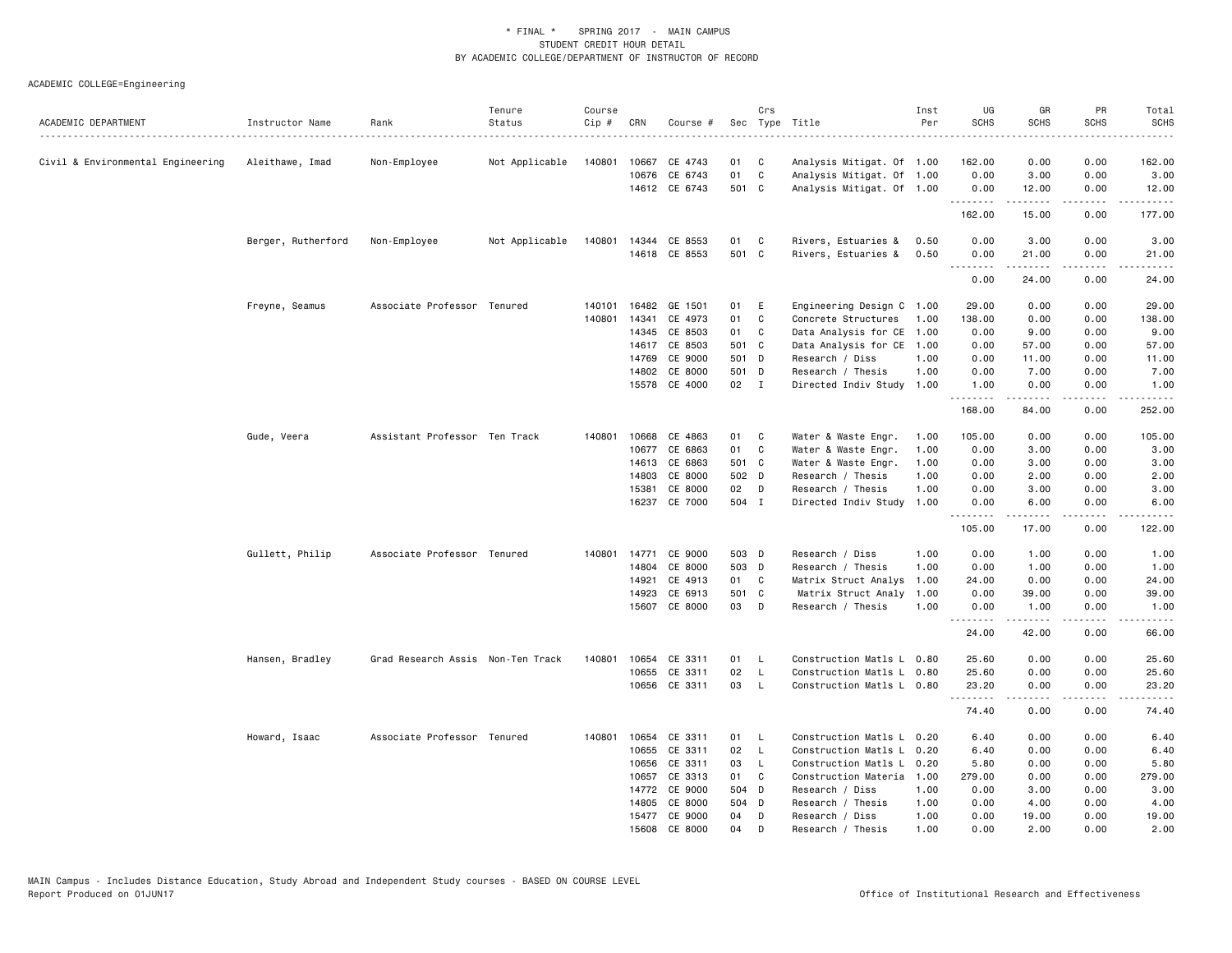|                                   |                     |                               | Tenure         | Course |              |                      |       | Crs          |                           | Inst | UG                 | GR                                                                                                                                                           | PR                                  | Total                                                                                                                                                         |
|-----------------------------------|---------------------|-------------------------------|----------------|--------|--------------|----------------------|-------|--------------|---------------------------|------|--------------------|--------------------------------------------------------------------------------------------------------------------------------------------------------------|-------------------------------------|---------------------------------------------------------------------------------------------------------------------------------------------------------------|
| ACADEMIC DEPARTMENT               | Instructor Name     | Rank                          | Status         | Cip #  | CRN          | Course #             |       |              | Sec Type Title            | Per  | <b>SCHS</b>        | <b>SCHS</b>                                                                                                                                                  | <b>SCHS</b>                         | <b>SCHS</b>                                                                                                                                                   |
|                                   |                     |                               |                |        |              |                      |       |              |                           |      | .                  |                                                                                                                                                              |                                     |                                                                                                                                                               |
|                                   |                     |                               |                |        |              |                      |       |              |                           |      | 297.60             | 28.00                                                                                                                                                        | 0.00                                | 325.60                                                                                                                                                        |
| Civil & Environmental Engineering | King, Herbert       | Instructor                    | Non-Ten Track  |        | 143801 10648 | CE 2213              | 01    | C            | Surveying                 | 1.00 | 276.00             | 0.00                                                                                                                                                         | 0.00                                | 276.00                                                                                                                                                        |
|                                   |                     |                               |                |        | 10649        | CE 2213              | 02    | K            | Surveying                 | 1.00 | 0.00               | 0.00                                                                                                                                                         | 0.00                                | 0.00                                                                                                                                                          |
|                                   |                     |                               |                |        | 10650        | CE 2213              | 03    | K            | Surveying                 | 1.00 | 0.00               | 0.00                                                                                                                                                         | 0.00                                | 0.00                                                                                                                                                          |
|                                   |                     |                               |                |        | 10651        | CE 2213              | 04    | K            | Surveying                 | 1.00 | 0.00               | 0.00                                                                                                                                                         | 0.00                                | 0.00                                                                                                                                                          |
|                                   |                     |                               |                |        | 151102 10664 | CE 4243              | 01    | C            | Land Surveys              | 1.00 | 63.00<br>.         | 0.00<br>.                                                                                                                                                    | 0.00<br>$\sim$ $\sim$ $\sim$ $\sim$ | 63.00<br>.                                                                                                                                                    |
|                                   |                     |                               |                |        |              |                      |       |              |                           |      | 339.00             | 0.00                                                                                                                                                         | 0.00                                | 339.00                                                                                                                                                        |
|                                   | Li, Pengfei         | Non-Employee                  | Not Applicable |        |              | 140801 10653 CE 3113 | 01 C  |              | Transportation Engr       | 1.00 | 273.00             | 0.00                                                                                                                                                         | 0.00                                | 273.00                                                                                                                                                        |
|                                   |                     |                               |                |        |              |                      |       |              |                           |      | .<br>273.00        | 0.00                                                                                                                                                         | 0.00                                | 273.00                                                                                                                                                        |
|                                   | Magbanua, Benjamin  | Associate Professor Tenured   |                |        | 140801 10652 | CE 2803              | 01    | C            | Environ Engr Issues       | 1.00 | 192.00             | 0.00                                                                                                                                                         | 0.00                                | 192.00                                                                                                                                                        |
|                                   |                     |                               |                |        |              | 14347 CE 8823        | 01    | C            | Un Pro-Op Env Eng II 1.00 |      | 0.00               | 6.00                                                                                                                                                         | 0.00                                | 6.00                                                                                                                                                          |
|                                   |                     |                               |                |        |              |                      |       |              |                           |      | .<br>192.00        | $\frac{1}{2} \left( \frac{1}{2} \right) \left( \frac{1}{2} \right) \left( \frac{1}{2} \right) \left( \frac{1}{2} \right) \left( \frac{1}{2} \right)$<br>6.00 | .<br>0.00                           | .<br>198.00                                                                                                                                                   |
|                                   | Martin, James L.    | Professor                     | Tenured        | 140801 | 10662        | CE 3503              | 01    | C            | Water Resource Engr.      | 1.00 | 282.00             | 0.00                                                                                                                                                         | 0.00                                | 282.00                                                                                                                                                        |
|                                   |                     |                               |                |        | 14616        | CE 8923              | 501 C |              | Surf Wat Qual Mod         | 1.00 | 0.00               | 18.00                                                                                                                                                        | 0.00                                | 18.00                                                                                                                                                         |
|                                   |                     |                               |                |        | 14807        | CE 8000              | 506 D |              | Research / Thesis         | 1.00 | 0.00               | 1.00                                                                                                                                                         | 0.00                                | 1.00                                                                                                                                                          |
|                                   |                     |                               |                |        | 140802 10658 | CE 3501              | 01    | - L          | Water Res. Engr Lab       | 1.00 | 23.00              | 0.00                                                                                                                                                         | 0.00                                | 23.00                                                                                                                                                         |
|                                   |                     |                               |                |        | 10659        | CE 3501              | 02    | $\mathsf{L}$ | Water Res. Engr Lab       | 1.00 | 24.00              | 0.00                                                                                                                                                         | 0.00                                | 24.00                                                                                                                                                         |
|                                   |                     |                               |                |        | 10660        | CE 3501              | 03    | $\mathsf{L}$ | Water Res. Engr Lab       | 1.00 | 24.00              | 0.00                                                                                                                                                         | 0.00                                | 24.00                                                                                                                                                         |
|                                   |                     |                               |                |        | 10661        | CE 3501              | 04    | - L          | Water Res. Engr Lab       | 1.00 | 20.00              | 0.00                                                                                                                                                         | 0.00                                | 20.00                                                                                                                                                         |
|                                   |                     |                               |                |        |              |                      |       |              |                           |      | <u>.</u><br>373.00 | 19.00                                                                                                                                                        | 0.00                                | 392.00                                                                                                                                                        |
|                                   | Mortezaei, Kimia    | Grad Teach Assist             | Non-Ten Track  | 140801 | 10665        | CE 4433              | 01    | C            | Foundations               | 1.00 | 165.00             | 0.00                                                                                                                                                         | 0.00                                | 165.00                                                                                                                                                        |
|                                   |                     |                               |                |        |              | 10674 CE 6433        | 01    | C            | Foundations               | 1.00 | 0.00               | 3.00                                                                                                                                                         | 0.00                                | 3.00                                                                                                                                                          |
|                                   |                     |                               |                |        |              |                      |       |              |                           |      | .<br>165.00        | -----<br>3.00                                                                                                                                                | $\sim$ $\sim$ $\sim$ $\sim$<br>0.00 | -----<br>168.00                                                                                                                                               |
|                                   | Ramirez Avila, John | Assistant Professor Ten Track |                | 140801 | 14775        | CE 9000              | 507 D |              | Research / Diss           | 1.00 | 0.00               | 1.00                                                                                                                                                         | 0.00                                | 1.00                                                                                                                                                          |
|                                   |                     |                               |                |        | 14808        | CE 8000              | 507 D |              | Research / Thesis         | 1.00 | 0.00               | 8.00                                                                                                                                                         | 0.00                                | 8.00                                                                                                                                                          |
|                                   |                     |                               |                |        | 15614        | CE 4000              | 03    | $\mathbf{I}$ | Directed Indiv Study      | 1.00 | 3.00               | 0.00                                                                                                                                                         | 0.00                                | 3.00                                                                                                                                                          |
|                                   |                     |                               |                |        | 15615        | CE 4000              | 04    | $\mathbf{I}$ | Directed Indiv Study      | 1.00 | 3.00               | 0.00                                                                                                                                                         | 0.00                                | 3.00                                                                                                                                                          |
|                                   |                     |                               |                |        | 15616        | CE 4000              | 05    | I            | Directed Indiv Study 1.00 |      | 3.00               | 0.00                                                                                                                                                         | 0.00                                | 3.00                                                                                                                                                          |
|                                   |                     |                               |                |        | 15617        | CE 4000              | 06    | $\mathbf{I}$ | Directed Indiv Study 1.00 |      | 3.00               | 0.00                                                                                                                                                         | 0.00                                | 3.00                                                                                                                                                          |
|                                   |                     |                               |                |        | 15754        | CE 4000              | 07    | I            | Directed Indiv Study 1.00 |      | 3.00               | 0.00                                                                                                                                                         | 0.00                                | 3.00                                                                                                                                                          |
|                                   |                     |                               |                |        | 15755        | CE 4000              | 08    | $\mathbf{I}$ | Directed Indiv Study 1.00 |      | 3.00               | 0.00                                                                                                                                                         | 0.00                                | 3.00                                                                                                                                                          |
|                                   |                     |                               |                |        | 16199        | CE 7000              | 503 I |              | Directed Indiv Study 1.00 |      | 0.00               | 3.00                                                                                                                                                         | 0.00                                | 3.00                                                                                                                                                          |
|                                   |                     |                               |                | 140805 | 10666        | CE 4513              | 01    | C            | Engr. Hydrology           | 1.00 | 60.00              | 0.00                                                                                                                                                         | 0.00                                | 60.00                                                                                                                                                         |
|                                   |                     |                               |                |        | 10675        | CE 6513              | 01    | C            | Engr. Hydrology           | 1.00 | 0.00               | 3.00                                                                                                                                                         | 0.00                                | 3.00                                                                                                                                                          |
|                                   |                     |                               |                |        |              | 13812 CE 6513        | 501 C |              | Engr. Hydrology           | 1.00 | 0.00<br>.          | 18.00<br>.                                                                                                                                                   | 0.00<br>.                           | 18.00<br>$\frac{1}{2} \left( \frac{1}{2} \right) \left( \frac{1}{2} \right) \left( \frac{1}{2} \right) \left( \frac{1}{2} \right) \left( \frac{1}{2} \right)$ |
|                                   |                     |                               |                |        |              |                      |       |              |                           |      | 78.00              | 33.00                                                                                                                                                        | 0.00                                | 111.00                                                                                                                                                        |
|                                   | Smith, Jane         | Non-Employee                  | Not Applicable | 140801 |              | 14344 CE 8553        | 01    | C            | Rivers, Estuaries &       | 0.50 | 0.00               | 3.00                                                                                                                                                         | 0.00                                | 3.00                                                                                                                                                          |
|                                   |                     |                               |                |        |              | 14618 CE 8553        | 501 C |              | Rivers, Estuaries &       | 0.50 | 0.00               | 21.00                                                                                                                                                        | 0.00                                | 21.00                                                                                                                                                         |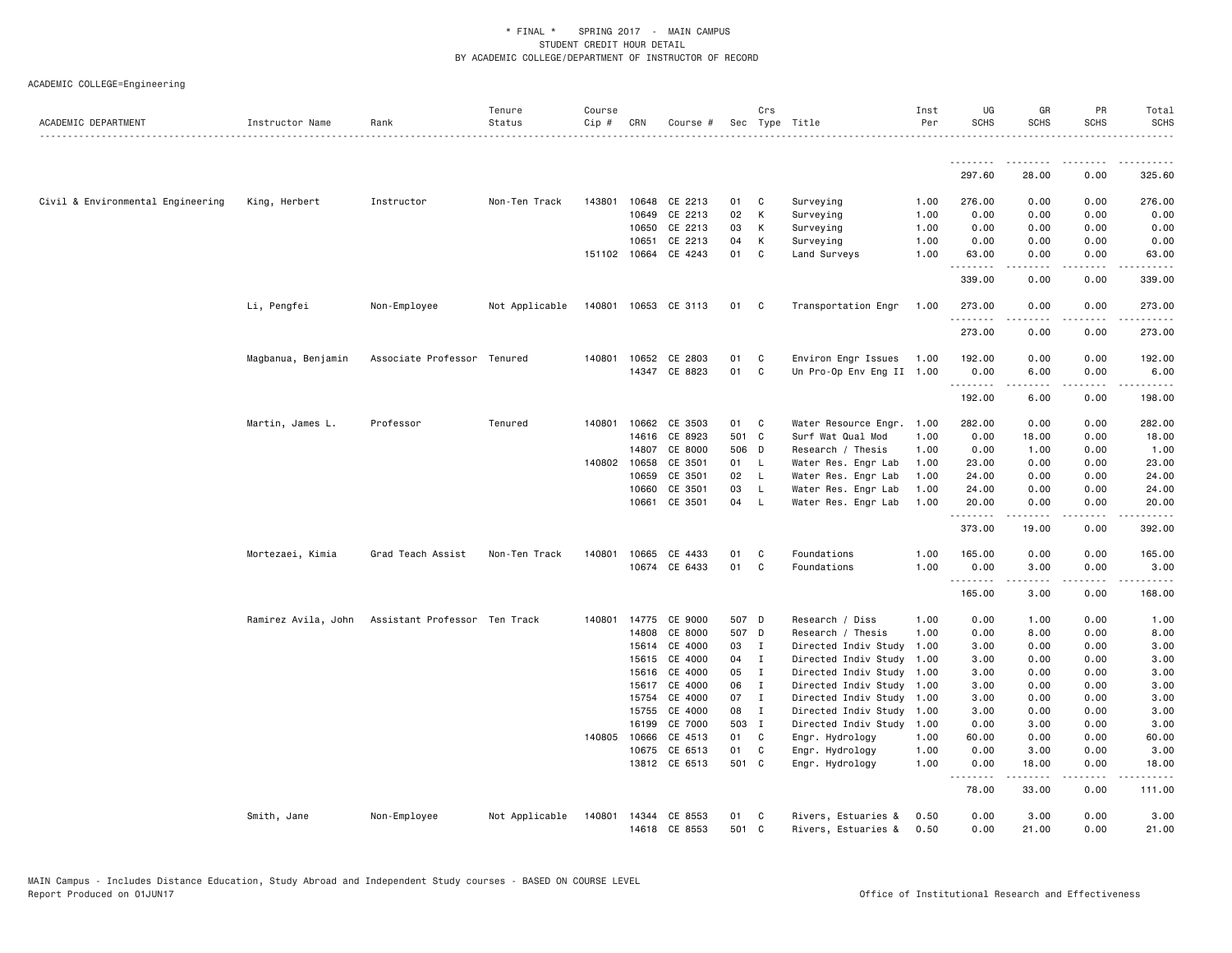|                                                                         |                     |                               | Tenure  | Course       |       |                      |       | Crs    |                           | Inst | UG                         | GR                 | PR                      | Total                                 |
|-------------------------------------------------------------------------|---------------------|-------------------------------|---------|--------------|-------|----------------------|-------|--------|---------------------------|------|----------------------------|--------------------|-------------------------|---------------------------------------|
| ACADEMIC DEPARTMENT                                                     | Instructor Name     | Rank                          | Status  | $Cip \#$     | CRN   | Course #             |       |        | Sec Type Title            | Per  | <b>SCHS</b>                | SCHS               | <b>SCHS</b>             | <b>SCHS</b>                           |
|                                                                         |                     |                               |         |              |       |                      |       |        |                           |      | --------<br>0.00           | 24.00              | 0.00                    | 24.00                                 |
| Civil & Environmental Engineering                                       | Truax, Dennis       | Professor                     | Tenured | 140801       | 10669 | CE 4903              | 01 C  |        | Civil Engr Comp           | 1.00 | 159.00                     | 0.00               | 0.00                    | 159.00                                |
|                                                                         |                     |                               |         |              | 14343 | CE 8803              | 01    | C      | Un Pro-Op Env Eng I       | 1.00 | 0.00                       | 6.00               | 0.00                    | 6.00                                  |
|                                                                         |                     |                               |         |              |       | 16200 CE 7000        | 502 I |        | Directed Indiv Study 1.00 |      | 0.00                       | 3.00               | 0.00                    | 3.00                                  |
|                                                                         |                     |                               |         |              |       |                      |       |        |                           |      | .<br>159.00                | .<br>9.00          | $\frac{1}{2}$<br>0.00   | 168.00                                |
|                                                                         | Vahedifard, Farshid | Assistant Professor Ten Track |         | 140801 14346 |       | CE 8443              | 01 C  |        | Soil Behavior             | 1.00 | 0.00                       | 12.00              | 0.00                    | 12.00                                 |
|                                                                         |                     |                               |         |              |       | 14615 CE 8443        | 501 C |        | Soil Behavior             | 1.00 | 0.00                       | 15.00              | 0.00                    | 15.00                                 |
|                                                                         |                     |                               |         |              |       | 14785 CE 9000        | 509 D |        | Research / Diss           | 1.00 | 0.00                       | 6.00               | 0.00                    | 6.00                                  |
|                                                                         |                     |                               |         |              |       | 14810 CE 8000        | 509 D |        | Research / Thesis         | 1.00 | 0.00                       | 3.00               | 0.00                    | 3.00                                  |
|                                                                         |                     |                               |         |              |       | 15458 CE 7000        | 501 I |        | Directed Indiv Study 1.00 |      | 0.00                       | 3.00               | 0.00                    | 3.00                                  |
|                                                                         |                     |                               |         |              |       | 15482 CE 9000        | 09 D  |        | Research / Diss           | 1.00 | 0.00                       | 33.00              | 0.00                    | 33.00                                 |
|                                                                         |                     |                               |         |              | 15945 | CE 8000              | 10 D  |        | Research / Thesis         | 1.00 | 0.00                       | 15.00              | 0.00                    | 15.00                                 |
|                                                                         |                     |                               |         |              | 16211 | CE 7000              | 02 I  |        | Directed Indiv Study 1.00 |      | 0.00                       | 3.00               | 0.00                    | 3.00                                  |
|                                                                         |                     |                               |         |              |       | 16497 CE 7000        | 04 I  |        | Directed Indiv Study 1.00 |      | 0.00<br><u>.</u>           | 3.00               | 0.00                    | 3.00                                  |
|                                                                         |                     |                               |         |              |       |                      |       |        |                           |      | 0.00                       | 93.00              | 0.00                    | 93.00                                 |
|                                                                         | White, Thomas       | Professor                     | Tenured | 140801       |       | 14789 CE 9000        | 510 D |        | Research / Diss           | 1.00 | 0.00                       | 3.00               | 0.00                    | 3.00                                  |
|                                                                         |                     |                               |         |              |       | 14811 CE 8000        | 510 D |        | Research / Thesis         | 1.00 | 0.00<br>--------           | 3.00<br>.          | 0.00                    | 3.00                                  |
|                                                                         |                     |                               |         |              |       |                      |       |        |                           |      | 0.00                       | 6.00               | 0.00                    | 6.00                                  |
|                                                                         | Zhang, Li           | Associate Professor Tenured   |         | 140801       | 10673 | CE 6143              | 01 C  |        | Traffic Engineering       | 1.00 | 0.00                       | 3.00               | 0.00                    | 3.00                                  |
|                                                                         |                     |                               |         |              | 14801 | CE 9000              | 511 D |        | Research / Diss           | 1.00 | 0.00                       | 1.00               | 0.00                    | 1.00                                  |
|                                                                         |                     |                               |         |              | 15483 | CE 9000              | 10 D  |        | Research / Diss           | 1.00 | 0.00                       | 2.00               | 0.00                    | 2.00                                  |
|                                                                         |                     |                               |         |              |       | 15613 CE 8000        | 09    | $\Box$ | Research / Thesis         | 1.00 | 0.00                       | 9.00               | 0.00                    | 9.00                                  |
|                                                                         |                     |                               |         |              | 16302 | CE 7000              | 03 I  |        | Directed Indiv Study 1.00 |      | 0.00                       | 3.00               | 0.00                    | 3.00                                  |
|                                                                         |                     |                               |         |              | 16654 | CE 4000              | 09 I  |        | Directed Indiv Study 1.00 |      | 3.00                       | 0.00               | 0.00                    | 3.00                                  |
|                                                                         |                     |                               |         |              |       | 140804 10663 CE 4143 | 01 C  |        | Traffic Engineering       | 1.00 | 66.00<br><u>.</u>          | 0.00<br>$\cdots$   | 0.00                    | 66.00                                 |
|                                                                         |                     |                               |         |              |       |                      |       |        |                           |      | 69.00                      | 18.00              | 0.00                    | 87.00                                 |
| ----------------------------------<br>Civil & Environmental Engineering |                     |                               |         |              |       |                      |       |        |                           |      | <b>SEESSEES</b><br>2479.00 | ========<br>421.00 | $= 10000000000$<br>0.00 | 2900.00                               |
| -----------------------------------                                     |                     |                               |         |              |       |                      |       |        |                           |      |                            |                    |                         | ======== ======== ======== ========== |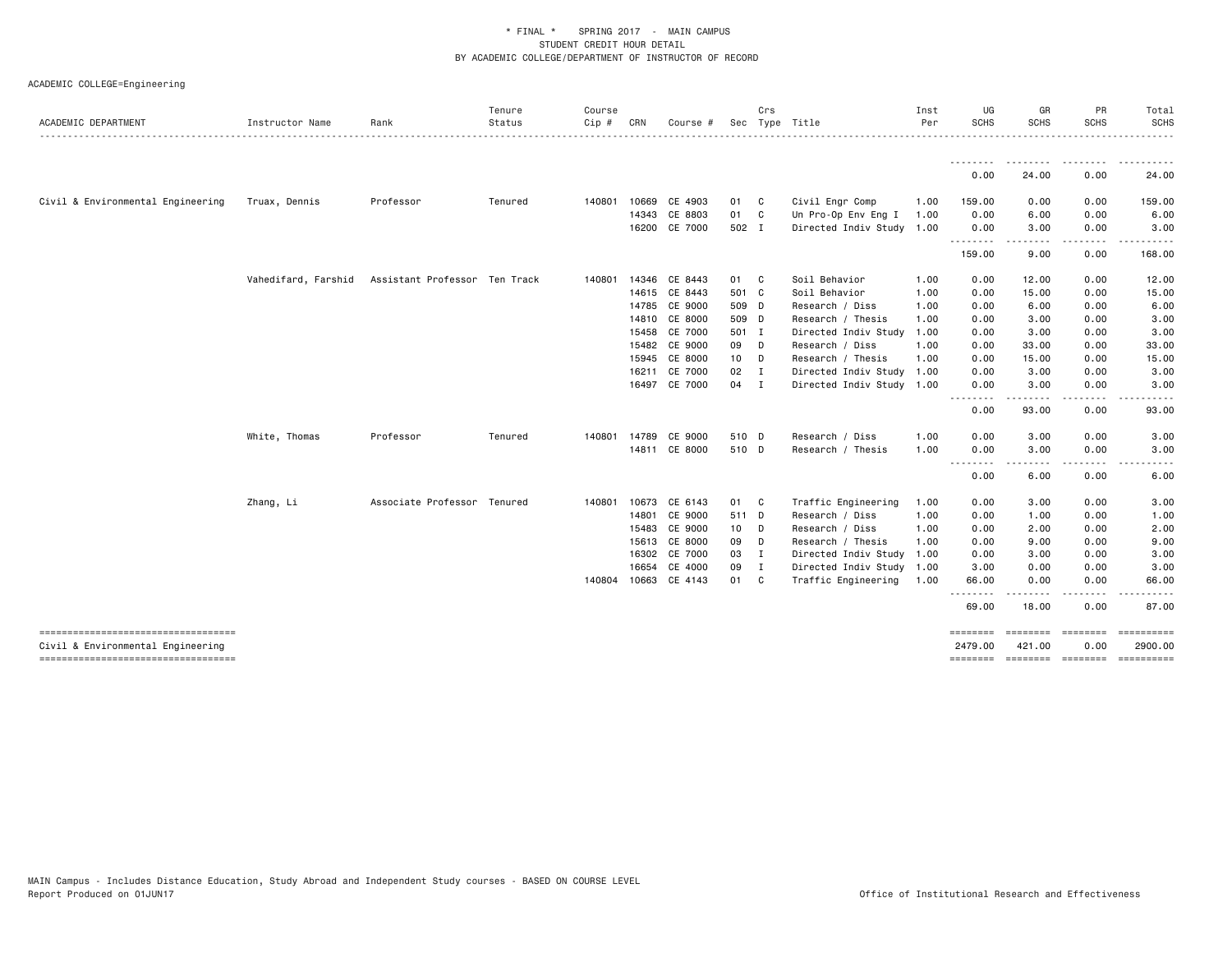|                                |                                                    |                                   | Tenure        | Course |              |                |       | Crs      |                           | Inst | UG              | GR                  | PR                                  | Total                                        |
|--------------------------------|----------------------------------------------------|-----------------------------------|---------------|--------|--------------|----------------|-------|----------|---------------------------|------|-----------------|---------------------|-------------------------------------|----------------------------------------------|
| ACADEMIC DEPARTMENT            | Instructor Name                                    | Rank                              | Status        | Cip #  | CRN          | Course #       |       |          | Sec Type Title            | Per  | <b>SCHS</b>     | <b>SCHS</b>         | <b>SCHS</b>                         | <b>SCHS</b>                                  |
| Computer Science & Engineering | Abdoulahi, Ibrahim                                 | Grad Teach Assist                 | Non-Ten Track |        | 110201 11074 | CSE 2813       | 01    | C        | Discrete Structures       | 1.00 | 165.00          | 0.00                | 0.00                                | 165.00                                       |
|                                |                                                    |                                   |               |        |              | 11076 CSE 2813 | H01 C |          | Honors Discrete Stru 1.00 |      | 12.00           | 0.00                | 0.00                                | 12.00                                        |
|                                |                                                    |                                   |               |        |              |                |       |          |                           |      | .<br>177.00     | .<br>0.00           | .<br>0.00                           | .<br>177.00                                  |
|                                | Anderson, Richard                                  | Instructor                        | Non-Ten Track | 110201 | 11042        | CSE 1233       | 01    | C        | Cmptr Prog-C              | 1.00 | 183.00          | 0.00                | 0.00                                | 183.00                                       |
|                                |                                                    |                                   |               |        | 11043        | CSE 1233       | 02    | C        | Cmptr Prog-C              | 1.00 | 180.00          | 0.00                | 0.00                                | 180.00                                       |
|                                |                                                    |                                   |               |        | 11070        | CSE 2383       | 01    | C        | Data Struc & Anal of      | 1.00 | 120.00          | 0.00                | 0.00                                | 120.00                                       |
|                                |                                                    |                                   |               |        | 11071        | CSE 2383       | 02    | C        | Data Struc & Anal of 1.00 |      | 123.00          | 0.00                | 0.00                                | 123.00                                       |
|                                |                                                    |                                   |               |        |              |                |       |          |                           |      | .<br>606.00     | .<br>0.00           | $   -$<br>0.00                      | .<br>606.00                                  |
|                                | Archibald, Christoph Assistant Professor Ten Track |                                   |               |        | 110101 15280 | CSE 8000       | 01    | D        | Research / Thesis         | 1.00 | 0.00            | 3.00                | 0.00                                | 3.00                                         |
|                                |                                                    |                                   |               |        | 15295        | CSE 9000       | 01    | D        | Research/Diss             | 1.00 | 0.00            | 18.00               | 0.00                                | 18.00                                        |
|                                |                                                    |                                   |               |        | 15372        | CSE 4990       | 02    | C        | Special Topic in CS       | 1.00 | 81.00           | 0.00                | 0.00                                | 81.00                                        |
|                                |                                                    |                                   |               |        | 15374        | CSE 6990       | 02    | C        | Special Topic in CSE      | 1.00 | 0.00            | 24.00               | 0.00                                | 24.00                                        |
|                                |                                                    |                                   |               |        | 140101 16581 | GE 1501        | 02    | E        | Engineering Design C 0.50 |      | 3.50<br>.       | 0.00<br>$- - - - -$ | 0.00<br>.                           | 3.50<br>.                                    |
|                                |                                                    |                                   |               |        |              |                |       |          |                           |      | 84.50           | 45.00               | 0.00                                | 129.50                                       |
|                                | Asif, K M                                          | Grad Teach Assist                 | Non-Ten Track | 110201 |              | 11044 CSE 1233 | 03    | C        | Cmptr Prog-C              | 1.00 | 153.00<br>.     | 0.00<br>.           | 0.00<br>.                           | 153.00<br>$\omega$ is $\omega$ in $\omega$ . |
|                                |                                                    |                                   |               |        |              |                |       |          |                           |      | 153.00          | 0.00                | 0.00                                | 153.00                                       |
|                                | Banicescu, Ioana                                   | Professor                         | Tenured       | 110101 | 14295        | CSE 8843       | 01    | C        | Seg/Parallel Alrthm       | 1.00 | 0.00            | 30.00               | 0.00                                | 30.00                                        |
|                                |                                                    |                                   |               |        | 15296        | CSE 9000       | 02    | D        | Research/Diss             | 1.00 | 0.00            | 7.00                | 0.00                                | 7.00                                         |
|                                |                                                    |                                   |               |        | 16437        | CSE 7000       | 07    | I        | Directed Indiv Study      | 1.00 | 0.00<br><b></b> | 3.00<br>. <u>.</u>  | 0.00<br>.                           | 3.00<br>.                                    |
|                                |                                                    |                                   |               |        |              |                |       |          |                           |      | 0.00            | 40.00               | 0.00                                | 40.00                                        |
|                                | Bethel, Cindy                                      | Associate Professor Ten Track     |               | 110101 | 11096        | CSE 4663       | 01    | C        | Human-Computer Inter      | 1.00 | 63.00           | 0.00                | 0.00                                | 63.00                                        |
|                                |                                                    |                                   |               |        | 11110        | CSE 6663       | 01    | C        | Human-Computer Inter      | 1.00 | 0.00            | 42.00               | 0.00                                | 42.00                                        |
|                                |                                                    |                                   |               |        | 11116        | CSE 8080       | 03    | I        | Directed Project Cs       | 1.00 | 0.00            | 3.00                | 0.00                                | 3.00                                         |
|                                |                                                    |                                   |               |        | 15282        | CSE 8000       | 03    | D        | Research / Thesis         | 1.00 | 0.00            | 31.00               | 0.00                                | 31.00                                        |
|                                |                                                    |                                   |               |        | 15297        | CSE 9000       | 03    | D        | Research/Diss             | 1.00 | 0.00            | 25.00               | 0.00                                | 25.00                                        |
|                                |                                                    |                                   |               |        | 16178        | CSE 7000       | 03    | $\bf{I}$ | Directed Indiv Study      | 1.00 | 0.00            | 3.00                | 0.00                                | 3.00                                         |
|                                |                                                    |                                   |               |        | 16179        | CSE 7000       | 04    | <b>I</b> | Directed Indiv Study      | 1.00 | 0.00            | 3.00                | 0.00                                | 3.00                                         |
|                                |                                                    |                                   |               | 140101 | 16581        | GE 1501        | 02    | Ε        | Engineering Design C 0.50 |      | 3.50            | 0.00<br>$- - - - -$ | 0.00<br>$\sim$ $\sim$ $\sim$ $\sim$ | 3.50<br>د د د د                              |
|                                |                                                    |                                   |               |        |              |                |       |          |                           |      | 66.50           | 107.00              | 0.00                                | 173.50                                       |
|                                | Bhowmik, Tanmay                                    | Assistant Professor Ten Track     |               | 110101 | 15283        | CSE 8000       | 04    | D        | Research / Thesis         | 1.00 | 0.00            | 2.00                | 0.00                                | 2.00                                         |
|                                |                                                    |                                   |               | 110701 | 11087        | CSE 4214       | 01    | C        | Intro to Software En      | 1.00 | 112.00          | 0.00                | 0.00                                | 112.00                                       |
|                                |                                                    |                                   |               |        | 11088        | CSE 4214       | 02    | К        | Intro to Software En      | 1.00 | 0.00            | 0.00                | 0.00                                | 0.00                                         |
|                                |                                                    |                                   |               |        | 11089        | CSE 4214       | 03    | К        | Intro to Software En 1.00 |      | 0.00            | 0.00                | 0.00                                | 0.00                                         |
|                                |                                                    |                                   |               |        | 11101        | CSE 6214       | 01    | C        | Intro to Software E       | 1.00 | 0.00            | 28.00               | 0.00                                | 28.00                                        |
|                                |                                                    |                                   |               |        | 11102        | CSE 6214       | 02    | К        | Intro to Software E 1.00  |      | 0.00            | 0.00                | 0.00                                | 0.00                                         |
|                                |                                                    |                                   |               |        |              | 11103 CSE 6214 | 03    | K        | Intro to Software E 1.00  |      | 0.00<br>.       | 0.00<br>.           | 0.00<br>.                           | 0.00<br>.                                    |
|                                |                                                    |                                   |               |        |              |                |       |          |                           |      | 112.00          | 30.00               | 0.00                                | 142.00                                       |
|                                | Crumpton, Joseph                                   | Research Assist Pro Non-Ten Track |               | 110101 | 11094        | CSE 4503       | 01    | C        | Database Management       | 1.00 | 159.00          | 0.00                | 0.00                                | 159.00                                       |
|                                |                                                    |                                   |               |        | 11108        | CSE 6503       | 01    | C        | Database Management       | 1.00 | 0.00            | 18.00               | 0.00                                | 18.00                                        |
|                                |                                                    |                                   |               |        | 16197        | CSE 4833       | 02    | C.       | Intro to Algorithms       | 1.00 | 36.00           | 0.00                | 0.00                                | 36.00                                        |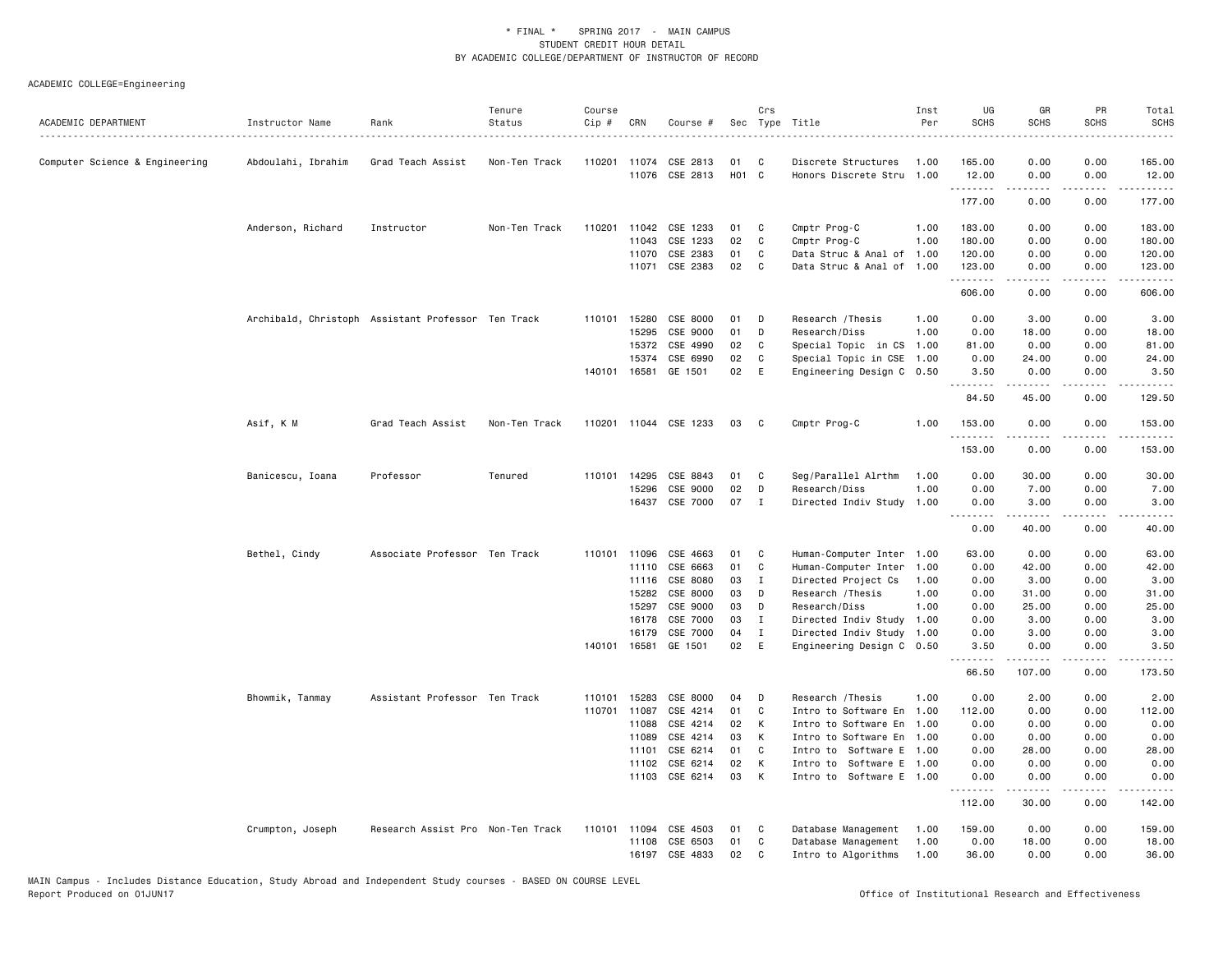| ACADEMIC DEPARTMENT            | Instructor Name               | Rank                              | Tenure<br>Status | Course<br>Cip # | CRN          | Course #              |       | Crs | Sec Type Title            | Inst<br>Per | UG<br><b>SCHS</b> | GR<br><b>SCHS</b>                                                                                                                                            | PR<br>SCHS            | Total<br><b>SCHS</b>  |
|--------------------------------|-------------------------------|-----------------------------------|------------------|-----------------|--------------|-----------------------|-------|-----|---------------------------|-------------|-------------------|--------------------------------------------------------------------------------------------------------------------------------------------------------------|-----------------------|-----------------------|
|                                |                               |                                   |                  |                 |              |                       |       |     |                           |             |                   |                                                                                                                                                              |                       |                       |
| Computer Science & Engineering | Crumpton, Joseph              | Research Assist Pro Non-Ten Track |                  | 110101          | 16198        | CSE 6833              | 02    | C   | Intro to Algorithms       | 1.00        | 0.00              | 21.00                                                                                                                                                        | 0.00                  | 21.00                 |
|                                |                               |                                   |                  |                 | 110701 11079 | CSE 3324              | 01    | C   | Dist Client/Server P 1.00 |             | 172.00            | 0.00                                                                                                                                                         | 0.00                  | 172.00                |
|                                |                               |                                   |                  |                 | 11080        | CSE 3324              | 03    | К   | Dist Client/Server P 1.00 |             | 0.00              | 0.00                                                                                                                                                         | 0.00                  | 0.00                  |
|                                |                               |                                   |                  |                 | 11081        | CSE 3324              | 04    | К   | Dist Client/Server P 1.00 |             | 0.00              | 0.00                                                                                                                                                         | 0.00                  | 0.00                  |
|                                |                               |                                   |                  |                 | 14288        | CSE 3324              | 02    | К   | Dist Client/Server P 1.00 |             | 0.00<br>د د د د د | 0.00<br>$\frac{1}{2} \left( \frac{1}{2} \right) \left( \frac{1}{2} \right) \left( \frac{1}{2} \right) \left( \frac{1}{2} \right) \left( \frac{1}{2} \right)$ | 0.00<br>$\frac{1}{2}$ | 0.00                  |
|                                |                               |                                   |                  |                 |              |                       |       |     |                           |             | 367.00            | 39.00                                                                                                                                                        | 0.00                  | 406.00                |
|                                | Dampier, David                | Professor                         | Tenured          |                 | 110101 11119 | CSE 8080              | 06    | I   | Directed Project Cs       | 1.00        | 0.00              | 6.00                                                                                                                                                         | 0.00                  | 6.00                  |
|                                |                               |                                   |                  |                 | 15284        | CSE 8000              | 05    | D   | Research / Thesis         | 1.00        | 0.00              | 9.00                                                                                                                                                         | 0.00                  | 9.00                  |
|                                |                               |                                   |                  |                 | 15299        | CSE 9000              | 05    | D   | Research/Diss             | 1.00        | 0.00              | 13.00                                                                                                                                                        | 0.00                  | 13.00                 |
|                                |                               |                                   |                  |                 | 15922        | CSE 4000              | 07    | Ι   | Directed Indiv Study      | 1.00        | 3.00              | 0.00                                                                                                                                                         | 0.00                  | 3.00                  |
|                                |                               |                                   |                  |                 | 16215        | CSE 8080              | 501 I |     | Directed Project Cs       | 1.00        | 0.00              | 1.00                                                                                                                                                         | 0.00                  | 1.00                  |
|                                |                               |                                   |                  |                 | 16400        | CSE 7000              | 06    | I   | Directed Indiv Study      | 1.00        | 0.00              | 3.00                                                                                                                                                         | 0.00                  | 3.00                  |
|                                |                               |                                   |                  |                 | 16433        | CSE 4000              | 08    | I   | Directed Indiv Study 1.00 |             | 3.00              | 0.00                                                                                                                                                         | 0.00                  | 3.00                  |
|                                |                               |                                   |                  | 110701 11091    |              | CSE 4363              | 01    | C   | Software Reverse Eng 0.95 |             | 17.10             | 0.00                                                                                                                                                         | 0.00                  | 17.10                 |
|                                |                               |                                   |                  |                 | 11105        | CSE 6363              | 01    | C   | Software Reverse Eng      | 0.95        | 0.00              | 19.95                                                                                                                                                        | 0.00                  | 19.95                 |
|                                |                               |                                   |                  |                 |              |                       |       |     |                           |             | .<br>23.10        | .<br>51.95                                                                                                                                                   | .<br>0.00             | .<br>75.05            |
|                                | Griffin, Walter               | Non-Faculty                       | Not Applicable   |                 |              | 110201 15696 CSE 1233 | 04    | - C | Cmptr Prog-C              | 1.00        | 168.00            | 0.00                                                                                                                                                         | 0.00                  | 168.00                |
|                                |                               |                                   |                  |                 |              |                       |       |     |                           |             | 168.00            | 0.00                                                                                                                                                         | 0.00                  | 168.00                |
|                                | Hansen, Eric                  | Associate Professor Tenured       |                  |                 | 110101 11099 | CSE 4833              | 01    | C   | Intro to Algorithms       | 1.00        | 153.00            | 0.00                                                                                                                                                         | 0.00                  | 153.00                |
|                                |                               |                                   |                  |                 | 11113        | CSE 6833              | 01    | C   | Intro to Algorithms       | 1.00        | 0.00              | 21.00                                                                                                                                                        | 0.00                  | 21.00                 |
|                                |                               |                                   |                  |                 | 15300        | CSE 9000              | 06    | D   | Research/Diss             | 1.00        | 0.00              | 30.00                                                                                                                                                        | 0.00                  | 30.00                 |
|                                |                               |                                   |                  |                 | 15370        | CSE 4990              | 01    | C   | Special Topic in CS       | 1.00        | 12.00             | 0.00                                                                                                                                                         | 0.00                  | 12.00                 |
|                                |                               |                                   |                  |                 | 15371        | CSE 6990              | 01    | C   | Special Topic in CSE      | 1.00        | 0.00              | 33.00                                                                                                                                                        | 0.00                  | 33.00                 |
|                                |                               |                                   |                  |                 |              |                       |       |     |                           |             | .<br>165.00       | .<br>84.00                                                                                                                                                   | $\frac{1}{2}$<br>0.00 | 249.00                |
|                                | Henderson, Lisa               | Instructor                        | Non-Ten Track    |                 | 110201 11056 | CSE 1384              | 01    | C   | Intermed Comp Prog        | 1.00        | 164.00            | 0.00                                                                                                                                                         | 0.00                  | 164.00                |
|                                |                               |                                   |                  |                 | 11057        | CSE 1384              | 02    | C   | Intermed Comp Prog        | 1.00        | 200,00            | 0.00                                                                                                                                                         | 0.00                  | 200.00                |
|                                |                               |                                   |                  |                 | 11058        | CSE 1384              | 03    | C   | Intermed Comp Prog        | 1.00        | 192.00            | 0.00                                                                                                                                                         | 0.00                  | 192.00                |
|                                |                               |                                   |                  |                 | 11059        | CSE 1384              | 04    | C   | Intermed Comp Prog        | 1.00        | 200.00            | 0.00                                                                                                                                                         | 0.00                  | 200.00                |
|                                |                               |                                   |                  |                 | 11060        | CSE 1384              | 05    | К   | Intermed Comp Prog        | 1.00        | 0.00              | 0.00                                                                                                                                                         | 0.00                  | 0.00                  |
|                                |                               |                                   |                  |                 | 11061        | CSE 1384              | 06    | К   | Intermed Comp Prog        | 1.00        | 0.00              | 0.00                                                                                                                                                         | 0.00                  | 0.00                  |
|                                |                               |                                   |                  |                 | 11062        | CSE 1384              | 07    | К   | Intermed Comp Prog        | 1.00        | 0.00              | 0.00                                                                                                                                                         | 0.00                  | 0.00                  |
|                                |                               |                                   |                  |                 | 11063        | CSE 1384              | 08    | К   | Intermed Comp Prog        | 1.00        | 0.00              | 0.00                                                                                                                                                         | 0.00                  | 0.00                  |
|                                |                               |                                   |                  |                 | 11064        | CSE 1384              | 09    | К   | Intermed Comp Prog        | 1.00        | 0.00              | 0.00                                                                                                                                                         | 0.00                  | 0.00                  |
|                                |                               |                                   |                  |                 | 11065        | CSE 1384              | 10    | К   | Intermed Comp Prog        | 1.00        | 0.00              | 0.00                                                                                                                                                         | 0.00                  | 0.00                  |
|                                |                               |                                   |                  |                 | 11066        | CSE 1384              | 11    | К   | Intermed Comp Prog        | 1.00        | 0.00              | 0.00                                                                                                                                                         | 0.00                  | 0.00                  |
|                                |                               |                                   |                  |                 | 11067        | CSE 1384              | 12    | К   | Intermed Comp Prog        | 1.00        | 0.00              | 0.00                                                                                                                                                         | 0.00                  | 0.00                  |
|                                |                               |                                   |                  |                 |              |                       |       |     |                           |             | .<br>756.00       | <u>.</u><br>0.00                                                                                                                                             | .<br>0.00             | $- - - - -$<br>756.00 |
|                                | Jankun-Kelly, Monika Lecturer |                                   | Non-Ten Track    | 110201          | 11045        | CSE 1284              | 01    | C   | Intro Comp Prog           | 1.00        | 180.00            | 0.00                                                                                                                                                         | 0.00                  | 180.00                |
|                                |                               |                                   |                  |                 | 11046        | CSE 1284              | 02    | C   | Intro Comp Prog           | 1.00        | 208.00            | 0.00                                                                                                                                                         | 0.00                  | 208.00                |
|                                |                               |                                   |                  |                 | 11047        | CSE 1284              | 03    | C   | Intro Comp Prog           | 1.00        | 116.00            | 0.00                                                                                                                                                         | 0.00                  | 116.00                |
|                                |                               |                                   |                  |                 | 11048        | CSE 1284              | 04    | К   | Intro Comp Prog           | 1.00        | 0.00              | 0.00                                                                                                                                                         | 0.00                  | 0.00                  |
|                                |                               |                                   |                  |                 | 11049        | CSE 1284              | 05    | К   | Intro Comp Prog           | 1.00        | 0.00              | 0.00                                                                                                                                                         | 0.00                  | 0.00                  |
|                                |                               |                                   |                  |                 | 11050        | CSE 1284              | 06    | K   | Intro Comp Prog           | 1.00        | 0.00              | 0.00                                                                                                                                                         | 0.00                  | 0.00                  |
|                                |                               |                                   |                  |                 | 11051        | CSE 1284              | 07    | K   | Intro Comp Prog           | 1.00        | 0.00              | 0.00                                                                                                                                                         | 0.00                  | 0.00                  |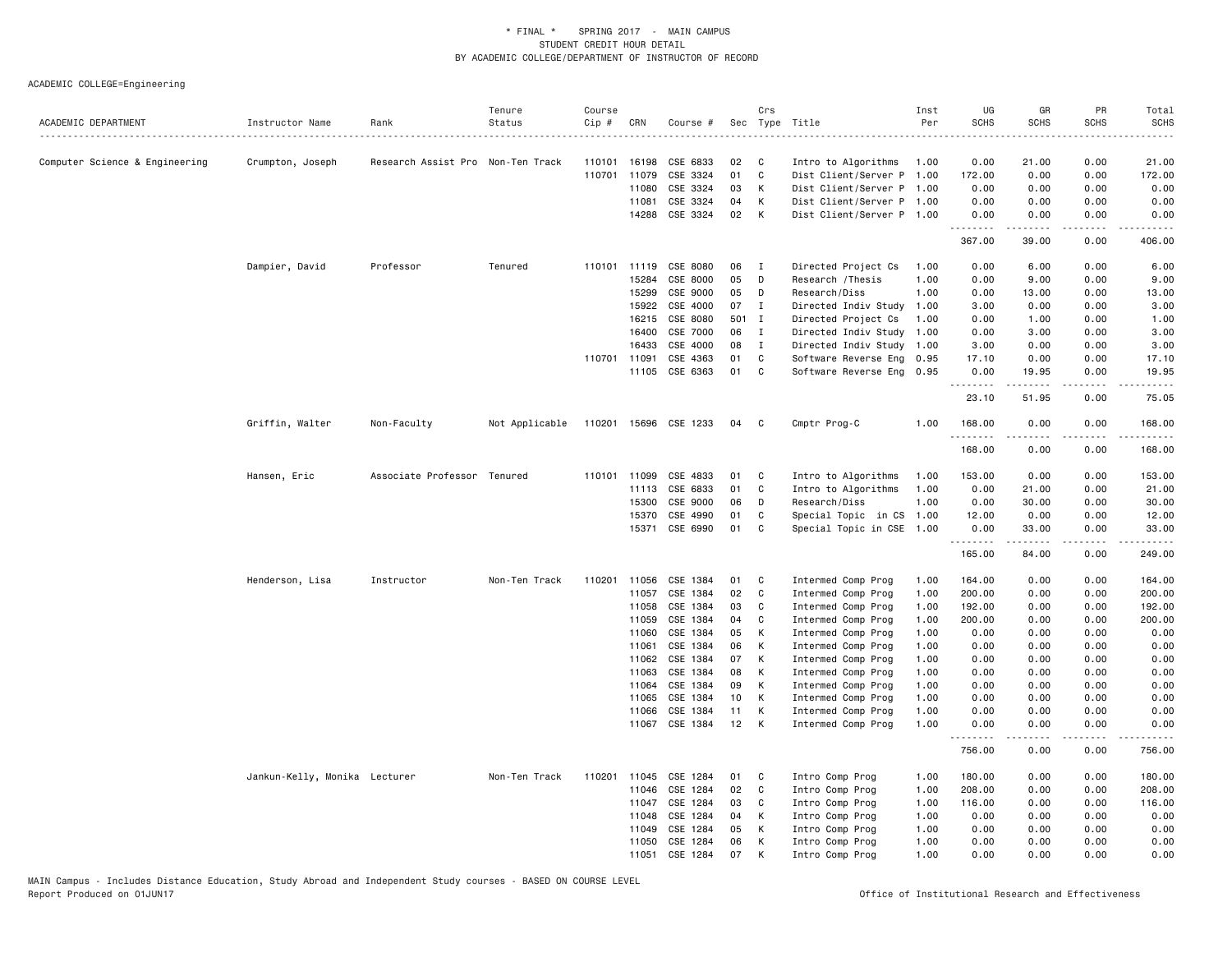| ACADEMIC DEPARTMENT            | Instructor Name               | Rank                                             | Tenure<br>Status | Course<br>Cip # | CRN          | Course #              |       | Crs | Sec Type Title            | Inst<br>Per | UG<br><b>SCHS</b> | GR<br><b>SCHS</b>                                                                                                                                            | PR<br><b>SCHS</b>                   | Total<br><b>SCHS</b>                                                                                                              |
|--------------------------------|-------------------------------|--------------------------------------------------|------------------|-----------------|--------------|-----------------------|-------|-----|---------------------------|-------------|-------------------|--------------------------------------------------------------------------------------------------------------------------------------------------------------|-------------------------------------|-----------------------------------------------------------------------------------------------------------------------------------|
|                                |                               |                                                  |                  |                 |              |                       |       |     |                           |             |                   |                                                                                                                                                              |                                     | $\frac{1}{2} \left( \frac{1}{2} \right) \left( \frac{1}{2} \right) \left( \frac{1}{2} \right) \left( \frac{1}{2} \right)$         |
| Computer Science & Engineering | Jankun-Kelly, Monika Lecturer |                                                  | Non-Ten Track    | 110201 11052    |              | CSE 1284              | 08    | К   | Intro Comp Prog           | 1.00        | 0.00              | 0.00                                                                                                                                                         | 0.00                                | 0.00                                                                                                                              |
|                                |                               |                                                  |                  |                 | 11054        | CSE 1284              | HO1 C |     | Honors Intro Comp Pr      | 1.00        | 20.00             | 0.00                                                                                                                                                         | 0.00                                | 20.00                                                                                                                             |
|                                |                               |                                                  |                  |                 | 11055        | CSE 1284              | H02 C |     | Honors Intro Comp Pr      | 1.00        | 12.00             | 0.00                                                                                                                                                         | 0.00                                | 12.00                                                                                                                             |
|                                |                               |                                                  |                  |                 | 11069        | CSE 1384              | HO1 C |     | Honors Intermed Comp      | 1.00        | 92.00             | 0.00                                                                                                                                                         | 0.00                                | 92.00                                                                                                                             |
|                                |                               |                                                  |                  |                 | 14285        | CSE 1284              | H03 C |     | Intro Comp Prog-Hono      | 1.00        | 16.00             | 0.00                                                                                                                                                         | 0.00                                | 16.00                                                                                                                             |
|                                |                               |                                                  |                  |                 | 14286        | CSE 1384              | H02 K |     | Intermed Comp Prog        | 1.00        | 0.00              | 0.00                                                                                                                                                         | 0.00                                | 0.00                                                                                                                              |
|                                |                               |                                                  |                  |                 | 14287        | CSE 1384              | H03 K |     | Intermed Comp Prog        | 1.00        | 0.00              | 0.00                                                                                                                                                         | 0.00                                | 0.00                                                                                                                              |
|                                |                               |                                                  |                  |                 | 14840        | CSE 1284              | 09    | K   | Intro Comp Prog           | 1.00        | 0.00<br>.         | 0.00                                                                                                                                                         | 0.00                                | 0.00                                                                                                                              |
|                                |                               |                                                  |                  |                 |              |                       |       |     |                           |             | 644.00            | 0.00                                                                                                                                                         | 0.00                                | 644.00                                                                                                                            |
|                                | Jankun-Kelly, T.              | Associate Professor Tenured                      |                  | 110101 11082    |              | CSE 3813              | 01    | C   | Intro to Formal Lang      | 1.00        | 126.00            | 0.00                                                                                                                                                         | 0.00                                | 126.00                                                                                                                            |
|                                |                               |                                                  |                  |                 | 15301        | CSE 9000              | 07    | D   | Research/Diss             | 1.00        | 0.00              | 12.00                                                                                                                                                        | 0.00                                | 12.00                                                                                                                             |
|                                |                               |                                                  |                  | 110701 11093    |              | CSE 4453              | 01    | C   | Game Design               | 1.00        | 78.00             | 0.00                                                                                                                                                         | 0.00                                | 78.00                                                                                                                             |
|                                |                               |                                                  |                  |                 | 11107        | CSE 6453              | 01    | C   | Game Design               | 1.00        | 0.00<br>.         | 3.00<br>.                                                                                                                                                    | 0.00<br>$\sim$ $\sim$ $\sim$ $\sim$ | 3.00<br>.                                                                                                                         |
|                                |                               |                                                  |                  |                 |              |                       |       |     |                           |             | 204.00            | 15.00                                                                                                                                                        | 0.00                                | 219.00                                                                                                                            |
|                                | Lee, Sarah                    | Clinical Assist Pro Non-Ten Track                |                  |                 |              | 110101 14294 CSE 8233 | 01    | C   | Soft Engr Prog Mgt        | 1.00        | 0.00<br><u>.</u>  | 66.00                                                                                                                                                        | 0.00                                | 66.00                                                                                                                             |
|                                |                               |                                                  |                  |                 |              |                       |       |     |                           |             | 0.00              | 66.00                                                                                                                                                        | 0.00                                | 66.00                                                                                                                             |
|                                | Luke, Edward                  | Professor                                        | Tenured          |                 | 110101 11097 | CSE 4713              | 01    | C   | Prog Languages            | 1.00        | 66.00             | 0.00                                                                                                                                                         | 0.00                                | 66.00                                                                                                                             |
|                                |                               |                                                  |                  |                 | 11111        | CSE 6713              | 01    | C   | Prog Languages            | 1.00        | 0.00              | 12.00                                                                                                                                                        | 0.00                                | 12.00                                                                                                                             |
|                                |                               |                                                  |                  |                 | 16462        | CSE 7000              | 501 I |     | Directed Indiv Study      | 1.00        | 0.00              | 3.00                                                                                                                                                         | 0.00                                | 3.00                                                                                                                              |
|                                |                               |                                                  |                  | 140201          | 15823        | ASE 9000              | 08    | D   | Research/Diss             | 1.00        | 0.00              | 12.00                                                                                                                                                        | 0.00                                | 12.00                                                                                                                             |
|                                |                               |                                                  |                  | 309999          | 16218        | <b>CME 9000</b>       | 05    | D   | Research/Dis              | 1.00        | 0.00<br>.         | 9.00<br>.                                                                                                                                                    | 0.00<br>.                           | 9.00                                                                                                                              |
|                                |                               |                                                  |                  |                 |              |                       |       |     |                           |             | 66.00             | 36.00                                                                                                                                                        | 0.00                                | 102.00                                                                                                                            |
|                                | McGrew, Robert                | Lecturer                                         | Non-Ten Track    | 110701 11091    |              | CSE 4363              | 01    | C   | Software Reverse Eng 0.05 |             | 0.90              | 0.00                                                                                                                                                         | 0.00                                | 0.90                                                                                                                              |
|                                |                               |                                                  |                  |                 |              | 11105 CSE 6363        | 01    | C   | Software Reverse Eng 0.05 |             | 0.00              | 1.05                                                                                                                                                         | 0.00                                | 1.05                                                                                                                              |
|                                |                               |                                                  |                  |                 |              |                       |       |     |                           |             | .<br>0.90         | $\frac{1}{2} \left( \frac{1}{2} \right) \left( \frac{1}{2} \right) \left( \frac{1}{2} \right) \left( \frac{1}{2} \right) \left( \frac{1}{2} \right)$<br>1.05 | .<br>0.00                           | $\frac{1}{2} \left( \frac{1}{2} \right) \left( \frac{1}{2} \right) \left( \frac{1}{2} \right) \left( \frac{1}{2} \right)$<br>1.95 |
|                                | Perkins, Andy                 | Associate Professor Tenured                      |                  |                 | 110101 16445 | CSE 4990              | 03    | C   | Special Topic in CS 0.50  |             | 1.50              | 0.00                                                                                                                                                         | 0.00                                | 1.50                                                                                                                              |
|                                |                               |                                                  |                  |                 | 16448        | CSE 6990              | 03    | C   | Special Topic in CSE 0.50 |             | 0.00              | 0.50                                                                                                                                                         | 0.00                                | 0.50                                                                                                                              |
|                                |                               |                                                  |                  |                 | 110201 11075 | CSE 2813              | 02    | C   | Discrete Structures       | 1.00        | 102.00            | 0.00                                                                                                                                                         | 0.00                                | 102.00                                                                                                                            |
|                                |                               |                                                  |                  |                 | 11077        | CSE 2813              | H02 C |     | Honors Discrete Stru      | 1.00        | 3.00              | 0.00                                                                                                                                                         | 0.00                                | 3.00                                                                                                                              |
|                                |                               |                                                  |                  |                 | 260101 11095 | CSE 4623              | 01    | C   | Computational Biolog      | 1.00        | 24.00             | 0.00                                                                                                                                                         | 0.00                                | 24.00                                                                                                                             |
|                                |                               |                                                  |                  |                 | 11109        | CSE 6623              | 01    | C   | Computational Biolog      | 1.00        | 0.00              | 42.00                                                                                                                                                        | 0.00                                | 42.00                                                                                                                             |
|                                |                               |                                                  |                  |                 | 512401 16449 | CVM 6990              | 03    | C   | Special Topic In CVM 0.50 |             | 0.00<br>.         | 1.00<br>.                                                                                                                                                    | 0.00<br>$\sim$ $\sim$ $\sim$ $\sim$ | 1.00<br>.                                                                                                                         |
|                                |                               |                                                  |                  |                 |              |                       |       |     |                           |             | 130.50            | 43.50                                                                                                                                                        | 0.00                                | 174.00                                                                                                                            |
|                                |                               | Ramkumar, Mahalingam Associate Professor Tenured |                  |                 | 110101 11106 | CSE 6383              | 01    | C   | Crypto & Network Sec      | 1.00        | 0.00              | 48.00                                                                                                                                                        | 0.00                                | 48.00                                                                                                                             |
|                                |                               |                                                  |                  |                 | 15289        | CSE 8000              | 10    | D   | Research / Thesis         | 1.00        | 0.00              | 6.00                                                                                                                                                         | 0.00                                | 6.00                                                                                                                              |
|                                |                               |                                                  |                  |                 | 15304        | CSE 9000              | 10    | D   | Research/Diss             | 1.00        | 0.00              | 3.00                                                                                                                                                         | 0.00                                | 3.00                                                                                                                              |
|                                |                               |                                                  |                  |                 | 15368        | CSE 8990              | 02    | C   | Special Topic in CS       | 1.00        | 0.00              | 45.00                                                                                                                                                        | 0.00                                | 45.00                                                                                                                             |
|                                |                               |                                                  |                  |                 |              | 111003 11092 CSE 4383 | 01    | C   | Crypto & Network Sec      | 1.00        | 60.00<br>.        | 0.00<br>.                                                                                                                                                    | 0.00<br>.                           | 60.00<br>.                                                                                                                        |
|                                |                               |                                                  |                  |                 |              |                       |       |     |                           |             | 60.00             | 102.00                                                                                                                                                       | 0.00                                | 162.00                                                                                                                            |
|                                | Reese, Donna                  | Professor                                        | Tenured          |                 |              | 110101 11083 CSE 3981 | 01    | C   | Computer Ethics           | 1.00        | 12.00             | 0.00                                                                                                                                                         | 0.00                                | 12.00                                                                                                                             |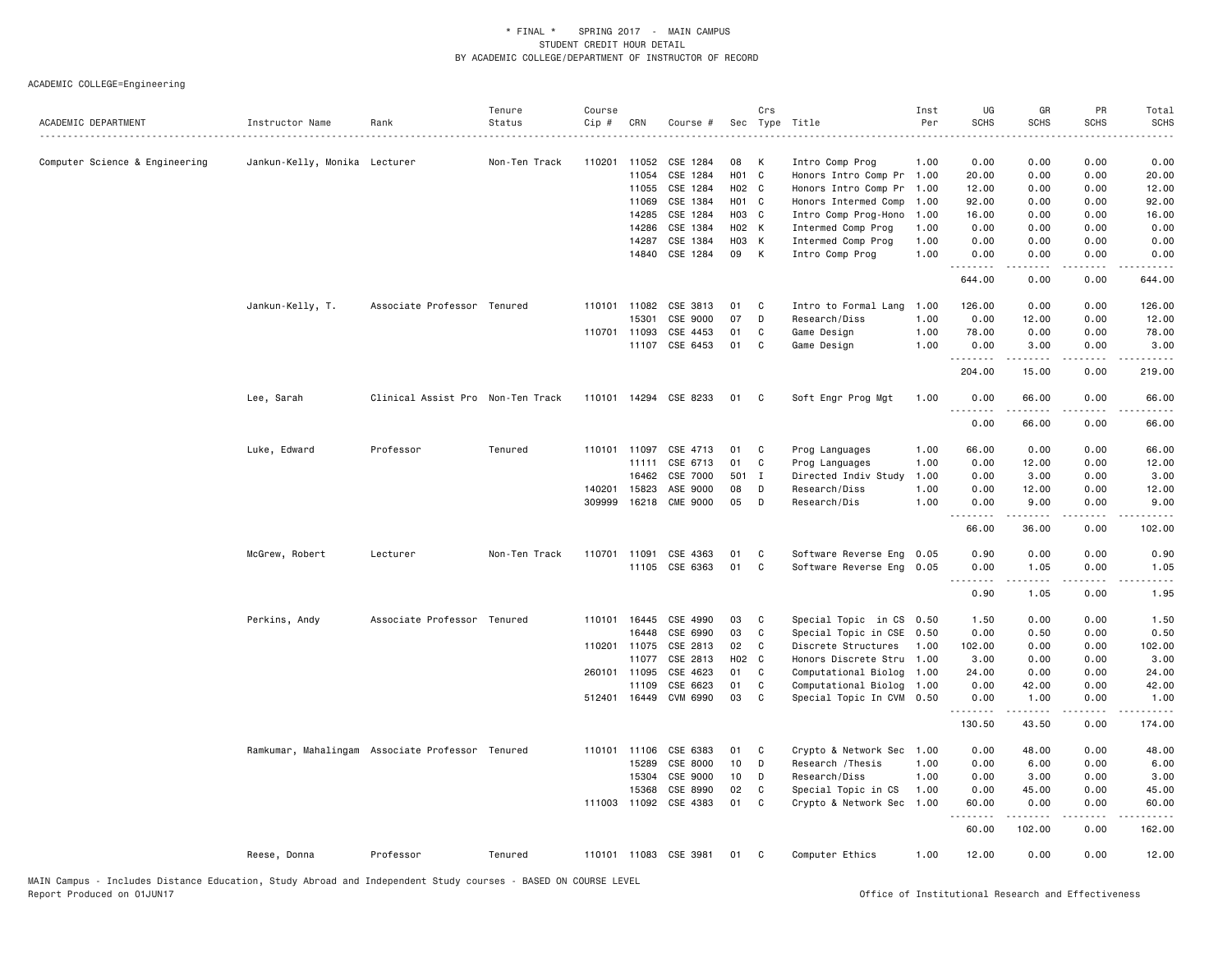| ACADEMIC DEPARTMENT                                                   | Instructor Name | Rank                          | Tenure<br>Status | Course<br>Cip# | CRN                   | Course #              |               | Crs                | Sec Type Title                     | Inst<br>Per  | UG<br><b>SCHS</b>   | GR<br><b>SCHS</b>                                                                                                                                             | PR<br><b>SCHS</b>     | Total<br><b>SCHS</b>  |
|-----------------------------------------------------------------------|-----------------|-------------------------------|------------------|----------------|-----------------------|-----------------------|---------------|--------------------|------------------------------------|--------------|---------------------|---------------------------------------------------------------------------------------------------------------------------------------------------------------|-----------------------|-----------------------|
|                                                                       |                 |                               |                  |                |                       |                       |               |                    |                                    |              |                     |                                                                                                                                                               |                       |                       |
| Computer Science & Engineering                                        | Reese, Donna    | Professor                     | Tenured          |                | 110101 11084<br>11085 | CSE 3981<br>CSE 3981  | 02<br>03      | $\mathbf{C}$<br>C. | Computer Ethics<br>Computer Ethics | 1.00<br>1.00 | 13.00<br>14.00      | 0.00<br>0.00                                                                                                                                                  | 0.00<br>0.00          | 13.00<br>14.00        |
|                                                                       |                 |                               |                  |                | 15290                 | CSE 8000              | 11 D          |                    | Research / Thesis                  | 1.00         | 0.00                | 18.00                                                                                                                                                         | 0.00                  | 18.00                 |
|                                                                       |                 |                               |                  |                | 110201 11068          | CSE 1384              | D01 B         |                    | Intermed Comp Prog                 | 1.00         | 8.00                | 0.00                                                                                                                                                          | 0.00                  | 8.00                  |
|                                                                       |                 |                               |                  |                | 16658                 | CSE 1284              | D01 B         |                    | Intro Comp Prog                    | 1.00         | 4.00                | 0.00                                                                                                                                                          | 0.00                  | 4.00                  |
|                                                                       |                 |                               |                  |                |                       |                       |               |                    |                                    |              | .<br>51.00          | .<br>18.00                                                                                                                                                    | $\frac{1}{2}$<br>0.00 | 69.00                 |
|                                                                       | Ritter, Thomas  | Non-Faculty                   | Not Applicable   | 110101         | 11098                 | CSE 4733              | 01            | C                  | Operating Systems I                | 1.00         | 135.00              | 0.00                                                                                                                                                          | 0.00                  | 135.00                |
|                                                                       |                 |                               |                  |                |                       | 11112 CSE 6733        | 01            | C.                 | Operating Systems I                | 1.00         | 0.00<br>.           | 18.00<br>$- - - - -$                                                                                                                                          | 0.00<br>.             | 18.00<br>------       |
|                                                                       |                 |                               |                  |                |                       |                       |               |                    |                                    |              | 135.00              | 18.00                                                                                                                                                         | 0.00                  | 153.00                |
|                                                                       | Swan, John      | Professor                     | Tenured          | 110101         | 15291                 | CSE 8000              | 12            | $\mathsf{D}$       | Research / Thesis                  | 1.00         | 0.00                | 5.00                                                                                                                                                          | 0.00                  | 5.00                  |
|                                                                       |                 |                               |                  |                | 15306                 | CSE 9000              | 12            | D                  | Research/Diss                      | 1.00         | 0.00                | 10.00                                                                                                                                                         | 0.00                  | 10.00                 |
|                                                                       |                 |                               |                  |                | 15367                 | CSE 8990              | 01            | C                  | Special Topic in CS                | 1.00         | 0.00                | 63.00                                                                                                                                                         | 0.00                  | 63.00                 |
|                                                                       |                 |                               |                  |                | 15369                 | CSE 8990              | 501 C         |                    | Special Topic in CS                | 1.00         | 0.00<br>.           | 12.00<br>$\frac{1}{2} \left( \frac{1}{2} \right) \left( \frac{1}{2} \right) \left( \frac{1}{2} \right) \left( \frac{1}{2} \right) \left( \frac{1}{2} \right)$ | 0.00                  | 12.00                 |
|                                                                       |                 |                               |                  |                |                       |                       |               |                    |                                    |              | 0.00                | 90.00                                                                                                                                                         | 0.00                  | 90.00                 |
|                                                                       | Williams, Byron | Assistant Professor Ten Track |                  | 110101         | 11078                 | CSE 3223              | 01            | - L                | Software Eng Sr Proj 1.00          |              | 84.00               | 0.00                                                                                                                                                          | 0.00                  | 84.00                 |
|                                                                       |                 |                               |                  |                | 11090                 | CSE 4283              | 01            | C                  | Software Testing and 1.00          |              | 90.00               | 0.00                                                                                                                                                          | 0.00                  | 90.00                 |
|                                                                       |                 |                               |                  |                | 11104                 | CSE 6283              | 01            | C                  | Software Testing and 1.00          |              | 0.00                | 21.00                                                                                                                                                         | 0.00                  | 21.00                 |
|                                                                       |                 |                               |                  |                | 11117                 | CSE 8080              | 04 I          |                    | Directed Project Cs                | 1.00         | 0.00                | 3.00                                                                                                                                                          | 0.00                  | 3.00                  |
|                                                                       |                 |                               |                  |                | 15307                 | CSE 9000              | 13            | D                  | Research/Diss                      | 1.00         | 0.00                | 24.00                                                                                                                                                         | 0.00                  | 24.00                 |
|                                                                       |                 |                               |                  |                | 15868                 | CSE 4000              | 02 I          |                    | Directed Indiv Study 1.00          |              | 3.00                | 0.00                                                                                                                                                          | 0.00                  | 3.00                  |
|                                                                       |                 |                               |                  |                | 15871                 | CSE 4000              | 05            | $\mathbf{I}$       | Directed Indiv Study 1.00          |              | 3.00                | 0.00                                                                                                                                                          | 0.00                  | 3.00                  |
|                                                                       |                 |                               |                  |                | 15872                 | CSE 4000              | 06            | $\mathbf{I}$       | Directed Indiv Study 1.00          |              | 3.00                | 0.00                                                                                                                                                          | 0.00                  | 3.00                  |
|                                                                       |                 |                               |                  |                | 15875                 | CSE 7000              | 01            | $\mathbf{I}$       | Directed Indiv Study 1.00          |              | 0.00                | 3.00                                                                                                                                                          | 0.00                  | 3.00                  |
|                                                                       |                 |                               |                  |                |                       | 16047 CSE 7000        | $02 \qquad I$ |                    | Directed Indiv Study 1.00          |              | 0.00<br>.           | 3.00                                                                                                                                                          | 0.00<br>$- - - -$     | 3.00                  |
|                                                                       |                 |                               |                  |                |                       |                       |               |                    |                                    |              | 183.00              | 54.00                                                                                                                                                         | 0.00                  | 237.00                |
|                                                                       | Young, Maxwell  | Assistant Professor Ten Track |                  | 110101         | 11086                 | CSE 4153              | 01            | C                  | Data Comm Networks                 | 1.00         | 99.00               | 0.00                                                                                                                                                          | 0.00                  | 99.00                 |
|                                                                       |                 |                               |                  |                | 11100                 | CSE 6153              | 01            | C                  | Data Comm Networks                 | 1.00         | 0.00                | 27.00                                                                                                                                                         | 0.00                  | 27.00                 |
|                                                                       |                 |                               |                  |                | 15293                 | CSE 8000              | 14            | D                  | Research / Thesis                  | 1.00         | 0.00                | 6.00                                                                                                                                                          | 0.00                  | 6.00                  |
|                                                                       |                 |                               |                  |                |                       | 141001 11372 ECE 4833 | 01            | C                  | Data Comm Networks                 | 1.00         | 30.00<br>.          | 0.00<br>.                                                                                                                                                     | 0.00<br>.             | 30.00<br>.            |
|                                                                       |                 |                               |                  |                |                       |                       |               |                    |                                    |              | 129.00              | 33.00                                                                                                                                                         | 0.00                  | 162.00                |
|                                                                       | Zhang, Song     | Associate Professor Tenured   |                  | 110101         | 15294                 | CSE 8000              | 15            | D                  | Research / Thesis                  | 1.00         | 0.00                | 18.00                                                                                                                                                         | 0.00                  | 18.00                 |
|                                                                       |                 |                               |                  |                | 15309                 | CSE 9000              | 15            | $\mathsf{D}$       | Research/Diss                      | 1.00         | 0.00                | 15.00                                                                                                                                                         | 0.00                  | 15.00                 |
|                                                                       |                 |                               |                  |                | 16656                 | CSE 8000              | 502 D         |                    | Research / Thesis                  | 1.00         | 0.00<br>.           | 2.00<br>$\cdots$                                                                                                                                              | 0.00<br>.             | 2.00                  |
|                                                                       |                 |                               |                  |                |                       |                       |               |                    |                                    |              | 0.00                | 35.00                                                                                                                                                         | 0.00                  | 35.00                 |
| -----------------------------------<br>Computer Science & Engineering |                 |                               |                  |                |                       |                       |               |                    |                                    |              | ========<br>4281.50 | ========<br>908.50                                                                                                                                            | ========<br>0.00      | ==========<br>5190.00 |
| -----------------------------------                                   |                 |                               |                  |                |                       |                       |               |                    |                                    |              | <b>SEBERBER</b>     | $=$ ========                                                                                                                                                  | ========              |                       |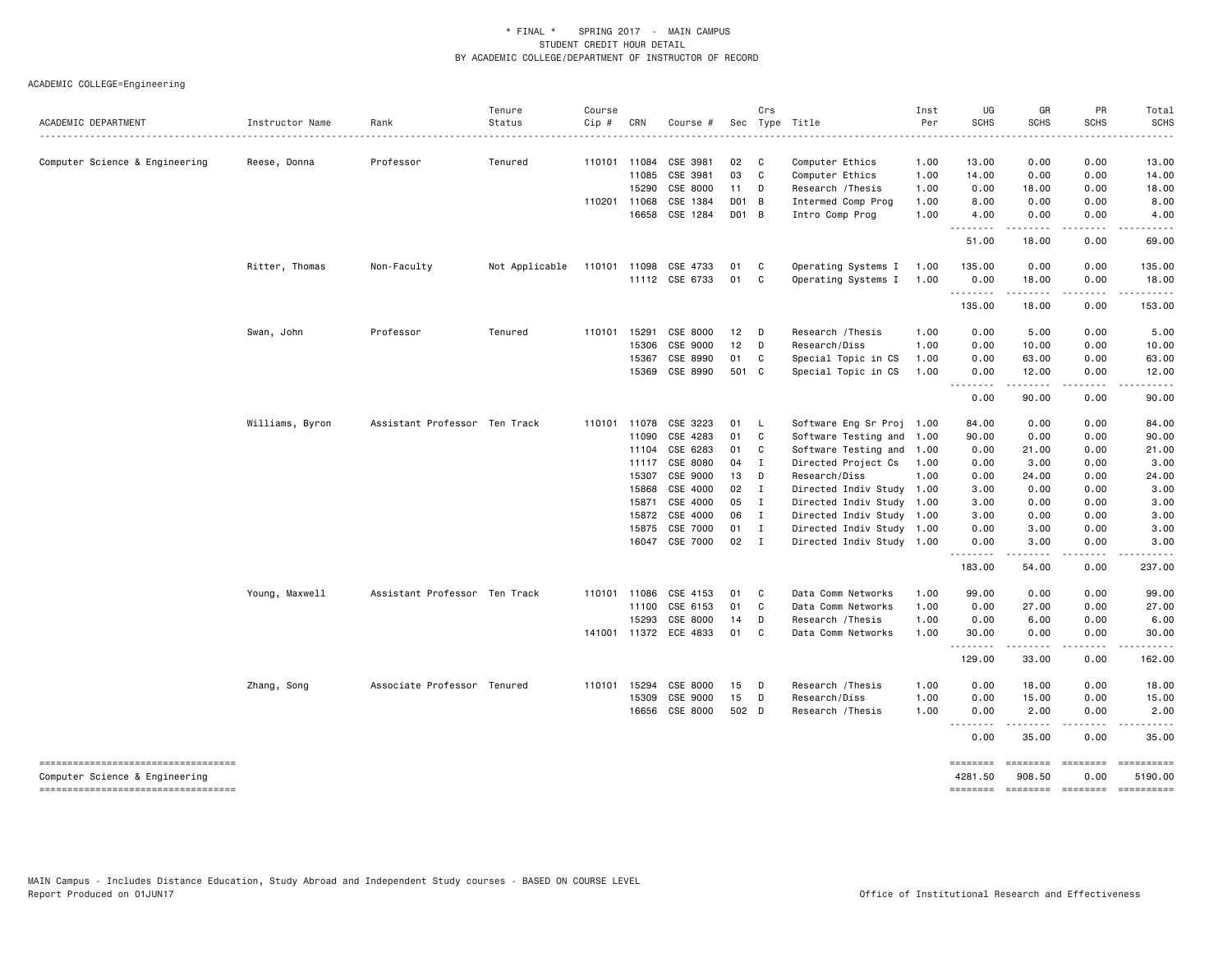| ACADEMIC DEPARTMENT               | Instructor Name    | Rank                          | Tenure<br>Status | Course<br>$Cip \#$ | CRN          | Course #       |       | Crs          | Sec Type Title            | Inst<br>Per | UG<br><b>SCHS</b> | GR<br><b>SCHS</b> | PR<br><b>SCHS</b>                   | Total<br><b>SCHS</b>                                                                                                                                         |
|-----------------------------------|--------------------|-------------------------------|------------------|--------------------|--------------|----------------|-------|--------------|---------------------------|-------------|-------------------|-------------------|-------------------------------------|--------------------------------------------------------------------------------------------------------------------------------------------------------------|
|                                   |                    |                               |                  |                    |              |                |       |              |                           |             |                   |                   |                                     |                                                                                                                                                              |
| Electrical & Computer Engineering | Abdelwahed, Sherif | Associate Professor Tenured   |                  | 141001             | 14821        | ECE 9000       | 501 D |              | Research/Diss             | 1.00        | 0.00              | 1.00              | 0.00                                | 1.00                                                                                                                                                         |
|                                   |                    |                               |                  |                    | 15691        | ECE 8000       | 21    | D            | Research/Thesis           | 1.00        | 0.00              | 14.00             | 0.00                                | 14.00                                                                                                                                                        |
|                                   |                    |                               |                  |                    | 15692        | ECE 9000       | 21    | D            | Research/Diss             | 1.00        | 0.00              | 52.00             | 0.00                                | 52.00                                                                                                                                                        |
|                                   |                    |                               |                  |                    | 15820        | ECE 7000       | 02    | $\mathbf{I}$ | Directed Indiv Study      | 1.00        | 0.00<br>.         | 3.00<br>.         | 0.00<br>$\sim$ $\sim$ $\sim$ $\sim$ | 3.00<br>.                                                                                                                                                    |
|                                   |                    |                               |                  |                    |              |                |       |              |                           |             | 0.00              | 70.00             | 0.00                                | 70.00                                                                                                                                                        |
|                                   | Anderson, Derek    | Assistant Professor Ten Track |                  | 141001             | 14284        | ECE 8443       | 01    | C            | Pattern Recognition       | 1.00        | 0.00              | 54.00             | 0.00                                | 54.00                                                                                                                                                        |
|                                   |                    |                               |                  |                    | 14607        | ECE 8443       | 501 C |              | Pattern Recognition       | 1.00        | 0.00              | 18.00             | 0.00                                | 18.00                                                                                                                                                        |
|                                   |                    |                               |                  |                    | 14814        | ECE 8000       | 502 D |              | Research/Thesis           | 1.00        | 0.00              | 6.00              | 0.00                                | 6.00                                                                                                                                                         |
|                                   |                    |                               |                  |                    | 15648        | ECE 8000       | 01    | D            | Research/Thesis           | 1.00        | 0.00              | 24.00             | 0.00                                | 24.00                                                                                                                                                        |
|                                   |                    |                               |                  |                    | 15668        | ECE 9000       | 01    | D            | Research/Diss             | 1.00        | 0.00<br>.         | 27.00             | 0.00                                | 27.00                                                                                                                                                        |
|                                   |                    |                               |                  |                    |              |                |       |              |                           |             | 0.00              | 129.00            | 0.00                                | 129.00                                                                                                                                                       |
|                                   | Ball, John         | Assistant Professor Ten Track |                  |                    | 141001 11324 | ECE 3443       | 01    | C            | Signals and Systems       | 1.00        | 99.00             | 0.00              | 0.00                                | 99.00                                                                                                                                                        |
|                                   |                    |                               |                  |                    | 13838        | ECE 3443       | 501 C |              | Signals and Systems       | 1.00        | 6.00              | 0.00              | 0.00                                | 6.00                                                                                                                                                         |
|                                   |                    |                               |                  |                    | 15649        | ECE 8000       | 02    | D            | Research/Thesis           | 1.00        | 0.00              | 34.00             | 0.00                                | 34.00                                                                                                                                                        |
|                                   |                    |                               |                  |                    | 15669        | ECE 9000       | 02    | D            | Research/Diss             | 1.00        | 0.00<br><u>.</u>  | 30.00<br>.        | 0.00<br>.                           | 30.00<br>.                                                                                                                                                   |
|                                   |                    |                               |                  |                    |              |                |       |              |                           |             | 105.00            | 64.00             | 0.00                                | 169.00                                                                                                                                                       |
|                                   | Bruce, Jerry       | Associate Professor Tenured   |                  | 141001             | 11293        | ECE 1002       | 01    | В            | Intro to ECE              | 1.00        | 168.00            | 0.00              | 0.00                                | 168.00                                                                                                                                                       |
|                                   |                    |                               |                  |                    | 14095        | ECE 1002       | 601 B |              | Intro to ECE              | 0.50        | 8.00              | 0.00              | 0.00                                | 8.00                                                                                                                                                         |
|                                   |                    |                               |                  |                    | 15650        | ECE 8000       | 03    | D            | Research/Thesis           | 1.00        | 0.00              | 10.00             | 0.00                                | 10.00                                                                                                                                                        |
|                                   |                    |                               |                  |                    |              | 15670 ECE 9000 | 03    | D            | Research/Diss             | 1.00        | 0.00<br>.         | 1.00<br>.         | 0.00<br>.                           | 1.00<br>.                                                                                                                                                    |
|                                   |                    |                               |                  |                    |              |                |       |              |                           |             | 176.00            | 11.00             | 0.00                                | 187.00                                                                                                                                                       |
|                                   | Dabbiru, Lalitha   | Non-Faculty                   | Not Applicable   | 141001             | 11319        | ECE 3434       | 01    | C            | Adv Electronic Circu 1.00 |             | 120.00            | 0.00              | 0.00                                | 120.00                                                                                                                                                       |
|                                   |                    |                               |                  |                    | 11320        | ECE 3434       | 02    | К            | Adv Electronic Circu 1.00 |             | 0.00              | 0.00              | 0.00                                | 0.00                                                                                                                                                         |
|                                   |                    |                               |                  |                    | 11321        | ECE 3434       | 03    | К            | Adv Electronic Circu 1.00 |             | 0.00              | 0.00              | 0.00                                | 0.00                                                                                                                                                         |
|                                   |                    |                               |                  |                    |              | 11322 ECE 3434 | 04    | К            | Adv Electronic Circu 1.00 |             | 0.00<br>.         | 0.00<br>.         | 0.00<br>.                           | 0.00<br>$\frac{1}{2} \left( \frac{1}{2} \right) \left( \frac{1}{2} \right) \left( \frac{1}{2} \right) \left( \frac{1}{2} \right) \left( \frac{1}{2} \right)$ |
|                                   |                    |                               |                  |                    |              |                |       |              |                           |             | 120.00            | 0.00              | 0.00                                | 120.00                                                                                                                                                       |
|                                   | Donohoe, John      | Professor                     | Tenured          | 141001             | 11300        | ECE 3323       | 01    | C            | Electromagnetics II       | 1.00        | 57.00             | 0.00              | 0.00                                | 57.00                                                                                                                                                        |
|                                   |                    |                               |                  |                    | 14816        | ECE 8000       | 505 D |              | Research/Thesis           | 1.00        | 0.00              | 1.00              | 0.00                                | 1.00                                                                                                                                                         |
|                                   |                    |                               |                  |                    | 15671        | ECE 9000       | 04    | D            | Research/Diss             | 1.00        | 0.00<br>.         | 1.00<br>.         | 0.00<br>$\sim$ $\sim$ $\sim$ $\sim$ | 1.00<br>$\frac{1}{2} \left( \frac{1}{2} \right) \left( \frac{1}{2} \right) \left( \frac{1}{2} \right) \left( \frac{1}{2} \right)$                            |
|                                   |                    |                               |                  |                    |              |                |       |              |                           |             | 57.00             | 2.00              | 0.00                                | 59.00                                                                                                                                                        |
|                                   | Du, Qian           | Professor                     | Tenured          | 141001             | 14277        | ECE 8423       | 01    | C            | Adaptive Signal Proc      | 1.00        | 0.00              | 30.00             | 0.00                                | 30.00                                                                                                                                                        |
|                                   |                    |                               |                  |                    | 14609        | ECE 8423       | 501 C |              | Adaptive Signal Proc 1.00 |             | 0.00              | 15.00             | 0.00                                | 15.00                                                                                                                                                        |
|                                   |                    |                               |                  |                    | 14825        | ECE 9000       | 506 D |              | Research/Diss             | 1.00        | 0.00              | 4.00              | 0.00                                | 4.00                                                                                                                                                         |
|                                   |                    |                               |                  |                    | 15672        | ECE 9000       | 05    | D            | Research/Diss             | 1.00        | 0.00<br>.         | 13.00<br>.        | 0.00<br>$\sim$ $\sim$ $\sim$ $\sim$ | 13.00<br>$\frac{1}{2} \left( \frac{1}{2} \right) \left( \frac{1}{2} \right) \left( \frac{1}{2} \right) \left( \frac{1}{2} \right)$                           |
|                                   |                    |                               |                  |                    |              |                |       |              |                           |             | 0.00              | 62.00             | 0.00                                | 62.00                                                                                                                                                        |
|                                   | Follett, Randolph  | Associate Professor Tenured   |                  | 140201             | 10360        | ASE 1501       | 01    | Ε            | Design Competition        | 0.50        | 7.00              | 0.00              | 0.00                                | 7.00                                                                                                                                                         |
|                                   |                    |                               |                  | 141001             | 14278        | ECE 4923       | 01    | $\mathtt{C}$ | Fdbk Con Sys II           | 1.00        | 24.00             | 0.00              | 0.00                                | 24.00                                                                                                                                                        |
|                                   |                    |                               |                  |                    | 14279        | ECE 6923       | 01    | C            | Fdbk Con Sys II           | 1.00        | 0.00              | 15.00             | 0.00                                | 15.00                                                                                                                                                        |
|                                   |                    |                               |                  |                    | 14837        | ECE 4990       | 01    | В            | Special Topic in ECE      | 1.00        | 60.00             | 0.00              | 0.00                                | 60.00                                                                                                                                                        |
|                                   |                    |                               |                  |                    | 14838        | ECE 6990       | 01    | B            | Special Topic in ECE      | 1.00        | 0.00              | 9.00              | 0.00                                | 9.00                                                                                                                                                         |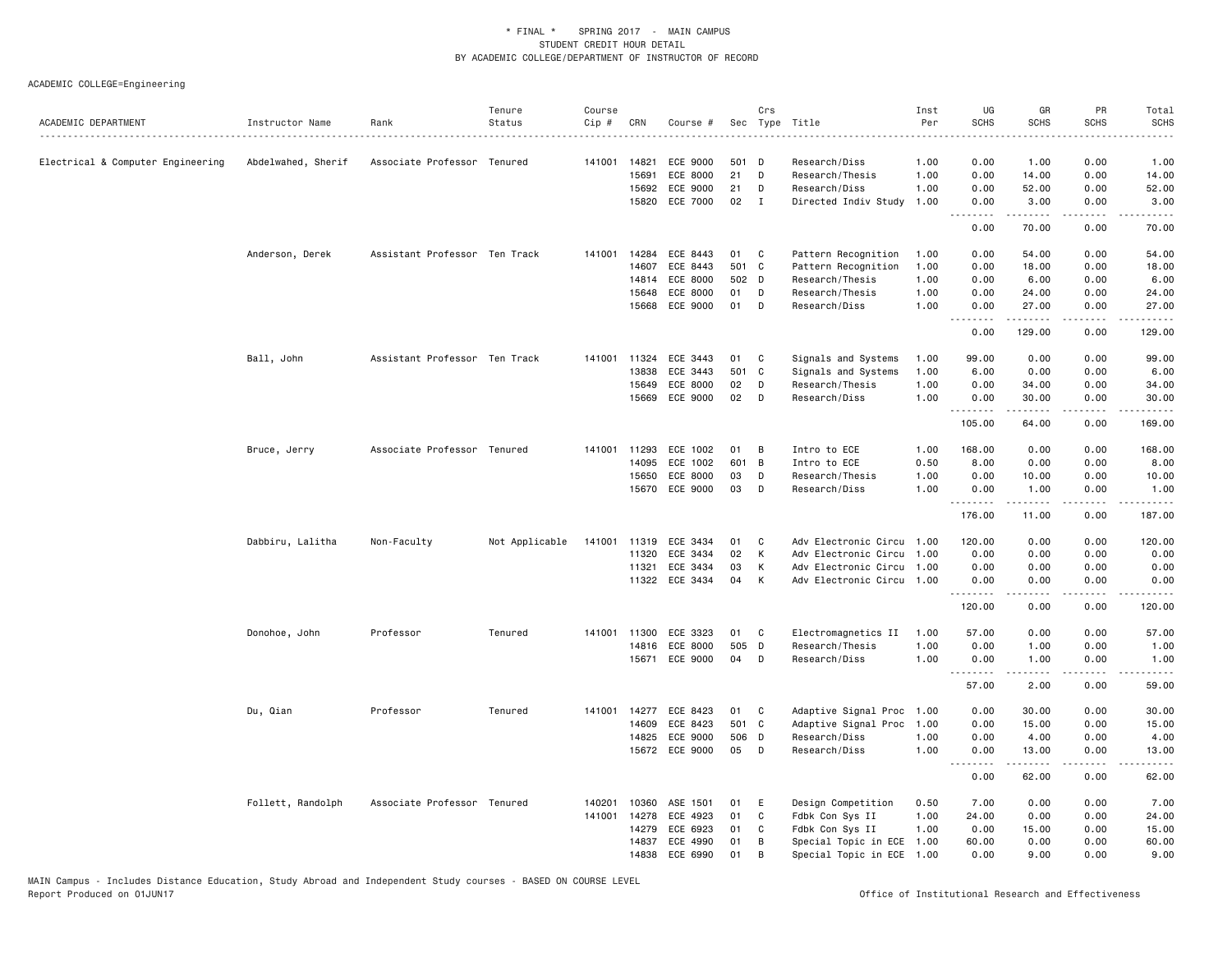| ACADEMIC DEPARTMENT               | Instructor Name   | Rank                                               | Tenure<br>Status | Course<br>Cip # | CRN   | Course #                   |           | Crs<br>Sec Type Title |                                  | Inst<br>Per<br>. <u>.</u> . | UG<br><b>SCHS</b> | GR<br>SCHS        | PR<br><b>SCHS</b> | Total<br><b>SCHS</b><br>$- - - - -$ |
|-----------------------------------|-------------------|----------------------------------------------------|------------------|-----------------|-------|----------------------------|-----------|-----------------------|----------------------------------|-----------------------------|-------------------|-------------------|-------------------|-------------------------------------|
| Electrical & Computer Engineering | Follett, Randolph | Associate Professor Tenured                        |                  |                 |       | 141001 15653 ECE 8000      | 06        | D                     | Research/Thesis                  | 1.00                        | 0.00              | 7.00              | 0.00              | 7.00                                |
|                                   |                   |                                                    |                  |                 |       |                            |           |                       |                                  |                             | .<br>91.00        | 31.00             | 0.00              | 122.00                              |
|                                   | Fowler, James     | Professor                                          | Tenured          |                 |       | 141001 14276 ECE 8813      | 01        | C                     | Information Theory               | 1.00                        | 0.00              | 6.00              | 0.00              | 6.00                                |
|                                   |                   |                                                    |                  |                 | 14610 | ECE 8813                   | 501 C     |                       | Information Theory               | 1.00                        | 0.00              | 15.00             | 0.00              | 15.00                               |
|                                   |                   |                                                    |                  |                 | 15654 | ECE 8000                   | 07        | D                     | Research/Thesis                  | 1.00                        | 0.00              | 6.00              | 0.00              | 6.00                                |
|                                   |                   |                                                    |                  |                 | 15674 | ECE 9000                   | 07        | D                     | Research/Diss                    | 1.00                        | 0.00              | 21.00             | 0.00              | 21.00                               |
|                                   |                   |                                                    |                  |                 |       | 16076 ECE 9000             | 507 D     |                       | Research/Diss                    | 1.00                        | 0.00<br><b></b>   | 7.00<br>.         | 0.00<br>.         | 7.00<br>.                           |
|                                   |                   |                                                    |                  |                 |       |                            |           |                       |                                  |                             | 0.00              | 55.00             | 0.00              | 55.00                               |
|                                   | Fu, Yong          | Associate Professor Tenured                        |                  | 141001          | 11365 | ECE 4633                   | 01        | C                     | Pwer Distrib Systems             | 1.00                        | 36.00             | 0.00              | 0.00              | 36.00                               |
|                                   |                   |                                                    |                  |                 | 11378 | ECE 6633                   | 01        | C                     | Pwer Distrib Systems             | 1.00                        | 0.00              | 6.00              | 0.00              | 6.00                                |
|                                   |                   |                                                    |                  |                 | 13841 | ECE 6633                   | 501 C     |                       | Pwer Distrib Systems             | 1.00                        | 0.00              | 15.00             | 0.00              | 15.00                               |
|                                   |                   |                                                    |                  |                 | 14283 | ECE 8990                   | 01        | C                     | Special Topic in ECE             | 1.00                        | 0.00              | 18.00             | 0.00              | 18.00                               |
|                                   |                   |                                                    |                  |                 | 14606 | ECE 8990                   | 501       | $\mathbf{C}$          | Special Topic in ECE             | 1.00                        | 0.00              | 18.00             | 0.00              | 18.00                               |
|                                   |                   |                                                    |                  |                 | 14826 | ECE 9000                   | 509       | D                     | Research/Diss                    | 1.00                        | 0.00              | 3.00              | 0.00              | 3.00                                |
|                                   |                   |                                                    |                  |                 | 15675 | ECE 9000                   | 08        | D                     | Research/Diss                    | 1.00                        | 0.00<br>.         | 15.00<br><u>.</u> | 0.00<br>.         | 15.00<br>.                          |
|                                   |                   |                                                    |                  |                 |       |                            |           |                       |                                  |                             | 36.00             | 75.00             | 0.00              | 111.00                              |
|                                   | Jones, Bryan      | Associate Professor Tenured                        |                  | 141001 11344    |       | ECE 3724                   | 01        | C                     | Microprocessors                  | 0.50                        | 92.00             | 0.00              | 0.00              | 92.00                               |
|                                   |                   |                                                    |                  |                 | 11345 | ECE 3724                   | 02        | $\mathbb{C}$          | Microprocessors                  | 0.50                        | 106.00            | 0.00              | 0.00              | 106.00                              |
|                                   |                   |                                                    |                  |                 | 11346 | ECE 3724                   | 03        | К                     | Microprocessors                  | 1.00                        | 0.00              | 0.00              | 0.00              | 0.00                                |
|                                   |                   |                                                    |                  |                 | 11347 | ECE 3724                   | 04        | К                     | Microprocessors                  | 1.00                        | 0.00              | 0.00              | 0.00              | 0.00                                |
|                                   |                   |                                                    |                  |                 | 11348 | ECE 3724                   | 05        | К                     | Microprocessors                  | 1.00                        | 0.00              | 0.00              | 0.00              | 0.00                                |
|                                   |                   |                                                    |                  |                 | 11349 | ECE 3724                   | 06        | К                     | Microprocessors                  | 1.00                        | 0.00              | 0.00              | 0.00              | 0.00                                |
|                                   |                   |                                                    |                  |                 | 11350 | ECE 3724                   | 07        | К                     | Microprocessors                  | 1.00                        | 0.00              | 0.00              | 0.00              | 0.00                                |
|                                   |                   |                                                    |                  |                 | 11351 | ECE 3724                   | 08        | К                     | Microprocessors                  | 1.00                        | 0.00              | 0.00              | 0.00              | 0.00                                |
|                                   |                   |                                                    |                  |                 | 11352 | ECE 3724                   | 09        | К                     | Microprocessors                  | 1.00                        | 0.00              | 0.00              | 0.00              | 0.00                                |
|                                   |                   |                                                    |                  |                 | 11353 | ECE 3724                   | 10        | К                     | Microprocessors                  | 1.00                        | 0.00              | 0.00              | 0.00              | 0.00                                |
|                                   |                   |                                                    |                  |                 | 11354 | ECE 3724                   | 11        | К                     | Microprocessors                  | 1.00                        | 0.00              | 0.00              | 0.00              | 0.00                                |
|                                   |                   |                                                    |                  |                 | 11355 | ECE 3724                   | 12        | К                     | Microprocessors                  | 1.00                        | 0.00              | 0.00              | 0.00              | 0.00                                |
|                                   |                   |                                                    |                  |                 | 11361 | ECE 4512                   | 01        | В                     | EE Design I                      | 1.00                        | 28.00             | 0.00              | 0.00              | 28.00                               |
|                                   |                   |                                                    |                  |                 | 11363 | ECE 4532                   | 01        | B                     | CPE Design I                     | 1.00                        | 6.00              | 0.00              | 0.00              | 6.00                                |
|                                   |                   |                                                    |                  |                 | 14589 | ECE 3724<br>15676 ECE 9000 | 601<br>09 | C<br>D                | Microprocessors<br>Research/Diss | 0.50<br>1.00                | 6.00<br>0.00      | 0.00<br>1.00      | 0.00<br>0.00      | 6.00<br>1.00                        |
|                                   |                   |                                                    |                  |                 |       |                            |           |                       |                                  |                             | <b></b><br>238.00 | <u>.</u><br>1.00  | .<br>0.00         | .<br>239.00                         |
|                                   |                   | Karimi-Ghartemani, M Associate Professor Ten Track |                  | 141001          | 11325 | ECE 3614                   | 01        | C                     | Fundamentals of Ener             | 1.00                        | 104.00            | 0.00              | 0.00              | 104.00                              |
|                                   |                   |                                                    |                  |                 | 11326 | ECE 3614                   | 02        | К                     | Fudamentals of Energ 1.00        |                             | 0.00              | 0.00              | 0.00              | 0.00                                |
|                                   |                   |                                                    |                  |                 | 11327 | ECE 3614                   | 03        | К                     | Fundamentals of Ener             | 1.00                        | 0.00              | 0.00              | 0.00              | 0.00                                |
|                                   |                   |                                                    |                  |                 | 11328 | ECE 3614                   | 04        | К                     | Fundamentals of Ener             | 1.00                        | 0.00              | 0.00              | 0.00              | 0.00                                |
|                                   |                   |                                                    |                  |                 | 11333 | ECE 3614                   | 09        | к                     | Fundamentals of Ener 1.00        |                             | 0.00              | 0.00              | 0.00              | 0.00                                |
|                                   |                   |                                                    |                  |                 | 15677 | ECE 9000                   | 10        | D                     | Research/Diss                    | 1.00                        | 0.00              | 50.00             | 0.00              | 50.00                               |
|                                   |                   |                                                    |                  |                 | 15762 | ECE 8990                   | 02        | C                     | Special Topic in ECE 1.00        |                             | 0.00              | 24.00             | 0.00              | 24.00                               |
|                                   |                   |                                                    |                  |                 | 15763 | ECE 8990                   | 502 C     |                       | Special Topic in ECE 1.00        |                             | 0.00              | 15.00             | 0.00              | 15.00                               |
|                                   |                   |                                                    |                  |                 | 15818 | ECE 7000                   | 01        | $\mathbf{I}$          | Directed Indiv Study 1.00        |                             | 0.00              | 3.00              | 0.00              | 3.00                                |
|                                   |                   |                                                    |                  |                 | 15821 | ECE 7000                   | 03        | $\mathbf{I}$          | Directed Indiv Study 1.00        |                             | 0.00<br>.         | 3,00<br>.         | 0.00<br>.         | 3.00<br>.                           |
|                                   |                   |                                                    |                  |                 |       |                            |           |                       |                                  |                             | 104.00            | 95.00             | 0.00              | 199.00                              |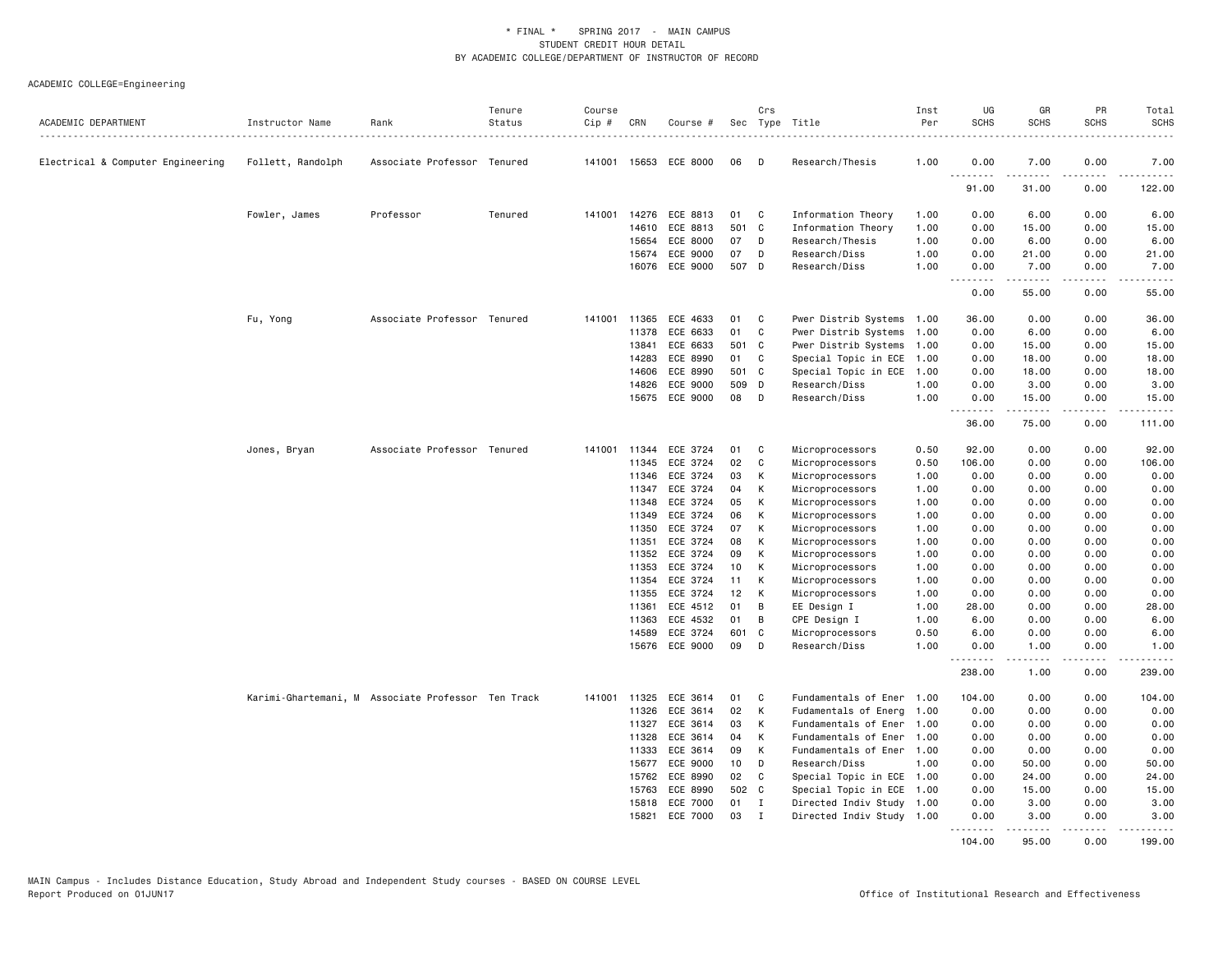| ACADEMIC DEPARTMENT               | Instructor Name                                    | Rank                          | Tenure<br>Status | Course<br>Cip # | CRN          | Course #                                |             | Crs               | Sec Type Title                                         | Inst<br>Per  | UG<br><b>SCHS</b> | GR<br><b>SCHS</b>                                                                                                                                            | PR<br><b>SCHS</b>                   | Total<br><b>SCHS</b><br>$- - - - -$ |
|-----------------------------------|----------------------------------------------------|-------------------------------|------------------|-----------------|--------------|-----------------------------------------|-------------|-------------------|--------------------------------------------------------|--------------|-------------------|--------------------------------------------------------------------------------------------------------------------------------------------------------------|-------------------------------------|-------------------------------------|
| Electrical & Computer Engineering | King, Roger                                        | Professor                     | Tenured          | 309999          | 16103        | <b>CME 9000</b><br>16216 CME 9000       | 03<br>502 D | D                 | Research/Dis<br>Research/Dis                           | 1.00<br>1.00 | 0.00<br>0.00      | 1.00<br>9.00                                                                                                                                                 | 0.00<br>0.00                        | 1.00<br>9.00                        |
|                                   |                                                    |                               |                  |                 |              |                                         |             |                   |                                                        |              |                   |                                                                                                                                                              | د د د د                             |                                     |
|                                   |                                                    |                               |                  |                 |              |                                         |             |                   |                                                        |              | 0.00              | 10.00                                                                                                                                                        | 0.00                                | 10.00                               |
|                                   | Kluss, Joni Viljami Assistant Professor Ten Track  |                               |                  |                 |              | 141001 11305 ECE 3413                   | 01          | C                 | Intro to Electronic                                    | 1.00         | 249.00            | 0.00                                                                                                                                                         | 0.00                                | 249.00                              |
|                                   |                                                    |                               |                  |                 | 15678        | ECE 9000                                | 11          | D                 | Research/Diss                                          | 1.00         | 0.00              | 20.00                                                                                                                                                        | 0.00                                | 20.00                               |
|                                   |                                                    |                               |                  |                 |              |                                         |             |                   |                                                        |              | .<br>249.00       | 20.00                                                                                                                                                        | .<br>0.00                           | 269.00                              |
|                                   |                                                    |                               |                  |                 |              |                                         |             |                   |                                                        |              |                   |                                                                                                                                                              |                                     |                                     |
|                                   | Koshka, Yaroslav                                   | Professor                     | Tenured          |                 |              | 141001 11294 ECE 3213<br>16227 ECE 7000 | 01<br>05    | C<br>$\mathbf{I}$ | Solid State Electron 1.00<br>Directed Indiv Study 1.00 |              | 51.00<br>0.00     | 0.00<br>3.00                                                                                                                                                 | 0.00<br>0.00                        | 51.00<br>3.00                       |
|                                   |                                                    |                               |                  |                 |              |                                         |             |                   |                                                        |              | <u>.</u>          | .                                                                                                                                                            | $\frac{1}{2}$                       | $    -$                             |
|                                   |                                                    |                               |                  |                 |              |                                         |             |                   |                                                        |              | 51.00             | 3.00                                                                                                                                                         | 0.00                                | 54.00                               |
|                                   | Kurum, Mehmet                                      | Assistant Professor Ten Track |                  |                 |              | 141001 11295 ECE 3313                   | 01          | C                 | Electromagnetics I                                     | 1.00         | 90.00             | 0.00                                                                                                                                                         | 0.00                                | 90.00                               |
|                                   |                                                    |                               |                  |                 | 15680        | ECE 9000                                | 13          | D                 | Research/Diss                                          | 1.00         | 0.00              | 10.00                                                                                                                                                        | 0.00                                | 10,00                               |
|                                   |                                                    |                               |                  |                 |              |                                         |             |                   |                                                        |              | <u>.</u><br>90.00 | .<br>10.00                                                                                                                                                   | .<br>0.00                           | .<br>100.00                         |
|                                   |                                                    |                               |                  | 140101          | 12084        | GE 3011                                 | 01          |                   |                                                        |              | 66.00             | 0.00                                                                                                                                                         | 0.00                                |                                     |
|                                   | Mazzola, Michael                                   | Professor                     | Tenured          | 141001          | 11362        | ECE 4522                                | 01          | -S<br>B           | Engr Entrepreneur Se 0.60<br>EE Design II              | 1.00         | 48.00             | 0.00                                                                                                                                                         | 0.00                                | 66.00<br>48.00                      |
|                                   |                                                    |                               |                  |                 | 11364        | ECE 4542                                | 01          | B                 | CPE Design II                                          | 1.00         | 12.00             | 0.00                                                                                                                                                         | 0.00                                | 12.00                               |
|                                   |                                                    |                               |                  |                 | 11366        | ECE 4653                                | 01          | C                 | Intro to Power Elect 1.00                              |              | 39.00             | 0.00                                                                                                                                                         | 0.00                                | 39.00                               |
|                                   |                                                    |                               |                  |                 | 11379        | ECE 6653                                | 01          | C                 | Intro to Power Elect 1.00                              |              | 0.00              | 9.00                                                                                                                                                         | 0.00                                | 9.00                                |
|                                   |                                                    |                               |                  |                 | 13842        | ECE 6653                                | 501 C       |                   | Intro to Power Elect 1.00                              |              | 0.00              | 12.00                                                                                                                                                        | 0.00                                | 12.00                               |
|                                   |                                                    |                               |                  |                 | 14828        | ECE 9000                                | 515 D       |                   | Research/Diss                                          | 1.00         | 0.00              | 1.00                                                                                                                                                         | 0.00                                | 1.00                                |
|                                   |                                                    |                               |                  |                 | 15661        | ECE 8000                                | 14          | D                 | Research/Thesis                                        | 1.00         | 0.00              | 7.00                                                                                                                                                         | 0.00                                | 7.00                                |
|                                   |                                                    |                               |                  |                 | 15681        | ECE 9000                                | 14          | D                 | Research/Diss                                          | 1.00         | 0.00              | 47.00                                                                                                                                                        | 0.00                                | 47.00                               |
|                                   |                                                    |                               |                  |                 |              | 15830 ECE 7000                          | 501 I       |                   | Directed Indiv Study 1.00                              |              | 0.00<br><u>.</u>  | 3.00<br>-----                                                                                                                                                | 0.00<br>.                           | 3.00<br>.                           |
|                                   |                                                    |                               |                  |                 |              |                                         |             |                   |                                                        |              | 165.00            | 79.00                                                                                                                                                        | 0.00                                | 244.00                              |
|                                   | Melnychuk, Galyna                                  | Non-Faculty                   | Not Applicable   |                 |              | 140101 14712 GE 3813                    | 01 C        |                   | Challenges Global En 1.00                              |              | 60.00             | 0.00                                                                                                                                                         | 0.00                                | 60.00                               |
|                                   |                                                    |                               |                  |                 |              |                                         |             |                   |                                                        |              | .<br>60.00        | $\frac{1}{2} \left( \frac{1}{2} \right) \left( \frac{1}{2} \right) \left( \frac{1}{2} \right) \left( \frac{1}{2} \right) \left( \frac{1}{2} \right)$<br>0.00 | .<br>0.00                           | .<br>60.00                          |
|                                   |                                                    |                               |                  |                 |              |                                         |             |                   |                                                        |              |                   |                                                                                                                                                              |                                     |                                     |
|                                   | Mohammadi-Aragh, Mah Assistant Professor Ten Track |                               |                  |                 | 140901 11368 | ECE 4713                                | 01          | C                 | Computer Architectur 1.00                              |              | 102.00            | 0.00                                                                                                                                                         | 0.00                                | 102.00                              |
|                                   |                                                    |                               |                  |                 |              | 11381 ECE 6713                          | 01          | C                 | Computer Architectur 1.00                              |              | 0.00<br>.         | 6.00<br><u>.</u>                                                                                                                                             | 0.00<br>.                           | 6.00<br>.                           |
|                                   |                                                    |                               |                  |                 |              |                                         |             |                   |                                                        |              | 102.00            | 6.00                                                                                                                                                         | 0.00                                | 108.00                              |
|                                   | Molen, G. Marshall                                 | Professor                     | Tenured          | 141001          | 11307        | ECE 3424                                | 01          | C                 | Intm Electronic Circ 1.00                              |              | 164.00            | 0.00                                                                                                                                                         | 0.00                                | 164.00                              |
|                                   |                                                    |                               |                  |                 |              | 11312 ECE 3424                          | 06          | K                 | Intm Electronic Circ 1.00                              |              | 0.00              | 0.00                                                                                                                                                         | 0.00                                | 0.00                                |
|                                   |                                                    |                               |                  |                 | 11313        | ECE 3424                                | 07          | К                 | Intm Electronic Circ 1.00                              |              | 0.00              | 0.00                                                                                                                                                         | 0.00                                | 0.00                                |
|                                   |                                                    |                               |                  |                 | 11314        | ECE 3424                                | 08          | К                 | Intm Electronic Circ 1.00                              |              | 0.00              | 0.00                                                                                                                                                         | 0.00                                | 0.00                                |
|                                   |                                                    |                               |                  |                 |              | 11316 ECE 3424                          | 10          | K                 | Intm Electronic Circ 1.00                              |              | 0.00<br>.         | 0.00<br>.                                                                                                                                                    | 0.00<br>$\sim$ $\sim$ $\sim$ $\sim$ | 0.00<br>.                           |
|                                   |                                                    |                               |                  |                 |              |                                         |             |                   |                                                        |              | 164.00            | 0.00                                                                                                                                                         | 0.00                                | 164.00                              |
|                                   | Moorhead, Jane                                     | Instructor                    | Non-Ten Track    |                 | 141001 11306 | ECE 3413                                | 02          | C                 | Intro to Electronic                                    | 1.00         | 273.00            | 0.00                                                                                                                                                         | 0.00                                | 273.00                              |
|                                   |                                                    |                               |                  |                 | 11334        | ECE 3714                                | 01          | C                 | Digital Devices                                        | 1.00         | 364.00            | 0.00                                                                                                                                                         | 0.00                                | 364.00                              |
|                                   |                                                    |                               |                  |                 |              | 11336 ECE 3714                          | 03          | К                 | Digital Devices                                        | 1.00         | 0.00              | 0.00                                                                                                                                                         | 0.00                                | 0.00                                |
|                                   |                                                    |                               |                  |                 | 11337        | ECE 3714                                | 04          | K                 | Digital Devices                                        | 1.00         | 0.00              | 0.00                                                                                                                                                         | 0.00                                | 0.00                                |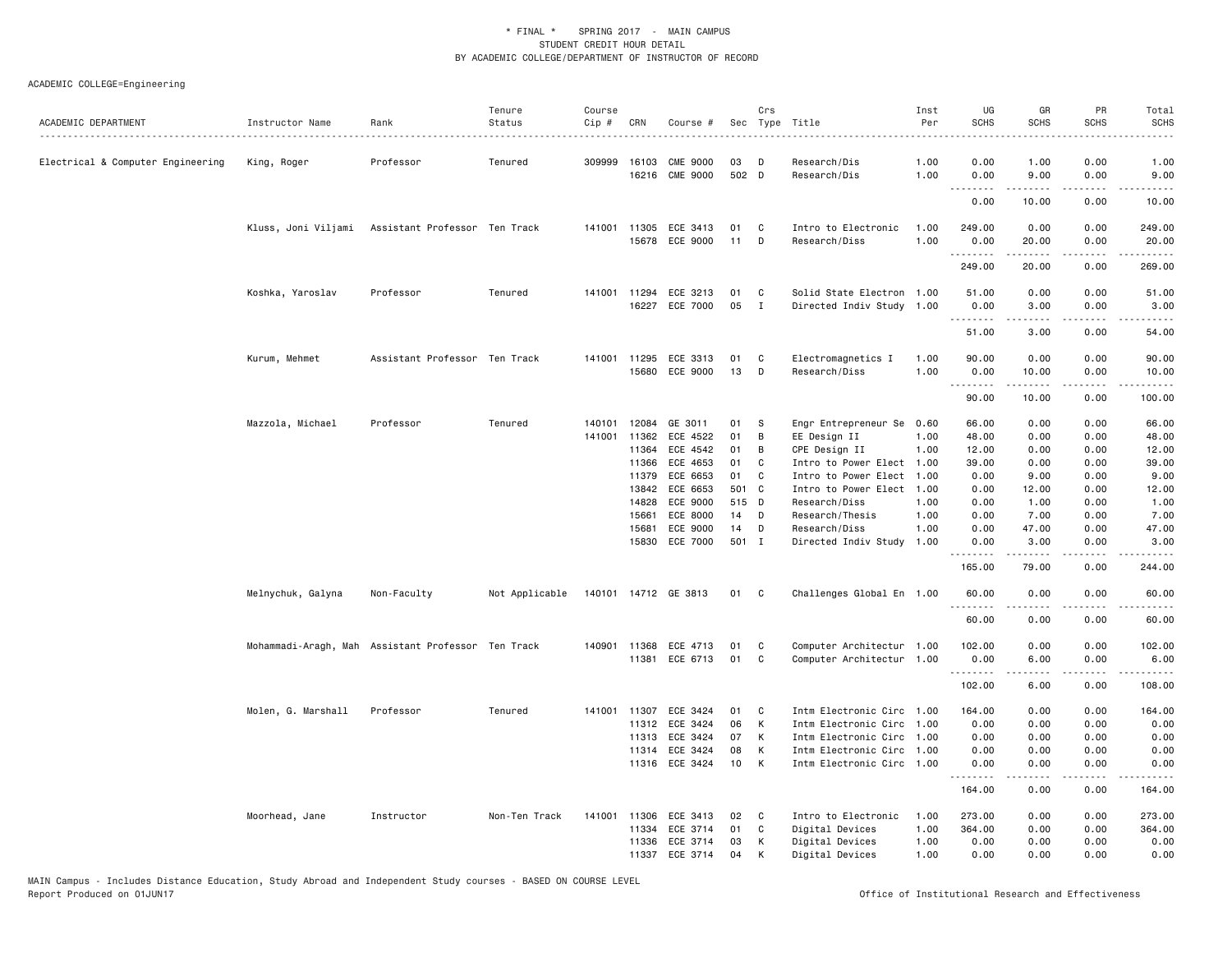| ACADEMIC DEPARTMENT                                                      | Instructor Name  | Rank                                                   | Tenure<br>Status | Course<br>Cip # | CRN   | Course #       |       | Crs | Sec Type Title           | Inst<br>Per | UG<br><b>SCHS</b> | GR<br><b>SCHS</b>                   | PR<br><b>SCHS</b>                                                                                                                 | Total<br><b>SCHS</b>  |
|--------------------------------------------------------------------------|------------------|--------------------------------------------------------|------------------|-----------------|-------|----------------|-------|-----|--------------------------|-------------|-------------------|-------------------------------------|-----------------------------------------------------------------------------------------------------------------------------------|-----------------------|
|                                                                          |                  |                                                        |                  |                 |       |                |       |     |                          |             |                   |                                     |                                                                                                                                   |                       |
| Electrical & Computer Engineering                                        | Moorhead, Jane   | Instructor                                             | Non-Ten Track    | 141001          | 11338 | ECE 3714       | 05    | K   | Digital Devices          | 1.00        | 0.00              | 0.00                                | 0.00                                                                                                                              | 0.00                  |
|                                                                          |                  |                                                        |                  |                 | 11339 | ECE 3714       | 06    | K   | Digital Devices          | 1.00        | 0.00              | 0.00                                | 0.00                                                                                                                              | 0.00                  |
|                                                                          |                  |                                                        |                  |                 | 11343 | ECE 3714       | 10    | K   | Digital Devices          | 1.00        | 0.00              | 0.00                                | 0.00                                                                                                                              | 0.00                  |
|                                                                          |                  |                                                        |                  |                 | 11344 | ECE 3724       | 01    | C   | Microprocessors          | 0.50        | 92.00             | 0.00                                | 0.00                                                                                                                              | 92.00                 |
|                                                                          |                  |                                                        |                  |                 | 11345 | ECE 3724       | 02    | C   | Microprocessors          | 0.50        | 106.00<br>.       | 0.00                                | 0.00<br>$\frac{1}{2} \left( \frac{1}{2} \right) \left( \frac{1}{2} \right) \left( \frac{1}{2} \right) \left( \frac{1}{2} \right)$ | 106.00<br>د د د د د   |
|                                                                          |                  |                                                        |                  |                 |       |                |       |     |                          |             | 835.00            | 0.00                                | 0.00                                                                                                                              | 835.00                |
|                                                                          | Moorhead, Robert | Professor                                              | Tenured          | 141001          |       | 15664 ECE 8000 | 17    | D   | Research/Thesis          | 1.00        | 0.00              | 4.00                                | 0.00                                                                                                                              | 4.00                  |
|                                                                          |                  |                                                        |                  |                 |       |                |       |     |                          |             | <u>.</u><br>0.00  | .<br>4.00                           | $\frac{1}{2}$<br>0.00                                                                                                             | .<br>4.00             |
|                                                                          | Reese, Robert    | Associate Professor Tenured                            |                  | 140901          | 11369 | ECE 4743       | 01    | B   | Digital Sys Design       | 1.00        | 24.00             | 0.00                                | 0.00                                                                                                                              | 24.00                 |
|                                                                          |                  |                                                        |                  |                 | 11371 | ECE 4743       | 03    | B   | Digital Sys Design       | 1.00        | 30.00             | 0.00                                | 0.00                                                                                                                              | 30.00                 |
|                                                                          |                  |                                                        |                  |                 | 11384 | ECE 6743       | 03    | B   | Digital Sys Design       | 1.00        | 0.00              | 6.00                                | 0.00                                                                                                                              | 6.00                  |
|                                                                          |                  |                                                        |                  |                 | 14608 | ECE 6743       | 501 B |     | Digital Sys Design       | 1.00        | 0.00              | 9.00                                | 0.00                                                                                                                              | 9.00                  |
|                                                                          |                  |                                                        |                  | 141001          | 11356 | ECE 4263       | 01    | B   | Prin of VLSI Design      | 1.00        | 27.00             | 0.00                                | 0.00                                                                                                                              | 27.00                 |
|                                                                          |                  |                                                        |                  |                 | 15685 | ECE 9000       | 18    | D   | Research/Diss            | 1.00        | 0.00<br>.         | 13.00<br>. <u>.</u>                 | 0.00<br><u>.</u>                                                                                                                  | 13.00<br>.            |
|                                                                          |                  |                                                        |                  |                 |       |                |       |     |                          |             | 81.00             | 28.00                               | 0.00                                                                                                                              | 109.00                |
|                                                                          |                  | Shivakumaraiah, Loke Clinical Assist Pro Non-Ten Track |                  | 141001          | 14095 | ECE 1002       | 601 B |     | Intro to ECE             | 0.50        | 8.00              | 0.00                                | 0.00                                                                                                                              | 8.00                  |
|                                                                          |                  |                                                        |                  |                 | 14589 | ECE 3724       | 601 C |     | Microprocessors          | 0.50        | 6.00              | 0.00                                | 0.00                                                                                                                              | 6.00                  |
|                                                                          |                  |                                                        |                  |                 | 14590 | ECE 3413       | 601 C |     | Intro to Electronic      | 1.00        | 75.00             | 0.00                                | 0.00                                                                                                                              | 75.00                 |
|                                                                          |                  |                                                        |                  |                 | 14591 | ECE 3724       | 602 K |     | Microprocessors          | 1.00        | 0.00<br>.         | 0.00<br>.                           | 0.00<br>$- - - -$                                                                                                                 | 0.00<br>-----         |
|                                                                          |                  |                                                        |                  |                 |       |                |       |     |                          |             | 89.00             | 0.00                                | 0.00                                                                                                                              | 89.00                 |
|                                                                          | Winton, Raymond  | Professor                                              | Tenured          | 141001          | 14280 | ECE 4273       | 01    | C   | Microelec Device Des     | 1.00        | 15.00             | 0.00                                | 0.00                                                                                                                              | 15.00                 |
|                                                                          |                  |                                                        |                  |                 | 14281 | ECE 6273       | 01    | C   | Microelec Device De 1.00 |             | 0.00              | 3.00                                | 0.00                                                                                                                              | 3.00                  |
|                                                                          |                  |                                                        |                  |                 | 14282 | ECE 8223       | 01    | C   | Analog Ic Design         | 1.00        | 0.00<br><u>.</u>  | 9.00                                | 0.00<br>$- - - -$                                                                                                                 | 9.00<br>-----         |
|                                                                          |                  |                                                        |                  |                 |       |                |       |     |                          |             | 15.00             | 12.00                               | 0.00                                                                                                                              | 27.00                 |
|                                                                          | Younan, Nicolas  | Professor                                              | Tenured          | 141001          | 14820 | ECE 8000       | 521 D |     | Research/Thesis          | 1.00        | 0.00              | 1.00                                | 0.00                                                                                                                              | 1.00                  |
|                                                                          |                  |                                                        |                  |                 | 14829 | ECE 9000       | 521 D |     | Research/Diss            | 1.00        | 0.00<br><u>.</u>  | 1.00                                | 0.00<br>.                                                                                                                         | 1.00<br>-----<br>$ -$ |
|                                                                          |                  |                                                        |                  |                 |       |                |       |     |                          |             | 0.00              | 2.00                                | 0.00                                                                                                                              | 2.00                  |
| ----------------------------------                                       |                  |                                                        |                  |                 |       |                |       |     |                          |             | ========          | ========                            | ========                                                                                                                          |                       |
| Electrical & Computer Engineering<br>----------------------------------- |                  |                                                        |                  |                 |       |                |       |     |                          |             | 2828.00           | 769.00<br>-------- -------- ------- | 0.00                                                                                                                              | 3597.00<br>========== |
|                                                                          |                  |                                                        |                  |                 |       |                |       |     |                          |             |                   |                                     |                                                                                                                                   |                       |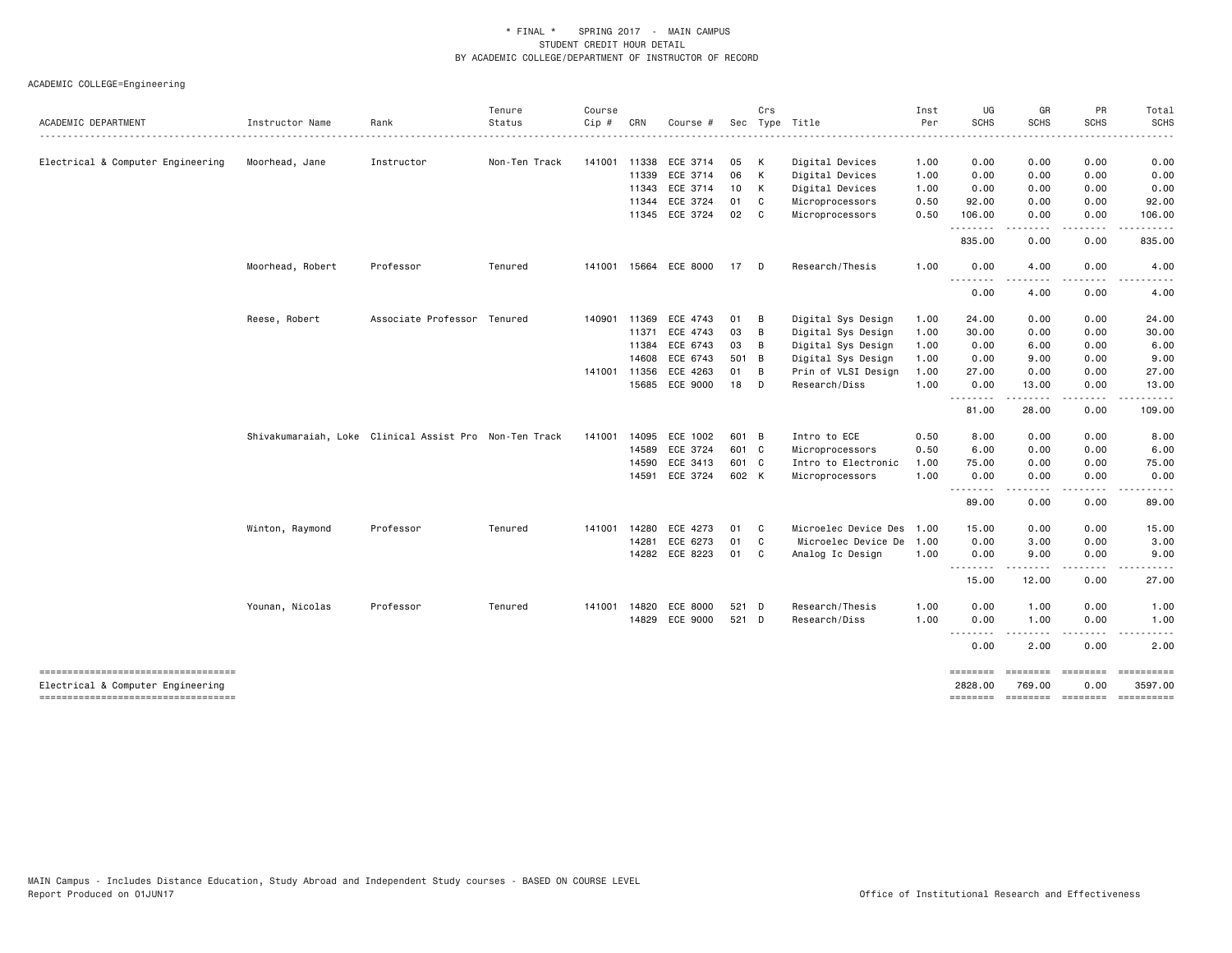| ACADEMIC DEPARTMENT                  | Instructor Name                        | Rank                              | Tenure<br>Status | Course<br>Cip # | CRN          | Course #             |       | Crs<br>Sec Type Title |                      | Inst<br>Per | UG<br><b>SCHS</b> | GR<br><b>SCHS</b>                                                                                                                                            | PR<br>SCHS                    | Total<br><b>SCHS</b>                                                                                                                                           |
|--------------------------------------|----------------------------------------|-----------------------------------|------------------|-----------------|--------------|----------------------|-------|-----------------------|----------------------|-------------|-------------------|--------------------------------------------------------------------------------------------------------------------------------------------------------------|-------------------------------|----------------------------------------------------------------------------------------------------------------------------------------------------------------|
| ------------------------------------ |                                        |                                   |                  |                 |              |                      |       |                       |                      |             |                   |                                                                                                                                                              |                               |                                                                                                                                                                |
| Industrial & Systems Engineering     | Bian, Linkan                           | Assistant Professor Ten Track     |                  | 143501          | 14701        | IE 9000              | 501 D |                       | Research/DIss        | 1.00        | 0.00              | 6.00                                                                                                                                                         | 0.00                          | 6.00                                                                                                                                                           |
|                                      |                                        |                                   |                  |                 | 15148        | IE 8000              | 01    | D                     | Research / Thesis    | 1.00        | 0.00              | 7.00                                                                                                                                                         | 0.00                          | 7.00                                                                                                                                                           |
|                                      |                                        |                                   |                  |                 | 15156        | IE 9000              | 01    | D                     | Research/DIss        | 1.00        | 0.00              | 6.00                                                                                                                                                         | 0.00                          | 6.00                                                                                                                                                           |
|                                      |                                        |                                   |                  |                 | 15271        | IE 8990              | 01    | C                     | Special Topic In IE  | 1.00        | 0.00              | 9.00                                                                                                                                                         | 0.00                          | 9.00                                                                                                                                                           |
|                                      |                                        |                                   |                  |                 | 15320        | IE 8990              | 501 C |                       | Special Topic In IE  | 1.00        | 0.00              | 9.00                                                                                                                                                         | 0.00                          | 9.00                                                                                                                                                           |
|                                      |                                        |                                   |                  | 270301          | 12457        | IE 4623              | 01    | C                     | Eng Statistics II    | 1.00        | 126.00            | 0.00                                                                                                                                                         | 0.00                          | 126.00                                                                                                                                                         |
|                                      |                                        |                                   |                  |                 | 12470        | IE 6623              | 01    | C                     | Eng Statistics II    | 1.00        | 0.00              | 33.00                                                                                                                                                        | 0.00                          | 33.00                                                                                                                                                          |
|                                      |                                        |                                   |                  |                 | 13999        | IE 6623              | 501 C |                       | Eng Statistics II    | 1.00        | 0.00              | 36.00                                                                                                                                                        | 0.00                          | 36.00                                                                                                                                                          |
|                                      |                                        |                                   |                  |                 | 15624        | IE 4623              | 501 C |                       | Eng Statistics II    | 1.00        | 3.00<br>.         | 0.00                                                                                                                                                         | 0.00                          | 3.00                                                                                                                                                           |
|                                      |                                        |                                   |                  |                 |              |                      |       |                       |                      |             | 129.00            | 106.00                                                                                                                                                       | 0.00                          | 235.00                                                                                                                                                         |
|                                      | Bostick, Lisa                          | Lecturer                          | Non-Ten Track    |                 | 151302 11487 | EG 1142              | 01    | C                     | Engineering Graphics | 1.00        | 76.00             | 0.00                                                                                                                                                         | 0.00                          | 76.00                                                                                                                                                          |
|                                      |                                        |                                   |                  |                 | 11488        | EG 1143              | 01    | B                     | Graphic Com          | 1.00        | 171.00            | 0.00                                                                                                                                                         | 0.00                          | 171.00                                                                                                                                                         |
|                                      |                                        |                                   |                  |                 |              |                      |       |                       |                      |             | .                 |                                                                                                                                                              | $- - - -$                     | $\frac{1}{2} \left( \frac{1}{2} \right) \left( \frac{1}{2} \right) \left( \frac{1}{2} \right) \left( \frac{1}{2} \right) \left( \frac{1}{2} \right)$<br>247.00 |
|                                      |                                        |                                   |                  |                 |              |                      |       |                       |                      |             | 247.00            | 0.00                                                                                                                                                         | 0.00                          |                                                                                                                                                                |
|                                      | Bullington, Stanley                    | Professor                         | Tenured          | 142701 12461    |              | IE 4915              | 01    | C                     | Design Of Ind Sys    | 1.00        | 150.00            | 0.00                                                                                                                                                         | 0.00                          | 150.00                                                                                                                                                         |
|                                      |                                        |                                   |                  |                 | 12462        | IE 4915              | 02    | К                     | Design Of Ind Sys    | 1.00        | 0.00              | 0.00                                                                                                                                                         | 0.00                          | 0.00                                                                                                                                                           |
|                                      |                                        |                                   |                  | 143501          | 14600        | IE 8333              | 501 C |                       | Prod Control Sys II  | 1.00        | 0.00              | 24.00                                                                                                                                                        | 0.00                          | 24.00                                                                                                                                                          |
|                                      |                                        |                                   |                  |                 | 14702        | IE 9000              | 502 D |                       | Research/DIss        | 1.00        | 0.00              | 1.00                                                                                                                                                         | 0.00                          | 1.00                                                                                                                                                           |
|                                      |                                        |                                   |                  |                 |              | 15157 IE 9000        | 02    | $\Box$                | Research/DIss        | 1.00        | 0.00<br>.         | 1.00                                                                                                                                                         | 0.00                          | 1.00                                                                                                                                                           |
|                                      |                                        |                                   |                  |                 |              |                      |       |                       |                      |             | 150.00            | 26.00                                                                                                                                                        | 0.00                          | 176.00                                                                                                                                                         |
|                                      | Burch, Reuben                          | Assistant Professor Ten Track     |                  |                 |              | 143501 14315 IE 8153 | 01    | C                     | Cognitive Engr       | 1.00        | 0.00              | 36.00                                                                                                                                                        | 0.00                          | 36.00                                                                                                                                                          |
|                                      |                                        |                                   |                  |                 | 14599        | IE 8153              | 501 C |                       | Cognitive Engr       | 1.00        | 0.00              | 21.00                                                                                                                                                        | 0.00                          | 21.00                                                                                                                                                          |
|                                      |                                        |                                   |                  |                 | 14703        | IE 9000              | 503 D |                       | Research/DIss        | 1.00        | 0.00              | 1.00                                                                                                                                                         | 0.00                          | 1.00                                                                                                                                                           |
|                                      |                                        |                                   |                  |                 | 15150        | IE 8000              | 03    | D                     | Research / Thesis    | 1.00        | 0.00              | 6.00                                                                                                                                                         | 0.00                          | 6.00                                                                                                                                                           |
|                                      |                                        |                                   |                  |                 | 15158        | IE 9000              | 03    | D                     | Research/DIss        | 1.00        | 0.00<br><u>.</u>  | 3.00<br>$\frac{1}{2}$                                                                                                                                        | 0.00<br>.                     | 3.00<br>$\sim$ $\sim$ $\sim$ $\sim$                                                                                                                            |
|                                      |                                        |                                   |                  |                 |              |                      |       |                       |                      |             | 0.00              | 67.00                                                                                                                                                        | 0.00                          | 67.00                                                                                                                                                          |
|                                      | Dendy, Robert                          | Non-Employee                      | Not Applicable   |                 |              | 151302 11489 EG 1143 | 03    | B                     | Graphic Com          | 1.00        | 126.00<br>.       | 0.00<br>.                                                                                                                                                    | 0.00<br>.                     | 126.00<br>$\frac{1}{2} \left( \frac{1}{2} \right) \left( \frac{1}{2} \right) \left( \frac{1}{2} \right) \left( \frac{1}{2} \right) \left( \frac{1}{2} \right)$ |
|                                      |                                        |                                   |                  |                 |              |                      |       |                       |                      |             | 126.00            | 0.00                                                                                                                                                         | 0.00                          | 126.00                                                                                                                                                         |
|                                      | Green, Robert                          | Non-Faculty                       | Not Applicable   | 143501          | 12453        | IE 4513              | 01    | C                     | Engineering Admin    | 1.00        | 138,00            | 0.00                                                                                                                                                         | 0.00                          | 138.00                                                                                                                                                         |
|                                      |                                        |                                   |                  |                 | 12464        | IE 6513              | 01    | C                     | Engineering Admin    | 1.00        | 0.00              | 15.00                                                                                                                                                        | 0.00                          | 15.00                                                                                                                                                          |
|                                      |                                        |                                   |                  | 451001 14878    |              | PS 4990              | 01    | C                     | Special Topic In PS  | 0.50        | 18.00             | 0.00                                                                                                                                                         | 0.00                          | 18.00                                                                                                                                                          |
|                                      |                                        |                                   |                  |                 | 15195        | PS 6990              | 01    | C                     | Special Topic In PS  | 0.50        | 0.00              | 1.50                                                                                                                                                         | 0.00                          | 1.50                                                                                                                                                           |
|                                      |                                        |                                   |                  |                 | 521003 11828 | EXL 1191             | 02    | E                     | Leadership Internshi | 1.00        | 3.00<br>.         | 0.00<br>$\frac{1}{2} \left( \frac{1}{2} \right) \left( \frac{1}{2} \right) \left( \frac{1}{2} \right) \left( \frac{1}{2} \right) \left( \frac{1}{2} \right)$ | 0.00<br>$\omega$ and $\omega$ | 3.00<br>.                                                                                                                                                      |
|                                      |                                        |                                   |                  |                 |              |                      |       |                       |                      |             | 159.00            | 16.50                                                                                                                                                        | 0.00                          | 175.50                                                                                                                                                         |
|                                      | Hamilton, Michael                      | Research Assist Pro Non-Ten Track |                  | 309999          |              | 16136 CME 9000       | 501 D |                       | Research/Dis         | 1.00        | 0.00<br>- - - - - | 1.00<br>-----                                                                                                                                                | 0.00<br>$- - - -$             | 1.00<br>$\frac{1}{2} \left( \frac{1}{2} \right) \left( \frac{1}{2} \right) \left( \frac{1}{2} \right) \left( \frac{1}{2} \right)$                              |
|                                      |                                        |                                   |                  |                 |              |                      |       |                       |                      |             | 0.00              | 1.00                                                                                                                                                         | 0.00                          | 1.00                                                                                                                                                           |
|                                      | Hill, Eric                             | Non-Faculty                       | Not Applicable   | 140101          | 12084        | GE 3011              | 01    | - S                   | Engr Entrepreneur Se | 0.40        | 44.00             | 0.00                                                                                                                                                         | 0.00                          | 44.00                                                                                                                                                          |
|                                      |                                        |                                   |                  |                 |              |                      |       |                       |                      |             | - - -<br>44.00    | 0.00                                                                                                                                                         | 0.00                          | 44.00                                                                                                                                                          |
|                                      | Jafari Marandi, Ruho Grad Teach Assist |                                   | Non-Ten Track    |                 |              | 143501 12452 IE 3913 | 01    | <b>C</b>              | Engr Economy I       | 1.00        | 825.00            | 0.00                                                                                                                                                         | 0.00                          | 825.00                                                                                                                                                         |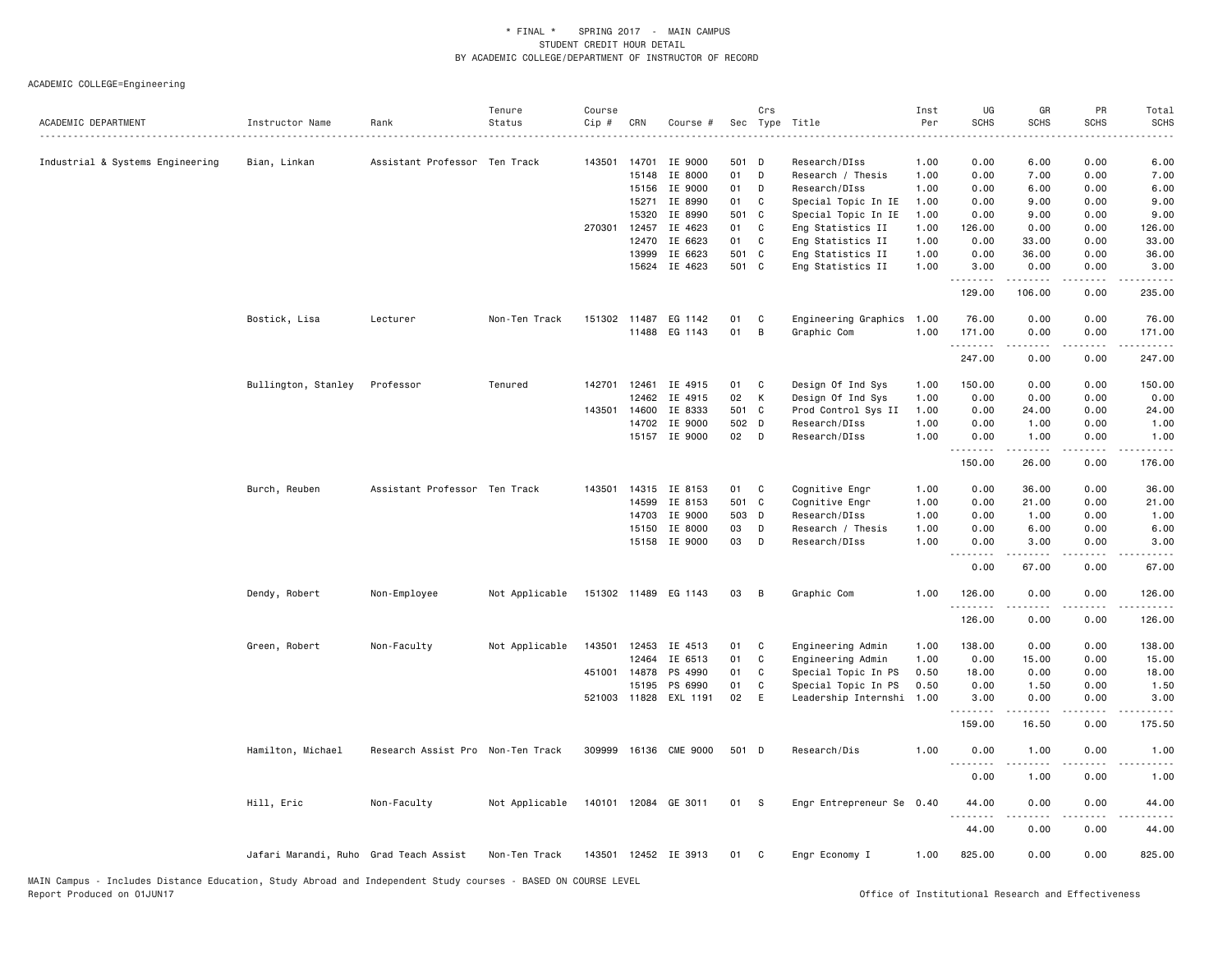|                                  |                  |                                                    | Tenure         | Course |              |                          |             | Crs          |                                                 | Inst<br>Per | UG<br><b>SCHS</b>    | GR<br><b>SCHS</b>   | PR<br><b>SCHS</b>     | Total<br><b>SCHS</b> |
|----------------------------------|------------------|----------------------------------------------------|----------------|--------|--------------|--------------------------|-------------|--------------|-------------------------------------------------|-------------|----------------------|---------------------|-----------------------|----------------------|
| ACADEMIC DEPARTMENT              | Instructor Name  | Rank                                               | Status         | Cip #  | CRN          | Course #                 |             |              | Sec Type Title                                  |             |                      |                     |                       | .                    |
|                                  |                  |                                                    |                |        |              |                          |             |              |                                                 |             | <u>.</u> .<br>825.00 | <b></b><br>0.00     | .<br>0.00             | .<br>825.00          |
|                                  |                  |                                                    |                |        |              |                          |             |              |                                                 |             |                      |                     |                       |                      |
| Industrial & Systems Engineering | Jaradat, Raed    | Assistant Professor Ten Track                      |                |        |              | 143501 12454 IE 4543     | 01          | C            | Logistics Engineerin 1.00                       |             | 93.00                | 0.00                | 0.00                  | 93.00                |
|                                  |                  |                                                    |                |        | 12466        | IE 6543                  | 01          | C            | Logistics Engineerin                            | 1.00        | 0.00                 | 18.00               | 0.00                  | 18.00                |
|                                  |                  |                                                    |                |        | 13997        | IE 6543                  | 501 C       |              | Logistics Engineerin 1.00                       |             | 0.00                 | 12.00               | 0.00                  | 12.00                |
|                                  |                  |                                                    |                |        | 14704        | IE 9000                  | 504 D       |              | Research/DIss                                   | 1.00        | 0.00                 | 3.00                | 0.00                  | 3.00                 |
|                                  |                  |                                                    |                |        | 15159        | IE 9000                  | 04          | D            | Research/DIss                                   | 1.00        | 0.00                 | 3.00                | 0.00                  | 3.00                 |
|                                  |                  |                                                    |                |        |              | 16320 IE 7000            | 04          | $\mathbf{I}$ | Directed Indiv Study                            | 1.00        | 0.00<br>.            | 3.00<br>.           | 0.00<br>.             | 3.00<br><u>.</u>     |
|                                  |                  |                                                    |                |        |              |                          |             |              |                                                 |             | 93.00                | 39.00               | 0.00                  | 132.00               |
|                                  | Ma, Junfeng      | Assistant Professor Ten Track                      |                | 143501 |              | 14316 IE 6533            | 01          | C            | Project Mgt                                     | 1.00        | 0.00                 | 27.00               | 0.00                  | 27.00                |
|                                  |                  |                                                    |                |        |              | 14317 IE 4533            | 01          | C            | Project Mgt                                     | 1.00        | 60.00                | 0.00                | 0.00                  | 60.00                |
|                                  |                  |                                                    |                |        |              | 14597 IE 6533            | 501 C       |              | Project Mgt                                     | 1.00        | 0.00<br>.            | 84.00<br>.          | 0.00<br>.             | 84.00<br>.           |
|                                  |                  |                                                    |                |        |              |                          |             |              |                                                 |             | 60.00                | 111.00              | 0.00                  | 171.00               |
|                                  |                  | Marufuzzaman, Mohamm Assistant Professor Ten Track |                | 141701 | 12474        | IE 6934                  | 01          | B            | Info Systems for IE                             | 1.00        | 0.00                 | 24.00               | 0.00                  | 24.00                |
|                                  |                  |                                                    |                | 143501 | 12463        | IE 4934                  | 01          | B            | Info Systems for IE                             | 1.00        | 148.00               | 0.00                | 0.00                  | 148.00               |
|                                  |                  |                                                    |                |        | 14696        | IE 8000                  | 506 D       |              | Research / Thesis                               | 1.00        | 0.00                 | 5.00                | 0.00                  | 5.00                 |
|                                  |                  |                                                    |                |        | 15152        | IE 8000                  | 05          | D            | Research / Thesis                               | 1.00        | 0.00                 | 3.00                | 0.00                  | 3.00                 |
|                                  |                  |                                                    |                |        | 15161        | IE 9000                  | 06          | D            | Research/DIss                                   | 1.00        | 0.00                 | 21.00               | 0.00                  | 21.00                |
|                                  |                  |                                                    |                |        | 15720        | IE 7000                  | 01          | $\mathbf{I}$ | Directed Indiv Study                            | 1.00        | 0.00                 | 3.00                | 0.00                  | 3.00                 |
|                                  |                  |                                                    |                |        | 15721        | IE 7000                  | 02          | $\mathbf{I}$ | Directed Indiv Study                            | 1.00        | 0.00                 | 3.00                | 0.00                  | 3.00                 |
|                                  |                  |                                                    |                |        |              | 15722 IE 7000            | 03          | $\mathbf{I}$ | Directed Indiv Study 1.00                       |             | 0.00<br>.            | 3.00<br>$- - - - -$ | 0.00<br>$\frac{1}{2}$ | 3.00<br>.            |
|                                  |                  |                                                    |                |        |              |                          |             |              |                                                 |             | 148.00               | 62.00               | 0.00                  | 210.00               |
|                                  | Medal, Hugh      | Assistant Professor Ten Track                      |                |        |              | 143501 14762 IE 9000     | 507 D       |              | Research/DIss                                   | 1.00        | 0.00                 | 19.00               | 0.00                  | 19.00                |
|                                  |                  |                                                    |                |        | 15162        | IE 9000                  | 07          | D            | Research/DIss                                   | 1.00        | 0.00                 | 6.00                | 0.00                  | 6.00                 |
|                                  |                  |                                                    |                |        | 270101 12458 | IE 4733                  | 01          | C            | Linear Programming I                            | 1.00        | 147.00               | 0.00                | 0.00                  | 147.00               |
|                                  |                  |                                                    |                |        | 12471        | IE 6733                  | 01          | C            | Linear Programming I                            | 1.00        | 0.00                 | 3.00                | 0.00                  | 3.00                 |
|                                  |                  |                                                    |                |        | 12692        | MA 4733                  | 01          | C            | Linear Programming                              | 1.00        | 48.00                | 0.00                | 0.00                  | 48.00                |
|                                  |                  |                                                    |                |        | 12697        | MA 6733<br>14000 IE 6733 | 01<br>501 C | C            | Linear Programming<br>Linear Programming I 1.00 | 1.00        | 0.00<br>0.00         | 3.00<br>12.00       | 0.00<br>0.00          | 3.00<br>12.00        |
|                                  |                  |                                                    |                |        |              |                          |             |              |                                                 |             | .<br>195.00          | 43.00               | 0.00                  | 238.00               |
|                                  | Purnell, Raymond |                                                    | Not Applicable |        | 142701 12460 | IE 4773                  | 01          | C            |                                                 | 1.00        | 66.00                | 0.00                | 0.00                  | 66.00                |
|                                  |                  | Non-Employee                                       |                |        |              | 12473 IE 6773            | 01          | C            | Sys Simulation I<br>Sys Simulation I            | 0.90        | 0.00                 | 18.90               | 0.00                  | 18.90                |
|                                  |                  |                                                    |                |        | 14598        | IE 6773                  | 501 C       |              | Sys Simulation I                                | 1.00        | 0.00                 | 30.00               | 0.00                  | 30.00                |
|                                  |                  |                                                    |                |        |              |                          |             |              |                                                 |             | .                    | .                   | $- - - -$             |                      |
|                                  |                  |                                                    |                |        |              |                          |             |              |                                                 |             | 66.00                | 48.90               | 0.00                  | 114.90               |
|                                  | Reeves, Kari     | Professor                                          | Tenured        |        | 143501 15385 | IE 8000                  | 09          | D            | Research / Thesis                               | 1.00        | 0.00                 | 17.00               | 0.00                  | 17.00                |
|                                  |                  |                                                    |                |        | 15386        | IE 9000                  | 10          | D            | Research/DIss                                   | 1.00        | 0.00                 | 4.00                | 0.00                  | 4.00                 |
|                                  |                  |                                                    |                |        | 15460        | IE 9000                  | 511 D       |              | Research/DIss                                   | 1.00        | 0.00                 | 11.00               | 0.00                  | 11.00                |
|                                  |                  |                                                    |                |        |              | 16213 IE 7000            | 501 I       |              | Directed Indiv Study                            | 1.00        | 0.00<br>.            | 1.00<br>.           | 0.00<br>.             | 1.00<br>.            |
|                                  |                  |                                                    |                |        |              |                          |             |              |                                                 |             | 0.00                 | 33.00               | 0.00                  | 33.00                |
|                                  | Seab, Joshua     | Non-Employee                                       | Not Applicable |        |              | 143501 14586 IE 3913     | 601 C       |              | Engr Economy I                                  | 1.00        | 48.00                | 0.00                | 0.00                  | 48.00                |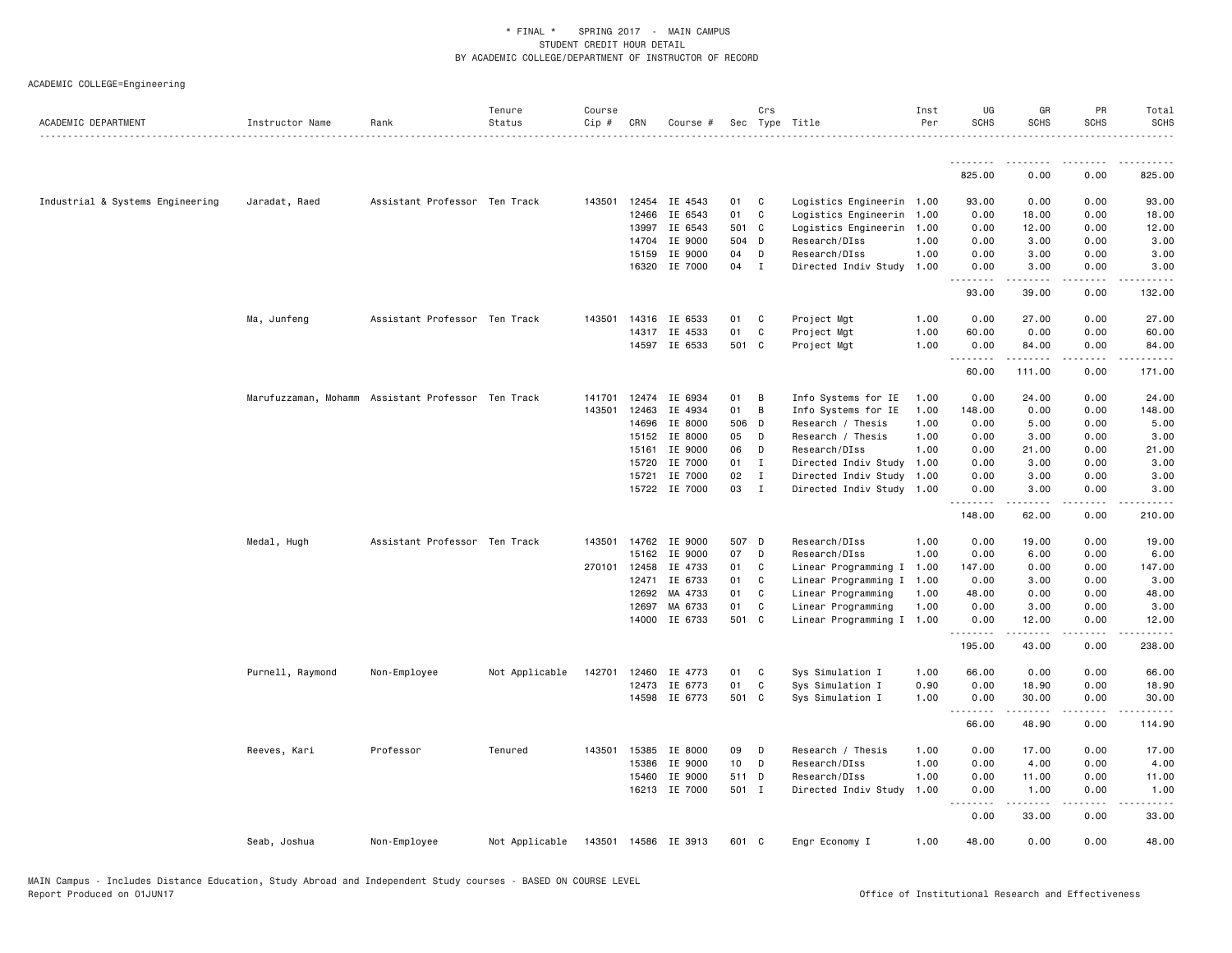| ACADEMIC DEPARTMENT                   | Instructor Name     | Rank                          | Tenure<br>Status | Course<br>Cip # | CRN   | Course #      |       | Crs | Sec Type Title            | Inst<br>Per | UG<br>SCHS              | GR<br><b>SCHS</b>   | <b>PR</b><br><b>SCHS</b> | Total<br><b>SCHS</b> |
|---------------------------------------|---------------------|-------------------------------|------------------|-----------------|-------|---------------|-------|-----|---------------------------|-------------|-------------------------|---------------------|--------------------------|----------------------|
|                                       |                     |                               |                  |                 |       |               |       |     |                           |             |                         |                     |                          |                      |
|                                       |                     |                               |                  |                 |       |               |       |     |                           |             | 48.00                   | 0.00                | .<br>0.00                | .<br>48.00           |
| Industrial & Systems Engineering      | Smith, Brian        | Assistant Professor Ten Track |                  | 142701          |       | 14313 IE 8583 | 01 C  |     | Enterprise Systems E 1.00 |             | 0.00                    | 30.00               | 0.00                     | 30.00                |
|                                       |                     |                               |                  |                 | 14601 | IE 8583       | 501 C |     | Enterprise Systems E      | 1.00        | 0.00                    | 54.00               | 0.00                     | 54.00                |
|                                       |                     |                               |                  | 143501 12450    |       | IE 3323       | 01 C  |     | Mfg Processes             | 1.00        | 36.00                   | 0.00                | 0.00                     | 36.00                |
|                                       |                     |                               |                  |                 | 12451 | IE 3323       | 02 K  |     | Mfg Processes             | 1.00        | 0.00                    | 0.00                | 0.00                     | 0.00                 |
|                                       |                     |                               |                  |                 | 14698 | IE 8000       | 508 D |     | Research / Thesis         | 1.00        | 0.00                    | 4.00                | 0.00                     | 4.00                 |
|                                       |                     |                               |                  |                 | 14763 | IE 9000       | 508 D |     | Research/DIss             | 1.00        | 0.00                    | 4.00                | 0.00                     | 4.00                 |
|                                       |                     |                               |                  |                 | 15154 | IE 8000       | 07    | D   | Research / Thesis         | 1.00        | 0.00                    | 3.00                | 0.00                     | 3.00                 |
|                                       |                     |                               |                  |                 |       | 15163 IE 9000 | 08    | D   | Research/DIss             | 1.00        | 0.00                    | 12.00               | 0.00                     | 12.00                |
|                                       |                     |                               |                  |                 |       |               |       |     |                           |             | <u>.</u><br>36.00       | ---------<br>107.00 | <u>.</u><br>0.00         | .<br>143.00          |
|                                       | Strawderman, Lesley | Associate Professor Tenured   |                  | 143501          | 14764 | IE 9000       | 509 D |     | Research/DIss             | 1.00        | 0.00                    | 6.00                | 0.00                     | 6.00                 |
|                                       |                     |                               |                  |                 | 15155 | IE 8000       | 08    | D   | Research / Thesis         | 1.00        | 0.00                    | 4.00                | 0.00                     | 4.00                 |
|                                       |                     |                               |                  |                 | 15164 | IE 9000       | 09    | D   | Research/DIss             | 1.00        | 0.00                    | 12.00               | 0.00                     | 12.00                |
|                                       |                     |                               |                  | 270301          | 12456 | IE 4613       | 01    | - C | Eng Statistics I          | 1.00        | 546.00                  | 0.00                | 0.00                     | 546.00               |
|                                       |                     |                               |                  |                 |       | 12469 IE 6613 | 01    | - C | Eng Statistics I          | 1.00        | 0.00                    | 18.00               | 0.00                     | 18.00                |
|                                       |                     |                               |                  |                 |       |               |       |     |                           |             | 546.00                  | 40.00               | 0.00                     | 586.00               |
|                                       | Usher, John         | Professor                     | Tenured          | 142701          | 12473 | IE 6773       | 01    | - C | Sys Simulation I          | 0.10        | 0.00                    | 2.10                | 0.00                     | 2.10                 |
|                                       |                     |                               |                  | 143501          |       | 14765 IE 9000 | 510 D |     | Research/DIss             | 1.00        | 0.00                    | 1.00                | 0.00                     | 1.00                 |
|                                       |                     |                               |                  |                 |       |               |       |     |                           |             | - - - - - - - -<br>0.00 | -----<br>3.10       | .<br>0.00                | 3.10                 |
| ===================================== |                     |                               |                  |                 |       |               |       |     |                           |             | ========                | ========            | ========                 | ==========           |
| Industrial & Systems Engineering      |                     |                               |                  |                 |       |               |       |     |                           |             | 2872.00                 | 703.50              | 0.00                     | 3575.50              |
| ------------------------------------  |                     |                               |                  |                 |       |               |       |     |                           |             | ========                | ========            | ========                 | ==========           |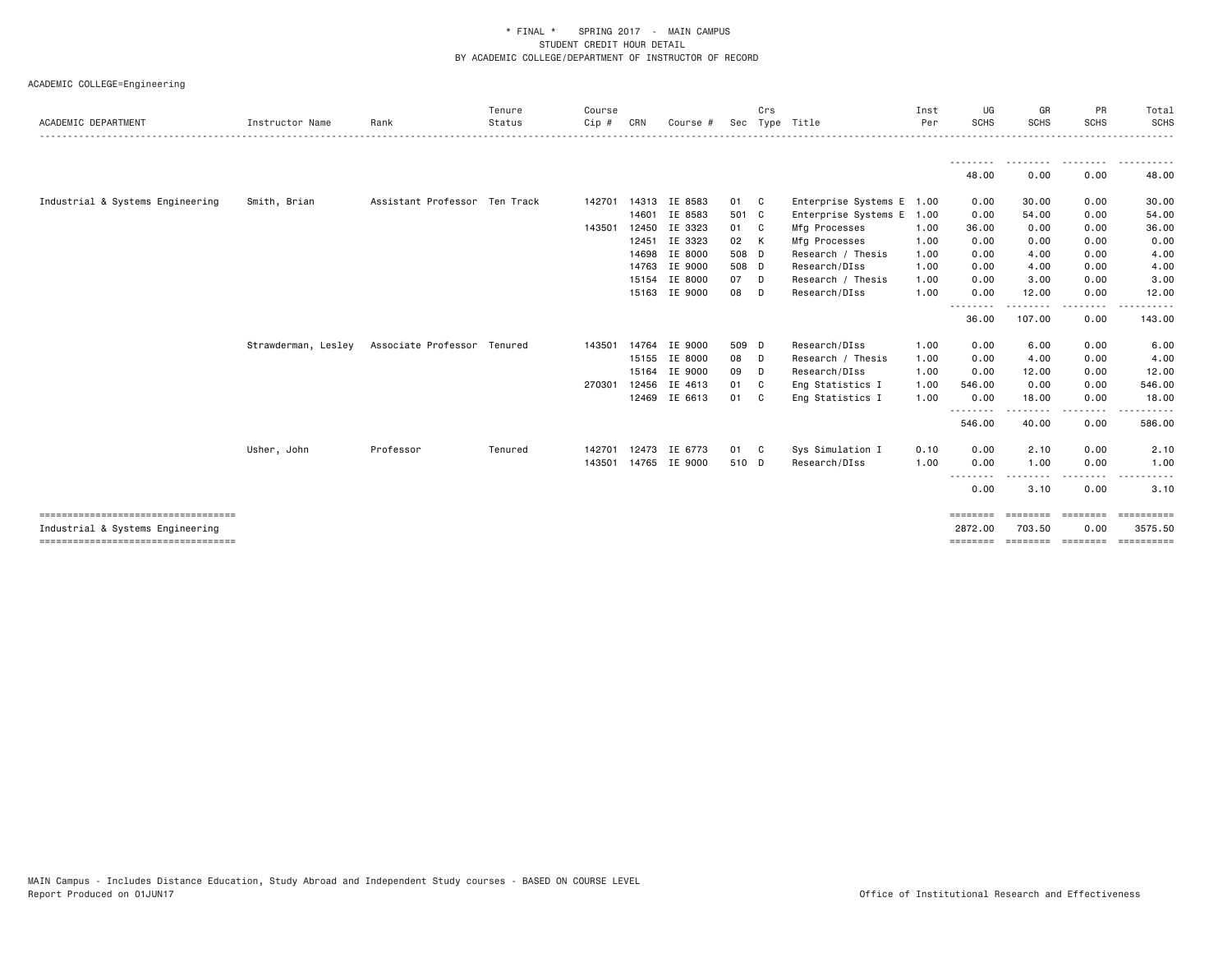| ACADEMIC DEPARTMENT    | Instructor Name     | Rank                              | Tenure<br>Status | Course<br>Cip # | CRN   | Course #             |       | Crs          | Sec Type Title            | Inst<br>Per | UG<br><b>SCHS</b>                   | GR<br><b>SCHS</b> | PR<br><b>SCHS</b>                                                                                                                 | Total<br><b>SCHS</b>                                                                                                                                          |
|------------------------|---------------------|-----------------------------------|------------------|-----------------|-------|----------------------|-------|--------------|---------------------------|-------------|-------------------------------------|-------------------|-----------------------------------------------------------------------------------------------------------------------------------|---------------------------------------------------------------------------------------------------------------------------------------------------------------|
|                        |                     |                                   |                  |                 |       |                      |       |              |                           |             |                                     |                   |                                                                                                                                   | .                                                                                                                                                             |
| Mechanical Engineering | Askari, Omid        | Assistant Professor Ten Track     |                  |                 |       | 141901 12715 ME 3513 | 01    | C            | Thermodynamics I          | 1.00        | 75.00<br>.                          | 0.00<br><b>.</b>  | 0.00<br>$   -$                                                                                                                    | 75.00<br>.                                                                                                                                                    |
|                        |                     |                                   |                  |                 |       |                      |       |              |                           |             | 75.00                               | 0.00              | 0.00                                                                                                                              | 75.00                                                                                                                                                         |
|                        | Bammann, Douglas    | Professor                         | Tenured          |                 |       | 141101 14358 EM 8203 | 01 C  |              | Appl Elasticity           | 1.00        | 0.00                                | 51.00             | 0.00                                                                                                                              | 51.00                                                                                                                                                         |
|                        |                     |                                   |                  |                 | 14605 | EM 8203              | 501 C |              | Appl Elasticity           | 1.00        | 0.00                                | 6.00              | 0.00                                                                                                                              | 6.00                                                                                                                                                          |
|                        |                     |                                   |                  |                 |       | 141901 12710 ME 3113 | 02    | $\mathbf{C}$ | Engineering Analysis 1.00 |             | 57.00<br>.                          | 0.00<br>.         | 0.00<br>د د د د                                                                                                                   | 57.00<br>.                                                                                                                                                    |
|                        |                     |                                   |                  |                 |       |                      |       |              |                           |             | 57.00                               | 57.00             | 0.00                                                                                                                              | 114.00                                                                                                                                                        |
|                        | Chen, Lei           | Assistant Professor Ten Track     |                  |                 |       | 141901 12712 ME 3403 | 01    | C            | Materials for ME Des      | 1.00        | 204.00                              | 0.00              | 0.00                                                                                                                              | 204.00                                                                                                                                                        |
|                        |                     |                                   |                  |                 | 15395 | <b>ME 8000</b>       | 04    | D            | Research / Thesis         | 1.00        | 0.00                                | 3.00              | 0.00                                                                                                                              | 3.00                                                                                                                                                          |
|                        |                     |                                   |                  |                 | 15411 | ME 9000              | 04    | D            | Research / Diss           | 1.00        | 0.00                                | 6.00              | 0.00                                                                                                                              | 6.00                                                                                                                                                          |
|                        |                     |                                   |                  |                 | 16221 | ME 4000              | 03    | $\mathbf{I}$ | Directed Indiv Study 1.00 |             | 3.00<br>.                           | 0.00<br>.         | 0.00<br>د د د د                                                                                                                   | 3.00<br>.                                                                                                                                                     |
|                        |                     |                                   |                  |                 |       |                      |       |              |                           |             | 207.00                              | 9.00              | 0.00                                                                                                                              | 216.00                                                                                                                                                        |
|                        | Cherkaoui, Mohammed | Professor                         | Tenured          | 141901          | 15197 | ME 4990              | 01    | C            | Special Topic In ME       | 1.00        | 3.00                                | 0.00              | 0.00                                                                                                                              | 3.00                                                                                                                                                          |
|                        |                     |                                   |                  |                 | 15199 | ME 6990              | 01    | C            | Special Topic In ME       | 1.00        | 0.00                                | 42.00             | 0.00                                                                                                                              | 42.00                                                                                                                                                         |
|                        |                     |                                   |                  |                 |       | 15412 ME 9000        | 05    | D            | Research / Diss           | 1.00        | 0.00                                | 11.00             | 0.00                                                                                                                              | 11.00                                                                                                                                                         |
|                        |                     |                                   |                  |                 |       |                      |       |              |                           |             | .<br>3.00                           | .<br>53.00        | .<br>0.00                                                                                                                         | .<br>56.00                                                                                                                                                    |
|                        | Cho, HeeJin         | Assistant Professor Ten Track     |                  | 141901          | 15397 | <b>ME 8000</b>       | 06    | D            | Research / Thesis         | 1.00        | 0.00                                | 21.00             | 0.00                                                                                                                              | 21.00                                                                                                                                                         |
|                        |                     |                                   |                  |                 | 15413 | ME 9000              | 06    | D            | Research / Diss           | 1.00        | 0.00                                | 39.00             | 0.00                                                                                                                              | 39.00                                                                                                                                                         |
|                        |                     |                                   |                  |                 | 15944 | ME 6990              | 02    | C            | Special Topic In ME       | 1.00        | 0.00                                | 24.00             | 0.00                                                                                                                              | 24.00                                                                                                                                                         |
|                        |                     |                                   |                  |                 | 16201 | ME 7000              | 03    | $\mathbf I$  | Directed Indiv Study      | 1.00        | 0.00                                | 3.00              | 0.00                                                                                                                              | 3.00                                                                                                                                                          |
|                        |                     |                                   |                  |                 | 16219 | ME 4000              | 02    | $\mathbf{I}$ | Directed Indiv Study      | 1.00        | 3.00                                | 0.00              | 0.00                                                                                                                              | 3.00                                                                                                                                                          |
|                        |                     |                                   |                  |                 |       | 16397 ME 7000        | 07    | $\mathbf{I}$ | Directed Indiv Study 1.00 |             | 0.00                                | 3.00              | 0.00                                                                                                                              | 3.00                                                                                                                                                          |
|                        |                     |                                   |                  |                 |       |                      |       |              |                           |             | .<br>3.00                           | -----<br>90.00    | الداعات<br>0.00                                                                                                                   | $\frac{1}{2} \left( \frac{1}{2} \right) \left( \frac{1}{2} \right) \left( \frac{1}{2} \right) \left( \frac{1}{2} \right) \left( \frac{1}{2} \right)$<br>93.00 |
|                        | Cox, Sam            | Grad Research Assis Non-Ten Track |                  |                 |       | 141901 12717 ME 3513 | 03    | C            | Thermodynamics I          | 1.00        | 195.00                              | 0.00              | 0.00                                                                                                                              | 195.00                                                                                                                                                        |
|                        |                     |                                   |                  |                 |       |                      |       |              |                           |             | .<br>195.00                         | 0.00              | .<br>0.00                                                                                                                         | .<br>195.00                                                                                                                                                   |
|                        | Doude, Haley        | Non-Faculty                       | Not Applicable   |                 |       | 141901 15424 ME 9000 | 17    | D            | Research / Diss           | 1.00        | 0.00                                | 22.00             | 0.00                                                                                                                              | 22.00                                                                                                                                                         |
|                        |                     |                                   |                  |                 |       |                      |       |              |                           |             | $\sim$ $\sim$ $\sim$ $\sim$<br>0.00 | 22.00             | $\frac{1}{2} \left( \frac{1}{2} \right) \left( \frac{1}{2} \right) \left( \frac{1}{2} \right) \left( \frac{1}{2} \right)$<br>0.00 | 22.00                                                                                                                                                         |
|                        | El Kadiri, Haitham  | Associate Professor Tenured       |                  |                 |       | 141901 12713 ME 3403 | 02    | C            | Materials for ME Des      | 1.00        | 162.00                              | 0.00              | 0.00                                                                                                                              | 162.00                                                                                                                                                        |
|                        |                     |                                   |                  |                 | 15398 | ME 8000              | 07    | D            | Research / Thesis         | 1.00        | 0.00                                | 20.00             | 0.00                                                                                                                              | 20.00                                                                                                                                                         |
|                        |                     |                                   |                  |                 | 15414 | ME 9000              | 07    | D            | Research / Diss           | 1.00        | 0.00                                | 67.00             | 0.00                                                                                                                              | 67.00                                                                                                                                                         |
|                        |                     |                                   |                  |                 | 15942 | ME 9000              | 507 D |              | Research / Diss           | 1.00        | 0.00                                | 3.00              | 0.00                                                                                                                              | 3.00                                                                                                                                                          |
|                        |                     |                                   |                  | 309999          |       | 16220 CME 9000       | 06    | D            | Research/Dis              | 1.00        | 0.00                                | 9.00              | 0.00                                                                                                                              | 9.00                                                                                                                                                          |
|                        |                     |                                   |                  |                 |       |                      |       |              |                           |             | .<br>162.00                         | 99.00             | 0.00                                                                                                                              | 261.00                                                                                                                                                        |
|                        | Hodge, B. Keith     | Lecturer                          | Non-Ten Track    | 141901          | 12725 | ME 4333              | 01    | C            | Energy Sys Design         | 1.00        | 177.00                              | 0.00              | 0.00                                                                                                                              | 177.00                                                                                                                                                        |
|                        |                     |                                   |                  |                 | 12726 | ME 4353              | 01    | C            | Alt Energy Sources        | 1.00        | 153.00                              | 0.00              | 0.00                                                                                                                              | 153.00                                                                                                                                                        |
|                        |                     |                                   |                  |                 |       | 12734 ME 6333        | 01    | C            | Energy Sys Design         | 1.00        | 0.00                                | 3.00              | 0.00                                                                                                                              | 3.00                                                                                                                                                          |
|                        |                     |                                   |                  |                 | 12735 | ME 6353              | 01    | C            | Alt Energy Sources        | 1.00        | 0.00                                | 6.00              | 0.00                                                                                                                              | 6.00                                                                                                                                                          |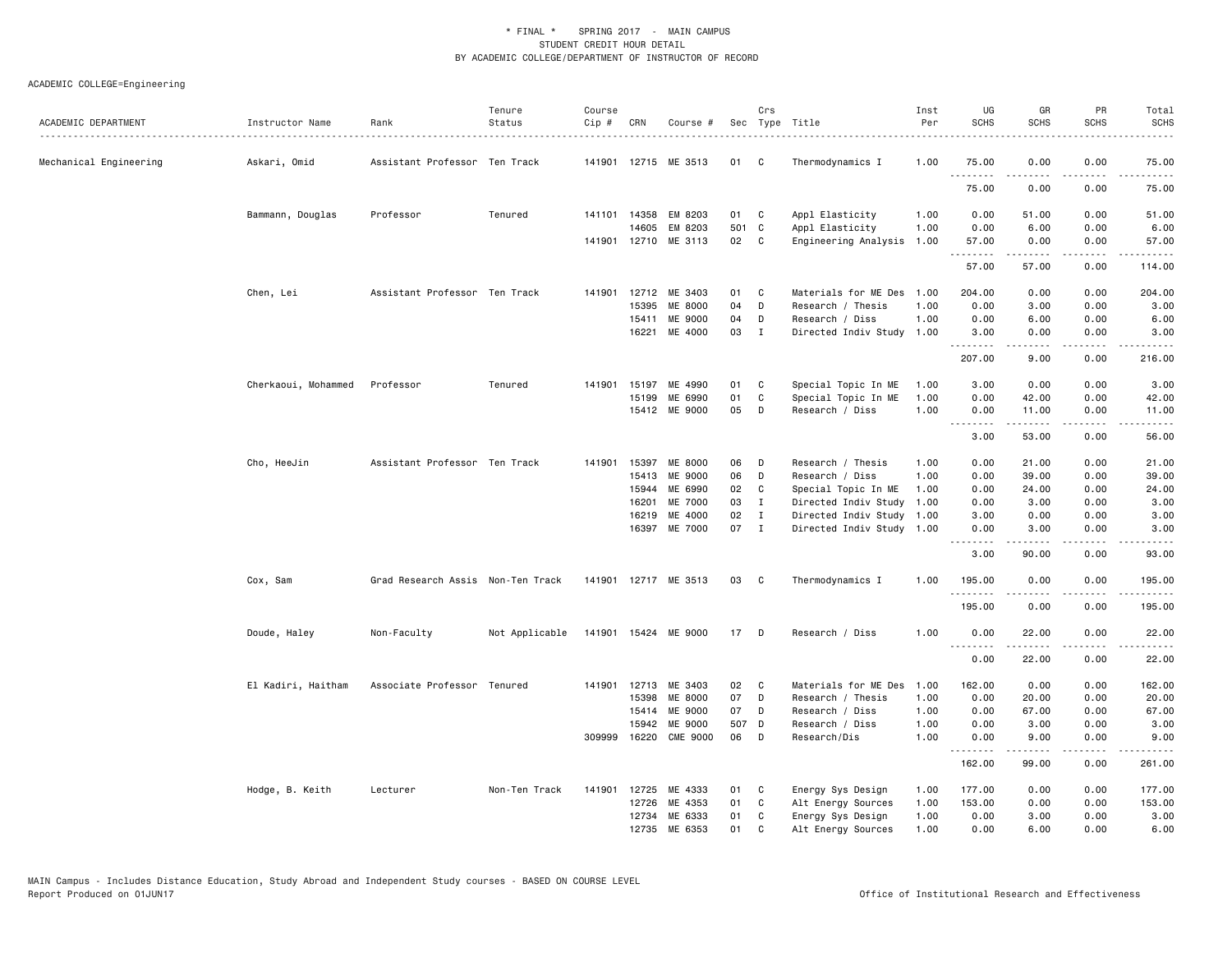| ACADEMIC DEPARTMENT    | Instructor Name   | Rank                          | Tenure<br>Status | Course<br>Cip # | CRN          | Course #             |       | Crs          | Sec Type Title                                 | Inst<br>Per | UG<br><b>SCHS</b>                                                                                                                                                                    | GR<br><b>SCHS</b>                                                                                                                                    | PR<br><b>SCHS</b>   | Total<br><b>SCHS</b> |
|------------------------|-------------------|-------------------------------|------------------|-----------------|--------------|----------------------|-------|--------------|------------------------------------------------|-------------|--------------------------------------------------------------------------------------------------------------------------------------------------------------------------------------|------------------------------------------------------------------------------------------------------------------------------------------------------|---------------------|----------------------|
|                        |                   |                               |                  |                 |              |                      |       |              |                                                |             | <u>.</u>                                                                                                                                                                             | $\frac{1}{2} \left( \frac{1}{2} \right) \left( \frac{1}{2} \right) \left( \frac{1}{2} \right) \left( \frac{1}{2} \right)$                            | .                   |                      |
|                        |                   |                               |                  |                 |              |                      |       |              |                                                |             | 330.00                                                                                                                                                                               | 9.00                                                                                                                                                 | 0.00                | 339.00               |
| Mechanical Engineering | Horstemeyer, Mark | Professor                     | Tenured          | 140101          | 16684        | GE 1501              | 03    | - E          | Engineering Design C 1.00                      |             | 17.00                                                                                                                                                                                | 0.00                                                                                                                                                 | 0.00                | 17.00                |
|                        |                   |                               |                  | 141901          | 14357        | ME 8373              | 01    | $\mathbf{C}$ | Integrate Comp Mat?1 1.00                      |             | 0.00                                                                                                                                                                                 | 36.00                                                                                                                                                | 0.00                | 36.00                |
|                        |                   |                               |                  |                 | 14596        | ME 8373              | 501 C |              | Integrate Comp Mat?1 1.00                      |             | 0.00                                                                                                                                                                                 | 6.00                                                                                                                                                 | 0.00                | 6.00                 |
|                        |                   |                               |                  |                 | 14830        | <b>ME 8000</b>       | 508 D |              | Research / Thesis                              | 1.00        | 0.00                                                                                                                                                                                 | 1.00                                                                                                                                                 | 0.00                | 1.00                 |
|                        |                   |                               |                  |                 | 14833        | <b>ME 9000</b>       | 508 D |              | Research / Diss                                | 1.00        | 0.00                                                                                                                                                                                 | 3.00                                                                                                                                                 | 0.00                | 3.00                 |
|                        |                   |                               |                  |                 | 15399        | <b>ME 8000</b>       | 08    | D            | Research / Thesis                              | 1.00        | 0.00                                                                                                                                                                                 | 12.00                                                                                                                                                | 0.00                | 12.00                |
|                        |                   |                               |                  |                 | 15415        | <b>ME 9000</b>       | 08    | D            | Research / Diss                                | 1.00        | 0.00                                                                                                                                                                                 | 71.00                                                                                                                                                | 0.00                | 71.00                |
|                        |                   |                               |                  |                 | 15982        | <b>ME 7000</b>       | 01    | $\mathbf{I}$ | Directed Indiv Study 1.00                      |             | 0.00                                                                                                                                                                                 | 3.00                                                                                                                                                 | 0.00                | 3.00                 |
|                        |                   |                               |                  |                 | 15983        | <b>ME 7000</b>       | 02    | $\mathbf{I}$ | Directed Indiv Study 1.00                      |             | 0.00                                                                                                                                                                                 | 3.00                                                                                                                                                 | 0.00                | 3.00                 |
|                        |                   |                               |                  |                 | 16091        | ME 4000              | 01    | Ι.           | Directed Indiv Study 1.00                      |             | 3.00                                                                                                                                                                                 | 0.00                                                                                                                                                 | 0.00                | 3.00                 |
|                        |                   |                               |                  |                 | 16329        | ME 7000              | 05    | $\mathbf{I}$ | Directed Indiv Study 1.00                      |             | 0.00                                                                                                                                                                                 | 3.00                                                                                                                                                 | 0.00                | 3.00                 |
|                        |                   |                               |                  |                 | 16366        | <b>ME 7000</b>       | 06    | I            | Directed Indiv Study 1.00                      |             | 0.00                                                                                                                                                                                 | 1.00                                                                                                                                                 | 0.00                | 1.00                 |
|                        |                   |                               |                  |                 | 16586        | ME 7000              | 09    | I            | Directed Indiv Study 1.00                      |             | 0.00                                                                                                                                                                                 | 3.00                                                                                                                                                 | 0.00                | 3.00                 |
|                        |                   |                               |                  | 309999          | 16102        | <b>CME 9000</b>      | 02    | D            | Research/Dis                                   | 1.00        | 0.00                                                                                                                                                                                 | 12.00                                                                                                                                                | 0.00                | 12.00                |
|                        |                   |                               |                  | 400801          | 16525        | PH 9000              | 17 D  |              | Research / Diss                                | 1.00        | 0.00<br>.<br>- - -                                                                                                                                                                   | 3.00<br>.                                                                                                                                            | 0.00<br>.           | 3.00<br>.            |
|                        |                   |                               |                  |                 |              |                      |       |              |                                                |             | 20.00                                                                                                                                                                                | 157.00                                                                                                                                               | 0.00                | 177.00               |
|                        | Khalili, Ashkan   | Grad Teach Assist             | Non-Ten Track    | 141101          | 11493        | EM 2413              | 05    | $\mathbf{C}$ | Engineering Mech I                             | 1.00        | 123.00                                                                                                                                                                               | 0.00                                                                                                                                                 | 0.00                | 123.00               |
|                        |                   |                               |                  |                 |              | 11497 EM 2433        | 03    | $\mathbf{C}$ | Engineering Mech II                            | 1.00        | 147.00                                                                                                                                                                               | 0.00                                                                                                                                                 | 0.00                | 147.00               |
|                        |                   |                               |                  |                 |              |                      |       |              |                                                |             | .                                                                                                                                                                                    |                                                                                                                                                      |                     |                      |
|                        |                   |                               |                  |                 |              |                      |       |              |                                                |             | 270.00                                                                                                                                                                               | 0.00                                                                                                                                                 | 0.00                | 270.00               |
|                        | Knizley, Alta     | Instructor                    | Non-Ten Track    |                 | 141901 12704 | ME 1111              | 01    | C.           | Introduction To ME                             | 1.00        | 90.00                                                                                                                                                                                | 0.00                                                                                                                                                 | 0.00                | 90.00                |
|                        |                   |                               |                  |                 | 12709        | ME 3113              | 01    | $\mathbf c$  | Engineering Analysis 1.00                      |             | 210.00                                                                                                                                                                               | 0.00                                                                                                                                                 | 0.00                | 210.00               |
|                        |                   |                               |                  |                 | 16576        | ME 4000              | 05    | $\mathbf{I}$ | Directed Indiv Study 1.00                      |             | 3.00<br>.                                                                                                                                                                            | 0.00                                                                                                                                                 | 0.00                | 3.00                 |
|                        |                   |                               |                  |                 |              |                      |       |              |                                                |             | 303.00                                                                                                                                                                               | 0.00                                                                                                                                                 | 0.00                | 303.00               |
|                        | Krishnan, Sundar  | Associate Professor Tenured   |                  | 141901          | 14331        | ME 8513              | 01    | $\mathbf{C}$ | Classical Thermo                               | 1.00        | 0.00                                                                                                                                                                                 | 15.00                                                                                                                                                | 0.00                | 15.00                |
|                        |                   |                               |                  |                 | 15400        | <b>ME 8000</b>       | 09    | D            | Research / Thesis                              | 1.00        | 0.00                                                                                                                                                                                 | 13.00                                                                                                                                                | 0.00                | 13.00                |
|                        |                   |                               |                  |                 |              | 15416 ME 9000        | 09    | D            | Research / Diss                                | 1.00        | 0.00                                                                                                                                                                                 | 17.00                                                                                                                                                | 0.00                | 17.00                |
|                        |                   |                               |                  |                 |              |                      |       |              |                                                |             | $\frac{1}{2} \left( \frac{1}{2} \right) \left( \frac{1}{2} \right) \left( \frac{1}{2} \right) \left( \frac{1}{2} \right) \left( \frac{1}{2} \right)$<br>$\sim$ $\sim$ $\sim$<br>0.00 | .<br>45.00                                                                                                                                           | .<br>0.00           | .<br>45.00           |
|                        | Liu, Yucheng      | Associate Professor Ten Track |                  | 141901          | 12733        | ME 4643              | 01    | $\mathbf{C}$ | Intro Vibration/Cont 1.00                      |             | 183.00                                                                                                                                                                               | 0.00                                                                                                                                                 | 0.00                | 183.00               |
|                        |                   |                               |                  |                 | 12738        | ME 6643              | 01    | C            |                                                |             |                                                                                                                                                                                      | 3.00                                                                                                                                                 | 0.00                | 3.00                 |
|                        |                   |                               |                  |                 | 15401        | ME 8000              | 10    | D            | Intro Vibration/Cont 1.00<br>Research / Thesis | 1.00        | 0.00<br>0.00                                                                                                                                                                         | 13.00                                                                                                                                                | 0.00                | 13.00                |
|                        |                   |                               |                  |                 | 15417        | ME 9000              | 10    | D            | Research / Diss                                | 1.00        | 0.00                                                                                                                                                                                 | 23.00                                                                                                                                                | 0.00                | 23.00                |
|                        |                   |                               |                  |                 | 16319        | ME 7000              | 04    | $\mathbf{I}$ | Directed Indiv Study 1.00                      |             | 0.00                                                                                                                                                                                 | 3.00                                                                                                                                                 | 0.00                | 3.00                 |
|                        |                   |                               |                  |                 |              |                      |       |              |                                                |             | .                                                                                                                                                                                    | $\frac{1}{2} \left( \frac{1}{2} \right) \left( \frac{1}{2} \right) \left( \frac{1}{2} \right) \left( \frac{1}{2} \right) \left( \frac{1}{2} \right)$ | .                   | .                    |
|                        |                   |                               |                  |                 |              |                      |       |              |                                                |             | 183.00                                                                                                                                                                               | 42.00                                                                                                                                                | 0.00                | 225.00               |
|                        | Long, William     | Lecturer                      | Non-Ten Track    | 141901          | 12706        | ME 2133              | 02 B  |              | Modeling and Manuf                             | 1.00        | 141.00                                                                                                                                                                               | 0.00                                                                                                                                                 | 0.00                | 141.00               |
|                        |                   |                               |                  |                 | 12730        | ME 4403              | 01    | C            | Machine Design                                 | 1.00        | 192.00                                                                                                                                                                               | 0.00                                                                                                                                                 | 0.00                | 192.00               |
|                        |                   |                               |                  |                 |              | 142701 12720 ME 3613 | 01    | C            | System Dynamics                                | 1.00        | 171.00<br>.                                                                                                                                                                          | 0.00<br>$\frac{1}{2} \left( \frac{1}{2} \right) \left( \frac{1}{2} \right) \left( \frac{1}{2} \right) \left( \frac{1}{2} \right)$                    | 0.00<br>$-$ - $-$ - | 171.00               |
|                        |                   |                               |                  |                 |              |                      |       |              |                                                |             | 504.00                                                                                                                                                                               | 0.00                                                                                                                                                 | 0.00                | 504.00               |
|                        | Luck, Rogelio     | Professor                     | Tenured          | 141901          |              | 15418 ME 9000        | 11    | D            | Research / Diss                                | 1.00        | 0.00                                                                                                                                                                                 | 23.00                                                                                                                                                | 0.00                | 23.00                |
|                        |                   |                               |                  | 142701          |              | 14330 ME 8613        | 01    | C            | Dynamical Systems                              | 1.00        | 0.00                                                                                                                                                                                 | 18.00                                                                                                                                                | 0.00                | 18.00                |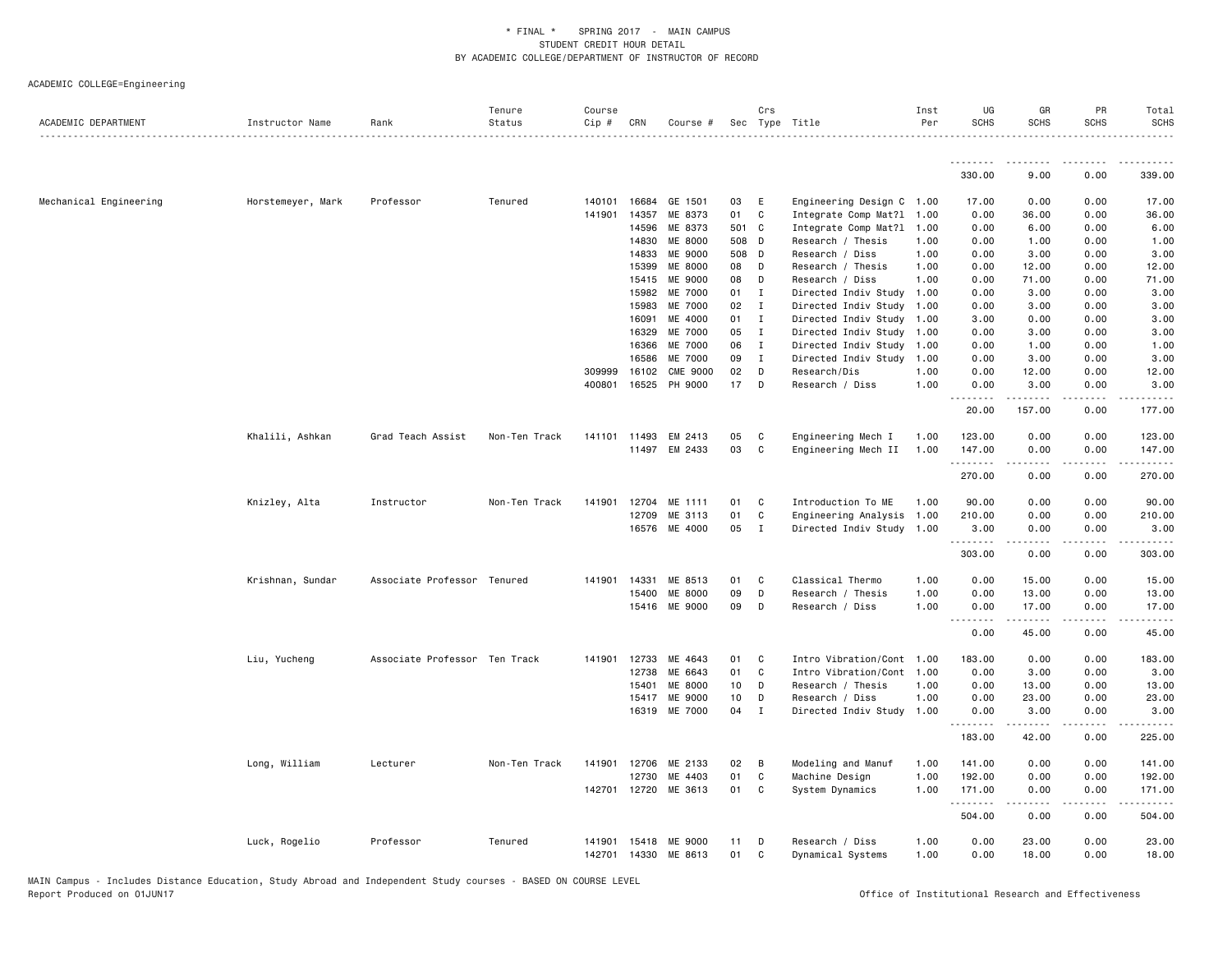| ACADEMIC DEPARTMENT    | Instructor Name                                  | Rank                              | Tenure<br>Status | Course<br>Cip # | CRN            | Course #                  |                  | Crs                        | Sec Type Title                                         | Inst<br>Per  | UG<br><b>SCHS</b>                                                                                                                 | GR<br><b>SCHS</b> | PR<br><b>SCHS</b>                   | Total<br><b>SCHS</b>                                                                                                                                                                                                                                                                                                                                                                                                                                                                             |
|------------------------|--------------------------------------------------|-----------------------------------|------------------|-----------------|----------------|---------------------------|------------------|----------------------------|--------------------------------------------------------|--------------|-----------------------------------------------------------------------------------------------------------------------------------|-------------------|-------------------------------------|--------------------------------------------------------------------------------------------------------------------------------------------------------------------------------------------------------------------------------------------------------------------------------------------------------------------------------------------------------------------------------------------------------------------------------------------------------------------------------------------------|
|                        |                                                  |                                   |                  |                 |                |                           |                  |                            |                                                        |              |                                                                                                                                   |                   |                                     |                                                                                                                                                                                                                                                                                                                                                                                                                                                                                                  |
|                        |                                                  |                                   |                  |                 |                |                           |                  |                            |                                                        |              | 0.00                                                                                                                              | 41.00             | 0.00                                | 41.00                                                                                                                                                                                                                                                                                                                                                                                                                                                                                            |
| Mechanical Engineering | Mago, Pedro                                      | Professor                         | Tenured          |                 | 141901 15403   | <b>ME 8000</b>            | 12               | D                          | Research / Thesis                                      | 1.00         | 0.00                                                                                                                              | 4.00              | 0.00                                | 4.00                                                                                                                                                                                                                                                                                                                                                                                                                                                                                             |
|                        |                                                  |                                   |                  |                 |                | 15419 ME 9000             | 12               | D                          | Research / Diss                                        | 1.00         | 0.00<br>.                                                                                                                         | 11.00<br>.        | 0.00<br>.                           | 11.00<br>$\frac{1}{2} \left( \frac{1}{2} \right) \left( \frac{1}{2} \right) \left( \frac{1}{2} \right) \left( \frac{1}{2} \right) \left( \frac{1}{2} \right)$                                                                                                                                                                                                                                                                                                                                    |
|                        |                                                  |                                   |                  |                 |                |                           |                  |                            |                                                        |              | 0.00                                                                                                                              | 15.00             | 0.00                                | 15.00                                                                                                                                                                                                                                                                                                                                                                                                                                                                                            |
|                        | Priddy, Matthew                                  | Visiting Assist Pro Non-Ten Track |                  |                 |                | 141901 12716 ME 3513      | 02               | $\mathbf{C}$               | Thermodynamics I                                       | 1.00         | 204.00                                                                                                                            | 0.00              | 0.00                                | 204.00                                                                                                                                                                                                                                                                                                                                                                                                                                                                                           |
|                        |                                                  |                                   |                  |                 |                | 12731 ME 4443             | 01               | C                          | Mech Systems Design                                    | 1.00         | 186.00                                                                                                                            | 0.00              | 0.00                                | 186.00                                                                                                                                                                                                                                                                                                                                                                                                                                                                                           |
|                        |                                                  |                                   |                  |                 |                |                           |                  |                            |                                                        |              | .<br>390.00                                                                                                                       | .<br>0.00         | بالمحام<br>0.00                     | .<br>390.00                                                                                                                                                                                                                                                                                                                                                                                                                                                                                      |
|                        | Rhee, Hongjoo                                    | Research Assoc Prof Non-Ten Track |                  | 141901          | 15405          | ME 8000                   | 14               | D                          | Research / Thesis                                      | 1.00         | 0.00                                                                                                                              | 7.00              | 0.00                                | 7.00                                                                                                                                                                                                                                                                                                                                                                                                                                                                                             |
|                        |                                                  |                                   |                  |                 | 15421          | <b>ME 9000</b>            | 14               | D                          | Research / Diss                                        | 1.00         | 0.00                                                                                                                              | 13.00             | 0.00                                | 13.00                                                                                                                                                                                                                                                                                                                                                                                                                                                                                            |
|                        |                                                  |                                   |                  |                 |                | 16647 ME 7000             | 12               | $\mathbf{I}$               | Directed Indiv Study                                   | 1.00         | 0.00<br>$\frac{1}{2} \left( \frac{1}{2} \right) \left( \frac{1}{2} \right) \left( \frac{1}{2} \right) \left( \frac{1}{2} \right)$ | 3.00<br>-----     | 0.00<br>$\sim$ $\sim$ $\sim$ $\sim$ | 3.00<br>$\frac{1}{2} \left( \frac{1}{2} \right) \left( \frac{1}{2} \right) \left( \frac{1}{2} \right) \left( \frac{1}{2} \right) \left( \frac{1}{2} \right)$                                                                                                                                                                                                                                                                                                                                     |
|                        |                                                  |                                   |                  |                 |                |                           |                  |                            |                                                        |              | 0.00                                                                                                                              | 23.00             | 0.00                                | 23.00                                                                                                                                                                                                                                                                                                                                                                                                                                                                                            |
|                        | Schneider, Judith                                | Non-Employee                      | Not Applicable   |                 |                | 260101 14756 EPP 8144     | 01               | C                          | Transmission E M                                       | 0.40         | 0.00<br>.                                                                                                                         | 17.60             | 0.00<br>$\frac{1}{2}$               | 17.60<br>.                                                                                                                                                                                                                                                                                                                                                                                                                                                                                       |
|                        |                                                  |                                   |                  |                 |                |                           |                  |                            |                                                        |              | 0.00                                                                                                                              | .<br>17.60        | 0.00                                | 17.60                                                                                                                                                                                                                                                                                                                                                                                                                                                                                            |
|                        | Smith, Joshua                                    | Clinical Assist Pro Non-Ten Track |                  |                 | 141901 14587   | ME 3423                   | 601 C            |                            | Mech Of Machinery                                      | 1.00         | 21.00                                                                                                                             | 0.00              | 0.00                                | 21.00                                                                                                                                                                                                                                                                                                                                                                                                                                                                                            |
|                        |                                                  |                                   |                  |                 | 14592          | ME 3403                   | 601 C            |                            | Materials for ME Des                                   | 1.00         | 48.00                                                                                                                             | 0.00              | 0.00                                | 48.00                                                                                                                                                                                                                                                                                                                                                                                                                                                                                            |
|                        |                                                  |                                   |                  |                 | 14593          | ME 3523                   | 601 C            |                            | Thermodynamics II                                      | 1.00         | 36.00<br>.                                                                                                                        | 0.00<br>.         | 0.00<br>د د د د                     | 36.00<br>.                                                                                                                                                                                                                                                                                                                                                                                                                                                                                       |
|                        |                                                  |                                   |                  |                 |                |                           |                  |                            |                                                        |              | 105.00                                                                                                                            | 0.00              | 0.00                                | 105.00                                                                                                                                                                                                                                                                                                                                                                                                                                                                                           |
|                        | Spayde, Dustin                                   | Instructor                        | Non-Ten Track    | 141901          | 12707          | ME 3103                   | 01               | В                          | Exp Meas and Techniq 1.00                              |              | 144.00                                                                                                                            | 0.00              | 0.00                                | 144.00                                                                                                                                                                                                                                                                                                                                                                                                                                                                                           |
|                        |                                                  |                                   |                  |                 | 12708          | ME 3103                   | 02               | В                          | Exp Meas and Techniq                                   | 1.00         | 78.00                                                                                                                             | 0.00              | 0.00                                | 78.00                                                                                                                                                                                                                                                                                                                                                                                                                                                                                            |
|                        |                                                  |                                   |                  |                 | 12722          | ME 4301                   | 01               | $\mathsf{L}$               | Thermo-Fluids Labora                                   | 1.00         | 20.00                                                                                                                             | 0.00              | 0.00                                | 20.00                                                                                                                                                                                                                                                                                                                                                                                                                                                                                            |
|                        |                                                  |                                   |                  |                 | 12723          | ME 4301                   | 02               | - L                        | Thermo-Fluids Labora                                   | 1.00         | 23.00                                                                                                                             | 0.00              | 0.00                                | 23.00                                                                                                                                                                                                                                                                                                                                                                                                                                                                                            |
|                        |                                                  |                                   |                  |                 | 12724          | ME 4301                   | 03               | L.                         | Thermo-Fluids Labora                                   | 1.00         | 19.00                                                                                                                             | 0.00              | 0.00                                | 19.00                                                                                                                                                                                                                                                                                                                                                                                                                                                                                            |
|                        |                                                  |                                   |                  |                 | 12727          | ME 4401                   | 01               | <b>L</b>                   | Solid Mechanics Lab                                    | 1.00         | 20.00                                                                                                                             | 0.00              | 0.00                                | 20.00                                                                                                                                                                                                                                                                                                                                                                                                                                                                                            |
|                        |                                                  |                                   |                  |                 | 12728          | ME 4401                   | 02               | <b>L</b>                   | Solid Mechanics Lab                                    | 1.00         | 20.00                                                                                                                             | 0.00              | 0.00                                | 20.00                                                                                                                                                                                                                                                                                                                                                                                                                                                                                            |
|                        |                                                  |                                   |                  |                 | 12729          | ME 4401<br>16575 ME 4000  | 03<br>04         | L.<br>$\mathbf{I}$         | Solid Mechanics Lab<br>Directed Indiv Study 1.00       | 1.00         | 22.00<br>3.00                                                                                                                     | 0.00<br>0.00      | 0.00<br>0.00                        | 22.00<br>3.00                                                                                                                                                                                                                                                                                                                                                                                                                                                                                    |
|                        |                                                  |                                   |                  |                 |                |                           |                  |                            |                                                        |              | .<br>349.00                                                                                                                       | .<br>0.00         | .<br>0.00                           | .<br>349.00                                                                                                                                                                                                                                                                                                                                                                                                                                                                                      |
|                        |                                                  |                                   |                  | 141901          |                | 12705 ME 2133             |                  |                            |                                                        |              |                                                                                                                                   |                   |                                     |                                                                                                                                                                                                                                                                                                                                                                                                                                                                                                  |
|                        | Spayde, Emily                                    | Instructor                        | Non-Ten Track    |                 | 12711          | ME 3313                   | 01<br>01         | В<br>$\mathbb{C}$          | Modeling and Manuf<br>Heat Transfer                    | 1.00<br>1.00 | 141.00<br>234.00                                                                                                                  | 0.00<br>0.00      | 0.00<br>0.00                        | 141.00<br>234.00                                                                                                                                                                                                                                                                                                                                                                                                                                                                                 |
|                        |                                                  |                                   |                  |                 |                | 12718 ME 3523             | 01               | C                          | Thermodynamics II                                      | 1.00         | 192.00                                                                                                                            | 0.00              | 0.00                                | 192.00                                                                                                                                                                                                                                                                                                                                                                                                                                                                                           |
|                        |                                                  |                                   |                  |                 |                |                           |                  |                            |                                                        |              | .<br>567.00                                                                                                                       | .<br>0.00         | د د د د<br>0.00                     | $\begin{array}{cccccccccccccc} \multicolumn{2}{c}{} & \multicolumn{2}{c}{} & \multicolumn{2}{c}{} & \multicolumn{2}{c}{} & \multicolumn{2}{c}{} & \multicolumn{2}{c}{} & \multicolumn{2}{c}{} & \multicolumn{2}{c}{} & \multicolumn{2}{c}{} & \multicolumn{2}{c}{} & \multicolumn{2}{c}{} & \multicolumn{2}{c}{} & \multicolumn{2}{c}{} & \multicolumn{2}{c}{} & \multicolumn{2}{c}{} & \multicolumn{2}{c}{} & \multicolumn{2}{c}{} & \multicolumn{2}{c}{} & \multicolumn{2}{c}{} & \$<br>567.00 |
|                        |                                                  |                                   |                  |                 |                |                           |                  |                            |                                                        |              |                                                                                                                                   |                   |                                     |                                                                                                                                                                                                                                                                                                                                                                                                                                                                                                  |
|                        | Srinivasan, Kalyan K Associate Professor Tenured |                                   |                  |                 | 141901 14329   | ME 8313                   | 01               | C                          | Cond Heat Transfer                                     | 1.00         | 0.00                                                                                                                              | 24.00             | 0.00                                | 24.00                                                                                                                                                                                                                                                                                                                                                                                                                                                                                            |
|                        |                                                  |                                   |                  |                 | 14835          | ME 9000                   | 515 D            |                            | Research / Diss                                        | 1.00         | 0.00                                                                                                                              | 1.00              | 0.00                                | 1.00                                                                                                                                                                                                                                                                                                                                                                                                                                                                                             |
|                        |                                                  |                                   |                  |                 | 15406          | <b>ME 8000</b><br>ME 7000 | 15<br>08         | D                          | Research / Thesis                                      | 1.00         | 0.00<br>0.00                                                                                                                      | 6.00<br>3.00      | 0.00<br>0.00                        | 6.00<br>3.00                                                                                                                                                                                                                                                                                                                                                                                                                                                                                     |
|                        |                                                  |                                   |                  |                 | 16440<br>16609 | ME 7000                   | 10 <sup>10</sup> | $\mathbf I$<br>$\mathbf I$ | Directed Indiv Study 1.00<br>Directed Indiv Study 1.00 |              | 0.00                                                                                                                              | 3.00              | 0.00                                | 3.00                                                                                                                                                                                                                                                                                                                                                                                                                                                                                             |
|                        |                                                  |                                   |                  |                 |                |                           |                  |                            |                                                        |              |                                                                                                                                   |                   |                                     |                                                                                                                                                                                                                                                                                                                                                                                                                                                                                                  |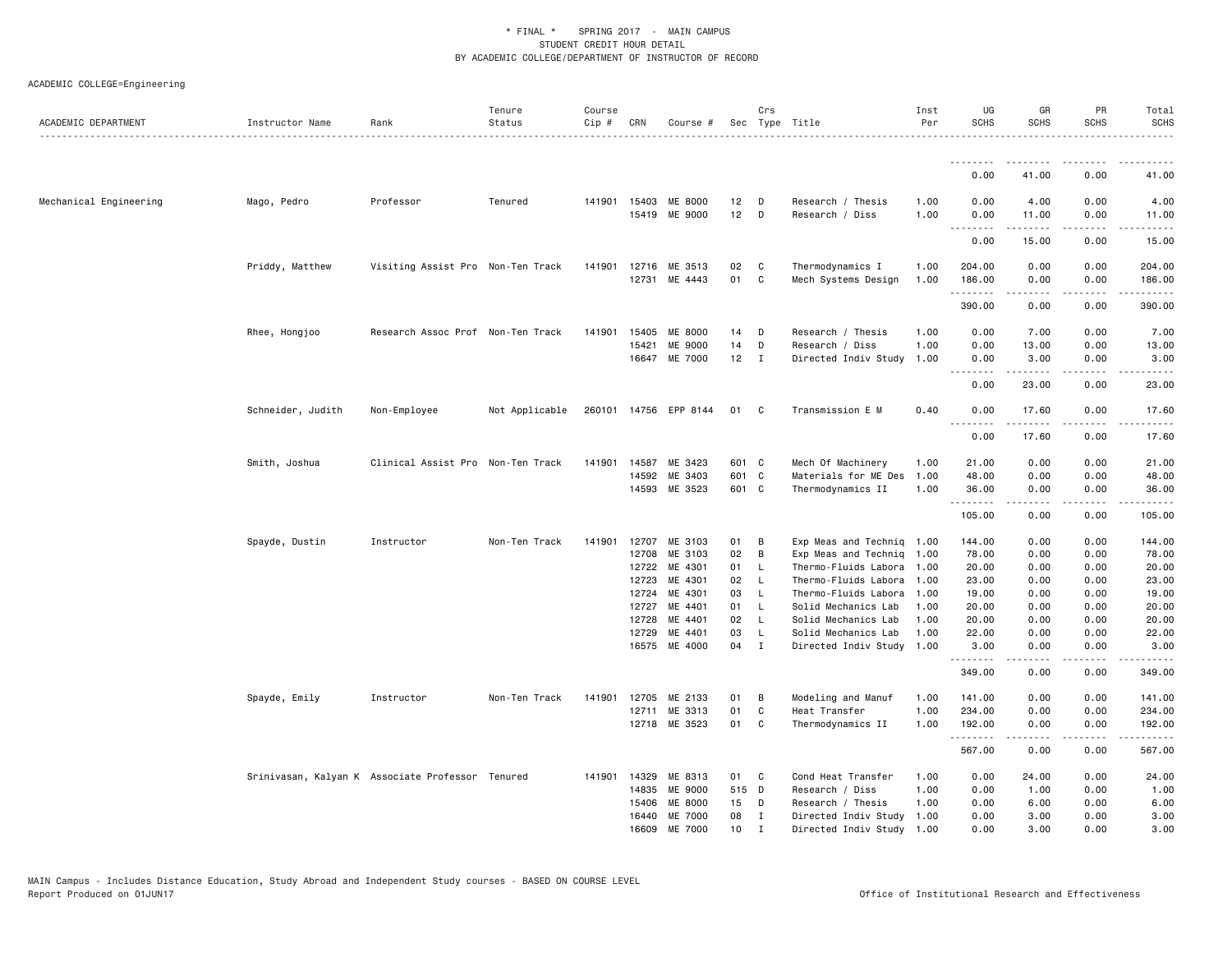| ACADEMIC DEPARTMENT                   | Instructor Name | Rank                          | Tenure<br>Status | Course<br>$Cip$ # | CRN            | Course #                            |                   | Crs          | Sec Type Title                                            | Inst<br>Per          | UG<br>SCHS           | GR<br>SCHS             | PR<br><b>SCHS</b>    | Total<br><b>SCHS</b>   |
|---------------------------------------|-----------------|-------------------------------|------------------|-------------------|----------------|-------------------------------------|-------------------|--------------|-----------------------------------------------------------|----------------------|----------------------|------------------------|----------------------|------------------------|
|                                       |                 |                               |                  |                   |                |                                     |                   |              |                                                           |                      | --------             | <u>.</u>               | .                    | .                      |
| Mechanical Engineering                | Stone, Tonya    | Assistant Professor Ten Track |                  | 141901            |                | 12714 ME 3423                       | 01 C              |              | Mech Of Machinery                                         | 1.00                 | 0.00<br>228.00       | 37.00<br>0.00          | 0.00<br>0.00         | 37.00<br>228.00        |
|                                       |                 |                               |                  |                   | 14831<br>15407 | ME 8000<br>ME 8000<br>15423 ME 9000 | 516 D<br>16<br>16 | - D<br>- D   | Research / Thesis<br>Research / Thesis<br>Research / Diss | 1.00<br>1.00<br>1.00 | 0.00<br>0.00<br>0.00 | 1.00<br>21.00<br>10.00 | 0.00<br>0.00<br>0.00 | 1.00<br>21.00<br>10.00 |
|                                       |                 |                               |                  |                   |                |                                     |                   |              |                                                           |                      | 228.00               | 32.00                  | ---------<br>0.00    | 260.00                 |
|                                       | Wilson, Mary    | Grad Teach Assist             | Non-Ten Track    | 141901            |                | 12719 ME 3523                       | 02                | $\mathbf{C}$ | Thermodynamics II                                         | 1.00                 | 84.00                | 0.00                   | 0.00                 | 84.00                  |
|                                       |                 |                               |                  |                   |                |                                     |                   |              |                                                           |                      | 84.00                | 0.00                   | .<br>0.00            | ------<br>84.00        |
| ====================================  |                 |                               |                  |                   |                |                                     |                   |              |                                                           |                      | ========             | --------               |                      |                        |
| Mechanical Engineering                |                 |                               |                  |                   |                |                                     |                   |              |                                                           |                      | 4035,00              | 748.60                 | 0.00                 | 4783.60                |
| ===================================== |                 |                               |                  |                   |                |                                     |                   |              |                                                           |                      | ========             | ========               | ---------            | ==========             |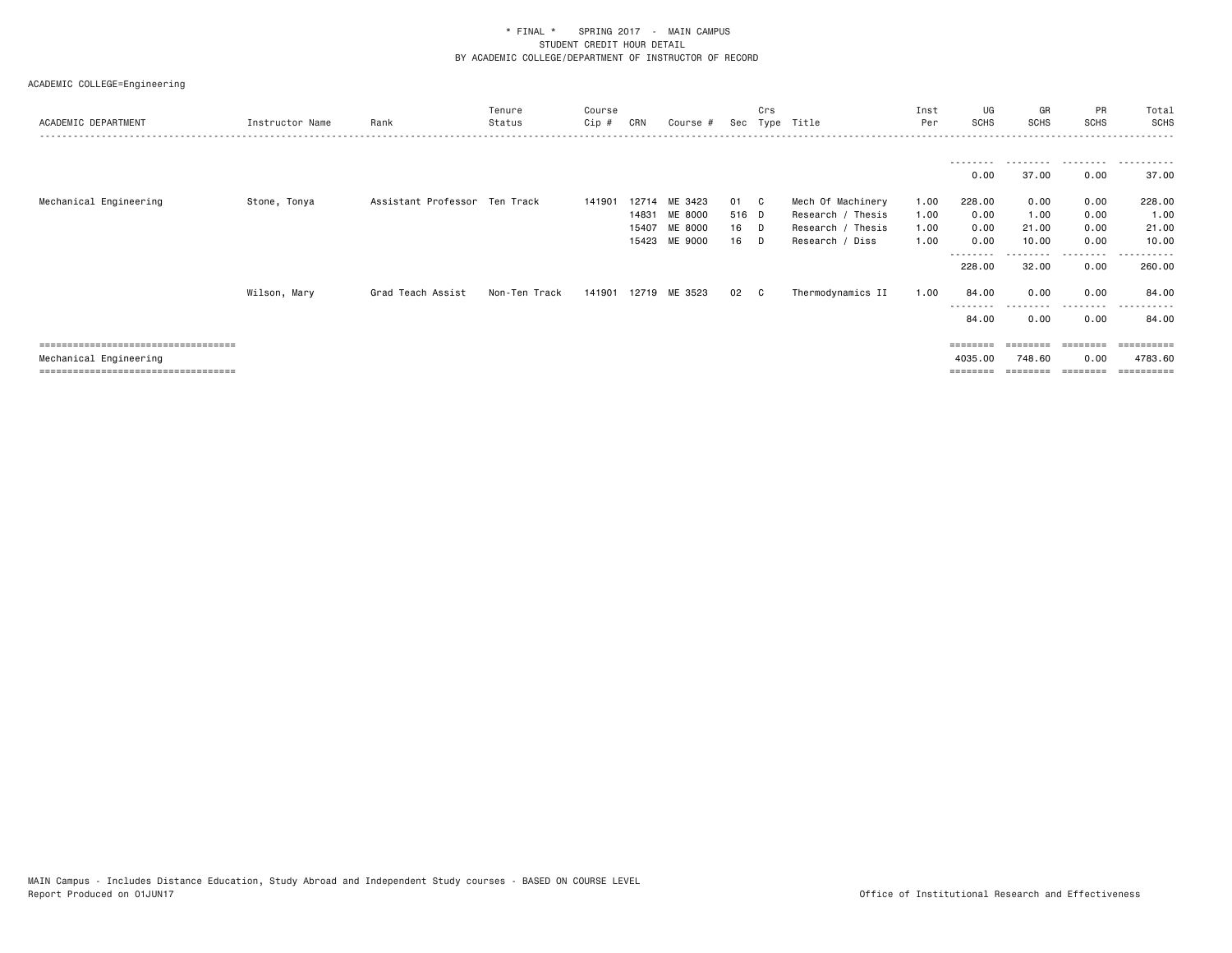| ACADEMIC DEPARTMENT            | Instructor Name  | Rank                              | Tenure<br>Status | Course<br>Cip# | CRN          | Course #              |     | Crs<br>Sec Type Title |                           | Inst<br>Per | UG<br><b>SCHS</b> | GR<br><b>SCHS</b> | PR<br><b>SCHS</b>                   | Total<br><b>SCHS</b>                                                                                                                                          |
|--------------------------------|------------------|-----------------------------------|------------------|----------------|--------------|-----------------------|-----|-----------------------|---------------------------|-------------|-------------------|-------------------|-------------------------------------|---------------------------------------------------------------------------------------------------------------------------------------------------------------|
|                                |                  |                                   |                  |                |              |                       |     |                       |                           |             |                   |                   |                                     | $\frac{1}{2} \left( \frac{1}{2} \right) \left( \frac{1}{2} \right) \left( \frac{1}{2} \right) \left( \frac{1}{2} \right) \left( \frac{1}{2} \right)$          |
| School of Chemical Engineering | Amirlatifi, Amin | Assistant Professor Ten Track     |                  |                | 142501 14300 | PTE 4913              | 01  | C                     | Petr Reservoir Eng 2 1.00 |             | 42.00             | 0.00              | 0.00                                | 42.00                                                                                                                                                         |
|                                |                  |                                   |                  |                |              | 15131 PTE 4000        | 01  | $\mathbf{I}$          | Directed Indiv Study 1.00 |             | 3.00              | 0.00              | 0.00                                | 3.00                                                                                                                                                          |
|                                |                  |                                   |                  |                |              |                       |     |                       |                           |             | .<br>45.00        | 0.00              | .<br>0.00                           | $\frac{1}{2} \left( \frac{1}{2} \right) \left( \frac{1}{2} \right) \left( \frac{1}{2} \right) \left( \frac{1}{2} \right) \left( \frac{1}{2} \right)$<br>45.00 |
|                                | Bricka, Ray      | Associate Professor Tenured       |                  |                |              | 140701 10846 CHE 4633 | 01  | C                     | Chemical Pro Safety       | 1.00        | 285.00            | 0.00              | 0.00                                | 285.00                                                                                                                                                        |
|                                |                  |                                   |                  |                | 10851        | CHE 6633              | 01  | C                     | Chemical Pro Safety       | 1.00        | 0.00              | 3.00              | 0.00                                | 3.00                                                                                                                                                          |
|                                |                  |                                   |                  |                | 15141        | CHE 9000              | 02  | D                     | Research/Diss             | 1.00        | 0.00              | 2.00              | 0.00                                | 2.00                                                                                                                                                          |
|                                |                  |                                   |                  |                | 15599        | CHE 4990              | 01  | C                     | Special Topic in CHE      | 1.00        | 75.00             | 0.00              | 0.00                                | 75.00                                                                                                                                                         |
|                                |                  |                                   |                  |                | 16671        | CHE 4000              | 04  | $\mathbf I$           | Directed Indiv Study 1.00 |             | 3.00              | 0.00              | 0.00                                | 3.00                                                                                                                                                          |
|                                |                  |                                   |                  |                |              |                       |     |                       |                           |             | .<br>363.00       | .<br>5.00         | $\sim$ $\sim$ $\sim$ $\sim$<br>0.00 | .<br>368.00                                                                                                                                                   |
|                                | Cole, David      | Instructor                        | Non-Ten Track    | 142501         |              | 13387 PTE 3903        | 01  | C                     | Petr Reserv Fluid Pr      | 1.00        | 42.00             | 0.00              | 0.00                                | 42.00                                                                                                                                                         |
|                                |                  |                                   |                  |                |              | 14298 PTE 4923        | 01  | C                     | Completion Design         | 1.00        | 42.00             | 0.00              | 0.00                                | 42.00                                                                                                                                                         |
|                                |                  |                                   |                  |                |              |                       |     |                       |                           |             | 84.00             | 0.00              | 0.00                                | 84.00                                                                                                                                                         |
|                                |                  |                                   |                  |                |              |                       |     |                       |                           |             |                   |                   |                                     |                                                                                                                                                               |
|                                | Elmore, Billy    | Associate Professor Tenured       |                  |                | 140701 10829 | CHE 2213              | 01  | C                     | Chemical Eng Analysi 0.50 |             | 163.50            | 0.00              | 0.00                                | 163.50                                                                                                                                                        |
|                                |                  |                                   |                  |                | 10840        | CHE 3331              | 01  | - S                   | Prof Develop Seminar      | 1.00        | 98.00             | 0.00              | 0.00                                | 98.00                                                                                                                                                         |
|                                |                  |                                   |                  |                | 10843        | CHE 4233              | 01  | C                     | Chemical Plant Desig 0.34 |             | 87.72             | 0.00              | 0.00                                | 87.72                                                                                                                                                         |
|                                |                  |                                   |                  |                | 10853        | CHE 8011              | 01  | -S                    | Chem En Seminar           | 1.00        | 0.00              | 13.00             | 0.00                                | 13.00                                                                                                                                                         |
|                                |                  |                                   |                  |                | 15597        | CHE 2990              | DO1 | B                     | Special Topic In CHE 1.00 |             | 27.00             | 0.00              | 0.00                                | 27.00                                                                                                                                                         |
|                                |                  |                                   |                  |                |              | 16592 CHE 4000        | 02  | $\mathbf{I}$          | Directed Indiv Study 1.00 |             | 1.00<br>.         | 0.00<br><b>.</b>  | 0.00<br>د د د د                     | 1.00<br><u>.</u>                                                                                                                                              |
|                                |                  |                                   |                  |                |              |                       |     |                       |                           |             | 377.22            | 13.00             | 0.00                                | 390.22                                                                                                                                                        |
|                                | French, William  | Associate Professor Tenured       |                  | 140701         | 10829        | CHE 2213              | 01  | C                     | Chemical Eng Analysi 0.50 |             | 163.50            | 0.00              | 0.00                                | 163.50                                                                                                                                                        |
|                                |                  |                                   |                  |                | 14296        | CHE 4683              | 01  | C                     | Fund of Biofuels Pro 1.00 |             | 174.00            | 0.00              | 0.00                                | 174.00                                                                                                                                                        |
|                                |                  |                                   |                  |                | 14297        | CHE 6683              | 01  | C                     | Fund of Biofuels Pro 1.00 |             | 0.00              | 6.00              | 0.00                                | 6.00                                                                                                                                                          |
|                                |                  |                                   |                  |                | 15142        | <b>CHE 9000</b>       | 03  | D                     | Research/Diss             | 1.00        | 0.00              | 7.00              | 0.00                                | 7.00                                                                                                                                                          |
|                                |                  |                                   |                  |                | 16649        | CHE 4000              | 03  | $\mathbf{I}$          | Directed Indiv Study 1.00 |             | 1.00              | 0.00              | 0.00                                | 1.00                                                                                                                                                          |
|                                |                  |                                   |                  |                |              |                       |     |                       |                           |             | .<br>338.50       | <u>.</u><br>13.00 | .<br>0.00                           | .<br>351.50                                                                                                                                                   |
|                                | Hill, Priscilla  | Associate Professor Tenured       |                  |                |              | 140701 10839 CHE 3223 | 01  | C                     | Separation Processes 1.00 |             | 270.00            | 0.00              | 0.00                                | 270.00                                                                                                                                                        |
|                                |                  |                                   |                  |                |              | 10843 CHE 4233        | 01  | C                     | Chemical Plant Desig 0.33 |             | 85.14             | 0.00              | 0.00                                | 85.14                                                                                                                                                         |
|                                |                  |                                   |                  |                |              |                       |     |                       |                           |             | .<br>355.14       | .<br>0.00         | د د د د<br>0.00                     | .<br>355.14                                                                                                                                                   |
|                                | Howlader, Md     | Grad Teach Assist                 | Non-Ten Track    |                |              | 140701 10835 CHE 3222 | 03  | - L                   | Chem Eng Lab I            | 1.00        | 36.00             | 0.00              | 0.00                                | 36.00                                                                                                                                                         |
|                                |                  |                                   |                  |                |              |                       |     |                       |                           |             | <u>.</u>          | .                 | . <u>. .</u>                        | .                                                                                                                                                             |
|                                |                  |                                   |                  |                |              |                       |     |                       |                           |             | 36.00             | 0.00              | 0.00                                | 36.00                                                                                                                                                         |
|                                | Jain, Varsha     | Grad Research Assis Non-Ten Track |                  |                |              | 140701 15600 CHE 3222 | 02  | - L                   | Chem Eng Lab I            | 1.00        | 14.00<br>.        | 0.00<br>.         | 0.00<br>.                           | 14.00<br>.                                                                                                                                                    |
|                                |                  |                                   |                  |                |              |                       |     |                       |                           |             | 14.00             | 0.00              | 0.00                                | 14.00                                                                                                                                                         |
|                                | Kundu, Santanu   | Assistant Professor Ten Track     |                  | 140701         | 10855        | CHE 8523              | 01  | C                     | Adv Tran Pheno            | 1.00        | 0.00              | 12.00             | 0.00                                | 12.00                                                                                                                                                         |
|                                |                  |                                   |                  |                | 15136        | CHE 8000              | 05  | D                     | Research / Thesis         | 1.00        | 0.00              | 27.00             | 0.00                                | 27.00                                                                                                                                                         |
|                                |                  |                                   |                  |                | 15144        | CHE 9000              | 05  | D                     | Research/Diss             | 1.00        | 0.00              | 28.00             | 0.00                                | 28.00                                                                                                                                                         |
|                                |                  |                                   |                  |                | 15925        | CHE 7000              | 01  | $\mathbf{I}$          | Directed Indiv Study      | 1.00        | 0.00              | 3.00              | 0.00                                | 3.00                                                                                                                                                          |
|                                |                  |                                   |                  |                | 16473        | CHE 7000              | 02  | $\mathbf{I}$          | Directed Indiv Study 1.00 |             | 0.00              | 1.00              | 0.00                                | 1.00                                                                                                                                                          |
|                                |                  |                                   |                  |                |              | 16474 CHE 7000        | 03  | $\mathbf{I}$          | Directed Indiv Study 1.00 |             | 0.00              | 1.00              | 0.00                                | 1.00                                                                                                                                                          |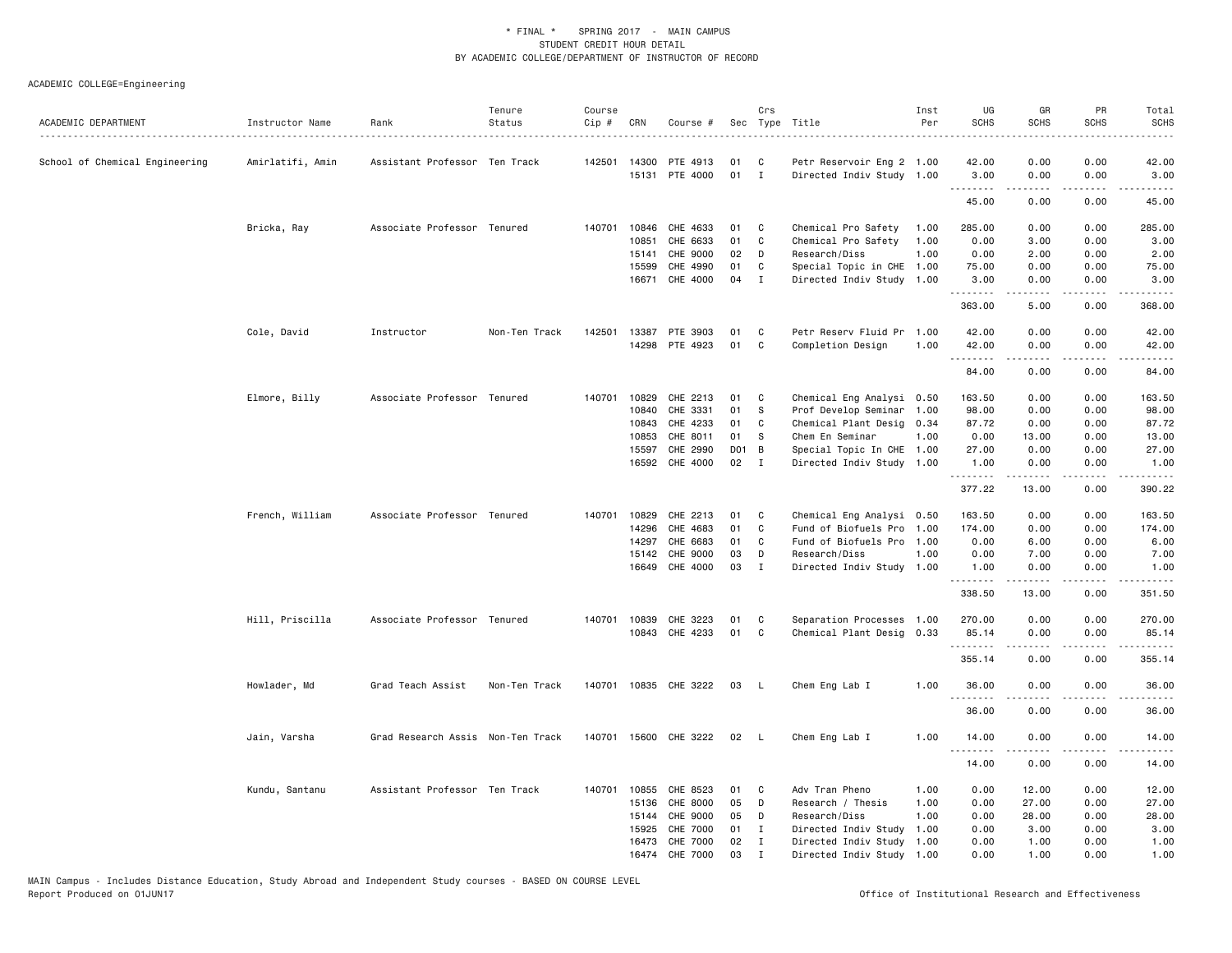| ACADEMIC DEPARTMENT                                                   | Instructor Name                                        | Rank                          | Tenure<br>Status | Course<br>$Cip$ # | CRN          | Course #              |      | Crs          | Sec Type Title            | Inst<br>Per | UG<br><b>SCHS</b>   | GR<br><b>SCHS</b>                   | PR<br><b>SCHS</b>                 | Total<br><b>SCHS</b>  |
|-----------------------------------------------------------------------|--------------------------------------------------------|-------------------------------|------------------|-------------------|--------------|-----------------------|------|--------------|---------------------------|-------------|---------------------|-------------------------------------|-----------------------------------|-----------------------|
|                                                                       |                                                        |                               |                  |                   |              |                       |      |              |                           |             | <u>.</u>            |                                     |                                   |                       |
|                                                                       |                                                        |                               |                  |                   |              |                       |      |              |                           |             | 0.00                | 72.00                               | 0.00                              | 72.00                 |
| School of Chemical Engineering                                        | Meng, Dong                                             | Assistant Professor Ten Track |                  |                   | 140701 10841 | CHE 4223              | 01   | $\mathbf{C}$ | Pro Instr & Con           | 1.00        | 249.00              | 0.00                                | 0.00                              | 249.00                |
|                                                                       |                                                        |                               |                  |                   |              | 15145 CHE 9000        | 06   | D            | Research/Diss             | 1.00        | 0.00<br>.           | 6.00<br>----                        | 0.00<br>.                         | 6.00<br>.             |
|                                                                       |                                                        |                               |                  |                   |              |                       |      |              |                           |             | 249.00              | 6.00                                | 0.00                              | 255.00                |
|                                                                       | Pearson, Larry                                         | Instructor                    | Non-Ten Track    | 140701            | 10831        | CHE 3123              | 01   | $\mathbf{C}$ | Chem En Thermo II         | 1.00        | 156.00              | 0.00                                | 0.00                              | 156.00                |
|                                                                       |                                                        |                               |                  |                   | 10832        | CHE 3213              | 01   | C            | Heat Transfer Op          | 1.00        | 264.00              | 0.00                                | 0.00                              | 264.00                |
|                                                                       |                                                        |                               |                  |                   |              | 10843 CHE 4233        | 01 C |              | Chemical Plant Desig      | 0.33        | 85.14<br>.          | 0.00<br>$\sim$ $\sim$ $\sim$ $\sim$ | 0.00<br>.                         | 85.14<br>.            |
|                                                                       |                                                        |                               |                  |                   |              |                       |      |              |                           |             | 505.14              | 0.00                                | 0.00                              | 505.14                |
|                                                                       | Rai, Neeraj                                            | Assistant Professor Ten Track |                  | 140701            | 10830        | CHE 3113              | 01   | $\mathbf{C}$ | Chem En Thermo I          | 1.00        | 243.00              | 0.00                                | 0.00                              | 243.00                |
|                                                                       |                                                        |                               |                  |                   | 15130        | CHE 4000              | 01   | $\mathbf{I}$ | Directed Indiv Study 1.00 |             | 3.00                | 0.00                                | 0.00                              | 3.00                  |
|                                                                       |                                                        |                               |                  |                   | 15146        | CHE 9000              | 07   | D            | Research/Diss             | 1.00        | 0.00                | 55.00                               | 0.00                              | 55.00                 |
|                                                                       |                                                        |                               |                  |                   | 16475        | CHE 7000              | 04   | $\mathbf{I}$ | Directed Indiv Study      | 1.00        | 0.00                | 1.00                                | 0.00                              | 1.00                  |
|                                                                       |                                                        |                               |                  |                   |              | 309999 16438 CME 8000 | 01 D |              | Research/Thesis           | 1.00        | 0.00<br>.           | 3.00<br>.                           | 0.00<br>.                         | 3.00<br>.             |
|                                                                       |                                                        |                               |                  |                   |              |                       |      |              |                           |             | 246.00              | 59.00                               | 0.00                              | 305.00                |
|                                                                       | Toghiani, Hossein                                      | Professor                     | Tenured          | 140701            | 10844        | CHE 4313              | 01   | C.           | Transport Phenomena       | 1.00        | 48.00               | 0.00                                | 0.00                              | 48.00                 |
|                                                                       |                                                        |                               |                  |                   | 10854        | CHE 8123              | 01   | C            | Chem Kinetics Dyn         | 1.00        | 0.00                | 12.00<br>-----                      | 0.00                              | 12.00                 |
|                                                                       |                                                        |                               |                  |                   |              |                       |      |              |                           |             | 48.00               | 12.00                               | 0.00                              | 60.00                 |
|                                                                       | Varadarajan, Anandav Non-Faculty                       |                               | Not Applicable   | 140701            | 10837        | CHE 3222              | 05   | <b>L</b>     | Chem Eng Lab I            | 1.00        | 40.00               | 0.00                                | 0.00                              | 40.00                 |
|                                                                       |                                                        |                               |                  |                   | 10838        | CHE 3222              | 06 L |              | Chem Eng Lab I            | 1.00        | 36.00               | 0.00                                | 0.00                              | 36.00                 |
|                                                                       |                                                        |                               |                  |                   | 10845        | CHE 4441              | 01   | C            | Fund of Engr Seminar      | 1.00        | 8.00                | 0.00                                | 0.00                              | 8.00                  |
|                                                                       |                                                        |                               |                  |                   | 15601        | CHE 3222              | 07   | - L          | Chem Eng Lab I            | 1.00        | 10.00<br><u>.</u>   | 0.00<br>.                           | 0.00<br>.                         | 10.00                 |
|                                                                       |                                                        |                               |                  |                   |              |                       |      |              |                           |             | 94.00               | 0.00                                | 0.00                              | 94.00                 |
|                                                                       | Venkatesan, Shanmuga Grad Research Assis Non-Ten Track |                               |                  |                   |              | 140701 10836 CHE 3222 | 04   | - L          | Chem Eng Lab I            | 1.00        | 38.00               | 0.00                                | 0.00                              | 38.00                 |
|                                                                       |                                                        |                               |                  |                   |              |                       |      |              |                           |             | .<br>- - -<br>38.00 | 0.00                                | 0.00                              | 38.00                 |
|                                                                       | Zabet, Mahla                                           | Grad Teach Assist             | Non-Ten Track    | 140701            |              | 10834 CHE 3222        | 01 L |              | Chem Eng Lab I            | 1.00        | 38.00               | 0.00                                | 0.00                              | 38.00                 |
|                                                                       |                                                        |                               |                  |                   |              |                       |      |              |                           |             | .<br>.<br>38.00     | 0.00                                | 0.00                              | 38.00                 |
| -----------------------------------                                   |                                                        |                               |                  |                   |              |                       |      |              |                           |             | ========            | ========                            | ========                          | ==========            |
| School of Chemical Engineering<br>----------------------------------- |                                                        |                               |                  |                   |              |                       |      |              |                           |             | 2831.00             | 180.00                              | 0.00<br>======== ======== ======= | 3011.00<br>========== |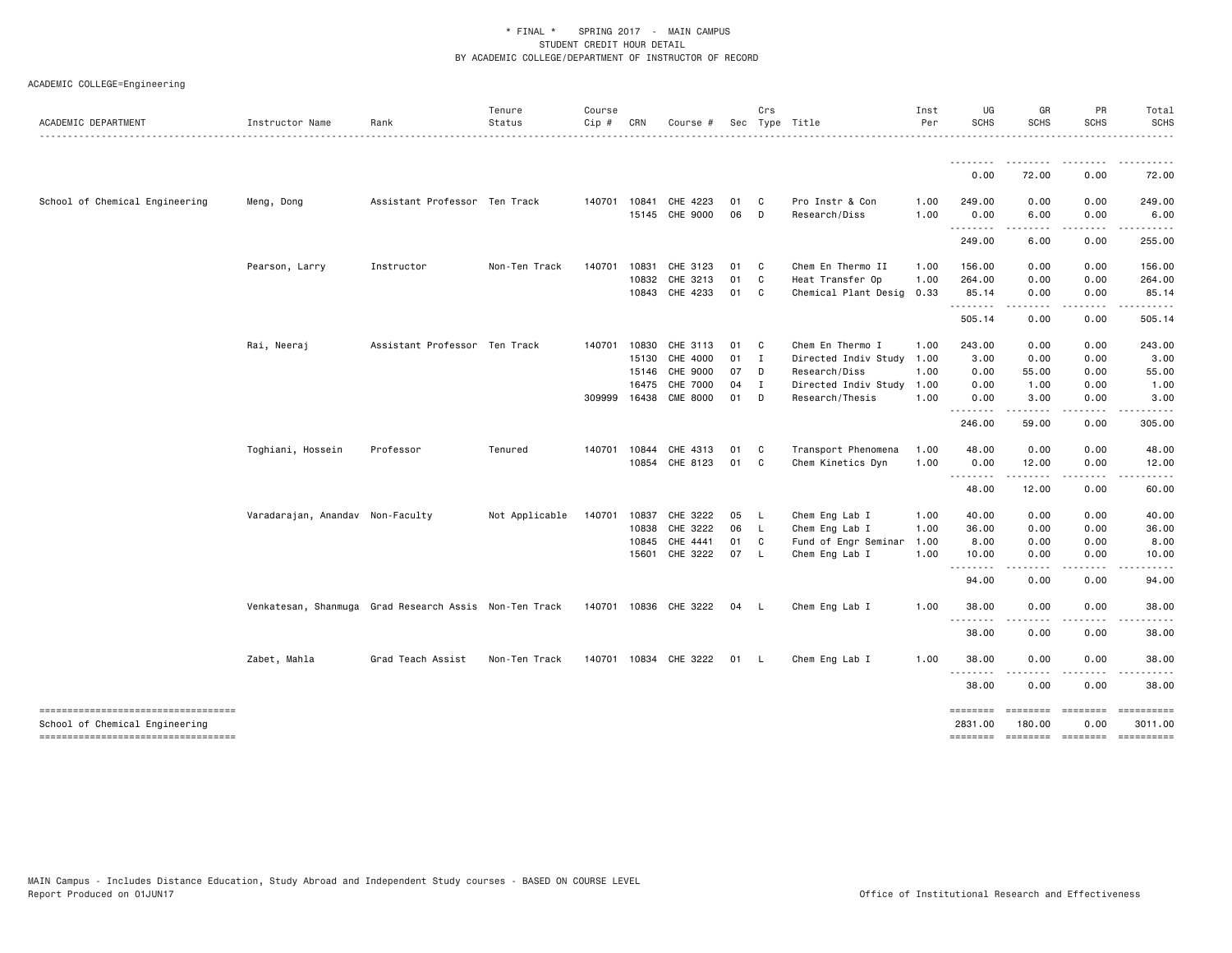|                     |                    |                                   | Tenure  | Course |              |                      |                  | Crs            |                           | Inst | UG                                  | GR                                                                                                                                                           | PR                                  | Total                            |
|---------------------|--------------------|-----------------------------------|---------|--------|--------------|----------------------|------------------|----------------|---------------------------|------|-------------------------------------|--------------------------------------------------------------------------------------------------------------------------------------------------------------|-------------------------------------|----------------------------------|
| ACADEMIC DEPARTMENT | Instructor Name    | Rank                              | Status  | Cip #  | CRN          | Course #             |                  |                | Sec Type Title<br>.       | Per  | <b>SCHS</b>                         | <b>SCHS</b>                                                                                                                                                  | <b>SCHS</b>                         | <b>SCHS</b><br>$\omega$ is a set |
|                     |                    |                                   |         |        |              |                      |                  |                |                           |      |                                     |                                                                                                                                                              |                                     |                                  |
| Forestry            | Alexander, Heather | Assistant Professor Ten Track     |         |        | 030201 13592 | WFA 3133             | 01               | C              | Ap Aq Ter Ecol            | 1.00 | 69.00                               | 0.00                                                                                                                                                         | 0.00                                | 69.00                            |
|                     |                    |                                   |         |        | 13593        | WFA 3133             | 02               | K              | Ap Aq Ter Ecol            | 1.00 | 0.00                                | 0.00                                                                                                                                                         | 0.00                                | 0.00                             |
|                     |                    |                                   |         |        | 14717        | WFA 3133             | H <sub>0</sub> 1 | $\mathbf{C}$   | Ap Aq Ter Ecol-Hon        | 1.00 | 3.00                                | 0.00                                                                                                                                                         | 0.00                                | 3.00                             |
|                     |                    |                                   |         | 030501 | 12045        | F0 2113              | 01               | C              | Dendrology                | 1.00 | 123.00                              | 0.00                                                                                                                                                         | 0.00                                | 123.00                           |
|                     |                    |                                   |         |        | 12046        | F0 2113              | 02               | K              | Dendrology                | 1.00 | 0.00                                | 0.00                                                                                                                                                         | 0.00                                | 0.00                             |
|                     |                    |                                   |         |        | 12047        | F0 2113              | 03               | K              | Dendrology                | 1.00 | 0.00                                | 0.00                                                                                                                                                         | 0.00                                | 0.00                             |
|                     |                    |                                   |         |        | 14844        | FO 8000              | 01               | D              | Research / Thesis         | 1.00 | 0.00                                | 14.00                                                                                                                                                        | 0.00                                | 14.00                            |
|                     |                    |                                   |         |        |              | 16073 F0 4000        | 02               | $\mathbf{I}$   | Directed Indiv Study      | 1.00 | 3.00<br>.                           | 0.00<br>$\frac{1}{2} \left( \frac{1}{2} \right) \left( \frac{1}{2} \right) \left( \frac{1}{2} \right) \left( \frac{1}{2} \right) \left( \frac{1}{2} \right)$ | 0.00<br>.                           | 3.00<br>.                        |
|                     |                    |                                   |         |        |              |                      |                  |                |                           |      | 198.00                              | 14.00                                                                                                                                                        | 0.00                                | 212.00                           |
|                     | Evans, David       | Professor                         | Tenured | 450702 | 14634        | F0 4453              | 01               | C              | Remote Sensing Appl       | 1.00 | 21.00                               | 0.00                                                                                                                                                         | 0.00                                | 21.00                            |
|                     |                    |                                   |         |        | 14635        | F0 6453              | 01               | C              | Remote Sensing Appl       | 1.00 | 0.00                                | 24.00                                                                                                                                                        | 0.00                                | 24.00                            |
|                     |                    |                                   |         |        | 14637        | F0 4453              | 02               | K              | Remote Sensing Appl       | 1.00 | 0.00                                | 0.00                                                                                                                                                         | 0.00                                | 0.00                             |
|                     |                    |                                   |         |        |              | 14638 FO 6453        | 02               | K              | Remote Sensing Appl       | 1.00 | 0.00<br><u>.</u>                    | 0.00                                                                                                                                                         | 0.00<br>.                           | 0.00<br>$\frac{1}{2}$            |
|                     |                    |                                   |         |        |              |                      |                  |                |                           |      | 21.00                               | 24.00                                                                                                                                                        | 0.00                                | 45.00                            |
|                     | Ezell, Andrew      | Professor                         | Tenured |        |              | 030501 14846 FO 8000 | 03               | D              | Research / Thesis         | 1.00 | 0.00                                | 16.00                                                                                                                                                        | 0.00                                | 16.00                            |
|                     |                    |                                   |         |        |              | 14863 FO 9000        | 01               | D              | Research / Diss           | 1.00 | 0.00<br>.                           | 13.00<br>المتمالين                                                                                                                                           | 0.00<br>$\sim$ $\sim$ $\sim$ $\sim$ | 13.00<br>د د د د د               |
|                     |                    |                                   |         |        |              |                      |                  |                |                           |      | 0.00                                | 29.00                                                                                                                                                        | 0.00                                | 29.00                            |
|                     | Frey, Brent        | Assistant Professor Ten Track     |         | 030501 | 12058        | F0 4221              | 01               | - L            | Prac Silv Lab             | 1.00 | 21.00                               | 0.00                                                                                                                                                         | 0.00                                | 21.00                            |
|                     |                    |                                   |         |        | 12059        | F0 4221              | 02               | $\mathsf{L}$   | Prac Silv Lab             | 1.00 | 21.00                               | 0.00                                                                                                                                                         | 0.00                                | 21.00                            |
|                     |                    |                                   |         |        |              | 12060 FO 4223        | 01               | C.             | Prac Of Silviculture      | 1.00 | 126.00<br>.                         | 0.00<br>.                                                                                                                                                    | 0.00<br>.                           | 126.00<br>.                      |
|                     |                    |                                   |         |        |              |                      |                  |                |                           |      | 168.00                              | 0.00                                                                                                                                                         | 0.00                                | 168.00                           |
|                     | Gordon, Jason      | Extension Assoc Pro Non-Ten Track |         | 030501 |              | 14142 FO 6683        | 501 C            |                | Intro Urban Communit 1.00 |      | 0.00                                | 12.00                                                                                                                                                        | 0.00                                | 12.00                            |
|                     |                    |                                   |         |        | 14630        | F0 4683              | 01               | C              | Intro Urban Communit 1.00 |      | 12.00                               | 0.00                                                                                                                                                         | 0.00                                | 12.00                            |
|                     |                    |                                   |         |        | 14631        | F0 6683              | 01               | C              | Intro Urban Communit      | 1.00 | 0.00                                | 6.00                                                                                                                                                         | 0.00                                | 6.00                             |
|                     |                    |                                   |         |        |              | 14848 FO 8000        | 05               | D              | Research / Thesis         | 1.00 | 0.00                                | 4.00<br>.                                                                                                                                                    | 0.00<br>.                           | 4.00<br>.                        |
|                     |                    |                                   |         |        |              |                      |                  |                |                           |      | .<br>12.00                          | 22.00                                                                                                                                                        | 0.00                                | 34.00                            |
|                     | Grado, Stephen     | Professor                         | Tenured | 030501 |              | 14865 F0 9000        | 03               | D              | Research / Diss           | 1.00 | 0.00                                | 1.00                                                                                                                                                         | 0.00                                | 1.00                             |
|                     |                    |                                   |         |        | 15919        | F0 7000              | 01               | $\mathbf I$    | Directed Indiv Study      | 1.00 | 0.00                                | 3.00                                                                                                                                                         | 0.00                                | 3.00                             |
|                     |                    |                                   |         |        |              | 15920 F0 7000        | 02               | $\blacksquare$ | Directed Indiv Study      | 1.00 | 0.00                                | 3.00                                                                                                                                                         | 0.00                                | 3.00                             |
|                     |                    |                                   |         |        | 15921        | F0 7000              | 03               | I              | Directed Indiv Study 1.00 |      | 0.00                                | 3.00                                                                                                                                                         | 0.00                                | 3.00                             |
|                     |                    |                                   |         |        | 16015        | F0 7000              | 04               | $\mathbf{I}$   | Directed Indiv Study 1.00 |      | 0.00                                | 3.00                                                                                                                                                         | 0.00                                | 3.00                             |
|                     |                    |                                   |         |        | 16261        | F0 7000              | 06               | $\mathbf{I}$   | Directed Indiv Study 1.00 |      | 0.00                                | 3.00                                                                                                                                                         | 0.00                                | 3.00                             |
|                     |                    |                                   |         |        |              | 16614 FO 7000        | 09               | $\blacksquare$ | Directed Indiv Study 1.00 |      | 0.00<br>$\sim$ $\sim$ $\sim$ $\sim$ | 3.00<br>.                                                                                                                                                    | 0.00<br>$\sim$ $\sim$ $\sim$        | 3.00                             |
|                     |                    |                                   |         |        |              |                      |                  |                |                           |      | 0.00                                | 19.00                                                                                                                                                        | 0.00                                | 19.00                            |
|                     | Grala, Robert      | Associate Professor Tenured       |         | 030501 |              | 12056 FO 4113        | 01               | C              | Forest Resource Econ      | 1.00 | 114.00                              | 0.00                                                                                                                                                         | 0.00                                | 114.00                           |
|                     |                    |                                   |         |        | 12067        | FO 6113              | 01               | C.             | Forest Resource Econ      | 1.00 | 0.00                                | 3.00                                                                                                                                                         | 0.00                                | 3.00                             |
|                     |                    |                                   |         |        | 13940        | FO 6113              | 501              | $\mathbf{C}$   | Forest Resource Econ 1.00 |      | 0.00                                | 9.00                                                                                                                                                         | 0.00                                | 9.00                             |
|                     |                    |                                   |         |        | 14851        | F0 8000              | 08               | D              | Research / Thesis         | 1.00 | 0.00                                | 3.00                                                                                                                                                         | 0.00                                | 3.00                             |
|                     |                    |                                   |         |        | 14866        | F0 9000              | 04               | D              | Research / Diss           | 1.00 | 0.00                                | 21.00                                                                                                                                                        | 0.00                                | 21.00                            |
|                     |                    |                                   |         |        | 16587        | F0 7000              | 07               | $\mathbf I$    | Directed Indiv Study 1.00 |      | 0.00                                | 3.00                                                                                                                                                         | 0.00                                | 3.00                             |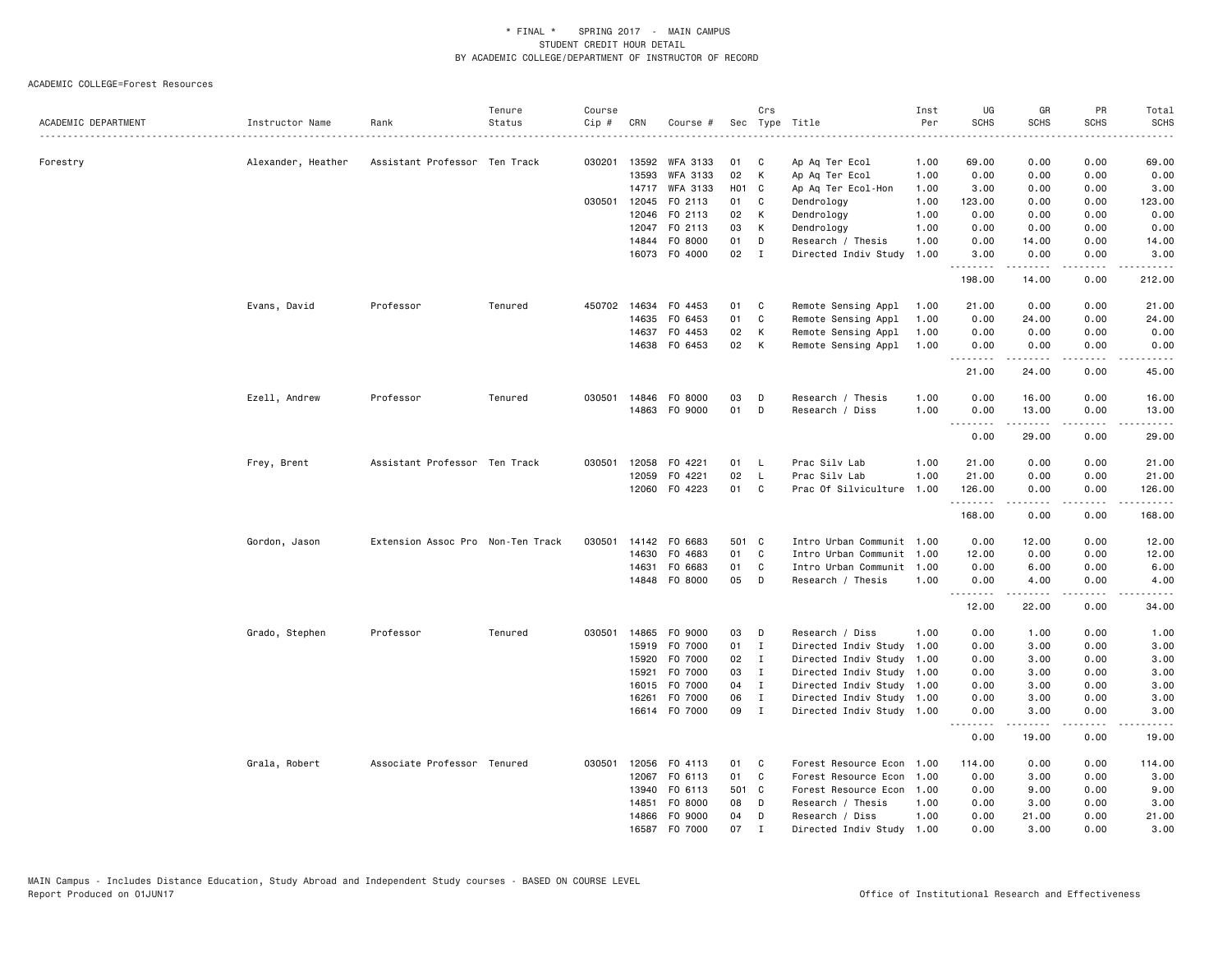| ACADEMIC DEPARTMENT | Instructor Name   | Rank                              | Tenure<br>Status | Course<br>Cip #  | CRN   | Course #                              |             | Crs               | Sec Type Title                             | Inst<br>Per  | UG<br>SCHS                                  | GR<br><b>SCHS</b>                                                                                                                                            | PR<br><b>SCHS</b>                           | Total<br><b>SCHS</b><br>.                                                                                                                                     |
|---------------------|-------------------|-----------------------------------|------------------|------------------|-------|---------------------------------------|-------------|-------------------|--------------------------------------------|--------------|---------------------------------------------|--------------------------------------------------------------------------------------------------------------------------------------------------------------|---------------------------------------------|---------------------------------------------------------------------------------------------------------------------------------------------------------------|
|                     |                   |                                   |                  |                  |       |                                       |             |                   |                                            |              | <u>.</u><br>114.00                          | $\sim$ $\sim$ $\sim$ $\sim$<br>39.00                                                                                                                         | 0.00                                        | 153.00                                                                                                                                                        |
| Forestry            | Grebner, Donald   | Professor                         | Tenured          |                  |       | 030501 14852 F0 8000                  | 09          | D                 | Research / Thesis                          | 1.00         | 0.00                                        | 28.00                                                                                                                                                        | 0.00                                        | 28.00                                                                                                                                                         |
|                     |                   |                                   |                  |                  |       |                                       |             |                   |                                            |              | .<br>0.00                                   | 28.00                                                                                                                                                        | .<br>0.00                                   | .<br>28.00                                                                                                                                                    |
|                     | Henderson, James  | Extension Assoc Pro Non-Ten Track |                  | 030501           |       | 14853 FO 8000<br>14867 FO 9000        | 10<br>05    | D<br>D            | Research / Thesis                          | 1.00         | 0.00                                        | 6.00                                                                                                                                                         | 0.00                                        | 6.00                                                                                                                                                          |
|                     |                   |                                   |                  |                  |       |                                       |             |                   | Research / Diss                            | 1.00         | 0.00<br>$\sim$ $\sim$ $\sim$ $\sim$<br>0.00 | 6.00<br>-----<br>12.00                                                                                                                                       | 0.00<br>$\sim$ $\sim$ $\sim$ $\sim$<br>0.00 | 6.00<br>$\omega$ is a set<br>12.00                                                                                                                            |
|                     | Matney, Thomas    | Professor                         | Tenured          |                  |       | 261101 12057 FO 4213                  | 01          | C                 | Forest Biometrics                          | 1.00         | 120.00                                      | 0.00                                                                                                                                                         | 0.00                                        | 120.00                                                                                                                                                        |
|                     |                   |                                   |                  |                  |       |                                       |             |                   |                                            |              | . <b>.</b> .<br>120.00                      | -----<br>0.00                                                                                                                                                | .<br>0.00                                   | 120.00                                                                                                                                                        |
|                     | Munn, Ian         | Professor                         | Tenured          |                  |       | 030506 12064 F0 4423                  | 01          | B                 | Professional Practic 1.00                  |              | 108.00                                      | 0.00                                                                                                                                                         | 0.00                                        | 108.00                                                                                                                                                        |
|                     |                   |                                   |                  |                  |       |                                       |             |                   |                                            |              | .<br>108.00                                 | $\frac{1}{2} \left( \frac{1}{2} \right) \left( \frac{1}{2} \right) \left( \frac{1}{2} \right) \left( \frac{1}{2} \right) \left( \frac{1}{2} \right)$<br>0.00 | .<br>0.00                                   | .<br>108.00                                                                                                                                                   |
|                     | Renninger, Heidi  | Assistant Professor Ten Track     |                  | 030501           |       | 14856 FO 8000<br>030502 14629 F0 3213 | 13<br>01    | D<br>C            | Research / Thesis<br>Tree Physiology       | 1.00<br>1.00 | 0.00<br>63.00                               | 15.00<br>0.00                                                                                                                                                | 0.00<br>0.00                                | 15.00<br>63.00                                                                                                                                                |
|                     |                   |                                   |                  |                  |       |                                       |             |                   |                                            |              | .<br>63.00                                  | د د د د د<br>15.00                                                                                                                                           | .<br>0.00                                   | .<br>78.00                                                                                                                                                    |
|                     | Roberts, Scott    | Professor                         | Tenured          | 030501           |       | 12055 FO 3203                         | 01          | В                 | Forest Fire                                | 1.00         | 45.00                                       | 0.00                                                                                                                                                         | 0.00                                        | 45.00                                                                                                                                                         |
|                     |                   |                                   |                  |                  |       | 13942 FO 8293<br>16612 FO 7000        | 501<br>08   | D<br>$\mathbf{I}$ | Professional Paper<br>Directed Indiv Study | 1.00<br>1.00 | 0.00<br>0.00                                | 3.00<br>3.00                                                                                                                                                 | 0.00<br>0.00                                | 3.00<br>3.00                                                                                                                                                  |
|                     |                   |                                   |                  |                  |       |                                       |             |                   |                                            |              | .<br>45.00                                  | .<br>6.00                                                                                                                                                    | .<br>0.00                                   | $\frac{1}{2} \left( \frac{1}{2} \right) \left( \frac{1}{2} \right) \left( \frac{1}{2} \right) \left( \frac{1}{2} \right) \left( \frac{1}{2} \right)$<br>51.00 |
|                     | Rousseau, Randall | Extension Professor Non-Ten Track |                  | 030501           |       | 14869 FO 9000<br>16355 FO 8000        | 07<br>501 D | D                 | Research / Diss<br>Research / Thesis       | 1.00<br>1.00 | 0.00<br>0.00                                | 9.00<br>1.00                                                                                                                                                 | 0.00<br>0.00                                | 9.00<br>1.00                                                                                                                                                  |
|                     |                   |                                   |                  |                  |       |                                       |             |                   |                                            |              | .<br>0.00                                   | .<br>10.00                                                                                                                                                   | .<br>0.00                                   | .<br>10.00                                                                                                                                                    |
|                     | Sabatia, Charles  | Assistant Professor Ten Track     |                  | 030501           |       | 12049 FO 2213                         | 01          | C                 | Forest Measurements                        | 1.00         | 123.00                                      | 0.00                                                                                                                                                         | 0.00                                        | 123.00                                                                                                                                                        |
|                     |                   |                                   |                  |                  | 15325 | 14858 F0 8000<br>F0 4990              | 15<br>01    | D<br>C            | Research / Thesis<br>Special Topic In FO   | 1.00<br>1.00 | 0.00<br>9.00                                | 12.00<br>0.00                                                                                                                                                | 0.00<br>0.00                                | 12.00<br>9.00                                                                                                                                                 |
|                     |                   |                                   |                  |                  |       | 16107 F0 4000                         | 03          | $\mathbf{I}$      | Directed Indiv Study 1.00                  |              | 3.00                                        | 0.00                                                                                                                                                         | 0.00                                        | 3.00                                                                                                                                                          |
|                     |                   |                                   |                  |                  |       | 16169 F0 4000                         | 04          | $\mathbf I$       | Directed Indiv Study 1.00                  |              | 3.00<br>.                                   | 0.00                                                                                                                                                         | 0.00<br>$  -$                               | 3.00                                                                                                                                                          |
|                     |                   |                                   |                  |                  |       |                                       |             |                   |                                            |              | 138.00                                      | 12.00                                                                                                                                                        | 0.00                                        | 150.00                                                                                                                                                        |
|                     | Schultz, Emily    | Professor                         | Tenured          | 030104           | 12958 | NREC 3213 01                          |             | B                 | Environmental Measur                       | 1.00         | 30.00                                       | 0.00                                                                                                                                                         | 0.00                                        | 30.00                                                                                                                                                         |
|                     |                   |                                   |                  | 030501           | 12051 | F0 3103                               | 01          | $\mathtt{C}$      | Comp Appl Fo Res                           | 1.00         | 162.00                                      | 0.00                                                                                                                                                         | 0.00                                        | 162.00                                                                                                                                                        |
|                     |                   |                                   |                  |                  | 12053 | 12052 F0 3103<br>F0 3103              | 02<br>03    | К<br>К            | Comp Appl Fo Res<br>Comp Appl Fo Res       | 1.00<br>1.00 | 0.00<br>0.00                                | 0.00<br>0.00                                                                                                                                                 | 0.00<br>0.00                                | 0.00<br>0.00                                                                                                                                                  |
|                     |                   |                                   |                  |                  |       | 12077 F0 8211                         | 01          | <b>S</b>          | Graduate Seminar                           | 1.00         | 0.00<br>.                                   | 9.00<br>.                                                                                                                                                    | 0.00<br>.                                   | 9.00<br>.                                                                                                                                                     |
|                     |                   |                                   |                  |                  |       |                                       |             |                   |                                            |              | 192.00                                      | 9.00                                                                                                                                                         | 0.00                                        | 201.00                                                                                                                                                        |
|                     | Siegert, Courtney | Assistant Professor Ten Track     |                  | 030104<br>030501 | 12959 | NREC 4423 01<br>12066 FO 4483         | 01          | В<br>C            | Environmental Assess<br>Forest Soils       | 1.00<br>1.00 | 18.00<br>24.00                              | 0.00<br>0.00                                                                                                                                                 | 0.00<br>0.00                                | 18.00<br>24.00                                                                                                                                                |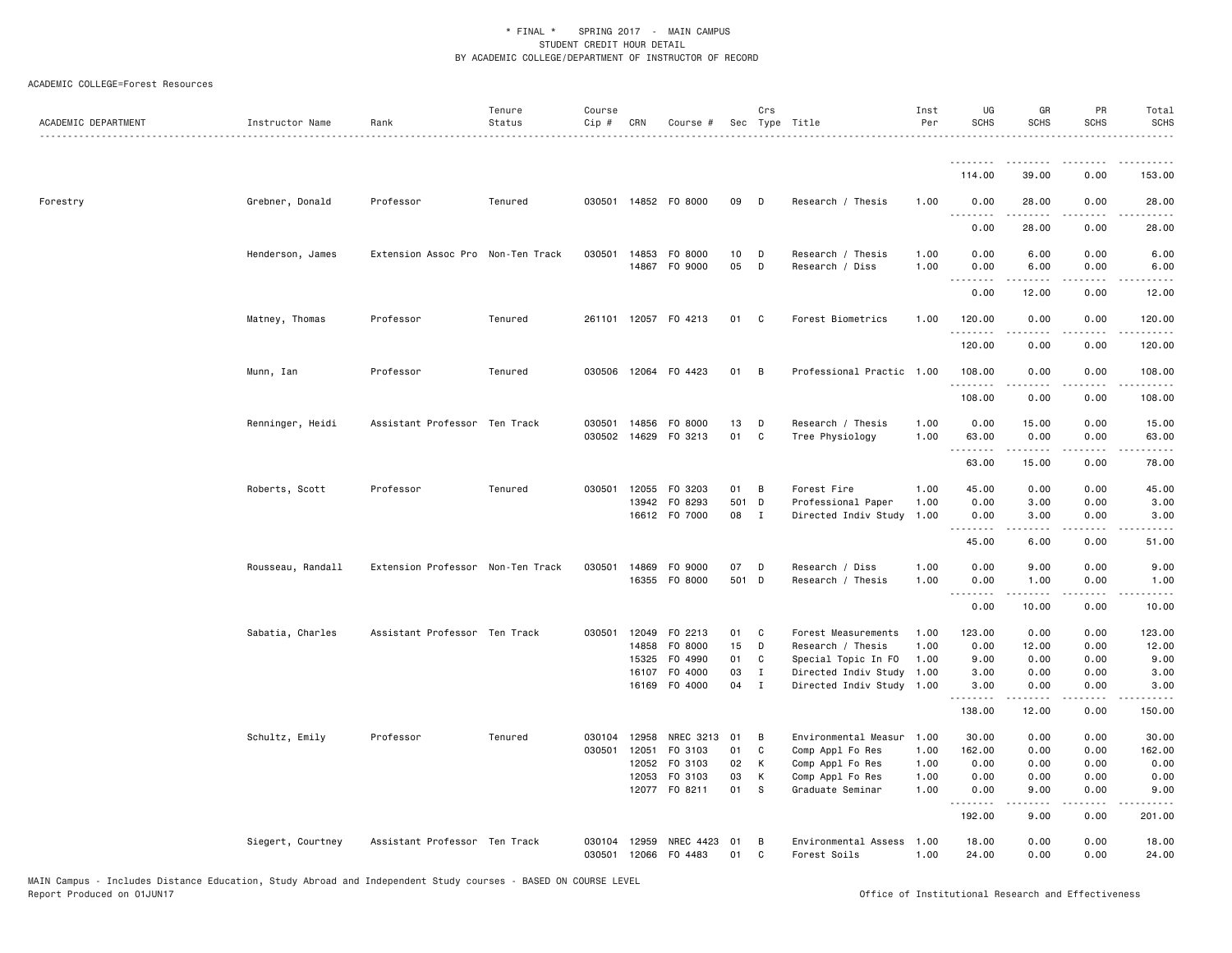|                                       |                   |                               | Tenure  | Course |       |               |        | Crs |                           | Inst | UG                | GR                              | PR          | Total           |
|---------------------------------------|-------------------|-------------------------------|---------|--------|-------|---------------|--------|-----|---------------------------|------|-------------------|---------------------------------|-------------|-----------------|
| ACADEMIC DEPARTMENT                   | Instructor Name   | Rank                          | Status  | Cip #  | CRN   | Course #      |        |     | Sec Type Title            | Per  | <b>SCHS</b>       | <b>SCHS</b>                     | <b>SCHS</b> | <b>SCHS</b>     |
| Forestry                              | Siegert, Courtney | Assistant Professor Ten Track |         | 030501 |       | 12076 FO 6483 | 01 C   |     | Forest Soils              | 1.00 | 0.00              | 12.00                           | 0.00        | 12.00           |
|                                       |                   |                               |         |        |       | 14860 FO 8000 | 17     | D   | Research / Thesis         | 1.00 | 0.00              | 12.00                           | 0.00        | 12.00           |
|                                       |                   |                               |         |        |       | 15688 F0 4000 | $01$ I |     | Directed Indiv Study      | 1.00 | 3.00              | 0.00                            | 0.00        | 3.00            |
|                                       |                   |                               |         |        |       |               |        |     |                           |      | --------<br>45.00 | <u>- - - - - - - -</u><br>24.00 | .<br>0.00   | 69.00           |
|                                       | Sun, Changyou     | Professor                     | Tenured | 030501 |       | 12063 FO 4413 | 01 C   |     | Natural Res Policy        | 1.00 | 135.00            | 0.00                            | 0.00        | 135.00          |
|                                       |                   |                               |         |        |       | 12072 FO 6353 | 01 C   |     | Natural Resource Law      | 1.00 | 0.00              | 3.00                            | 0.00        | 3.00            |
|                                       |                   |                               |         |        | 12073 | FO 6413       | 01 C   |     | Natural Res Policy        | 1.00 | 0.00              | 3.00                            | 0.00        | 3.00            |
|                                       |                   |                               |         |        |       | 14143 FO 6353 | 501 C  |     | Natural Resource Law      | 1.00 | 0.00              | 21.00                           | 0.00        | 21.00           |
|                                       |                   |                               |         |        | 14861 | FO 8000       | 18     | D   | Research / Thesis         | 1.00 | 0.00              | 4.00                            | 0.00        | 4.00            |
|                                       |                   |                               |         |        | 14871 | FO 9000       | 09     | D   | Research / Diss           | 1.00 | 0.00              | 4.00                            | 0.00        | 4.00            |
|                                       |                   |                               |         | 220207 |       | 12062 FO 4353 | 01     | C.  | Natural Resource Law      | 1.00 | 81.00             | 0.00<br>- - - - - - - -         | 0.00<br>.   | 81,00<br>------ |
|                                       |                   |                               |         |        |       |               |        |     |                           |      | 216.00            | 35.00                           | 0.00        | 251.00          |
|                                       | Willis, John      | Assistant Professor Ten Track |         | 030501 |       | 14862 FO 8000 | 19     | D   | Research / Thesis         | 1.00 | 0.00              | 6.00                            | 0.00        | 6.00            |
|                                       |                   |                               |         | 030506 |       | 14144 FO 6573 | 501 C  |     | Ecology of Managed F      | 1.00 | 0.00              | 15.00                           | 0.00        | 15.00           |
|                                       |                   |                               |         |        |       | 14633 FO 6573 | 01 C   |     | Ecology of Managed F 1.00 |      | 0.00              | 12.00                           | 0.00        | 12.00           |
|                                       |                   |                               |         |        |       |               |        |     |                           |      | --------<br>0.00  | 33.00                           | 0.00        | 33.00           |
| ===================================== |                   |                               |         |        |       |               |        |     |                           |      | ========          | ========                        | ========    | ==========      |
| Forestry                              |                   |                               |         |        |       |               |        |     |                           |      | 1440.00           | 331.00                          | 0.00        | 1771.00         |
| ------------------------------------- |                   |                               |         |        |       |               |        |     |                           |      |                   |                                 |             |                 |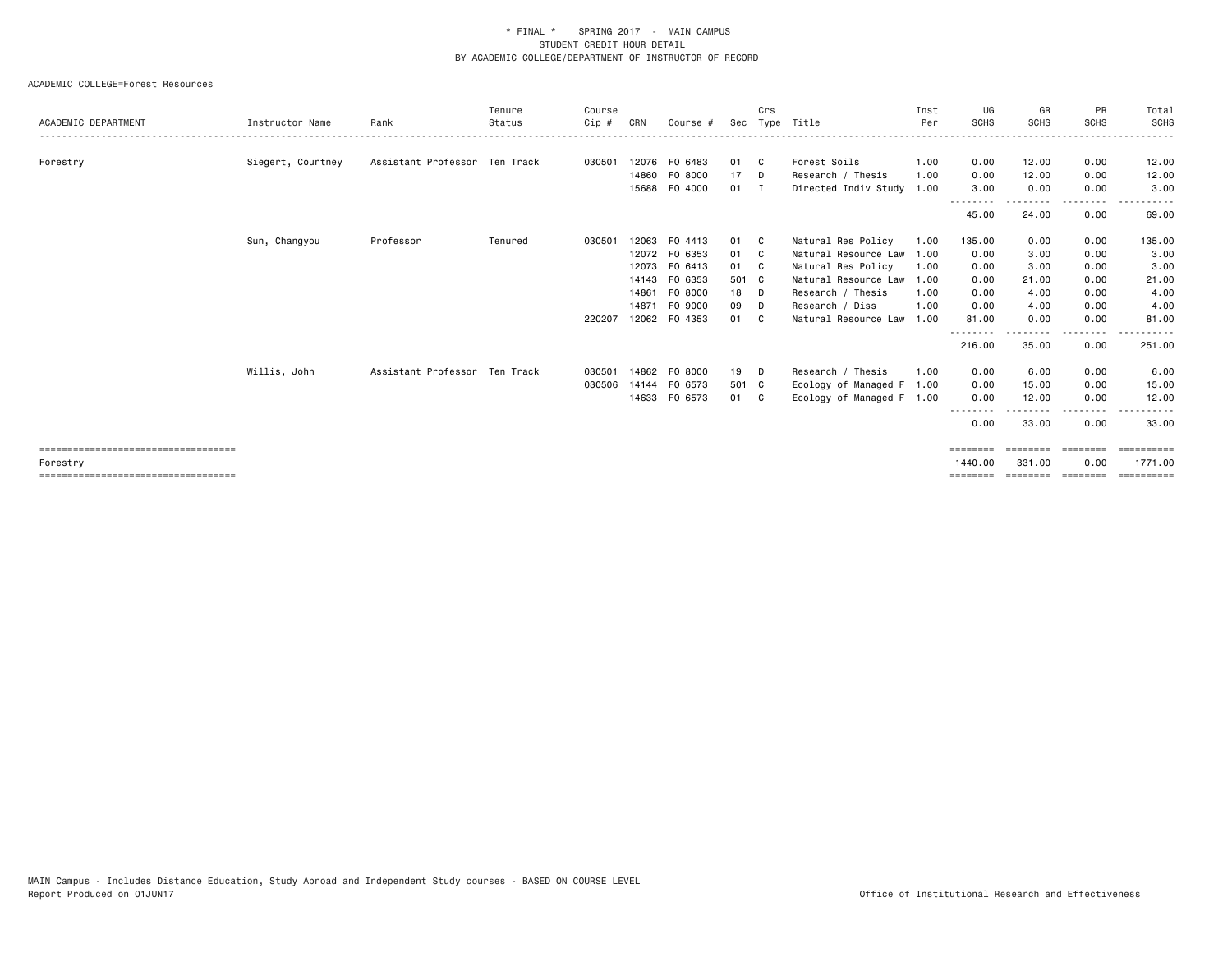|                         |                                                    |                               | Tenure  | Course |                |                      |          | Crs          |                                              | Inst         | UG               | GR                                                                                                                                                            | PR                    | Total                                                                                                                                                        |
|-------------------------|----------------------------------------------------|-------------------------------|---------|--------|----------------|----------------------|----------|--------------|----------------------------------------------|--------------|------------------|---------------------------------------------------------------------------------------------------------------------------------------------------------------|-----------------------|--------------------------------------------------------------------------------------------------------------------------------------------------------------|
| ACADEMIC DEPARTMENT     | Instructor Name                                    | Rank                          | Status  | Cip #  | CRN            | Course #             |          |              | Sec Type Title                               | Per          | <b>SCHS</b>      | <b>SCHS</b>                                                                                                                                                   | <b>SCHS</b>           | <b>SCHS</b>                                                                                                                                                  |
|                         |                                                    |                               |         |        |                |                      |          |              |                                              |              |                  |                                                                                                                                                               |                       |                                                                                                                                                              |
| Sustainable Bioproducts | Barnes, H. Michael                                 | Professor                     | Tenured | 030101 | 13429<br>13430 | SBP 4213<br>SBP 4213 | 01<br>02 | C<br>K       | Deterioration & Pres<br>Deterioration & Pres | 1.00<br>0.65 | 6.00<br>0.00     | 0.00<br>0.00                                                                                                                                                  | 0.00<br>0.00          | 6.00<br>0.00                                                                                                                                                 |
|                         |                                                    |                               |         |        | 13434          | SBP 6213             | 01       | $\mathbb{C}$ | Deterioration & Pres                         | 0.65         | 0.00             | 11.70                                                                                                                                                         | 0.00                  | 11.70                                                                                                                                                        |
|                         |                                                    |                               |         |        | 13435          | SBP 6213             | 02       | К            | Deterioration & Pres                         | 0.65         | 0.00             | 0.00                                                                                                                                                          | 0.00                  | 0.00                                                                                                                                                         |
|                         |                                                    |                               |         |        | 14622          | SBP 1203             | 01       | C            | Anatomy Wood Nat Mat                         | 1.00         | 6.00             | 0.00                                                                                                                                                          | 0.00                  | 6.00                                                                                                                                                         |
|                         |                                                    |                               |         |        | 14623          | SBP 1203             | 02       | К            | Anatomy Wood Nat Mat 1.00                    |              | 0.00             | 0.00                                                                                                                                                          | 0.00                  | 0.00                                                                                                                                                         |
|                         |                                                    |                               |         |        | 16019          | SBP 7000             | 02       | $\mathbf{I}$ | Directed Indiv Study                         | 1.00         | 0.00             | 2.00                                                                                                                                                          | 0.00                  | 2.00                                                                                                                                                         |
|                         |                                                    |                               |         |        |                | 030509 12080 FP 8121 | 01       | S            | Research Seminar II                          | 0.70         | 0.00             | 7.00                                                                                                                                                          | 0.00                  | 7.00                                                                                                                                                         |
|                         |                                                    |                               |         |        |                |                      |          |              |                                              |              | .<br>12.00       | $\frac{1}{2} \left( \frac{1}{2} \right) \left( \frac{1}{2} \right) \left( \frac{1}{2} \right) \left( \frac{1}{2} \right) \left( \frac{1}{2} \right)$<br>20.70 | .<br>0.00             | $\omega$ is $\omega$ in .<br>32.70                                                                                                                           |
|                         | Borazjani, Abdolhami Professor                     |                               | Tenured | 030501 |                | 15699 FP 9000        | 02       | D            | Research / Diss                              | 1.00         | 0.00<br>.        | 9.00                                                                                                                                                          | 0.00<br>$\frac{1}{2}$ | 9.00<br>$- - - -$                                                                                                                                            |
|                         |                                                    |                               |         |        |                |                      |          |              |                                              |              | 0.00             | .<br>9.00                                                                                                                                                     | 0.00                  | 9.00                                                                                                                                                         |
|                         | Hassan, El Barbary                                 | Associate Professor Tenured   |         | 030101 | 13433          | SBP 6023             | 01       | C            | Lignocell Biomass Ch                         | 1.00         | 0.00             | 12.00                                                                                                                                                         | 0.00                  | 12.00                                                                                                                                                        |
|                         |                                                    |                               |         | 030501 | 15700          | FP 9000              | 03       | D            | Research / Diss                              | 1.00         | 0.00             | 15.00                                                                                                                                                         | 0.00                  | 15.00                                                                                                                                                        |
|                         |                                                    |                               |         |        |                | 15711 FP 8000        | 03       | D            | Research / Thesis                            | 1.00         | 0.00<br>.        | 9.00<br>.                                                                                                                                                     | 0.00<br>.             | 9.00<br>المتمامات                                                                                                                                            |
|                         |                                                    |                               |         |        |                |                      |          |              |                                              |              | 0.00             | 36.00                                                                                                                                                         | 0.00                  | 36.00                                                                                                                                                        |
|                         | Jeremic Nikolic, Dra Assistant Professor Ten Track |                               |         | 030101 | 13430          | SBP 4213             | 02       | К            | Deterioration & Pres                         | 0.35         | 0.00             | 0.00                                                                                                                                                          | 0.00                  | 0.00                                                                                                                                                         |
|                         |                                                    |                               |         |        | 13434          | SBP 6213             | 01       | $\mathbb{C}$ | Deterioration & Pres                         | 0.35         | 0.00             | 6.30                                                                                                                                                          | 0.00                  | 6.30                                                                                                                                                         |
|                         |                                                    |                               |         |        | 13435          | SBP 6213             | 02       | К            | Deterioration & Pres                         | 0.35         | 0.00             | 0.00                                                                                                                                                          | 0.00                  | 0.00                                                                                                                                                         |
|                         |                                                    |                               |         |        | 15960          | SBP 7000             | 01       | I            | Directed Indiv Study                         | 1.00         | 0.00             | 3.00                                                                                                                                                          | 0.00                  | 3.00                                                                                                                                                         |
|                         |                                                    |                               |         |        | 16574          | SBP 7000             | 04       | I            | Directed Indiv Study                         | 1.00         | 0.00             | 3.00                                                                                                                                                          | 0.00                  | 3.00                                                                                                                                                         |
|                         |                                                    |                               |         | 030501 | 15701          | FP 9000              | 04       | D            | Research / Diss                              | 1.00         | 0.00             | 36.00                                                                                                                                                         | 0.00                  | 36.00                                                                                                                                                        |
|                         |                                                    |                               |         |        |                | 15712 FP 8000        | 04       | D            | Research / Thesis                            | 1.00         | 0.00             | 26.00                                                                                                                                                         | 0.00                  | 26.00                                                                                                                                                        |
|                         |                                                    |                               |         |        |                |                      |          |              |                                              |              | .<br>0.00        | 74.30                                                                                                                                                         | $- - - -$<br>0.00     | 74.30                                                                                                                                                        |
|                         | Seale, Roy                                         | Professor                     | Tenured | 030101 | 16181          | SBP 7000             | 03       | I            | Directed Indiv Study                         | 1.00         | 0.00             | 3.00                                                                                                                                                          | 0.00                  | 3.00                                                                                                                                                         |
|                         |                                                    |                               |         | 030501 | 15703          | FP 9000              | 06       | D            | Research / Diss                              | 1.00         | 0.00             | 27.00                                                                                                                                                         | 0.00                  | 27.00                                                                                                                                                        |
|                         |                                                    |                               |         |        |                | 15714 FP 8000        | 06       | D            | Research / Thesis                            | 1.00         | 0.00<br>.        | 9.00<br>.                                                                                                                                                     | 0.00<br>.             | 9.00<br>.                                                                                                                                                    |
|                         |                                                    |                               |         |        |                |                      |          |              |                                              |              | 0.00             | 39.00                                                                                                                                                         | 0.00                  | 39.00                                                                                                                                                        |
|                         | Shmulsky, Rubin                                    | Professor                     | Tenured | 030501 |                | 15704 FP 9000        | 07       | D            | Research / Diss                              | 1.00         | 0.00             | 3.00                                                                                                                                                          | 0.00                  | 3.00                                                                                                                                                         |
|                         |                                                    |                               |         |        |                | 15715 FP 8000        | 07       | D            | Research / Thesis                            | 1.00         | 0.00<br>.        | 10.00                                                                                                                                                         | 0.00                  | 10.00                                                                                                                                                        |
|                         |                                                    |                               |         |        |                |                      |          |              |                                              |              | 0.00             | 13.00                                                                                                                                                         | 0.00                  | 13.00                                                                                                                                                        |
|                         | Stokes, Carrlet                                    | Assistant Professor Ten Track |         | 030501 |                | 15705 FP 9000        | 08       | D            | Research / Diss                              | 1.00         | 0.00             | 16.00                                                                                                                                                         | 0.00                  | 16.00                                                                                                                                                        |
|                         |                                                    |                               |         | 030509 |                | 12080 FP 8121        | 01       | S            | Research Seminar II                          | 0.30         | 0.00<br><u>.</u> | 3.00<br>-----                                                                                                                                                 | 0.00                  | 3.00<br>$\frac{1}{2} \left( \frac{1}{2} \right) \left( \frac{1}{2} \right) \left( \frac{1}{2} \right) \left( \frac{1}{2} \right) \left( \frac{1}{2} \right)$ |
|                         |                                                    |                               |         |        |                |                      |          |              |                                              |              | 0.00             | 19.00                                                                                                                                                         | 0.00                  | 19.00                                                                                                                                                        |
|                         | Street, Jason                                      | Assistant Professor Ten Track |         | 030101 | 14624          | SBP 3143             | 01       | C            | Biomass Char and Pro                         | 1.00         | 6.00             | 0.00                                                                                                                                                          | 0.00                  | 6.00                                                                                                                                                         |
|                         |                                                    |                               |         |        |                | 030501 15706 FP 9000 | 09       | D            | Research / Diss                              | 1.00         | 0.00             | 14.00                                                                                                                                                         | 0.00                  | 14.00                                                                                                                                                        |
|                         |                                                    |                               |         |        |                | 15717 FP 8000        | 09       | D            | Research / Thesis                            | 1.00         | 0.00<br>.        | 6.00<br>$\begin{array}{cccccccccc} \bullet & \bullet & \bullet & \bullet & \bullet & \bullet & \bullet \end{array}$                                           | 0.00<br>.             | 6.00<br>المتماما                                                                                                                                             |
|                         |                                                    |                               |         |        |                |                      |          |              |                                              |              | 6.00             | 20.00                                                                                                                                                         | 0.00                  | 26.00                                                                                                                                                        |
|                         | Wan, Hui                                           | Associate Professor Ten Track |         |        |                | 030501 15707 FP 9000 | 10       | D            | Research / Diss                              | 1.00         | 0.00             | 21.00                                                                                                                                                         | 0.00                  | 21.00                                                                                                                                                        |
|                         |                                                    |                               |         |        |                |                      |          |              |                                              |              |                  |                                                                                                                                                               |                       |                                                                                                                                                              |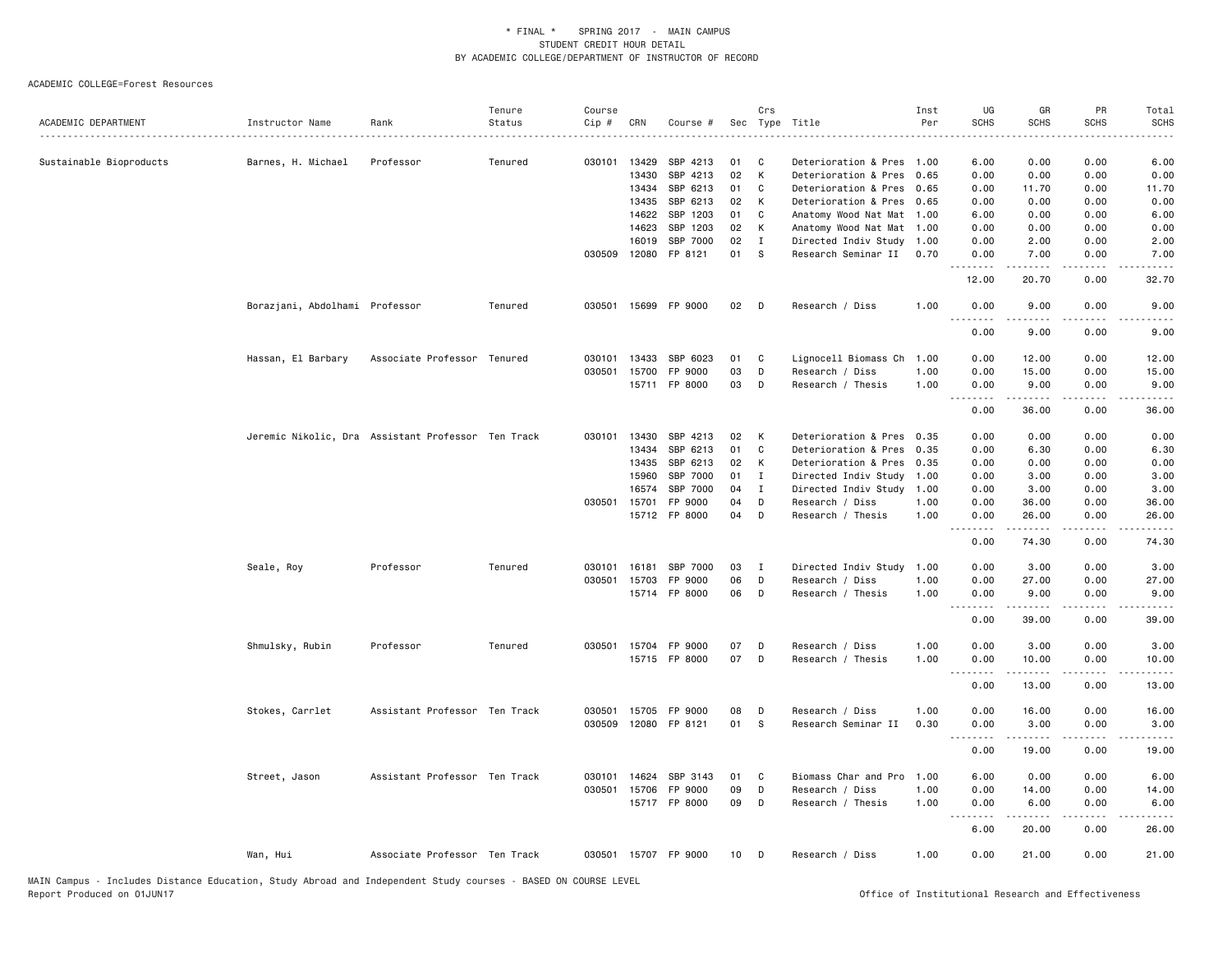| ACADEMIC DEPARTMENT                   | Instructor Name | Rank                          | Tenure<br>Status | Course<br>Cip # | CRN   | Course #      |      | Crs | Sec Type Title       | Inst<br>Per | UG<br><b>SCHS</b> | GR<br>SCHS               | <b>PR</b><br><b>SCHS</b> | Total<br>SCHS                     |
|---------------------------------------|-----------------|-------------------------------|------------------|-----------------|-------|---------------|------|-----|----------------------|-------------|-------------------|--------------------------|--------------------------|-----------------------------------|
| Sustainable Bioproducts               | Wan, Hui        | Associate Professor Ten Track |                  | 030501          |       | 15718 FP 8000 | 10 D |     | Thesis<br>Research / | 1.00        | 0.00<br>--------- | 5.00<br>- - - - - - - -  | 0.00<br>.                | 5.00<br>-------<br>$- - -$        |
|                                       |                 |                               |                  |                 |       |               |      |     |                      |             | 0.00              | 26.00                    | 0.00                     | 26.00                             |
|                                       | Zhang, Jilei    | Professor                     | Tenured          | 030501          | 15708 | FP 9000       | 11   | D.  | Research / Diss      | 1.00        | 0.00              | 42.00                    | 0.00                     | 42.00                             |
|                                       |                 |                               |                  | 030509          | 14627 | FP 8213       | 01   | C.  | Adv Wood Mechanics   | 1.00        | 0.00              | 15.00                    | 0.00                     | 15.00                             |
|                                       |                 |                               |                  |                 |       | 14628 FP 8213 | 02   | K   | Adv Wood Mechanics   | 1.00        | 0.00              | 0.00                     | 0.00                     | 0.00                              |
|                                       |                 |                               |                  |                 |       |               |      |     |                      |             | ---------<br>0.00 | - - - - - - - -<br>57.00 | .<br>0.00                | - - - - - - -<br>$- - -$<br>57.00 |
| ====================================  |                 |                               |                  |                 |       |               |      |     |                      |             | ========          | $=$ = = = = = = =        | ========                 | ==========                        |
| Sustainable Bioproducts               |                 |                               |                  |                 |       |               |      |     |                      |             | 18.00             | 314,00                   | 0.00                     | 332.00                            |
| ===================================== |                 |                               |                  |                 |       |               |      |     |                      |             |                   |                          | _______                  | $=$ =========                     |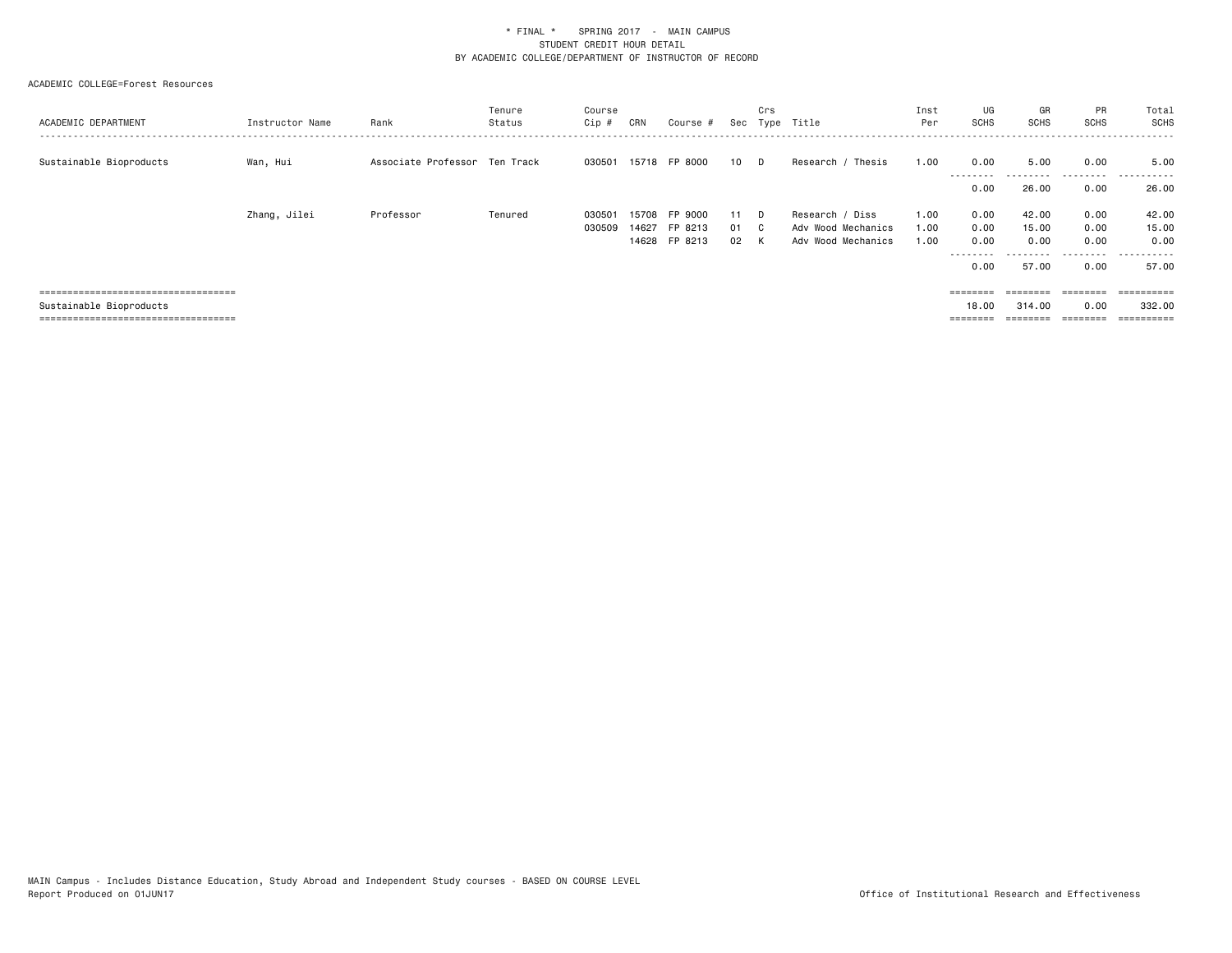|                                   |                    |                                   | Tenure        | Course           |       |                             |          | Crs    |                                         | Inst | UG                                                                                                                                                                                                                                                                                                                                                                                                                                                                                     | GR            | PR                                  | Total                                             |
|-----------------------------------|--------------------|-----------------------------------|---------------|------------------|-------|-----------------------------|----------|--------|-----------------------------------------|------|----------------------------------------------------------------------------------------------------------------------------------------------------------------------------------------------------------------------------------------------------------------------------------------------------------------------------------------------------------------------------------------------------------------------------------------------------------------------------------------|---------------|-------------------------------------|---------------------------------------------------|
| ACADEMIC DEPARTMENT               | Instructor Name    | Rank                              | Status        | Cip #            | CRN   | Course #                    |          |        | Sec Type Title                          | Per  | <b>SCHS</b>                                                                                                                                                                                                                                                                                                                                                                                                                                                                            | <b>SCHS</b>   | <b>SCHS</b>                         | <b>SCHS</b><br>$\sim$ $\sim$ $\sim$ $\sim$ $\sim$ |
|                                   |                    |                                   |               |                  | 13624 |                             |          |        |                                         | 1.00 |                                                                                                                                                                                                                                                                                                                                                                                                                                                                                        |               | 0.00                                | 20.00                                             |
| Wildlife, Fisheries & Aquaculture | Allen, Peter       | Associate Professor Tenured       |               | 030201<br>030601 | 15531 | WFA 8212<br><b>WFA 9000</b> | 01<br>01 | C<br>D | W & F Communications<br>Research / Diss | 1.00 | 0.00<br>0.00                                                                                                                                                                                                                                                                                                                                                                                                                                                                           | 20.00<br>1.00 | 0.00                                | 1.00                                              |
|                                   |                    |                                   |               |                  |       | 15550 WFA 8000              | 09       | D      | Research / Thesis                       | 1.00 | 0.00                                                                                                                                                                                                                                                                                                                                                                                                                                                                                   | 40.00         | 0.00                                | 40.00                                             |
|                                   |                    |                                   |               |                  |       |                             |          |        |                                         |      | $\begin{array}{cccccccccccccc} \multicolumn{2}{c}{} & \multicolumn{2}{c}{} & \multicolumn{2}{c}{} & \multicolumn{2}{c}{} & \multicolumn{2}{c}{} & \multicolumn{2}{c}{} & \multicolumn{2}{c}{} & \multicolumn{2}{c}{} & \multicolumn{2}{c}{} & \multicolumn{2}{c}{} & \multicolumn{2}{c}{} & \multicolumn{2}{c}{} & \multicolumn{2}{c}{} & \multicolumn{2}{c}{} & \multicolumn{2}{c}{} & \multicolumn{2}{c}{} & \multicolumn{2}{c}{} & \multicolumn{2}{c}{} & \multicolumn{2}{c}{} & \$ | .             | .                                   | .                                                 |
|                                   |                    |                                   |               |                  |       |                             |          |        |                                         |      | 0.00                                                                                                                                                                                                                                                                                                                                                                                                                                                                                   | 61.00         | 0.00                                | 61.00                                             |
|                                   | Ayers, Christopher | Instructor                        | Non-Ten Track | 030201           | 13604 | WFA 4443                    | 01       | C      | Ornithology                             | 1.00 | 114.00                                                                                                                                                                                                                                                                                                                                                                                                                                                                                 | 0.00          | 0.00                                | 114.00                                            |
|                                   |                    |                                   |               |                  | 13605 | <b>WFA 4443</b>             | 02       | К      | Ornithology                             | 1.00 | 0.00                                                                                                                                                                                                                                                                                                                                                                                                                                                                                   | 0.00          | 0.00                                | 0.00                                              |
|                                   |                    |                                   |               |                  | 13606 | WFA 4443                    | 03       | К      | Ornithology                             | 1.00 | 0.00                                                                                                                                                                                                                                                                                                                                                                                                                                                                                   | 0.00          | 0.00                                | 0.00                                              |
|                                   |                    |                                   |               |                  | 13607 | WFA 4443                    | 04       | К      | Ornithology                             | 1.00 | 0.00                                                                                                                                                                                                                                                                                                                                                                                                                                                                                   | 0.00          | 0.00                                | 0.00                                              |
|                                   |                    |                                   |               |                  | 14646 | WFA 4153                    | 01       | C      | Prin Wild Con & Man                     | 1.00 | 54.00<br>.                                                                                                                                                                                                                                                                                                                                                                                                                                                                             | 0.00          | 0.00<br>.                           | 54.00<br>.                                        |
|                                   |                    |                                   |               |                  |       |                             |          |        |                                         |      | 168.00                                                                                                                                                                                                                                                                                                                                                                                                                                                                                 | 0.00          | 0.00                                | 168.00                                            |
|                                   | Baker, Beth        | Extension Assist Pr Non-Ten Track |               | 030601           | 14644 | WFA 4373                    | 01       | в      | Prin of Conserv Ag L 0.50               |      | 24.00                                                                                                                                                                                                                                                                                                                                                                                                                                                                                  | 0.00          | 0.00                                | 24.00                                             |
|                                   |                    |                                   |               |                  |       | 16513 WFA 6373              | 01       | B      | Prin of Conserv Ag L 0.50               |      | 0.00                                                                                                                                                                                                                                                                                                                                                                                                                                                                                   | 3.00          | 0.00                                | 3.00                                              |
|                                   |                    |                                   |               |                  |       |                             |          |        |                                         |      | 24.00                                                                                                                                                                                                                                                                                                                                                                                                                                                                                  | 3.00          | $\sim$ $\sim$ $\sim$ $\sim$<br>0.00 | 27.00                                             |
|                                   | Barton, Martha     | Instructor                        | Non-Ten Track | 260101           | 10451 | BIO 1134                    | 03       | К      | Biology I                               | 0.50 | 0.00                                                                                                                                                                                                                                                                                                                                                                                                                                                                                   | 0.00          | 0.00                                | 0.00                                              |
|                                   |                    |                                   |               |                  | 10452 | BIO 1134                    | 04       | К      | Biology I                               | 0.50 | 0.00                                                                                                                                                                                                                                                                                                                                                                                                                                                                                   | 0.00          | 0.00                                | 0.00                                              |
|                                   |                    |                                   |               |                  | 10453 | BIO 1134                    | 05       | К      | Biology I                               | 0.50 | 0.00                                                                                                                                                                                                                                                                                                                                                                                                                                                                                   | 0.00          | 0.00                                | 0.00                                              |
|                                   |                    |                                   |               |                  | 10454 | BIO 1134                    | 06       | К      | Biology I                               | 0.50 | 0.00                                                                                                                                                                                                                                                                                                                                                                                                                                                                                   | 0.00          | 0.00                                | 0.00                                              |
|                                   |                    |                                   |               |                  | 10455 | BIO 1134                    | 07       | К      | Biology I                               | 0.50 | 0.00                                                                                                                                                                                                                                                                                                                                                                                                                                                                                   | 0.00          | 0.00                                | 0.00                                              |
|                                   |                    |                                   |               |                  | 10456 | BIO 1134                    | 08       | К      | Biology I                               | 0.50 | 0.00                                                                                                                                                                                                                                                                                                                                                                                                                                                                                   | 0.00          | 0.00                                | 0.00                                              |
|                                   |                    |                                   |               |                  | 10457 | BIO 1134                    | 09       | К      | Biology I                               | 0.50 | 0.00                                                                                                                                                                                                                                                                                                                                                                                                                                                                                   | 0.00          | 0.00                                | 0.00                                              |
|                                   |                    |                                   |               |                  | 10458 | BIO 1134                    | 10       | К      | Biology I                               | 0.50 | 0.00                                                                                                                                                                                                                                                                                                                                                                                                                                                                                   | 0.00          | 0.00                                | 0.00                                              |
|                                   |                    |                                   |               |                  | 10459 | BIO 1134                    | 11       | К      | Biology I                               | 0.50 | 0.00                                                                                                                                                                                                                                                                                                                                                                                                                                                                                   | 0.00          | 0.00                                | 0.00                                              |
|                                   |                    |                                   |               |                  | 10460 | BIO 1134                    | 12       | К      | Biology I                               | 0.50 | 0.00                                                                                                                                                                                                                                                                                                                                                                                                                                                                                   | 0.00          | 0.00                                | 0.00                                              |
|                                   |                    |                                   |               |                  | 10461 | BIO 1134                    | 13       | K      | Biology I                               | 0.50 | 0.00                                                                                                                                                                                                                                                                                                                                                                                                                                                                                   | 0.00          | 0.00                                | 0.00                                              |
|                                   |                    |                                   |               |                  | 10462 | BIO 1134                    | 14       | к      | Biology I                               | 0.50 | 0.00                                                                                                                                                                                                                                                                                                                                                                                                                                                                                   | 0.00          | 0.00                                | 0.00                                              |
|                                   |                    |                                   |               |                  | 14182 | BIO 1144                    | 04       | C      | Biology II-SI                           | 1.00 | 424.00                                                                                                                                                                                                                                                                                                                                                                                                                                                                                 | 0.00          | 0.00                                | 424.00                                            |
|                                   |                    |                                   |               |                  |       | 14755 BIO 2990              | 01       | В      | Special Topic in BI                     | 1.00 | 72.00<br>.                                                                                                                                                                                                                                                                                                                                                                                                                                                                             | 0.00<br>----- | 0.00<br>.                           | 72.00<br>$- - - - - - -$                          |
|                                   |                    |                                   |               |                  |       |                             |          |        |                                         |      | 496.00                                                                                                                                                                                                                                                                                                                                                                                                                                                                                 | 0.00          | 0.00                                | 496.00                                            |
|                                   | Belant, Jerrold    | Professor                         | Tenured       | 030101           | 13626 | WFA 8343                    | 01       | C      | Con Eco & Res Man                       | 1.00 | 0.00                                                                                                                                                                                                                                                                                                                                                                                                                                                                                   | 21.00         | 0.00                                | 21.00                                             |
|                                   |                    |                                   |               | 030601           | 15533 | <b>WFA 9000</b>             | 03       | D      | Research / Diss                         | 1.00 | 0.00                                                                                                                                                                                                                                                                                                                                                                                                                                                                                   | 43.00         | 0.00                                | 43.00                                             |
|                                   |                    |                                   |               |                  |       | 15552 WFA 8000              | 11       | D      | Research / Thesis                       | 1.00 | 0.00<br>.                                                                                                                                                                                                                                                                                                                                                                                                                                                                              | 29.00<br>.    | 0.00<br>.                           | 29.00<br>.                                        |
|                                   |                    |                                   |               |                  |       |                             |          |        |                                         |      | 0.00                                                                                                                                                                                                                                                                                                                                                                                                                                                                                   | 93.00         | 0.00                                | 93.00                                             |
|                                   | Burger, Leslie     | Extension Assist Pr Non-Ten Track |               | 030201           | 13590 | <b>WFA 3000</b>             | 01       | E      | Internship                              | 1.00 | 3.00                                                                                                                                                                                                                                                                                                                                                                                                                                                                                   | 0.00          | 0.00                                | 3.00                                              |
|                                   |                    |                                   |               | 030601           | 13596 | WFA 4243                    | 01       | C      | Wildlife Tech                           | 1.00 | 162.00                                                                                                                                                                                                                                                                                                                                                                                                                                                                                 | 0.00          | 0.00                                | 162.00                                            |
|                                   |                    |                                   |               |                  | 13597 | WFA 4243                    | 02       | К      | Wildlife Tech                           | 1.00 | 0.00                                                                                                                                                                                                                                                                                                                                                                                                                                                                                   | 0.00          | 0.00                                | 0.00                                              |
|                                   |                    |                                   |               |                  | 13598 | WFA 4243                    | 03       | К      | Wildlife Tech                           | 1.00 | 0.00                                                                                                                                                                                                                                                                                                                                                                                                                                                                                   | 0.00          | 0.00                                | 0.00                                              |
|                                   |                    |                                   |               |                  |       | 15553 WFA 8000              | 12       | D      | Research / Thesis                       | 1.00 | 0.00<br>.                                                                                                                                                                                                                                                                                                                                                                                                                                                                              | 8.00<br>.     | 0.00<br>$\sim$ $\sim$ $\sim$ $\sim$ | 8.00<br>.                                         |
|                                   |                    |                                   |               |                  |       |                             |          |        |                                         |      | 165.00                                                                                                                                                                                                                                                                                                                                                                                                                                                                                 | 8.00          | 0.00                                | 173.00                                            |
|                                   | Colvin, Michael    | Assistant Professor Ten Track     |               | 030201           | 13594 | WFA 4133                    | 01       | B      | Fisheries Science                       | 1.00 | 60.00                                                                                                                                                                                                                                                                                                                                                                                                                                                                                  | 0.00          | 0.00                                | 60.00                                             |
|                                   |                    |                                   |               |                  | 15941 | WFA 8433                    | 01       | C      | Nat Res Con Decision                    | 1.00 | 0.00                                                                                                                                                                                                                                                                                                                                                                                                                                                                                   | 63.00         | 0.00                                | 63.00                                             |
|                                   |                    |                                   |               | 030601           | 15535 | WFA 9000                    | 05       | D      | Research / Diss                         | 1.00 | 0.00                                                                                                                                                                                                                                                                                                                                                                                                                                                                                   | 7.00          | 0.00                                | 7.00                                              |
|                                   |                    |                                   |               |                  | 15554 | <b>WFA 8000</b>             | 13       | D      | Research / Thesis                       | 1.00 | 0.00                                                                                                                                                                                                                                                                                                                                                                                                                                                                                   | 9.00          | 0.00                                | 9.00                                              |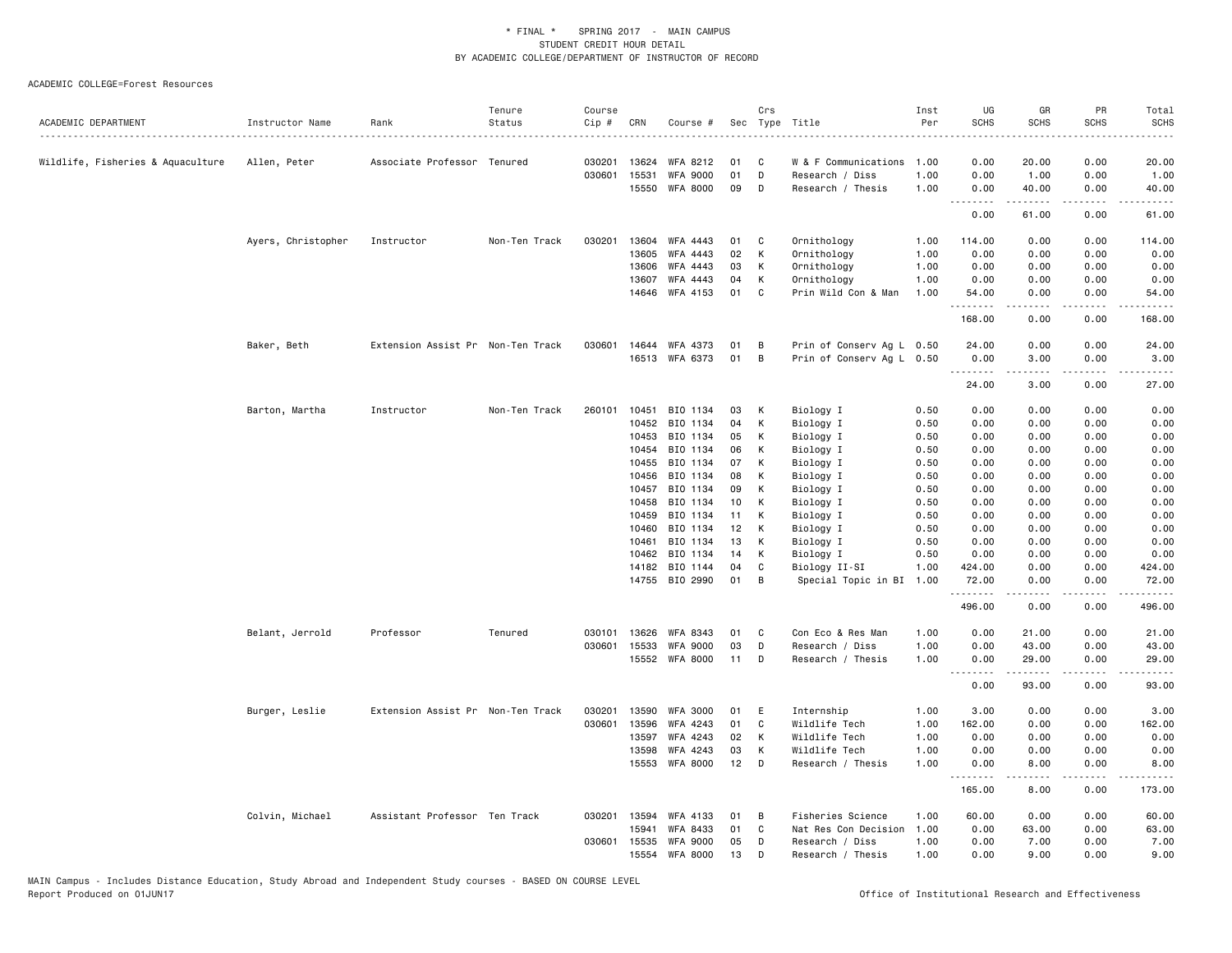| ACADEMIC DEPARTMENT               | Instructor Name   | Rank                              | Tenure<br>Status | Course<br>Cip # | CRN   | Course #              |      | Crs          | Sec Type Title            | Inst<br>Per | UG<br><b>SCHS</b>                                                                                                         | GR<br><b>SCHS</b> | PR<br><b>SCHS</b>            | Total<br><b>SCHS</b>  |
|-----------------------------------|-------------------|-----------------------------------|------------------|-----------------|-------|-----------------------|------|--------------|---------------------------|-------------|---------------------------------------------------------------------------------------------------------------------------|-------------------|------------------------------|-----------------------|
|                                   |                   |                                   |                  |                 |       |                       |      |              |                           |             |                                                                                                                           |                   |                              | .                     |
|                                   |                   |                                   |                  |                 |       |                       |      |              |                           |             | .<br>60.00                                                                                                                | <u>.</u><br>79.00 | $- - -$<br>0.00              | .<br>139.00           |
| Wildlife, Fisheries & Aquaculture | Davis, John       | Associate Professor Tenured       |                  | 030201          |       | 13610 WFA 4473        | 01   | C            | Wild And Fish Prac        | 1.00        | 87.00                                                                                                                     | 0.00              | 0.00                         | 87.00                 |
|                                   |                   |                                   |                  |                 | 13611 | WFA 4473              | 02   | К            | Wild And Fish Prac        | 1.00        | 0.00                                                                                                                      | 0.00              | 0.00                         | 0.00                  |
|                                   |                   |                                   |                  |                 | 13612 | WFA 4473              | 03   | К            | Wild And Fish Prac        | 1.00        | 0.00                                                                                                                      | 0.00              | 0.00                         | 0.00                  |
|                                   |                   |                                   |                  | 030601          | 15536 | <b>WFA 9000</b>       | 06   | D            | Research / Diss           | 1.00        | 0.00                                                                                                                      | 2.00              | 0.00                         | 2.00                  |
|                                   |                   |                                   |                  |                 | 15555 | WFA 8000              | 14   | D            | Research / Thesis         | 1.00        | 0.00<br>.                                                                                                                 | 27.00             | 0.00<br>$\frac{1}{2}$        | 27.00<br>.            |
|                                   |                   |                                   |                  |                 |       |                       |      |              |                           |             | 87.00                                                                                                                     | 29.00             | 0.00                         | 116.00                |
|                                   | Demarais, Stephen | Professor                         | Tenured          | 030601          | 13601 | WFA 4323              | 01   | C            | Wildl Nut & Phy           | 1.00        | 60.00                                                                                                                     | 0.00              | 0.00                         | 60.00                 |
|                                   |                   |                                   |                  |                 | 13620 | WFA 6323              | 01   | B            | Wildl Nut & Phy           | 1.00        | 0.00                                                                                                                      | 6.00              | 0.00                         | 6.00                  |
|                                   |                   |                                   |                  |                 | 15518 | <b>WFA 8000</b>       | 01   | D            | Research / Thesis         | 1.00        | 0.00                                                                                                                      | 22.00             | 0.00                         | 22.00                 |
|                                   |                   |                                   |                  |                 | 15537 | <b>WFA 9000</b>       | 07   | D            | Research / Diss           | 1.00        | 0.00                                                                                                                      | 5.00              | 0.00                         | 5.00                  |
|                                   |                   |                                   |                  |                 | 16349 | WFA 4000              | 03   | Ι.           | Directed Indiv Study      | 1.00        | 3.00                                                                                                                      | 0.00              | 0.00                         | 3.00                  |
|                                   |                   |                                   |                  |                 | 16350 | WFA 4000              | 04   | $\mathbf{I}$ | Directed Indiv Study      | 1.00        | 3.00                                                                                                                      | 0.00              | 0.00                         | 3.00                  |
|                                   |                   |                                   |                  |                 | 16531 | WFA 4000              | 05   | $\mathbf{I}$ | Directed Indiv Study 1.00 |             | 3.00                                                                                                                      | 0.00              | 0.00                         | 3.00<br>$\frac{1}{2}$ |
|                                   |                   |                                   |                  |                 |       |                       |      |              |                           |             | 69.00                                                                                                                     | 33.00             | 0.00                         | 102.00                |
|                                   | Evans, Kristine   | Research Assist Pro Non-Ten Track |                  | 030201          |       | 13602 WFA 4363        | 01   | В            | W & F Admin and Comm      | 1.00        | 102.00                                                                                                                    | 0.00              | 0.00                         | 102.00                |
|                                   |                   |                                   |                  |                 | 13621 | WFA 6363              | 01   | В            | W & F Admin and Comm      | 1.00        | 0.00                                                                                                                      | 3.00              | 0.00                         | 3.00                  |
|                                   |                   |                                   |                  | 030601          | 15643 | <b>WFA 4000</b>       | 01   | $\mathbf{I}$ | Directed Indiv Study 1.00 |             | 3.00                                                                                                                      | 0.00              | 0.00                         | 3.00                  |
|                                   |                   |                                   |                  | 039999          |       | 13615 WFA 4623        | 01   | C            | Conservation Biology 0.40 |             | 9.60<br>.                                                                                                                 | 0.00<br>.         | 0.00<br>.                    | 9.60                  |
|                                   |                   |                                   |                  |                 |       |                       |      |              |                           |             | 114.60                                                                                                                    | 3.00              | 0.00                         | 117.60                |
|                                   | Hunt, Kevin       | Professor                         | Tenured          | 030601          | 15538 | WFA 9000              | 08   | D            | Research / Diss           | 1.00        | 0.00                                                                                                                      | 3.00              | 0.00                         | 3.00                  |
|                                   |                   |                                   |                  |                 |       | 16075 WFA 8000        | 18   | D            | Research / Thesis         | 1.00        | 0.00                                                                                                                      | 1.00              | 0.00                         | 1.00                  |
|                                   |                   |                                   |                  |                 |       |                       |      |              |                           |             | $\frac{1}{2} \left( \frac{1}{2} \right) \left( \frac{1}{2} \right) \left( \frac{1}{2} \right) \left( \frac{1}{2} \right)$ | .<br>4.00         | $\sim$ $\sim$ $\sim$ $\sim$  | .                     |
|                                   |                   |                                   |                  |                 |       |                       |      |              |                           |             | 0.00                                                                                                                      |                   | 0.00                         | 4.00                  |
|                                   | Iglay, Raymond    | Non-Faculty                       | Not Applicable   |                 |       | 261301 14641 WFA 4521 | 01 C |              | Adv Topics in HWC II 1.00 |             | 2.00<br><u>.</u>                                                                                                          | 0.00<br><u>.</u>  | 0.00<br>$\sim$ $\sim$ $\sim$ | 2.00<br>-----         |
|                                   |                   |                                   |                  |                 |       |                       |      |              |                           |             | 2.00                                                                                                                      | 0.00              | 0.00                         | 2.00                  |
|                                   | Jackson, Donald   | Non-Employee                      | Not Applicable   | 030201          |       | 13608 WFA 4453        | 01   | C            | Icthyology                | 1.00        | 33.00                                                                                                                     | 0.00              | 0.00                         | 33.00                 |
|                                   |                   |                                   |                  |                 |       | 13609 WFA 4453        | 02   | K            | Icthyology                | 1.00        | 0.00                                                                                                                      | 0.00              | 0.00                         | 0.00                  |
|                                   |                   |                                   |                  |                 |       |                       |      |              |                           |             | <u>.</u><br>33.00                                                                                                         | .<br>0.00         | .<br>0.00                    | $- - - - -$<br>33.00  |
|                                   |                   |                                   | Not Applicable   | 030601          |       | 16266 WFA 8000        | 19   | D            | Research / Thesis         | 1.00        | 0.00                                                                                                                      | 1.00              | 0.00                         | 1.00                  |
|                                   | Jones, Jeanne     | Non-Employee                      |                  |                 |       |                       |      |              |                           |             | <u>.</u>                                                                                                                  |                   |                              |                       |
|                                   |                   |                                   |                  |                 |       |                       |      |              |                           |             | 0.00                                                                                                                      | 1.00              | 0.00                         | 1.00                  |
|                                   | Jones, Walter     | Extension Professor Non-Ten Track |                  | 030601          |       | 15539 WFA 9000        | 09   | D            | Research / Diss           | 1.00        | 0.00<br>$\sim$ $\sim$ $\sim$                                                                                              | 1.00<br>.         | 0.00<br>$- - - -$            | 1.00<br>.             |
|                                   |                   |                                   |                  |                 |       |                       |      |              |                           |             | 0.00                                                                                                                      | 1.00              | 0.00                         | 1.00                  |
|                                   | Lashley, Marcus   | Assistant Professor Ten Track     |                  | 030601          | 14644 | WFA 4373              | 01   | В            | Prin of Conserv Ag L 0.50 |             | 24.00                                                                                                                     | 0.00              | 0.00                         | 24.00                 |
|                                   |                   |                                   |                  |                 | 15540 | <b>WFA 9000</b>       | 10   | D            | Research / Diss           | 1.00        | 0.00                                                                                                                      | 6.00              | 0.00                         | 6.00                  |
|                                   |                   |                                   |                  |                 | 15556 | WFA 8000              | 15   | D            | Research / Thesis         | 1.00        | 0.00                                                                                                                      | 12.00             | 0.00                         | 12.00                 |
|                                   |                   |                                   |                  |                 |       | 16513 WFA 6373        | 01   | В            | Prin of Conserv Ag L 0.50 |             | 0.00                                                                                                                      | 3.00              | 0.00                         | 3.00                  |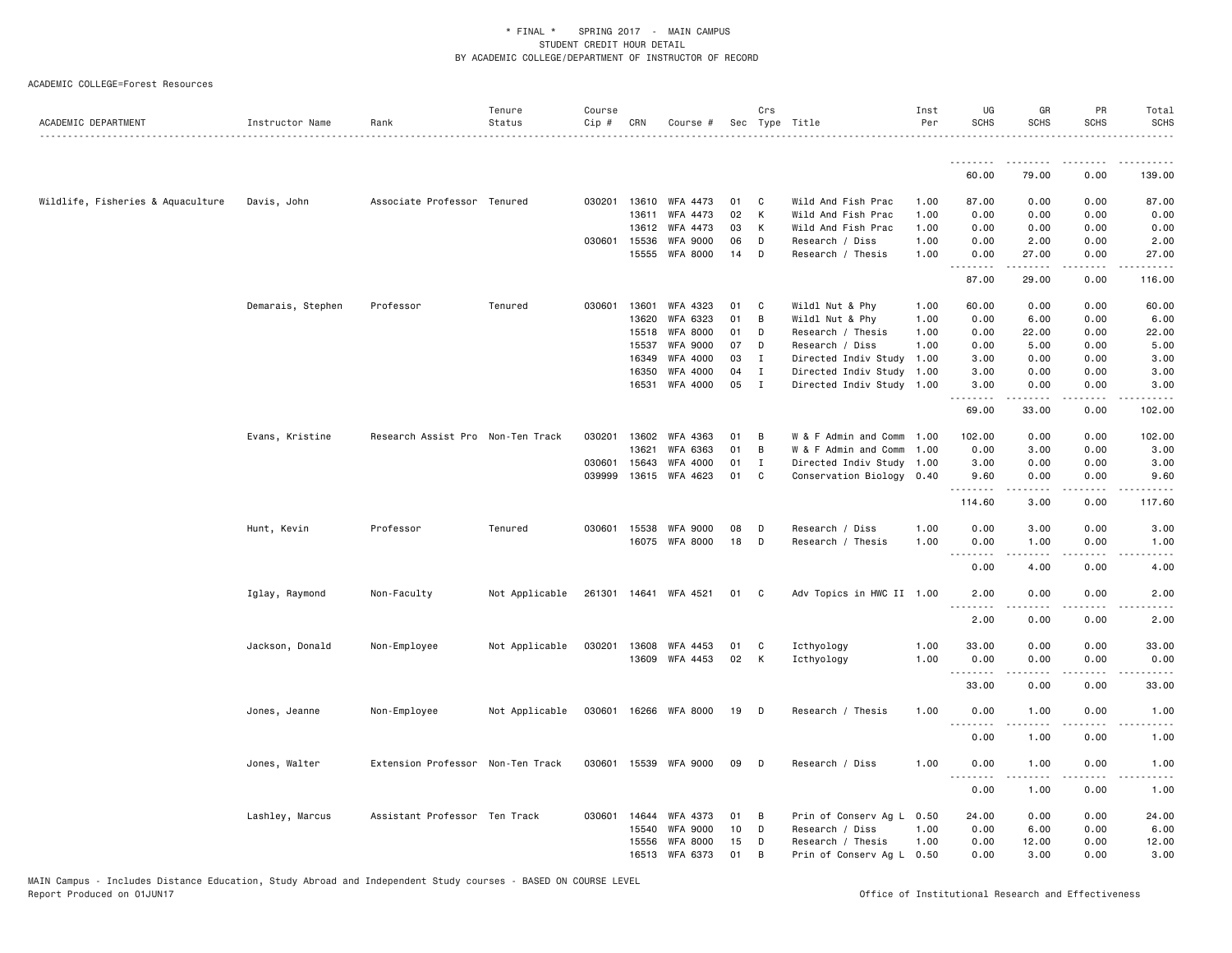| ACADEMIC DEPARTMENT               | Instructor Name     | Rank                              | Tenure<br>Status | Course<br>Cip # | CRN                   | Course #                           |          | Crs               | Sec Type Title                                 | Inst<br>Per  | UG<br><b>SCHS</b> | GR<br>SCHS       | PR<br><b>SCHS</b>     | Total<br><b>SCHS</b> |
|-----------------------------------|---------------------|-----------------------------------|------------------|-----------------|-----------------------|------------------------------------|----------|-------------------|------------------------------------------------|--------------|-------------------|------------------|-----------------------|----------------------|
|                                   |                     |                                   |                  |                 |                       |                                    |          |                   |                                                |              |                   |                  |                       |                      |
|                                   |                     |                                   |                  |                 |                       |                                    |          |                   |                                                |              | .<br>24,00        | 21.00            | 0.00                  | 45.00                |
| Wildlife, Fisheries & Aquaculture | Miranda, Leandro    | Non-Employee                      | Not Applicable   | 030301          |                       | 14652 WFA 8413                     | 01       | C                 | Adv Fishery Science                            | 1.00         | 0.00              | 18.00            | 0.00                  | 18.00                |
|                                   |                     |                                   |                  | 030601          |                       | 15557 WFA 8000                     | 16       | D                 | Research / Thesis                              | 1.00         | 0.00              | 9.00<br>.        | 0.00<br>.             | 9.00<br>المتماما     |
|                                   |                     |                                   |                  |                 |                       |                                    |          |                   |                                                |              | 0.00              | 27.00            | 0.00                  | 27.00                |
|                                   | Neal, Jason         | Extension Assoc Pro Non-Ten Track |                  | 030601          | 15542                 | <b>WFA 9000</b>                    | 12       | D                 | Research / Diss                                | 1.00         | 0.00              | 1.00             | 0.00                  | 1.00                 |
|                                   |                     |                                   |                  |                 |                       | 15558 WFA 8000                     | 17       | D                 | Research / Thesis                              | 1.00         | 0.00<br><b></b>   | 6.00<br>.        | 0.00<br>.             | 6.00<br>.            |
|                                   |                     |                                   |                  |                 |                       |                                    |          |                   |                                                |              | 0.00              | 7.00             | 0.00                  | 7.00                 |
|                                   | Rush, Scott         | Assistant Professor Ten Track     |                  | 030101          | 13603                 | WFA 4423                           | 01       | В                 | Herpetology                                    | 1.00         | 60.00             | 0.00             | 0.00                  | 60.00                |
|                                   |                     |                                   |                  | 030601          | 15543<br>16601        | <b>WFA 8000</b><br><b>WFA 7000</b> | 02<br>01 | D<br>$\mathbf{I}$ | Research / Thesis<br>Directed Indiv Study      | 1.00<br>1.00 | 0.00<br>0.00      | 40.00<br>1.00    | 0.00<br>0.00          | 40.00<br>1.00        |
|                                   |                     |                                   |                  |                 |                       |                                    |          |                   |                                                |              | <u>.</u>          |                  |                       | .                    |
|                                   |                     |                                   |                  |                 |                       |                                    |          |                   |                                                |              | 60.00             | 41.00            | 0.00                  | 101.00               |
|                                   | Schramm, Harold     | Non-Employee                      | Not Applicable   |                 |                       | 030601 15544 WFA 8000              | 03       | D                 | Research / Thesis                              | 1.00         | 0.00<br>.         | 14.00<br>.       | 0.00<br>$\frac{1}{2}$ | 14.00<br>.           |
|                                   |                     |                                   |                  |                 |                       |                                    |          |                   |                                                |              | 0.00              | 14.00            | 0.00                  | 14.00                |
|                                   | Sparks, Eric        | Extension Assist Pr Non-Ten Track |                  | 030601          | 15545                 | <b>WFA 8000</b>                    | 04       | D                 | Research / Thesis                              | 1.00         | 0.00              | 1.00             | 0.00                  | 1.00                 |
|                                   |                     |                                   |                  |                 | 15561                 | <b>WFA 9000</b>                    | 15       | D                 | Research / Diss                                | 1.00         | 0.00<br>----      | 9.00<br>.        | 0.00<br>- - - -       | 9.00                 |
|                                   |                     |                                   |                  |                 |                       |                                    |          |                   |                                                |              | 0.00              | 10.00            | 0.00                  | 10.00                |
|                                   | Street, Garrett     | Assistant Professor Ten Track     |                  | 030601          | 13618                 | WFA 6253                           | 01       | в                 | Application of GIS i 1.00                      |              | 0.00              | 3.00             | 0.00                  | 3.00                 |
|                                   |                     |                                   |                  |                 | 15546<br>450702 13599 | <b>WFA 8000</b><br>WFA 4253        | 05<br>01 | D<br>B            | Research / Thesis                              | 1.00         | 0.00<br>21.00     | 22.00<br>0.00    | 0.00<br>0.00          | 22.00<br>21.00       |
|                                   |                     |                                   |                  |                 |                       |                                    |          |                   | Application of GIS i 1.00                      |              | .                 | .                | .                     | . د د د د            |
|                                   |                     |                                   |                  |                 |                       |                                    |          |                   |                                                |              | 21.00             | 25.00            | 0.00                  | 46.00                |
|                                   | Strickland, Bronson | Extension Assoc Pro Non-Ten Track |                  | 030601          | 15547                 | <b>WFA 8000</b>                    | 06       | D                 | Research / Thesis                              | 1.00         | 0.00              | 15.00            | 0.00                  | 15.00                |
|                                   |                     |                                   |                  |                 |                       | 15562 WFA 9000                     | 16       | D                 | Research / Diss                                | 1.00         | 0.00<br><u>.</u>  | 7.00<br>.        | 0.00<br>.             | 7.00<br>المتمام      |
|                                   |                     |                                   |                  |                 |                       |                                    |          |                   |                                                |              | 0.00              | 22.00            | 0.00                  | 22.00                |
|                                   | Tegt, Jessica       | Extension Assist Pr Non-Ten Track |                  |                 |                       | 030601 16101 WFA 4000              | 02 I     |                   | Directed Indiv Study 1.00                      |              | 3.00              | 0.00             | 0.00                  | 3.00                 |
|                                   |                     |                                   |                  |                 |                       |                                    |          |                   |                                                |              | <u>.</u><br>3.00  | <u>.</u><br>0.00 | .<br>0.00             | ----<br>3.00         |
|                                   | Vilella, Francisco  | Non-Employee                      | Not Applicable   | 030601          | 15548                 | <b>WFA 8000</b>                    | 07       | D                 | Research / Thesis                              | 1.00         | 0.00              | 13.00            | 0.00                  | 13.00                |
|                                   |                     |                                   |                  |                 | 15563                 | <b>WFA 9000</b>                    | 17       | D                 | Research / Diss                                | 1.00         | 0.00              | 13.00            | 0.00                  | 13.00                |
|                                   |                     |                                   |                  |                 | 039999 13615          | WFA 4623                           | 01       | C                 | Conservation Biology                           | 0.60         | 14.40             | 0.00             | 0.00                  | 14.40                |
|                                   |                     |                                   |                  |                 | 13623                 | WFA 6623                           | 01       | C                 | Conservation Biology 1.00                      |              | 0.00<br><u>.</u>  | 9.00<br>.        | 0.00<br>.             | 9.00<br>. د د د د    |
|                                   |                     |                                   |                  |                 |                       |                                    |          |                   |                                                |              | 14.40             | 35.00            | 0.00                  | 49.40                |
|                                   | Wang, Guiming       | Associate Professor Tenured       |                  | 030201          | 14645                 | WFA 8423                           | 01       | B                 | Apld Bayesian Stats                            | 1.00         | 0.00              | 21.00            | 0.00                  | 21.00                |
|                                   |                     |                                   |                  | 030601          |                       | 15627 WFA 8990<br>15549 WFA 8000   | 01<br>08 | C<br>D            | Special Topics in WF 1.00<br>Research / Thesis | 1.00         | 0.00<br>0.00      | 27.00<br>14.00   | 0.00<br>0.00          | 27.00<br>14.00       |
|                                   |                     |                                   |                  |                 |                       |                                    |          |                   |                                                |              |                   |                  |                       |                      |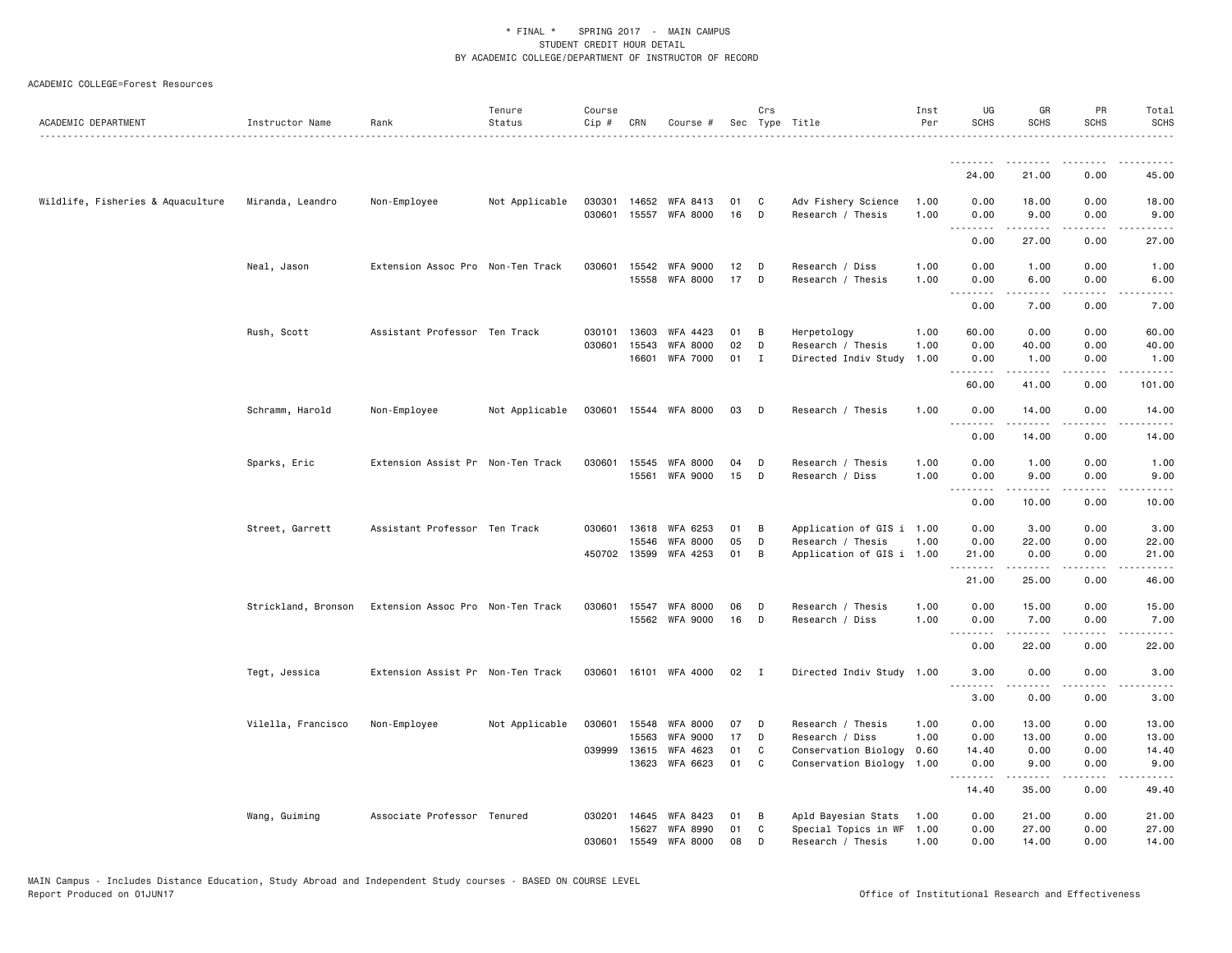| ACADEMIC DEPARTMENT                    | Instructor Name | Rank | Tenure<br>Status | Course<br>Cip # | CRN | Course # | Crs | Sec Type Title | Inst<br>Per | UG<br>SCHS        | GR<br><b>SCHS</b> | PR<br>SCHS | Total<br>SCHS<br> |
|----------------------------------------|-----------------|------|------------------|-----------------|-----|----------|-----|----------------|-------------|-------------------|-------------------|------------|-------------------|
|                                        |                 |      |                  |                 |     |          |     |                |             | .<br>0.00         | .<br>62.00        | .<br>0.00  | .<br>62.00        |
|                                        |                 |      |                  |                 |     |          |     |                |             | ========          | ========          | --------   | ==========        |
| Wildlife, Fisheries & Aquaculture      |                 |      |                  |                 |     |          |     |                |             | 1341.00           | 579.00            | 0.00       | 1920.00           |
| ====================================== |                 |      |                  |                 |     |          |     |                |             | $=$ = = = = = = = | ========          | ========   | ==========        |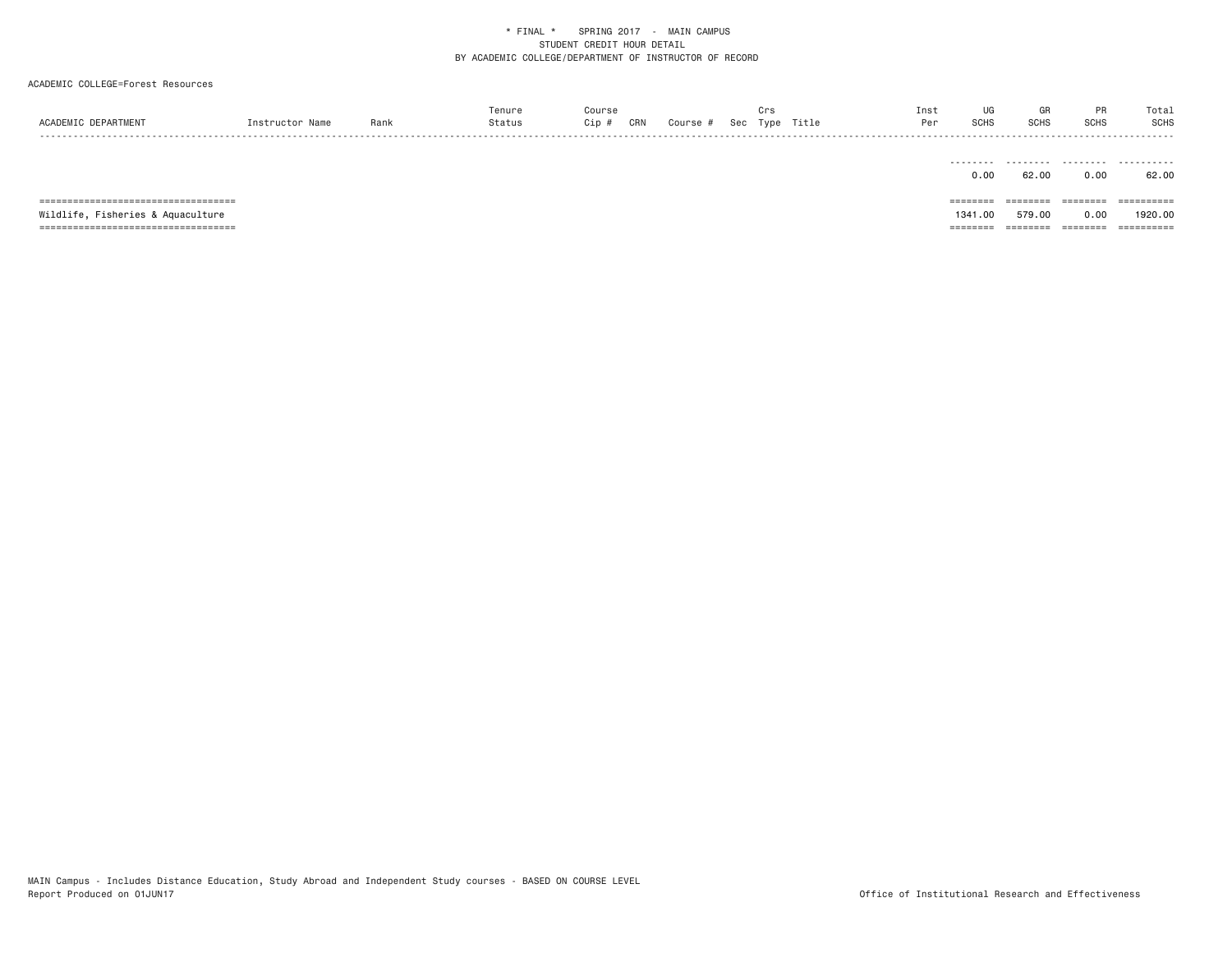| ACADEMIC DEPARTMENT | Instructor Name   | Rank                              | Tenure<br>Status | Course<br>Cip # | CRN          | Course #              |      | Crs          | Sec Type Title            | Inst<br>Per | UG<br><b>SCHS</b>                                                                                                                 | GR<br><b>SCHS</b> | PR<br><b>SCHS</b>            | Total<br><b>SCHS</b>  |
|---------------------|-------------------|-----------------------------------|------------------|-----------------|--------------|-----------------------|------|--------------|---------------------------|-------------|-----------------------------------------------------------------------------------------------------------------------------------|-------------------|------------------------------|-----------------------|
|                     |                   |                                   |                  |                 |              |                       |      |              |                           |             |                                                                                                                                   |                   |                              |                       |
| Veterinary Medicine | Archer, Todd      | Associate Professor Tenured       |                  |                 | 512401 11184 | CVM 5380              | 01   | E            | Small Anim Int Med        | 1.00        | 0.00                                                                                                                              | 0.00              | 272.00                       | 272.00                |
|                     |                   |                                   |                  |                 | 11206        | CVM 5580              | 03   | E            | Adv Clin Rot 3            | 1.00        | 0.00                                                                                                                              | 0.00              | 4.00                         | 4.00                  |
|                     |                   |                                   |                  |                 | 512501 11234 | <b>CVM 8081</b>       | 01   | C            | Clin Sci Journal Rev      | 1.00        | 0.00                                                                                                                              | 3.00              | 0.00                         | 3.00                  |
|                     |                   |                                   |                  |                 | 15227        | <b>CVM 9000</b>       | 01   | D            | Research / Diss           | 1.00        | 0.00<br>.                                                                                                                         | 6.00              | 0.00<br>.                    | 6.00                  |
|                     |                   |                                   |                  |                 |              |                       |      |              |                           |             | 0.00                                                                                                                              | 9.00              | 276.00                       | 285.00                |
|                     | Austin, Frank     | Professor                         | Tenured          |                 |              | 512401 11168 CVM 5183 | 01   | $\mathbf{C}$ | Special Species           | 1.00        | 0.00                                                                                                                              | 0.00              | 267.00                       | 267.00                |
|                     |                   |                                   |                  |                 |              | 11169 CVM 5193        | 01   | C            | Infectious Agents I 1.00  |             | 0.00<br>$   -$                                                                                                                    | 0.00              | 276.00<br>.                  | 276.00<br><u>.</u>    |
|                     |                   |                                   |                  |                 |              |                       |      |              |                           |             | 0.00                                                                                                                              | 0.00              | 543.00                       | 543.00                |
|                     | Bailey, R. Hart   | Professor                         | Tenured          |                 |              | 190501 14406 FNH 8333 | 01   | C            | Food Safe & Sec Pub       | 1.00        | 0.00                                                                                                                              | 18.00             | 0.00                         | 18.00                 |
|                     |                   |                                   |                  |                 | 14407        | CVM 8333              | 01   | C            | Food Safe & Sec Pub       | 1.00        | 0.00                                                                                                                              | 6.00              | 0.00                         | 6.00                  |
|                     |                   |                                   |                  |                 |              | 512401 11162 CVM 5133 | 01   | $\mathbf{C}$ | Vet Preventive Med        | 0.25        | 0.00<br>.                                                                                                                         | 0.00              | 66.75                        | 66.75<br>.            |
|                     |                   |                                   |                  |                 |              |                       |      |              |                           |             | 0.00                                                                                                                              | 24.00             | 66.75                        | 90.75                 |
|                     | Banda, Alejandro  | Clinical Professor                | Non-Ten Track    |                 |              | 512504 15747 CVM 8013 | 01   | C.           | Poultry Virology          | 1.00        | 0.00<br>.                                                                                                                         | 3.00              | 0.00                         | 3.00                  |
|                     |                   |                                   |                  |                 |              |                       |      |              |                           |             | 0.00                                                                                                                              | 3.00              | 0.00                         | 3.00                  |
|                     | Baumgartner, Wes  | Assistant Professor Ten Track     |                  |                 |              | 512401 11223 CVM 5854 | 01   | $\mathbf{C}$ | Aquarium Health           | 0.50        | 0.00<br><u>.</u>                                                                                                                  | 0.00<br>.         | 8.00<br>.                    | 8.00<br>.             |
|                     |                   |                                   |                  |                 |              |                       |      |              |                           |             | 0.00                                                                                                                              | 0.00              | 8.00                         | 8.00                  |
|                     | Beasley, Michaela | Clinical Assist Pro Non-Ten Track |                  |                 |              | 512401 11183 CVM 5364 | 01   | H            | VSC Clinical Rotatio 0.50 |             | 0.00<br>.                                                                                                                         | 0.00<br>.         | 78.00<br><u>.</u>            | 78.00                 |
|                     |                   |                                   |                  |                 |              |                       |      |              |                           |             | 0.00                                                                                                                              | 0.00              | 78.00                        | 78.00                 |
|                     |                   |                                   |                  |                 |              | 512401 11183 CVM 5364 | 01   | H            | VSC Clinical Rotatio 0.50 |             | 0.00                                                                                                                              | 0.00              | 78.00                        | 78.00                 |
|                     | Betbeze, Caroline | Clinical Assist Pro Non-Ten Track |                  |                 |              | 11213 CVM 5682        | 01   | C            | Veterninary Ophthalm 1.00 |             | 0.00                                                                                                                              | 0.00              | 24.00                        | 24.00                 |
|                     |                   |                                   |                  |                 |              |                       |      |              |                           |             |                                                                                                                                   |                   |                              |                       |
|                     |                   |                                   |                  |                 |              |                       |      |              |                           |             | 0.00                                                                                                                              | 0.00              | 102.00                       | 102.00                |
|                     | Bowser, Jacquelyn | Assistant Professor Ten Track     |                  |                 |              | 512501 15210 CVM 8000 | 03   | D            | Research / Thesis         | 1.00        | 0.00                                                                                                                              | 11.00             | 0.00                         | 11.00                 |
|                     |                   |                                   |                  |                 |              | 16205 CVM 7000        | 05   | I            | Directed Indiv Study 1.00 |             | 0.00                                                                                                                              | 1.00              | 0.00                         | 1.00                  |
|                     |                   |                                   |                  |                 |              |                       |      |              |                           |             | $\frac{1}{2} \left( \frac{1}{2} \right) \left( \frac{1}{2} \right) \left( \frac{1}{2} \right) \left( \frac{1}{2} \right)$<br>0.00 | 12.00             | $\sim$ $\sim$ $\sim$<br>0.00 | د د د د د<br>12.00    |
|                     |                   |                                   |                  |                 |              |                       |      |              |                           |             |                                                                                                                                   |                   |                              |                       |
|                     | Brashier, Michael | Associate Professor Tenured       |                  |                 |              | 512401 11165 CVM 5173 | 01 B |              | Equine Med & Surgery 1.00 |             | 0.00                                                                                                                              | 0.00              | 267.00<br>. <b>.</b>         | 267.00<br>.           |
|                     |                   |                                   |                  |                 |              |                       |      |              |                           |             | 0.00                                                                                                                              | 0.00              | 267.00                       | 267.00                |
|                     | Brett, James      | Clinical Assoc Prof Non-Ten Track |                  |                 |              | 512401 11214 CVM 5692 | 01   | $\mathbf{C}$ | Vet Art & Business M 0.10 |             | 0.00<br>المناسبات                                                                                                                 | 0.00<br>.         | 8.00<br>.                    | 8.00<br>المتمام المنا |
|                     |                   |                                   |                  |                 |              |                       |      |              |                           |             | 0.00                                                                                                                              | 0.00              | 8.00                         | 8.00                  |
|                     | Brinkman, Erin    | Clinical Assoc Prof Non-Ten Track |                  |                 |              | 512401 11163 CVM 5162 | 01   | C            | Diagnostic Imaging        | 1.00        | 0.00                                                                                                                              | 0.00              | 178.00                       | 178.00                |
|                     |                   |                                   |                  |                 | 11174        | CVM 5224              | 01   | E            | Radiology                 | 1.00        | 0.00                                                                                                                              | 0.00              | 76.00                        | 76.00                 |
|                     |                   |                                   |                  |                 | 11185        | CVM 5420              | 01   | E            | Adv Rot in Radiology 1.00 |             | 0.00                                                                                                                              | 0.00              | 5.00                         | 5.00                  |
|                     |                   |                                   |                  |                 | 512501 11231 | CVM 8041              | 01   | H            | Adv Clin Rad Seminar      | 1.00        | 0.00                                                                                                                              | 8.00              | 0.00                         | 8.00                  |
|                     |                   |                                   |                  |                 | 11237        | <b>CVM 8081</b>       | 04   | C            | Clin Sci Journal Rev 1.00 |             | 0.00                                                                                                                              | 3.00              | 0.00                         | 3.00                  |
|                     |                   |                                   |                  |                 | 15522        | <b>CVM 7000</b>       | 02   | $\mathbf I$  | Directed Indiv Study 1.00 |             | 0.00                                                                                                                              | 1.00              | 0.00                         | 1.00                  |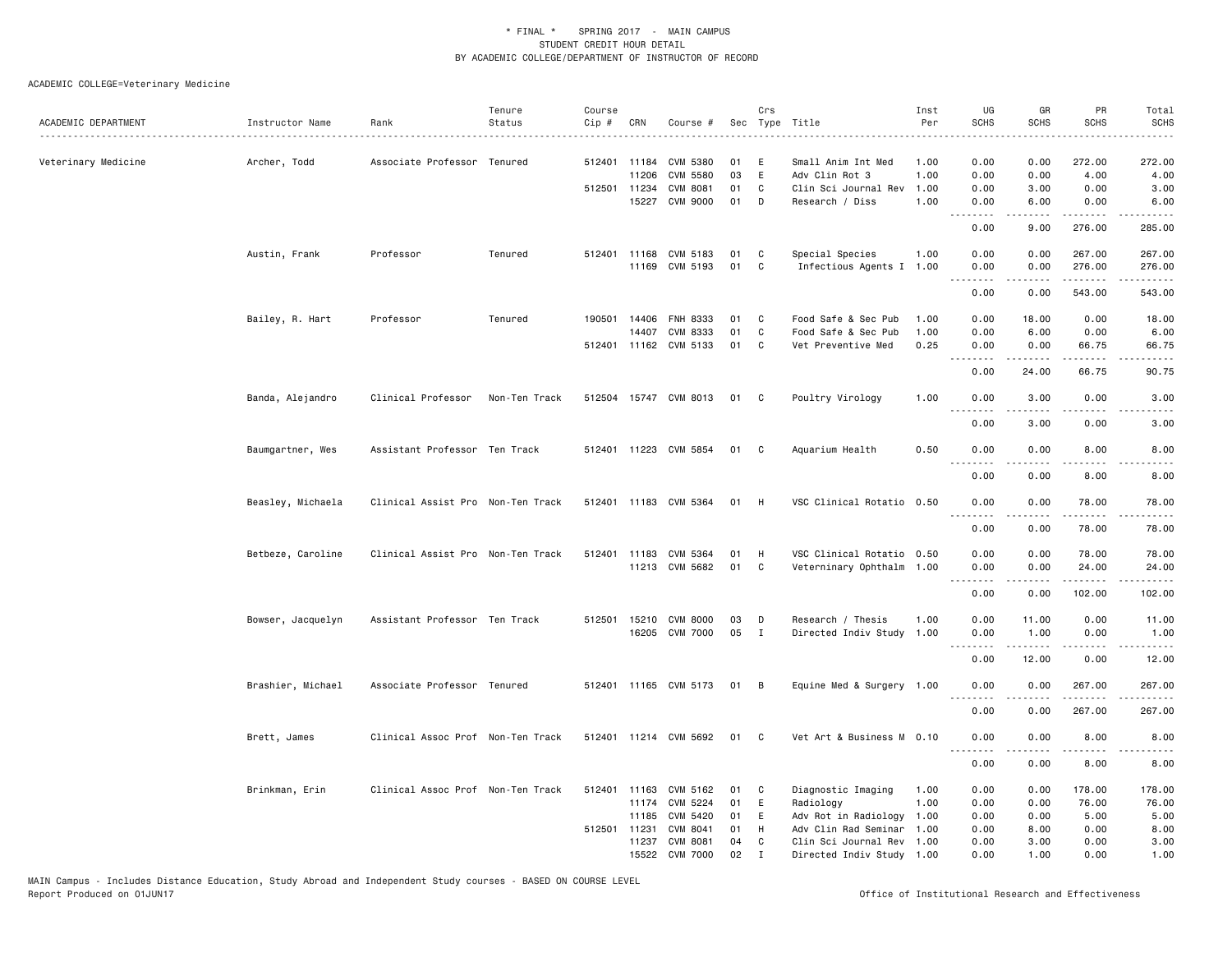|                     |                     |                                   | Tenure         | Course |              |                       |        | Crs          |                           | Inst | UG                                | GR                | PR                 | Total          |
|---------------------|---------------------|-----------------------------------|----------------|--------|--------------|-----------------------|--------|--------------|---------------------------|------|-----------------------------------|-------------------|--------------------|----------------|
| ACADEMIC DEPARTMENT | Instructor Name     | Rank                              | Status         | Cip #  | CRN          | Course #              |        |              | Sec Type Title            | Per  | <b>SCHS</b>                       | SCHS              | <b>SCHS</b>        | <b>SCHS</b>    |
| Veterinary Medicine | Brinkman, Erin      | Clinical Assoc Prof Non-Ten Track |                | 512501 | 15523        | <b>CVM 7000</b>       | 03     | $\mathbf{I}$ | Directed Indiv Study 1.00 |      | 0.00                              | 1.00              | 0.00               | 1.00           |
|                     |                     |                                   |                |        | 16293        | <b>CVM 7000</b>       | 07     | $\mathbf{I}$ | Directed Indiv Study 1.00 |      | 0.00                              | 1.00              | 0.00               | 1.00           |
|                     |                     |                                   |                |        |              | 16659 CVM 7000        | $11$ I |              | Directed Indiv Study 1.00 |      | 0.00                              | 1.00              | 0.00               | 1.00           |
|                     |                     |                                   |                |        |              |                       |        |              |                           |      | .<br>0.00                         | .<br>15.00        | 259.00             | .<br>274.00    |
|                     | Bryan, Christine    | Clinical Assist Pro Non-Ten Track |                |        |              | 512401 14180 CVM 5301 | 01     | в            | Clinicopathological       | 1.00 | 0.00<br>$\omega$ is $\omega$ in   | 0.00<br>.         | 81.00<br>د د د د د | 81.00<br>.     |
|                     |                     |                                   |                |        |              |                       |        |              |                           |      | 0.00                              | 0.00              | 81.00              | 81.00          |
|                     | Bulla, Camillo      | Associate Professor Tenured       |                |        | 512401 11172 | CVM 5214              | 01     | Ε            | Lab Services              | 1.00 | 0.00                              | 0.00              | 80.00              | 80.00          |
|                     |                     |                                   |                |        | 11197        | CVM 5560              | 02     | E            | Adv Clin Rot 1            | 1.00 | 0.00                              | 0.00              | 8.00               | 8.00           |
|                     |                     |                                   |                |        | 11223        | CVM 5854              | 01     | C            | Aquarium Health           | 0.50 | 0.00<br>.                         | 0.00              | 8.00<br>$- - - -$  | 8.00           |
|                     |                     |                                   |                |        |              |                       |        |              |                           |      | 0.00                              | 0.00              | 96.00              | 96.00          |
|                     | Burt, Gary          | Clinical Assoc Prof Non-Ten Track |                |        |              | 512401 11214 CVM 5692 | 01     | C            | Vet Art & Business M 0.90 |      | 0.00                              | 0.00              | 72.00              | 72.00          |
|                     |                     |                                   |                |        |              |                       |        |              |                           |      | .<br>0.00                         | -----<br>0.00     | .<br>72.00         | .<br>72.00     |
|                     | Butler, James       | Assistant Professor Ten Track     |                | 140501 | 10045        | ABE 8801              | 01     | Ε            | Clin Exp for Biomed       | 1.00 | 0.00                              | 9.00              | 0.00               | 9.00           |
|                     |                     |                                   |                | 512401 | 15641        | CVM 5452              | 01     | H            | Small Animal Rehab        | 1.00 | 0.00                              | 0.00              | 6.00               | 6.00           |
|                     |                     |                                   |                | 512501 |              | 15213 CVM 8000        | 06     | D            | Research / Thesis         | 1.00 | 0.00<br>.                         | 5.00              | 0.00               | 5.00           |
|                     |                     |                                   |                |        |              |                       |        |              |                           |      | 0.00                              | 14.00             | 6.00               | -----<br>20.00 |
|                     | Calder, Christine   | Non-Faculty                       | Not Applicable |        |              | 512401 11221 CVM 5812 | 01     | C            | Behavior Comp. Anim. 1.00 |      | 0.00                              | 0.00              | 20.00              | 20.00          |
|                     |                     |                                   |                |        |              |                       |        |              |                           |      | 0.00                              | 0.00              | 20.00              | 20.00          |
|                     | Carr, Russell       | Associate Professor Tenured       |                |        | 512501 14583 | CVM 8533              | 01     | C            | Organ Systems Tox II 1.00 |      | 0.00                              | 18.00             | 0.00               | 18.00          |
|                     |                     |                                   |                |        | 15229        | <b>CVM 9000</b>       | 03     | D            | Research / Diss           | 1.00 | 0.00<br>.                         | 15.00<br><u>.</u> | 0.00<br>$   -$     | 15.00<br>.     |
|                     |                     |                                   |                |        |              |                       |        |              |                           |      | 0.00                              | 33.00             | 0.00               | 33.00          |
|                     | Chambers, Janice    | Professor                         | Tenured        | 512501 | 11240        | CVM 8101              | 01     | S            | Case Studies Res Eth      | 1.00 | 0.00                              | 7.00              | 0.00               | 7.00           |
|                     |                     |                                   |                |        | 15230        | <b>CVM 9000</b>       | 04     | D            | Research / Diss           | 1.00 | 0.00                              | 16.00             | 0.00               | 16.00          |
|                     |                     |                                   |                |        |              | 16702 CVM 8000        | 26     | D            | Research / Thesis         | 1.00 | 0.00<br>.                         | 12.00<br>.        | 0.00<br>.          | 12.00<br>.     |
|                     |                     |                                   |                |        |              |                       |        |              |                           |      | 0.00                              | 35.00             | 0.00               | 35.00          |
|                     | Christiansen, David | Clinical Assist Pro Non-Ten Track |                | 512401 | 11208        | CVM 5580              | 05     | C            | Adv Clin Rot 3            | 1.00 | 0.00                              | 0.00              | 22.00              | 22.00          |
|                     |                     |                                   |                | 512501 | 11180        | CVM 5282              | 01     | Ε            | Lg Animal/Ambulatory      | 1.00 | 0.00<br>.<br>$\sim$ $\sim$ $\sim$ | 0.00              | 66.00              | 66.00          |
|                     |                     |                                   |                |        |              |                       |        |              |                           |      | 0.00                              | 0.00              | 88.00              | 88.00          |
|                     | Cooley, Avery       | Professor                         | Tenured        |        |              | 512501 11248 CVM 8721 | 01     | -S           | Gross Vet Path            | 1.00 | 0.00                              | 2.00              | 0.00               | 2.00           |
|                     |                     |                                   |                |        |              |                       |        |              |                           |      | 0.00                              | 2.00              | 0.00               | 2.00           |
|                     | Cooper, Dana        | Non-Faculty                       | Not Applicable |        | 510808 11132 | CVM 3031              | 01     | L            | Fd Anim Tech Skls &       | 0.50 | 13.00                             | 0.00              | 0.00               | 13.00          |
|                     |                     |                                   |                |        | 11143        | CVM 4003              | 01     | E            | Internship Experienc      | 0.50 | 21.00                             | 0.00              | 0.00               | 21.00          |
|                     |                     |                                   |                |        |              | 11145 CVM 4103        | 01     | H            | Large Animal Exp I        | 0.50 | 10.50                             | 0.00              | 0.00               | 10.50          |
|                     |                     |                                   |                |        |              | 11149 CVM 4201        | 01     | H            | Clinical Experience       | 0.50 | 6.50                              | 0.00              | 0.00               | 6.50           |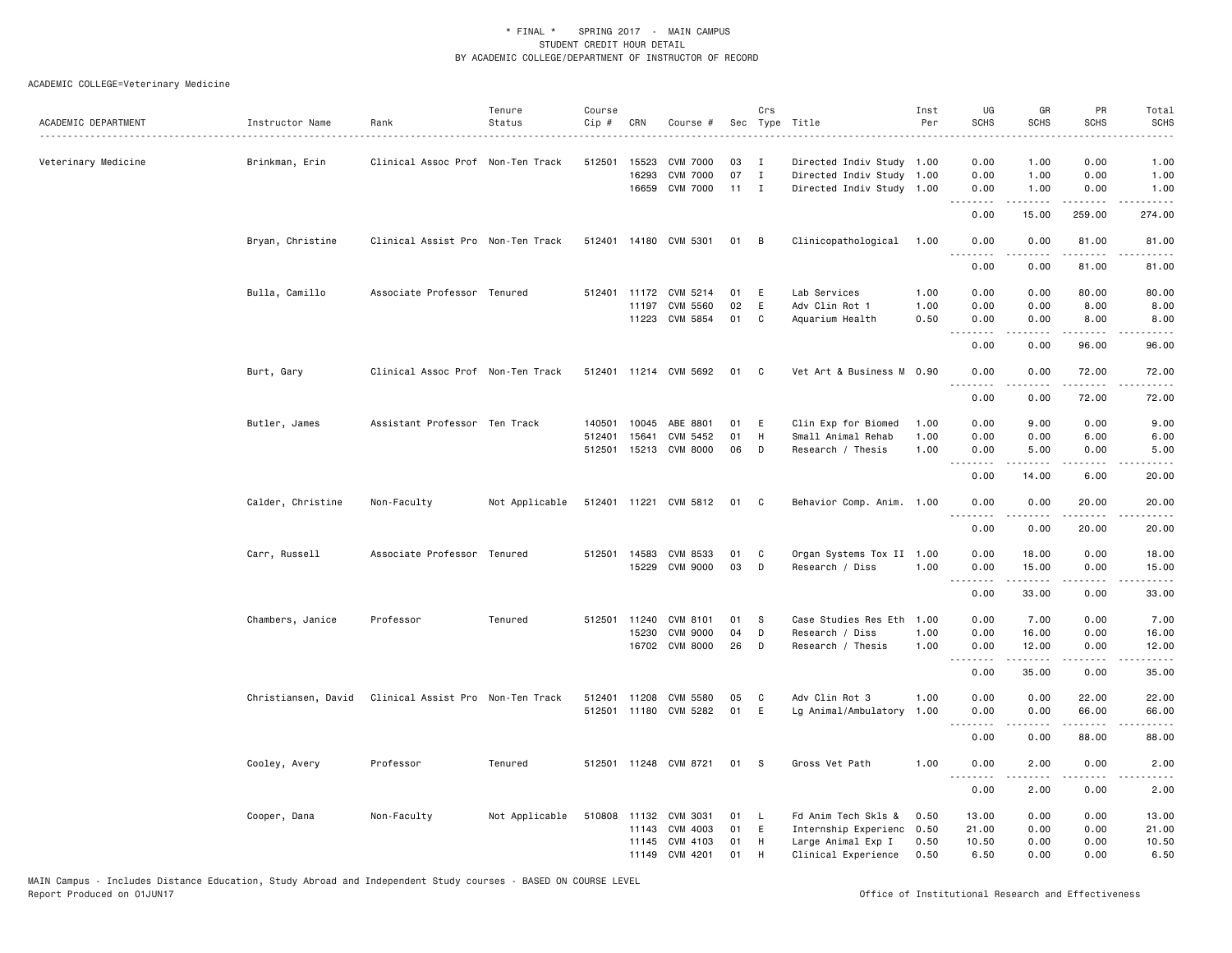|                     |                   |                                   | Tenure         | Course |                |                       |     | Crs          |                           | Inst | UG                                                                                                                                                           | GR                                                                                                                                                           | PR                        | Total                              |
|---------------------|-------------------|-----------------------------------|----------------|--------|----------------|-----------------------|-----|--------------|---------------------------|------|--------------------------------------------------------------------------------------------------------------------------------------------------------------|--------------------------------------------------------------------------------------------------------------------------------------------------------------|---------------------------|------------------------------------|
| ACADEMIC DEPARTMENT | Instructor Name   | Rank                              | Status         | Cip #  | CRN            | Course #              | Sec |              | Type Title                | Per  | <b>SCHS</b>                                                                                                                                                  | <b>SCHS</b>                                                                                                                                                  | <b>SCHS</b>               | SCHS<br>$\cdots$                   |
| Veterinary Medicine |                   |                                   |                |        |                |                       | 01  | H            | Small Animal Clinica 0.50 |      | 18,00                                                                                                                                                        | 0.00                                                                                                                                                         | 0.00                      | 18.00                              |
|                     | Cooper, Dana      | Non-Faculty                       | Not Applicable | 510808 | 11150<br>11151 | CVM 4206<br>CVM 4213  | 01  | H            | Sm Anim Surg & Anes       | 0.50 | 12.00                                                                                                                                                        | 0.00                                                                                                                                                         | 0.00                      | 12.00                              |
|                     |                   |                                   |                |        |                | 11152 CVM 4223        | 01  | H            | Small Animal Clinica      | 0.50 | 13.50                                                                                                                                                        | 0.00                                                                                                                                                         | 0.00                      | 13.50                              |
|                     |                   |                                   |                |        | 11153          | CVM 4333              | 01  | H            | Emergency/ICU Clinic      | 0.50 | 10.50                                                                                                                                                        | 0.00                                                                                                                                                         | 0.00                      | 10.50                              |
|                     |                   |                                   |                |        | 11154          | CVM 4501              | 01  | H            | Diagnostic Lab Exp        | 0.50 | 1.50                                                                                                                                                         | 0.00                                                                                                                                                         | 0.00                      | 1.50                               |
|                     |                   |                                   |                |        | 11155          | CVM 4511              | 01  | H            | Biomed Research Exp       | 0.50 | 3.00                                                                                                                                                         | 0.00                                                                                                                                                         | 0.00                      | 3.00                               |
|                     |                   |                                   |                |        | 11156          | CVM 4601              | 01  | H            | Anl Emerg & Refer Ct 0.50 |      | 4.00                                                                                                                                                         | 0.00                                                                                                                                                         | 0.00                      | 4.00                               |
|                     |                   |                                   |                |        | 14843          | CVM 4701              | 01  | C            | App & Process for VT 0.50 |      | 9.00                                                                                                                                                         | 0.00                                                                                                                                                         | 0.00                      | 9.00                               |
|                     |                   |                                   |                |        |                | 512501 11146 CVM 4113 | 01  | H            | Large Animal Clin El 0.50 |      | 13.50                                                                                                                                                        | 0.00                                                                                                                                                         | 0.00                      | 13.50                              |
|                     |                   |                                   |                |        |                |                       |     |              |                           |      | <b>.</b> .<br>136.00                                                                                                                                         | .<br>0.00                                                                                                                                                    | .<br>0.00                 | .<br>136.00                        |
|                     | Coyne, Cody       | Professor                         | Tenured        |        |                | 512501 11244 CVM 8403 | 01  | C            | Pharmacology              | 1.00 | 0.00                                                                                                                                                         | 6.00                                                                                                                                                         | 0.00                      | 6.00                               |
|                     |                   |                                   |                |        |                | 16560 CVM 7000        | 10  | $\mathbf{I}$ | Directed Indiv Study      | 1.00 | 0.00                                                                                                                                                         | 1.00                                                                                                                                                         | 0.00                      | 1.00                               |
|                     |                   |                                   |                |        |                |                       |     |              |                           |      | <u>.</u><br>0.00                                                                                                                                             | <b>.</b><br>7.00                                                                                                                                             | $\omega$ is a set<br>0.00 | د د د د د<br>$\frac{1}{2}$<br>7.00 |
|                     | Eddy, Alison      | Clinical Assoc Prof Non-Ten Track |                | 510808 | 11136          | CVM 3042              | 01  | C            | Equine Disease & Mgt      | 0.50 | 26.00                                                                                                                                                        | 0.00                                                                                                                                                         | 0.00                      | 26.00                              |
|                     |                   |                                   |                |        |                | 512401 11178 CVM 5266 | 01  | C            | Equine Med & Surg         | 1.00 | 0.00                                                                                                                                                         | 0.00                                                                                                                                                         | 258.00                    | 258.00                             |
|                     |                   |                                   |                |        |                | 11199 CVM 5560        | 04  | E            | Adv Clin Rot 1            | 1.00 | 0.00                                                                                                                                                         | 0.00                                                                                                                                                         | 2.00                      | 2.00                               |
|                     |                   |                                   |                |        |                |                       |     |              |                           |      | . <b>.</b><br>26.00                                                                                                                                          | .<br>0.00                                                                                                                                                    | .<br>260.00               | .<br>286.00                        |
|                     | Epperson, William | Professor                         | Tenured        |        |                | 512401 11158 CVM 5022 | 01  | C            | Veterinary Epidemiol 1.00 |      | 0.00                                                                                                                                                         | 0.00                                                                                                                                                         | 184.00                    | 184.00                             |
|                     |                   |                                   |                |        |                | 11161 CVM 5121        | 01  | C            | Prof Develop IV           | 1.00 | 0.00                                                                                                                                                         | 0.00                                                                                                                                                         | 89.00                     | 89.00                              |
|                     |                   |                                   |                |        |                |                       |     |              |                           |      | 0.00                                                                                                                                                         | 0.00                                                                                                                                                         | 273.00                    | .<br>273.00                        |
|                     | Eubanks, Diana    | Clinical Professor                | Non-Ten Track  |        |                | 512401 11176 CVM 5246 | 01  | E            | Community Veterinary 1.00 |      | 0.00                                                                                                                                                         | 0.00                                                                                                                                                         | 186.00                    | 186.00                             |
|                     |                   |                                   |                |        | 11201          | CVM 5570              | 02  | E            | Adv Clin Rot 2            | 1.00 | 0.00                                                                                                                                                         | 0.00                                                                                                                                                         | 7.00                      | 7.00                               |
|                     |                   |                                   |                |        |                | 11212 CVM 5672        | 01  | E            | Veterinary Dentistry 1.00 |      | 0.00<br>.                                                                                                                                                    | 0.00<br>$\frac{1}{2} \left( \frac{1}{2} \right) \left( \frac{1}{2} \right) \left( \frac{1}{2} \right) \left( \frac{1}{2} \right) \left( \frac{1}{2} \right)$ | 38.00<br>.                | 38.00<br>------                    |
|                     |                   |                                   |                |        |                |                       |     |              |                           |      | 0.00                                                                                                                                                         | 0.00                                                                                                                                                         | 231.00                    | 231.00                             |
|                     | Fleming, Sherrill | Associate Professor Tenured       |                |        | 512401 11166   | CVM 5175              | 01  | C            | Food Animal Med & Su 1.00 |      | 0.00                                                                                                                                                         | 0.00                                                                                                                                                         | 445.00                    | 445.00                             |
|                     |                   |                                   |                |        |                | 11179 CVM 5276        | 01  | C            | Food Animal Practice      | 1.00 | 0.00                                                                                                                                                         | 0.00                                                                                                                                                         | 258.00                    | 258.00                             |
|                     |                   |                                   |                |        |                | 11202 CVM 5570        | 03  | E            | Adv Clin Rot 2            | 1.00 | 0.00                                                                                                                                                         | 0.00                                                                                                                                                         | 2.00                      | 2.00                               |
|                     |                   |                                   |                |        |                | 11216 CVM 5722        | 01  | E            | Small Ruminant Prod       | 1.00 | 0.00<br>$\frac{1}{2} \left( \frac{1}{2} \right) \left( \frac{1}{2} \right) \left( \frac{1}{2} \right) \left( \frac{1}{2} \right) \left( \frac{1}{2} \right)$ | 0.00                                                                                                                                                         | 16.00<br>.                | 16.00<br>.                         |
|                     |                   |                                   |                |        |                |                       |     |              |                           |      | 0.00                                                                                                                                                         | 0.00                                                                                                                                                         | 721.00                    | 721.00                             |
|                     | Fontenot, Robin   | Clinical Assist Pro Non-Ten Track |                |        |                | 512501 11236 CVM 8081 | 03  | C            | Clin Sci Journal Rev 1.00 |      | 0.00<br>.                                                                                                                                                    | 1.00<br>.                                                                                                                                                    | 0.00<br>$   -$            | 1.00<br>.                          |
|                     |                   |                                   |                |        |                |                       |     |              |                           |      | 0.00                                                                                                                                                         | 1.00                                                                                                                                                         | 0.00                      | 1.00                               |
|                     | Gambino, Jennifer | Assistant Professor Ten Track     |                |        |                | 512501 16292 CVM 7000 | 06  | $\mathbf{I}$ | Directed Indiv Study      | 1.00 | 0.00                                                                                                                                                         | 1.00                                                                                                                                                         | 0.00                      | 1.00                               |
|                     |                   |                                   |                |        |                | 16362 CVM 9000        | 26  | D            | Research / Diss           | 1.00 | 0.00<br>.                                                                                                                                                    | 5.00<br>.                                                                                                                                                    | 0.00<br>.                 | 5.00<br>$- - - - -$                |
|                     |                   |                                   |                |        |                |                       |     |              |                           |      | 0.00                                                                                                                                                         | 6.00                                                                                                                                                         | 0.00                      | 6.00                               |
|                     | Gardner, Allison  | Clinical Assist Pro Non-Ten Track |                | 510808 |                | 11134 CVM 3041        | 01  | В            | Equine Tech Slks & N 1.00 |      | 15.00                                                                                                                                                        | 0.00                                                                                                                                                         | 0.00                      | 15.00                              |
|                     |                   |                                   |                |        |                | 11135 CVM 3041        | 02  | В            | Equine Tech Slks & N 1.00 |      | 11.00                                                                                                                                                        | 0.00                                                                                                                                                         | 0.00                      | 11.00                              |
|                     |                   |                                   |                |        |                | 11136 CVM 3042        | 01  | C            | Equine Disease & Mgt 0.50 |      | 26.00                                                                                                                                                        | 0.00                                                                                                                                                         | 0.00                      | 26.00                              |
|                     |                   |                                   |                |        |                | 11137 CVM 3101        | 01  | C            | Vet Tech Med Termino 1.00 |      | 66.00                                                                                                                                                        | 0.00                                                                                                                                                         | 0.00                      | 66.00                              |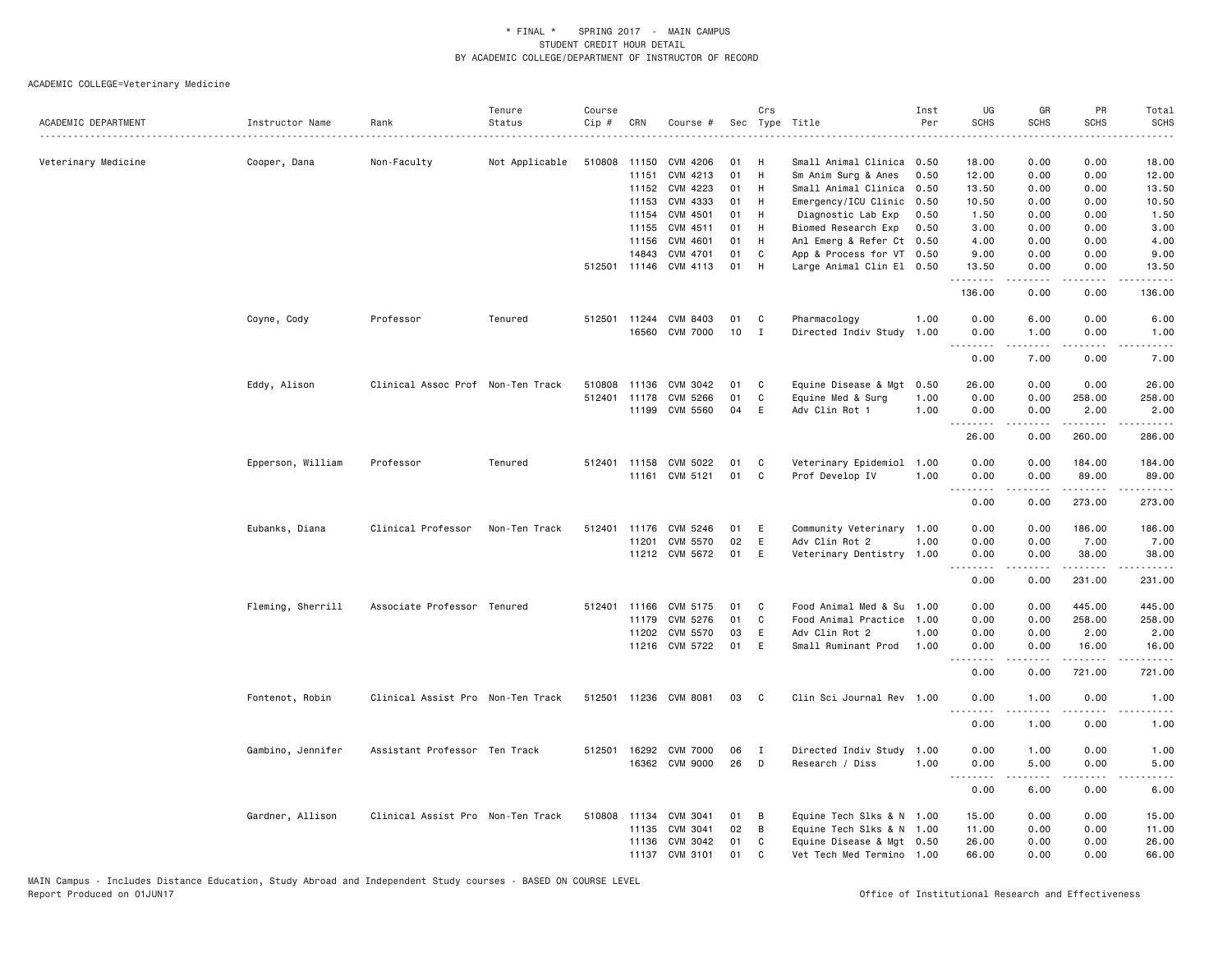| ACADEMIC DEPARTMENT | Instructor Name  | Rank                              | Tenure<br>Status | Course<br>Cip # | CRN   | Course #              |    | Crs          | Sec Type Title                           | Inst<br>Per | UG<br><b>SCHS</b> | GR<br><b>SCHS</b> | PR<br><b>SCHS</b>            | Total<br><b>SCHS</b><br>$- - - -$                                                                                                                              |
|---------------------|------------------|-----------------------------------|------------------|-----------------|-------|-----------------------|----|--------------|------------------------------------------|-------------|-------------------|-------------------|------------------------------|----------------------------------------------------------------------------------------------------------------------------------------------------------------|
| Veterinary Medicine | Gardner, Allison | Clinical Assist Pro Non-Ten Track |                  | 510808          | 11142 | CVM 3232              | 01 | C            | Pharm/Toxi:Vet Tech                      | 0.50        | 26.00             | 0.00              | 0.00                         | 26.00                                                                                                                                                          |
|                     |                  |                                   |                  |                 | 11143 | CVM 4003              | 01 | E            | Internship Experienc                     | 0.50        | 21.00             | 0.00              | 0.00                         | 21.00                                                                                                                                                          |
|                     |                  |                                   |                  |                 | 11145 | CVM 4103              | 01 | H            | Large Animal Exp I                       | 0.50        | 10.50             | 0.00              | 0.00                         | 10.50                                                                                                                                                          |
|                     |                  |                                   |                  |                 | 11150 | CVM 4206              | 01 | H            | Small Animal Clinica                     | 0.50        | 18.00             | 0.00              | 0.00                         | 18.00                                                                                                                                                          |
|                     |                  |                                   |                  |                 | 11153 | CVM 4333              | 01 | H            | Emergency/ICU Clinic                     | 0.50        | 10.50             | 0.00              | 0.00                         | 10.50                                                                                                                                                          |
|                     |                  |                                   |                  |                 | 11154 | CVM 4501              | 01 | H            | Diagnostic Lab Exp                       | 0.50        | 1.50              | 0.00              | 0.00                         | 1.50                                                                                                                                                           |
|                     |                  |                                   |                  |                 | 11155 | CVM 4511              | 01 | H            | Biomed Research Exp                      | 0.50        | 3.00              | 0.00              | 0.00                         | 3.00                                                                                                                                                           |
|                     |                  |                                   |                  |                 |       | 14843 CVM 4701        | 01 | C            | App & Process for VT 0.50                |             | 9.00<br>.         | 0.00<br>.         | 0.00<br>$\sim$ $\sim$ $\sim$ | 9.00                                                                                                                                                           |
|                     |                  |                                   |                  |                 |       |                       |    |              |                                          |             | 217.50            | 0.00              | 0.00                         | 217.50                                                                                                                                                         |
|                     | Grace, Sharon    | Clinical Professor                | Non-Ten Track    | 512401          | 11157 | CVM 5021              | 01 | S            | Professional Develop 1.00                |             | 0.00              | 0.00              | 92.00                        | 92.00                                                                                                                                                          |
|                     |                  |                                   |                  |                 | 11170 | CVM 5196              | 01 | B            | Small Anim Med & Sur                     | 1.00        | 0.00              | 0.00              | 534.00                       | 534.00                                                                                                                                                         |
|                     |                  |                                   |                  |                 | 15390 | <b>CVM 5000</b>       | 01 | $\mathbf{I}$ | Directed Indiv Study 1.00                |             | 0.00              | 0.00              | 2.00                         | 2.00                                                                                                                                                           |
|                     |                  |                                   |                  |                 | 16667 | <b>CVM 5000</b>       | 04 | $\mathbf{I}$ | Directed Indiv Study 1.00                |             | 0.00              | 0.00              | 2.00                         | 2.00                                                                                                                                                           |
|                     |                  |                                   |                  |                 | 16699 | <b>CVM 5000</b>       | 05 | $\mathbf{I}$ | Directed Indiv Study 1.00                |             | 0.00              | 0.00              | 2.00                         | 2.00                                                                                                                                                           |
|                     |                  |                                   |                  | 512501          | 14910 | VS 3014               | 01 | В            | Anatomy & Physiology 1.00                |             | 116.00            | 0.00              | 0.00                         | 116.00                                                                                                                                                         |
|                     |                  |                                   |                  |                 |       | 14911 VS 3014         | 02 | B            | Anatomy & Physiology 1.00                |             | 108.00<br>.       | 0.00<br>-----     | 0.00<br>.                    | 108.00<br>$\frac{1}{2} \left( \frac{1}{2} \right) \left( \frac{1}{2} \right) \left( \frac{1}{2} \right) \left( \frac{1}{2} \right) \left( \frac{1}{2} \right)$ |
|                     |                  |                                   |                  |                 |       |                       |    |              |                                          |             | 224.00            | 0.00              | 632.00                       | 856.00                                                                                                                                                         |
|                     | Graham, Tonya    | Non-Faculty                       | Not Applicable   |                 |       | 510808 14181 CVM 3212 | 01 | C            | Anesthesiology: Vet T 0.50               |             | 26.00<br>.        | 0.00<br>.         | 0.00<br>.                    | 26.00<br>.                                                                                                                                                     |
|                     |                  |                                   |                  |                 |       |                       |    |              |                                          |             | 26.00             | 0.00              | 0.00                         | 26.00                                                                                                                                                          |
|                     | Griffin, Matthew | Research Assoc Prof Non-Ten Track |                  | 512501          | 15231 | <b>CVM 9000</b>       | 05 | D            | Research / Diss                          | 1.00        | 0.00              | 14.00             | 0.00                         | 14.00                                                                                                                                                          |
|                     |                  |                                   |                  |                 |       | 16311 CVM 8000        | 23 | D            | Research / Thesis                        | 1.00        | 0.00              | 13.00             | 0.00                         | 13.00                                                                                                                                                          |
|                     |                  |                                   |                  |                 |       |                       |    |              |                                          |             | .<br>0.00         | <b>.</b><br>27.00 | $   -$<br>0.00               | .<br>27.00                                                                                                                                                     |
|                     | Gunter, Miriam   | Clinical Assist Pro Non-Ten Track |                  |                 |       | 512401 11198 CVM 5560 | 03 | E            | Adv Clin Rot 1                           | 1.00        | 0.00              | 0.00              | 10.00                        | 10.00                                                                                                                                                          |
|                     |                  |                                   |                  |                 |       |                       |    |              |                                          |             | .<br>0.00         | -----<br>0.00     | .<br>10.00                   | .<br>10.00                                                                                                                                                     |
|                     |                  | Professor                         | Tenured          | 512501          | 11230 | CVM 8031              | 01 |              |                                          | 1.00        | 0.00              | 5.00              | 0.00                         |                                                                                                                                                                |
|                     | Hanson, Larry    |                                   |                  |                 | 14585 | CVM 8134              | 01 | C<br>В       | Curntop Mol Mech Dz<br>Adv Fish Diseases | 1.00        | 0.00              | 12.00             | 0.00                         | 5.00<br>12.00                                                                                                                                                  |
|                     |                  |                                   |                  |                 |       | 16175 CVM 9000        | 24 | D            | Research / Diss                          | 1.00        | 0.00              | 6.00              | 0.00                         | 6.00                                                                                                                                                           |
|                     |                  |                                   |                  |                 |       |                       |    |              |                                          |             | .                 | .                 | $\sim$ $\sim$ $\sim$         | .                                                                                                                                                              |
|                     |                  |                                   |                  |                 |       |                       |    |              |                                          |             | 0.00              | 23.00             | 0.00                         | 23.00                                                                                                                                                          |
|                     | Hinz, Simone     | Clinical Instructor Non-Ten Track |                  |                 |       | 512401 11175 CVM 5234 | 01 | Ε            | Anesthesiolgy                            | 0.50        | 0.00<br><u>.</u>  | 0.00<br>-----     | 36.00<br>.                   | 36.00<br>.                                                                                                                                                     |
|                     |                  |                                   |                  |                 |       |                       |    |              |                                          |             | 0.00              | 0.00              | 36.00                        | 36.00                                                                                                                                                          |
|                     | Howell, George   | Assistant Professor Ten Track     |                  | 261001          | 11148 | CVM 4193              | 01 | C            | Medical Pharmacology                     | 0.50        | 3.00              | 0.00              | 0.00                         | 3.00                                                                                                                                                           |
|                     |                  |                                   |                  |                 | 11225 | CVM 6193              | 01 | C            | Medical Pharmacology                     | 0.50        | 0.00              | 4.50              | 0.00                         | 4.50                                                                                                                                                           |
|                     |                  |                                   |                  |                 |       | 512501 16294 CVM 9000 | 25 | D            | Research / Diss                          | 1.00        | 0.00<br>.         | 1.00<br>-----     | 0.00<br>.                    | 1.00<br>$\frac{1}{2}$                                                                                                                                          |
|                     |                  |                                   |                  |                 |       |                       |    |              |                                          |             | 3.00              | 5.50              | 0.00                         | 8.50                                                                                                                                                           |
|                     | Huston, Carla    | Associate Professor Tenured       |                  | 512401          | 11162 | CVM 5133              | 01 | C            | Vet Preventive Med                       | 0.75        | 0.00              | 0.00              | 200.25                       | 200.25                                                                                                                                                         |
|                     |                  |                                   |                  |                 | 11167 | CVM 5182              | 01 | C            | Vet Disaster Managem                     | 1.00        | 0.00              | 0.00              | 26.00                        | 26.00                                                                                                                                                          |
|                     |                  |                                   |                  |                 | 16698 | CVM 4000              | 03 | $\mathbf{I}$ | Directed Indiv Study 1.00                |             | 3.00              | 0.00              | 0.00                         | 3.00                                                                                                                                                           |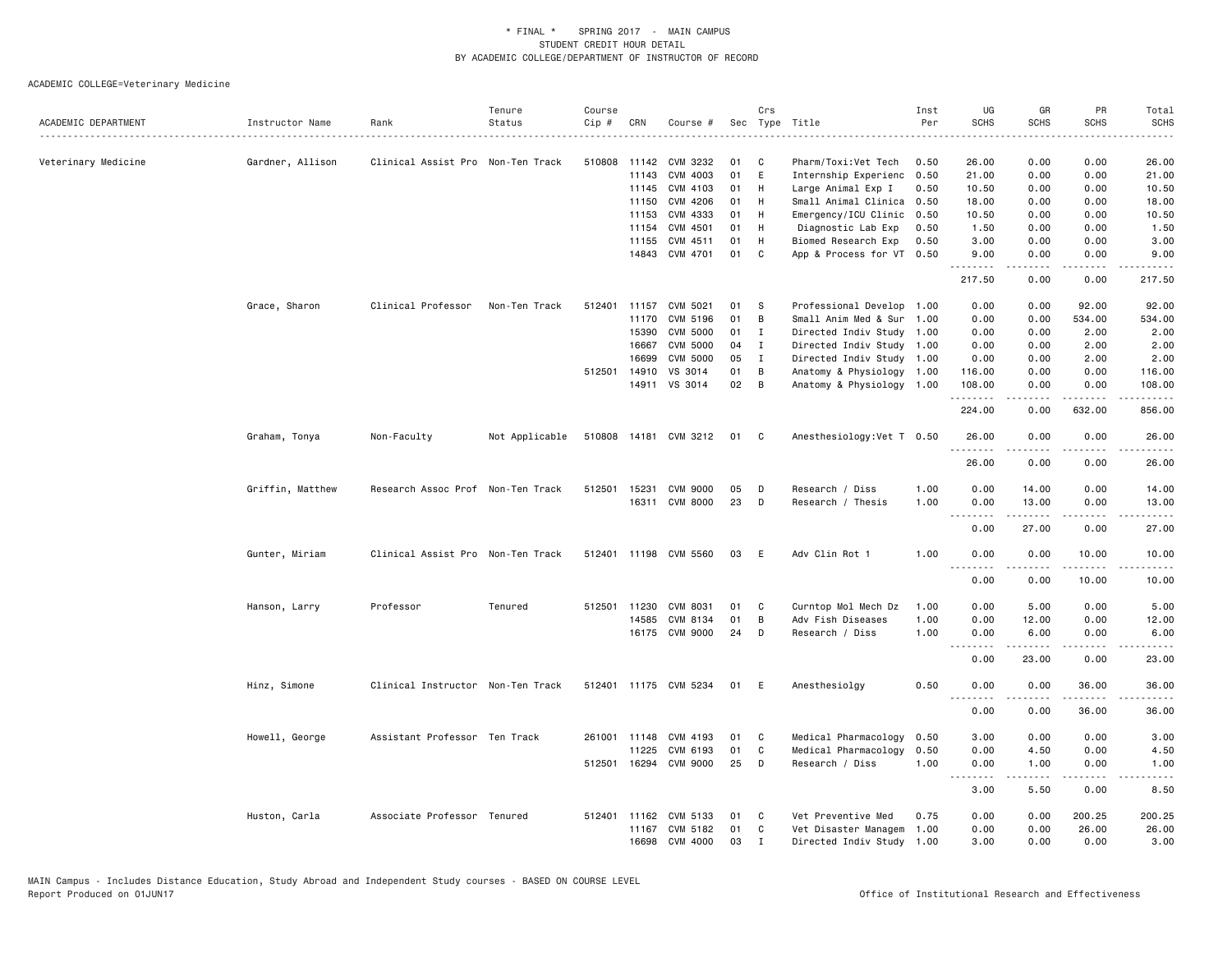| ACADEMIC DEPARTMENT | Instructor Name    | Rank                              | Tenure<br>Status | Course<br>Cip # | CRN          | Course #                   |          | Crs    | Sec Type Title                                         | Inst<br>Per | UG<br><b>SCHS</b>  | GR<br><b>SCHS</b>  | PR<br><b>SCHS</b>     | Total<br><b>SCHS</b>                        |
|---------------------|--------------------|-----------------------------------|------------------|-----------------|--------------|----------------------------|----------|--------|--------------------------------------------------------|-------------|--------------------|--------------------|-----------------------|---------------------------------------------|
|                     |                    |                                   |                  |                 |              |                            |          |        |                                                        |             |                    |                    |                       |                                             |
|                     |                    |                                   |                  |                 |              |                            |          |        |                                                        |             | 3.00               | 0.00               | 226.25                | 229.25                                      |
| Veterinary Medicine | Jackson, Elizabeth | Clinical Instructor Non-Ten Track |                  |                 |              | 510808 11131 CVM 3013      | 01       | C.     | Sm Anim Diseases & M 1.00                              |             | 78.00              | 0.00               | 0.00                  | 78.00                                       |
|                     |                    |                                   |                  |                 | 11132        | CVM 3031                   | 01       | L.     | Fd Anim Tech Skls &                                    | 0.50        | 13.00              | 0.00               | 0.00                  | 13.00                                       |
|                     |                    |                                   |                  |                 | 11133        | CVM 3032                   | 01       | C      | Food Anim Diseases &                                   | 1.00        | 52.00              | 0.00               | 0.00                  | 52.00                                       |
|                     |                    |                                   |                  |                 | 11142        | CVM 3232                   | 01       | C      | Pharm/Toxi:Vet Tech                                    | 0.50        | 26.00              | 0.00               | 0.00                  | 26.00                                       |
|                     |                    |                                   |                  |                 | 11149        | CVM 4201                   | 01       | H      | Clinical Experience                                    | 0.50        | 6.50               | 0.00               | 0.00                  | 6.50                                        |
|                     |                    |                                   |                  |                 | 11151        | CVM 4213                   | 01       | H      | Sm Anim Surg & Anes                                    | 0.50        | 12.00              | 0.00               | 0.00                  | 12.00                                       |
|                     |                    |                                   |                  |                 | 11152        | CVM 4223                   | 01       | H      | Small Animal Clinica 0.50                              |             | 13.50              | 0.00               | 0.00                  | 13.50                                       |
|                     |                    |                                   |                  |                 | 11156        | CVM 4601                   | 01       | H      | Anl Emerg & Refer Ct 0.50                              |             | 4.00               | 0.00               | 0.00                  | 4.00                                        |
|                     |                    |                                   |                  |                 |              | 512501 11146 CVM 4113      | 01       | H      | Large Animal Clin El 0.50                              |             | 13.50              | 0.00               | 0.00                  | 13.50                                       |
|                     |                    |                                   |                  |                 |              |                            |          |        |                                                        |             | .<br>218.50        | .<br>0.00          | .<br>0.00             | .<br>218.50                                 |
|                     | Kaplan, Barbara    | Assistant Professor Ten Track     |                  |                 | 261001 11148 | CVM 4193                   | 01       | C      | Medical Pharmacology 0.50                              |             | 3.00               | 0.00               | 0.00                  | 3.00                                        |
|                     |                    |                                   |                  |                 | 11225        | CVM 6193                   | 01       | C      | Medical Pharmacology                                   | 0.50        | 0.00               | 4.50               | 0.00                  | 4.50                                        |
|                     |                    |                                   |                  | 512501          | 15926        | <b>CVM 9000</b>            | 23       | D      | Research / Diss                                        | 1.00        | 0.00               | 8.00               | 0.00                  | 8.00                                        |
|                     |                    |                                   |                  |                 | 16328        | <b>CVM 7000</b>            | 09       | I      | Directed Indiv Study 1.00                              |             | 0.00               | 1.00               | 0.00                  | 1.00                                        |
|                     |                    |                                   |                  |                 |              |                            |          |        |                                                        |             | .<br>3.00          | .<br>13.50         | .<br>0.00             | د د د د د<br>16.50                          |
|                     | Karsi, Attila      | Associate Professor Ten Track     |                  | 010000          | 15497        | CVM 8973                   | 01       | C      | Scientific Writing                                     | 1.00        | 0.00               | 21.00              | 0.00                  | 21.00                                       |
|                     |                    |                                   |                  | 512501          | 15233        | <b>CVM 9000</b>            | 07       | D      | Research / Diss                                        | 1.00        | 0.00               | 26.00              | 0.00                  | 26.00                                       |
|                     |                    |                                   |                  |                 |              |                            |          |        |                                                        |             | .<br>0.00          | المتمالين<br>47.00 | د د د د<br>0.00       | $\sim$ $\sim$ $\sim$ $\sim$ $\sim$<br>47.00 |
|                     | King, Elmer        | Clinical Assist Pro Non-Ten Track |                  | 512401          |              | 11218 CVM 5764             | 01       | C      | Adv Equine Repro                                       | 0.50        | 0.00               | 0.00               | 6.00                  | 6.00                                        |
|                     |                    |                                   |                  |                 |              | 11224 CVM 5874             | 01       | E      | Bovine Theriogenolog                                   | 1.00        | 0.00               | 0.00               | 20.00                 | 20.00                                       |
|                     |                    |                                   |                  |                 |              |                            |          |        |                                                        |             |                    |                    |                       | .                                           |
|                     |                    |                                   |                  |                 |              |                            |          |        |                                                        |             | 0.00               | 0.00               | 26.00                 | 26.00                                       |
|                     | Kohler, Amanda     | Clinical Instructor Non-Ten Track |                  | 510808          | 11138        | CVM 3121                   | 01       | C      | Hematology: Vet Tech                                   | 1.00        | 26.00              | 0.00               | 0.00                  | 26.00                                       |
|                     |                    |                                   |                  |                 | 11139        | CVM 3141                   | 01       | C      | Anatomical Path Lab                                    | 1.00        | 26.00              | 0.00               | 0.00                  | 26.00                                       |
|                     |                    |                                   |                  |                 | 11140        | CVM 3141                   | 02       | К      | Anatomical Path Lab                                    | 1.00        | 0.00               | 0.00               | 0.00                  | 0.00                                        |
|                     |                    |                                   |                  |                 | 11141        | CVM 3141                   | 03       | К      | Anatomical Path Lab                                    | 1.00        | 0.00               | 0.00               | 0.00                  | 0.00                                        |
|                     |                    |                                   |                  | 512401          |              | 13585 VS 1012              | 02       | C      | Intro Vet Med Career                                   | 1.00        | 142.00<br><u>.</u> | 0.00<br>.          | 0.00<br>$\frac{1}{2}$ | 142.00<br>.                                 |
|                     |                    |                                   |                  |                 |              |                            |          |        |                                                        |             | 194.00             | 0.00               | 0.00                  | 194.00                                      |
|                     | Langston, Vernon   | Professor                         | Tenured          |                 |              | 512401 11173 CVM 5223      | 01 C     |        | Pharmacology I                                         | 1.00        | 0.00               | 0.00               | 276.00                | 276.00                                      |
|                     |                    |                                   |                  |                 |              |                            |          |        |                                                        |             | 0.00               | 0.00               | 276.00                | 276.00                                      |
|                     | Lathan, Patricia   | Associate Professor Tenured       |                  |                 |              | 512501 16532 CVM 8000      | 25       | D      | Research / Thesis                                      | 1.00        | 0.00<br><u>.</u>   | 1.00<br>-----      | 0.00<br>.             | 1.00<br>$- - - -$                           |
|                     |                    |                                   |                  |                 |              |                            |          |        |                                                        |             | 0.00               | 1.00               | 0.00                  | 1.00                                        |
|                     | Lawrence, Mark     | Professor                         | Tenured          | 512501          |              | 15234 CVM 9000             | 08       | D      | Research / Diss                                        | 1.00        | 0.00<br>.          | 9.00<br>.          | 0.00<br>د د د د       | 9.00<br>$\omega$ is $\omega$ in             |
|                     |                    |                                   |                  |                 |              |                            |          |        |                                                        |             | 0.00               | 9.00               | 0.00                  | 9.00                                        |
|                     | Linford, Robert    | Professor                         | Tenured          |                 | 512401 11160 | CVM 5072<br>16624 CVM 8990 | 01<br>01 | В<br>C | Veterinary Anatomy I 1.00<br>Special Topic In CVM 1.00 |             | 0.00<br>0.00       | 0.00<br>2.00       | 184.00<br>0.00        | 184.00<br>2.00                              |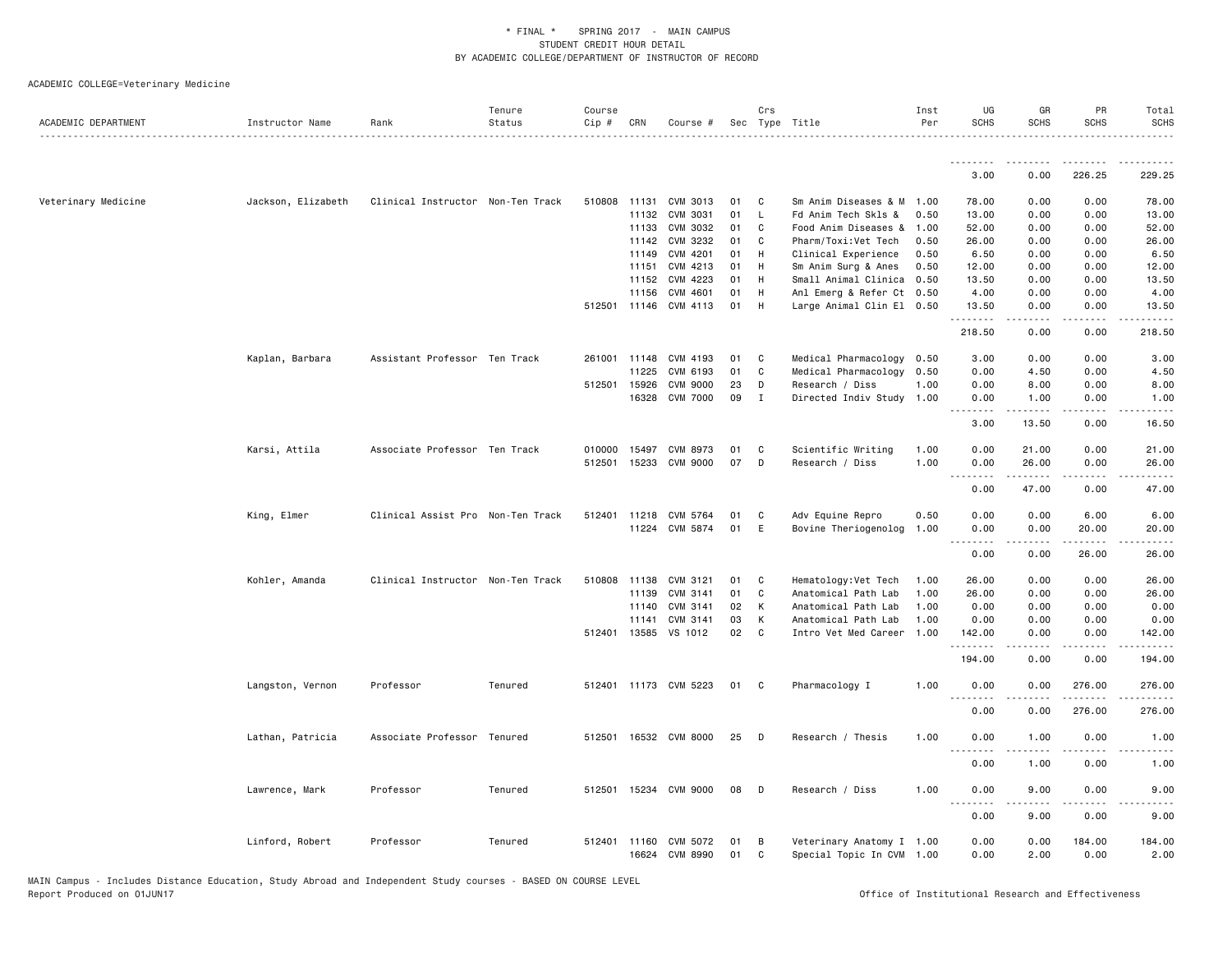| ACADEMIC DEPARTMENT | Instructor Name     | Rank                                                   | Tenure<br>Status | Course<br>Cip # | CRN          | Course #              |    | Crs | Sec Type Title       | Inst<br>Per | UG<br><b>SCHS</b>     | GR<br>SCHS       | PR<br><b>SCHS</b>    | Total<br><b>SCHS</b>        |
|---------------------|---------------------|--------------------------------------------------------|------------------|-----------------|--------------|-----------------------|----|-----|----------------------|-------------|-----------------------|------------------|----------------------|-----------------------------|
| Veterinary Medicine | Linford, Robert     | Professor                                              | Tenured          |                 |              | 512501 15235 CVM 9000 | 09 | D   | Research / Diss      | 1.00        | 0.00<br>.             | 5.00             | 0.00                 | 5.00                        |
|                     |                     |                                                        |                  |                 |              |                       |    |     |                      |             | 0.00                  | 7.00             | 184.00               | 191.00                      |
|                     | Mackin, Andrew      | Professor                                              | Tenured          | 512501          |              | 15236 CVM 9000        | 10 | D   | Research / Diss      | 1.00        | 0.00<br>. <b>.</b>    | 3.00             | 0.00                 | 3.00                        |
|                     |                     |                                                        |                  |                 |              |                       |    |     |                      |             | 0.00                  | 3.00             | 0.00                 | 3.00                        |
|                     | Meyer, Robert       | Professor                                              | Tenured          | 510808 14181    |              | CVM 3212              | 01 | C   | Anesthesiology:Vet T | 0.50        | 26.00                 | 0.00             | 0.00                 | 26.00                       |
|                     |                     |                                                        |                  |                 | 512401 11175 | CVM 5234              | 01 | E   | Anesthesiolgy        | 0.50        | 0.00                  | 0.00             | 36.00                | 36.00                       |
|                     |                     |                                                        |                  |                 | 11186        | CVM 5430              | 01 | E   | Adv Rot in Anesth    | 1.00        | 0.00                  | 0.00             | 2.00                 | 2.00                        |
|                     |                     |                                                        |                  |                 |              |                       |    |     |                      |             | .<br>26.00            | .<br>0.00        | .<br>38.00           | .<br>64.00                  |
|                     | Nabors, Ben         | Clinical Instructor Non-Ten Track                      |                  |                 |              | 512501 11210 CVM 5652 | 01 | C   | Equine Podiatry      | 1.00        | 0.00                  | 0.00             | 10.00                | 10.00                       |
|                     |                     |                                                        |                  |                 |              |                       |    |     |                      |             | $\frac{1}{2}$<br>0.00 | .<br>0.00        | .<br>10.00           | .<br>10.00                  |
|                     |                     | Nanduri, Bindumadhav Associate Professor Tenured       |                  | 110101          | 16445        | CSE 4990              | 03 | C   | Special Topic in CS  | 0.50        | 1.50                  | 0.00             | 0.00                 | 1.50                        |
|                     |                     |                                                        |                  |                 | 16448        | CSE 6990              | 03 | C   | Special Topic in CSE | 0.50        | 0.00                  | 0.50             | 0.00                 | 0.50                        |
|                     |                     |                                                        |                  | 512401 16449    |              | CVM 6990              | 03 | C   | Special Topic In CVM | 0.50        | 0.00                  | 1.00             | 0.00                 | 1.00                        |
|                     |                     |                                                        |                  | 512501          | 15237        | CVM 9000              | 11 | D   | Research / Diss      | 1.00        | 0.00                  | 15.00            | 0.00                 | 15.00                       |
|                     |                     |                                                        |                  |                 |              |                       |    |     |                      |             | .<br>1.50             | .<br>16.50       | .<br>0.00            | .<br>18.00                  |
|                     |                     |                                                        |                  |                 |              |                       |    |     |                      |             |                       |                  |                      |                             |
|                     | Olivier, Alicia     | Assistant Professor Ten Track                          |                  |                 |              | 512401 11159 CVM 5044 | 01 | C   | Intro Vet Pathology  | 1.00        | 0.00<br>.             | 0.00<br><u>.</u> | 368.00<br>.          | 368.00<br>.                 |
|                     |                     |                                                        |                  |                 |              |                       |    |     |                      |             | 0.00                  | 0.00             | 368.00               | 368.00                      |
|                     | Petrie-Hanson, Lora | Associate Professor Tenured                            |                  |                 | 512501 11242 | CVM 8190              | 01 | Ε   | Aquatic Diagn        | 1.00        | 0.00                  | 4.00             | 0.00                 | 4.00                        |
|                     |                     |                                                        |                  |                 |              | 15238 CVM 9000        | 12 | D   | Research / Diss      | 1.00        | 0.00                  | 17.00            | 0.00                 | 17.00                       |
|                     |                     |                                                        |                  |                 |              |                       |    |     |                      |             | .                     |                  |                      |                             |
|                     |                     |                                                        |                  |                 |              |                       |    |     |                      |             | 0.00                  | 21.00            | 0.00                 | 21.00                       |
|                     | Pharr, Gregory      | Associate Professor Tenured                            |                  |                 |              | 512501 11243 CVM 8303 | 01 | C   | Advanced Immunology  | 1.00        | 0.00                  | 33.00            | 0.00                 | 33.00                       |
|                     |                     |                                                        |                  |                 |              | 15239 CVM 9000        | 13 | D   | Research / Diss      | 1.00        | 0.00                  | 9.00             | 0.00                 | 9.00                        |
|                     |                     |                                                        |                  |                 |              |                       |    |     |                      |             | .                     | .                | $\sim$ $\sim$ $\sim$ | $\sim$ $\sim$ $\sim$ $\sim$ |
|                     |                     |                                                        |                  |                 |              |                       |    |     |                      |             | 0.00                  | 42.00            | 0.00                 | 42.00                       |
|                     | Pinchuk, Lesya      | Associate Professor Tenured                            |                  |                 |              | 512501 15240 CVM 9000 | 14 | D   | Research / Diss      | 1.00        | 0.00<br>.             | 9.00<br><u>.</u> | 0.00<br>.            | 9.00                        |
|                     |                     |                                                        |                  |                 |              |                       |    |     |                      |             | 0.00                  | 9.00             | 0.00                 | 9.00                        |
|                     | Pruett, Stephen     | Professor                                              | Tenured          | 512501 11228    |              | CVM 8011              | 01 | s   | Seminar              | 1.00        | 0.00                  | 23.00            | 0.00                 | 23.00                       |
|                     |                     |                                                        |                  |                 | 15241        | CVM 9000              | 15 | D   | Research / Diss      | 1.00        | 0.00                  | 9.00             | 0.00                 | 9.00                        |
|                     |                     |                                                        |                  |                 |              |                       |    |     |                      |             |                       |                  |                      |                             |
|                     |                     |                                                        |                  |                 |              |                       |    |     |                      |             | 0.00                  | 32.00            | 0.00                 | 32.00                       |
|                     |                     | Pulido Landinez, Mar Clinical Assoc Prof Non-Ten Track |                  | 512501 11250    |              | CVM 8790              | 02 | - L | Lab Diag Services    | 1.00        | 0.00                  | 1.00             | 0.00                 | 1.00                        |
|                     |                     |                                                        |                  |                 |              | 16096 CVM 8000        | 21 | D   | Research / Thesis    | 1.00        | 0.00                  | 1.00             | 0.00                 | 1.00                        |
|                     |                     |                                                        |                  |                 |              |                       |    |     |                      |             | .                     | .                | .                    | $- - - -$                   |
|                     |                     |                                                        |                  |                 |              |                       |    |     |                      |             | 0.00                  | 2.00             | 0.00                 | 2.00                        |
|                     | Ross, Matthew       | Associate Professor Tenured                            |                  |                 |              | 512501 15242 CVM 9000 | 16 | D   | Research / Diss      | 1.00        | 0.00                  | 3.00             | 0.00                 | 3.00                        |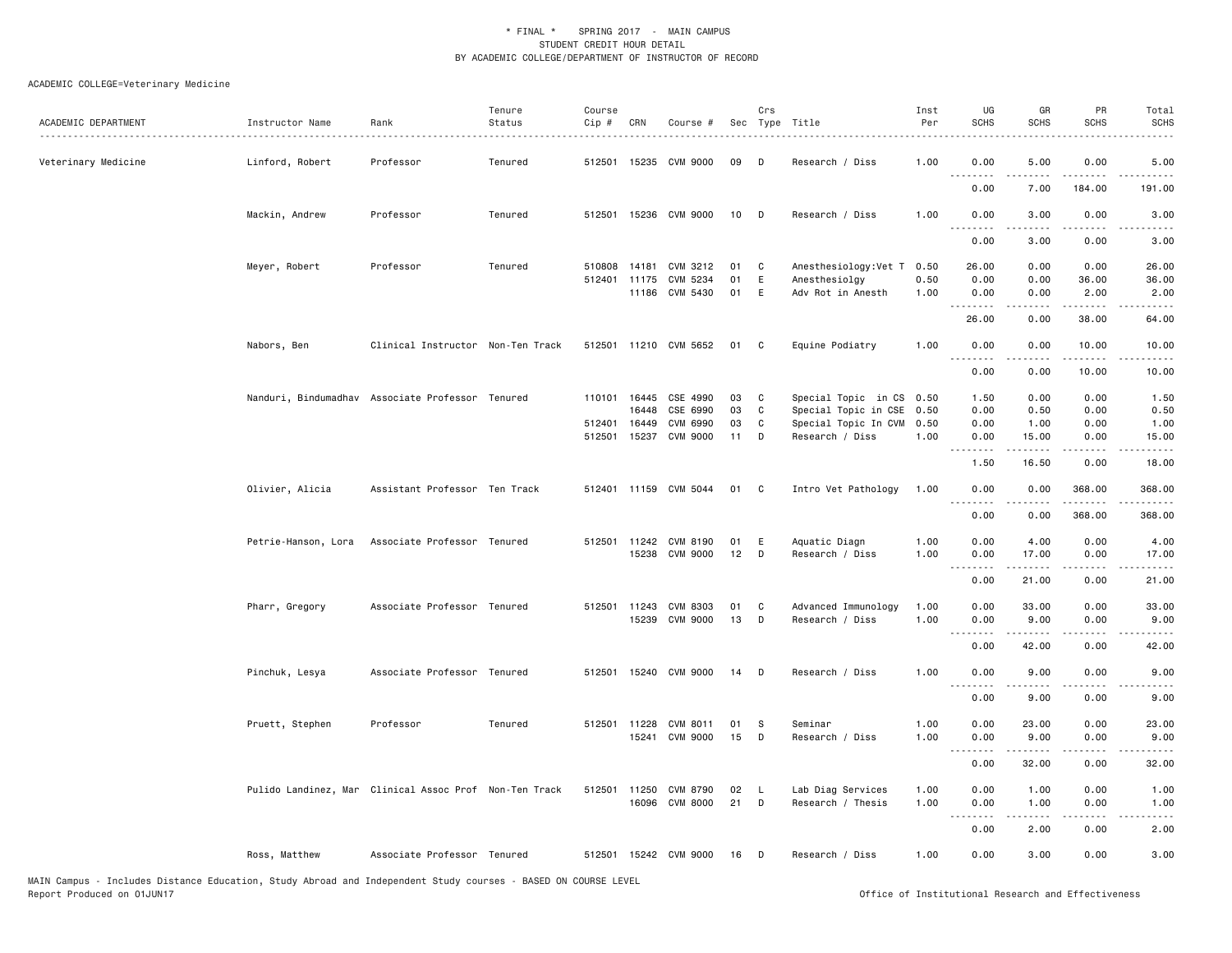| ACADEMIC DEPARTMENT | Instructor Name                                  | Rank                              | Tenure<br>Status | Course<br>Cip # | CRN   | Course #              |    | Crs          | Sec Type Title            | Inst<br>Per | UG<br><b>SCHS</b> | GR<br><b>SCHS</b> | PR<br><b>SCHS</b>                   | Total<br><b>SCHS</b>                                                                                                                                                                      |
|---------------------|--------------------------------------------------|-----------------------------------|------------------|-----------------|-------|-----------------------|----|--------------|---------------------------|-------------|-------------------|-------------------|-------------------------------------|-------------------------------------------------------------------------------------------------------------------------------------------------------------------------------------------|
|                     |                                                  |                                   |                  |                 |       |                       |    |              |                           |             | <u>.</u>          |                   | .                                   | .                                                                                                                                                                                         |
|                     |                                                  |                                   |                  |                 |       |                       |    |              |                           |             | 0.00              | 3.00              | 0.00                                | 3.00                                                                                                                                                                                      |
| Veterinary Medicine | Seo, Keun Seok                                   | Assistant Professor Ten Track     |                  |                 |       | 512501 15243 CVM 9000 | 17 | D            | Research / Diss           | 1.00        | 0.00              | 18.00             | 0.00<br>$\sim$ $\sim$ $\sim$ $\sim$ | 18.00<br><u>.</u>                                                                                                                                                                         |
|                     |                                                  |                                   |                  |                 |       |                       |    |              |                           |             | 0.00              | 18.00             | 0.00                                | 18.00                                                                                                                                                                                     |
|                     | Smith, David                                     | Professor                         | Tenured          | 010903          | 14179 | CVM 5273              | 01 | B            | Population Medicine       | 0.50        | 0.00              | 0.00              | 28.50                               | 28.50                                                                                                                                                                                     |
|                     |                                                  |                                   |                  | 512501          | 15222 | CVM 8000              | 15 | D            | Research / Thesis         | 1.00        | 0.00<br>.         | 19.00             | 0.00<br>.                           | 19.00<br>د د د د د                                                                                                                                                                        |
|                     |                                                  |                                   |                  |                 |       |                       |    |              |                           |             | 0.00              | 19.00             | 28.50                               | 47.50                                                                                                                                                                                     |
|                     | Smith, Jack                                      | Associate Professor Tenured       |                  | 512401 11181    |       | CVM 5292              | 01 | E            | Flowood/MVRDL Extern 1.00 |             | 0.00              | 0.00              | 70.00                               | 70.00                                                                                                                                                                                     |
|                     |                                                  |                                   |                  |                 | 11190 | CVM 5510              | 01 | E            | Vm An Externship 1        | 1.00        | 0.00              | 0.00              | 120.00                              | 120.00                                                                                                                                                                                    |
|                     |                                                  |                                   |                  |                 | 11191 | CVM 5520              | 01 | E            | Vm An Externship 2        | 1.00        | 0.00              | 0.00              | 52.00                               | 52.00                                                                                                                                                                                     |
|                     |                                                  |                                   |                  |                 | 11192 | CVM 5530              | 01 | E            | Vm An Externship 3        | 1.00        | 0.00              | 0.00              | 26.00                               | 26.00                                                                                                                                                                                     |
|                     |                                                  |                                   |                  |                 | 11193 | CVM 5540              | 01 | $\mathsf{E}$ | Vm An Externship 4        | 1.00        | 0.00              | 0.00              | 6.00                                | 6.00                                                                                                                                                                                      |
|                     |                                                  |                                   |                  |                 | 11196 | CVM 5560              | 01 | E            | Adv Clin Rot 1            | 1.00        | 0.00              | 0.00              | 31.00                               | 31.00                                                                                                                                                                                     |
|                     |                                                  |                                   |                  |                 | 11200 | CVM 5570              | 01 | E            | Adv Clin Rot 2            | 1.00        | 0.00              | 0.00              | 4.00                                | 4.00                                                                                                                                                                                      |
|                     |                                                  |                                   |                  |                 | 11204 | CVM 5580              | 01 | E            | Adv Clin Rot 3            | 1.00        | 0.00              | 0.00              | 2.00                                | 2.00                                                                                                                                                                                      |
|                     |                                                  |                                   |                  |                 |       | 11219 CVM 5772        | 01 | C            | Canine Theriogenolog      | 1.00        | 0.00              | 0.00              | 16.00<br>.                          | 16.00<br>$\frac{1}{2}$                                                                                                                                                                    |
|                     |                                                  |                                   |                  |                 |       |                       |    |              |                           |             | 0.00              | 0.00              | 327.00                              | 327.00                                                                                                                                                                                    |
|                     | Swiderski, Cyprianna Associate Professor Tenured |                                   |                  | 512501          | 11235 | CVM 8081              | 02 | C            | Clin Sci Journal Rev 1.00 |             | 0.00              | 1.00              | 0.00                                | 1.00                                                                                                                                                                                      |
|                     |                                                  |                                   |                  |                 | 16204 | <b>CVM 8000</b>       | 22 | D            | Research / Thesis         | 1.00        | 0.00              | 1.00              | 0.00                                | 1.00                                                                                                                                                                                      |
|                     |                                                  |                                   |                  |                 |       | 16305 CVM 7000        | 08 | $\mathbf{I}$ | Directed Indiv Study 1.00 |             | 0.00              | 1.00              | 0.00                                | 1.00                                                                                                                                                                                      |
|                     |                                                  |                                   |                  |                 |       |                       |    |              |                           |             | <u>.</u><br>0.00  | .<br>3.00         | -----<br>0.00                       | $   -$<br>3.00                                                                                                                                                                            |
|                     | Syrcle, Jason                                    | Clinical Assoc Prof Non-Ten Track |                  | 512401          |       | 11217 CVM 5754        | 01 | B            | Adv Sm Anim Surgery       | 1.00        | 0.00              | 0.00              | 68.00                               | 68.00                                                                                                                                                                                     |
|                     |                                                  |                                   |                  |                 | 11232 | CVM 8061              | 01 | S            | Small Anim Surg Lit       | 1.00        | 0.00              | 2.00              | 0.00                                | 2.00                                                                                                                                                                                      |
|                     |                                                  |                                   |                  |                 |       | 512501 11177 CVM 5256 | 01 | E            | Small Animal Surgery 1.00 |             | 0.00              | 0.00              | 180.00                              | 180.00                                                                                                                                                                                    |
|                     |                                                  |                                   |                  |                 |       |                       |    |              |                           |             | 0.00              | -----<br>2.00     | <u>.</u><br>248.00                  | $\frac{1}{2} \left( \frac{1}{2} \right) \left( \frac{1}{2} \right) \left( \frac{1}{2} \right) \left( \frac{1}{2} \right) \left( \frac{1}{2} \right) \left( \frac{1}{2} \right)$<br>250.00 |
|                     | Thames, Brittany                                 | Clinical Assist Pro Non-Ten Track |                  |                 |       | 512401 11182 CVM 5310 | 01 | E            | SM Critical Care Med 1.00 |             | 0.00              | 0.00              | 156.00                              | 156.00                                                                                                                                                                                    |
|                     |                                                  |                                   |                  |                 |       |                       |    |              |                           |             |                   |                   | .                                   | 1.1.1.1.1                                                                                                                                                                                 |
|                     |                                                  |                                   |                  |                 |       |                       |    |              |                           |             | 0.00              | 0.00              | 156.00                              | 156.00                                                                                                                                                                                    |
|                     | Thomason, John                                   | Assistant Professor Ten Track     |                  | 512401 11220    |       | CVM 5802              | 01 | C            | Pract. Clin. Onc.         | 1.00        | 0.00              | 0.00              | 26.00                               | 26.00                                                                                                                                                                                     |
|                     |                                                  |                                   |                  |                 | 16042 | <b>CVM 5000</b>       | 02 | $\mathbf{I}$ | Directed Indiv Study      | 1.00        | 0.00              | 0.00              | 2.00                                | 2.00                                                                                                                                                                                      |
|                     |                                                  |                                   |                  |                 | 16043 | <b>CVM 5000</b>       | 03 | $\mathbf{I}$ | Directed Indiv Study      | 1.00        | 0.00              | 0.00              | 2.00                                | 2.00                                                                                                                                                                                      |
|                     |                                                  |                                   |                  | 512501          | 15225 | <b>CVM 8000</b>       | 18 | D            | Research / Thesis         | 1.00        | 0.00              | 3.00              | 0.00                                | 3.00                                                                                                                                                                                      |
|                     |                                                  |                                   |                  | 512508          | 11233 | CVM 8071              | 01 | C            | Small Animal In Med       | 1.00        | 0.00              | 2.00              | 0.00                                | 2.00                                                                                                                                                                                      |
|                     |                                                  |                                   |                  |                 |       |                       |    |              |                           |             | <u>.</u><br>0.00  | .<br>5.00         | .<br>30.00                          | $\frac{1}{2} \left( \frac{1}{2} \right) \left( \frac{1}{2} \right) \left( \frac{1}{2} \right) \left( \frac{1}{2} \right) \left( \frac{1}{2} \right)$<br>35.00                             |
|                     | Varela-Stokes, Andre Associate Professor Tenured |                                   |                  |                 |       | 512401 11164 CVM 5163 | 01 | B            | Vet Parasitology          | 0.50        | 0.00              | 0.00              | 138.00                              | 138.00                                                                                                                                                                                    |
|                     |                                                  |                                   |                  |                 |       | 15377 CVM 4000        | 01 | $\mathbf I$  | Directed Indiv Study      | 1.00        | 3.00              | 0.00              | 0.00                                | 3.00                                                                                                                                                                                      |
|                     |                                                  |                                   |                  |                 |       |                       |    |              |                           |             | .                 |                   | .                                   | $\frac{1}{2} \left( \frac{1}{2} \right) \left( \frac{1}{2} \right) \left( \frac{1}{2} \right) \left( \frac{1}{2} \right) \left( \frac{1}{2} \right) \left( \frac{1}{2} \right)$           |
|                     |                                                  |                                   |                  |                 |       |                       |    |              |                           |             | 3.00              | 0.00              | 138.00                              | 141.00                                                                                                                                                                                    |
|                     | Walters, Kevin                                   | Clinical Assist Pro Non-Ten Track |                  |                 |       | 512401 11218 CVM 5764 | 01 | C            | Adv Equine Repro          | 0.50        | 0.00              | 0.00              | 6.00                                | 6.00                                                                                                                                                                                      |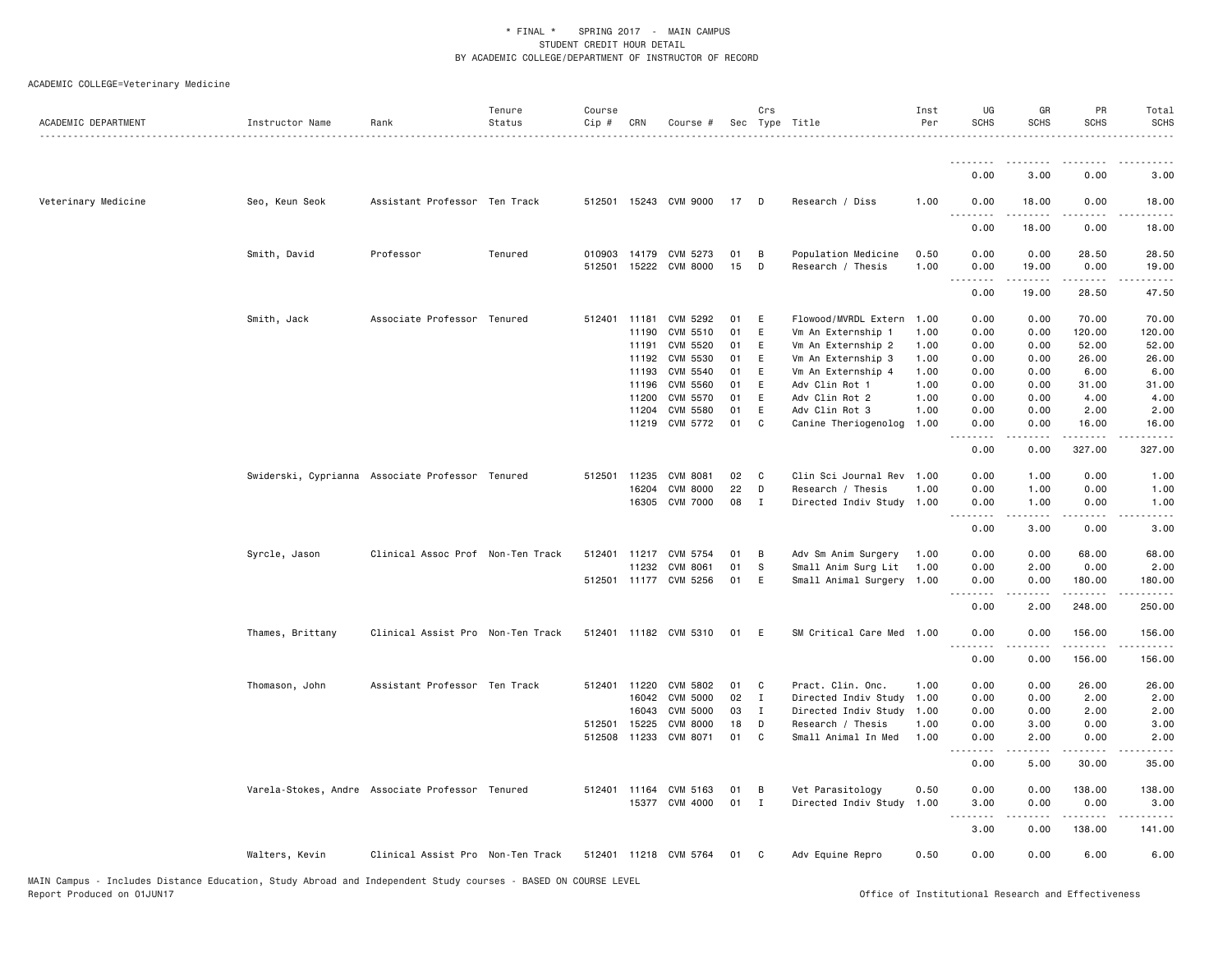|                                                             |                    |                                   | Tenure  | Course       |       |                 |     | Crs            |                           | Inst | UG                  | GR                 | PR                | Total                |
|-------------------------------------------------------------|--------------------|-----------------------------------|---------|--------------|-------|-----------------|-----|----------------|---------------------------|------|---------------------|--------------------|-------------------|----------------------|
| ACADEMIC DEPARTMENT                                         | Instructor Name    | Rank                              | Status  | Cip #        | CRN   | Course #        | Sec |                | Type Title                | Per  | SCHS                | <b>SCHS</b>        | <b>SCHS</b>       | <b>SCHS</b>          |
|                                                             |                    |                                   |         |              |       |                 |     |                |                           |      | <u>.</u><br>0.00    | --------<br>0.00   | 6.00              | . <b>.</b> .<br>6.00 |
|                                                             |                    |                                   |         |              |       |                 |     |                |                           |      |                     |                    |                   |                      |
| Veterinary Medicine                                         | Wan, Xiufeng       | Professor                         | Tenured | 512501       |       | 15246 CVM 9000  | 20  | D.             | Research / Diss           | 1.00 | 0.00<br><u>.</u>    | 31.00<br>-----     | 0.00<br>----      | 31.00                |
|                                                             |                    |                                   |         |              |       |                 |     |                |                           |      | 0.00                | 31.00              | 0.00              | 31.00                |
|                                                             | Wang, Chinling     | Associate Professor Tenured       |         | 512501       | 15226 | CVM 8000        | 19  | D              | Research / Thesis         | 1.00 | 0.00                | 5.00               | 0.00              | 5.00                 |
|                                                             |                    |                                   |         |              | 15247 | CVM 9000        | 21  | D.             | Research / Diss           | 1.00 | 0.00                | 20.00<br>.         | 0.00              | 20.00                |
|                                                             |                    |                                   |         |              |       |                 |     |                |                           |      | 0.00                | 25.00              | 0.00              | 25.00                |
|                                                             | Wills, Robert      | Professor                         | Tenured | 512501 11245 |       | CVM 8503        | 01  | - C            | Epidemiology/Biostat      | 1.00 | 0.00                | 36.00              | 0.00              | 36.00                |
|                                                             |                    |                                   |         |              |       | 15248 CVM 9000  | 22  | - D            | Research / Diss           | 1.00 | 0.00                | 1.00               | 0.00              | 1.00                 |
|                                                             |                    |                                   |         |              | 16100 | <b>CVM 7000</b> | 04  | I.             | Directed Indiv Study      | 1.00 | 0.00                | 2.00               | 0.00              | 2.00                 |
|                                                             |                    |                                   |         |              |       | 16403 CVM 8000  | 24  | - D            | Research / Thesis         | 1.00 | 0.00<br><u>.</u>    | 2.00               | 0.00              | 2.00                 |
|                                                             |                    |                                   |         |              |       |                 |     |                |                           |      | 0.00                | 41.00              | 0.00              | 41.00                |
|                                                             | Woodruff, Kimberly | Clinical Assist Pro Non-Ten Track |         | 010903       | 14179 | CVM 5273        | 01  | B              | Population Medicine       | 0.50 | 0.00                | 0.00               | 28.50             | 28.50                |
|                                                             |                    |                                   |         | 512401       | 11209 | CVM 5640        | 01  | H              | Shelter Medicine          | 1.00 | 0.00                | 0.00               | 72.00             | 72.00                |
|                                                             |                    |                                   |         | 512501       |       | 15391 CVM 8081  | 06  | C              | Clin Sci Journal Rev      | 1.00 | 0.00                | 1.00               | 0.00              | 1.00                 |
|                                                             |                    |                                   |         |              |       |                 |     |                |                           |      | .<br>0.00           | 1.00               | .<br>100.50       | 101.50               |
|                                                             | Woolums, Amelia    | Professor                         | Tenured | 512401       |       | 16300 CVM 4000  | 02  | $\blacksquare$ | Directed Indiv Study 1.00 |      | 3.00                | 0.00               | 0.00              | 3.00                 |
|                                                             |                    |                                   |         |              |       |                 |     |                |                           |      | .<br>3.00           | 0.00               | $- - - -$<br>0.00 | 3.00                 |
| ====================================                        |                    |                                   |         |              |       |                 |     |                |                           |      | ========            | <b>EBBEEBBE</b>    | ========          | EEEEEEEE<br>7948.00  |
| Veterinary Medicine<br>==================================== |                    |                                   |         |              |       |                 |     |                |                           |      | 1084.50<br>======== | 567.50<br>======== | 6296.00           | ========= ========== |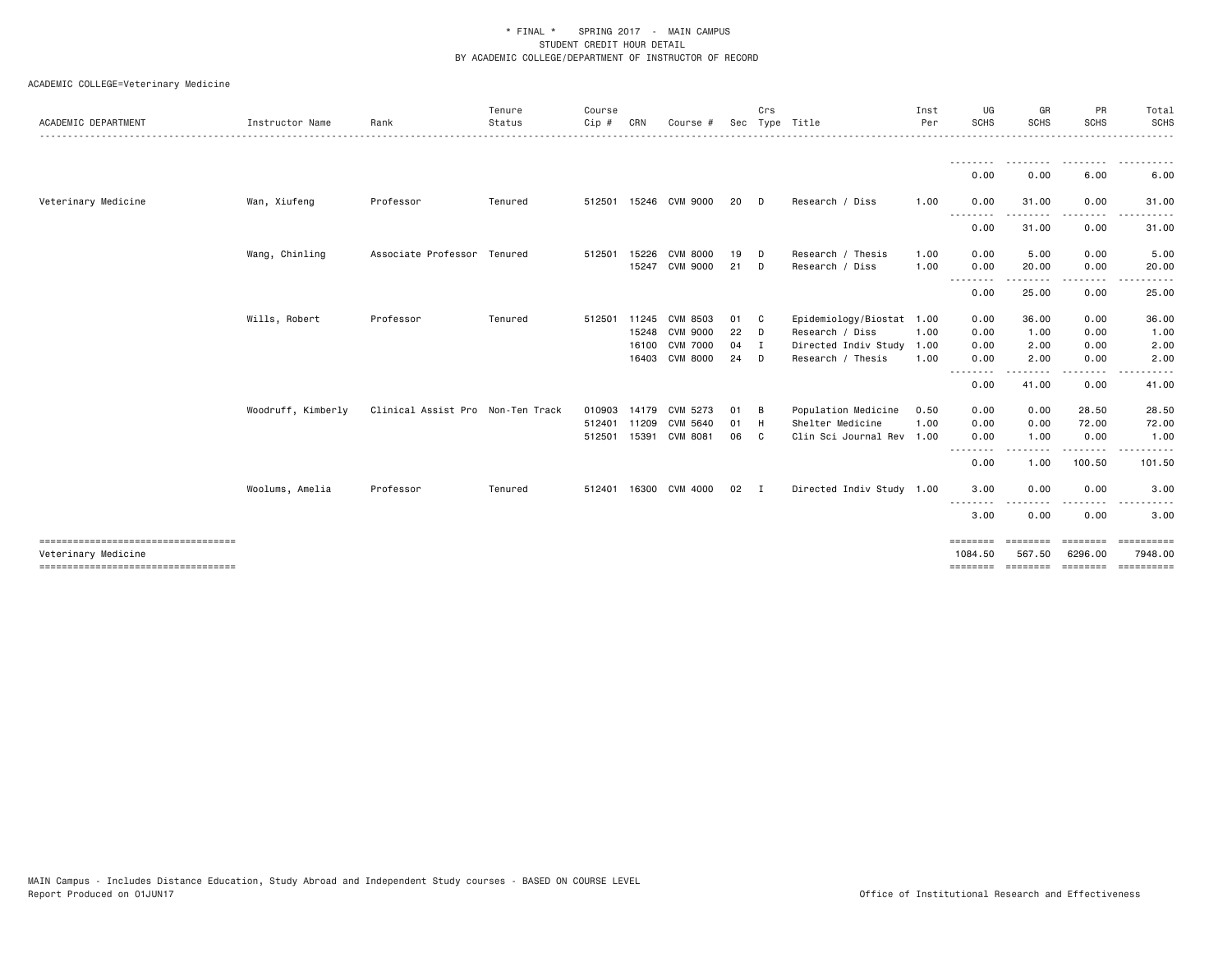#### ACADEMIC COLLEGE=Academic Affairs

| ACADEMIC DEPARTMENT                      | Instructor Name  | Rank                              | Tenure<br>Status | Course<br>Cip # | CRN | Course #       |    | Crs | Sec Type Title  | Inst<br>Per | UG<br>SCHS | GR<br><b>SCHS</b> | <b>PR</b><br>SCHS | Total<br>SCHS         |
|------------------------------------------|------------------|-----------------------------------|------------------|-----------------|-----|----------------|----|-----|-----------------|-------------|------------|-------------------|-------------------|-----------------------|
| Career Center                            | Lostritto, Jenna | Grad Service Assist Non-Ten Track |                  | 131101          |     | 10980 COE 1323 | 03 | - C | Career Planning | 0.50        | 31.50<br>. | 0.00<br>.         | 0.00<br>.         | 31.50<br>.            |
|                                          |                  |                                   |                  |                 |     |                |    |     |                 |             | 31.50      | 0.00              | 0.00              | 31.50                 |
| ===============================<br>===== |                  |                                   |                  |                 |     |                |    |     |                 |             | ========   |                   | -----             |                       |
| Career Center                            |                  |                                   |                  |                 |     |                |    |     |                 |             | 31.50      | 0.00              | 0.00              | 31.50                 |
| ======================================   |                  |                                   |                  |                 |     |                |    |     |                 |             | ========   | ========          | ========          | $=$ = = = = = = = = = |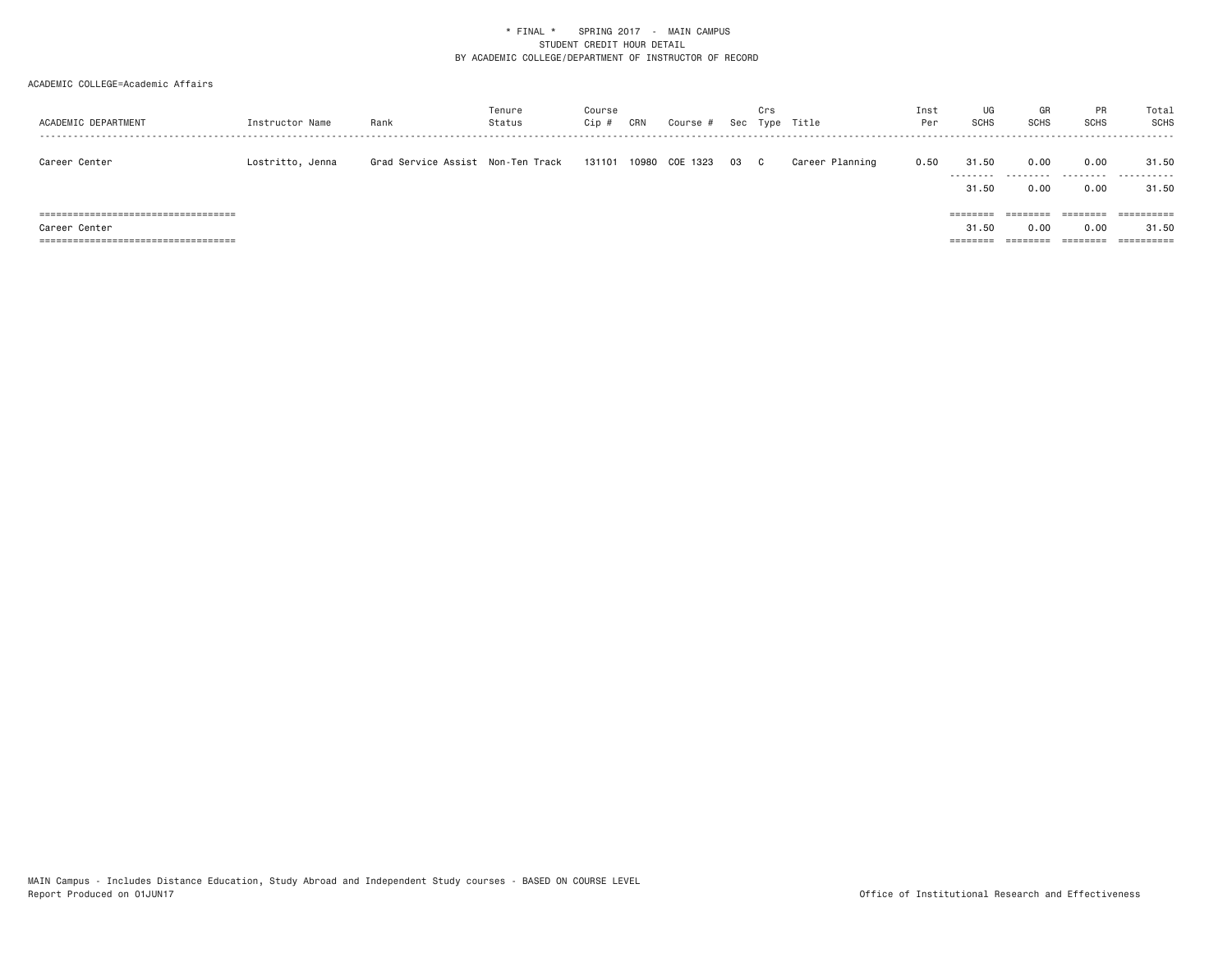#### ACADEMIC COLLEGE=Academic Affairs

| ACADEMIC DEPARTMENT                    | Instructor Name | Rank        | Tenure<br>Status | Course<br>Cip # | CRN | Course #              |       | Crs<br>Sec Type | Title                     | Inst<br>Per | UG<br><b>SCHS</b>  | GR<br><b>SCHS</b> | PR<br><b>SCHS</b> | Total<br>SCHS      |
|----------------------------------------|-----------------|-------------|------------------|-----------------|-----|-----------------------|-------|-----------------|---------------------------|-------------|--------------------|-------------------|-------------------|--------------------|
| Provost Office                         | Hyer, Nicholas  | Non-Faculty | Not Applicable   |                 |     | 521003 15510 FYE 1001 | F05 C |                 | Freshman Year Experi 1.00 |             | 28.00<br>--------- | 0.00<br>.         | 0.00<br>.         | 28,00<br>.<br>---- |
|                                        |                 |             |                  |                 |     |                       |       |                 |                           |             | 28.00              | 0.00              | 0.00              | 28.00              |
| ====================================== |                 |             |                  |                 |     |                       |       |                 |                           |             | ========           | --------          | ========          | ==========         |
| Provost Office                         |                 |             |                  |                 |     |                       |       |                 |                           |             | 28.00              | 0.00              | 0.00              | 28,00              |
| =============================<br>===== |                 |             |                  |                 |     |                       |       |                 |                           |             | ====               |                   | $= 222222222$     | ==========         |